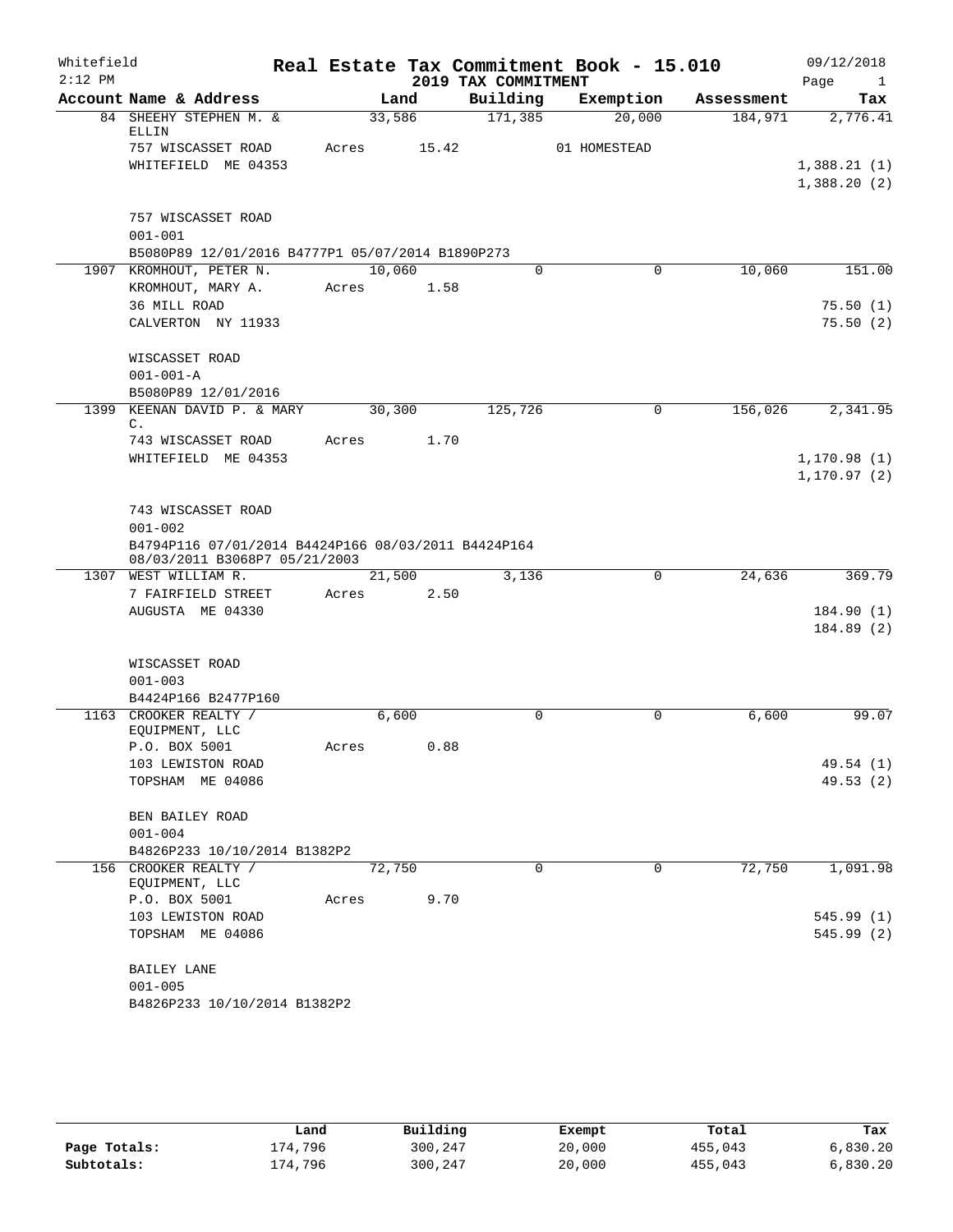| Whitefield<br>$2:12$ PM |                                                                                                            |             |                |                                 | Real Estate Tax Commitment Book - 15.010 |            | 09/12/2018                    |
|-------------------------|------------------------------------------------------------------------------------------------------------|-------------|----------------|---------------------------------|------------------------------------------|------------|-------------------------------|
|                         | Account Name & Address                                                                                     |             | Land           | 2019 TAX COMMITMENT<br>Building | Exemption                                | Assessment | Page<br>$\overline{2}$<br>Tax |
|                         | 1014 CROOKER REALTY /                                                                                      |             | 61,500         | $\Omega$                        | $\Omega$                                 | 61,500     | 923.11                        |
|                         | EQUIPMENT, LLC                                                                                             |             |                |                                 |                                          |            |                               |
|                         | P.O. BOX 5001                                                                                              | Acres       | 8.20           |                                 |                                          |            |                               |
|                         | 103 LEWISTON ROAD                                                                                          |             |                |                                 |                                          |            | 461.56(1)                     |
|                         | TOPSHAM ME 04086                                                                                           |             |                |                                 |                                          |            | 461.55(2)                     |
|                         |                                                                                                            |             |                |                                 |                                          |            |                               |
|                         | BEN BAILEY ROAD                                                                                            |             |                |                                 |                                          |            |                               |
|                         | $001 - 006$                                                                                                |             |                |                                 |                                          |            |                               |
|                         | B4826P233 10/10/2014 B1382P2<br>807 STODDER ERIN J.                                                        |             |                | 186,212                         | 0                                        | 221,462    | 3,324.14                      |
|                         | 489 WISCASSET ROAD                                                                                         | Acres       | 35,250<br>5.00 |                                 |                                          |            |                               |
|                         | WHITEFIELD ME 04353                                                                                        |             |                |                                 |                                          |            | 1,662.07(1)                   |
|                         |                                                                                                            |             |                |                                 |                                          |            | 1,662.07(2)                   |
|                         |                                                                                                            |             |                |                                 |                                          |            |                               |
|                         | 489 WISCASSET ROAD                                                                                         |             |                |                                 |                                          |            |                               |
|                         | $001 - 006 - A$                                                                                            |             |                |                                 |                                          |            |                               |
|                         | B4826P7 10/08/2014 B3255P229 03/19/2004                                                                    |             |                |                                 |                                          |            |                               |
|                         | 917 CROOKER REALTY /                                                                                       | 405,000     |                | $\mathbf 0$                     | $\mathbf 0$                              | 405,000    | 6,079.05                      |
|                         | EQUIPMENT, LLC                                                                                             |             |                |                                 |                                          |            |                               |
|                         | P.O. BOX 5001                                                                                              | Acres       | 54.00          |                                 |                                          |            |                               |
|                         | 103 LEWISTON ROAD<br>TOPSHAM ME 04086                                                                      |             |                |                                 |                                          |            | 3,039.53(1)<br>3,039.52 (2)   |
|                         |                                                                                                            |             |                |                                 |                                          |            |                               |
|                         | PALMER ROAD                                                                                                |             |                |                                 |                                          |            |                               |
|                         | $001 - 007$                                                                                                |             |                |                                 |                                          |            |                               |
|                         | B4826P233 10/10/2014 B1382P2                                                                               |             |                |                                 |                                          |            |                               |
|                         | 684 HANLEY MARK S. (75%)                                                                                   |             | 92,250         | $\Omega$                        | $\Omega$                                 | 92,250     | 1,384.67                      |
|                         | HANLEY JEWEL R. (25%)                                                                                      | Acres 12.30 |                |                                 |                                          |            |                               |
|                         | 1829 BRISTOL ROAD                                                                                          |             |                |                                 |                                          |            | 692.34 (1)                    |
|                         | BRISTOL ME 04539                                                                                           |             |                |                                 |                                          |            | 692.33(2)                     |
|                         |                                                                                                            |             |                |                                 |                                          |            |                               |
|                         | PALMER ROAD                                                                                                |             |                |                                 |                                          |            |                               |
|                         | $001 - 008$                                                                                                |             |                |                                 |                                          |            |                               |
|                         | B4616P149 01/11/2013 B1615P215                                                                             |             |                |                                 |                                          |            |                               |
|                         | 265 JORDAN CLAYTON S. &<br>MARY E.                                                                         |             | 5,850          | 0                               | 0                                        | 5,850      | 87.81                         |
|                         | 8 BLUEBERRY LANE                                                                                           | Acres       | 3.90           |                                 |                                          |            |                               |
|                         | WHITEFIELD ME 04353                                                                                        |             |                |                                 |                                          |            | 43.91 (1)                     |
|                         |                                                                                                            |             |                |                                 |                                          |            | 43.90 (2)                     |
|                         |                                                                                                            |             |                |                                 |                                          |            |                               |
|                         | BLUEBERRY LANE                                                                                             |             |                |                                 |                                          |            |                               |
|                         | $001 - 009$                                                                                                |             |                |                                 |                                          |            |                               |
|                         | B4953P302 12/01/2015 B4953P299 12/01/2015 B4326P267<br>09/21/2010 B1524P153 12/28/1998                     |             |                |                                 |                                          |            |                               |
|                         | 734 SHEEPSCOT HOLLOW, LLC                                                                                  |             | 7,708          | $\Omega$                        | 0                                        | 7,708      | 115.70                        |
|                         | 28 NILSEN LANE                                                                                             | Acres       | 5.26           |                                 |                                          |            |                               |
|                         | WHITEFIELD ME 04353                                                                                        |             |                |                                 |                                          |            | 57.85(1)                      |
|                         |                                                                                                            |             |                |                                 |                                          |            | 57.85(2)                      |
|                         |                                                                                                            |             |                |                                 |                                          |            |                               |
|                         | NILSEN LANE                                                                                                |             |                |                                 |                                          |            |                               |
|                         | $001 - 009 - RR$                                                                                           |             |                |                                 |                                          |            |                               |
|                         | B4743P302 12/19/2013 B4701P240 08/20/2013 B4411P141<br>06/22/2011 B4121P94 09/25/2008 B3358P213 09/03/2004 |             |                |                                 |                                          |            |                               |

|              | Land    | Building | Exempt | Total     | Tax       |
|--------------|---------|----------|--------|-----------|-----------|
| Page Totals: | 607,558 | 186.212  |        | 793,770   | 11,914.48 |
| Subtotals:   | 782,354 | 486,459  | 20,000 | L,248,813 | 18,744.68 |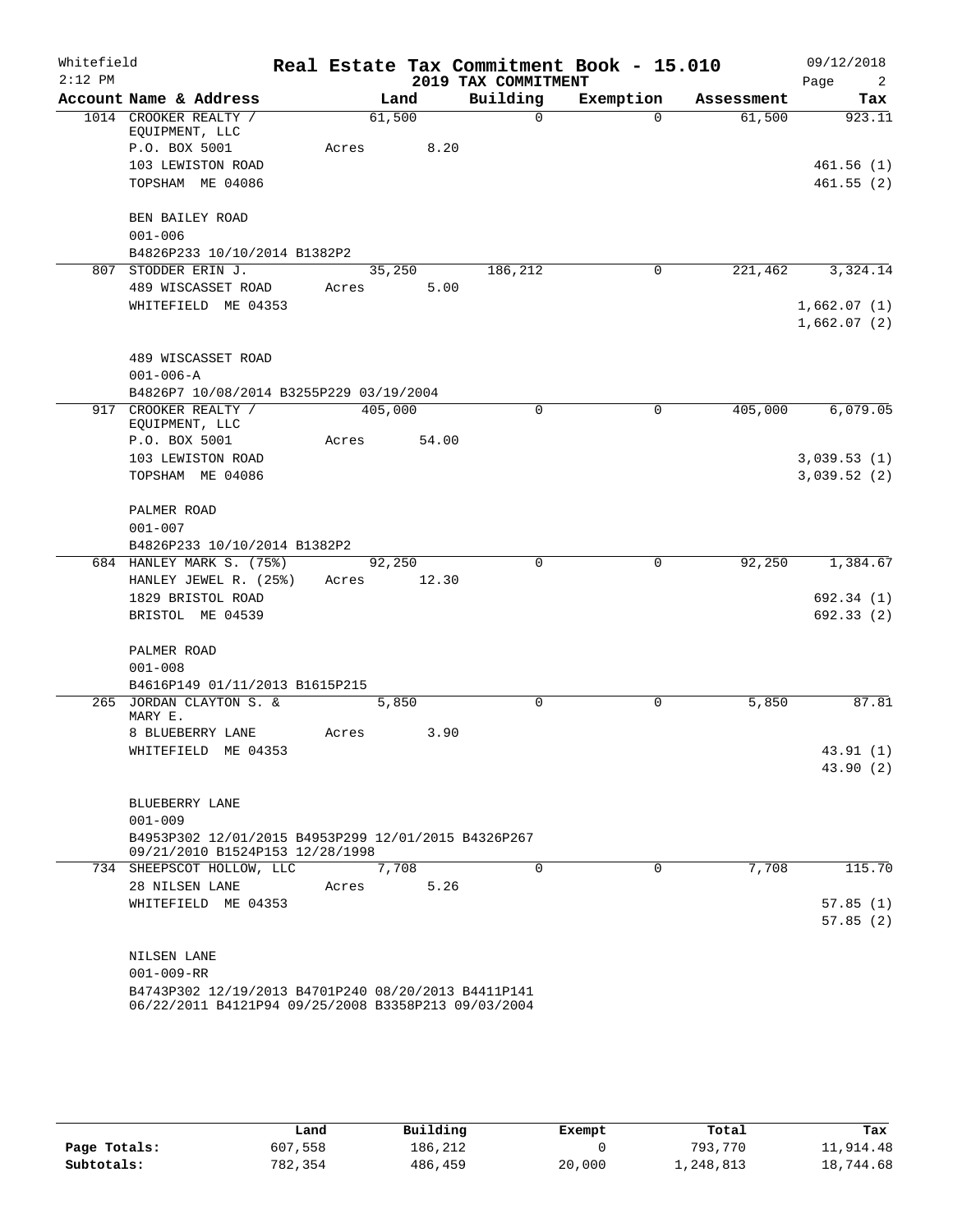| Whitefield<br>$2:12$ PM |                                                                             |       |                       | 2019 TAX COMMITMENT | Real Estate Tax Commitment Book - 15.010 |            | 09/12/2018<br>Page<br>$\overline{\mathbf{3}}$ |
|-------------------------|-----------------------------------------------------------------------------|-------|-----------------------|---------------------|------------------------------------------|------------|-----------------------------------------------|
|                         | Account Name & Address                                                      |       | Land                  | Building            | Exemption                                | Assessment | Tax                                           |
|                         | 414 JORDAN CLAYTON S. &<br>MARY E.                                          |       | 2,250                 | $\Omega$            | $\Omega$                                 | 2,250      | 33.77                                         |
|                         | 8 BLUEBERRY LANE                                                            | Acres | 1.50                  |                     |                                          |            |                                               |
|                         | WHITEFIELD ME 04353                                                         |       |                       |                     |                                          |            | 16.89(1)<br>16.88(2)                          |
|                         | BLUEBERRY LANE<br>$001 - 010$                                               |       |                       |                     |                                          |            |                                               |
|                         | B4953P302 12/01/2015 B4953P299 12/01/2015 B4326P267<br>10/08/2010 B1524P153 |       |                       |                     |                                          |            |                                               |
|                         | 777 JORDAN CLAYTON & MARY<br>ELIZABETH                                      |       | 79,194                | 72,200              | $\mathbf 0$                              | 151,394    | 2,272.42                                      |
|                         | 8 BLUEBERRY LANE                                                            | Acres | 24.49                 |                     |                                          |            |                                               |
|                         | WHITEFIELD ME 04353                                                         |       |                       |                     |                                          |            | 1, 136.21(1)<br>1, 136.21(2)                  |
|                         | 3 BLUEBERRY LANE<br>$001 - 011$                                             |       |                       |                     |                                          |            |                                               |
|                         | B4345P126 11/24/2010 B1323P230                                              |       |                       |                     |                                          |            |                                               |
|                         | 589 JORDAN CLAYTON & MARY                                                   |       | $\Omega$              | 21,844              | 20,000                                   | 1,844      | 27.68                                         |
|                         | Ε.<br>8 BLUEBERRY LANE                                                      |       |                       |                     | 01 HOMESTEAD                             |            |                                               |
|                         | WHITEFIELD ME 04353                                                         |       |                       |                     |                                          |            | 13.84(1)                                      |
|                         |                                                                             |       |                       |                     |                                          |            | 13.84(2)                                      |
|                         | 8 BLUEBERRY LANE                                                            |       |                       |                     |                                          |            |                                               |
|                         | $001 - 011 - ON$<br>478 SPROUL ARNOLD &                                     |       | 49,243                | $\Omega$            | $\mathbf 0$                              | 49,243     | 739.14                                        |
|                         | ERNESTINE<br>* FAMILY TRUST                                                 | Acres | 38.45                 |                     |                                          |            |                                               |
|                         | 40 GRIFFIN ROAD                                                             |       |                       |                     |                                          |            | 369.57(1)                                     |
|                         | WINDSOR ME 04363                                                            |       |                       |                     |                                          |            | 369.57(2)                                     |
|                         | PALMER ROAD                                                                 |       |                       |                     |                                          |            |                                               |
|                         | $001 - 012$                                                                 |       |                       |                     |                                          |            |                                               |
|                         | B2304P89                                                                    |       |                       |                     |                                          |            |                                               |
|                         | 364 W & S WOOD PRODUCTS<br>23 MARINE LANE                                   |       | 29,250<br>Acres 10.00 | 0                   | 0                                        | 29,250     | 439.04                                        |
|                         | WHITEFIELD ME 04353                                                         |       |                       |                     |                                          |            | 219.52(1)                                     |
|                         |                                                                             |       |                       |                     |                                          |            | 219.52(2)                                     |
|                         | THAYER ROAD                                                                 |       |                       |                     |                                          |            |                                               |
|                         | $001 - 013$                                                                 |       |                       |                     |                                          |            |                                               |
|                         | B5174P21 08/08/2017 B5174P19 08/22/2017 B4871P220<br>03/27/2015 B2239P268   |       |                       |                     |                                          |            |                                               |
|                         | 1290 SPROUL ARNOLD &<br>ERNESTINE                                           |       | 38,745                | $\Omega$            | $\Omega$                                 | 38,745     | 581.56                                        |
|                         | FAMILY TRUST<br>$\star$                                                     | Acres | 22.30                 |                     |                                          |            |                                               |
|                         | 40 GRIFFIN ROAD                                                             |       |                       |                     |                                          |            | 290.78 (1)                                    |
|                         | WINDSOR ME 04363                                                            |       |                       |                     |                                          |            | 290.78 (2)                                    |
|                         | PALMER ROAD                                                                 |       |                       |                     |                                          |            |                                               |
|                         | $001 - 014$                                                                 |       |                       |                     |                                          |            |                                               |
|                         | B2304P89                                                                    |       |                       |                     |                                          |            |                                               |
|                         |                                                                             |       |                       |                     |                                          |            |                                               |

|              | Land    | Building | Exempt | Total     | Tax       |
|--------------|---------|----------|--------|-----------|-----------|
| Page Totals: | 198,682 | 94,044   | 20,000 | 272,726   | 4,093.61  |
| Subtotals:   | 981,036 | 580,503  | 40,000 | L,521,539 | 22,838.29 |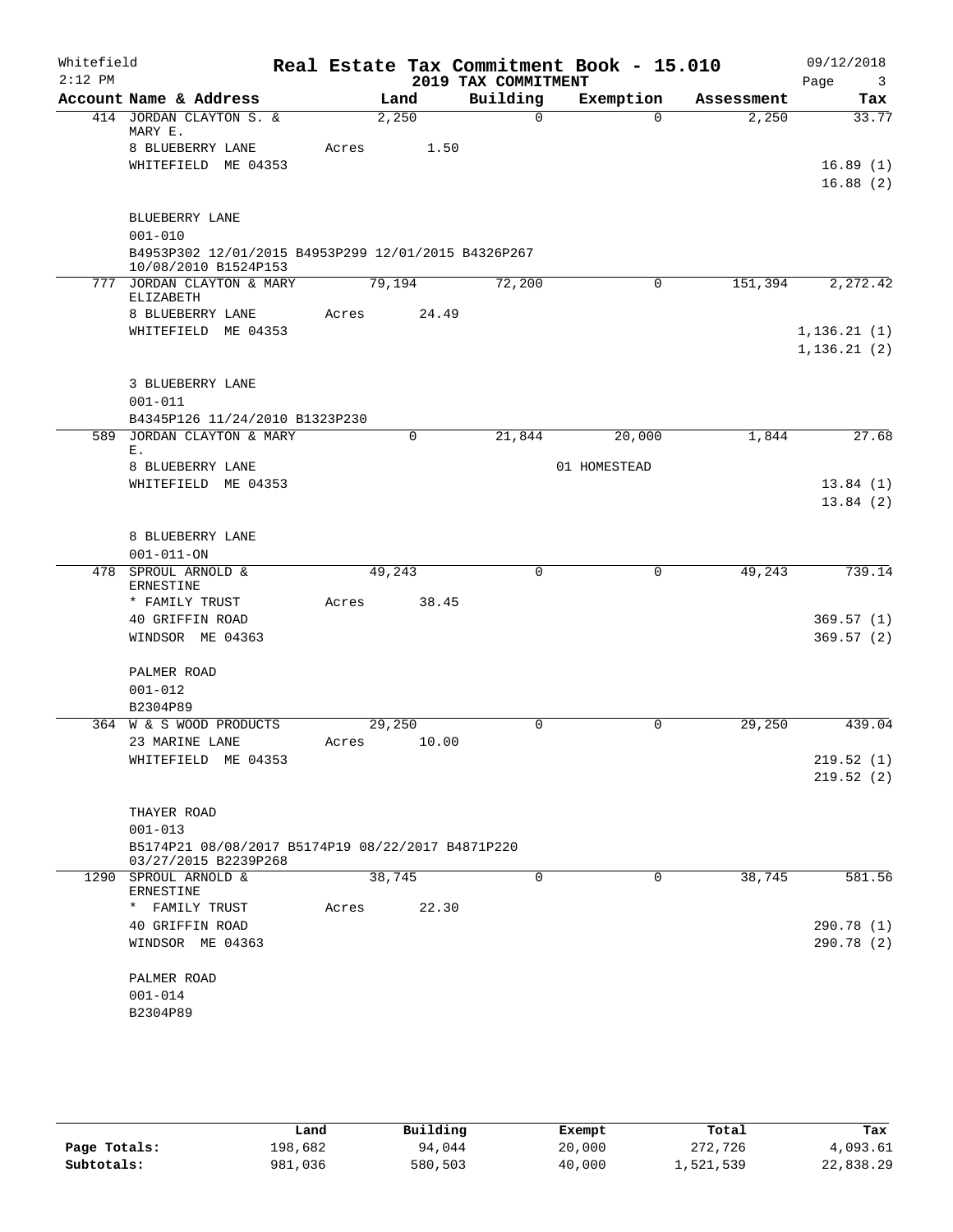| Whitefield<br>$2:12$ PM |                                        |                  |       | 2019 TAX COMMITMENT | Real Estate Tax Commitment Book - 15.010 |            | 09/12/2018<br>Page<br>$4\phantom{.000}$ |
|-------------------------|----------------------------------------|------------------|-------|---------------------|------------------------------------------|------------|-----------------------------------------|
|                         | Account Name & Address                 |                  | Land  | Building            | Exemption                                | Assessment | Tax                                     |
|                         | 871 MERRILL DENNIS L. &<br>NANCY       | 34,200           |       | 132,151             | 26,000                                   | 140, 351   | 2,106.67                                |
|                         | 125 PALMER ROAD                        | Acres            | 4.30  |                     | 01 HOMESTEAD                             |            |                                         |
|                         | WHITEFIELD ME 04353                    |                  |       |                     | 05 VET EXEMPTION                         |            | 1,053.34(1)<br>1,053.33(2)              |
|                         |                                        |                  |       |                     |                                          |            |                                         |
|                         | 125 PALMER ROAD                        |                  |       |                     |                                          |            |                                         |
|                         | $001 - 015$<br>B1442P116               |                  |       |                     |                                          |            |                                         |
|                         | 1123 SPRAGUE'S HALLOW, LLC             | $\frac{37}{900}$ |       | $\Omega$            | $\mathbf 0$                              | 37,900     | 568.88                                  |
|                         | 241 LESSNER ROAD                       | Acres            | 21.00 |                     |                                          |            |                                         |
|                         | DAMARISCOTTA ME 04543                  |                  |       |                     |                                          |            | 284.44 (1)                              |
|                         |                                        |                  |       |                     |                                          |            | 284.44 (2)                              |
|                         | PALMER ROAD                            |                  |       |                     |                                          |            |                                         |
|                         | $001 - 016$                            |                  |       |                     |                                          |            |                                         |
|                         | B5180P33 09/14/2017                    |                  |       |                     |                                          |            |                                         |
|                         | 21 MERRILL DENNIS L. &<br>NANCY A.     | 23,300           |       | $\mathbf 0$         | 0                                        | 23,300     | 349.73                                  |
|                         | 125 PALMER ROAD                        | Acres            | 3.70  |                     |                                          |            |                                         |
|                         | WHITEFIELD ME 04353                    |                  |       |                     |                                          |            | 174.87(1)                               |
|                         |                                        |                  |       |                     |                                          |            | 174.86(2)                               |
|                         | 107 PALMER ROAD                        |                  |       |                     |                                          |            |                                         |
|                         | $001 - 017$                            |                  |       |                     |                                          |            |                                         |
|                         | B4031P7 07/23/2008                     |                  |       |                     |                                          |            |                                         |
|                         | 1393 SPRAGUE'S HALLOW LLC              | 74,325           |       | $\mathbf 0$         | 0                                        | 74,325     | 1,115.62                                |
|                         | 241 LESSNER ROAD                       | Acres            | 9.91  |                     |                                          |            |                                         |
|                         | DAMARISCOTTA ME 04543                  |                  |       |                     |                                          |            | 557.81(1)<br>557.81(2)                  |
|                         |                                        |                  |       |                     |                                          |            |                                         |
|                         | PALMER ROAD                            |                  |       |                     |                                          |            |                                         |
|                         | $001 - 018$                            |                  |       |                     |                                          |            |                                         |
|                         | B5180P33 09/14/2017                    |                  |       |                     |                                          |            |                                         |
|                         | 359 CROOKER REALTY /<br>EQUIPMENT, LLC | 264,675          |       | $\mathbf 0$         | $\mathbf 0$                              | 264,675    | 3,972.77                                |
|                         | P.O. BOX 5001                          | Acres            | 35.29 |                     |                                          |            |                                         |
|                         | 103 LEWISTON ROAD                      |                  |       |                     |                                          |            | 1,986.39(1)                             |
|                         | TOPSHAM ME 04086                       |                  |       |                     |                                          |            | 1,986.38(2)                             |
|                         | PALMER ROAD                            |                  |       |                     |                                          |            |                                         |
|                         | $001 - 019$                            |                  |       |                     |                                          |            |                                         |
|                         | B4826P233 10/10/2014 B2552P330         |                  |       |                     |                                          |            |                                         |
|                         | 1159 POTTER JR. RICHARD R. &<br>SHERRY | 40,850           |       | 162,478             | 20,000                                   | 183,328    | 2,751.75                                |
|                         | 126 THAYER ROAD                        | Acres            | 12.00 |                     | 01 HOMESTEAD                             |            |                                         |
|                         | WHITEFIELD ME 04353                    |                  |       |                     |                                          |            | 1,375.88(1)                             |
|                         |                                        |                  |       |                     |                                          |            | 1,375.87(2)                             |
|                         | 126 THAYER ROAD                        |                  |       |                     |                                          |            |                                         |
|                         | $001 - 019 - A$                        |                  |       |                     |                                          |            |                                         |
|                         | B1874P202                              |                  |       |                     |                                          |            |                                         |

|              | Land      | Building | Exempt | Total     | Tax       |
|--------------|-----------|----------|--------|-----------|-----------|
| Page Totals: | 475,250   | 294,629  | 46,000 | 723,879   | 10,865.42 |
| Subtotals:   | 1,456,286 | 875,132  | 86,000 | 2,245,418 | 33,703.71 |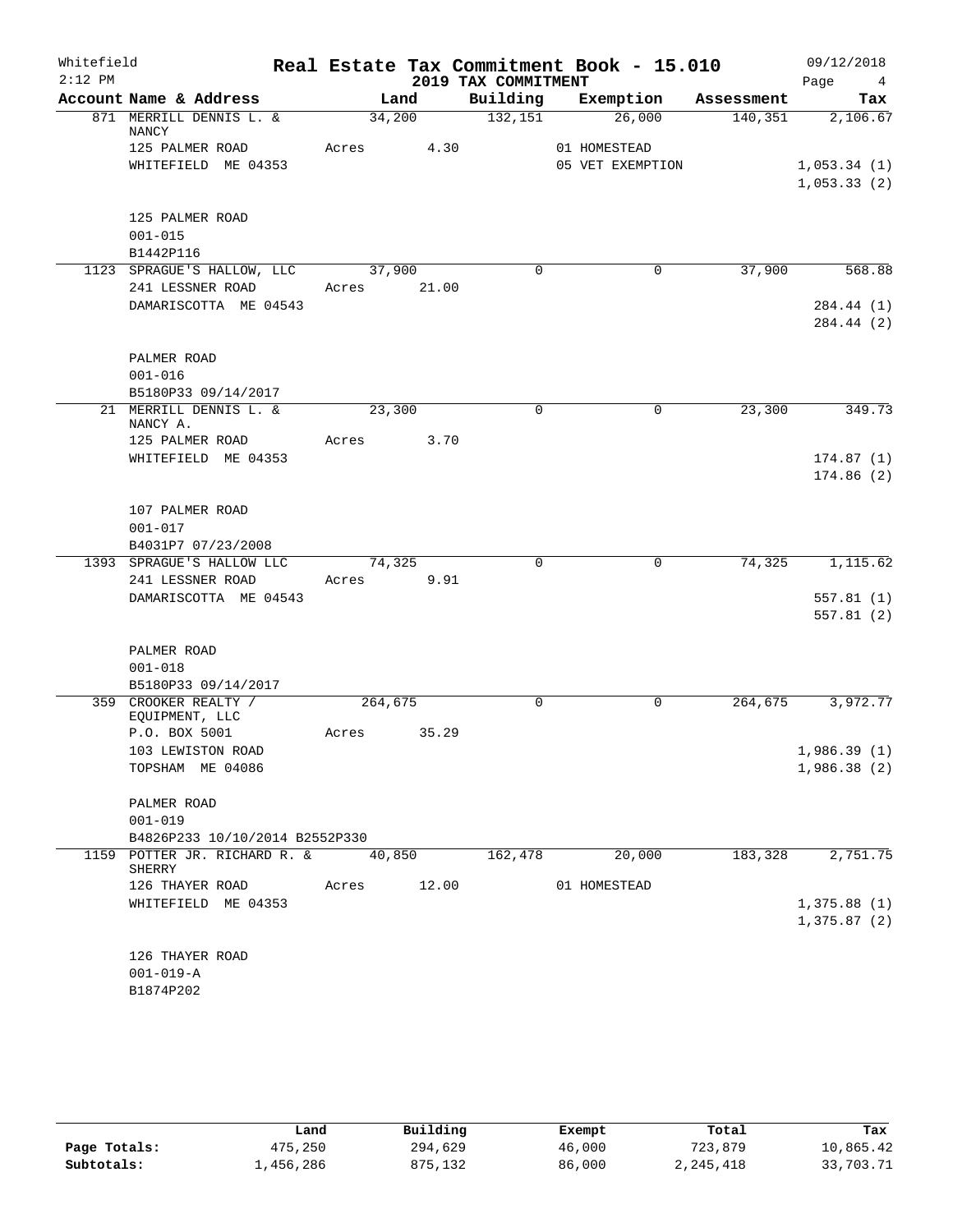| Whitefield |                                   |       |        |             |                     | Real Estate Tax Commitment Book - 15.010 |            | 09/12/2018              |
|------------|-----------------------------------|-------|--------|-------------|---------------------|------------------------------------------|------------|-------------------------|
| $2:12$ PM  |                                   |       |        |             | 2019 TAX COMMITMENT |                                          |            | Page<br>$5^{\circ}$     |
|            | Account Name & Address            |       | Land   |             | Building            | Exemption                                | Assessment | Tax                     |
|            | 53 POTTER, RICHARD R J.R.         |       | 41,800 |             | $\Omega$            | $\Omega$                                 | 41,800     | 627.42                  |
|            | POTTER, SHERRY L                  |       |        | Acres 27.00 |                     |                                          |            |                         |
|            | 126 THAYER ROAD                   |       |        |             |                     |                                          |            | 313.71(1)               |
|            | WHITEFIELD ME 04938               |       |        |             |                     |                                          |            | 313.71(2)               |
|            | THAYER ROAD                       |       |        |             |                     |                                          |            |                         |
|            | $001 - 020$                       |       |        |             |                     |                                          |            |                         |
|            | B5175P117 08/31/2017              |       |        |             |                     |                                          |            |                         |
|            | 843 JEWETT MICHAEL D. &           |       | 32,250 |             | $\Omega$            | $\mathbf 0$                              | 32,250     | 484.07                  |
|            | REGINA L.                         |       |        |             |                     |                                          |            |                         |
|            | 571 WISCASSET ROAD                | Acres |        | 3.00        |                     |                                          |            |                         |
|            | WHITEFIELD ME 04353               |       |        |             |                     |                                          |            | 242.04 (1)<br>242.03(2) |
|            | 158 THAYER ROAD                   |       |        |             |                     |                                          |            |                         |
|            | $001 - 020 - A$                   |       |        |             |                     |                                          |            |                         |
|            | B4511P106 04/09/2012 B2311P73     |       |        |             |                     |                                          |            |                         |
|            | 480 KILEY MICHAEL P.              |       | 30,114 |             | $\mathbf 0$         | 0                                        | 30,114     | 452.01                  |
|            | 189 THAYER ROAD                   | Acres |        | 11.08       |                     |                                          |            |                         |
|            | WHITEFIELD ME 04353               |       |        |             |                     |                                          |            | 226.01(1)               |
|            |                                   |       |        |             |                     |                                          |            | 226.00(2)               |
|            | THAYER ROAD                       |       |        |             |                     |                                          |            |                         |
|            | $001 - 021$                       |       |        |             |                     |                                          |            |                         |
|            | B4770P277 04/15/2014 B2209P91     |       |        |             |                     |                                          |            |                         |
|            | 1245 BLAGDEN ROBERT L.            |       | 42,125 |             | $\Omega$            | $\mathbf 0$                              | 42,125     | 632.30                  |
|            | 842 GARDINER ROAD                 | Acres |        | 27.50       |                     |                                          |            |                         |
|            | WISCASSET ME 04578                |       |        |             |                     |                                          |            | 316.15(1)               |
|            |                                   |       |        |             |                     |                                          |            | 316.15(2)               |
|            | THAYER ROAD                       |       |        |             |                     |                                          |            |                         |
|            | $001 - 021 - A$                   |       |        |             |                     |                                          |            |                         |
|            | B3891P59 08/07/2007               |       |        |             |                     |                                          |            |                         |
|            | 833 KANAVICH BONNIE PROE & 30,630 |       |        |             | 145,852             | 20,000                                   | 156,482    | 2,348.79                |
|            | PAUL A.                           |       |        |             |                     |                                          |            |                         |
|            | PO BOX 271                        | Acres |        | 1.92        |                     | 01 HOMESTEAD                             |            |                         |
|            | ALNA ME 04535                     |       |        |             |                     |                                          |            | 1, 174.40(1)            |
|            |                                   |       |        |             |                     |                                          |            | 1, 174.39(2)            |
|            | 170 THAYER ROAD                   |       |        |             |                     |                                          |            |                         |
|            | $001 - 021 - B$                   |       |        |             |                     |                                          |            |                         |
|            | B2410P7                           |       |        |             |                     |                                          |            |                         |
|            | 155 KNOWLES DANIEL F. &           |       | 50,500 |             | 62,695              | 20,000                                   | 93,195     | 1,398.86                |
|            | SHEILA A.                         |       |        |             |                     |                                          |            |                         |
|            | 228 THAYER ROAD                   | Acres |        | 25.00       |                     | 01 HOMESTEAD                             |            |                         |
|            | WHITEFIELD ME 04353               |       |        |             |                     |                                          |            | 699.43 (1)              |
|            |                                   |       |        |             |                     |                                          |            | 699.43(2)               |
|            |                                   |       |        |             |                     |                                          |            |                         |
|            | 228 THAYER ROAD                   |       |        |             |                     |                                          |            |                         |
|            | $001 - 022$                       |       |        |             |                     |                                          |            |                         |
|            | B2170P59 07/31/1996               |       |        |             |                     |                                          |            |                         |

|              | Land      | Building  | Exempt  | Total     | Tax       |
|--------------|-----------|-----------|---------|-----------|-----------|
| Page Totals: | 227,419   | 208,547   | 40,000  | 395,966   | 5,943.45  |
| Subtotals:   | ⊥,683,705 | .,083,679 | 126,000 | 2,641,384 | 39,647.16 |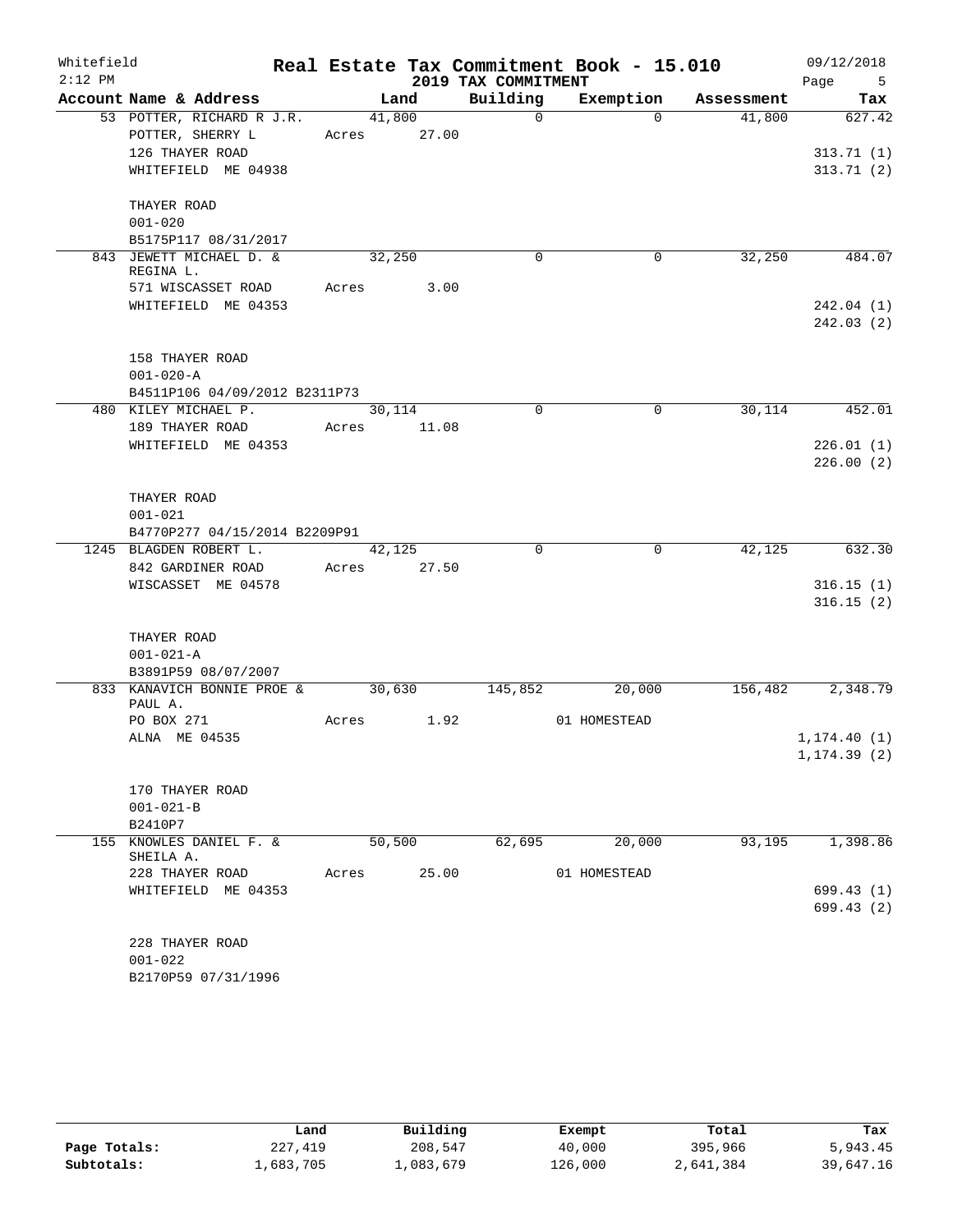| Whitefield<br>$2:12$ PM |                                          |       |             | 2019 TAX COMMITMENT | Real Estate Tax Commitment Book - 15.010 |                      | 09/12/2018         |
|-------------------------|------------------------------------------|-------|-------------|---------------------|------------------------------------------|----------------------|--------------------|
|                         | Account Name & Address                   |       | Land        | Building            | Exemption                                |                      | Page<br>6<br>Tax   |
|                         | 87 COLLADO ANTONIO & ANNA                |       | 32,722      | 64,281              | $\Omega$                                 | Assessment<br>97,003 | 1,456.02           |
|                         | 168 BEECH HILL ROAD                      | Acres | 14.34       |                     |                                          |                      |                    |
|                         | ROCKPORT ME 04856                        |       |             |                     |                                          |                      | 728.01(1)          |
|                         |                                          |       |             |                     |                                          |                      | 728.01(2)          |
|                         | <b>300 THAYER ROAD</b>                   |       |             |                     |                                          |                      |                    |
|                         | $001 - 023$                              |       |             |                     |                                          |                      |                    |
|                         | B4270P270 04/15/2010 B2538P51 02/01/2000 |       |             |                     |                                          |                      |                    |
|                         | 951 HUBERT WILLIAM E. &                  |       | 840         | $\mathbf 0$         | $\mathbf 0$                              | 840                  | 12.61              |
|                         | <b>JANE</b>                              |       |             |                     |                                          |                      |                    |
|                         | 364 NASH ROAD                            | Acres | 0.56        |                     |                                          |                      |                    |
|                         | PITTSTON ME 04345                        |       |             |                     |                                          |                      | 6.31(1)<br>6.30(2) |
|                         | THAYER ROAD                              |       |             |                     |                                          |                      |                    |
|                         | $001 - 024$                              |       |             |                     |                                          |                      |                    |
|                         | 561 HUBERT WILLIAM E. &<br>JANE H.       |       | 13,900      | $\mathbf 0$         | 0                                        | 13,900               | 208.64             |
|                         | 364 NASH ROAD                            | Acres | 13.00       |                     |                                          |                      |                    |
|                         | PITTSTON ME 04345                        |       |             |                     |                                          |                      | 104.32(1)          |
|                         |                                          |       |             |                     |                                          |                      | 104.32(2)          |
|                         | THAYER ROAD                              |       |             |                     |                                          |                      |                    |
|                         | $001 - 025$                              |       |             |                     |                                          |                      |                    |
|                         | B3052P117                                |       |             |                     |                                          |                      |                    |
| 810                     | MAINEVIEW PROPERTIES,<br><b>LLC</b>      |       | 60,900      | 95,979              | 0                                        | 156,879              | 2,354.75           |
|                         | 940 WEST SANTA INEZ<br>AVENUE            |       | Acres 41.00 |                     |                                          |                      |                    |
|                         | HILLSBOROUGH CA 94010                    |       |             |                     |                                          |                      | 1, 177.38(1)       |
|                         |                                          |       |             |                     |                                          |                      | 1, 177.37(2)       |
|                         | 249 THAYER ROAD                          |       |             |                     |                                          |                      |                    |
|                         | $001 - 026$                              |       |             |                     |                                          |                      |                    |
|                         | B4040P238 06/30/2008                     |       |             |                     |                                          |                      |                    |
|                         | 1744 WOOD ERIC M.                        |       | 30,050      | 0                   | 0                                        | 30,050               | 451.05             |
|                         | P.O. BOX 394                             | Acres | 11.00       |                     |                                          |                      |                    |
|                         | BOOTHBAY ME 04537                        |       |             |                     |                                          |                      | 225.53(1)          |
|                         |                                          |       |             |                     |                                          |                      | 225.52(2)          |
|                         | THAYER ROAD                              |       |             |                     |                                          |                      |                    |
|                         | $001 - 026 - A$                          |       |             |                     |                                          |                      |                    |
|                         | B3451P313 03/07/2005                     |       |             |                     |                                          |                      |                    |
|                         | 1359 ALLENS BLUEBERRY                    |       | 91,205      | $\mathbf 0$         | 0                                        | 91, 205              | 1,368.99           |
|                         | FREEZER, INC.                            |       |             |                     |                                          |                      |                    |
|                         | PO BOX 536                               | Acres | 118.91      |                     |                                          |                      |                    |
|                         | ELLSWORTH ME 04605                       |       |             |                     |                                          |                      | 684.50 (1)         |
|                         |                                          |       |             |                     |                                          |                      | 684.49 (2)         |
|                         |                                          |       |             |                     |                                          |                      |                    |
|                         | CROCKER AVENUE SOUTH<br>$001 - 027$      |       |             |                     |                                          |                      |                    |
|                         | B2454P181                                |       |             |                     |                                          |                      |                    |
|                         |                                          |       |             |                     |                                          |                      |                    |

|              | Land      | Building  | Exempt  | Total     | Tax         |
|--------------|-----------|-----------|---------|-----------|-------------|
| Page Totals: | 229,617   | 160,260   |         | 389,877   | 5,852.06    |
| Subtotals:   | 1,913,322 | 1,243,939 | 126,000 | 3,031,261 | 45, 499. 22 |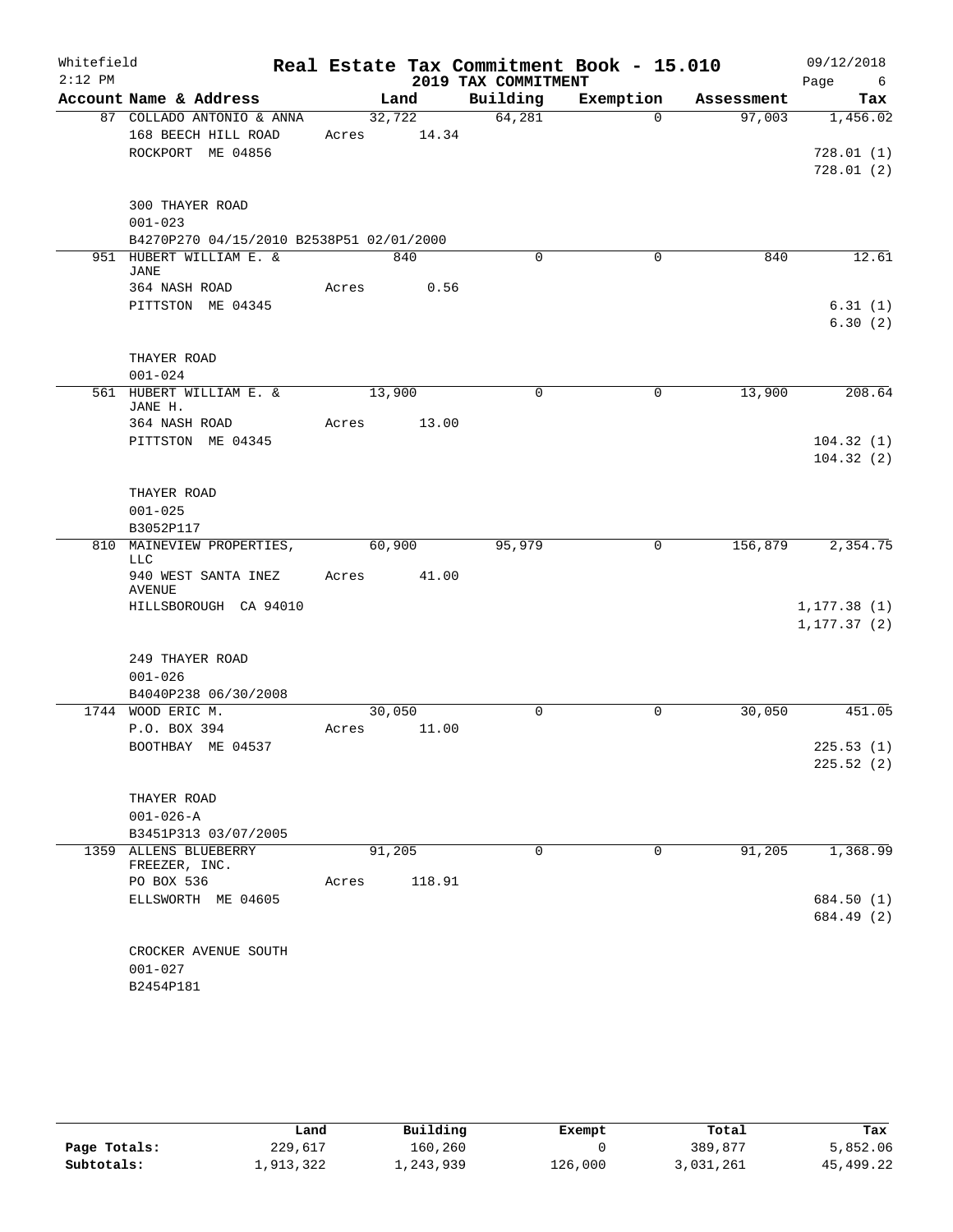| Whitefield<br>$2:12$ PM |                                                                  |       |        |       | 2019 TAX COMMITMENT | Real Estate Tax Commitment Book - 15.010 |            | 09/12/2018<br>Page<br>7 |
|-------------------------|------------------------------------------------------------------|-------|--------|-------|---------------------|------------------------------------------|------------|-------------------------|
|                         | Account Name & Address                                           |       | Land   |       | Building            | Exemption                                | Assessment | Tax                     |
|                         | 1101 KILEY MICHAEL                                               |       | 38,850 |       | 79,607              | $\Omega$                                 | 118,457    | 1,778.04                |
|                         | 12730 GA HIGHWAY 110, W Acres                                    |       |        | 9.50  |                     |                                          |            |                         |
|                         | HORTENSE GA 31543                                                |       |        |       |                     |                                          |            | 889.02 (1)              |
|                         |                                                                  |       |        |       |                     |                                          |            | 889.02 (2)              |
|                         |                                                                  |       |        |       |                     |                                          |            |                         |
|                         | 189 THAYER ROAD                                                  |       |        |       |                     |                                          |            |                         |
|                         | $001 - 028$                                                      |       |        |       |                     |                                          |            |                         |
|                         | B2209P91<br>86 ERICKSON CASSANDRA &                              |       | 30,000 |       | 26,202              | 20,000                                   | 36,202     | 543.39                  |
|                         | <b>JANE BARRETT</b>                                              |       |        |       |                     |                                          |            |                         |
|                         | 169 THAYER ROAD                                                  | Acres |        | 0.67  |                     | 01 HOMESTEAD                             |            |                         |
|                         | WHITEFIELD ME 04353                                              |       |        |       |                     |                                          |            | 271.70(1)               |
|                         |                                                                  |       |        |       |                     |                                          |            | 271.69(2)               |
|                         |                                                                  |       |        |       |                     |                                          |            |                         |
|                         | 169 THAYER ROAD                                                  |       |        |       |                     |                                          |            |                         |
|                         | $001 - 029$<br>B2600P211 09/05/2000                              |       |        |       |                     |                                          |            |                         |
|                         | 1576 GURNEY, JEFFREY T                                           |       | 42,370 |       | 92,120              | $\mathsf{O}$                             | 134,490    | 2,018.69                |
|                         | GURNEY, LAURA M                                                  | Acres |        | 13.90 |                     |                                          |            |                         |
|                         | 82 WEST RIVER ROAD                                               |       |        |       |                     |                                          |            | 1,009.35(1)             |
|                         | WATERVILLE ME 04901                                              |       |        |       |                     |                                          |            | 1,009.34(2)             |
|                         |                                                                  |       |        |       |                     |                                          |            |                         |
|                         | 159 THAYER ROAD                                                  |       |        |       |                     |                                          |            |                         |
|                         | $001 - 030$                                                      |       |        |       |                     |                                          |            |                         |
|                         | B5201P83 11/09/2017                                              |       |        |       |                     |                                          |            |                         |
|                         | 323 SMITH NORMAN A.                                              |       | 33,750 |       | 52,528              | 20,000                                   | 66,278     | 994.83                  |
|                         | 129 THAYER ROAD                                                  | Acres |        | 4.00  |                     | 01 HOMESTEAD                             |            |                         |
|                         | WHITEFIELD ME 04353                                              |       |        |       |                     |                                          |            | 497.42 (1)              |
|                         |                                                                  |       |        |       |                     |                                          |            | 497.41 (2)              |
|                         | 129 THAYER ROAD                                                  |       |        |       |                     |                                          |            |                         |
|                         | $001 - 031$                                                      |       |        |       |                     |                                          |            |                         |
|                         | B2012P321                                                        |       |        |       |                     |                                          |            |                         |
|                         | 24 STAFFORD CORY                                                 |       | 54,400 |       | 62,298              | 0                                        | 116,698    | 1,751.64                |
|                         | 109 THAYER ROAD                                                  | Acres |        | 31.00 |                     |                                          |            |                         |
|                         | WHITEFIELD ME 04353                                              |       |        |       |                     |                                          |            | 875.82(1)               |
|                         |                                                                  |       |        |       |                     |                                          |            | 875.82 (2)              |
|                         |                                                                  |       |        |       |                     |                                          |            |                         |
|                         | 109 THAYER ROAD                                                  |       |        |       |                     |                                          |            |                         |
|                         | $001 - 032$                                                      |       |        |       |                     |                                          |            |                         |
|                         | B4445P299 05/03/2011 B4392P129 04/15/2011 B2615P53<br>11/08/2000 |       |        |       |                     |                                          |            |                         |
|                         | 1526 POTTER STEVEN C. SR. &                                      |       | 30,750 |       | 38,995              | 20,000                                   | 49,745     | 746.67                  |
|                         | KIM M.<br>101 THAYER ROAD                                        | Acres |        | 2.00  |                     | 01 HOMESTEAD                             |            |                         |
|                         | WHITEFIELD ME 04353                                              |       |        |       |                     |                                          |            | 373.34(1)               |
|                         |                                                                  |       |        |       |                     |                                          |            | 373.33(2)               |
|                         |                                                                  |       |        |       |                     |                                          |            |                         |
|                         | 101 THAYER ROAD                                                  |       |        |       |                     |                                          |            |                         |
|                         | $001 - 033$                                                      |       |        |       |                     |                                          |            |                         |
|                         | B4722P205 10/15/2013 B3471P206 04/27/2005                        |       |        |       |                     |                                          |            |                         |

|              | Land      | Building  | Exempt  | Total     | Tax        |
|--------------|-----------|-----------|---------|-----------|------------|
| Page Totals: | 230,120   | 351,750   | 60,000  | 521,870   | 7,833.26   |
| Subtotals:   | 2,143,442 | 1,595,689 | 186,000 | 3,553,131 | 53, 332.48 |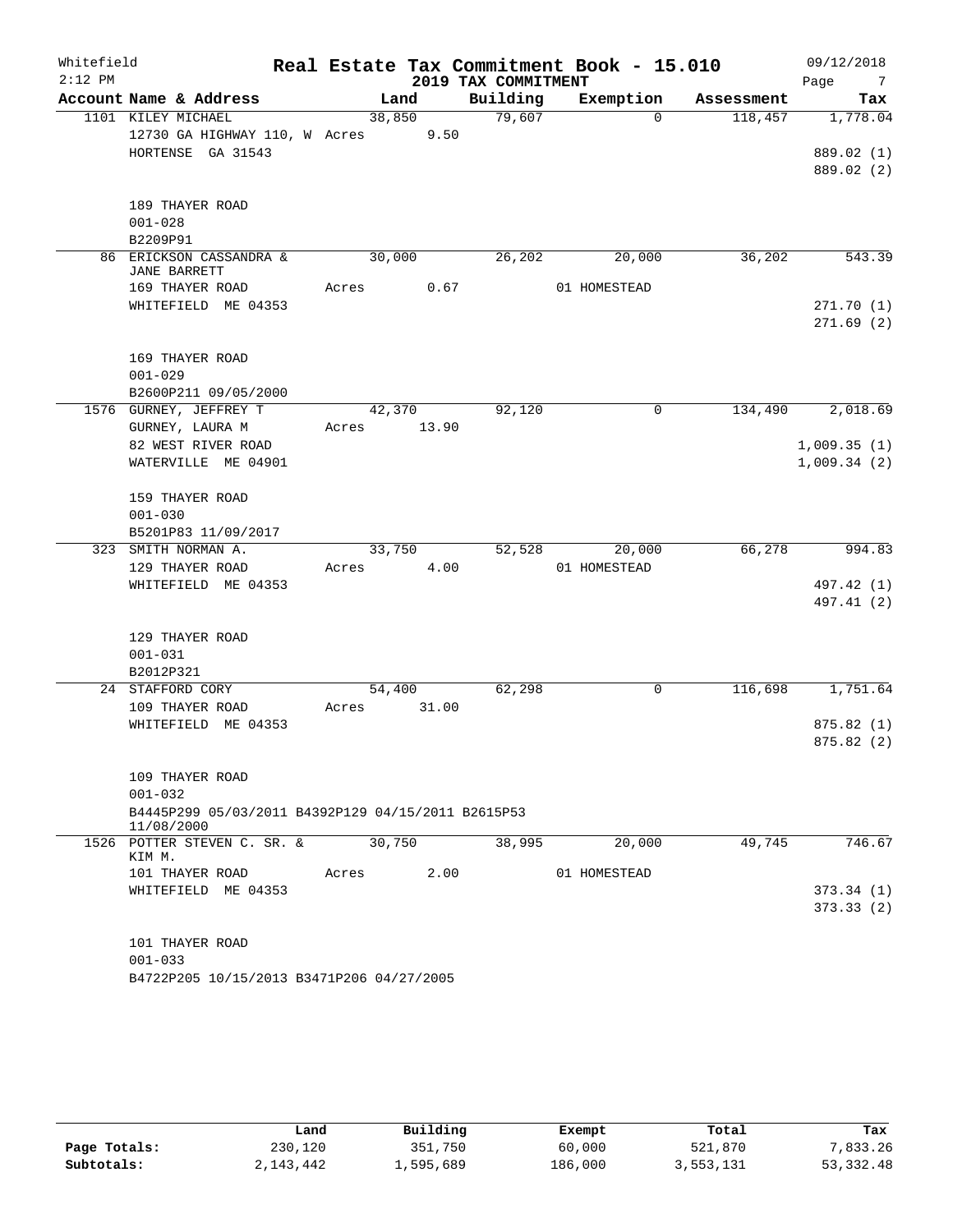| Whitefield<br>$2:12$ PM    |                                                          |                      |                      | 2019 TAX COMMITMENT | Real Estate Tax Commitment Book - 15.010 |                        | 09/12/2018<br>Page<br>- 8    |
|----------------------------|----------------------------------------------------------|----------------------|----------------------|---------------------|------------------------------------------|------------------------|------------------------------|
|                            | Account Name & Address                                   |                      | Land                 | Building            | Exemption                                | Assessment             | Tax                          |
|                            | 1436 CROOKER REALTY /<br>EQUIPMENT, LLC<br>P.O. BOX 5001 | Acres                | 87,750<br>11.70      | $\mathbf 0$         | $\Omega$                                 | 87,750                 | 1,317.13                     |
|                            | 103 LEWISTON ROAD<br>TOPSHAM ME 04086                    |                      |                      |                     |                                          |                        | 658.57(1)<br>658.56(2)       |
|                            | THAYER ROAD<br>$001 - 034$                               |                      |                      |                     |                                          |                        |                              |
|                            | B4826P233 10/10/2014 B1382P2                             |                      |                      |                     |                                          |                        |                              |
|                            | 1020 CROOKER REALTY /<br>EQUIPMENT, LLC                  |                      | 532,500              | $\Omega$            | $\mathbf 0$                              | 532,500                | 7,992.83                     |
|                            | P.O. BOX 5001                                            | Acres                | 71.00                |                     |                                          |                        |                              |
|                            | 103 LEWISTON ROAD<br>TOPSHAM ME 04086                    |                      |                      |                     |                                          |                        | 3,996.42(1)<br>3,996.41(2)   |
|                            | THAYER ROAD<br>$001 - 035$                               |                      |                      |                     |                                          |                        |                              |
|                            | B4826P233 10/10/2014 B1382P2                             |                      |                      |                     |                                          |                        |                              |
|                            | 177 CROOKER REALTY /<br>EQUIPMENT, LLC<br>P.O. BOX 5001  | Acres                | 171,000<br>22.80     | $\Omega$            | 0                                        | 171,000                | 2,566.71                     |
|                            | 103 LEWISTON ROAD<br>TOPSHAM ME 04086                    |                      |                      |                     |                                          |                        | 1,283.36(1)<br>1,283.35(2)   |
|                            | WISCASSET ROAD<br>$001 - 035 - A$                        |                      |                      |                     |                                          |                        |                              |
|                            | B4826P233 10/10/2014 B1382P2                             |                      |                      |                     |                                          |                        |                              |
|                            | 1310 HODGKINS GREGORY D.<br>645 WISCASSET ROAD           | Acres                | 30,450<br>1.80       | 0                   | $\mathbf 0$                              | 30,450                 | 457.05                       |
|                            | WHITEFIELD ME 04353                                      |                      |                      |                     |                                          |                        | 228.53(1)<br>228.52(2)       |
|                            | 645 WISCASSET ROAD<br>$001 - 036$                        |                      |                      |                     |                                          |                        |                              |
|                            | B4769P78 04/04/2014 B613P290                             |                      |                      |                     |                                          |                        |                              |
|                            | 1113 HODGKINS DOREEN                                     |                      | 0                    | 8,799               | 0                                        | 8,799                  | 132.07                       |
|                            | C/O GREGORY HODGKINS                                     |                      |                      |                     |                                          |                        |                              |
|                            | 645 WISCASSET ROAD<br>WHITEFIELD ME 04353                |                      |                      |                     |                                          |                        | 66.04(1)<br>66.03(2)         |
|                            | 645 WISCASSET ROAD<br>$001 - 036 - ON$                   |                      |                      |                     |                                          |                        |                              |
|                            | 1227 LINCOLN LEROY & ROXANNE                             |                      | 30,000               | 59,365              | 20,000                                   | 69,365                 | 1,041.17                     |
|                            | 635 WISCASSET ROAD                                       | Acres                | 0.91                 |                     | 01 HOMESTEAD                             |                        |                              |
|                            | WHITEFIELD ME 04353                                      |                      |                      |                     |                                          |                        | 520.59(1)<br>520.58(2)       |
|                            | 635 WISCASSET ROAD<br>$001 - 037$                        |                      |                      |                     |                                          |                        |                              |
|                            | B1336P347                                                |                      |                      |                     |                                          |                        |                              |
|                            | 914 MCDONALD STEVEN P.                                   |                      | 64,995               | 83,040              | 0                                        | 148,035                | 2,222.01                     |
|                            | 581 WISCASSET ROAD<br>WHITEFIELD ME 04353                | Acres                | 47.30                |                     |                                          |                        | 1, 111.01(1)<br>1, 111.00(2) |
|                            | 581 WISCASSET ROAD<br>$001 - 038$<br>B2617P266           |                      |                      |                     |                                          |                        |                              |
|                            |                                                          |                      |                      |                     |                                          |                        |                              |
|                            |                                                          | Land                 | Building             |                     | Exempt                                   | Total                  | Tax                          |
| Page Totals:<br>Subtotals: |                                                          | 916,695<br>3,060,137 | 151,204<br>1,746,893 |                     | 20,000<br>206,000                        | 1,047,899<br>4,601,030 | 15,728.97<br>69,061.45       |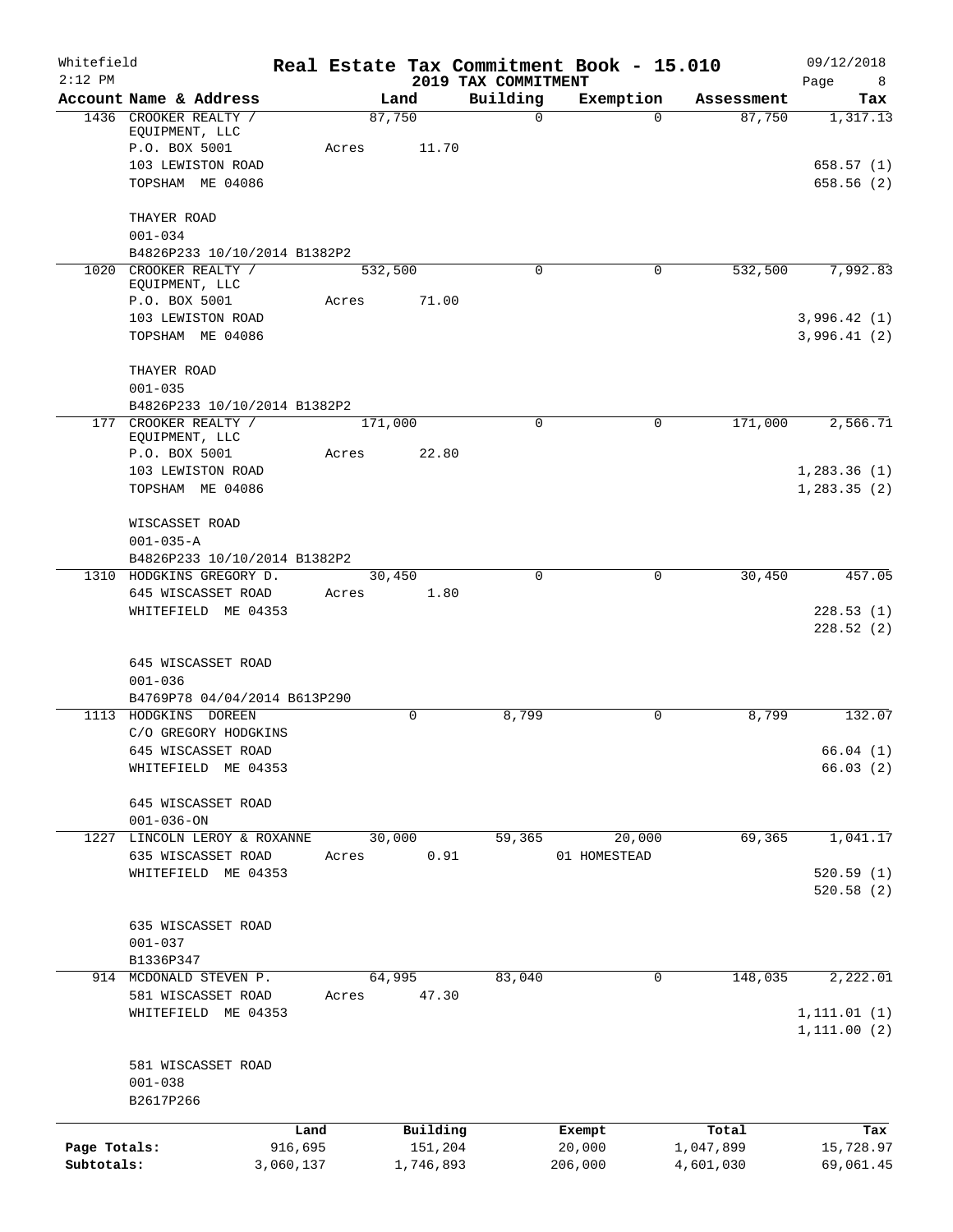| Whitefield   |                                                    |           |       |                |                     | Real Estate Tax Commitment Book - 15.010 |                     | 09/12/2018      |
|--------------|----------------------------------------------------|-----------|-------|----------------|---------------------|------------------------------------------|---------------------|-----------------|
| $2:12$ PM    | Account Name & Address                             |           |       |                | 2019 TAX COMMITMENT |                                          | Assessment          | Page<br>9       |
|              | 117 LANE, BONNIE E.                                |           |       | Land<br>32,850 | Building<br>70,072  | Exemption                                | 102,922<br>$\Omega$ | Tax<br>1,544.86 |
|              | P.O. BOX 51                                        |           | Acres | 3.40           |                     |                                          |                     |                 |
|              | EDGECOMB ME 04556-0051                             |           |       |                |                     |                                          |                     | 772.43(1)       |
|              |                                                    |           |       |                |                     |                                          |                     | 772.43(2)       |
|              |                                                    |           |       |                |                     |                                          |                     |                 |
|              | 625 WISCASSET ROAD                                 |           |       |                |                     |                                          |                     |                 |
|              | $001 - 038 - A$                                    |           |       |                |                     |                                          |                     |                 |
|              | B4980P60 02/22/2016 B4512P236 04/13/2012 B2574P160 |           |       |                |                     |                                          |                     |                 |
|              | 272 PEASLEE ROBERT L. &                            |           |       | 39,250         | 70,088              | $\Omega$                                 | 109,338             | 1,641.16        |
|              | RONDA L.                                           |           |       |                |                     |                                          |                     |                 |
|              | 615 WISCASSET ROAD                                 |           |       | Acres 10.00    |                     |                                          |                     |                 |
|              | WHITEFIELD ME 04353                                |           |       |                |                     |                                          |                     | 820.58(1)       |
|              |                                                    |           |       |                |                     |                                          |                     | 820.58 (2)      |
|              | 615 WISCASSET ROAD                                 |           |       |                |                     |                                          |                     |                 |
|              | $001 - 038 - B$                                    |           |       |                |                     |                                          |                     |                 |
|              | B4512P235 04/13/2012 B2551P96                      |           |       |                |                     |                                          |                     |                 |
|              | 207 HARRISON, CASEY M.                             |           |       | 35,810         | 71,110              | 0                                        | 106,920             | 1,604.87        |
|              | 605 WISCASSET ROAD                                 |           | Acres | 5.70           |                     |                                          |                     |                 |
|              | WHITEFIELD ME 04353                                |           |       |                |                     |                                          |                     | 802.44(1)       |
|              |                                                    |           |       |                |                     |                                          |                     | 802.43(2)       |
|              |                                                    |           |       |                |                     |                                          |                     |                 |
|              | 605 WISCASSET ROAD                                 |           |       |                |                     |                                          |                     |                 |
|              | $001 - 038 - C$                                    |           |       |                |                     |                                          |                     |                 |
|              | B5143P299 06/09/2017                               |           |       |                |                     |                                          |                     |                 |
|              | 1138 MILLER, KURT E JR.                            |           |       | 24,950         |                     | $\Omega$<br>$\Omega$                     | 24,950              | 374.50          |
|              | 6 CLARK LANE                                       |           | Acres | 4.80           |                     |                                          |                     |                 |
|              | WHITEFIELD ME 04353                                |           |       |                |                     |                                          |                     | 187.25(1)       |
|              |                                                    |           |       |                |                     |                                          |                     | 187.25(2)       |
|              |                                                    |           |       |                |                     |                                          |                     |                 |
|              | 563 WISCASSET ROAD                                 |           |       |                |                     |                                          |                     |                 |
|              | $001 - 038 - D$                                    |           |       |                |                     |                                          |                     |                 |
|              | B4202P315 09/22/2009 B3983P272 03/31/2008          |           |       |                |                     |                                          |                     |                 |
|              | 523 JEWETT MICHAEL<br>571 WISCASSET ROAD           |           | Acres | 30,750<br>2.00 | 258,679             | 20,000<br>01 HOMESTEAD                   | 269,429             | 4,044.13        |
|              | WHITEFIELD ME 04353                                |           |       |                |                     |                                          |                     | 2,022.07(1)     |
|              |                                                    |           |       |                |                     |                                          |                     | 2,022.06(2)     |
|              |                                                    |           |       |                |                     |                                          |                     |                 |
|              | 571 WISCASSET ROAD                                 |           |       |                |                     |                                          |                     |                 |
|              | $001 - 039$                                        |           |       |                |                     |                                          |                     |                 |
|              | 1657 KYPRAGORAS ANDROS D.                          |           |       | 34,260         | 91,304              | 20,000                                   | 105,564             | 1,584.52        |
|              | 541 WISCASSET ROAD                                 |           | Acres | 4.34           |                     | 01 HOMESTEAD                             |                     |                 |
|              | WHITEFIELD ME 04353                                |           |       |                |                     |                                          |                     | 792.26(1)       |
|              |                                                    |           |       |                |                     |                                          |                     | 792.26 (2)      |
|              |                                                    |           |       |                |                     |                                          |                     |                 |
|              | 541 WISCASSET ROAD                                 |           |       |                |                     |                                          |                     |                 |
|              | $001 - 040$                                        |           |       |                |                     |                                          |                     |                 |
|              | B3728P8 08/23/2006                                 |           |       |                |                     |                                          |                     |                 |
|              | 766 JEWETT BENJAMIN M.                             |           |       | 32,250         | 254,059             | 20,000                                   | 266, 309            | 3,997.30        |
|              | 573 WISCASSET ROAD                                 |           | Acres | 3.00           |                     | 01 HOMESTEAD                             |                     |                 |
|              | WHITEFIELD ME 04353                                |           |       |                |                     |                                          |                     | 1,998.65(1)     |
|              |                                                    |           |       |                |                     |                                          |                     | 1,998.65(2)     |
|              | 573 WISCASSET ROAD                                 |           |       |                |                     |                                          |                     |                 |
|              | $001 - 040 - A$                                    |           |       |                |                     |                                          |                     |                 |
|              | B3446P273 02/28/2005 B3442P41                      |           |       |                |                     |                                          |                     |                 |
|              |                                                    |           |       |                |                     |                                          |                     |                 |
|              |                                                    |           |       |                |                     |                                          |                     |                 |
|              |                                                    | Land      |       | Building       |                     | Exempt                                   | Total               | Tax             |
| Page Totals: |                                                    | 230,120   |       | 815,312        |                     | 60,000                                   | 985,432             | 14,791.34       |
| Subtotals:   |                                                    | 3,290,257 |       | 2,562,205      |                     | 266,000                                  | 5,586,462           | 83,852.79       |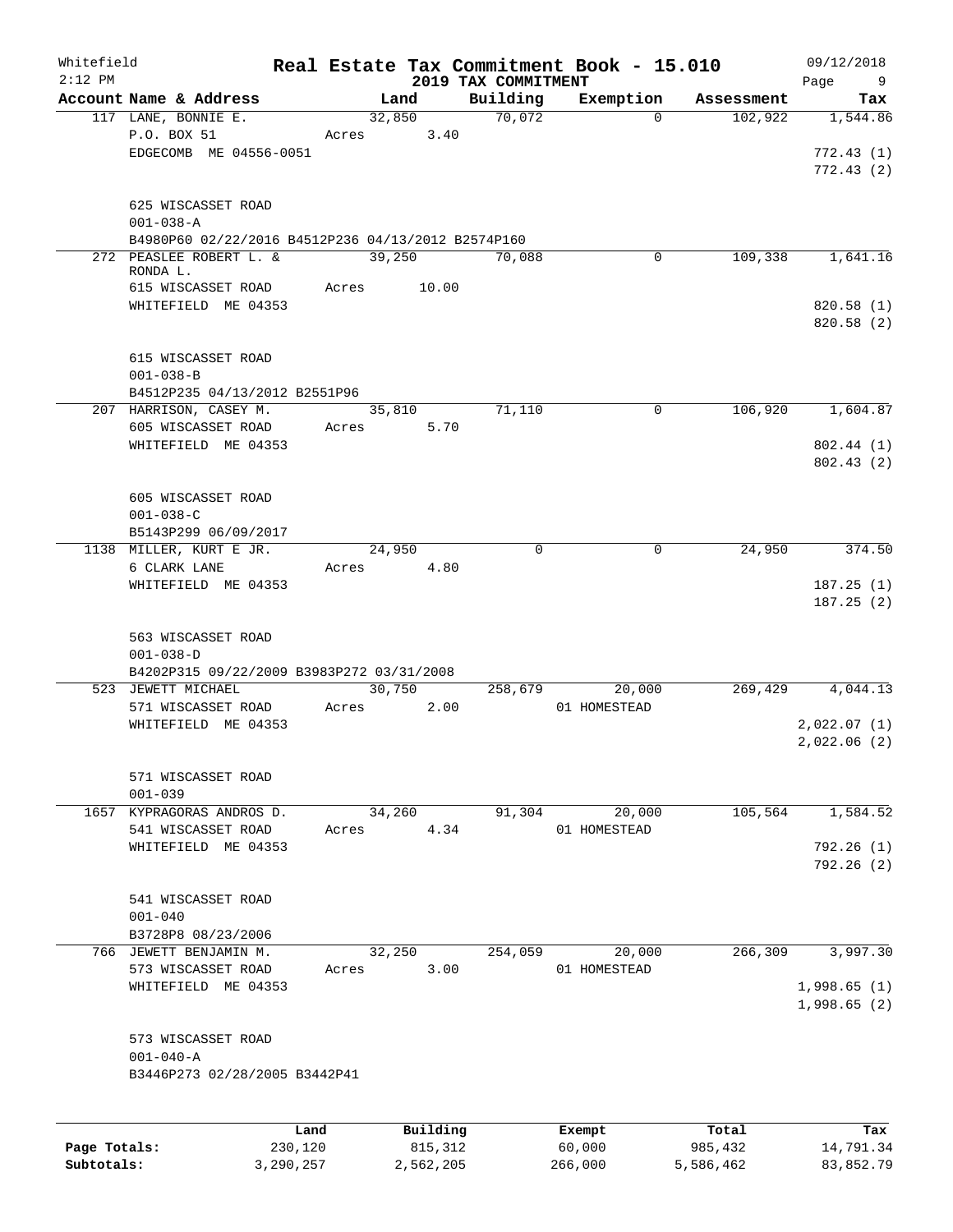| Whitefield<br>$2:12$ PM |                 |                                                     |       |        |             | Real Estate Tax Commitment Book - 15.010<br>2019 TAX COMMITMENT |              |                  |            | 09/12/2018<br>Page | 10  |
|-------------------------|-----------------|-----------------------------------------------------|-------|--------|-------------|-----------------------------------------------------------------|--------------|------------------|------------|--------------------|-----|
|                         |                 | Account Name & Address                              |       | Land   |             | Building                                                        |              | Exemption        | Assessment |                    | Tax |
|                         |                 | 1154 GOULD LUCAS D.                                 |       | 30,150 |             | 104, 274                                                        |              | $\Omega$         | 134,424    | 2,017.70           |     |
|                         |                 | 575 WISCASSET ROAD                                  | Acres |        | 1.60        |                                                                 |              |                  |            |                    |     |
|                         |                 | WHITEFIELD ME 04353                                 |       |        |             |                                                                 |              |                  |            | 1,008.85(1)        |     |
|                         |                 |                                                     |       |        |             |                                                                 |              |                  |            | 1,008.85(2)        |     |
|                         |                 | 575 WISCASSET ROAD                                  |       |        |             |                                                                 |              |                  |            |                    |     |
|                         | $001 - 040 - B$ |                                                     |       |        |             |                                                                 |              |                  |            |                    |     |
|                         |                 | B4715P132 09/25/2013 B4337P91 10/29/2010 B4275P168  |       |        |             |                                                                 |              |                  |            |                    |     |
|                         |                 | 05/11/2010 B4007P173 05/23/2008 B3236P69            |       |        |             |                                                                 |              |                  |            |                    |     |
|                         |                 | 1719 JEWETT BENJAMIN M.                             |       | 26,130 |             | $\Omega$                                                        |              | $\mathbf 0$      | 26,130     | 392.21             |     |
|                         |                 | 573 WISCASSET ROAD                                  | Acres |        | 6.10        |                                                                 |              |                  |            |                    |     |
|                         |                 | WHITEFIELD ME 04353                                 |       |        |             |                                                                 |              |                  |            | 196.11(1)          |     |
|                         |                 |                                                     |       |        |             |                                                                 |              |                  |            | 196.10(2)          |     |
|                         |                 | WISCASSET ROAD                                      |       |        |             |                                                                 |              |                  |            |                    |     |
|                         | $001 - 040 - C$ |                                                     |       |        |             |                                                                 |              |                  |            |                    |     |
|                         |                 | B5236P190 02/27/2018 B3442P41                       |       |        |             |                                                                 |              |                  |            |                    |     |
|                         |                 | 1757 GALVIN EDWARD D.,                              |       | 65,240 |             | 0                                                               |              | $\mathbf 0$      | 65,240     | 979.25             |     |
|                         | <b>TRUSTEE</b>  |                                                     |       |        |             |                                                                 |              |                  |            |                    |     |
|                         |                 | * REVOCABLE TRUST                                   | Acres |        | 66.98       |                                                                 |              |                  |            |                    |     |
|                         |                 | 52 OCEAN DRIVE                                      |       |        |             |                                                                 |              |                  |            | 489.63(1)          |     |
|                         |                 | BRUNSWICK ME 04011                                  |       |        |             |                                                                 |              |                  |            | 489.62 (2)         |     |
|                         |                 | WISCASSET ROAD                                      |       |        |             |                                                                 |              |                  |            |                    |     |
|                         | $001 - 040 - D$ |                                                     |       |        |             |                                                                 |              |                  |            |                    |     |
|                         |                 | B3968P79 07/23/2008 B3507P110 06/28/2005            |       |        |             |                                                                 |              |                  |            |                    |     |
|                         |                 | 362 SHEEPSCOT HOLLOW, LLC                           |       | 62,000 |             | 364,665                                                         |              | $\Omega$         | 426,665    | 6,404.24           |     |
|                         |                 | 28 NILSEN LANE                                      |       |        | Acres 35.00 |                                                                 |              |                  |            |                    |     |
|                         |                 | WHITEFIELD ME 04353                                 |       |        |             |                                                                 |              |                  |            | 3,202.12(1)        |     |
|                         |                 |                                                     |       |        |             |                                                                 |              |                  |            | 3,202.12(2)        |     |
|                         |                 | 28 NILSEN LANE                                      |       |        |             |                                                                 |              |                  |            |                    |     |
|                         | $001 - 041$     |                                                     |       |        |             |                                                                 |              |                  |            |                    |     |
|                         |                 | B4743P302 12/19/2013 B4701P240 08/20/2013 B4411P141 |       |        |             |                                                                 |              |                  |            |                    |     |
|                         |                 | 06/22/2011 B4121P94 09/25/2008 B3358P213 09/03/2004 |       |        |             |                                                                 |              |                  |            |                    |     |
|                         | <b>CYNTHIA</b>  | 1600 OAKES DWIGHT A. &                              |       | 9,820  |             | $\Omega$                                                        |              | $\Omega$         | 9,820      | 147.40             |     |
|                         |                 | 488 WISCASSET ROAD                                  | Acres |        | 7.90        |                                                                 |              |                  |            |                    |     |
|                         |                 | WHITEFIELD ME 04353                                 |       |        |             |                                                                 |              |                  |            | 73.70 (1)          |     |
|                         |                 |                                                     |       |        |             |                                                                 |              |                  |            | 73.70(2)           |     |
|                         |                 |                                                     |       |        |             |                                                                 |              |                  |            |                    |     |
|                         |                 | WISCASSET ROAD                                      |       |        |             |                                                                 |              |                  |            |                    |     |
|                         | $001 - 043$     |                                                     |       |        |             |                                                                 |              |                  |            |                    |     |
|                         | B1186P29        | 839 OAKES DWIGHT A. &                               |       | 62,000 |             | 7,426                                                           |              | 26,000           | 43,426     | 651.82             |     |
|                         | CYNTHIA         |                                                     |       |        |             |                                                                 |              |                  |            |                    |     |
|                         |                 | 488 WISCASSET ROAD                                  |       |        | Acres 35.00 |                                                                 | 01 HOMESTEAD |                  |            |                    |     |
|                         |                 | WHITEFIELD ME 04353                                 |       |        |             |                                                                 |              | 05 VET EXEMPTION |            | 325.91(1)          |     |
|                         |                 |                                                     |       |        |             |                                                                 |              |                  |            | 325.91(2)          |     |
|                         |                 |                                                     |       |        |             |                                                                 |              |                  |            |                    |     |
|                         | $001 - 044$     | 488 WISCASSET ROAD                                  |       |        |             |                                                                 |              |                  |            |                    |     |
|                         | B1186P29        |                                                     |       |        |             |                                                                 |              |                  |            |                    |     |
|                         |                 |                                                     |       |        |             |                                                                 |              |                  |            |                    |     |

|              | Land      | Building  | Exempt  | Total     | Tax       |
|--------------|-----------|-----------|---------|-----------|-----------|
| Page Totals: | 255,340   | 476,365   | 26,000  | 705,705   | 10,592.62 |
| Subtotals:   | 3,545,597 | 3,038,570 | 292,000 | 6,292,167 | 94,445.41 |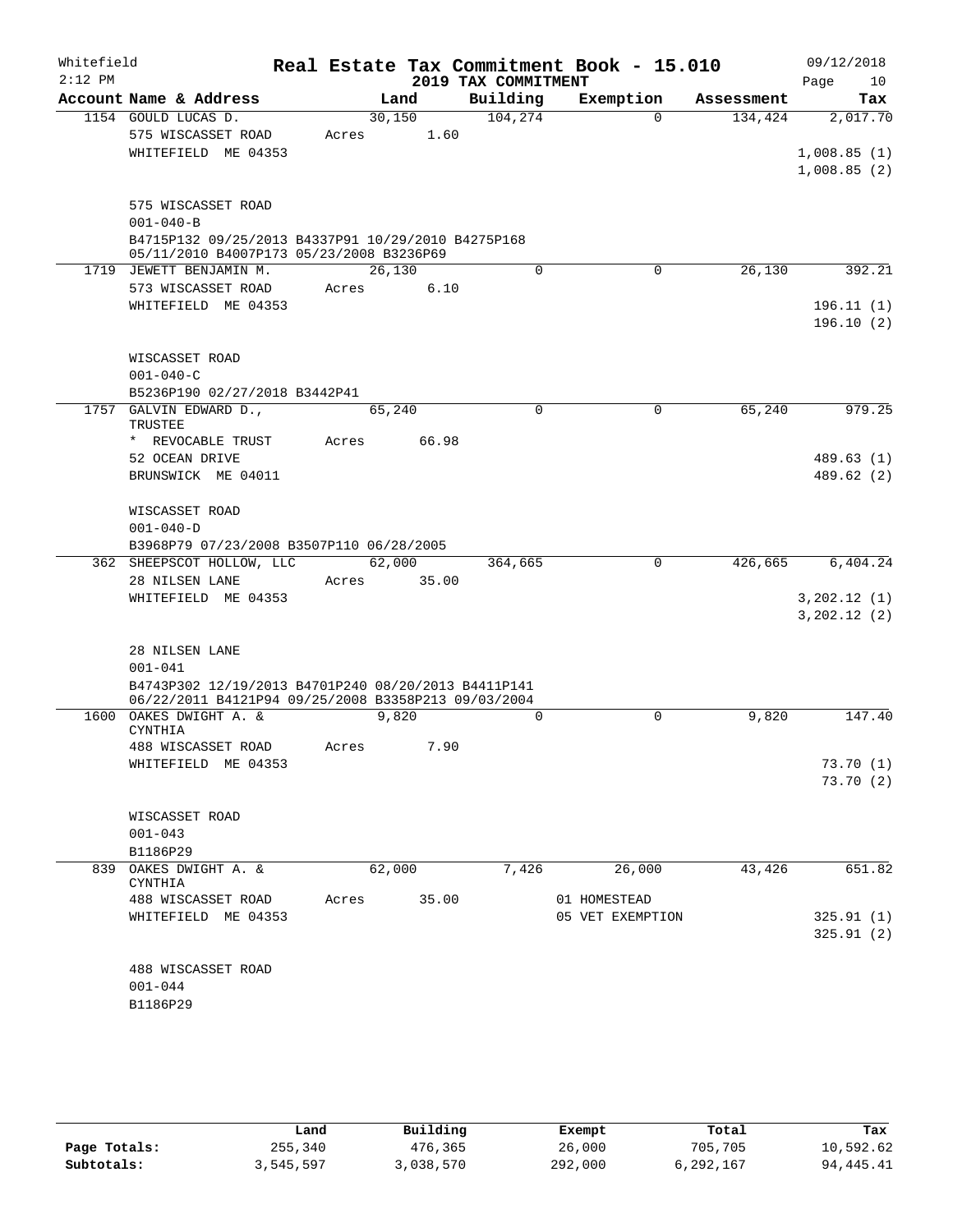| Whitefield<br>$2:12$ PM |                                                                                               |                 |       | 2019 TAX COMMITMENT | Real Estate Tax Commitment Book - 15.010 |            | 09/12/2018<br>Page<br>11         |
|-------------------------|-----------------------------------------------------------------------------------------------|-----------------|-------|---------------------|------------------------------------------|------------|----------------------------------|
|                         | Account Name & Address                                                                        |                 | Land  | Building            | Exemption                                | Assessment | Tax                              |
|                         | 481 ZEEB, NOEL C.<br>ZEEB, PETER J.<br><b>36 LONGFELLOW AVENUE</b><br>BRUNSWICK ME 04011      | 16,620<br>Acres | 16.40 | $\mathbf 0$         | $\Omega$                                 | 16,620     | 249.47<br>124.74(1)<br>124.73(2) |
|                         | WISCASSET ROAD<br>$001 - 045$<br>B5023P64 06/28/2016 B5023P58 06/28/2016 B2593P17             |                 |       |                     |                                          |            |                                  |
|                         | 1316 CYRUS CATHERINE & ZEEB                                                                   | 56,800          |       | 78,813              | 0                                        | 135,613    | 2,035.55                         |
|                         | * HOLLY C, TRUSTEE * & Acres<br>ROBERT C (TENNANTS/COMM<br>36 LONGFELLOW AVENUE               |                 | 27.00 |                     |                                          |            | 1,017.78(1)                      |
|                         | BRUNSWICK ME 04011                                                                            |                 |       |                     |                                          |            | 1,017.77(2)                      |
|                         | 96 SWEET FERN LANE                                                                            |                 |       |                     |                                          |            |                                  |
|                         | $001 - 046$                                                                                   |                 |       |                     |                                          |            |                                  |
|                         | B2593P17                                                                                      |                 |       |                     |                                          |            |                                  |
|                         | 962 ZEEB, NOEL C.                                                                             | 61,750          |       | 0                   | $\mathbf 0$                              | 61,750     | 926.87                           |
|                         | ZEEB, PETER J.                                                                                | Acres           | 60.00 |                     |                                          |            |                                  |
|                         | 32 SODEN STREET<br>CAMBRIDGE MA 02139                                                         |                 |       |                     |                                          |            | 463.44 (1)<br>463.43(2)          |
|                         | WISCASSET ROAD<br>$001 - 048$                                                                 |                 |       |                     |                                          |            |                                  |
|                         | B5023P60 06/28/2016 B5023P56 06/28/2016 B4435P133<br>09/01/2011 B4295P307 07/15/2010 B2593P20 |                 |       |                     |                                          |            |                                  |
|                         | 1597 ZEEB, NOEL C.                                                                            | 28,400          |       | 0                   | 0                                        | 28,400     | 426.28                           |
|                         | ZEEB, PETER J.                                                                                | Acres           | 26.00 |                     |                                          |            |                                  |
|                         | 32 SODEN STREET                                                                               |                 |       |                     |                                          |            | 213.14(1)                        |
|                         | CAMBRIDGE MA 02139                                                                            |                 |       |                     |                                          |            | 213.14(2)                        |
|                         | ON SHEEPSCOT RIVER                                                                            |                 |       |                     |                                          |            |                                  |
|                         | $001 - 049$                                                                                   |                 |       |                     |                                          |            |                                  |
|                         | B5023P60 06/28/2016 B5023P56 06/28/2016 B4435P133<br>09/01/2011 B4295P307 07/15/2010 B2593P20 |                 |       |                     |                                          |            |                                  |
|                         | 1631 NEWTON DAVID R.,<br>TRUSTEE                                                              | 16,540          |       | $\Omega$            | $\Omega$                                 | 16,540     | 248.27                           |
|                         | * NEWTON FAMILY REAL<br>EST. TRUST                                                            | Acres           | 16.30 |                     |                                          |            |                                  |
|                         | 40 HIGH STREET, APT.#1                                                                        |                 |       |                     |                                          |            | 124.14(1)                        |
|                         | ANDOVER MA 01810                                                                              |                 |       |                     |                                          |            | 124.13(2)                        |
|                         | WISCASSET ROAD<br>$001 - 050$                                                                 |                 |       |                     |                                          |            |                                  |
|                         | B5136P104 05/17/2017 B4663P73 05/16/2013 B2610P245                                            |                 |       |                     |                                          |            |                                  |
|                         | 411 NEWTON DAVID R.<br>TRUSTEE,                                                               | 54,850          |       | 150,853             | $\Omega$                                 | 205,703    | 3,087.60                         |
|                         | NEWTON FAMILY REAL<br>ESTATE TRUST                                                            | Acres           | 24.00 |                     |                                          |            |                                  |
|                         | 40 HIGH STREET, APT #1                                                                        |                 |       |                     |                                          |            | 1,543.80(1)                      |
|                         | ANDOVER MA 01810                                                                              |                 |       |                     |                                          |            | 1,543.80(2)                      |
|                         | 158 SWEET FERN LANE<br>$001 - 051$                                                            |                 |       |                     |                                          |            |                                  |
|                         | B5136P103 05/17/2017 B4521P87 05/10/2012 B2610P245                                            |                 |       |                     |                                          |            |                                  |
|                         |                                                                                               |                 |       |                     |                                          |            |                                  |

|              | Land      | Building  | Exempt  | Total     | Tax        |
|--------------|-----------|-----------|---------|-----------|------------|
| Page Totals: | 234,960   | 229,666   |         | 464,626   | 6,974.04   |
| Subtotals:   | 3,780,557 | 3,268,236 | 292,000 | 6,756,793 | 101,419.45 |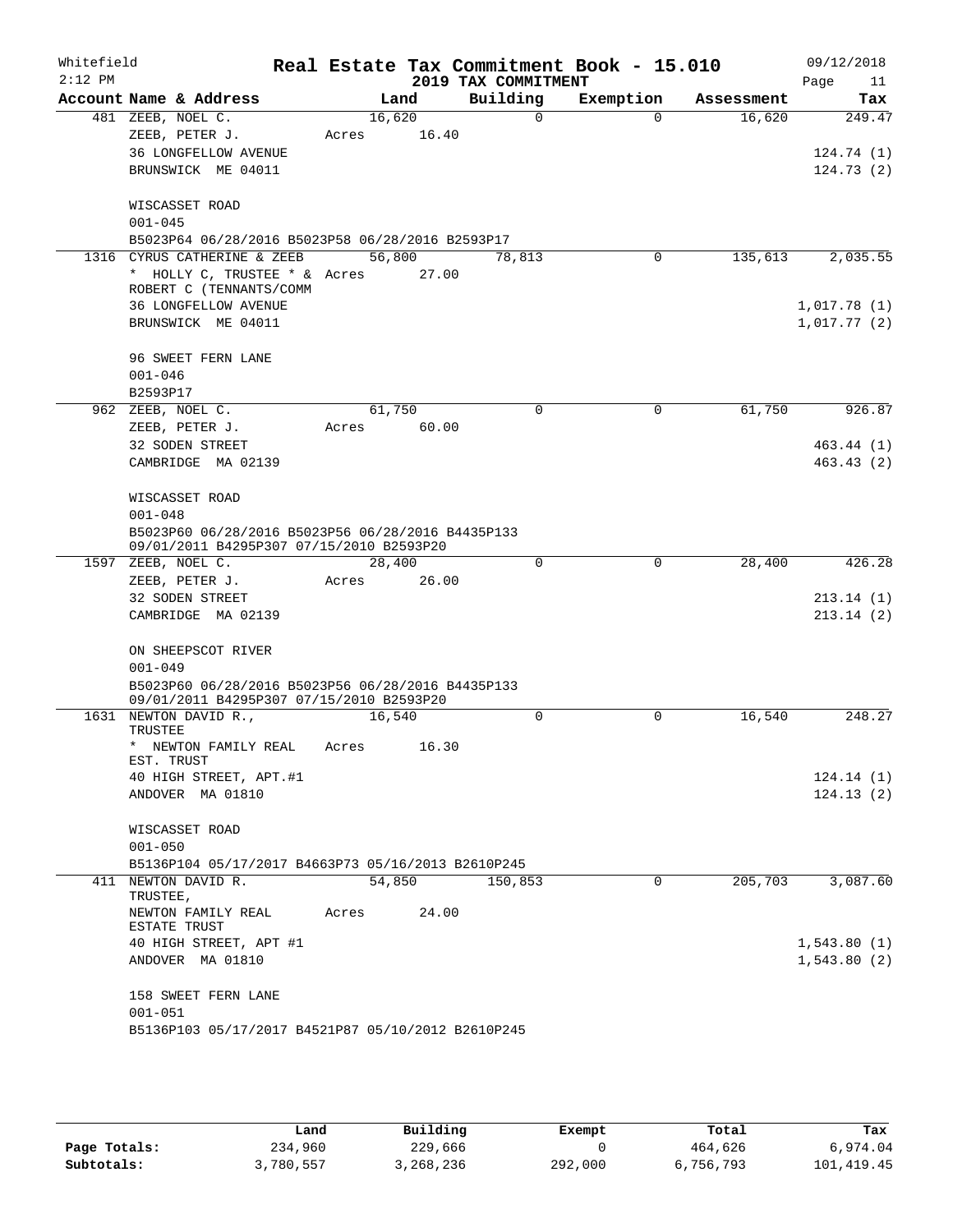| Whitefield<br>$2:12$ PM |                                                     |       |        |       | 2019 TAX COMMITMENT | Real Estate Tax Commitment Book - 15.010 |            | 09/12/2018<br>Page<br>12 |
|-------------------------|-----------------------------------------------------|-------|--------|-------|---------------------|------------------------------------------|------------|--------------------------|
|                         | Account Name & Address                              |       | Land   |       | Building            | Exemption                                | Assessment | Tax                      |
|                         | 99 HODGKINS, GREGORY D.,                            |       | 33,450 |       | 132,099             | 20,000                                   | 145,549    | 2,184.69                 |
|                         | DARYL L., DOREEN L.                                 |       |        |       |                     |                                          |            |                          |
|                         | SAWYER, CHERYL H.                                   | Acres |        | 3.80  |                     | 01 HOMESTEAD                             |            |                          |
|                         | 645 WISCASSET ROAD                                  |       |        |       |                     |                                          |            | 1,092.35(1)              |
|                         | WHITEFIELD ME 04353                                 |       |        |       |                     |                                          |            | 1,092.34(2)              |
|                         | 652 WISCASSET ROAD                                  |       |        |       |                     |                                          |            |                          |
|                         | $001 - 052$                                         |       |        |       |                     |                                          |            |                          |
|                         | B5005P114 05/17/2016 B4856P109 01/22/2015 B4810P50  |       |        |       |                     |                                          |            |                          |
|                         | 08/19/2014 B1434P199                                |       |        |       |                     |                                          |            |                          |
|                         | 1656 HODGKINS, GREGORY D.,                          |       | 15,020 |       | $\mathbf 0$         | $\mathbf 0$                              | 15,020     | 225.45                   |
|                         | DARYL L., DOREEN L.                                 |       |        |       |                     |                                          |            |                          |
|                         | SAWYER, CHERYL H.                                   | Acres |        | 14.40 |                     |                                          |            |                          |
|                         | 645 WISCASSET ROAD                                  |       |        |       |                     |                                          |            | 112.73(1)                |
|                         | WHITEFIELD ME 04353                                 |       |        |       |                     |                                          |            | 112.72(2)                |
|                         | WISCASSET ROAD                                      |       |        |       |                     |                                          |            |                          |
|                         | $001 - 053$                                         |       |        |       |                     |                                          |            |                          |
|                         | B5005P114 05/17/2016 B4856P109 01/22/2015 B4810P50  |       |        |       |                     |                                          |            |                          |
|                         | 08/19/2014 B2169P162                                |       |        |       |                     |                                          |            |                          |
|                         | 870 HODGKINS, GREGORY D.,                           |       | 14,468 |       | 0                   | $\mathbf 0$                              | 14,468     | 217.16                   |
|                         | DARYL L., DOREEN L.                                 |       |        | 7.46  |                     |                                          |            |                          |
|                         | SAWYER, CHERYL H.<br>645 WISCASSET ROAD             | Acres |        |       |                     |                                          |            |                          |
|                         |                                                     |       |        |       |                     |                                          |            | 108.58(1)                |
|                         | WHITEFIELD ME 04353                                 |       |        |       |                     |                                          |            | 108.58(2)                |
|                         | WISCASSET ROAD                                      |       |        |       |                     |                                          |            |                          |
|                         | $001 - 054$                                         |       |        |       |                     |                                          |            |                          |
|                         | B5005P114 05/17/2016 B4856P109 01/22/2015 B4810P50  |       |        |       |                     |                                          |            |                          |
|                         | 08/19/2014 B2169P162                                |       |        |       |                     |                                          |            |                          |
|                         | 497 HODGKINS, GREGORY D.,                           |       | 22,550 |       | $\mathbf 0$         | $\mathbf 0$                              | 22,550     | 338.48                   |
|                         | DARYL L., DOREEN L.                                 |       |        |       |                     |                                          |            |                          |
|                         | SAWYER, CHERYL H.                                   | Acres |        | 3.20  |                     |                                          |            |                          |
|                         | 645 WISCASSET ROAD                                  |       |        |       |                     |                                          |            | 169.24(1)                |
|                         | WHITEFIELD ME 04353                                 |       |        |       |                     |                                          |            | 169.24(2)                |
|                         | WISCASSET ROAD                                      |       |        |       |                     |                                          |            |                          |
|                         | $001 - 055$                                         |       |        |       |                     |                                          |            |                          |
|                         | B5005P114 05/17/2016 B4856P109 01/22/2015 B4810P50  |       |        |       |                     |                                          |            |                          |
|                         | 08/19/2014 B2169P162                                |       |        |       |                     |                                          |            |                          |
|                         | 750 LINCOLN ERNESTINE B.                            |       | 30,000 |       | 79,220              | 26,000                                   | 83,220     | 1,249.13                 |
|                         | 692 WISCASSET ROAD                                  | Acres |        | 1.00  |                     | 01 HOMESTEAD                             |            |                          |
|                         | WHITEFIELD ME 04353                                 |       |        |       |                     | 05 VET EXEMPTION                         |            | 624.57 (1)               |
|                         |                                                     |       |        |       |                     |                                          |            | 624.56 (2)               |
|                         |                                                     |       |        |       |                     |                                          |            |                          |
|                         | 692 WISCASSET ROAD                                  |       |        |       |                     |                                          |            |                          |
|                         | $001 - 056$                                         |       | 36,034 |       | 0                   | 0                                        | 36,034     | 540.87                   |
|                         | 1180 WHITMORE JOSEPH D.<br>516 RIVER ROAD           | Acres |        | 18.48 |                     |                                          |            |                          |
|                         | LEBANON ME 04027                                    |       |        |       |                     |                                          |            | 270.44(1)                |
|                         |                                                     |       |        |       |                     |                                          |            | 270.43(2)                |
|                         |                                                     |       |        |       |                     |                                          |            |                          |
|                         | WISCASSET ROAD                                      |       |        |       |                     |                                          |            |                          |
|                         | $001 - 057 - 001$                                   |       |        |       |                     |                                          |            |                          |
|                         | B4951P159 11/20/2015 B4951P157 11/20/2015 B1244P211 |       |        |       |                     |                                          |            |                          |
|                         |                                                     |       |        |       |                     |                                          |            |                          |
|                         |                                                     |       |        |       |                     |                                          |            |                          |

|              | Land      | Building  | Exempt  | Total     | Tax          |
|--------------|-----------|-----------|---------|-----------|--------------|
| Page Totals: | 151,522   | 211,319   | 46,000  | 316,841   | 4,755.78     |
| Subtotals:   | 3,932,079 | 3,479,555 | 338,000 | 7,073,634 | 106, 175. 23 |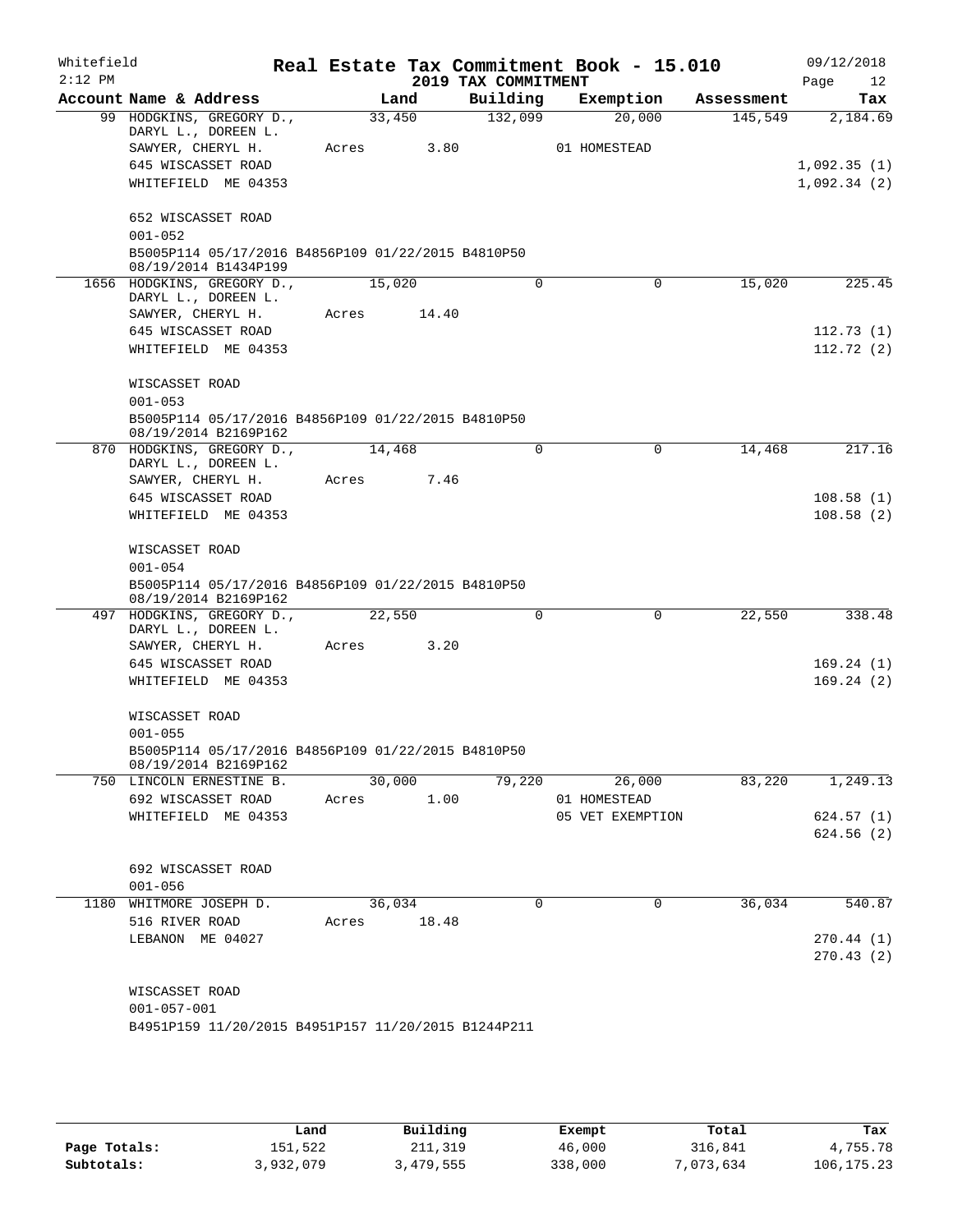| Whitefield |                                                                             |       |        |       |                     | Real Estate Tax Commitment Book - 15.010 |            | 09/12/2018  |
|------------|-----------------------------------------------------------------------------|-------|--------|-------|---------------------|------------------------------------------|------------|-------------|
| $2:12$ PM  |                                                                             |       |        |       | 2019 TAX COMMITMENT |                                          |            | Page<br>13  |
|            | Account Name & Address                                                      |       | Land   |       | Building            | Exemption                                | Assessment | Tax         |
|            | 231 GALLUP C.WESTCOTT, III<br>& SUSAN M.                                    |       | 42,370 |       | 206, 733            | $\Omega$                                 | 249,103    | 3,739.04    |
|            | 714 WISCASSET ROAD                                                          | Acres |        | 13.90 |                     |                                          |            |             |
|            | WHITEFIELD ME 04353                                                         |       |        |       |                     |                                          |            | 1,869.52(1) |
|            |                                                                             |       |        |       |                     |                                          |            | 1,869.52(2) |
|            | 714 WISCASSET ROAD                                                          |       |        |       |                     |                                          |            |             |
|            | $001 - 057 - 004$                                                           |       |        |       |                     |                                          |            |             |
|            | B3754P267 10/12/2006                                                        |       |        |       |                     |                                          |            |             |
|            | 1018 GALLUP C. WESTCOTT, III                                                |       | 37,370 |       | $\Omega$            | 0                                        | 37,370     | 560.92      |
|            | & SUSAN M.                                                                  |       |        |       |                     |                                          |            |             |
|            | 714 WISCASSET ROAD                                                          | Acres |        | 13.90 |                     |                                          |            |             |
|            | WHITEFIELD ME 04353                                                         |       |        |       |                     |                                          |            | 280.46(1)   |
|            |                                                                             |       |        |       |                     |                                          |            | 280.46(2)   |
|            | WISCASSET ROAD                                                              |       |        |       |                     |                                          |            |             |
|            | $001 - 058$                                                                 |       |        |       |                     |                                          |            |             |
|            | B3754P267 10/12/2006                                                        |       |        |       |                     |                                          |            |             |
|            | 175 WALLACE DONNA J.                                                        |       | 8,000  |       | $\mathbf 0$         | 0                                        | 8,000      | 120.08      |
|            | 2271 ALNA ROAD                                                              | Acres |        | 2.00  |                     |                                          |            |             |
|            | ALNA ME 04535                                                               |       |        |       |                     |                                          |            | 60.04(1)    |
|            |                                                                             |       |        |       |                     |                                          |            | 60.04(2)    |
|            |                                                                             |       |        |       |                     |                                          |            |             |
|            | PETTICOAT ACRES LANE                                                        |       |        |       |                     |                                          |            |             |
|            | $001 - 058 - A$<br>B2749P74 10/22/2001                                      |       |        |       |                     |                                          |            |             |
|            | 1428 PIPKIN RICHARD & IDA                                                   |       | 9,500  |       | 0                   | 0                                        | 9,500      | 142.60      |
|            | HEIRS                                                                       |       |        |       |                     |                                          |            |             |
|            | * PATRICK A. THAYER                                                         | Acres |        | 3.00  |                     |                                          |            |             |
|            | 8 PETTICOAT ACRES LANE                                                      |       |        |       |                     |                                          |            | 71.30(1)    |
|            | WHITEFIELD ME 04353                                                         |       |        |       |                     |                                          |            | 71.30(2)    |
|            |                                                                             |       |        |       |                     |                                          |            |             |
|            | PETTICOAT ACRES LANE                                                        |       |        |       |                     |                                          |            |             |
|            | $001 - 058 - B$<br>B4922P108 08/26/2015 B4560P115 08/16/2012 B589P301       |       |        |       |                     |                                          |            |             |
|            | 285 THAYER PATRICK A. &                                                     |       | 38,930 |       | $\overline{55,093}$ | 20,000                                   | 74,023     | 1,111.09    |
|            | SARAMAE E. EDGERLY                                                          |       |        |       |                     |                                          |            |             |
|            | 12 PETTICOAT ACRES LANE Acres                                               |       |        | 9.60  |                     | 01 HOMESTEAD                             |            |             |
|            | WHITEFIELD ME 04353                                                         |       |        |       |                     |                                          |            | 555.55(1)   |
|            |                                                                             |       |        |       |                     |                                          |            | 555.54(2)   |
|            | 12 PETTICOAT ACRES LANE                                                     |       |        |       |                     |                                          |            |             |
|            | $001 - 058 - C$                                                             |       |        |       |                     |                                          |            |             |
|            | B4011P263 05/31/2008                                                        |       |        |       |                     |                                          |            |             |
|            | 1215 BENT SUSAN Y.                                                          |       | 30,300 |       | 74,581              | 0                                        | 104,881    | 1,574.26    |
|            | PO BOX 63                                                                   | Acres |        | 1.70  |                     |                                          |            |             |
|            | NOBLEBORO ME 04555                                                          |       |        |       |                     |                                          |            | 787.13 (1)  |
|            |                                                                             |       |        |       |                     |                                          |            | 787.13(2)   |
|            |                                                                             |       |        |       |                     |                                          |            |             |
|            | 754 WISCASSET ROAD                                                          |       |        |       |                     |                                          |            |             |
|            | $001 - 058 - D$                                                             |       |        |       |                     |                                          |            |             |
|            | B4867P223 03/13/2015 B4657P160 05/03/2013 B4539P115<br>06/25/2012 B2516P286 |       |        |       |                     |                                          |            |             |
|            |                                                                             |       |        |       |                     |                                          |            |             |

|              | Land      | Building  | Exempt  | Total     | Tax        |
|--------------|-----------|-----------|---------|-----------|------------|
| Page Totals: | 166,470   | 336,407   | 20,000  | 482,877   | 7,247.99   |
| Subtotals:   | 4,098,549 | 3,815,962 | 358,000 | 1,556,511 | 113,423.22 |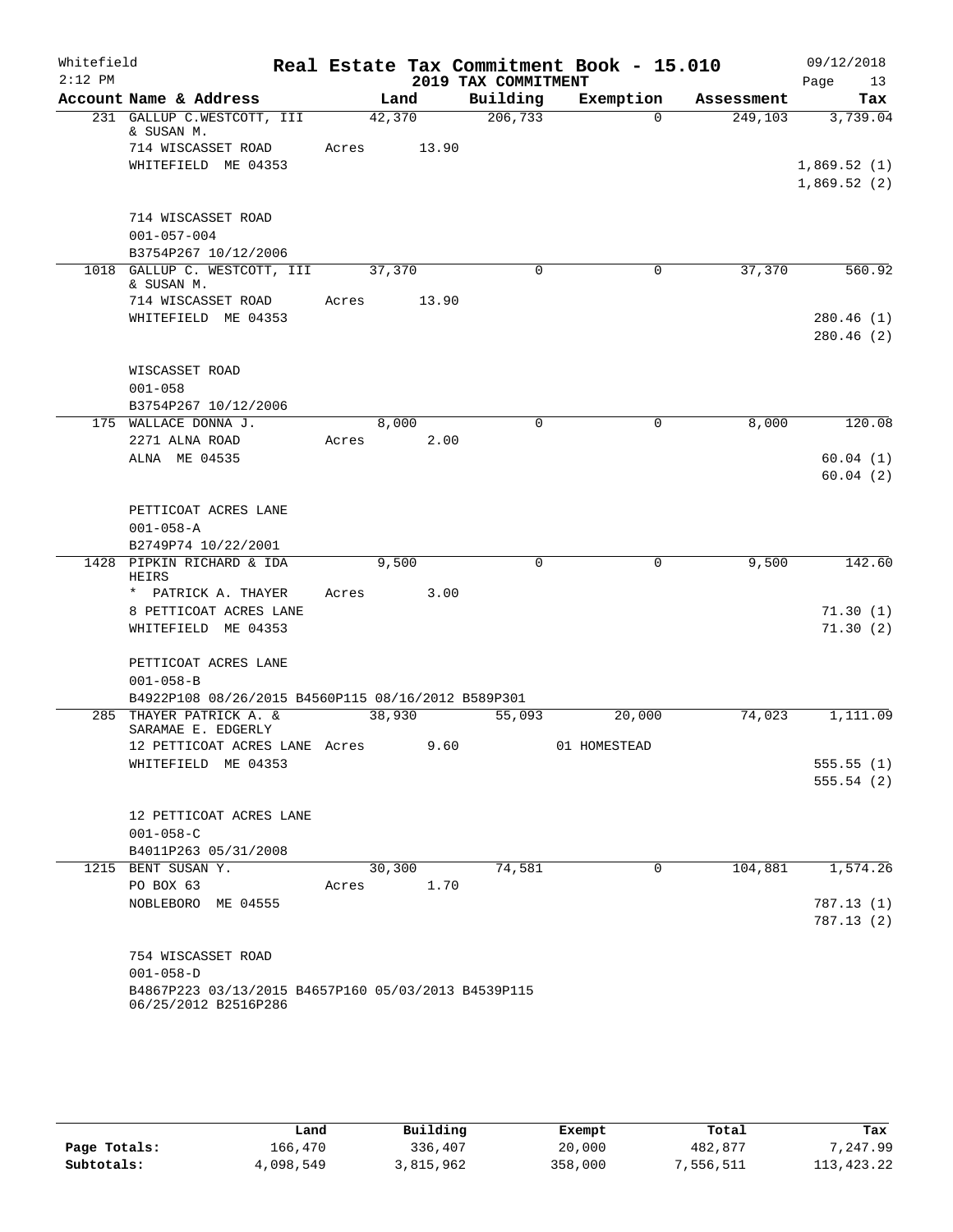| Whitefield |                                                                           |                      |       |                     | Real Estate Tax Commitment Book - 15.010 |              | 09/12/2018             |
|------------|---------------------------------------------------------------------------|----------------------|-------|---------------------|------------------------------------------|--------------|------------------------|
| $2:12$ PM  |                                                                           |                      |       | 2019 TAX COMMITMENT |                                          |              | Page<br>14             |
|            | Account Name & Address                                                    | Land                 |       | Building            | Exemption                                | Assessment   | Tax                    |
|            | 1816 THAYER II HALLIS A.<br>7 PETTICOAT ACRES LANE<br>WHITEFIELD ME 04353 | 31,590<br>Acres 2.56 |       | 82,127              | $\overline{20,000}$<br>01 HOMESTEAD      | 93,717       | 1,406.69<br>703.35(1)  |
|            | 7 PETTICOAT ACRES LANE<br>$001 - 058 - E$                                 |                      |       |                     |                                          |              | 703.34(2)              |
|            | B4786P70 06/05/2014 B4011P259 05/31/2008                                  |                      |       |                     |                                          |              |                        |
|            | 1646 THAYER HALLIS A. (1st)<br>& GAIL C.<br>778 WISCASSET ROAD            | 30,450<br>Acres 1.80 |       | 51,257              | 20,000<br>01 HOMESTEAD                   | 61,707       | 926.22                 |
|            | WHITEFIELD ME 04353                                                       |                      |       |                     |                                          |              | 463.11(1)<br>463.11(2) |
|            | 778 WISCASSET ROAD<br>$001 - 059$<br>B4782P276 05/28/2014                 |                      |       |                     |                                          |              |                        |
|            | 670 LANK LINDA                                                            | 20,000               |       | $\mathbf 0$         | $\mathbf 0$                              | 20,000       | 300.20                 |
|            | 41 FOURTH STREET                                                          | Acres 1.50           |       |                     |                                          |              |                        |
|            | BRISTOL CT 06010                                                          |                      |       |                     |                                          |              | 150.10(1)<br>150.10(2) |
|            | WISCASSET ROAD<br>$001 - 060$                                             |                      |       |                     |                                          |              |                        |
|            | 1112 CENTRAL MAINE POWER                                                  | 153,000              |       | $\Omega$            | $\mathbf 0$                              | 153,000      | 2,296.53               |
|            | C/O AVANGRID MANAGEMENT Acres<br>CO.- LOCAL TAX                           |                      | 51.00 |                     |                                          |              |                        |
|            | ONE CITY CENTER, 5TH<br><b>FLOOR</b>                                      |                      |       |                     |                                          |              | 1,148.27(1)            |
|            | PORTLAND ME 04101                                                         |                      |       |                     |                                          |              | 1,148.26(2)            |
|            | WISCASSET ROAD<br>$001 - 061$                                             |                      |       |                     |                                          |              |                        |
|            | 1517 CENTRAL MAINE POWER                                                  | 12, 233, 622         |       | $\Omega$            | 0                                        | 12, 233, 622 | 183,626.67             |
|            | C/O AVANGRID MANAGEMENT<br>CO.- LOCAL TAX                                 |                      |       |                     |                                          |              |                        |
|            | ONE CITY CENTER,<br>5TH<br><b>FLOOR</b>                                   |                      |       |                     |                                          |              | 91,813.34              |
|            | PORTLAND ME 04101                                                         |                      |       |                     |                                          |              | 91,813.33              |
|            | WISCASSET ROAD                                                            |                      |       |                     |                                          |              |                        |
|            | $001 - 061 - ON$                                                          |                      |       |                     |                                          |              |                        |
|            | 781 CONTRERAS MARIA                                                       | 25,250               |       | 0                   | 0                                        | 25, 250      | 379.00                 |
|            | PO BOX 1028<br>HILLSBOROUGH NC 27278                                      | Acres                | 5.00  |                     |                                          |              | 189.50(1)<br>189.50(2) |
|            | WISCASSET ROAD                                                            |                      |       |                     |                                          |              |                        |
|            | $001 - 062$                                                               |                      |       |                     |                                          |              |                        |
|            | B2390P75                                                                  |                      |       |                     |                                          |              |                        |

|              | Land       | Building  | Exempt  | Total        | Tax        |
|--------------|------------|-----------|---------|--------------|------------|
| Page Totals: | 12,493,912 | 133,384   | 40,000  | 12,587,296   | 188,935.31 |
| Subtotals:   | 16,592,461 | 3,949,346 | 398,000 | 20, 143, 807 | 302,358.53 |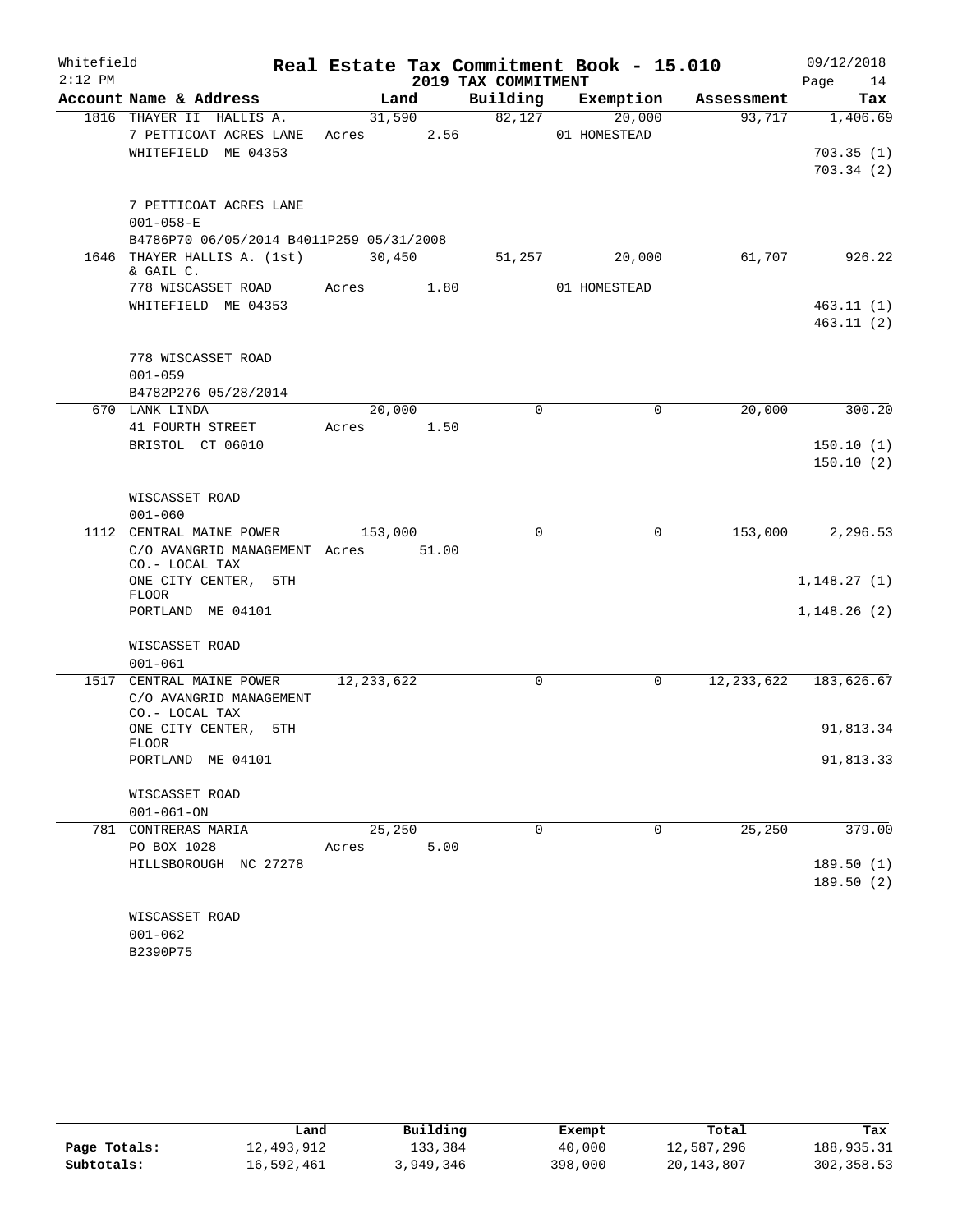| Whitefield |                                                   |       |        |       |                     | Real Estate Tax Commitment Book - 15.010 |            | 09/12/2018             |
|------------|---------------------------------------------------|-------|--------|-------|---------------------|------------------------------------------|------------|------------------------|
| $2:12$ PM  |                                                   |       |        |       | 2019 TAX COMMITMENT |                                          |            | 15<br>Page             |
|            | Account Name & Address                            |       | Land   |       | Building            | Exemption                                | Assessment | Tax                    |
|            | 494 WISCASSET AND QUEBEC<br>RAILROAD              |       | 29,081 |       | $\mathbf 0$         | $\Omega$                                 | 29,081     | 436.51                 |
|            | C/O LES FOSSEL,<br>TREASURER                      | Acres |        | 34.74 |                     |                                          |            |                        |
|            | P.O. BOX 525                                      |       |        |       |                     |                                          |            | 218.26(1)              |
|            | ALNA ME 04535                                     |       |        |       |                     |                                          |            | 218.25(2)              |
|            | NARROW GAGE RAILROAD                              |       |        |       |                     |                                          |            |                        |
|            | $001 - 099 - RR$                                  |       |        |       |                     |                                          |            |                        |
|            | B2787P91                                          |       |        |       |                     |                                          |            |                        |
|            | 764 LIPP REV. FREDRICK                            |       | 30,000 |       | 67,048              | $\mathbf 0$                              | 97,048     | 1,456.69               |
|            | 643 HEAD TIDE ROAD                                | Acres |        | 0.69  |                     |                                          |            |                        |
|            | WHITEFIELD ME 04353                               |       |        |       |                     |                                          |            | 728.35(1)<br>728.34(2) |
|            | 643 HEAD TIDE ROAD                                |       |        |       |                     |                                          |            |                        |
|            | $002 - 001$                                       |       |        |       |                     |                                          |            |                        |
|            | B1554P269                                         |       |        |       |                     |                                          |            |                        |
|            | 438 LIPP REV. FREDRICK                            |       | 11,420 |       | $\Omega$            | $\mathbf 0$                              | 11,420     | 171.41                 |
|            | 643 HEAD TIDE ROAD                                | Acres |        | 9.90  |                     |                                          |            |                        |
|            | WHITEFIELD ME 04353                               |       |        |       |                     |                                          |            | 85.71 (1)              |
|            |                                                   |       |        |       |                     |                                          |            | 85.70 (2)              |
|            | HEAD TIDE ROAD                                    |       |        |       |                     |                                          |            |                        |
|            | $002 - 002$                                       |       |        |       |                     |                                          |            |                        |
|            | B1554P269                                         |       |        |       |                     |                                          |            |                        |
|            | 309 LIPP REV. FREDRICK                            |       | 3,150  |       | 0                   | 0                                        | 3,150      | 47.28                  |
|            | 643 HEAD TIDE ROAD                                | Acres |        | 2.10  |                     |                                          |            |                        |
|            | WHITEFIELD ME 04353                               |       |        |       |                     |                                          |            | 23.64(1)               |
|            |                                                   |       |        |       |                     |                                          |            | 23.64(2)               |
|            | HEAD TIDE ROAD                                    |       |        |       |                     |                                          |            |                        |
|            | $002 - 003$                                       |       |        |       |                     |                                          |            |                        |
|            | B1554P267                                         |       |        |       |                     |                                          |            |                        |
|            | 1087 LIPP REV. FREDRICK                           | Acres | 8,300  | 2.20  | 0                   | 0                                        | 8,300      | 124.58                 |
|            | 643 HEAD TIDE ROAD<br>WHITEFIELD ME 04353         |       |        |       |                     |                                          |            | 62.29(1)               |
|            |                                                   |       |        |       |                     |                                          |            | 62.29(2)               |
|            |                                                   |       |        |       |                     |                                          |            |                        |
|            | HEAD TIDE ROAD                                    |       |        |       |                     |                                          |            |                        |
|            | $002 - 003 - A$                                   |       |        |       |                     |                                          |            |                        |
|            | B1554P267                                         |       |        |       |                     |                                          |            |                        |
|            | 1442 WRIGHT VIRGINIA B.                           |       | 45,050 |       | 55,812              | 20,000                                   | 80,862     | 1, 213.74              |
|            | 593 HEAD TIDE ROAD                                | Acres |        | 11.00 |                     | 01 HOMESTEAD                             |            |                        |
|            | WHITEFIELD ME 04353                               |       |        |       |                     |                                          |            | 606.87(1)<br>606.87(2) |
|            | 593 HEAD TIDE ROAD                                |       |        |       |                     |                                          |            |                        |
|            | $002 - 005$                                       |       |        |       |                     |                                          |            |                        |
|            | B4114P166 03/18/2009 B3635P280 02/16/2006 B774P69 |       |        |       |                     |                                          |            |                        |

|              | Land       | Building  | Exempt  | Total      | Tax        |
|--------------|------------|-----------|---------|------------|------------|
| Page Totals: | 127,001    | 122,860   | 20,000  | 229,861    | 3,450.21   |
| Subtotals:   | 16,719,462 | 4,072,206 | 418,000 | 20,373,668 | 305,808.74 |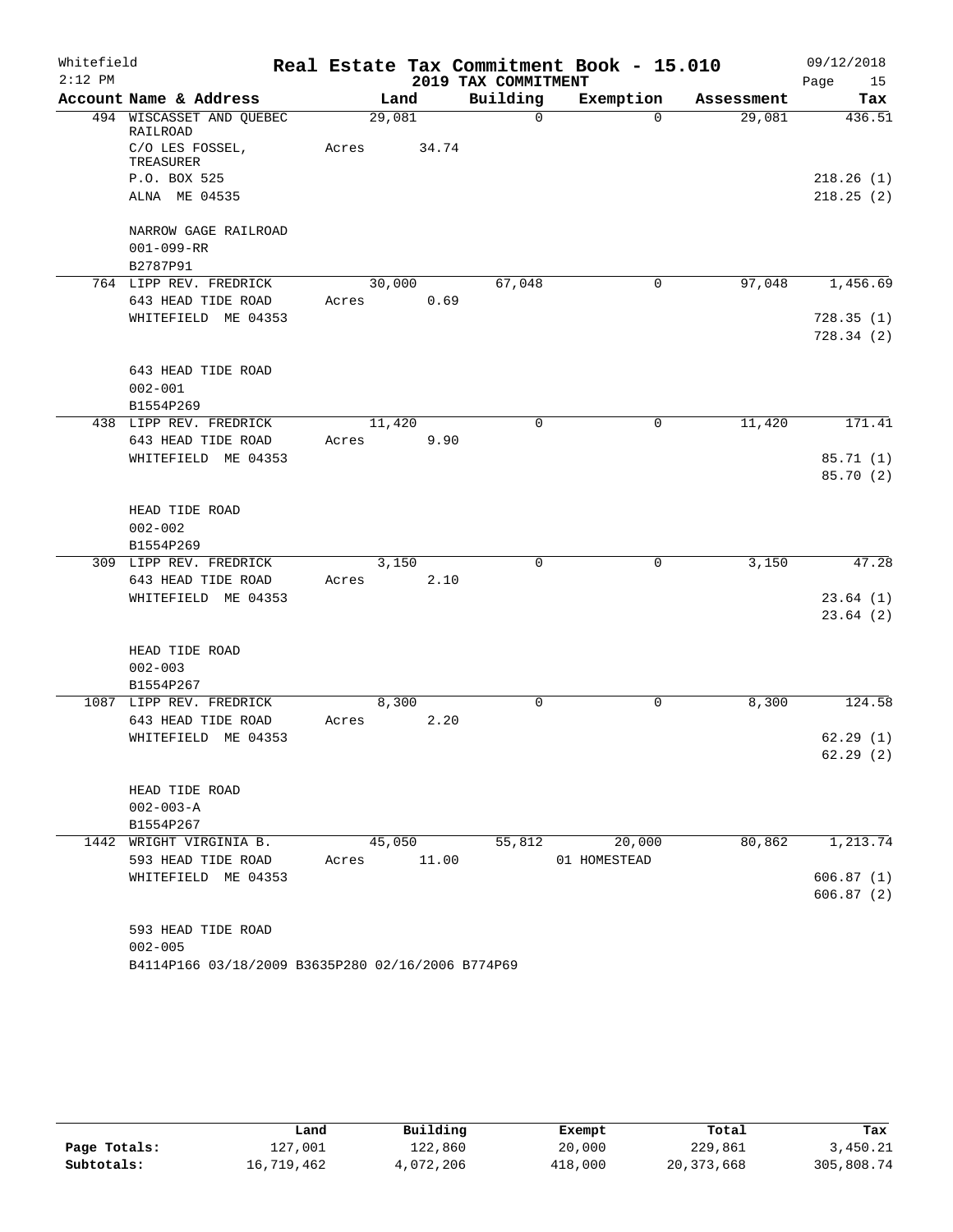| Whitefield |                                                          |       |        |                     | Real Estate Tax Commitment Book - 15.010 |            | 09/12/2018             |
|------------|----------------------------------------------------------|-------|--------|---------------------|------------------------------------------|------------|------------------------|
| $2:12$ PM  |                                                          |       |        | 2019 TAX COMMITMENT |                                          |            | 16<br>Page             |
|            | Account Name & Address                                   |       | Land   | Building            | Exemption                                | Assessment | Tax                    |
|            | 571 HILLMAN CHERYL A. &<br>JEFFREY A.                    |       | 30,750 | 117,545             | 20,000                                   | 128,295    | 1,925.71               |
|            | 591 HEAD TIDE ROAD                                       | Acres | 2.00   |                     | 01 HOMESTEAD                             |            |                        |
|            | WHITEFIELD ME 04353                                      |       |        |                     |                                          |            | 962.86(1)              |
|            |                                                          |       |        |                     |                                          |            | 962.85(2)              |
|            |                                                          |       |        |                     |                                          |            |                        |
|            | 591 HEAD TIDE ROAD                                       |       |        |                     |                                          |            |                        |
|            | $002 - 005 - A$                                          |       |        |                     |                                          |            |                        |
|            | B2124P196                                                |       |        |                     |                                          |            |                        |
|            | 1691 LACKEY REBECCA WRIGHT                               |       | 32,250 | 78,885              | 20,000                                   | 91,135     | 1,367.94               |
|            | * & FRANK W.                                             | Acres | 3.00   |                     | 01 HOMESTEAD                             |            |                        |
|            | 603 HEAD TIDE ROAD                                       |       |        |                     |                                          |            | 683.97 (1)             |
|            | WHITEFIELD ME 04353                                      |       |        |                     |                                          |            | 683.97 (2)             |
|            |                                                          |       |        |                     |                                          |            |                        |
|            | 603 HEAD TIDE ROAD                                       |       |        |                     |                                          |            |                        |
|            | $002 - 005 - B$<br>B3023P250                             |       |        |                     |                                          |            |                        |
|            | 78 DERECKTOR ELIZABETH &                                 |       | 47,915 | 76,222              | $\mathbf 0$                              | 124,137    | 1,863.30               |
|            | PETER BROWN                                              |       |        |                     |                                          |            |                        |
|            | 557 HEAD TIDE ROAD                                       | Acres | 25.70  |                     |                                          |            |                        |
|            | WHITEFIELD ME 04353                                      |       |        |                     |                                          |            | 931.65(1)              |
|            |                                                          |       |        |                     |                                          |            | 931.65(2)              |
|            |                                                          |       |        |                     |                                          |            |                        |
|            | 557 HEAD TIDE ROAD                                       |       |        |                     |                                          |            |                        |
|            | $002 - 006$                                              |       |        |                     |                                          |            |                        |
|            | B4024P194 07/02/2008 B1554P273<br>1798 LIPP KIMBERLY A & |       |        | $\Omega$            | $\mathbf 0$                              | 35,210     | 528.50                 |
|            | FREDERICK L.                                             |       | 35,210 |                     |                                          |            |                        |
|            | 5 GLOUCESTER HILL ROAD Acres                             |       | 11.20  |                     |                                          |            |                        |
|            | NEW GLOUCESTER ME                                        |       |        |                     |                                          |            | 264.25(1)              |
|            | 04260                                                    |       |        |                     |                                          |            |                        |
|            |                                                          |       |        |                     |                                          |            | 264.25(2)              |
|            |                                                          |       |        |                     |                                          |            |                        |
|            | HEAD TIDE ROAD                                           |       |        |                     |                                          |            |                        |
|            | $002 - 006 - A$<br>B3887P124 07/31/2007                  |       |        |                     |                                          |            |                        |
|            | 1635 LIGHTFOOT ROBERT B. &                               |       | 54,200 | 120,995             | 20,000                                   | 155,195    | 2,329.48               |
|            | SUSAN WALKER                                             |       |        |                     |                                          |            |                        |
|            | 547 HEAD TIDE ROAD                                       | Acres | 23.00  |                     | 01 HOMESTEAD                             |            |                        |
|            | WHITEFIELD ME 04353                                      |       |        |                     |                                          |            | 1,164.74(1)            |
|            |                                                          |       |        |                     |                                          |            | 1, 164.74(2)           |
|            |                                                          |       |        |                     |                                          |            |                        |
|            | 547 HEAD TIDE ROAD                                       |       |        |                     |                                          |            |                        |
|            | $002 - 007$                                              |       |        |                     |                                          |            |                        |
|            | B4346P273 11/30/2010 B2078P336 08/03/1995                |       |        |                     |                                          |            |                        |
|            | 335 TRASK AUSTIN & COLEEN                                |       | 51,323 | $\Omega$            | $\mathbf 0$                              | 51,323     | 770.36                 |
|            | 1647 ALNA ROAD                                           | Acres | 41.65  |                     |                                          |            |                        |
|            | ALNA ME 04535                                            |       |        |                     |                                          |            | 385.18(1)<br>385.18(2) |
|            |                                                          |       |        |                     |                                          |            |                        |
|            | HOLLYWOOD BOULEVARD                                      |       |        |                     |                                          |            |                        |
|            | $002 - 008$                                              |       |        |                     |                                          |            |                        |

|              | Land       | Building  | Exempt  | Total      | Tax        |
|--------------|------------|-----------|---------|------------|------------|
| Page Totals: | 251,648    | 393,647   | 60,000  | 585,295    | 8,785.29   |
| Subtotals:   | 16,971,110 | 4,465,853 | 478,000 | 20,958,963 | 314,594.03 |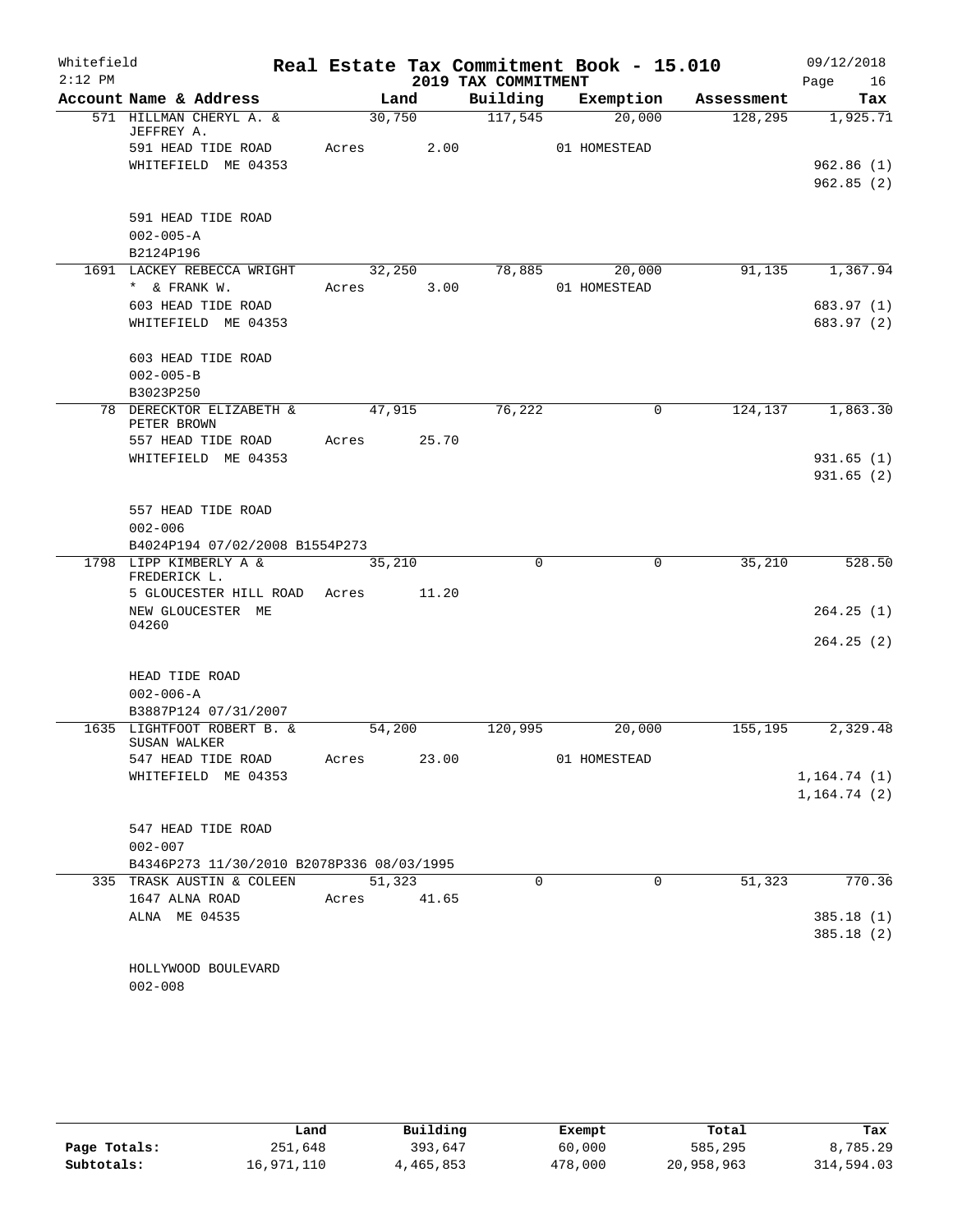| Whitefield |                                             |             |        |                     | Real Estate Tax Commitment Book - 15.010 |            | 09/12/2018             |
|------------|---------------------------------------------|-------------|--------|---------------------|------------------------------------------|------------|------------------------|
| $2:12$ PM  |                                             |             |        | 2019 TAX COMMITMENT |                                          |            | 17<br>Page             |
|            | Account Name & Address                      |             | Land   | Building            | Exemption                                | Assessment | Tax                    |
|            | 487 MCGRATH THOMAS E. &<br>PATRICIA J.      |             | 30,750 | 182,161             | $\Omega$                                 | 212,911    | 3,195.79               |
|            | 15 HOLLYWOOD BOULEVARD Acres 2.00           |             |        |                     |                                          |            |                        |
|            | WHITEFIELD ME 04353                         |             |        |                     |                                          |            | 1,597.90(1)            |
|            |                                             |             |        |                     |                                          |            | 1,597.89(2)            |
|            |                                             |             |        |                     |                                          |            |                        |
|            | 15 HOLLYWOOD BOULEVARD<br>$002 - 008 - A$   |             |        |                     |                                          |            |                        |
|            | B3010P201                                   |             |        |                     |                                          |            |                        |
|            | 946 HOUGHTON GEOFFREY                       |             | 38,146 | $\Omega$            | $\mathbf 0$                              | 38,146     | 572.57                 |
|            | 522 HEAD TIDE ROAD                          | Acres 30.92 |        |                     |                                          |            |                        |
|            | WHITEFIELD ME 04353                         |             |        |                     |                                          |            | 286.29(1)              |
|            |                                             |             |        |                     |                                          |            | 286.28(2)              |
|            |                                             |             |        |                     |                                          |            |                        |
|            | HEAD TIDE ROAD<br>$002 - 009$               |             |        |                     |                                          |            |                        |
|            | B3837P173 04/13/2007 B2626P251              |             |        |                     |                                          |            |                        |
|            | 92 HOUGHTON GEOFFREY P                      |             | 53,600 |                     | 95,245<br>20,000                         |            | 128,845 1,933.96       |
|            | HOUGHTON, JAMIE                             | Acres 5.40  |        |                     | 01 HOMESTEAD                             |            |                        |
|            | 522 HEAD TIDE ROAD                          |             |        |                     |                                          |            | 966.98(1)              |
|            | WHITEFIELD ME 04353                         |             |        |                     |                                          |            | 966.98(2)              |
|            |                                             |             |        |                     |                                          |            |                        |
|            | 522 HEAD RIDE ROAD                          |             |        |                     |                                          |            |                        |
|            | $002 - 009 - A$                             |             |        |                     |                                          |            |                        |
|            | B5189P177 10/12/2017<br>1077 KING EILEEN E. |             | 2,100  | $\Omega$            | $\mathbf 0$                              | 2,100      | 31.52                  |
|            | P.O. BOX 26                                 | Acres 1.40  |        |                     |                                          |            |                        |
|            | WEST BOOTHBAY HARBOR                        |             |        |                     |                                          |            | 15.76(1)               |
|            | ME 04575                                    |             |        |                     |                                          |            |                        |
|            |                                             |             |        |                     |                                          |            | 15.76(2)               |
|            | HEAD TIDE ROAD                              |             |        |                     |                                          |            |                        |
|            | $002 - 010$                                 |             |        |                     |                                          |            |                        |
|            | B4140P70 05/12/2009 B2078P336               |             |        |                     |                                          |            |                        |
|            | 1475 DERECKTOR ELIZABETH &                  |             | 14,943 | 0                   | $\mathbf 0$                              | 14,943     | 224.29                 |
|            | PETER BROWN                                 |             |        |                     |                                          |            |                        |
|            | 557 HEAD TIDE ROAD                          | Acres       | 42.80  |                     |                                          |            |                        |
|            | WHITEFIELD ME 04353                         |             |        |                     |                                          |            | 112.15(1)<br>112.14(2) |
|            |                                             |             |        |                     |                                          |            |                        |
|            | HEAD TIDE ROAD                              |             |        |                     |                                          |            |                        |
|            | $002 - 011$                                 |             |        |                     |                                          |            |                        |
|            | B4024P194 07/02/2008                        |             |        |                     |                                          |            |                        |
|            | 1800 LIPP KIMBERLY A. &<br>FREDERICK L.     |             | 41,280 | $\Omega$            | $\Omega$                                 | 41,280     | 619.61                 |
|            | 5 GLOUCESTER HILL ROAD Acres                |             | 26.20  |                     |                                          |            |                        |
|            | NEW GLOUCESTER ME<br>04260                  |             |        |                     |                                          |            | 309.81(1)              |
|            |                                             |             |        |                     |                                          |            | 309.80(2)              |
|            |                                             |             |        |                     |                                          |            |                        |
|            | HEAD TIDE ROAD                              |             |        |                     |                                          |            |                        |
|            | $002 - 011 - A$                             |             |        |                     |                                          |            |                        |
|            | B3887P124 07/31/2007                        |             |        |                     |                                          |            |                        |

|              | Land       | Building  | Exempt  | Total      | Tax          |
|--------------|------------|-----------|---------|------------|--------------|
| Page Totals: | 180,819    | 277,406   | 20,000  | 438,225    | 6,577.74     |
| Subtotals:   | 17,151,929 | 4,743,259 | 498,000 | 21,397,188 | 321, 171, 77 |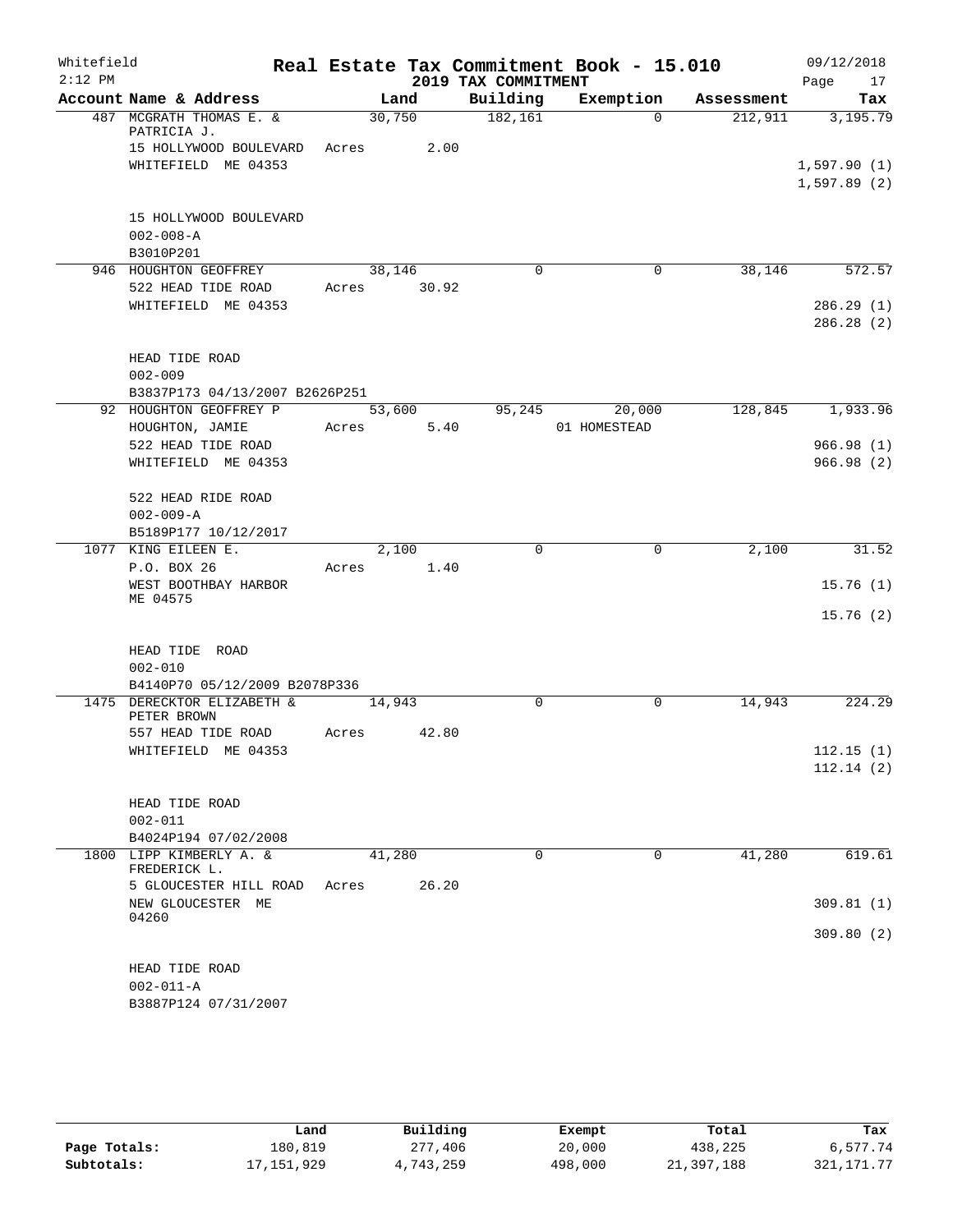| Whitefield<br>$2:12$ PM |                                           |       |        |       | 2019 TAX COMMITMENT | Real Estate Tax Commitment Book - 15.010 |            | 09/12/2018<br>18<br>Page |
|-------------------------|-------------------------------------------|-------|--------|-------|---------------------|------------------------------------------|------------|--------------------------|
|                         | Account Name & Address                    |       | Land   |       | Building            | Exemption                                | Assessment | Tax                      |
|                         | 1811 DALKE WILLIAM F. III &<br>SYLVIA S.  |       | 20,150 |       | $\mathbf 0$         | $\Omega$                                 | 20,150     | 302.45                   |
|                         | 238 HOLLYWOOD BOULEVARD Acres             |       |        | 21.00 |                     |                                          |            |                          |
|                         | WHITEFIELD ME 04353                       |       |        |       |                     |                                          |            | 151.23(1)                |
|                         |                                           |       |        |       |                     |                                          |            | 151.22(2)                |
|                         |                                           |       |        |       |                     |                                          |            |                          |
|                         | HEAD TIDE ROAD<br>$002 - 011 - B$         |       |        |       |                     |                                          |            |                          |
|                         | B3898P274 08/10/2007                      |       |        |       |                     |                                          |            |                          |
|                         | 1175 THOMAS LORANCE & GARY                |       | 37,900 |       | 0                   | $\mathbf 0$                              | 37,900     | 568.88                   |
|                         | WALTZ                                     |       |        |       |                     |                                          |            |                          |
|                         | P.O. BOX 523                              | Acres |        | 21.00 |                     |                                          |            |                          |
|                         | BOOTHBAY ME 04537                         |       |        |       |                     |                                          |            | 284.44 (1)               |
|                         |                                           |       |        |       |                     |                                          |            | 284.44 (2)               |
|                         | HOLLYWOOD BOULEVARD                       |       |        |       |                     |                                          |            |                          |
|                         | $002 - 012$                               |       |        |       |                     |                                          |            |                          |
|                         | B3984P28 03/31/2008                       |       |        |       |                     |                                          |            |                          |
|                         | 279 WALTZ GARY A.                         |       | 30,735 |       | 88,833              | 20,000                                   | 99,568     | 1,494.52                 |
|                         | WALTZ GWENDOLYN E.                        | Acres |        | 1.99  |                     | 01 HOMESTEAD                             |            |                          |
|                         | 297 HOLLYWOOD BOULEVARD                   |       |        |       |                     |                                          |            | 747.26(1)                |
|                         | WHITEFIELD ME 04353                       |       |        |       |                     |                                          |            | 747.26(2)                |
|                         | 297 HOLLYWOOD BOULEVARD                   |       |        |       |                     |                                          |            |                          |
|                         | $002 - 012 - A$                           |       |        |       |                     |                                          |            |                          |
|                         | B4511P240 04/10/2012 B1944P94             |       |        |       |                     |                                          |            |                          |
| 1533                    | WALTZ GARY A. &<br>GWENDOLYN E.           |       | 30,735 |       | 3,558               | 0                                        | 34,293     | 514.74                   |
|                         | 297 HOLLYWOOD BOULEVARD Acres 1.99        |       |        |       |                     |                                          |            |                          |
|                         | WHITEFIELD ME 04353                       |       |        |       |                     |                                          |            | 257.37(1)                |
|                         |                                           |       |        |       |                     |                                          |            | 257.37(2)                |
|                         | 291 HOLLYWOOD BOULEVARD                   |       |        |       |                     |                                          |            |                          |
|                         | $002 - 012 - B$                           |       |        |       |                     |                                          |            |                          |
|                         | B4511P238 04/10/2012 B1944P93             |       |        |       |                     |                                          |            |                          |
|                         | 451 SANBORN KEITH D. &                    |       | 47,900 |       | 173,267             | 26,000                                   | 195,167    | 2,929.46                 |
|                         | ROSEMARY L.                               |       |        |       |                     |                                          |            |                          |
|                         | 620 HEAD TIDE ROAD<br>WHITEFIELD ME 04353 | Acres |        | 21.00 |                     | 01 HOMESTEAD<br>07 NMR VET & WIDOW       |            | 1,464.73(1)              |
|                         |                                           |       |        |       |                     |                                          |            | 1,464.73(2)              |
|                         |                                           |       |        |       |                     |                                          |            |                          |
|                         | 620 HEAD TIDE ROAD                        |       |        |       |                     |                                          |            |                          |
|                         | $002 - 012 - C$                           |       |        |       |                     |                                          |            |                          |
|                         | B3839P246 04/17/2007 B2801P12             |       |        |       |                     |                                          |            |                          |
|                         | 1319 WRIGHT BARBARA L. HEIRS              |       | 32,250 |       | 35,896              | $\mathbf 0$                              | 68,146     | 1,022.87                 |
|                         | TINA M. GOLDEN - PERS<br>REP              | Acres |        | 3.00  |                     |                                          |            |                          |
|                         | 41 GOLDEN APPLE DRIVE                     |       |        |       |                     |                                          |            | 511.44(1)                |
|                         | #10                                       |       |        |       |                     |                                          |            |                          |
|                         | WISCASSET ME 04578                        |       |        |       |                     |                                          |            | 511.43(2)                |
|                         | 307 HOLLYWOOD BOULEVARD                   |       |        |       |                     |                                          |            |                          |
|                         | $002 - 012 - D$                           |       |        |       |                     |                                          |            |                          |
|                         | B4644P77 B1395P30                         |       |        |       |                     |                                          |            |                          |
|                         |                                           |       |        |       |                     |                                          |            |                          |

|              | Land       | Building  | Exempt  | Total      | Tax        |
|--------------|------------|-----------|---------|------------|------------|
| Page Totals: | 199,670    | 301,554   | 46,000  | 455,224    | 6,832.92   |
| Subtotals:   | 17,351,599 | 5,044,813 | 544,000 | 21,852,412 | 328,004.69 |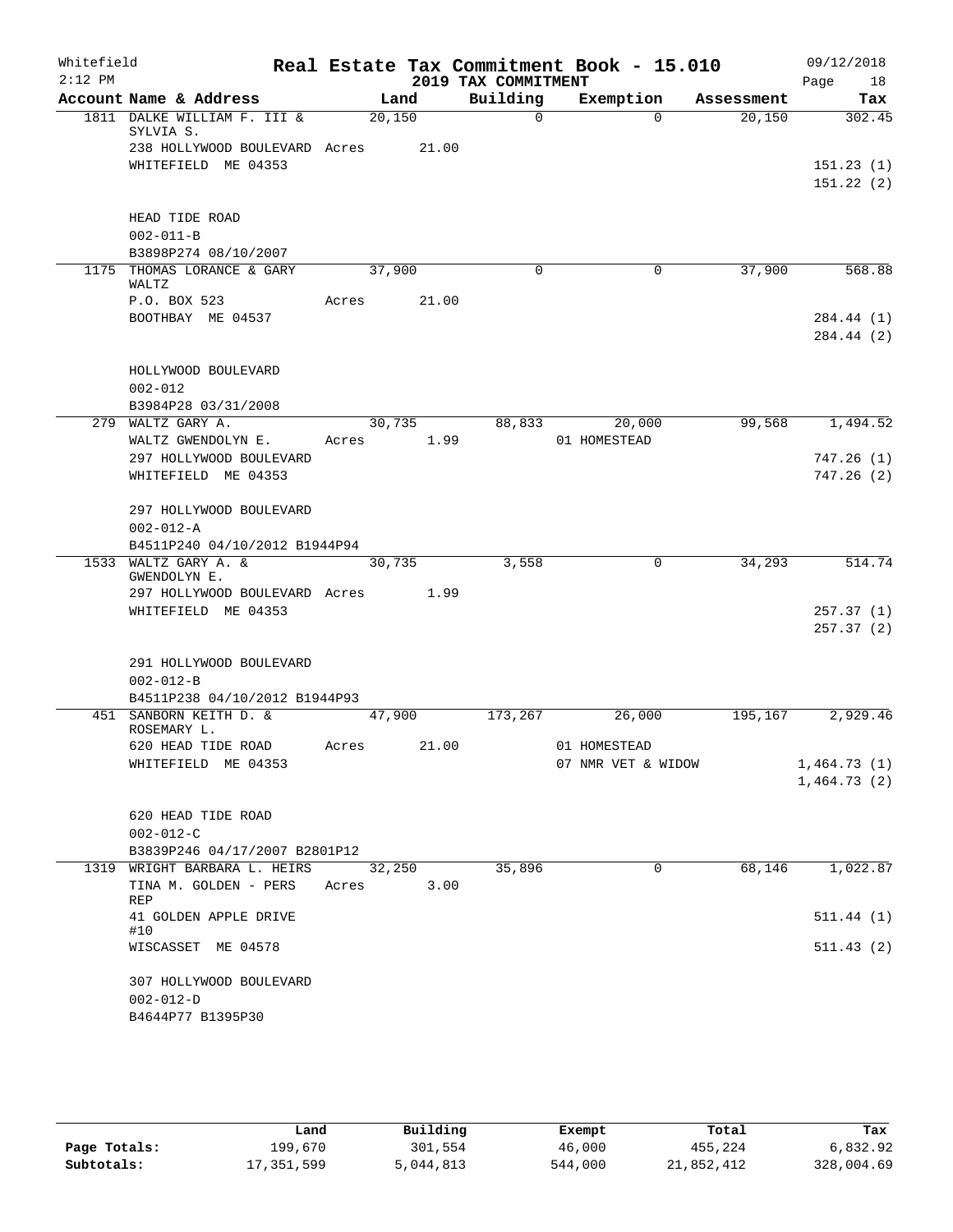| Whitefield   |                                                                 |            |       |        |           |                     |          | Real Estate Tax Commitment Book - 15.010 |            | 09/12/2018             |
|--------------|-----------------------------------------------------------------|------------|-------|--------|-----------|---------------------|----------|------------------------------------------|------------|------------------------|
| $2:12$ PM    |                                                                 |            |       |        |           | 2019 TAX COMMITMENT |          |                                          |            | Page<br>19             |
|              | Account Name & Address<br>1055 LIPP REV. FREDRICK               |            |       | Land   |           | Building            | 41,063   | Exemption<br>$\Omega$                    | Assessment | Tax<br>1,167.07        |
|              | 643 HEAD TIDE ROAD                                              |            | Acres | 36,690 | 6.80      |                     |          |                                          | 77,753     |                        |
|              | WHITEFIELD ME 04353                                             |            |       |        |           |                     |          |                                          |            | 583.54(1)<br>583.53(2) |
|              | 640 HEAD TIDE ROAD                                              |            |       |        |           |                     |          |                                          |            |                        |
|              | $002 - 013$                                                     |            |       |        |           |                     |          |                                          |            |                        |
|              | B1554P271                                                       |            |       |        |           |                     |          |                                          |            |                        |
|              | 894 JONES BAMBI A. &                                            |            |       | 64,750 |           |                     | $\Omega$ | 0                                        | 64,750     | 971.90                 |
|              | * DAVID H. MOSKOVITZ                                            |            | Acres |        | 66.00     |                     |          |                                          |            |                        |
|              | 204 HOLLYWOOD BOULEVARD                                         |            |       |        |           |                     |          |                                          |            | 485.95(1)              |
|              | WHITEFIELD ME 04353                                             |            |       |        |           |                     |          |                                          |            | 485.95 (2)             |
|              | HOLLYWOOD BOULEVARD                                             |            |       |        |           |                     |          |                                          |            |                        |
|              | $002 - 014$<br>B4386P113 03/25/2011 B2775P225                   |            |       |        |           |                     |          |                                          |            |                        |
|              | 431 NIELSEN LIANNA C.                                           |            |       | 49,623 |           | 144,559             |          | 0                                        | 194,182    | 2,914.67               |
|              | 193 HOLLYWOOD BLVD.                                             |            | Acres |        | 38.45     |                     |          |                                          |            |                        |
|              | WHITEFIELD ME 04353                                             |            |       |        |           |                     |          |                                          |            | 1,457.34(1)            |
|              |                                                                 |            |       |        |           |                     |          |                                          |            | 1,457.33(2)            |
|              |                                                                 |            |       |        |           |                     |          |                                          |            |                        |
|              | 193 HOLLYWOOD BOULEVARD<br>$002 - 018$                          |            |       |        |           |                     |          |                                          |            |                        |
|              | B3920P3 10/10/2007                                              |            |       |        |           |                     |          |                                          |            |                        |
|              | 1142 MOSKOVITZ DAVID &                                          |            |       | 81,435 |           | 257,755             |          | 20,000                                   | 319,190    | 4,791.04               |
|              | * JONES BARBARA A.                                              |            | Acres |        | 112.00    |                     |          | 01 HOMESTEAD                             |            |                        |
|              | 204 HOLLYWOOD BOULEVARD                                         |            |       |        |           |                     |          |                                          |            | 2,395.52(1)            |
|              | WHITEFIELD ME 04353                                             |            |       |        |           |                     |          |                                          |            | 2,395.52(2)            |
|              | 204 HOLLYWOOD BOULEVARD                                         |            |       |        |           |                     |          |                                          |            |                        |
|              | $002 - 021$                                                     |            |       |        |           |                     |          |                                          |            |                        |
|              | B1680P19                                                        |            |       |        |           |                     |          |                                          |            |                        |
|              | 283 DALKE WILLIAM & SYLVIA                                      |            |       | 35,330 |           | 104,204             |          | 20,000                                   | 119,534    | 1,794.21               |
|              | 238 HOLLYWOOD BOULEVARD Acres                                   |            |       |        | 5.10      |                     |          | 01 HOMESTEAD                             |            |                        |
|              | WHITEFIELD ME 04353                                             |            |       |        |           |                     |          |                                          |            | 897.11 (1)             |
|              |                                                                 |            |       |        |           |                     |          |                                          |            | 897.10 (2)             |
|              | 238 HOLLYWOOD BOULEVARD                                         |            |       |        |           |                     |          |                                          |            |                        |
|              | $002 - 021 - A$                                                 |            |       |        |           |                     |          |                                          |            |                        |
|              | B1951P232                                                       |            |       |        |           |                     |          |                                          |            |                        |
| 1783         | CIFIRINO, CAROLE A.                                             |            |       | 40,850 |           | 111,497             |          | 20,000                                   | 132,347    | 1,986.53               |
|              | WRIGHT, DAVID W.                                                |            | Acres |        | 12.00     |                     |          | 01 HOMESTEAD                             |            |                        |
|              | 256 HOLLYWOOD BOULEVARD                                         |            |       |        |           |                     |          |                                          |            | 993.27 (1)             |
|              | WHITEFIELD ME 04353                                             |            |       |        |           |                     |          |                                          |            | 993.26(2)              |
|              | 256 HOLLYWOOD BOULEVARD<br>$002 - 022$                          |            |       |        |           |                     |          |                                          |            |                        |
|              | B5103P227 02/01/2017 B5092P94 12/29/2016 B5092P96<br>12/29/2016 |            |       |        |           |                     |          |                                          |            |                        |
|              | 1649 MIETE JR., PAUL H. &<br>SHIRLEY E.                         |            |       | 14,700 |           |                     | $\Omega$ | 0                                        | 14,700     | 220.65                 |
|              | 328 W. ALNA ROAD                                                |            | Acres |        | 14.00     |                     |          |                                          |            |                        |
|              | WISCASSET ME 04578                                              |            |       |        |           |                     |          |                                          |            | 110.33(1)<br>110.32(2) |
|              | HOLLYWOOD BOULEVARD                                             |            |       |        |           |                     |          |                                          |            |                        |
|              | $002 - 022 - A$                                                 |            |       |        |           |                     |          |                                          |            |                        |
|              | B2032P252                                                       |            |       |        |           |                     |          |                                          |            |                        |
|              |                                                                 | Land       |       |        | Building  |                     |          | Exempt                                   | Total      | Tax                    |
| Page Totals: |                                                                 | 323,378    |       |        | 659,078   |                     |          | 60,000                                   | 922,456    | 13,846.07              |
| Subtotals:   |                                                                 | 17,674,977 |       |        | 5,703,891 |                     |          | 604,000                                  | 22,774,868 | 341,850.76             |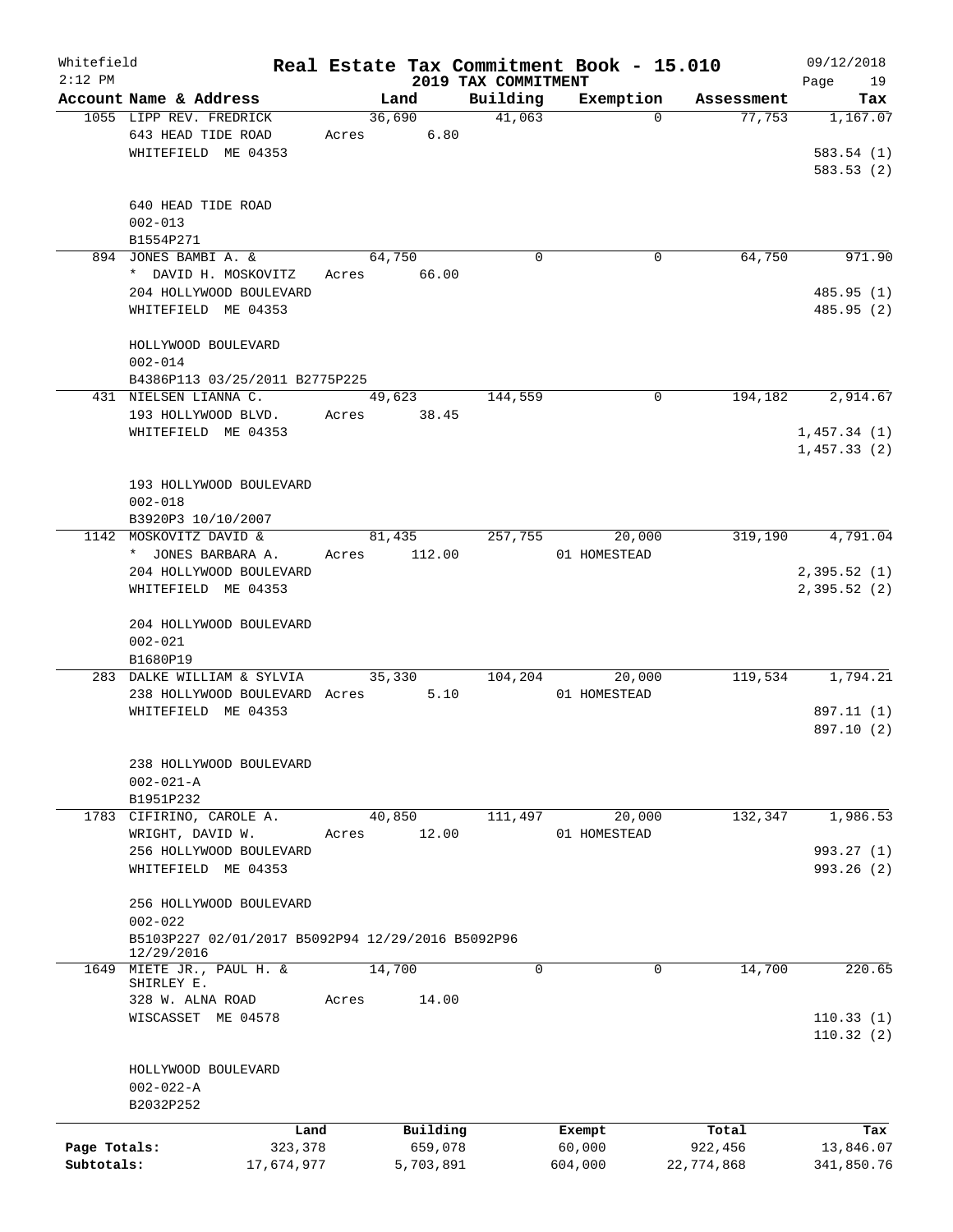| Whitefield<br>$2:12$ PM |                                                                                                     |                 |        | 2019 TAX COMMITMENT | Real Estate Tax Commitment Book - 15.010 |            | 09/12/2018<br>Page<br>20           |
|-------------------------|-----------------------------------------------------------------------------------------------------|-----------------|--------|---------------------|------------------------------------------|------------|------------------------------------|
|                         | Account Name & Address                                                                              |                 | Land   | Building            | Exemption                                | Assessment | Tax                                |
|                         | 1900 MOSKOVITZ, DAVID H.<br>JONES, BARBARA A.<br>204 HOLLYWOOD BLVD.<br>Whitefield ME 04353         | 81,276<br>Acres | 206.00 | $\Omega$            | $\Omega$                                 | 81,276     | 1,219.95<br>609.98(1)<br>609.97(2) |
|                         | $002 - 022 - B$<br>B5092P96 12/29/2016                                                              |                 |        |                     |                                          |            |                                    |
|                         | 978 BROWN DAVID<br>450 NASH ROAD<br>PITTSTON ME 04345                                               | 7,580<br>Acres  | 5.10   | 0                   | $\mathbf 0$                              | 7,580      | 113.78<br>56.89(1)<br>56.89(2)     |
|                         | PITTSTON TOWN LINE<br>$003 - 001$                                                                   |                 |        |                     |                                          |            |                                    |
|                         | 657 EASTMAN JR. GEORGE M.<br>468 NASH ROAD<br>PITTSTON ME 04345                                     | 13,100<br>Acres | 12.00  | $\Omega$            | $\mathbf 0$                              | 13,100     | 196.63<br>98.32(1)<br>98.31 (2)    |
|                         | PITTSTON TOWN LINE<br>$003 - 002$                                                                   |                 |        |                     |                                          |            |                                    |
|                         | 1790 CHADWICK LYNN<br>491 NASH ROAD<br>PITTSTON ME 04345                                            | 26,450<br>Acres | 6.50   | 0                   | 0                                        | 26,450     | 397.01<br>198.51(1)<br>198.50(2)   |
|                         | PITTSTON TOWN LINE<br>$003 - 003$<br>B3766P306 10/04/2006                                           |                 |        |                     |                                          |            |                                    |
|                         | 1612 FOYE THERESA<br>126 OLD COUNTY ROAD<br>PITTSTON ME 04345                                       | 8,860<br>Acres  | 6.70   | $\mathbf 0$         | $\mathbf 0$                              | 8,860      | 132.99<br>66.50(1)<br>66.49(2)     |
|                         | PITTSTON TOWN LINE<br>$003 - 003 - A$<br>B3766P106 10/20/2006 B3748P164 09/28/2006 B1709P296        |                 |        |                     |                                          |            |                                    |
|                         | 1479 HANNA LAURA VERONICA<br>C/O BEVERLY J CHARLES<br>135 COUNTY LINE ROAD<br>REIGELSVILLE PA 18077 | 41,150<br>Acres | 26.00  | $\Omega$            | $\Omega$                                 | 41,150     | 617.66<br>308.83(1)<br>308.83(2)   |
|                         | PITTSTON TOWN LINE<br>$003 - 004$<br>B4976P222 02/08/2016 B4976P219 02/08/2016                      |                 |        |                     |                                          |            |                                    |
|                         | 1084 ORTIZ EDUARDO E. &<br>CHERYL J.<br>575 NASH ROAD<br>PITTSTON ME 04345                          | 63,250<br>Acres | 63.00  | 0                   | $\mathbf 0$                              | 63,250     | 949.38<br>474.69(1)<br>474.69(2)   |
|                         | PITTSTON TOWN LINE,<br>RADDEN<br>$003 - 005$<br>B4090P260 01/23/2009 B2447P106                      |                 |        |                     |                                          |            |                                    |

|              | Land       | Building  | Exempt  | Total      | Tax        |
|--------------|------------|-----------|---------|------------|------------|
| Page Totals: | 241,666    |           |         | 241,666    | 3,627.40   |
| Subtotals:   | 17,916,643 | 5,703,891 | 604,000 | 23,016,534 | 345,478.16 |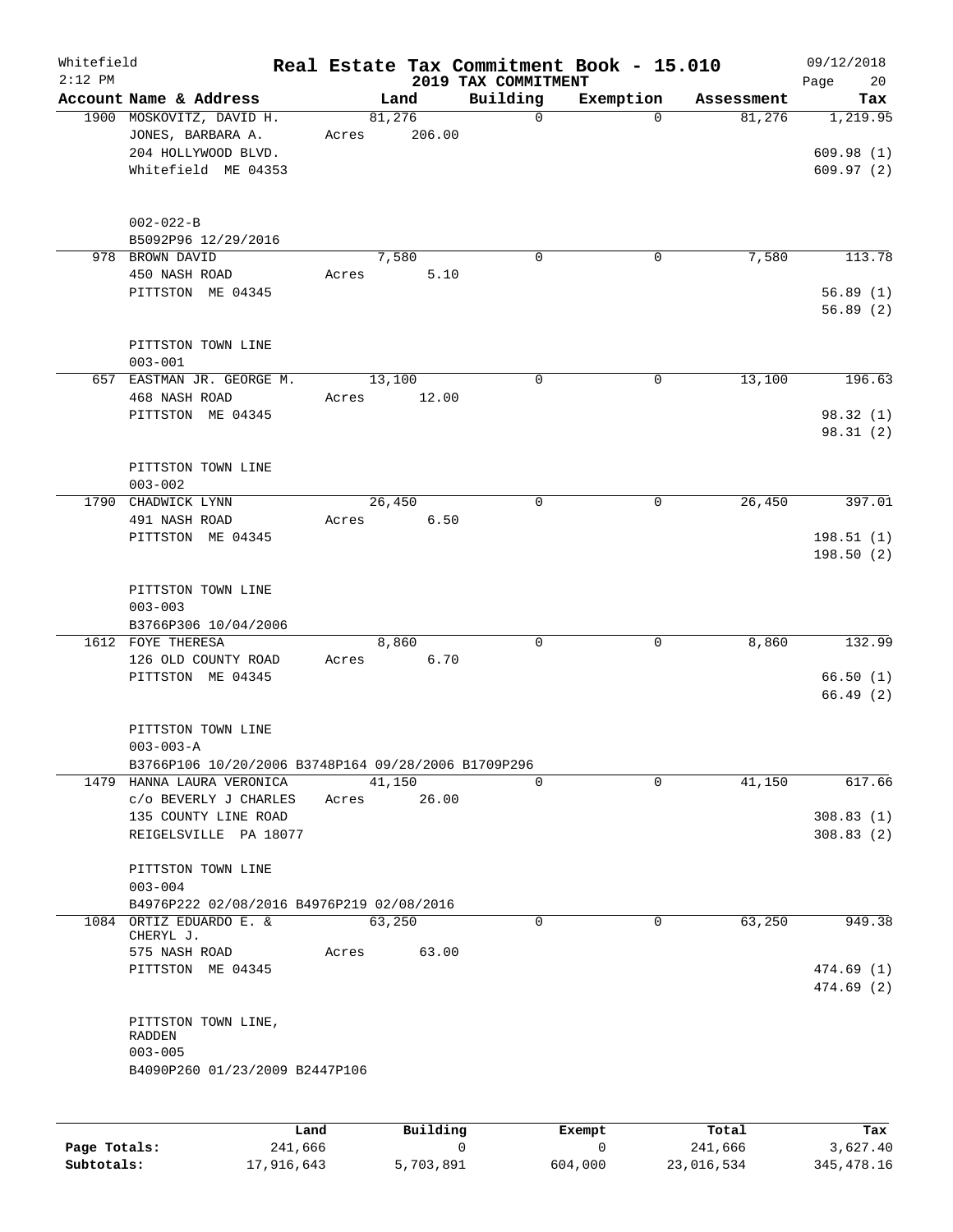| Whitefield<br>$2:12$ PM    |                                                                            |       |                      | 2019 TAX COMMITMENT | Real Estate Tax Commitment Book - 15.010 |                         | 09/12/2018<br>Page<br>21         |
|----------------------------|----------------------------------------------------------------------------|-------|----------------------|---------------------|------------------------------------------|-------------------------|----------------------------------|
|                            | Account Name & Address                                                     |       | Land                 | Building            | Exemption                                | Assessment              | Tax                              |
|                            | 1334 SYMES DAVID & REBECCA<br>605 NASH ROAD<br>PITTSTON ME 04345           | Acres | 24,008<br>59.30      | $\mathbf 0$         | $\Omega$                                 | 24,008                  | 360.36<br>180.18(1)<br>180.18(2) |
|                            | RADDEN LANE<br>$003 - 006$<br>B2566P95                                     |       |                      |                     |                                          |                         |                                  |
|                            | 241 CHADWICK JR. LAWRENCE<br>J., ROBERT<br>* THERESA A. FOYE               | Acres | 25,650<br>5.50       | $\Omega$            | 0                                        | 25,650                  | 385.01                           |
|                            | 34 CHADWICK LANE<br>PITTSTON ME 04345                                      |       |                      |                     |                                          |                         | 192.51(1)<br>192.50(2)           |
|                            | RADDEN LANE<br>$003 - 007$<br>B1709P294                                    |       |                      |                     |                                          |                         |                                  |
|                            | 1601 STADE HILDA M. & HAROLD                                               |       | 360                  | $\mathbf 0$         | $\mathbf 0$                              | 360                     | 5.40                             |
|                            | 1309 EAST PITTSTON ROAD Acres<br>PITTSTON ME 04345                         |       | 0.24                 |                     |                                          |                         | 2.70(1)<br>2.70(2)               |
|                            | PITTSTON ROAD<br>$003 - 008$<br>B2458P96                                   |       |                      |                     |                                          |                         |                                  |
|                            | 752 STADE HILDA M. & HAROLD                                                |       | 1,500                | $\Omega$            | $\mathbf 0$                              | 1,500                   | 22.51                            |
|                            | 1309 EAST PITTSTON ROAD Acres<br>PITTSTON ME 04345                         |       | 1.00                 |                     |                                          |                         | 11.26(1)<br>11.25(2)             |
|                            | BRIGID LANE<br>$003 - 008 - A$<br>B2458P96                                 |       |                      |                     |                                          |                         |                                  |
|                            | 343 BARON JR., ERNEST F. &<br>JENNIFER E.<br>1307 EAST PITTSTON ROAD Acres |       | 15,000<br>0.38       | 41,645              | 0                                        | 56,645                  | 850.24                           |
|                            | PITTSTON ME 04345                                                          |       |                      |                     |                                          |                         | 425.12(1)<br>425.12(2)           |
|                            | 420 PITTSTON ROAD<br>$003 - 008 - B$<br>B2096P131                          |       |                      |                     |                                          |                         |                                  |
|                            | 569 KALCENKO ALEXANDER                                                     |       | 36,450               | 2,871               | $\mathbf 0$                              | 39,321                  | 590.21                           |
|                            | 1652 PUTNAM AVENUE<br>FLUSHING NY 11385                                    | Acres | 6.50                 |                     |                                          |                         | 295.11(1)                        |
|                            |                                                                            |       |                      |                     |                                          |                         | 295.10 (2)                       |
|                            | PITTSTON ROAD<br>$003 - 009$<br>B2942P221                                  |       |                      |                     |                                          |                         |                                  |
|                            | 1382 KALCENKO ALEX & GLADYS                                                |       | 33,900               | 87,727              | 0                                        | 121,627                 | 1,825.62                         |
|                            | 1652 PUTNAM AVENUE<br>FLUSHING NY 11385                                    | Acres | 4.10                 |                     |                                          |                         | 912.81(1)<br>912.81(2)           |
|                            | 380 PITTSTON ROAD<br>$003 - 009 - A$                                       |       |                      |                     |                                          |                         |                                  |
|                            | Land                                                                       |       | Building             |                     | Exempt                                   | Total                   | Tax                              |
| Page Totals:<br>Subtotals: | 136,868<br>18,053,511                                                      |       | 132,243<br>5,836,134 |                     | $\mathsf 0$<br>604,000                   | 269,111<br>23, 285, 645 | 4,039.35<br>349,517.51           |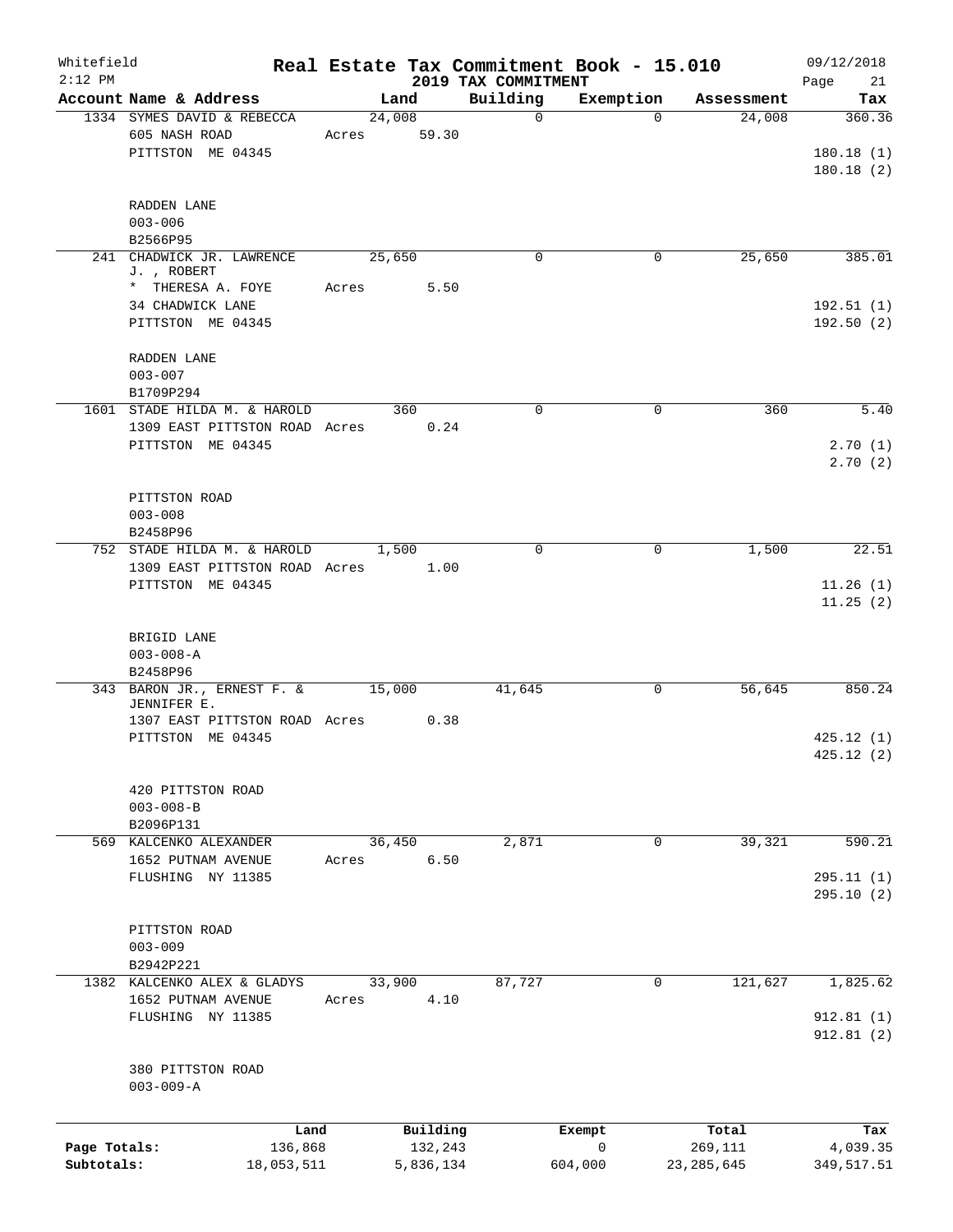| Whitefield   |                                               |                                           |       |             |                                 | Real Estate Tax Commitment Book - 15.010 |            | 09/12/2018        |
|--------------|-----------------------------------------------|-------------------------------------------|-------|-------------|---------------------------------|------------------------------------------|------------|-------------------|
| $2:12$ PM    | Account Name & Address                        |                                           |       | Land        | 2019 TAX COMMITMENT<br>Building | Exemption                                | Assessment | 22<br>Page<br>Tax |
|              | 954 CERTA LAWRENCE B.                         |                                           |       | 36,690      | 95,733                          | $\Omega$                                 | 132,423    | 1,987.67          |
|              | 390 PITTSTON ROAD                             |                                           |       | Acres 6.80  |                                 |                                          |            |                   |
|              | WHITEFIELD ME 04353                           |                                           |       |             |                                 |                                          |            | 993.84 (1)        |
|              |                                               |                                           |       |             |                                 |                                          |            | 993.83(2)         |
|              |                                               |                                           |       |             |                                 |                                          |            |                   |
|              | 390 PITTSTON ROAD                             |                                           |       |             |                                 |                                          |            |                   |
|              | $003 - 009 - B$                               |                                           |       |             |                                 |                                          |            |                   |
|              | 719 KAKASENKO LYDIA                           | B4884P143 05/11/2015 B2942P221            |       | 40,500      | $\Omega$                        | $\mathbf 0$                              | 40,500     | 607.91            |
|              |                                               | 189 CAMDEN HILL ROAD #2 Acres 25.00       |       |             |                                 |                                          |            |                   |
|              | NEW MILFORD CT 06776                          |                                           |       |             |                                 |                                          |            | 303.96(1)         |
|              |                                               |                                           |       |             |                                 |                                          |            | 303.95(2)         |
|              |                                               |                                           |       |             |                                 |                                          |            |                   |
|              | PITTSTON ROAD                                 |                                           |       |             |                                 |                                          |            |                   |
|              | $003 - 010$                                   |                                           |       |             |                                 |                                          |            |                   |
|              |                                               | B4927P50 09/10/2015 B2311P335             |       |             |                                 |                                          |            |                   |
|              | 1124 DYER III ISAAC W.,<br>ISAAC C. & ERIC W. |                                           |       | 72,850      | 178,062                         | $\mathbf 0$                              | 250,912    | 3,766.19          |
|              | 20 UPPER NARROWS LANE                         |                                           |       | Acres 62.20 |                                 |                                          |            |                   |
|              | WINTHROP ME 04364                             |                                           |       |             |                                 |                                          |            | 1,883.10(1)       |
|              |                                               |                                           |       |             |                                 |                                          |            | 1,883.09(2)       |
|              |                                               |                                           |       |             |                                 |                                          |            |                   |
|              | 338 PITTSTON ROAD                             |                                           |       |             |                                 |                                          |            |                   |
|              | $003 - 011$                                   |                                           |       |             |                                 |                                          |            |                   |
|              | B2972P13<br>812 BERRY JONATHAN &              |                                           |       | 42,266      | 87,177                          | $\mathbf 0$                              | 129,443    | 1,942.94          |
|              | JESSICA                                       |                                           |       |             |                                 |                                          |            |                   |
|              | 335 PITTSTON ROAD                             |                                           | Acres | 13.77       |                                 |                                          |            |                   |
|              | WHITEFIELD ME 04353                           |                                           |       |             |                                 |                                          |            | 971.47(1)         |
|              |                                               |                                           |       |             |                                 |                                          |            | 971.47(2)         |
|              |                                               |                                           |       |             |                                 |                                          |            |                   |
|              | 335 PITTSTON ROAD<br>$003 - 012$              |                                           |       |             |                                 |                                          |            |                   |
|              |                                               | B4285P252 06/14/2010 B1083P269 10/19/1981 |       |             |                                 |                                          |            |                   |
|              | 665 DYER III ISAAC W.,                        |                                           |       | 67.725      | 0                               | 0                                        | 67,725     | 1,016.55          |
|              | ISAAC C. & ERIC W.                            |                                           |       |             |                                 |                                          |            |                   |
|              | 20 UPPER NARROWS LANE                         |                                           | Acres | 71.95       |                                 |                                          |            |                   |
|              | WINTHROP ME 04364                             |                                           |       |             |                                 |                                          |            | 508.28(1)         |
|              |                                               |                                           |       |             |                                 |                                          |            | 508.27(2)         |
|              | HEMLOCK LANE                                  |                                           |       |             |                                 |                                          |            |                   |
|              | $003 - 013$                                   |                                           |       |             |                                 |                                          |            |                   |
|              | B2972P13                                      |                                           |       |             |                                 |                                          |            |                   |
|              | 557 JONES EMILY                               |                                           |       | 40,750      | 21,526                          | 26,000                                   | 36,276     | 544.50            |
|              | 295 PITTSTON ROAD                             |                                           | Acres | 2.00        |                                 | 05 VET EXEMPTION                         |            |                   |
|              | WHITEFIELD ME 04353                           |                                           |       |             |                                 | 01 HOMESTEAD                             |            | 272.25(1)         |
|              |                                               |                                           |       |             |                                 |                                          |            | 272.25(2)         |
|              |                                               |                                           |       |             |                                 |                                          |            |                   |
|              | 295 PITTSTON ROAD<br>$003 - 014$              |                                           |       |             |                                 |                                          |            |                   |
|              | 1314 BROWN LLOYD                              |                                           |       | 0           | 9,600                           | 0                                        | 9,600      | 144.10            |
|              | PO BOX 72                                     |                                           |       |             |                                 |                                          |            |                   |
|              | WHITEFIELD ME 04353                           |                                           |       |             |                                 |                                          |            | 72.05(1)          |
|              |                                               |                                           |       |             |                                 |                                          |            | 72.05(2)          |
|              |                                               |                                           |       |             |                                 |                                          |            |                   |
|              | 295 PITTSTON ROAD                             |                                           |       |             |                                 |                                          |            |                   |
|              | $003 - 014 - AON$                             |                                           |       |             |                                 |                                          |            |                   |
|              |                                               |                                           |       |             |                                 |                                          |            |                   |
|              |                                               | Land                                      |       | Building    |                                 | Exempt                                   | Total      | Tax               |
| Page Totals: |                                               | 300,781                                   |       | 392,098     |                                 | 26,000                                   | 666,879    | 10,009.86         |
| Subtotals:   |                                               | 18, 354, 292                              |       | 6,228,232   |                                 | 630,000                                  | 23,952,524 | 359,527.37        |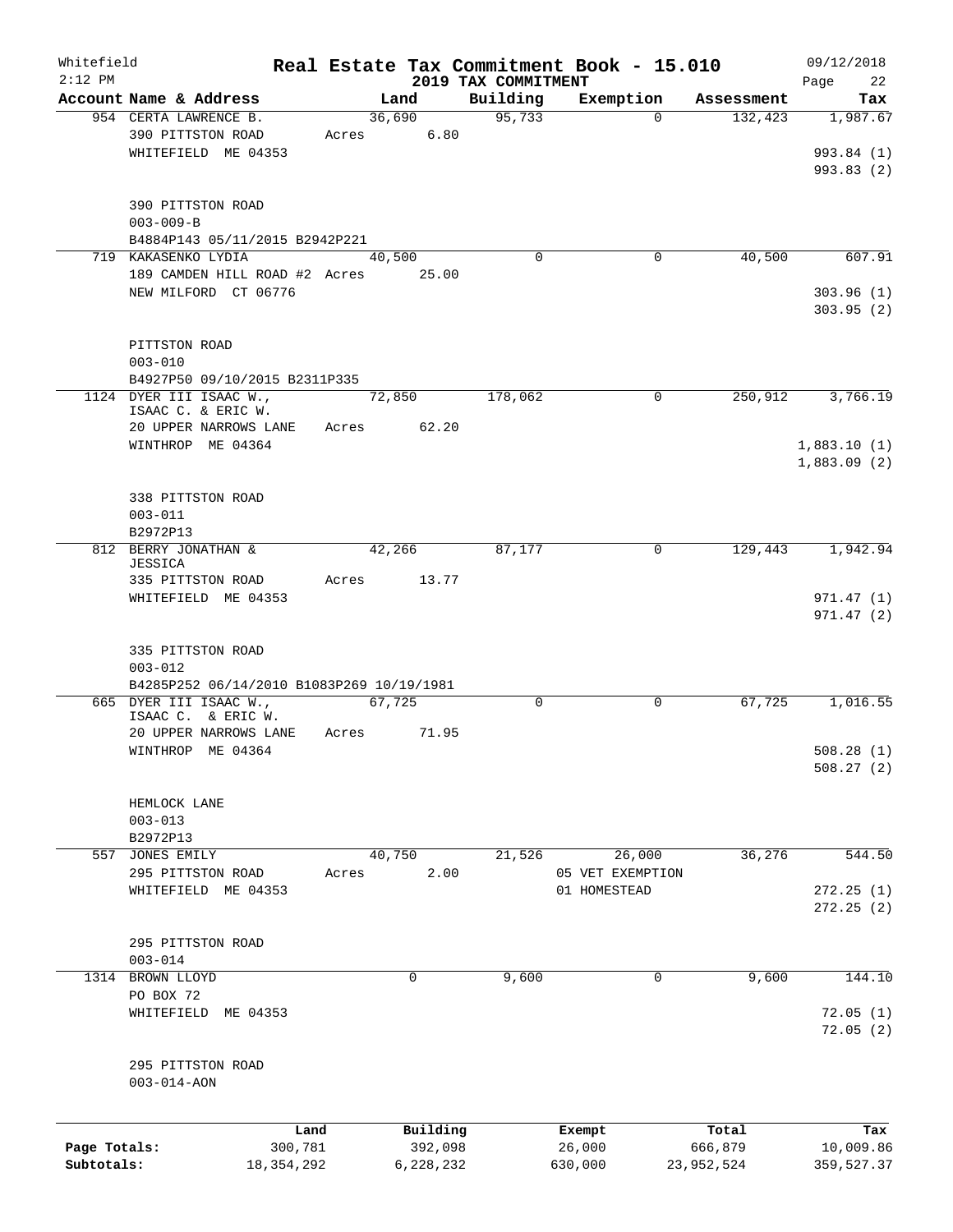| Whitefield   |                                                                                                             |            |           |                                 | Real Estate Tax Commitment Book - 15.010 |            | 09/12/2018              |
|--------------|-------------------------------------------------------------------------------------------------------------|------------|-----------|---------------------------------|------------------------------------------|------------|-------------------------|
| $2:12$ PM    | Account Name & Address                                                                                      |            | Land      | 2019 TAX COMMITMENT<br>Building | Exemption                                | Assessment | Page<br>23<br>Tax       |
|              | 357 PEASLEE DONALD C. &<br>GEORGIA                                                                          |            | $\Omega$  | 50,102                          | 20,000                                   | 30,102     | 451.83                  |
|              | P.O. BOX 72                                                                                                 |            |           |                                 | 01 HOMESTEAD                             |            |                         |
|              | WHITEFIELD ME 04353                                                                                         |            |           |                                 |                                          |            | 225.92(1)               |
|              |                                                                                                             |            |           |                                 |                                          |            | 225.91(2)               |
|              | 291 PITTSTON ROAD                                                                                           |            |           |                                 |                                          |            |                         |
|              | $003 - 014 - ON$                                                                                            |            |           |                                 |                                          |            |                         |
|              | 168 STEVENS WILLIAM R.                                                                                      |            | 30,000    | 92,708                          | $\mathbf 0$                              | 122,708    | 1,841.85                |
|              | 439 EAGLE LANE                                                                                              | Acres      | 1.18      |                                 |                                          |            |                         |
|              | VACAVILLE CA 95687                                                                                          |            |           |                                 |                                          |            | 920.93(1)<br>920.92 (2) |
|              |                                                                                                             |            |           |                                 |                                          |            |                         |
|              | 285 PITTSTON ROAD                                                                                           |            |           |                                 |                                          |            |                         |
|              | $003 - 015$                                                                                                 |            |           |                                 |                                          |            |                         |
|              | B4869P111 03/19/2015 B4718P134 10/02/2013 B2167P294                                                         |            |           |                                 |                                          |            |                         |
|              | 455 ACKERMAN JULIA H.                                                                                       |            | 30,450    | 102,561                         | 20,000                                   | 113,011    | 1,696.30                |
|              | 263 PITTSTON ROAD<br>WHITEFIELD ME 04353                                                                    | Acres      | 1.80      |                                 | 01 HOMESTEAD                             |            | 848.15 (1)              |
|              |                                                                                                             |            |           |                                 |                                          |            | 848.15 (2)              |
|              |                                                                                                             |            |           |                                 |                                          |            |                         |
|              | 263 PITTSTON LANE                                                                                           |            |           |                                 |                                          |            |                         |
|              | $003 - 016$                                                                                                 |            |           |                                 |                                          |            |                         |
|              | 373 DANCER LOUISE P.                                                                                        |            | 42,210    | 19,104                          | 26,000                                   | 35,314     | 530.06                  |
|              | 9 TROTTER LANE                                                                                              | Acres      | 13.70     |                                 | 05 VET EXEMPTION                         |            |                         |
|              | WHITEFIELD ME 04353                                                                                         |            |           |                                 | 01 HOMESTEAD                             |            | 265.03(1)<br>265.03(2)  |
|              |                                                                                                             |            |           |                                 |                                          |            |                         |
|              | 9 TROTTER LANE                                                                                              |            |           |                                 |                                          |            |                         |
|              | $003 - 017$                                                                                                 |            |           |                                 |                                          |            |                         |
|              | B1718P149 05/21/1970                                                                                        |            |           |                                 |                                          |            |                         |
|              | 1164 WILLARD BILLIE G.                                                                                      |            | 30,750    | 61,214                          | $\mathbf 0$                              | 91,964     | 1,380.38                |
|              | 261 PITTSTON ROAD<br>WHITEFIELD ME 04353                                                                    | Acres      | 2.00      |                                 |                                          |            | 690.19(1)               |
|              |                                                                                                             |            |           |                                 |                                          |            | 690.19(2)               |
|              |                                                                                                             |            |           |                                 |                                          |            |                         |
|              | 261 PITTSTON ROAD                                                                                           |            |           |                                 |                                          |            |                         |
|              | $003 - 017 - A$                                                                                             |            |           |                                 |                                          |            |                         |
|              | B4978P138 02/16/2016 B4510P197 04/06/2012 B4264P282<br>04/02/2010 B4254P134 03/02/2010 B4058P295 10/07/2008 |            |           |                                 |                                          |            |                         |
|              | B2873P37                                                                                                    |            |           |                                 |                                          |            |                         |
|              | 726 DANCER LESTER C. &                                                                                      |            | 30,000    | 22,731                          | 20,000                                   | 32,731     | 491.29                  |
|              | BETHANY<br>3 TROTTER LANE                                                                                   | Acres      | 1.20      |                                 | 01 HOMESTEAD                             |            |                         |
|              | WHITEFIELD ME 04353                                                                                         |            |           |                                 |                                          |            | 245.65(1)               |
|              |                                                                                                             |            |           |                                 |                                          |            | 245.64(2)               |
|              |                                                                                                             |            |           |                                 |                                          |            |                         |
|              | 3 TROTTER LANE                                                                                              |            |           |                                 |                                          |            |                         |
|              | $003 - 018$                                                                                                 |            |           |                                 |                                          |            |                         |
| 1321         | B3418P99 12/20/2004<br>FAIRSERVICE MICHAEL O.                                                               |            | 30,840    | 167,160                         | 0                                        | 198,000    | 2,971.98                |
|              | JR.                                                                                                         |            |           |                                 |                                          |            |                         |
|              | 25 HEMLOCK LANE                                                                                             | Acres      | 2.06      |                                 |                                          |            |                         |
|              | WHITEFIELD ME 04353                                                                                         |            |           |                                 |                                          |            | 1,485.99(1)             |
|              |                                                                                                             |            |           |                                 |                                          |            | 1,485.99(2)             |
|              | 25 HEMLOCK LANE                                                                                             |            |           |                                 |                                          |            |                         |
|              | $003 - 019$                                                                                                 |            |           |                                 |                                          |            |                         |
|              | B4790P120 06/17/2014 B2410P136                                                                              |            |           |                                 |                                          |            |                         |
|              |                                                                                                             | Land       | Building  |                                 | Exempt                                   | Total      | Tax                     |
| Page Totals: |                                                                                                             | 194,250    | 515,580   |                                 | 86,000                                   | 623,830    | 9,363.69                |
| Subtotals:   |                                                                                                             | 18,548,542 | 6,743,812 |                                 | 716,000                                  | 24,576,354 | 368,891.06              |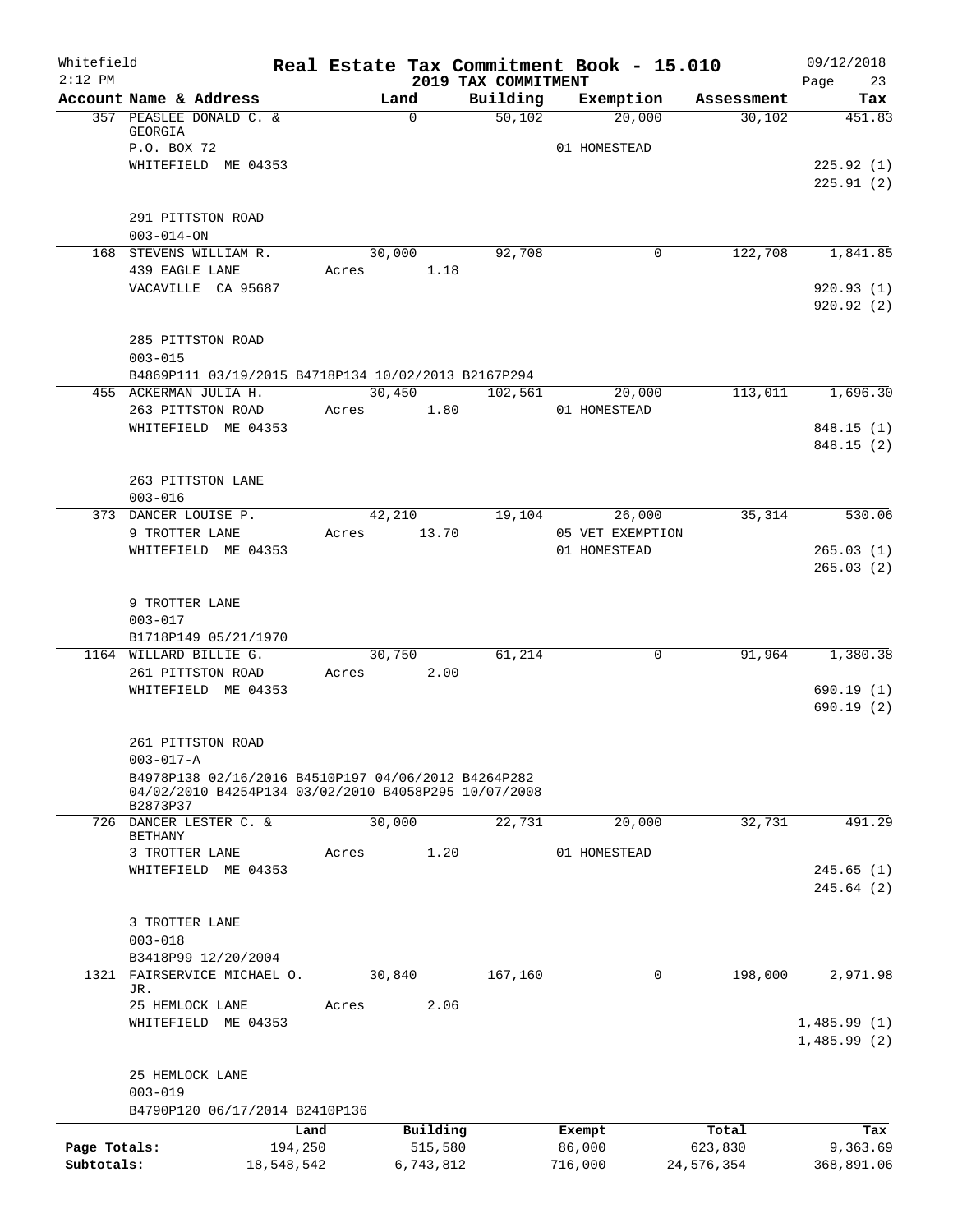| Whitefield |                                                                                                                                   |                 |       |                     | Real Estate Tax Commitment Book - 15.010 |            | 09/12/2018   |
|------------|-----------------------------------------------------------------------------------------------------------------------------------|-----------------|-------|---------------------|------------------------------------------|------------|--------------|
| $2:12$ PM  |                                                                                                                                   |                 |       | 2019 TAX COMMITMENT |                                          |            | Page<br>24   |
|            | Account Name & Address                                                                                                            | Land            |       | Building            | Exemption                                | Assessment | Tax          |
|            | 22 SHEEPSCOT HOLLOW, LLC                                                                                                          | 48,100          |       | $\Omega$            | $\Omega$                                 | 48,100     | 721.98       |
|            | 28 NILSEN LANE                                                                                                                    | Acres           | 29.00 |                     |                                          |            |              |
|            | WHITEFIELD ME 04353                                                                                                               |                 |       |                     |                                          |            | 360.99(1)    |
|            |                                                                                                                                   |                 |       |                     |                                          |            | 360.99(2)    |
|            | NILSEN LANE                                                                                                                       |                 |       |                     |                                          |            |              |
|            | $004 - 001$                                                                                                                       |                 |       |                     |                                          |            |              |
|            | B4743P302 12/19/2013 B4411P141 06/22/2011 B4121P94                                                                                |                 |       |                     |                                          |            |              |
|            | 09/25/2008 B3358P213 09/03/2004                                                                                                   |                 |       |                     |                                          |            |              |
|            | 818 HARDMAN DAVID                                                                                                                 | 30,195          |       | 143,588             | 20,000                                   | 153,783    | 2,308.28     |
|            | 10 NILSEN LANE                                                                                                                    | Acres           | 1.63  |                     | 01 HOMESTEAD                             |            |              |
|            | WHITEFIELD ME 04353                                                                                                               |                 |       |                     |                                          |            | 1, 154.14(1) |
|            |                                                                                                                                   |                 |       |                     |                                          |            | 1, 154.14(2) |
|            | 10 NILSEN LANE                                                                                                                    |                 |       |                     |                                          |            |              |
|            | $004 - 001 - A$                                                                                                                   |                 |       |                     |                                          |            |              |
|            | B4781P203 05/22/2014 B2008P249                                                                                                    |                 |       |                     |                                          |            |              |
|            | 1356 PRESBY, PETER                                                                                                                | 30,480          |       | 102,651             | $\mathbf 0$                              | 133,131    | 1,998.30     |
|            | PRESBY, HEATHER L.                                                                                                                | Acres           | 1.82  |                     |                                          |            |              |
|            | 432 WISCASSET ROAD                                                                                                                |                 |       |                     |                                          |            | 999.15 (1)   |
|            | WHITEFIELD ME 04353                                                                                                               |                 |       |                     |                                          |            | 999.15(2)    |
|            |                                                                                                                                   |                 |       |                     |                                          |            |              |
|            | 432 WISCASSET ROAD                                                                                                                |                 |       |                     |                                          |            |              |
|            | $004 - 002$                                                                                                                       |                 |       |                     |                                          |            |              |
|            | B5113P104 03/10/2017 B4734P97 11/19/2013 B4734P95<br>11/19/2013 B4729P257 11/05/2013 B4642P306 03/22/2013<br>B2592P256 07/21/2000 |                 |       |                     |                                          |            |              |
|            | 502 HARDMAN DAVID                                                                                                                 | 20,000          |       | 29,622              | $\mathsf{O}$                             | 49,622     | 744.83       |
|            | 10 NILSEN LANE                                                                                                                    | Acres           | 1.10  |                     |                                          |            |              |
|            | WHITEFIELD ME 04353                                                                                                               |                 |       |                     |                                          |            | 372.42(1)    |
|            |                                                                                                                                   |                 |       |                     |                                          |            | 372.41(2)    |
|            |                                                                                                                                   |                 |       |                     |                                          |            |              |
|            | 444 WISCASSET ROAD                                                                                                                |                 |       |                     |                                          |            |              |
|            | $004 - 002 - A$                                                                                                                   |                 |       |                     |                                          |            |              |
|            | B4512P237 04/13/2012 B2008P249                                                                                                    |                 |       |                     |                                          |            |              |
|            | 1263 LEWIS BRYANT & CANDACE<br>420 WISCASSET ROAD                                                                                 | 30,000<br>Acres | 1.10  | 65,437              | 20,000<br>01 HOMESTEAD                   | 75,437     | 1,132.31     |
|            | WHITEFIELD ME 04353                                                                                                               |                 |       |                     |                                          |            | 566.16(1)    |
|            |                                                                                                                                   |                 |       |                     |                                          |            | 566.15(2)    |
|            |                                                                                                                                   |                 |       |                     |                                          |            |              |
|            | 420 WISCASSET ROAD                                                                                                                |                 |       |                     |                                          |            |              |
|            | $004 - 003$                                                                                                                       |                 |       |                     |                                          |            |              |
|            | B4827P181 10/14/2014 B4819P306 09/19/2014 B4740P162                                                                               |                 |       |                     |                                          |            |              |
|            | 12/10/2013 B4091P101 01/26/2009<br>1432 JOSLYN WENDY                                                                              | 30,000          |       | 15,111              | 20,000                                   | 25,111     | 376.92       |
|            | 416 WISCASSET ROAD                                                                                                                | Acres           | 1.30  |                     | 01 HOMESTEAD                             |            |              |
|            | WHITEFIELD ME 04353                                                                                                               |                 |       |                     |                                          |            | 188.46(1)    |
|            |                                                                                                                                   |                 |       |                     |                                          |            | 188.46(2)    |
|            |                                                                                                                                   |                 |       |                     |                                          |            |              |
|            | 416 WISCASSET ROAD                                                                                                                |                 |       |                     |                                          |            |              |
|            | $004 - 003 - A$                                                                                                                   |                 |       |                     |                                          |            |              |
|            |                                                                                                                                   |                 |       |                     |                                          |            |              |

|              | Land       | Building | Exempt  | Total      | Tax         |
|--------------|------------|----------|---------|------------|-------------|
| Page Totals: | 188,775    | 356,409  | 60,000  | 485,184    | 7,282.62    |
| Subtotals:   | 18,737,317 | ,100,221 | 776,000 | 25,061,538 | 376, 173.68 |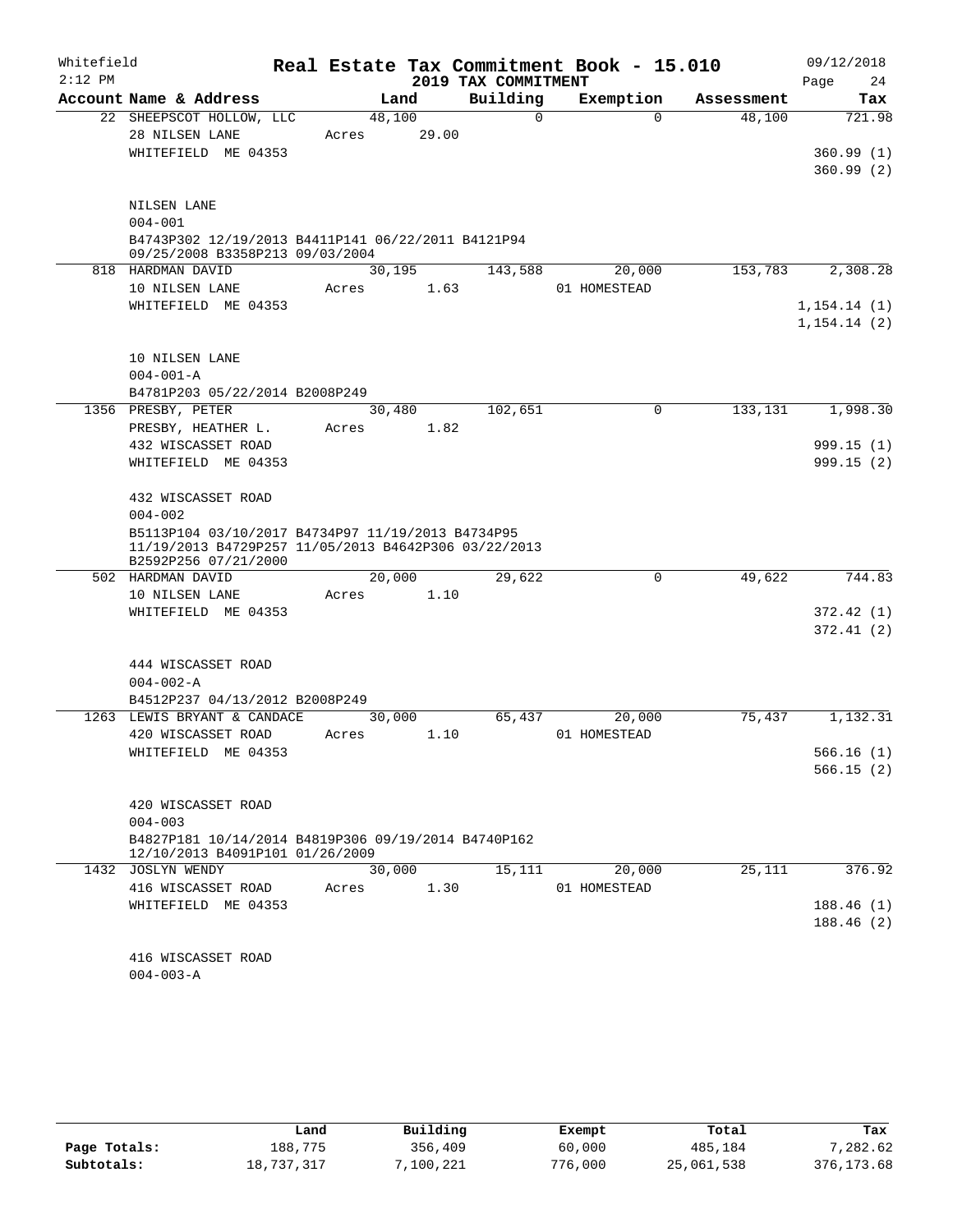| Whitefield<br>$2:12$ PM |                 |                                                  |         |        | 2019 TAX COMMITMENT | Real Estate Tax Commitment Book - 15.010 |            | 09/12/2018<br>Page<br>25   |
|-------------------------|-----------------|--------------------------------------------------|---------|--------|---------------------|------------------------------------------|------------|----------------------------|
|                         |                 | Account Name & Address                           |         | Land   | Building            | Exemption                                | Assessment | Tax                        |
|                         | OF              | 512 WEISS ANN E. AS TRUSTEE                      |         | 7,740  | $\overline{0}$      | $\Omega$                                 | 7,740      | 116.18                     |
|                         | TRUST           | * ANN E. WEISS LIVING                            | Acres   | 5.30   |                     |                                          |            |                            |
|                         |                 | 403 WISCASSET ROAD                               |         |        |                     |                                          |            | 58.09(1)                   |
|                         |                 | WHITEFIELD ME 04353                              |         |        |                     |                                          |            | 58.09(2)                   |
|                         | $004 - 004$     | WISCASSET ROAD                                   |         |        |                     |                                          |            |                            |
|                         | B2604P275       |                                                  |         |        |                     |                                          |            |                            |
|                         |                 | 126 CENTRAL MAINE POWER                          | 147,000 |        | $\Omega$            | $\mathbf 0$                              | 147,000    | 2,206.47                   |
|                         |                 | C/O AVANGRID MANAGEMENT Acres<br>CO.- LOCAL TAX  |         | 49.00  |                     |                                          |            |                            |
|                         | <b>FLOOR</b>    | ONE CITY CENTER, 5TH                             |         |        |                     |                                          |            | 1, 103.24(1)               |
|                         |                 | PORTLAND ME 04101                                |         |        |                     |                                          |            | 1, 103.23(2)               |
|                         | $004 - 005$     | WISCASSET ROAD                                   |         |        |                     |                                          |            |                            |
|                         |                 | 372 CHIAPPINI WALTER R. &<br>VIRGINIA L. STANLEY | 159,749 |        | 104,019             | 0                                        | 263,768    | 3,959.16                   |
|                         |                 | 491 WISCASSET ROAD                               | Acres   | 229.50 |                     |                                          |            |                            |
|                         |                 | WHITEFIELD ME 04353                              |         |        |                     |                                          |            | 1,979.58(1)                |
|                         |                 |                                                  |         |        |                     |                                          |            | 1,979.58(2)                |
|                         |                 | 495 WISCASSET ROAD                               |         |        |                     |                                          |            |                            |
|                         | $004 - 006$     |                                                  |         |        |                     |                                          |            |                            |
|                         |                 | B4721P124 10/09/2013 B3287P193 05/14/2004        |         |        |                     |                                          |            |                            |
|                         |                 | 1722 MINER ANDREW C.                             |         | 30,000 | 98,449              | 20,000                                   | 108,449    | 1,627.82                   |
|                         |                 | 503 WISCASSET ROAD                               | Acres   | 1.50   |                     | 01 HOMESTEAD                             |            |                            |
|                         |                 | WHITEFIELD ME 04353                              |         |        |                     |                                          |            | 813.91(1)<br>813.91(2)     |
|                         |                 | 503 WISCASSET ROAD                               |         |        |                     |                                          |            |                            |
|                         | $004 - 006 - A$ |                                                  |         |        |                     |                                          |            |                            |
|                         |                 | B4712P144 09/18/2013                             |         |        |                     |                                          |            |                            |
|                         |                 | 1723 CHIAPPINI WALTER R.<br>491 WISCASSET ROAD   |         | 0      | 169,560             | 20,000<br>01 HOMESTEAD                   | 149,560    | 2,244.90                   |
|                         |                 | WHITEFIELD ME 04353                              |         |        |                     |                                          |            | 1, 122.45(1)               |
|                         |                 |                                                  |         |        |                     |                                          |            | 1,122.45(2)                |
|                         |                 | 491 WISCASSET ROAD                               |         |        |                     |                                          |            |                            |
|                         |                 | $004 - 006 - ON - 2$                             |         |        |                     |                                          |            |                            |
| 879                     |                 | MOUROVIC JOHN L. &                               |         | 50,330 | 188,758             | 20,000                                   | 219,088    | 3,288.51                   |
|                         | JUDITH A.       |                                                  |         |        |                     |                                          |            |                            |
|                         | & PEPPER        |                                                  | Acres   | 17.60  |                     | 01 HOMESTEAD                             |            |                            |
|                         |                 | 402 WISCASSET ROAD<br>WHITEFIELD ME 04353        |         |        |                     |                                          |            | 1,644.26(1)<br>1,644.25(2) |
|                         |                 |                                                  |         |        |                     |                                          |            |                            |
|                         |                 | 402 WISCASSET ROAD                               |         |        |                     |                                          |            |                            |
|                         | $004 - 007$     |                                                  |         |        |                     |                                          |            |                            |
|                         |                 | B3746P62 09/14/2006 B3746P60 08/08/2006          |         |        |                     |                                          |            |                            |

|              | Land         | Building  | Exempt  | Total      | Tax        |
|--------------|--------------|-----------|---------|------------|------------|
| Page Totals: | 394,819      | 560,786   | 60,000  | 895,605    | 13,443.04  |
| Subtotals:   | 19, 132, 136 | 7,661,007 | 836,000 | 25,957,143 | 389,616.72 |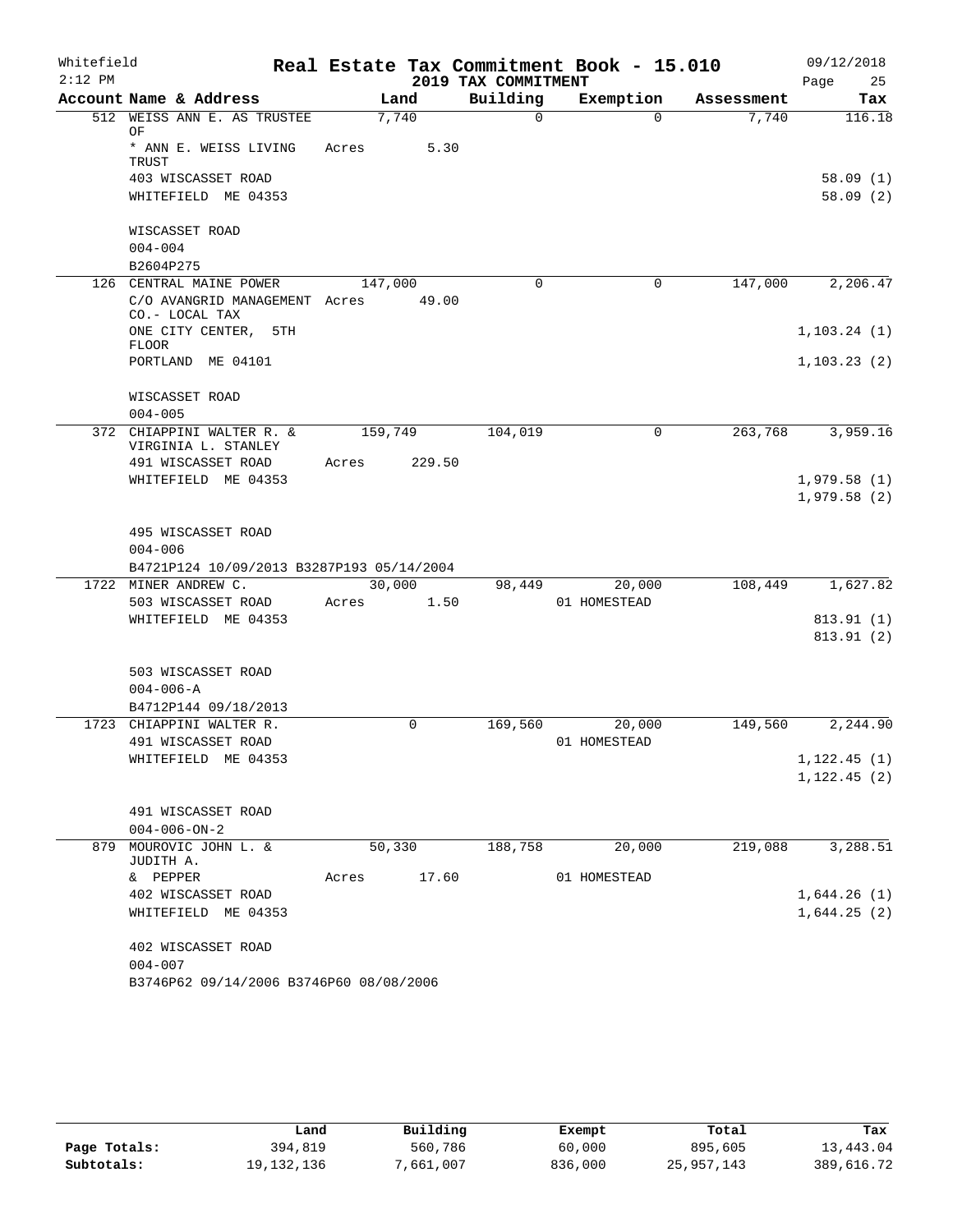| Whitefield<br>$2:12$ PM |                                           |       |                     | 2019 TAX COMMITMENT | Real Estate Tax Commitment Book - 15.010 |                  | 09/12/2018<br>Page<br>26   |
|-------------------------|-------------------------------------------|-------|---------------------|---------------------|------------------------------------------|------------------|----------------------------|
|                         | Account Name & Address                    |       | Land                | Building            | Exemption                                | Assessment       | Tax                        |
|                         | 629 WEISS LIVING TRUST ANN<br>Е.          |       | 37,330              | 143,141             | 20,000                                   | 160,471          | 2,408.67                   |
|                         | ANN WEISS, TRUSTEE                        | Acres | 7.60                |                     | 01 HOMESTEAD                             |                  |                            |
|                         | 403 WISCASSET ROAD                        |       |                     |                     |                                          |                  | 1, 204.34(1)               |
|                         | WHITEFIELD ME 04353                       |       |                     |                     |                                          |                  | 1, 204.33(2)               |
|                         | 403 WISCASSET ROAD                        |       |                     |                     |                                          |                  |                            |
|                         | $004 - 008$                               |       |                     |                     |                                          |                  |                            |
|                         | B1574P122                                 |       |                     |                     |                                          |                  |                            |
|                         | 1260 WEISS LIVING TRUST ANN<br>Ε.         |       | 9,100               | $\Omega$            | 0                                        | 9,100            | 136.59                     |
|                         | * ANN WEISS, TRUSTEE                      | Acres | 7.00                |                     |                                          |                  |                            |
|                         | 403 WISCASSET ROAD                        |       |                     |                     |                                          |                  | 68.30(1)                   |
|                         | WHITEFIELD ME 04353                       |       |                     |                     |                                          |                  | 68.29(2)                   |
|                         | WISCASSET ROAD                            |       |                     |                     |                                          |                  |                            |
|                         | $004 - 009$                               |       |                     |                     |                                          |                  |                            |
|                         | B1574P122                                 |       |                     |                     |                                          |                  |                            |
|                         | 1421 STENECK ROBERT S. &<br><b>JOANNE</b> |       | 44,570              | 163,949             | 20,000                                   | 188,519          | 2,829.67                   |
|                         | 390 WISCASSET ROAD                        | Acres | 10.40               |                     | 01 HOMESTEAD                             |                  |                            |
|                         | WHITEFIELD ME 04353                       |       |                     |                     |                                          |                  | 1,414.84(1)<br>1,414.83(2) |
|                         |                                           |       |                     |                     |                                          |                  |                            |
|                         | 390 WISCASSET ROAD                        |       |                     |                     |                                          |                  |                            |
|                         | $004 - 010$<br>771 DAVEY REGINA A.        |       | 38,959              | 136,301             | 0                                        | 175,260          | 2,630.65                   |
|                         | 89 SHAMROCK AVENUE                        |       | Acres 14.00         |                     |                                          |                  |                            |
|                         | DAMARISCOTTA ME 04543                     |       |                     |                     |                                          |                  | 1,315.33(1)                |
|                         |                                           |       |                     |                     |                                          |                  | 1,315.32(2)                |
|                         | 381 WISCASSET ROAD                        |       |                     |                     |                                          |                  |                            |
|                         | $004 - 011$                               |       |                     |                     |                                          |                  |                            |
|                         | B4306P89 08/17/2010 B2206P300             |       |                     |                     |                                          |                  |                            |
|                         | 1514 DAVEY REGINA A.                      |       | 18,164              | $\Omega$            | 0                                        | 18,164           | 272.64                     |
|                         | 89 SHAMROCK LANE                          | Acres | 48.00               |                     |                                          |                  |                            |
|                         | DAMARISCOTTA ME 04543                     |       |                     |                     |                                          |                  | 136.32(1)                  |
|                         |                                           |       |                     |                     |                                          |                  | 136.32(2)                  |
|                         | CROCKER AVENUE                            |       |                     |                     |                                          |                  |                            |
|                         | $004 - 012$                               |       |                     |                     |                                          |                  |                            |
|                         | B2206P300                                 |       |                     |                     |                                          |                  |                            |
| 1401                    | STENECK ROBERT S. &<br>JOANNE             |       | 44,410              | 16,898              | $\mathbf 0$                              | 61,308           | 920.23                     |
|                         | 390 WISCASSET ROAD                        | Acres | 10.20               |                     |                                          |                  |                            |
|                         | WHITEFIELD ME 04353                       |       |                     |                     |                                          |                  | 460.12(1)                  |
|                         |                                           |       |                     |                     |                                          |                  | 460.11 (2)                 |
|                         | 370 WISCASSET ROAD                        |       |                     |                     |                                          |                  |                            |
|                         | $004 - 013$                               |       |                     |                     |                                          |                  |                            |
| 1250                    | MATTUCCI RICHARD &                        |       | 60,250              | 93,409              | 20,000                                   | 133,659          | 2,006.22                   |
|                         | SANDRA BROWN                              |       |                     |                     |                                          |                  |                            |
|                         | 373 WISCASSET ROAD                        | Acres | 40.00               |                     | 01 HOMESTEAD                             |                  |                            |
|                         | WHITEFIELD ME 04353                       |       |                     |                     |                                          |                  | 1,003.11(1)<br>1,003.11(2) |
|                         | 373 WISCASSET ROAD                        |       |                     |                     |                                          |                  |                            |
|                         | $004 - 014$                               |       |                     |                     |                                          |                  |                            |
|                         |                                           |       |                     |                     |                                          |                  |                            |
| Page Totals:            | Land<br>252,783                           |       | Building<br>553,698 |                     | Exempt<br>60,000                         | Total<br>746,481 | Tax<br>11,204.67           |
| Subtotals:              | 19,384,919                                |       | 8,214,705           |                     | 896,000                                  | 26,703,624       | 400,821.39                 |
|                         |                                           |       |                     |                     |                                          |                  |                            |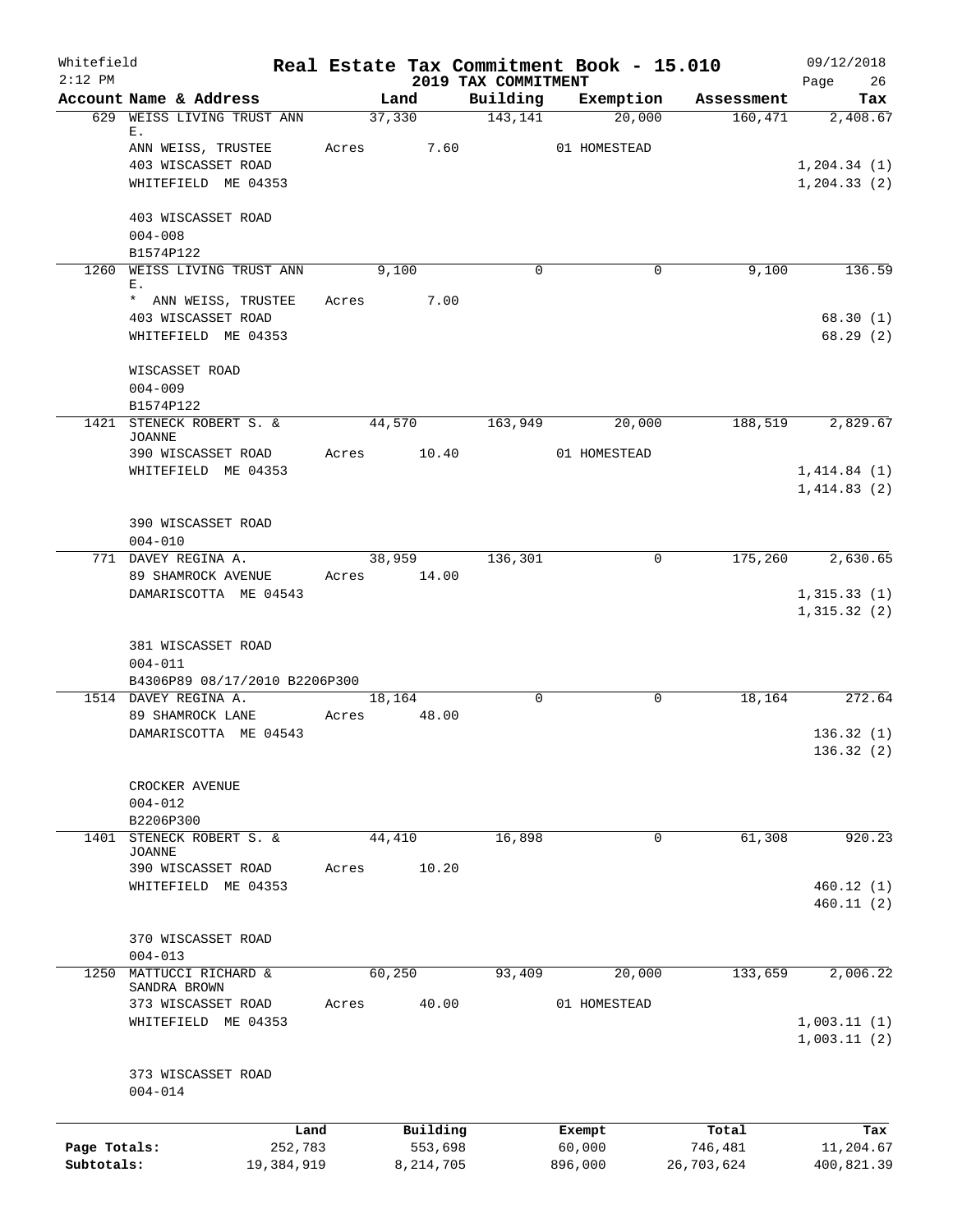| Whitefield<br>$2:12$ PM |                                                                                     |            |        |           | 2019 TAX COMMITMENT | Real Estate Tax Commitment Book - 15.010 |            | 09/12/2018<br>Page<br>27 |
|-------------------------|-------------------------------------------------------------------------------------|------------|--------|-----------|---------------------|------------------------------------------|------------|--------------------------|
|                         | Account Name & Address                                                              |            |        | Land      | Building            | Exemption                                | Assessment | Tax                      |
|                         | 867 MATTUCCI RICHARD &<br>SANDRA BROWN                                              |            | 24,700 |           | $\mathbf 0$         | $\Omega$                                 | 24,700     | 370.75                   |
|                         | 373 WISCASSET ROAD                                                                  |            | Acres  | 28.00     |                     |                                          |            |                          |
|                         | WHITEFIELD ME 04353                                                                 |            |        |           |                     |                                          |            | 185.38(1)<br>185.37(2)   |
|                         | WISCASSET ROAD<br>$004 - 015$                                                       |            |        |           |                     |                                          |            |                          |
|                         | 1413 STENECK ROBERT S. &                                                            |            |        | 6,600     | 0                   | 0                                        | 6,600      | 99.07                    |
|                         | JOANNE<br>390 WISCASSET ROAD                                                        |            | Acres  | 4.40      |                     |                                          |            |                          |
|                         | WHITEFIELD ME 04353                                                                 |            |        |           |                     |                                          |            | 49.54(1)<br>49.53(2)     |
|                         | CROCKER AVENUE<br>$004 - 015 - 001$                                                 |            |        |           |                     |                                          |            |                          |
| 1119                    | DELVECCHIO JOHN R. &                                                                |            | 52,900 |           | 152,301             | 20,000                                   | 185,201    | 2,779.87                 |
|                         | * BARBARA W.                                                                        |            | Acres  | 21.00     |                     | 01 HOMESTEAD                             |            |                          |
|                         | 358 WISCASSET ROAD                                                                  |            |        |           |                     |                                          |            | 1,389.94(1)              |
|                         | WHITEFIELD ME 04353                                                                 |            |        |           |                     |                                          |            | 1,389.93(2)              |
|                         | 358 WISCASSET ROAD                                                                  |            |        |           |                     |                                          |            |                          |
|                         | $004 - 016$                                                                         |            |        |           |                     |                                          |            |                          |
|                         | B1450P171                                                                           |            |        |           |                     |                                          |            |                          |
| 1060                    | FOSTER ROBERT F &                                                                   |            | 31,450 |           | 0                   | 0                                        | 31, 450    | 472.06                   |
|                         | ALBERTA                                                                             |            |        |           |                     |                                          |            |                          |
|                         | P O BOX 31                                                                          |            | Acres  | 6.50      |                     |                                          |            |                          |
|                         | SOUTHPORT ME 04576                                                                  |            |        |           |                     |                                          |            | 236.03(1)                |
|                         |                                                                                     |            |        |           |                     |                                          |            | 236.03(2)                |
|                         | WISCASSET ROAD                                                                      |            |        |           |                     |                                          |            |                          |
|                         | $004 - 017$                                                                         |            |        |           |                     |                                          |            |                          |
|                         | 1391 DENHAM ROY                                                                     |            | 54,842 |           | 116,888             | 20,000                                   | 151,730    | 2,277.47                 |
|                         | 309 WISCASSET ROAD                                                                  |            | Acres  | 31.68     |                     | 01 HOMESTEAD                             |            |                          |
|                         | WHITEFIELD ME 04353                                                                 |            |        |           |                     |                                          |            | 1, 138.74(1)             |
|                         |                                                                                     |            |        |           |                     |                                          |            | 1,138.73(2)              |
|                         | 309 WISCASSET ROAD                                                                  |            |        |           |                     |                                          |            |                          |
|                         | $004 - 018$                                                                         |            |        |           |                     |                                          |            |                          |
|                         | B3150P60                                                                            |            |        |           |                     |                                          |            |                          |
|                         | 530 MCCORMICK JEFFREY T                                                             |            | 41,690 |           | 231,290             | 0                                        | 272,980    | 4,097.43                 |
|                         | KNOWLTON BOBBI-LYNN                                                                 |            | Acres  | 13.05     |                     |                                          |            |                          |
|                         | 10 MISTY MOUNTAIN LANE                                                              |            |        |           |                     |                                          |            | 2,048.72(1)              |
|                         | WHITEFIELD ME 04353                                                                 |            |        |           |                     |                                          |            | 2,048.71(2)              |
|                         | 10 MISTY MOUNTAIN LANE                                                              |            |        |           |                     |                                          |            |                          |
|                         | $004 - 018 - A$<br>B4727P190 10/29/2013 B4505P135 03/19/2012 B4412P35               |            |        |           |                     |                                          |            |                          |
|                         | 06/24/2011 B3583P134 11/03/2005                                                     |            |        |           |                     |                                          |            |                          |
|                         | 1761 MARPLE KEITH                                                                   |            | 36,034 |           | 142,813             | 20,000                                   | 158,847    | 2,384.29                 |
|                         | MARPLE YINTUNG                                                                      |            | Acres  | 5.98      |                     | 01 HOMESTEAD                             |            |                          |
|                         | 55 MISTY MOUNTAIN LANE                                                              |            |        |           |                     |                                          |            | 1, 192.15(1)             |
|                         | WHITEFIELD ME 04353                                                                 |            |        |           |                     |                                          |            | 1, 192.14(2)             |
|                         | 55 MISTY MOUNTAIN LANE                                                              |            |        |           |                     |                                          |            |                          |
|                         | $004 - 018 - B$                                                                     |            |        |           |                     |                                          |            |                          |
|                         | B4891P28 06/02/2015 B4258P35 06/15/2010 B4197P118<br>08/25/2009 B3660P29 03/11/2006 |            |        |           |                     |                                          |            |                          |
|                         |                                                                                     | Land       |        | Building  |                     | Exempt                                   | Total      | Tax                      |
| Page Totals:            |                                                                                     | 248,216    |        | 643,292   |                     | 60,000                                   | 831,508    | 12,480.94                |
| Subtotals:              |                                                                                     | 19,633,135 |        | 8,857,997 |                     | 956,000                                  | 27,535,132 | 413, 302. 33             |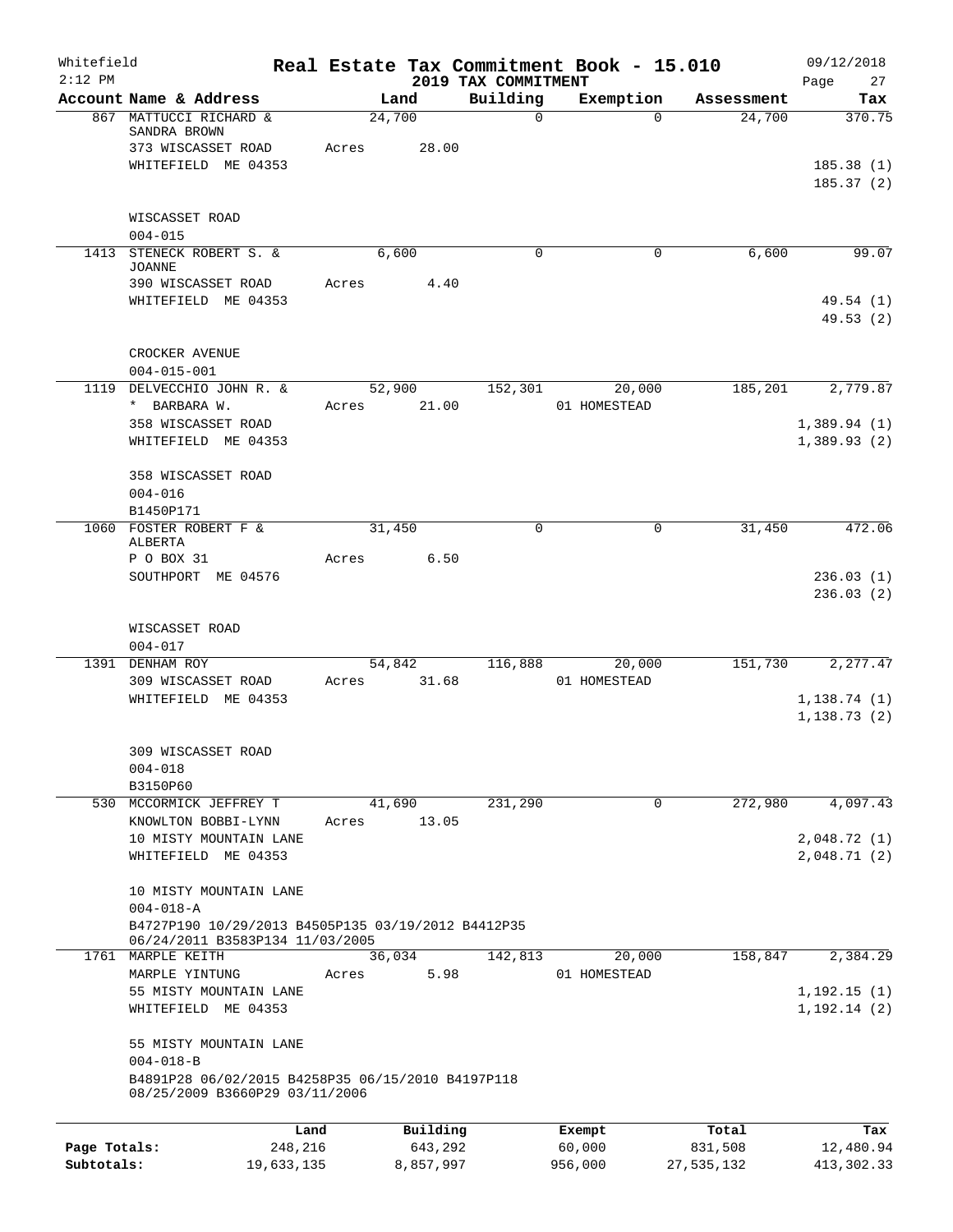| Whitefield |                                                                  |        |       |                     | Real Estate Tax Commitment Book - 15.010 |            | 09/12/2018                   |
|------------|------------------------------------------------------------------|--------|-------|---------------------|------------------------------------------|------------|------------------------------|
| $2:12$ PM  |                                                                  |        |       | 2019 TAX COMMITMENT |                                          |            | 28<br>Page                   |
|            | Account Name & Address                                           |        | Land  | Building            | Exemption                                | Assessment | Tax                          |
|            | 1824 FOURNIER ROBERT &<br>SHARON                                 | 27,826 |       | 37,449              | $\Omega$                                 | 65,275     | 979.78                       |
|            | 143 HAYDEN ROWE STREET                                           | Acres  | 8.22  |                     |                                          |            |                              |
|            | HOPKINGON MA 01748                                               |        |       |                     |                                          |            | 489.89 (1)                   |
|            |                                                                  |        |       |                     |                                          |            | 489.89 (2)                   |
|            | MISTY MOUNTAIN LANE                                              |        |       |                     |                                          |            |                              |
|            | $004 - 018 - C$                                                  |        |       |                     |                                          |            |                              |
|            | B4076P177 11/21/2008                                             |        |       |                     |                                          |            |                              |
|            | 354 MCCORMICK JEFFREY T.                                         | 10,828 |       | $\Omega$            | 0                                        | 10,828     | 162.53                       |
|            | KNOWLTON BOBBI-LYNN                                              | Acres  | 9.16  |                     |                                          |            |                              |
|            | 10 MISTY MOUNTAIN LANE                                           |        |       |                     |                                          |            | 81.27(1)                     |
|            | WHITEFIELD ME 04353                                              |        |       |                     |                                          |            | 81.26(2)                     |
|            | WISCASSET ROAD                                                   |        |       |                     |                                          |            |                              |
|            | $004 - 019$                                                      |        |       |                     |                                          |            |                              |
|            | B4505P135 03/23/2012 B4412P35 06/23/2011 B3583P134<br>11/03/2005 |        |       |                     |                                          |            |                              |
|            | 46 PENNOCK CHRISTOPHER &                                         | 41,450 |       | 67,913              | 20,000                                   | 89,363     | 1,341.34                     |
|            | KRISTIN                                                          | Acres  | 6.50  |                     | 01 HOMESTEAD                             |            |                              |
|            | 292 WISCASSET ROAD<br>WHITEFIELD ME 04353                        |        |       |                     |                                          |            | 670.67(1)                    |
|            |                                                                  |        |       |                     |                                          |            | 670.67(2)                    |
|            |                                                                  |        |       |                     |                                          |            |                              |
|            | 292 WISCASSET ROAD                                               |        |       |                     |                                          |            |                              |
|            | $004 - 020$                                                      |        |       |                     |                                          |            |                              |
|            | B3040P160                                                        |        |       |                     |                                          |            |                              |
|            | 447 PENNOCK KRISTIN L. &<br>CHRISTOPHER R.                       | 31,690 |       | 0                   | 0                                        | 31,690     | 475.67                       |
|            | WILLIAMSON NATALIE                                               | Acres  | 6.80  |                     |                                          |            |                              |
|            | 292 WISCASSET ROAD                                               |        |       |                     |                                          |            | 237.84(1)                    |
|            | WHITEFIELD ME 04353                                              |        |       |                     |                                          |            | 237.83 (2)                   |
|            | WISCASSET ROAD                                                   |        |       |                     |                                          |            |                              |
|            | $004 - 021$                                                      |        |       |                     |                                          |            |                              |
|            | B4841P288 11/26/2014 B2335P290                                   |        |       |                     |                                          |            |                              |
|            | 124 CAMPBELL JR. NEILAND N.                                      | 41,210 |       | 180,419             | 20,000                                   | 201,629    | 3,026.45                     |
|            | 286 WISCASSET ROAD                                               | Acres  | 6.20  |                     | 01 HOMESTEAD                             |            |                              |
|            | WHITEFIELD ME 04353                                              |        |       |                     |                                          |            | 1, 513.23(1)<br>1, 513.22(2) |
|            |                                                                  |        |       |                     |                                          |            |                              |
|            | 286 WISCASSET ROAD                                               |        |       |                     |                                          |            |                              |
|            | $004 - 022$                                                      |        |       |                     |                                          |            |                              |
|            | B4689P317 07/23/2013 B2772P134                                   |        |       |                     |                                          |            |                              |
|            | 1071 MORGAN MARY A.                                              | 53,750 |       | 63,250              | $\mathsf{O}$                             | 117,000    | 1,756.17                     |
|            | 266 WISCASSET ROAD                                               | Acres  | 30.00 |                     |                                          |            |                              |
|            | WHITEFIELD ME 04353                                              |        |       |                     |                                          |            | 878.09 (1)                   |
|            |                                                                  |        |       |                     |                                          |            | 878.08 (2)                   |
|            | 266 WISCASSET ROAD                                               |        |       |                     |                                          |            |                              |
|            | $004 - 023$                                                      |        |       |                     |                                          |            |                              |
|            | B2437P47                                                         |        |       |                     |                                          |            |                              |
|            |                                                                  |        |       |                     |                                          |            |                              |

|              | Land       | Building   | Exempt  | Total      | Tax        |
|--------------|------------|------------|---------|------------|------------|
| Page Totals: | 206,754    | 349,031    | 40,000  | 515,785    | .741.94    |
| Subtotals:   | 19,839,889 | , 207, 028 | 996,000 | 28,050,917 | 421,044.27 |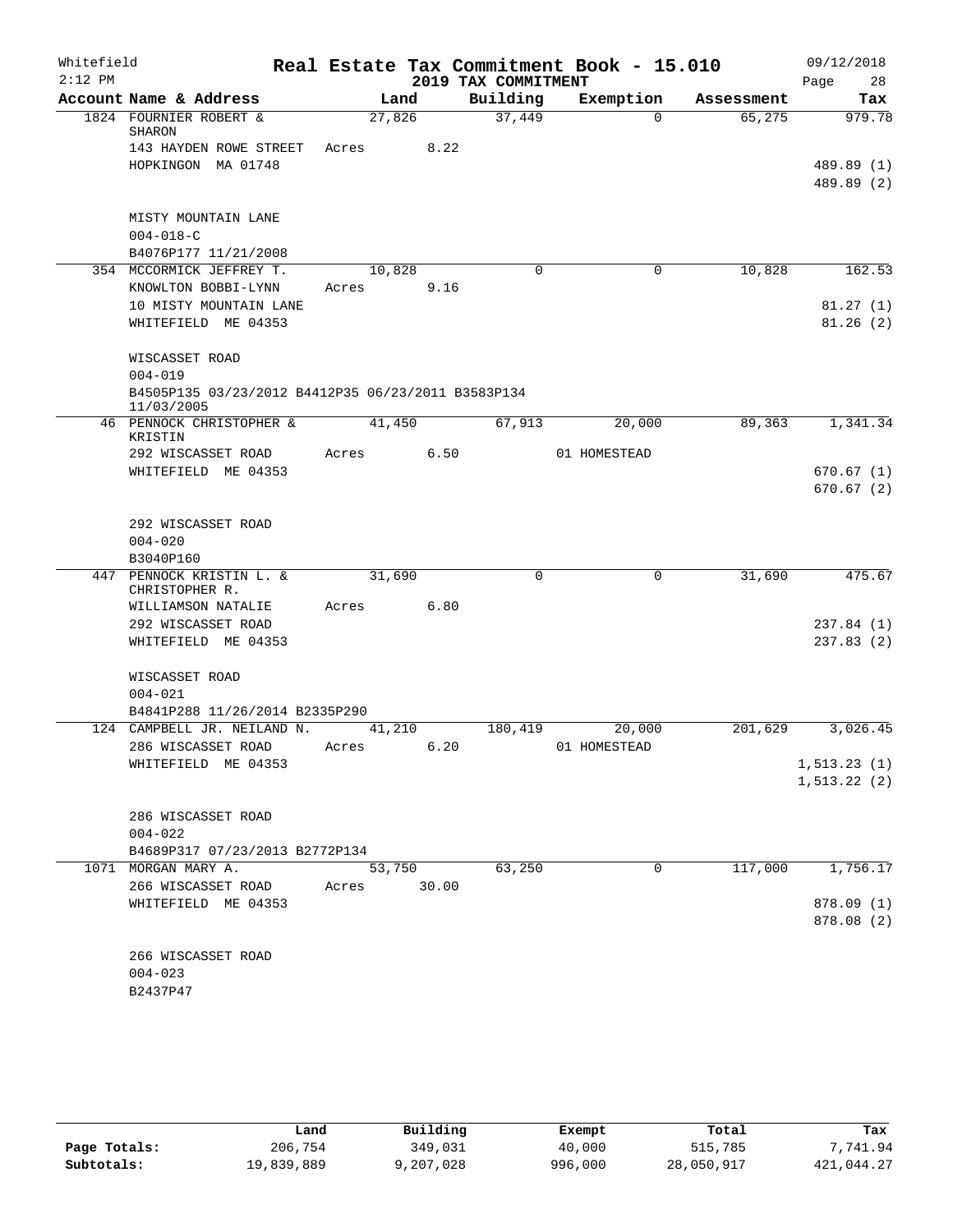| Whitefield |                                           |       |        |       |                     | Real Estate Tax Commitment Book - 15.010 |            | 09/12/2018   |
|------------|-------------------------------------------|-------|--------|-------|---------------------|------------------------------------------|------------|--------------|
| $2:12$ PM  |                                           |       |        |       | 2019 TAX COMMITMENT |                                          |            | Page<br>29   |
|            | Account Name & Address                    |       | Land   |       | Building            | Exemption                                | Assessment | Tax          |
|            | 181 MORGAN MARY A.<br>266 WISCASSET ROAD  |       | 30,750 | 2.00  | 72,608              | 20,000<br>01 HOMESTEAD                   | 83,358     | 1,251.20     |
|            | WHITEFIELD ME 04353                       | Acres |        |       |                     |                                          |            | 625.60(1)    |
|            |                                           |       |        |       |                     |                                          |            | 625.60(2)    |
|            |                                           |       |        |       |                     |                                          |            |              |
|            | 268 WISCASSET ROAD                        |       |        |       |                     |                                          |            |              |
|            | $004 - 023 - A$                           |       |        |       |                     |                                          |            |              |
|            | B1388P134                                 |       |        |       |                     |                                          |            |              |
|            | 942 MANCHESTER MARTHA J.                  |       | 51,550 |       | $\Omega$            | 0                                        | 51,550     | 773.77       |
|            | 77 MILL ROAD                              | Acres |        | 42.00 |                     |                                          |            |              |
|            | EDGECOMB ME 04556                         |       |        |       |                     |                                          |            | 386.89 (1)   |
|            |                                           |       |        |       |                     |                                          |            | 386.88 (2)   |
|            |                                           |       |        |       |                     |                                          |            |              |
|            | WISCASSET ROAD                            |       |        |       |                     |                                          |            |              |
|            | $004 - 024$                               |       |        |       |                     |                                          |            |              |
|            | B2063P211                                 |       |        |       |                     |                                          |            |              |
|            | 118 XAVIER MYRIAM M.                      |       | 31,500 |       | 73,912              | 20,000                                   | 85,412     | 1,282.03     |
|            | 253 WISCASSET ROAD<br>WHITEFIELD ME 04353 | Acres |        | 2.50  |                     | 01 HOMESTEAD                             |            | 641.02(1)    |
|            |                                           |       |        |       |                     |                                          |            | 641.01 (2)   |
|            |                                           |       |        |       |                     |                                          |            |              |
|            | 253 WISCASSET ROAD                        |       |        |       |                     |                                          |            |              |
|            | $004 - 024 - A$                           |       |        |       |                     |                                          |            |              |
|            | B4007P121 05/20/2008                      |       |        |       |                     |                                          |            |              |
|            | 529 MANCHESTER MARTHA J.                  |       | 5,700  |       | 0                   | 0                                        | 5,700      | 85.56        |
|            | 77 MILL ROAD                              | Acres |        | 3.80  |                     |                                          |            |              |
|            | EDGECOMB ME 04556                         |       |        |       |                     |                                          |            | 42.78 (1)    |
|            |                                           |       |        |       |                     |                                          |            | 42.78 (2)    |
|            |                                           |       |        |       |                     |                                          |            |              |
|            | WISCASSET ROAD                            |       |        |       |                     |                                          |            |              |
|            | $004 - 025$                               |       |        |       |                     |                                          |            |              |
| 785        | B2063P211<br>VILLENEUVE WILLIAM J. &      |       | 82,525 |       | 138,110             | 20,000                                   | 200,635    | 3,011.53     |
|            | JUDITH M.                                 |       |        |       |                     |                                          |            |              |
|            | 10 FAWN LANE                              | Acres |        | 45.00 |                     | 01 HOMESTEAD                             |            |              |
|            | WHITEFIELD ME 04353                       |       |        |       |                     |                                          |            | 1,505.77(1)  |
|            |                                           |       |        |       |                     |                                          |            | 1,505.76(2)  |
|            |                                           |       |        |       |                     |                                          |            |              |
|            | 10 FAWN LANE                              |       |        |       |                     |                                          |            |              |
|            | $004 - 026$                               |       |        |       |                     |                                          |            |              |
|            | B4213P46 10/19/2009 B1064P234 05/01/1981  |       |        |       |                     |                                          |            |              |
|            | 1318 KITTREDGE JOEL &<br>NICOLETTE        |       | 37,650 |       | 131,268             | 20,000                                   | 148,918    | 2,235.26     |
|            | P O BOX 123                               | Acres |        | 8.00  |                     | 01 HOMESTEAD                             |            |              |
|            | WHITEFIELD ME 04353                       |       |        |       |                     |                                          |            | 1, 117.63(1) |
|            |                                           |       |        |       |                     |                                          |            | 1, 117.63(2) |
|            |                                           |       |        |       |                     |                                          |            |              |
|            | 7 SPRUCE LANE                             |       |        |       |                     |                                          |            |              |
|            | $004 - 027$                               |       |        |       |                     |                                          |            |              |
|            | B4759P305 02/27/2014 B2208P84             |       |        |       |                     |                                          |            |              |

|              | Land       | Building  | Exempt    | Total      | Tax        |
|--------------|------------|-----------|-----------|------------|------------|
| Page Totals: | 239,675    | 415,898   | 80,000    | 575,573    | 8,639.35   |
| Subtotals:   | 20,079,564 | 9,622,926 | 1,076,000 | 28,626,490 | 429,683.62 |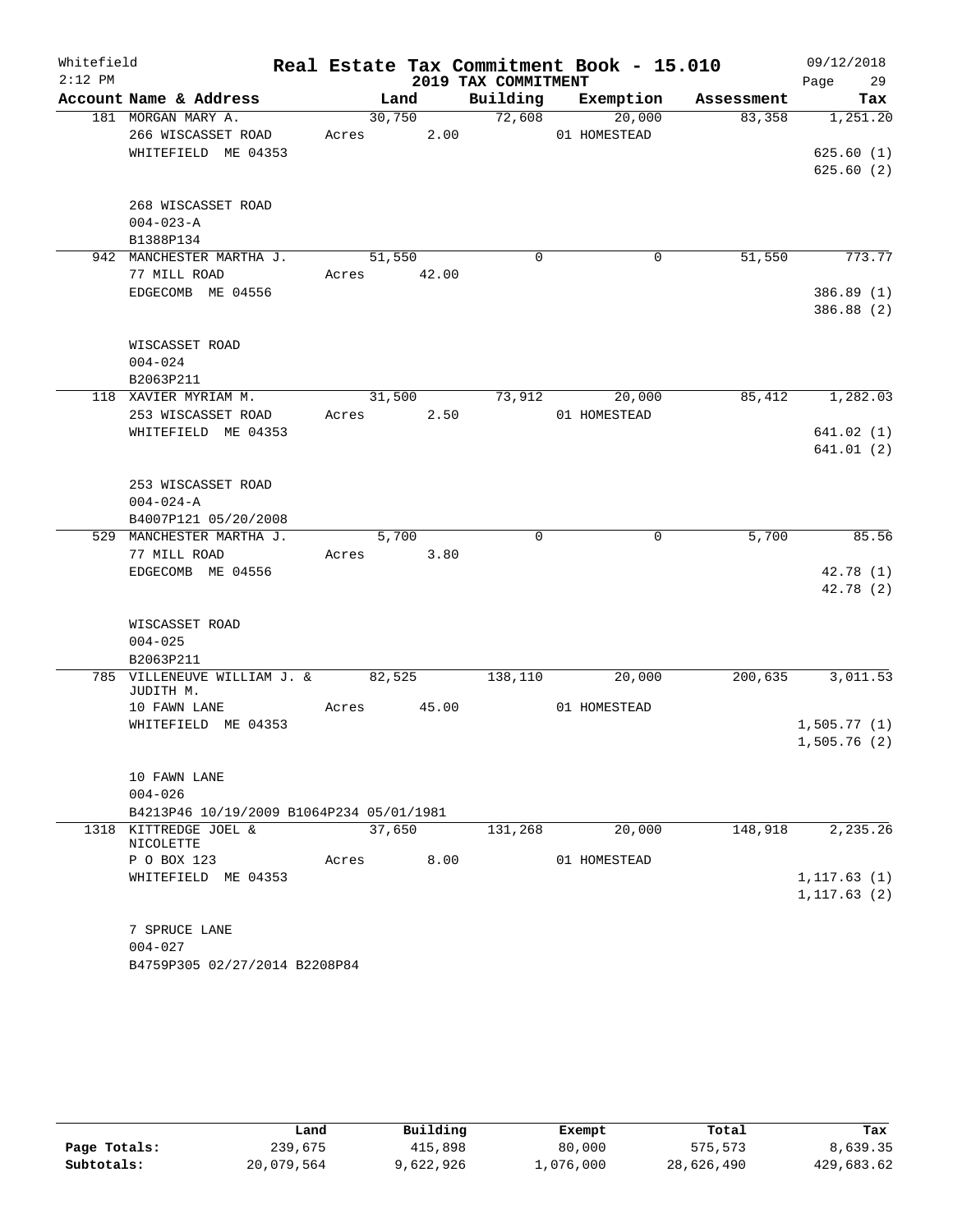| Whitefield |                                                    |       |        |                     | Real Estate Tax Commitment Book - 15.010 |            | 09/12/2018   |
|------------|----------------------------------------------------|-------|--------|---------------------|------------------------------------------|------------|--------------|
| $2:12$ PM  |                                                    |       |        | 2019 TAX COMMITMENT |                                          |            | Page<br>30   |
|            | Account Name & Address                             |       | Land   | Building            | Exemption                                | Assessment | Tax          |
|            | 62 KITTREDGE JOEL C. &<br>NICOLETTE ANNE           |       | 35,900 | 110,861             | $\Omega$                                 | 146,761    | 2,202.88     |
|            | P.O. BOX 123                                       | Acres | 2.10   |                     |                                          |            |              |
|            | WHITEFIELD ME 04353                                |       |        |                     |                                          |            | 1, 101.44(1) |
|            |                                                    |       |        |                     |                                          |            | 1, 101.44(2) |
|            |                                                    |       |        |                     |                                          |            |              |
|            | 9 SPRUCE LANE                                      |       |        |                     |                                          |            |              |
|            | $004 - 027 - B$                                    |       |        |                     |                                          |            |              |
|            | B4898P290 06/22/2015 B2480P97 06/29/1999           |       |        |                     |                                          |            |              |
|            | 1052 TIMKO MARK                                    |       | 66,750 | 111,581             | 0                                        | 178,331    | 2,676.75     |
|            | 451 ERICO AVENUE                                   | Acres | 70.00  |                     |                                          |            |              |
|            | ELIZABETH NJ 07202                                 |       |        |                     |                                          |            | 1,338.38(1)  |
|            |                                                    |       |        |                     |                                          |            | 1,338.37(2)  |
|            | 5 FAWN LANE                                        |       |        |                     |                                          |            |              |
|            | $004 - 028$                                        |       |        |                     |                                          |            |              |
|            | B4915P251 08/07/2015 B4319P249 09/22/2010 B2503P78 |       |        |                     |                                          |            |              |
|            | 25 TOUSIGNANT DANIEL,                              |       | 35,000 | 88,517              | $\mathbf 0$                              | 123,517    | 1,853.99     |
|            | TRUSTEE                                            |       |        |                     |                                          |            |              |
|            | GERAS JAMES SCOTT,<br><b>TRUSTEE</b>               | Acres | 1.50   |                     |                                          |            |              |
|            | 214 WISCASSET ROAD                                 |       |        |                     |                                          |            | 927.00(1)    |
|            | WHITEFIELD ME 04353                                |       |        |                     |                                          |            | 926.99 (2)   |
|            | 214 WISCASSET ROAD                                 |       |        |                     |                                          |            |              |
|            | $004 - 029$                                        |       |        |                     |                                          |            |              |
|            | B4892P58 06/03/2015 B3877P76 07/09/2007 B3855P302  |       |        |                     |                                          |            |              |
|            | 05/25/2007                                         |       |        |                     |                                          |            |              |
|            | 1537 CHASE RICHARD R.                              |       | 42,650 | 1,933               | $\mathbf 0$                              | 44,583     | 669.19       |
|            | 175 WISCASSET ROAD                                 | Acres | 8.00   |                     |                                          |            |              |
|            | WHITEFIELD ME 04353                                |       |        |                     |                                          |            | 334.60(1)    |
|            |                                                    |       |        |                     |                                          |            | 334.59(2)    |
|            |                                                    |       |        |                     |                                          |            |              |
|            | 164 WISCASSET ROAD                                 |       |        |                     |                                          |            |              |
|            | $004 - 030$<br>B4296P1 07/15/2010 B1433P280        |       |        |                     |                                          |            |              |
|            | 274 CHASE RICHARD R.                               |       | 86,250 | 83,774              | 26,000                                   | 144,024    | 2,161.80     |
|            | 175 WISCASSET ROAD                                 | Acres | 89.00  |                     | 01 HOMESTEAD                             |            |              |
|            | WHITEFIELD ME 04353                                |       |        |                     | 05 VET EXEMPTION                         |            | 1,080.90(1)  |
|            |                                                    |       |        |                     |                                          |            | 1,080.90(2)  |
|            |                                                    |       |        |                     |                                          |            |              |
|            | 175 WISCASSET ROAD                                 |       |        |                     |                                          |            |              |
|            | $004 - 031$                                        |       |        |                     |                                          |            |              |
|            | B1433P280                                          |       |        |                     |                                          |            |              |
|            | 1641 GRADY STEVEN J.                               |       | 33,170 | 0                   | $\mathbf 0$                              | 33,170     | 497.88       |
|            | 8 JEWETT LANE                                      | Acres | 14.90  |                     |                                          |            |              |
|            | WHITEFIELD ME 04353                                |       |        |                     |                                          |            | 248.94(1)    |
|            |                                                    |       |        |                     |                                          |            | 248.94 (2)   |
|            |                                                    |       |        |                     |                                          |            |              |
|            | CROCKER AVENUE                                     |       |        |                     |                                          |            |              |
|            | $004 - 032$                                        |       |        |                     |                                          |            |              |
|            | B4826P78 10/08/2014 B4620P10 01/22/2013 B3465P137  |       |        |                     |                                          |            |              |
|            | 04/14/2005                                         |       |        |                     |                                          |            |              |
|            |                                                    |       |        |                     |                                          |            |              |

|              | Land         | Building   | Exempt    | Total        | Tax        |
|--------------|--------------|------------|-----------|--------------|------------|
| Page Totals: | 299,720      | 396,666    | 26,000    | 670,386      | 10,062.49  |
| Subtotals:   | 20, 379, 284 | 10,019,592 | 1,102,000 | 29, 296, 876 | 439,746.11 |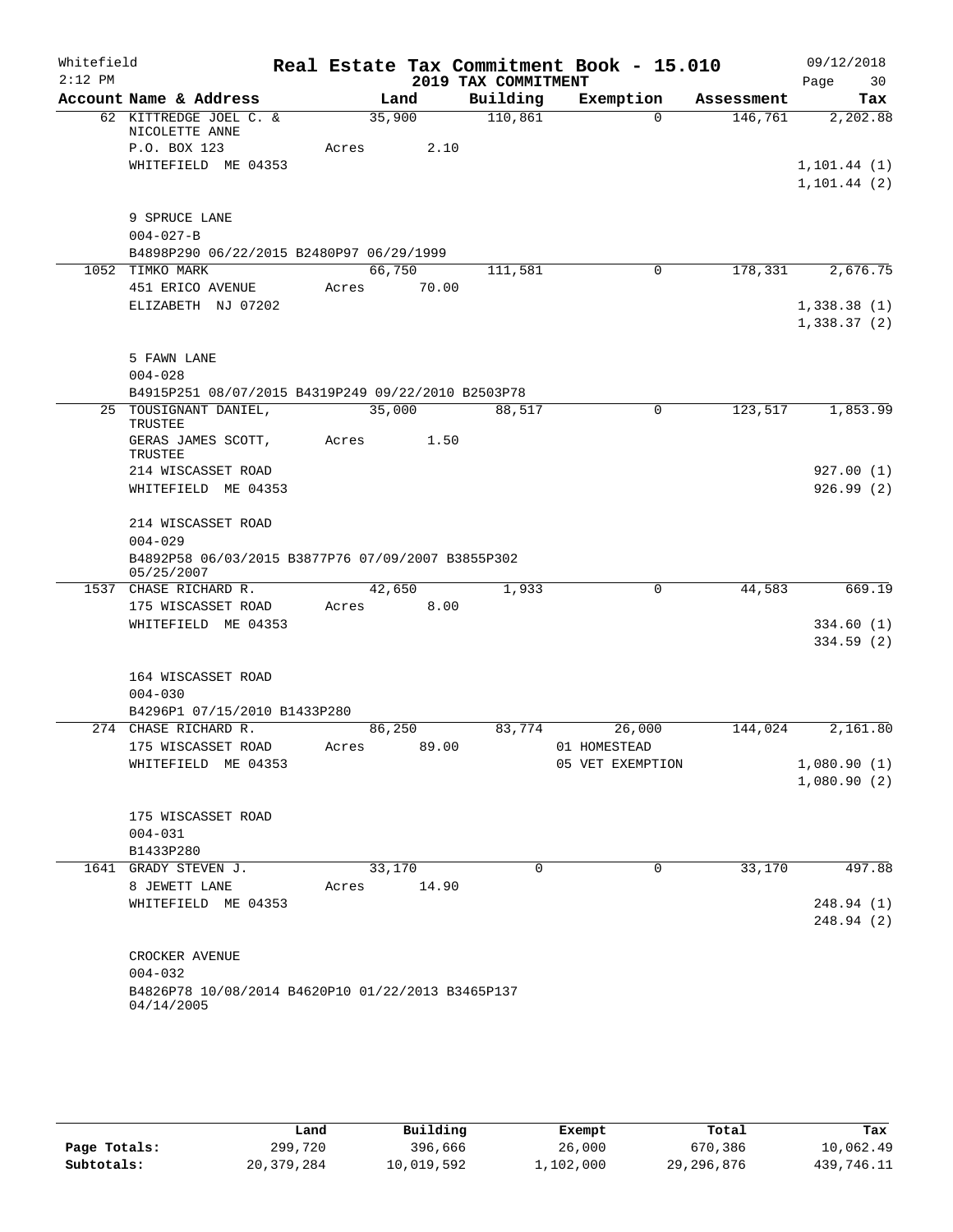| Whitefield   |                                           |            |       |        |            |                                 | Real Estate Tax Commitment Book - 15.010 |             |              | 09/12/2018   |
|--------------|-------------------------------------------|------------|-------|--------|------------|---------------------------------|------------------------------------------|-------------|--------------|--------------|
| $2:12$ PM    | Account Name & Address                    |            |       | Land   |            | 2019 TAX COMMITMENT<br>Building | Exemption                                |             | Assessment   | Page<br>31   |
|              | 1522 CHASE ROBERTA                        |            |       | 4,800  |            | $\mathbf 0$                     |                                          | $\mathbf 0$ | 4,800        | Tax<br>72.05 |
|              | 79 WISCASSET ROAD                         |            |       |        |            |                                 |                                          |             |              |              |
|              |                                           |            | Acres |        | 3.20       |                                 |                                          |             |              |              |
|              | WHITEFIELD ME 04353                       |            |       |        |            |                                 |                                          |             |              | 36.03(1)     |
|              |                                           |            |       |        |            |                                 |                                          |             |              | 36.02(2)     |
|              |                                           |            |       |        |            |                                 |                                          |             |              |              |
|              | CROCKER AVENUE                            |            |       |        |            |                                 |                                          |             |              |              |
|              | $004 - 033$                               |            |       |        |            |                                 |                                          |             |              |              |
|              | B2837P130                                 |            |       |        |            |                                 |                                          |             |              |              |
|              | 1390 CHASE ROBERTA                        |            |       | 4,800  |            | $\mathbf 0$                     |                                          | $\mathbf 0$ | 4,800        | 72.05        |
|              | 79 WISCASSET ROAD                         |            | Acres |        | 3.20       |                                 |                                          |             |              |              |
|              | WHITEFIELD ME 04353                       |            |       |        |            |                                 |                                          |             |              | 36.03(1)     |
|              |                                           |            |       |        |            |                                 |                                          |             |              | 36.02(2)     |
|              |                                           |            |       |        |            |                                 |                                          |             |              |              |
|              | CROCKER AVENUE                            |            |       |        |            |                                 |                                          |             |              |              |
|              | $004 - 034$                               |            |       |        |            |                                 |                                          |             |              |              |
|              | B1517P149                                 |            |       |        |            |                                 |                                          |             |              |              |
|              | 407 CHASE ROBERTA                         |            |       | 13,020 |            | $\mathbf 0$                     |                                          | 0           | 13,020       | 195.43       |
|              | 79 WISCASSET ROAD                         |            | Acres |        | 11.90      |                                 |                                          |             |              |              |
|              | WHITEFIELD ME 04353                       |            |       |        |            |                                 |                                          |             |              | 97.72(1)     |
|              |                                           |            |       |        |            |                                 |                                          |             |              | 97.71(2)     |
|              |                                           |            |       |        |            |                                 |                                          |             |              |              |
|              | CROCKER AVENUE                            |            |       |        |            |                                 |                                          |             |              |              |
|              | $004 - 035$                               |            |       |        |            |                                 |                                          |             |              |              |
|              | B1517P149                                 |            |       |        |            |                                 |                                          |             |              |              |
|              | 1270 ROGERS, WILLIAM                      |            |       | 28,450 |            | $\mathbf 0$                     |                                          | 0           | 28,450       | 427.03       |
|              | P.O. BOX 57                               |            | Acres |        | 9.00       |                                 |                                          |             |              |              |
|              | NEW VINEYARD ME 04956                     |            |       |        |            |                                 |                                          |             |              | 213.52(1)    |
|              |                                           |            |       |        |            |                                 |                                          |             |              | 213.51(2)    |
|              |                                           |            |       |        |            |                                 |                                          |             |              |              |
|              | CROCKER AVENUE                            |            |       |        |            |                                 |                                          |             |              |              |
|              | $004 - 036$                               |            |       |        |            |                                 |                                          |             |              |              |
|              | B5202P6 11/10/2017                        |            |       |        |            |                                 |                                          |             |              |              |
|              | 1905 HUBER, WILBUR ROSS, II.              |            |       | 28,450 |            | 0                               |                                          | 0           | 28,450       | 427.03       |
|              | 34 CHEWONKI NECK ROAD                     |            |       |        | 9.00       |                                 |                                          |             |              |              |
|              | WISCASSET ME 04578                        |            | Acres |        |            |                                 |                                          |             |              |              |
|              |                                           |            |       |        |            |                                 |                                          |             |              | 213.52(1)    |
|              |                                           |            |       |        |            |                                 |                                          |             |              | 213.51(2)    |
|              |                                           |            |       |        |            |                                 |                                          |             |              |              |
|              | CROCKER AVENUE                            |            |       |        |            |                                 |                                          |             |              |              |
|              | $004 - 036 - 001$                         |            |       |        |            |                                 |                                          |             |              |              |
|              | B5001P40 05/05/2016                       |            |       |        |            |                                 |                                          |             |              |              |
|              | 1190 GRADY STEVEN J.                      |            |       | 16,250 |            | 0                               |                                          | 0           | 16,250       | 243.91       |
|              | 8 JEWETT LANE                             |            | Acres |        | 15.00      |                                 |                                          |             |              |              |
|              | WHITEFIELD ME 04353                       |            |       |        |            |                                 |                                          |             |              | 121.96 (1)   |
|              |                                           |            |       |        |            |                                 |                                          |             |              | 121.95(2)    |
|              |                                           |            |       |        |            |                                 |                                          |             |              |              |
|              | CROCKER AVENUE                            |            |       |        |            |                                 |                                          |             |              |              |
|              | $004 - 037$                               |            |       |        |            |                                 |                                          |             |              |              |
|              | B4882P226 05/04/2015 B2540P325 02/14/2000 |            |       |        |            |                                 |                                          |             |              |              |
|              | 910 CEDERLUND GREG                        |            |       | 31,650 |            | 0                               |                                          | 0           | 31,650       | 475.07       |
|              | 28 TRAILS END                             |            | Acres |        | 13.00      |                                 |                                          |             |              |              |
|              | FREEPORT ME 04032                         |            |       |        |            |                                 |                                          |             |              | 237.54(1)    |
|              |                                           |            |       |        |            |                                 |                                          |             |              | 237.53 (2)   |
|              |                                           |            |       |        |            |                                 |                                          |             |              |              |
|              | CROCKER AVENUE                            |            |       |        |            |                                 |                                          |             |              |              |
|              | $004 - 038$                               |            |       |        |            |                                 |                                          |             |              |              |
|              | B1630P331                                 |            |       |        |            |                                 |                                          |             |              |              |
|              |                                           |            |       |        |            |                                 |                                          |             |              |              |
|              |                                           |            |       |        |            |                                 |                                          |             |              |              |
|              |                                           | Land       |       |        | Building   |                                 | Exempt                                   |             | Total        | Tax          |
| Page Totals: |                                           | 127,420    |       |        |            | $\mathbf 0$                     | 0                                        |             | 127,420      | 1,912.57     |
| Subtotals:   |                                           | 20,506,704 |       |        | 10,019,592 |                                 | 1,102,000                                |             | 29, 424, 296 | 441,658.68   |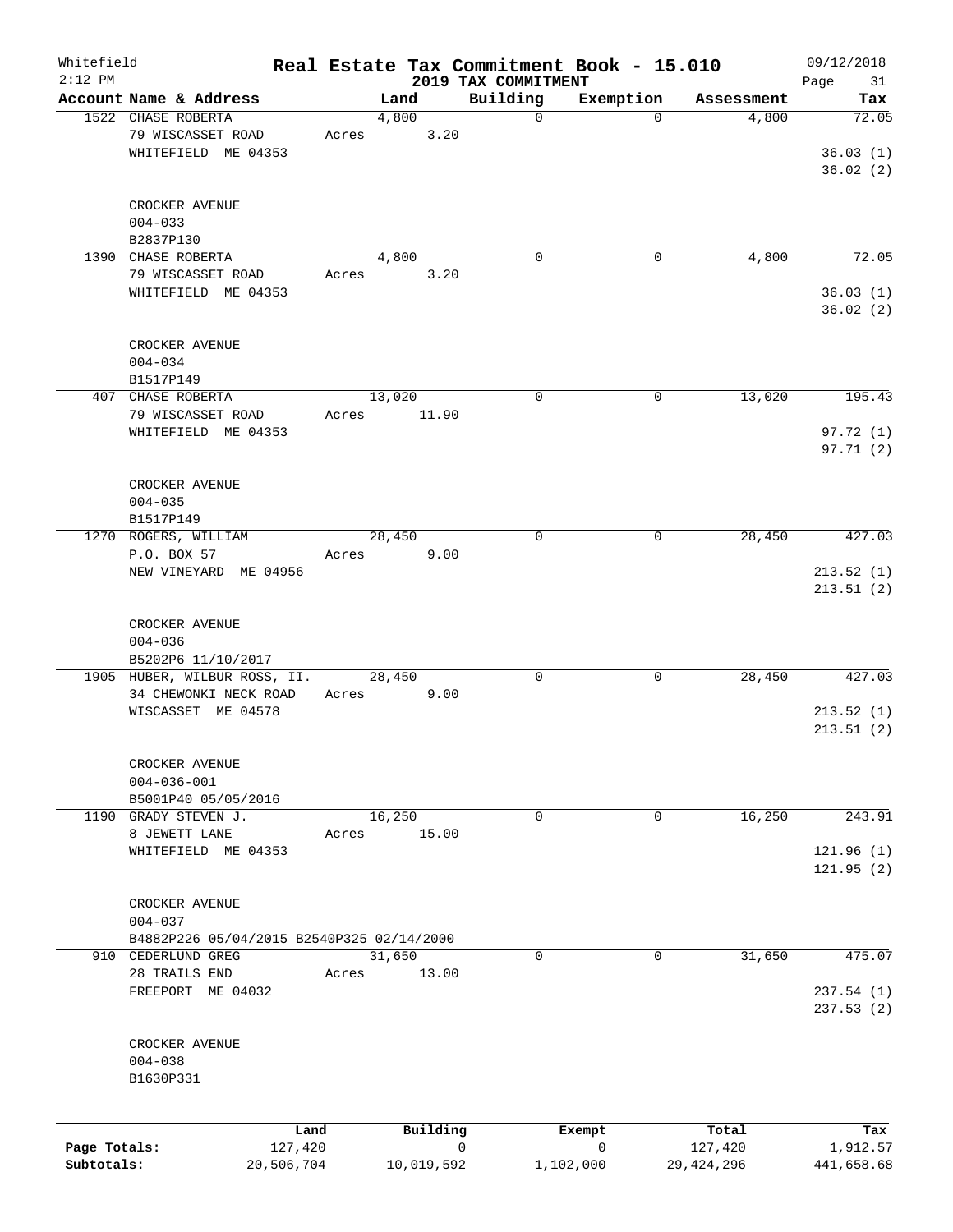| Whitefield |                                                     |                  |        |                      | Real Estate Tax Commitment Book - 15.010 |                      |      | 09/12/2018               |
|------------|-----------------------------------------------------|------------------|--------|----------------------|------------------------------------------|----------------------|------|--------------------------|
| $2:12$ PM  |                                                     |                  |        | 2019 TAX COMMITMENT  |                                          |                      | Page | 32                       |
|            | Account Name & Address<br>518 CHASE RICHARD R.      | 37,562           | Land   | Building<br>$\Omega$ | Exemption<br>$\Omega$                    | Assessment<br>37,562 |      | Tax<br>563.81            |
|            | 175 WISCASSET ROAD                                  | Acres            | 20.48  |                      |                                          |                      |      |                          |
|            | WHITEFIELD ME 04353                                 |                  |        |                      |                                          |                      |      | 281.91 (1)               |
|            |                                                     |                  |        |                      |                                          |                      |      | 281.90(2)                |
|            | CROCKER AVENUE                                      |                  |        |                      |                                          |                      |      |                          |
|            | $004 - 039$                                         |                  |        |                      |                                          |                      |      |                          |
|            | B5097P268 12/27/2016 B4296P2 07/15/2010 B1433P280   |                  |        |                      |                                          |                      |      |                          |
|            | 666 CHASE KEITH F. JR. &<br>MARTHA                  | 33,250           |        | $\Omega$             | $\mathbf 0$                              | 33,250               |      | 499.08                   |
|            | 21 ARBOR HILLS DRIVE                                | Acres            | 15.00  |                      |                                          |                      |      |                          |
|            | KINGSTON MA 02364                                   |                  |        |                      |                                          |                      |      | 249.54 (1)<br>249.54 (2) |
|            | CROCKER AVENUE                                      |                  |        |                      |                                          |                      |      |                          |
|            | $004 - 039 - A$                                     |                  |        |                      |                                          |                      |      | 854.59                   |
| 358        | KELLEY EUGENE W & JAMES<br>W.                       | 56,935<br>Acres  |        | $\mathbf 0$          | $\mathbf 0$                              | 56,935               |      |                          |
|            | 226 ATLANTIC AVENUE<br>BOOTHBAY HARBOR ME           |                  | 50.37  |                      |                                          |                      |      | 427.30(1)                |
|            | 04538                                               |                  |        |                      |                                          |                      |      | 427.29(2)                |
|            | CROCKER AVENUE NORTH                                |                  |        |                      |                                          |                      |      |                          |
|            | $004 - 041$                                         |                  |        |                      |                                          |                      |      |                          |
|            | B4295P316 07/15/2010 B4278P252 05/21/2010 B2229P13  |                  |        |                      |                                          |                      |      |                          |
|            | 77 KELLEY EUGENE W. &<br>JAMES W.                   | 97,250           |        | 0                    | $\mathbf 0$                              | 97,250               |      | 1,459.72                 |
|            | 226 ATLANTIC AVENUE                                 | Acres            | 131.00 |                      |                                          |                      |      |                          |
|            | BOOTHBAY HARBOR ME                                  |                  |        |                      |                                          |                      |      | 729.86(1)                |
|            | 04538                                               |                  |        |                      |                                          |                      |      | 729.86(2)                |
|            | CROCKER AVENUE                                      |                  |        |                      |                                          |                      |      |                          |
|            | $004 - 042$                                         |                  |        |                      |                                          |                      |      |                          |
|            | B4884P290 05/12/2015                                |                  |        |                      |                                          |                      |      |                          |
|            | 928 CHASE RICHARD R.                                | 12,300           |        | $\mathbf 0$          | 0                                        | 12,300               |      | 184.62                   |
|            | 175 WISCASSET ROAD                                  | Acres            | 11.00  |                      |                                          |                      |      |                          |
|            | WHITEFIELD ME 04353                                 |                  |        |                      |                                          |                      |      | 92.31(1)<br>92.31(2)     |
|            | CROCKER AVENUE                                      |                  |        |                      |                                          |                      |      |                          |
|            | $004 - 043$                                         |                  |        |                      |                                          |                      |      |                          |
|            | B5097P267 12/27/2016 B4295P320 07/15/2010 B1433P280 |                  |        |                      |                                          |                      |      |                          |
|            | 832 CHASE ROBERTA<br>79 WISCASSET ROAD              | 104,250<br>Acres | 145.00 | $\mathbf 0$          | $\mathbf 0$                              | 104,250              |      | 1,564.79                 |
|            | WHITEFIELD ME 04353                                 |                  |        |                      |                                          |                      |      | 782.40 (1)               |
|            |                                                     |                  |        |                      |                                          |                      |      | 782.39 (2)               |
|            | CROCKER AVENUE                                      |                  |        |                      |                                          |                      |      |                          |
|            | $004 - 044$                                         |                  |        |                      |                                          |                      |      |                          |
|            | B1517P146                                           |                  |        |                      |                                          |                      |      |                          |

|              | Land       | Building   | Exempt    | Total      | Tax        |
|--------------|------------|------------|-----------|------------|------------|
| Page Totals: | 341,547    |            |           | 341,547    | 5,126.61   |
| Subtotals:   | 20,848,251 | 10,019,592 | 1,102,000 | 29,765,843 | 446,785.29 |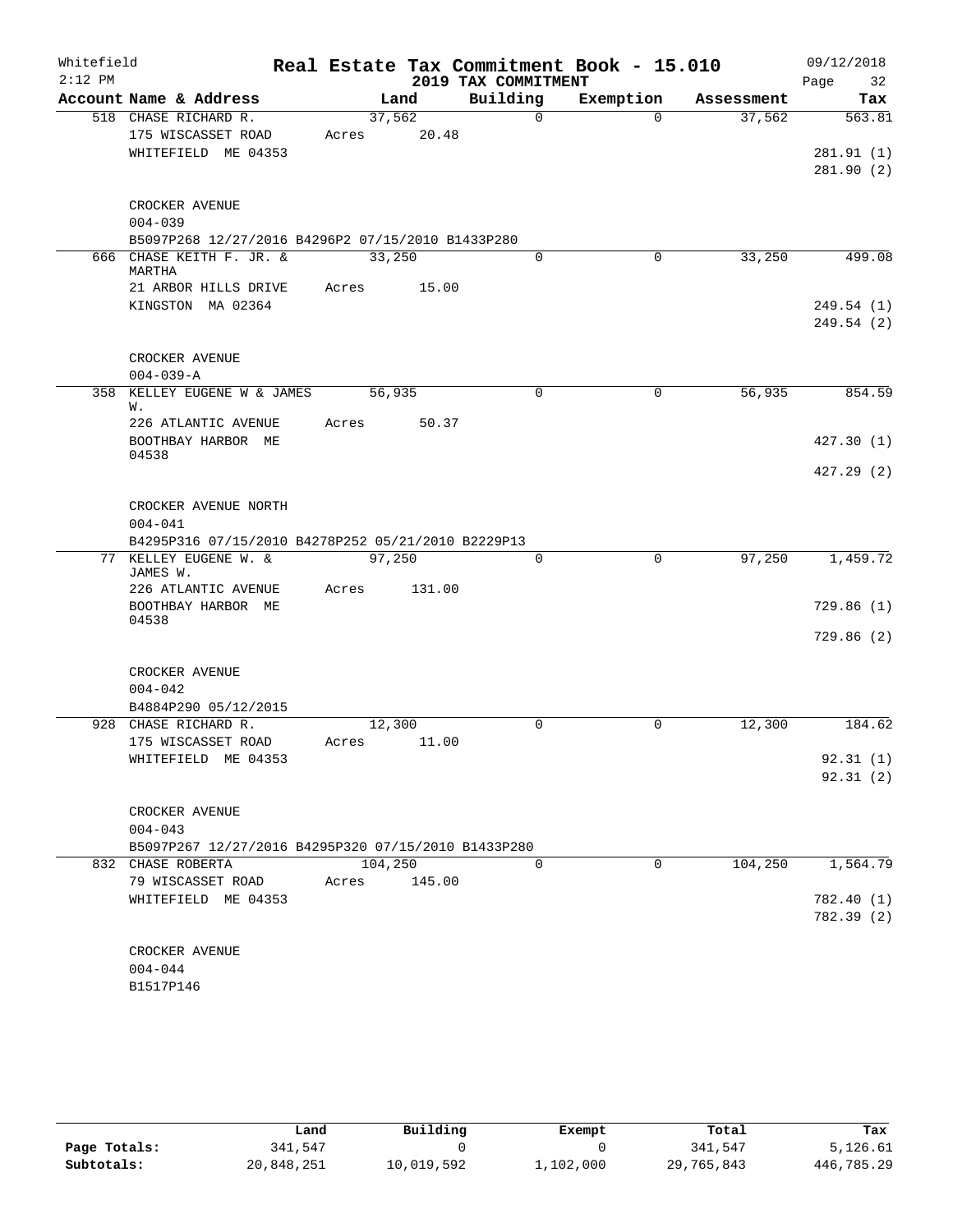| Whitefield |                                             |       |        |                     | Real Estate Tax Commitment Book - 15.010 |            | 09/12/2018             |
|------------|---------------------------------------------|-------|--------|---------------------|------------------------------------------|------------|------------------------|
| $2:12$ PM  |                                             |       |        | 2019 TAX COMMITMENT |                                          |            | 33<br>Page             |
|            | Account Name & Address                      |       | Land   | Building            | Exemption                                | Assessment | Tax                    |
|            | 1638 KEEP WESLEY R. &<br>CONSTANCE L.       |       | 36,050 | 98,496              | 20,000                                   | 114,546    | 1,719.34               |
|            | 276 PITTSTON ROAD                           | Acres | 6.00   |                     | 01 HOMESTEAD                             |            |                        |
|            | WHITEFIELD ME 04353                         |       |        |                     |                                          |            | 859.67(1)              |
|            |                                             |       |        |                     |                                          |            | 859.67(2)              |
|            |                                             |       |        |                     |                                          |            |                        |
|            | 276 PITTSTON ROAD<br>$004 - 044 - A$        |       |        |                     |                                          |            |                        |
|            | B3313P238 06/22/2004                        |       |        |                     |                                          |            |                        |
|            | 1232 DYER III ISAAC W.,                     |       | 76,750 | $\Omega$            | 0                                        | 76,750     | 1,152.02               |
|            | ISAAC C. & ERIC W.                          |       |        |                     |                                          |            |                        |
|            | 20 UPPER NARROWS LANE                       | Acres | 90.00  |                     |                                          |            |                        |
|            | WINTHROP ME 04364                           |       |        |                     |                                          |            | 576.01(1)              |
|            |                                             |       |        |                     |                                          |            | 576.01(2)              |
|            | HEMLOCK LANE                                |       |        |                     |                                          |            |                        |
|            | $004 - 044 - B$                             |       |        |                     |                                          |            |                        |
|            | B2972P13                                    |       |        |                     |                                          |            |                        |
|            | 658 RAFTERY RYAN P. & GRACE                 |       | 20,150 | $\Omega$            | $\mathbf 0$                              | 20,150     | 302.45                 |
|            | Τ.                                          |       |        |                     |                                          |            |                        |
|            | 7903 WELLINGTON ROAD                        | Acres | 1.60   |                     |                                          |            |                        |
|            | ALEXANDRIA VA 22308                         |       |        |                     |                                          |            | 151.23(1)<br>151.22(2) |
|            |                                             |       |        |                     |                                          |            |                        |
|            | PITTSTON ROAD                               |       |        |                     |                                          |            |                        |
|            | $004 - 044 - B - 1$                         |       |        |                     |                                          |            |                        |
|            | B4370P251 02/01/2011 B2823P205              |       |        |                     |                                          |            |                        |
|            | 1455 RAFTERY RYAN P. & GRACE                |       | 38,150 | $\mathbf 0$         | $\mathbf 0$                              | 38,150     | 572.63                 |
|            | Τ.                                          |       |        |                     |                                          |            |                        |
|            | 7903 WELLINGTON ROAD<br>ALEXANDRIA VA 22308 | Acres | 13.60  |                     |                                          |            |                        |
|            |                                             |       |        |                     |                                          |            | 286.32(1)<br>286.31(2) |
|            |                                             |       |        |                     |                                          |            |                        |
|            | PITTSTON ROAD                               |       |        |                     |                                          |            |                        |
|            | $004 - 044 - B - 2$                         |       |        |                     |                                          |            |                        |
|            | B4370P251 02/01/2011 B2823P205              |       |        |                     |                                          |            |                        |
|            | 120 CHASE RICHARD R.                        |       | 35,750 | 0                   | 0                                        | 35,750     | 536.61                 |
|            | 175 WISCASSET ROAD                          | Acres | 45.00  |                     |                                          |            |                        |
|            | WHITEFIELD ME 04353                         |       |        |                     |                                          |            | 268.31(1)              |
|            |                                             |       |        |                     |                                          |            | 268.30(2)              |
|            | CROCKER AVENUE                              |       |        |                     |                                          |            |                        |
|            | $004 - 044 - C$                             |       |        |                     |                                          |            |                        |
|            | B5097P266 12/27/2016 B4295P319 07/15/2010   |       |        |                     |                                          |            |                        |
|            | 1010 GREGORY ALAN                           |       | 36,690 | 78,293              | $\mathbf 0$                              | 114,983    | 1,725.89               |
|            | GREGORY WENDY L                             | Acres | 6.80   |                     |                                          |            |                        |
|            | 238 PITTSTON ROAD                           |       |        |                     |                                          |            | 862.95(1)              |
|            | WHITEFIELD ME 04353                         |       |        |                     |                                          |            | 862.94 (2)             |
|            |                                             |       |        |                     |                                          |            |                        |
|            | 238 PITTSTON ROAD                           |       |        |                     |                                          |            |                        |
|            | $004 - 044 - D$                             |       |        |                     |                                          |            |                        |
|            | B4894P25 06/09/2015 B2941P179               |       |        |                     |                                          |            |                        |

|              | Land       | Building   | Exempt    | Total      | Tax        |
|--------------|------------|------------|-----------|------------|------------|
| Page Totals: | 243,540    | 176,789    | 20,000    | 400,329    | 6,008.94   |
| Subtotals:   | 21,091,791 | 10,196,381 | 1,122,000 | 30,166,172 | 452,794.23 |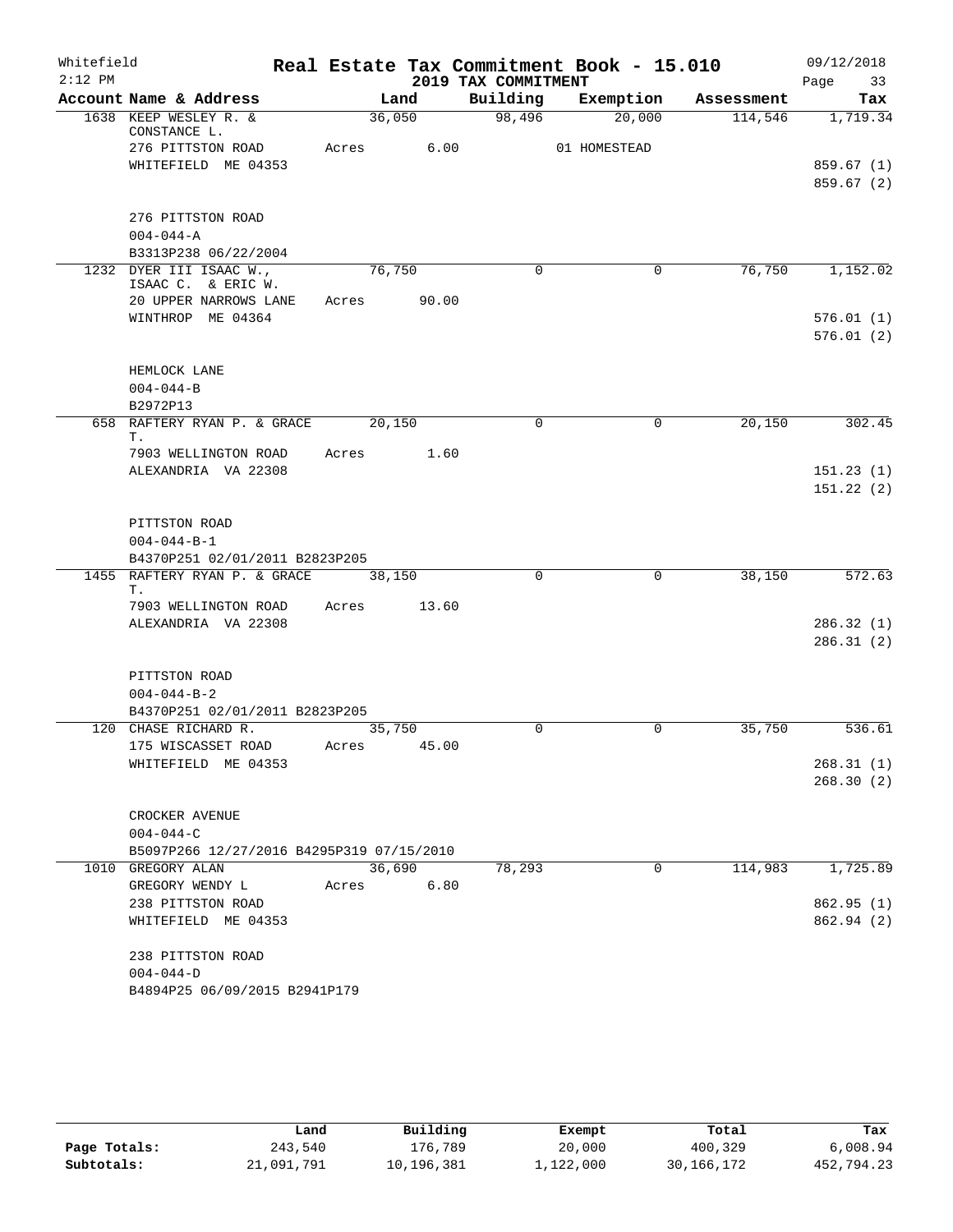| Whitefield<br>$2:12$ PM |                                                  |       |             | 2019 TAX COMMITMENT | Real Estate Tax Commitment Book - 15.010 |              | 09/12/2018<br>Page 34 |
|-------------------------|--------------------------------------------------|-------|-------------|---------------------|------------------------------------------|--------------|-----------------------|
|                         | Account Name & Address                           |       | Land        | Building            | Exemption                                | Assessment   | Tax                   |
|                         | 776 BUCKINGHAM, TERRI ANN                        |       | 6,150       | $\mathbf 0$         | $\Omega$                                 | 6,150        | 92.31                 |
|                         | P. O. BOX 592                                    |       | Acres 4.10  |                     |                                          |              |                       |
|                         | MANCHESTER ME 04351                              |       |             |                     |                                          |              | 46.16(1)              |
|                         |                                                  |       |             |                     |                                          |              | 46.15(2)              |
|                         |                                                  |       |             |                     |                                          |              |                       |
|                         |                                                  |       |             |                     |                                          |              |                       |
|                         | PITTSTON ROAD                                    |       |             |                     |                                          |              |                       |
|                         | $004 - 044 - E$                                  |       |             |                     |                                          |              |                       |
|                         | B5058P210 08/23/2016 B5009P31 05/10/2016 B1932P6 |       |             |                     |                                          |              |                       |
|                         | 1904 GRADY, STEVEN J.                            |       | 33,250      | 0                   | 0                                        | 33,250       | 499.08                |
|                         | 8 JEWITT LANE                                    |       | Acres 15.00 |                     |                                          |              |                       |
|                         | Whitefield ME 04353                              |       |             |                     |                                          |              | 249.54 (1)            |
|                         |                                                  |       |             |                     |                                          |              | 249.54(2)             |
|                         |                                                  |       |             |                     |                                          |              |                       |
|                         | CROCKER ROAD                                     |       |             |                     |                                          |              |                       |
|                         | $004 - 044 - F$                                  |       |             |                     |                                          |              |                       |
|                         | B5086P284 12/10/2016 B296P337 03/25/1895         |       |             |                     |                                          |              |                       |
|                         | 448 HELM, GREG A.                                |       | 37,226      | 117,585             | 0                                        | 154,811      | 2,323.71              |
|                         |                                                  |       |             |                     |                                          |              |                       |
|                         | 29 FREEMONT STREET, APT Acres 7.47<br>2          |       |             |                     |                                          |              |                       |
|                         | GARDINER ME 04345                                |       |             |                     |                                          |              | 1,161.86(1)           |
|                         |                                                  |       |             |                     |                                          |              |                       |
|                         |                                                  |       |             |                     |                                          |              | 1,161.85(2)           |
|                         |                                                  |       |             |                     |                                          |              |                       |
|                         | 184 PITTSTON ROAD                                |       |             |                     |                                          |              |                       |
|                         | $004 - 045$                                      |       |             |                     |                                          |              |                       |
|                         | B5078P267 11/22/2016 B5005P316 05/20/2016        |       |             |                     |                                          |              |                       |
|                         | 699 DANIELS VIVIAN S. &                          |       | 51,500      | 32,595              | 20,000                                   | 64,095       | 962.07                |
|                         | <b>GRACE</b>                                     |       |             |                     |                                          |              |                       |
|                         | 204 PITTSTON ROAD                                |       | Acres 4.00  |                     | 01 HOMESTEAD                             |              |                       |
|                         | WHITEFIELD ME 04353                              |       |             |                     |                                          |              | 481.04 (1)            |
|                         |                                                  |       |             |                     |                                          |              | 481.03 (2)            |
|                         |                                                  |       |             |                     |                                          |              |                       |
|                         | 204 PITTSTON ROAD                                |       |             |                     |                                          |              |                       |
|                         | $004 - 046$                                      |       |             |                     |                                          |              |                       |
|                         | 1140 DANIELS DALE                                |       | 0           | 8,722               | 8,722                                    | $\mathbf 0$  | 0.00                  |
|                         | 210 PITTSTON ROAD                                |       |             |                     | 01 HOMESTEAD                             |              |                       |
|                         | WHITEFIELD ME 04353                              |       |             |                     |                                          |              |                       |
|                         |                                                  |       |             |                     |                                          |              |                       |
|                         |                                                  |       |             |                     |                                          |              |                       |
|                         | 210 PITTSTON ROAD                                |       |             |                     |                                          |              |                       |
|                         | $004 - 046 - ON$                                 |       |             |                     |                                          |              |                       |
| 1258                    | SULLIVAN JR MICHAEL G.                           |       | 40,150      | 29,593              | 0                                        | 69,743       | 1,046.84              |
|                         | & MARLENE                                        |       |             |                     |                                          |              |                       |
|                         | 222 PITTSTON ROAD                                | Acres | 1.60        |                     |                                          |              |                       |
|                         | WHITEFIELD ME 04353                              |       |             |                     |                                          |              |                       |
|                         |                                                  |       |             |                     |                                          |              | 523.42(1)             |
|                         |                                                  |       |             |                     |                                          |              | 523.42(2)             |
|                         |                                                  |       |             |                     |                                          |              |                       |
|                         | 218 PITTSTON ROAD                                |       |             |                     |                                          |              |                       |
|                         | $004 - 047$                                      |       |             |                     |                                          |              |                       |
|                         | B1915P12                                         |       |             |                     |                                          |              |                       |
| 1058                    | SULLIVAN JR. MICHAEL G.                          |       | 0           | 22,632              | 22,632                                   | 0            | 0.00                  |
|                         | & MARLENE                                        |       |             |                     |                                          |              |                       |
|                         | 222 PITTSTON ROAD                                |       |             |                     | 01 HOMESTEAD                             |              |                       |
|                         | WHITEFIELD ME 04353                              |       |             |                     | 05 VET EXEMPTION                         |              |                       |
|                         |                                                  |       |             |                     |                                          |              |                       |
|                         |                                                  |       |             |                     |                                          |              |                       |
|                         | 222 PITTSTON ROAD                                |       |             |                     |                                          |              |                       |
|                         | $004 - 047 - ON$                                 |       |             |                     |                                          |              |                       |
|                         |                                                  |       |             |                     |                                          |              |                       |
|                         |                                                  |       |             |                     |                                          |              |                       |
|                         | Land                                             |       | Building    |                     | Exempt                                   | Total        | Tax                   |
| Page Totals:            | 168,276                                          |       | 211,127     |                     | 51,354                                   | 328,049      | 4,924.01              |
| Subtotals:              | 21,260,067                                       |       | 10,407,508  |                     | 1,173,354                                | 30, 494, 221 | 457,718.24            |
|                         |                                                  |       |             |                     |                                          |              |                       |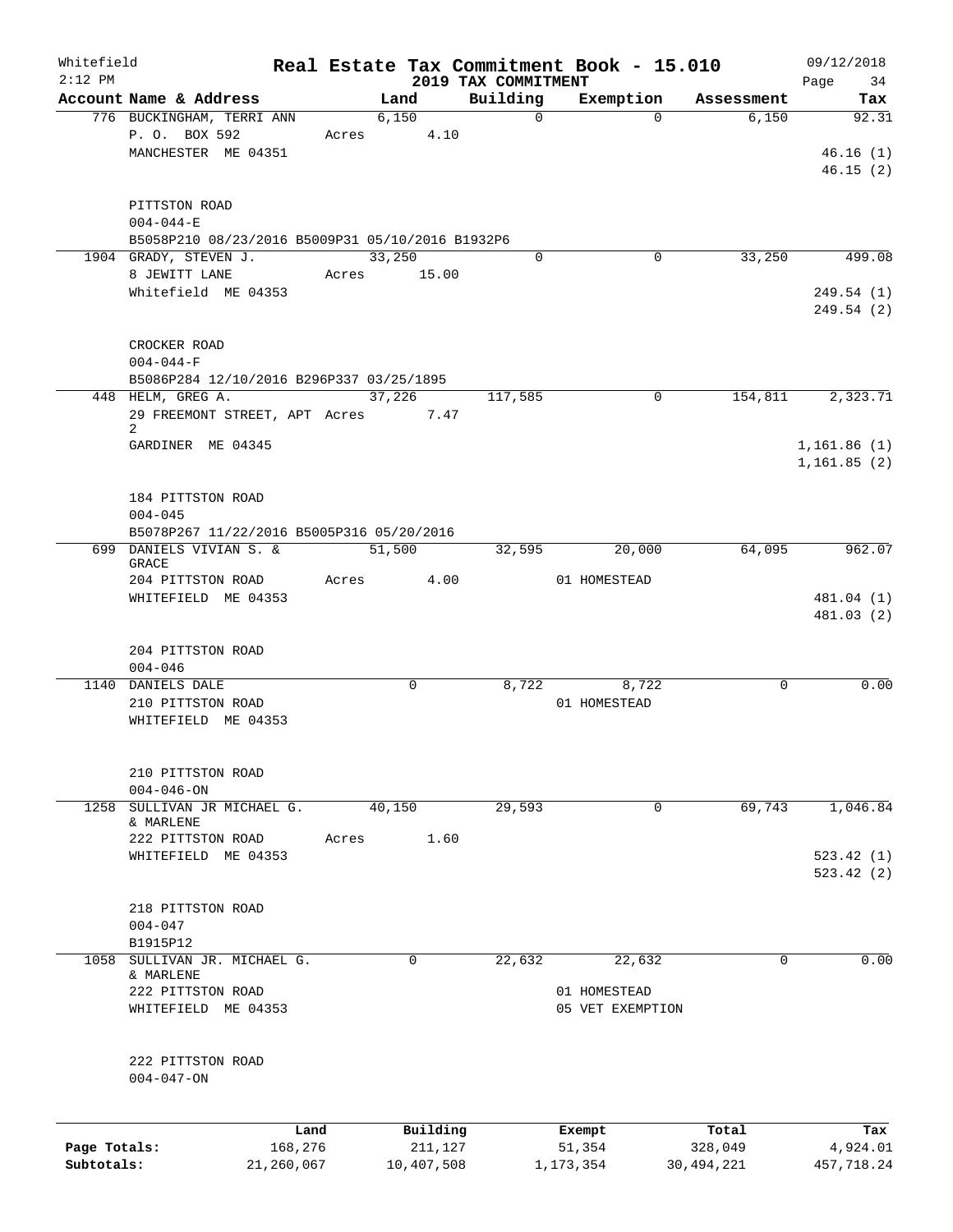| Whitefield |                                                                              |       |        |             |                     | Real Estate Tax Commitment Book - 15.010 |            | 09/12/2018               |
|------------|------------------------------------------------------------------------------|-------|--------|-------------|---------------------|------------------------------------------|------------|--------------------------|
| $2:12$ PM  |                                                                              |       |        |             | 2019 TAX COMMITMENT |                                          |            | 35<br>Page               |
|            | Account Name & Address                                                       |       | Land   |             | Building            | Exemption                                | Assessment | Tax                      |
|            | 958 DENHAM ARTHUR & ELAINE<br>230 PITTSTON ROAD                              | Acres | 32,550 | 3.20        | 58,336              | 26,000<br>05 VET EXEMPTION               | 64,886     | 973.94                   |
|            | WHITEFIELD ME 04353                                                          |       |        |             |                     | 01 HOMESTEAD                             |            | 486.97 (1)<br>486.97 (2) |
|            |                                                                              |       |        |             |                     |                                          |            |                          |
|            | 230 PITTSTON ROAD<br>$004 - 048$                                             |       |        |             |                     |                                          |            |                          |
|            | 1618 DAXLAND-DRIFT ROAD                                                      |       | 59,565 |             | 187,521             | 0                                        | 247,086    | 3,708.76                 |
|            | REALTY TRUST                                                                 |       |        |             |                     |                                          |            |                          |
|            | KARL & MARY LOU DAXLAND Acres 25.10<br>TRUSTEES                              |       |        |             |                     |                                          |            |                          |
|            | P. O. BOX 3420                                                               |       |        |             |                     |                                          |            | 1,854.38(1)              |
|            | 922 DRIFT ROAD                                                               |       |        |             |                     |                                          |            | 1,854.38(2)              |
|            | WESTPORT MA 02790                                                            |       |        |             |                     |                                          |            |                          |
|            | 527 HEAD TIDE ROAD                                                           |       |        |             |                     |                                          |            |                          |
|            | $005 - 001$                                                                  |       |        |             |                     |                                          |            |                          |
|            | B5102P209 11/03/2016 B4586P40 10/29/2012 B1296P52<br>1882 BERGERON MARK D. & |       | 22,250 |             | $\Omega$            | $\mathbf 0$                              | 22,250     | 333.97                   |
|            | MARIE A.<br>109 APPLE RIDGE ROAD                                             | Acres |        | 2.50        |                     |                                          |            |                          |
|            | WEST SPRINGFIELD MA                                                          |       |        |             |                     |                                          |            | 166.99(1)                |
|            | 01089                                                                        |       |        |             |                     |                                          |            |                          |
|            |                                                                              |       |        |             |                     |                                          |            | 166.98(2)                |
|            | HEAD TIDE ROAD                                                               |       |        |             |                     |                                          |            |                          |
|            | $005 - 001 - A$<br>B5102P214 11/10/2016 B4971P100 01/22/2016                 |       |        |             |                     |                                          |            |                          |
|            | 1292 SLAYMAN CLIFFORD L.                                                     |       | 40,500 |             | $\Omega$            | $\mathbf 0$                              | 40,500     | 607.91                   |
|            | 7 BRIAR LANE                                                                 |       |        | Acres 25.00 |                     |                                          |            |                          |
|            | HAMDEN CT 06511                                                              |       |        |             |                     |                                          |            | 303.96(1)                |
|            |                                                                              |       |        |             |                     |                                          |            | 303.95(2)                |
|            | HEAD TIDE ROAD                                                               |       |        |             |                     |                                          |            |                          |
|            | $005 - 002$                                                                  |       |        |             |                     |                                          |            |                          |
|            | 1211 HUNNIBELL SHERRILL                                                      |       | 49,050 |             | 79,318              | 0                                        | 128,368    | 1,926.80                 |
|            | 95 CHESTNUT STREET                                                           | Acres |        | 16.00       |                     |                                          |            |                          |
|            | REHOBOTH MA 02769                                                            |       |        |             |                     |                                          |            | 963.40(1)<br>963.40(2)   |
|            |                                                                              |       |        |             |                     |                                          |            |                          |
|            | 461 HEAD TIDE ROAD                                                           |       |        |             |                     |                                          |            |                          |
|            | $005 - 003$                                                                  |       |        |             |                     |                                          |            |                          |
|            | B2164P257                                                                    |       |        |             |                     |                                          |            |                          |
| 486        | TALACKO LYNN J. &                                                            |       | 47,802 |             | 171,811             | 20,000                                   | 199,613    | 2,996.19                 |
|            | DEBORAH H.                                                                   |       |        |             |                     |                                          |            |                          |
|            | 425 HEAD TIDE ROAD                                                           | Acres |        | 14.44       |                     | 01 HOMESTEAD                             |            |                          |
|            | WHITEFIELD ME 04353                                                          |       |        |             |                     |                                          |            | 1,498.10(1)              |
|            |                                                                              |       |        |             |                     |                                          |            | 1,498.09(2)              |
|            |                                                                              |       |        |             |                     |                                          |            |                          |
|            | 425 HEAD TIDE ROAD<br>$005 - 004$                                            |       |        |             |                     |                                          |            |                          |
|            | B4024P111 06/26/2008 B1605P175                                               |       |        |             |                     |                                          |            |                          |
|            |                                                                              |       |        |             |                     |                                          |            |                          |

|              | Land       | Building   | Exempt    | Total      | Tax        |
|--------------|------------|------------|-----------|------------|------------|
| Page Totals: | 251,717    | 496,986    | 46,000    | 702,703    | 10,547.57  |
| Subtotals:   | 21,511,784 | 10,904,494 | 1,219,354 | 31,196,924 | 468,265.81 |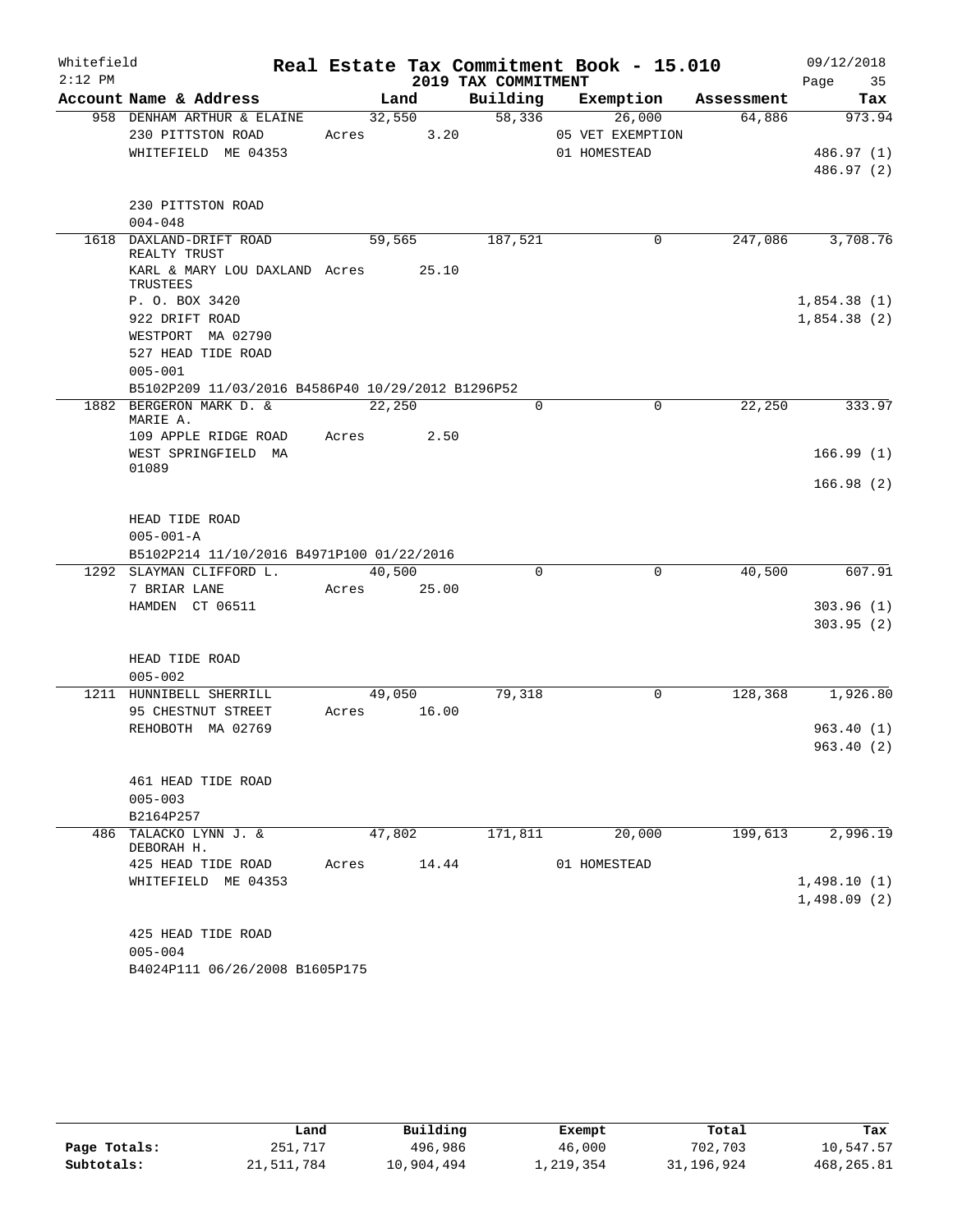| Whitefield<br>$2:12$ PM    |                                                        |       |                       | 2019 TAX COMMITMENT | Real Estate Tax Commitment Book - 15.010 |                         | 09/12/2018<br>Page<br>36     |
|----------------------------|--------------------------------------------------------|-------|-----------------------|---------------------|------------------------------------------|-------------------------|------------------------------|
|                            | Account Name & Address                                 |       | Land                  | Building            | Exemption                                | Assessment              | Tax                          |
|                            | 1247 HITZ KYLEE L. & VANESSA<br>Α.                     |       | 38,298                | $\mathbf 0$         | $\Omega$                                 | 38,298                  | 574.85                       |
|                            | * HUNNIBELL<br>95 CHESTNUT STREET<br>REHOBOTH MA 02769 | Acres | 15.06                 |                     |                                          |                         | 287.43 (1)<br>287.42 (2)     |
|                            | HEAD TIDE ROAD<br>$005 - 004 - A$<br>B3179P2           |       |                       |                     |                                          |                         |                              |
|                            | 57 TOWNSEND DANIEL S. &<br>KARYN V.                    |       | 56,826                | 110,744             | 0                                        | 167,570                 | 2,515.23                     |
|                            | 411 HEAD TIDE ROAD<br>WHITEFIELD ME 04353              | Acres | 27.04                 |                     |                                          |                         | 1, 257.62(1)<br>1,257.61(2)  |
|                            | 411 HEAD TIDE ROAD<br>$005 - 005$<br>B2364P281         |       |                       |                     |                                          |                         |                              |
|                            | 834 HAVEN GREGORY W.                                   |       | 30,000                | 122,636             | 0                                        | 152,636                 | 2,291.07                     |
|                            | 373 HEAD TIDE ROAD                                     | Acres | 0.55                  |                     |                                          |                         |                              |
|                            | WHITEFIELD ME 04353                                    |       |                       |                     |                                          |                         | 1, 145.54(1)<br>1, 145.53(2) |
|                            | 373 HEAD TIDE ROAD<br>$005 - 007$                      |       |                       |                     |                                          |                         |                              |
|                            | B3760P153 10/19/2006<br>1395 KITTREDGE RIE             |       |                       | 130,689             | 20,000                                   | 150,939                 | 2,265.59                     |
|                            | 367 HEAD TIDE ROAD                                     | Acres | 40,250<br>5.00        |                     | 01 HOMESTEAD                             |                         |                              |
|                            | WHITEFIELD ME 04353                                    |       |                       |                     |                                          |                         | 1,132.80(1)<br>1,132.79(2)   |
|                            | 367 HEAD TIDE ROAD<br>$005 - 007 - 001$                |       |                       |                     |                                          |                         |                              |
|                            | 574 DELISLE ROBERT, TRUSTEE<br>337 HEAD TIDE ROAD      | Acres | 45,850<br>12.00       | 113,502             | 20,000<br>01 HOMESTEAD                   | 139,352                 | 2,091.67                     |
|                            | WHITEFIELD ME<br>04353-3701                            |       |                       |                     |                                          |                         | 1,045.84(1)                  |
|                            |                                                        |       |                       |                     |                                          |                         | 1,045.83(2)                  |
|                            | 337 HEAD TIDE ROAD<br>$005 - 008$                      |       |                       |                     |                                          |                         |                              |
| 1208                       | B4941P121 10/21/2015 B2306P329<br>RUSSELL PHILIP &     |       | 56,150                | 95,879              | 26,000                                   | 126,029                 | 1,891.70                     |
|                            | <b>BARBARA</b>                                         |       |                       |                     |                                          |                         |                              |
|                            | 271 HEAD TIDE ROAD<br>WHITEFIELD ME 04353              | Acres | 26.00                 |                     | 01 HOMESTEAD<br>05 VET EXEMPTION         |                         | 945.85(1)                    |
|                            |                                                        |       |                       |                     |                                          |                         | 945.85(2)                    |
|                            | 271 HEAD TIDE ROAD<br>$005 - 009$                      |       |                       |                     |                                          |                         |                              |
| 307                        | SIMPSON CHRISTOPHER P.<br>& LAURIE                     |       | 46,890                | 209,376             | 20,000                                   | 236,266                 | 3,546.35                     |
|                            | 251 HEAD TIDE ROAD<br>WHITEFIELD ME 04353              | Acres | 13.30                 |                     | 01 HOMESTEAD                             |                         | 1,773.18(1)<br>1,773.17(2)   |
|                            | 251 HEAD TIDE ROAD<br>$005 - 010$<br>B1456P56          |       |                       |                     |                                          |                         |                              |
|                            | Land                                                   |       | Building              |                     | Exempt                                   | Total                   | Tax                          |
| Page Totals:<br>Subtotals: | 314,264<br>21,826,048                                  |       | 782,826<br>11,687,320 |                     | 86,000<br>1,305,354                      | 1,011,090<br>32,208,014 | 15, 176. 46<br>483, 442. 27  |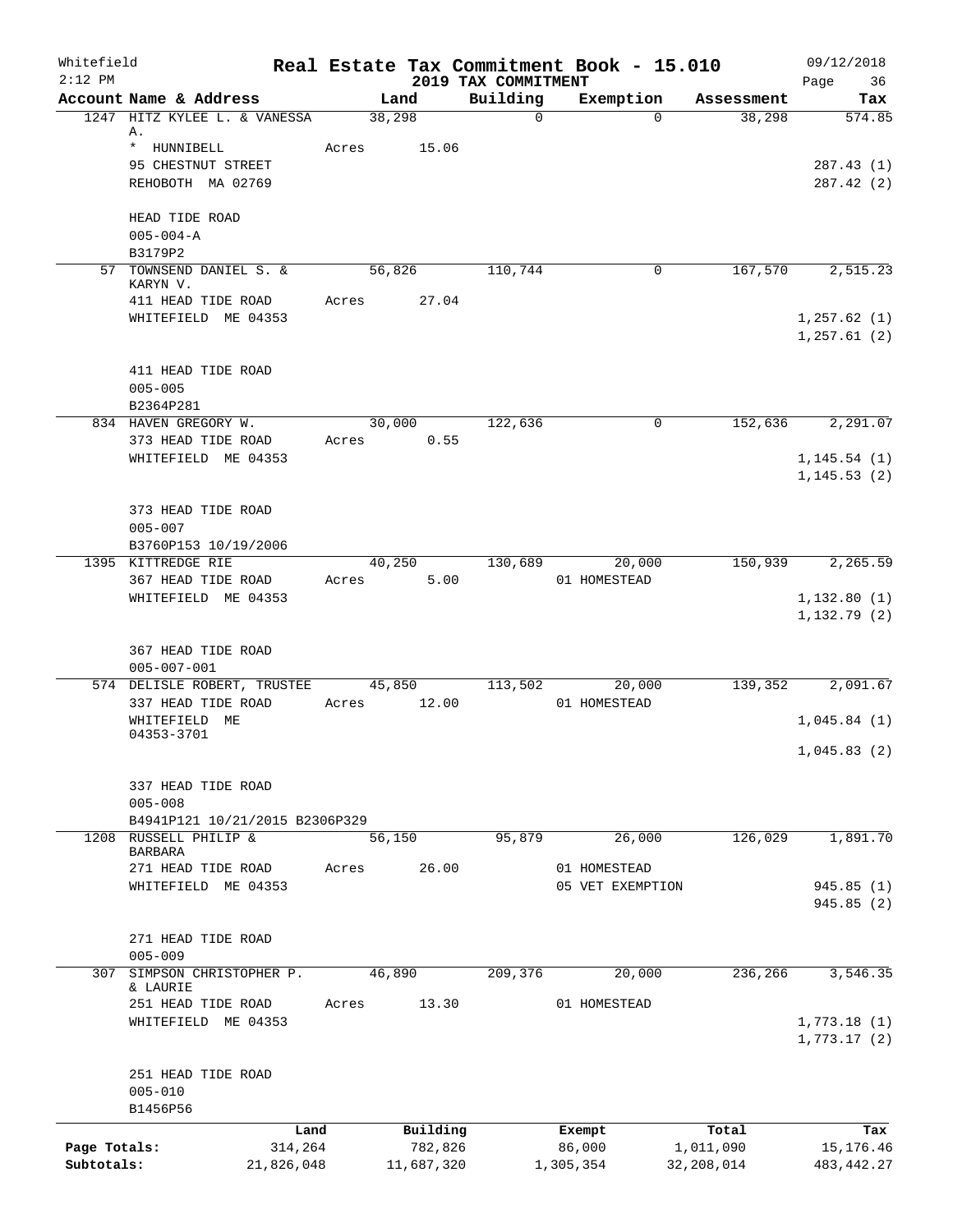| Whitefield<br>$2:12$ PM |                                                   | Real Estate Tax Commitment Book - 15.010 | 2019 TAX COMMITMENT |                        |            | 09/12/2018<br>Page<br>37     |
|-------------------------|---------------------------------------------------|------------------------------------------|---------------------|------------------------|------------|------------------------------|
|                         | Account Name & Address                            | Land                                     | Building            | Exemption              | Assessment | Tax                          |
|                         | 713 MASON CEDRIC L. &<br>BEVERLY                  | 63,300                                   | 95,323              | 20,000                 | 138,623    | 2,080.73                     |
|                         | 241 HEAD TIDE ROAD<br>WHITEFIELD ME 04353         | Acres<br>37.00                           |                     | 01 HOMESTEAD           |            | 1,040.37(1)<br>1,040.36(2)   |
|                         | 241 HEAD TIDE ROAD<br>$005 - 011$                 |                                          |                     |                        |            |                              |
|                         | 1434 BUSHNELL MICHAEL<br>16 SHERBROOKE DRIVE      | 20,600<br>1.90<br>Acres                  | 0                   | $\mathbf 0$            | 20,600     | 309.21                       |
|                         | PRINCETON JCT. NJ<br>08550                        |                                          |                     |                        |            | 154.61(1)                    |
|                         |                                                   |                                          |                     |                        |            | 154.60(2)                    |
|                         | HEAD TIDE ROAD<br>$005 - 012$                     |                                          |                     |                        |            |                              |
|                         | 1339 LINCOLN CARROLL &<br>KATHLEEN                | 30,000                                   | 65,173              | 20,000                 | 75,173     | 1,128.35                     |
|                         | 230 HEAD TIDE ROAD<br>WHITEFIELD ME 04353         | 1.20<br>Acres                            |                     | 01 HOMESTEAD           |            | 564.18(1)<br>564.17(2)       |
|                         | 230 HEAD TIDE ROAD<br>$005 - 013$                 |                                          |                     |                        |            |                              |
|                         | 1192 RUSSELL PHILIP J. &<br><b>BARBARA</b>        | 76,750<br>70.00                          | $\mathbf 0$         | 0                      | 76,750     | 1,152.02                     |
|                         | 271 HEAD TIDE ROAD<br>WHITEFIELD ME 04353         | Acres                                    |                     |                        |            | 576.01(1)<br>576.01(2)       |
|                         | HEAD TIDE ROAD<br>$005 - 014$                     |                                          |                     |                        |            |                              |
|                         | 819 PIMENTAL M. ANTOINETTE<br>246 HEAD TIDE ROAD  | 30,000<br>0.99<br>Acres                  | 57,337              | 20,000<br>01 HOMESTEAD | 67,337     | 1,010.73                     |
|                         | WHITEFIELD ME 04353                               |                                          |                     |                        |            | 505.37(1)<br>505.36(2)       |
|                         | 246 HEAD TIDE ROAD<br>$005 - 015$<br>B2495P191    |                                          |                     |                        |            |                              |
|                         | 1043 JOSLYN EVELYN & RODNEY<br>266 HEAD TIDE ROAD | 53,100<br>Acres 29.00                    | 75,078              | 20,000<br>01 HOMESTEAD | 108,178    | 1,623.75                     |
|                         | WHITEFIELD ME 04353                               |                                          |                     |                        |            | 811.88 (1)<br>811.87(2)      |
|                         | 266 HEAD TIDE ROAD<br>$005 - 016$<br>B2185P334    |                                          |                     |                        |            |                              |
|                         | 993 JOSLYN DANIEL & CHERYLE<br>280 HEAD TIDE ROAD | 33,750<br>4.00<br>Acres                  | 133,597             | 20,000<br>01 HOMESTEAD | 147,347    | 2,211.68                     |
|                         | WHITEFIELD ME 04353                               |                                          |                     |                        |            | 1, 105.84(1)<br>1, 105.84(2) |
|                         | 280 HEAD TIDE ROAD<br>$005 - 017$                 |                                          |                     |                        |            |                              |

|              | Land       | Building     | Exempt    | Total      | Tax        |
|--------------|------------|--------------|-----------|------------|------------|
| Page Totals: | 307,500    | 426,508      | 100,000   | 634,008    | 9,516.47   |
| Subtotals:   | 22,133,548 | 12, 113, 828 | 1,405,354 | 32,842,022 | 492,958.74 |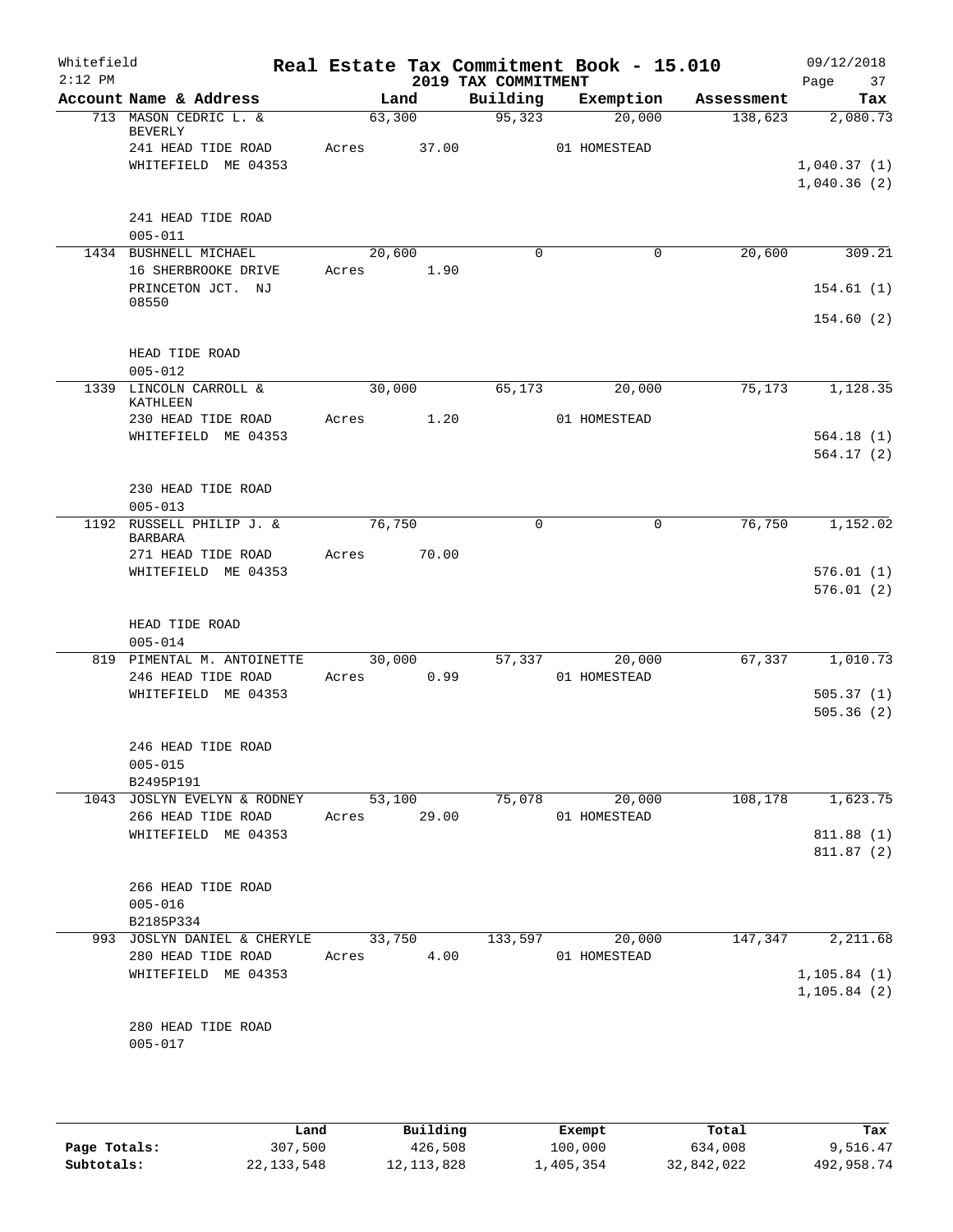| Whitefield<br>$2:12$ PM |                                                     |         |       | 2019 TAX COMMITMENT | Real Estate Tax Commitment Book - 15.010 |            | 09/12/2018        |  |
|-------------------------|-----------------------------------------------------|---------|-------|---------------------|------------------------------------------|------------|-------------------|--|
|                         | Account Name & Address                              |         | Land  | Building            | Exemption                                | Assessment | 38<br>Page<br>Tax |  |
|                         | 472 DELISLE ROBERT,                                 | 20, 300 |       | $\Omega$            | $\Omega$                                 | 20,300     | 304.70            |  |
|                         | TRUSTEES                                            |         |       |                     |                                          |            |                   |  |
|                         | 337 HEAD TIDE ROAD                                  | Acres   | 1.70  |                     |                                          |            |                   |  |
|                         | WHITEFIELD ME<br>04353-3701                         |         |       |                     |                                          |            | 152.35(1)         |  |
|                         |                                                     |         |       |                     |                                          |            | 152.35(2)         |  |
|                         | HEAD TIDE ROAD                                      |         |       |                     |                                          |            |                   |  |
|                         | $005 - 018 - A$                                     |         |       |                     |                                          |            |                   |  |
|                         | B4941P121 10/21/2015 B4028P94 05/22/2008 B2306P329  |         |       |                     |                                          |            |                   |  |
|                         | 290 GERARDI CHRISTOPHER R.<br>& VICKIE              | 79,750  |       | 66,234              | 20,000                                   | 125,984    | 1,891.02          |  |
|                         | 358 HEADTIDE ROAD                                   | Acres   | 76.00 |                     | 01 HOMESTEAD                             |            |                   |  |
|                         | WHITEFIELD ME 04353                                 |         |       |                     |                                          |            | 945.51(1)         |  |
|                         |                                                     |         |       |                     |                                          |            | 945.51(2)         |  |
|                         |                                                     |         |       |                     |                                          |            |                   |  |
|                         | 358 HEAD TIDE ROAD<br>$005 - 019$                   |         |       |                     |                                          |            |                   |  |
|                         | B1705P75                                            |         |       |                     |                                          |            |                   |  |
|                         | 1637 GERARDI, CHRISTOPHER R.                        | 34,050  |       | 47,657              | 0                                        | 81,707     | 1,226.42          |  |
|                         | GERARDI, VICKIE A.                                  | Acres   | 4.20  |                     |                                          |            |                   |  |
|                         | 358 HEAD TIDE ROAD                                  |         |       |                     |                                          |            | 613.21(1)         |  |
|                         | WHITEFIELD ME 04353                                 |         |       |                     |                                          |            | 613.21(2)         |  |
|                         | 378 HEAD TIDE ROAD                                  |         |       |                     |                                          |            |                   |  |
|                         | $005 - 020$                                         |         |       |                     |                                          |            |                   |  |
|                         | B5130P268 05/08/2017                                |         |       |                     |                                          |            |                   |  |
|                         | 422 KATHY HOWARD SPROUL GST<br>TRUST                | 46,370  |       | 145,464             | 20,000                                   | 171,834    | 2,579.23          |  |
|                         | SPROUL KATHY H. TRUSTEE Acres                       |         | 18.90 |                     | 01 HOMESTEAD                             |            |                   |  |
|                         | 398 HEAD TIDE ROAD                                  |         |       |                     |                                          |            | 1,289.62(1)       |  |
|                         | WHITEFIELD ME 04353                                 |         |       |                     |                                          |            | 1,289.61(2)       |  |
|                         | 398 HEAD TIDE ROAD                                  |         |       |                     |                                          |            |                   |  |
|                         | $005 - 021$                                         |         |       |                     |                                          |            |                   |  |
|                         | B4593P255 11/15/2012 B4431P232 08/23/2011 B1686P284 |         |       |                     |                                          |            |                   |  |
|                         | 1184 BEEDY STACIE A.                                | 35,322  |       | 135,479             | 20,000                                   | 150,801    | 2,263.52          |  |
|                         | P.O. BOX 113<br>ALNA ME 04535                       | Acres   | 5.09  |                     | 01 HOMESTEAD                             |            | 1,131.76(1)       |  |
|                         |                                                     |         |       |                     |                                          |            | 1,131.76(2)       |  |
|                         |                                                     |         |       |                     |                                          |            |                   |  |
|                         | 414 HEAD TIDE ROAD                                  |         |       |                     |                                          |            |                   |  |
|                         | $005 - 021 - A$                                     |         |       |                     |                                          |            |                   |  |
|                         | B4093P21 01/29/2009 B2593P1                         |         |       |                     |                                          |            |                   |  |
|                         | 106 MITMAN WILLIAM & KAREN                          | 49,200  |       | 96,175              | 20,000                                   | 125,375    | 1,881.88          |  |
|                         | P.O. BOX 243<br>ALNA ME 04535                       | Acres   | 23.00 |                     | 01 HOMESTEAD                             |            | 940.94 (1)        |  |
|                         |                                                     |         |       |                     |                                          |            | 940.94 (2)        |  |
|                         |                                                     |         |       |                     |                                          |            |                   |  |
|                         | 442 HEAD TIDE ROAD                                  |         |       |                     |                                          |            |                   |  |
|                         | $005 - 022$                                         |         |       |                     |                                          |            |                   |  |
|                         | B2067P124                                           |         |       |                     |                                          |            |                   |  |
|                         |                                                     |         |       |                     |                                          |            |                   |  |

|              | Land       | Building   | Exempt    | Total      | Tax        |
|--------------|------------|------------|-----------|------------|------------|
| Page Totals: | 264,992    | 491,009    | 80,000    | 676,001    | 10,146.77  |
| Subtotals:   | 22,398,540 | 12,604,837 | 1,485,354 | 33,518,023 | 503,105.51 |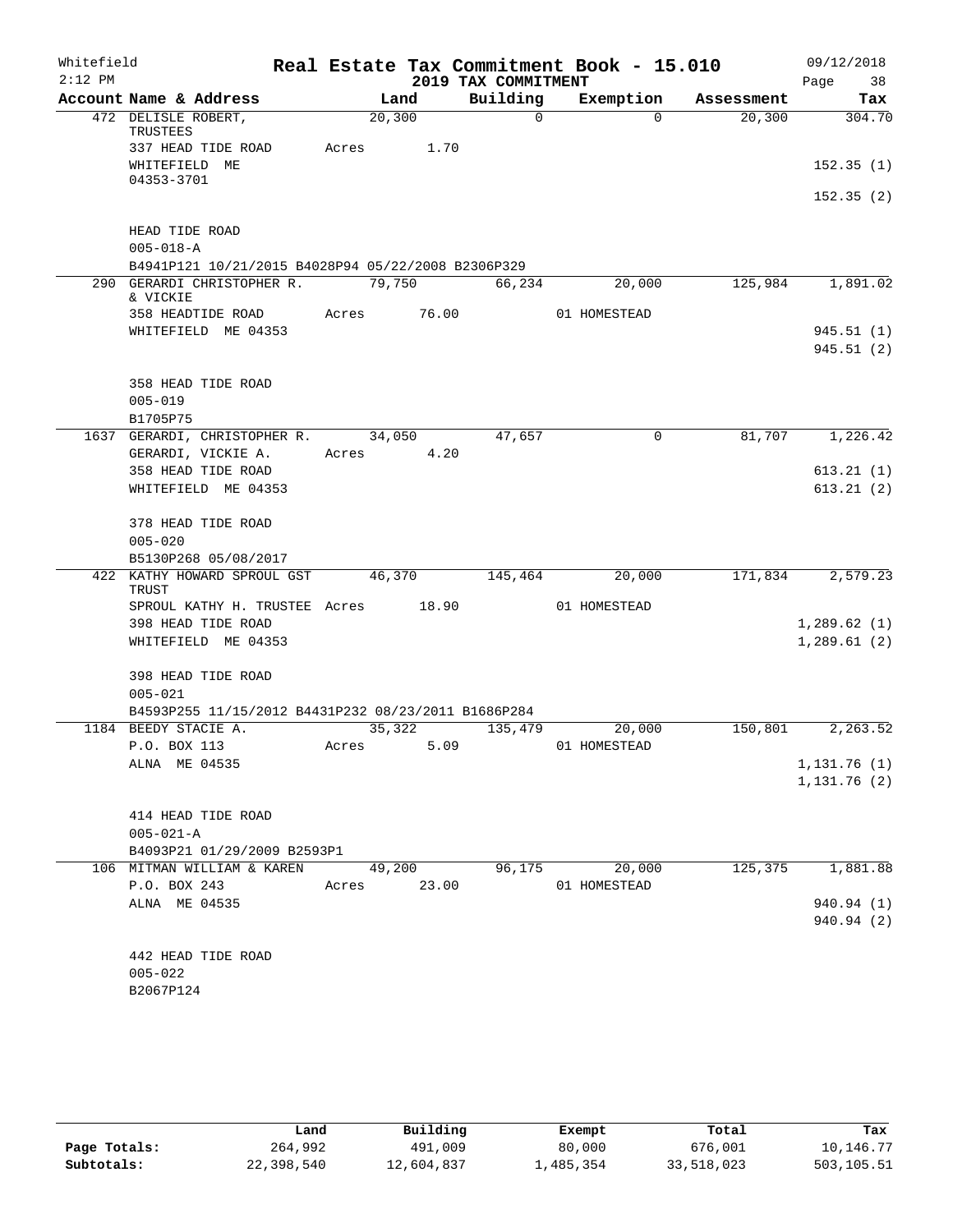| Whitefield<br>$2:12$ PM |                                                    |       |        |       | 2019 TAX COMMITMENT | Real Estate Tax Commitment Book - 15.010 |            | 09/12/2018<br>Page<br>39 |
|-------------------------|----------------------------------------------------|-------|--------|-------|---------------------|------------------------------------------|------------|--------------------------|
|                         | Account Name & Address                             |       | Land   |       | Building            | Exemption                                | Assessment | Tax                      |
|                         | 1593 MITMAN, KAREN                                 |       | 26,770 |       | 0                   | $\Omega$                                 | 26,770     | 401.82                   |
|                         | PO BOX 243                                         | Acres |        | 6.90  |                     |                                          |            |                          |
|                         | ALNA ME 04535                                      |       |        |       |                     |                                          |            | 200.91(1)                |
|                         |                                                    |       |        |       |                     |                                          |            | 200.91(2)                |
|                         | 22 HOLLYWOOD BOULEVARD                             |       |        |       |                     |                                          |            |                          |
|                         | $005 - 023$                                        |       |        |       |                     |                                          |            |                          |
|                         | B5066P236 10/19/2016 B4766P74 03/25/2014 B4697P152 |       |        |       |                     |                                          |            |                          |
|                         | 07/30/2013 B4295P315 07/15/2010 B1319P251          |       |        |       |                     |                                          |            |                          |
|                         | 858 HAMILTON CHRISTOPHER C.<br>& PATRICIA M.       |       | 24,650 |       | 3,595               | $\mathbf 0$                              | 28,245     | 423.96                   |
|                         | 6 SOUTH FOWLES LANE                                | Acres |        | 4.60  |                     |                                          |            |                          |
|                         | WHITEFIELD ME                                      |       |        |       |                     |                                          |            | 211.98(1)                |
|                         | 04353-3707                                         |       |        |       |                     |                                          |            |                          |
|                         |                                                    |       |        |       |                     |                                          |            | 211.98(2)                |
|                         |                                                    |       |        |       |                     |                                          |            |                          |
|                         | HOLLYWOOD BOUELVARD<br>$005 - 024$                 |       |        |       |                     |                                          |            |                          |
|                         | B2576P328                                          |       |        |       |                     |                                          |            |                          |
|                         | 8 LEAR ROBERT A. &                                 |       | 31,650 |       | 129,634             | 20,000                                   | 141,284    | 2,120.67                 |
|                         | CHRISTINE M.                                       |       |        |       |                     |                                          |            |                          |
|                         | 40 HOLLYWOOD BOULEVARD                             | Acres |        | 2.60  |                     | 01 HOMESTEAD                             |            |                          |
|                         | WHITEFIELD ME 04353                                |       |        |       |                     |                                          |            | 1,060.34(1)              |
|                         |                                                    |       |        |       |                     |                                          |            | 1,060.33(2)              |
|                         | 40 HOLLYWOOD BOULEVARD                             |       |        |       |                     |                                          |            |                          |
|                         | $005 - 024 - A$                                    |       |        |       |                     |                                          |            |                          |
|                         | B1519P108                                          |       |        |       |                     |                                          |            |                          |
|                         | 473 HAMILTON CHRISTOPHER C.                        |       | 52,125 |       | 87,929              | 20,000                                   | 120,054    | 1,802.01                 |
|                         | & PATRICIA M.<br>6 SOUTH FOWLES LANE               | Acres |        | 27.50 |                     | 01 HOMESTEAD                             |            |                          |
|                         | WHITEFIELD ME 04353                                |       |        |       |                     |                                          |            | 901.01(1)                |
|                         |                                                    |       |        |       |                     |                                          |            | 901.00(2)                |
|                         |                                                    |       |        |       |                     |                                          |            |                          |
|                         | 6 SOUTH FOWLES LANE                                |       |        |       |                     |                                          |            |                          |
|                         | $005 - 025$                                        |       |        |       |                     |                                          |            |                          |
|                         | B2576P328                                          |       |        |       |                     |                                          |            |                          |
|                         | 1264 KILEY ELLEN & REIDY<br>CHARLES                |       | 23,000 |       | 0                   | 0                                        | 23,000     | 345.23                   |
|                         | PO BOX 693                                         | Acres |        | 3.50  |                     |                                          |            |                          |
|                         | OLD GREENWICH CT                                   |       |        |       |                     |                                          |            | 172.62(1)                |
|                         | 06870-0693                                         |       |        |       |                     |                                          |            |                          |
|                         |                                                    |       |        |       |                     |                                          |            | 172.61(2)                |
|                         | HOLLYWOOD BOULEVARD                                |       |        |       |                     |                                          |            |                          |
|                         | $005 - 025 - A$                                    |       |        |       |                     |                                          |            |                          |
|                         | B2031P274                                          |       |        |       |                     |                                          |            |                          |
|                         | 758 KILEY ELLEN F.                                 |       | 34,050 |       | 64,274              | 0                                        | 98,324     | 1,475.84                 |
|                         | PO BOX 693                                         | Acres |        | 4.20  |                     |                                          |            |                          |
|                         | OLD GREENWICH CT                                   |       |        |       |                     |                                          |            | 737.92(1)                |
|                         | 06870-0693                                         |       |        |       |                     |                                          |            | 737.92(2)                |
|                         |                                                    |       |        |       |                     |                                          |            |                          |
|                         | 36 SOUTH FOWLES LANE                               |       |        |       |                     |                                          |            |                          |
|                         | $005 - 026$                                        |       |        |       |                     |                                          |            |                          |
|                         | B1591P2                                            |       |        |       |                     |                                          |            |                          |
|                         |                                                    |       |        |       |                     |                                          |            |                          |
|                         |                                                    |       |        |       |                     |                                          |            |                          |

|              | Land       | Building   | Exempt    | Total      | Tax        |
|--------------|------------|------------|-----------|------------|------------|
| Page Totals: | 192,245    | 285,432    | 40,000    | 437,677    | 6,569.53   |
| Subtotals:   | 22,590,785 | 12,890,269 | 1,525,354 | 33,955,700 | 509,675.04 |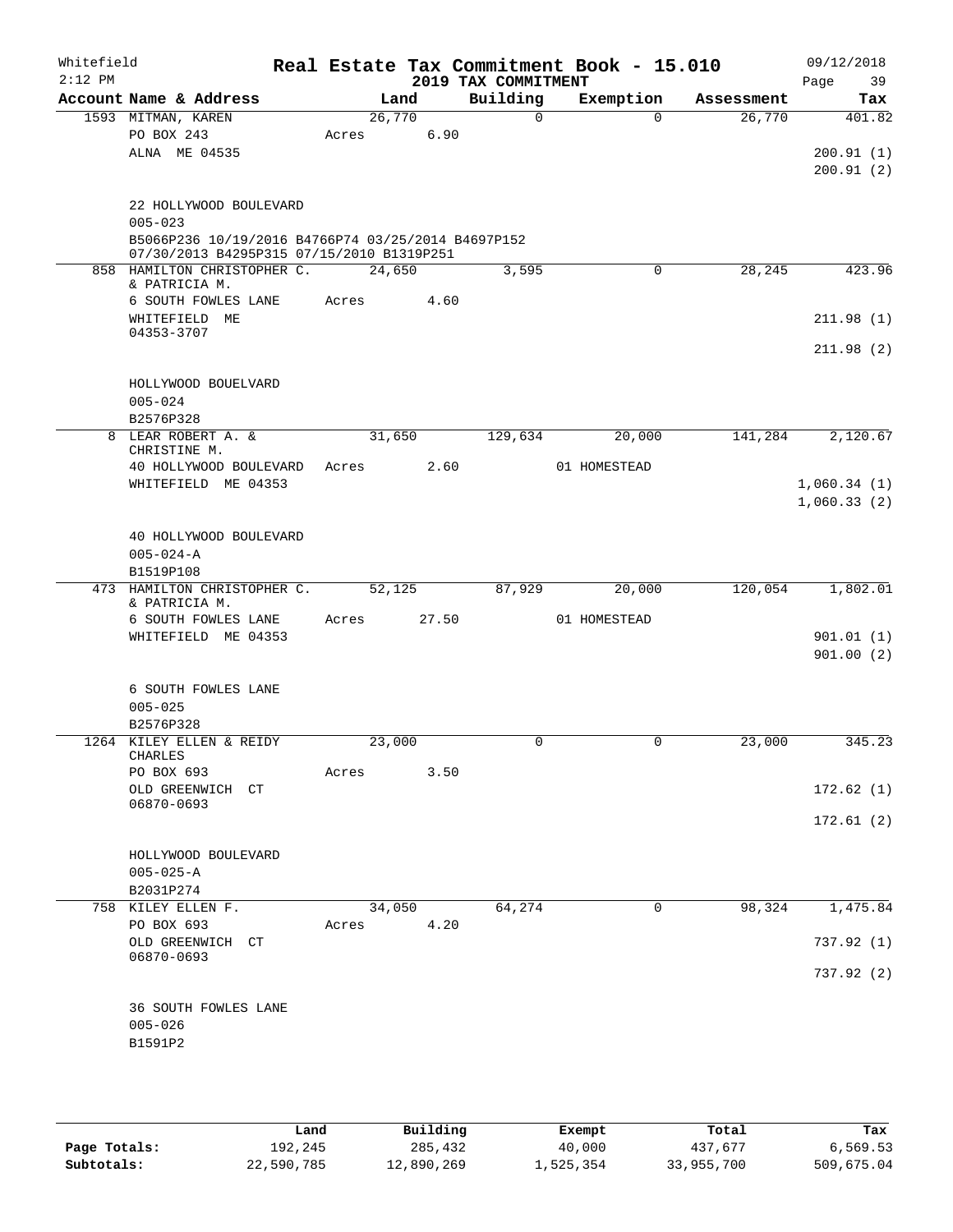| Whitefield |                                                                           | Real Estate Tax Commitment Book - 15.010 |                     |              |            | 09/12/2018  |
|------------|---------------------------------------------------------------------------|------------------------------------------|---------------------|--------------|------------|-------------|
| $2:12$ PM  |                                                                           |                                          | 2019 TAX COMMITMENT |              |            | Page<br>40  |
|            | Account Name & Address                                                    | Land                                     | Building            | Exemption    | Assessment | Tax         |
|            | 1291 MITCHELL GERALD E. &<br>DONNA LEE                                    | 30,000                                   | 24,027              | $\Omega$     | 54,027     | 810.95      |
|            | P. O. BOX 61                                                              | 1.20<br>Acres                            |                     |              |            |             |
|            | BATH ME 04530                                                             |                                          |                     |              |            | 405.48(1)   |
|            |                                                                           |                                          |                     |              |            | 405.47(2)   |
|            | SOUTH FOWLES LANE                                                         |                                          |                     |              |            |             |
|            | $005 - 027$                                                               |                                          |                     |              |            |             |
|            | B922P2                                                                    |                                          |                     |              |            |             |
|            | 986 RUSSELL PHILIP J. &<br><b>BARBARA</b>                                 | 8,460                                    | 0                   | $\mathbf 0$  | 8,460      | 126.98      |
|            | 271 HEAD TIDE ROAD                                                        | Acres<br>6.20                            |                     |              |            |             |
|            | WHITEFIELD ME 04353                                                       |                                          |                     |              |            | 63.49(1)    |
|            |                                                                           |                                          |                     |              |            | 63.49(2)    |
|            | SO. FOWLES LANE                                                           |                                          |                     |              |            |             |
|            | $005 - 028$                                                               |                                          |                     |              |            |             |
| 1619       | JONES BAMBI A. & DAVID                                                    | 28,820                                   | $\mathbf 0$         | 0            | 28,820     | 432.59      |
|            | * MOSKOVITZ<br>204 HOLLYWOOD BOULEVARD                                    | 88.00<br>Acres                           |                     |              |            | 216.30(1)   |
|            | WHITEFIELD ME 04353                                                       |                                          |                     |              |            | 216.29(2)   |
|            |                                                                           |                                          |                     |              |            |             |
|            | SO. FOWLES LANE                                                           |                                          |                     |              |            |             |
|            | $005 - 029$                                                               |                                          |                     |              |            |             |
|            | B2632P212                                                                 |                                          |                     |              |            |             |
|            | 222 KILEY ELLEN F.                                                        | 42,352                                   | 0                   | 0            | 42,352     | 635.70      |
|            | PO BOX 693                                                                | 53.00<br>Acres                           |                     |              |            |             |
|            | OLD GREENWICH CT                                                          |                                          |                     |              |            | 317.85(1)   |
|            | 06870-0693                                                                |                                          |                     |              |            | 317.85(2)   |
|            |                                                                           |                                          |                     |              |            |             |
|            | SOUTH FOWLES LANE                                                         |                                          |                     |              |            |             |
|            | $005 - 031$                                                               |                                          |                     |              |            |             |
|            | B2147P311                                                                 |                                          |                     |              |            |             |
|            | 1586 OMAHONEY BRIAN J. &                                                  | 45,490                                   | 146,073             | 20,000       | 171,563    | 2,575.16    |
|            | * KRISTIN M. STONE                                                        | 17.80<br>Acres                           |                     | 01 HOMESTEAD |            |             |
|            | 90 HOLLYWOOD BOULEVARD                                                    |                                          |                     |              |            | 1,287.58(1) |
|            | WHITEFIELD ME 04353                                                       |                                          |                     |              |            | 1,287.58(2) |
|            | 90 HOLLYWOOD BOULEVARD                                                    |                                          |                     |              |            |             |
|            | $005 - 032$                                                               |                                          |                     |              |            |             |
|            | B3128P144                                                                 |                                          |                     |              |            |             |
|            | 701 YOUNGS WILLIAM M. &<br>CAROL N.                                       | 31,800                                   | 142,727             | $\Omega$     | 174,527    | 2,619.65    |
|            | 118 HOLLYWOOD BOULEVARD Acres                                             | 2.70                                     |                     |              |            |             |
|            | WHITEFIELD ME 04353                                                       |                                          |                     |              |            | 1,309.83(1) |
|            |                                                                           |                                          |                     |              |            | 1,309.82(2) |
|            |                                                                           |                                          |                     |              |            |             |
|            | 118 HOLLYWOOD BOULEVARD                                                   |                                          |                     |              |            |             |
|            | $005 - 032 - A$                                                           |                                          |                     |              |            |             |
|            | B4969P121 01/15/2016 B4203P93 09/22/2009 B4203P91<br>09/22/2009 B2978P277 |                                          |                     |              |            |             |

|              | Land       | Building   | Exempt    | Total        | Tax        |
|--------------|------------|------------|-----------|--------------|------------|
| Page Totals: | 186.922    | 312,827    | 20,000    | 479,749      | 7,201.03   |
| Subtotals:   | 22,777,707 | 13,203,096 | 1,545,354 | 34, 435, 449 | 516,876.07 |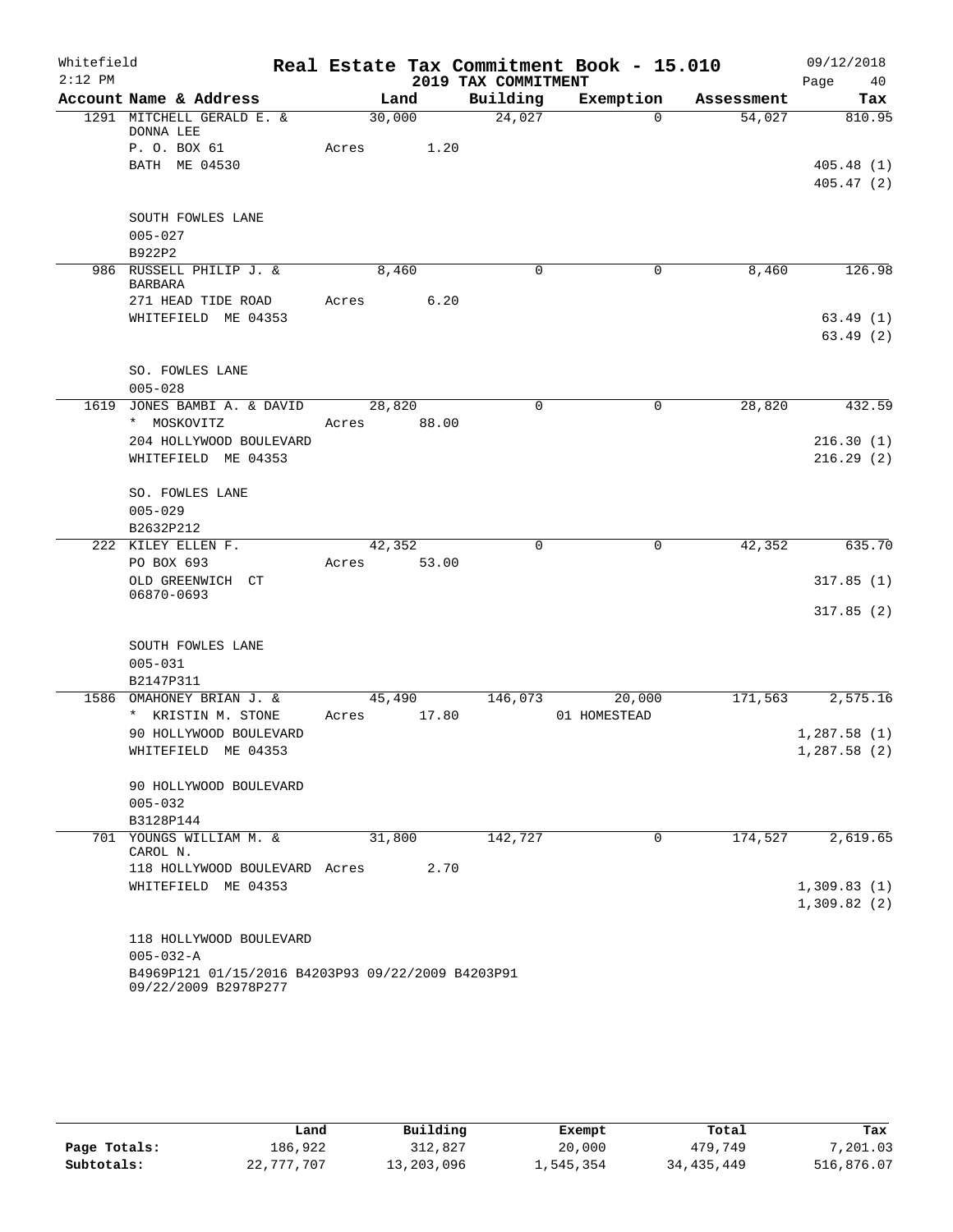| Whitefield |                                                |                 |        |                     | Real Estate Tax Commitment Book - 15.010 |            | 09/12/2018             |
|------------|------------------------------------------------|-----------------|--------|---------------------|------------------------------------------|------------|------------------------|
| $2:12$ PM  |                                                |                 |        | 2019 TAX COMMITMENT |                                          |            | Page<br>41             |
|            | Account Name & Address                         |                 | Land   | Building            | Exemption                                | Assessment | Tax                    |
|            | 280 JONES BAMBI A. &<br>* MOSKOVITZ DAVID H.   | 61,584<br>Acres | 160.00 | 0                   | $\Omega$                                 | 61,584     | 924.38                 |
|            | 204 HOLLYWOOD BOULEVARD<br>WHITEFIELD ME 04353 |                 |        |                     |                                          |            | 462.19(1)<br>462.19(2) |
|            | HOLLYWOOD BOULEVARD<br>$005 - 032 - B$         |                 |        |                     |                                          |            |                        |
|            | B2040P29                                       |                 |        |                     |                                          |            |                        |
|            | 1913 KILEY ELLEN F.                            | 31,050          |        | 2,679               | $\mathbf 0$                              | 33,729     | 506.27                 |
|            | PO BOX 693                                     | Acres           | 2.20   |                     |                                          |            |                        |
|            | OLD GREENWICH CT<br>06870-0693                 |                 |        |                     |                                          |            | 253.14(1)              |
|            |                                                |                 |        |                     |                                          |            | 253.13(2)              |
|            | SOUTH FOWLES LANE                              |                 |        |                     |                                          |            |                        |
|            | $005 - 032 - C$                                |                 |        |                     |                                          |            |                        |
|            | B2147P311                                      |                 |        |                     |                                          |            |                        |
| 1690       | GORRILL STEPHEN W. &<br>LOUISA R.              | 36,850          |        | 123,268             | 20,000                                   | 140,118    | 2,103.17               |
|            | 74 HOLLYWOOD BOULEVARD                         | Acres           | 7.00   |                     | 01 HOMESTEAD                             |            |                        |
|            | WHITEFIELD ME 04353                            |                 |        |                     |                                          |            | 1,051.59(1)            |
|            |                                                |                 |        |                     |                                          |            | 1,051.58(2)            |
|            |                                                |                 |        |                     |                                          |            |                        |
|            | 74 HOLLYWOOD BOULEVARD                         |                 |        |                     |                                          |            |                        |
|            | $005 - 032 - D$                                |                 |        |                     |                                          |            |                        |
|            | B2911P1                                        |                 |        |                     |                                          |            |                        |
| 1469       | SEIDMAN NANCY                                  |                 | 210    | 0                   | 0                                        | 210        | 3.15                   |
|            | 9 CLEVELAND STREET                             | Acres           | 0.14   |                     |                                          |            |                        |
|            | CAMBRIDGE MA 02138                             |                 |        |                     |                                          |            | 1.58(1)                |
|            |                                                |                 |        |                     |                                          |            | 1.57(2)                |
|            | HOLLYWOOD BOULEVARD                            |                 |        |                     |                                          |            |                        |
|            | $005 - 033$                                    |                 |        |                     |                                          |            |                        |
|            | B2910P304                                      |                 |        |                     |                                          |            |                        |
| 1331       | SEIDMAN NANCY                                  | 27,090          |        | $\mathbf 0$         | $\mathbf 0$                              | 27,090     | 406.62                 |
|            | 9 CLEVELAND STREET                             | Acres           | 7.30   |                     |                                          |            |                        |
|            | CAMBRIDGE MA 02138                             |                 |        |                     |                                          |            | 203.31(1)              |
|            |                                                |                 |        |                     |                                          |            | 203.31(2)              |
|            |                                                |                 |        |                     |                                          |            |                        |
|            | HOLLYWOOD BOULEVARD                            |                 |        |                     |                                          |            |                        |
|            | $005 - 034$                                    |                 |        |                     |                                          |            |                        |
|            | B2910P304                                      |                 |        |                     |                                          |            |                        |
|            | 1512 YUND PHILIP O.                            |                 | 42,746 | 104,383             | 20,000                                   | 127,129    | 1,908.21               |
|            | 179 HOLLYWOOD BOULEVARD Acres 14.37            |                 |        |                     | 01 HOMESTEAD                             |            |                        |
|            | WHITEFIELD ME 04353                            |                 |        |                     |                                          |            | 954.11 (1)             |
|            |                                                |                 |        |                     |                                          |            | 954.10 (2)             |
|            | 179 HOLLYWOOD BOULEVARD                        |                 |        |                     |                                          |            |                        |
|            | $005 - 034 - A$                                |                 |        |                     |                                          |            |                        |
|            | B2270P44                                       |                 |        |                     |                                          |            |                        |

|              | Land       | Building   | Exempt    | Total      | Tax        |
|--------------|------------|------------|-----------|------------|------------|
| Page Totals: | 199,530    | 230,330    | 40,000    | 389,860    | 5,851.80   |
| Subtotals:   | 22,977,237 | 13,433,426 | 1,585,354 | 34,825,309 | 522,727.87 |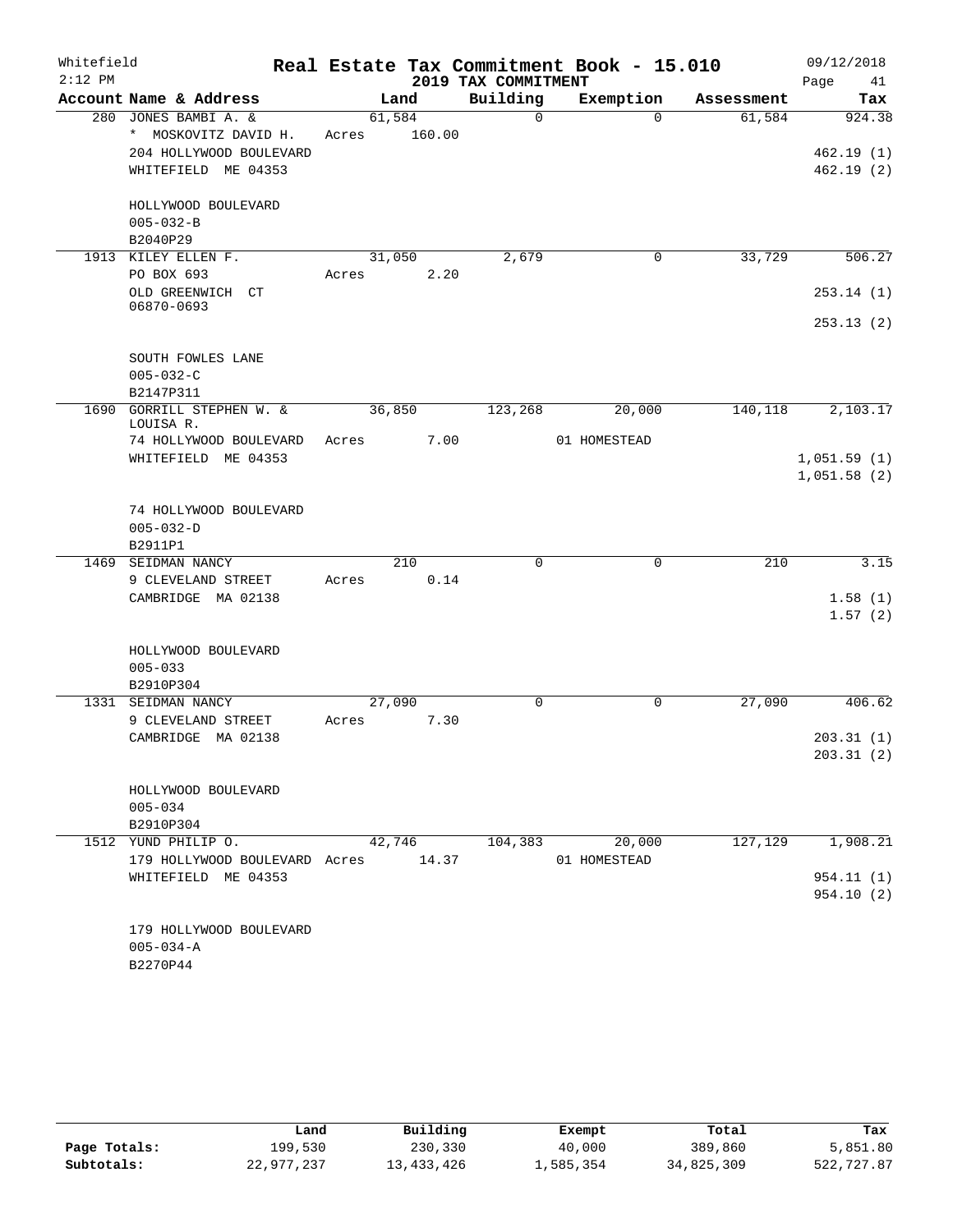| Whitefield<br>$2:12$ PM |                                                        |         |        |            | Real Estate Tax Commitment Book - 15.010<br>2019 TAX COMMITMENT |              |           |            | 09/12/2018<br>Page<br>42 |
|-------------------------|--------------------------------------------------------|---------|--------|------------|-----------------------------------------------------------------|--------------|-----------|------------|--------------------------|
|                         | Account Name & Address                                 |         | Land   |            | Building                                                        |              | Exemption | Assessment | Tax                      |
|                         | 75 YUND PHILIP & SUSANNE<br>MEIDEL                     |         | 22,250 |            | $\mathbf 0$                                                     |              | $\Omega$  | 22,250     | 333.97                   |
|                         | 179 HOLLYWOOD BOULEVARD Acres 3.00                     |         |        |            |                                                                 |              |           |            |                          |
|                         | WHITEFIELD ME 04353                                    |         |        |            |                                                                 |              |           |            | 166.99(1)<br>166.98(2)   |
|                         | HOLLYWOOD BOULEVARD                                    |         |        |            |                                                                 |              |           |            |                          |
|                         | $005 - 034 - B$                                        |         |        |            |                                                                 |              |           |            |                          |
|                         | B3910P100 09/09/2007 B2599P276<br>1626 POULIN ALICE L. |         |        |            | 135,297                                                         |              | 20,000    |            | 146,647 2,201.17         |
|                         | 35 HOLLYWOOD BOULEVARD Acres 2.40                      |         | 31,350 |            |                                                                 | 01 HOMESTEAD |           |            |                          |
|                         | WHITEFIELD ME 04353                                    |         |        |            |                                                                 |              |           |            | 1,100.59(1)              |
|                         |                                                        |         |        |            |                                                                 |              |           |            | 1,100.58(2)              |
|                         | 35 HOLLYWOOD BOULEVARD                                 |         |        |            |                                                                 |              |           |            |                          |
|                         | $005 - 034 - C$                                        |         |        |            |                                                                 |              |           |            |                          |
|                         | B5169P91 08/09/2017 B2109P115<br>1552 SEIDMAN NANCY L. |         | 27,250 |            | $\Omega$                                                        |              | 0         | 27,250     | 409.02                   |
|                         | 9 CLEVELAND STREET                                     | Acres   | 7.50   |            |                                                                 |              |           |            |                          |
|                         | CAMBRIDGE MA 02138                                     |         |        |            |                                                                 |              |           |            | 204.51(1)                |
|                         |                                                        |         |        |            |                                                                 |              |           |            | 204.51(2)                |
|                         | HOLLYWOOD BOULEVARD                                    |         |        |            |                                                                 |              |           |            |                          |
|                         | $005 - 034 - D$                                        |         |        |            |                                                                 |              |           |            |                          |
|                         | B3210P220                                              |         |        |            |                                                                 |              |           |            |                          |
|                         | 943 JONES BAMBI A. & DAVID<br>Η.                       |         | 32,884 |            | $\Omega$                                                        |              | $\Omega$  | 32,884     | 493.59                   |
|                         | * MOSKOVITZ                                            | Acres   |        | 76.00      |                                                                 |              |           |            |                          |
|                         | 204 HOLLYWOOD BOULEVARD                                |         |        |            |                                                                 |              |           |            | 246.80(1)                |
|                         | WHITEFIELD ME 04353                                    |         |        |            |                                                                 |              |           |            | 246.79(2)                |
|                         | HOLLYWOOD BOULEVARD                                    |         |        |            |                                                                 |              |           |            |                          |
|                         | $005 - 035$                                            |         |        |            |                                                                 |              |           |            |                          |
|                         | B2608P129                                              |         |        |            |                                                                 |              |           |            | 183.60                   |
|                         | 1178 MOSKOVITZ DAVID H. &<br>* JONES BAMBI A.          | Acres   | 12,232 | 33.00      | $\Omega$                                                        |              | 0         | 12,232     |                          |
|                         | 204 HOLLYWOOD BOULEVARD                                |         |        |            |                                                                 |              |           |            | 91.80(1)                 |
|                         | WHITEFIELD ME 04353                                    |         |        |            |                                                                 |              |           |            | 91.80(2)                 |
|                         | HOLLYWOOD BOULEVARD                                    |         |        |            |                                                                 |              |           |            |                          |
|                         | $005 - 036$                                            |         |        |            |                                                                 |              |           |            |                          |
|                         | B2040P29                                               |         |        |            |                                                                 |              |           |            |                          |
| 1132                    | JONES BAMBI A. &                                       |         | 10,700 |            | $\Omega$                                                        |              | 0         | 10,700     | 160.61                   |
|                         | * MOSKOVITZ DAVID H.                                   | Acres   |        | 30.00      |                                                                 |              |           |            |                          |
|                         | 204 HOLLYWOOD BOULEVARD<br>WHITEFIELD ME 04353         |         |        |            |                                                                 |              |           |            | 80.31(1)<br>80.30(2)     |
|                         | HOLLYWOOD BLVD                                         |         |        |            |                                                                 |              |           |            |                          |
|                         | $005 - 037$                                            |         |        |            |                                                                 |              |           |            |                          |
|                         | B2040P33                                               |         |        |            |                                                                 |              |           |            |                          |
|                         | 829 MOSKOVITZ DAVID H. &                               |         | 4,688  |            | 0                                                               |              | 0         | 4,688      | 70.37                    |
|                         | * JONES BAMBI A.                                       | Acres   |        | 13.00      |                                                                 |              |           |            |                          |
|                         | 204 HOLLYWOOD BOULEVARD<br>WHITEFIELD ME 04353         |         |        |            |                                                                 |              |           |            | 35.19(1)<br>35.18(2)     |
|                         | HOLLYWOOD BLVD                                         |         |        |            |                                                                 |              |           |            |                          |
|                         | $005 - 038$                                            |         |        |            |                                                                 |              |           |            |                          |
|                         | B2040P29                                               |         |        |            |                                                                 |              |           |            |                          |
|                         |                                                        | Land    |        | Building   |                                                                 | Exempt       |           | Total      | Tax                      |
| Page Totals:            |                                                        | 141,354 |        | 135,297    |                                                                 | 20,000       |           | 256,651    | 3,852.33                 |
| Subtotals:              | 23, 118, 591                                           |         |        | 13,568,723 |                                                                 | 1,605,354    |           | 35,081,960 | 526,580.20               |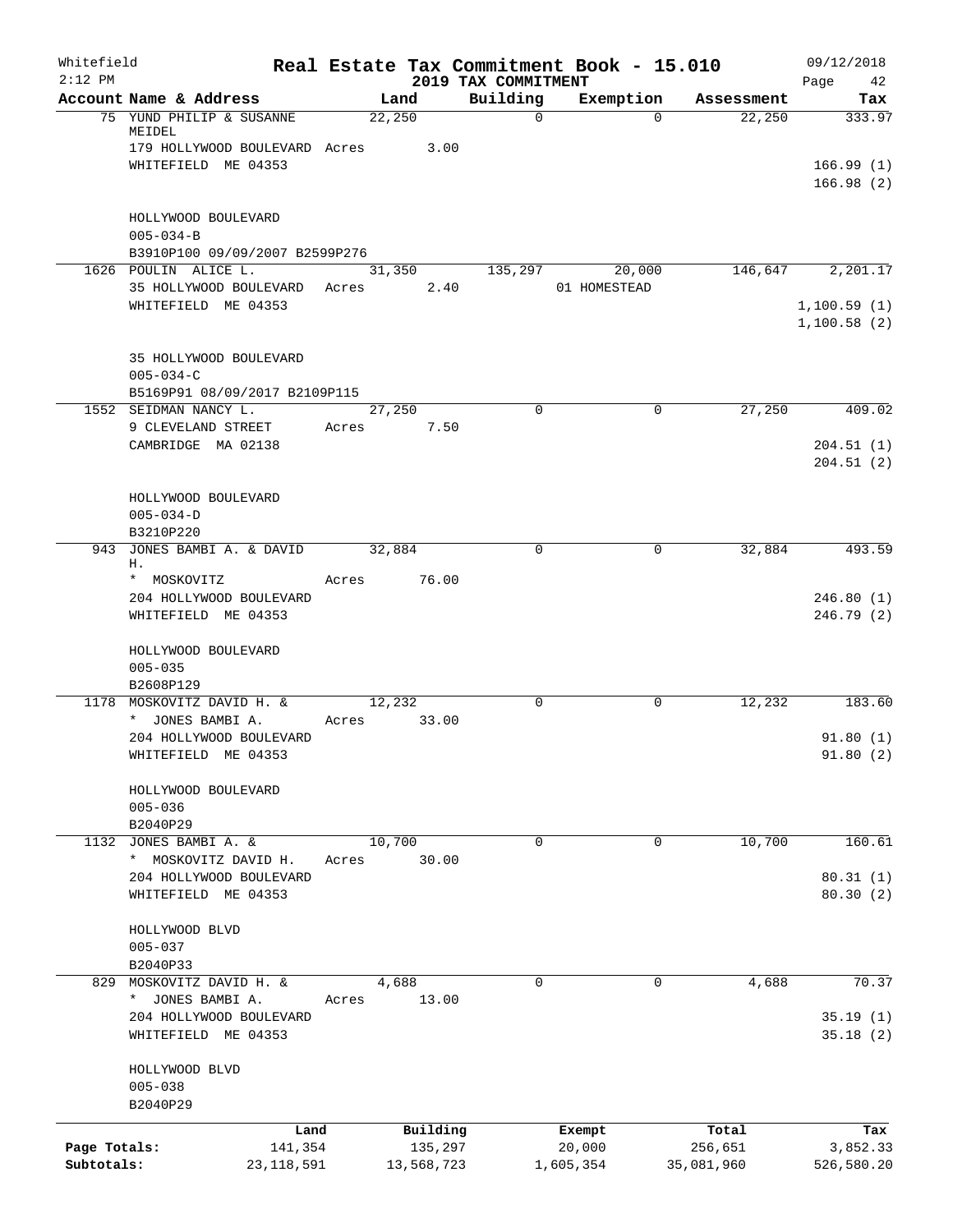| Whitefield |                                                    |             |            |                     | Real Estate Tax Commitment Book - 15.010 |            | 09/12/2018               |
|------------|----------------------------------------------------|-------------|------------|---------------------|------------------------------------------|------------|--------------------------|
| $2:12$ PM  |                                                    |             |            | 2019 TAX COMMITMENT |                                          |            | Page<br>43               |
|            | Account Name & Address                             |             | Land       | Building            | Exemption                                | Assessment | Tax                      |
|            | 927 FAIRSERVICE MICHAEL O.<br>&                    |             | 70,250     | 7,076               | $\Omega$                                 | 77,326     | 1,160.66                 |
|            | * CAROLYN                                          | Acres       | 57.00      |                     |                                          |            |                          |
|            | 17 HEMLOCK LANE                                    |             |            |                     |                                          |            | 580.33(1)                |
|            | WHITEFIELD ME 04353                                |             |            |                     |                                          |            | 580.33(2)                |
|            |                                                    |             |            |                     |                                          |            |                          |
|            | 17 HEMLOCK LANE                                    |             |            |                     |                                          |            |                          |
|            | $006 - 001$                                        |             |            |                     |                                          |            |                          |
|            | B4538P159 06/22/2012 B1767P352                     |             |            |                     |                                          |            |                          |
|            | 36 MCEVOY PAUL                                     |             | 77,645     | $\Omega$            | $\overline{0}$                           |            | 77,645 1,165.45          |
|            | 12 E CRISMAN ROAD<br>HARDWICK NJ 07825-9696        | Acres 91.79 |            |                     |                                          |            |                          |
|            |                                                    |             |            |                     |                                          |            | 582.73 (1)<br>582.72 (2) |
|            |                                                    |             |            |                     |                                          |            |                          |
|            | BRIGID LANE                                        |             |            |                     |                                          |            |                          |
|            | $006 - 002$                                        |             |            |                     |                                          |            |                          |
|            | B2616P40                                           |             |            |                     |                                          |            |                          |
|            | 801 ELWELL MICHAEL H.                              |             | 30,900     |                     | 146,502 20,000                           | 157,402    | 2,362.60                 |
|            | P.O. BOX 681                                       |             | Acres 2.10 |                     | 01 HOMESTEAD                             |            |                          |
|            | NEWCASTLE ME 04553                                 |             |            |                     |                                          |            | 1,181.30(1)              |
|            |                                                    |             |            |                     |                                          |            | 1,181.30(2)              |
|            |                                                    |             |            |                     |                                          |            |                          |
|            | 44 BRIGID LANE                                     |             |            |                     |                                          |            |                          |
|            | $006 - 002 - A$                                    |             |            |                     |                                          |            |                          |
|            | B4772P154 04/22/2014 B3128P164<br>1006 MCEVOY PAUL |             | 20,750     | $\Omega$            | $\Omega$                                 | 20,750     | 311.46                   |
|            | 12 E CRISMAN ROAD                                  | Acres       | 2.00       |                     |                                          |            |                          |
|            | HARDWICK NJ 07825-9696                             |             |            |                     |                                          |            | 155.73(1)                |
|            |                                                    |             |            |                     |                                          |            | 155.73(2)                |
|            |                                                    |             |            |                     |                                          |            |                          |
|            | BRIGID LANE                                        |             |            |                     |                                          |            |                          |
|            | $006 - 002 - B$                                    |             |            |                     |                                          |            |                          |
|            | B2616P40                                           |             |            |                     |                                          |            |                          |
|            | 1873 BOWMAN BENJAMIN A.                            |             | 23,120     | 0                   | 0                                        | 23,120     | 347.03                   |
|            | 455 EIGHT ROD ROAD                                 |             | Acres 3.58 |                     |                                          |            |                          |
|            | AUGUSTA ME 04330                                   |             |            |                     |                                          |            | 173.52(1)                |
|            |                                                    |             |            |                     |                                          |            | 173.51(2)                |
|            | BRIDGID LANE                                       |             |            |                     |                                          |            |                          |
|            | $006 - 002 - C$                                    |             |            |                     |                                          |            |                          |
|            | B4722P9 10/11/2013                                 |             |            |                     |                                          |            |                          |
|            | 1718 ELWELL MICHAEL H.                             |             | 23,915     | $\Omega$            | 0                                        | 23,915     | 358.96                   |
|            | P.O. BOX 681                                       | Acres       | 4.11       |                     |                                          |            |                          |
|            | NEWCASTLE ME 04553                                 |             |            |                     |                                          |            | 179.48(1)                |
|            |                                                    |             |            |                     |                                          |            | 179.48(2)                |
|            |                                                    |             |            |                     |                                          |            |                          |
|            | BRIGID LANE                                        |             |            |                     |                                          |            |                          |
|            | $006 - 002 - D$                                    |             |            |                     |                                          |            |                          |
|            | B4772P154 04/22/2014                               |             |            |                     |                                          |            |                          |

|              | Land       | Building   | Exempt    | Total      | Tax        |
|--------------|------------|------------|-----------|------------|------------|
| Page Totals: | 246,580    | 153,578    | 20,000    | 380,158    | 5,706.16   |
| Subtotals:   | 23,365,171 | 13,722,301 | 1,625,354 | 35,462,118 | 532,286.36 |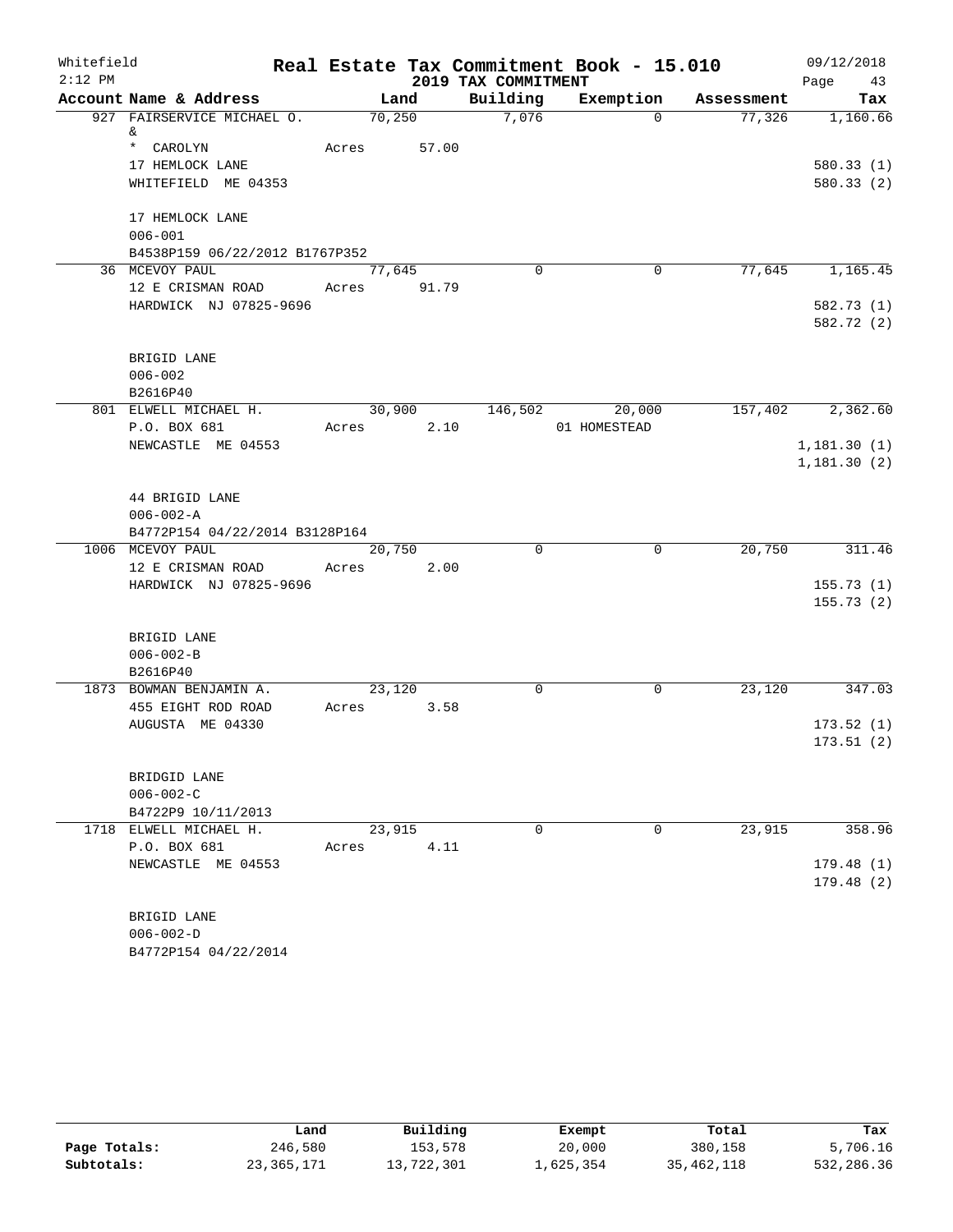| Whitefield |                                                                                              |       |                 |                     | Real Estate Tax Commitment Book - 15.010 |            | 09/12/2018                 |
|------------|----------------------------------------------------------------------------------------------|-------|-----------------|---------------------|------------------------------------------|------------|----------------------------|
| $2:12$ PM  |                                                                                              |       |                 | 2019 TAX COMMITMENT |                                          |            | Page<br>44                 |
|            | Account Name & Address                                                                       |       | Land            | Building            | Exemption                                | Assessment | Tax                        |
|            | 1570 WILLARD WILLIAM J. &<br>PAULINE A. & WILLIAM H.<br>115 HANLEY ROAD<br>PITTSTON ME 04345 | Acres | 30,610<br>11.70 | $\Omega$            | $\Omega$                                 | 30,610     | 459.46<br>229.73(1)        |
|            |                                                                                              |       |                 |                     |                                          |            | 229.73(2)                  |
|            | PHILBRICK LANE<br>$006 - 003$<br>B4971P185 01/25/2016 B4343P206 09/29/2010 B2588P194         |       |                 |                     |                                          |            |                            |
|            | 06/29/1983<br>1472 VALLIERES MELISSA P. &                                                    |       | 40,050          | 175,862             | 20,000                                   | 195,912    | 2,940.64                   |
|            | GARY C.                                                                                      |       |                 |                     |                                          |            |                            |
|            | 131 HANLEY ROAD<br>PITTSTON ME 04345                                                         | Acres | 11.00           |                     | 01 HOMESTEAD                             |            | 1,470.32(1)<br>1,470.32(2) |
|            | 131 HANLEY ROAD,<br>PITTSTON<br>$006 - 004$                                                  |       |                 |                     |                                          |            |                            |
|            | B3650P314 03/23/2006                                                                         |       |                 | 158,525             |                                          | 198,125    |                            |
|            | 1069 FROEHLICH PETER E.<br>230 PHILBRICK LANE                                                | Acres | 59,600<br>39.00 |                     | 20,000<br>01 HOMESTEAD                   |            | 2,973.86                   |
|            | WHITEFIELD ME 04353                                                                          |       |                 |                     |                                          |            | 1,486.93(1)                |
|            |                                                                                              |       |                 |                     |                                          |            | 1,486.93(2)                |
|            |                                                                                              |       |                 |                     |                                          |            |                            |
|            | 230 PHILBRICK LANE                                                                           |       |                 |                     |                                          |            |                            |
|            | $006 - 005$                                                                                  |       |                 |                     |                                          |            |                            |
|            | B4389P293 04/06/2011 B1935P117 11/26/1993                                                    |       |                 |                     |                                          |            |                            |
| 1280       | KIMBALL CHRISTINE                                                                            |       | 38,450          | 52,915              | 20,000                                   | 71,365     | 1,071.19                   |
|            | 172 PHILBRICK LANE                                                                           | Acres | 9.00            |                     | 01 HOMESTEAD                             |            |                            |
|            | WHITEFIELD ME 04353                                                                          |       |                 |                     |                                          |            | 535.60(1)                  |
|            |                                                                                              |       |                 |                     |                                          |            | 535.59(2)                  |
|            | 172 PHILBRICK LANE                                                                           |       |                 |                     |                                          |            |                            |
|            | $006 - 006$                                                                                  |       |                 |                     |                                          |            |                            |
|            | B1293P169                                                                                    |       |                 |                     |                                          |            |                            |
|            | 194 HOLM KENNETH D. &                                                                        |       | 90,185          | 216,708             | 20,000                                   | 286,893    | 4,306.26                   |
|            | HILARY                                                                                       |       |                 |                     |                                          |            |                            |
|            | 118 PHILBRICK LANE                                                                           | Acres | 96.87           |                     | 01 HOMESTEAD                             |            |                            |
|            | WHITEFIELD ME 04353                                                                          |       |                 |                     |                                          |            | 2, 153.13(1)               |
|            |                                                                                              |       |                 |                     |                                          |            | 2, 153.13(2)               |
|            |                                                                                              |       |                 |                     |                                          |            |                            |
|            | 118 PHILBRICK LANE<br>$006 - 007$                                                            |       |                 |                     |                                          |            |                            |
|            | B1766P85 04/09/1992                                                                          |       |                 |                     |                                          |            |                            |
|            | 1734 MIVILLE VICKY L.                                                                        |       | 31,185          | 61,159              | 20,000                                   | 72,344     | 1,085.88                   |
|            | 148 PHILBRICK LANE                                                                           | Acres | 2.29            |                     | 01 HOMESTEAD                             |            |                            |
|            | WHITEFIELD ME 04353                                                                          |       |                 |                     |                                          |            | 542.94 (1)                 |
|            |                                                                                              |       |                 |                     |                                          |            | 542.94 (2)                 |
|            |                                                                                              |       |                 |                     |                                          |            |                            |
|            | 148 PHILBRICK LANE                                                                           |       |                 |                     |                                          |            |                            |
|            | $006 - 007 - A$<br>B3374P81 10/05/2004                                                       |       |                 |                     |                                          |            |                            |
|            |                                                                                              |       |                 |                     |                                          |            |                            |

|              | Land       | Building   | Exempt    | Total        | Tax         |
|--------------|------------|------------|-----------|--------------|-------------|
| Page Totals: | 290,080    | 665,169    | 100,000   | 855,249      | 12,837.29   |
| Subtotals:   | 23,655,251 | 14,387,470 | 1,725,354 | 36, 317, 367 | 545, 123.65 |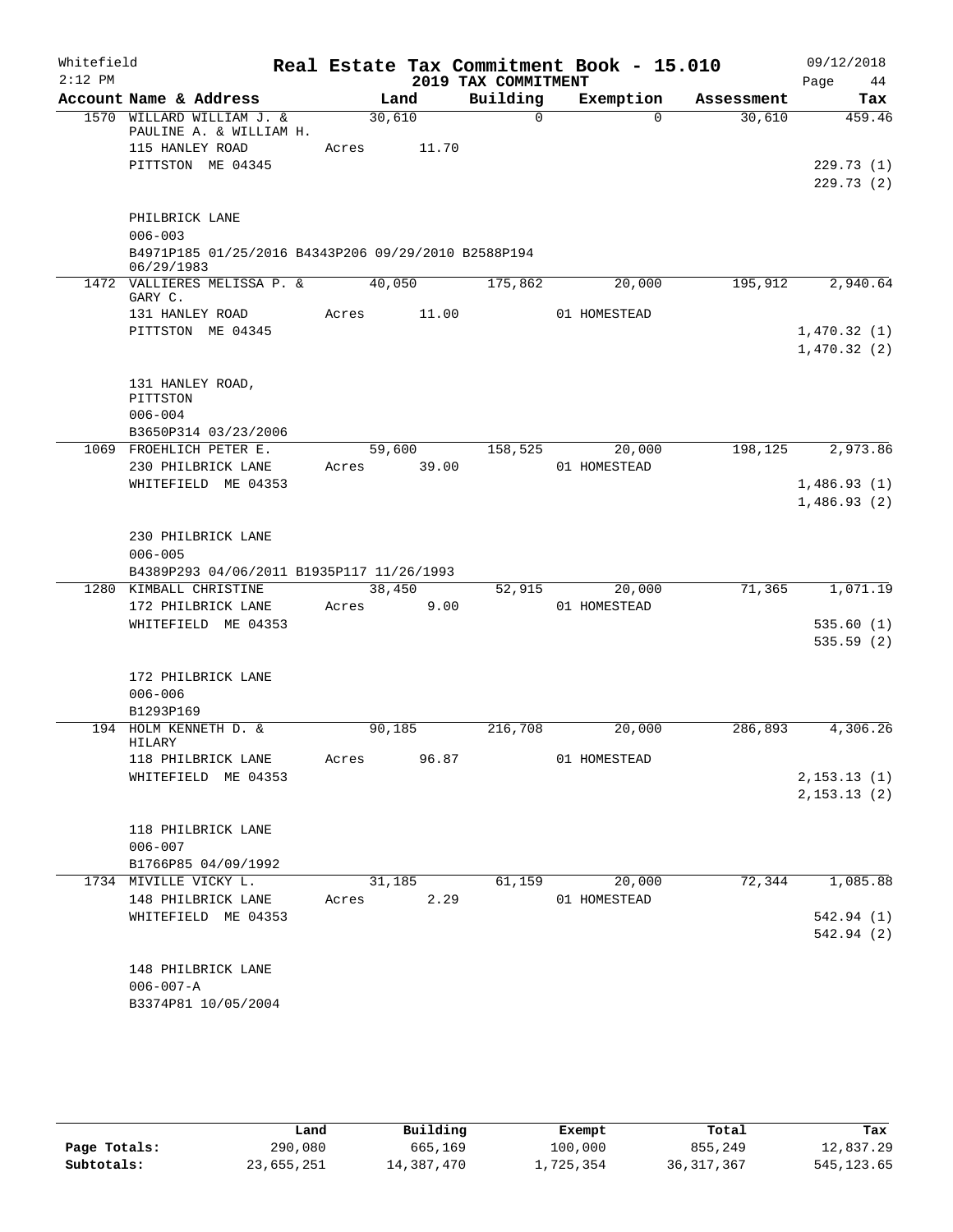| Whitefield |                                                      |        |       |                     | Real Estate Tax Commitment Book - 15.010 |            | 09/12/2018   |
|------------|------------------------------------------------------|--------|-------|---------------------|------------------------------------------|------------|--------------|
| $2:12$ PM  |                                                      |        |       | 2019 TAX COMMITMENT |                                          |            | Page<br>45   |
|            | Account Name & Address                               |        | Land  | Building            | Exemption                                | Assessment | Tax          |
|            | 1562 HALL JR. GEORGE W. &<br>GEORGE W.               | 35,394 |       | $\Omega$            | $\Omega$                                 | 35,394     | 531.26       |
|            | 822 TOWNHOUSE ROAD                                   | Acres  | 17.68 |                     |                                          |            |              |
|            | WHITEFIELD ME 04353                                  |        |       |                     |                                          |            | 265.63(1)    |
|            |                                                      |        |       |                     |                                          |            | 265.63(2)    |
|            | PHILBRICK LANE                                       |        |       |                     |                                          |            |              |
|            | $006 - 008$                                          |        |       |                     |                                          |            |              |
|            | 708 BARTLETT KENNETH A. &                            | 35,250 |       | 134,267             | 20,000                                   | 149,517    | 2,244.25     |
|            | KIMBERLY S.                                          |        |       |                     |                                          |            |              |
|            | 6 BOUCHER AVENUE                                     | Acres  | 5.00  |                     | 01 HOMESTEAD                             |            |              |
|            | AUGUSTA ME 04330                                     |        |       |                     |                                          |            | 1, 122.13(1) |
|            |                                                      |        |       |                     |                                          |            | 1, 122.12(2) |
|            | 104 PHILBRICK LANE                                   |        |       |                     |                                          |            |              |
|            | $006 - 008 - A$                                      |        |       |                     |                                          |            |              |
|            | B4904P174 06/23/2015 B4941P140 10/21/2015 B4761P299  |        |       |                     |                                          |            |              |
|            | 03/07/2014 B4757P144 02/18/2014 B3796P64 01/04/2007  |        |       |                     |                                          |            |              |
|            | 531 KARASS EDWARD A. &<br>SUSAN                      | 12,236 |       | $\mathbf{0}$        | $\mathbf 0$                              | 12,236     | 183.66       |
|            | 737 TOWNHOUSE ROAD                                   | Acres  | 10.92 |                     |                                          |            |              |
|            | WHITEFIELD ME 04353                                  |        |       |                     |                                          |            | 91.83(1)     |
|            |                                                      |        |       |                     |                                          |            | 91.83(2)     |
|            |                                                      |        |       |                     |                                          |            |              |
|            | PHILBRICK LANE                                       |        |       |                     |                                          |            |              |
|            | $006 - 009$                                          |        |       |                     |                                          |            |              |
|            | B1446P250                                            |        |       |                     |                                          |            |              |
|            | 678 MOREY DONALD D. & LOIS<br>G., TRUSTEES           | 69,800 |       | $\Omega$            | $\mathbf 0$                              | 69,800     | 1,047.70     |
|            | * LIVING TRUST                                       | Acres  | 96.50 |                     |                                          |            |              |
|            | 5 PHILBRICK LANE                                     |        |       |                     |                                          |            | 523.85(1)    |
|            | WHITEFIELD ME 04353                                  |        |       |                     |                                          |            | 523.85(2)    |
|            |                                                      |        |       |                     |                                          |            |              |
|            | PHILBRICK LANE                                       |        |       |                     |                                          |            |              |
|            | $006 - 010$<br>B4268P10 04/12/2010                   |        |       |                     |                                          |            |              |
|            | 1481 WELLS FARGO BANK                                | 32,250 |       | 79,406              | 0                                        | 111,656    | 1,675.96     |
|            | 59 PHILBRICK LANE                                    | Acres  | 3.00  |                     |                                          |            |              |
|            | WHITEFIELD .E 04353                                  |        |       |                     |                                          |            | 837.98 (1)   |
|            |                                                      |        |       |                     |                                          |            | 837.98 (2)   |
|            |                                                      |        |       |                     |                                          |            |              |
|            | 59 PHILBRICK LANE                                    |        |       |                     |                                          |            |              |
|            | $006 - 010 - A$                                      |        |       |                     |                                          |            |              |
|            | B4755P239 02/07/2014 B2576P8<br>1114 GRADY STEVEN J. | 74,500 |       | $\Omega$            | $\Omega$                                 | 74,500     | 1,118.24     |
|            | 8 JEWETT LANE                                        | Acres  | 85.50 |                     |                                          |            |              |
|            | WHITEFIELD ME 04353                                  |        |       |                     |                                          |            | 559.12(1)    |
|            |                                                      |        |       |                     |                                          |            | 559.12(2)    |
|            |                                                      |        |       |                     |                                          |            |              |
|            | PHILBRICK LANE                                       |        |       |                     |                                          |            |              |
|            | $006 - 011$                                          |        |       |                     |                                          |            |              |
|            | B4951P237 11/20/2015 B2009P78                        |        |       |                     |                                          |            |              |
|            |                                                      |        |       |                     |                                          |            |              |

|              | Land       | Building   | Exempt    | Total      | Tax        |
|--------------|------------|------------|-----------|------------|------------|
| Page Totals: | 259,430    | 213,673    | 20,000    | 453,103    | 6,801.07   |
| Subtotals:   | 23,914,681 | 14,601,143 | 1,745,354 | 36,770,470 | 551,924.72 |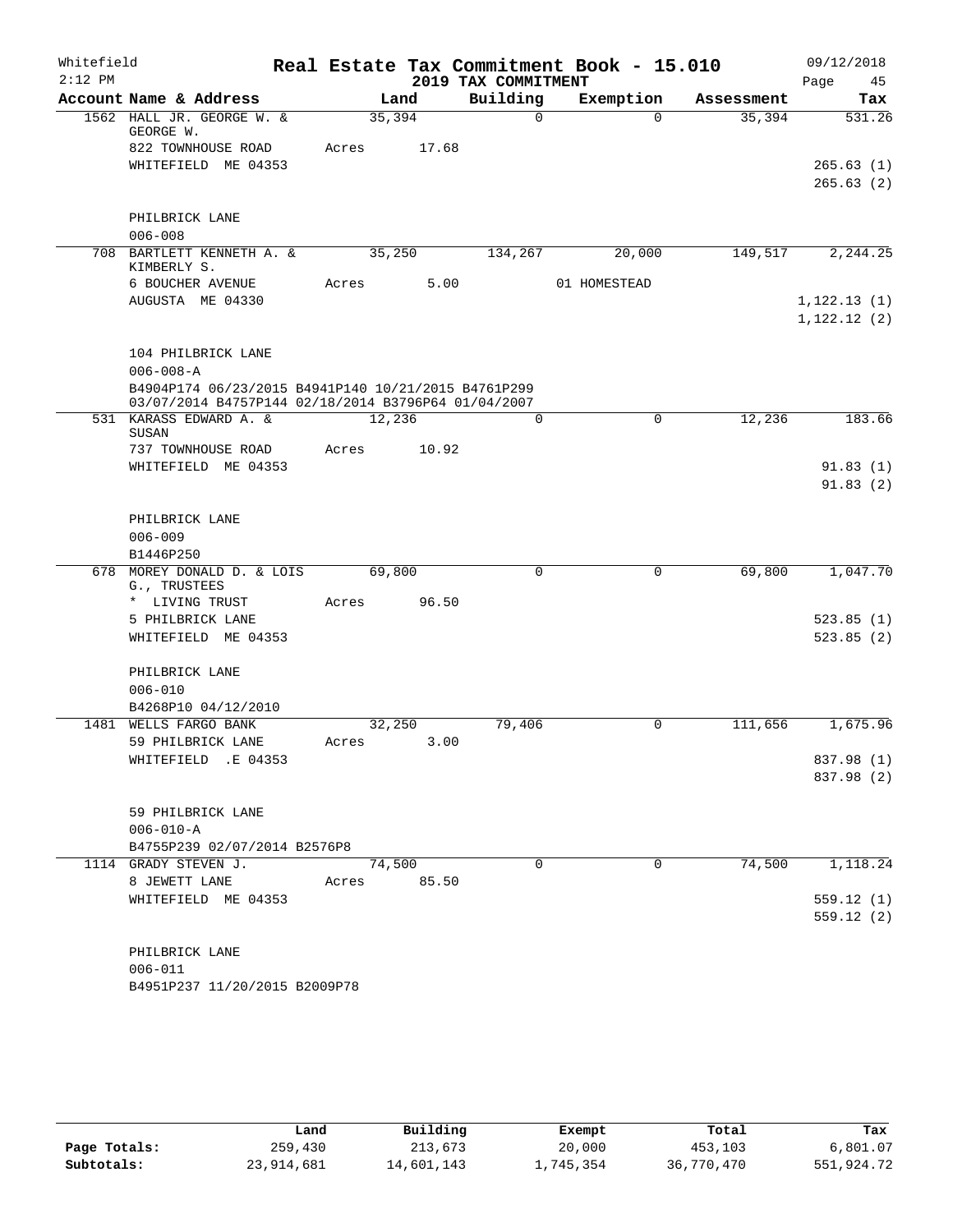| Whitefield<br>$2:12$ PM |                                          |       |            | 2019 TAX COMMITMENT | Real Estate Tax Commitment Book - 15.010 |              | 09/12/2018<br>Page<br>46 |
|-------------------------|------------------------------------------|-------|------------|---------------------|------------------------------------------|--------------|--------------------------|
|                         | Account Name & Address                   |       | Land       | Building            | Exemption                                | Assessment   | Tax                      |
|                         | 213 HALL GEORGE W.                       |       | 13,100     | 0                   | $\Omega$                                 | 13,100       | 196.63                   |
|                         | 769 TOWNHOUSE ROAD                       | Acres | 12.00      |                     |                                          |              |                          |
|                         | WHITEFIELD ME 04353                      |       |            |                     |                                          |              | 98.32(1)                 |
|                         |                                          |       |            |                     |                                          |              | 98.31(2)                 |
|                         |                                          |       |            |                     |                                          |              |                          |
|                         | PHILBRICK LANE                           |       |            |                     |                                          |              |                          |
|                         | $006 - 011 - A$                          |       |            |                     |                                          |              |                          |
|                         | B1417P150                                |       |            |                     |                                          |              |                          |
|                         | 432 HALL JR. GEORGE                      |       | 35,650     | 0                   | 0                                        | 35,650       | 535.11                   |
|                         | 822 TOWNHOUSE ROAD                       | Acres | 18.00      |                     |                                          |              |                          |
|                         | WHITEFIELD ME 04353                      |       |            |                     |                                          |              | 267.56(1)                |
|                         |                                          |       |            |                     |                                          |              | 267.55(2)                |
|                         |                                          |       |            |                     |                                          |              |                          |
|                         | PHILBRICK LANE                           |       |            |                     |                                          |              |                          |
|                         | $006 - 011 - B$                          |       |            |                     |                                          |              |                          |
|                         | B1417P148                                |       |            |                     |                                          |              |                          |
|                         | 783 MONDINO MITCHELL & TARA              |       | 50,790     | 0                   | $\mathbf 0$                              | 50,790       | 762.36                   |
|                         | * LARRABEE JOHN                          | Acres | 40.83      |                     |                                          |              |                          |
|                         | P O BOX 483                              |       |            |                     |                                          |              | 381.18(1)                |
|                         | EAST FALMOUTH MA 02536                   |       |            |                     |                                          |              | 381.18(2)                |
|                         |                                          |       |            |                     |                                          |              |                          |
|                         | PHILBRICK LANE                           |       |            |                     |                                          |              |                          |
|                         | $006 - 012$                              |       |            |                     |                                          |              |                          |
|                         | B5141P157 05/30/2017 B1489P184           |       |            |                     |                                          |              |                          |
|                         | 1577 HOLM HILARY H. TRUSTEE              |       | 23,750     | $\Omega$            | 0                                        | 23,750       | 356.49                   |
|                         | * HILARY HOLM TRUST                      | Acres | 4.00       |                     |                                          |              |                          |
|                         | 118 PHILBRICK LANE                       |       |            |                     |                                          |              | 178.25(1)                |
|                         | WHITEFIELD ME 04353                      |       |            |                     |                                          |              | 178.24(2)                |
|                         |                                          |       |            |                     |                                          |              |                          |
|                         | PHILBRICK LANE                           |       |            |                     |                                          |              |                          |
|                         | $006 - 012 - A$                          |       |            |                     |                                          |              |                          |
|                         | B3383P297 10/19/2004                     |       |            |                     |                                          |              |                          |
|                         | 1170 TOWLE WILLIAM A.                    |       | 60,796     | 34,003              | 0                                        | 94,799       | 1,422.93                 |
|                         | 95 SALMON FALLS ROAD                     | Acres | 40.84      |                     |                                          |              |                          |
|                         | ROCHESTER NH 03868                       |       |            |                     |                                          |              | 711.47(1)                |
|                         |                                          |       |            |                     |                                          |              | 711.46(2)                |
|                         |                                          |       |            |                     |                                          |              |                          |
|                         | 111 PHILBRICK LANE                       |       |            |                     |                                          |              |                          |
|                         | $006 - 012 - B$                          |       |            |                     |                                          |              |                          |
|                         | B1581P106                                |       |            |                     |                                          |              |                          |
|                         | 47 OBER JANET M.                         |       | 34,515     | 94,137              | 20,000                                   | 108,652      | 1,630.87                 |
|                         | 123 PHILBRICK LANE                       | Acres |            | 4.51                | 01 HOMESTEAD                             |              |                          |
|                         | WHITEFIELD ME 04353                      |       |            |                     |                                          |              | 815.44 (1)               |
|                         |                                          |       |            |                     |                                          |              | 815.43(2)                |
|                         |                                          |       |            |                     |                                          |              |                          |
|                         | 123 PHILBRICK LANE                       |       |            |                     |                                          |              |                          |
|                         | $006 - 012 - C$                          |       |            |                     |                                          |              |                          |
|                         | B1799P57                                 |       |            |                     |                                          |              |                          |
|                         | 650 GLOVER GEORGE JR.,                   |       | 40,850     | 37,021              | 0                                        | 77,871       | 1,168.84                 |
|                         | DENISE M.                                |       |            |                     |                                          |              |                          |
|                         | 13230 S.E. 256th STREET Acres            |       | 12.00      |                     |                                          |              |                          |
|                         | KENT WA 98042                            |       |            |                     |                                          |              | 584.42 (1)               |
|                         |                                          |       |            |                     |                                          |              | 584.42 (2)               |
|                         |                                          |       |            |                     |                                          |              |                          |
|                         | 189 PHILBRICK LANE                       |       |            |                     |                                          |              |                          |
|                         | $006 - 013$                              |       |            |                     |                                          |              |                          |
|                         | B4767P34 03/28/2014 B3347P284 08/17/2004 |       |            |                     |                                          |              |                          |
|                         |                                          | Land  | Building   |                     | Exempt                                   | Total        | Tax                      |
| Page Totals:            | 259,451                                  |       | 165,161    |                     | 20,000                                   | 404,612      | 6,073.23                 |
| Subtotals:              | 24, 174, 132                             |       | 14,766,304 |                     | 1,765,354                                | 37, 175, 082 | 557,997.95               |
|                         |                                          |       |            |                     |                                          |              |                          |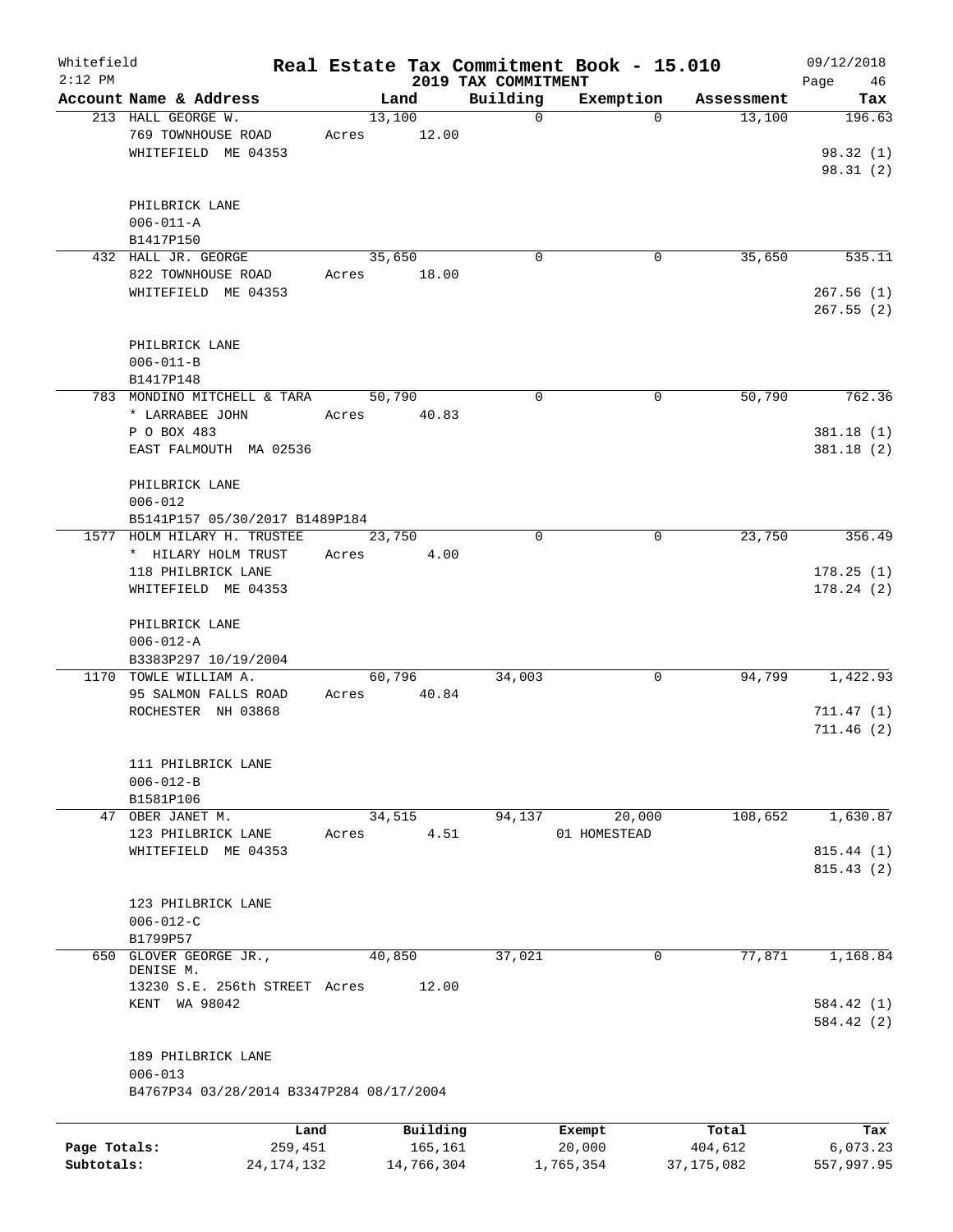| Whitefield<br>$2:12$ PM    |                                                                   |                       |        |                       | 2019 TAX COMMITMENT | Real Estate Tax Commitment Book - 15.010 |                       | 09/12/2018<br>Page<br>47     |
|----------------------------|-------------------------------------------------------------------|-----------------------|--------|-----------------------|---------------------|------------------------------------------|-----------------------|------------------------------|
|                            | Account Name & Address                                            |                       |        | Land                  | Building            | Exemption                                | Assessment            | Tax                          |
|                            | 544 JONES DONNA HAINES &<br>PHILIP                                |                       | 68,750 |                       | 3,771               | $\Omega$                                 | 72,521                | 1,088.54                     |
|                            | P O BOX 481<br>BREWSTER MA 02631                                  |                       | Acres  | 54.00                 |                     |                                          |                       | 544.27 (1)<br>544.27 (2)     |
|                            | PHILBRICK LANE<br>$006 - 014$<br>B1759P125                        |                       |        |                       |                     |                                          |                       |                              |
|                            | 160 HALL IV GEORGE W.                                             |                       | 30,290 |                       | $\Omega$            | $\mathbf 0$                              | 30,290                | 454.65                       |
|                            | 822 TOWNHOUSE ROAD<br>WHITEFIELD ME 04353                         |                       | Acres  | 11.30                 |                     |                                          |                       | 227.33(1)<br>227.32(2)       |
|                            | PHILBRICK LANE<br>$006 - 015$<br>B1635P29                         |                       |        |                       |                     |                                          |                       |                              |
|                            | 410 MCKEE-JENEC JACALYN A.                                        |                       | 21,500 |                       | $\mathbf 0$         | $\mathbf 0$                              | 21,500                | 322.71                       |
|                            | 42 HANLEY ROAD<br>PITTSTON ME 04345                               |                       | Acres  | 2.50                  |                     |                                          |                       | 161.36(1)<br>161.35(2)       |
|                            | PHILBRICK LANE<br>$006 - 016$<br>B2390P103 10/15/1998             |                       |        |                       |                     |                                          |                       |                              |
|                            | 327 SHEA ARLENE                                                   |                       | 20,800 |                       | $\Omega$            | 0                                        | 20,800                | 312.21                       |
|                            | 73 HUNTS MEADOW ROAD<br>PITTSTON ME 04345                         |                       | Acres  | 22.00                 |                     |                                          |                       | 156.11(1)<br>156.10(2)       |
|                            | PHILBRICK LANE<br>$006 - 017$                                     |                       |        |                       |                     |                                          |                       |                              |
|                            | 690 DAVIS ARTHUR K. &<br>SHIRLEY M.<br>87 HUNTS MEADOW ROAD       |                       | Acres  | 8,380<br>6.10         | $\mathbf 0$         | 0                                        | 8,380                 | 125.78                       |
|                            | PITTSTON ME 04345                                                 |                       |        |                       |                     |                                          |                       | 62.89(1)<br>62.89(2)         |
|                            | HUNTS MEADOW ROAD<br>$006 - 018$<br>B4729P244 11/05/2013 B1595P90 |                       |        |                       |                     |                                          |                       |                              |
| 1308                       | TRUDEAU, DEAN M.                                                  |                       | 49,850 |                       | 116,191             | 0                                        | 166,041               | 2,492.28                     |
|                            | TRUDEAU, ELIZABETH C.<br>17 HEIDI LANE<br>WHITEFIELD ME 04353     |                       | Acres  | 24.00                 |                     |                                          |                       | 1, 246.14(1)<br>1, 246.14(2) |
|                            | PITTSTON LINE<br>$006 - 019$<br>B5149P227 06/23/2017 B881P271     |                       |        |                       |                     |                                          |                       |                              |
|                            | 386 SHEA DIANE                                                    |                       | 35,100 |                       | $\mathbf 0$         | 0                                        | 35,100                | 526.85                       |
|                            | 153 HUNTS MEADOW ROAD<br>PITTSTON ME 04345                        |                       | Acres  | 44.00                 |                     |                                          |                       | 263.43(1)<br>263.42(2)       |
|                            | SO. HUNTS MEADOW ROAD<br>$006 - 020$                              |                       |        |                       |                     |                                          |                       |                              |
|                            |                                                                   | Land                  |        | Building              |                     | Exempt                                   | Total                 | Tax                          |
| Page Totals:<br>Subtotals: |                                                                   | 234,670<br>24,408,802 |        | 119,962<br>14,886,266 |                     | 0<br>1,765,354                           | 354,632<br>37,529,714 | 5,323.02<br>563,320.97       |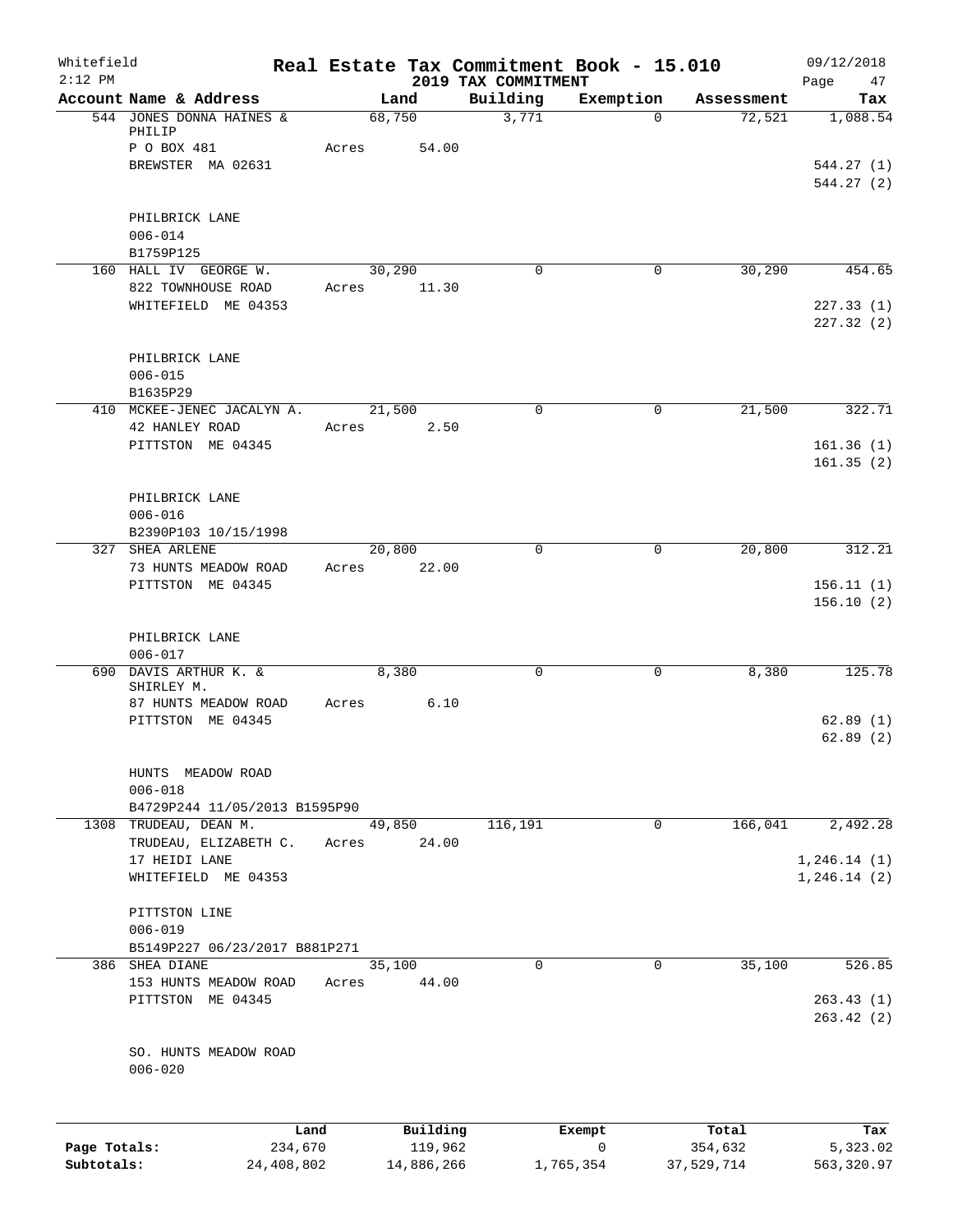| Whitefield<br>$2:12$ PM |                                                                           |       |                | 2019 TAX COMMITMENT | Real Estate Tax Commitment Book - 15.010 |            | 09/12/2018<br>Page<br>48 |  |
|-------------------------|---------------------------------------------------------------------------|-------|----------------|---------------------|------------------------------------------|------------|--------------------------|--|
|                         | Account Name & Address                                                    |       | Land           | Building            | Exemption                                | Assessment | Tax                      |  |
|                         | 1683 FRASCONE, TERRI A.<br>221 SO. HUNTS MEADOW                           | Acres | 35,650<br>5.50 | 72,276              | 20,000<br>01 HOMESTEAD                   | 87,926     | 1,319.77                 |  |
|                         | ROAD                                                                      |       |                |                     |                                          |            |                          |  |
|                         | PITTSTON ME 04345                                                         |       |                |                     |                                          |            | 659.89 (1)               |  |
|                         |                                                                           |       |                |                     |                                          |            | 659.88 (2)               |  |
|                         | 221 SO. HUNTS MEADOW                                                      |       |                |                     |                                          |            |                          |  |
|                         | <b>ROAD</b>                                                               |       |                |                     |                                          |            |                          |  |
|                         | $006 - 021 - 1$                                                           |       |                |                     |                                          |            |                          |  |
|                         | B5074P101 11/10/2016 B4696P23 08/05/2013 B2869P184                        |       |                |                     |                                          |            |                          |  |
|                         | 1684 DURRELL GENE A. & TRACY                                              |       | 35,490         | 198,906             | 0                                        | 234,396    | 3,518.28                 |  |
|                         | 213 HUNTS MEADOW ROAD<br>PITTSTON ME 04345                                | Acres | 5.30           |                     |                                          |            | 1,759.14(1)              |  |
|                         |                                                                           |       |                |                     |                                          |            | 1,759.14(2)              |  |
|                         |                                                                           |       |                |                     |                                          |            |                          |  |
|                         | 213 SO. HUNTS MEADOW                                                      |       |                |                     |                                          |            |                          |  |
|                         | ROAD<br>$006 - 021 - 2$                                                   |       |                |                     |                                          |            |                          |  |
|                         | B4704P209 08/28/2013 B4704P207 08/28/2013 B4298P304                       |       |                |                     |                                          |            |                          |  |
|                         | 07/26/2010 B2869P184                                                      |       |                |                     |                                          |            |                          |  |
|                         | 1685 RIDEOUT RICHARD G.                                                   |       | 7,580          | 0                   | $\mathbf 0$                              | 7,580      | 113.78                   |  |
|                         | 211 HUNTS MEADOW ROAD                                                     | Acres | 5.10           |                     |                                          |            |                          |  |
|                         | PITTSTON ME 04345                                                         |       |                |                     |                                          |            | 56.89(1)                 |  |
|                         |                                                                           |       |                |                     |                                          |            | 56.89(2)                 |  |
|                         | 211 SO. HUNTS MEADOW                                                      |       |                |                     |                                          |            |                          |  |
|                         | <b>ROAD</b>                                                               |       |                |                     |                                          |            |                          |  |
|                         | $006 - 021 - 3$                                                           |       |                |                     |                                          |            |                          |  |
|                         | B2813P1                                                                   |       |                |                     |                                          |            |                          |  |
| 1686                    | ROBERTS THOMAS A. JR. &<br>WENDY M.                                       |       | 7,200          | 0                   | 0                                        | 7,200      | 108.07                   |  |
|                         | 205 HUNTS MEADOW ROAD                                                     | Acres | 4.80           |                     |                                          |            |                          |  |
|                         | PITTSTON ME 04345                                                         |       |                |                     |                                          |            | 54.04(1)                 |  |
|                         |                                                                           |       |                |                     |                                          |            | 54.03(2)                 |  |
|                         |                                                                           |       |                |                     |                                          |            |                          |  |
|                         | SO. HUNTS MEADOW ROAD                                                     |       |                |                     |                                          |            |                          |  |
|                         | $006 - 021 - 4$                                                           |       |                |                     |                                          |            |                          |  |
|                         | B4704P79 08/27/2013 B3530P120 08/08/2005 B2906P283<br>1687 MARSTON, KALEB |       | 6,900          |                     |                                          | 6,900      | 103.57                   |  |
|                         | 190 HUNTS MEADOW ROAD                                                     | Acres | 4.60           |                     |                                          |            |                          |  |
|                         | PITTSTON ME 04345                                                         |       |                |                     |                                          |            | 51.79(1)                 |  |
|                         |                                                                           |       |                |                     |                                          |            | 51.78(2)                 |  |
|                         |                                                                           |       |                |                     |                                          |            |                          |  |
|                         | SO. HUNTS MEADOW ROAD                                                     |       |                |                     |                                          |            |                          |  |
|                         | $006 - 021 - 5$                                                           |       |                |                     |                                          |            |                          |  |
|                         | B5143P27 05/30/2017 B4786P8 06/04/2014 B3917P267<br>08/27/2007            |       |                |                     |                                          |            |                          |  |
|                         | 1688 MARSTON ROBERT & MARY                                                |       | 6,450          | 0                   | 0                                        | 6,450      | 96.81                    |  |
|                         | 183 HUNTS MEADOW ROAD                                                     | Acres | 4.30           |                     |                                          |            |                          |  |
|                         | PITTSTON ME 04345                                                         |       |                |                     |                                          |            | 48.41(1)                 |  |
|                         |                                                                           |       |                |                     |                                          |            | 48.40 (2)                |  |
|                         |                                                                           |       |                |                     |                                          |            |                          |  |
|                         | SO. HUNTS MEADOW ROAD<br>$006 - 021 - 6$                                  |       |                |                     |                                          |            |                          |  |
|                         | B2869P179                                                                 |       |                |                     |                                          |            |                          |  |
|                         |                                                                           |       |                |                     |                                          |            |                          |  |
|                         |                                                                           |       |                |                     |                                          |            |                          |  |

|              | Land       | Building   | Exempt    | Total      | Tax        |  |
|--------------|------------|------------|-----------|------------|------------|--|
| Page Totals: | 99,270     | 271,182    | 20,000    | 350,452    | 5,260.28   |  |
| Subtotals:   | 24,508,072 | 15,157,448 | 1,785,354 | 37,880,166 | 568,581.25 |  |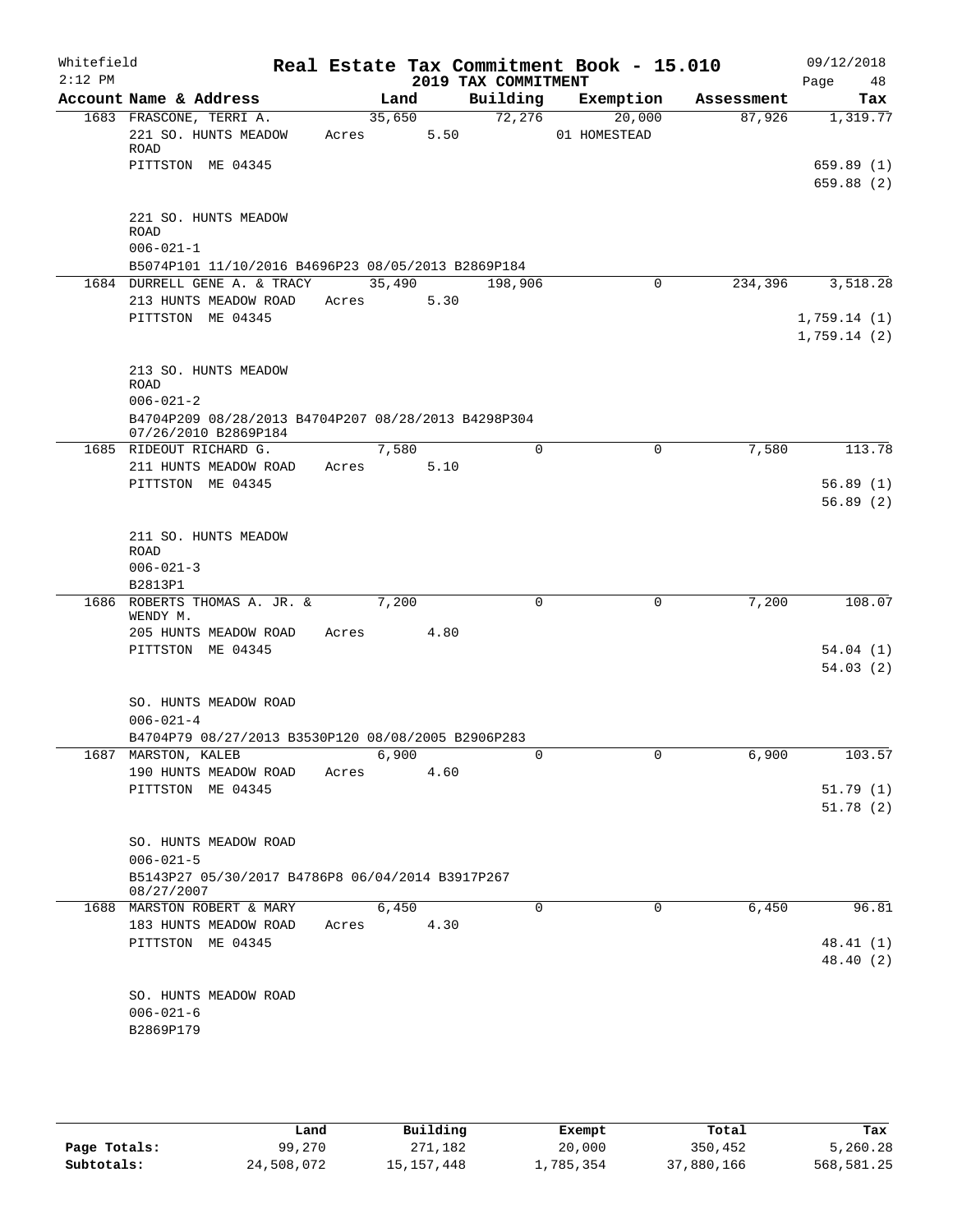| Whitefield<br>$2:12$ PM |                                                                                                  |             |        | 2019 TAX COMMITMENT | Real Estate Tax Commitment Book - 15.010 |            | 09/12/2018<br>Page<br>49    |
|-------------------------|--------------------------------------------------------------------------------------------------|-------------|--------|---------------------|------------------------------------------|------------|-----------------------------|
|                         | Account Name & Address                                                                           |             | Land   | Building            | Exemption                                | Assessment | Tax                         |
|                         | 1404 CROMWELL, RYAN<br>CHRISTOPER                                                                | 37,712      |        | 153,849             | $\Omega$                                 | 191,561    | 2,875.33                    |
|                         | BUMA, JAMIE MICHELA<br>400 S. HUNTS MEADOW<br>ROAD                                               | Acres       | 20.78  |                     |                                          |            | 1,437.67(1)                 |
|                         | WHITEFIELD ME 04353                                                                              |             |        |                     |                                          |            | 1,437.66(2)                 |
|                         | 400 SO. HUNTS MEADOW<br><b>ROAD</b>                                                              |             |        |                     |                                          |            |                             |
|                         | $006 - 021 - A$                                                                                  |             |        |                     |                                          |            |                             |
|                         | B5023P83 06/30/2016 B4915P42 08/06/2015 B3207P120<br>1848 WAKEFIELD ALEXANDER S.                 | 45,362      |        | 129,113             | 0                                        | 174,475    | 2,618.87                    |
|                         | 756 WISCASSET ROAD                                                                               | Acres 17.64 |        |                     |                                          |            |                             |
|                         | PITTSTON ME 04345                                                                                |             |        |                     |                                          |            | 1,309.44(1)<br>1,309.43(2)  |
|                         | 20 IRISH LANE                                                                                    |             |        |                     |                                          |            |                             |
|                         | $006 - 021 - B$<br>B5165P163 08/02/2017                                                          |             |        |                     |                                          |            |                             |
|                         | 1881 BRILLANT, JEAN L.                                                                           | 25,072      |        | 61,034              | 20,000                                   | 66,106     | 992.25                      |
|                         | 905 DEPOT ST                                                                                     | Acres       | 1.59   |                     | 01 HOMESTEAD                             |            |                             |
|                         | UNION ME 04862                                                                                   |             |        |                     |                                          |            | 496.13(1)                   |
|                         |                                                                                                  |             |        |                     |                                          |            | 496.12 (2)                  |
|                         | 7 IRISH LANE                                                                                     |             |        |                     |                                          |            |                             |
|                         | $006 - 021 - C$                                                                                  |             |        |                     |                                          |            |                             |
|                         | B5053P196 09/16/2016 B4843P77 12/02/2014 B4565P122<br>08/31/2012                                 |             |        |                     |                                          |            |                             |
|                         | 454 TOTMAN LYNN M.,<br>TRUSTEE OF THE CAROL A<br>FULTON                                          | 42,541      |        | 186,894             | 20,000                                   | 209,435    | 3, 143.62                   |
|                         | IRREVOCABLE TRUST                                                                                | Acres       | 30.00  |                     | 01 HOMESTEAD                             |            |                             |
|                         | 1685 MAIN ROAD                                                                                   |             |        |                     |                                          |            | 1,571.81(1)                 |
|                         | PHIPPSBURG ME 04562                                                                              |             |        |                     |                                          |            | 1,571.81(2)                 |
|                         | 390 SO. HUNTS MEADOW<br>ROAD                                                                     |             |        |                     |                                          |            |                             |
|                         | $006 - 022$                                                                                      |             |        |                     |                                          |            |                             |
|                         | B4754P111 02/03/2014 B4754P108 02/03/2014 B4754P105<br>02/03/2014 B4626P210 02/06/2013 B2219P211 |             |        |                     |                                          |            |                             |
|                         | 698 CORUM MICHAEL J., JR 37,650<br>364 BLUEBERRY LANE                                            | Acres       | 8.00   | 64,695              | $\Omega$                                 | 102,345    | 1,536.20                    |
|                         | HARPERS FERRY WV 25425                                                                           |             |        |                     |                                          |            | 768.10(1)                   |
|                         |                                                                                                  |             |        |                     |                                          |            | 768.10(2)                   |
|                         | 221 PITTSTON ROAD                                                                                |             |        |                     |                                          |            |                             |
|                         | $007 - 001$                                                                                      |             |        |                     |                                          |            |                             |
|                         | B5242P15 03/23/2018                                                                              |             |        |                     |                                          |            |                             |
|                         | 1501 CURRAN JOSEPH F. &<br>STACIE M.                                                             |             | 30,750 | 154,202             | 20,000                                   | 164,952    | 2,475.93                    |
|                         | 215 PITTSTON ROAD                                                                                | Acres 2.00  |        |                     | 01 HOMESTEAD                             |            |                             |
|                         | WHITEFIELD ME 04353                                                                              |             |        |                     |                                          |            | 1, 237.97(1)<br>1,237.96(2) |
|                         |                                                                                                  |             |        |                     |                                          |            |                             |
|                         | 215 PITTSTON ROAD<br>$007 - 001 - A$                                                             |             |        |                     |                                          |            |                             |
|                         | B2857P128                                                                                        |             |        |                     |                                          |            |                             |
|                         |                                                                                                  |             |        |                     |                                          |            |                             |
|                         |                                                                                                  |             |        |                     |                                          |            |                             |

|              | Land       | Building   | Exempt    | Total      | Tax          |
|--------------|------------|------------|-----------|------------|--------------|
| Page Totals: | 219,087    | 749.787    | 60,000    | 908,874    | 13,642.20    |
| Subtotals:   | 24,727,159 | 15,907,235 | 1,845,354 | 38,789,040 | 582, 223, 45 |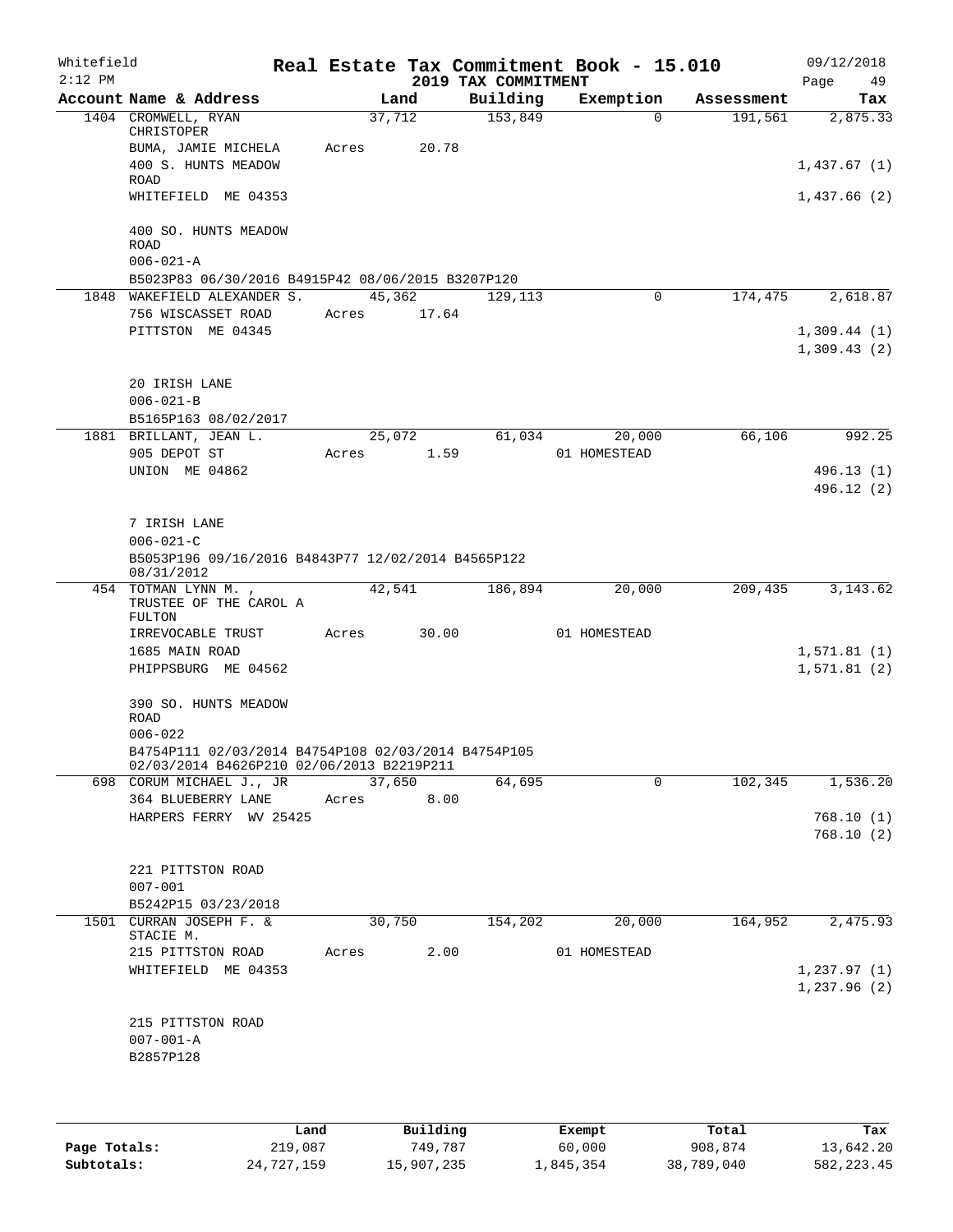| Whitefield<br>$2:12$ PM |                                                                                                                                                                                   | Real Estate Tax Commitment Book - 15.010 |                                 |              |            | 09/12/2018        |
|-------------------------|-----------------------------------------------------------------------------------------------------------------------------------------------------------------------------------|------------------------------------------|---------------------------------|--------------|------------|-------------------|
|                         | Account Name & Address                                                                                                                                                            | Land                                     | 2019 TAX COMMITMENT<br>Building | Exemption    | Assessment | Page<br>50<br>Tax |
|                         | 403 MARCUS PAUL                                                                                                                                                                   | 41,250                                   | 166,339                         | 20,000       | 187,589    | 2,815.71          |
|                         | 185 PITTSTON ROAD                                                                                                                                                                 | 12.50<br>Acres                           |                                 | 01 HOMESTEAD |            |                   |
|                         | WHITEFIELD ME 04353                                                                                                                                                               |                                          |                                 |              |            | 1,407.86(1)       |
|                         |                                                                                                                                                                                   |                                          |                                 |              |            | 1,407.85(2)       |
|                         | 185 PITTSTON ROAD                                                                                                                                                                 |                                          |                                 |              |            |                   |
|                         | $007 - 002$                                                                                                                                                                       |                                          |                                 |              |            |                   |
|                         | B3781P167 12/05/2006 B3698P93 06/29/2006                                                                                                                                          |                                          |                                 |              |            |                   |
|                         | 275 GILMAN ROBERT F., JR. &<br>MARY, TRUSTEES                                                                                                                                     | 32,250                                   | 26,283                          | 0            | 58,533     | 878.58            |
|                         | GILMAN LIVING TRUST                                                                                                                                                               | 3.00<br>Acres                            |                                 |              |            |                   |
|                         | 171 A PITTSTON ROAD                                                                                                                                                               |                                          |                                 |              |            | 439.29 (1)        |
|                         | WHITEFIELD ME 04353                                                                                                                                                               |                                          |                                 |              |            | 439.29 (2)        |
|                         | 171 PITTSTON ROAD                                                                                                                                                                 |                                          |                                 |              |            |                   |
|                         | $007 - 003$                                                                                                                                                                       |                                          |                                 |              |            |                   |
|                         | B4065P148 10/21/2008                                                                                                                                                              |                                          |                                 |              |            |                   |
|                         | 1179 WEYMOUTH KITTYANNE F.                                                                                                                                                        | 32,850                                   | 156,814                         | 0            | 189,664    | 2,846.86          |
|                         | 161 PITTSTON ROAD                                                                                                                                                                 | 3.40<br>Acres                            |                                 |              |            |                   |
|                         | WHITEFIELD ME 04353                                                                                                                                                               |                                          |                                 |              |            | 1,423.43(1)       |
|                         |                                                                                                                                                                                   |                                          |                                 |              |            | 1,423.43(2)       |
|                         | 161 PITTSTON ROAD                                                                                                                                                                 |                                          |                                 |              |            |                   |
|                         | $007 - 004$                                                                                                                                                                       |                                          |                                 |              |            |                   |
|                         | B4762P61 03/10/2014 B4762P59 03/10/2014 B4730P275<br>11/08/2013 B4642P275 03/22/2013 B4619P3 01/17/2013<br>B4619P1 01/17/2013 B3726P32 08/16/2006 B3679P70<br>05/16/2006 B1218P71 |                                          |                                 |              |            |                   |
|                         | 1614 HOLM KENNETH & HILARY                                                                                                                                                        | 65,000                                   | $\Omega$                        | 0            | 65,000     | 975.65            |
|                         | 118 PHILBRICK LANE                                                                                                                                                                | Acres<br>102.00                          |                                 |              |            |                   |
|                         | WHITEFIELD ME 04353                                                                                                                                                               |                                          |                                 |              |            | 487.83 (1)        |
|                         |                                                                                                                                                                                   |                                          |                                 |              |            | 487.82 (2)        |
|                         | PITTSTON ROAD                                                                                                                                                                     |                                          |                                 |              |            |                   |
|                         | $007 - 005$                                                                                                                                                                       |                                          |                                 |              |            |                   |
|                         | B1958P248                                                                                                                                                                         |                                          |                                 |              |            |                   |
| 1072                    | MECK WATSON L & EDITH M                                                                                                                                                           | 105,750                                  | 137,010                         | 0            | 242,760    | 3,643.83          |
|                         | 980 MANOR LANE                                                                                                                                                                    | 128.00<br>Acres                          |                                 |              |            |                   |
|                         | SOUTHHAMPTON PA 18966                                                                                                                                                             |                                          |                                 |              |            | 1,821.92(1)       |
|                         |                                                                                                                                                                                   |                                          |                                 |              |            | 1,821.91(2)       |
|                         | 136 PITTSTON ROAD                                                                                                                                                                 |                                          |                                 |              |            |                   |
|                         | $007 - 006$                                                                                                                                                                       |                                          |                                 |              |            |                   |
|                         | B1893P284                                                                                                                                                                         |                                          |                                 |              |            |                   |
|                         | 1602 CENTRAL MAINE POWER                                                                                                                                                          | 63,000                                   | 0                               | 0            | 63,000     | 945.63            |
|                         | C/O AVANGRID MANAGEMENT Acres<br>CO.- LOCAL TAX                                                                                                                                   | 21.00                                    |                                 |              |            |                   |
|                         | ONE CITY CENTER,<br>5TH<br><b>FLOOR</b>                                                                                                                                           |                                          |                                 |              |            | 472.82 (1)        |
|                         | PORTLAND ME 04101                                                                                                                                                                 |                                          |                                 |              |            | 472.81 (2)        |
|                         | WEST PITTSTON ROAD                                                                                                                                                                |                                          |                                 |              |            |                   |
|                         | $007 - 007$                                                                                                                                                                       |                                          |                                 |              |            |                   |

|              | Land       | Building   | Exempt    | Total      | Tax          |
|--------------|------------|------------|-----------|------------|--------------|
| Page Totals: | 340,100    | 486,446    | 20,000    | 806,546    | 12,106.26    |
| Subtotals:   | 25,067,259 | 16,393,681 | 1,865,354 | 39,595,586 | 594, 329. 71 |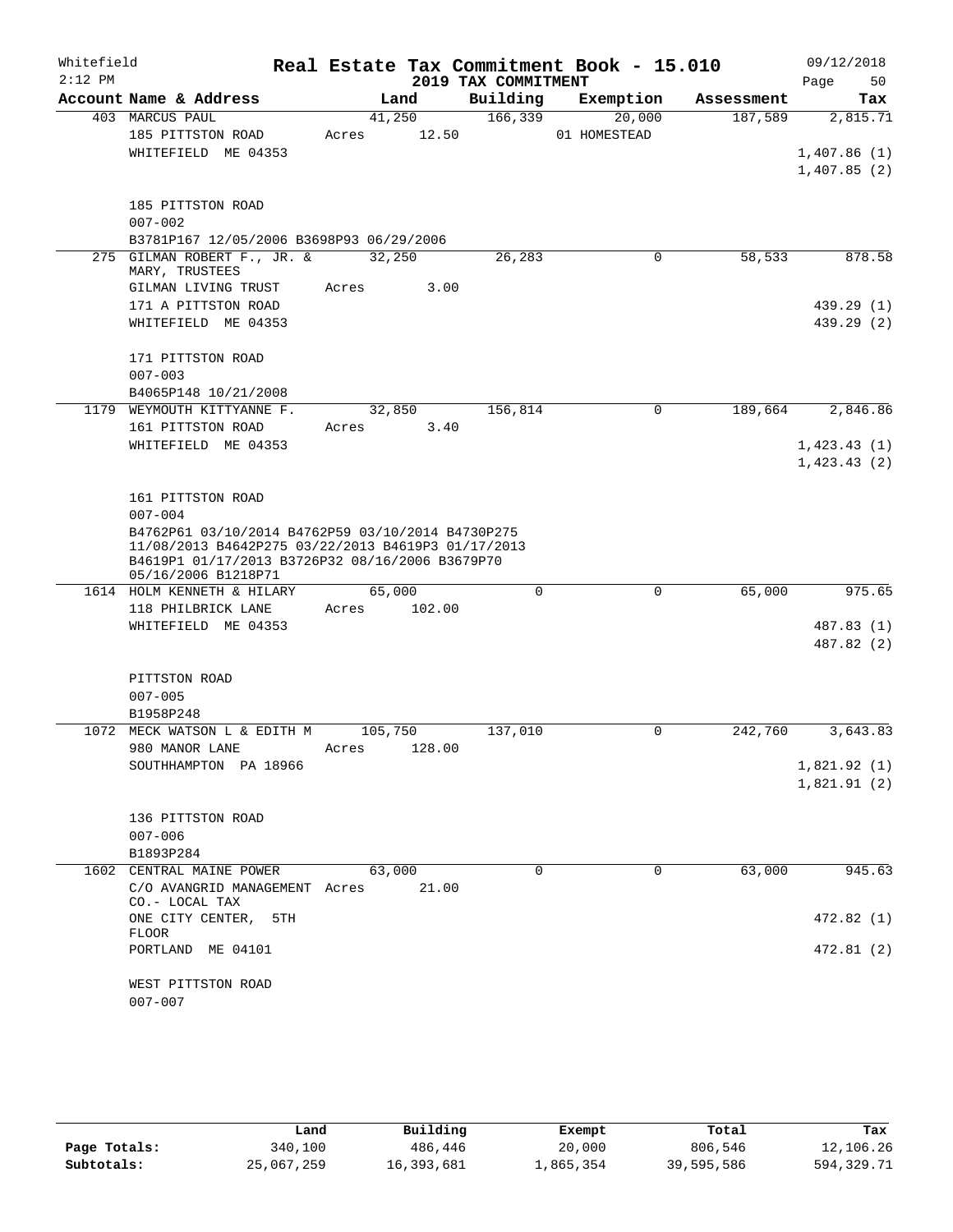| Whitefield |                                                                   |                  |       |                     | Real Estate Tax Commitment Book - 15.010 |            | 09/12/2018                    |
|------------|-------------------------------------------------------------------|------------------|-------|---------------------|------------------------------------------|------------|-------------------------------|
| $2:12$ PM  |                                                                   |                  |       | 2019 TAX COMMITMENT |                                          |            | Page<br>51                    |
|            | Account Name & Address                                            | Land             |       | Building            | Exemption                                | Assessment | Tax                           |
|            | 1347 CENTRAL MAINE POWER<br>C/O UTILITY SHARED<br><b>SERVICES</b> | 123,000<br>Acres | 41.00 | $\Omega$            | $\Omega$                                 | 123,000    | 1,846.23                      |
|            | 70 FARM VIEW DRIVE,<br>FREEPORT BLDG.                             |                  |       |                     |                                          |            | 923.12(1)                     |
|            | NEW GLOUCESTER ME<br>04260                                        |                  |       |                     |                                          |            | 923.11(2)                     |
|            | WEST PITTSTON ROAD<br>$007 - 008$                                 |                  |       |                     |                                          |            |                               |
| 310        | HART GREGORY M. & LISA<br>J.                                      | 37,962           |       | 268,305             | 26,000                                   | 280, 267   | 4,206.81                      |
|            | 11 CROCKER AVENUE NORTH Acres<br>WHITEFIELD ME 04353              |                  | 8.39  |                     | 01 HOMESTEAD<br>05 VET EXEMPTION         |            | 2, 103.41(1)<br>2, 103.40 (2) |
|            | 11 CROCKER AVENUE NORTH<br>$007 - 009$<br>B2857P269               |                  |       |                     |                                          |            |                               |
|            | 428 BENNETT NANCY M.                                              | 30,850           |       | $\mathbf 0$         | $\mathbf 0$                              | 30,850     | 463.06                        |
|            | 24 PLEASANT DRIVE<br>BENTON STATION ME<br>04901                   | Acres            | 12.00 |                     |                                          |            | 231.53(1)                     |
|            |                                                                   |                  |       |                     |                                          |            | 231.53(2)                     |
|            | CROCKER AVENUE, NORTH<br>$007 - 010$<br>B566P343                  |                  |       |                     |                                          |            |                               |
|            | 1224 BENNETT NANCY M.                                             | 22, 250          |       | $\Omega$            | $\mathbf 0$                              | 22,250     | 333.97                        |
|            | 24 PLEASANT DRIVE<br>BENTON STATION ME<br>04901                   | Acres            | 3.00  |                     |                                          |            | 166.99(1)                     |
|            |                                                                   |                  |       |                     |                                          |            | 166.98(2)                     |
|            | CROCKER AVENUE, NORTH<br>$007 - 010 - A$<br>B566P343              |                  |       |                     |                                          |            |                               |
|            | 1477 FRANDSEN DOROTHY M.                                          | 44,850           |       | 82,819              | 0                                        | 127,669    | 1,916.31                      |
|            | 14 PITTSTON ROAD                                                  | Acres            | 17.00 |                     |                                          |            |                               |
|            | WHITEFIELD ME 04353                                               |                  |       |                     |                                          |            | 958.16(1)<br>958.15(2)        |
|            | 14 PITTSTON ROAD<br>$007 - 011$                                   |                  |       |                     |                                          |            |                               |
|            | B4178P55 07/22/2009 B2556P143                                     |                  |       |                     |                                          |            |                               |
|            | 525 HALL JR. GEORGE W. &<br>* PIACOPOLOS HAROLD Acres             | 64,750           | 66.00 | $\Omega$            | $\Omega$                                 | 64,750     | 971.90                        |
|            | 822 TOWNHOUSE ROAD                                                |                  |       |                     |                                          |            | 485.95(1)                     |
|            | WHITEFIELD ME 04353                                               |                  |       |                     |                                          |            | 485.95 (2)                    |
|            | 48 PINE CREST LANE<br>$007 - 012$                                 |                  |       |                     |                                          |            |                               |
|            | B1572P147                                                         |                  |       |                     |                                          |            |                               |

|              | Land       | Building   | Exempt    | Total        | Tax        |
|--------------|------------|------------|-----------|--------------|------------|
| Page Totals: | 323,662    | 351,124    | 26,000    | 648,786      | 9,738.28   |
| Subtotals:   | 25,390,921 | 16,744,805 | ⊥,891,354 | 40, 244, 372 | 604,067.99 |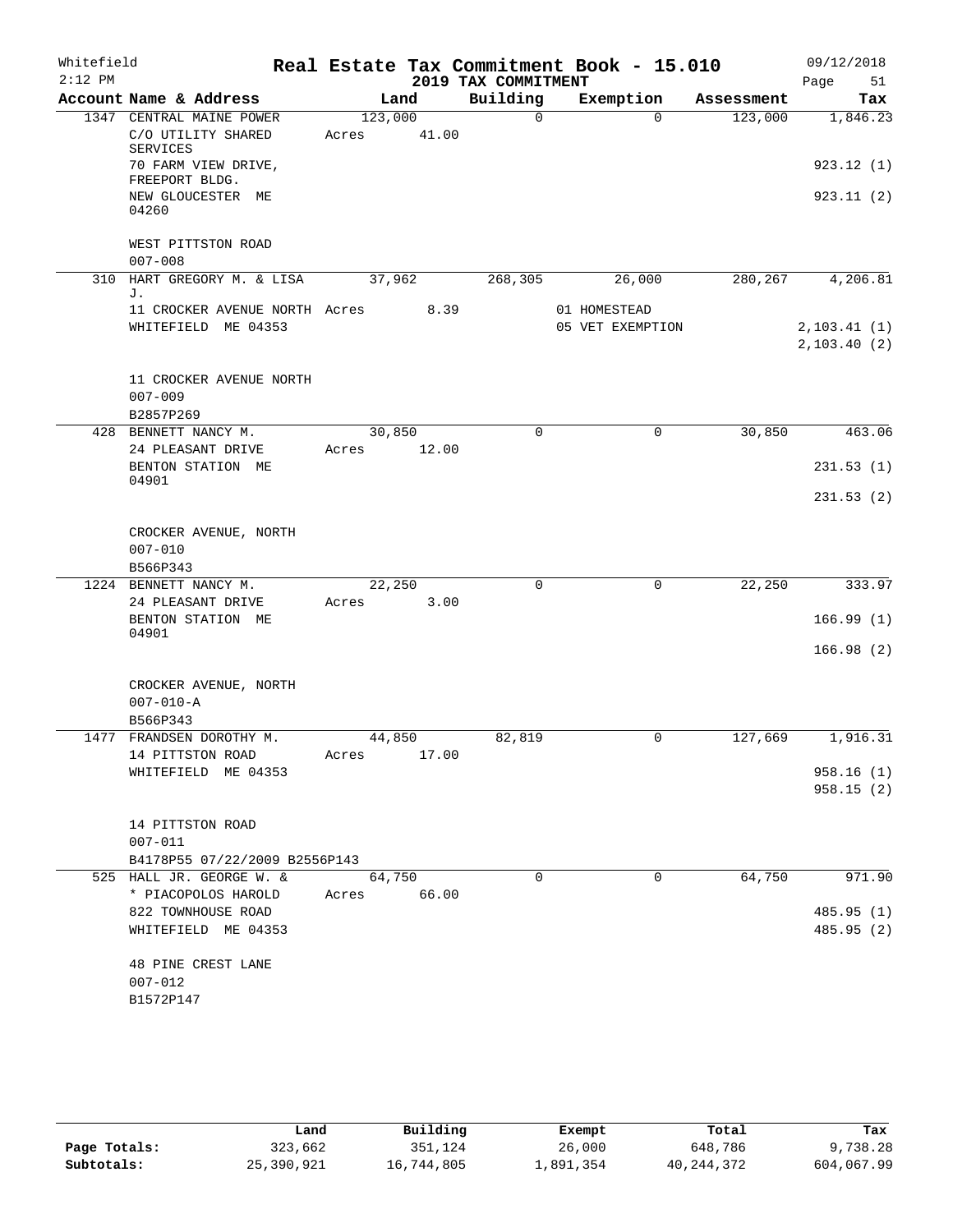| Whitefield |                                                   |       |        |       |                     | Real Estate Tax Commitment Book - 15.010 |            | 09/12/2018   |
|------------|---------------------------------------------------|-------|--------|-------|---------------------|------------------------------------------|------------|--------------|
| $2:12$ PM  |                                                   |       |        |       | 2019 TAX COMMITMENT |                                          |            | Page<br>52   |
|            | Account Name & Address                            |       | Land   |       | Building            | Exemption                                | Assessment | Tax          |
|            | 446 SHEAFFER JOHNNA E. H.                         |       | 4,500  |       | $\Omega$            | $\Omega$                                 | 4,500      | 67.55        |
|            | 71 PINE CREST LANE                                | Acres |        | 3.00  |                     |                                          |            |              |
|            | WHITEFIELD ME 04353                               |       |        |       |                     |                                          |            | 33.78(1)     |
|            |                                                   |       |        |       |                     |                                          |            | 33.77(2)     |
|            | PINE CREST LANE                                   |       |        |       |                     |                                          |            |              |
|            | $007 - 013$                                       |       |        |       |                     |                                          |            |              |
|            | B4222P209 11/16/2009 B2030P280                    |       |        |       |                     |                                          |            |              |
|            | 298 DANCER HELLEN                                 |       | 56,090 |       | 117,901             | 26,000                                   | 147,991    | 2,221.34     |
|            | P.O. BOX 234                                      | Acres |        | 33.60 |                     | 05 VET EXEMPTION                         |            |              |
|            | WHITEFIELD ME 04353                               |       |        |       |                     | 01 HOMESTEAD                             |            | 1,110.67(1)  |
|            |                                                   |       |        |       |                     |                                          |            | 1, 110.67(2) |
|            |                                                   |       |        |       |                     |                                          |            |              |
|            | 21 VILLAGE VIEW LANE                              |       |        |       |                     |                                          |            |              |
|            | $007 - 014$                                       |       |        |       |                     |                                          |            |              |
| 1845       | B465P579 05/02/1946<br>HEATH JOSEPH R. &          |       | 22,190 |       | 0                   | 0                                        | 22,190     | 333.07       |
|            | ELIZABETH B.                                      |       |        |       |                     |                                          |            |              |
|            | 17 VILLAGE VIEW LANE                              | Acres |        | 2.96  |                     |                                          |            |              |
|            | WHITEFIELD ME 04353                               |       |        |       |                     |                                          |            | 166.54(1)    |
|            |                                                   |       |        |       |                     |                                          |            | 166.53(2)    |
|            |                                                   |       |        |       |                     |                                          |            |              |
|            | VILLAGE VIEW LANE                                 |       |        |       |                     |                                          |            |              |
|            | $007 - 014 - A$                                   |       |        |       |                     |                                          |            |              |
|            | B4134P50 05/01/2009<br>1846 HEATH JOSEPH R. &     |       |        |       | 67,996              | 0                                        | 103,406    | 1,552.12     |
|            | ELIZABETH B.                                      |       | 35,410 |       |                     |                                          |            |              |
|            | 17 VILLAGE VIEW LANE                              | Acres |        | 5.20  |                     |                                          |            |              |
|            | WHITEFIELD ME 04353                               |       |        |       |                     |                                          |            | 776.06(1)    |
|            |                                                   |       |        |       |                     |                                          |            | 776.06(2)    |
|            |                                                   |       |        |       |                     |                                          |            |              |
|            | 17 VILLAGE VIEW LANE                              |       |        |       |                     |                                          |            |              |
|            | $007 - 014 - B$                                   |       |        |       |                     |                                          |            |              |
| 1560       | B4185P149 08/05/2009<br>SHEAFFER, LESTER EDWIN,   |       | 58,875 |       | 197,160             | 20,000                                   | 236,035    | 3,542.89     |
|            | JR.                                               |       |        |       |                     |                                          |            |              |
|            | SHEAFFER, JOHNNA EDITH                            | Acres |        | 22.50 |                     | 01 HOMESTEAD                             |            |              |
|            | HARRIGAN                                          |       |        |       |                     |                                          |            |              |
|            | 71 PINE CREST LANE                                |       |        |       |                     |                                          |            | 1,771.45(1)  |
|            | WHITEFIELD ME 04353                               |       |        |       |                     |                                          |            | 1,771.44(2)  |
|            | 71 PINE CREST LANE                                |       |        |       |                     |                                          |            |              |
|            | $007 - 015$                                       |       |        |       |                     |                                          |            |              |
|            | B5122P226 03/22/2017 B4822P91 09/26/2014 B2669P96 |       |        |       |                     |                                          |            |              |
|            | 158 SHEEPSCOT LINKS                               |       | 36,370 |       | 86,870              | $\mathbf 0$                              | 123,240    | 1,849.83     |
|            | 822 TOWNHOUSE ROAD                                | Acres |        | 6.40  |                     |                                          |            |              |
|            | WHITEFIELD ME 04353                               |       |        |       |                     |                                          |            | 924.92 (1)   |
|            |                                                   |       |        |       |                     |                                          |            | 924.91 (2)   |
|            |                                                   |       |        |       |                     |                                          |            |              |
|            | TOWNHOUSE ROAD                                    |       |        |       |                     |                                          |            |              |
|            | $007 - 016$                                       |       |        |       |                     |                                          |            |              |
|            | B2548P106                                         |       |        |       |                     |                                          |            |              |

|              | Land       | Building   | Exempt    | Total      | Tax        |
|--------------|------------|------------|-----------|------------|------------|
| Page Totals: | 213,435    | 469,927    | 46,000    | 637,362    | 9,566.80   |
| Subtotals:   | 25,604,356 | 17,214,732 | 1,937,354 | 40,881,734 | 613,634.79 |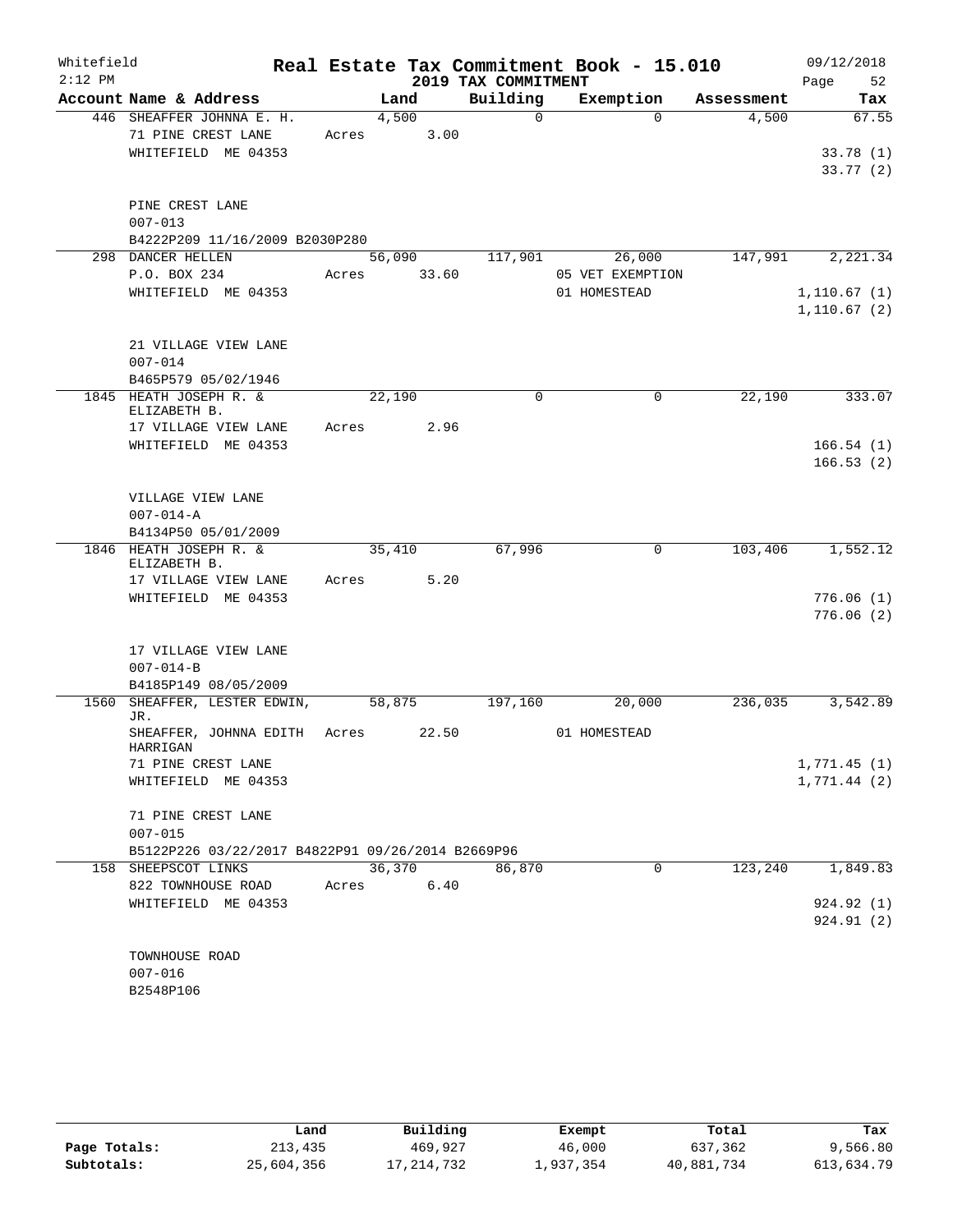| Whitefield<br>$2:12$ PM |                                          |            |         |            |                                 | Real Estate Tax Commitment Book - 15.010 |            | 09/12/2018        |
|-------------------------|------------------------------------------|------------|---------|------------|---------------------------------|------------------------------------------|------------|-------------------|
|                         | Account Name & Address                   |            | Land    |            | 2019 TAX COMMITMENT<br>Building | Exemption                                | Assessment | 53<br>Page<br>Tax |
|                         | 91 SHEEPSCOT LINKS                       |            | 30,000  |            | 63,336                          | $\mathbf 0$                              | 93,336     | 1,400.97          |
|                         | 822 TOWNHOUSE ROAD                       |            | Acres   | 1.10       |                                 |                                          |            |                   |
|                         |                                          |            |         |            |                                 |                                          |            |                   |
|                         | WHITEFIELD ME 04353                      |            |         |            |                                 |                                          |            | 700.49(1)         |
|                         |                                          |            |         |            |                                 |                                          |            | 700.48(2)         |
|                         |                                          |            |         |            |                                 |                                          |            |                   |
|                         | 799 TOWNHOUSE ROAD                       |            |         |            |                                 |                                          |            |                   |
|                         | $007 - 017$                              |            |         |            |                                 |                                          |            |                   |
|                         | B2548P108                                |            |         |            |                                 |                                          |            | 1,723.43          |
|                         | 862 VOIGT PAUL D. & DEBORAH              |            | 30,000  |            | 104,819                         | 20,000                                   | 114,819    |                   |
|                         | 795 TOWNHOUSE ROAD                       |            | Acres   | 1.10       |                                 | 01 HOMESTEAD                             |            |                   |
|                         | WHITEFIELD ME 04353                      |            |         |            |                                 |                                          |            | 861.72 (1)        |
|                         |                                          |            |         |            |                                 |                                          |            | 861.71 (2)        |
|                         |                                          |            |         |            |                                 |                                          |            |                   |
|                         | 795 TOWNHOUSE ROAD                       |            |         |            |                                 |                                          |            |                   |
|                         | $007 - 017 - A$                          |            |         |            |                                 |                                          |            |                   |
|                         | B1317P75                                 |            |         |            |                                 |                                          |            |                   |
|                         | 436 SHEEPSCOT LINKS                      |            | 114,395 |            | $\mathbf 0$                     | 0                                        | 114,395    | 1,717.07          |
|                         | 822 TOWNHOUSE ROAD                       |            | Acres   | 5.00       |                                 |                                          |            |                   |
|                         | WHITEFIELD ME 04353                      |            |         |            |                                 |                                          |            | 858.54 (1)        |
|                         |                                          |            |         |            |                                 |                                          |            | 858.53(2)         |
|                         |                                          |            |         |            |                                 |                                          |            |                   |
|                         | TOWNHOUSE ROAD                           |            |         |            |                                 |                                          |            |                   |
|                         | $007 - 018$                              |            |         |            |                                 |                                          |            |                   |
|                         | B2548P96                                 |            |         |            |                                 |                                          |            |                   |
| 1228                    | TOWLE, WILLIAM C                         |            | 30,360  |            | 252,256                         | 0                                        | 282,616    | 4,242.07          |
|                         | BALBO, SUZANNE E                         |            | Acres   | 1.74       |                                 |                                          |            |                   |
|                         | 205 GARDINER ROAD                        |            |         |            |                                 |                                          |            | 2, 121.04 (1)     |
|                         | WHITEFIELD ME 04353                      |            |         |            |                                 |                                          |            | 2, 121.03(2)      |
|                         |                                          |            |         |            |                                 |                                          |            |                   |
|                         | 737 TOWNHOUSE ROAD                       |            |         |            |                                 |                                          |            |                   |
|                         | $007 - 018 - A$                          |            |         |            |                                 |                                          |            |                   |
|                         | B5240P132 03/11/2018 B5043P32 08/11/2016 |            |         |            |                                 |                                          |            |                   |
|                         | 1357 BUMPS SHELDON & DIANNE              |            | 30,900  |            | 89,822                          | 0                                        | 120,722    | 1,812.04          |
|                         | 1346 LAKEVIEW DRIVE                      | Acres      |         | 2.10       |                                 |                                          |            |                   |
|                         | CHINA ME 04358                           |            |         |            |                                 |                                          |            | 906.02(1)         |
|                         |                                          |            |         |            |                                 |                                          |            | 906.02(2)         |
|                         |                                          |            |         |            |                                 |                                          |            |                   |
|                         | 769 TOWNHOUSE ROAD                       |            |         |            |                                 |                                          |            |                   |
|                         | $007 - 018 - C$                          |            |         |            |                                 |                                          |            |                   |
|                         | B2439P160                                |            |         |            |                                 |                                          |            |                   |
|                         | 598 KARASS SUSAN & EDWARD                |            | 20,840  |            | 0                               | 0                                        | 20,840     | 312.81            |
|                         | 2248 E. WALLING DRIVE                    |            | Acres   | 2.06       |                                 |                                          |            |                   |
|                         | BOISE ID 83712-7735                      |            |         |            |                                 |                                          |            | 156.41(1)         |
|                         |                                          |            |         |            |                                 |                                          |            | 156.40(2)         |
|                         |                                          |            |         |            |                                 |                                          |            |                   |
|                         | TOWNHOUSE ROAD                           |            |         |            |                                 |                                          |            |                   |
|                         | $007 - 018 - D$                          |            |         |            |                                 |                                          |            |                   |
|                         | B2439P158                                |            |         |            |                                 |                                          |            |                   |
| 1430                    | SHEEPSCOT LINKS                          |            | 20,900  |            | 0                               | 0                                        | 20,900     | 313.71            |
|                         | 822 TOWNHOUSE ROAD                       |            | Acres   | 2.10       |                                 |                                          |            |                   |
|                         | WHITEFIELD ME 04353                      |            |         |            |                                 |                                          |            | 156.86(1)         |
|                         |                                          |            |         |            |                                 |                                          |            |                   |
|                         |                                          |            |         |            |                                 |                                          |            | 156.85(2)         |
|                         |                                          |            |         |            |                                 |                                          |            |                   |
|                         | TOWNHOUSE ROAD                           |            |         |            |                                 |                                          |            |                   |
|                         | $007 - 018 - E$                          |            |         |            |                                 |                                          |            |                   |
|                         | B2548P102                                |            |         |            |                                 |                                          |            |                   |
|                         |                                          |            |         |            |                                 |                                          |            |                   |
|                         |                                          | Land       |         | Building   |                                 | Exempt                                   | Total      | Tax               |
| Page Totals:            |                                          | 277,395    |         | 510,233    |                                 | 20,000                                   | 767,628    | 11,522.10         |
| Subtotals:              |                                          | 25,881,751 |         | 17,724,965 |                                 | 1,957,354                                | 41,649,362 | 625,156.89        |
|                         |                                          |            |         |            |                                 |                                          |            |                   |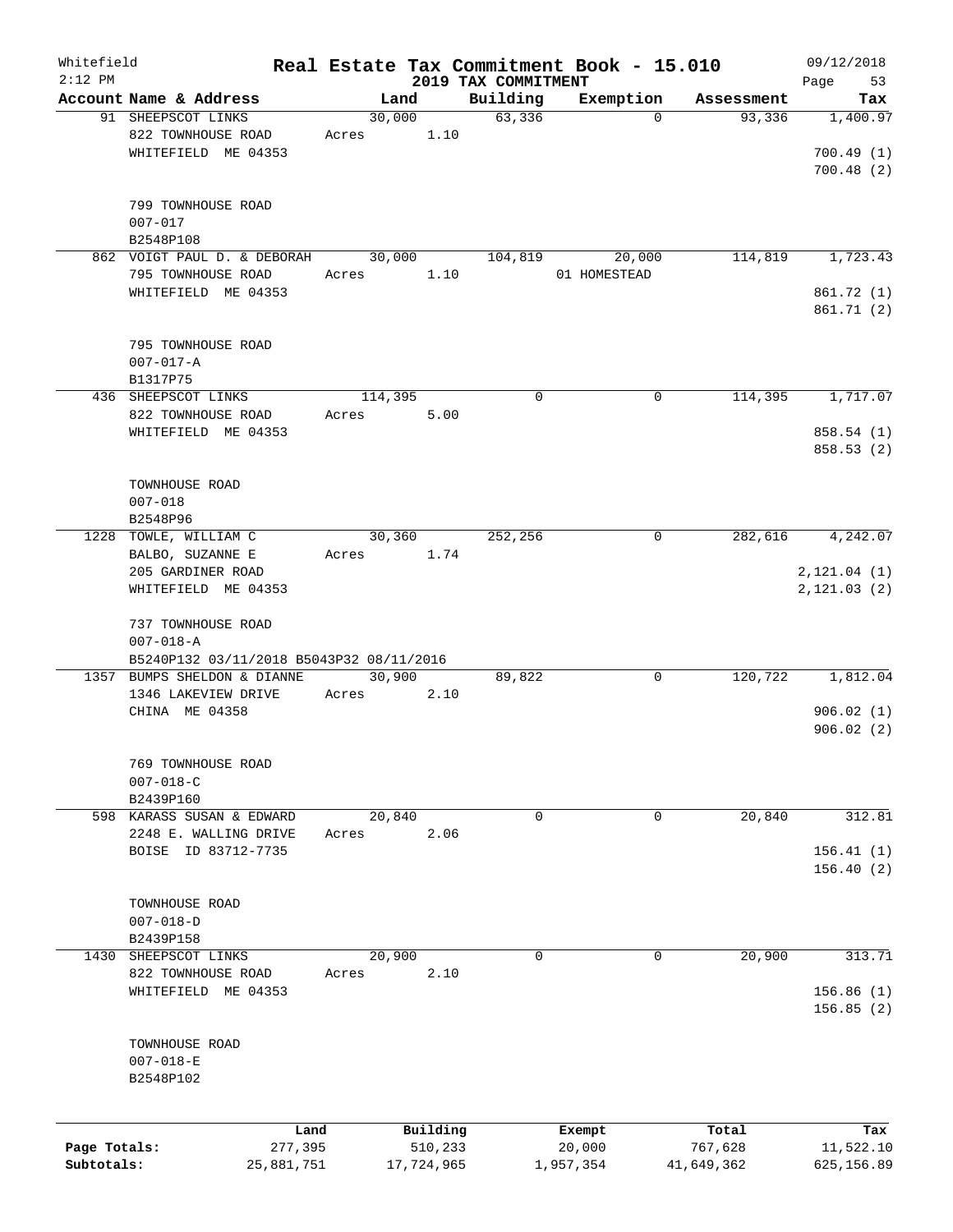| Whitefield<br>$2:12$ PM |                                                                |       |        | 2019 TAX COMMITMENT | Real Estate Tax Commitment Book - 15.010 |            | 09/12/2018<br>Page<br>54 |
|-------------------------|----------------------------------------------------------------|-------|--------|---------------------|------------------------------------------|------------|--------------------------|
|                         | Account Name & Address                                         |       | Land   | Building            | Exemption                                | Assessment | Tax                      |
|                         | 1053 KARASS EDWARD A. &                                        |       | 1,950  | $\Omega$            | $\Omega$                                 | 1,950      | 29.27                    |
|                         | SUSAN<br>2248 E. WALLING DRIVE                                 | Acres | 1.30   |                     |                                          |            |                          |
|                         | BOISE ID 83712-7735                                            |       |        |                     |                                          |            | 14.64(1)                 |
|                         |                                                                |       |        |                     |                                          |            | 14.63(2)                 |
|                         |                                                                |       |        |                     |                                          |            |                          |
|                         | TOWNHOUSE ROAD                                                 |       |        |                     |                                          |            |                          |
|                         | $007 - 019$                                                    |       |        |                     |                                          |            |                          |
|                         | B1446P250                                                      |       |        |                     |                                          |            |                          |
|                         | 1122 CHATHAM THEODORE M. &<br>BARBARA GAY                      |       | 34,200 | 131,432             | 20,000                                   | 145,632    | 2,185.94                 |
|                         | * MCCLELLAND                                                   | Acres | 4.30   |                     | 01 HOMESTEAD                             |            |                          |
|                         | 721 TOWNHOUSE ROAD                                             |       |        |                     |                                          |            | 1,092.97(1)              |
|                         | WHITEFIELD ME 04353                                            |       |        |                     |                                          |            | 1,092.97(2)              |
|                         | 721 TOWNHOUSE ROAD                                             |       |        |                     |                                          |            |                          |
|                         | $007 - 021$                                                    |       |        |                     |                                          |            |                          |
|                         | B4343P33 11/18/2010 B2934P231                                  |       |        |                     |                                          |            |                          |
|                         | 191 PEASLEE BARBARA H.                                         |       | 30,900 | 34,082              | 0                                        | 64,982     | 975.38                   |
|                         | (ESTATE)                                                       |       |        |                     |                                          |            |                          |
|                         | C/O- PHILLIP S. PEASLEE Acres                                  |       | 2.10   |                     |                                          |            |                          |
|                         | 699 TOWNHOUSE ROAD<br>WHITEFIELD ME 04353                      |       |        |                     |                                          |            | 487.69 (1)<br>487.69 (2) |
|                         |                                                                |       |        |                     |                                          |            |                          |
|                         | 699 TOWNHOUSE ROAD                                             |       |        |                     |                                          |            |                          |
|                         | $007 - 022$                                                    |       |        |                     |                                          |            |                          |
|                         | B5113P58 03/13/2017 B977P97                                    |       |        |                     |                                          |            |                          |
|                         | 98 MOREY, TIMOTHY J.                                           |       | 35,410 | 117,845             | $\mathbf 0$                              | 153,255    | 2,300.36                 |
|                         | MOREY, VICKY J.                                                | Acres | 5.20   |                     |                                          |            |                          |
|                         | 695 TOWNHOUSE ROAD<br>WHITEFIELD ME                            |       |        |                     |                                          |            | 1,150.18(1)              |
|                         | 04353-3900                                                     |       |        |                     |                                          |            | 1,150.18(2)              |
|                         |                                                                |       |        |                     |                                          |            |                          |
|                         | 695 TOWNHOUSE ROAD                                             |       |        |                     |                                          |            |                          |
|                         | $007 - 023$                                                    |       |        |                     |                                          |            |                          |
|                         | B5060P94 09/30/2016 B5028P86 07/13/2016 B4268P10<br>04/12/2010 |       |        |                     |                                          |            |                          |
|                         | 1628 GIBSON-GRIFFIN BRIGID                                     |       | 30,000 | 146,452             | 20,000                                   | 156,452    | 2,348.34                 |
|                         | 34 PHILBRICK LANE                                              | Acres | 1.30   |                     | 01 HOMESTEAD                             |            |                          |
|                         | WHITEFIELD ME 04353                                            |       |        |                     |                                          |            | 1, 174.17(1)             |
|                         |                                                                |       |        |                     |                                          |            | 1, 174.17(2)             |
|                         | 34 PHILBRICK LANE                                              |       |        |                     |                                          |            |                          |
|                         | $007 - 024$                                                    |       |        |                     |                                          |            |                          |
|                         | B4017P260 06/19/2008                                           |       |        |                     |                                          |            |                          |
|                         | 1229 MOREY DONALD D. & LOIS                                    |       | 34,800 | 166,728             | 26,000                                   | 175,528    | 2,634.68                 |
|                         | G., TRUSTEES                                                   |       |        |                     |                                          |            |                          |
|                         | * LIVING TRUST<br>5 PHILBRICK LANE                             | Acres | 4.70   |                     | 01 HOMESTEAD<br>09 REV TRUST VET.        |            | 1,317.34(1)              |
|                         | WHITEFIELD ME 04353                                            |       |        |                     |                                          |            | 1,317.34(2)              |
|                         |                                                                |       |        |                     |                                          |            |                          |
|                         | 5 PHILBRICK LANE                                               |       |        |                     |                                          |            |                          |
|                         | $007 - 025$                                                    |       |        |                     |                                          |            |                          |
|                         | B4268P10 04/12/2010                                            |       |        |                     |                                          |            |                          |
|                         |                                                                |       |        |                     |                                          |            |                          |

|              | Land       | Building   | Exempt    | Total      | Tax        |
|--------------|------------|------------|-----------|------------|------------|
| Page Totals: | 167,260    | 596,539    | 66,000    | 697,799    | 10,473.97  |
| Subtotals:   | 26,049,011 | 18,321,504 | 2,023,354 | 42,347,161 | 635,630.86 |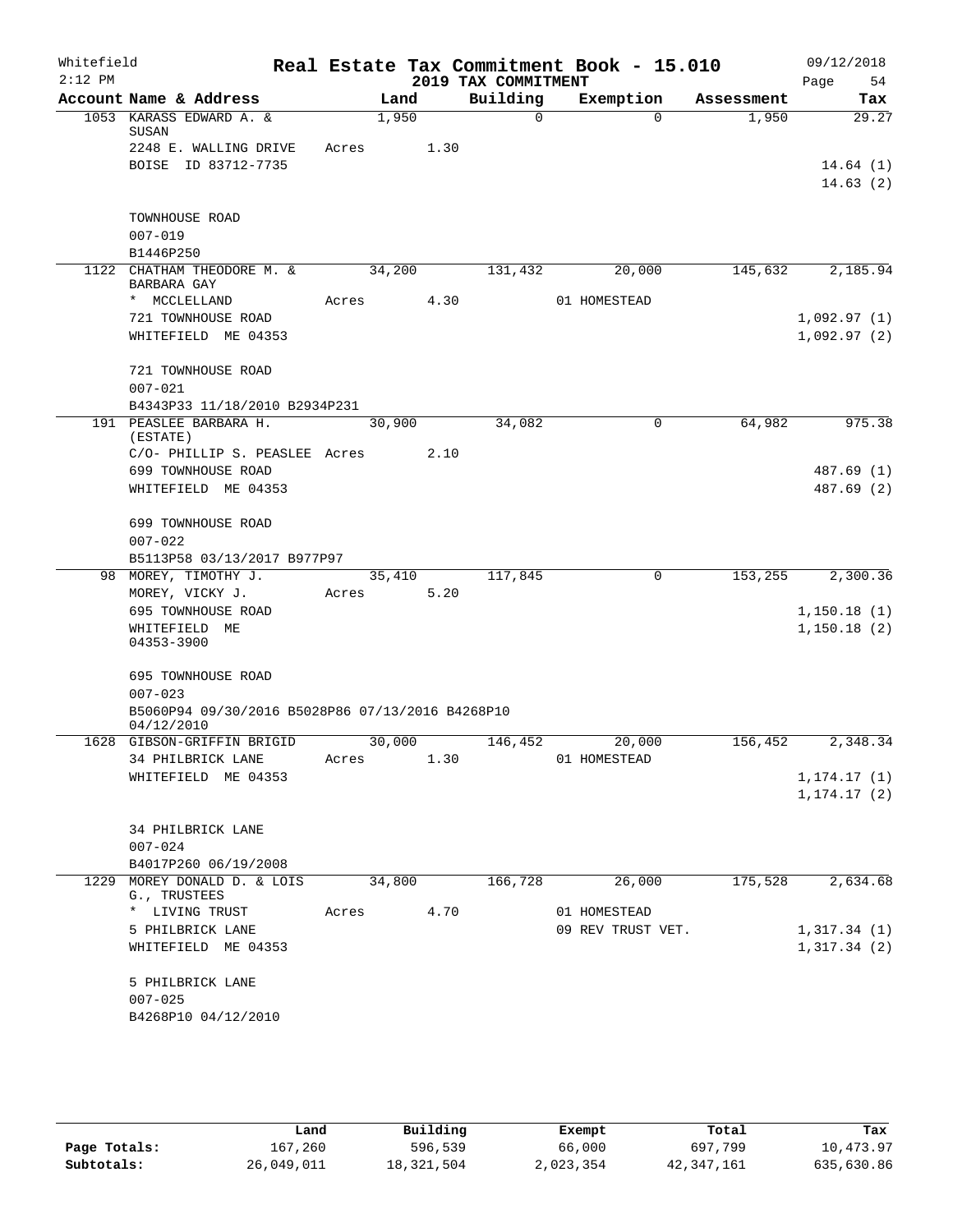| Whitefield |                                                              |       |        |                     | Real Estate Tax Commitment Book - 15.010 |            | 09/12/2018                 |
|------------|--------------------------------------------------------------|-------|--------|---------------------|------------------------------------------|------------|----------------------------|
| $2:12$ PM  |                                                              |       |        | 2019 TAX COMMITMENT |                                          |            | Page<br>55                 |
|            | Account Name & Address                                       |       | Land   | Building            | Exemption                                | Assessment | Tax                        |
|            | 382 BURGESS JASON D. &<br>MICHELLE A.                        |       | 35,250 | 146,622             | $\Omega$                                 | 181,872    | 2,729.90                   |
|            | 29 PHILBRICK LANE<br>WHITEFIELD ME 04353                     | Acres | 5.00   |                     |                                          |            | 1,364.95(1)<br>1,364.95(2) |
|            | 29 PHILBRICK LANE<br>$007 - 025 - A$<br>B3029P162 04/02/2003 |       |        |                     |                                          |            |                            |
|            | 369 KING, GEORGE L                                           |       | 27,500 | 10,199              | $\mathbf{0}$                             | 37,699     | 565.86                     |
|            | 657 TOWNHOUSE ROAD                                           | Acres | 0.53   |                     |                                          |            |                            |
|            | WHITEFIELD ME 04353                                          |       |        |                     |                                          |            | 282.93(1)<br>282.93(2)     |
|            | 657 TOWNHOUSE ROAD<br>$007 - 027$                            |       |        |                     |                                          |            |                            |
|            | B5206P135 03/21/2017<br>113 TORSEY STEPHEN V. &              |       | 43,786 | 62,654              | 26,000                                   | 80,440     | 1,207.40                   |
|            | HOLLY R.<br>651 TOWNHOUSE ROAD                               | Acres | 15.67  |                     | 01 HOMESTEAD                             |            |                            |
|            | WHITEFIELD ME 04353                                          |       |        |                     | 07 NMR VET & WIDOW                       |            | 603.70(1)                  |
|            |                                                              |       |        |                     |                                          |            | 603.70(2)                  |
|            | 651 TOWNHOUSE ROAD<br>$007 - 028$                            |       |        |                     |                                          |            |                            |
| 700        | B2513P117<br>TIBBETTS BARRY J. &                             |       | 29,570 | 0                   | 0                                        | 29,570     | 443.85                     |
|            | ELAINE                                                       |       |        |                     |                                          |            |                            |
|            | 61 TOWNHOUSE ROAD                                            | Acres | 10.40  |                     |                                          |            |                            |
|            | WHITEFIELD ME 04353                                          |       |        |                     |                                          |            | 221.93(1)                  |
|            |                                                              |       |        |                     |                                          |            | 221.92(2)                  |
|            | TOWNHOUSE ROAD                                               |       |        |                     |                                          |            |                            |
|            | $007 - 029$                                                  |       |        |                     |                                          |            |                            |
|            | B1421P295                                                    |       |        |                     |                                          |            |                            |
|            | 577 BOYNTON MARY M. HEIRS                                    |       | 30,000 | 600                 | 0                                        | 30,600     | 459.31                     |
|            | * ROGER BOYNTON, JR.,<br>PER. REP.                           | Acres | 0.82   |                     |                                          |            |                            |
|            | 347 BOTTOM HILL ROAD                                         |       |        |                     |                                          |            | 229.66(1)                  |
|            | AUGUSTA ME 04330                                             |       |        |                     |                                          |            | 229.65(2)                  |
|            | 638 TOWNHOUSE ROAD                                           |       |        |                     |                                          |            |                            |
|            | $007 - 030$                                                  |       |        |                     |                                          |            |                            |
|            | B3932P234 11/13/2007<br>971 MERRILL OWEN B. & MONA           |       | 35,890 | 29,355              | $\mathbf{0}$                             | 65,245     | 979.33                     |
|            | 1773 APPLE COURT                                             | Acres | 5.80   |                     |                                          |            |                            |
|            | HARLINGEN TX 78550                                           |       |        |                     |                                          |            | 489.67 (1)                 |
|            |                                                              |       |        |                     |                                          |            | 489.66 (2)                 |
|            | 648 TOWNHOUSE ROAD                                           |       |        |                     |                                          |            |                            |
|            | $007 - 031$                                                  |       |        |                     |                                          |            |                            |
|            | B1535P74                                                     |       |        |                     |                                          |            |                            |

|              | Land         | Building   | Exempt    | Total      | Tax        |
|--------------|--------------|------------|-----------|------------|------------|
| Page Totals: | 201,996      | 249,430    | 26,000    | 425,426    | 6,385.65   |
| Subtotals:   | 26, 251, 007 | 18,570,934 | 2,049,354 | 42,772,587 | 642,016.51 |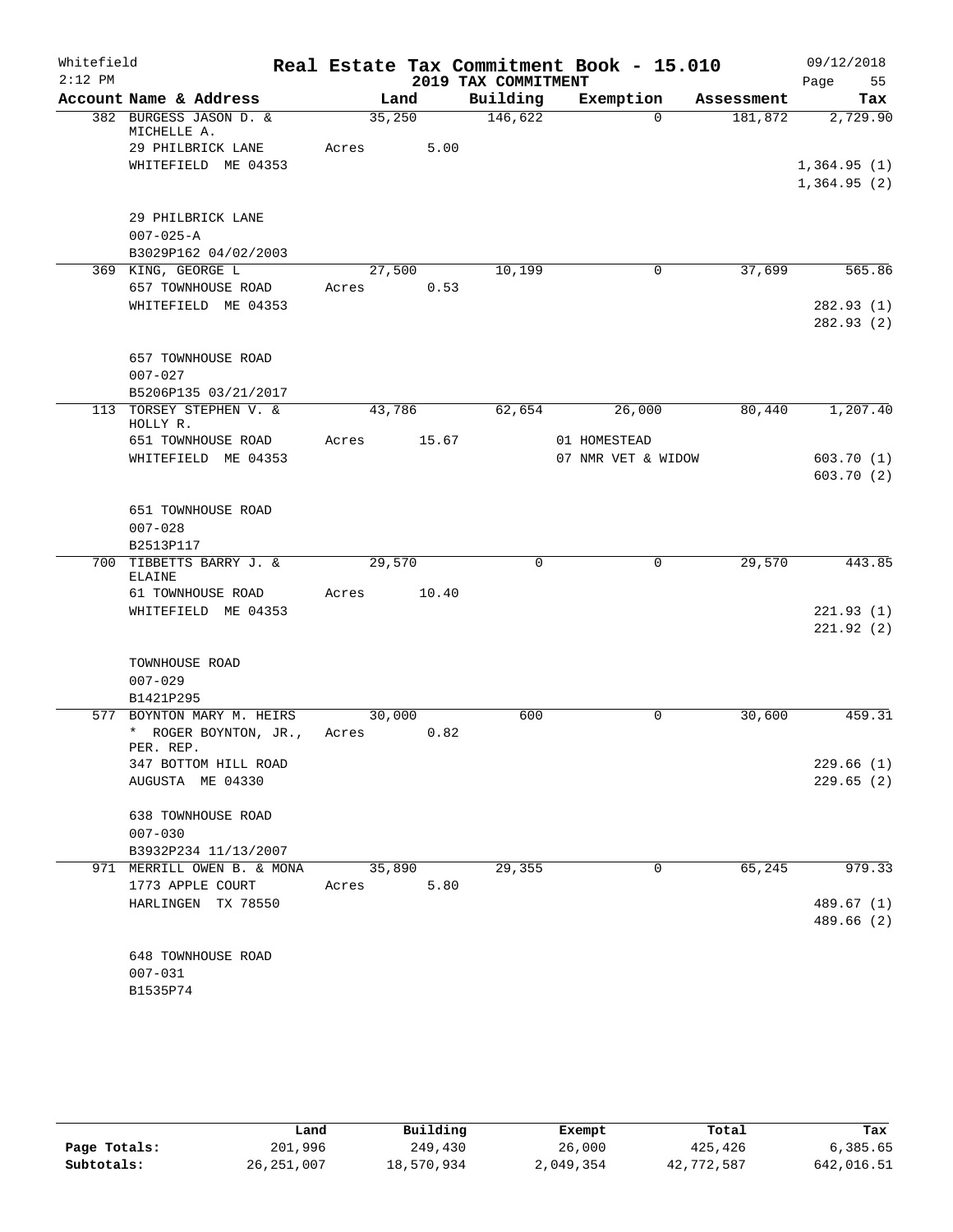| Whitefield<br>$2:12$ PM |                                                                   |            |            | 2019 TAX COMMITMENT | Real Estate Tax Commitment Book - 15.010 |              | 09/12/2018<br>56      |
|-------------------------|-------------------------------------------------------------------|------------|------------|---------------------|------------------------------------------|--------------|-----------------------|
|                         | Account Name & Address                                            |            | Land       | Building            | Exemption                                | Assessment   | Page<br>Tax           |
|                         | 693 HALL IV GEORGE W.                                             |            | 41,370     | 26,126              | $\Omega$                                 | 67,496       | 1,013.11              |
|                         | 822 TOWNHOUSE ROAD                                                | Acres      | 6.40       |                     |                                          |              |                       |
|                         | WHITEFIELD ME 04353                                               |            |            |                     |                                          |              | 506.56(1)             |
|                         |                                                                   |            |            |                     |                                          |              | 506.55(2)             |
|                         |                                                                   |            |            |                     |                                          |              |                       |
|                         | 678 TOWNHOUSE ROAD                                                |            |            |                     |                                          |              |                       |
|                         | $007 - 032$                                                       |            |            |                     |                                          |              |                       |
|                         | B4814P220 09/03/2014 B3395P125 11/17/2004                         |            |            |                     |                                          |              |                       |
|                         | 1694 CHASE DAVID & BETTY                                          |            | 52,322     | 129,077             | 0                                        | 181,399      | 2,722.80              |
|                         | 23 MERRYMEETING DRIVE                                             | Acres      | 34.00      |                     |                                          |              |                       |
|                         | PORTLAND ME 04103                                                 |            |            |                     |                                          |              | 1,361.40(1)           |
|                         |                                                                   |            |            |                     |                                          |              | 1,361.40(2)           |
|                         | 26 SALMON POOL LANE                                               |            |            |                     |                                          |              |                       |
|                         | $007 - 033$                                                       |            |            |                     |                                          |              |                       |
|                         | B2934P231                                                         |            |            |                     |                                          |              |                       |
|                         | 566 CHATHAM THEODORE M. &                                         |            | 63,820     | 11,303              | 0                                        | 75,123       | 1,127.60              |
|                         | BARBARA GAY                                                       |            |            |                     |                                          |              |                       |
|                         | * MCCLELLAND                                                      | Acres      | 37.80      |                     |                                          |              |                       |
|                         | 721 TOWNHOUSE ROAD                                                |            |            |                     |                                          |              | 563.80(1)             |
|                         | WHITEFIELD ME 04353                                               |            |            |                     |                                          |              | 563.80(2)             |
|                         |                                                                   |            |            |                     |                                          |              |                       |
|                         | TOWNHOUSE ROAD                                                    |            |            |                     |                                          |              |                       |
|                         | $007 - 033 - A$                                                   |            |            |                     |                                          |              |                       |
|                         | B4343P33 11/01/2010 B2934P231 10/21/2002<br>435 GARCIA SUZANNE H. |            | 39,506     | 91,278              | 20,000                                   | 110,784      | $1,662.\overline{87}$ |
|                         | 754 TOWNHOUSE ROAD                                                | Acres      | 10.32      |                     | 01 HOMESTEAD                             |              |                       |
|                         | WHITEFIELD ME 04353                                               |            |            |                     |                                          |              | 831.44 (1)            |
|                         |                                                                   |            |            |                     |                                          |              | 831.43 (2)            |
|                         |                                                                   |            |            |                     |                                          |              |                       |
|                         | 754 TOWNHOUSE ROAD                                                |            |            |                     |                                          |              |                       |
|                         | $007 - 034$                                                       |            |            |                     |                                          |              |                       |
|                         | B1387P226                                                         |            |            |                     |                                          |              |                       |
|                         | 1679 CREAMER, MARK A.                                             |            | 30,720     | 92,375              | 0                                        | 123,095      | 1,847.66              |
|                         | CREAMER, KIMBERLY L.                                              | Acres      | 1.98       |                     |                                          |              |                       |
|                         | 768 TOWNHOUSE ROAD                                                |            |            |                     |                                          |              | 923.83(1)             |
|                         | WHITEFIELD ME 04543                                               |            |            |                     |                                          |              | 923.83(2)             |
|                         |                                                                   |            |            |                     |                                          |              |                       |
|                         | 768 TOWNHOUSE ROAD<br>$007 - 034 - A$                             |            |            |                     |                                          |              |                       |
|                         | B5012P24 06/03/2016 B5004P166 05/05/2016 B5004P164                |            |            |                     |                                          |              |                       |
|                         | 05/05/2016 B4767P96 03/28/2014 B2880P204                          |            |            |                     |                                          |              |                       |
| 1117                    | PAUL GORDON A                                                     |            | 30,000     | 67,490              | 20,000                                   | 77,490       | 1,163.12              |
|                         | 790 TOWNHOUSE ROAD                                                | Acres      | 0.82       |                     | 01 HOMESTEAD                             |              |                       |
|                         | WHITEFIELD ME 04353                                               |            |            |                     |                                          |              | 581.56(1)             |
|                         |                                                                   |            |            |                     |                                          |              | 581.56(2)             |
|                         |                                                                   |            |            |                     |                                          |              |                       |
|                         | 790 TOWNHOUSE ROAD                                                |            |            |                     |                                          |              |                       |
|                         | $007 - 035$<br>B3909P148 09/14/2007 B1845P129                     |            |            |                     |                                          |              |                       |
|                         | 278 SHEEPSCOT LINKS                                               |            | 43,900     | 0                   | 0                                        | 43,900       | 658.94                |
|                         | 822 TOWNHOUSE ROAD                                                | Acres      | 14.10      |                     |                                          |              |                       |
|                         | WHITEFIELD ME 04353                                               |            |            |                     |                                          |              | 329.47(1)             |
|                         |                                                                   |            |            |                     |                                          |              | 329.47(2)             |
|                         |                                                                   |            |            |                     |                                          |              |                       |
|                         | TOWNHOUSE ROAD                                                    |            |            |                     |                                          |              |                       |
|                         | $007 - 036$                                                       |            |            |                     |                                          |              |                       |
|                         | B3921P156 09/13/2007                                              |            |            |                     |                                          |              |                       |
|                         |                                                                   | Land       | Building   |                     | Exempt                                   | Total        | Tax                   |
| Page Totals:            |                                                                   | 301,638    | 417,649    |                     | 40,000                                   | 679,287      | 10,196.10             |
| Subtotals:              |                                                                   | 26,552,645 | 18,988,583 |                     | 2,089,354                                | 43, 451, 874 | 652, 212.61           |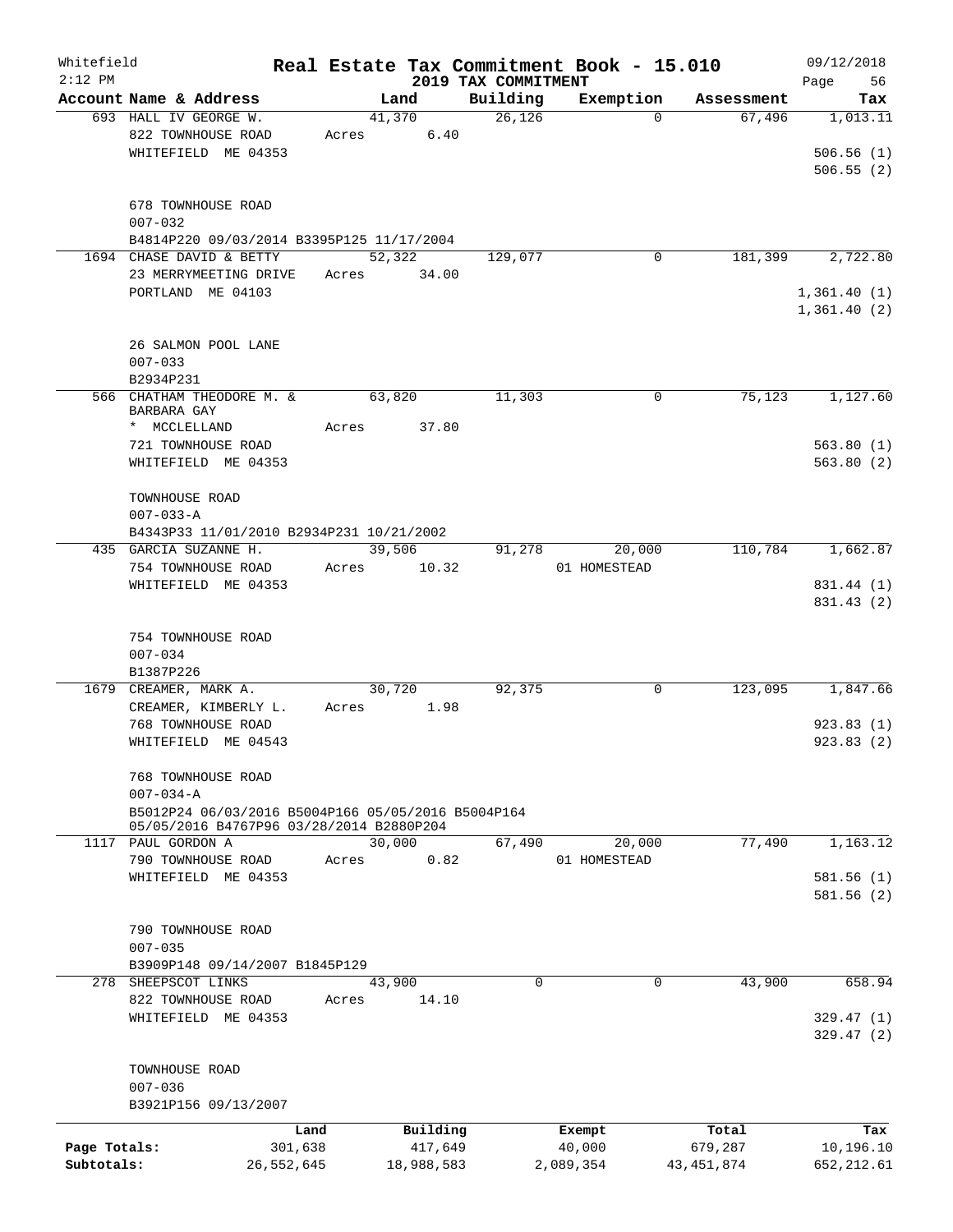| Whitefield<br>$2:12$ PM |                               |            |       |        |            | Real Estate Tax Commitment Book - 15.010 |                  |              |            | 09/12/2018                 |
|-------------------------|-------------------------------|------------|-------|--------|------------|------------------------------------------|------------------|--------------|------------|----------------------------|
|                         | Account Name & Address        |            |       | Land   |            | 2019 TAX COMMITMENT<br>Building          | Exemption        |              | Assessment | Page<br>57<br>Tax          |
|                         | 237 SHEEPSCOT LINKS           |            |       | 73,637 |            | 0                                        |                  | $\Omega$     | 73,637     | 1,105.29                   |
|                         | 822 TOWNHOUSE ROAD            |            | Acres |        | 3.00       |                                          |                  |              |            |                            |
|                         | WHITEFIELD ME 04353           |            |       |        |            |                                          |                  |              |            | 552.65(1)                  |
|                         |                               |            |       |        |            |                                          |                  |              |            | 552.64(2)                  |
|                         |                               |            |       |        |            |                                          |                  |              |            |                            |
|                         | TOWNHOUSE ROAD                |            |       |        |            |                                          |                  |              |            |                            |
|                         | $007 - 037$                   |            |       |        |            |                                          |                  |              |            |                            |
|                         | B2548P100                     |            |       |        |            |                                          |                  |              |            |                            |
|                         | 999 HALL JR. GEORGE W.        | &          |       | 66,329 |            | 169,478                                  |                  | 20,000       | 215,807    | 3,239.26                   |
|                         | MARYANN                       |            |       |        |            |                                          |                  |              |            |                            |
|                         | 822 TOWNHOUSE ROAD            |            | Acres |        | 10.00      |                                          | 01 HOMESTEAD     |              |            |                            |
|                         | WHITEFIELD ME 04353           |            |       |        |            |                                          |                  |              |            | 1,619.63(1)<br>1,619.63(2) |
|                         |                               |            |       |        |            |                                          |                  |              |            |                            |
|                         | 822 TOWNHOUSE ROAD            |            |       |        |            |                                          |                  |              |            |                            |
|                         | $007 - 037 - A$               |            |       |        |            |                                          |                  |              |            |                            |
|                         | 1598 PAICOPOLOS JR. HAROLD    |            |       | 35,900 |            | 85,645                                   |                  | 0            | 121,545    | 1,824.39                   |
|                         | G. & DEBORAH                  |            |       |        |            |                                          |                  |              |            |                            |
|                         | 21 CRYSTAL DRIVE              |            | Acres |        | 2.10       |                                          |                  |              |            |                            |
|                         | STONEHAM MA 02180             |            |       |        |            |                                          |                  |              |            | 912.20(1)                  |
|                         |                               |            |       |        |            |                                          |                  |              |            | 912.19(2)                  |
|                         |                               |            |       |        |            |                                          |                  |              |            |                            |
|                         | 866 TOWNHOUSE ROAD            |            |       |        |            |                                          |                  |              |            |                            |
|                         | $007 - 038$                   |            |       |        |            |                                          |                  |              |            |                            |
|                         | 1186 HARTMAN HERBERT & LUCY   |            |       | 35,600 |            | 92,081                                   |                  | 20,000       | 107,681    | 1,616.29                   |
|                         | 872 TOWNHOUSE ROAD            |            | Acres |        | 1.90       |                                          | 01 HOMESTEAD     |              |            |                            |
|                         | WHITEFIELD ME 04353           |            |       |        |            |                                          |                  |              |            | 808.15(1)                  |
|                         |                               |            |       |        |            |                                          |                  |              |            | 808.14(2)                  |
|                         |                               |            |       |        |            |                                          |                  |              |            |                            |
|                         | 872 TOWNHOUSE ROAD            |            |       |        |            |                                          |                  |              |            |                            |
|                         | $007 - 039$                   |            |       |        |            |                                          |                  |              |            |                            |
| 618                     | WISCASSET, WATERVILLE &       |            | Acres | 14,380 |            | 0                                        |                  | $\mathsf{O}$ | 14,380     | 215.84                     |
|                         | FARMINGTON RAILWAY<br>MUSEUM  |            |       |        | 13.60      |                                          |                  |              |            |                            |
|                         | P O BOX 242                   |            |       |        |            |                                          |                  |              |            | 107.92(1)                  |
|                         | ALNA ME 04535                 |            |       |        |            |                                          |                  |              |            | 107.92(2)                  |
|                         |                               |            |       |        |            |                                          |                  |              |            |                            |
|                         | CORNER EAST RIVER ROAD        |            |       |        |            |                                          |                  |              |            |                            |
|                         | $007 - 040$                   |            |       |        |            |                                          |                  |              |            |                            |
|                         | B2524P215                     |            |       |        |            |                                          |                  |              |            |                            |
|                         | 733 FENDERSON MARK            |            |       | 45,201 |            | 20,220                                   |                  | $\mathbf 0$  | 65,421     | 981.97                     |
|                         | 889 EAST RIVER ROAD           |            | Acres |        | 24.54      |                                          |                  |              |            |                            |
|                         | WHITEFIELD ME 04353           |            |       |        |            |                                          |                  |              |            | 490.99 (1)                 |
|                         |                               |            |       |        |            |                                          |                  |              |            | 490.98 (2)                 |
|                         |                               |            |       |        |            |                                          |                  |              |            |                            |
|                         | EAST RIVER ROAD               |            |       |        |            |                                          |                  |              |            |                            |
|                         | $007 - 042$                   |            |       |        |            |                                          |                  |              |            |                            |
|                         | B4538P161 06/22/2012 B1110P94 |            |       |        |            |                                          |                  |              |            |                            |
|                         | 1121 CHASE FAYE P.            |            |       | 34,200 |            | 100,501                                  |                  | 26,000       | 108,701    | 1,631.60                   |
|                         | 845 EAST RIVER ROAD           |            | Acres |        | 4.30       |                                          | 05 VET EXEMPTION |              |            |                            |
|                         | WHITEFIELD ME 04353           |            |       |        |            |                                          | 01 HOMESTEAD     |              |            | 815.80(1)<br>815.80 (2)    |
|                         |                               |            |       |        |            |                                          |                  |              |            |                            |
|                         | 845 EAST RIVER ROAD           |            |       |        |            |                                          |                  |              |            |                            |
|                         | $007 - 045$                   |            |       |        |            |                                          |                  |              |            |                            |
|                         | B2522P144                     |            |       |        |            |                                          |                  |              |            |                            |
|                         |                               |            |       |        |            |                                          |                  |              |            |                            |
|                         |                               |            |       |        |            |                                          |                  |              |            |                            |
|                         |                               | Land       |       |        | Building   |                                          | Exempt           |              | Total      | Tax                        |
| Page Totals:            |                               | 305,247    |       |        | 467,925    |                                          | 66,000           |              | 707,172    | 10,614.64                  |
| Subtotals:              |                               | 26,857,892 |       |        | 19,456,508 |                                          | 2,155,354        |              | 44,159,046 | 662,827.25                 |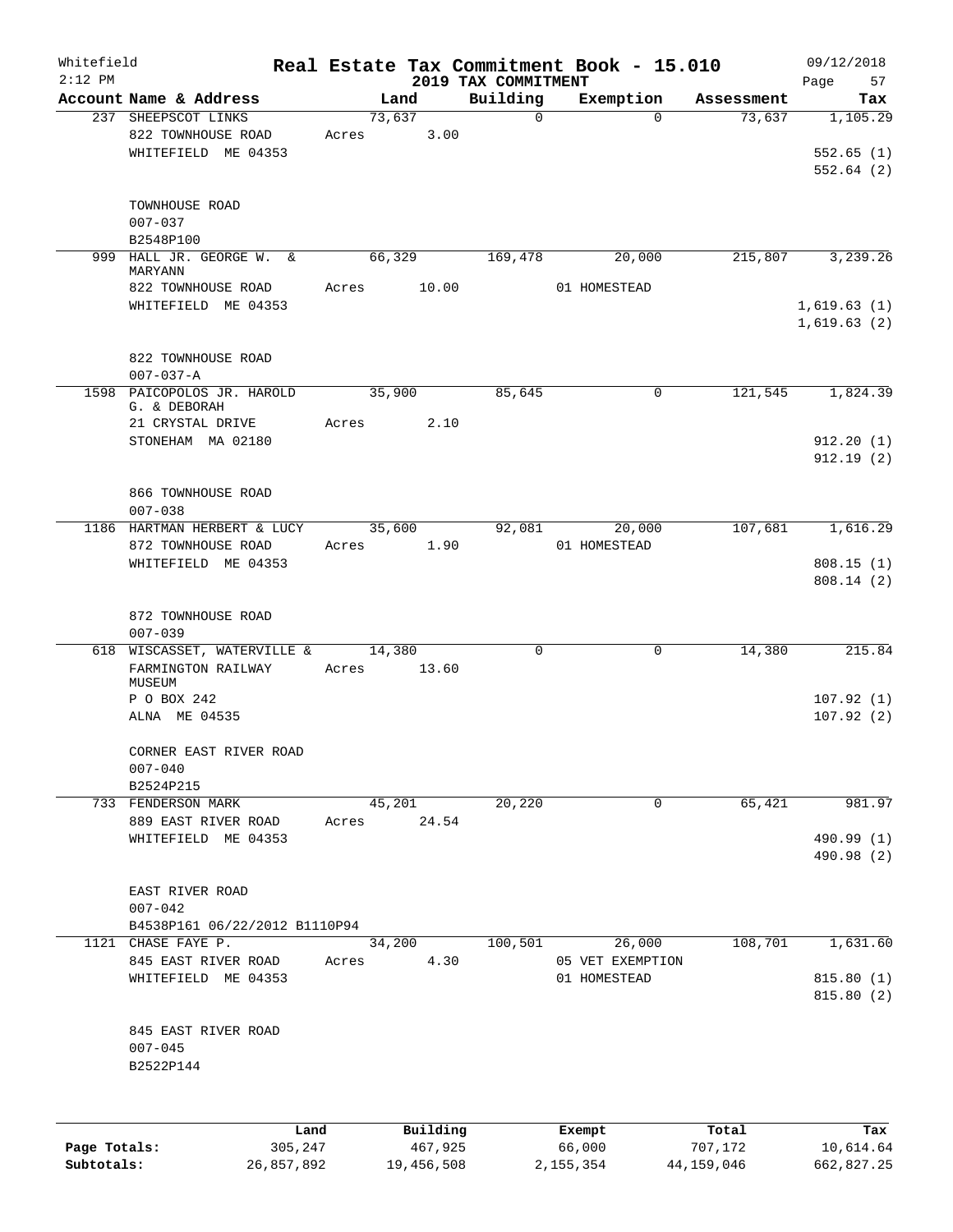| Whitefield |                                                     |       |        |                     | Real Estate Tax Commitment Book - 15.010 |            | 09/12/2018             |
|------------|-----------------------------------------------------|-------|--------|---------------------|------------------------------------------|------------|------------------------|
| $2:12$ PM  |                                                     |       |        | 2019 TAX COMMITMENT |                                          |            | 58<br>Page             |
|            | Account Name & Address                              |       | Land   | Building            | Exemption                                | Assessment | Tax                    |
|            | 1402 CHASE FAYE P.                                  |       | 10,250 | $\Omega$            | $\Omega$                                 | 10,250     | 153.85                 |
|            | 845 EAST RIVER ROAD                                 | Acres | 3.50   |                     |                                          |            |                        |
|            | WHITEFIELD ME 04353                                 |       |        |                     |                                          |            | 76.93(1)<br>76.92(2)   |
|            |                                                     |       |        |                     |                                          |            |                        |
|            | EAST RIVER ROAD                                     |       |        |                     |                                          |            |                        |
|            | $007 - 046$                                         |       |        |                     |                                          |            |                        |
|            | B2522P144                                           |       |        |                     |                                          |            |                        |
|            | 306 FORD LORE H. III                                |       | 22,100 | $\mathbf 0$         | 0                                        | 22,100     | 331.72                 |
|            | FORD JOSEPH K. & SEVON                              | Acres | 2.90   |                     |                                          |            |                        |
|            | PAMELA                                              |       |        |                     |                                          |            |                        |
|            | 795 BUNKER HILL ROAD<br>JEFFERSON ME 04348          |       |        |                     |                                          |            | 165.86(1)<br>165.86(2) |
|            |                                                     |       |        |                     |                                          |            |                        |
|            | EAST RIVER ROAD                                     |       |        |                     |                                          |            |                        |
|            | $007 - 047$                                         |       |        |                     |                                          |            |                        |
|            | B4966P273 01/07/2016 B3613P137 12/28/2005 B1469P189 |       |        |                     |                                          |            |                        |
|            | 14 SACKS MARIE L. LIVING                            |       | 64,100 | 169,113             | 20,000                                   | 213, 213   | 3,200.33               |
|            | <b>TRUST</b>                                        |       |        |                     |                                          |            |                        |
|            | 749 EAST RIVER ROAD<br>WHITEFIELD ME 04353          | Acres | 56.00  |                     | 01 HOMESTEAD                             |            | 1,600.17(1)            |
|            |                                                     |       |        |                     |                                          |            | 1,600.16(2)            |
|            |                                                     |       |        |                     |                                          |            |                        |
|            | 749 EAST RIVER ROAD                                 |       |        |                     |                                          |            |                        |
|            | $007 - 048$                                         |       |        |                     |                                          |            |                        |
|            | B1955P117                                           |       |        |                     |                                          |            |                        |
| 630        | FORD LORE H. IV & MEGAN                             |       | 30,000 | 121,949             | 0                                        | 151,949    | 2,280.75               |
|            | М.<br>FORD JOSEPH K. & PAMELA Acres                 |       | 0.87   |                     |                                          |            |                        |
|            | 795 BUNKER HILL ROAD                                |       |        |                     |                                          |            | 1, 140.38(1)           |
|            | JEFFERSON ME 04348                                  |       |        |                     |                                          |            | 1, 140.37(2)           |
|            |                                                     |       |        |                     |                                          |            |                        |
|            | 755 EAST RIVER ROAD                                 |       |        |                     |                                          |            |                        |
|            | $007 - 049$                                         |       |        |                     |                                          |            |                        |
|            | B5241P221 03/28/2018 B5241P218 03/28/2018           |       |        |                     |                                          |            |                        |
|            | 66 GIOIA, JAMES                                     |       | 27,385 | $\Omega$            | $\Omega$                                 | 27,385     | 411.05                 |
|            | 278 MAINE AVE.                                      | Acres | 3.09   |                     |                                          |            |                        |
|            | FARMINGDALE ME 04344                                |       |        |                     |                                          |            | 205.53(1)<br>205.52(2) |
|            |                                                     |       |        |                     |                                          |            |                        |
|            | EAST RIVER ROAD                                     |       |        |                     |                                          |            |                        |
|            | $007 - 050$                                         |       |        |                     |                                          |            |                        |
|            | B5128P177 04/26/2017                                |       |        |                     |                                          |            |                        |
|            | 856 SACKS MARIE L. LIVING<br>TRUST                  |       | 1,290  | $\Omega$            | $\Omega$                                 | 1,290      | 19.36                  |
|            | JULIAN & MARIE SACKS,<br>TRUSTEES                   | Acres | 0.86   |                     |                                          |            |                        |
|            | 749 EAST RIVER ROAD                                 |       |        |                     |                                          |            | 9.68(1)                |
|            | WHITEFIELD ME 04353                                 |       |        |                     |                                          |            | 9.68(2)                |
|            |                                                     |       |        |                     |                                          |            |                        |
|            | EAST RIVER ROAD                                     |       |        |                     |                                          |            |                        |
|            | $007 - 050 - A$<br>B2575P156                        |       |        |                     |                                          |            |                        |
|            |                                                     |       |        |                     |                                          |            |                        |

|              | Land       | Building   | Exempt    | Total      | Tax         |
|--------------|------------|------------|-----------|------------|-------------|
| Page Totals: | 155,125    | 291,062    | 20,000    | 426,187    | 6,397.06    |
| Subtotals:   | 27,013,017 | 19,747,570 | 2,175,354 | 44,585,233 | 669, 224.31 |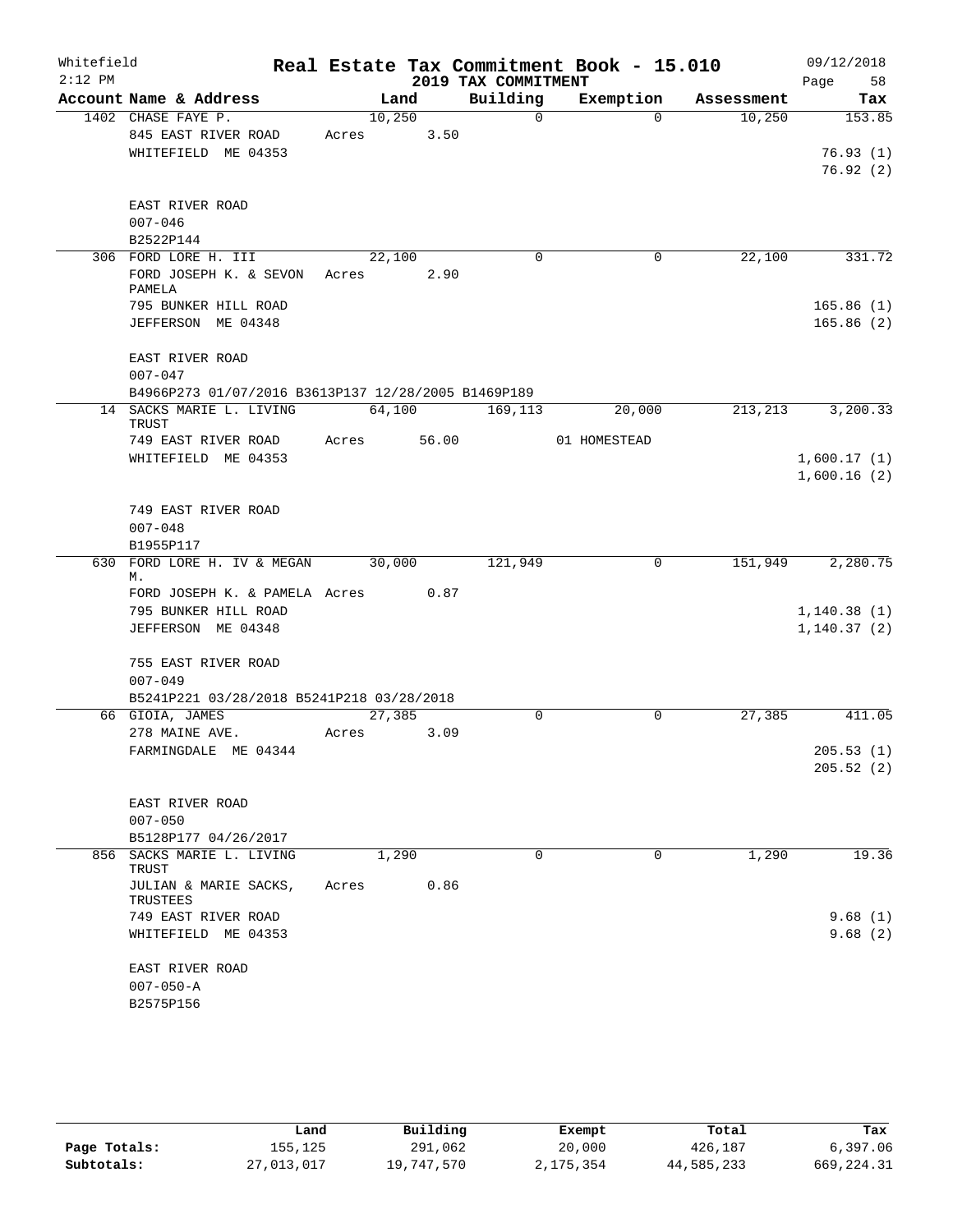| Whitefield<br>$2:12$ PM |                                                                                                             |       |                         | 2019 TAX COMMITMENT | Real Estate Tax Commitment Book - 15.010 |              | 09/12/2018<br>59<br>Page   |
|-------------------------|-------------------------------------------------------------------------------------------------------------|-------|-------------------------|---------------------|------------------------------------------|--------------|----------------------------|
|                         | Account Name & Address                                                                                      |       | Land                    | Building            | Exemption                                | Assessment   | Tax                        |
|                         | 822 GALLAGHER, SHAWN R. &<br>BANCROFT, ELIZABETH<br>729 EAST RIVER ROAD<br>WHITEFIELD ME 04353              |       | 37,625<br>3.25<br>Acres | 131,002             | $\Omega$                                 | 168,627      | 2,531.09<br>1, 265.55(1)   |
|                         | 729 EAST RIVER ROAD<br>$007 - 050 - B$<br>B4887P167 05/19/2015 B4523P270 05/16/2012 B3383P239<br>10/26/2004 |       |                         |                     |                                          |              | 1, 265.54(2)               |
|                         | 1036 WORKS DANIEL R.                                                                                        |       | 34,090                  | 0                   | 0                                        | 34,090       | 511.69                     |
|                         | 33 OLDE HICKORY LANE<br>GREENE ME 04236                                                                     |       | 9.80<br>Acres           |                     |                                          |              | 255.85(1)<br>255.84(2)     |
|                         | EAST RIVER ROAD<br>$007 - 051$<br>B4839P192 10/20/2014 B1989P159                                            |       |                         |                     |                                          |              |                            |
|                         | 136 YODER, MOSE J.                                                                                          |       | 62,750                  | 51,307              | 0                                        | 114,057      | 1,712.00                   |
|                         | YODER, ANNE M.                                                                                              |       | Acres 62.00             |                     |                                          |              |                            |
|                         | 432 PLIMPTON RD<br>HEUVELTON NY 13654                                                                       |       |                         |                     |                                          |              | 856.00(1)<br>856.00 (2)    |
|                         | 712 EAST RIVER ROAD<br>$007 - 052$                                                                          |       |                         |                     |                                          |              |                            |
| 3                       | B5023P106 06/29/2016 B4839P139 10/20/2014 B2429P264<br>MORSE LARRY J.                                       |       | 30,000                  | 128,261             | 20,000                                   | 138,261      | 2,075.30                   |
|                         | 736 EAST RIVER ROAD                                                                                         |       | Acres 1.50              |                     | 01 HOMESTEAD                             |              |                            |
|                         | WHITEFIELD ME 04353                                                                                         |       |                         |                     |                                          |              | 1,037.65(1)<br>1,037.65(2) |
|                         | 736 EAST RIVER ROAD<br>$007 - 053$                                                                          |       |                         |                     |                                          |              |                            |
|                         | B5115P90 08/25/2016 B2311P83<br>821 BROWN, LUCILLE D.                                                       |       | 36,210                  | 73,558              | 0                                        | 109,768      | 1,647.62                   |
|                         | BROWN, SCOTT W.                                                                                             | Acres | 6.20                    |                     |                                          |              |                            |
|                         | 509 HEATH ROAD                                                                                              |       |                         |                     |                                          |              | 823.81 (1)                 |
|                         | WHITEFIELD ME 04353                                                                                         |       |                         |                     |                                          |              | 823.81 (2)                 |
|                         | 509 HEATH ROAD<br>$007 - 053 - A$                                                                           |       |                         |                     |                                          |              |                            |
|                         | B5073P44 11/08/2016 B3642P131 03/03/2006 B2513P37<br>1034 WILSON CHARLES R.                                 |       | 36,386                  | 112,669             | 0                                        | 149,055      | 2,237.32                   |
|                         | SIMMONS REGINA A.                                                                                           | Acres | 6.42                    |                     |                                          |              |                            |
|                         | P.O. BOX 202                                                                                                |       |                         |                     |                                          |              | 1,118.66(1)                |
|                         | WHITEFIELD ME 04353                                                                                         |       |                         |                     |                                          |              | 1,118.66(2)                |
|                         | 33 TOWNSEND BROOK LANE<br>$007 - 053 - B$                                                                   |       |                         |                     |                                          |              |                            |
|                         | B5156P82 06/30/2017<br>1771 GRAY CLIFFORD & SHARON                                                          |       | 22,385                  | 0                   | 0                                        | 22,385       | 336.00                     |
|                         | 9 MURRAY STREET                                                                                             | Acres | 3.09                    |                     |                                          |              |                            |
|                         | AUGUSTA ME 04330                                                                                            |       |                         |                     |                                          |              | 168.00(1)<br>168.00(2)     |
|                         | EAST RIVER ROAD<br>$007 - 053 - C$<br>B3570P182 10/14/2005                                                  |       |                         |                     |                                          |              |                            |
|                         |                                                                                                             | Land  | Building                |                     | Exempt                                   | Total        | Tax                        |
| Page Totals:            | 259,446                                                                                                     |       | 496,797                 |                     | 20,000                                   | 736,243      | 11,051.02                  |
| Subtotals:              | 27, 272, 463                                                                                                |       | 20, 244, 367            |                     | 2,195,354                                | 45, 321, 476 | 680, 275.33                |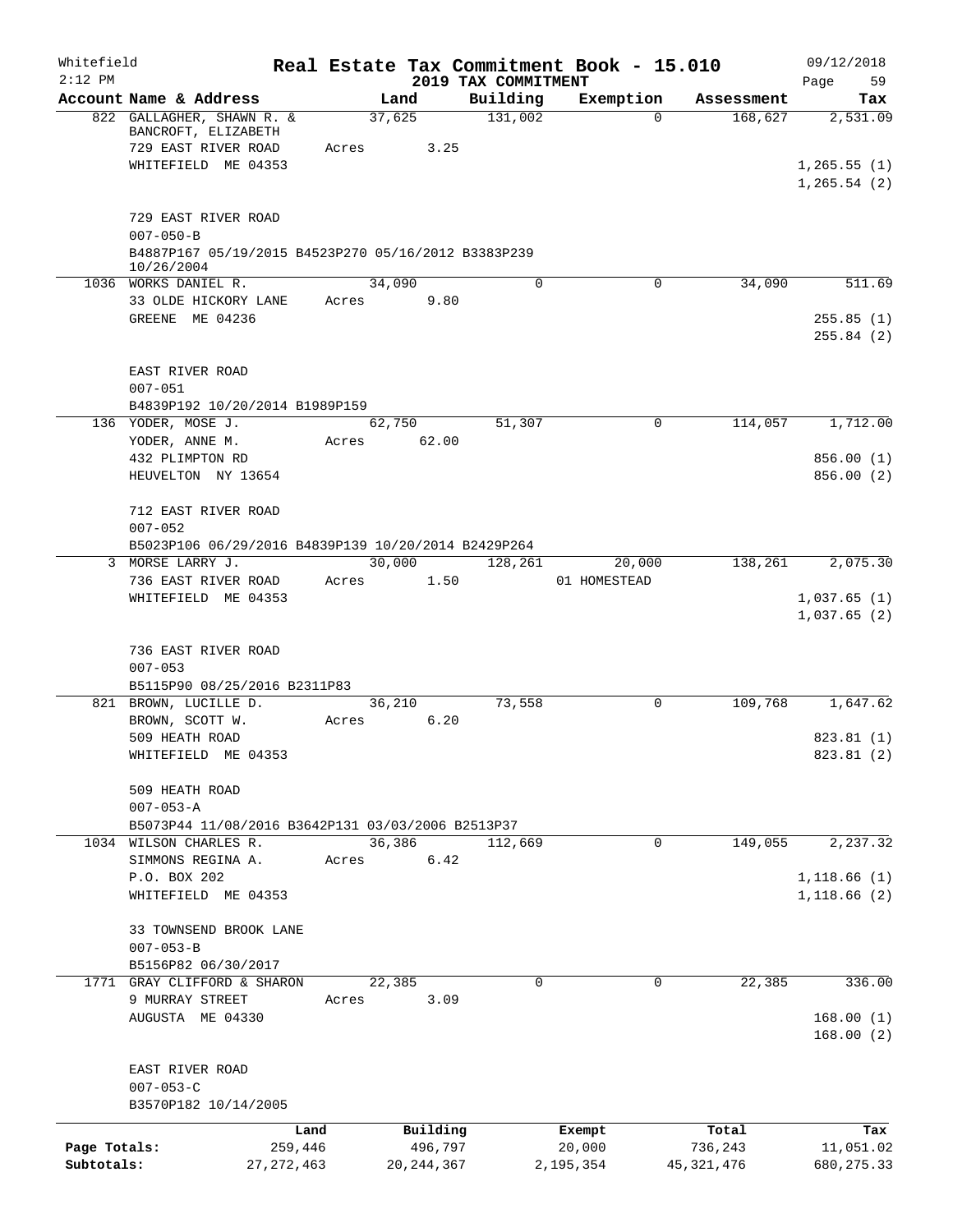| Whitefield |                                                                   |       |                |                     | Real Estate Tax Commitment Book - 15.010 |            | 09/12/2018  |
|------------|-------------------------------------------------------------------|-------|----------------|---------------------|------------------------------------------|------------|-------------|
| $2:12$ PM  |                                                                   |       |                | 2019 TAX COMMITMENT |                                          |            | Page<br>60  |
|            | Account Name & Address                                            |       | Land           | Building            | Exemption                                | Assessment | Tax         |
|            | 1748 SEIDERS RAYMOND P. SR.<br>& JUDITH A.                        |       | 30,450         | 69,537              | 20,000                                   | 79,987     | 1,200.60    |
|            | 8 TOWNSEND BROOK LANE                                             | Acres | 1.80           |                     | 01 HOMESTEAD                             |            |             |
|            | WHITEFIELD ME 04353                                               |       |                |                     |                                          |            | 600.30(1)   |
|            |                                                                   |       |                |                     |                                          |            | 600.30(2)   |
|            |                                                                   |       |                |                     |                                          |            |             |
|            | 8 TOWNSEND BROOK LANE                                             |       |                |                     |                                          |            |             |
|            | $007 - 053 - D$                                                   |       |                |                     |                                          |            |             |
|            | B3576P278 10/21/2005<br>1827 MORSE LARRY J.                       |       | 28,314         | 33,044              | $\overline{0}$                           | 61,358     | 920.98      |
|            | 736 EAST RIVER ROAD                                               | Acres | 8.83           |                     |                                          |            |             |
|            | WHITEFIELD ME 04353                                               |       |                |                     |                                          |            | 460.49(1)   |
|            |                                                                   |       |                |                     |                                          |            | 460.49(2)   |
|            |                                                                   |       |                |                     |                                          |            |             |
|            | EAST RIVER ROAD                                                   |       |                |                     |                                          |            |             |
|            | $007 - 053 - E$                                                   |       |                |                     |                                          |            |             |
|            | B5166P209 07/24/2017 B5116P234 02/16/2017 B4071P253<br>11/18/2008 |       |                |                     |                                          |            |             |
|            | 1558 SABAN JAMES W. &                                             |       | 31,650         | 62,359              | 20,000                                   | 74,009     | 1,110.88    |
|            | * BRANN AMY L.                                                    | Acres | 2.60           |                     | 01 HOMESTEAD                             |            |             |
|            | 758 EAST RIVER ROAD                                               |       |                |                     |                                          |            | 555.44(1)   |
|            | WHITEFIELD ME 04353                                               |       |                |                     |                                          |            | 555.44(2)   |
|            | 758 EAST RIVER ROAD                                               |       |                |                     |                                          |            |             |
|            | $007 - 054$                                                       |       |                |                     |                                          |            |             |
|            | B5241P223 03/28/2018 B2069P240                                    |       |                |                     |                                          |            |             |
| 1161       | HUTCHINS DONALD E. II &                                           |       | 32,280         | 113,047             | 20,000                                   | 125,327    | 1,881.16    |
|            | LEONETTE<br>770 EAST RIVER ROAD                                   | Acres | 3.02           |                     | 01 HOMESTEAD                             |            |             |
|            | WHITEFIELD ME 04353                                               |       |                |                     |                                          |            | 940.58(1)   |
|            |                                                                   |       |                |                     |                                          |            | 940.58 (2)  |
|            |                                                                   |       |                |                     |                                          |            |             |
|            | 770 EAST RIVER ROAD                                               |       |                |                     |                                          |            |             |
|            | $007 - 055$                                                       |       |                |                     |                                          |            |             |
|            | B1592P74                                                          |       |                |                     |                                          |            |             |
|            | 304 SUMABAT PRISCILLA M.<br>776 EAST RIVER ROAD                   | Acres | 30,000<br>1.26 | 58,557              | 20,000<br>01 HOMESTEAD                   | 68,557     | 1,029.04    |
|            | WHITEFIELD ME 04353                                               |       |                |                     |                                          |            | 514.52(1)   |
|            |                                                                   |       |                |                     |                                          |            | 514.52(2)   |
|            |                                                                   |       |                |                     |                                          |            |             |
|            | 776 EAST RIVER ROAD                                               |       |                |                     |                                          |            |             |
|            | $007 - 055 - A$                                                   |       |                |                     |                                          |            |             |
|            | B1633P170                                                         |       |                |                     |                                          |            |             |
|            | 1422 PIERPAN THOMAS E. &<br>JENNIFER A.                           |       | 42,578         | 186,683             | 26,000                                   | 203,261    | 3,050.95    |
|            | 563 HEATH ROAD                                                    | Acres | 14.16          |                     | 01 HOMESTEAD                             |            |             |
|            | WHITEFIELD ME 04353                                               |       |                |                     | 07 NMR VET & WIDOW                       |            | 1,525.48(1) |
|            |                                                                   |       |                |                     |                                          |            | 1,525.47(2) |
|            | 563 HEATH ROAD                                                    |       |                |                     |                                          |            |             |
|            | $007 - 056$                                                       |       |                |                     |                                          |            |             |
|            | B4662P95 05/14/2013 B3351P93 08/19/2004                           |       |                |                     |                                          |            |             |
|            |                                                                   |       |                |                     |                                          |            |             |

|              | Land         | Building   | Exempt    | Total      | Tax        |
|--------------|--------------|------------|-----------|------------|------------|
| Page Totals: | 195,272      | 523,227    | 106,000   | 612,499    | 9,193.61   |
| Subtotals:   | 27, 467, 735 | 20,767,594 | 2,301,354 | 45,933,975 | 689,468.94 |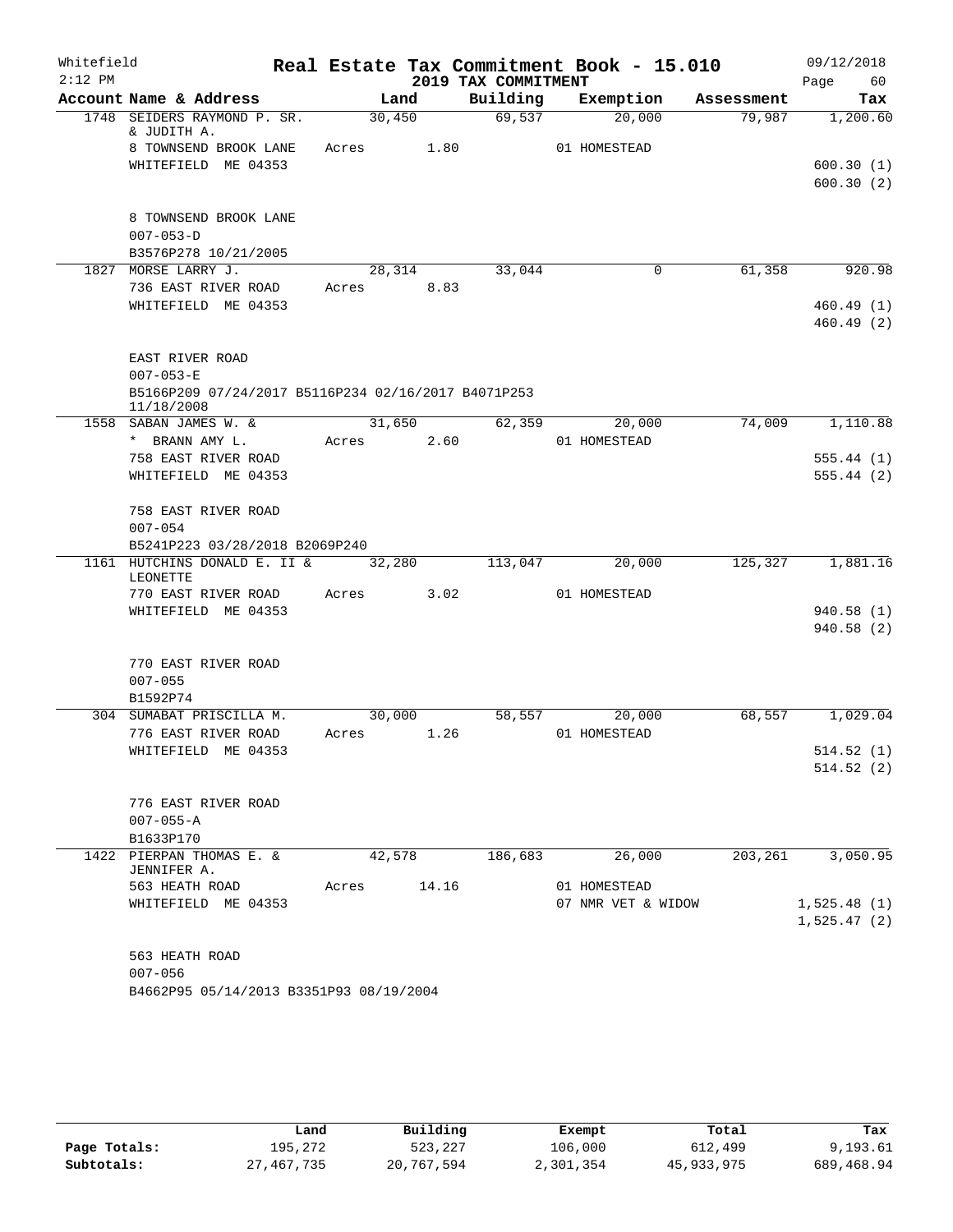| Whitefield   |                                                   |              |         |              |                                 | Real Estate Tax Commitment Book - 15.010 |                       | 09/12/2018        |
|--------------|---------------------------------------------------|--------------|---------|--------------|---------------------------------|------------------------------------------|-----------------------|-------------------|
| $2:12$ PM    | Account Name & Address                            |              | Land    |              | 2019 TAX COMMITMENT<br>Building | Exemption                                | Assessment            | Page<br>61<br>Tax |
|              | 1732 CUSHING GEORGE D.                            |              | 34,560  |              | 202,033                         | 20,000                                   | 216,593               | 3,251.06          |
|              | 545 HEATH ROAD                                    |              |         |              |                                 | 01 HOMESTEAD                             |                       |                   |
|              |                                                   |              |         | Acres 4.54   |                                 |                                          |                       |                   |
|              | WHITEFIELD ME 04353                               |              |         |              |                                 |                                          |                       | 1,625.53(1)       |
|              |                                                   |              |         |              |                                 |                                          |                       | 1,625.53(2)       |
|              |                                                   |              |         |              |                                 |                                          |                       |                   |
|              | 545 HEATH ROAD                                    |              |         |              |                                 |                                          |                       |                   |
|              | $007 - 056 - A$                                   |              |         |              |                                 |                                          |                       |                   |
|              | B3345P205 08/19/2004                              |              |         |              |                                 |                                          |                       |                   |
|              | 1335 LINCOLN GARY J.                              |              | 30,150  |              | 44,584                          | 20,000                                   | 54,734                | 821.56            |
|              | 525 HEATH ROAD                                    | Acres        |         | 1.60         |                                 | 01 HOMESTEAD                             |                       |                   |
|              | WHITEFIELD ME 04353                               |              |         |              |                                 |                                          |                       | 410.78 (1)        |
|              |                                                   |              |         |              |                                 |                                          |                       | 410.78 (2)        |
|              |                                                   |              |         |              |                                 |                                          |                       |                   |
|              | 525 HEATH ROAD                                    |              |         |              |                                 |                                          |                       |                   |
|              | $007 - 057$                                       |              |         |              |                                 |                                          |                       |                   |
|              | B1141P168                                         |              |         |              |                                 |                                          |                       |                   |
|              | 31 WESTBYE ELEANOR                                |              | 22,100  |              | $\mathbf 0$                     |                                          | $\mathbf 0$<br>22,100 | 331.72            |
|              | 486 HEATH ROAD                                    | Acres        |         | 2.90         |                                 |                                          |                       |                   |
|              | WHITEFIELD ME 04353                               |              |         |              |                                 |                                          |                       | 165.86(1)         |
|              |                                                   |              |         |              |                                 |                                          |                       | 165.86(2)         |
|              |                                                   |              |         |              |                                 |                                          |                       |                   |
|              | HEATH ROAD                                        |              |         |              |                                 |                                          |                       |                   |
|              | $007 - 058$                                       |              |         |              |                                 |                                          |                       |                   |
|              | B1947P211                                         |              |         |              |                                 |                                          |                       |                   |
|              | 645 GOULD DENNIS                                  |              | 30,300  |              | 170,380                         | 20,000                                   | 180,680               | 2,712.01          |
|              | 471 HEATH ROAD                                    |              | Acres   | 1.70         |                                 | 01 HOMESTEAD                             |                       |                   |
|              | WHITEFIELD ME 04353                               |              |         |              |                                 |                                          |                       | 1,356.01(1)       |
|              |                                                   |              |         |              |                                 |                                          |                       | 1,356.00(2)       |
|              |                                                   |              |         |              |                                 |                                          |                       |                   |
|              | 471 HEATH ROAD                                    |              |         |              |                                 |                                          |                       |                   |
|              | $007 - 059$                                       |              |         |              |                                 |                                          |                       |                   |
| 1377         | DETRAGLIA KATEY FORD                              |              | 59,365  |              | 0                               |                                          | 59,365<br>0           | 891.07            |
|              | FAMILY TRUST                                      |              |         |              |                                 |                                          |                       |                   |
|              | DETRAGLIA FRANK A.                                | Acres        |         | 84.00        |                                 |                                          |                       |                   |
|              | 17 PINE HILL LANE                                 |              |         |              |                                 |                                          |                       | 445.54 (1)        |
|              | SUDBURY MA 01776                                  |              |         |              |                                 |                                          |                       | 445.53 (2)        |
|              |                                                   |              |         |              |                                 |                                          |                       |                   |
|              | HEATH ROAD                                        |              |         |              |                                 |                                          |                       |                   |
|              | $007 - 060$                                       |              |         |              |                                 |                                          |                       |                   |
|              | B4739P38 12/04/2013 B4739P37 12/04/2013 B1346P330 |              |         |              |                                 |                                          |                       |                   |
|              | 96 GRADY STEVEN J.                                |              | 60, 250 |              | $\mathbf 0$                     |                                          | 60,250<br>0           | 904.35            |
|              | 8 JEWETT LANE                                     | Acres        |         | 57.00        |                                 |                                          |                       |                   |
|              | WHITEFIELD ME 04353                               |              |         |              |                                 |                                          |                       | 452.18 (1)        |
|              |                                                   |              |         |              |                                 |                                          |                       | 452.17 (2)        |
|              |                                                   |              |         |              |                                 |                                          |                       |                   |
|              |                                                   |              |         |              |                                 |                                          |                       |                   |
|              | HEATH ROAD                                        |              |         |              |                                 |                                          |                       |                   |
|              | $007 - 061$                                       |              |         |              |                                 |                                          |                       |                   |
|              | B2904P141                                         |              |         |              |                                 |                                          |                       |                   |
| 1328         | BARNES JODY A. ESTATE<br>ΟF                       |              | 37,978  |              | 37,023                          |                                          | 0<br>75,001           | 1,125.77          |
|              | C/o ROBIN S.R. RUSHLAU                            | Acres        |         | 8.41         |                                 |                                          |                       |                   |
|              | (P.R.)                                            |              |         |              |                                 |                                          |                       |                   |
|              | 77 ORCHARD HILL ROAD                              |              |         |              |                                 |                                          |                       | 562.89(1)         |
|              | DRESDEN ME 04342                                  |              |         |              |                                 |                                          |                       | 562.88(2)         |
|              |                                                   |              |         |              |                                 |                                          |                       |                   |
|              | 848 EAST RIVER ROAD                               |              |         |              |                                 |                                          |                       |                   |
|              | $007 - 063$                                       |              |         |              |                                 |                                          |                       |                   |
|              | B5201P220 09/06/2017                              |              |         |              |                                 |                                          |                       |                   |
|              |                                                   |              |         |              |                                 |                                          |                       |                   |
|              |                                                   | Land         |         | Building     |                                 | Exempt                                   | Total                 | Tax               |
| Page Totals: |                                                   | 274,703      |         | 454,020      |                                 | 60,000                                   | 668,723               | 10,037.54         |
| Subtotals:   |                                                   | 27, 742, 438 |         | 21, 221, 614 |                                 | 2,361,354                                | 46,602,698            | 699,506.48        |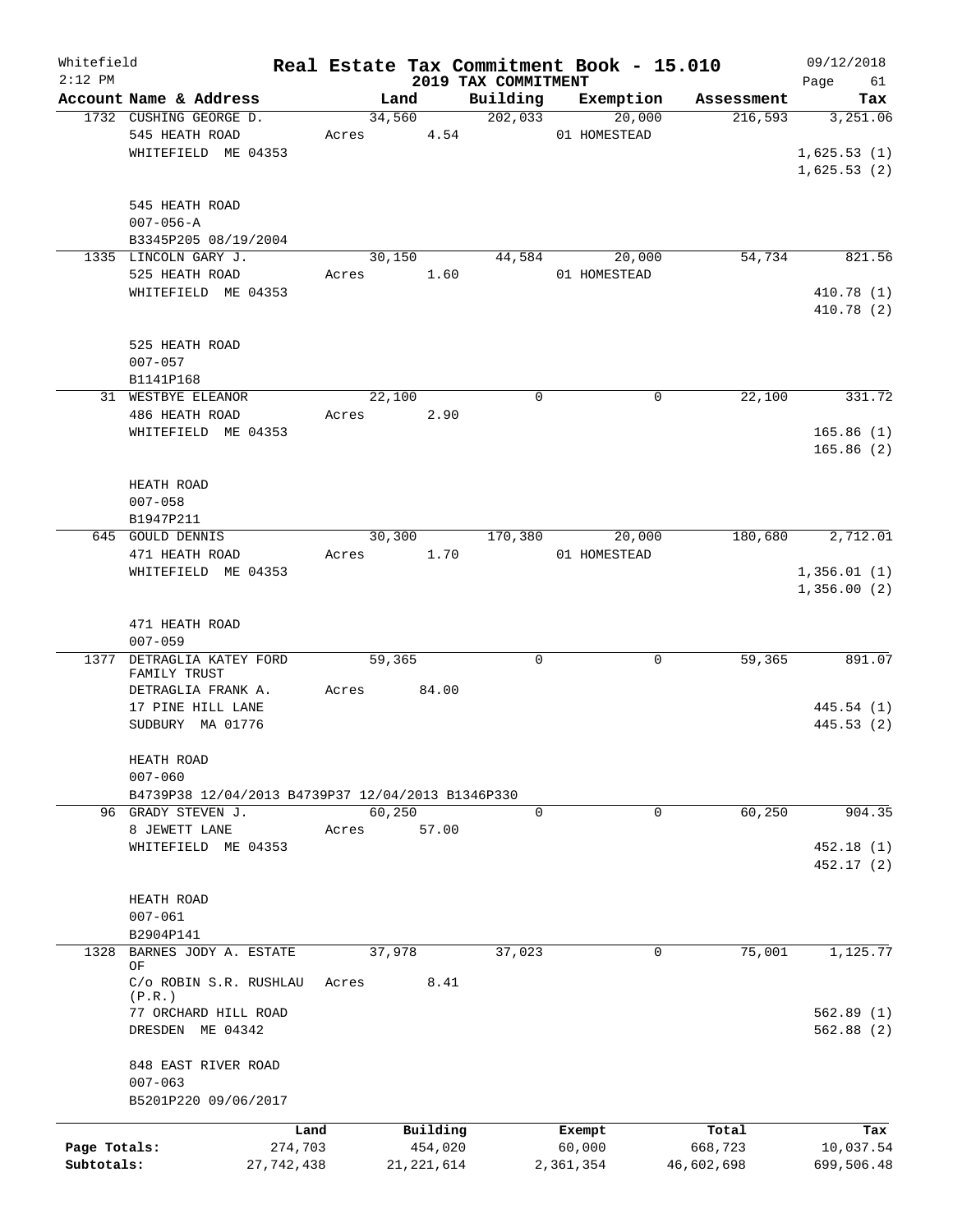| Whitefield |                                              |        |       |                     | Real Estate Tax Commitment Book - 15.010 |            | 09/12/2018   |
|------------|----------------------------------------------|--------|-------|---------------------|------------------------------------------|------------|--------------|
| $2:12$ PM  |                                              |        |       | 2019 TAX COMMITMENT |                                          |            | Page<br>62   |
|            | Account Name & Address                       |        | Land  | Building            | Exemption                                | Assessment | Tax          |
|            | 1219 BARNES ROBERT S. II                     | 34,810 |       | 2,000               | $\Omega$                                 | 36,810     | 552.52       |
|            | 868 EAST RIVER ROAD                          | Acres  | 16.95 |                     |                                          |            |              |
|            | WHITEFIELD ME 04353                          |        |       |                     |                                          |            | 276.26(1)    |
|            |                                              |        |       |                     |                                          |            | 276.26(2)    |
|            | 868 EAST RIVER ROAD                          |        |       |                     |                                          |            |              |
|            | $007 - 064$                                  |        |       |                     |                                          |            |              |
|            | B4773P34 04/24/2014 B3983P271 03/31/2008     |        |       |                     |                                          |            |              |
|            | 193 HARMON ELIZABETH CHASE                   | 43,490 |       | 114,181             | 20,000                                   | 137,671    | 2,066.44     |
|            | 892 EAST RIVER ROAD                          | Acres  | 15.30 |                     | 01 HOMESTEAD                             |            |              |
|            | WHITEFIELD ME 04353                          |        |       |                     |                                          |            | 1,033.22(1)  |
|            |                                              |        |       |                     |                                          |            | 1,033.22(2)  |
|            |                                              |        |       |                     |                                          |            |              |
|            | 892 EAST RIVER ROAD                          |        |       |                     |                                          |            |              |
|            | $007 - 065$<br>B1637P32                      |        |       |                     |                                          |            |              |
|            | 1111 CAPEN GLENN A.                          | 30,000 |       | 68,344              | 20,000                                   | 78,344     | 1,175.94     |
|            | 910 EAST RIVER ROAD                          | Acres  | 1.00  |                     | 01 HOMESTEAD                             |            |              |
|            | WHITEFIELD ME 04353                          |        |       |                     |                                          |            | 587.97(1)    |
|            |                                              |        |       |                     |                                          |            | 587.97 (2)   |
|            |                                              |        |       |                     |                                          |            |              |
|            | 910 EAST RIVER ROAD                          |        |       |                     |                                          |            |              |
|            | $007 - 066$                                  |        |       |                     |                                          |            |              |
|            | B2707P193                                    |        |       |                     |                                          |            |              |
|            | 974 MCGEE PROPERTIES, LLC<br>537 HIGH STREET | 45,000 |       | $\mathbf 0$         | $\mathsf{O}$                             | 45,000     | 675.45       |
|            | WEST GARDINER ME 04345                       | Acres  | 6.00  |                     |                                          |            | 337.73(1)    |
|            |                                              |        |       |                     |                                          |            | 337.72 (2)   |
|            |                                              |        |       |                     |                                          |            |              |
|            | 36 HEAD TIDE ROAD                            |        |       |                     |                                          |            |              |
|            | $007 - 067$                                  |        |       |                     |                                          |            |              |
|            | B5237P115 03/09/2018                         |        |       |                     |                                          |            |              |
| 729        | CONRAD ELIZABETH &                           | 66,750 |       | 97,350              | 0                                        | 164,100    | 2,463.14     |
|            | RICHARD<br>3 WASHINGTON COURT                | Acres  | 50.00 |                     |                                          |            |              |
|            | KENNEBUNKPORT ME 04046                       |        |       |                     |                                          |            | 1,231.57(1)  |
|            |                                              |        |       |                     |                                          |            | 1, 231.57(2) |
|            |                                              |        |       |                     |                                          |            |              |
|            | 26 BOYNTON LANE                              |        |       |                     |                                          |            |              |
|            | $007 - 068$                                  |        |       |                     |                                          |            |              |
|            | B3865P259 06/15/2007                         |        |       |                     |                                          |            |              |
|            | 273 CONRAD RICHARD &<br><b>ELIZABETH</b>     | 30,150 |       | $\Omega$            | $\Omega$                                 | 30,150     | 452.55       |
|            | 3 WASHINGTON COURT                           | Acres  | 1.60  |                     |                                          |            |              |
|            | KENNEBUNKPORT ME 04046                       |        |       |                     |                                          |            | 226.28(1)    |
|            |                                              |        |       |                     |                                          |            | 226.27(2)    |
|            |                                              |        |       |                     |                                          |            |              |
|            | 2 BOYNTON LANE                               |        |       |                     |                                          |            |              |
|            | $007 - 069$                                  |        |       |                     |                                          |            |              |
|            | B3914P43 09/26/2007                          |        |       |                     |                                          |            |              |

|              | Land       | Building   | Exempt    | Total      | Tax        |
|--------------|------------|------------|-----------|------------|------------|
| Page Totals: | 250,200    | 281,875    | 40,000    | 492,075    | 7,386.04   |
| Subtotals:   | 27,992,638 | 21,503,489 | 2,401,354 | 47,094,773 | 706,892.52 |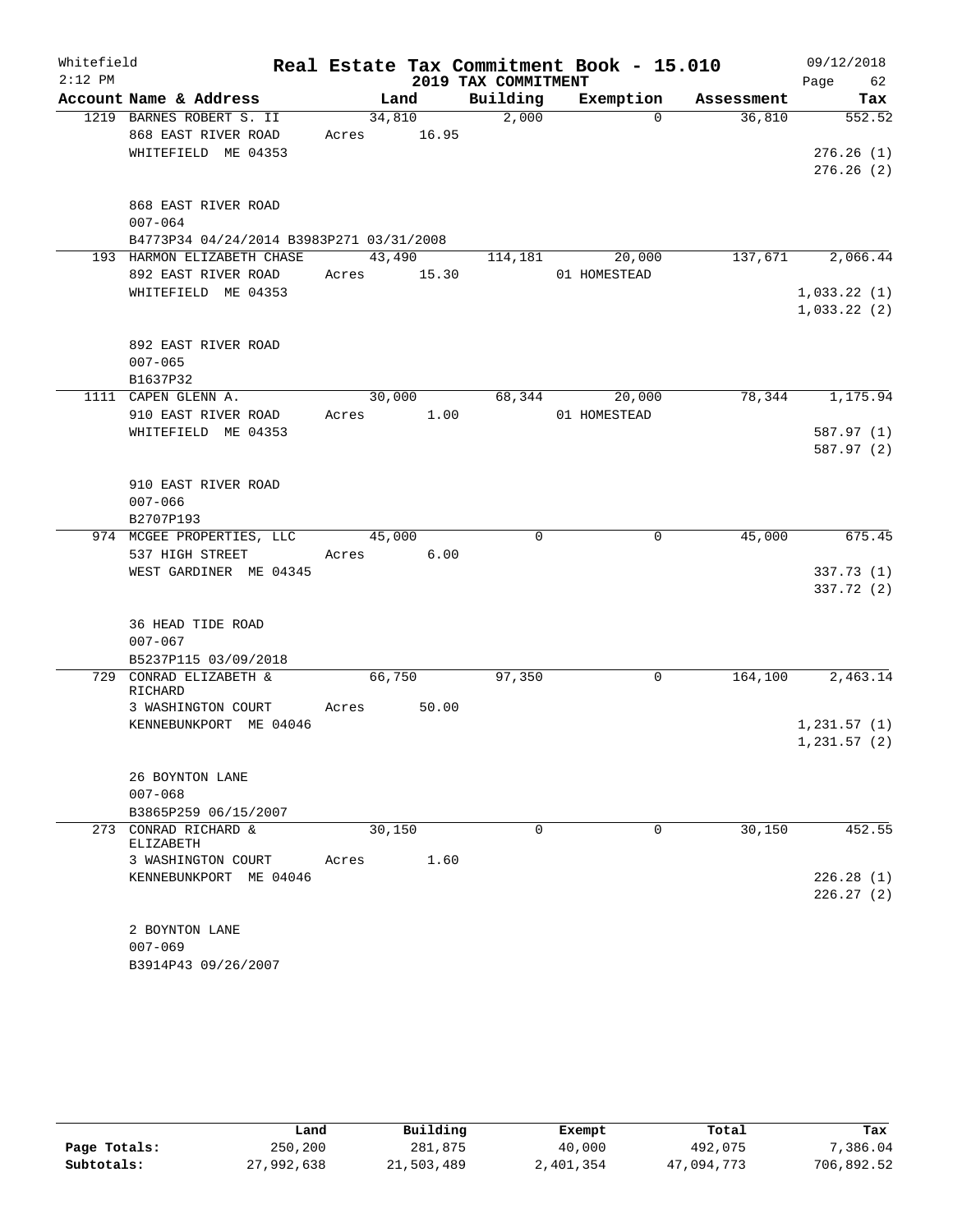| Whitefield<br>$2:12$ PM    |                                                                                    |                 |                         |                                 | Real Estate Tax Commitment Book - 15.010 |                       | 09/12/2018                   |
|----------------------------|------------------------------------------------------------------------------------|-----------------|-------------------------|---------------------------------|------------------------------------------|-----------------------|------------------------------|
|                            | Account Name & Address                                                             |                 | Land                    | 2019 TAX COMMITMENT<br>Building | Exemption                                | Assessment            | Page<br>63<br>Tax            |
|                            | 778 GOTTLIEB NOAH D. &<br>ELIZABETH R.<br>94 HEAD TIDE ROAD<br>WHITEFIELD ME 04353 | 20,750<br>Acres | 2.00                    | 1,552                           | $\Omega$                                 | 22,302                | 334.75<br>167.38(1)          |
|                            | HEAD TIDE ROAD                                                                     |                 |                         |                                 |                                          |                       | 167.37(2)                    |
|                            | $007 - 070$<br>B3476P23 05/05/2005                                                 |                 |                         |                                 |                                          |                       |                              |
|                            | 1167 PERNICE, CHARLES A<br>BUTTERFIELD, MOIRA WARD Acres 41.00                     |                 | 60,900                  | 190,845                         | 0                                        | 251,745               | 3,778.69                     |
|                            | 313 RIVER ROAD<br>NEWCASTLE ME 04553                                               |                 |                         |                                 |                                          |                       | 1,889.35(1)<br>1,889.34(2)   |
|                            | 116 HEAD TIDE ROAD<br>$007 - 071$<br>B5186P204 10/02/2017                          |                 |                         |                                 |                                          |                       |                              |
|                            | 837 CREAMER MARY E. (ESTATE<br>OF)                                                 |                 | 36,050                  | 88,005                          | 0                                        | 124,055               | 1,862.07                     |
|                            | C/O- BETTY A. GRADY<br>130 HEAD TIDE ROAD<br>WHITEFIELD ME 04353                   | Acres           | 6.00                    |                                 |                                          |                       | 931.04 (1)<br>931.03(2)      |
|                            | 130 HEAD TIDE ROAD<br>$007 - 072$                                                  |                 |                         |                                 |                                          |                       |                              |
|                            | 1640 GRADY STEVEN & JENNIFER<br>8 JEWETT LANE                                      | Acres           | 32,250<br>3.00          | 185,081                         | 20,000<br>01 HOMESTEAD                   | 197,331               | 2,961.94                     |
|                            | WHITEFIELD ME 04353                                                                |                 |                         |                                 |                                          |                       | 1,480.97(1)<br>1,480.97(2)   |
|                            | 8 JEWETT LANE<br>$007 - 072 - A$<br>B1220P152 12/05/1984                           |                 |                         |                                 |                                          |                       |                              |
|                            | 762 NILES ANN G.<br>177 HEAD TIDE ROAD                                             | Acres           | 60,700<br>33.00         | 108,190                         | 20,000<br>01 HOMESTEAD                   | 148,890               | 2,234.84                     |
|                            | WHITEFIELD ME 04353                                                                |                 |                         |                                 |                                          |                       | 1, 117.42(1)<br>1, 117.42(2) |
|                            | 177 HEAD TIDE ROAD<br>$007 - 073$                                                  |                 |                         |                                 |                                          | 197,355               |                              |
|                            | 641 CRISSMAN JAMES & LOUISA<br>3 BRIGHAM STREET<br>WATERTOWN MA 02472              | Acres           | 48,250<br>15.00         | 149,105                         | 0                                        |                       | 2,962.30<br>1,481.15(1)      |
|                            |                                                                                    |                 |                         |                                 |                                          |                       | 1,481.15(2)                  |
|                            | 149 HEAD TIDE ROAD<br>$007 - 074$                                                  |                 |                         |                                 |                                          |                       |                              |
| 221                        | CREAMER MARY (ESTATE<br>OF)<br>C/O- BETTY A. GRADY                                 | 26,850<br>Acres | 7.00                    | 0                               | $\mathbf 0$                              | 26,850                | 403.02                       |
|                            | 130 HEAD TIDE ROAD<br>WHITEFIELD ME 04353                                          |                 |                         |                                 |                                          |                       | 201.51(1)<br>201.51(2)       |
|                            | HEAD TIDE ROAD<br>$007 - 075$<br>B5235P098 03/06/2018                              |                 |                         |                                 |                                          |                       |                              |
|                            |                                                                                    | Land            | Building                |                                 | Exempt                                   | Total                 | Tax                          |
| Page Totals:<br>Subtotals: | 285,750<br>28, 278, 388                                                            |                 | 722,778<br>22, 226, 267 |                                 | 40,000<br>2,441,354                      | 968,528<br>48,063,301 | 14,537.61<br>721,430.13      |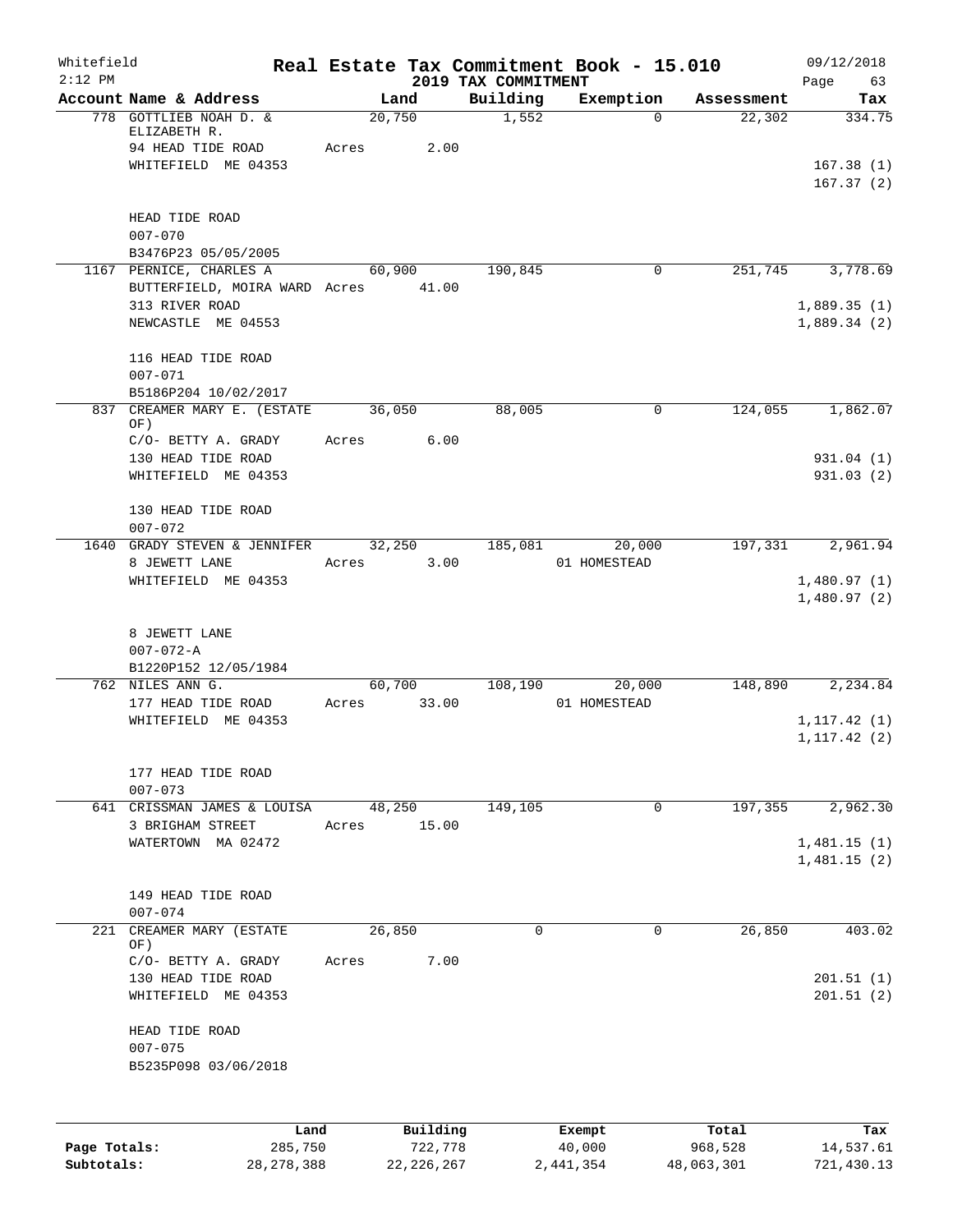| Whitefield |                                                  |       |             |                     | Real Estate Tax Commitment Book - 15.010 |         | 09/12/2018          |     |
|------------|--------------------------------------------------|-------|-------------|---------------------|------------------------------------------|---------|---------------------|-----|
| $2:12$ PM  |                                                  |       |             | 2019 TAX COMMITMENT |                                          |         | Page 64             |     |
|            | Account Name & Address                           |       | Land        |                     | Building Exemption Assessment            |         |                     | Tax |
|            | 507 GOTTLIEB MARTHA J.                           |       | 41,370      | 73,318              | 20,000                                   | 94,688  | 1,421.27            |     |
|            | 93 HEAD TIDE ROAD                                |       | Acres 6.40  |                     | 01 HOMESTEAD                             |         |                     |     |
|            | WHITEFIELD ME 04353                              |       |             |                     |                                          |         | 710.64(1)           |     |
|            |                                                  |       |             |                     |                                          |         | 710.63(2)           |     |
|            | 93 HEAD TIDE ROAD                                |       |             |                     |                                          |         |                     |     |
|            | $007 - 076$                                      |       |             |                     |                                          |         |                     |     |
|            | B1915P47                                         |       |             |                     |                                          |         |                     |     |
|            | 393 CHASE ROBERTA                                |       |             |                     | 77,750 172,455 20,000                    | 230,205 | 3,455.38            |     |
|            | 79 WISCASSET ROAD                                |       | Acres 72.00 |                     | 01 HOMESTEAD                             |         |                     |     |
|            | WHITEFIELD ME 04353                              |       |             |                     |                                          |         | 1,727.69(1)         |     |
|            |                                                  |       |             |                     |                                          |         | 1,727.69(2)         |     |
|            |                                                  |       |             |                     |                                          |         |                     |     |
|            | 79 WISCASSET ROAD                                |       |             |                     |                                          |         |                     |     |
|            | $007 - 077$                                      |       |             |                     |                                          |         |                     |     |
|            | B1517P144                                        |       |             |                     |                                          |         |                     |     |
| 408        | SHAW MICHAEL C & JEANNE 63,338                   |       |             | 209,004             | 26,000                                   | 246,342 | 3,697.59            |     |
|            | D<br>430 HEATH ROAD                              |       | Acres 44.75 |                     | 07 NMR VET & WIDOW                       |         |                     |     |
|            | WHITEFIELD ME 04353                              |       |             |                     | 01 HOMESTEAD                             |         | 1,848.80(1)         |     |
|            |                                                  |       |             |                     |                                          |         | 1,848.79(2)         |     |
|            |                                                  |       |             |                     |                                          |         |                     |     |
|            | 430 HEATH ROAD                                   |       |             |                     |                                          |         |                     |     |
|            | $008 - 001$                                      |       |             |                     |                                          |         |                     |     |
|            | B1298P194                                        |       |             |                     |                                          |         |                     |     |
|            | 1207 ANDERSON ANTHONY J.                         |       |             | 37,650 208,249      | $\overline{0}$                           |         | 245,899 3,690.94    |     |
|            | * HOWARD KENDRA E.                               |       | Acres 8.00  |                     |                                          |         |                     |     |
|            | 442 HEATH ROAD                                   |       |             |                     |                                          |         | 1,845.47(1)         |     |
|            | WHITEFIELD ME 04353                              |       |             |                     |                                          |         | 1,845.47(2)         |     |
|            |                                                  |       |             |                     |                                          |         |                     |     |
|            | 442 HEATH ROAD<br>$008 - 001 - A$                |       |             |                     |                                          |         |                     |     |
|            | B3009P57                                         |       |             |                     |                                          |         |                     |     |
|            | 94 WESTBYE ERIC F. &                             |       | 107,890     | 101,294             | 20,000                                   |         | 189, 184 2, 839. 65 |     |
|            | ELEANOR                                          |       |             |                     |                                          |         |                     |     |
|            | 486 HEATH ROAD                                   | Acres | 132.28      |                     | 01 HOMESTEAD                             |         |                     |     |
|            | WHITEFIELD ME 04353                              |       |             |                     |                                          |         | 1,419.83(1)         |     |
|            |                                                  |       |             |                     |                                          |         | 1,419.82(2)         |     |
|            |                                                  |       |             |                     |                                          |         |                     |     |
|            | 486 HEATH ROAD                                   |       |             |                     |                                          |         |                     |     |
|            | $008 - 002$<br>B1947P213                         |       |             |                     |                                          |         |                     |     |
|            | 1708 GILHOOLEY EDWARD G.                         |       | 51,618      | 160,454             | $\Omega$                                 | 212,072 | 3,183.20            |     |
|            | 187 SEVILLE BOULEVARD                            | Acres | 26.72       |                     |                                          |         |                     |     |
|            | SAYVILLE NY 11782                                |       |             |                     |                                          |         | 1,591.60(1)         |     |
|            |                                                  |       |             |                     |                                          |         | 1,591.60(2)         |     |
|            |                                                  |       |             |                     |                                          |         |                     |     |
|            | 444 HEATH ROAD                                   |       |             |                     |                                          |         |                     |     |
|            | $008 - 002 - A$                                  |       |             |                     |                                          |         |                     |     |
|            | B4288P41 06/18/2010 B3819P59 03/01/2007 B3156P48 |       |             |                     |                                          |         |                     |     |
|            | 08/22/2003                                       |       |             |                     |                                          |         |                     |     |

|              | Land       | Building     | Exempt    | Total      | Tax        |
|--------------|------------|--------------|-----------|------------|------------|
| Page Totals: | 379,616    | 924,774      | 86,000    | 1,218,390  | 18,288.03  |
| Subtotals:   | 28,658,004 | 23, 151, 041 | 2,527,354 | 49,281,691 | 739,718.16 |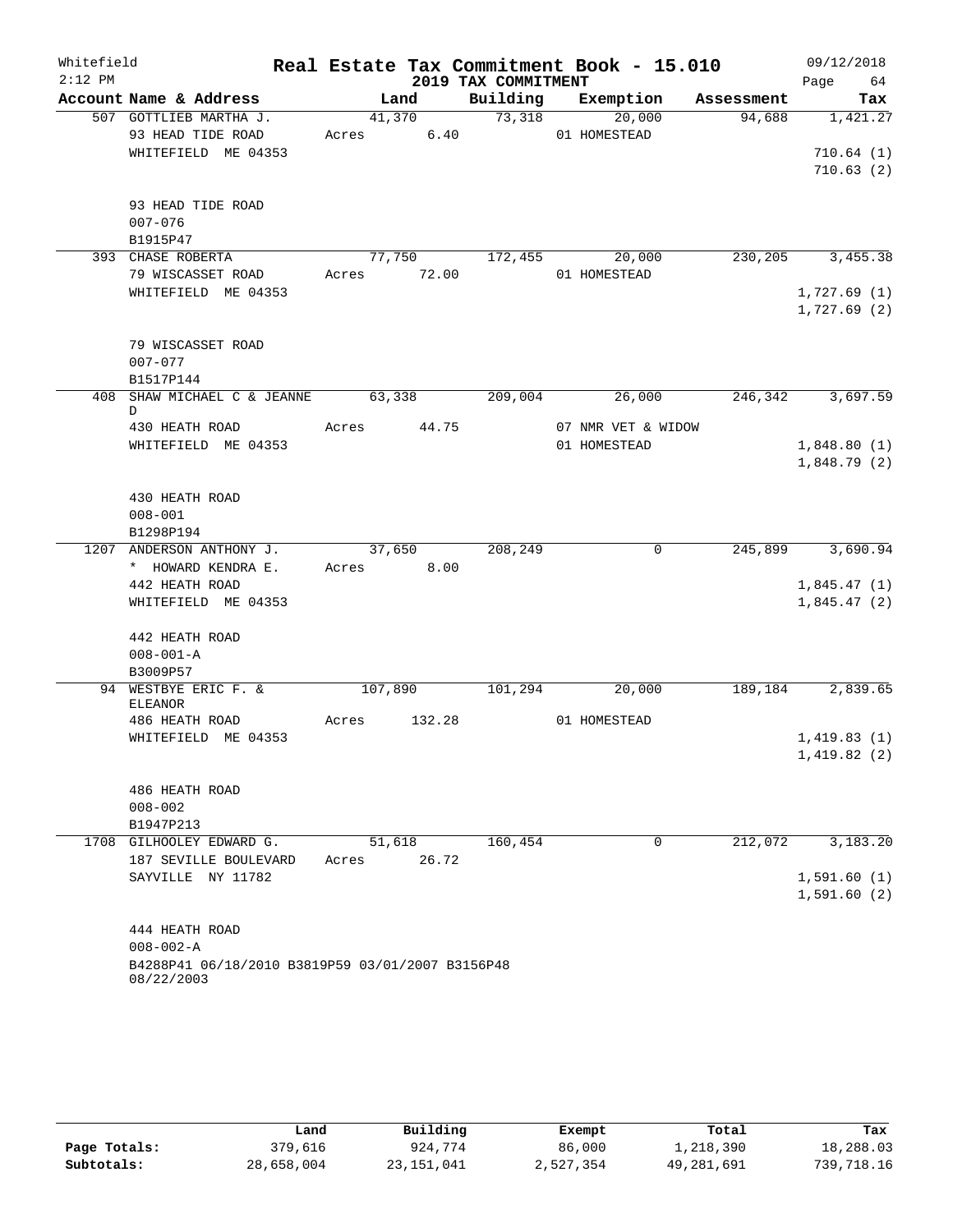| $2:12$ PM    |                                           |       |             |          | 2019 TAX COMMITMENT | Real Estate Tax Commitment Book - 15.010 |            | Page<br>65       |
|--------------|-------------------------------------------|-------|-------------|----------|---------------------|------------------------------------------|------------|------------------|
|              | Account Name & Address                    |       | Land        |          | Building            | Exemption                                | Assessment | Tax              |
|              | 1644 SMALL FRANK E. &                     |       | 36,050      |          | 85,956              | 26,000                                   | 96,006     | 1,441.05         |
|              | MABELINE                                  |       | Acres 6.00  |          |                     |                                          |            |                  |
|              | 506 HEATH ROAD<br>WHITEFIELD ME 04353     |       |             |          |                     | 01 HOMESTEAD<br>05 VET EXEMPTION         |            | 720.53(1)        |
|              |                                           |       |             |          |                     |                                          |            | 720.52(2)        |
|              |                                           |       |             |          |                     |                                          |            |                  |
|              | 506 HEATH ROAD                            |       |             |          |                     |                                          |            |                  |
|              | $008 - 003$                               |       |             |          |                     |                                          |            |                  |
|              | 1540 MILLER, JONI H                       |       | 30,000      |          | 83,838              | $\mathbf 0$                              | 113,838    | 1,708.71         |
|              | MILLER, KATIE S                           |       | Acres       | 1.30     |                     |                                          |            |                  |
|              | 520 HEATH ROAD                            |       |             |          |                     |                                          |            | 854.36 (1)       |
|              | WHITEFIELD ME 04353                       |       |             |          |                     |                                          |            | 854.35 (2)       |
|              |                                           |       |             |          |                     |                                          |            |                  |
|              | 520 HEATH ROAD                            |       |             |          |                     |                                          |            |                  |
|              | $008 - 004$                               |       |             |          |                     |                                          |            |                  |
|              | B5177P14 09/06/2017                       |       |             |          |                     |                                          |            |                  |
|              | 492 GRADY JAMISON A.                      |       |             |          | 37,250 131,173      | 20,000                                   |            | 148,423 2,227.83 |
|              | 8 JEWETT LANE                             |       | Acres 20.00 |          |                     | 01 HOMESTEAD                             |            |                  |
|              | WHITEFIELD ME 04353                       |       |             |          |                     |                                          |            | 1, 113.92(1)     |
|              |                                           |       |             |          |                     |                                          |            | 1, 113.91(2)     |
|              | 64 JEWETT LANE                            |       |             |          |                     |                                          |            |                  |
|              | $008 - 005$                               |       |             |          |                     |                                          |            |                  |
|              | B4402P285 05/27/2011 B1531P268 02/09/1989 |       |             |          |                     |                                          |            |                  |
|              | 164 GRADY STEVEN & JENNIFER               |       | 36,754      |          | 0                   | $\mathbf 0$                              | 36,754     | 551.68           |
|              | 8 JEWETT LANE                             |       | Acres       | 45.89    |                     |                                          |            |                  |
|              | WHITEFIELD ME 04353                       |       |             |          |                     |                                          |            | 275.84(1)        |
|              |                                           |       |             |          |                     |                                          |            | 275.84(2)        |
|              |                                           |       |             |          |                     |                                          |            |                  |
|              | JEWETT LANE                               |       |             |          |                     |                                          |            |                  |
|              | $008 - 005$                               |       |             |          |                     |                                          |            |                  |
|              | 1365 NEAL ANDREW & DEBORAH                |       | 12,860      |          | $\mathbf 0$         | $\mathbf 0$                              | 12,860     | 193.03           |
|              | P. O. BOX 31                              | Acres |             | 11.70    |                     |                                          |            |                  |
|              | NEW VINEYARD ME 04956                     |       |             |          |                     |                                          |            | 96.52(1)         |
|              |                                           |       |             |          |                     |                                          |            | 96.51(2)         |
|              |                                           |       |             |          |                     |                                          |            |                  |
|              | JEWETT LANE<br>$008 - 006$                |       |             |          |                     |                                          |            |                  |
| 1313         | NENONEN DAVID A.                          |       | 45,700      |          | 0                   | 0                                        | 45,700     | 685.96           |
|              | 11 PEARL BROOK ROAD                       | Acres |             | 33.00    |                     |                                          |            |                  |
|              | W. TOWNSEND MA 01474                      |       |             |          |                     |                                          |            | 342.98 (1)       |
|              |                                           |       |             |          |                     |                                          |            | 342.98 (2)       |
|              |                                           |       |             |          |                     |                                          |            |                  |
|              | JEWETT LANE                               |       |             |          |                     |                                          |            |                  |
|              | $008 - 007$                               |       |             |          |                     |                                          |            |                  |
|              | B2161P314                                 |       |             |          |                     |                                          |            |                  |
|              | 1012 DAUPHIN DONALD E.                    |       | 49,200      |          | 15,065              | 0                                        | 64,265     | 964.62           |
|              | TRUSTEE                                   |       |             |          |                     |                                          |            |                  |
|              | * OF DAUPHIN FAMILY                       | Acres |             | 23.00    |                     |                                          |            |                  |
|              | TRUST<br>14 SPRUCE STREET                 |       |             |          |                     |                                          |            | 482.31 (1)       |
|              | BATH ME 04530                             |       |             |          |                     |                                          |            | 482.31 (2)       |
|              |                                           |       |             |          |                     |                                          |            |                  |
|              | 39 JEWETT LANE                            |       |             |          |                     |                                          |            |                  |
|              | $008 - 008$                               |       |             |          |                     |                                          |            |                  |
|              | B2453P151                                 |       |             |          |                     |                                          |            |                  |
|              |                                           |       |             |          |                     |                                          |            |                  |
|              |                                           |       |             |          |                     |                                          |            |                  |
|              | Land                                      |       |             | Building |                     |                                          | Total      | Tax              |
| Page Totals: | 247,814                                   |       |             | 316,032  |                     | Exempt<br>46,000                         | 517,846    | 7,772.88         |
|              |                                           |       |             |          |                     |                                          |            |                  |

**Subtotals:** 28,905,818 23,467,073 2,573,354 49,799,537 747,491.04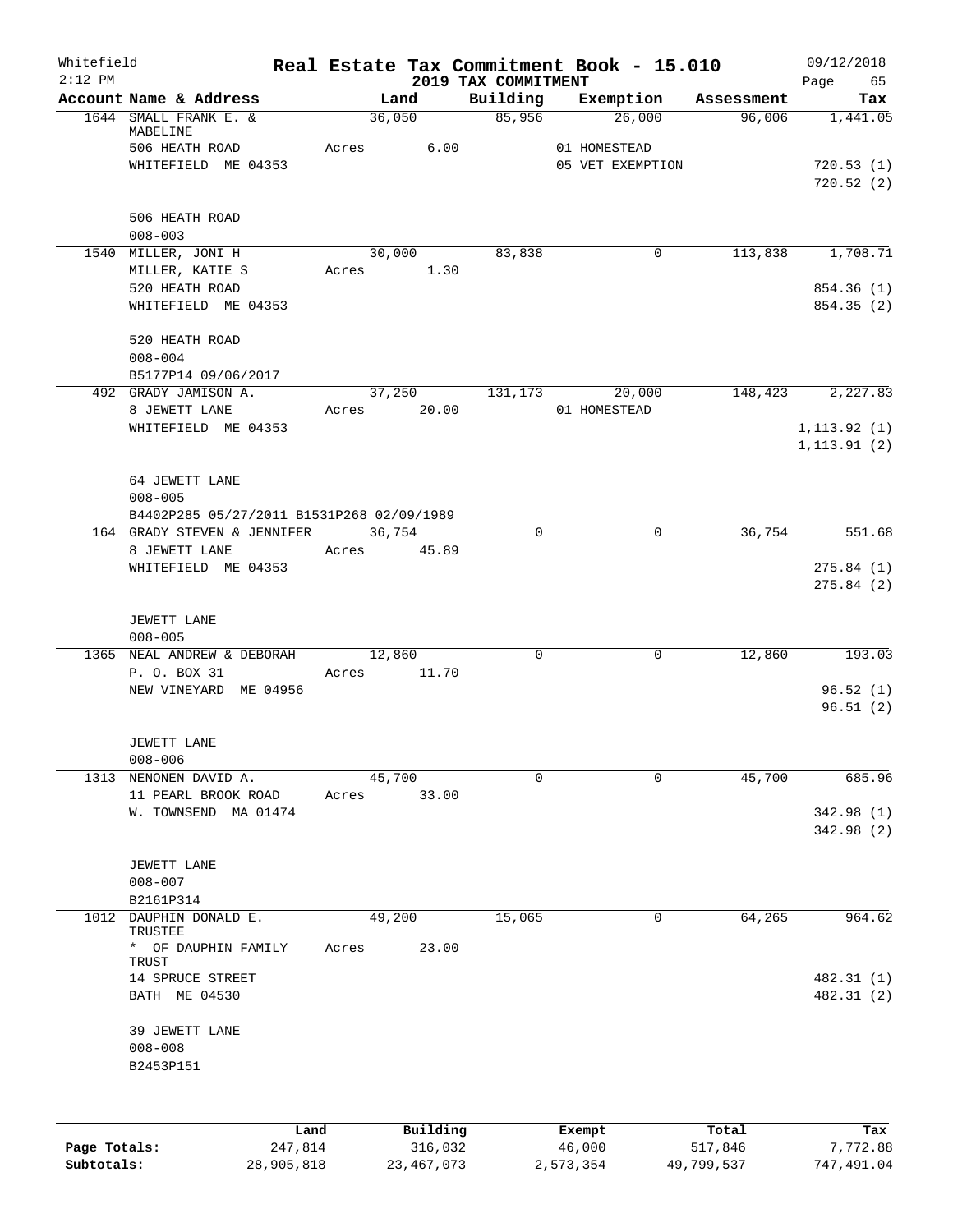| Whitefield   |                                                   |              |       |        |            |                                 | Real Estate Tax Commitment Book - 15.010 |            | 09/12/2018        |
|--------------|---------------------------------------------------|--------------|-------|--------|------------|---------------------------------|------------------------------------------|------------|-------------------|
| $2:12$ PM    | Account Name & Address                            |              |       | Land   |            | 2019 TAX COMMITMENT<br>Building | Exemption                                | Assessment | 66<br>Page<br>Tax |
|              | 169 GRADY JENNIFER H.                             |              |       | 31,500 |            | 45,290                          | $\Omega$                                 | 76,790     | 1,152.62          |
|              | GRADY STEVEN J.                                   |              | Acres |        | 2.50       |                                 |                                          |            |                   |
|              | 8 JEWETT LANE                                     |              |       |        |            |                                 |                                          |            | 576.31(1)         |
|              | WHITEFIELD ME 04353                               |              |       |        |            |                                 |                                          |            | 576.31(2)         |
|              | 39 JEWETT LANE                                    |              |       |        |            |                                 |                                          |            |                   |
|              | $008 - 008 - A$                                   |              |       |        |            |                                 |                                          |            |                   |
|              | B5157P24 06/21/2017                               |              |       |        |            |                                 |                                          |            |                   |
|              | 594 GRADY DARRYL C. &                             |              |       | 39,850 |            | $\mathbf 0$                     | 0                                        | 39,850     | 598.15            |
|              | JEANNE L.                                         |              |       |        |            |                                 |                                          |            |                   |
|              | 181 HILTON ROAD<br>WHITEFIELD ME 04353            |              | Acres |        | 24.00      |                                 |                                          |            | 299.08(1)         |
|              |                                                   |              |       |        |            |                                 |                                          |            | 299.07(2)         |
|              | JEWETT LANE                                       |              |       |        |            |                                 |                                          |            |                   |
|              | $008 - 009$                                       |              |       |        |            |                                 |                                          |            |                   |
|              | B2524P7                                           |              |       |        |            |                                 |                                          |            |                   |
|              | 751 GRADY JORDAN                                  |              |       | 32,250 |            | 131,229                         | 0                                        | 163,479    | 2,453.82          |
|              | 9 JEWETT LANE                                     |              | Acres |        | 3.00       |                                 |                                          |            |                   |
|              | WHITEFIELD ME 04353                               |              |       |        |            |                                 |                                          |            | 1,226.91(1)       |
|              |                                                   |              |       |        |            |                                 |                                          |            | 1,226.91(2)       |
|              |                                                   |              |       |        |            |                                 |                                          |            |                   |
|              | 9 JEWETT LANE                                     |              |       |        |            |                                 |                                          |            |                   |
|              | $008 - 010$                                       |              |       |        |            |                                 |                                          |            |                   |
|              | B4770P51 04/11/2014 B3884P238 07/26/2007          |              |       |        |            | $\Omega$                        | 0                                        |            |                   |
|              | 1146 BRONN CLIFTON<br>176 HEAD TIDE ROAD          |              | Acres | 41,570 | 12.90      |                                 |                                          | 41,570     | 623.97            |
|              | WHITEFIELD ME 04353                               |              |       |        |            |                                 |                                          |            | 311.99(1)         |
|              |                                                   |              |       |        |            |                                 |                                          |            | 311.98(2)         |
|              | HEAD TIDE ROAD                                    |              |       |        |            |                                 |                                          |            |                   |
|              | $008 - 011$                                       |              |       |        |            |                                 |                                          |            |                   |
|              | B5117P227 03/01/2017 B5076P84 11/09/2016 B2197P74 |              |       |        |            |                                 |                                          |            |                   |
|              | 287 SANSOUCI THOMAS M.                            |              |       | 35,570 |            | 125,803                         | $\mathbf 0$                              | 161, 373   | 2,422.21          |
|              | 40 SIXTH AVE                                      |              | Acres |        | 5.40       |                                 |                                          |            |                   |
|              | AUGUSTA ME 04330                                  |              |       |        |            |                                 |                                          |            | 1, 211.11(1)      |
|              |                                                   |              |       |        |            |                                 |                                          |            | 1, 211.10(2)      |
|              | 168 HEAD TIDE ROAD                                |              |       |        |            |                                 |                                          |            |                   |
|              | $008 - 011 - A$                                   |              |       |        |            |                                 |                                          |            |                   |
|              | B5143P219 06/08/2017                              |              |       |        |            |                                 |                                          |            |                   |
|              | 1541 BOND AARON J. & STACEY                       |              |       | 30,150 |            | 90,891                          | 20,000                                   | 101,041    | 1,516.63          |
|              | М.                                                |              |       |        |            |                                 |                                          |            |                   |
|              | 158 HEAD TIDE ROAD                                |              | Acres |        | 1.60       |                                 | 01 HOMESTEAD                             |            |                   |
|              | WHITEFIELD ME 04353                               |              |       |        |            |                                 |                                          |            | 758.32(1)         |
|              |                                                   |              |       |        |            |                                 |                                          |            | 758.31(2)         |
|              | 158 HEAD TIDE ROAD                                |              |       |        |            |                                 |                                          |            |                   |
|              | $008 - 011 - B$                                   |              |       |        |            |                                 |                                          |            |                   |
|              | B2707P116 07/13/2000 B2559P119 04/27/2000         |              |       |        |            |                                 |                                          |            |                   |
|              | 1673 BRONN DONNA                                  |              |       | 0      |            | 13,111                          | 0                                        | 13,111     | 196.80            |
|              | 43 ANGEL LINE LANE                                |              |       |        |            |                                 |                                          |            |                   |
|              | WHITEFIELD ME 04353                               |              |       |        |            |                                 |                                          |            | 98.40 (1)         |
|              |                                                   |              |       |        |            |                                 |                                          |            | 98.40(2)          |
|              | HEAD TIDE ROAD                                    |              |       |        |            |                                 |                                          |            |                   |
|              | $008 - 011 - C$                                   |              |       |        |            |                                 |                                          |            |                   |
|              | B2410P136                                         |              |       |        |            |                                 |                                          |            |                   |
|              |                                                   | Land         |       |        | Building   |                                 | Exempt                                   | Total      | Tax               |
| Page Totals: |                                                   | 210,890      |       |        | 406,324    |                                 | 20,000                                   | 597,214    | 8,964.20          |
| Subtotals:   |                                                   | 29, 116, 708 |       |        | 23,873,397 |                                 | 2,593,354                                | 50,396,751 | 756,455.24        |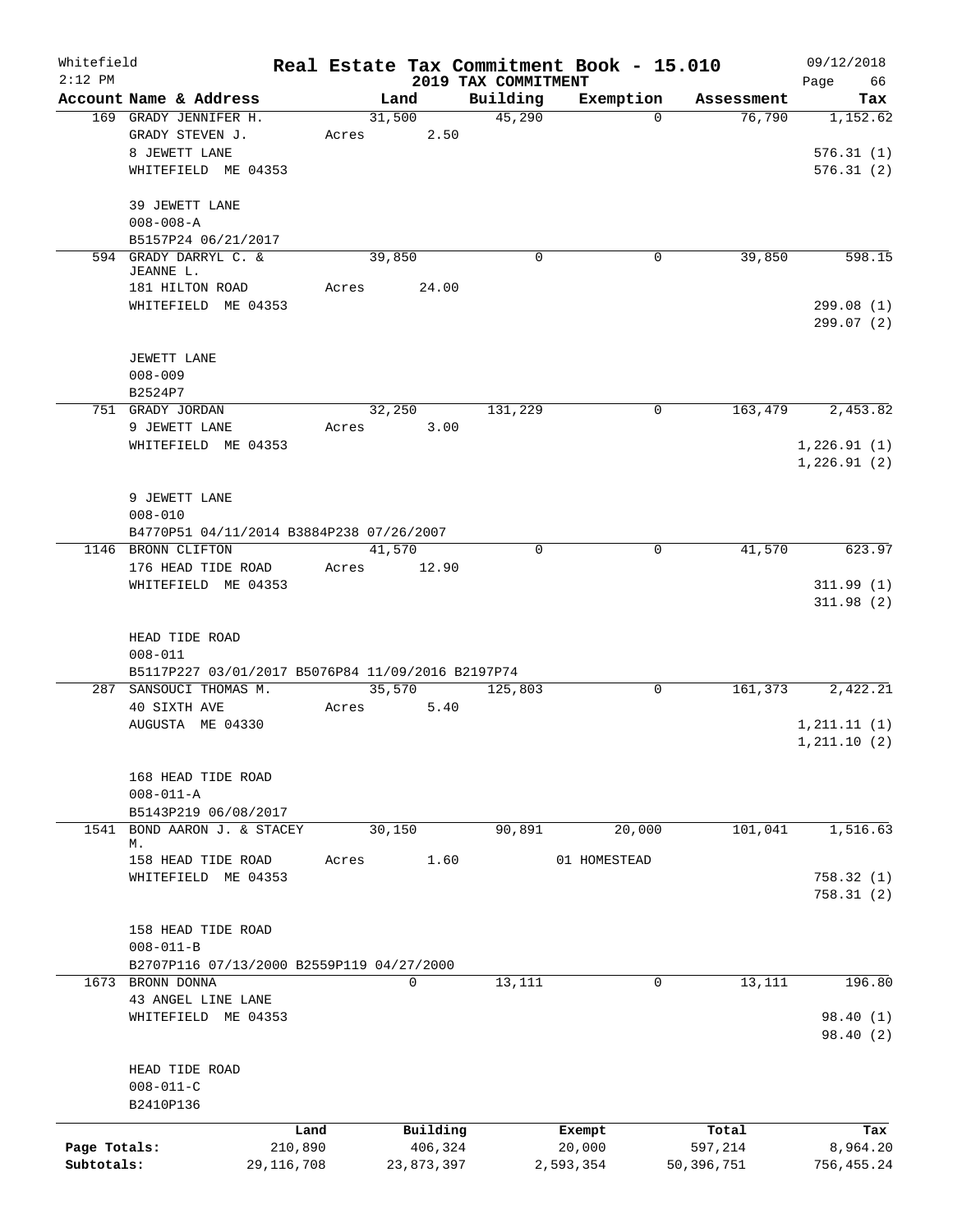| Whitefield<br>$2:12$ PM |                                    |            |        |            |                                 | Real Estate Tax Commitment Book - 15.010 |              | 09/12/2018        |
|-------------------------|------------------------------------|------------|--------|------------|---------------------------------|------------------------------------------|--------------|-------------------|
|                         | Account Name & Address             |            | Land   |            | 2019 TAX COMMITMENT<br>Building | Exemption                                | Assessment   | 67<br>Page<br>Tax |
|                         | 847 BRONN CLIFTON G.               |            | 33,300 |            | 131,075                         | 20,000                                   | 144,375      | 2,167.07          |
|                         | 176 HEAD TIDE ROAD                 | Acres      |        | 3.70       |                                 | 01 HOMESTEAD                             |              |                   |
|                         | WHITEFIELD ME 04353                |            |        |            |                                 |                                          |              | 1,083.54(1)       |
|                         |                                    |            |        |            |                                 |                                          |              | 1,083.53(2)       |
|                         |                                    |            |        |            |                                 |                                          |              |                   |
|                         | 176 HEAD TIDE ROAD                 |            |        |            |                                 |                                          |              |                   |
|                         | $008 - 012$                        |            |        |            |                                 |                                          |              |                   |
|                         | B957P80                            |            |        |            |                                 |                                          |              |                   |
|                         | 739 JONES SCOTT V.                 |            | 76,000 |            | 60,734                          | 20,000                                   | 116,734      | 1,752.18          |
|                         | 194 HEAD TIDE ROAD                 |            | Acres  | 68.50      |                                 | 01 HOMESTEAD                             |              |                   |
|                         | WHITEFIELD ME 04353                |            |        |            |                                 |                                          |              | 876.09(1)         |
|                         |                                    |            |        |            |                                 |                                          |              | 876.09 (2)        |
|                         |                                    |            |        |            |                                 |                                          |              |                   |
|                         | 194 HEAD TIDE ROAD                 |            |        |            |                                 |                                          |              |                   |
|                         | $008 - 013$                        |            |        |            |                                 |                                          |              |                   |
|                         | B3415P62 12/15/2004                |            |        |            |                                 |                                          |              |                   |
|                         | 1630 JONES SCOTT V                 |            | 22,385 |            | $\Omega$                        |                                          | 22,385<br>0  | 336.00            |
|                         | 194 HEAD TIDE ROAD                 | Acres      |        | 3.09       |                                 |                                          |              |                   |
|                         | WHITEFIELD ME 04353                |            |        |            |                                 |                                          |              | 168.00(1)         |
|                         |                                    |            |        |            |                                 |                                          |              | 168.00(2)         |
|                         | HEAD TIDE ROAD                     |            |        |            |                                 |                                          |              |                   |
|                         | $008 - 014$                        |            |        |            |                                 |                                          |              |                   |
|                         | B3415P62 12/15/2004 B1907P272      |            |        |            |                                 |                                          |              |                   |
|                         | 1261 VANKLEECK PETER               |            | 71,750 |            | 110,679                         |                                          | 182,429<br>0 | 2,738.26          |
|                         | 3 HARTFORD STREET                  | Acres      |        | 60.00      |                                 |                                          |              |                   |
|                         | DOVER MA 02030                     |            |        |            |                                 |                                          |              | 1,369.13(1)       |
|                         |                                    |            |        |            |                                 |                                          |              | 1,369.13(2)       |
|                         |                                    |            |        |            |                                 |                                          |              |                   |
|                         | 69 NO. FOWLES LANE                 |            |        |            |                                 |                                          |              |                   |
|                         | $008 - 015$                        |            |        |            |                                 |                                          |              |                   |
|                         | B1313P168                          |            |        |            |                                 |                                          |              |                   |
|                         | 1520 GRADY, STEVEN                 |            | 45,050 |            | 0                               |                                          | 45,050<br>0  | 676.20            |
|                         | 8 JEWETT LANE                      | Acres      |        | 32.00      |                                 |                                          |              |                   |
|                         | WHITEFIELD ME 04353                |            |        |            |                                 |                                          |              | 338.10(1)         |
|                         |                                    |            |        |            |                                 |                                          |              | 338.10(2)         |
|                         |                                    |            |        |            |                                 |                                          |              |                   |
|                         | SO. WEARY POND LANE                |            |        |            |                                 |                                          |              |                   |
|                         | $008 - 016$                        |            |        |            |                                 |                                          |              |                   |
|                         | B5213P10 12/14/2017                |            |        |            |                                 |                                          |              |                   |
|                         | 405 GRADY STEVEN                   |            | 42,450 |            | 0                               |                                          | 42,450<br>0  | 637.17            |
|                         | 8 JEWETT LANE                      | Acres      |        | 28.00      |                                 |                                          |              |                   |
|                         | WHITEFIELD ME 04353                |            |        |            |                                 |                                          |              | 318.59(1)         |
|                         |                                    |            |        |            |                                 |                                          |              | 318.58(2)         |
|                         |                                    |            |        |            |                                 |                                          |              |                   |
|                         | SO. WEARY POND LANE<br>$008 - 017$ |            |        |            |                                 |                                          |              |                   |
|                         | B4048P18 09/04/2008                |            |        |            |                                 |                                          |              |                   |
| 143                     | GRADY STEVEN J.                    |            | 25,350 |            | 0                               |                                          | 25,350<br>0  | 380.50            |
|                         | 8 JEWETT LANE                      | Acres      |        | 29.00      |                                 |                                          |              |                   |
|                         | WHITEFIELD ME 04353                |            |        |            |                                 |                                          |              | 190.25(1)         |
|                         |                                    |            |        |            |                                 |                                          |              | 190.25(2)         |
|                         |                                    |            |        |            |                                 |                                          |              |                   |
|                         | SO. WEARY POND LANE                |            |        |            |                                 |                                          |              |                   |
|                         | $008 - 018$                        |            |        |            |                                 |                                          |              |                   |
|                         | B2621P286                          |            |        |            |                                 |                                          |              |                   |
|                         |                                    |            |        |            |                                 |                                          |              |                   |
|                         |                                    |            |        |            |                                 |                                          |              |                   |
|                         |                                    | Land       |        | Building   |                                 | Exempt                                   | Total        | Tax               |
| Page Totals:            |                                    | 316,285    |        | 302,488    |                                 | 40,000                                   | 578,773      | 8,687.38          |
| Subtotals:              |                                    | 29,432,993 |        | 24,175,885 |                                 | 2,633,354                                | 50,975,524   | 765, 142.62       |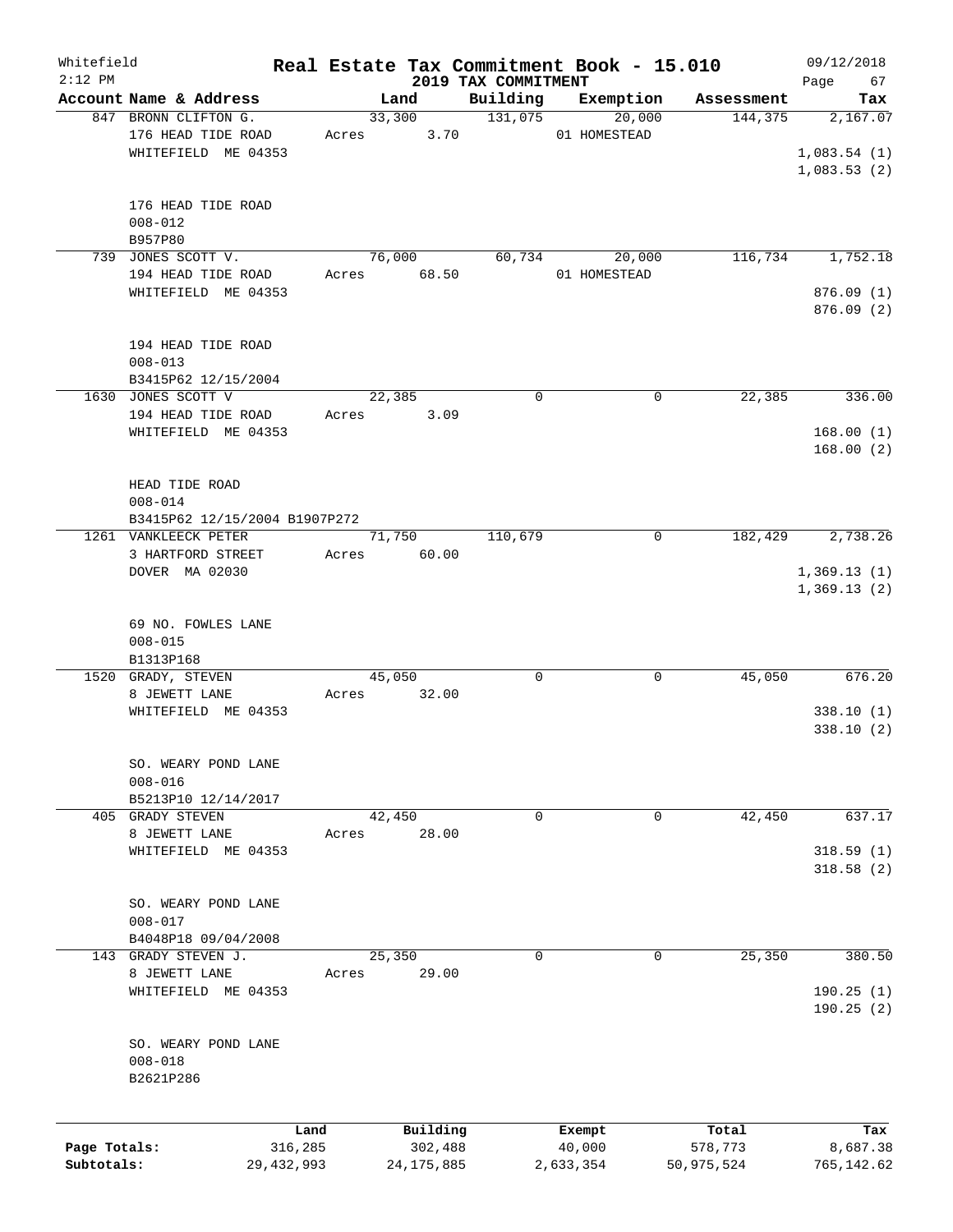| Whitefield<br>$2:12$ PM |                           |       |          | 2019 TAX COMMITMENT | Real Estate Tax Commitment Book - 15.010 |            | 09/12/2018<br>Page<br>68 |
|-------------------------|---------------------------|-------|----------|---------------------|------------------------------------------|------------|--------------------------|
|                         | Account Name & Address    |       | Land     | Building            | Exemption                                | Assessment | Tax                      |
|                         | 735 GETCHELL DANA         |       | 48,300   | $\mathbf 0$         | $\Omega$                                 | 48,300     | 724.98                   |
|                         | PO BOX 185                | Acres | 37.00    |                     |                                          |            |                          |
|                         | WHITEFIELD ME 04353       |       |          |                     |                                          |            | 362.49(1)                |
|                         |                           |       |          |                     |                                          |            | 362.49(2)                |
|                         |                           |       |          |                     |                                          |            |                          |
|                         | SO. WEARY POND LANE       |       |          |                     |                                          |            |                          |
|                         | $008 - 019$               |       |          |                     |                                          |            |                          |
|                         | B2351P184                 |       |          |                     |                                          |            |                          |
|                         | 811 DAUPHIN KATHY ELLEN & |       | 62,980   | 31,989              | 0                                        | 94,969     | 1,425.48                 |
|                         | HAROLD E.                 |       |          |                     |                                          |            |                          |
|                         | 5 NICHOLS STREET          | Acres | 52.46    |                     |                                          |            |                          |
|                         | BATH ME 04530             |       |          |                     |                                          |            | 712.74(1)                |
|                         |                           |       |          |                     |                                          |            | 712.74(2)                |
|                         |                           |       |          |                     |                                          |            |                          |
|                         | SO. WEARY POND LANE       |       |          |                     |                                          |            |                          |
|                         | $008 - 020$               |       |          |                     |                                          |            |                          |
|                         | B3914P199 09/26/2007      |       |          |                     |                                          |            |                          |
|                         | 493 MULLINS ANGELA M. &   |       | 49,600   | $\mathbf 0$         | 0                                        | 49,600     | 744.50                   |
|                         | <b>BRIAN</b>              |       |          |                     |                                          |            |                          |
|                         | 115 MESSERVY DRIVE        | Acres | 39.00    |                     |                                          |            |                          |
|                         | EASLEY SC 29642           |       |          |                     |                                          |            | 372.25(1)                |
|                         |                           |       |          |                     |                                          |            | 372.25(2)                |
|                         |                           |       |          |                     |                                          |            |                          |
|                         | SO. WEARY POND LANE       |       |          |                     |                                          |            |                          |
|                         | $008 - 022$               |       |          |                     |                                          |            |                          |
|                         | B1346P331                 |       |          |                     |                                          |            |                          |
|                         | 409 GETCHELL DANA         |       | 46,350   | $\mathbf 0$         | $\mathbf 0$                              | 46,350     | 695.71                   |
|                         | P O BOX 185               | Acres | 34.00    |                     |                                          |            |                          |
|                         | WHITEFIELD ME 04353       |       |          |                     |                                          |            | 347.86(1)                |
|                         |                           |       |          |                     |                                          |            | 347.85(2)                |
|                         |                           |       |          |                     |                                          |            |                          |
|                         | SO. WEARY POND LANE       |       |          |                     |                                          |            |                          |
|                         | $008 - 023$               |       |          |                     |                                          |            |                          |
|                         | 1342 GETCHELL DANA        |       | 23,400   | 0                   | 0                                        | 23,400     | 351.23                   |
|                         | P O BOX 185               | Acres | 26.00    |                     |                                          |            |                          |
|                         | WHITEFIELD ME 04353       |       |          |                     |                                          |            | 175.62(1)                |
|                         |                           |       |          |                     |                                          |            | 175.61(2)                |
|                         |                           |       |          |                     |                                          |            |                          |
|                         |                           |       |          |                     |                                          |            |                          |
|                         | SO. WEARY POND LANE       |       |          |                     |                                          |            |                          |
|                         | $008 - 024$               |       |          |                     |                                          |            |                          |
|                         | 885 GETCHELL DANA         |       | 55,500   | 27,226              | 26,000                                   | 56,726     | 851.46                   |
|                         | P .O BOX 185              | Acres | 25.00    |                     | 07 NMR VET & WIDOW                       |            |                          |
|                         | WHITEFIELD ME 04353       |       |          |                     | 01 HOMESTEAD                             |            | 425.73 (1)               |
|                         |                           |       |          |                     |                                          |            | 425.73 (2)               |
|                         |                           |       |          |                     |                                          |            |                          |
|                         | 173 SO. WEARY POND LANE   |       |          |                     |                                          |            |                          |
|                         | $008 - 025$               |       |          |                     |                                          |            |                          |
|                         | 159 HENDRIX PENNY & HENRY |       | 22,750   | $\mathbf 0$         | 0                                        | 22,750     | 341.48                   |
|                         | 7417 WILLOWBROOK ROAD     | Acres | 25.00    |                     |                                          |            |                          |
|                         | FAIRFAX STATION VA        |       |          |                     |                                          |            | 170.74(1)                |
|                         | 22039                     |       |          |                     |                                          |            |                          |
|                         |                           |       |          |                     |                                          |            | 170.74(2)                |
|                         |                           |       |          |                     |                                          |            |                          |
|                         | STEARNS BROOK LANE        |       |          |                     |                                          |            |                          |
|                         | $008 - 026$               |       |          |                     |                                          |            |                          |
|                         | B2344P29                  |       |          |                     |                                          |            |                          |
|                         |                           |       |          |                     |                                          |            |                          |
|                         |                           |       |          |                     |                                          |            |                          |
|                         | Land                      |       | Building |                     | Exempt                                   | Total      | Tax                      |
|                         |                           |       |          |                     |                                          |            |                          |

|              | Land       | Building     | Exempt    | Total        | Tax        |
|--------------|------------|--------------|-----------|--------------|------------|
| Page Totals: | 308,880    | 59,215       | 26,000    | 342,095      | 5,134.84   |
| Subtotals:   | 29,741,873 | 24, 235, 100 | 2,659,354 | 51, 317, 619 | 770,277.46 |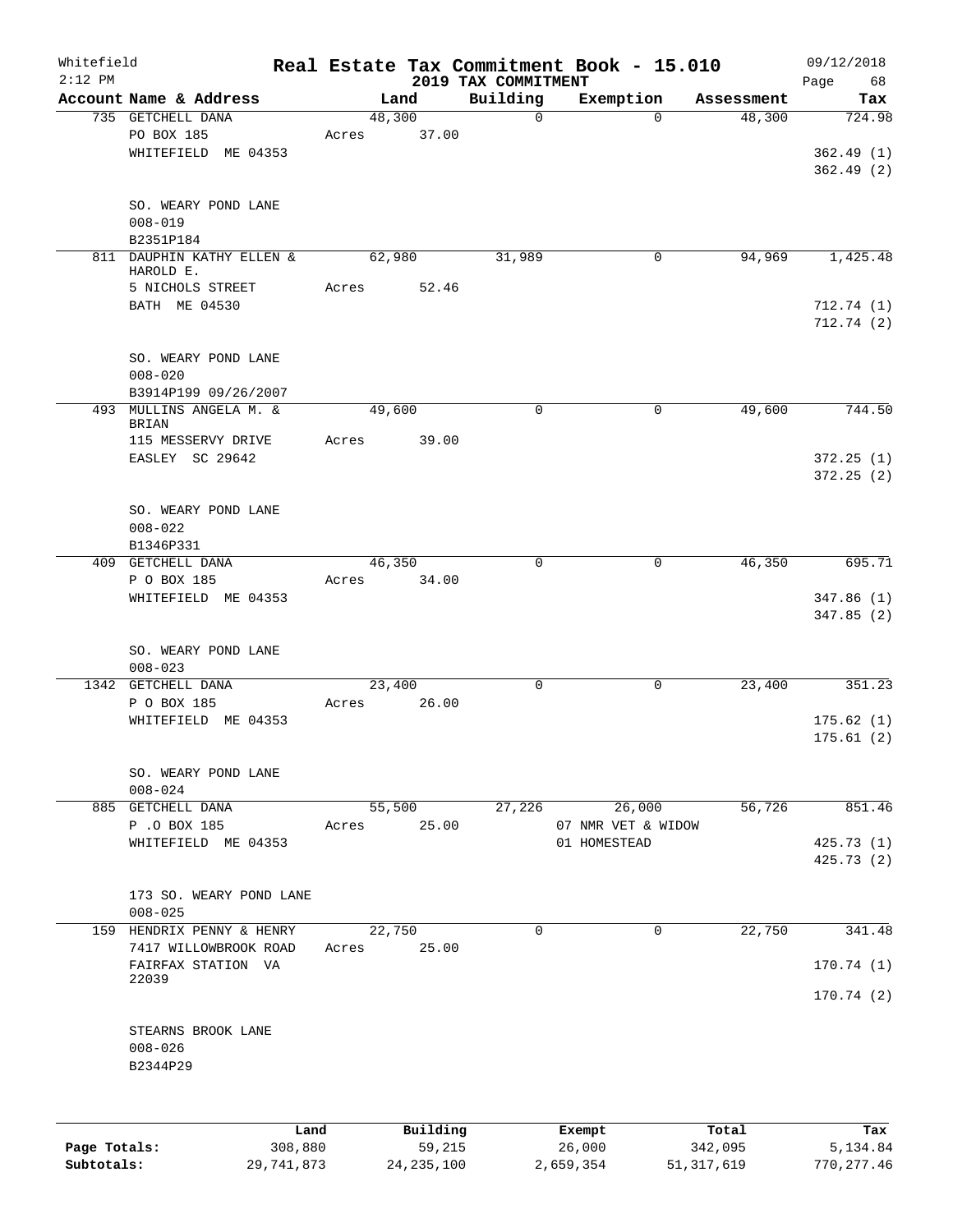| Whitefield<br>$2:12$ PM |                                                                            |       |        |        | 2019 TAX COMMITMENT |             | Real Estate Tax Commitment Book - 15.010 |            | 09/12/2018<br>Page<br>69 |
|-------------------------|----------------------------------------------------------------------------|-------|--------|--------|---------------------|-------------|------------------------------------------|------------|--------------------------|
|                         | Account Name & Address                                                     |       | Land   |        | Building            |             | Exemption                                | Assessment | Tax                      |
|                         | 40 HENDRIX PENNY K. &<br>HENRY J. II                                       |       | 29,250 |        |                     | $\mathbf 0$ | $\Omega$                                 | 29,250     | 439.04                   |
|                         | 7417 WILLOWBROOK ROAD                                                      | Acres |        | 10.00  |                     |             |                                          |            |                          |
|                         | FAIRFAX STATION VA<br>22039                                                |       |        |        |                     |             |                                          |            | 219.52(1)                |
|                         |                                                                            |       |        |        |                     |             |                                          |            | 219.52(2)                |
|                         | STEARNS BROOK LANE<br>$008 - 027$                                          |       |        |        |                     |             |                                          |            |                          |
|                         | B2332P62                                                                   |       |        |        |                     |             |                                          |            |                          |
| 1444                    | HENDRIX HENRY J. II &<br>PENNY K.                                          |       | 43,336 |        |                     | 0           | $\mathbf 0$                              | 43,336     | 650.47                   |
|                         | 7417 WILLOWBROOK ROAD<br>FAIRFAX STATION VA                                | Acres |        | 21.67  |                     |             |                                          |            | 325.24(1)                |
|                         | 22039                                                                      |       |        |        |                     |             |                                          |            | 325.23(2)                |
|                         | STEARNS BROOK ROAD<br>$008 - 028$                                          |       |        |        |                     |             |                                          |            |                          |
|                         | B3867P84 06/19/2007                                                        |       |        |        |                     |             |                                          |            |                          |
|                         | 1015 HENDRIX II HENRY J. &<br>PENNY                                        |       | 37,250 |        | 18,224              |             | 0                                        | 55,474     | 832.66                   |
|                         | 7417 WILLOWBROOK ROAD                                                      | Acres |        | 20.00  |                     |             |                                          |            |                          |
|                         | FAIRFAX STATION VA<br>22039                                                |       |        |        |                     |             |                                          |            | 416.33(1)                |
|                         |                                                                            |       |        |        |                     |             |                                          |            | 416.33(2)                |
|                         | STEARNS BROOK ROAD                                                         |       |        |        |                     |             |                                          |            |                          |
|                         | $008 - 029$                                                                |       |        |        |                     |             |                                          |            |                          |
|                         | B2554P111 04/13/2000                                                       |       |        |        |                     |             |                                          |            |                          |
|                         | 258 BURGE ROBERT                                                           |       | 4,756  |        |                     | $\mathbf 0$ | 0                                        | 4,756      | 71.39                    |
|                         | 33 WYMAN ROAD                                                              | Acres |        | 26.00  |                     |             |                                          |            |                          |
|                         | LEXINGTON MA 02420                                                         |       |        |        |                     |             |                                          |            | 35.70(1)                 |
|                         |                                                                            |       |        |        |                     |             |                                          |            | 35.69(2)                 |
|                         | STEARNS BROOK LANE                                                         |       |        |        |                     |             |                                          |            |                          |
|                         | $008 - 030$                                                                |       |        |        |                     |             |                                          |            |                          |
|                         | B4723P302 10/18/2013 B4719P158 10/04/2013 B4613P51<br>12/31/2012 B2573P267 |       |        |        |                     |             |                                          |            |                          |
|                         | 653 BURGE ROBERT                                                           |       | 4,972  |        |                     | 0           | 0                                        | 4,972      | 74.63                    |
|                         | 33 WYMAN ROAD                                                              | Acres |        | 22.00  |                     |             |                                          |            |                          |
|                         | LEXINGTON MA 02420                                                         |       |        |        |                     |             |                                          |            | 37.32(1)                 |
|                         |                                                                            |       |        |        |                     |             |                                          |            | 37.31(2)                 |
|                         | STEARNS BROOK LANE                                                         |       |        |        |                     |             |                                          |            |                          |
|                         | $008 - 031$                                                                |       |        |        |                     |             |                                          |            |                          |
|                         | B4723P302 10/18/2013 B4719P158 10/04/2013 B4613P51<br>12/31/2012 B2573P267 |       |        |        |                     |             |                                          |            |                          |
|                         | 371 BURGE ROBERT                                                           |       | 96,816 |        |                     | $\Omega$    | 0                                        | 96,816     | 1,453.21                 |
|                         | 33 WYMAN ROAD                                                              | Acres |        | 269.00 |                     |             |                                          |            |                          |
|                         | LEXINGTON MA 02420                                                         |       |        |        |                     |             |                                          |            | 726.61(1)<br>726.60(2)   |
|                         | STEARNS BROOK LANE                                                         |       |        |        |                     |             |                                          |            |                          |
|                         | $008 - 032$                                                                |       |        |        |                     |             |                                          |            |                          |
|                         | B4723P302 10/18/2013 B4719P158 10/04/2013 B4613P51<br>12/31/2012 B2215P307 |       |        |        |                     |             |                                          |            |                          |
|                         |                                                                            |       |        |        |                     |             |                                          |            |                          |

|              | Land       | Building     | Exempt    | Total      | Tax        |
|--------------|------------|--------------|-----------|------------|------------|
| Page Totals: | 216,380    | 18,224       |           | 234,604    | 3,521.40   |
| Subtotals:   | 29,958,253 | 24, 253, 324 | 2,659,354 | 51,552,223 | 773,798.86 |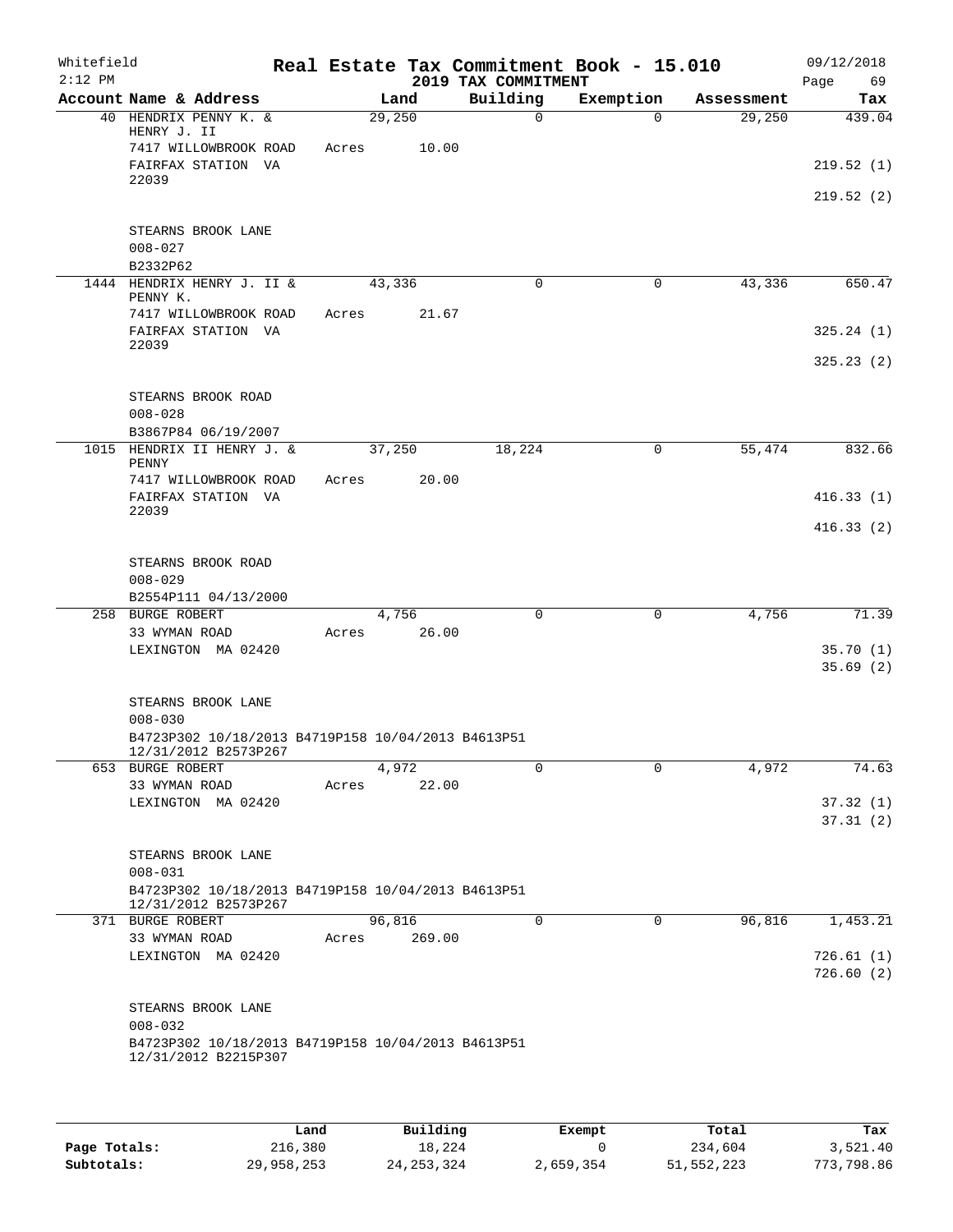| Whitefield |                                                                           |       |        |                     | Real Estate Tax Commitment Book - 15.010 |            | 09/12/2018   |  |  |
|------------|---------------------------------------------------------------------------|-------|--------|---------------------|------------------------------------------|------------|--------------|--|--|
| $2:12$ PM  |                                                                           |       |        | 2019 TAX COMMITMENT |                                          |            | 70<br>Page   |  |  |
|            | Account Name & Address                                                    |       | Land   | Building            | Exemption                                | Assessment | Tax          |  |  |
|            | 248 GETCHELL DANA                                                         |       | 25,250 | $\mathbf 0$         | $\Omega$                                 | 25,250     | 379.00       |  |  |
|            | P O BOX 185                                                               | Acres | 5.00   |                     |                                          |            |              |  |  |
|            | WHITEFIELD ME 04353                                                       |       |        |                     |                                          |            | 189.50(1)    |  |  |
|            |                                                                           |       |        |                     |                                          |            | 189.50(2)    |  |  |
|            | STEARNS BROOK LANE                                                        |       |        |                     |                                          |            |              |  |  |
|            | $008 - 033$                                                               |       |        |                     |                                          |            |              |  |  |
|            | 144 BURGE ROBERT                                                          |       | 4,788  | 0                   | 0                                        | 4,788      | 71.87        |  |  |
|            | 33 WYMAN ROAD                                                             | Acres | 14.00  |                     |                                          |            |              |  |  |
|            | LEXINGTON MA 02420                                                        |       |        |                     |                                          |            | 35.94(1)     |  |  |
|            |                                                                           |       |        |                     |                                          |            | 35.93(2)     |  |  |
|            |                                                                           |       |        |                     |                                          |            |              |  |  |
|            | STEARNS BROOK LANE                                                        |       |        |                     |                                          |            |              |  |  |
|            | $008 - 034$                                                               |       |        |                     |                                          |            |              |  |  |
|            | B4723P302 10/18/2013 B4719P158 10/04/2013 B4613P51                        |       |        |                     |                                          |            |              |  |  |
|            | 12/31/2012 B2214P334                                                      |       |        |                     |                                          |            |              |  |  |
|            | 1405 BURGE ROBERT                                                         |       | 63,268 | 83,789              | 0                                        | 147,057    | 2,207.33     |  |  |
|            | 33 WYMAN ROAD                                                             | Acres | 73.00  |                     |                                          |            |              |  |  |
|            | LEXINGTON MA 02420                                                        |       |        |                     |                                          |            | 1, 103.67(1) |  |  |
|            |                                                                           |       |        |                     |                                          |            | 1,103.66(2)  |  |  |
|            |                                                                           |       |        |                     |                                          |            |              |  |  |
|            | JEFFERSON TOWN LINE                                                       |       |        |                     |                                          |            |              |  |  |
|            | $008 - 035$                                                               |       |        |                     |                                          |            |              |  |  |
|            | B4723P302 10/18/2013 B4719P158 10/04/2013 B4613P51<br>12/31/2012 B2332P63 |       |        |                     |                                          |            |              |  |  |
|            | 1652 RAUCH, MILLICENT FORD                                                |       | 37,660 | $\mathbf 0$         | $\mathbf 0$                              | 37,660     | 565.28       |  |  |
|            | FORD, WILLIAM S. &                                                        | Acres | 77.00  |                     |                                          |            |              |  |  |
|            | FORD, PETER L.                                                            |       |        |                     |                                          |            |              |  |  |
|            | 3 GETCHELL LANE                                                           |       |        |                     |                                          |            | 282.64(1)    |  |  |
|            | HALLOWELL ME 04347                                                        |       |        |                     |                                          |            | 282.64(2)    |  |  |
|            |                                                                           |       |        |                     |                                          |            |              |  |  |
|            | JEFFERSON TOWN LINE                                                       |       |        |                     |                                          |            |              |  |  |
|            | $008 - 036$                                                               |       |        |                     |                                          |            |              |  |  |
|            | B5048P48 08/19/2016                                                       |       |        |                     |                                          |            |              |  |  |
|            | 1568 BURGE ROBERT                                                         | Acres | 9,384  | $\Omega$            | $\mathbf 0$                              | 9,384      | 140.85       |  |  |
|            | 33 WYMAN ROAD<br>LEXINGTON MA 02420                                       |       | 23.00  |                     |                                          |            | 70.43(1)     |  |  |
|            |                                                                           |       |        |                     |                                          |            | 70.42(2)     |  |  |
|            |                                                                           |       |        |                     |                                          |            |              |  |  |
|            | SO. WEARY POND ROAD                                                       |       |        |                     |                                          |            |              |  |  |
|            | $008 - 037$                                                               |       |        |                     |                                          |            |              |  |  |
|            | B4723P302 10/18/2013 B4719P158 10/04/2013 B4613P51                        |       |        |                     |                                          |            |              |  |  |
|            | 12/31/2012 B2418P234                                                      |       |        |                     |                                          |            |              |  |  |
|            | 266 TUTTLE ROBERT &<br>ANGELINE                                           |       | 39,200 | 0                   | 0                                        | 39,200     | 588.39       |  |  |
|            | 31 SO. BAY ROAD                                                           | Acres | 23.00  |                     |                                          |            |              |  |  |
|            | FRANKLIN ME 04634                                                         |       |        |                     |                                          |            | 294.20(1)    |  |  |
|            |                                                                           |       |        |                     |                                          |            | 294.19(2)    |  |  |
|            |                                                                           |       |        |                     |                                          |            |              |  |  |
|            | SO. WEARY POND LANE                                                       |       |        |                     |                                          |            |              |  |  |
|            | $008 - 038$                                                               |       |        |                     |                                          |            |              |  |  |
|            | B2647P227                                                                 |       |        |                     |                                          |            |              |  |  |
|            |                                                                           |       |        |                     |                                          |            |              |  |  |

|              | Land         | Building     | Exempt    | Total      | Tax        |
|--------------|--------------|--------------|-----------|------------|------------|
| Page Totals: | L79,550      | 83,789       |           | 263,339    | 3,952.72   |
| Subtotals:   | 30, 137, 803 | 24, 337, 113 | 2,659,354 | 51,815,562 | 777,751.58 |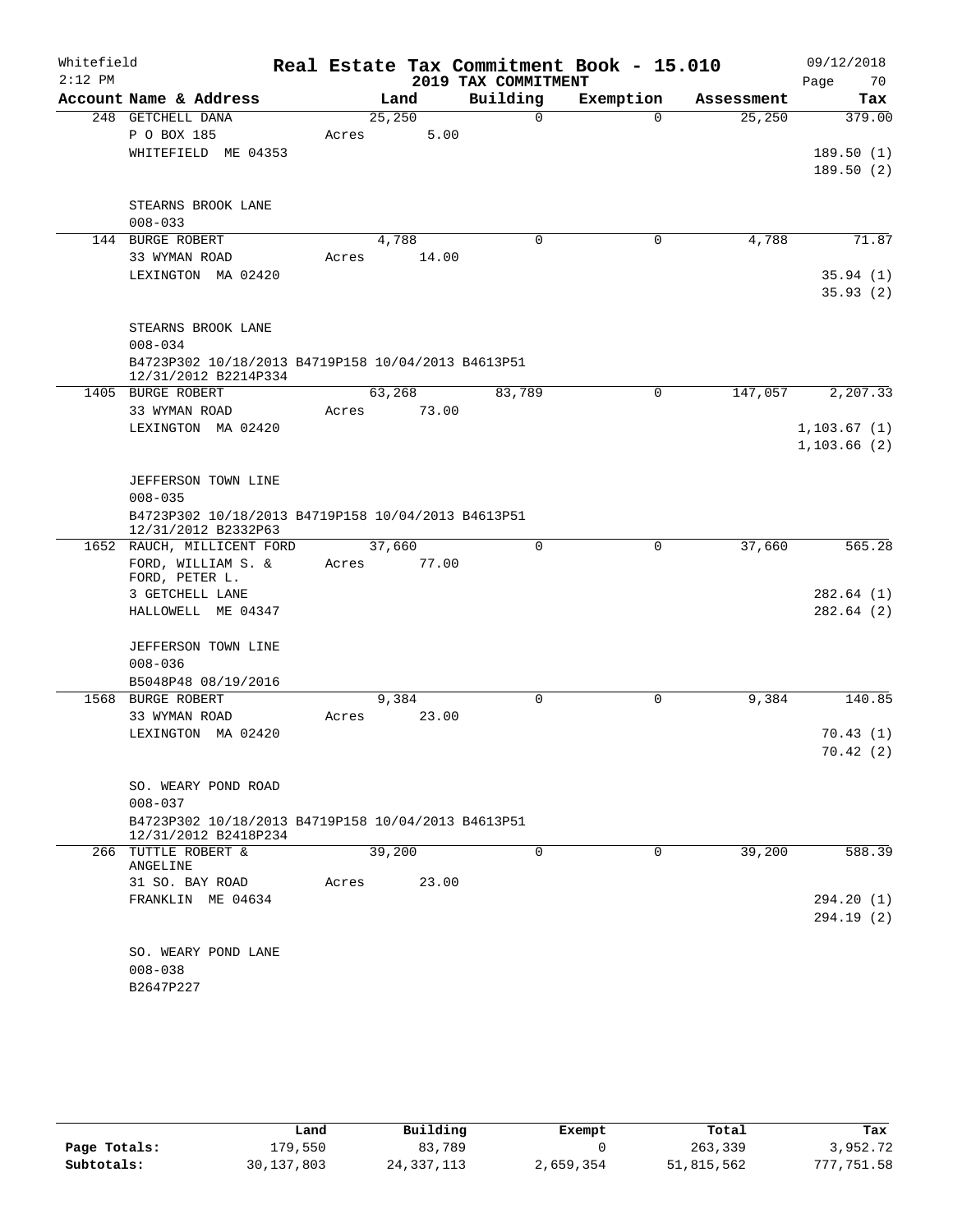| Whitefield<br>$2:12$ PM |                                                                                 |                 |        | 2019 TAX COMMITMENT | Real Estate Tax Commitment Book - 15.010 |            | 09/12/2018<br>Page<br>71     |
|-------------------------|---------------------------------------------------------------------------------|-----------------|--------|---------------------|------------------------------------------|------------|------------------------------|
|                         | Account Name & Address                                                          |                 | Land   | Building            | Exemption                                | Assessment | Tax                          |
|                         | 872 TUTTLE LISA                                                                 | 58,950          |        | 120,081             | 20,000                                   | 159,031    | 2,387.06                     |
|                         | 2 SO. WEARY POND LANE<br>WHITEFIELD ME 04353                                    | Acres           | 38.00  |                     | 01 HOMESTEAD                             |            | 1, 193.53(1)<br>1, 193.53(2) |
|                         | 2 SO. WEARY POND LANE<br>$008 - 039$<br>B2977P21 12/23/2002 B2977P19 12/23/2002 |                 |        |                     |                                          |            |                              |
|                         | 334 MORTON LUMBER, INC.                                                         | 170,884         |        | 0                   | 0                                        | 170,884    | 2,564.97                     |
|                         | 14 ELM STREET<br>BIDDEFORD ME 04005                                             | Acres           | 537.00 |                     |                                          |            | 1,282.49(1)<br>1,282.48(2)   |
|                         | SO. FOWLES LANE<br>$008 - 040$                                                  |                 |        |                     |                                          |            |                              |
|                         | 737 VANKLEECK PETER                                                             | 27,650          |        | $\Omega$            | $\mathbf 0$                              | 27,650     | 415.03                       |
|                         | 3 HARTFORD STREET                                                               | Acres           | 8.00   |                     |                                          |            |                              |
|                         | DOVER MA 02030                                                                  |                 |        |                     |                                          |            | 207.52(1)                    |
|                         |                                                                                 |                 |        |                     |                                          |            | 207.51(2)                    |
|                         | SO. FOWLES LANE                                                                 |                 |        |                     |                                          |            |                              |
|                         | $008 - 041$                                                                     |                 |        |                     |                                          |            |                              |
|                         | B1601P237                                                                       |                 |        |                     |                                          |            |                              |
|                         | 5 LAVERDIERE, ANDREW J.                                                         | 20,300          |        | 0                   | 0                                        | 20,300     | 304.70                       |
|                         | LAVERDIERE, CHRISTINE<br>R.                                                     | Acres           | 1.70   |                     |                                          |            |                              |
|                         | 246 HUNTS MEADOW ROAD                                                           |                 |        |                     |                                          |            | 152.35(1)                    |
|                         | PITTSTON ME 04345                                                               |                 |        |                     |                                          |            | 152.35(2)                    |
|                         | SO. HUNTS MEADOW ROAD<br>$009 - 001$                                            |                 |        |                     |                                          |            |                              |
|                         | B4993P105 03/31/2016 B4993P103 03/31/2016 B3619P30<br>01/12/2006                |                 |        |                     |                                          |            |                              |
|                         | 985 PHILLIPS CAREY R. &                                                         | 21,650          |        | 0                   | $\mathbf 0$                              | 21,650     | 324.97                       |
|                         | * KATHERINE A. YATES                                                            | Acres           | 2.60   |                     |                                          |            |                              |
|                         | 132 JAMES DAVISON<br>HARRIET ROAD                                               |                 |        |                     |                                          |            | 162.49(1)                    |
|                         | DALZELL SC 29040                                                                |                 |        |                     |                                          |            | 162.48(2)                    |
|                         | PITTSTON TOWN LINE<br>$009 - 001 - A$                                           |                 |        |                     |                                          |            |                              |
|                         | B3329P305 07/09/2004                                                            |                 |        |                     |                                          |            |                              |
|                         | 1374 LEMIEUX EARL & MARY<br>377 SO. HUNTS MEADOW                                | 31,500<br>Acres | 2.50   | 102,260             | 20,000<br>01 HOMESTEAD                   | 113,760    | 1,707.54                     |
|                         | ROAD                                                                            |                 |        |                     |                                          |            |                              |
|                         | WHITEFIELD ME 04353                                                             |                 |        |                     |                                          |            | 853.77 (1)<br>853.77 (2)     |
|                         | 377 SO. HUNTS MEADOW<br>ROAD<br>$009 - 002$<br>B2371P137                        |                 |        |                     |                                          |            |                              |

|              | Land       | Building   | Exempt    | Total      | Tax        |
|--------------|------------|------------|-----------|------------|------------|
| Page Totals: | 330,934    | 222,341    | 40,000    | 513,275    | 7.704.27   |
| Subtotals:   | 30,468,737 | 24,559,454 | 2,699,354 | 52,328,837 | 785,455.85 |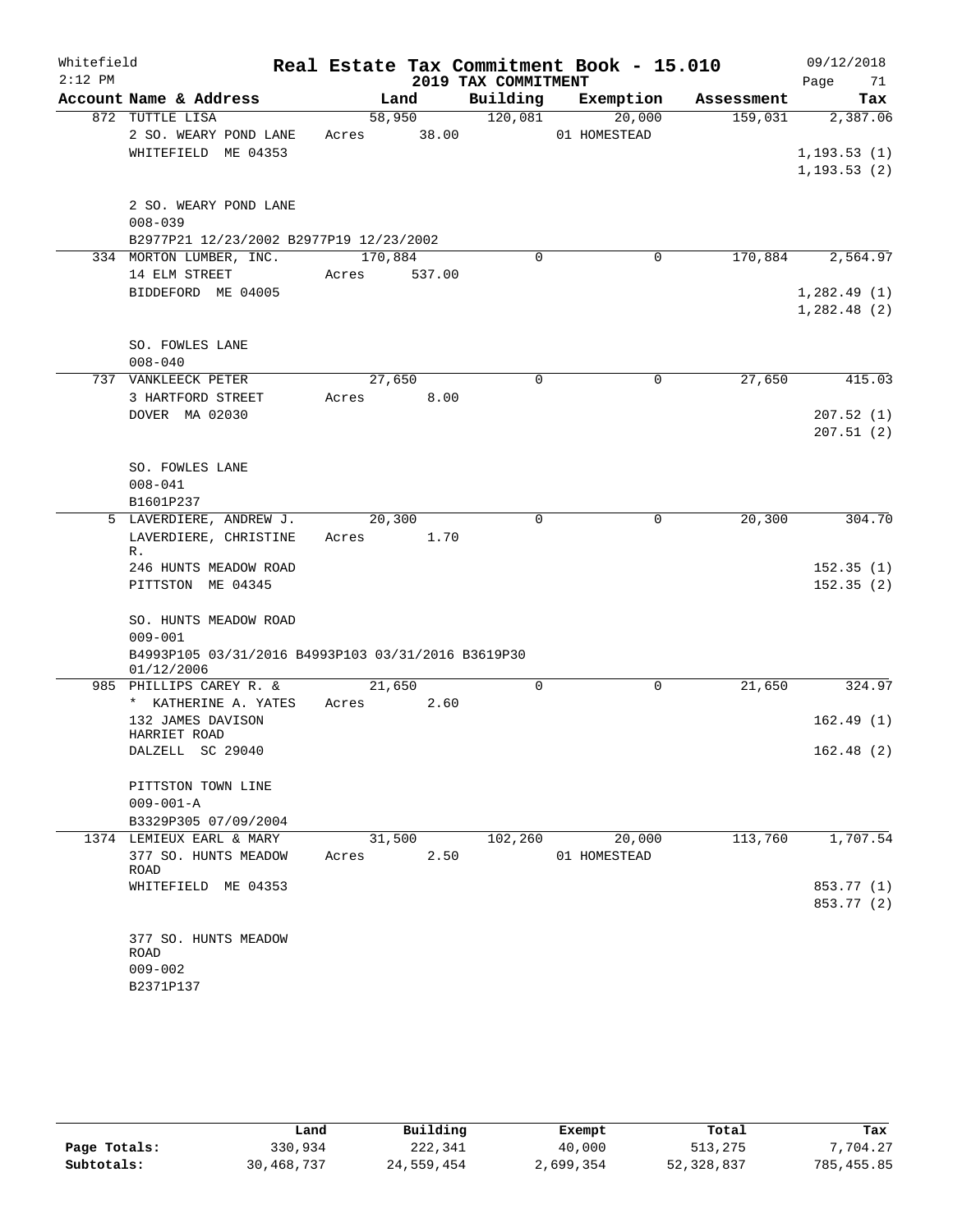| Whitefield<br>$2:12$ PM |                                                                       |         |              | 2019 TAX COMMITMENT | Real Estate Tax Commitment Book - 15.010 |            | 09/12/2018<br>72<br>Page |
|-------------------------|-----------------------------------------------------------------------|---------|--------------|---------------------|------------------------------------------|------------|--------------------------|
|                         | Account Name & Address                                                |         | Land         | Building            | Exemption                                | Assessment | Tax                      |
|                         | 1249 VAN LUNEN MARK                                                   |         | 38,850       | 167, 162            | $\Omega$                                 | 206,012    | 3,092.24                 |
|                         | VAN LUNEN DEBORAH J.                                                  | Acres   | 9.50         |                     |                                          |            |                          |
|                         | 1008 WEST CENTRAL                                                     |         |              |                     |                                          |            | 1,546.12(1)              |
|                         | AVENUE                                                                |         |              |                     |                                          |            |                          |
|                         | DAVIDSONVILLE MD 21035                                                |         |              |                     |                                          |            | 1,546.12(2)              |
|                         | 359 SO. HUNTS MEADOW<br><b>ROAD</b>                                   |         |              |                     |                                          |            |                          |
|                         | $009 - 003$                                                           |         |              |                     |                                          |            |                          |
|                         | B5145P210 07/10/2017                                                  |         |              |                     |                                          |            |                          |
|                         | 528 CAPUTO CORY                                                       |         | 33,650       | $\Omega$            | 0                                        | 33,650     | 505.09                   |
|                         | 576 COOPERS MILLS ROAD                                                | Acres   | 15.50        |                     |                                          |            |                          |
|                         | WINDSOR ME 04363                                                      |         |              |                     |                                          |            | 252.55(1)                |
|                         |                                                                       |         |              |                     |                                          |            | 252.54(2)                |
|                         |                                                                       |         |              |                     |                                          |            |                          |
|                         | SO. HUNTS MEADOW ROAD                                                 |         |              |                     |                                          |            |                          |
|                         | $009 - 004$                                                           |         |              |                     |                                          |            |                          |
|                         | B4490P20 02/08/2012 B2570P9                                           |         |              |                     |                                          |            |                          |
|                         | 1322 WITHEE DAVID C. &<br>CAROLEE F.                                  |         | 44,450       | 212,124             | 20,000                                   | 236,574    | 3,550.98                 |
|                         | 325 SO. HUNTS MEADOW                                                  | Acres   | 16.50        |                     | 01 HOMESTEAD                             |            |                          |
|                         | ROAD                                                                  |         |              |                     |                                          |            |                          |
|                         | WHITEFIELD ME 04353                                                   |         |              |                     |                                          |            | 1,775.49(1)              |
|                         |                                                                       |         |              |                     |                                          |            | 1,775.49(2)              |
|                         | 325 SO. HUNTS MEADOW                                                  |         |              |                     |                                          |            |                          |
|                         | ROAD                                                                  |         |              |                     |                                          |            |                          |
|                         | $009 - 004 - A$                                                       |         |              |                     |                                          |            |                          |
|                         | B2588P65                                                              |         |              |                     |                                          |            |                          |
| 1553                    | CAPUTO CURRY T. &                                                     |         | 44,050       | 163,619             | 20,000                                   | 187,669    | 2,816.91                 |
|                         | ANDREA                                                                |         |              |                     |                                          |            |                          |
|                         | * E. LANI                                                             | Acres   | 16.00        |                     | 01 HOMESTEAD                             |            |                          |
|                         | 317 SO. HUNTS MEADOW<br><b>ROAD</b>                                   |         |              |                     |                                          |            | 1,408.46(1)              |
|                         | WHITEFIELD ME 04353                                                   |         |              |                     |                                          |            | 1,408.45(2)              |
|                         |                                                                       |         |              |                     |                                          |            |                          |
|                         | 317 SO. HUNTS MEADOW                                                  |         |              |                     |                                          |            |                          |
|                         | ROAD                                                                  |         |              |                     |                                          |            |                          |
|                         | $009 - 004 - B$                                                       |         |              |                     |                                          |            |                          |
|                         | B4492P252 02/16/2012 B2677P197                                        |         |              |                     |                                          |            |                          |
|                         | 909 BUMFORD JASPER W.                                                 |         | 34,800       | 5,382               | 20,000                                   | 20,182     | 302.93                   |
|                         | 251 SO.<br>HUNTS MEADOW<br>ROAD                                       | Acres   | 4.70         |                     | 01 HOMESTEAD                             |            |                          |
|                         | WHITEFIELD ME 04353                                                   |         |              |                     |                                          |            | 151.47(1)                |
|                         |                                                                       |         |              |                     |                                          |            | 151.46(2)                |
|                         |                                                                       |         |              |                     |                                          |            |                          |
|                         | 251 SO. HUNTS MEADOW                                                  |         |              |                     |                                          |            |                          |
|                         | <b>ROAD</b>                                                           |         |              |                     |                                          |            |                          |
|                         | $009 - 005 - A$<br>B4162P262 05/18/2009 B3976P58 03/06/2008 B1400P313 |         |              |                     |                                          |            |                          |
| 1696                    | TRUMAN DEBRA E. &                                                     |         | 33,900       | 76,244              | 20,000                                   | 90,144     | 1,353.06                 |
|                         | ROBERT A.                                                             |         |              |                     |                                          |            |                          |
|                         | 269 SO. HUNTS MEADOW                                                  | Acres   | 4.10         |                     | 01 HOMESTEAD                             |            |                          |
|                         | RD.<br>WHITEFIELD ME 04353                                            |         |              |                     |                                          |            | 676.53(1)                |
|                         |                                                                       |         |              |                     |                                          |            | 676.53(2)                |
|                         | 269 SO. HUNTS MEADOW                                                  |         |              |                     |                                          |            |                          |
|                         | ROAD                                                                  |         |              |                     |                                          |            |                          |
|                         | $009 - 005 - B$                                                       |         |              |                     |                                          |            |                          |
|                         | B4760P19 02/28/2014 B4760P18 02/28/2014 B2839P49                      |         |              |                     |                                          |            |                          |
|                         |                                                                       | Land    | Building     |                     | Exempt                                   | Total      | Tax                      |
| Page Totals:            |                                                                       | 229,700 | 624,531      |                     | 80,000                                   | 774,231    | 11,621.21                |
| Subtotals:              | 30,698,437                                                            |         | 25, 183, 985 |                     | 2,779,354                                | 53,103,068 | 797,077.06               |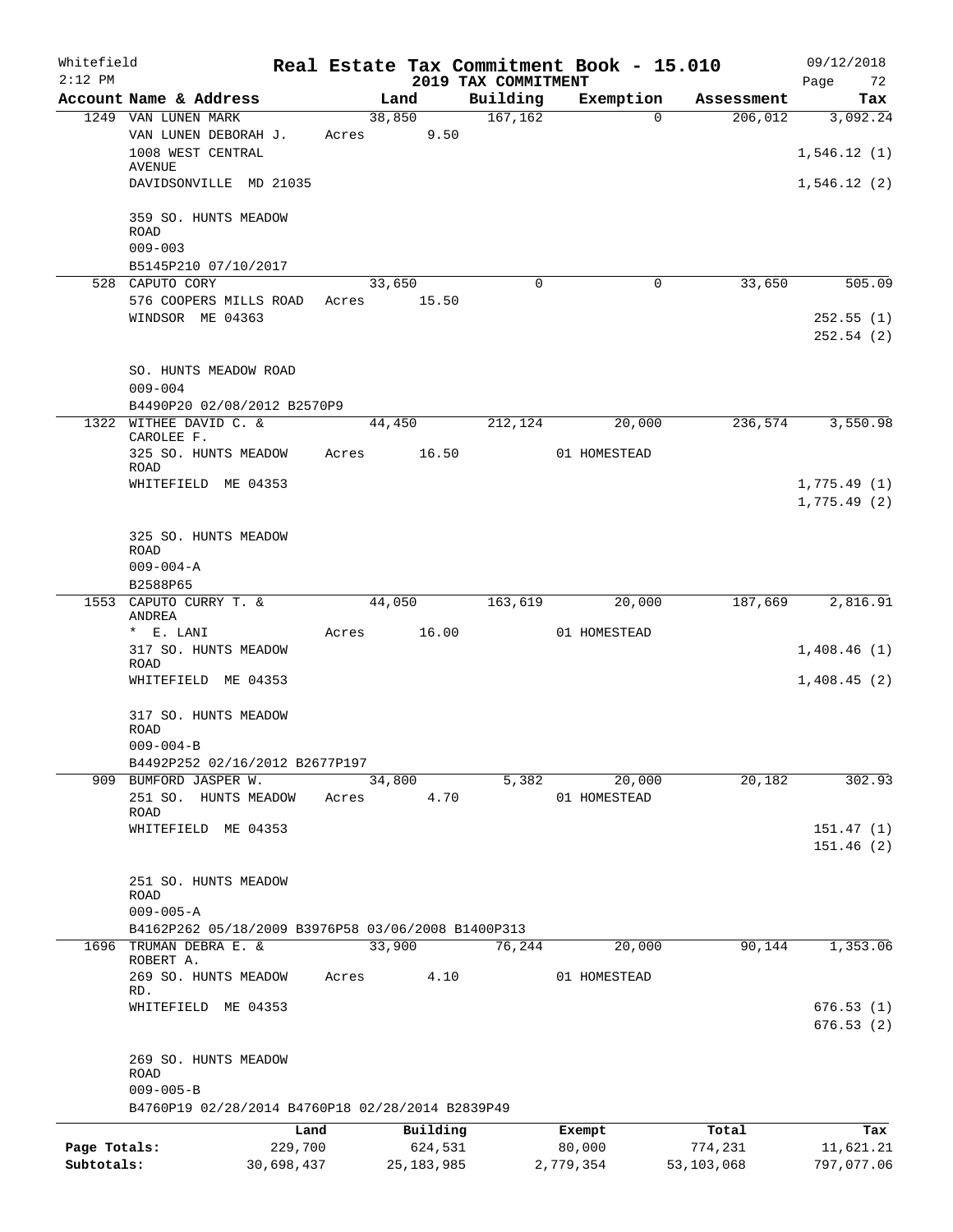| Whitefield<br>$2:12$ PM    |                                                                                                                                           |                 |                       | 2019 TAX COMMITMENT | Real Estate Tax Commitment Book - 15.010 |                       | 09/12/2018<br>73<br>Page     |
|----------------------------|-------------------------------------------------------------------------------------------------------------------------------------------|-----------------|-----------------------|---------------------|------------------------------------------|-----------------------|------------------------------|
|                            | Account Name & Address                                                                                                                    |                 | Land                  | Building            | Exemption                                | Assessment            | Tax                          |
|                            | 1030 ST. PETER CHARLES E JR<br>ESTATE OF<br>C/O CYNTHIA STROUT,                                                                           | 32,250<br>Acres | 3.00                  | 50,773              | $\Omega$                                 | 83,023                | 1,246.18                     |
|                            | PER. REP.<br>244 SO. HUNTS MEADOW<br><b>ROAD</b>                                                                                          |                 |                       |                     |                                          |                       | 623.09(1)                    |
|                            | WHITEFIELD ME 04353                                                                                                                       |                 |                       |                     |                                          |                       | 623.09(2)                    |
|                            | 227 SO. HUNTS MEADOW<br>ROAD<br>$009 - 006$                                                                                               |                 |                       |                     |                                          |                       |                              |
|                            | B2726P222 08/30/2001                                                                                                                      |                 |                       |                     |                                          |                       |                              |
|                            | 1148 DEATON HERBERT<br>199 SO. HUNTS MEADOW<br><b>ROAD</b>                                                                                | Acres           | 32,250<br>3.00        | 160,084             | 20,000<br>01 HOMESTEAD                   | 172,334               | 2,586.73                     |
|                            | WHITEFIELD ME 04353                                                                                                                       |                 |                       |                     |                                          |                       | 1, 293.37(1)<br>1, 293.36(2) |
|                            | 199 SO. HUNTS MEADOW<br><b>ROAD</b>                                                                                                       |                 |                       |                     |                                          |                       |                              |
|                            | $009 - 006 - A$<br>B4613P19 12/31/2012 B4465P273 12/01/2011 B4426P141<br>08/08/2011 B4426P140 08/08/2011 B4159P88 06/17/2009<br>B1567P121 |                 |                       |                     |                                          |                       |                              |
|                            | 1389 ST. PETER RICHARD L.                                                                                                                 | 40,000          |                       | 0                   | 0                                        | 40,000                | 600.40                       |
|                            | P.O. BOX 45<br>WHITEFIELD ME 04353                                                                                                        | Acres 52.00     |                       |                     |                                          |                       | 300.20(1)<br>300.20(2)       |
|                            | 207 SO. HUNTS MEADOW<br><b>ROAD</b><br>$009 - 006 - B$                                                                                    |                 |                       |                     |                                          |                       |                              |
|                            | B2689P245                                                                                                                                 |                 |                       |                     |                                          |                       |                              |
|                            | 895 MEYER ERIC L.<br>154 SOUTH HUNTS MEADOW<br>ROAD                                                                                       | Acres           | 4,549<br>21.66        | 0                   | 0                                        | 4,549                 | 68.28                        |
|                            | WHITEFIELD ME 04353                                                                                                                       |                 |                       |                     |                                          |                       | 34.14(1)<br>34.14(2)         |
|                            | SO. HUNTS MEADOW ROAD<br>$009 - 007$                                                                                                      |                 |                       |                     |                                          |                       |                              |
|                            | B4906P83 07/10/2015 B1682P35                                                                                                              |                 |                       |                     |                                          |                       |                              |
| 82                         | COLPITT CHRISTINE M.<br>104 SO. HUNTS MEADOW<br><b>ROAD</b>                                                                               | 37,250<br>Acres | 20.00                 | 0                   | 0                                        | 37,250                | 559.12                       |
|                            | WHITEFIELD ME 04353                                                                                                                       |                 |                       |                     |                                          |                       | 279.56(1)<br>279.56(2)       |
|                            | SO. HUNTS MEADOW ROAD<br>$009 - 007 - A$<br>B1682P39                                                                                      |                 |                       |                     |                                          |                       |                              |
| 646                        | COLPITT JR. THOMAS &<br>CHRISTINE                                                                                                         | 38,130          |                       | 140,215             | 20,000                                   | 158,345               | 2,376.76                     |
|                            | 104 SO. HUNTS MEADOW<br><b>ROAD</b>                                                                                                       | Acres           | 8.60                  |                     | 01 HOMESTEAD                             |                       |                              |
|                            | WHITEFIELD ME 04353                                                                                                                       |                 |                       |                     |                                          |                       | 1,188.38(1)<br>1,188.38(2)   |
|                            | 104 SO. HUNTS MEADOW<br>ROAD<br>$009 - 008$                                                                                               |                 |                       |                     |                                          |                       |                              |
|                            | Land                                                                                                                                      |                 | Building              |                     | Exempt                                   | Total                 | Tax                          |
| Page Totals:<br>Subtotals: | 184,429<br>30,882,866                                                                                                                     |                 | 351,072<br>25,535,057 |                     | 40,000<br>2,819,354                      | 495,501<br>53,598,569 | 7,437.47<br>804,514.53       |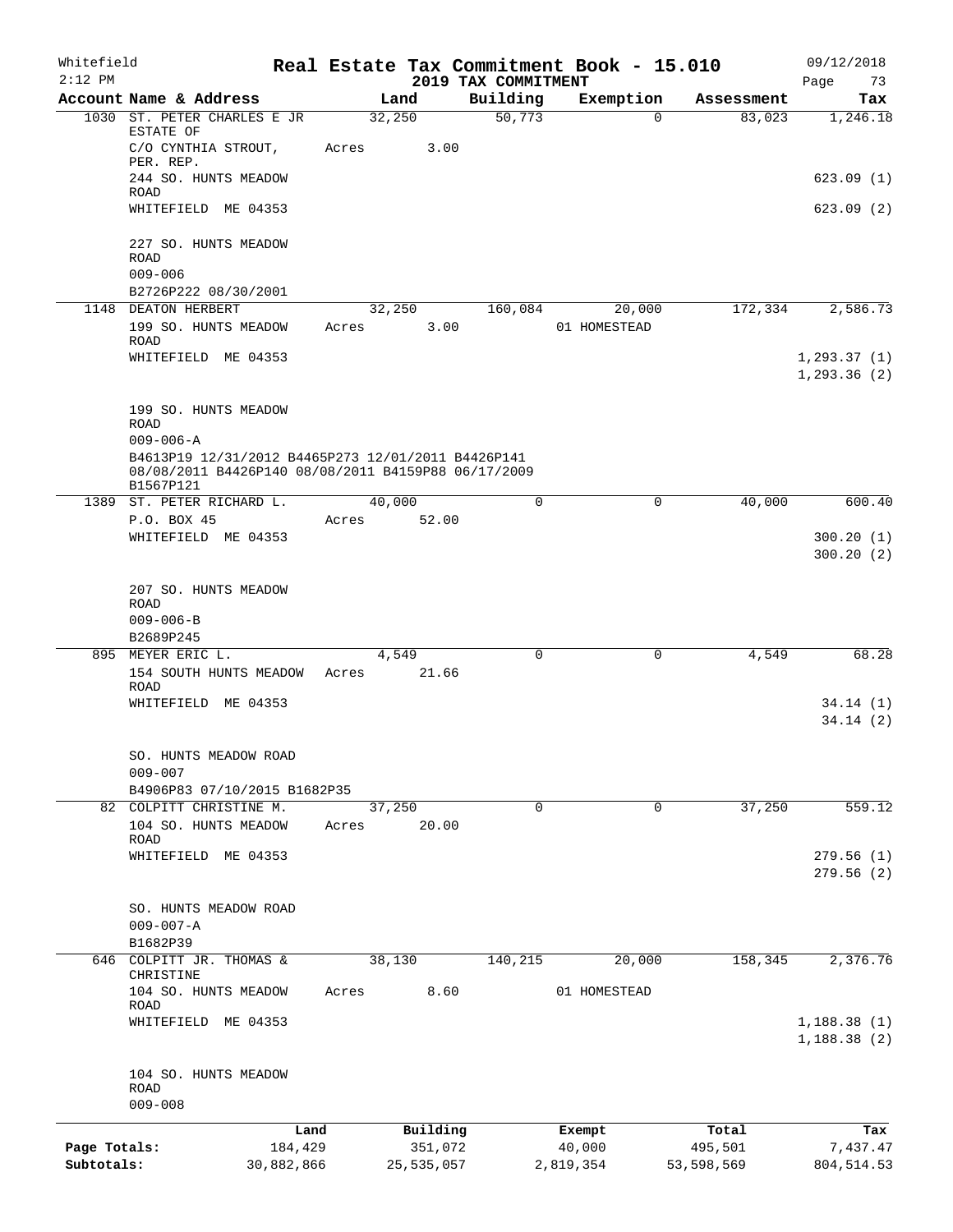| Whitefield<br>$2:12$ PM |                                                                                              |       |               | 2019 TAX COMMITMENT | Real Estate Tax Commitment Book - 15.010 |            | 09/12/2018<br>74<br>Page     |
|-------------------------|----------------------------------------------------------------------------------------------|-------|---------------|---------------------|------------------------------------------|------------|------------------------------|
|                         | Account Name & Address                                                                       |       | Land          | Building            | Exemption                                | Assessment | Tax                          |
|                         | 1246 MEYER ERIC & PATRICIA                                                                   |       | 37,000        | 144,483             | 20,000                                   | 161,483    | 2,423.86                     |
|                         | MCKENZIE<br>154 SO. HUNTS MEADOW<br>ROAD                                                     | Acres | 19.00         |                     | 01 HOMESTEAD                             |            |                              |
|                         | WHITEFIELD ME 04353                                                                          |       |               |                     |                                          |            | 1, 211.93(1)<br>1, 211.93(2) |
|                         | 154 SO. HUNTS MEADOW<br><b>ROAD</b>                                                          |       |               |                     |                                          |            |                              |
|                         | $009 - 009$                                                                                  |       |               |                     |                                          |            |                              |
|                         | B4602P288 12/07/2012 B4529P179 05/31/2012 B211P419<br>395 MOONEY EDWIN C. &                  |       | 37,900        | $\Omega$            | $\Omega$                                 | 37,900     | 568.88                       |
|                         | MICHAEL                                                                                      |       |               |                     |                                          |            |                              |
|                         | C/O MICHAEL MOONEY                                                                           | Acres | 21.00         |                     |                                          |            |                              |
|                         | 4 PINE RIDGE ROAD<br>SACO ME 04072                                                           |       |               |                     |                                          |            | 284.44 (1)<br>284.44 (2)     |
|                         | SO. HUNTS MEADOW ROAD<br>$009 - 009 - A$                                                     |       |               |                     |                                          |            |                              |
|                         | B1682P37                                                                                     |       |               |                     |                                          |            |                              |
|                         | 592 COLPITT CHRISTINE M.<br>104 SO. HUNTS MEADOW                                             | Acres | 7,500<br>5.00 | 0                   | 0                                        | 7,500      | 112.57                       |
|                         | <b>ROAD</b><br>WHITEFIELD ME 04353                                                           |       |               |                     |                                          |            | 56.29(1)                     |
|                         |                                                                                              |       |               |                     |                                          |            | 56.28(2)                     |
|                         | SO. HUNTS MEADOW ROAD<br>$009 - 009 - B$                                                     |       |               |                     |                                          |            |                              |
|                         | B1682P39                                                                                     |       |               |                     |                                          |            |                              |
|                         | 355 LEVER LEO                                                                                |       | 37,650        | 53,573              | 26,000                                   | 65,223     | 979.00                       |
|                         | 200 SO. HUNTS MEADOW<br>ROAD                                                                 | Acres | 8.00          |                     | 08 NON WD VET & WID                      |            |                              |
|                         | WHITEFIELD ME 04353                                                                          |       |               |                     | 01 HOMESTEAD                             |            | 489.50 (1)<br>489.50 (2)     |
|                         | 200 SO. HUNTS MEADOW<br><b>ROAD</b><br>$009 - 010$                                           |       |               |                     |                                          |            |                              |
| 792                     | SMITH EMERY P.                                                                               |       | 47,250        | 203,832             | 20,000                                   | 231,082    | 3,468.54                     |
|                         | & ST. PETER CYNTHIA P. Acres 20.00                                                           |       |               |                     | 01 HOMESTEAD                             |            |                              |
|                         | 244 SO. HUNTS MEADOW<br>ROAD                                                                 |       |               |                     |                                          |            | 1,734.27(1)                  |
|                         | WHITEFIELD ME 04353                                                                          |       |               |                     |                                          |            | 1,734.27(2)                  |
|                         | 244 SO. HUNTS MEADOW<br>ROAD                                                                 |       |               |                     |                                          |            |                              |
|                         | $009 - 011$                                                                                  |       |               |                     |                                          |            |                              |
|                         | B4545P116 07/16/2012 B4396P126 05/05/2011 B1422P311<br>1498 STEWART GREGORY F. &<br>KATHY L. |       |               | 51,800 217,872      | 20,000                                   |            | 249,672 3,747.58             |
|                         | 173 ROONEY LANE Acres 27.00                                                                  |       |               |                     | 01 HOMESTEAD                             |            |                              |
|                         | WHITEFIELD ME 04353                                                                          |       |               |                     |                                          |            | 1,873.79(1)                  |
|                         |                                                                                              |       |               |                     |                                          |            | 1,873.79(2)                  |
|                         | 173 ROONEY LANE<br>$009 - 012$                                                               |       |               |                     |                                          |            |                              |
|                         | B4779P255 05/15/2014 B4105P11 02/25/2009 B2262P295                                           |       |               |                     |                                          |            |                              |
|                         |                                                                                              |       |               |                     |                                          |            |                              |

|              | Land       | Building     | Exempt    | Total        | Tax        |
|--------------|------------|--------------|-----------|--------------|------------|
| Page Totals: | 219,100    | 619,760      | 86,000    | 752,860      | 11,300.43  |
| Subtotals:   | 31,101,966 | 26, 154, 817 | 2,905,354 | 54, 351, 429 | 815,814.96 |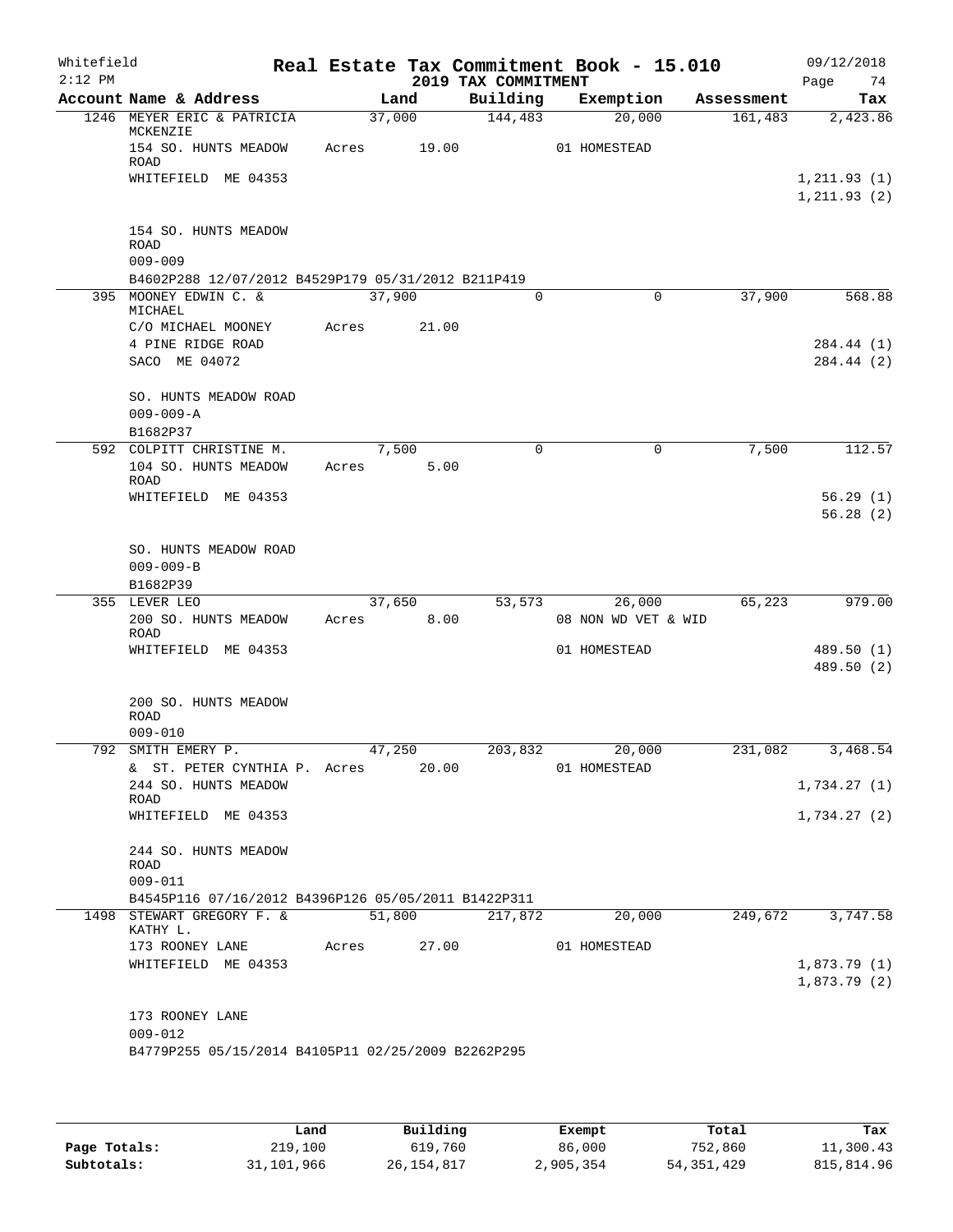| Whitefield |                                                                           |             |       |                     | Real Estate Tax Commitment Book - 15.010 |            | 09/12/2018  |            |
|------------|---------------------------------------------------------------------------|-------------|-------|---------------------|------------------------------------------|------------|-------------|------------|
| $2:12$ PM  |                                                                           |             |       | 2019 TAX COMMITMENT |                                          |            | Page        | 75         |
|            | Account Name & Address                                                    |             | Land  | Building            | Exemption                                | Assessment |             | Tax        |
|            | 1423 PATTON STEPHEN B                                                     | 45,330      |       | 117,397             | 20,000                                   | 142,727    |             | 2,142.33   |
|            | HANNERS LISE                                                              | Acres       | 17.60 |                     | 01 HOMESTEAD                             |            |             |            |
|            | 121 ROONEY LANE                                                           |             |       |                     |                                          |            | 1,071.17(1) |            |
|            | WHITEFIELD ME 04353                                                       |             |       |                     |                                          |            | 1,071.16(2) |            |
|            | 121 ROONEY LANE                                                           |             |       |                     |                                          |            |             |            |
|            | $009 - 013$                                                               |             |       |                     |                                          |            |             |            |
|            | B4675P11 06/14/2013 B4674P23 06/12/2013 B4558P149<br>08/13/2012 B1333P116 |             |       |                     |                                          |            |             |            |
|            | 1852 COLPITT THOMAS JR                                                    | 22,100      |       | $\Omega$            | 0                                        | 22,100     |             | 331.72     |
|            | COLPITT CHRISTINE M.                                                      | Acres       | 24.00 |                     |                                          |            |             |            |
|            | 104 SOUTH HUNTS MEADOW<br>ROAD                                            |             |       |                     |                                          |            |             | 165.86(1)  |
|            | WHITEFIELD ME 04353                                                       |             |       |                     |                                          |            |             | 165.86(2)  |
|            | SO HUNTS MEADOW ROAD                                                      |             |       |                     |                                          |            |             |            |
|            | $009 - 013 - A$                                                           |             |       |                     |                                          |            |             |            |
|            | B4563P137 08/27/2012                                                      |             |       |                     |                                          |            |             |            |
| 1859       | MCMORROW MICHAEL                                                          | 51,800      |       | 137,507             | 26,000                                   | 163,307    |             | 2,451.24   |
|            | MCMORROW DORIS JANE                                                       | Acres       | 27.00 |                     | 05 VET EXEMPTION                         |            |             |            |
|            | 139 ROONEY LANE                                                           |             |       |                     | 01 HOMESTEAD                             |            | 1,225.62(1) |            |
|            | WHITEFIELD ME 04353                                                       |             |       |                     |                                          |            | 1,225.62(2) |            |
|            | 139 ROONEY LANE                                                           |             |       |                     |                                          |            |             |            |
|            | $009 - 013 - B$                                                           |             |       |                     |                                          |            |             |            |
|            | B4582P86 10/18/2012                                                       |             |       |                     |                                          |            |             |            |
|            | 860 CARTER STEPHEN G.                                                     | 31,665      |       | 15,264              | 20,000                                   | 26,929     |             | 404.20     |
|            | P.O. BOX 124                                                              | Acres       | 2.61  |                     | 01 HOMESTEAD                             |            |             |            |
|            | WHITEFIELD ME 04353                                                       |             |       |                     |                                          |            |             | 202.10(1)  |
|            |                                                                           |             |       |                     |                                          |            |             | 202.10(2)  |
|            | 26 BRANCH LANE                                                            |             |       |                     |                                          |            |             |            |
|            | $009 - 015$                                                               |             |       |                     |                                          |            |             |            |
|            | B2545P188                                                                 |             |       |                     |                                          |            |             |            |
|            | 15 MORIN PETER A. &<br>THERESA                                            | 37,706      |       | 93,750              | 20,000                                   | 111,456    |             | 1,672.95   |
|            | 42 BRANCH LANE                                                            | Acres       | 8.07  |                     | 01 HOMESTEAD                             |            |             |            |
|            | WHITEFIELD ME 04353                                                       |             |       |                     |                                          |            |             | 836.48 (1) |
|            |                                                                           |             |       |                     |                                          |            |             | 836.47 (2) |
|            | 42 BRANCH LANE                                                            |             |       |                     |                                          |            |             |            |
|            | $009 - 015 - A$                                                           |             |       |                     |                                          |            |             |            |
|            | B3422P263 12/21/2004 B1238P17                                             |             |       |                     |                                          |            |             |            |
|            | 1126 MORIN PETER A.                                                       | 14,500      |       | $\Omega$            | $\Omega$                                 | 14,500     |             | 217.65     |
|            | 42 BRANCH LANE                                                            | Acres 13.75 |       |                     |                                          |            |             |            |
|            | WHITEFIELD ME 04353                                                       |             |       |                     |                                          |            |             | 108.83(1)  |
|            |                                                                           |             |       |                     |                                          |            |             | 108.82(2)  |
|            | BRANCH LANE                                                               |             |       |                     |                                          |            |             |            |
|            | $009 - 016$                                                               |             |       |                     |                                          |            |             |            |
|            | B1799P344                                                                 |             |       |                     |                                          |            |             |            |

|              | Land       | Building   | Exempt    | Total      | Tax        |
|--------------|------------|------------|-----------|------------|------------|
| Page Totals: | 203,101    | 363,918    | 86,000    | 481,019    | 7,220.09   |
| Subtotals:   | 31,305,067 | 26,518,735 | 2,991,354 | 54,832,448 | 823,035.05 |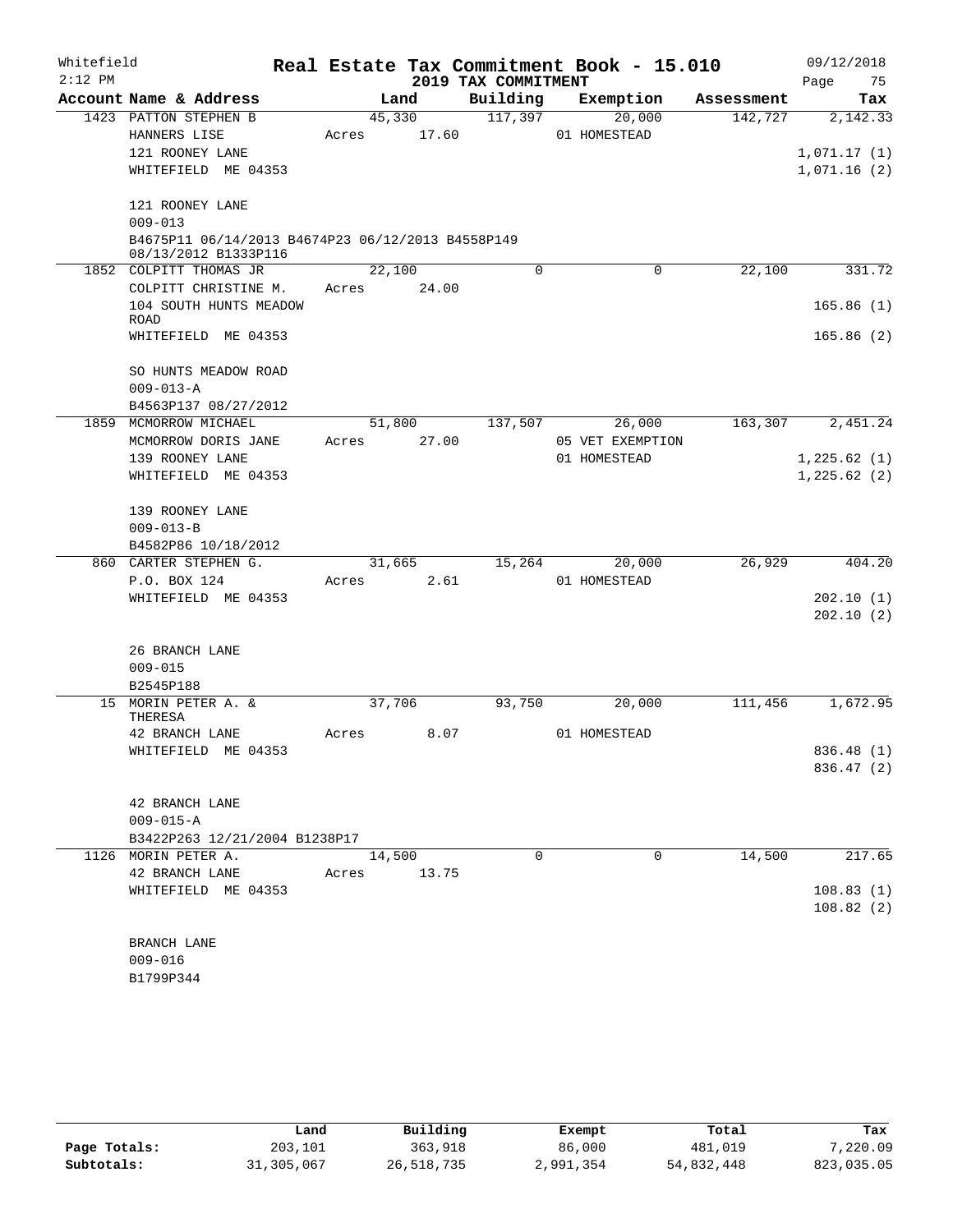| Whitefield |                                                     |        |       |                     | Real Estate Tax Commitment Book - 15.010 |            | 09/12/2018  |
|------------|-----------------------------------------------------|--------|-------|---------------------|------------------------------------------|------------|-------------|
| $2:12$ PM  |                                                     |        |       | 2019 TAX COMMITMENT |                                          |            | 76<br>Page  |
|            | Account Name & Address                              |        | Land  | Building            | Exemption                                | Assessment | Tax         |
|            | 1 PATTON STEPHEN B.                                 | 26,930 |       | 6,637               | $\Omega$                                 | 33,567     | 503.84      |
|            | HANNERS LISE                                        | Acres  | 7.10  |                     |                                          |            |             |
|            | 121 ROONEY LANE                                     |        |       |                     |                                          |            | 251.92(1)   |
|            | WHITEFIELD ME 04353                                 |        |       |                     |                                          |            | 251.92(2)   |
|            | ROONEY LANE                                         |        |       |                     |                                          |            |             |
|            | $009 - 017$                                         |        |       |                     |                                          |            |             |
|            | B4558P149 08/13/2012 B1333P116                      |        |       |                     |                                          |            |             |
|            | 1853 MORIN PETER                                    | 16,060 |       | $\Omega$            | 0                                        | 16,060     | 241.06      |
|            | 42 BRANCH LANE                                      | Acres  | 15.70 |                     |                                          |            |             |
|            | WHITEFIELD ME 04353                                 |        |       |                     |                                          |            | 120.53(1)   |
|            |                                                     |        |       |                     |                                          |            | 120.53(2)   |
|            | BRANCH LANE                                         |        |       |                     |                                          |            |             |
|            | $009 - 017 - A$                                     |        |       |                     |                                          |            |             |
|            | B4615P311 01/10/2013                                |        |       |                     |                                          |            |             |
|            | 1745 HATCH JAMES                                    | 27,010 |       | $\Omega$            | $\mathbf 0$                              | 27,010     | 405.42      |
|            | JENNINGS PATRICIA                                   | Acres  | 7.20  |                     |                                          |            |             |
|            | 248 LOWER ROUND POND                                |        |       |                     |                                          |            | 202.71(1)   |
|            | ROAD                                                |        |       |                     |                                          |            |             |
|            | BRISTOL ME 04539                                    |        |       |                     |                                          |            | 202.71(2)   |
|            | ROONEY ROAD                                         |        |       |                     |                                          |            |             |
|            | $009 - 017 - B$                                     |        |       |                     |                                          |            |             |
|            | 1412 CUSHING RUTH                                   | 19,500 |       | $\Omega$            | 0                                        | 19,500     | 292.70      |
|            | 465 TOWNHOUSE ROAD                                  | Acres  | 20.00 |                     |                                          |            |             |
|            | WHITEFIELD ME 04353                                 |        |       |                     |                                          |            | 146.35(1)   |
|            |                                                     |        |       |                     |                                          |            | 146.35(2)   |
|            | BEHIND ROONEY LANE                                  |        |       |                     |                                          |            |             |
|            | $009 - 018$                                         |        |       |                     |                                          |            |             |
|            | B5236P192 03/06/2018 B4538P158 06/22/2012 B2288P162 |        |       |                     |                                          |            |             |
|            | 377 OBER FRANKLIN A.                                | 59,600 |       | 96,720              | 20,000                                   | 136,320    | 2,046.16    |
|            | 329 NO. HUNTS MEADOW                                | Acres  | 39.00 |                     | 01 HOMESTEAD                             |            |             |
|            | <b>ROAD</b>                                         |        |       |                     |                                          |            |             |
|            | WHITEFIELD ME 04353                                 |        |       |                     |                                          |            | 1,023.08(1) |
|            |                                                     |        |       |                     |                                          |            | 1,023.08(2) |
|            | 172 ROONEY LANE                                     |        |       |                     |                                          |            |             |
|            | $009 - 019$                                         |        |       |                     |                                          |            |             |
|            | B1796P141                                           |        |       |                     |                                          |            |             |
|            | 76 SMITH EMERY P.                                   | 47,500 |       | 0                   | 0                                        | 47,500     | 712.97      |
|            | ST. PETER CYNTHIA P.                                | Acres  | 67.00 |                     |                                          |            |             |
|            | 244 SO. HUNTS MEADOW<br>ROAD                        |        |       |                     |                                          |            | 356.49(1)   |
|            | WHITEFIELD ME 04353                                 |        |       |                     |                                          |            | 356.48 (2)  |
|            |                                                     |        |       |                     |                                          |            |             |
|            | SO. HUNTS MEADOW ROAD<br>$009 - 020$                |        |       |                     |                                          |            |             |
|            | B4545P116 07/16/2012 B4396P126 05/05/2011 B2085P61  |        |       |                     |                                          |            |             |
|            |                                                     |        |       |                     |                                          |            |             |

|              | Land       | Building   | Exempt    | Total        | Tax          |
|--------------|------------|------------|-----------|--------------|--------------|
| Page Totals: | 196,600    | 103,357    | 20,000    | 279,957      | 4,202.15     |
| Subtotals:   | 31,501,667 | 26,622,092 | 3,011,354 | 55, 112, 405 | 827, 237. 20 |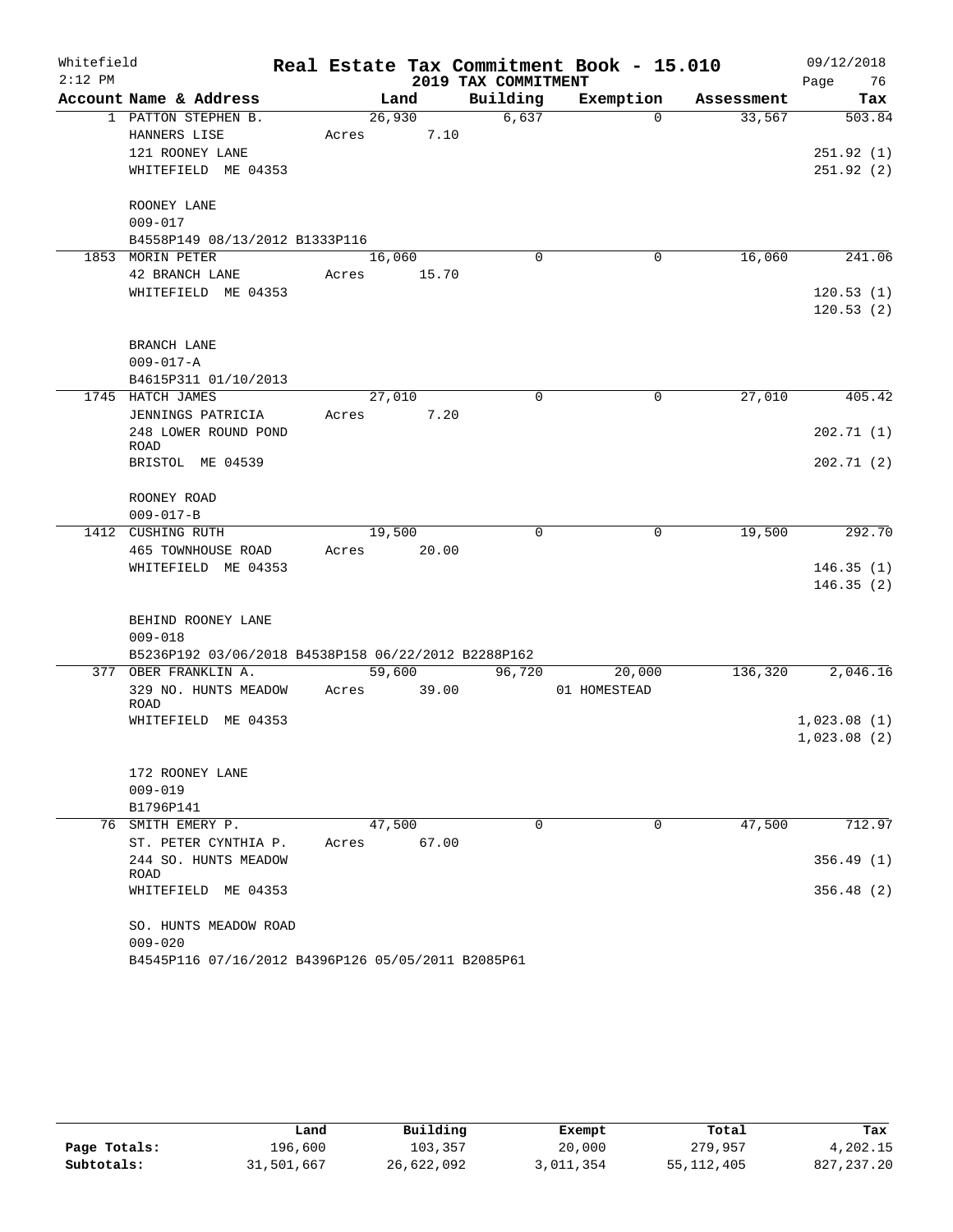| Whitefield<br>$2:12$ PM |                                                                       |            |       |              |                                 | Real Estate Tax Commitment Book - 15.010 |              |            | 09/12/2018        |
|-------------------------|-----------------------------------------------------------------------|------------|-------|--------------|---------------------------------|------------------------------------------|--------------|------------|-------------------|
|                         | Account Name & Address                                                |            |       | Land         | 2019 TAX COMMITMENT<br>Building | Exemption                                |              | Assessment | Page<br>77<br>Tax |
|                         | 463 POMERLEAU CONRAD &                                                |            |       | 26,000       | $\mathbf 0$                     |                                          | $\Omega$     | 26,000     | 390.26            |
|                         | STEPHANIE<br>282 SO. HUNTS MEADOW                                     |            | Acres | 30.00        |                                 |                                          |              |            |                   |
|                         | ROAD<br>WHITEFIELD ME 04353                                           |            |       |              |                                 |                                          |              |            | 195.13(1)         |
|                         |                                                                       |            |       |              |                                 |                                          |              |            | 195.13(2)         |
|                         | ROONEY LANE                                                           |            |       |              |                                 |                                          |              |            |                   |
|                         | $009 - 021$                                                           |            |       |              |                                 |                                          |              |            |                   |
|                         | B4669P89 05/30/2013 B2665P303<br>172 WHITE ROBIN                      |            |       | 44,050       | 50,012                          | 20,000                                   |              | 74,062     | 1,111.67          |
|                         | 264 SO. HUNTS MEADOW                                                  |            | Acres | 16.00        |                                 | 01 HOMESTEAD                             |              |            |                   |
|                         | <b>ROAD</b>                                                           |            |       |              |                                 |                                          |              |            |                   |
|                         | WHITEFIELD ME 04353                                                   |            |       |              |                                 |                                          |              |            | 555.84(1)         |
|                         |                                                                       |            |       |              |                                 |                                          |              |            | 555.83(2)         |
|                         | 264 SO. HUNTS MEADOW<br><b>ROAD</b>                                   |            |       |              |                                 |                                          |              |            |                   |
|                         | $009 - 022$                                                           |            |       |              |                                 |                                          |              |            |                   |
|                         | B4669P89 05/30/2013 B2817P147                                         |            |       |              |                                 |                                          |              |            |                   |
|                         | 1825 SMITH JORDAN N.                                                  |            |       | 30,000       | 240,211                         | 20,000                                   |              | 250,211    | 3,755.67          |
|                         | 258 SO. HUNTS MEADOW<br>ROAD                                          |            | Acres | 1.50         |                                 | 01 HOMESTEAD                             |              |            |                   |
|                         | WHITEFIELD ME 04353                                                   |            |       |              |                                 |                                          |              |            | 1,877.84(1)       |
|                         |                                                                       |            |       |              |                                 |                                          |              |            | 1,877.83(2)       |
|                         | 258 SO. HUNTS MEADOW                                                  |            |       |              |                                 |                                          |              |            |                   |
|                         | ROAD                                                                  |            |       |              |                                 |                                          |              |            |                   |
|                         | $009 - 022 - A$                                                       |            |       |              |                                 |                                          |              |            |                   |
|                         | B4872P172 04/01/2015 B4030P16 07/17/2008<br>312 ST.PETER CYNTHIA P. & |            |       | 25,786       | $\mathbf 0$                     |                                          | $\mathbf 0$  | 25,786     | 387.05            |
|                         | SMITH EMERY P.<br>244 SOUTH HUNTS MEADOW                              |            | Acres | 5.67         |                                 |                                          |              |            |                   |
|                         | <b>ROAD</b>                                                           |            |       |              |                                 |                                          |              |            |                   |
|                         | WHITEFIELD ME 04353                                                   |            |       |              |                                 |                                          |              |            | 193.53(1)         |
|                         |                                                                       |            |       |              |                                 |                                          |              |            | 193.52(2)         |
|                         | SO. HUNTS MEADOW ROAD                                                 |            |       |              |                                 |                                          |              |            |                   |
|                         | $009 - 022 - B$                                                       |            |       |              |                                 |                                          |              |            |                   |
|                         | B4682P73 07/01/2013 B3667P57 04/21/2006                               |            |       |              |                                 |                                          |              |            |                   |
|                         | 7 POMERLEAU CONRAD A.                                                 |            |       | 60,445       | $\mathbf 0$                     |                                          | $\mathbf 0$  | 60,445     | 907.28            |
|                         | & STEPHANIE R.<br>282 SO. HUNTS MEADOW                                |            | Acres | 57.39        |                                 |                                          |              |            | 453.64 (1)        |
|                         | RD.                                                                   |            |       |              |                                 |                                          |              |            |                   |
|                         | WHITEFIELD ME 04353                                                   |            |       |              |                                 |                                          |              |            | 453.64 (2)        |
|                         | SO. HUNTS MEADOW ROAD                                                 |            |       |              |                                 |                                          |              |            |                   |
|                         | $009 - 023$                                                           |            |       |              |                                 |                                          |              |            |                   |
|                         | B2533P27                                                              |            |       |              |                                 |                                          |              |            |                   |
| 189                     | POMERLEAU CONRAD &                                                    |            |       | 87,555       | 203,408                         | 20,000                                   |              | 270,963    | 4,067.15          |
|                         | STEPHANIE<br>282 SO. HUNTS MEADOW                                     |            | Acres | 91.61        |                                 | 01 HOMESTEAD                             |              |            |                   |
|                         | ROAD                                                                  |            |       |              |                                 |                                          |              |            |                   |
|                         | WHITEFIELD ME 04353                                                   |            |       |              |                                 |                                          |              |            | 2,033.58(1)       |
|                         |                                                                       |            |       |              |                                 |                                          |              |            | 2,033.57(2)       |
|                         | 282 SO. HUNTS MEADOW                                                  |            |       |              |                                 |                                          |              |            |                   |
|                         | ROAD                                                                  |            |       |              |                                 |                                          |              |            |                   |
|                         | $009 - 023 - A$<br>B1527P350                                          |            |       |              |                                 |                                          |              |            |                   |
|                         |                                                                       |            |       |              |                                 |                                          |              |            |                   |
|                         |                                                                       | Land       |       | Building     |                                 | Exempt                                   |              | Total      | Tax               |
| Page Totals:            |                                                                       | 273,836    |       | 493,631      |                                 | 60,000                                   |              | 707,467    | 10,619.08         |
| Subtotals:              |                                                                       | 31,775,503 |       | 27, 115, 723 |                                 | 3,071,354                                | 55, 819, 872 |            | 837,856.28        |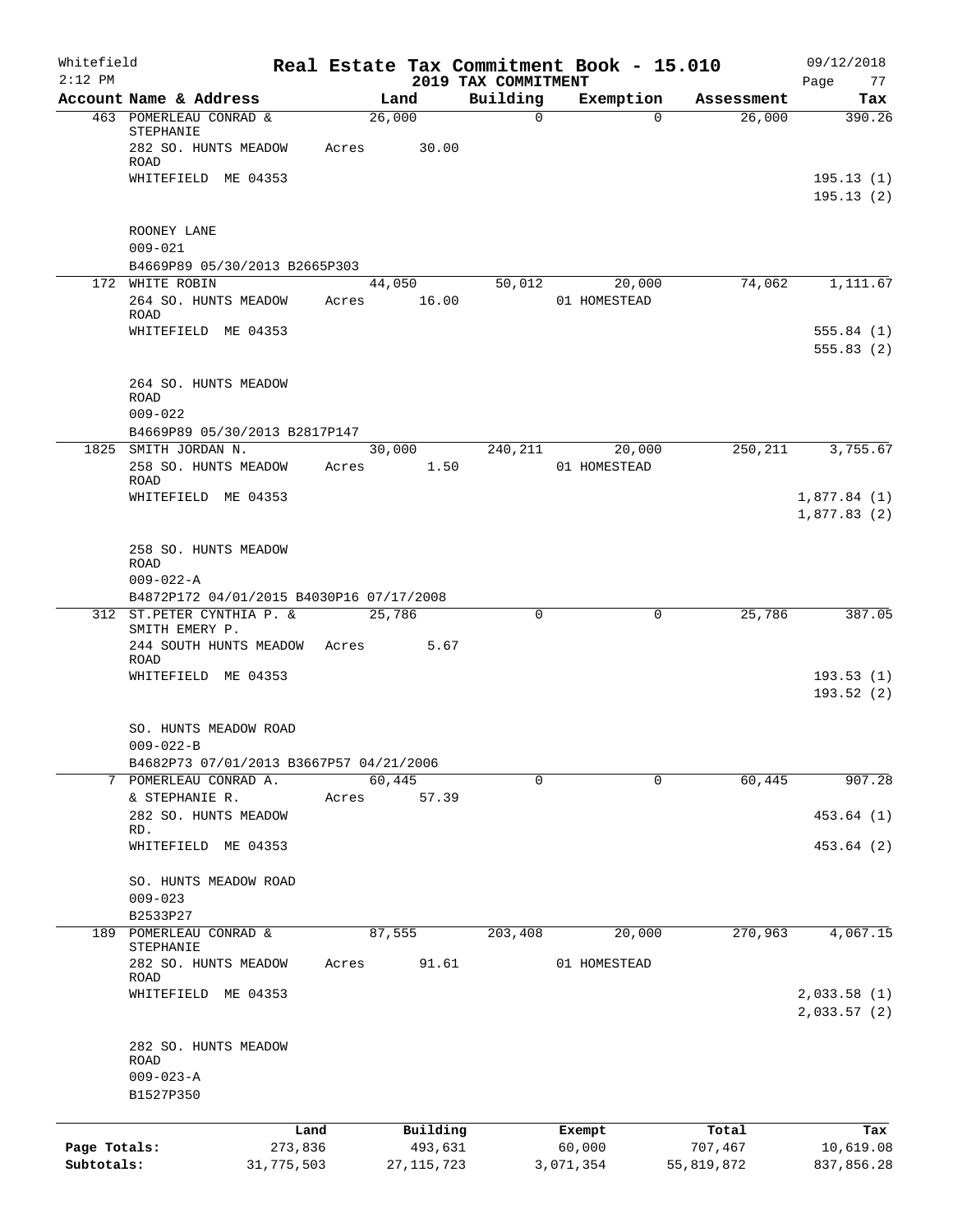| Whitefield<br>$2:12$ PM |                                                                                 |             |                 | 2019 TAX COMMITMENT | Real Estate Tax Commitment Book - 15.010 |            | 09/12/2018<br>78<br>Page                 |
|-------------------------|---------------------------------------------------------------------------------|-------------|-----------------|---------------------|------------------------------------------|------------|------------------------------------------|
|                         | Account Name & Address                                                          |             | Land            | Building            | Exemption                                | Assessment | Tax                                      |
|                         | 921 DALEY PHYLLIS<br>342 SO. HUNTS MEADOW<br><b>ROAD</b><br>WHITEFIELD ME 04353 | Acres       | 87,250<br>91.00 | 94,024              | 20,000<br>01 HOMESTEAD                   | 161, 274   | 2,420.72<br>1, 210.36(1)<br>1, 210.36(2) |
|                         | 342 SO. HUNTS MEADOW<br><b>ROAD</b><br>$009 - 024$<br>B1405P305                 |             |                 |                     |                                          |            |                                          |
|                         | 541 BRYANT RANDALL B.                                                           | 32,250      |                 | 122,560             | 20,000                                   | 134,810    | 2,023.50                                 |
|                         | 354 SO. HUNTS MEADOW<br>ROAD                                                    | Acres       | 3.00            |                     | 01 HOMESTEAD                             |            |                                          |
|                         | WHITEFIELD ME 04353                                                             |             |                 |                     |                                          |            | 1,011.75(1)<br>1,011.75(2)               |
|                         | 354 SO. HUNTS MEADOW<br><b>ROAD</b><br>$009 - 025$                              |             |                 |                     |                                          |            |                                          |
|                         | B5068P185 10/19/2016 B4729P176 11/04/2013 B4068P241<br>10/30/2008               |             |                 |                     |                                          |            |                                          |
|                         | 798 TORSEY STEPHEN V. &<br>HOLLY R.                                             | 25,903      |                 | $\mathbf 0$         | $\mathbf 0$                              | 25,903     | 388.80                                   |
|                         | 651 TOWNHOUSE ROAD                                                              | Acres       | 29.85           |                     |                                          |            |                                          |
|                         | WHITEFIELD ME 04353                                                             |             |                 |                     |                                          |            | 194.40(1)<br>194.40(2)                   |
|                         | BACK OF TOWNHOUSE ROAD<br>$009 - 026$<br>B4277P134 05/14/2010 B746P83           |             |                 |                     |                                          |            |                                          |
|                         | 1372 TIBBETTS BARRY J. &<br><b>ELAINE</b>                                       |             | 1,500           | 0                   | 0                                        | 1,500      | 22.51                                    |
|                         | 61 TOWNHOUSE ROAD                                                               | Acres       | 1.00            |                     |                                          |            |                                          |
|                         | WHITEFIELD ME 04353                                                             |             |                 |                     |                                          |            | 11.26(1)<br>11.25(2)                     |
|                         | WEST OF CMP CORR<br>$009 - 027$                                                 |             |                 |                     |                                          |            |                                          |
|                         | B4658P268 05/07/2013 B1421P295 09/11/1987                                       |             |                 |                     |                                          |            |                                          |
|                         | 1037 TORSEY STEPHEN V. &<br>HOLLY R.                                            | 29,237      |                 | 0                   | 0                                        | 29,237     | 438.85                                   |
|                         | 651 TOWNHOUSE ROAD                                                              | Acres       | 34.98           |                     |                                          |            |                                          |
|                         | WHITEFIELD ME 04353                                                             |             |                 |                     |                                          |            | 219.43(1)<br>219.42(2)                   |
|                         | BACK OF TOWNHOUSE ROAD<br>$009 - 028$                                           |             |                 |                     |                                          |            |                                          |
|                         | B2513P117                                                                       |             |                 |                     |                                          |            |                                          |
|                         | 6 KELCH BYRON & KATHLEEN                                                        |             | 26,000          | 0                   | 0                                        | 26,000     | 390.26                                   |
|                         | 493 WEST RIVER ROAD                                                             | Acres 30.00 |                 |                     |                                          |            |                                          |
|                         | PALATKA FL 32177                                                                |             |                 |                     |                                          |            | 195.13(1)<br>195.13(2)                   |
|                         |                                                                                 |             |                 |                     |                                          |            |                                          |
|                         | $009 - 029$<br>B1729P195                                                        |             |                 |                     |                                          |            |                                          |

**Page Totals:** 202,140 216,584 40,000 378,724 5,684.64<br>**202,140 27,332,307 3,111,354** 56,198,596 843,540.92 **Subtotals:** 31,977,643 27,332,307 3,111,354 56,198,596 843,540.92 **Land Building Exempt Total Tax**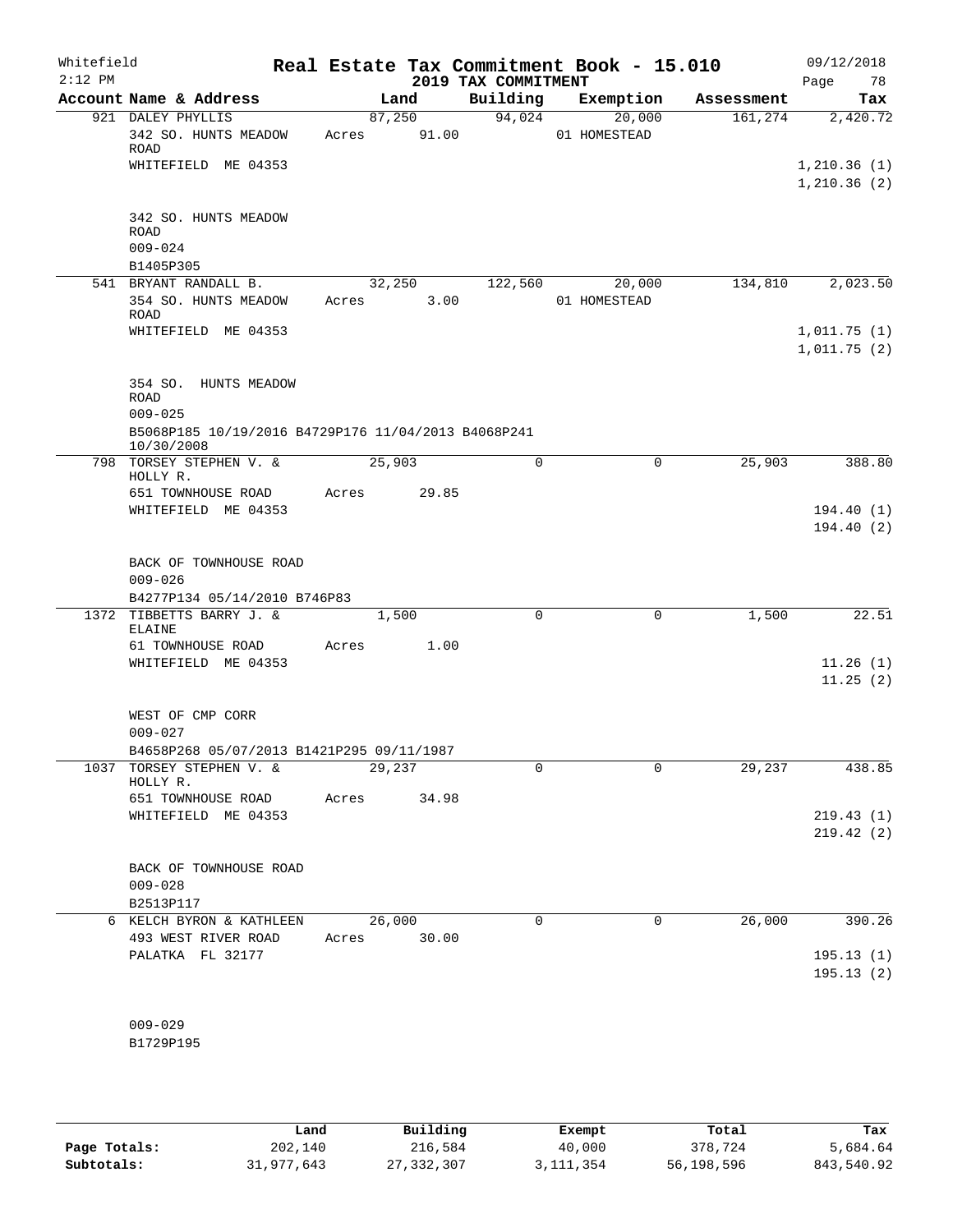| Whitefield |                                                 |                 |       |                     | Real Estate Tax Commitment Book - 15.010 |            | 09/12/2018  |
|------------|-------------------------------------------------|-----------------|-------|---------------------|------------------------------------------|------------|-------------|
| $2:12$ PM  |                                                 |                 |       | 2019 TAX COMMITMENT |                                          |            | Page<br>79  |
|            | Account Name & Address                          |                 | Land  | Building            | Exemption                                | Assessment | Tax         |
|            | 1521 BENNE THOMAS & PAULA<br>587 TOWNHOUSE ROAD | 24,700<br>Acres | 28.00 | $\mathbf 0$         | $\Omega$                                 | 24,700     | 370.75      |
|            | WHITEFIELD ME 04353                             |                 |       |                     |                                          |            | 185.38(1)   |
|            |                                                 |                 |       |                     |                                          |            | 185.37(2)   |
|            | TOWNHOUSE ROAD                                  |                 |       |                     |                                          |            |             |
|            | $009 - 030$                                     |                 |       |                     |                                          |            |             |
|            | B4347P146 12/01/2010                            |                 |       |                     |                                          |            |             |
|            | 295 PAGURKO JOHN J. III                         | 23,400          |       | $\mathbf 0$         | 0                                        | 23,400     | 351.23      |
|            | 571 TOWNHOUSE ROAD                              | Acres           | 26.00 |                     |                                          |            |             |
|            | WHITEFIELD ME 04353                             |                 |       |                     |                                          |            | 175.62(1)   |
|            |                                                 |                 |       |                     |                                          |            | 175.61(2)   |
|            |                                                 |                 |       |                     |                                          |            |             |
|            | TOWNHOUSE ROAD                                  |                 |       |                     |                                          |            |             |
|            | $009 - 031$<br>B3113P268                        |                 |       |                     |                                          |            |             |
|            | 1623 BINNS DENNIS R. & JANET                    | 13,740          |       | $\mathbf 0$         | 0                                        | 13,740     | 206.24      |
|            | 509 TOWNHOUSE ROAD                              | Acres           | 12.80 |                     |                                          |            |             |
|            | WHITEFIELD ME 04353                             |                 |       |                     |                                          |            | 103.12(1)   |
|            |                                                 |                 |       |                     |                                          |            | 103.12(2)   |
|            |                                                 |                 |       |                     |                                          |            |             |
|            | TOWNHOUSE ROAD, BACK                            |                 |       |                     |                                          |            |             |
|            | $009 - 032$                                     |                 |       |                     |                                          |            |             |
|            | B2484P233                                       |                 |       |                     |                                          |            |             |
|            | 1551 PATTON STEPHEN B.                          | 25,890          |       | $\mathbf 0$         | $\mathbf 0$                              | 25,890     | 388.61      |
|            | HANNERS LISE A.                                 | Acres           | 5.80  |                     |                                          |            |             |
|            | 121 ROONEY ROAD                                 |                 |       |                     |                                          |            | 194.31(1)   |
|            | WHITEFIELD ME 04353                             |                 |       |                     |                                          |            | 194.30(2)   |
|            |                                                 |                 |       |                     |                                          |            |             |
|            | ROONEY LANE                                     |                 |       |                     |                                          |            |             |
|            | $009 - 033$                                     |                 |       |                     |                                          |            |             |
|            | B4843P298 12/04/2014 B2497P302                  |                 |       |                     |                                          |            |             |
| 1429       | HATCH JAMES B.                                  | 1,575           |       | $\mathbf 0$         | 0                                        | 1,575      | 23.64       |
|            | * JENNINGS PATRICIA B. Acres                    |                 | 1.05  |                     |                                          |            |             |
|            | 248 LOWER ROUND POND                            |                 |       |                     |                                          |            | 11.82(1)    |
|            | ROAD<br>BRISTOL ME 04539-3214                   |                 |       |                     |                                          |            | 11.82(2)    |
|            |                                                 |                 |       |                     |                                          |            |             |
|            | ROONEY LANE                                     |                 |       |                     |                                          |            |             |
|            | $009 - 034$                                     |                 |       |                     |                                          |            |             |
|            | B2497P302                                       |                 |       |                     |                                          |            |             |
|            | 1777 SULLIVAN JEFFREY M. &                      | 31,200          |       | 190,555             | 0                                        | 221,755    | 3,328.54    |
|            | ANGELA L.                                       |                 |       |                     |                                          |            |             |
|            | 91 ROONEY LANE                                  | Acres           | 2.30  |                     |                                          |            |             |
|            | WHITEFIELD ME 04353                             |                 |       |                     |                                          |            | 1,664.27(1) |
|            |                                                 |                 |       |                     |                                          |            | 1,664.27(2) |
|            |                                                 |                 |       |                     |                                          |            |             |
|            | 91 ROONEY LANE                                  |                 |       |                     |                                          |            |             |
|            | $009 - 035 - A$                                 |                 |       |                     |                                          |            |             |
|            | B4634P1 02/27/2013 B3790P72 12/21/2006          |                 |       |                     |                                          |            |             |

|              | Land       | Building   | Exempt      | Total      | Tax        |
|--------------|------------|------------|-------------|------------|------------|
| Page Totals: | 120,505    | 190,555    |             | 311,060    | 4,669.01   |
| Subtotals:   | 32,098,148 | 27,522,862 | 3, 111, 354 | 56,509,656 | 848,209.93 |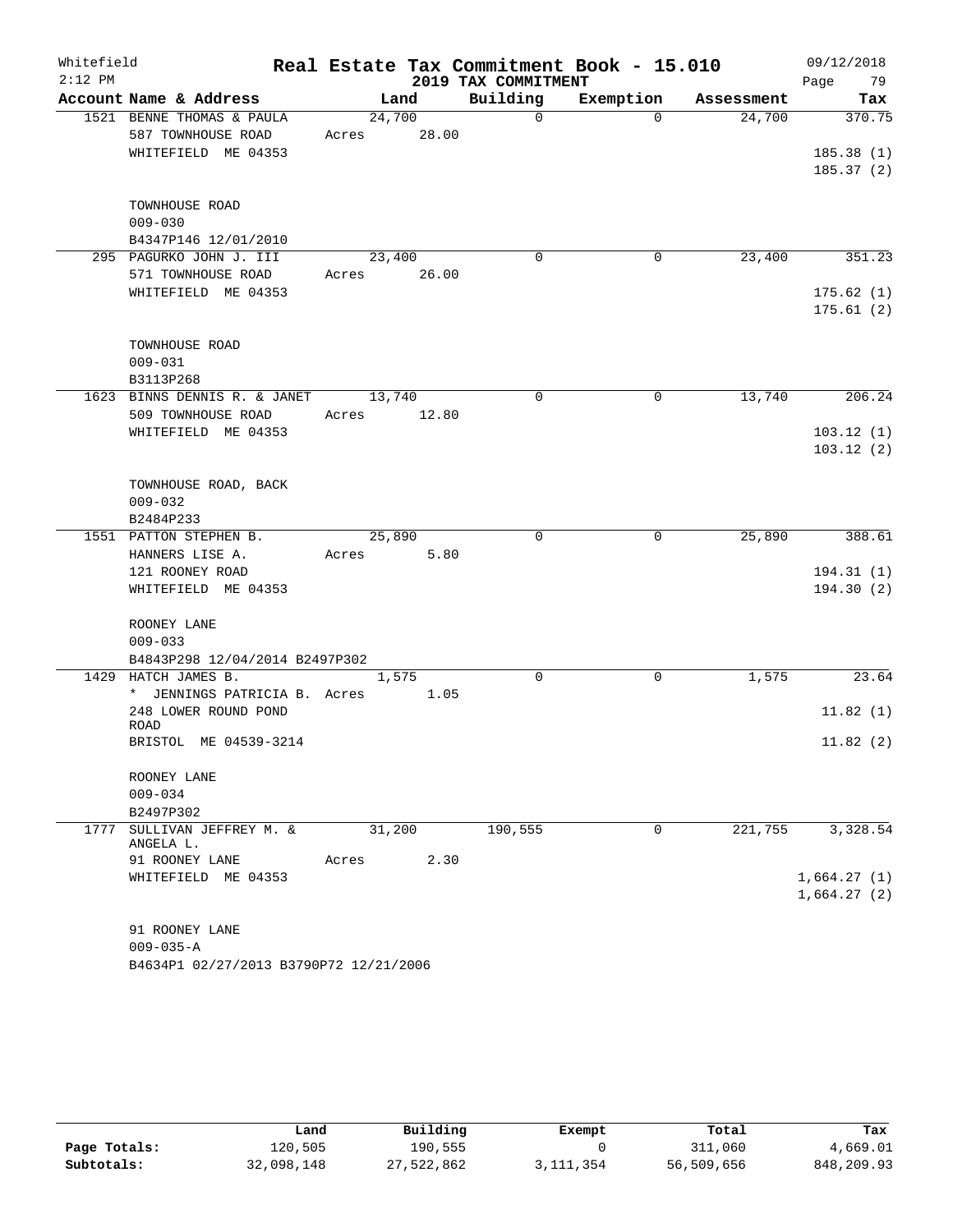| Whitefield<br>$2:12$ PM    |                                                                                      |       |                                   | 2019 TAX COMMITMENT | Real Estate Tax Commitment Book - 15.010 |                                  | 09/12/2018<br>80<br>Page      |
|----------------------------|--------------------------------------------------------------------------------------|-------|-----------------------------------|---------------------|------------------------------------------|----------------------------------|-------------------------------|
|                            | Account Name & Address                                                               |       | Land                              | Building            | Exemption                                | Assessment                       | Tax                           |
|                            | 1779 SULLIVAN JEFFREY M.<br>91 ROONEY LANE                                           |       | 21,050                            | $\mathbf 0$<br>2.20 | $\Omega$                                 | 21,050                           | 315.96                        |
|                            | WHITEFIELD ME 04353                                                                  | Acres |                                   |                     |                                          |                                  | 157.98(1)<br>157.98(2)        |
|                            | ROONEY LANE<br>$009 - 035 - B$<br>B4792P269 06/25/2014 B4490P197 02/09/2012 B3895P37 |       |                                   |                     |                                          |                                  |                               |
|                            | 05/31/2007<br>284 KELCH BYRON & KATHLEEN                                             |       | 43,090                            | 25,029              | 0                                        | 68,119                           | 1,022.47                      |
|                            | 493 WEST RIVER ROAD                                                                  | Acres | 14.80                             |                     |                                          |                                  |                               |
|                            | POLATKA FL 32177                                                                     |       |                                   |                     |                                          |                                  | 511.24(1)<br>511.23(2)        |
|                            | 611 TOWNHOUSE ROAD<br>$010 - 001$<br>B1729P195                                       |       |                                   |                     |                                          |                                  |                               |
|                            | 1648 BENNE THOMAS & PAULA<br>587 TOWNHOUSE ROAD                                      | Acres | 45,330<br>17.60                   | 59,059              | 20,000<br>01 HOMESTEAD                   | 84,389                           | 1,266.68                      |
|                            | WHITEFIELD ME 04353                                                                  |       |                                   |                     |                                          |                                  | 633.34 (1)<br>633.34 (2)      |
|                            | 587 TOWNHOUSE ROAD<br>$010 - 002$                                                    |       |                                   |                     |                                          |                                  |                               |
|                            | B4347P146 12/01/2010                                                                 |       |                                   |                     |                                          |                                  |                               |
|                            | 1529 PAGURKO JOHN J. III<br>571 TOWNHOUSE ROAD                                       | Acres | 52,450<br>28.00                   | 10,170              | 0                                        | 62,620                           | 939.93                        |
|                            | WHITEFIELD ME 04353                                                                  |       |                                   |                     |                                          |                                  | 469.97(1)<br>469.96(2)        |
|                            | 571 TOWNHOUSE ROAD<br>$010 - 003$<br>B3113P268                                       |       |                                   |                     |                                          |                                  |                               |
|                            | 68 BURTON, ANDREW                                                                    |       | 30,840                            | 91,469              | $\mathbf 0$                              | 122,309                          | 1,835.86                      |
|                            | BURTON, KIERSTEN<br>42 EAST RIVER ROAD<br>WHITEFIELD ME 04353                        | Acres |                                   | 2.06                |                                          |                                  | 917.93(1)<br>917.93(2)        |
|                            | 553 TOWNHOUSE ROAD<br>$010 - 003 - A$                                                |       |                                   |                     |                                          |                                  |                               |
|                            | B5181P229 09/15/2017<br>774 CHASE RICHARD R. &                                       |       | 30,000                            | 5,644               | 0                                        | 35,644                           | 535.02                        |
|                            | MAUREEN                                                                              |       |                                   |                     |                                          |                                  |                               |
|                            | 175 WISCASSET ROAD<br>WHITEFIELD ME 04353                                            | Acres |                                   | 1.30                |                                          |                                  | 267.51(1)<br>267.51(2)        |
|                            | 543 TOWNHOUSE ROAD<br>$010 - 004$                                                    |       |                                   |                     |                                          |                                  |                               |
|                            | B4295P318 07/15/2010                                                                 |       |                                   |                     |                                          |                                  |                               |
|                            | 413 BINNS DENNIS & JANET<br>509 TOWNHOUSE ROAD                                       | Acres | 79,750<br>70.00                   | 184,914             | 20,000<br>01 HOMESTEAD                   | 244,664                          | 3,672.41                      |
|                            | WHITEFIELD ME 04353                                                                  |       |                                   |                     |                                          |                                  | 1,836.21(1)<br>1,836.20(2)    |
|                            | 509 TOWNHOUSE ROAD<br>$010 - 005$<br>B748P103                                        |       |                                   |                     |                                          |                                  |                               |
| Page Totals:<br>Subtotals: | Land<br>302,510<br>32,400,658                                                        |       | Building<br>376,285<br>27,899,147 |                     | Exempt<br>40,000<br>3, 151, 354          | Total<br>638,795<br>57, 148, 451 | Tax<br>9,588.33<br>857,798.26 |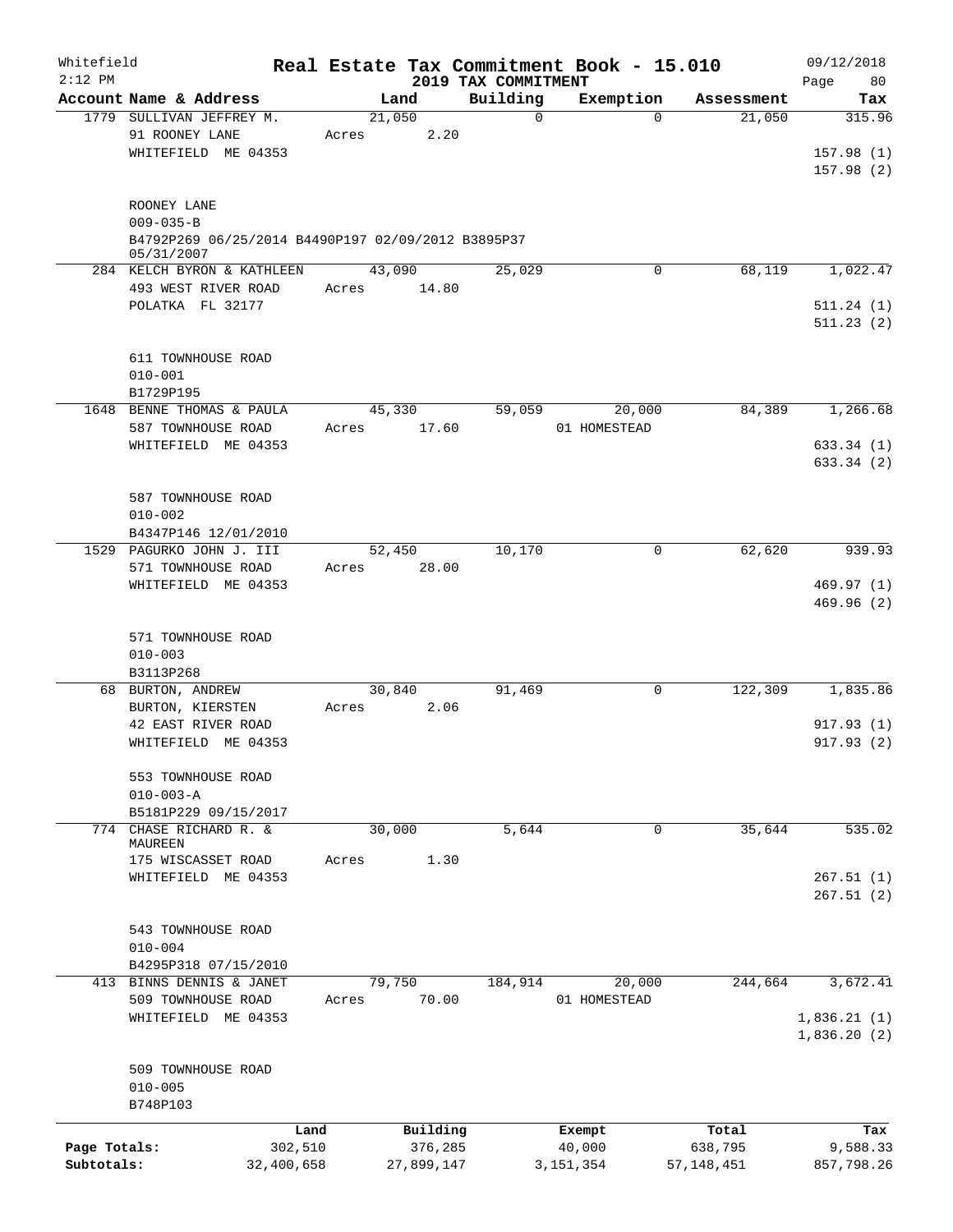| Account Name & Address<br>Building<br>Exemption<br>Land<br>Assessment<br>157,507<br>30,105<br>20,000<br>167,612<br>619 WILSON KENNETH &<br><b>ROXANNE</b><br>499 TOWNHOUSE ROAD<br>Acres<br>1.57<br>01 HOMESTEAD<br>WHITEFIELD ME 04353<br>499 TOWNHOUSE ROAD<br>$010 - 006$<br>B925P27<br>4,768<br>34,768<br>1199 COCO ANTHONY & SABRINA<br>30,000<br>0<br>1.00<br>487 TOWNHOUSE ROAD<br>Acres<br>WHITEFIELD ME 04353<br>260.94(1)<br>493 TOWNHOUSE ROAD<br>$010 - 007$<br>B3768P161 11/08/2006<br>878 WILSON ROXANNE R. &<br>52,870<br>$\mathbf 0$<br>52,870<br>0<br>KENNETH R.<br>499 TOWNHOUSE ROAD<br>44.03<br>Acres<br>WHITEFIELD ME 04353<br>TOWNHOUSE ROAD<br>$010 - 008$<br>B3966P39 02/15/2008<br>56,332<br>51 CUSHING RUTH ELLEN<br>43,017<br>20,000<br>33,315<br>465 TOWNHOUSE ROAD<br>3.71<br>01 HOMESTEAD<br>Acres<br>WHITEFIELD ME 04353<br><b>465 TOWNHOUSE ROAD</b><br>$010 - 008 - A$<br>B5236P193 03/06/2018 B1548P22 04/22/1989<br>19,812<br>$\mathbf 0$<br>1659 ARW PROPERTIES<br>19,812<br>0<br>4955 DAVIS ROAD<br>PERRY OH 44081<br>477 TOWNHOUSE ROAD<br>$010 - 008 - A - ON$<br>157,456<br>188,206<br>1294 COCO ANTHONY & SABRINA<br>30,750<br>$\mathbf 0$<br>2.00<br>487 TOWNHOUSE ROAD<br>Acres<br>WHITEFIELD ME 04353<br>1,412.48(2)<br>487 TOWNHOUSE ROAD<br>$010 - 008 - B$<br>B1844P89 | Whitefield<br>$2:12$ PM |  | 2019 TAX COMMITMENT | Real Estate Tax Commitment Book - 15.010 | 09/12/2018<br>Page<br>81 |
|-----------------------------------------------------------------------------------------------------------------------------------------------------------------------------------------------------------------------------------------------------------------------------------------------------------------------------------------------------------------------------------------------------------------------------------------------------------------------------------------------------------------------------------------------------------------------------------------------------------------------------------------------------------------------------------------------------------------------------------------------------------------------------------------------------------------------------------------------------------------------------------------------------------------------------------------------------------------------------------------------------------------------------------------------------------------------------------------------------------------------------------------------------------------------------------------------------------------------------------------------------------------------------------------------------------------------|-------------------------|--|---------------------|------------------------------------------|--------------------------|
|                                                                                                                                                                                                                                                                                                                                                                                                                                                                                                                                                                                                                                                                                                                                                                                                                                                                                                                                                                                                                                                                                                                                                                                                                                                                                                                       |                         |  |                     |                                          | Tax                      |
|                                                                                                                                                                                                                                                                                                                                                                                                                                                                                                                                                                                                                                                                                                                                                                                                                                                                                                                                                                                                                                                                                                                                                                                                                                                                                                                       |                         |  |                     |                                          | 2,515.86                 |
|                                                                                                                                                                                                                                                                                                                                                                                                                                                                                                                                                                                                                                                                                                                                                                                                                                                                                                                                                                                                                                                                                                                                                                                                                                                                                                                       |                         |  |                     |                                          |                          |
|                                                                                                                                                                                                                                                                                                                                                                                                                                                                                                                                                                                                                                                                                                                                                                                                                                                                                                                                                                                                                                                                                                                                                                                                                                                                                                                       |                         |  |                     |                                          | 1, 257.93(1)             |
|                                                                                                                                                                                                                                                                                                                                                                                                                                                                                                                                                                                                                                                                                                                                                                                                                                                                                                                                                                                                                                                                                                                                                                                                                                                                                                                       |                         |  |                     |                                          | 1, 257.93(2)             |
|                                                                                                                                                                                                                                                                                                                                                                                                                                                                                                                                                                                                                                                                                                                                                                                                                                                                                                                                                                                                                                                                                                                                                                                                                                                                                                                       |                         |  |                     |                                          |                          |
|                                                                                                                                                                                                                                                                                                                                                                                                                                                                                                                                                                                                                                                                                                                                                                                                                                                                                                                                                                                                                                                                                                                                                                                                                                                                                                                       |                         |  |                     |                                          |                          |
|                                                                                                                                                                                                                                                                                                                                                                                                                                                                                                                                                                                                                                                                                                                                                                                                                                                                                                                                                                                                                                                                                                                                                                                                                                                                                                                       |                         |  |                     |                                          |                          |
|                                                                                                                                                                                                                                                                                                                                                                                                                                                                                                                                                                                                                                                                                                                                                                                                                                                                                                                                                                                                                                                                                                                                                                                                                                                                                                                       |                         |  |                     |                                          | 521.87                   |
|                                                                                                                                                                                                                                                                                                                                                                                                                                                                                                                                                                                                                                                                                                                                                                                                                                                                                                                                                                                                                                                                                                                                                                                                                                                                                                                       |                         |  |                     |                                          |                          |
|                                                                                                                                                                                                                                                                                                                                                                                                                                                                                                                                                                                                                                                                                                                                                                                                                                                                                                                                                                                                                                                                                                                                                                                                                                                                                                                       |                         |  |                     |                                          | 260.93(2)                |
|                                                                                                                                                                                                                                                                                                                                                                                                                                                                                                                                                                                                                                                                                                                                                                                                                                                                                                                                                                                                                                                                                                                                                                                                                                                                                                                       |                         |  |                     |                                          |                          |
|                                                                                                                                                                                                                                                                                                                                                                                                                                                                                                                                                                                                                                                                                                                                                                                                                                                                                                                                                                                                                                                                                                                                                                                                                                                                                                                       |                         |  |                     |                                          |                          |
|                                                                                                                                                                                                                                                                                                                                                                                                                                                                                                                                                                                                                                                                                                                                                                                                                                                                                                                                                                                                                                                                                                                                                                                                                                                                                                                       |                         |  |                     |                                          |                          |
|                                                                                                                                                                                                                                                                                                                                                                                                                                                                                                                                                                                                                                                                                                                                                                                                                                                                                                                                                                                                                                                                                                                                                                                                                                                                                                                       |                         |  |                     |                                          | 793.58                   |
|                                                                                                                                                                                                                                                                                                                                                                                                                                                                                                                                                                                                                                                                                                                                                                                                                                                                                                                                                                                                                                                                                                                                                                                                                                                                                                                       |                         |  |                     |                                          |                          |
|                                                                                                                                                                                                                                                                                                                                                                                                                                                                                                                                                                                                                                                                                                                                                                                                                                                                                                                                                                                                                                                                                                                                                                                                                                                                                                                       |                         |  |                     |                                          | 396.79(1)<br>396.79 (2)  |
|                                                                                                                                                                                                                                                                                                                                                                                                                                                                                                                                                                                                                                                                                                                                                                                                                                                                                                                                                                                                                                                                                                                                                                                                                                                                                                                       |                         |  |                     |                                          |                          |
|                                                                                                                                                                                                                                                                                                                                                                                                                                                                                                                                                                                                                                                                                                                                                                                                                                                                                                                                                                                                                                                                                                                                                                                                                                                                                                                       |                         |  |                     |                                          |                          |
|                                                                                                                                                                                                                                                                                                                                                                                                                                                                                                                                                                                                                                                                                                                                                                                                                                                                                                                                                                                                                                                                                                                                                                                                                                                                                                                       |                         |  |                     |                                          |                          |
|                                                                                                                                                                                                                                                                                                                                                                                                                                                                                                                                                                                                                                                                                                                                                                                                                                                                                                                                                                                                                                                                                                                                                                                                                                                                                                                       |                         |  |                     |                                          | 845.54                   |
|                                                                                                                                                                                                                                                                                                                                                                                                                                                                                                                                                                                                                                                                                                                                                                                                                                                                                                                                                                                                                                                                                                                                                                                                                                                                                                                       |                         |  |                     |                                          |                          |
|                                                                                                                                                                                                                                                                                                                                                                                                                                                                                                                                                                                                                                                                                                                                                                                                                                                                                                                                                                                                                                                                                                                                                                                                                                                                                                                       |                         |  |                     |                                          | 422.77 (1)<br>422.77 (2) |
|                                                                                                                                                                                                                                                                                                                                                                                                                                                                                                                                                                                                                                                                                                                                                                                                                                                                                                                                                                                                                                                                                                                                                                                                                                                                                                                       |                         |  |                     |                                          |                          |
|                                                                                                                                                                                                                                                                                                                                                                                                                                                                                                                                                                                                                                                                                                                                                                                                                                                                                                                                                                                                                                                                                                                                                                                                                                                                                                                       |                         |  |                     |                                          |                          |
|                                                                                                                                                                                                                                                                                                                                                                                                                                                                                                                                                                                                                                                                                                                                                                                                                                                                                                                                                                                                                                                                                                                                                                                                                                                                                                                       |                         |  |                     |                                          | 297.38                   |
|                                                                                                                                                                                                                                                                                                                                                                                                                                                                                                                                                                                                                                                                                                                                                                                                                                                                                                                                                                                                                                                                                                                                                                                                                                                                                                                       |                         |  |                     |                                          |                          |
|                                                                                                                                                                                                                                                                                                                                                                                                                                                                                                                                                                                                                                                                                                                                                                                                                                                                                                                                                                                                                                                                                                                                                                                                                                                                                                                       |                         |  |                     |                                          | 148.69(1)<br>148.69 (2)  |
|                                                                                                                                                                                                                                                                                                                                                                                                                                                                                                                                                                                                                                                                                                                                                                                                                                                                                                                                                                                                                                                                                                                                                                                                                                                                                                                       |                         |  |                     |                                          |                          |
|                                                                                                                                                                                                                                                                                                                                                                                                                                                                                                                                                                                                                                                                                                                                                                                                                                                                                                                                                                                                                                                                                                                                                                                                                                                                                                                       |                         |  |                     |                                          |                          |
|                                                                                                                                                                                                                                                                                                                                                                                                                                                                                                                                                                                                                                                                                                                                                                                                                                                                                                                                                                                                                                                                                                                                                                                                                                                                                                                       |                         |  |                     |                                          | 2,824.97                 |
|                                                                                                                                                                                                                                                                                                                                                                                                                                                                                                                                                                                                                                                                                                                                                                                                                                                                                                                                                                                                                                                                                                                                                                                                                                                                                                                       |                         |  |                     |                                          |                          |
|                                                                                                                                                                                                                                                                                                                                                                                                                                                                                                                                                                                                                                                                                                                                                                                                                                                                                                                                                                                                                                                                                                                                                                                                                                                                                                                       |                         |  |                     |                                          | 1,412.49(1)              |
|                                                                                                                                                                                                                                                                                                                                                                                                                                                                                                                                                                                                                                                                                                                                                                                                                                                                                                                                                                                                                                                                                                                                                                                                                                                                                                                       |                         |  |                     |                                          |                          |
|                                                                                                                                                                                                                                                                                                                                                                                                                                                                                                                                                                                                                                                                                                                                                                                                                                                                                                                                                                                                                                                                                                                                                                                                                                                                                                                       |                         |  |                     |                                          |                          |
|                                                                                                                                                                                                                                                                                                                                                                                                                                                                                                                                                                                                                                                                                                                                                                                                                                                                                                                                                                                                                                                                                                                                                                                                                                                                                                                       |                         |  |                     |                                          |                          |
| 20,450<br>997<br>21,447<br>206 BINNS DENNIS R. & JANET<br>0                                                                                                                                                                                                                                                                                                                                                                                                                                                                                                                                                                                                                                                                                                                                                                                                                                                                                                                                                                                                                                                                                                                                                                                                                                                           |                         |  |                     |                                          | 321.92                   |
| 509 TOWNHOUSE ROAD<br>1.80<br>Acres                                                                                                                                                                                                                                                                                                                                                                                                                                                                                                                                                                                                                                                                                                                                                                                                                                                                                                                                                                                                                                                                                                                                                                                                                                                                                   |                         |  |                     |                                          |                          |
| WHITEFIELD ME 04353                                                                                                                                                                                                                                                                                                                                                                                                                                                                                                                                                                                                                                                                                                                                                                                                                                                                                                                                                                                                                                                                                                                                                                                                                                                                                                   |                         |  |                     |                                          | 160.96(1)                |
|                                                                                                                                                                                                                                                                                                                                                                                                                                                                                                                                                                                                                                                                                                                                                                                                                                                                                                                                                                                                                                                                                                                                                                                                                                                                                                                       |                         |  |                     |                                          | 160.96(2)                |
| TOWNHOUSE ROAD                                                                                                                                                                                                                                                                                                                                                                                                                                                                                                                                                                                                                                                                                                                                                                                                                                                                                                                                                                                                                                                                                                                                                                                                                                                                                                        |                         |  |                     |                                          |                          |
| $010 - 008 - C$                                                                                                                                                                                                                                                                                                                                                                                                                                                                                                                                                                                                                                                                                                                                                                                                                                                                                                                                                                                                                                                                                                                                                                                                                                                                                                       |                         |  |                     |                                          |                          |
| B2484P233                                                                                                                                                                                                                                                                                                                                                                                                                                                                                                                                                                                                                                                                                                                                                                                                                                                                                                                                                                                                                                                                                                                                                                                                                                                                                                             |                         |  |                     |                                          |                          |
|                                                                                                                                                                                                                                                                                                                                                                                                                                                                                                                                                                                                                                                                                                                                                                                                                                                                                                                                                                                                                                                                                                                                                                                                                                                                                                                       |                         |  |                     |                                          |                          |
| Building<br>Land<br>Total<br>Exempt<br>Page Totals:<br>197,490<br>383,557<br>40,000<br>541,047                                                                                                                                                                                                                                                                                                                                                                                                                                                                                                                                                                                                                                                                                                                                                                                                                                                                                                                                                                                                                                                                                                                                                                                                                        |                         |  |                     |                                          | Tax<br>8,121.12          |
| Subtotals:<br>32,598,148<br>28, 282, 704<br>3, 191, 354<br>57,689,498                                                                                                                                                                                                                                                                                                                                                                                                                                                                                                                                                                                                                                                                                                                                                                                                                                                                                                                                                                                                                                                                                                                                                                                                                                                 |                         |  |                     |                                          | 865, 919.38              |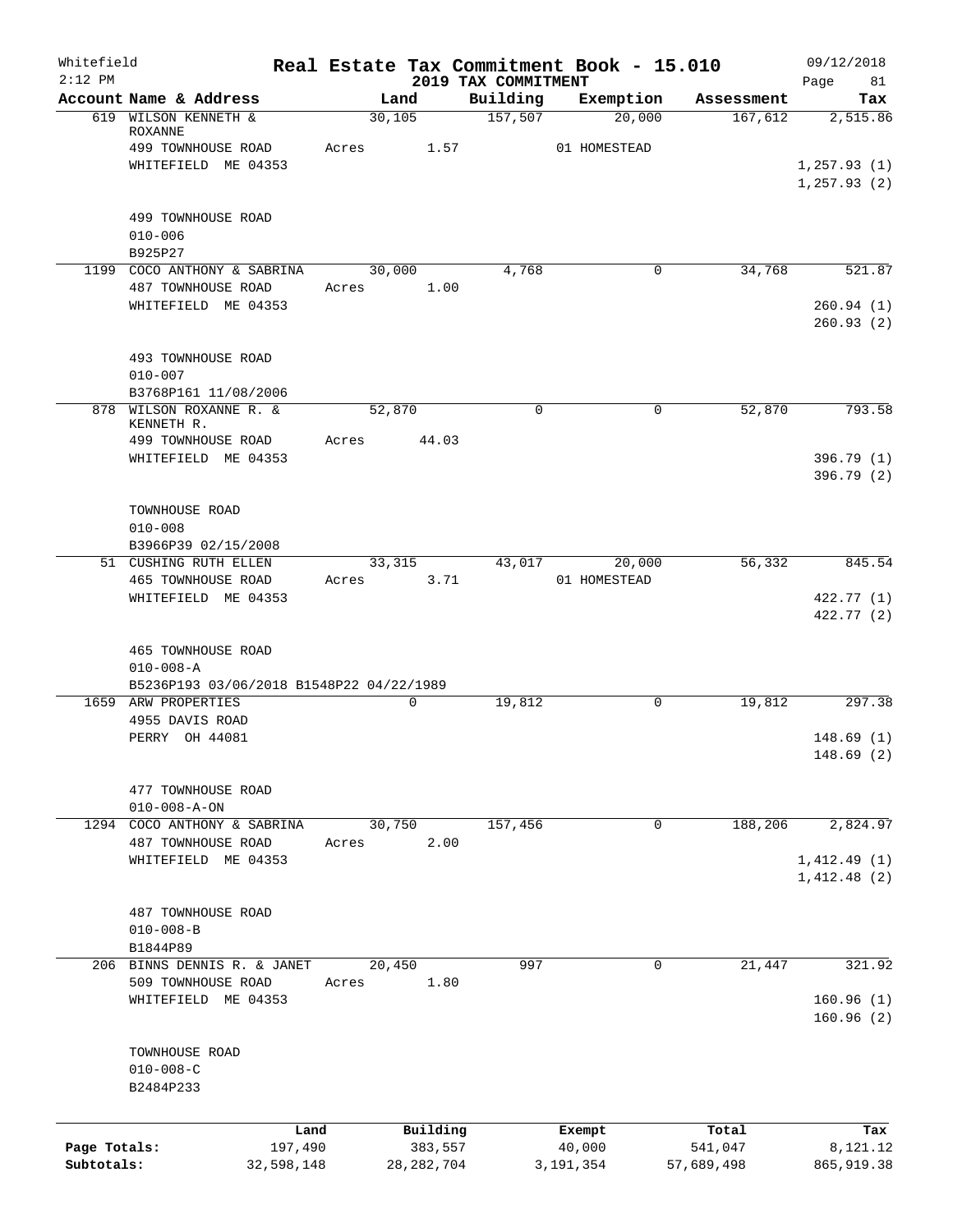| Whitefield |                                           |       |        |                     | Real Estate Tax Commitment Book - 15.010 |            | 09/12/2018               |
|------------|-------------------------------------------|-------|--------|---------------------|------------------------------------------|------------|--------------------------|
| $2:12$ PM  |                                           |       |        | 2019 TAX COMMITMENT |                                          |            | 82<br>Page               |
|            | Account Name & Address                    |       | Land   | Building            | Exemption                                | Assessment | Tax                      |
|            | 1803 WILSON ANDREW R. &<br>JULIE A.       |       | 37,706 | 195,166             | $\Omega$                                 | 232,872    | 3,495.41                 |
|            | 4955 DAVIS ROAD                           | Acres | 8.07   |                     |                                          |            |                          |
|            | PERRY OH 44081-9406                       |       |        |                     |                                          |            | 1,747.71(1)              |
|            |                                           |       |        |                     |                                          |            | 1,747.70(2)              |
|            | TOWNHOUSE ROAD                            |       |        |                     |                                          |            |                          |
|            | $010 - 008 - D$                           |       |        |                     |                                          |            |                          |
|            | B3955P83 01/11/2008                       |       |        |                     |                                          |            |                          |
|            | 1804 THOMPSON SILAS J. &<br>JENNIFER R.   |       | 35,410 | 68,507              | 20,000                                   | 83,917     | 1,259.59                 |
|            | 481 TOWNHOUSE ROAD                        | Acres | 5.20   |                     | 01 HOMESTEAD                             |            |                          |
|            | WHITEFIELD ME 04353                       |       |        |                     |                                          |            | 629.80(1)                |
|            |                                           |       |        |                     |                                          |            | 629.79(2)                |
|            |                                           |       |        |                     |                                          |            |                          |
|            | 481 TOWNHOUSE ROAD                        |       |        |                     |                                          |            |                          |
|            | $010 - 008 - E$                           |       |        |                     |                                          |            |                          |
|            | B4312P206 09/03/2010 B3955P85 01/11/2008  |       |        |                     |                                          |            |                          |
|            | 1303 CUSHING RUTH                         |       | 44,500 | $\Omega$            | 0                                        | 44,500     | 667.95                   |
|            | 465 TOWNHOUSE ROAD<br>WHITEFIELD ME 04353 | Acres | 30.00  |                     |                                          |            |                          |
|            |                                           |       |        |                     |                                          |            | 333.98 (1)<br>333.97 (2) |
|            |                                           |       |        |                     |                                          |            |                          |
|            | 535 TOWNHOUSE ROAD                        |       |        |                     |                                          |            |                          |
|            | $010 - 008 - G$                           |       |        |                     |                                          |            |                          |
|            | B2288P162 11/14/1997                      |       |        |                     |                                          |            |                          |
| 1525       | SZELOG THOMAS M. & LEE<br>ANN             |       | 75,235 | 115,844             | 0                                        | 191,079    | 2,868.10                 |
|            | P.O. BOX 36                               | Acres | 66.97  |                     |                                          |            |                          |
|            | WHITEFIELD ME 04353                       |       |        |                     |                                          |            | 1,434.05(1)              |
|            |                                           |       |        |                     |                                          |            | 1,434.05(2)              |
|            | 453 TOWNHOUSE ROAD                        |       |        |                     |                                          |            |                          |
|            | $010 - 009$                               |       |        |                     |                                          |            |                          |
|            | B2156P135                                 |       |        |                     |                                          |            |                          |
|            | 671 GLEASON, TUCKER J.                    |       | 31,875 | 82,950              | 0                                        | 114,825    | 1,723.52                 |
|            | GLEASON, KELLY J.                         | Acres | 2.75   |                     |                                          |            |                          |
|            | 3428 WALTER DERIVE                        |       |        |                     |                                          |            | 861.76(1)                |
|            | JOHN'S ISLAND SC 29455                    |       |        |                     |                                          |            | 861.76 (2)               |
|            | 431 TOWNHOUSE ROAD                        |       |        |                     |                                          |            |                          |
|            | $010 - 009 - A$                           |       |        |                     |                                          |            |                          |
|            | B5169P071 08/15/2017                      |       |        |                     |                                          |            |                          |
| 12         | CASTLE BRYANT E. &                        |       | 53,100 | 76,988              | 26,000                                   | 104,088    | 1,562.36                 |
|            | LAURA                                     |       |        |                     |                                          |            |                          |
|            | 411 TOWNHOUSE ROAD                        | Acres | 29.00  |                     | 05 VET EXEMPTION                         |            |                          |
|            | WHITEFIELD ME 04353                       |       |        |                     | 01 HOMESTEAD                             |            | 781.18 (1)               |
|            |                                           |       |        |                     |                                          |            | 781.18 (2)               |
|            | 411 TOWNHOUSE ROAD                        |       |        |                     |                                          |            |                          |
|            | $010 - 010$                               |       |        |                     |                                          |            |                          |
|            | B1895P185                                 |       |        |                     |                                          |            |                          |
|            |                                           |       |        |                     |                                          |            |                          |

|              | Land       | Building   | Exempt    | Total      | Tax        |
|--------------|------------|------------|-----------|------------|------------|
| Page Totals: | 277,826    | 539,455    | 46,000    | 771,281    | 11,576.93  |
| Subtotals:   | 32,875,974 | 28,822,159 | 3,237,354 | 58,460,779 | 877,496.31 |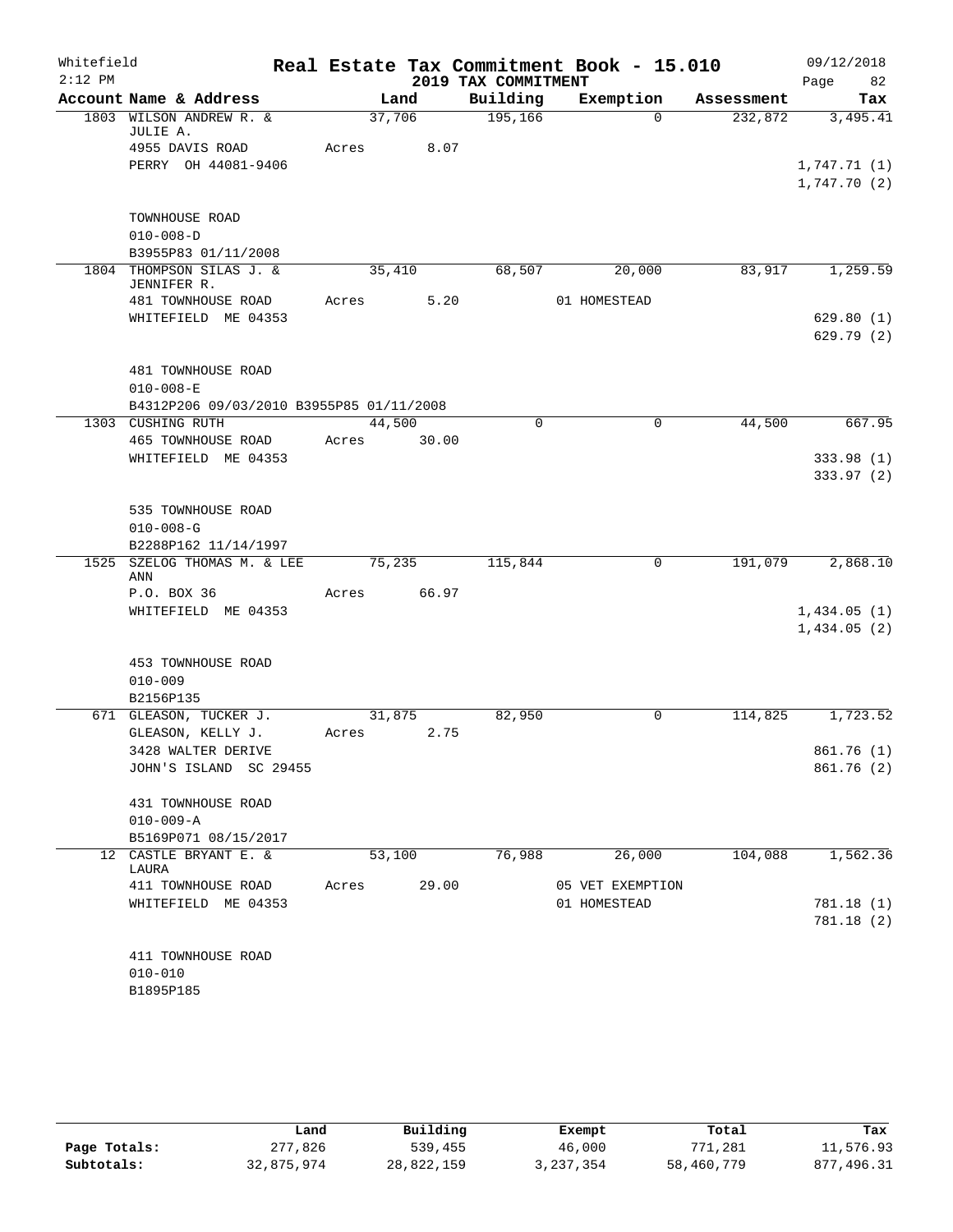| Whitefield |                                                                   |       |        |       |                     | Real Estate Tax Commitment Book - 15.010 |            | 09/12/2018 |  |  |
|------------|-------------------------------------------------------------------|-------|--------|-------|---------------------|------------------------------------------|------------|------------|--|--|
| $2:12$ PM  |                                                                   |       |        |       | 2019 TAX COMMITMENT |                                          |            | Page<br>83 |  |  |
|            | Account Name & Address                                            |       | Land   |       | Building            | Exemption                                | Assessment | Tax        |  |  |
|            | 1064 RIPLEY NANCY HEIRS                                           |       | 85,100 |       | $\Omega$            | $\Omega$                                 | 85,100     | 1,277.35   |  |  |
|            | C/O IVA M. RIPLEY -<br>PERS REP                                   | Acres |        | 86.70 |                     |                                          |            |            |  |  |
|            | 371 TOWNHOUSE ROAD                                                |       |        |       |                     |                                          |            | 638.68(1)  |  |  |
|            | WHITEFIELD ME 04353                                               |       |        |       |                     |                                          |            | 638.67(2)  |  |  |
|            |                                                                   |       |        |       |                     |                                          |            |            |  |  |
|            | 5 BLUE GOOSE LANE                                                 |       |        |       |                     |                                          |            |            |  |  |
|            | $010 - 011$                                                       |       |        |       |                     |                                          |            |            |  |  |
|            | B4828P232 10/16/2014 B4773P33 04/24/2014 B956P231                 |       |        |       |                     |                                          |            |            |  |  |
|            | 1218 GOVE SHEILA I.                                               |       | 30,000 |       | 26,989              | 0                                        | 56,989     | 855.40     |  |  |
|            | GOVE ROBERT L.                                                    | Acres |        | 1.50  |                     |                                          |            |            |  |  |
|            | 27 BAKER ROAD                                                     |       |        |       |                     |                                          |            | 427.70 (1) |  |  |
|            | WINDSOR ME 04363                                                  |       |        |       |                     |                                          |            | 427.70 (2) |  |  |
|            | 353 TOWNHOUSE ROAD                                                |       |        |       |                     |                                          |            |            |  |  |
|            | $010 - 011 - A$                                                   |       |        |       |                     |                                          |            |            |  |  |
|            | B5134P86 05/10/2017 B4305P287 08/10/2010 B4038P77                 |       |        |       |                     |                                          |            |            |  |  |
|            | 08/07/2008                                                        |       |        |       |                     |                                          |            |            |  |  |
| 1437       | MANSFIELD BURTON H. &<br>KATHY                                    |       | 30,885 |       | 34,974              | 20,000                                   | 45,859     | 688.34     |  |  |
|            | 373 TOWNHOUSE ROAD                                                | Acres |        | 2.09  |                     | 01 HOMESTEAD                             |            |            |  |  |
|            | WHITEFIELD ME 04353                                               |       |        |       |                     |                                          |            | 344.17 (1) |  |  |
|            |                                                                   |       |        |       |                     |                                          |            | 344.17 (2) |  |  |
|            |                                                                   |       |        |       |                     |                                          |            |            |  |  |
|            | 373 TOWNHOUSE ROAD                                                |       |        |       |                     |                                          |            |            |  |  |
|            | $010 - 011 - B$                                                   |       |        |       |                     |                                          |            |            |  |  |
|            | B1803P112                                                         |       |        |       |                     |                                          |            |            |  |  |
|            | 1373 JOHNSON ROBERT                                               |       | 20,450 |       | $\Omega$            | $\mathbf 0$                              | 20,450     | 306.95     |  |  |
|            | 484 MAIN STREET                                                   | Acres |        | 1.80  |                     |                                          |            |            |  |  |
|            | #16701                                                            |       |        |       |                     |                                          |            | 153.48(1)  |  |  |
|            | WORCESTER MA 01601                                                |       |        |       |                     |                                          |            | 153.47(2)  |  |  |
|            | TOWNHOUSE ROAD                                                    |       |        |       |                     |                                          |            |            |  |  |
|            | $010 - 011 - C$                                                   |       |        |       |                     |                                          |            |            |  |  |
|            | B4823P277 10/02/2014 B4542P124 07/03/2012 B3346P200<br>08/20/2004 |       |        |       |                     |                                          |            |            |  |  |
|            | 614 LIBBY DWAYNE P. &                                             |       | 31,665 |       | 8,772               | 20,000                                   | 20,437     | 306.76     |  |  |
|            | SHERRY L.                                                         |       |        | 2.61  |                     | 01 HOMESTEAD                             |            |            |  |  |
|            | 29 BLUE GOOSE LANE<br>WHITEFIELD ME 04353                         | Acres |        |       |                     |                                          |            | 153.38(1)  |  |  |
|            |                                                                   |       |        |       |                     |                                          |            | 153.38(2)  |  |  |
|            |                                                                   |       |        |       |                     |                                          |            |            |  |  |
|            | 29 BLUE GOOSE LANE                                                |       |        |       |                     |                                          |            |            |  |  |
|            | $010 - 011 - D$                                                   |       |        |       |                     |                                          |            |            |  |  |
|            | B3288P4 05/13/2004                                                |       |        |       |                     |                                          |            |            |  |  |
|            | 385 MICHAUD SHANE B. &                                            |       | 36,290 |       | 86,004              | 20,000                                   | 102, 294   | 1,535.43   |  |  |
|            | RIPLEY, IVA                                                       |       |        |       |                     |                                          |            |            |  |  |
|            | 371 TOWNHOUSE ROAD                                                | Acres |        | 6.30  |                     | 01 HOMESTEAD                             |            |            |  |  |
|            | WHITEFIELD ME 04353                                               |       |        |       |                     |                                          |            | 767.72(1)  |  |  |
|            |                                                                   |       |        |       |                     |                                          |            | 767.71(2)  |  |  |
|            |                                                                   |       |        |       |                     |                                          |            |            |  |  |
|            | 371 TOWNHOUSE ROAD<br>$010 - 011 - E$                             |       |        |       |                     |                                          |            |            |  |  |
|            | B2259P62                                                          |       |        |       |                     |                                          |            |            |  |  |
|            |                                                                   |       |        |       |                     |                                          |            |            |  |  |
|            |                                                                   |       |        |       |                     |                                          |            |            |  |  |

|              | Land         | Building   | Exempt    | Total      | Tax        |
|--------------|--------------|------------|-----------|------------|------------|
| Page Totals: | 234,390      | 156,739    | 60,000    | 331,129    | 4,970.23   |
| Subtotals:   | 33, 110, 364 | 28,978,898 | 3,297,354 | 58,791,908 | 882,466.54 |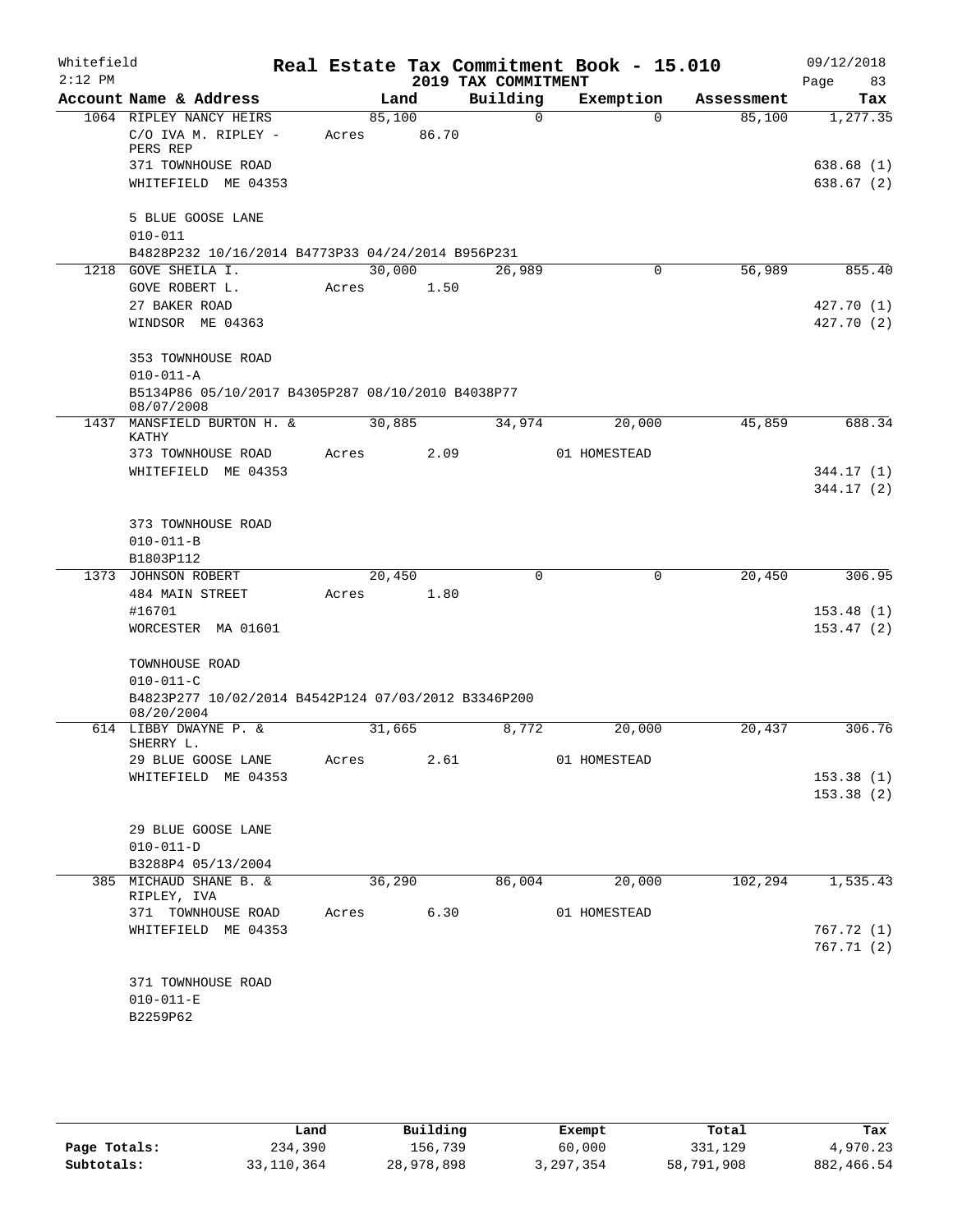| Whitefield |                                                                                |                 |        |                     | Real Estate Tax Commitment Book - 15.010 |            | 09/12/2018                 |
|------------|--------------------------------------------------------------------------------|-----------------|--------|---------------------|------------------------------------------|------------|----------------------------|
| $2:12$ PM  |                                                                                |                 |        | 2019 TAX COMMITMENT |                                          |            | Page<br>84                 |
|            | Account Name & Address                                                         | Land            |        | Building            | Exemption                                | Assessment | Tax                        |
|            | 349 RIDEOUT ARDELL M. &<br>EMIL C.<br>* GERALD ALLEN & BRETT Acres<br>GILLEY   | 32,850          | 3.40   | 15,626              | $\Omega$                                 | 48,476     | 727.62                     |
|            | 380 TOWNHOUSE ROAD<br>WHITEFIELD ME 04353                                      |                 |        |                     |                                          |            | 363.81(1)<br>363.81(2)     |
|            | 56 BLUE GOOSE LANE<br>$010 - 011 - F$                                          |                 |        |                     |                                          |            |                            |
|            | B5136P105 05/17/2017 B4444P268 10/03/2011 B2696P145                            |                 |        |                     |                                          |            |                            |
|            | 1826 MOULTON MARY L.                                                           |                 | 35,250 | 14,302              | 20,000                                   | 29,552     | 443.58                     |
|            | 365 TOWNHOUSE ROAD<br>WHITEFIELD ME 04353                                      | Acres           | 5.00   |                     | 01 HOMESTEAD                             |            | 221.79(1)<br>221.79 (2)    |
|            | 365 TOWNHOUSE ROAD<br>$010 - 011 - G$<br>B4224P292 11/20/2009                  |                 |        |                     |                                          |            |                            |
|            | 130 RIDEOUT NICHOLAS A. &<br>MARY A.                                           | 36,210          |        | 45,064              | 0                                        | 81,274     | 1,219.92                   |
|            | 33 BLUE GOOS LANE                                                              | Acres           | 6.20   |                     |                                          |            |                            |
|            | WHITEFIELD ME 04353                                                            |                 |        |                     |                                          |            | 609.96(1)<br>609.96(2)     |
|            | 33 BLUE GOOSE LANE<br>$010 - 012$<br>B4126P228 04/10/2009 B3791P288 12/22/2006 |                 |        |                     |                                          |            |                            |
|            | 1546 CHASE C. PATRICK &<br>ROBIN                                               |                 | 55,448 | 138,733             | 20,000                                   | 174,181    | 2,614.46                   |
|            | PO BOX 142                                                                     | Acres 66.50     |        |                     | 01 HOMESTEAD                             |            |                            |
|            | WHITEFIELD ME 04353                                                            |                 |        |                     |                                          |            | 1,307.23(1)<br>1,307.23(2) |
|            | 333 TOWNHOUSE ROAD<br>$010 - 014$                                              |                 |        |                     |                                          |            |                            |
|            | 1151 PRESCOTT CALVIN & WILMA<br>21 EAST DEXTER LANE                            | 37,450<br>Acres | 14.00  | 112,250             | 26,000<br>01 HOMESTEAD                   | 123,700    | 1,856.74                   |
|            | WHITEFIELD ME 04353                                                            |                 |        |                     | 05 VET EXEMPTION                         |            | 928.37(1)                  |
|            |                                                                                |                 |        |                     |                                          |            | 928.37(2)                  |
|            | 21 EAST DEXTER LANE<br>$010 - 015$<br>B3734P192 09/06/2006                     |                 |        |                     |                                          |            |                            |
|            | 1414 RUSSO ALAN & LINDA                                                        | 44,570          |        | 162,955             | 20,000                                   | 187,525    | 2,814.75                   |
|            | 332 TOWNHOUSE ROAD                                                             | Acres           | 10.40  |                     | 01 HOMESTEAD                             |            |                            |
|            | WHITEFIELD ME 04353                                                            |                 |        |                     |                                          |            | 1,407.38(1)<br>1,407.37(2) |
|            | 332 TOWNHOUSE ROAD<br>$010 - 016$<br>B2350P197                                 |                 |        |                     |                                          |            |                            |

|              | Land       | Building     | Exempt    | Total      | Tax        |
|--------------|------------|--------------|-----------|------------|------------|
| Page Totals: | 241,778    | 488,930      | 86,000    | 644,708    | 9,677.07   |
| Subtotals:   | 33,352,142 | 29, 467, 828 | 3,383,354 | 59,436,616 | 892,143.61 |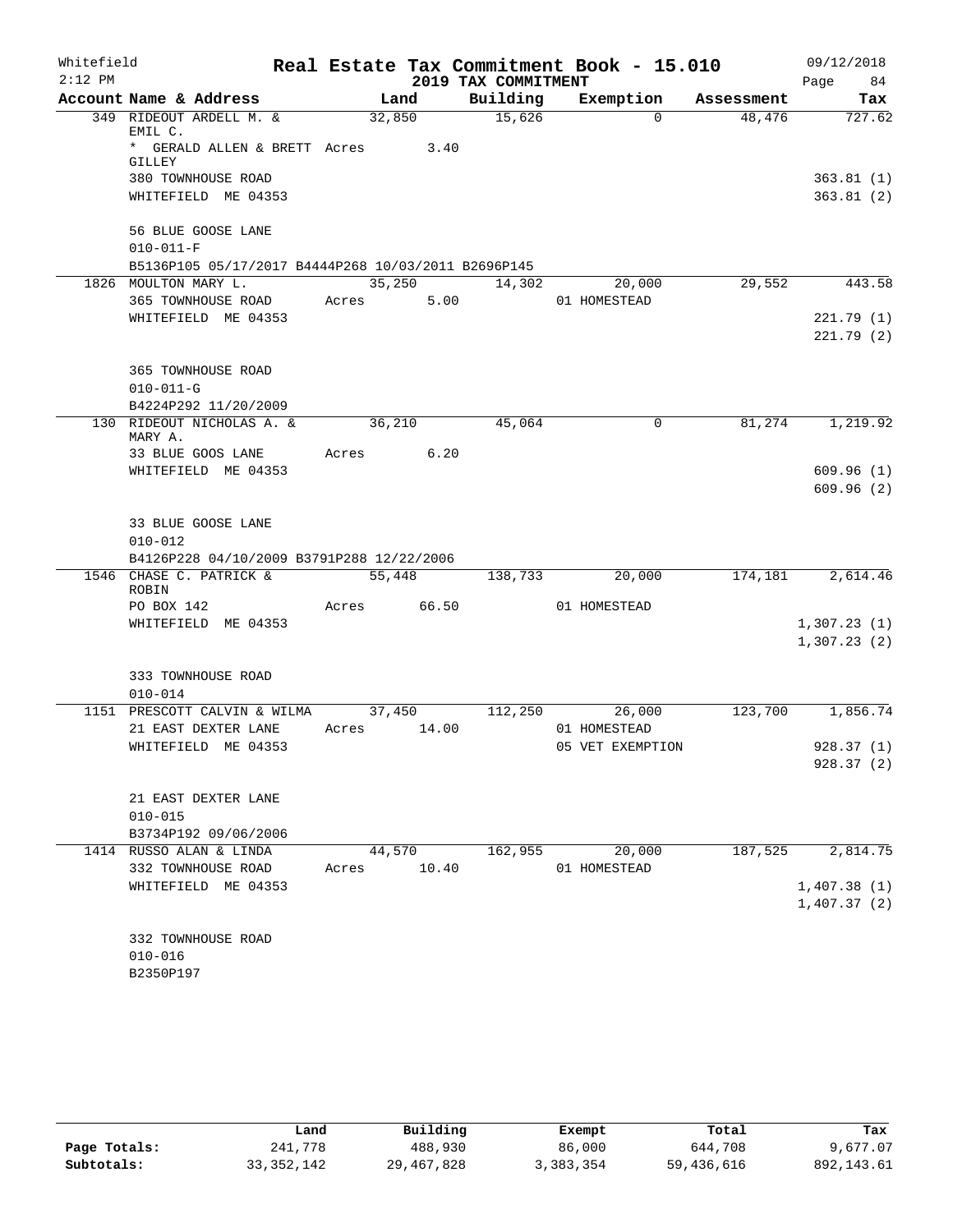| Whitefield<br>$2:12$ PM |                                                     |       |             |      |                                 | Real Estate Tax Commitment Book - 15.010 |            | 09/12/2018        |
|-------------------------|-----------------------------------------------------|-------|-------------|------|---------------------------------|------------------------------------------|------------|-------------------|
|                         | Account Name & Address                              |       | Land        |      | 2019 TAX COMMITMENT<br>Building | Exemption                                | Assessment | 85<br>Page<br>Tax |
|                         | 542 JACQUES JOHN P. JR                              |       | 34,800      |      | 18,342                          | 26,000                                   | 27,142     | 407.40            |
|                         | 322 TOWNHOUSE ROAD                                  | Acres |             | 4.70 |                                 | 05 VET EXEMPTION                         |            |                   |
|                         | WHITEFIELD ME 04353                                 |       |             |      |                                 | 01 HOMESTEAD                             |            | 203.70(1)         |
|                         |                                                     |       |             |      |                                 |                                          |            | 203.70(2)         |
|                         | 322 TOWNHOUSE ROAD<br>$010 - 016 - A$               |       |             |      |                                 |                                          |            |                   |
|                         | B4313P151 09/08/2010 B1877P83                       |       |             |      |                                 |                                          |            |                   |
|                         | 121 MACFARLAND, BRIAN                               |       | 38,750      |      | 17,048                          | 0                                        | 55,798     | 837.53            |
|                         | MACFARLAND, CHRISTINA                               | Acres |             | 4.00 |                                 |                                          |            |                   |
|                         | 32 PENSION RIDGE ROAD                               |       |             |      |                                 |                                          |            | 418.77 (1)        |
|                         | BOOTHBAY ME 04537                                   |       |             |      |                                 |                                          |            | 418.76(2)         |
|                         | 330 TOWNHOUSE ROAD                                  |       |             |      |                                 |                                          |            |                   |
|                         | $010 - 016 - B$                                     |       |             |      |                                 |                                          |            |                   |
|                         | B5186P168 09/29/2017                                |       |             |      |                                 |                                          |            |                   |
|                         | 1326 LOMBARDI, CELINE                               |       | 47,194      |      | 403                             | 0                                        | 47,597     | 714.43            |
|                         | AMBRIZ, JOSE                                        |       | Acres 13.68 |      |                                 |                                          |            |                   |
|                         | 275 CLASSON AVENUE #103                             |       |             |      |                                 |                                          |            | 357.22 (1)        |
|                         | BROOKLYN NY 11238                                   |       |             |      |                                 |                                          |            | 357.21(2)         |
|                         |                                                     |       |             |      |                                 |                                          |            |                   |
|                         | 396 TOWNHOUSE ROAD<br>$010 - 017$                   |       |             |      |                                 |                                          |            |                   |
|                         | B5069P159 10/31/2016 B4828P232 10/16/2014 B1103P131 |       |             |      |                                 |                                          |            |                   |
|                         | 469 RIDEOUT ARDELL M.                               |       | 30,000      |      | 81,038                          | 20,000                                   | 91,038     | 1,366.48          |
|                         | 380 TOWNHOUSE ROAD                                  | Acres |             | 1.50 |                                 | 01 HOMESTEAD                             |            |                   |
|                         | WHITEFIELD ME 04353                                 |       |             |      |                                 |                                          |            | 683.24 (1)        |
|                         |                                                     |       |             |      |                                 |                                          |            | 683.24 (2)        |
|                         |                                                     |       |             |      |                                 |                                          |            |                   |
|                         | 380 TOWNHOUSE ROAD                                  |       |             |      |                                 |                                          |            |                   |
|                         | $010 - 017 - A$                                     |       |             |      |                                 |                                          |            |                   |
|                         | B2636P165<br>683 HADDAD THOMAS & LEILA              |       | 41,450      |      | 20,507                          | 26,000                                   | 35,957     | 539.71            |
|                         | 354 TOWNHOUSE ROAD                                  | Acres |             | 6.50 |                                 | 01 HOMESTEAD                             |            |                   |
|                         | WHITEFIELD ME 04353                                 |       |             |      |                                 | 05 VET EXEMPTION                         |            | 269.86(1)         |
|                         |                                                     |       |             |      |                                 |                                          |            | 269.85(2)         |
|                         |                                                     |       |             |      |                                 |                                          |            |                   |
|                         | 354 TOWNHOUSE ROAD                                  |       |             |      |                                 |                                          |            |                   |
|                         | $010 - 017 - B$<br>B2151P75                         |       |             |      |                                 |                                          |            |                   |
|                         | 1240 DIKET LINWOOD T.                               |       | 44,762      |      | 81,216                          | 20,000                                   | 105,978    | 1,590.73          |
|                         | 372 TOWNHOUSE ROAD                                  | Acres | 10.64       |      |                                 | 01 HOMESTEAD                             |            |                   |
|                         | WHITEFIELD ME 04353                                 |       |             |      |                                 |                                          |            | 795.37(1)         |
|                         |                                                     |       |             |      |                                 |                                          |            | 795.36(2)         |
|                         |                                                     |       |             |      |                                 |                                          |            |                   |
|                         | 372 TOWNHOUSE ROAD<br>$010 - 017 - F$               |       |             |      |                                 |                                          |            |                   |
|                         | B4096P73 02/05/2009 B2384P228                       |       |             |      |                                 |                                          |            |                   |
|                         | 20 BRANN REGINALD                                   |       | 38,750      |      | 11,027                          | 0                                        | 49,777     | 747.15            |
|                         | 239 NECK ROAD                                       | Acres |             | 4.00 |                                 |                                          |            |                   |
|                         | WEST GARDINER ME 04345                              |       |             |      |                                 |                                          |            | 373.58(1)         |
|                         |                                                     |       |             |      |                                 |                                          |            | 373.57(2)         |
|                         | 410 TOWNHOUSE ROAD                                  |       |             |      |                                 |                                          |            |                   |
|                         | $010 - 018$                                         |       |             |      |                                 |                                          |            |                   |
|                         | B5126P127 04/20/2017                                |       |             |      |                                 |                                          |            |                   |
|                         |                                                     |       |             |      |                                 |                                          |            |                   |
|                         | Land                                                |       | Building    |      |                                 | Exempt                                   | Total      | Tax               |
| Page Totals:            | 275,706                                             |       | 229,581     |      |                                 | 92,000                                   | 413,287    | 6,203.43          |
|                         |                                                     |       |             |      |                                 |                                          |            |                   |

**Subtotals:** 33,627,848 29,697,409 3,475,354 59,849,903 898,347.04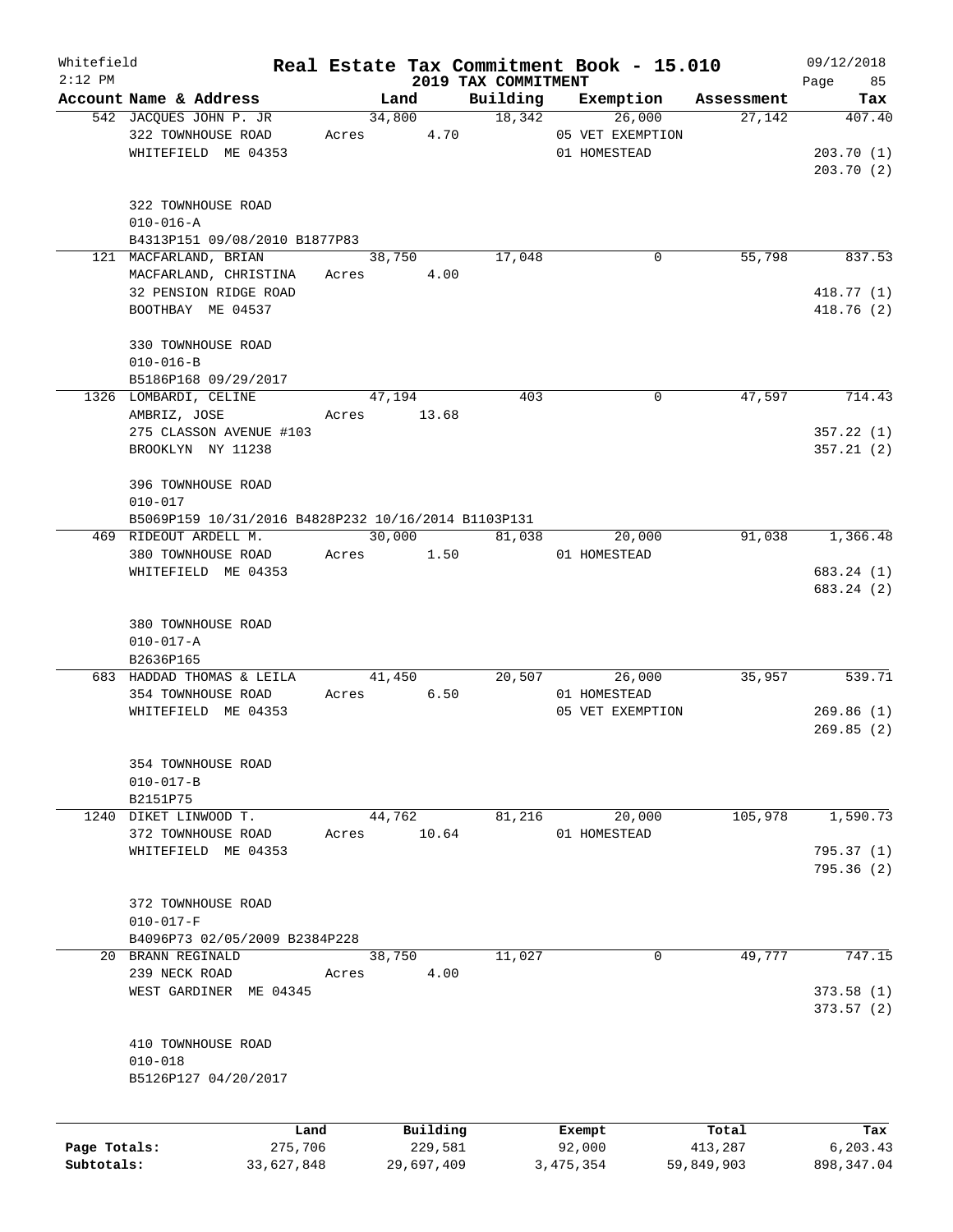| Whitefield |                                                                                       |             |        |                     | Real Estate Tax Commitment Book - 15.010 |            | 09/12/2018              |
|------------|---------------------------------------------------------------------------------------|-------------|--------|---------------------|------------------------------------------|------------|-------------------------|
| $2:12$ PM  |                                                                                       |             |        | 2019 TAX COMMITMENT |                                          |            | Page<br>86              |
|            | Account Name & Address                                                                |             | Land   | Building            | Exemption                                | Assessment | Tax                     |
|            | 637 DAVIS MATTHEW A.                                                                  |             | 30,630 | 15,314              | $\Omega$                                 | 45,944     | 689.62                  |
|            | 428 TOWNHOUSE ROAD                                                                    | Acres       | 1.92   |                     |                                          |            |                         |
|            | WHITEFIELD ME 04353                                                                   |             |        |                     |                                          |            | 344.81(1)<br>344.81 (2) |
|            | 428 TOWNHOUSE ROAD                                                                    |             |        |                     |                                          |            |                         |
|            | $010 - 019$                                                                           |             |        |                     |                                          |            |                         |
|            | B4769P89 04/04/2014 B4726P192 10/25/2013 B2240P318                                    |             |        |                     |                                          |            |                         |
|            | 338 STONE FREDRICK C. &                                                               | 71,770      |        | 182,572             | 26,000                                   | 228, 342   | 3,427.41                |
|            | LAURIE D.<br>P O BOX 8                                                                | Acres       | 20.90  |                     | 01 HOMESTEAD                             |            |                         |
|            | WHITEFIELD ME 04353                                                                   |             |        |                     | 07 NMR VET & WIDOW                       |            | 1,713.71(1)             |
|            |                                                                                       |             |        |                     |                                          |            | 1,713.70(2)             |
|            | 450 TOWNHOUSE ROAD                                                                    |             |        |                     |                                          |            |                         |
|            | $010 - 020$                                                                           |             |        |                     |                                          |            |                         |
|            | B4707P131 09/05/2013 B1443P220                                                        |             |        |                     |                                          |            |                         |
|            | 1451 CUSHING JONATHAN J.                                                              |             |        | 46,474 139,143      | 20,000                                   | 165,617    | 2,485.91                |
|            | 470 TOWNHOUSE ROAD                                                                    | Acres 12.78 |        |                     | 01 HOMESTEAD                             |            |                         |
|            | WHITEFIELD ME 04353                                                                   |             |        |                     |                                          |            | 1,242.96(1)             |
|            |                                                                                       |             |        |                     |                                          |            | 1, 242.95(2)            |
|            | 470 TOWNHOUSE ROAD                                                                    |             |        |                     |                                          |            |                         |
|            | $010 - 022$                                                                           |             |        |                     |                                          |            |                         |
|            | B4890P249 06/01/2015 B4743P187 12/19/2014 B4230P19<br>12/01/2009 B2095P157 10/16/1995 |             |        |                     |                                          |            |                         |
|            | 553 THOMPSON DARLENE                                                                  |             | 40,810 | 10,104              | 26,000                                   | 24,914     | 373.96                  |
|            | 478 TOWNHOUSE ROAD                                                                    | Acres       | 5.70   |                     | 01 HOMESTEAD                             |            |                         |
|            | WHITEFIELD ME 04353                                                                   |             |        |                     | 07 NMR VET & WIDOW                       |            | 186.98(1)               |
|            |                                                                                       |             |        |                     |                                          |            | 186.98(2)               |
|            | 478 TOWNHOUSE ROAD                                                                    |             |        |                     |                                          |            |                         |
|            | $010 - 022 - A$                                                                       |             |        |                     |                                          |            |                         |
|            | B1892P134                                                                             |             |        |                     |                                          |            |                         |
|            | 769 ANDERSON KENDRICK L. &                                                            |             | 40,666 | 103,017             | 0                                        |            | 143,683 2,156.68        |
|            | * KAREN HOWARD                                                                        | Acres       | 5.52   |                     |                                          |            |                         |
|            | 486 TOWNHOUSE ROAD                                                                    |             |        |                     |                                          |            | 1,078.34(1)             |
|            | WHITEFIELD ME 04353                                                                   |             |        |                     |                                          |            | 1,078.34(2)             |
|            | 486 TOWNHOUSE ROAD                                                                    |             |        |                     |                                          |            |                         |
|            | $010 - 022 - B$                                                                       |             |        |                     |                                          |            |                         |
|            | B2599P263                                                                             |             |        |                     |                                          |            |                         |
| 1333       | COCO ANTHONY F. &<br>SABRINA D.                                                       | 40,250      |        | 59,608              | $\Omega$                                 | 99,858     | 1,498.87                |
|            | 487 TOWNHOUSE ROAD                                                                    | Acres       | 5.00   |                     |                                          |            |                         |
|            | WHITEFIELD ME 04353                                                                   |             |        |                     |                                          |            | 749.44 (1)              |
|            |                                                                                       |             |        |                     |                                          |            | 749.43 (2)              |
|            | 492 TOWNHOUSE ROAD                                                                    |             |        |                     |                                          |            |                         |
|            | $010 - 023$                                                                           |             |        |                     |                                          |            |                         |
|            | B4933P200 09/28/2016 B4212P85 10/15/2009 B2477P62<br>07/09/1999                       |             |        |                     |                                          |            |                         |

|              | Land       | Building     | Exempt    | Total      | Tax          |
|--------------|------------|--------------|-----------|------------|--------------|
| Page Totals: | 270,600    | 509,758      | 72,000    | 708,358    | 10,632.45    |
| Subtotals:   | 33,898,448 | 30, 207, 167 | 3,547,354 | 60,558,261 | 908, 979, 49 |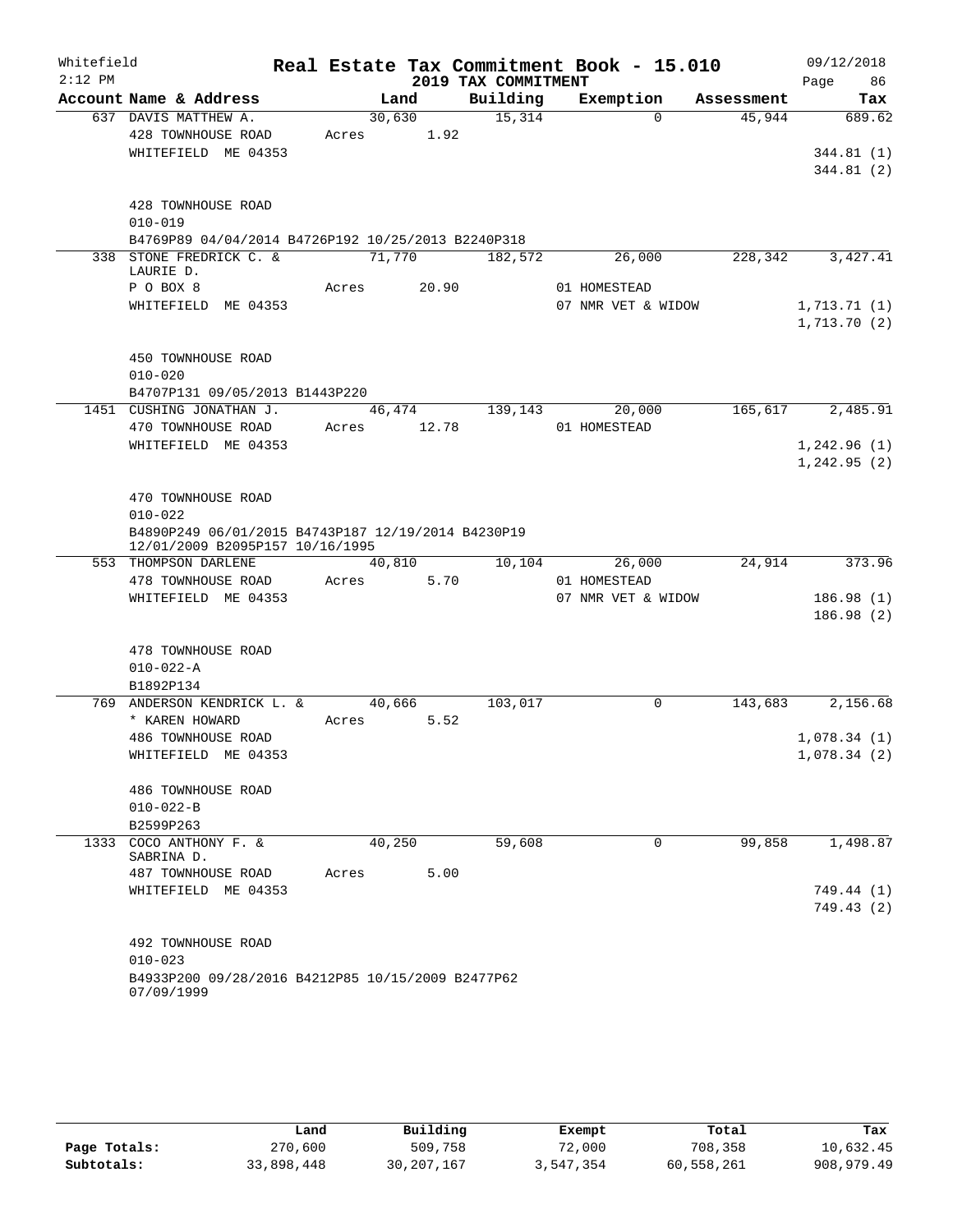| Whitefield<br>$2:12$ PM    |                                                             |                      |                       | 2019 TAX COMMITMENT | Real Estate Tax Commitment Book - 15.010 |       |                       | 09/12/2018                   |
|----------------------------|-------------------------------------------------------------|----------------------|-----------------------|---------------------|------------------------------------------|-------|-----------------------|------------------------------|
|                            | Account Name & Address                                      | Land                 |                       | Building            | Exemption                                |       | Assessment            | Page<br>87<br>Tax            |
|                            | 1222 BEST GARY R. II &<br>CHRISTINE                         | 48,250               |                       | 141,331             | 20,000                                   |       | 169,581               | 2,545.41                     |
|                            | * GARDNER-BEST<br>508 TOWNHOUSE ROAD<br>WHITEFIELD ME 04353 | Acres                | 15.00                 |                     | 01 HOMESTEAD                             |       |                       | 1, 272.71(1)<br>1,272.70(2)  |
|                            | 508 TOWNHOUSE ROAD<br>$010 - 024$                           |                      |                       |                     |                                          |       |                       |                              |
|                            | B3386P166 10/29/2004                                        |                      |                       |                     |                                          |       |                       |                              |
|                            | 1038 MAYERS NATASHA                                         |                      | 87,900                | 46,753              | 20,000                                   |       | 114,653               | 1,720.94                     |
|                            | 538 TOWNHOUSE ROAD<br>WHITEFIELD ME 04353                   | Acres 22.50          |                       |                     | 01 HOMESTEAD                             |       |                       | 860.47 (1)                   |
|                            |                                                             |                      |                       |                     |                                          |       |                       | 860.47(2)                    |
|                            | 538 TOWNHOUSE ROAD<br>$010 - 026$                           |                      |                       |                     |                                          |       |                       |                              |
|                            | B2541P119                                                   |                      |                       | $\Omega$            |                                          | 0     |                       |                              |
|                            | 983 RITTERSHAUS GRETCHEN<br>5 ASHLEY DRIVE                  | 31,850<br>Acres 7.00 |                       |                     |                                          |       | 31,850                | 478.07                       |
|                            | EAST FALMOUTH MA 02536                                      |                      |                       |                     |                                          |       |                       | 239.04(1)<br>239.03(2)       |
|                            | TOWNHOUSE ROAD<br>$010 - 027$                               |                      |                       |                     |                                          |       |                       |                              |
|                            | 1320 BALL THOMAS P. & VIOLET<br>R.                          | 40,730               |                       | 132,971             |                                          | 6,000 | 167,701               | 2,517.19                     |
|                            | 560 TOWNHOUSE ROAD                                          | Acres                | 5.60                  |                     | 05 VET EXEMPTION                         |       |                       |                              |
|                            | WHITEFIELD ME 04353                                         |                      |                       |                     |                                          |       |                       | 1,258.60(1)<br>1,258.59(2)   |
|                            | 560 TOWNHOUSE ROAD<br>$010 - 028$<br>B2595P61               |                      |                       |                     |                                          |       |                       |                              |
|                            | 464 HOPPE DIANE B.                                          | 44,250               |                       | 109,955             |                                          | 0     | 154,205               | 2,314.62                     |
|                            | 572 TOWNHOUSE ROAD<br>WHITEFIELD ME 04353                   | Acres                | 10.00                 |                     |                                          |       |                       | 1, 157.31(1)                 |
|                            |                                                             |                      |                       |                     |                                          |       |                       | 1, 157.31(2)                 |
|                            | 572 TOWNHOUSE ROAD<br>$010 - 028 - A$<br>B2469P127          |                      |                       |                     |                                          |       |                       |                              |
|                            | 282 EKHOLM ERIK & JUDITH                                    | 48,130               |                       | 140,763             | 20,000                                   |       | 168,893               | 2,535.08                     |
|                            | 44 MERIGOLD FARM LANE                                       | Acres                | 14.85                 |                     | 01 HOMESTEAD                             |       |                       |                              |
|                            | WHITEFIELD ME 04353                                         |                      |                       |                     |                                          |       |                       | 1, 267.54(1)<br>1, 267.54(2) |
|                            | 44 MERIGOLD FARM LANE                                       |                      |                       |                     |                                          |       |                       |                              |
| 1096                       | $010 - 029$<br>EKHOLM SUSANNA M.                            | 41,450               |                       | 1,412               |                                          | 0     | 42,862                | 643.36                       |
|                            | C/O ERIK EKHOLM                                             | Acres                | 6.50                  |                     |                                          |       |                       |                              |
|                            | 44 MERIGOLD FARM LANE                                       |                      |                       |                     |                                          |       |                       | 321.68(1)                    |
|                            | WHITEFIELD ME 04353                                         |                      |                       |                     |                                          |       |                       | 321.68(2)                    |
|                            | 30 MERIGOLD FARM LANE<br>$010 - 029 - A$<br>B1828P108       |                      |                       |                     |                                          |       |                       |                              |
|                            |                                                             |                      |                       |                     |                                          |       |                       |                              |
|                            | Land                                                        |                      | Building              |                     | Exempt                                   |       | Total                 | Tax                          |
| Page Totals:<br>Subtotals: | 342,560<br>34, 241, 008                                     |                      | 573,185<br>30,780,352 |                     | 66,000<br>3,613,354                      |       | 849,745<br>61,408,006 | 12,754.67<br>921,734.16      |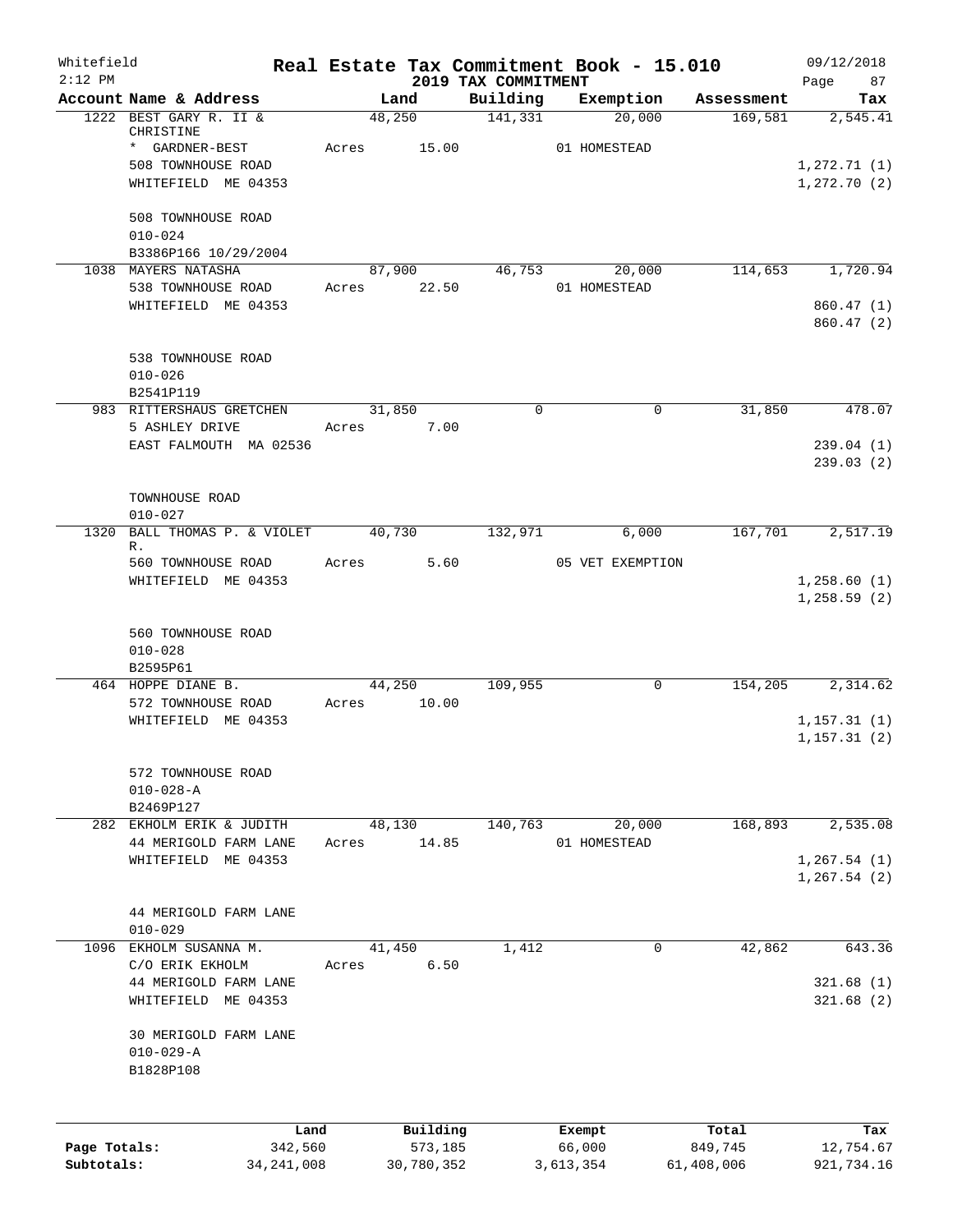| Whitefield<br>$2:12$ PM |                                                                   |            |       |            |                                 | Real Estate Tax Commitment Book - 15.010 |            | 09/12/2018        |
|-------------------------|-------------------------------------------------------------------|------------|-------|------------|---------------------------------|------------------------------------------|------------|-------------------|
|                         | Account Name & Address                                            |            |       | Land       | 2019 TAX COMMITMENT<br>Building | Exemption                                | Assessment | Page<br>88<br>Tax |
|                         | 149 POSSEMATO, MARIO                                              |            |       | 41,282     | 158,948                         | $\Omega$                                 | 200, 230   | 3,005.45          |
|                         | 1 STARVIEW DRIVE                                                  |            | Acres | 6.29       |                                 |                                          |            |                   |
|                         | HILLSBOROUGH NJ 08844                                             |            |       |            |                                 |                                          |            | 1,502.73(1)       |
|                         |                                                                   |            |       |            |                                 |                                          |            | 1,502.72(2)       |
|                         |                                                                   |            |       |            |                                 |                                          |            |                   |
|                         | 632 TOWNHOUSE ROAD                                                |            |       |            |                                 |                                          |            |                   |
|                         | $010 - 030$                                                       |            |       |            |                                 |                                          |            |                   |
|                         | B5189P222 10/13/2017 B5189P220 10/13/2017                         |            |       |            |                                 |                                          |            |                   |
|                         | 926 BUMPS GLENN                                                   |            |       | 25,000     | 453                             | 0                                        | 25,453     | 382.05            |
|                         | 21 FERRY ROAD                                                     |            | Acres | 1.50       |                                 |                                          |            |                   |
|                         | SIDNEY ME 04330                                                   |            |       |            |                                 |                                          |            | 191.03(1)         |
|                         |                                                                   |            |       |            |                                 |                                          |            | 191.02(2)         |
|                         |                                                                   |            |       |            |                                 |                                          |            |                   |
|                         | TOWNHOUSE ROAD                                                    |            |       |            |                                 |                                          |            |                   |
|                         | $010 - 030 - A$                                                   |            |       |            |                                 |                                          |            |                   |
|                         | B4389P4 04/05/2011                                                |            |       |            |                                 |                                          |            |                   |
| 1713                    | RIDEOUT JERRY T. &                                                |            |       | 31,065     | 272,502                         | 0                                        | 303,567    | 4,556.54          |
|                         | GEORGENE M.                                                       |            |       | 2.21       |                                 |                                          |            |                   |
|                         | 624 TOWNHOUSE ROAD<br>WHITEFIELD ME 04353                         |            | Acres |            |                                 |                                          |            | 2, 278.27(1)      |
|                         |                                                                   |            |       |            |                                 |                                          |            | 2, 278.27(2)      |
|                         |                                                                   |            |       |            |                                 |                                          |            |                   |
|                         | 624 TOWNHOUSE ROAD                                                |            |       |            |                                 |                                          |            |                   |
|                         | $010 - 030 - B$                                                   |            |       |            |                                 |                                          |            |                   |
|                         | B4704P234 08/28/2013 B3220P63 01/08/2004                          |            |       |            |                                 |                                          |            |                   |
|                         | 573 SABATINE ONOFRIO &                                            |            |       | 88,250     | 95,026                          | 20,000                                   | 163,276    | 2,450.77          |
|                         | MILDRED                                                           |            |       |            |                                 |                                          |            |                   |
|                         | 661 EAST RIVER ROAD                                               |            | Acres | 83.00      |                                 | 01 HOMESTEAD                             |            |                   |
|                         | WHITEFIELD ME 04353                                               |            |       |            |                                 |                                          |            | 1,225.39(1)       |
|                         |                                                                   |            |       |            |                                 |                                          |            | 1, 225.38(2)      |
|                         |                                                                   |            |       |            |                                 |                                          |            |                   |
|                         | 661 EAST RIVER ROAD                                               |            |       |            |                                 |                                          |            |                   |
|                         | $010 - 031$                                                       |            |       |            |                                 |                                          |            |                   |
|                         | 250 HOSTETLER, DENNIS N.                                          |            |       | 70,450     | 141,538                         | 0                                        | 211,988    | 3,181.94          |
|                         | HOSTETLER, AMELIA L.                                              |            | Acres | 48.00      |                                 |                                          |            |                   |
|                         | 599 EAST RIVER ROAD                                               |            |       |            |                                 |                                          |            | 1,590.97(1)       |
|                         | WHITEFIELD ME 04353                                               |            |       |            |                                 |                                          |            | 1,590.97(2)       |
|                         | 599 EAST RIVER ROAD                                               |            |       |            |                                 |                                          |            |                   |
|                         | $010 - 032$                                                       |            |       |            |                                 |                                          |            |                   |
|                         | B5088P30 12/16/2016 B2374P201                                     |            |       |            |                                 |                                          |            |                   |
|                         | 171 SELL LOUIS & CATHERINE                                        |            |       | 55,963     | 131,888                         | 20,000                                   | 167,851    | 2,519.44          |
|                         | 571 EAST RIVER ROAD                                               |            | Acres | 46.00      |                                 | 01 HOMESTEAD                             |            |                   |
|                         | WHITEFIELD ME 04353                                               |            |       |            |                                 |                                          |            | 1, 259.72(1)      |
|                         |                                                                   |            |       |            |                                 |                                          |            | 1, 259.72(2)      |
|                         |                                                                   |            |       |            |                                 |                                          |            |                   |
|                         | 571 EAST RIVER ROAD                                               |            |       |            |                                 |                                          |            |                   |
|                         | $010 - 033$                                                       |            |       |            |                                 |                                          |            |                   |
|                         | B2292P302                                                         |            |       |            |                                 |                                          |            |                   |
|                         | 1062 LEMAR JOHN F.                                                |            |       | 30,000     | 58,000                          | 20,000                                   | 68,000     | 1,020.68          |
|                         | 549 EAST RIVER ROAD                                               |            | Acres | 0.70       |                                 | 01 HOMESTEAD                             |            |                   |
|                         | WHITEFIELD ME 04353                                               |            |       |            |                                 |                                          |            | 510.34(1)         |
|                         |                                                                   |            |       |            |                                 |                                          |            | 510.34(2)         |
|                         |                                                                   |            |       |            |                                 |                                          |            |                   |
|                         | 549 EAST RIVER ROAD                                               |            |       |            |                                 |                                          |            |                   |
|                         | $010 - 034$                                                       |            |       |            |                                 |                                          |            |                   |
|                         | B4649P274 04/09/2013 B4649P273 04/09/2013 B4649P272<br>04/09/2013 |            |       |            |                                 |                                          |            |                   |
|                         |                                                                   |            |       |            |                                 |                                          |            |                   |
|                         |                                                                   | Land       |       | Building   |                                 | Exempt                                   | Total      | Tax               |
| Page Totals:            |                                                                   | 342,010    |       | 858,355    |                                 | 60,000                                   | 1,140,365  | 17, 116.87        |
| Subtotals:              |                                                                   | 34,583,018 |       | 31,638,707 |                                 | 3,673,354                                | 62,548,371 | 938,851.03        |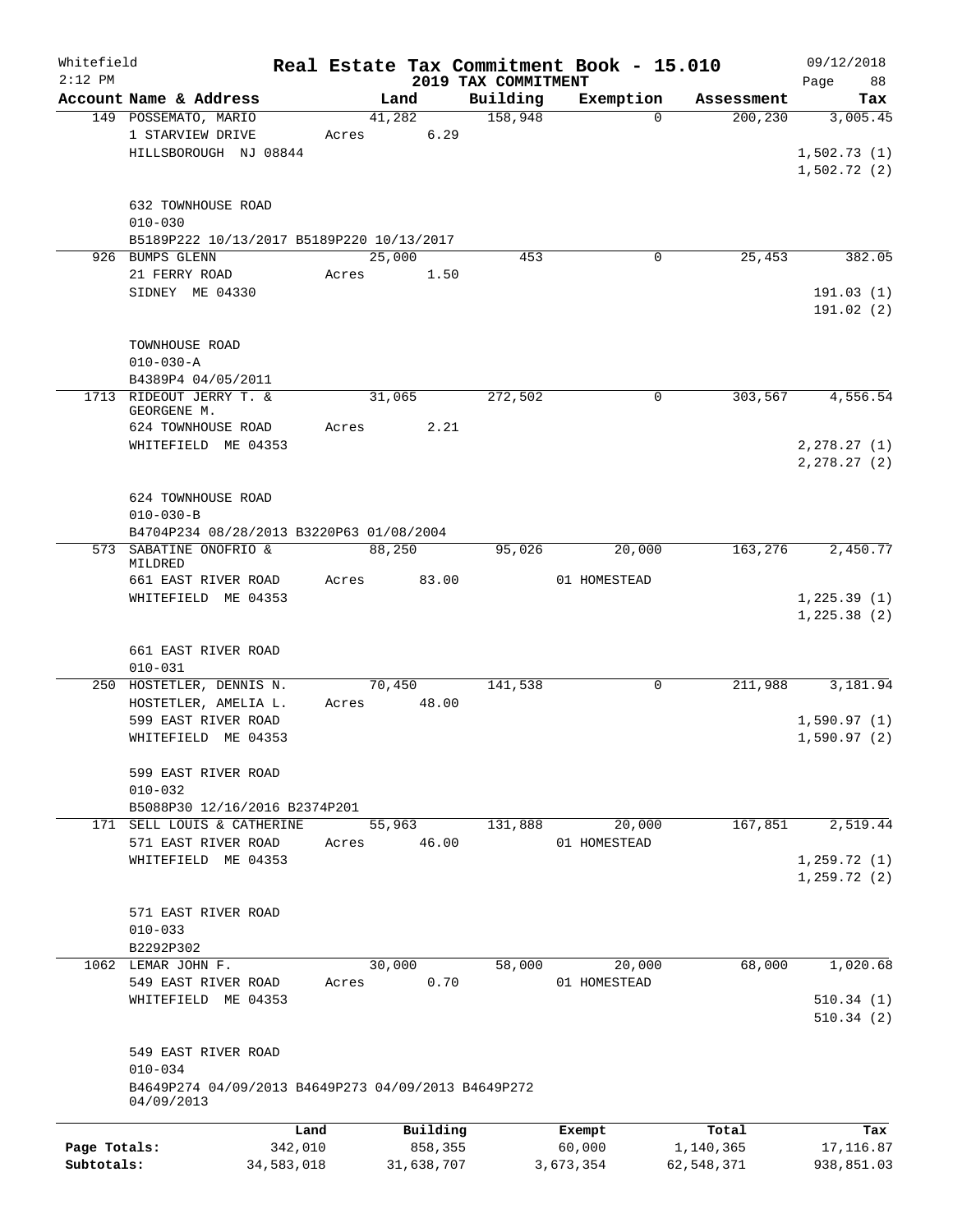| Whitefield |                                            |       |             | Real Estate Tax Commitment Book - 15.010 |                  |            | 09/12/2018     |
|------------|--------------------------------------------|-------|-------------|------------------------------------------|------------------|------------|----------------|
| $2:12$ PM  |                                            |       |             | 2019 TAX COMMITMENT                      |                  |            | Page<br>89     |
|            | Account Name & Address                     |       | Land        | Building                                 | Exemption        | Assessment | Tax            |
|            | 201 WHEELER MICHAEL F.                     |       | 20,000      | $\Omega$                                 | $\Omega$         | 20,000     | 300.20         |
|            | 537 EAST RIVER ROAD                        | Acres | 1.00        |                                          |                  |            |                |
|            | WHITEFIELD ME 04353                        |       |             |                                          |                  |            | 150.10(1)      |
|            |                                            |       |             |                                          |                  |            | 150.10(2)      |
|            | EAST RIVER ROAD                            |       |             |                                          |                  |            |                |
|            | $010 - 034 - A$                            |       |             |                                          |                  |            |                |
|            | B1657P57                                   |       |             |                                          |                  |            |                |
|            | 664 WHEELER MICHAEL F.                     |       | 47,900      | 49,735                                   | 26,000           | 71,635     | 1,075.24       |
|            | 537 EAST RIVER ROAD                        |       | Acres 21.00 |                                          | 01 HOMESTEAD     |            |                |
|            | WHITEFIELD ME 04353                        |       |             |                                          | 05 VET EXEMPTION |            | 537.62(1)      |
|            |                                            |       |             |                                          |                  |            | 537.62(2)      |
|            | 537 EAST RIVER ROAD                        |       |             |                                          |                  |            |                |
|            | $010 - 035$                                |       |             |                                          |                  |            |                |
|            | B4649P274 04/09/2013                       |       |             |                                          |                  |            |                |
|            | 1531 TORBERT JAMES R. &                    |       | 30,000      | 63,600                                   | 20,000           | 73,600     | 1,104.74       |
|            | THETA LIVING TRUST                         |       |             |                                          |                  |            |                |
|            | 528 EAST RIVER ROAD                        | Acres | 0.90        |                                          | 01 HOMESTEAD     |            |                |
|            | WHITEFIELD ME 04353                        |       |             |                                          |                  |            | 552.37(1)      |
|            |                                            |       |             |                                          |                  |            | 552.37(2)      |
|            | 527 EAST RIVER ROAD                        |       |             |                                          |                  |            |                |
|            | $010 - 036$                                |       |             |                                          |                  |            |                |
|            | B4016P54 05/08/2008 B2399P318              |       |             |                                          |                  |            |                |
|            | 1456 TORBERT JAMES & THETA<br>LIVING TRUST |       | 48,100      | 31,933                                   | $\mathbf 0$      | 80,033     | 1,201.30       |
|            | 527 EAST RIVER ROAD                        | Acres | 29.00       |                                          |                  |            |                |
|            | WHITEFIELD ME 04353                        |       |             |                                          |                  |            | 600.65(1)      |
|            |                                            |       |             |                                          |                  |            | 600.65(2)      |
|            | 511 EAST RIVER ROAD                        |       |             |                                          |                  |            |                |
|            | $010 - 037$                                |       |             |                                          |                  |            |                |
|            | B4016P54 05/08/2008                        |       |             |                                          |                  |            |                |
|            | 1191 WATERS, III HENRY C.                  |       | 55,500      | 79,247                                   | $\mathbf 0$      | 134,747    | 2,022.55       |
|            | WATERS, BEATRIZ                            |       | Acres 25.00 |                                          |                  |            |                |
|            | 2373 LAZY RIVER DRIVE                      |       |             |                                          |                  |            | 1,011.28(1)    |
|            | RALEIGH NC 27630                           |       |             |                                          |                  |            | 1,011.27(2)    |
|            | 485 EAST RIVER ROAD                        |       |             |                                          |                  |            |                |
|            | $010 - 038$                                |       |             |                                          |                  |            |                |
|            | B4830P209 10/23/2014 B2163P355             |       |             |                                          |                  |            |                |
|            | 784 MORSE KATHERINE E. LIFE<br>ESTATE      |       | 58,750      | 139,649                                  | 20,000           | 178,399    | 2,677.77       |
|            | CONDON PETER A. &<br>JERRETT C.            | Acres | 30.00       |                                          | 01 HOMESTEAD     |            |                |
|            | 461 EAST RIVER ROAD                        |       |             |                                          |                  |            | 1,338.89(1)    |
|            | WHITEFIELD ME 04353                        |       |             |                                          |                  |            | $1,338.88$ (2) |
|            | 461 EAST RIVER ROAD                        |       |             |                                          |                  |            |                |
|            | $010 - 039$                                |       |             |                                          |                  |            |                |
|            | B4288P295 06/21/2010                       |       |             |                                          |                  |            |                |

|              | Land       | Building   | Exempt    | Total      | Tax         |
|--------------|------------|------------|-----------|------------|-------------|
| Page Totals: | 260,250    | 364,164    | 66,000    | 558,414    | 8,381.80    |
| Subtotals:   | 34,843,268 | 32,002,871 | 3,739,354 | 63,106,785 | 947, 232.83 |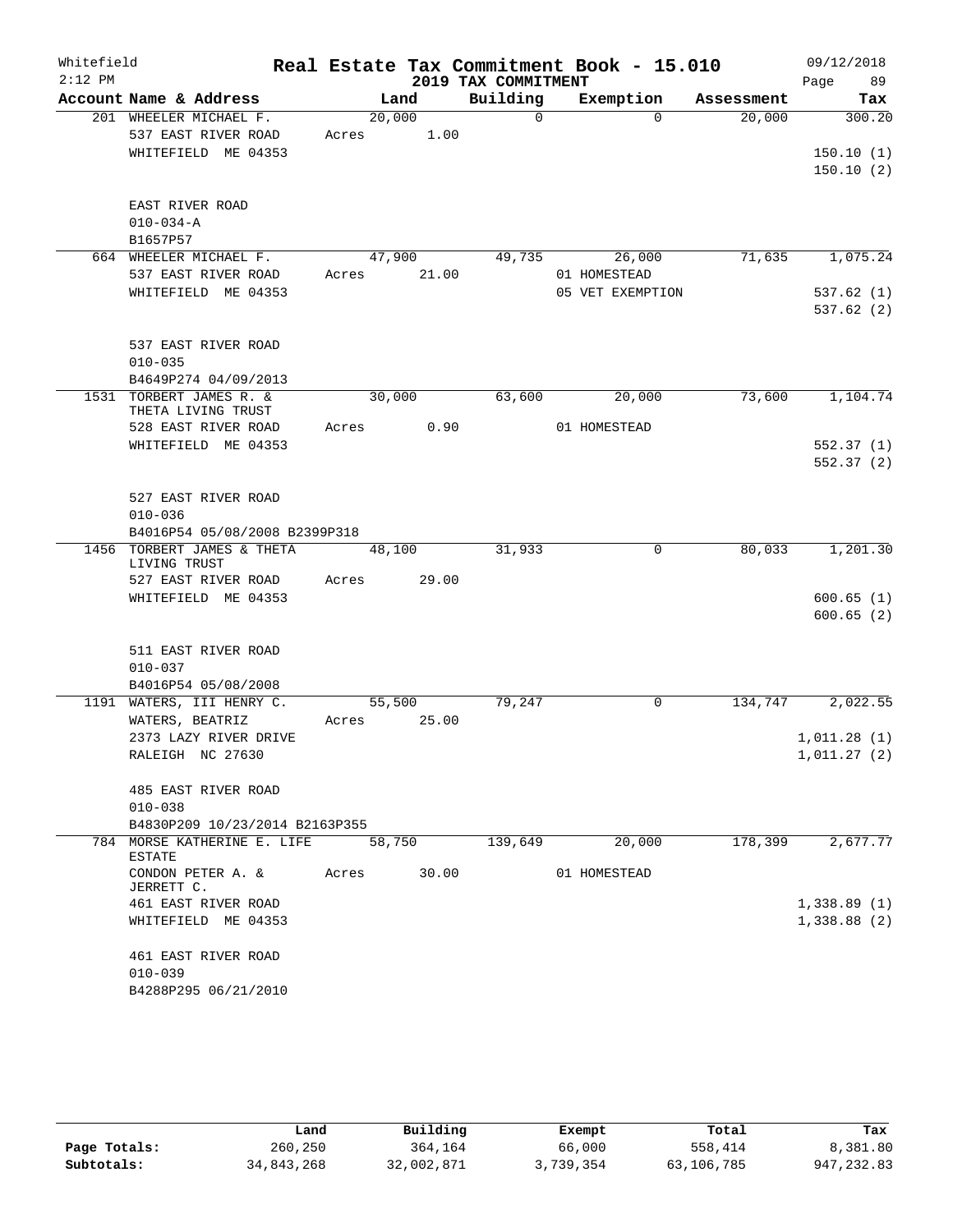| Whitefield |                                                                  |       |        |                     | Real Estate Tax Commitment Book - 15.010 |            |      | 09/12/2018             |
|------------|------------------------------------------------------------------|-------|--------|---------------------|------------------------------------------|------------|------|------------------------|
| $2:12$ PM  |                                                                  |       |        | 2019 TAX COMMITMENT |                                          |            | Page | 90                     |
|            | Account Name & Address                                           |       | Land   | Building            | Exemption                                | Assessment |      | Tax                    |
|            | 218 CONLEY GAIL P.                                               |       | 54,370 | 133,965             | 20,000                                   | 168, 335   |      | 2,526.71               |
|            | CONLEY STEPHEN                                                   | Acres | 36.00  |                     | 01 HOMESTEAD                             |            |      |                        |
|            | PO BOX 22                                                        |       |        |                     |                                          |            |      | 1, 263.36(1)           |
|            | WHITEFIELD ME 04353                                              |       |        |                     |                                          |            |      | 1, 263.35(2)           |
|            | 433 EAST RIVER ROAD                                              |       |        |                     |                                          |            |      |                        |
|            | $010 - 040$                                                      |       |        |                     |                                          |            |      |                        |
|            | B4734P253 11/21/2013 B4628P193 02/12/2013 B3589P82<br>11/01/2005 |       |        |                     |                                          |            |      |                        |
|            | 638 BERRY ANDREW                                                 |       | 55,825 | 165,028             | 20,000                                   | 200,853    |      | 3,014.80               |
|            | P. . O BOX 120                                                   | Acres | 25.50  |                     | 01 HOMESTEAD                             |            |      |                        |
|            | WHITEFIELD ME 04353                                              |       |        |                     |                                          |            |      | 1,507.40(1)            |
|            |                                                                  |       |        |                     |                                          |            |      | 1,507.40(2)            |
|            | 399 EAST RIVER ROAD                                              |       |        |                     |                                          |            |      |                        |
|            | $010 - 041$                                                      |       |        |                     |                                          |            |      |                        |
|            | B1298P71                                                         |       |        |                     |                                          |            |      |                        |
|            | 1367 SMITH, STEPHEN                                              |       | 44,450 | 107,582             | 0                                        | 152,032    |      | 2,282.00               |
|            | SMITH, MILVA                                                     | Acres | 16.50  |                     |                                          |            |      |                        |
|            | P.O. BOX 38                                                      |       |        |                     |                                          |            |      | 1, 141.00(1)           |
|            | WHITEFIELD ME 04353                                              |       |        |                     |                                          |            |      | 1,141.00(2)            |
|            |                                                                  |       |        |                     |                                          |            |      |                        |
|            | 357 EAST RIVER ROAD                                              |       |        |                     |                                          |            |      |                        |
|            | $010 - 042$                                                      |       |        |                     |                                          |            |      |                        |
|            | B5213P130 11/28/2017                                             |       |        |                     |                                          |            |      |                        |
|            | 1238 SMITH STEPHEN & MILVA                                       |       | 26,868 | $\Omega$            | 0                                        | 26,868     |      | 403.29                 |
|            | PO BOX 38                                                        | Acres | 74.00  |                     |                                          |            |      |                        |
|            | WHITEFIELD ME 04353                                              |       |        |                     |                                          |            |      | 201.65(1)<br>201.64(2) |
|            |                                                                  |       |        |                     |                                          |            |      |                        |
|            | TOWN FARM LANE                                                   |       |        |                     |                                          |            |      |                        |
|            | $010 - 043$                                                      |       |        |                     |                                          |            |      |                        |
|            | B4340P234 11/10/2010 B3589P84 B319P55                            |       |        |                     |                                          |            |      |                        |
|            | 1135 SMITH STEPHEN C.                                            |       | 54,150 | 0                   | 0                                        | 54,150     |      | 812.79                 |
|            | PO BOX 38                                                        | Acres | 46.00  |                     |                                          |            |      |                        |
|            | WHITEFIELD ME 04353                                              |       |        |                     |                                          |            |      | 406.40(1)              |
|            |                                                                  |       |        |                     |                                          |            |      | 406.39(2)              |
|            | TOWN FARM LANE                                                   |       |        |                     |                                          |            |      |                        |
|            | $010 - 044$                                                      |       |        |                     |                                          |            |      |                        |
|            | B4656P226 05/01/2013 B4656P224 05/01/2013 B1560P98               |       |        |                     |                                          |            |      |                        |
|            | 07/07/1989                                                       |       |        |                     |                                          |            |      |                        |
|            | 707 SMITH STEPHEN & MILVA                                        |       | 2,905  | $\Omega$            | $\Omega$                                 | 2,905      |      | 43.60                  |
|            | PO BOX 38                                                        | Acres | 8.62   |                     |                                          |            |      |                        |
|            | WHITEFIELD ME 04353                                              |       |        |                     |                                          |            |      | 21.80(1)               |
|            |                                                                  |       |        |                     |                                          |            |      | 21.80(2)               |
|            | CORNER EAST RIVER &                                              |       |        |                     |                                          |            |      |                        |
|            | TOWN                                                             |       |        |                     |                                          |            |      |                        |
|            | $010 - 045$                                                      |       |        |                     |                                          |            |      |                        |
|            | B4340P234 11/10/2010                                             |       |        |                     |                                          |            |      |                        |
|            |                                                                  |       |        |                     |                                          |            |      |                        |

|              | Land       | Building   | Exempt    | Total      | Tax        |
|--------------|------------|------------|-----------|------------|------------|
| Page Totals: | 238,568    | 406,575    | 40,000    | 605,143    | 9,083.19   |
| Subtotals:   | 35,081,836 | 32,409,446 | 3,779,354 | 63,711,928 | 956,316.02 |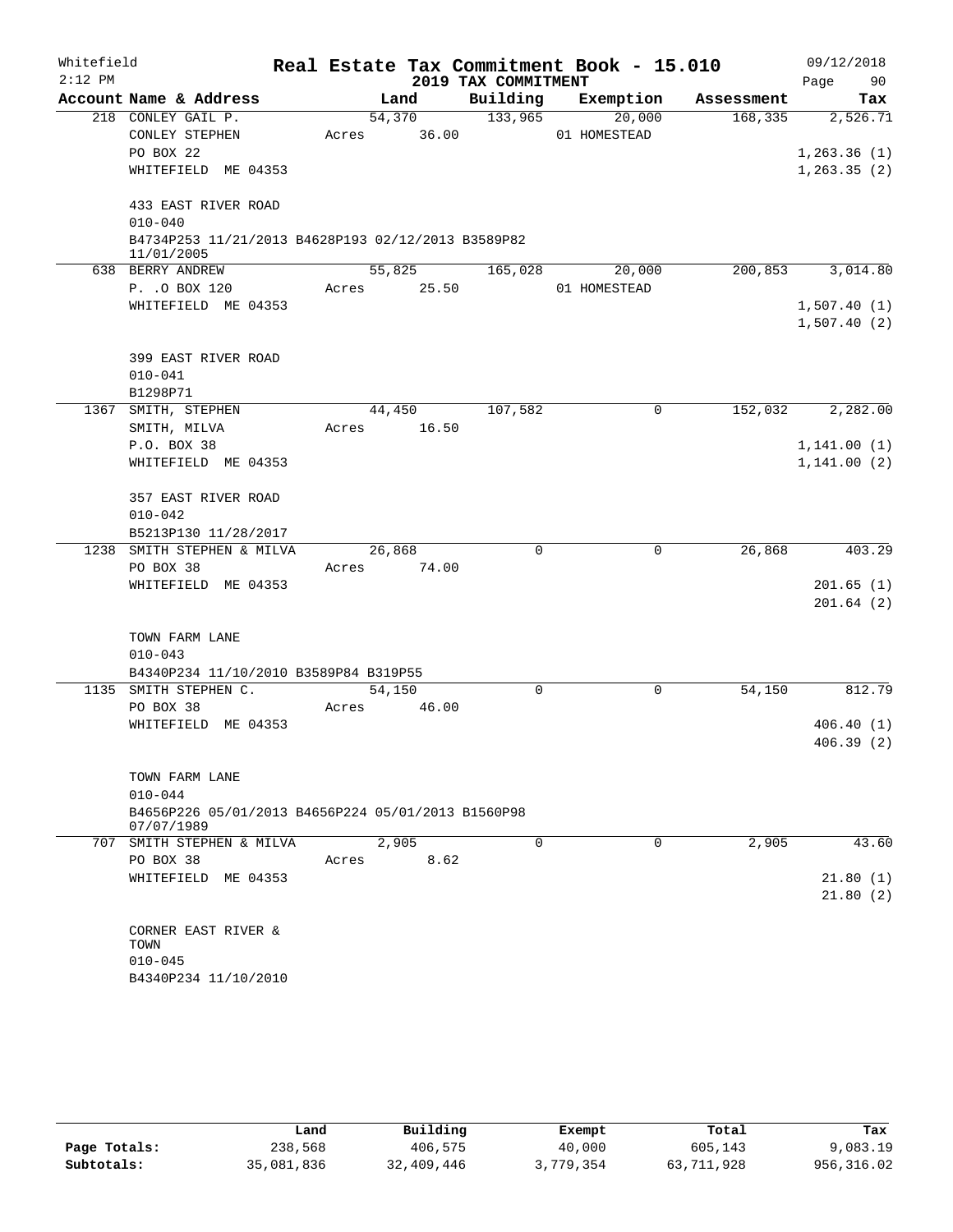| Whitefield   |                                        |              |       |            |                                 | Real Estate Tax Commitment Book - 15.010 |            | 09/12/2018        |
|--------------|----------------------------------------|--------------|-------|------------|---------------------------------|------------------------------------------|------------|-------------------|
| $2:12$ PM    | Account Name & Address                 |              |       | Land       | 2019 TAX COMMITMENT<br>Building | Exemption                                | Assessment | 91<br>Page<br>Tax |
|              | 1731 VITALIS NED A.                    |              |       | 23,780     | $\mathbf 0$                     | $\Omega$                                 | 23,780     | 356.94            |
|              | P.O. BOX 2065                          |              | Acres | 4.02       |                                 |                                          |            |                   |
|              | AUGUSTA ME 04338                       |              |       |            |                                 |                                          |            | 178.47(1)         |
|              |                                        |              |       |            |                                 |                                          |            | 178.47(2)         |
|              |                                        |              |       |            |                                 |                                          |            |                   |
|              | EAST RIVER ROAD                        |              |       |            |                                 |                                          |            |                   |
|              | $010 - 045 - A$                        |              |       |            |                                 |                                          |            |                   |
|              | B3325P277 06/28/2004                   |              |       |            |                                 |                                          |            |                   |
|              | 1742 SMITH STEPHEN & MILVA             |              |       | 424        | $\mathbf 0$                     | $\mathbf 0$                              | 424        | 6.36              |
|              | PO BOX 38                              |              | Acres | 1.87       |                                 |                                          |            |                   |
|              | WHITEFIELD ME 04353                    |              |       |            |                                 |                                          |            | 3.18(1)           |
|              |                                        |              |       |            |                                 |                                          |            | 3.18(2)           |
|              |                                        |              |       |            |                                 |                                          |            |                   |
|              | TOWN FARM LANE                         |              |       |            |                                 |                                          |            |                   |
|              | $010 - 045 - B$                        |              |       |            |                                 |                                          |            |                   |
|              | B4340P234 11/01/2010 B3325P277 B867P86 |              |       |            |                                 |                                          |            |                   |
|              | 979 LINCOLN JR. MAHLON                 |              |       | 30,300     | 76,454                          | 26,000                                   | 80,754     | 1,212.12          |
|              | 394 EAST RIVER ROAD                    |              | Acres | 1.70       |                                 | 01 HOMESTEAD                             |            |                   |
|              | WHITEFIELD ME 04353                    |              |       |            |                                 | 05 VET EXEMPTION                         |            | 606.06(1)         |
|              |                                        |              |       |            |                                 |                                          |            | 606.06(2)         |
|              |                                        |              |       |            |                                 |                                          |            |                   |
|              |                                        |              |       |            |                                 |                                          |            |                   |
|              | 394 EAST RIVER ROAD                    |              |       |            |                                 |                                          |            |                   |
|              | $010 - 046$                            |              |       |            |                                 |                                          |            |                   |
|              | B1169P291                              |              |       |            |                                 |                                          |            |                   |
|              | 1523 BERRY ANDREW                      |              |       | 74,250     | 144,968                         | 0                                        | 219,218    | 3,290.46          |
|              | P O BOX 120                            |              | Acres | 65.00      |                                 |                                          |            |                   |
|              | WHITEFIELD ME 04353                    |              |       |            |                                 |                                          |            | 1,645.23(1)       |
|              |                                        |              |       |            |                                 |                                          |            | 1,645.23(2)       |
|              |                                        |              |       |            |                                 |                                          |            |                   |
|              | 55 TOWN FARM LANE                      |              |       |            |                                 |                                          |            |                   |
|              | $010 - 047$                            |              |       |            |                                 |                                          |            |                   |
|              | B1298P71                               |              |       |            |                                 |                                          |            |                   |
| 1259         | CONLEY GAIL P.                         |              |       | 22,550     | $\mathbf 0$                     | 0                                        | 22,550     | 338.48            |
|              | <b>CONLEY STEPHEN</b>                  |              | Acres | 54.00      |                                 |                                          |            |                   |
|              | PO BOX 22                              |              |       |            |                                 |                                          |            | 169.24(1)         |
|              | WHITEFIELD                             | ME 04353     |       |            |                                 |                                          |            | 169.24(2)         |
|              |                                        |              |       |            |                                 |                                          |            |                   |
|              | EAST RIVER ROAD                        |              |       |            |                                 |                                          |            |                   |
|              | $010 - 048$                            |              |       |            |                                 |                                          |            |                   |
|              | B4628P193 02/12/2013 B3589P82          |              |       |            |                                 |                                          |            |                   |
|              | 235 SMITH STEPHEN & MILVA              |              |       | 10,200     | $\mathbf 0$                     | 0                                        | 10,200     | 153.10            |
|              | PO BOX 38                              |              | Acres | 25.00      |                                 |                                          |            |                   |
|              | WHITEFIELD ME 04353                    |              |       |            |                                 |                                          |            | 76.55(1)          |
|              |                                        |              |       |            |                                 |                                          |            | 76.55(2)          |
|              |                                        |              |       |            |                                 |                                          |            |                   |
|              | EAST RIVER ROAD                        |              |       |            |                                 |                                          |            |                   |
|              | $010 - 049$                            |              |       |            |                                 |                                          |            |                   |
|              | B4340P234 11/10/2010 B423P496          |              |       |            |                                 |                                          |            |                   |
| 1032         | CUNNINGHAM CLIFTON JR.                 |              |       | 11,500     | $\mathbf 0$                     | 0                                        | 11,500     | 172.61            |
|              | HEIRS<br>C/O JOANNE N.                 |              |       | 10.00      |                                 |                                          |            |                   |
|              | CUNNINGHAM                             |              | Acres |            |                                 |                                          |            |                   |
|              | 169A SOUTH STREET                      |              |       |            |                                 |                                          |            | 86.31(1)          |
|              | MARLBOROUGH MA 01742                   |              |       |            |                                 |                                          |            | 86.30(2)          |
|              |                                        |              |       |            |                                 |                                          |            |                   |
|              | EAST RIVER ROAD                        |              |       |            |                                 |                                          |            |                   |
|              | $010 - 049 - A$                        |              |       |            |                                 |                                          |            |                   |
|              | B4419P224 07/19/2011                   |              |       |            |                                 |                                          |            |                   |
|              |                                        |              |       |            |                                 |                                          |            |                   |
|              |                                        | Land         |       | Building   |                                 | Exempt                                   | Total      | Tax               |
| Page Totals: |                                        | 173,004      |       | 221,422    |                                 | 26,000                                   | 368,426    | 5,530.07          |
| Subtotals:   |                                        | 35, 254, 840 |       | 32,630,868 |                                 | 3,805,354                                | 64,080,354 | 961,846.09        |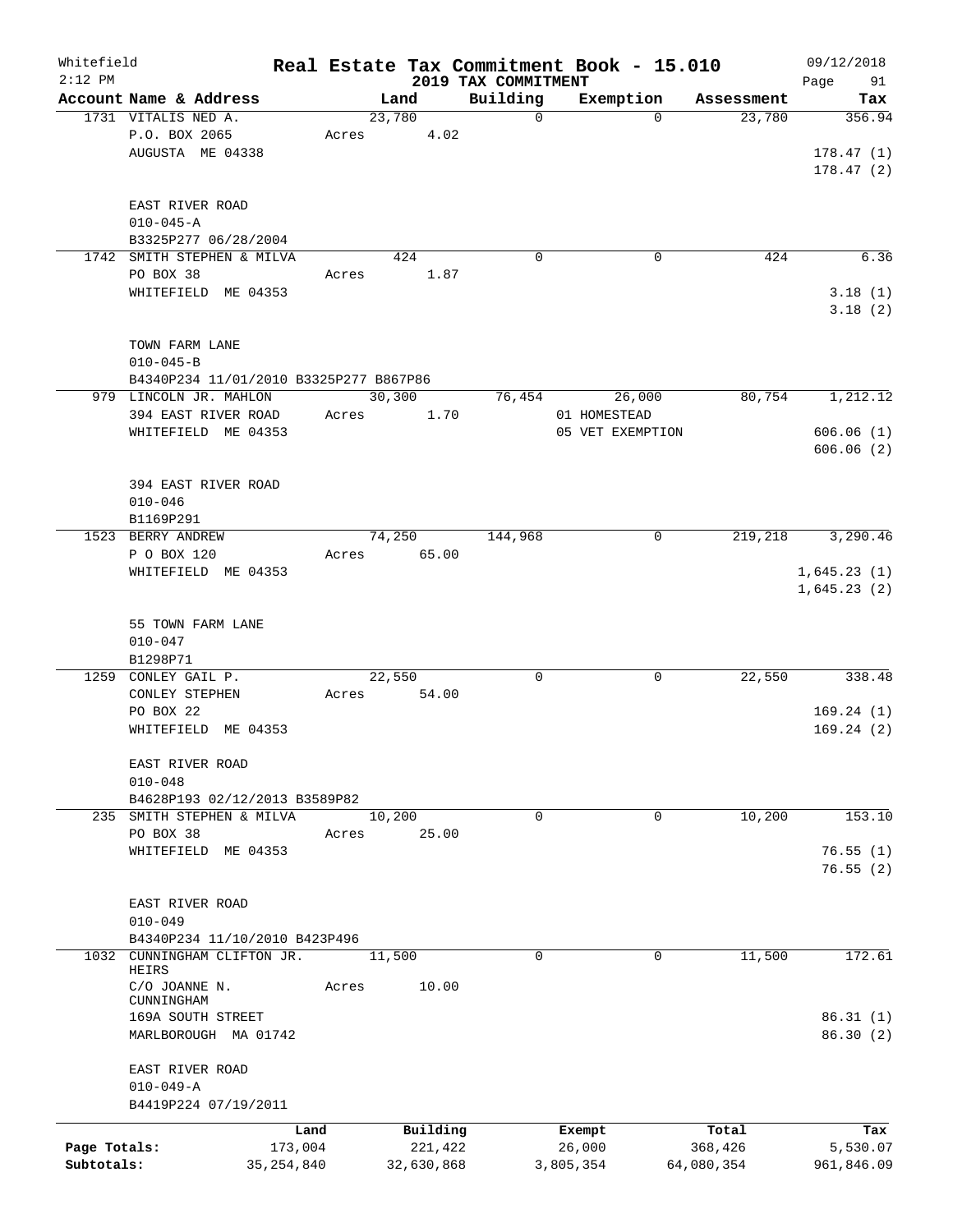| Whitefield<br>$2:12$ PM |                                                    |            |                        | 2019 TAX COMMITMENT | Real Estate Tax Commitment Book - 15.010 |            | 09/12/2018<br>Page 92    |
|-------------------------|----------------------------------------------------|------------|------------------------|---------------------|------------------------------------------|------------|--------------------------|
|                         | Account Name & Address                             |            | Land                   | Building            | Exemption                                | Assessment | Tax                      |
|                         | 1304 MORSE KATHERINE E. LIFE                       |            | 57,750                 | $\Omega$            | $\Omega$                                 | 57,750     | 866.83                   |
|                         | ESTATE<br>CONDON PETER A. &<br>JERRETT C.          | Acres      | 52.00                  |                     |                                          |            |                          |
|                         | 461 EAST RIVER ROAD<br>WHITEFIELD ME 04353         |            |                        |                     |                                          |            | 433.42 (1)<br>433.41 (2) |
|                         | EAST RIVER ROAD<br>$010 - 050$                     |            |                        |                     |                                          |            |                          |
|                         | B4288P295 06/21/2010                               |            |                        |                     |                                          |            |                          |
|                         | 423 CONDON JON M.<br>466 EAST RIVER ROAD           |            | 30,000<br>Acres 1.50   | 181,870             | 20,000<br>01 HOMESTEAD                   | 191,870    | 2,879.97                 |
|                         | WHITEFIELD ME 04353                                |            |                        |                     |                                          |            | 1,439.99(1)              |
|                         |                                                    |            |                        |                     |                                          |            | 1,439.98(2)              |
|                         | 466 EAST RIVER ROAD<br>$010 - 050 - A$             |            |                        |                     |                                          |            |                          |
|                         | B4390P161 04/11/2011 B4383P169 03/15/2011 B2107P34 |            |                        |                     |                                          |            |                          |
|                         | 622 WATERS, III HENRY C.<br>WATERS, BEATRIZ        |            | 7,500<br>5.00<br>Acres | $\Omega$            | 0                                        | 7,500      | 112.57                   |
|                         | 2373 LAZY RIVER DRIVE                              |            |                        |                     |                                          |            | 56.29(1)                 |
|                         | RALEIGH NC 27630                                   |            |                        |                     |                                          |            | 56.28(2)                 |
|                         | EAST RIVER ROAD<br>$010 - 051$                     |            |                        |                     |                                          |            |                          |
|                         | B4830P209 10/23/2014 B2163P355                     |            |                        |                     |                                          |            |                          |
|                         | 1381 WATERS, III HENRY C.                          |            | 56,100                 | 18,768              | $\mathbf 0$                              | 74,868     | 1,123.77                 |
|                         | WATERS, BEATRIZ                                    |            | Acres 49.00            |                     |                                          |            |                          |
|                         | 2373 LAZY RIVER DRIVE<br>RALEIGH NC 27630          |            |                        |                     |                                          |            | 561.89(1)<br>561.88(2)   |
|                         | EAST RIVER ROAD<br>$010 - 052$                     |            |                        |                     |                                          |            |                          |
|                         | B4830P209 10/23/2014 B2163P355                     |            |                        |                     |                                          |            |                          |
|                         | 1255 RICCARDI-PERCY, RUFUS V                       |            | 57,250                 | $\Omega$            | $\mathbf 0$                              | 57,250     | 859.32                   |
|                         | RICCARDI-PERCY, ALICE T Acres 51.00                |            |                        |                     |                                          |            |                          |
|                         | 528 EAST RIVER ROAD                                |            |                        |                     |                                          |            | 429.66(1)                |
|                         | WHITEFIELD ME 04353                                |            |                        |                     |                                          |            | 429.66 (2)               |
|                         | EAST RIVER ROAD<br>$010 - 053$                     |            |                        |                     |                                          |            |                          |
|                         | B5177P179 09/07/2017                               |            |                        |                     |                                          |            |                          |
| 756                     | TORBERT JAMES R. &                                 |            | 34,950                 | 154,614             | 0                                        | 189,564    | 2,845.36                 |
|                         | THETA LIVING TRUST                                 |            |                        |                     |                                          |            |                          |
|                         | 528 EAST RIVER ROAD<br>WHITEFIELD ME 04353         | Acres      | 4.80                   |                     |                                          |            | 1,422.68(1)              |
|                         |                                                    |            |                        |                     |                                          |            | 1,422.68(2)              |
|                         | 528 EAST RIVER ROAD<br>$010 - 055$                 |            |                        |                     |                                          |            |                          |
|                         | B4016P54 05/08/2008 B2236P124                      |            |                        |                     |                                          |            |                          |
|                         | 957 BERINSKY HELENE J.                             |            | 51,852                 | $\mathbf 0$         | $\mathbf 0$                              | 51,852     | 778.30                   |
|                         | 48 HILLCREST ROAD<br>WAKEFIELD RI 02879            | Acres      | 82.00                  |                     |                                          |            | 389.15(1)<br>389.15(2)   |
|                         | EAST RIVER ROAD<br>$010 - 056$                     |            |                        |                     |                                          |            |                          |
|                         |                                                    | Land       | Building               |                     | Exempt                                   | Total      | Tax                      |
| Page Totals:            |                                                    | 295,402    | 355,252                |                     | 20,000                                   | 630,654    | 9,466.12                 |
| Subtotals:              |                                                    | 35,550,242 | 32,986,120             |                     | 3,825,354                                | 64,711,008 | 971, 312.21              |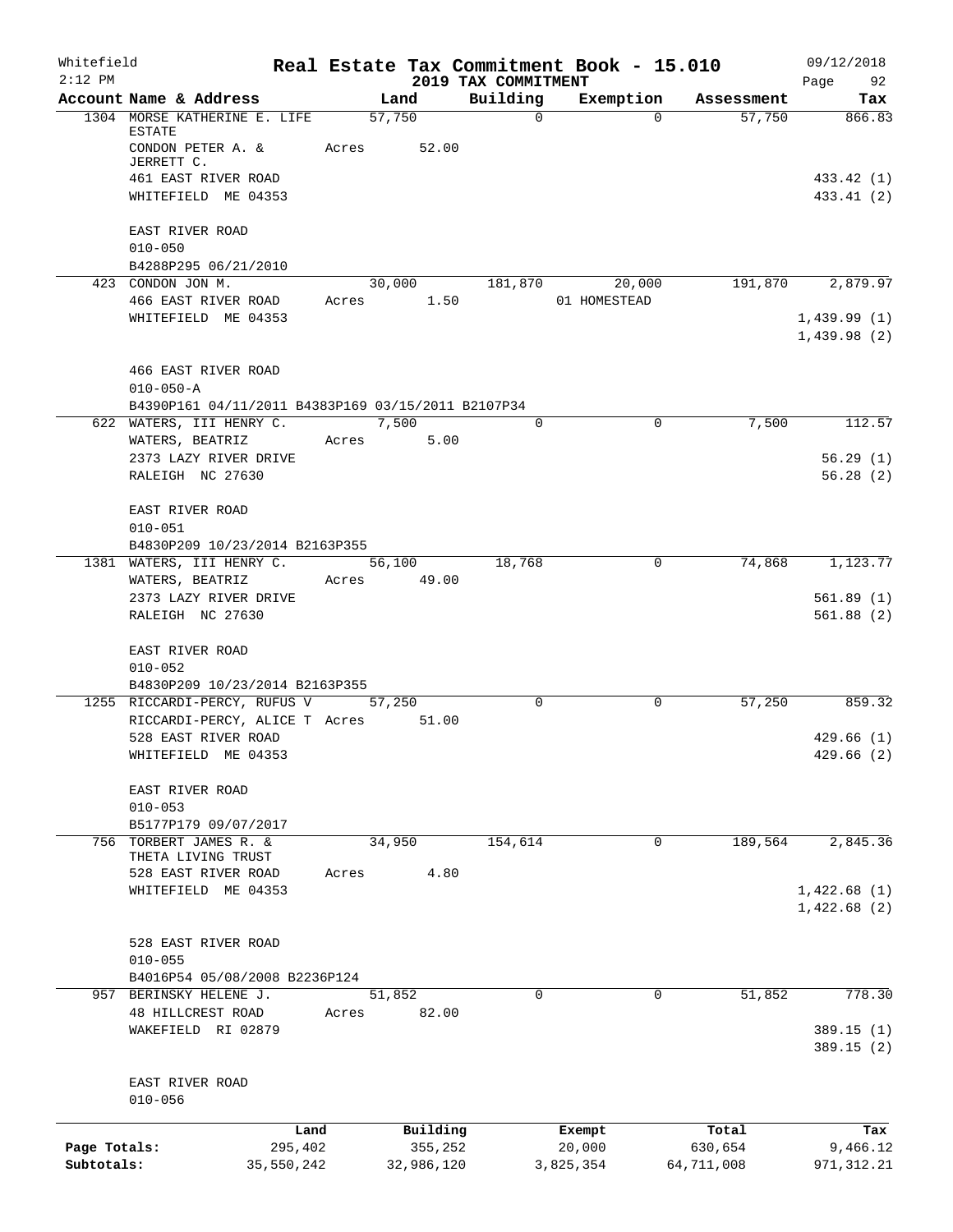| Whitefield |                                                   |       |                       |                                 | Real Estate Tax Commitment Book - 15.010 |            | 09/12/2018        |
|------------|---------------------------------------------------|-------|-----------------------|---------------------------------|------------------------------------------|------------|-------------------|
| $2:12$ PM  | Account Name & Address                            |       | Land                  | 2019 TAX COMMITMENT<br>Building | Exemption                                | Assessment | 93<br>Page<br>Tax |
|            | 146 MITCHELL CHRISTI A.                           |       | 35,810                | 103,923                         | 20,000                                   | 119,733    | 1,797.19          |
|            | 556 EAST RIVER ROAD                               | Acres | 5.70                  |                                 | 01 HOMESTEAD                             |            |                   |
|            | WHITEFIELD ME 04353                               |       |                       |                                 |                                          |            | 898.60 (1)        |
|            |                                                   |       |                       |                                 |                                          |            | 898.59 (2)        |
|            |                                                   |       |                       |                                 |                                          |            |                   |
|            | 556 EAST RIVER ROAD                               |       |                       |                                 |                                          |            |                   |
|            | $010 - 056 - A$                                   |       |                       |                                 |                                          |            |                   |
|            | B2462P292<br>901 YODER, NOAH D.                   |       | 68,750                | 181,952                         | 0                                        | 250,702    | 3,763.04          |
|            | YODER, MATTIE M.                                  | Acres | 54.00                 |                                 |                                          |            |                   |
|            | 4230 U.S. HIGHWAY 11                              |       |                       |                                 |                                          |            | 1,881.52(1)       |
|            | DEKALB JUNCTION NY                                |       |                       |                                 |                                          |            | 1,881.52(2)       |
|            | 13630                                             |       |                       |                                 |                                          |            |                   |
|            |                                                   |       |                       |                                 |                                          |            |                   |
|            | 586 EAST RIVER ROAD                               |       |                       |                                 |                                          |            |                   |
|            | $010 - 057$                                       |       |                       |                                 |                                          |            |                   |
|            | B5170P113 08/16/2017<br>1244 HOSTETLER, DENNIS N. |       |                       | $\mathbf 0$                     | 0                                        |            |                   |
|            | HOSTETLER, AMELIA L.                              |       | 28,600<br>Acres 34.00 |                                 |                                          | 28,600     | 429.29            |
|            | 599 EAST RIVER ROAD                               |       |                       |                                 |                                          |            | 214.65(1)         |
|            | WHITEFIELD ME 04353                               |       |                       |                                 |                                          |            | 214.64(2)         |
|            |                                                   |       |                       |                                 |                                          |            |                   |
|            | EAST RIVER ROAD                                   |       |                       |                                 |                                          |            |                   |
|            | $010 - 058$                                       |       |                       |                                 |                                          |            |                   |
|            | B5088P30 12/16/2016 B2374P201                     |       |                       |                                 |                                          |            |                   |
|            | 212 HOSTETLER, DENNIS N.                          |       | 48,690                | $\Omega$                        | $\Omega$                                 | 48,690     | 730.84            |
|            | HOSTETLER, AMELIA L.                              |       | Acres 37.60           |                                 |                                          |            |                   |
|            | 599 EAST RIVER ROAD                               |       |                       |                                 |                                          |            | 365.42(1)         |
|            | WHITEFIELD ME 04353                               |       |                       |                                 |                                          |            | 365.42(2)         |
|            |                                                   |       |                       |                                 |                                          |            |                   |
|            | EAST RIVER ROAD                                   |       |                       |                                 |                                          |            |                   |
|            | $010 - 059$<br>B5088P30 12/16/2016 B2374P201      |       |                       |                                 |                                          |            |                   |
|            | 950 JACKSON GLENDON                               |       | 36,290                | 13,845                          | $\mathbf 0$                              | 50,135     | 752.53            |
|            | 9 HAIG PLACE, APT. #406 Acres 6.30                |       |                       |                                 |                                          |            |                   |
|            | DUNEDIN FL 34698                                  |       |                       |                                 |                                          |            | 376.27(1)         |
|            |                                                   |       |                       |                                 |                                          |            | 376.26(2)         |
|            |                                                   |       |                       |                                 |                                          |            |                   |
|            | 652 EAST RIVER ROAD                               |       |                       |                                 |                                          |            |                   |
|            | $010 - 060$                                       |       |                       |                                 |                                          |            |                   |
|            | B4146P58 05/26/2009 B4083P60 12/31/2008           |       |                       |                                 |                                          |            |                   |
|            | 1332 JACKSON DAVID & ROSE                         |       | 78,250                | 127,000                         | 26,000                                   | 179,250    | 2,690.54          |
|            | 670 EAST RIVER ROAD                               | Acres | 73.00                 |                                 | 01 HOMESTEAD                             |            |                   |
|            | WHITEFIELD ME 04353                               |       |                       |                                 | 05 VET EXEMPTION                         |            | 1,345.27(1)       |
|            |                                                   |       |                       |                                 |                                          |            | 1,345.27(2)       |
|            | 670 EAST RIVER ROAD                               |       |                       |                                 |                                          |            |                   |
|            | $010 - 061$                                       |       |                       |                                 |                                          |            |                   |
|            | 1027 JACKSON GLENDON                              |       | 32,930                | $\Omega$                        | $\Omega$                                 | 32,930     | 494.28            |
|            | 9 HAIG PLACE, APT. #406 Acres                     |       | 14.60                 |                                 |                                          |            |                   |
|            | DUNEDIN FL 34698                                  |       |                       |                                 |                                          |            | 247.14 (1)        |
|            |                                                   |       |                       |                                 |                                          |            | 247.14 (2)        |
|            |                                                   |       |                       |                                 |                                          |            |                   |
|            | EAST RIVER ROAD                                   |       |                       |                                 |                                          |            |                   |
|            | $010 - 062$                                       |       |                       |                                 |                                          |            |                   |
|            | B4146P58 05/26/2009 B4083P60 12/31/2008           |       |                       |                                 |                                          |            |                   |
|            |                                                   |       |                       |                                 |                                          |            |                   |
|            | Land                                              |       | Building              |                                 | Exempt                                   | Total      | Tax               |
|            |                                                   |       |                       |                                 |                                          |            |                   |

|              | Land.      | Building     | Exempt    | тосат      | rax.       |
|--------------|------------|--------------|-----------|------------|------------|
| Page Totals: | 329,320    | 426,720      | 46,000    | 710,040    | 10,657.71  |
| Subtotals:   | 35,879,562 | 33, 412, 840 | 3,871,354 | 65,421,048 | 981,969.92 |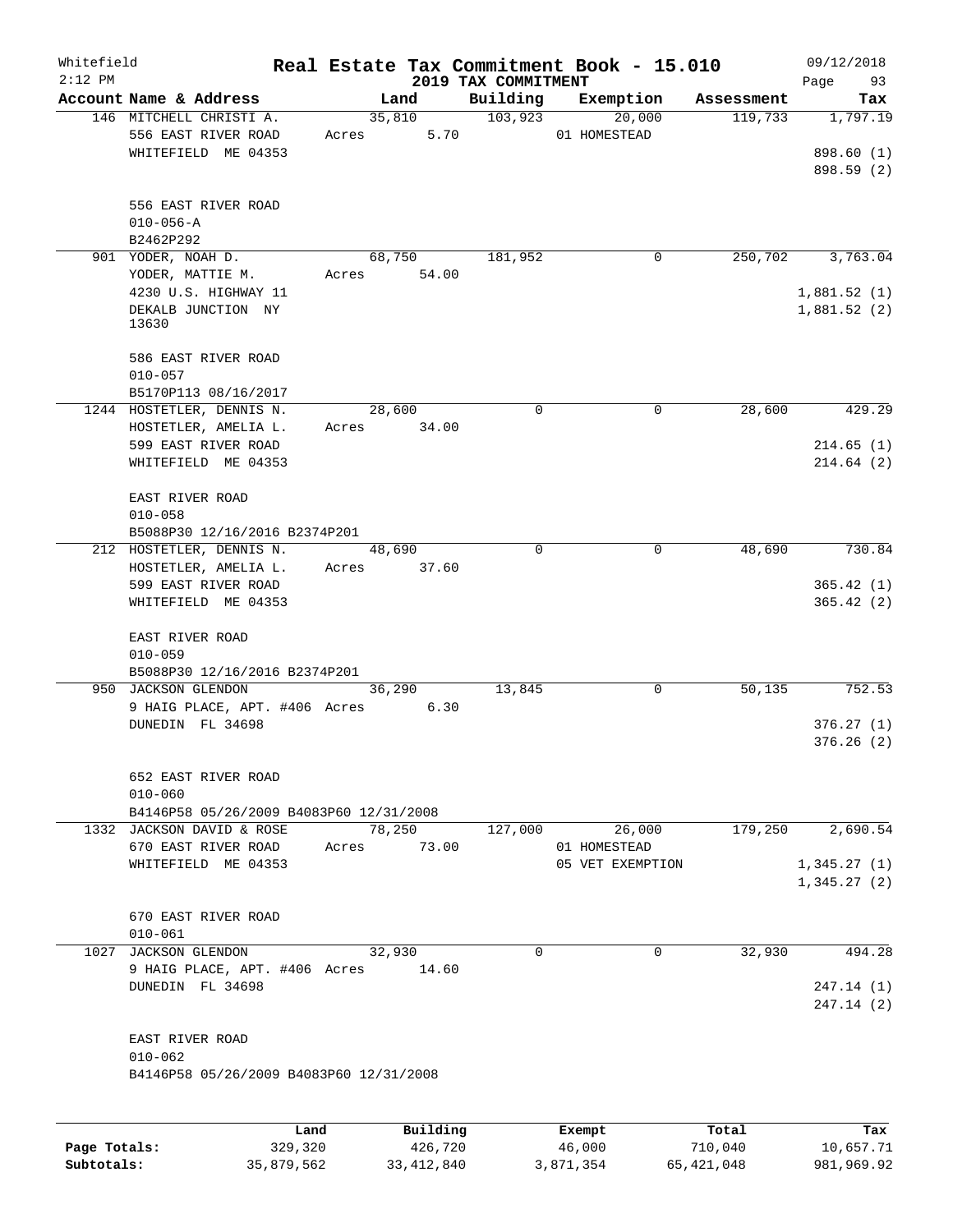| Whitefield<br>$2:12$ PM |                                                                    |                |          | 2019 TAX COMMITMENT | Real Estate Tax Commitment Book - 15.010 |            | 09/12/2018<br>Page<br>94   |
|-------------------------|--------------------------------------------------------------------|----------------|----------|---------------------|------------------------------------------|------------|----------------------------|
|                         | Account Name & Address                                             |                | Land     | Building            | Exemption                                | Assessment | Tax                        |
|                         | 892 JACKSON DAVID W.<br>670 EAST RIVER ROAD<br>WHITEFIELD ME 04353 | 9,900<br>Acres | 8.00     | $\mathbf 0$         | $\Omega$                                 | 9,900      | 148.60<br>74.30(1)         |
|                         | EAST RIVER ROAD<br>$010 - 063$<br>B2445P19                         |                |          |                     |                                          |            | 74.30(2)                   |
|                         | 805 JACKSON DAVID W.                                               | 44,411         |          | 13,855              | 0                                        | 58,266     | 874.57                     |
|                         | 670 EAST RIVER ROAD                                                | Acres 42.94    |          |                     |                                          |            |                            |
|                         | WHITEFIELD ME 04353                                                |                |          |                     |                                          |            | 437.29 (1)<br>437.28 (2)   |
|                         | HEATH ROAD<br>$010 - 064$                                          |                |          |                     |                                          |            |                            |
|                         | 997 JACKSON DANIEL R.                                              |                | 30,840   | 151,684             | 20,000                                   | 162,524    | 2,439.49                   |
|                         | 419 HEATH ROAD                                                     | Acres          | 2.06     |                     | 01 HOMESTEAD                             |            |                            |
|                         | WHITEFIELD ME<br>04353-3527                                        |                |          |                     |                                          |            | 1, 219.75(1)               |
|                         |                                                                    |                |          |                     |                                          |            | 1, 219.74(2)               |
|                         |                                                                    |                |          |                     |                                          |            |                            |
|                         | 400 HEATH ROAD<br>$010 - 064 - A$                                  |                |          |                     |                                          |            |                            |
|                         | B4417P132 07/13/2011 B2568P245 06/15/2005                          |                |          |                     |                                          |            |                            |
|                         | 1452 JACKSON DAVID W.                                              | 56,263         |          | $\Omega$            | $\Omega$                                 | 56,263     | 844.51                     |
|                         | 670 EAST RIVER ROAD                                                | Acres          | 49.25    |                     |                                          |            |                            |
|                         | WHITEFIELD ME 04353                                                |                |          |                     |                                          |            | 422.26(1)                  |
|                         |                                                                    |                |          |                     |                                          |            | 422.25(2)                  |
|                         | HEATH ROAD<br>$010 - 065$                                          |                |          |                     |                                          |            |                            |
|                         | 556 DELISLE CHRISTOPHER M.                                         | 31,875         |          | 185,670             | 0                                        | 217,545    | 3,265.35                   |
|                         | & TARA R.<br>377 HEATH ROAD                                        | Acres          | 2.75     |                     |                                          |            |                            |
|                         | WHITEFIELD ME 04353                                                |                |          |                     |                                          |            | 1,632.68(1)                |
|                         |                                                                    |                |          |                     |                                          |            | 1,632.67(2)                |
|                         | 377 HEATH ROAD                                                     |                |          |                     |                                          |            |                            |
|                         | $010 - 065 - A$                                                    |                |          |                     |                                          |            |                            |
|                         | B3355P23 08/25/2004                                                |                |          |                     |                                          |            |                            |
|                         | 649 DELISLE, CHRISTOPHER                                           | 43,750         |          | $\mathbf 0$         | 0                                        | 43,750     | 656.69                     |
|                         | DELISLE, TARA<br>377 HEATH ROAD                                    | Acres          | 30.00    |                     |                                          |            | 328.35(1)                  |
|                         | WHITEFIELD ME 04353                                                |                |          |                     |                                          |            | 328.34(2)                  |
|                         |                                                                    |                |          |                     |                                          |            |                            |
|                         | HEATH ROAD                                                         |                |          |                     |                                          |            |                            |
|                         | $011 - 001$                                                        |                |          |                     |                                          |            |                            |
| 370                     | B5179P58 09/05/2017<br>RADONIS KEITH & VALORI                      | 66,100         |          | 302,978             | 0                                        | 369,078    | 5,539.86                   |
|                         | J.                                                                 |                |          |                     |                                          |            |                            |
|                         | 11374 RIVER ROAD                                                   | Acres          | 49.00    |                     |                                          |            |                            |
|                         | LORTON VA 22079                                                    |                |          |                     |                                          |            | 2,769.93(1)<br>2,769.93(2) |
|                         | 295 HEATH ROAD<br>$011 - 002$                                      |                |          |                     |                                          |            |                            |
|                         | B4989P42 03/24/2016 B2479P100 07/16/1999                           |                |          |                     |                                          |            |                            |
|                         |                                                                    |                |          |                     |                                          |            |                            |
|                         | Land                                                               |                | Building |                     | Exempt                                   | Total      | Tax                        |
| Page Totals:            | 283,139                                                            |                | 654,187  |                     | 20,000                                   | 917,326    | 13,769.07                  |

**Subtotals:** 36,162,701 34,067,027 3,891,354 66,338,374 995,738.99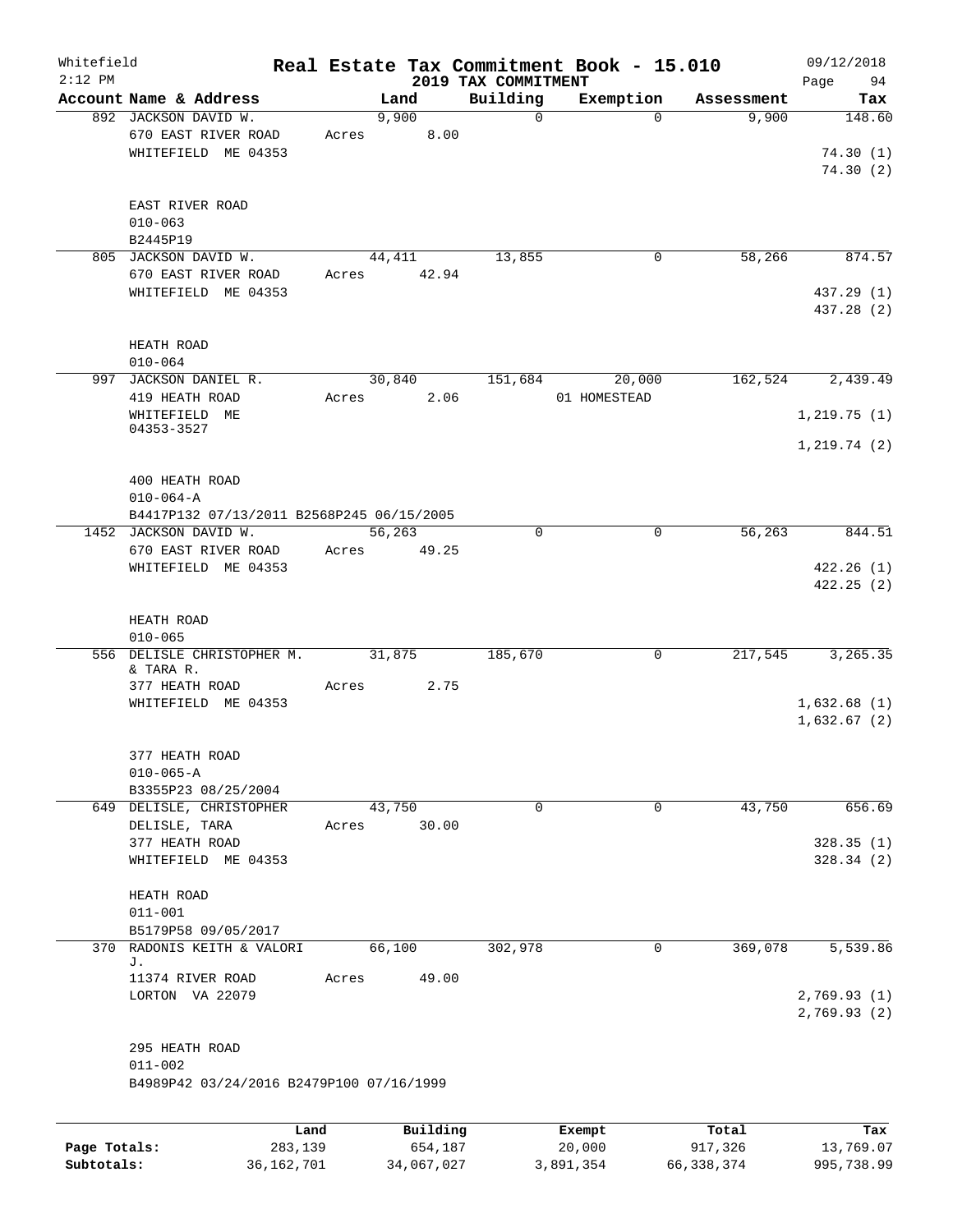| Whitefield   |                                                                  |         |                |                                 | Real Estate Tax Commitment Book - 15.010 |            | 09/12/2018        |
|--------------|------------------------------------------------------------------|---------|----------------|---------------------------------|------------------------------------------|------------|-------------------|
| $2:12$ PM    | Account Name & Address                                           |         | Land           | 2019 TAX COMMITMENT<br>Building | Exemption                                | Assessment | Page<br>95<br>Tax |
|              | 246 HEATH JOSEPH R. HEIRS                                        |         | 43,100         | $\mathbf 0$                     | $\Omega$                                 | 43,100     | 646.93            |
|              | C/O CHERYL HEATH                                                 | Acres   | 29.00          |                                 |                                          |            |                   |
|              | 42 HEATH ROAD                                                    |         |                |                                 |                                          |            | 323.47(1)         |
|              | PITTSTON ME 04345                                                |         |                |                                 |                                          |            | 323.46(2)         |
|              |                                                                  |         |                |                                 |                                          |            |                   |
|              | HEATH ROAD<br>$011 - 003$                                        |         |                |                                 |                                          |            |                   |
|              | 145 MAGUIRE ANN MARIE                                            |         | 58,690         | 81,467                          | 0                                        | 140,157    | 2,103.76          |
|              | P.O BOX 364                                                      | Acres   | 37.60          |                                 |                                          |            |                   |
|              | SWANS ISLAND ME 04685                                            |         |                |                                 |                                          |            | 1,051.88(1)       |
|              |                                                                  |         |                |                                 |                                          |            | 1,051.88(2)       |
|              |                                                                  |         |                |                                 |                                          |            |                   |
|              | 235 HEATH ROAD<br>$011 - 004$                                    |         |                |                                 |                                          |            |                   |
|              | 1407 CONLEY GAIL P.                                              |         | 9,185          | $\Omega$                        | 0                                        | 9,185      | 137.87            |
|              | CONLEY STEPHEN                                                   |         | 16.50<br>Acres |                                 |                                          |            |                   |
|              | PO BOX 22                                                        |         |                |                                 |                                          |            | 68.94 (1)         |
|              | WHITEFIELD ME 04353                                              |         |                |                                 |                                          |            | 68.93(2)          |
|              |                                                                  |         |                |                                 |                                          |            |                   |
|              | OFF HEATH ROAD                                                   |         |                |                                 |                                          |            |                   |
|              | $011 - 005$<br>B4628P193 02/12/2013 B3589P86 11/01/2005          |         |                |                                 |                                          |            |                   |
|              | 1653 UHL, RONALD A.                                              |         | 15,820         | $\Omega$                        | 0                                        | 15,820     | 237.46            |
|              | 39019 GOLDEN BEACH ROAD Acres 15.40                              |         |                |                                 |                                          |            |                   |
|              | MECHANICSVILLE MD                                                |         |                |                                 |                                          |            | 118.73(1)         |
|              | 20659                                                            |         |                |                                 |                                          |            |                   |
|              |                                                                  |         |                |                                 |                                          |            | 118.73(2)         |
|              | HILTON ROAD                                                      |         |                |                                 |                                          |            |                   |
|              | $011 - 006$                                                      |         |                |                                 |                                          |            |                   |
|              | B5174P31 08/22/2017 B5174P30 08/22/2017 B5174P29                 |         |                |                                 |                                          |            |                   |
|              | 08/22/2017 B805P226                                              |         | 79,750         | $\mathbf 0$                     | $\mathbf 0$                              | 79,750     | 1,197.05          |
|              | 1569 VERRILL, DALE<br>P.O. BOX 299                               |         | Acres 96.00    |                                 |                                          |            |                   |
|              | SOUTH PARIS ME 04281                                             |         |                |                                 |                                          |            | 598.53(1)         |
|              |                                                                  |         |                |                                 |                                          |            | 598.52(2)         |
|              |                                                                  |         |                |                                 |                                          |            |                   |
|              | HEATH ROAD                                                       |         |                |                                 |                                          |            |                   |
|              | $011 - 007$                                                      |         |                |                                 |                                          |            |                   |
| 1309         | B4934P85 10/01/2015 B3770P62 11/10/2006<br>SMITH STEPHEN & MILVA |         | 5,712          | $\mathbf 0$                     | 0                                        | 5,712      | 85.74             |
|              | PO BOX 38                                                        | Acres   | 14.00          |                                 |                                          |            |                   |
|              | WHITEFIELD ME 04353                                              |         |                |                                 |                                          |            | 42.87(1)          |
|              |                                                                  |         |                |                                 |                                          |            | 42.87(2)          |
|              |                                                                  |         |                |                                 |                                          |            |                   |
|              | END OFTOWN FARM ROAD                                             |         |                |                                 |                                          |            |                   |
|              | $011 - 008$<br>B4340P234 11/10/2010                              |         |                |                                 |                                          |            |                   |
| 998          | NORTHWOODS FORRESTRY                                             |         | 37,442         | 92,880                          | 0                                        | 130,322    | 1,956.13          |
|              | SERVICES, LLC                                                    |         |                |                                 |                                          |            |                   |
|              | 346 DEER HILL ROAD                                               | Acres   | 7.74           |                                 |                                          |            |                   |
|              | SOUTH CHINA ME 04358                                             |         |                |                                 |                                          |            | 978.07(1)         |
|              |                                                                  |         |                |                                 |                                          |            | 978.06 (2)        |
|              | 53 HEATH ROAD                                                    |         |                |                                 |                                          |            |                   |
|              | $011 - 010$                                                      |         |                |                                 |                                          |            |                   |
|              | B4813P123 08/29/2014                                             |         |                |                                 |                                          |            |                   |
|              |                                                                  |         |                |                                 |                                          |            |                   |
|              |                                                                  | Land    | Building       |                                 | Exempt                                   | Total      | Tax               |
| Page Totals: |                                                                  | 249,699 | 174,347        |                                 | 0                                        | 424,046    | 6,364.94          |
| Subtotals:   | 36, 412, 400                                                     |         | 34, 241, 374   |                                 | 3,891,354                                | 66,762,420 | 1,002,103.93      |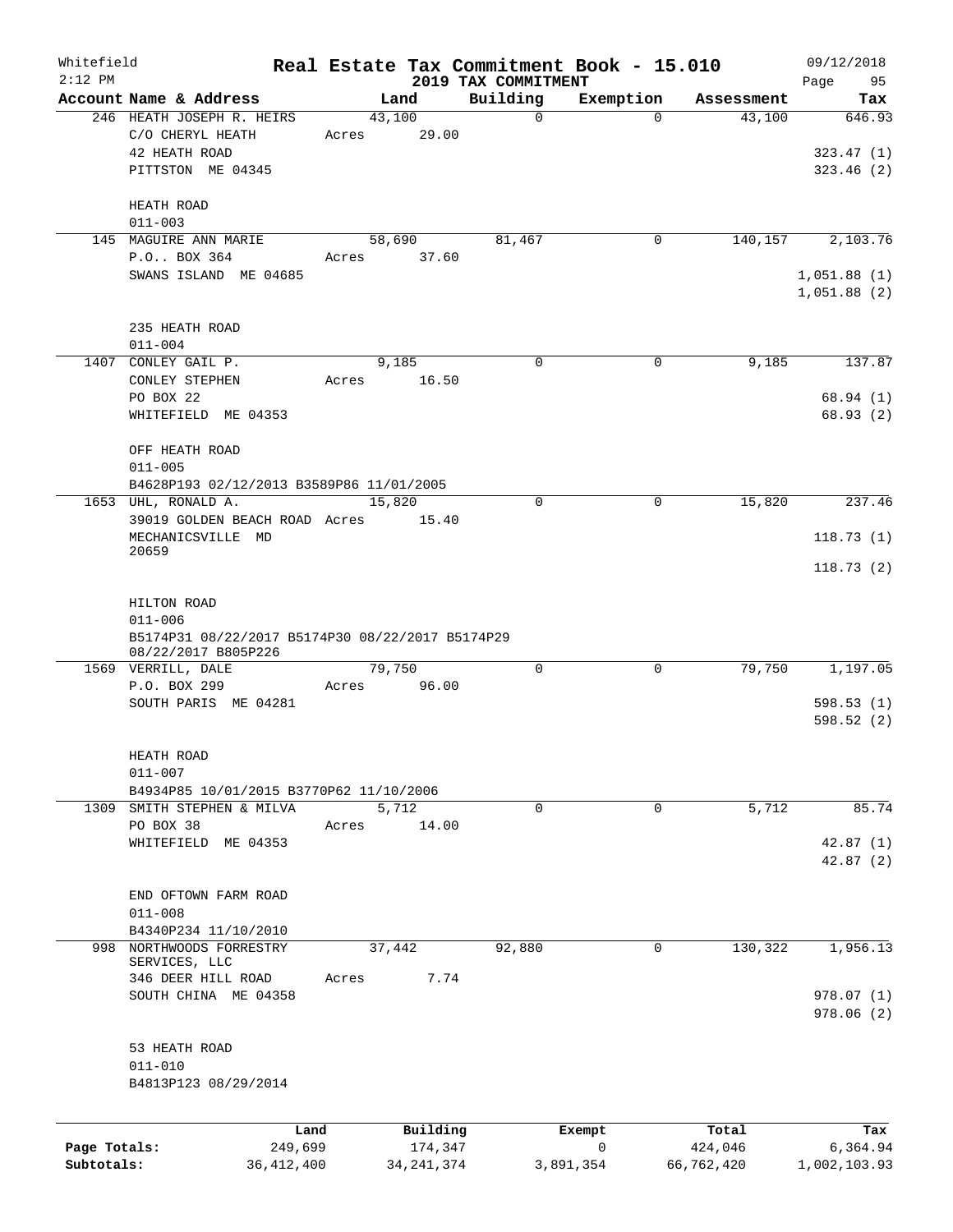| Whitefield |                                           |        |        |             |                         | Real Estate Tax Commitment Book - 15.010 |         | 09/12/2018   |            |
|------------|-------------------------------------------|--------|--------|-------------|-------------------------|------------------------------------------|---------|--------------|------------|
| $2:12$ PM  |                                           |        |        |             | 2019 TAX COMMITMENT     |                                          |         | Page 96      |            |
|            | Account Name & Address                    |        |        |             |                         | Land Building Exemption Assessment       |         |              | Tax        |
|            | 154 PAULSON NANCY J.                      |        |        |             | 34,500 141,645          | 20,000                                   | 156,145 |              | 2,343.74   |
|            | 137 HEATH ROAD                            |        |        |             | Acres 4.50 01 HOMESTEAD |                                          |         |              |            |
|            | WHITEFIELD ME 04353                       |        |        |             |                         |                                          |         | 1, 171.87(1) |            |
|            |                                           |        |        |             |                         |                                          |         | 1, 171.87(2) |            |
|            | 137 HEATH ROAD                            |        |        |             |                         |                                          |         |              |            |
|            | $011 - 010 - A$                           |        |        |             |                         |                                          |         |              |            |
|            | B3541P1 08/22/2005                        |        |        |             |                         |                                          |         |              |            |
|            | 1406 SANBORN STEPHEN & CAROL              |        | 24,875 |             | $\Omega$                | 0                                        | 24,875  |              | 373.37     |
|            | P.O. BOX 229                              |        |        | Acres 4.75  |                         |                                          |         |              |            |
|            | DRESDEN ME 04342                          |        |        |             |                         |                                          |         |              | 186.69(1)  |
|            |                                           |        |        |             |                         |                                          |         |              | 186.68(2)  |
|            |                                           |        |        |             |                         |                                          |         |              |            |
|            | HEATH ROAD                                |        |        |             |                         |                                          |         |              |            |
|            | $011 - 010 - B$                           |        |        |             |                         |                                          |         |              |            |
|            | B2688P50<br>313 CHAPMAN KENNETH S. &      | 30,540 |        |             | 101,819                 | 26,000                                   | 106,359 |              | 1,596.45   |
|            | PATRICIA M.                               |        |        |             |                         |                                          |         |              |            |
|            | 93 HEATH ROAD                             |        |        | Acres 1.86  |                         | 01 HOMESTEAD                             |         |              |            |
|            | WHITEFIELD ME 04353                       |        |        |             |                         | 05 VET EXEMPTION                         |         |              | 798.23(1)  |
|            |                                           |        |        |             |                         |                                          |         |              | 798.22(2)  |
|            |                                           |        |        |             |                         |                                          |         |              |            |
|            | 93 HEATH ROAD                             |        |        |             |                         |                                          |         |              |            |
|            | $011 - 010 - C$<br>B2896P193              |        |        |             |                         |                                          |         |              |            |
|            | 1860 RICHARDS JONATHAN L. & 25,562        |        |        |             | $\Omega$                | $\mathbf 0$                              | 25,562  |              | 383.69     |
|            | MARLENE M.                                |        |        |             |                         |                                          |         |              |            |
|            | 39 HEATH ROAD                             | Acres  |        | 5.39        |                         |                                          |         |              |            |
|            | WHITEFIELD ME 04353                       |        |        |             |                         |                                          |         |              | 191.85(1)  |
|            |                                           |        |        |             |                         |                                          |         |              | 191.84(2)  |
|            | 39 HEATH ROAD                             |        |        |             |                         |                                          |         |              |            |
|            | $011 - 010 - D$                           |        |        |             |                         |                                          |         |              |            |
|            | B4291P4 06/28/2010                        |        |        |             |                         |                                          |         |              |            |
|            | 1876 RAFTERY RYAN P. & GRACE 73,185       |        |        |             | $\mathbf 0$             | 0                                        | 73,185  |              | 1,098.51   |
|            | Т.                                        |        |        |             |                         |                                          |         |              |            |
|            | 7903 WELLINGTON ROAD                      |        |        | Acres 82.87 |                         |                                          |         |              |            |
|            | ALEXANDRIA VA 22308                       |        |        |             |                         |                                          |         |              | 549.26 (1) |
|            |                                           |        |        |             |                         |                                          |         |              | 549.25(2)  |
|            | 75 HEATH ROAD                             |        |        |             |                         |                                          |         |              |            |
|            | $011 - 010 - E$                           |        |        |             |                         |                                          |         |              |            |
|            | B4905P86 07/08/2015                       |        |        |             |                         |                                          |         |              |            |
|            | 1118 NYE CAROLINE P. &                    |        | 60,727 |             | 101,018                 | 20,000                                   | 141,745 |              | 2,127.59   |
|            | CHRISTOPHER J. FRANCIS                    |        |        |             |                         |                                          |         |              |            |
|            | 156 HEATH ROAD                            | Acres  |        | 96.00       |                         | 01 HOMESTEAD                             |         |              |            |
|            | WHITEFIELD ME 04353                       |        |        |             |                         |                                          |         | 1,063.80(1)  |            |
|            |                                           |        |        |             |                         |                                          |         | 1,063.79(2)  |            |
|            | 156 HEATH ROAD                            |        |        |             |                         |                                          |         |              |            |
|            | $011 - 012$                               |        |        |             |                         |                                          |         |              |            |
|            | B4676P251 06/19/2013 B4091P160 01/26/2009 |        |        |             |                         |                                          |         |              |            |
|            |                                           |        |        |             |                         |                                          |         |              |            |

|              | Land       | Building   | Exempt    | Total      | Tax          |
|--------------|------------|------------|-----------|------------|--------------|
| Page Totals: | 249,389    | 344,482    | 66,000    | 527,871    | 7.923.35     |
| Subtotals:   | 36,661,789 | 34,585,856 | 3,957,354 | 67,290,291 | 1,010,027.28 |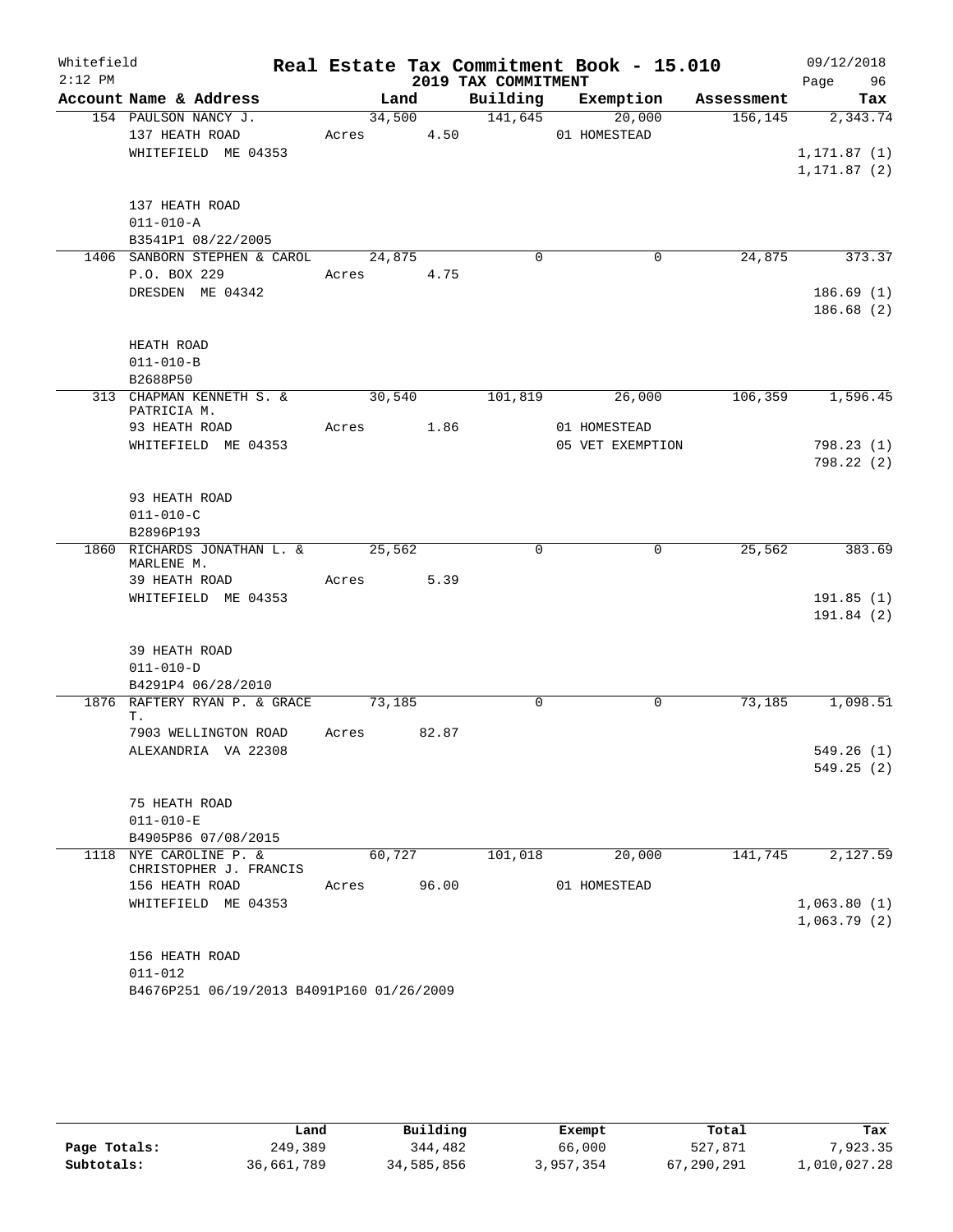| Whitefield<br>$2:12$ PM |                                |       |            |                                 | Real Estate Tax Commitment Book - 15.010 |            | 09/12/2018        |
|-------------------------|--------------------------------|-------|------------|---------------------------------|------------------------------------------|------------|-------------------|
|                         | Account Name & Address         |       | Land       | 2019 TAX COMMITMENT<br>Building | Exemption                                | Assessment | Page<br>97<br>Tax |
|                         | 1022 MAGUIRE ANN MARIE         |       | 62,795     | $\mathbf 0$                     | $\Omega$                                 | 62,795     | 942.55            |
|                         | P. O. BOX 364                  | Acres | 62.09      |                                 |                                          |            |                   |
|                         | SWANS ISLAND ME 04685          |       |            |                                 |                                          |            | 471.28(1)         |
|                         |                                |       |            |                                 |                                          |            | 471.27(2)         |
|                         |                                |       |            |                                 |                                          |            |                   |
|                         | HEATH ROAD                     |       |            |                                 |                                          |            |                   |
|                         | $011 - 013$                    |       |            |                                 |                                          |            |                   |
|                         | 1869 ROBINS CHRISTOPHER A      |       | 48,368     | 169,388                         | $\mathbf 0$                              | 217,756    | 3,268.52          |
|                         | ROBINS CAROL P                 | Acres | 21.72      |                                 |                                          |            |                   |
|                         | 228 HEATH ROAD                 |       |            |                                 |                                          |            | 1,634.26(1)       |
|                         | WHITEFIELD ME 04353            |       |            |                                 |                                          |            | 1,634.26(2)       |
|                         |                                |       |            |                                 |                                          |            |                   |
|                         | 228 HEATH ROAD                 |       |            |                                 |                                          |            |                   |
|                         | $011 - 013 - A$                |       |            |                                 |                                          |            |                   |
|                         | B4546P48 07/17/2012            |       |            |                                 |                                          |            |                   |
|                         | 262 AASE H.TODD & DANIEL W.    |       | 30,922     | 0                               | $\mathbf 0$                              | 30,922     | 464.14            |
|                         | RICHARDS                       |       |            |                                 |                                          |            |                   |
|                         | 2804 VIA AVANTI STREET         | Acres | 12.09      |                                 |                                          |            |                   |
|                         | HENDERSON NV 89074             |       |            |                                 |                                          |            | 232.07(1)         |
|                         |                                |       |            |                                 |                                          |            | 232.07(2)         |
|                         |                                |       |            |                                 |                                          |            |                   |
|                         | HEATH ROAD                     |       |            |                                 |                                          |            |                   |
|                         | $011 - 014$                    |       |            |                                 |                                          |            |                   |
|                         | B1647P20                       |       |            |                                 |                                          |            |                   |
|                         | 1067 TAYLOR SCOTT              |       | 20,945     | $\Omega$                        | $\mathbf 0$                              | 20,945     | 314.38            |
|                         | C/O GAIL JAMES                 | Acres | 2.13       |                                 |                                          |            |                   |
|                         | 274 HEATH ROAD                 |       |            |                                 |                                          |            | 157.19(1)         |
|                         | WHITEFIELD ME 04353            |       |            |                                 |                                          |            | 157.19(2)         |
|                         |                                |       |            |                                 |                                          |            |                   |
|                         | HEATH ROAD                     |       |            |                                 |                                          |            |                   |
|                         | $011 - 014 - A$                |       |            |                                 |                                          |            |                   |
|                         | B4673P8 06/10/2013 B1694P56    |       |            |                                 |                                          |            |                   |
|                         | 1273 BLAKE EARL C. & GALE M.   |       | 30,780     | 104,870                         | 0                                        | 135,650    | 2,036.11          |
|                         | 256 HEATH ROAD                 | Acres | 2.02       |                                 |                                          |            |                   |
|                         | WHITEFIELD ME 04353            |       |            |                                 |                                          |            | 1,018.06(1)       |
|                         |                                |       |            |                                 |                                          |            | 1,018.05(2)       |
|                         |                                |       |            |                                 |                                          |            |                   |
|                         | 256 HEATH ROAD                 |       |            |                                 |                                          |            |                   |
|                         | $011 - 014 - B$                |       |            |                                 |                                          |            |                   |
|                         | B4560P116 08/16/2012 B1985P242 |       |            |                                 |                                          |            |                   |
|                         | 1759 JAMES GAIL                |       | 30,870     | 5,606                           | 20,000                                   | 16,476     | 247.30            |
|                         | 274 HEATH ROAD                 | Acres | 2.08       |                                 | 01 HOMESTEAD                             |            |                   |
|                         | WHITEFIELD ME 04353            |       |            |                                 |                                          |            | 123.65(1)         |
|                         |                                |       |            |                                 |                                          |            | 123.65(2)         |
|                         |                                |       |            |                                 |                                          |            |                   |
|                         | 274 HEATH ROAD                 |       |            |                                 |                                          |            |                   |
|                         | $011 - 014 - C$                |       |            |                                 |                                          |            |                   |
|                         | B3599P178 09/19/2005           |       |            |                                 |                                          |            |                   |
|                         | 1495 RADONIS KEITH & VALORI    |       | 103,250    | 0                               | $\overline{0}$                           | 103,250    | 1,549.78          |
|                         | J.                             |       |            |                                 |                                          |            |                   |
|                         | 11374 RIVER ROAD               | Acres | 143.00     |                                 |                                          |            |                   |
|                         | LORTON VA 22079                |       |            |                                 |                                          |            | 774.89(1)         |
|                         |                                |       |            |                                 |                                          |            | 774.89(2)         |
|                         |                                |       |            |                                 |                                          |            |                   |
|                         | HEATH ROAD                     |       |            |                                 |                                          |            |                   |
|                         | $011 - 015$                    |       |            |                                 |                                          |            |                   |
|                         | B4989P42 03/24/2016 B2479P100  |       |            |                                 |                                          |            |                   |
|                         |                                |       |            |                                 |                                          |            |                   |
|                         |                                | Land  | Building   |                                 | Exempt                                   | Total      | Tax               |
| Page Totals:            | 327,930                        |       | 279,864    |                                 | 20,000                                   | 587,794    | 8,822.78          |
| Subtotals:              | 36,989,719                     |       | 34,865,720 |                                 | 3,977,354                                | 67,878,085 | 1,018,850.06      |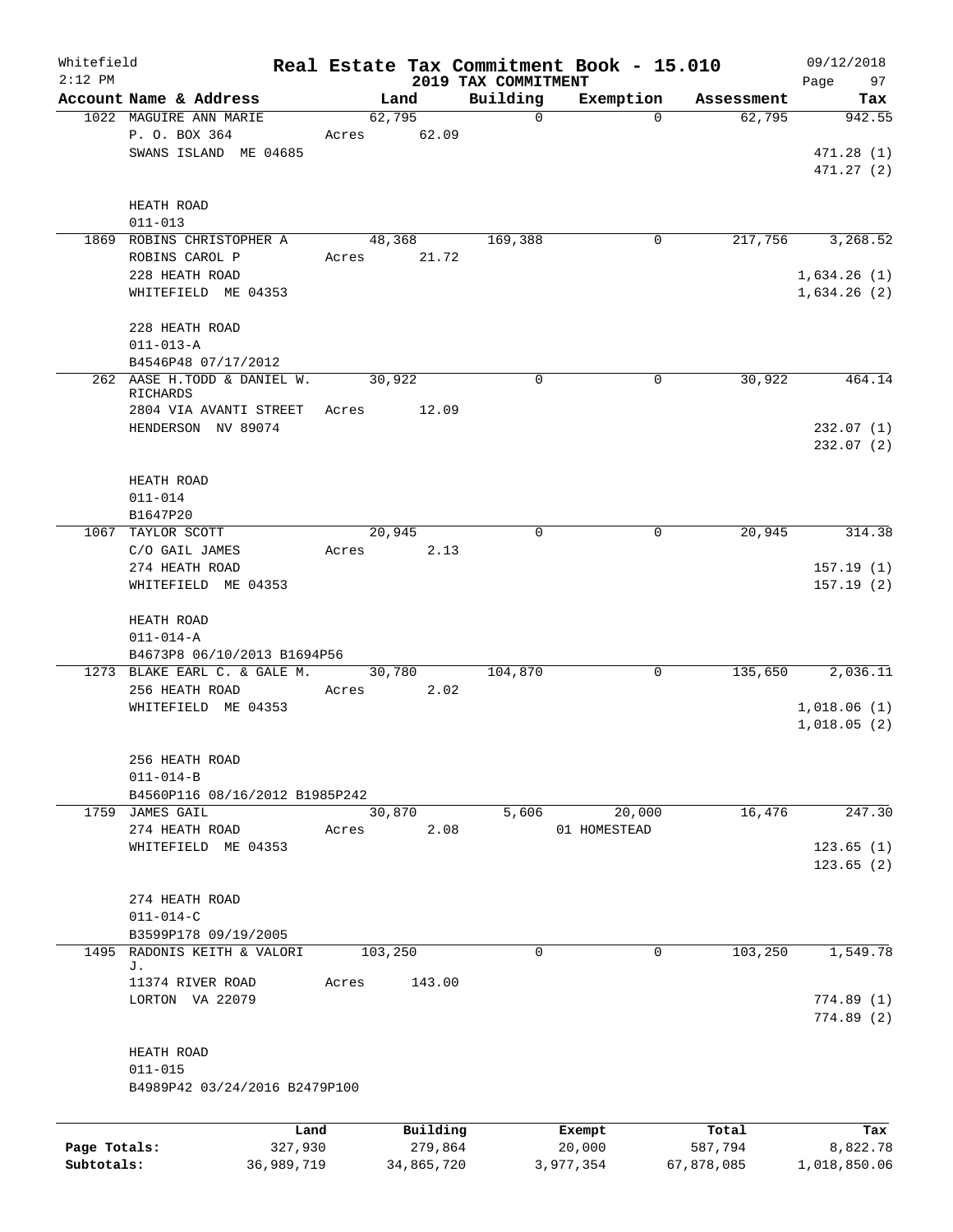| Whitefield |                                                                           |        |             | Real Estate Tax Commitment Book - 15.010 |                    |          |            |      | 09/12/2018  |
|------------|---------------------------------------------------------------------------|--------|-------------|------------------------------------------|--------------------|----------|------------|------|-------------|
| $2:12$ PM  |                                                                           |        |             | 2019 TAX COMMITMENT                      |                    |          |            | Page | 98          |
|            | Account Name & Address                                                    |        | Land        | Building                                 | Exemption          |          | Assessment |      | Tax         |
|            | 744 DELISLE, CHRISTOPHER                                                  | 15,500 |             | $\Omega$                                 |                    | $\Omega$ | 15,500     |      | 232.65      |
|            | DELISLE, TARA                                                             |        | Acres 15.00 |                                          |                    |          |            |      |             |
|            | 377 HEATH ROAD                                                            |        |             |                                          |                    |          |            |      | 116.33(1)   |
|            | WHITEFIELD ME 04353                                                       |        |             |                                          |                    |          |            |      | 116.32(2)   |
|            | HEATH ROAD                                                                |        |             |                                          |                    |          |            |      |             |
|            | $011 - 016$                                                               |        |             |                                          |                    |          |            |      |             |
|            | B5179P60 09/05/2017                                                       |        |             |                                          |                    |          |            |      |             |
|            | 696 RIBEIRO CARL                                                          |        | 34,800      | 265,657                                  | 26,000             |          | 274,457    |      | 4,119.60    |
|            | 388 HEATH ROAD                                                            | Acres  | 4.70        |                                          | 01 HOMESTEAD       |          |            |      |             |
|            | WHITEFIELD ME 04353                                                       |        |             |                                          | 07 NMR VET & WIDOW |          |            |      | 2,059.80(1) |
|            |                                                                           |        |             |                                          |                    |          |            |      | 2,059.80(2) |
|            | 388 HEATH ROAD                                                            |        |             |                                          |                    |          |            |      |             |
|            | $011 - 017$                                                               |        |             |                                          |                    |          |            |      |             |
|            | B2345P48                                                                  |        |             |                                          |                    |          |            |      |             |
|            | 1459 RIBEIRO CARL J. &                                                    | 52,629 |             | $\Omega$                                 |                    | $\Omega$ | 52,629     |      | 789.96      |
|            | PATRICIA A.                                                               |        |             |                                          |                    |          |            |      |             |
|            | 388 HEATH ROAD                                                            | Acres  | 43.66       |                                          |                    |          |            |      |             |
|            | WHITEFIELD ME 04353                                                       |        |             |                                          |                    |          |            |      | 394.98 (1)  |
|            |                                                                           |        |             |                                          |                    |          |            |      | 394.98 (2)  |
|            |                                                                           |        |             |                                          |                    |          |            |      |             |
|            | HEATH ROAD                                                                |        |             |                                          |                    |          |            |      |             |
|            | $011 - 017 - A$                                                           |        |             |                                          |                    |          |            |      |             |
|            | B2345P50<br>397 DAUPHIN HAROLD E. &                                       | 31,570 |             | 0                                        |                    | 0        | 31,570     |      | 473.87      |
|            | KATHY                                                                     |        |             |                                          |                    |          |            |      |             |
|            | 5 NICHOLS STREET                                                          | Acres  | 12.90       |                                          |                    |          |            |      |             |
|            | BATH ME 04530                                                             |        |             |                                          |                    |          |            |      | 236.94(1)   |
|            |                                                                           |        |             |                                          |                    |          |            |      | 236.93(2)   |
|            |                                                                           |        |             |                                          |                    |          |            |      |             |
|            | NO. WEARY POND LANE                                                       |        |             |                                          |                    |          |            |      |             |
|            | $011 - 018$                                                               |        |             |                                          |                    |          |            |      |             |
|            | B4680P52 06/27/2013 B4680P51 06/27/2013 B4664P208<br>05/21/2013 B3201P285 |        |             |                                          |                    |          |            |      |             |
|            | 1016 RADONIS KEITH & VALORI                                               | 15,500 |             | $\Omega$                                 |                    | $\Omega$ | 15,500     |      | 232.65      |
|            | J.                                                                        |        |             |                                          |                    |          |            |      |             |
|            | 11374 RIVER ROAD<br>LORTON VA 22079                                       | Acres  | 15.00       |                                          |                    |          |            |      | 116.33(1)   |
|            |                                                                           |        |             |                                          |                    |          |            |      | 116.32(2)   |
|            |                                                                           |        |             |                                          |                    |          |            |      |             |
|            | NO. WEARY POND LANE                                                       |        |             |                                          |                    |          |            |      |             |
|            | $011 - 019$                                                               |        |             |                                          |                    |          |            |      |             |
|            | B4989P68 03/24/2016 B2610P167 10/26/2000                                  |        |             |                                          |                    |          |            |      |             |
|            | 716 MARPLE ANTHONY F. &                                                   |        | 7,036       | $\mathbf 0$                              |                    | 0        | 7,036      |      | 105.61      |
|            | MARIANNE                                                                  |        |             |                                          |                    |          |            |      |             |
|            | 340 HILTON ROAD                                                           | Acres  | 18.00       |                                          |                    |          |            |      |             |
|            | WHITEFIELD ME 04353                                                       |        |             |                                          |                    |          |            |      | 52.81(1)    |
|            |                                                                           |        |             |                                          |                    |          |            |      | 52.80(2)    |
|            | HILTON ROAD                                                               |        |             |                                          |                    |          |            |      |             |
|            | $011 - 020$                                                               |        |             |                                          |                    |          |            |      |             |
|            | B1254P209                                                                 |        |             |                                          |                    |          |            |      |             |

|              | Land       | Building     | Exempt    | Total        | Tax          |
|--------------|------------|--------------|-----------|--------------|--------------|
| Page Totals: | 157,035    | 265,657      | 26,000    | 396,692      | 5,954.34     |
| Subtotals:   | 37,146,754 | 35, 131, 377 | 4,003,354 | 68, 274, 777 | 1,024,804.40 |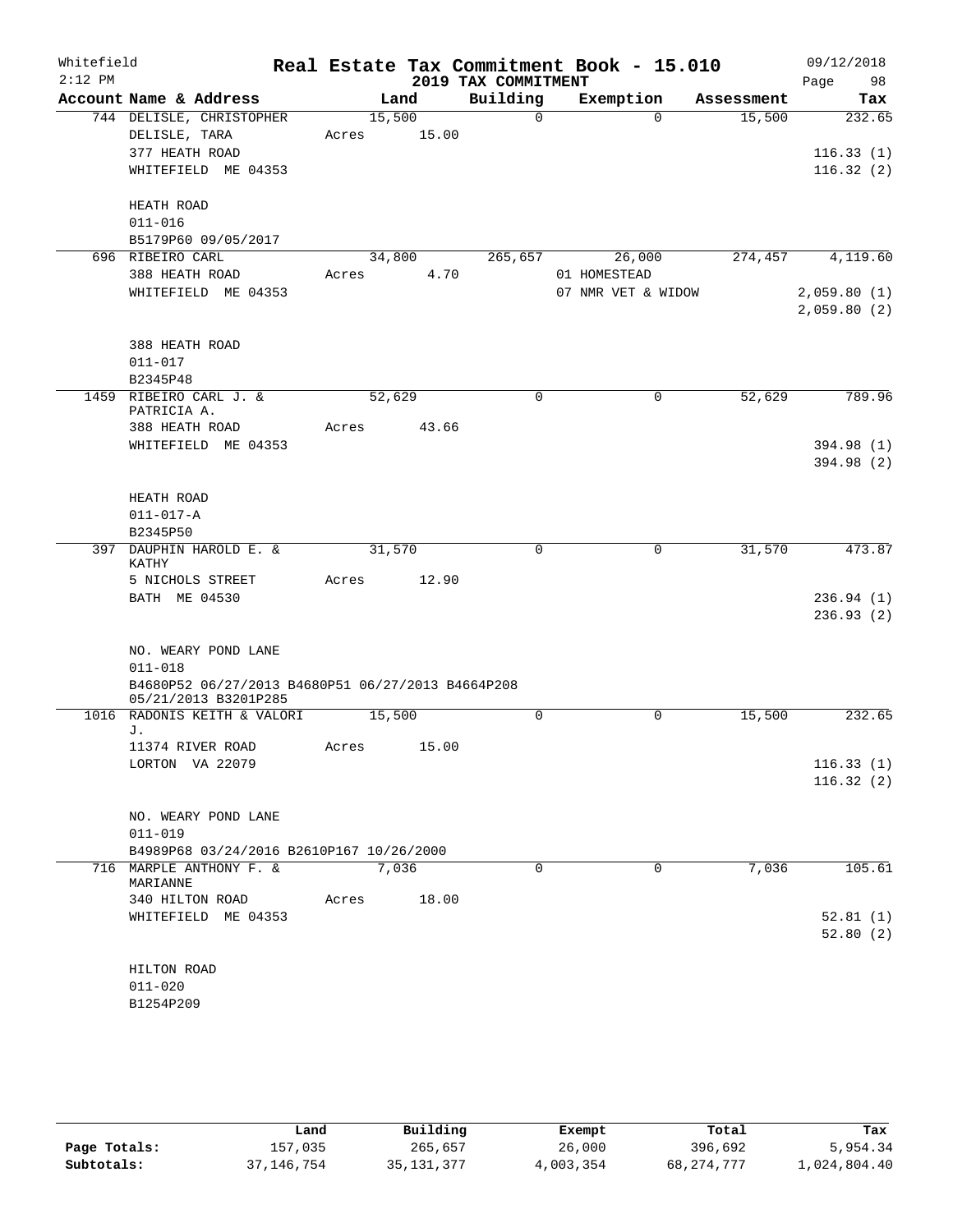| Whitefield |                                                                            |       |        |                     | Real Estate Tax Commitment Book - 15.010 |            | 09/12/2018              |
|------------|----------------------------------------------------------------------------|-------|--------|---------------------|------------------------------------------|------------|-------------------------|
| $2:12$ PM  |                                                                            |       |        | 2019 TAX COMMITMENT |                                          |            | 99<br>Page              |
|            | Account Name & Address                                                     |       | Land   | Building            | Exemption                                | Assessment | Tax                     |
|            | 1515 ELVIN CHARLES W. &<br>CHARLENE M.                                     |       | 37,042 | $\Omega$            | $\Omega$                                 | 37,042     | 556.00                  |
|            | 371 HILTON ROAD                                                            | Acres | 19.74  |                     |                                          |            |                         |
|            | WHITEFIELD ME 04353                                                        |       |        |                     |                                          |            | 278.00(1)               |
|            |                                                                            |       |        |                     |                                          |            | 278.00(2)               |
|            |                                                                            |       |        |                     |                                          |            |                         |
|            | HILTON ROAD                                                                |       |        |                     |                                          |            |                         |
|            | $011 - 020 - A$<br>B1254P213                                               |       |        |                     |                                          |            |                         |
|            | 1076 CHELLIS, JONATHAN W                                                   |       | 39,818 | 178,910             | 0                                        | 218,728    | 3,283.11                |
|            | CHELLIS, ELIZABETH F                                                       | Acres | 10.71  |                     |                                          |            |                         |
|            | 8 JUNIPER LANE                                                             |       |        |                     |                                          |            | 1,641.56(1)             |
|            | LEBANON ME 04027                                                           |       |        |                     |                                          |            | 1,641.55(2)             |
|            |                                                                            |       |        |                     |                                          |            |                         |
|            | 62 HEATH ROAD                                                              |       |        |                     |                                          |            |                         |
|            | $011 - 020 - B$                                                            |       |        |                     |                                          |            |                         |
|            | B5197P214 10/20/2017                                                       |       |        |                     |                                          |            |                         |
|            | 1081 MANCHESTER ROBERT S. &                                                |       | 50,175 | 131,689             | 6,000                                    | 175,864    | 2,639.72                |
|            | LINDA K.<br>PO BOX 4                                                       | Acres | 24.50  |                     | 12 VET $2-27-61 = 8-5-64$                |            |                         |
|            | WHITEFIELD ME 04353                                                        |       |        |                     |                                          |            | 1,319.86(1)             |
|            |                                                                            |       |        |                     |                                          |            | 1,319.86(2)             |
|            |                                                                            |       |        |                     |                                          |            |                         |
|            | 100 NO. WEARY POND LANE                                                    |       |        |                     |                                          |            |                         |
|            | $011 - 021$                                                                |       |        |                     |                                          |            |                         |
|            | B4906P320 07/13/2015 B4871P42 03/25/2015 B4763P290                         |       |        |                     |                                          |            |                         |
|            | 03/13/2014 B4656P69 04/30/2013 B4290P143 06/25/2010<br>B4279P61 05/24/2010 |       |        |                     |                                          |            |                         |
|            | 786 GETCHELL DANA H.                                                       |       | 45,050 | $\Omega$            | 0                                        | 45,050     | 676.20                  |
|            | P.O. BOX 185                                                               | Acres | 32.00  |                     |                                          |            |                         |
|            | WHITEFIELD ME 04353                                                        |       |        |                     |                                          |            | 338.10(1)               |
|            |                                                                            |       |        |                     |                                          |            | 338.10(2)               |
|            |                                                                            |       |        |                     |                                          |            |                         |
|            | SO. WEARY POND LANE                                                        |       |        |                     |                                          |            |                         |
|            | $011 - 022$                                                                |       |        |                     |                                          |            |                         |
|            | B2701P64                                                                   |       |        |                     |                                          |            |                         |
|            | 662 DAVEY REGINA ANN                                                       |       | 41,150 | 0                   | 0                                        | 41,150     | 617.66                  |
|            | * NELSON ADAM RUSSELL                                                      | Acres | 26.00  |                     |                                          |            |                         |
|            | 159 QUAIL ROAD<br>BRISTOL ME 04539                                         |       |        |                     |                                          |            | 308.83 (1)<br>308.83(2) |
|            |                                                                            |       |        |                     |                                          |            |                         |
|            | NO. WEARY POND LANE                                                        |       |        |                     |                                          |            |                         |
|            | $011 - 023$                                                                |       |        |                     |                                          |            |                         |
|            | B5141P158 05/30/2017 B1332P108                                             |       |        |                     |                                          |            |                         |
| 1198       | RADONIS KEITH & VALORI                                                     |       | 26,850 | 0                   | 0                                        | 26,850     | 403.02                  |
|            | J.                                                                         |       |        |                     |                                          |            |                         |
|            | 11374 RIVER ROAD                                                           | Acres | 7.00   |                     |                                          |            |                         |
|            | LORTON VA 22079                                                            |       |        |                     |                                          |            | 201.51(1)               |
|            |                                                                            |       |        |                     |                                          |            | 201.51(2)               |
|            | NO. WEARY POND LANE                                                        |       |        |                     |                                          |            |                         |
|            | $011 - 025$                                                                |       |        |                     |                                          |            |                         |
|            | B4989P68 03/24/2016 B4400P137 03/20/2011 B2610P167                         |       |        |                     |                                          |            |                         |
|            | 10/26/2000                                                                 |       |        |                     |                                          |            |                         |
|            |                                                                            |       |        |                     |                                          |            |                         |

|              | Land       | Building   | Exempt    | Total      | Tax          |
|--------------|------------|------------|-----------|------------|--------------|
| Page Totals: | 240,085    | 310,599    | 6.000     | 544,684    | 8,175.71     |
| Subtotals:   | 37,386,839 | 35,441,976 | 4,009,354 | 68,819,461 | 1,032,980.11 |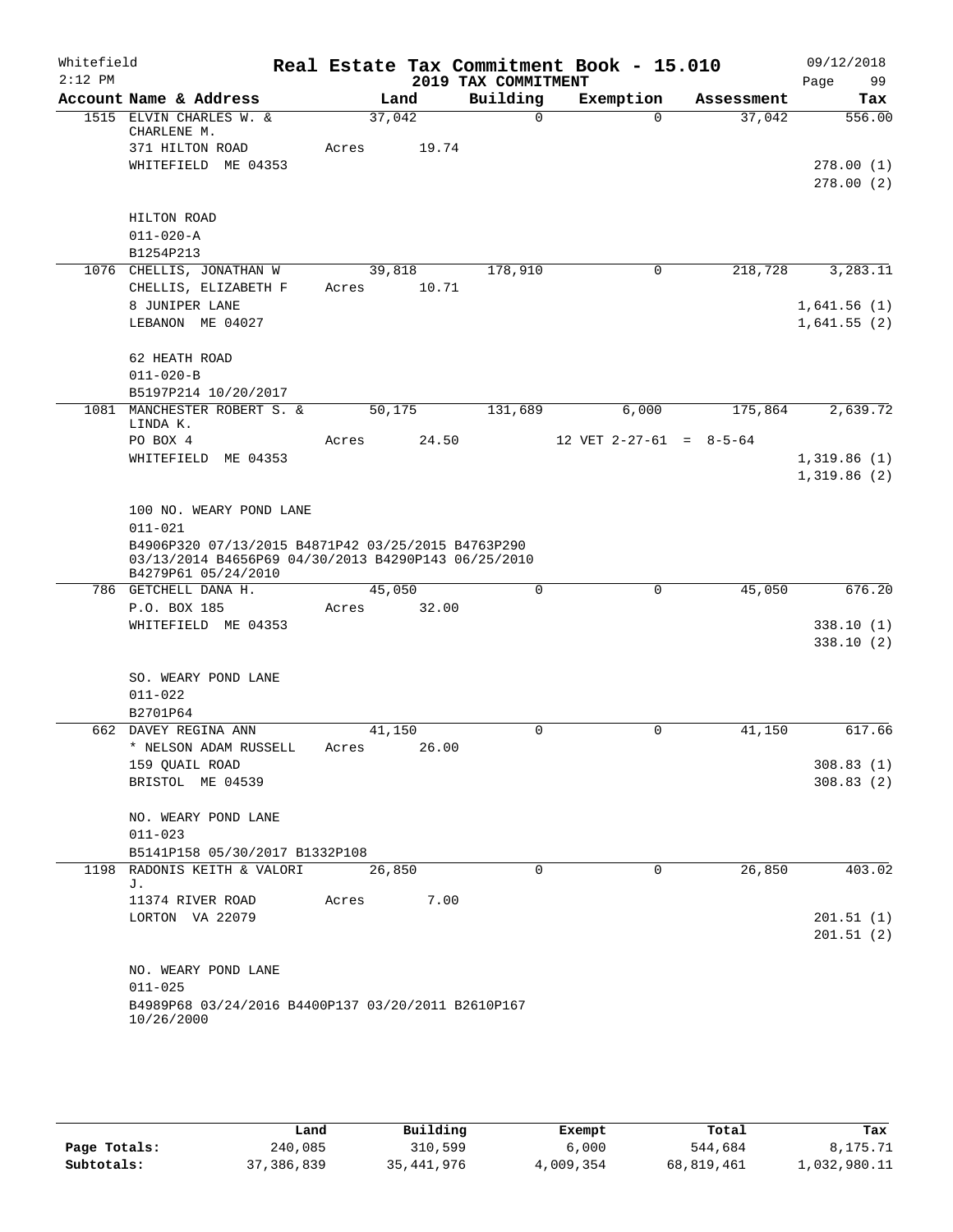| Whitefield<br>$2:12$ PM |                                                                           |       |             | 2019 TAX COMMITMENT | Real Estate Tax Commitment Book - 15.010 |            | 09/12/2018<br>100<br>Page |
|-------------------------|---------------------------------------------------------------------------|-------|-------------|---------------------|------------------------------------------|------------|---------------------------|
|                         | Account Name & Address                                                    |       | Land        | Building            | Exemption                                | Assessment | Tax                       |
|                         | 415 DAUPHIN HAROLD E. &<br>KATHY                                          |       | 26,130      | $\mathbf 0$         | $\Omega$                                 | 26,130     | 392.21                    |
|                         | 5 NICHOLS STREET                                                          | Acres | 6.10        |                     |                                          |            |                           |
|                         | BATH ME 04530                                                             |       |             |                     |                                          |            | 196.11(1)                 |
|                         |                                                                           |       |             |                     |                                          |            | 196.10(2)                 |
|                         | NO. WEARY POND LANE<br>$011 - 026$                                        |       |             |                     |                                          |            |                           |
|                         | B4680P52 06/27/2013 B4680P51 06/27/2013 B4664P208<br>05/21/2013 B3201P285 |       |             |                     |                                          |            |                           |
|                         | 331 BRINZOW ALEXANDER                                                     |       | 600         | $\mathbf 0$         | $\mathbf 0$                              | 600        | 9.01                      |
|                         | 136 SMITH ROAD                                                            | Acres | 0.40        |                     |                                          |            |                           |
|                         | FARMINGDALE ME 04344                                                      |       |             |                     |                                          |            | 4.51(1)                   |
|                         |                                                                           |       |             |                     |                                          |            | 4.50(2)                   |
|                         | WEARY POND LANE                                                           |       |             |                     |                                          |            |                           |
|                         | $011 - 027$                                                               |       |             |                     |                                          |            |                           |
|                         | B934P145                                                                  |       |             |                     |                                          |            |                           |
|                         | 88 GRADY, STEVEN J.                                                       |       | 45,050      | 5,868               | 0                                        | 50,918     | 764.28                    |
|                         | 8 JEWETT LANE                                                             | Acres | 32.00       |                     |                                          |            |                           |
|                         | WHITEFIELD ME 04530                                                       |       |             |                     |                                          |            | 382.14(1)                 |
|                         |                                                                           |       |             |                     |                                          |            | 382.14(2)                 |
|                         | WEARY POND LANE - SOUTH                                                   |       |             |                     |                                          |            |                           |
|                         | $011 - 028$                                                               |       |             |                     |                                          |            |                           |
|                         | B5073P226 11/08/2016 B3361P65 09/14/2004                                  |       |             |                     |                                          |            |                           |
| 1311                    | CLARK DAVID S. & SHARON                                                   |       | 59,750      | 0                   | 0                                        | 59,750     | 896.85                    |
|                         | L.                                                                        |       |             |                     |                                          |            |                           |
|                         | P O BOX 233                                                               | Acres | 56.00       |                     |                                          |            |                           |
|                         | COOPERS MILLS ME 04341                                                    |       |             |                     |                                          |            | 448.43 (1)                |
|                         |                                                                           |       |             |                     |                                          |            | 448.42 (2)                |
|                         | STEARNS BROOK ROAD                                                        |       |             |                     |                                          |            |                           |
|                         | $011 - 029$                                                               |       |             |                     |                                          |            |                           |
|                         | B3260P211                                                                 |       |             |                     |                                          |            |                           |
|                         | 545 BEACH JAMES A.                                                        |       | 48,400      | $\Omega$            | 0                                        | 48,400     | 726.48                    |
|                         | 116 PURINGTON AVE.                                                        | Acres | 83.00       |                     |                                          |            |                           |
|                         | AUGUSTA ME 04330                                                          |       |             |                     |                                          |            | 363.24 (1)                |
|                         |                                                                           |       |             |                     |                                          |            | 363.24(2)                 |
|                         |                                                                           |       |             |                     |                                          |            |                           |
|                         | STERNS BROOK LANE<br>$011 - 030$                                          |       |             |                     |                                          |            |                           |
|                         | B4490P52 02/08/2012 B2101P225                                             |       |             |                     |                                          |            |                           |
|                         | 1567 WOODBURY BRIAN                                                       |       | 49,600      | $\Omega$            | $\Omega$                                 | 49,600     | 744.50                    |
|                         | 1007 ALEXANDER REED<br>ROAD                                               |       | Acres 39.00 |                     |                                          |            |                           |
|                         | RICHMOND ME 04357                                                         |       |             |                     |                                          |            | 372.25(1)                 |
|                         |                                                                           |       |             |                     |                                          |            | 372.25(2)                 |
|                         |                                                                           |       |             |                     |                                          |            |                           |
|                         | STEARNS BROOK ROAD                                                        |       |             |                     |                                          |            |                           |
|                         | $011 - 031$                                                               |       |             |                     |                                          |            |                           |
|                         | B2152P336 06/07/1996 B1249P16 07/02/1985                                  |       |             |                     |                                          |            |                           |

|              | Land       | Building   | Exempt    | Total      | Tax          |
|--------------|------------|------------|-----------|------------|--------------|
| Page Totals: | 229,530    | 5,868      |           | 235,398    | 3,533.33     |
| Subtotals:   | 37,616,369 | 35,447,844 | 4,009,354 | 69,054,859 | 1,036,513.44 |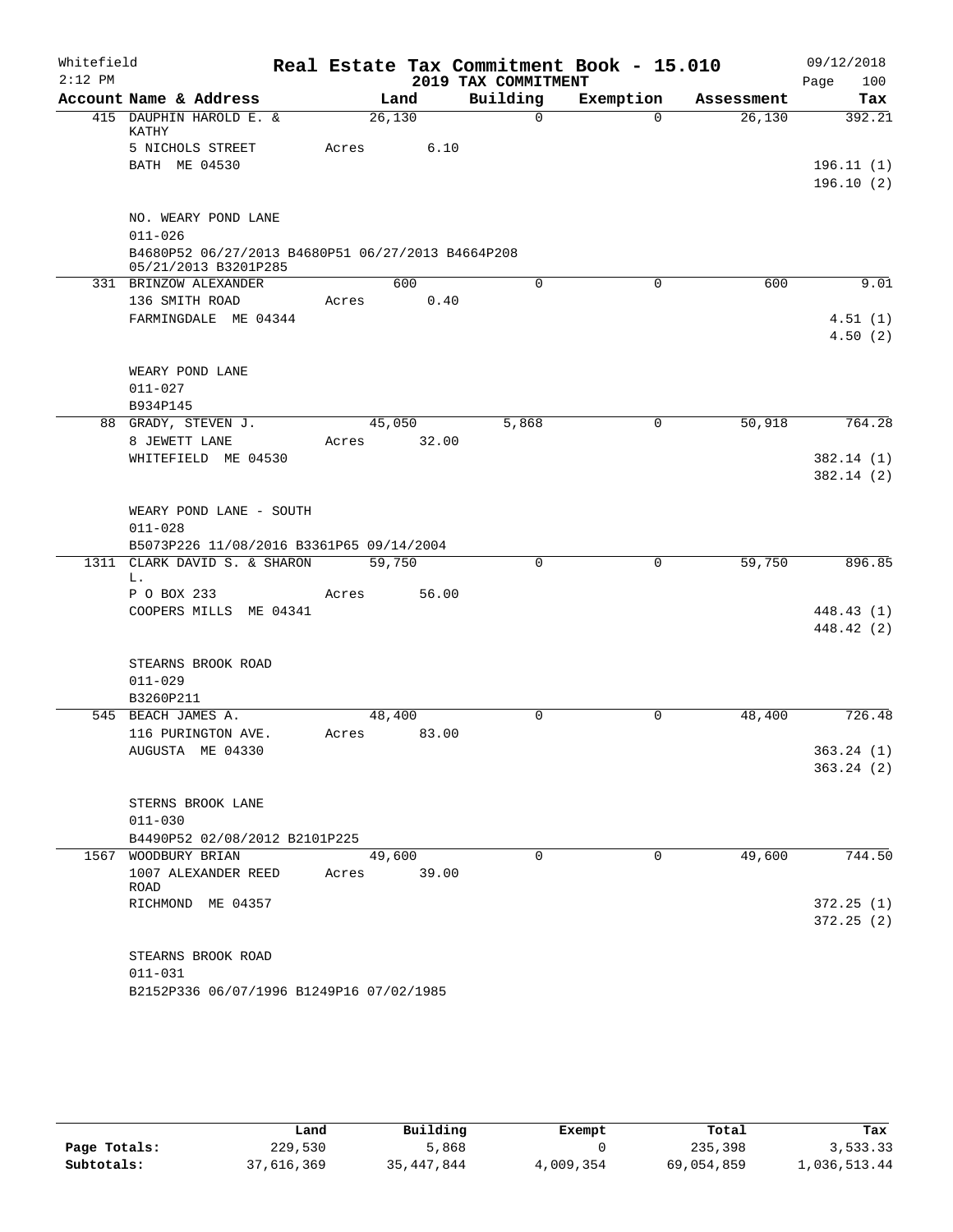| Whitefield   |                                                      |                 |        |                     |                                 | Real Estate Tax Commitment Book - 15.010 |                     | 09/12/2018         |
|--------------|------------------------------------------------------|-----------------|--------|---------------------|---------------------------------|------------------------------------------|---------------------|--------------------|
| $2:12$ PM    | Account Name & Address                               |                 | Land   |                     | 2019 TAX COMMITMENT<br>Building | Exemption                                | Assessment          | 101<br>Page<br>Tax |
|              | 1755 CAMPBELL DENNIST                                |                 | 37,250 |                     | 157,751                         |                                          | 195,001<br>$\Omega$ | 2,926.97           |
|              | 372 ATKINS ROAD                                      |                 | Acres  | 7.50                |                                 |                                          |                     |                    |
|              | JEFFERSON ME 04348                                   |                 |        |                     |                                 |                                          |                     | 1,463.49(1)        |
|              |                                                      |                 |        |                     |                                 |                                          |                     | 1,463.48(2)        |
|              |                                                      |                 |        |                     |                                 |                                          |                     |                    |
|              | 372 STEARNS BROOK LANE                               |                 |        |                     |                                 |                                          |                     |                    |
|              | $011 - 032 - 1$                                      |                 |        |                     |                                 |                                          |                     |                    |
|              | B3504P35 06/23/2005                                  |                 |        |                     |                                 |                                          |                     |                    |
|              | 642 ROLLINS KARA C. &                                |                 | 26,850 |                     | 166,534                         | 20,000                                   | 173,384             | 2,602.49           |
|              | RONALD E.                                            |                 |        |                     |                                 |                                          |                     |                    |
|              | 356 ATKINS ROAD                                      |                 | Acres  | 7.00                |                                 | 01 HOMESTEAD                             |                     |                    |
|              | JEFFERSON ME 04348                                   |                 |        |                     |                                 |                                          |                     | 1,301.25(1)        |
|              |                                                      |                 |        |                     |                                 |                                          |                     | 1,301.24(2)        |
|              |                                                      |                 |        |                     |                                 |                                          |                     |                    |
|              | 356 STEARNS BROOK LN -<br>ATKIN R                    |                 |        |                     |                                 |                                          |                     |                    |
|              | $011 - 032 - 2$                                      |                 |        |                     |                                 |                                          |                     |                    |
|              | B4752P259 01/27/2014 B4752P253 01/27/2014 B4752P251  |                 |        |                     |                                 |                                          |                     |                    |
|              | 01/27/2014 B4237P155 12/29/2009 B4237P155 12/29/2009 |                 |        |                     |                                 |                                          |                     |                    |
|              | B3630P48 02/01/2006 B3488P269 05/26/2005             |                 |        |                     |                                 |                                          |                     |                    |
|              | 1756 ENGSTROM KRAIG JR.                              |                 | 26,370 |                     | $\mathbf 0$                     |                                          | 26,370<br>0         | 395.81             |
|              | 39 COOKSON LANE                                      |                 | Acres  | 6.40                |                                 |                                          |                     |                    |
|              | WHITEFIELD ME 04353                                  |                 |        |                     |                                 |                                          |                     | 197.91(1)          |
|              |                                                      |                 |        |                     |                                 |                                          |                     | 197.90(2)          |
|              | STEARNS BROOK LANE                                   |                 |        |                     |                                 |                                          |                     |                    |
|              | $011 - 032 - 3$                                      |                 |        |                     |                                 |                                          |                     |                    |
|              | B3534P295 08/16/2005                                 |                 |        |                     |                                 |                                          |                     |                    |
|              | 1754 BASSET JAMIE C. & TERRI                         |                 | 36,050 |                     | 0                               |                                          | 36,050<br>0         | 541.11             |
|              | J.                                                   |                 |        |                     |                                 |                                          |                     |                    |
|              | P.O. BOX 13                                          |                 | Acres  | 18.50               |                                 |                                          |                     |                    |
|              | JEFFERSON ME 04348                                   |                 |        |                     |                                 |                                          |                     | 270.56(1)          |
|              |                                                      |                 |        |                     |                                 |                                          |                     | 270.55(2)          |
|              |                                                      |                 |        |                     |                                 |                                          |                     |                    |
|              | STEARNS BROOK LANE                                   |                 |        |                     |                                 |                                          |                     |                    |
|              | $011 - 032 - 4$                                      |                 |        |                     |                                 |                                          |                     |                    |
|              | B3483P69 05/16/2005                                  |                 |        |                     |                                 |                                          |                     |                    |
|              | 535 WOODBURY FREDERICK                               |                 | 47,780 |                     | $\mathbf 0$                     |                                          | 0<br>47,780         | 717.18             |
|              | 348 POND ROAD<br>NEWCASTLE<br>ME 04553               |                 | Acres  | 36.20               |                                 |                                          |                     | 358.59(1)          |
|              |                                                      |                 |        |                     |                                 |                                          |                     | 358.59(2)          |
|              |                                                      |                 |        |                     |                                 |                                          |                     |                    |
|              | JEFFERSON LINE                                       |                 |        |                     |                                 |                                          |                     |                    |
|              | $011 - 033$                                          |                 |        |                     |                                 |                                          |                     |                    |
|              | 34 MCDONOUGH MARY LEE                                |                 | 32,450 |                     | $\mathbf 0$                     |                                          | 32,450<br>0         | 487.07             |
|              | 4010 GRADY SMITH ROAD                                |                 | Acres  | 14.00               |                                 |                                          |                     |                    |
|              | LOGANVILLE GA 30052                                  |                 |        |                     |                                 |                                          |                     | 243.54 (1)         |
|              |                                                      |                 |        |                     |                                 |                                          |                     | 243.53(2)          |
|              |                                                      |                 |        |                     |                                 |                                          |                     |                    |
|              | HILTON ROAD                                          |                 |        |                     |                                 |                                          |                     |                    |
|              | $011 - 035$                                          |                 |        |                     |                                 |                                          |                     |                    |
|              | 251 BOYNTON ALBERT                                   |                 | 70,150 |                     | $\mathbf 0$                     |                                          | 0<br>70,150         | 1,052.95           |
|              | 98 MILLS ROAD                                        |                 | Acres  | 80.00               |                                 |                                          |                     |                    |
|              | WHITEFIELD ME 04353                                  |                 |        |                     |                                 |                                          |                     | 526.48(1)          |
|              |                                                      |                 |        |                     |                                 |                                          |                     | 526.47(2)          |
|              |                                                      |                 |        |                     |                                 |                                          |                     |                    |
|              | HILTON ROAD                                          |                 |        |                     |                                 |                                          |                     |                    |
|              | $011 - 036$<br>B513P188 10/30/1953                   |                 |        |                     |                                 |                                          |                     |                    |
|              |                                                      |                 |        |                     |                                 |                                          |                     |                    |
| Page Totals: |                                                      | Land<br>276,900 |        | Building<br>324,285 |                                 | Exempt<br>20,000                         | Total<br>581,185    | Tax<br>8,723.58    |
| Subtotals:   |                                                      | 37,893,269      |        | 35, 772, 129        |                                 | 4,029,354                                | 69,636,044          | 1,045,237.02       |
|              |                                                      |                 |        |                     |                                 |                                          |                     |                    |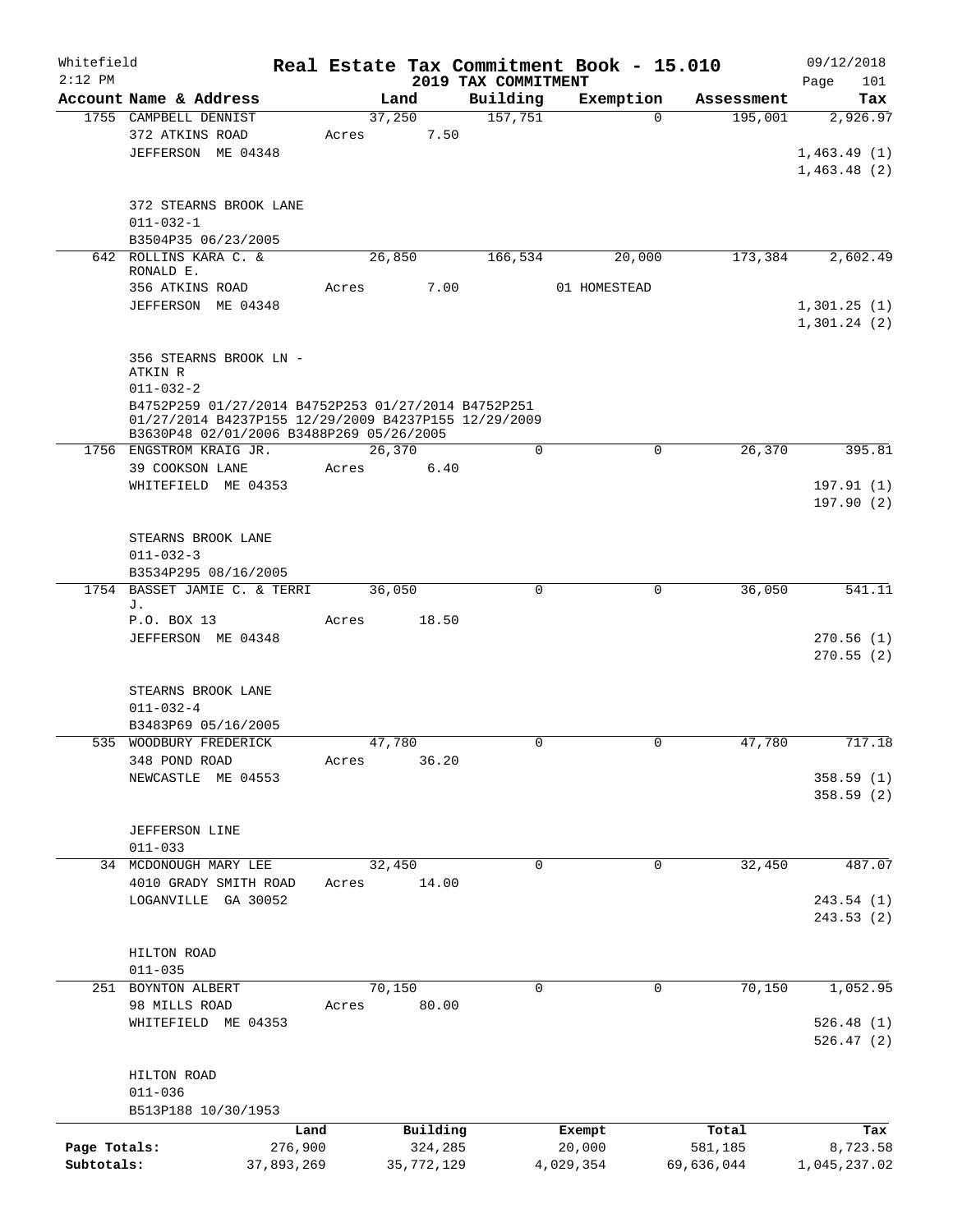| Whitefield<br>$2:12$ PM |                                                                                                           |       |            | 2019 TAX COMMITMENT | Real Estate Tax Commitment Book - 15.010     |            | 09/12/2018<br>102<br>Page  |
|-------------------------|-----------------------------------------------------------------------------------------------------------|-------|------------|---------------------|----------------------------------------------|------------|----------------------------|
|                         | Account Name & Address                                                                                    |       | Land       | Building            | Exemption                                    | Assessment | Tax                        |
|                         | 197 NILES SHANE H. & JODIE                                                                                |       | 31,500     | 78,039              | 20,000                                       | 89,539     | 1,343.98                   |
|                         | L.<br>513 HILTON ROAD<br>WHITEFIELD ME 04353                                                              |       | Acres 2.50 |                     | 01 HOMESTEAD                                 |            | 671.99(1)                  |
|                         | 513 HILTON ROAD<br>$011 - 037$<br>B2086P91                                                                |       |            |                     |                                              |            | 671.99(2)                  |
|                         | 526 PALMER MICHAEL L.                                                                                     |       | 21,500     | $\Omega$            | 0                                            | 21,500     | 322.71                     |
|                         | PO BOX 333<br>SO. CHINA ME 04358                                                                          | Acres | 2.50       |                     |                                              |            | 161.36(1)<br>161.35(2)     |
|                         | HILTON ROAD<br>$011 - 038$<br>B4865P296 03/05/2015 B2139P192                                              |       |            |                     |                                              |            |                            |
|                         | 1152 SNYDER, CORINNA S. &                                                                                 |       | 39,278     | $\mathbf 0$         | $\mathbf 0$                                  | 39,278     | 589.56                     |
|                         | ABIGAIL<br>CO-TRUSTEES OF N.<br>WHITEFIELD RLTY TRUST<br>2122 ALBEMARLE TERRACE<br>BROOKLYN NY 11226-3906 | Acres | 23.12      |                     |                                              |            | 294.78 (1)<br>294.78 (2)   |
|                         | HILTON ROAD<br>$011 - 039$<br>B4971P276 01/25/2016 B2396P28 11/04/1998                                    |       |            |                     |                                              |            |                            |
|                         | 579 TIBBETTS BRUCE C. &                                                                                   |       | 45,170     | 126,628             | 26,000                                       | 145,798    | 2,188.43                   |
|                         | JOAN B.<br>421 HILTON ROAD<br>WHITEFIELD ME 04353                                                         | Acres | 17.40      |                     | 10 VET 8-24-1982 = 7-31-1984<br>01 HOMESTEAD |            | 1,094.22(1)<br>1,094.21(2) |
|                         | 421 HILTON ROAD<br>$011 - 040$<br>B4076P283 12/08/2008 B4076P281 12/08/2008 B1388P119                     |       |            |                     |                                              |            |                            |
|                         | 1017 ELVIN CHARLES W. &                                                                                   |       | 46,450     | 125,057             | 20,000                                       | 151,507    | 2,274.12                   |
|                         | CHARLENE M.<br>371 HILTON ROAD<br>WHITEFIELD ME 04353                                                     | Acres | 19.00      |                     | 01 HOMESTEAD                                 |            | 1,137.06(1)                |
|                         |                                                                                                           |       |            |                     |                                              |            | 1, 137.06(2)               |
|                         | 371 HILTON ROAD<br>$011 - 041$<br>B874P117                                                                |       |            |                     |                                              |            |                            |
|                         | 1049 ELVIN CHARLES W. &<br>CHARLENE M.                                                                    |       | 31,626     | $\mathbf 0$         | 0                                            | 31,626     | 474.71                     |
|                         | 371 HILTON ROAD<br>WHITEFIELD ME 04353                                                                    | Acres | 12.97      |                     |                                              |            | 237.36(1)<br>237.35(2)     |
|                         | HILTON ROAD<br>$011 - 042$<br>B1254P213                                                                   |       |            |                     |                                              |            |                            |

|              | Land       | Building   | Exempt    | Total      | Tax          |
|--------------|------------|------------|-----------|------------|--------------|
| Page Totals: | 215,524    | 329,724    | 66,000    | 479,248    | 7,193.51     |
| Subtotals:   | 38,108,793 | 36,101,853 | 4,095,354 | 70,115,292 | 1,052,430.53 |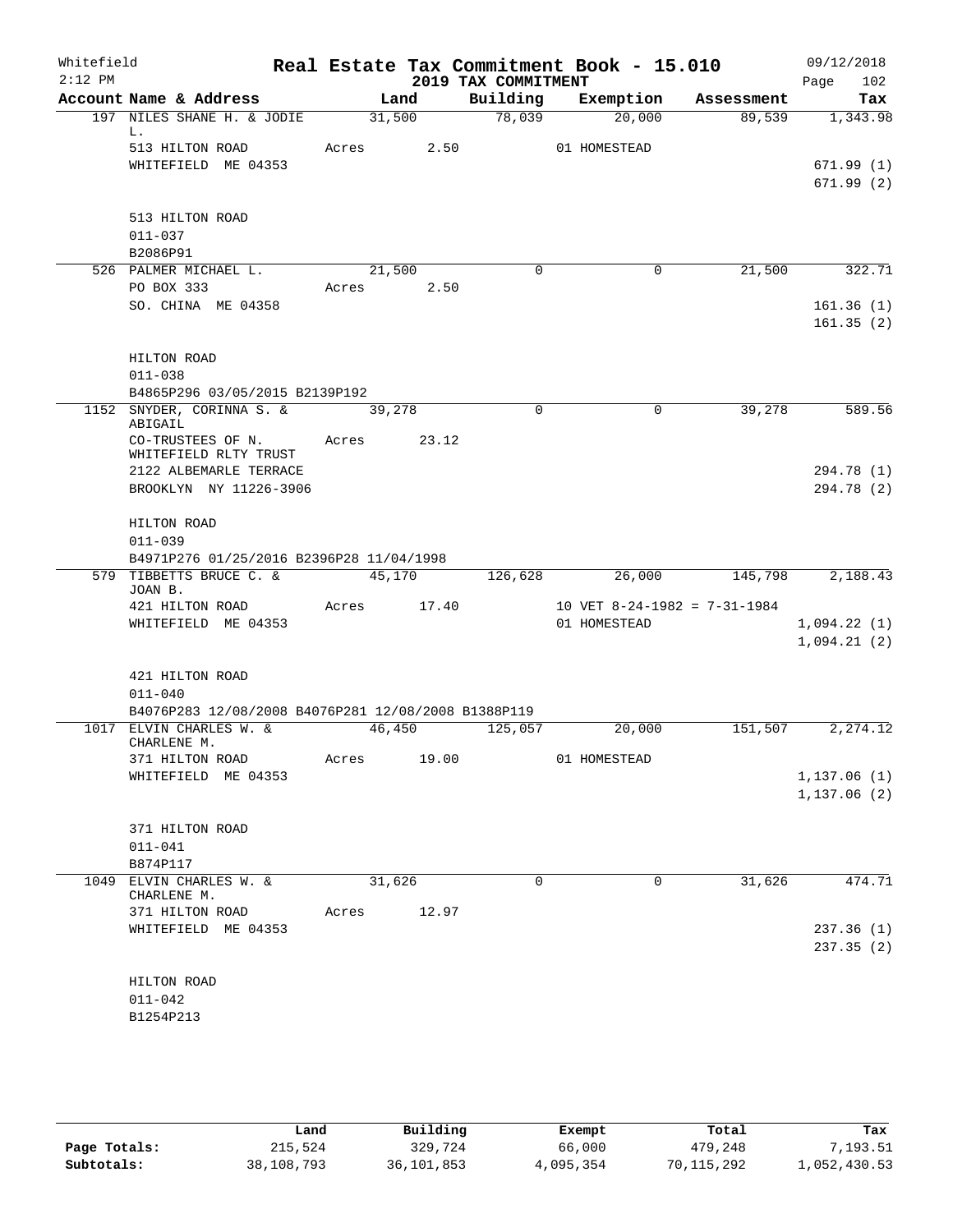| Whitefield<br>$2:12$ PM    |                                                                            |         |                         | 2019 TAX COMMITMENT | Real Estate Tax Commitment Book - 15.010 |                       | 09/12/2018               |
|----------------------------|----------------------------------------------------------------------------|---------|-------------------------|---------------------|------------------------------------------|-----------------------|--------------------------|
|                            | Account Name & Address                                                     |         | Land                    | Building            | Exemption                                | Assessment            | 103<br>Page<br>Tax       |
|                            | 1499 MARPLE ANTHONY F. &                                                   | 110,678 |                         | 166,189             | 20,000                                   | 256,867               | 3,855.57                 |
|                            | MARIANNE<br>340 HILTON ROAD                                                | Acres   | 204.00                  |                     | 01 HOMESTEAD                             |                       |                          |
|                            | WHITEFIELD ME 04353                                                        |         |                         |                     |                                          |                       | 1,927.79(1)              |
|                            |                                                                            |         |                         |                     |                                          |                       | 1,927.78(2)              |
|                            | 340 HILTON ROAD                                                            |         |                         |                     |                                          |                       |                          |
|                            | $011 - 042 - A$                                                            |         |                         |                     |                                          |                       |                          |
|                            | B1221P226                                                                  |         |                         |                     |                                          |                       |                          |
|                            | 470 WHITEFIELD REALTY TRUST                                                |         | 64,150                  | 81,372              | 0                                        | 145,522               | 2,184.29                 |
|                            | c/o SNYDER, CORINNA S.<br>2122 ALBEMARLE TERRACE                           | Acres   | 46.00                   |                     |                                          |                       | 1,092.15(1)              |
|                            | BROOKLYN NY 11226-3906                                                     |         |                         |                     |                                          |                       | 1,092.14(2)              |
|                            | 484 HILTON ROAD                                                            |         |                         |                     |                                          |                       |                          |
|                            | $011 - 044$                                                                |         |                         |                     |                                          |                       |                          |
|                            | B4803P103 07/28/2014                                                       |         |                         | 0                   |                                          |                       |                          |
|                            | 1080 ALLEN GEORGE C.<br>PROPERTY                                           |         | 37,900                  |                     | 0                                        | 37,900                | 568.88                   |
|                            | * TRUST                                                                    | Acres   | 21.00                   |                     |                                          |                       |                          |
|                            | PO BOX 536                                                                 |         |                         |                     |                                          |                       | 284.44 (1)               |
|                            | ELLSWORTH ME 04605                                                         |         |                         |                     |                                          |                       | 284.44 (2)               |
|                            | HILTON ROAD                                                                |         |                         |                     |                                          |                       |                          |
|                            | $011 - 045$                                                                |         |                         |                     |                                          |                       |                          |
|                            | B2620P87                                                                   |         |                         |                     |                                          |                       |                          |
|                            | 325 BOYNTON ALBERT<br>98 MILLS ROAD                                        | Acres   | 34,746<br>16.87         | 0                   | 0                                        | 34,746                | 521.54                   |
|                            | WHITEFIELD ME 04353                                                        |         |                         |                     |                                          |                       | 260.77(1)                |
|                            |                                                                            |         |                         |                     |                                          |                       | 260.77(2)                |
|                            |                                                                            |         |                         |                     |                                          |                       |                          |
|                            | HILTON ROAD<br>$011 - 046$                                                 |         |                         |                     |                                          |                       |                          |
|                            | 134 MURRAY SR. KENNETH                                                     |         | $\Omega$                | 747                 | 0                                        | 747                   | 11.21                    |
|                            | C/O RICHARD MURRAY, SR.                                                    |         |                         |                     |                                          |                       |                          |
|                            | 19 DEANS LANE                                                              |         |                         |                     |                                          |                       | 5.61(1)                  |
|                            | BOWDOIN ME 04287                                                           |         |                         |                     |                                          |                       | 5.60(2)                  |
|                            | HILTON ROAD                                                                |         |                         |                     |                                          |                       |                          |
|                            | $011 - 046 - ON$                                                           |         |                         |                     |                                          |                       |                          |
|                            | 271 WALMER JACOB                                                           |         | 32,415                  | 96,797              | 26,000                                   | 103,212               | 1,549.21                 |
|                            | 52 HEATH ROAD<br>WHITEFIELD ME 04353                                       | Acres   | 3.11                    |                     | 01 HOMESTEAD<br>05 VET EXEMPTION         |                       | 774.61(1)                |
|                            |                                                                            |         |                         |                     |                                          |                       | 774.60(2)                |
|                            |                                                                            |         |                         |                     |                                          |                       |                          |
|                            | 52 HEATH ROAD                                                              |         |                         |                     |                                          |                       |                          |
|                            | $011 - 047$                                                                |         |                         |                     |                                          |                       |                          |
|                            | B4816P138 09/09/2014 B4816P137 09/09/2014 B1871P131<br>1915 RIBEIRO, PAULA |         | 26,562                  | 0                   | 0                                        | 26,562                | 398.70                   |
|                            | RIBEIRO, JOHN                                                              | Acres   | 6.64                    |                     |                                          |                       |                          |
|                            | 204 DUNCASTER ROAD                                                         |         |                         |                     |                                          |                       | 199.35(1)                |
|                            | BLOOMFIELD CT 06002                                                        |         |                         |                     |                                          |                       | 199.35(2)                |
|                            | HEATH ROAD                                                                 |         |                         |                     |                                          |                       |                          |
|                            | $011 - 17A - 1$                                                            |         |                         |                     |                                          |                       |                          |
|                            | B5205P166 11/22/2018                                                       |         |                         |                     |                                          |                       |                          |
|                            |                                                                            |         |                         |                     |                                          |                       |                          |
|                            |                                                                            | Land    | Building                |                     | Exempt                                   | Total                 | Tax                      |
| Page Totals:<br>Subtotals: | 306,451<br>38, 415, 244                                                    |         | 345,105<br>36, 446, 958 |                     | 46,000<br>4, 141, 354                    | 605,556<br>70,720,848 | 9,089.40<br>1,061,519.93 |
|                            |                                                                            |         |                         |                     |                                          |                       |                          |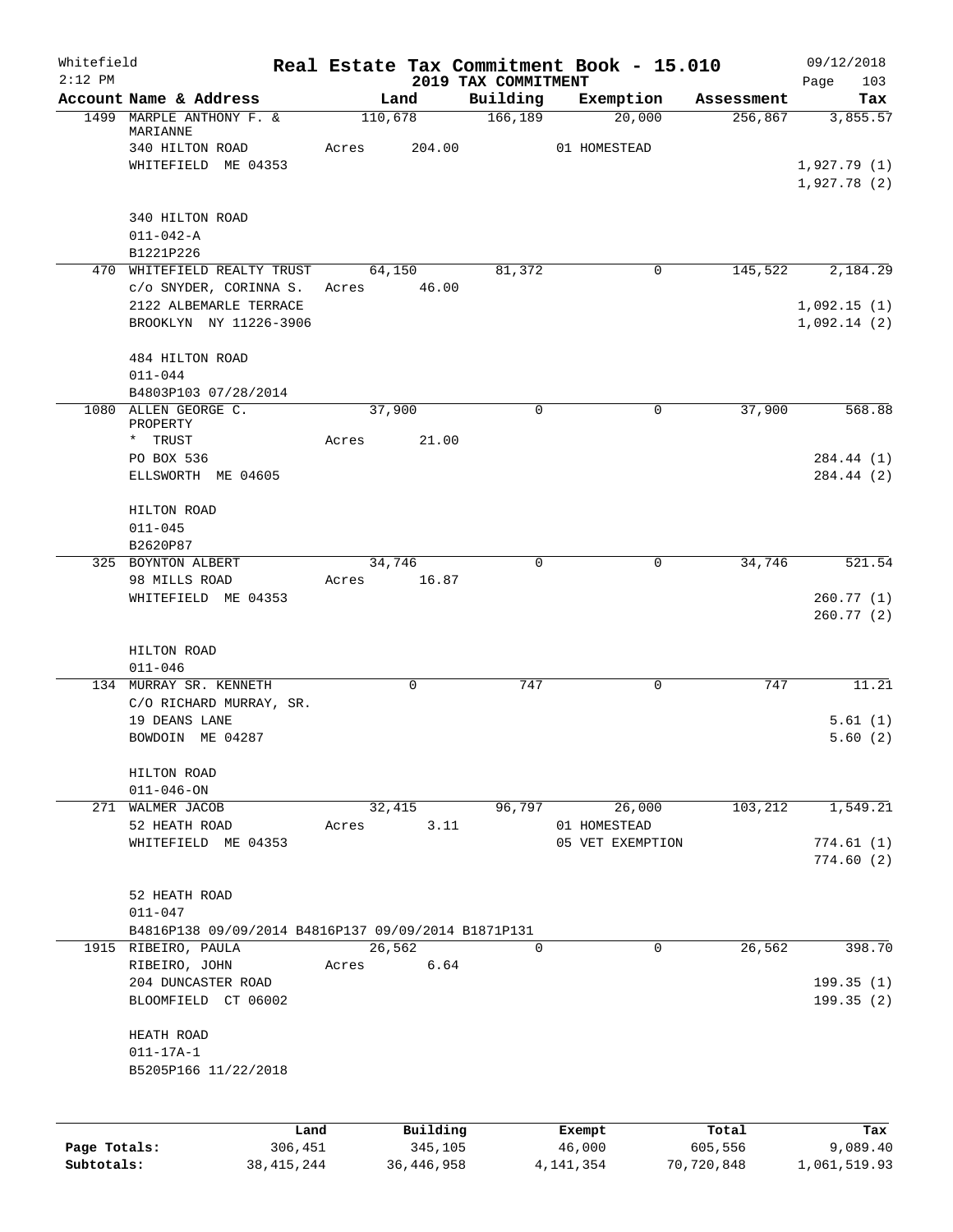| Whitefield<br>$2:12$ PM |                                                         |       |             | 2019 TAX COMMITMENT | Real Estate Tax Commitment Book - 15.010 |            | 09/12/2018<br>104<br>Page  |
|-------------------------|---------------------------------------------------------|-------|-------------|---------------------|------------------------------------------|------------|----------------------------|
|                         | Account Name & Address                                  |       | Land        | Building            | Exemption                                | Assessment | Tax                        |
|                         | 318 ANDERSON ERIN E &<br>JOHNSON MICHAEL S 1/2<br>INT   |       | 62,200      | 116,479             | 20,000                                   | 158,679    | 2,381.77                   |
|                         | ANDERSON PATRICIA S & H Acres<br>BRADFORD 1/2 INT       |       | 43.00       |                     | 01 HOMESTEAD                             |            |                            |
|                         | 67 SOUTH HUNTS MEADOW<br>ROAD                           |       |             |                     |                                          |            | 1, 190.89(1)               |
|                         | WHITEFIELD ME 04353                                     |       |             |                     |                                          |            | 1, 190.88(2)               |
|                         | 67 SO. HUNTS MEADOW<br><b>ROAD</b>                      |       |             |                     |                                          |            |                            |
|                         | $012 - 001$<br>B4497P255 03/02/2012 B2659P243           |       |             |                     |                                          |            |                            |
|                         | 503 MOONEY EDWIN C. &                                   |       | 150         | $\Omega$            | 0                                        | 150        | 2.25                       |
|                         | COLETTE<br>49 JOYS POND LANE                            | Acres | 1.50        |                     |                                          |            |                            |
|                         | WHITEFIELD ME 04353                                     |       |             |                     |                                          |            | 1.13(1)<br>1.12(2)         |
|                         | GARDINER ROAD<br>$012 - 001 - A$                        |       |             |                     |                                          |            |                            |
|                         | 1661 MOONEY EDWIN C. &<br>COLETTE                       |       | 67,780      | 243,967             | 20,000                                   | 291,747    | 4,379.12                   |
|                         | 49 JOYS POND LANE                                       | Acres | 45.00       |                     | 01 HOMESTEAD                             |            |                            |
|                         | WHITEFIELD ME 04353                                     |       |             |                     |                                          |            | 2,189.56(1)<br>2,189.56(2) |
|                         | 49 JOYS POND LANE<br>$012 - 001 - B$<br>B1254P128       |       |             |                     |                                          |            |                            |
| 1061                    | BESSEY BROCK A. & ERIN                                  |       | 42,690      | 156,805             | 20,000                                   | 179,495    | 2,694.22                   |
|                         | Е.<br>72 SO. HUNTS MEADOW<br><b>ROAD</b>                | Acres | 14.30       |                     | 01 HOMESTEAD                             |            |                            |
|                         | WHITEFIELD ME 04353                                     |       |             |                     |                                          |            | 1,347.11(1)<br>1,347.11(2) |
|                         | 72 SO. HUNTS MEADOW<br>ROAD                             |       |             |                     |                                          |            |                            |
|                         | $012 - 002$<br>B4283P82 06/08/2010 B2595P247 09/01/2000 |       |             |                     |                                          |            |                            |
|                         | 919 ORLANDO JO ANN                                      |       | 61,680      | 172,221             | 20,000                                   | 213,901    | 3,210.65                   |
|                         | 11 RED FOX LANE                                         |       | Acres 42.20 |                     | 01 HOMESTEAD                             |            |                            |
|                         | WHITEFIELD ME 04353                                     |       |             |                     |                                          |            | 1,605.33(1)<br>1,605.32(2) |
|                         | 11 RED FOX LANE<br>$012 - 003$                          |       |             |                     |                                          |            |                            |
|                         | B4375P122 02/16/2011 B2024P33                           |       |             |                     |                                          |            |                            |
|                         | 1780 SPRAGUE NICHOLAS T.                                |       | 30,450      | 149,417             | 0                                        | 179,867    | 2,699.80                   |
|                         | SPRAGUE CHELSEA N.<br>10 HILLSIDE WAY                   |       | Acres 1.80  |                     |                                          |            | 1,349.90(1)                |
|                         | DRESDEN ME 04342                                        |       |             |                     |                                          |            | 1,349.90(2)                |
|                         | 26 RED FOX LANE                                         |       |             |                     |                                          |            |                            |
|                         | $012 - 003 - A$                                         |       |             |                     |                                          |            |                            |
|                         | B5138P235 05/25/2017                                    |       |             |                     |                                          |            |                            |
|                         |                                                         |       |             |                     |                                          |            |                            |
|                         |                                                         |       |             |                     |                                          |            |                            |

|              | Land       | Building   | Exempt    | Total      | Tax          |
|--------------|------------|------------|-----------|------------|--------------|
| Page Totals: | 264,950    | 838,889    | 80,000    | 1,023,839  | 15,367.81    |
| Subtotals:   | 38,680,194 | 37,285,847 | 4,221,354 | 71,744,687 | l,076,887.74 |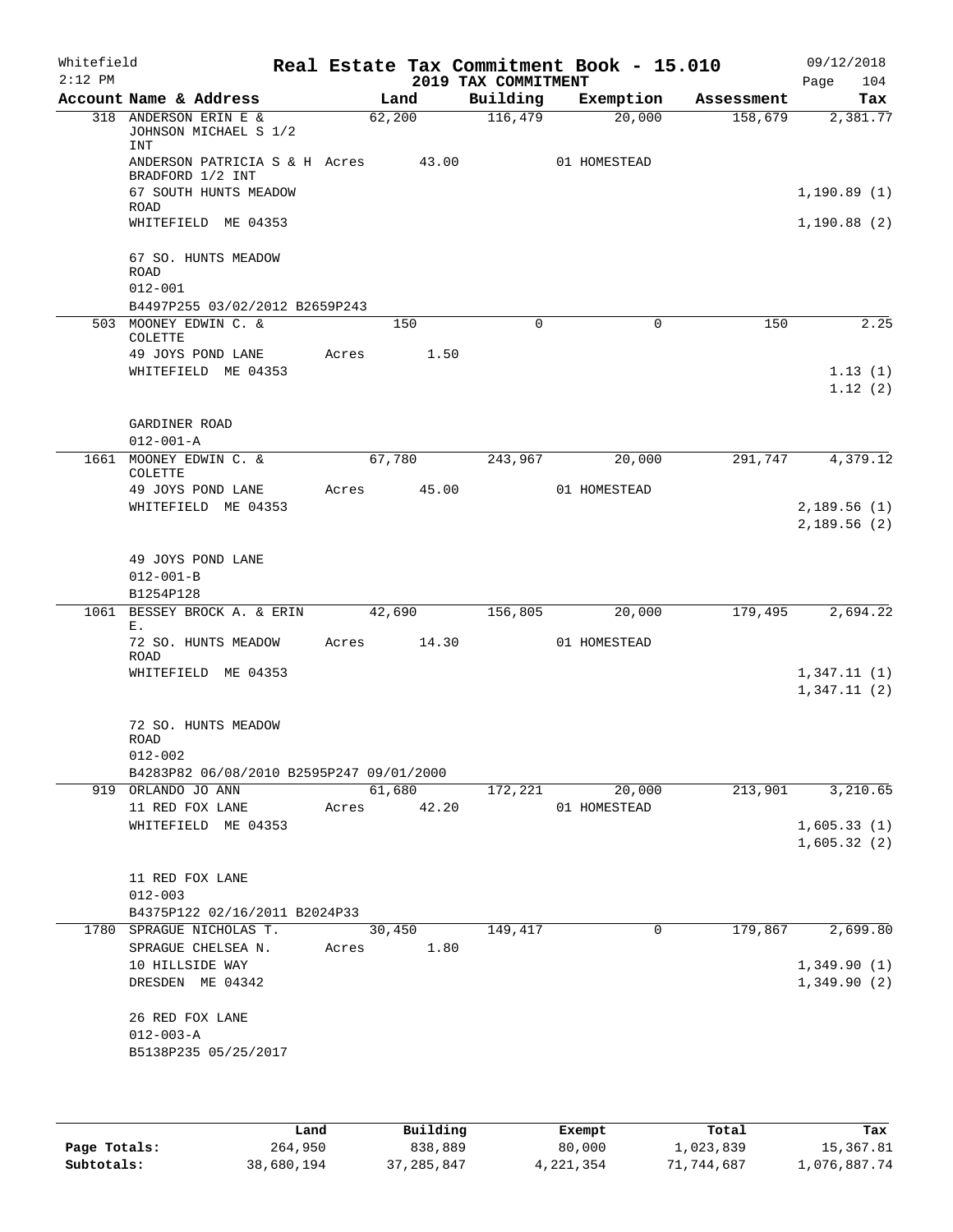| Whitefield<br>$2:12$ PM |                                                                                                                       |       |                 | 2019 TAX COMMITMENT | Real Estate Tax Commitment Book - 15.010 |            | 09/12/2018<br>105<br>Page  |
|-------------------------|-----------------------------------------------------------------------------------------------------------------------|-------|-----------------|---------------------|------------------------------------------|------------|----------------------------|
|                         | Account Name & Address                                                                                                |       | Land            | Building            | Exemption                                | Assessment | Tax                        |
|                         | 613 FORD MARY LOUISE<br>18 SO. HUNTS MEADOW RD. Acres<br>WHITEFIELD ME 04353                                          |       | 31,875<br>2.50  | 69,453              | 20,000<br>01 HOMESTEAD                   | 81,328     | 1,220.73<br>610.37(1)      |
|                         |                                                                                                                       |       |                 |                     |                                          |            | 610.36(2)                  |
|                         | 18 S. HUNTS MEADOW ROAD<br>$012 - 004$                                                                                |       |                 |                     |                                          |            |                            |
|                         | B4743P292 12/19/2013 B4728P82 10/31/2013 B4306P81<br>08/17/2010 B1365P282 01/08/1987                                  |       |                 |                     |                                          |            |                            |
|                         | 443 CAMERON CHARLES E.                                                                                                |       | 32,700          | 116,666             | 20,000                                   | 129,366    | 1,941.78                   |
|                         | 9 SO. HUNTS MEADOW ROAD Acres                                                                                         |       | 3.30            |                     | 01 HOMESTEAD                             |            |                            |
|                         | WHITEFIELD ME 04353                                                                                                   |       |                 |                     |                                          |            | 970.89(1)<br>970.89(2)     |
|                         | 9 SO. HUNTS MEADOW ROAD<br>$012 - 005$                                                                                |       |                 |                     |                                          |            |                            |
|                         | B4756P252 02/12/2014 B4385P170 03/23/2011 B4243P114<br>01/21/2010 B2042P246                                           |       |                 |                     |                                          |            |                            |
|                         | 695 CAMERON CHARLES E.                                                                                                |       | 30,000          | 146,981             | 0                                        | 176,981    | 2,656.48                   |
|                         | 9 SO. HUNTS MEADOW ROAD Acres                                                                                         |       | 0.86            |                     |                                          |            |                            |
|                         | WHITEFIELD ME 04353                                                                                                   |       |                 |                     |                                          |            | 1,328.24(1)<br>1,328.24(2) |
|                         | 6 SO. HUNTS MEADOW ROAD<br>$012 - 006$<br>B4756P144 02/11/2014 B4385P170 03/23/2011 B4243P114<br>01/21/2010 B2042P246 |       |                 |                     |                                          |            |                            |
| 599                     | GROVER BRADFORD, ESTATE                                                                                               |       | 1,035           | $\mathbf 0$         | $\mathbf 0$                              | 1,035      | 15.54                      |
|                         | ΟF                                                                                                                    |       |                 |                     |                                          |            |                            |
|                         | C/O- NANCY GROVER                                                                                                     | Acres | 0.69            |                     |                                          |            |                            |
|                         | 3696 SNOWDON DRIVE<br>WESTFIELD IN 46074                                                                              |       |                 |                     |                                          |            | 7.77(1)<br>7.77(2)         |
|                         | GARDINER ROAD                                                                                                         |       |                 |                     |                                          |            |                            |
|                         | $012 - 007$                                                                                                           |       |                 |                     |                                          |            |                            |
| 953                     | B578P366<br>GROVER BRADFORD, ESTATE<br>ОF                                                                             |       | 660             | 0                   | 0                                        | 660        | 9.91                       |
|                         | C/O- NANCY GROVER                                                                                                     | Acres | 0.44            |                     |                                          |            |                            |
|                         | 3696 SNOWDON DRIVE                                                                                                    |       |                 |                     |                                          |            | 4.96(1)                    |
|                         | WESTFIELD IN 46074                                                                                                    |       |                 |                     |                                          |            | 4.95(2)                    |
|                         | GARDINER ROAD                                                                                                         |       |                 |                     |                                          |            |                            |
|                         | $012 - 008$                                                                                                           |       |                 |                     |                                          |            |                            |
|                         | B578P366                                                                                                              |       |                 |                     |                                          |            |                            |
|                         | 1559 FREEMAN EDWARD & JOYCE<br>P O BOX 535                                                                            | Acres | 71,750<br>60.00 | 116,796             | 26,000<br>05 VET EXEMPTION               | 162,546    | 2,439.82                   |
|                         | GARDINER ME 04345                                                                                                     |       |                 |                     | 01 HOMESTEAD                             |            | 1, 219.91(1)               |
|                         |                                                                                                                       |       |                 |                     |                                          |            | 1, 219.91(2)               |
|                         | 577 GARDINER ROAD<br>$012 - 009$                                                                                      |       |                 |                     |                                          |            |                            |
|                         |                                                                                                                       |       |                 |                     |                                          |            |                            |

|              | Land       | Building     | Exempt    | Total      | Tax          |
|--------------|------------|--------------|-----------|------------|--------------|
| Page Totals: | 168,020    | 449,896      | 66,000    | 551,916    | 8,284.26     |
| Subtotals:   | 38,848,214 | 37, 735, 743 | 4,287,354 | 72,296,603 | .,085,172.00 |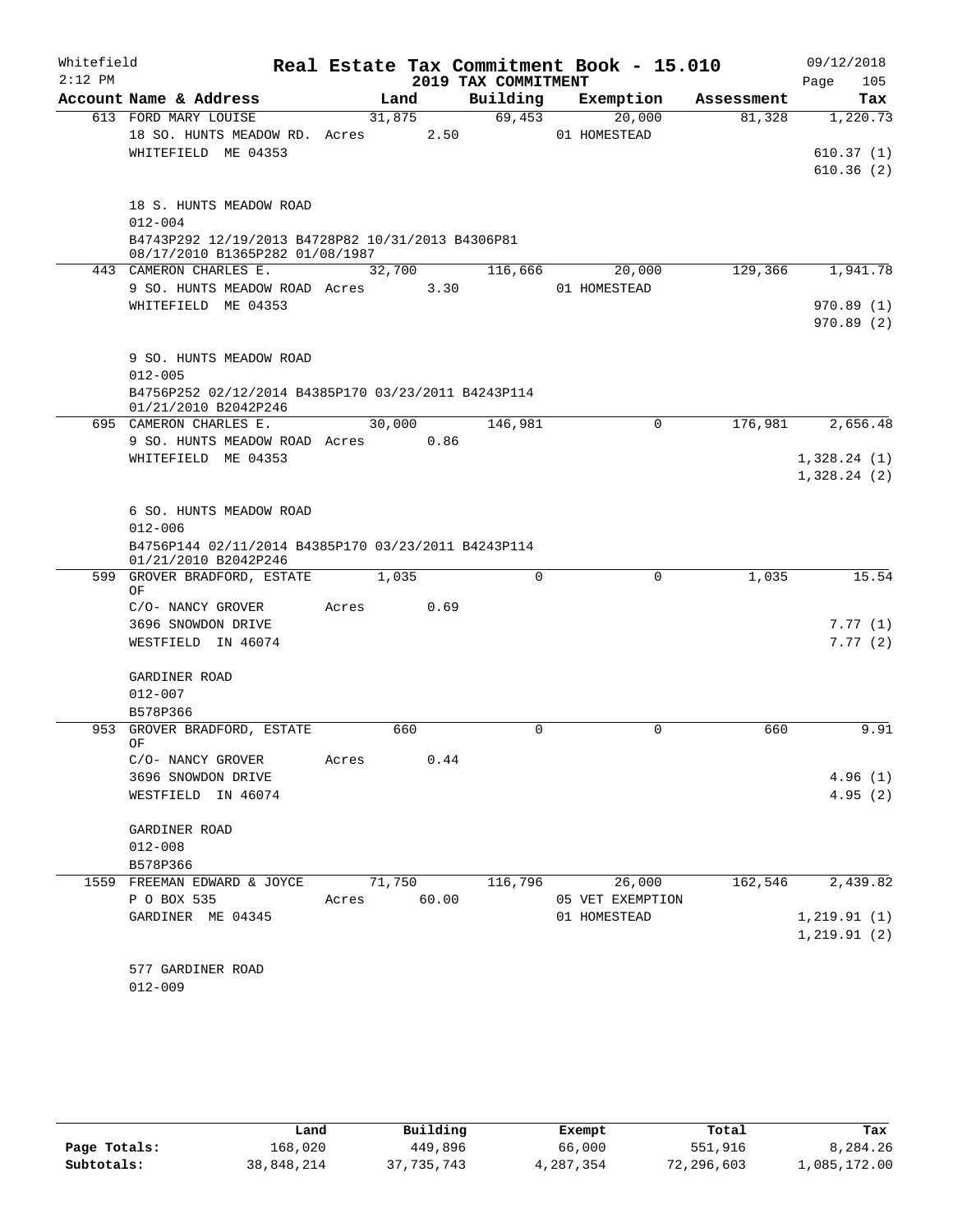| Whitefield |                                             |       |        |       |                     | Real Estate Tax Commitment Book - 15.010 |            | 09/12/2018             |
|------------|---------------------------------------------|-------|--------|-------|---------------------|------------------------------------------|------------|------------------------|
| $2:12$ PM  |                                             |       |        |       | 2019 TAX COMMITMENT |                                          |            | 106<br>Page            |
|            | Account Name & Address                      |       | Land   |       | Building            | Exemption                                | Assessment | Tax                    |
|            | 1844 DOOLEY EDWARD A. &<br>VICTORIA A.      |       | 22,085 |       | 0                   | $\Omega$                                 | 22,085     | 331.50                 |
|            | * TRUMAN-DOOLEY                             | Acres |        | 2.89  |                     |                                          |            |                        |
|            | 811 EIGHTH TERRACE                          |       |        |       |                     |                                          |            | 165.75(1)              |
|            | PALM BEACH GARDENS<br>FL<br>33418           |       |        |       |                     |                                          |            | 165.75(2)              |
|            | JOYS POND LANE                              |       |        |       |                     |                                          |            |                        |
|            | $012 - 009 - A$                             |       |        |       |                     |                                          |            |                        |
|            | B4157P2 06/12/2009                          |       |        |       |                     |                                          |            |                        |
|            | 1850 FREEMAN STEVE A.                       |       | 30,765 |       | 71,876              | 20,000                                   | 82,641     | 1,240.44               |
|            | 10 HUNTS MEADOW                             | Acres |        | 2.01  |                     | 01 HOMESTEAD                             |            |                        |
|            | WHITEFIELD ME 04353                         |       |        |       |                     |                                          |            | 620.22(1)<br>620.22(2) |
|            | 10 HUNTS MEADOW ROAD                        |       |        |       |                     |                                          |            |                        |
|            | $012 - 009 - B$                             |       |        |       |                     |                                          |            |                        |
|            | B4251P93 02/17/2010<br>48 FREEMAN KENNETH & |       |        |       |                     | 20,000                                   | 86,735     |                        |
|            | <b>DOROTHY</b>                              |       | 31,260 |       | 75,475              |                                          |            | 1,301.89               |
|            | 18 HUNTS MEADOW ROAD                        | Acres |        | 2.34  |                     | 01 HOMESTEAD                             |            |                        |
|            | WHITEFIELD ME 04353                         |       |        |       |                     |                                          |            | 650.95(1)              |
|            |                                             |       |        |       |                     |                                          |            | 650.94(2)              |
|            | 18 HUNTS MEADOW ROAD<br>$012 - 010$         |       |        |       |                     |                                          |            |                        |
|            | 450 LYSOBEY JEANNE                          |       | 30,000 |       | 92,338              | 20,000                                   | 102,338    | 1,536.09               |
|            | 30 HUNTS MEADOW ROAD                        | Acres |        | 1.37  |                     | 01 HOMESTEAD                             |            |                        |
|            | WHITEFIELD ME 04353                         |       |        |       |                     |                                          |            | 768.05(1)              |
|            |                                             |       |        |       |                     |                                          |            | 768.04(2)              |
|            | <b>30 HUNTS MEADOW ROAD</b>                 |       |        |       |                     |                                          |            |                        |
|            | $012 - 011$                                 |       |        |       |                     |                                          |            |                        |
|            | B3873P41 06/21/2007                         |       |        |       |                     |                                          |            |                        |
|            | 125 MINOTY ROBERT D. &<br><b>NANCY</b>      |       | 30,000 |       | 85,074              | 26,000                                   | 89,074     | 1,337.00               |
|            | 40 HUNTS MEADOW ROAD                        | Acres |        | 0.89  |                     | 01 HOMESTEAD                             |            |                        |
|            | WHITEFIELD ME 04353                         |       |        |       |                     | 05 VET EXEMPTION                         |            | 668.50(1)              |
|            |                                             |       |        |       |                     |                                          |            | 668.50 (2)             |
|            | 40 HUNTS MEADOW ROAD                        |       |        |       |                     |                                          |            |                        |
|            | $012 - 012$                                 |       |        |       |                     |                                          |            |                        |
|            | 30 FITZ-PATRICK JAMES E. &                  |       | 38,640 |       | 125,452             | 20,000                                   | 144,092    | 2,162.82               |
|            | CAROLYN M<br>56 HUNTS MEADOW ROAD           | Acres |        | 32.00 |                     | 01 HOMESTEAD                             |            |                        |
|            | WHITEFIELE ME 04353                         |       |        |       |                     |                                          |            | 1,081.41(1)            |
|            |                                             |       |        |       |                     |                                          |            | 1,081.41(2)            |
|            |                                             |       |        |       |                     |                                          |            |                        |
|            | 56 HUNTS MEADOW ROAD                        |       |        |       |                     |                                          |            |                        |
|            | $012 - 013$                                 |       |        |       |                     |                                          |            |                        |
|            | B4097P4 02/09/2009 B1596P245                |       |        |       |                     |                                          |            |                        |

|              | Land       | Building     | Exempt    | Total      | Tax          |
|--------------|------------|--------------|-----------|------------|--------------|
| Page Totals: | 182,750    | 450,215      | 106,000   | 526,965    | 7,909.74     |
| Subtotals:   | 39,030,964 | 38, 185, 958 | 4,393,354 | 72,823,568 | 1,093,081.74 |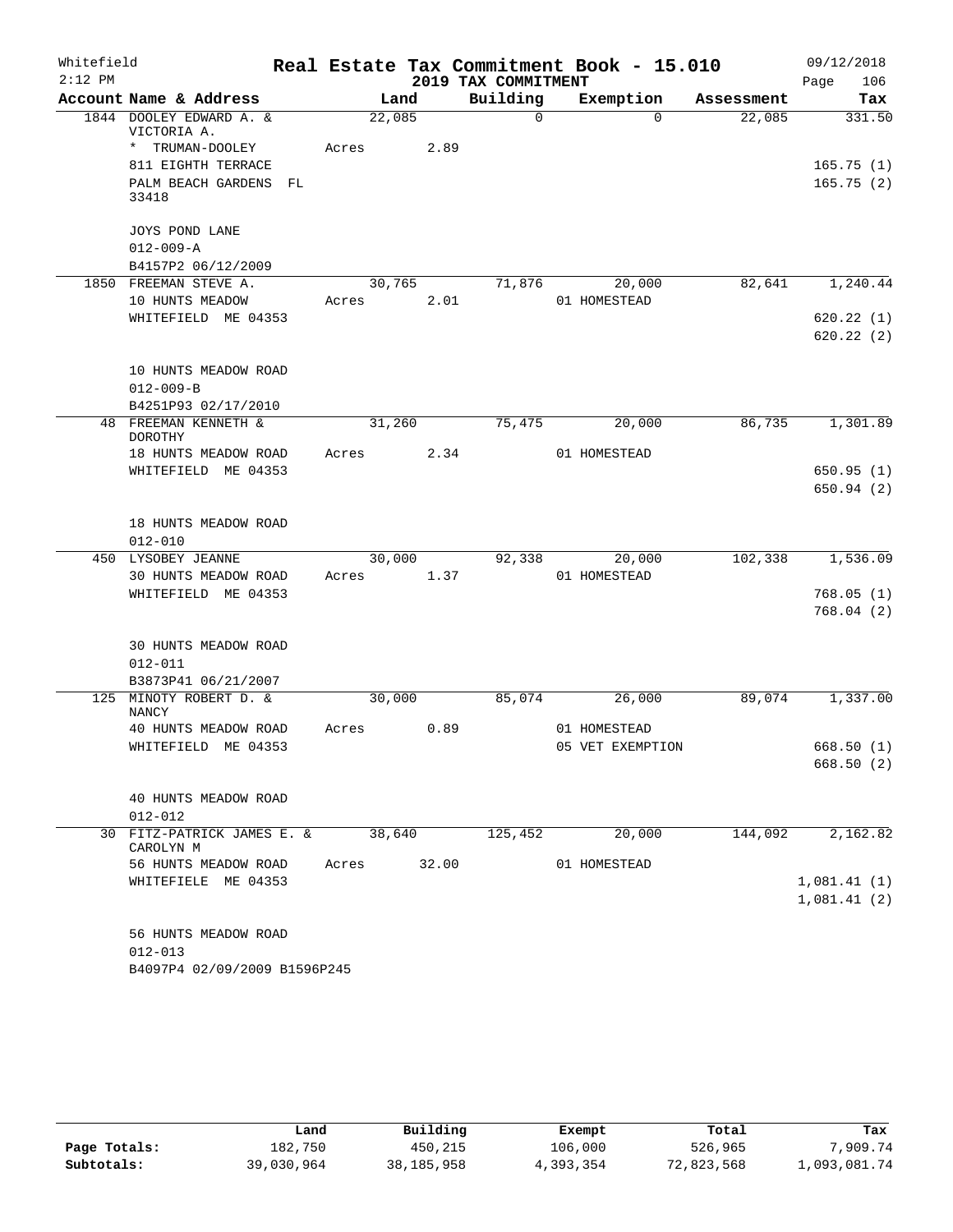| Whitefield<br>$2:12$ PM |                                                                                                                                                       |                 |      | 2019 TAX COMMITMENT | Real Estate Tax Commitment Book - 15.010 |            | 09/12/2018<br>107<br>Page  |
|-------------------------|-------------------------------------------------------------------------------------------------------------------------------------------------------|-----------------|------|---------------------|------------------------------------------|------------|----------------------------|
|                         | Account Name & Address                                                                                                                                |                 | Land | Building            | Exemption                                | Assessment | Tax                        |
|                         | 820 STINSON, JUSTINE N.<br>220 BEEDLE RD.<br>RICHMOND ME 04357                                                                                        | 30,270<br>Acres | 1.68 | 112,244             | $\Omega$                                 | 142,514    | 2,139.14<br>1,069.57(1)    |
|                         |                                                                                                                                                       |                 |      |                     |                                          |            | 1,069.57(2)                |
|                         | 48 HUNTS MEADOW ROAD<br>$012 - 013 - A$                                                                                                               |                 |      |                     |                                          |            |                            |
|                         | B5115P17 03/09/2017 B5088P35 04/25/2016 B4654P217<br>04/25/2013 B4488P237 02/02/2012 B4323P210 10/01/2010<br>B4279P38 05/24/2010 B3370P173 09/27/2004 |                 |      |                     |                                          |            |                            |
|                         | 1575 GILBERT-BRUNELLE DIANN                                                                                                                           | 33,000          |      | 54,528              | 20,000                                   | 67,528     | 1,013.60                   |
|                         | 64 HUNTS MEADOW ROAD                                                                                                                                  | Acres           | 3.50 |                     | 01 HOMESTEAD                             |            |                            |
|                         | WHITEFIELD ME 04353                                                                                                                                   |                 |      |                     |                                          |            | 506.80(1)<br>506.80(2)     |
|                         | 64 HUNTS MEADOW ROAD<br>$012 - 014$                                                                                                                   |                 |      |                     |                                          |            |                            |
|                         | B4315P248 09/13/2010 B2195P128                                                                                                                        |                 |      |                     |                                          |            |                            |
|                         | 724 MILLETT TIMOTHY A. &<br>MARCIA                                                                                                                    | 31,800          |      | 132,721             | 20,000                                   | 144,521    | 2,169.26                   |
|                         | 70 HUNTS MEADOW ROAD                                                                                                                                  | Acres           | 2.70 |                     | 01 HOMESTEAD                             |            |                            |
|                         | WHITEFIELD ME 04353                                                                                                                                   |                 |      |                     |                                          |            | 1,084.63(1)<br>1,084.63(2) |
|                         | 70 HUNTS MEADOW ROAD                                                                                                                                  |                 |      |                     |                                          |            |                            |
|                         | $012 - 014 - A$                                                                                                                                       |                 |      |                     |                                          |            |                            |
|                         | B1850P138                                                                                                                                             |                 |      |                     |                                          |            |                            |
|                         | 1336 SURETTE, PETER B.                                                                                                                                | 33,810          |      | 118,412             | 0                                        | 152,222    | 2,284.85                   |
|                         | SURETTE, KERRY E.                                                                                                                                     | Acres           | 4.04 |                     |                                          |            |                            |
|                         | 78 HUNTS MEADOW ROAD                                                                                                                                  |                 |      |                     |                                          |            | 1, 142.43(1)               |
|                         | WHITEFIELD ME 04353                                                                                                                                   |                 |      |                     |                                          |            | 1, 142.42(2)               |
|                         | 78 HUNTS MEADOW ROAD<br>$012 - 015 - A$                                                                                                               |                 |      |                     |                                          |            |                            |
|                         | B5002P197 04/26/2016 B4889P167 05/26/2015 B4866P282<br>03/10/2015 B3893P90 08/10/2007 B2551P258                                                       |                 |      |                     |                                          |            |                            |
|                         | 1538 RICHARDS MARK & LYNN<br>90 HUNTS MEADOW ROAD                                                                                                     | 30,960          |      | 174,052             | 20,000                                   | 185,012    | 2,777.03                   |
|                         | WHITEFIELD ME 04353                                                                                                                                   | Acres           | 2.14 |                     | 01 HOMESTEAD                             |            | 1,388.52(1)                |
|                         |                                                                                                                                                       |                 |      |                     |                                          |            | 1,388.51(2)                |
|                         | 90 HUNTS MEADOW ROAD                                                                                                                                  |                 |      |                     |                                          |            |                            |
|                         | $012 - 015 - B$                                                                                                                                       |                 |      |                     |                                          |            |                            |
| 1457                    | B1704P215<br>MCLAUGHLIN ROBERT V. &<br>TERRIE                                                                                                         | 30,750          |      | 162,202             | 20,000                                   | 172,952    | 2,596.01                   |
|                         | 96 HUNTS MEADOW ROAD                                                                                                                                  | Acres           | 2.00 |                     | 01 HOMESTEAD                             |            |                            |
|                         | WHITEFIELD ME 04353                                                                                                                                   |                 |      |                     |                                          |            | 1, 298.01(1)               |
|                         |                                                                                                                                                       |                 |      |                     |                                          |            | 1, 298.00(2)               |
|                         | 96 HUNTS MEADOW ROAD<br>$012 - 015 - C$                                                                                                               |                 |      |                     |                                          |            |                            |
|                         | B1762P239                                                                                                                                             |                 |      |                     |                                          |            |                            |

|              | Land         | Building   | Exempt    | Total      | Tax          |
|--------------|--------------|------------|-----------|------------|--------------|
| Page Totals: | 190,590      | 754,159    | 80,000    | 864,749    | 12,979.89    |
| Subtotals:   | 39, 221, 554 | 38,940,117 | 4,473,354 | 73,688,317 | 1,106,061.63 |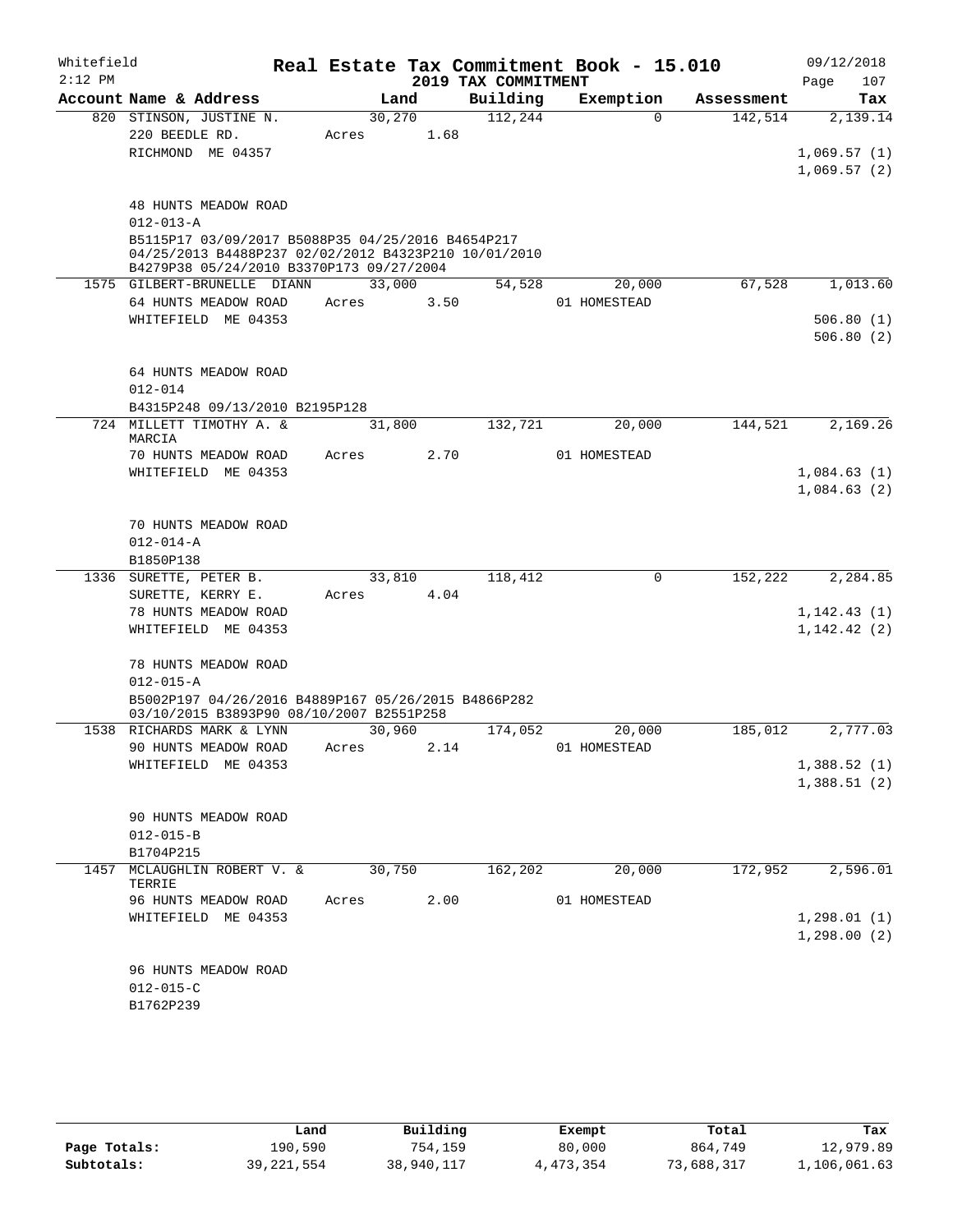| Whitefield |                                                   |        |             |                     | Real Estate Tax Commitment Book - 15.010 |            | 09/12/2018                 |
|------------|---------------------------------------------------|--------|-------------|---------------------|------------------------------------------|------------|----------------------------|
| $2:12$ PM  |                                                   |        |             | 2019 TAX COMMITMENT |                                          |            | 108<br>Page                |
|            | Account Name & Address                            |        | Land        |                     | Building Exemption                       | Assessment | Tax                        |
|            | 1330 BEAUMIER JAMES P.                            |        | 41,378      | 148,469             | 20,000                                   | 169,847    | 2,549.40                   |
|            | 98 HUNTS MEADOW ROAD                              |        | Acres 12.66 |                     | 01 HOMESTEAD                             |            |                            |
|            | WHITEFIELD ME 04353                               |        |             |                     |                                          |            | 1,274.70(1)<br>1,274.70(2) |
|            |                                                   |        |             |                     |                                          |            |                            |
|            | 98 HUNTS MEADOW ROAD                              |        |             |                     |                                          |            |                            |
|            | $012 - 015 - D$                                   |        |             |                     |                                          |            |                            |
|            | B4158P104 06/12/2009 B3976P198 03/07/2008         |        |             |                     |                                          |            |                            |
|            | 1410 WEBB JONATHAN W. & JUDY                      | 47,315 |             | $\Omega$            | 0                                        | 47,315     | 710.20                     |
|            | Α.                                                |        |             |                     |                                          |            |                            |
|            | 17 HEAVEN'S WAYNE LANE Acres 51.13                |        |             |                     |                                          |            |                            |
|            | WHITEFIELD ME 04353                               |        |             |                     |                                          |            | 355.10(1)<br>355.10(2)     |
|            |                                                   |        |             |                     |                                          |            |                            |
|            | PITTSTON TOWN LINE                                |        |             |                     |                                          |            |                            |
|            | $012 - 016$                                       |        |             |                     |                                          |            |                            |
|            | B2543P233                                         |        |             |                     |                                          |            |                            |
|            | 1317 WEBB JONATHAN W. & JUDY 34,478               |        |             | $\mathbf 0$         | $\mathbf 0$                              | 34,478     | 517.51                     |
|            | Α.                                                |        |             |                     |                                          |            |                            |
|            | 17 HEAVEN'S WAY LANE                              | Acres  | 31.12       |                     |                                          |            |                            |
|            | WHITEFIELD ME 04353                               |        |             |                     |                                          |            | 258.76(1)<br>258.75(2)     |
|            |                                                   |        |             |                     |                                          |            |                            |
|            | HUNTS MEADOW ROAD                                 |        |             |                     |                                          |            |                            |
|            | $012 - 017$                                       |        |             |                     |                                          |            |                            |
|            | B2802P87                                          |        |             |                     |                                          |            |                            |
|            | 465 BOSSIE MICHELLE &                             |        | 35,970      | 20,111              | 0                                        | 56,081     | 841.78                     |
|            | KENNETH                                           |        |             |                     |                                          |            |                            |
|            | 120 HUNTS MEADOW ROAD<br>WHITEFIELD ME 04353      |        | Acres 5.90  |                     |                                          |            |                            |
|            |                                                   |        |             |                     |                                          |            | 420.89(1)<br>420.89(2)     |
|            |                                                   |        |             |                     |                                          |            |                            |
|            | 120 HUNTS MEADOW ROAD                             |        |             |                     |                                          |            |                            |
|            | $012 - 017 - A$                                   |        |             |                     |                                          |            |                            |
|            | B5136P107 05/17/2017 B4403P2 05/31/2011 B2386P115 |        |             |                     |                                          |            |                            |
|            | 60 LEWIS MARY G.                                  |        | 34,350      | 4,201               | 20,000                                   | 18,551     | 278.45                     |
|            | 130 HUNTS MEADOW ROAD                             | Acres  | 4.40        |                     | 01 HOMESTEAD                             |            |                            |
|            | WHITEFIELD ME 04353                               |        |             |                     |                                          |            | 139.23(1)                  |
|            |                                                   |        |             |                     |                                          |            | 139.22(2)                  |
|            | 130 HUNTS MEADOW ROAD                             |        |             |                     |                                          |            |                            |
|            | $012 - 017 - B$                                   |        |             |                     |                                          |            |                            |
|            | B2046P272                                         |        |             |                     |                                          |            |                            |
|            | 608 RACKLIFF BETHANY J.                           |        | 33,450      |                     | 78,398 20,000                            | 91,848     | 1,378.64                   |
|            | 140 HUNTS MEADOW ROAD                             |        | Acres 3.80  |                     | 01 HOMESTEAD                             |            |                            |
|            | WHITEFIELD ME 04353                               |        |             |                     |                                          |            | 689.32 (1)                 |
|            |                                                   |        |             |                     |                                          |            | 689.32 (2)                 |
|            |                                                   |        |             |                     |                                          |            |                            |
|            | 140 HUNTS MEADOW ROAD                             |        |             |                     |                                          |            |                            |
|            | $012 - 017 - C$                                   |        |             |                     |                                          |            |                            |
|            | B4061P161 10/10/2008                              |        |             |                     |                                          |            |                            |

|              | Land       | Building     | Exempt    | Total      | Tax            |
|--------------|------------|--------------|-----------|------------|----------------|
| Page Totals: | 226,941    | 251,179      | 60,000    | 418,120    | 6,275.98       |
| Subtotals:   | 39,448,495 | 39, 191, 296 | 4,533,354 | 74,106,437 | 1, 112, 337.61 |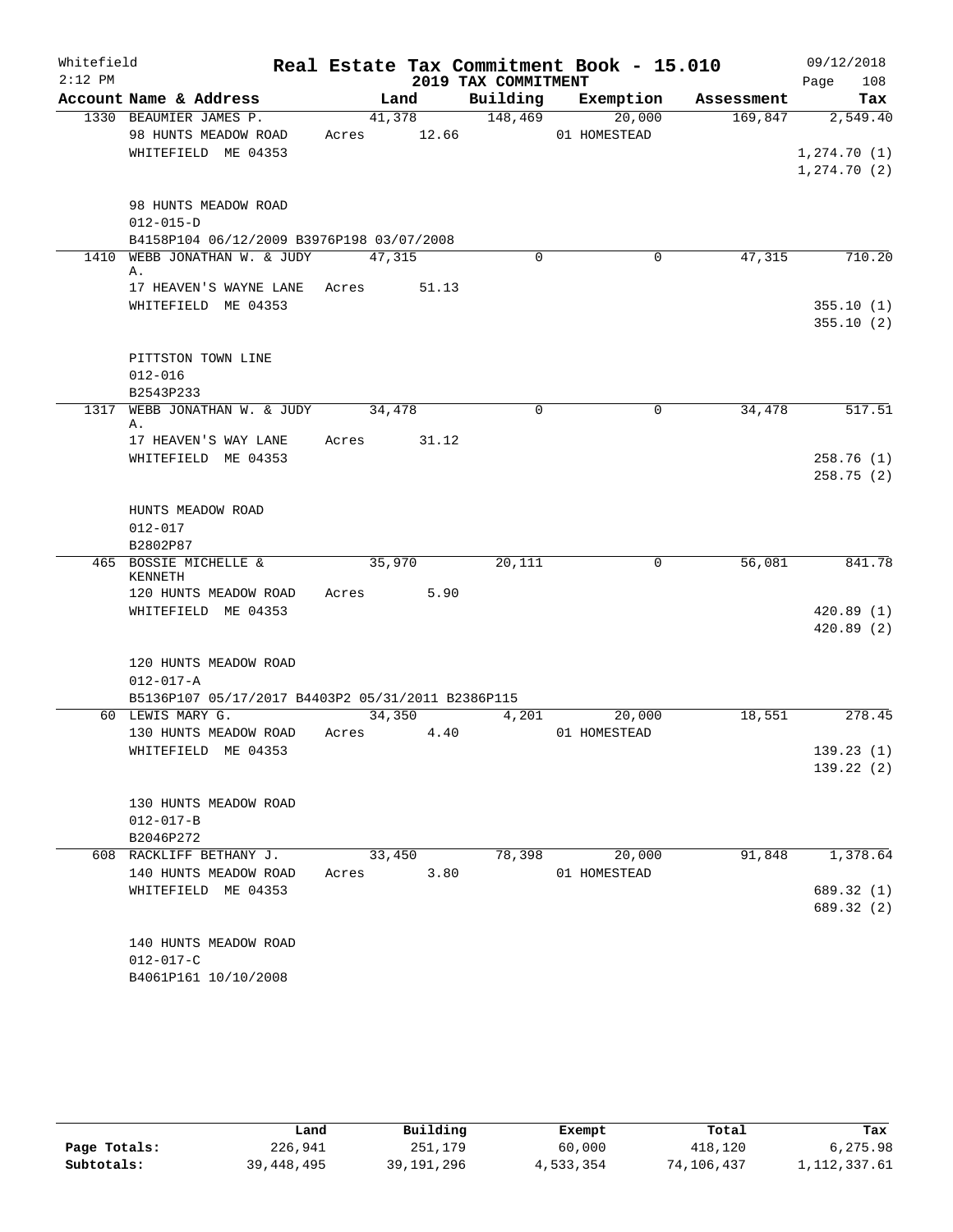| Whitefield |                                                                    |             |        |                     | Real Estate Tax Commitment Book - 15.010 |                       | 09/12/2018   |
|------------|--------------------------------------------------------------------|-------------|--------|---------------------|------------------------------------------|-----------------------|--------------|
| $2:12$ PM  |                                                                    |             |        | 2019 TAX COMMITMENT |                                          |                       | 109<br>Page  |
|            | Account Name & Address                                             |             | Land   | Building            | Exemption                                | Assessment            | Tax          |
|            | 1527 CARLTON STEVEN F. &<br>DIANNE M.                              | 33,000      |        | 71,647              | 20,000                                   | 84,647                | 1,270.55     |
|            | 144 HUNTS MEADOW ROAD                                              | Acres 3.50  |        |                     | 01 HOMESTEAD                             |                       |              |
|            | WHITEFIELD ME 04353                                                |             |        |                     |                                          |                       | 635.28(1)    |
|            |                                                                    |             |        |                     |                                          |                       | 635.27(2)    |
|            |                                                                    |             |        |                     |                                          |                       |              |
|            | 144 HUNTS MEADOW ROAD                                              |             |        |                     |                                          |                       |              |
|            | $012 - 017 - D$                                                    |             |        |                     |                                          |                       |              |
|            | B4998P18 02/16/2016 B4403P1 05/31/2011 B2366P332                   |             |        |                     |                                          |                       |              |
|            | 1282 KALLOCH JEREMY S. &<br>LISA WEBB-KALLOCH                      | 35,970      |        | 94,307              | 20,000                                   | 110, 277              | 1,655.26     |
|            | 110 HUNTS MEADOW ROAD                                              | Acres       | 5.90   |                     | 01 HOMESTEAD                             |                       |              |
|            | WHITEFIELD ME 04353                                                |             |        |                     |                                          |                       | 827.63(1)    |
|            |                                                                    |             |        |                     |                                          |                       | 827.63(2)    |
|            |                                                                    |             |        |                     |                                          |                       |              |
|            | 110 HUNTS MEADOW ROAD                                              |             |        |                     |                                          |                       |              |
|            | $012 - 017 - E$                                                    |             |        |                     |                                          |                       |              |
|            | B4498P252 03/06/2012 B2603P299 09/28/2000<br>1054 PILLING JAMES A. | 39,850      |        | $\mathbf 0$         |                                          | $\mathbf 0$<br>39,850 | 598.15       |
|            | 57 ACORN LANE                                                      | Acres 24.00 |        |                     |                                          |                       |              |
|            | WHITEFIELD ME 04353                                                |             |        |                     |                                          |                       | 299.08(1)    |
|            |                                                                    |             |        |                     |                                          |                       | 299.07(2)    |
|            |                                                                    |             |        |                     |                                          |                       |              |
|            | HUNTS MEADOW ROAD                                                  |             |        |                     |                                          |                       |              |
|            | $012 - 018$                                                        |             |        |                     |                                          |                       |              |
|            | B4206P25 10/01/2009 B2191P26 10/10/1996                            |             |        |                     |                                          |                       |              |
| 633        | WEBB JONATHAN W. & JUDY<br>Α.                                      |             | 36,930 | 133,242             | 20,000                                   | 150,172               | 2,254.08     |
|            | 17 HEAVEN'S WAY LANE Acres 7.10                                    |             |        |                     | 01 HOMESTEAD                             |                       |              |
|            | WHITEFIELD ME 04353                                                |             |        |                     |                                          |                       | 1, 127.04(1) |
|            |                                                                    |             |        |                     |                                          |                       | 1, 127.04(2) |
|            |                                                                    |             |        |                     |                                          |                       |              |
|            | 17 HEAVEN'S WAY LANE                                               |             |        |                     |                                          |                       |              |
|            | $012 - 019$                                                        |             |        |                     |                                          |                       |              |
|            | B2802P87 02/04/2002<br>1449 PILLING JAMES A.                       |             | 50,175 | 57,898              | 20,000                                   | 88,073                | 1,321.98     |
|            | 57 ACORN LANE                                                      | Acres       | 24.50  |                     | 01 HOMESTEAD                             |                       |              |
|            | WHITEFIELD ME 04353                                                |             |        |                     |                                          |                       | 660.99 (1)   |
|            |                                                                    |             |        |                     |                                          |                       | 660.99(2)    |
|            |                                                                    |             |        |                     |                                          |                       |              |
|            | 57 ACORN LANE                                                      |             |        |                     |                                          |                       |              |
|            | $012 - 019 - A$                                                    |             |        |                     |                                          |                       |              |
|            | B2097P323                                                          |             |        |                     |                                          |                       |              |
|            | 1724 CHAREST LAURIER F.<br>257 OAK HILL ROAD                       | 32,850      | 3.40   | 31,776              |                                          | 64,626<br>0           | 970.04       |
|            | AUBURN ME 04210                                                    | Acres       |        |                     |                                          |                       | 485.02(1)    |
|            |                                                                    |             |        |                     |                                          |                       | 485.02 (2)   |
|            |                                                                    |             |        |                     |                                          |                       |              |
|            | 21 ACORN LANE                                                      |             |        |                     |                                          |                       |              |
|            | $012 - 019 - B$                                                    |             |        |                     |                                          |                       |              |
|            | B3297P142 05/26/2004                                               |             |        |                     |                                          |                       |              |

|              | Land       | Building   | Exempt    | Total      | Tax          |
|--------------|------------|------------|-----------|------------|--------------|
| Page Totals: | 228,775    | 388,870    | 80,000    | 537,645    | 8,070.06     |
| Subtotals:   | 39,677,270 | 39,580,166 | 4,613,354 | 74,644,082 | 1,120,407.67 |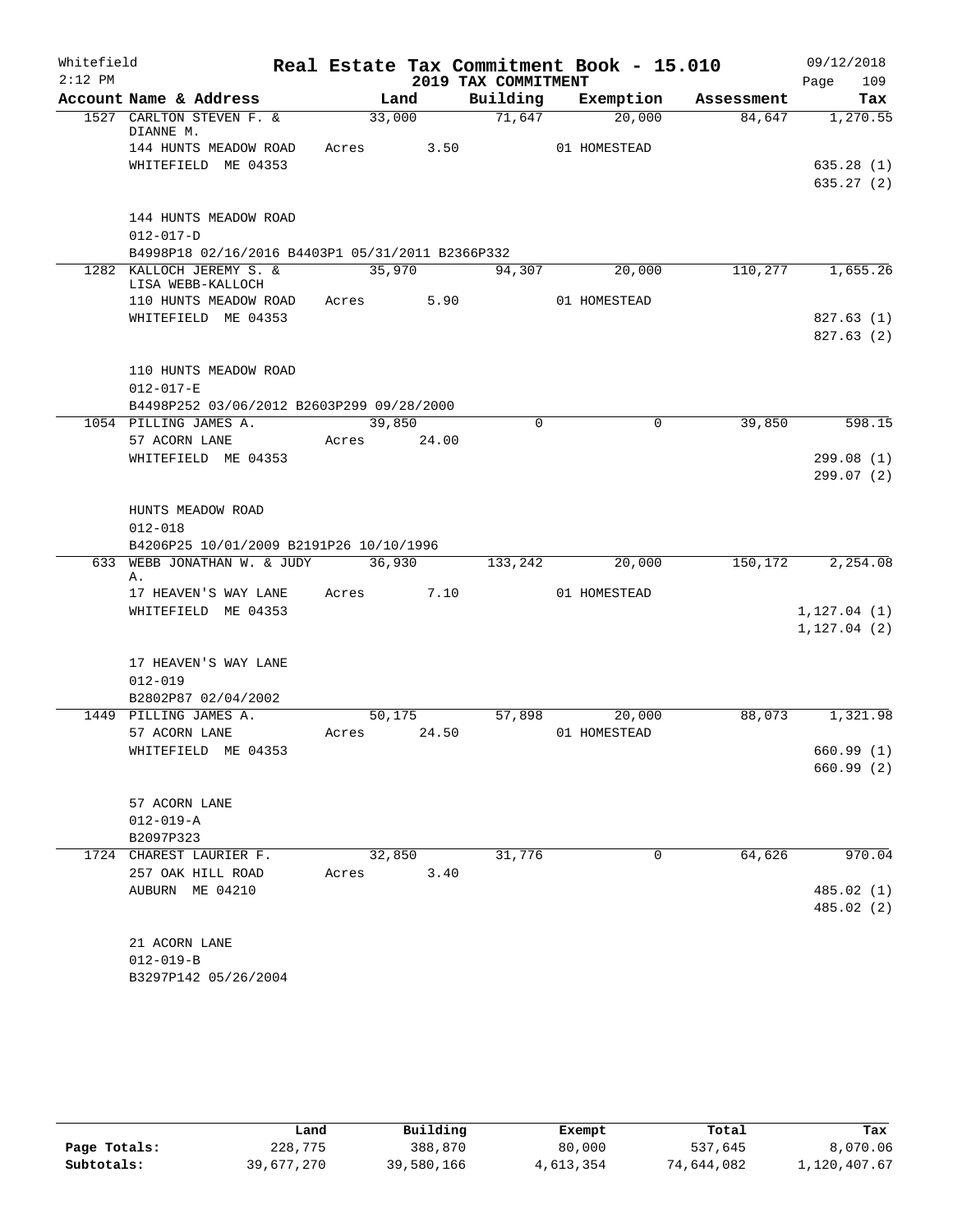| Whitefield<br>$2:12$ PM |                                                                                                                                                       |        |       | 2019 TAX COMMITMENT | Real Estate Tax Commitment Book - 15.010 |            | 09/12/2018<br>Page<br>110 |
|-------------------------|-------------------------------------------------------------------------------------------------------------------------------------------------------|--------|-------|---------------------|------------------------------------------|------------|---------------------------|
|                         | Account Name & Address                                                                                                                                |        | Land  | Building            | Exemption                                | Assessment | Tax                       |
|                         | 1379 KELLEY JAMES HEIRS                                                                                                                               | 27,300 |       | $\Omega$            | $\Omega$                                 | 27,300     | 409.77                    |
|                         | C/O ADAM KELLEY,<br>PERSONAL REP.                                                                                                                     | Acres  | 32.00 |                     |                                          |            |                           |
|                         | 129 LYONS ROAD<br>MANCHESTER ME<br>04351-3116                                                                                                         |        |       |                     |                                          |            | 204.89(1)<br>204.88(2)    |
|                         | HOWE ROAD                                                                                                                                             |        |       |                     |                                          |            |                           |
|                         | $012 - 020$                                                                                                                                           |        |       |                     |                                          |            |                           |
|                         | B2304P128 01/26/1998                                                                                                                                  |        |       |                     |                                          |            |                           |
|                         | 127 KASELIS RICHARD M.                                                                                                                                | 44,090 |       | 121,323             | 20,000                                   | 145,413    | 2,182.65                  |
|                         | 208 HUNTS MEADOW ROAD                                                                                                                                 | Acres  | 16.05 |                     | 01 HOMESTEAD                             |            |                           |
|                         | WHITEFIELD ME 04353                                                                                                                                   |        |       |                     |                                          |            | 1,091.33(1)               |
|                         |                                                                                                                                                       |        |       |                     |                                          |            | 1,091.32(2)               |
|                         | 208 HUNTS MEADOW ROAD                                                                                                                                 |        |       |                     |                                          |            |                           |
|                         | $012 - 021$                                                                                                                                           |        |       |                     |                                          |            |                           |
|                         | B2854P82                                                                                                                                              |        |       |                     |                                          |            |                           |
|                         | 1483 MAYO MAE BELLE                                                                                                                                   | 36,290 |       | 93,235              | 20,000                                   | 109,525    | 1,643.97                  |
|                         | 222 HUNTS MEADOW ROAD                                                                                                                                 | Acres  | 6.30  |                     | 01 HOMESTEAD                             |            |                           |
|                         | WHITEFIELD ME 04353                                                                                                                                   |        |       |                     |                                          |            | 821.99 (1)                |
|                         |                                                                                                                                                       |        |       |                     |                                          |            | 821.98 (2)                |
|                         | 222 HUNTS MEADOW ROAD                                                                                                                                 |        |       |                     |                                          |            |                           |
|                         | $012 - 022$                                                                                                                                           |        |       |                     |                                          |            |                           |
|                         | B2861P4 05/24/2002                                                                                                                                    |        |       |                     |                                          |            |                           |
|                         | 1363 WASHBURN JESSICA RAE                                                                                                                             | 36,130 |       | 0                   | $\mathbf 0$                              | 36,130     | 542.31                    |
|                         | 47 LEWIS AVENUE                                                                                                                                       | Acres  | 18.60 |                     |                                          |            |                           |
|                         | RANDOLPH ME 04346                                                                                                                                     |        |       |                     |                                          |            | 271.16(1)                 |
|                         |                                                                                                                                                       |        |       |                     |                                          |            | 271.15(2)                 |
|                         | HUNTS MEADOW ROAD                                                                                                                                     |        |       |                     |                                          |            |                           |
|                         | $012 - 023$                                                                                                                                           |        |       |                     |                                          |            |                           |
|                         | B3757P278 11/26/2004                                                                                                                                  |        |       |                     |                                          |            |                           |
| 1710                    | ALBEE AMANDA L. & ERIC<br>M. II                                                                                                                       | 39,730 |       | 142,442             | 0                                        | 182,172    | 2,734.40                  |
|                         | 230 HUNTS MEADOW ROAD                                                                                                                                 | Acres  | 10.60 |                     |                                          |            |                           |
|                         | WHITEFIELD ME 04353                                                                                                                                   |        |       |                     |                                          |            | 1,367.20(1)               |
|                         |                                                                                                                                                       |        |       |                     |                                          |            | 1,367.20(2)               |
|                         | 230 HUNTS MEADOW ROAD                                                                                                                                 |        |       |                     |                                          |            |                           |
|                         | $012 - 023 - C$                                                                                                                                       |        |       |                     |                                          |            |                           |
|                         | B4677P61 06/19/2013 B4677P59 06/19/2013 B4671P198<br>06/06/2013 B4664P229 05/21/2013 B4415P115 07/05/2011<br>B3213P203 12/29/2003 B3129P40 08/20/2003 |        |       |                     |                                          |            |                           |
|                         | 1605 NORTON JODY M.                                                                                                                                   | 66,800 |       | 153,866             | 20,000                                   | 200,666    | 3,012.00                  |
|                         | 299 HUNTS MEADOW ROAD                                                                                                                                 | Acres  | 50.10 |                     | 01 HOMESTEAD                             |            |                           |
|                         | WHITEFIELD ME 04353                                                                                                                                   |        |       |                     |                                          |            | 1,506.00(1)               |
|                         |                                                                                                                                                       |        |       |                     |                                          |            | 1,506.00(2)               |
|                         | 299 HUNTS MEADOW ROAD                                                                                                                                 |        |       |                     |                                          |            |                           |
|                         | $012 - 024$                                                                                                                                           |        |       |                     |                                          |            |                           |
|                         | B4543P47 07/05/2012 B2240P259                                                                                                                         |        |       |                     |                                          |            |                           |

|              | Land       | Building   | Exempt    | Total      | Tax          |
|--------------|------------|------------|-----------|------------|--------------|
| Page Totals: | 250,340    | 510,866    | 60,000    | 701,206    | 10,525.10    |
| Subtotals:   | 39,927,610 | 40,091,032 | 4,673,354 | 75,345,288 | 1,130,932.77 |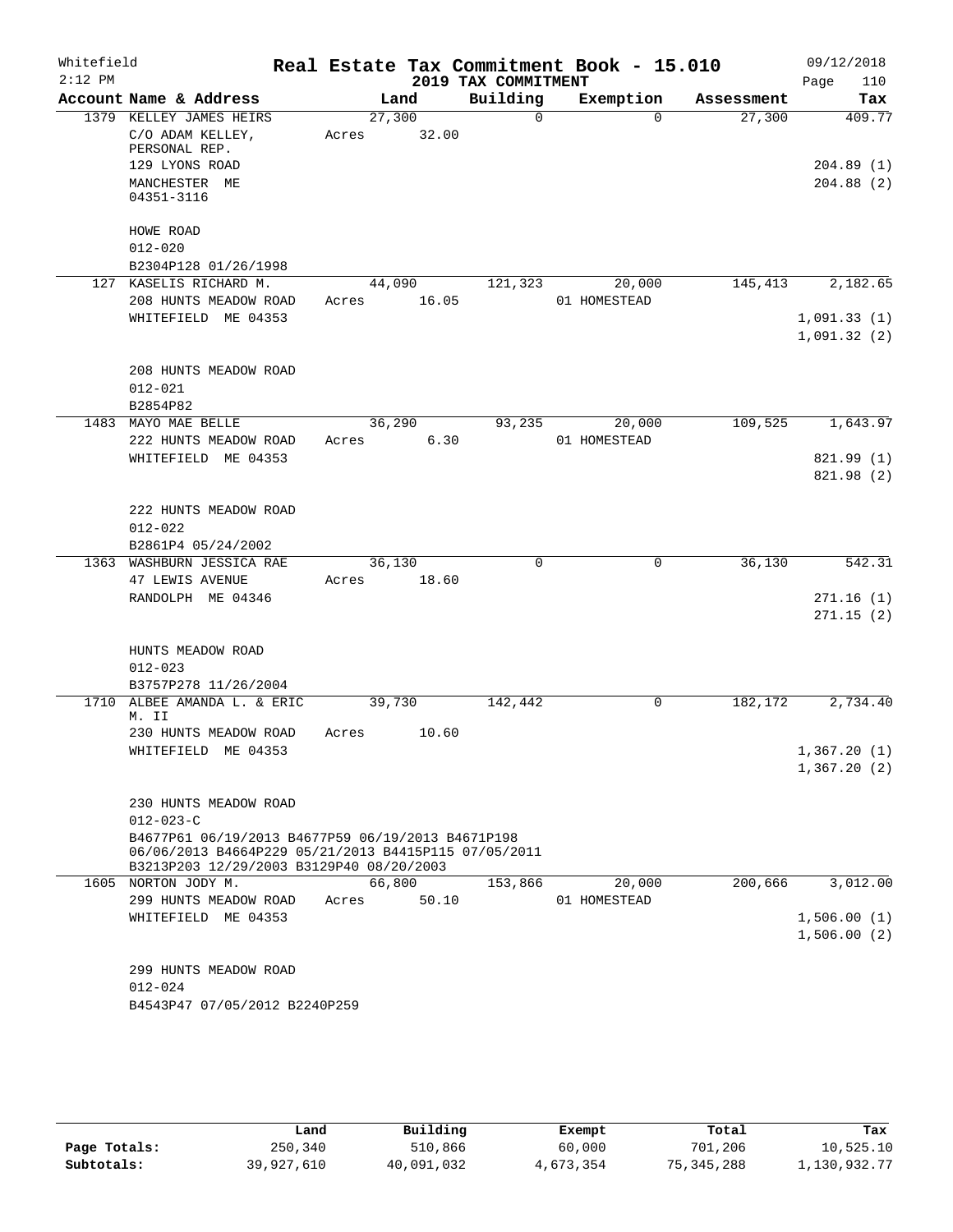| Whitefield<br>$2:12$ PM |                                                                                              |       |                 |                                 | Real Estate Tax Commitment Book - 15.010 |            | 09/12/2018                  |
|-------------------------|----------------------------------------------------------------------------------------------|-------|-----------------|---------------------------------|------------------------------------------|------------|-----------------------------|
|                         | Account Name & Address                                                                       |       | Land            | 2019 TAX COMMITMENT<br>Building | Exemption                                | Assessment | Page<br>111<br>Tax          |
|                         | 367 KOOTZ JOHN P. & HEDEVIG<br>R.                                                            |       | 83,000          | 201,885                         | $\Omega$                                 | 284,885    | 4,276.12                    |
|                         | 233 HUNTS MEADOW ROAD                                                                        | Acres | 40.00           |                                 |                                          |            |                             |
|                         | WHITEFIELD ME 04353                                                                          |       |                 |                                 |                                          |            | 2,138.06(1)<br>2,138.06(2)  |
|                         | 233 HUNTS MEADOW ROAD                                                                        |       |                 |                                 |                                          |            |                             |
|                         | $012 - 024 - A$                                                                              |       |                 |                                 |                                          |            |                             |
|                         | B3856P265 05/25/2007                                                                         |       |                 |                                 |                                          |            |                             |
|                         | 1220 PEDERSEN JOHN & BONNIE                                                                  |       | 62,629          | 197,950                         | 20,000                                   | 240,579    | 3,611.09                    |
|                         | 271 HUNTS MEADOW ROAD                                                                        | Acres | 43.66           |                                 | 01 HOMESTEAD                             |            |                             |
|                         | WHITEFIELD ME 04353                                                                          |       |                 |                                 |                                          |            | 1,805.55(1)<br>1,805.54(2)  |
|                         | 271 HUNTS MEADOW ROAD                                                                        |       |                 |                                 |                                          |            |                             |
|                         | $012 - 024 - B$                                                                              |       |                 |                                 |                                          |            |                             |
|                         | B4790P6 06/17/2014 B4786P169 06/05/2014 B4785P62<br>06/03/2014 B4785P45 06/03/2014 B2293P154 |       |                 |                                 |                                          |            |                             |
|                         | 519 LANDMANN, SELBY W.                                                                       |       | 41,554          | 106,160                         | $\Omega$                                 | 147,714    | 2,217.19                    |
|                         | 221 HUNTS MEADOW ROAD                                                                        | Acres | 12.88           |                                 |                                          |            |                             |
|                         | WHITEFIELD ME 04353                                                                          |       |                 |                                 |                                          |            | 1,108.60(1)<br>1, 108.59(2) |
|                         | 221 HUNTS MEADOW ROAD                                                                        |       |                 |                                 |                                          |            |                             |
|                         | $012 - 024 - C$                                                                              |       |                 |                                 |                                          |            |                             |
|                         | B5010P243 05/31/2016 B2926P240                                                               |       |                 |                                 |                                          |            |                             |
|                         | 1702 BARTON JESSE                                                                            |       | 30,480          | 76,808                          | 20,000                                   | 87,288     | 1,310.19                    |
|                         | 211 HUNTS MEADOW ROAD                                                                        | Acres | 1.82            |                                 | 01 HOMESTEAD                             |            |                             |
|                         | WHITEFIELD ME 04353                                                                          |       |                 |                                 |                                          |            | 655.10(1)<br>655.09(2)      |
|                         | 211 HUNTS MEADOW ROAD                                                                        |       |                 |                                 |                                          |            |                             |
|                         | $012 - 024 - D$                                                                              |       |                 |                                 |                                          |            |                             |
|                         | 1867 DOWNS ROGER C., SR.                                                                     |       | 21,500          | $\Omega$                        | 0                                        | 21,500     | 322.71                      |
|                         | 327 HUNTS MEADOW ROAD                                                                        | Acres | 2.50            |                                 |                                          |            |                             |
|                         | WHITEFIELD ME 04341                                                                          |       |                 |                                 |                                          |            | 161.36(1)<br>161.35(2)      |
|                         | HUNTS MEADOW ROAD                                                                            |       |                 |                                 |                                          |            |                             |
|                         | $012 - 024 - E$                                                                              |       |                 |                                 |                                          |            |                             |
|                         | B5148P42 06/16/2017                                                                          |       |                 |                                 |                                          |            |                             |
|                         | 1115 RIDEOUT, MARK R.<br>RIDEOUT, SHANNON                                                    | Acres | 62,135<br>42.90 | 191,314                         | 20,000<br>01 HOMESTEAD                   | 233,449    | 3,504.07                    |
|                         | 32 HICKORY LANE                                                                              |       |                 |                                 |                                          |            | 1,752.04(1)                 |
|                         | WHITEFIELD ME 04353                                                                          |       |                 |                                 |                                          |            | 1,752.03(2)                 |
|                         | 32 HICKORY LANE                                                                              |       |                 |                                 |                                          |            |                             |
|                         | $012 - 026$                                                                                  |       |                 |                                 |                                          |            |                             |
|                         | B5096P276 01/06/2017 B2478P326<br>214 RIDEOUT ROBERT L.                                      |       | 64,638          | 174,376                         | 20,000                                   | 219,014    | 3,287.40                    |
|                         | 39 HICKORY LANE                                                                              | Acres | 46.75           |                                 | 01 HOMESTEAD                             |            |                             |
|                         | WHITEFIELD ME 04353                                                                          |       |                 |                                 |                                          |            | 1,643.70(1)                 |
|                         |                                                                                              |       |                 |                                 |                                          |            | 1,643.70(2)                 |
|                         | 39 HICKORY LANE                                                                              |       |                 |                                 |                                          |            |                             |
|                         | $012 - 026 - A$                                                                              |       |                 |                                 |                                          |            |                             |
|                         | B2280P71                                                                                     |       |                 |                                 |                                          |            |                             |
|                         |                                                                                              |       |                 |                                 |                                          |            |                             |
|                         |                                                                                              | Land  | Building        |                                 | Exempt                                   | Total      | Tax                         |
| Page Totals:            | 365,936                                                                                      |       | 948,493         |                                 | 80,000                                   | 1,234,429  | 18,528.77                   |
| Subtotals:              | 40, 293, 546                                                                                 |       | 41,039,525      |                                 | 4,753,354                                | 76,579,717 | 1,149,461.54                |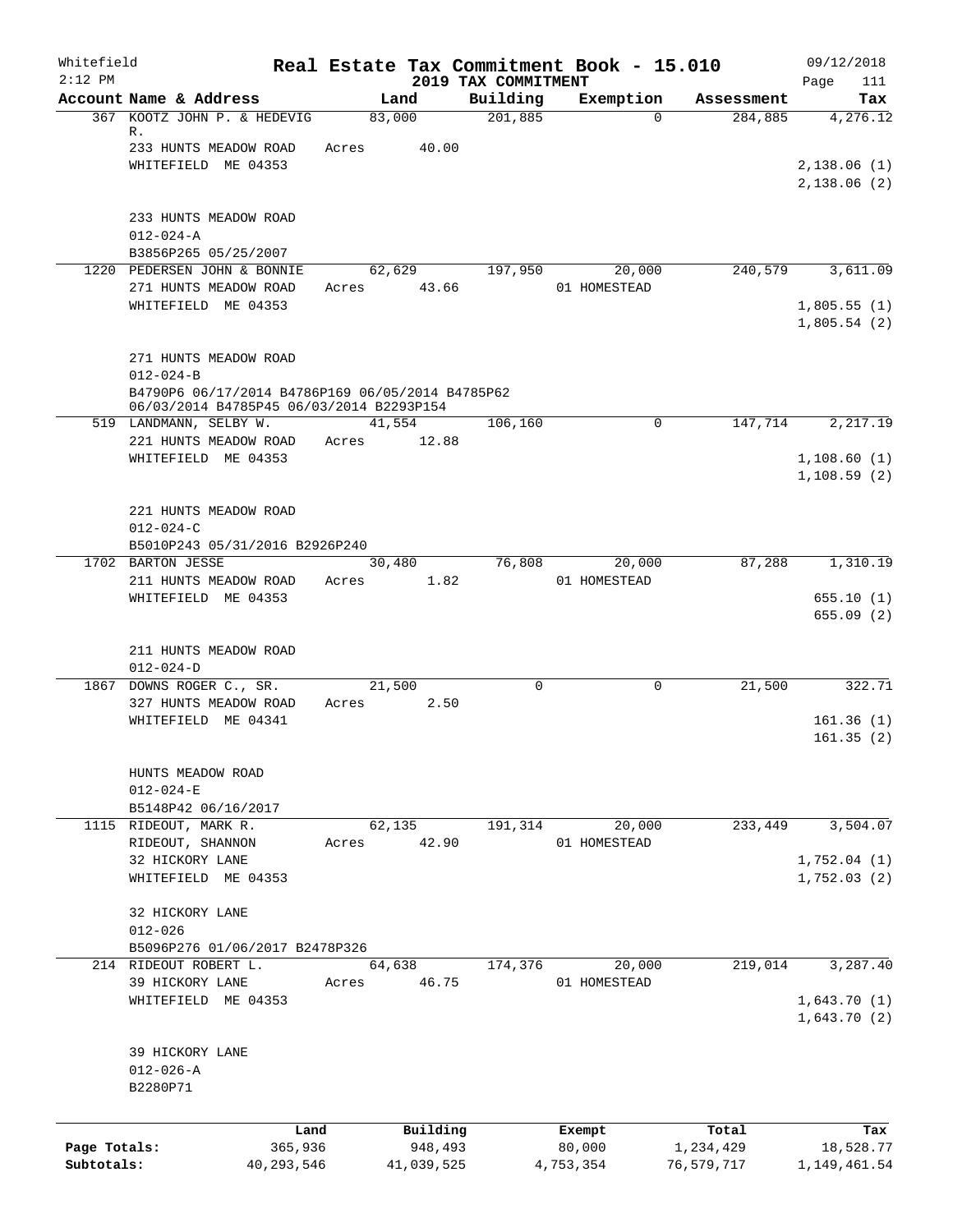| Whitefield<br>$2:12$ PM |                                                                                       |             |        |                     | Real Estate Tax Commitment Book - 15.010 |            | 09/12/2018      |
|-------------------------|---------------------------------------------------------------------------------------|-------------|--------|---------------------|------------------------------------------|------------|-----------------|
|                         | Account Name & Address                                                                |             | Land   | 2019 TAX COMMITMENT |                                          |            | 112<br>Page     |
|                         | 1706 GARTHOFF JERRY & KELLEY                                                          |             | 31,200 | Building<br>171,458 | Exemption                                | Assessment | Tax<br>2,741.70 |
|                         | 8 HICKORY LANE                                                                        | Acres       | 2.30   |                     | 20,000<br>01 HOMESTEAD                   | 182,658    |                 |
|                         | WHITEFIELD ME 04353                                                                   |             |        |                     |                                          |            | 1,370.85(1)     |
|                         |                                                                                       |             |        |                     |                                          |            | 1,370.85(2)     |
|                         |                                                                                       |             |        |                     |                                          |            |                 |
|                         | 8 HICKORY LANE                                                                        |             |        |                     |                                          |            |                 |
|                         | $012 - 026 - B$                                                                       |             |        |                     |                                          |            |                 |
|                         | B3069P31                                                                              |             |        |                     |                                          |            |                 |
|                         | 1793 THE NORTH AMERICAN                                                               | 30,825      |        | 169,886             | $\mathbf 0$                              | 200, 711   | 3,012.67        |
|                         | MISSION BOARD                                                                         |             |        |                     |                                          |            |                 |
|                         | 4200 NORTH POINT                                                                      | Acres       | 2.05   |                     |                                          |            |                 |
|                         | PARKWAY                                                                               |             |        |                     |                                          |            |                 |
|                         | ALPHARETTA GA 30022                                                                   |             |        |                     |                                          |            | 1,506.34(1)     |
|                         |                                                                                       |             |        |                     |                                          |            | 1,506.33(2)     |
|                         |                                                                                       |             |        |                     |                                          |            |                 |
|                         | 11 HICKORY LANE                                                                       |             |        |                     |                                          |            |                 |
|                         | $012 - 026 - C$                                                                       |             |        |                     |                                          |            |                 |
|                         | B5042P29 08/10/2016 B4619P304 01/22/2013 B4587P182<br>10/31/2012 B3855P168 05/22/2007 |             |        |                     |                                          |            |                 |
|                         | 1674 RIDEOUT ROBERT                                                                   | 39,018      |        | $\Omega$            | $\Omega$                                 | 39,018     | 585.66          |
|                         | 39 HICKORY LANE                                                                       | Acres       | 22.72  |                     |                                          |            |                 |
|                         | WHITEFIELD ME 04353                                                                   |             |        |                     |                                          |            | 292.83 (1)      |
|                         |                                                                                       |             |        |                     |                                          |            | 292.83(2)       |
|                         |                                                                                       |             |        |                     |                                          |            |                 |
|                         | HUNTS MEADOW ROAD                                                                     |             |        |                     |                                          |            |                 |
|                         | $012 - 027$                                                                           |             |        |                     |                                          |            |                 |
|                         | B2039P134                                                                             |             |        |                     |                                          |            |                 |
|                         | 178 PUFFER HOWARD & LINDA                                                             |             | 39,970 | 102,304             | 20,000                                   | 122,274    | 1,835.33        |
|                         | 161 HUNTS MEADOW ROAD                                                                 | Acres 10.90 |        |                     | 01 HOMESTEAD                             |            |                 |
|                         | WHITEFIELD ME 04353                                                                   |             |        |                     |                                          |            | 917.67(1)       |
|                         |                                                                                       |             |        |                     |                                          |            | 917.66(2)       |
|                         |                                                                                       |             |        |                     |                                          |            |                 |
|                         | 161 HUNTS MEADOW ROAD                                                                 |             |        |                     |                                          |            |                 |
|                         | $012 - 027 - A$                                                                       |             |        |                     |                                          |            |                 |
|                         | B4100P1 02/13/2009                                                                    |             |        |                     |                                          |            |                 |
|                         | 1021 DEBLOIS, MARIAH                                                                  |             | 31,620 | 101,902             | 0                                        | 133,522    | 2,004.17        |
|                         | MORIN, JOSHUA                                                                         | Acres       | 2.58   |                     |                                          |            |                 |
|                         | 177 HUNTS MEADOW ROAD                                                                 |             |        |                     |                                          |            | 1,002.09(1)     |
|                         | WHITEFIELD ME 04353                                                                   |             |        |                     |                                          |            | 1,002.08(2)     |
|                         |                                                                                       |             |        |                     |                                          |            |                 |
|                         | 177 HUNTS MEADOW ROAD                                                                 |             |        |                     |                                          |            |                 |
|                         | $012 - 027 - B$                                                                       |             |        |                     |                                          |            |                 |
|                         | B5180P318 09/14/2017                                                                  |             |        |                     |                                          |            |                 |
|                         | 1387 BROCHU DONALD                                                                    | 57,600      |        | $\Omega$            | $\mathbf 0$                              | 57,600     | 864.58          |
|                         | 860 WHITEFIELD ROAD                                                                   | Acres       | 51.70  |                     |                                          |            |                 |
|                         | PITTSTON ME 04345                                                                     |             |        |                     |                                          |            | 432.29 (1)      |
|                         |                                                                                       |             |        |                     |                                          |            | 432.29 (2)      |
|                         |                                                                                       |             |        |                     |                                          |            |                 |
|                         | CLOVER LANE<br>$012 - 028$                                                            |             |        |                     |                                          |            |                 |
|                         |                                                                                       |             |        |                     |                                          |            |                 |

B4473P292 12/23/2011 B1130P283

|              | Land       | Building   | Exempt    | Total      | Tax          |
|--------------|------------|------------|-----------|------------|--------------|
| Page Totals: | 230,233    | 545,550    | 40,000    | 735,783    | 11,044.11    |
| Subtotals:   | 40,523,779 | 41,585,075 | 4,793,354 | 77,315,500 | 1,160,505.65 |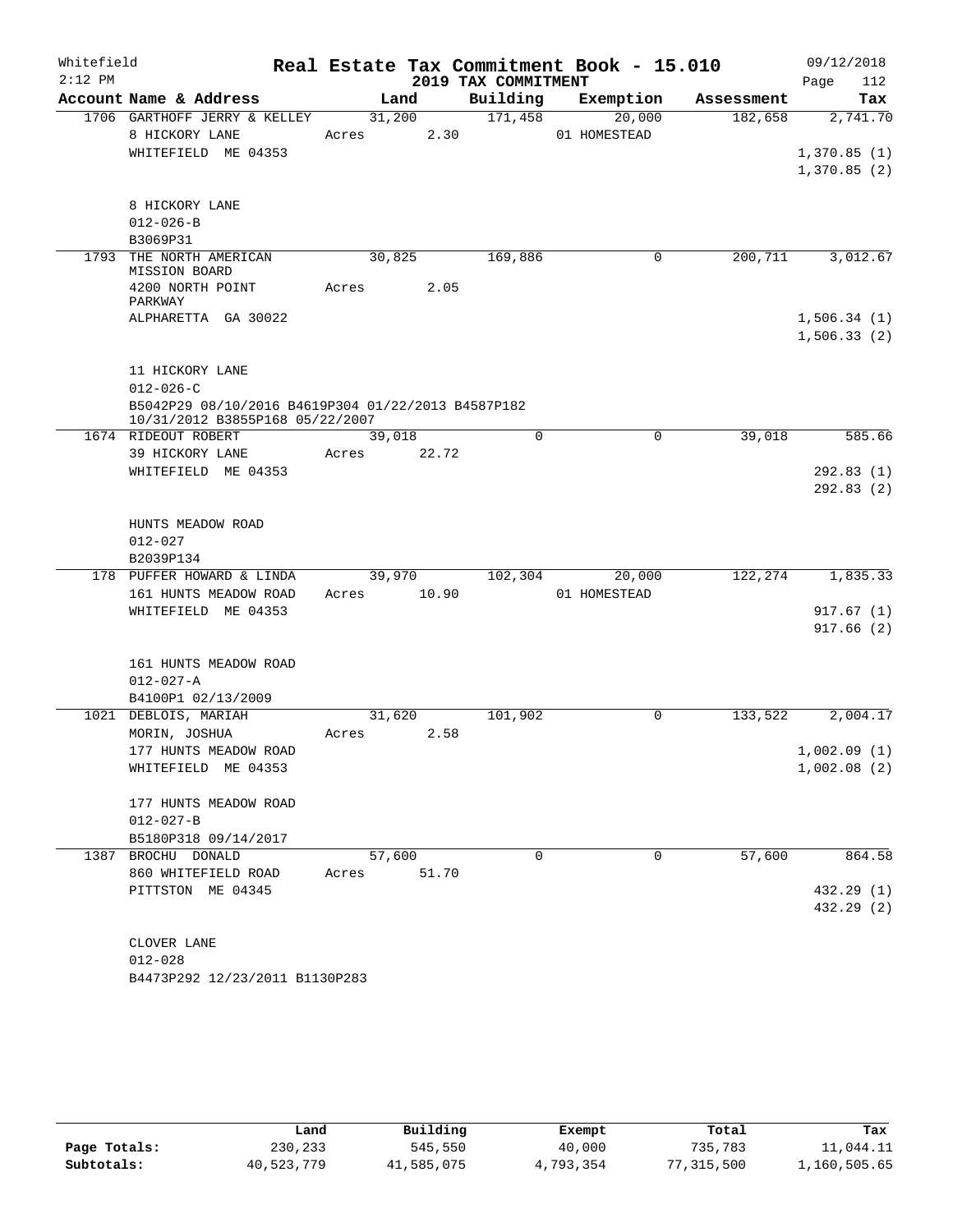| Whitefield<br>$2:12$ PM |                                          |       |         | 2019 TAX COMMITMENT | Real Estate Tax Commitment Book - 15.010 |            | 09/12/2018<br>Page<br>113 |
|-------------------------|------------------------------------------|-------|---------|---------------------|------------------------------------------|------------|---------------------------|
|                         | Account Name & Address                   |       | Land    | Building            | Exemption                                | Assessment | Tax                       |
|                         | 1528 CLARK DAVID S. & SHARON             |       | 30, 240 | 17,806              | $\Omega$                                 | 48,046     | 721.17                    |
|                         | L.<br>151 MAIN STREET                    | Acres | 1.66    |                     |                                          |            |                           |
|                         | WHITEFIELD ME 04353                      |       |         |                     |                                          |            | 360.59(1)                 |
|                         |                                          |       |         |                     |                                          |            | 360.58(2)                 |
|                         |                                          |       |         |                     |                                          |            |                           |
|                         | 139 HUNTS MEADOW ROAD                    |       |         |                     |                                          |            |                           |
|                         | $012 - 028 - A$                          |       |         |                     |                                          |            |                           |
|                         | B3019P2                                  |       |         |                     |                                          |            |                           |
|                         | 104 ELWELL STEVEN C. & JOY               |       | 37,354  | 183,642             | 20,000                                   | 200,996    | 3,016.95                  |
|                         | Η.                                       |       |         |                     |                                          |            |                           |
|                         | 119 HUNTS MEADOW ROAD                    | Acres | 7.63    |                     | 01 HOMESTEAD                             |            |                           |
|                         | WHITEFIELD ME 04353                      |       |         |                     |                                          |            | 1,508.48(1)               |
|                         |                                          |       |         |                     |                                          |            | 1,508.47(2)               |
|                         |                                          |       |         |                     |                                          |            |                           |
|                         | 119 HUNTS MEADOW ROAD                    |       |         |                     |                                          |            |                           |
|                         | $012 - 028 - B$                          |       |         |                     |                                          |            |                           |
|                         | B1306P130<br>32 TRUSSELL DONNA K.        |       | 37,674  | 144,672             | 20,000                                   | 162,346    | 2,436.81                  |
|                         | 16 CLOVER LANE                           | Acres | 8.03    |                     | 01 HOMESTEAD                             |            |                           |
|                         | WHITEFIELD ME 04353                      |       |         |                     |                                          |            | 1, 218.41(1)              |
|                         |                                          |       |         |                     |                                          |            | 1,218.40(2)               |
|                         |                                          |       |         |                     |                                          |            |                           |
|                         | 16 CLOVER LANE                           |       |         |                     |                                          |            |                           |
|                         | $012 - 028 - C$                          |       |         |                     |                                          |            |                           |
|                         | B2289P290                                |       |         |                     |                                          |            |                           |
| 888                     | ROY CONNIE M. & DANIEL                   |       | 30,720  | 145,150             | 20,000                                   | 155,870    | 2,339.61                  |
|                         | Ε.                                       |       |         |                     |                                          |            |                           |
|                         | 34 CLOVER LANE                           | Acres | 1.98    |                     | 01 HOMESTEAD                             |            |                           |
|                         | WHITEFIELD ME 04353                      |       |         |                     |                                          |            | 1,169.81(1)               |
|                         |                                          |       |         |                     |                                          |            | 1,169.80(2)               |
|                         | 34 CLOVER LANE                           |       |         |                     |                                          |            |                           |
|                         | $012 - 028 - D$                          |       |         |                     |                                          |            |                           |
|                         | B2726P86                                 |       |         |                     |                                          |            |                           |
|                         | 661 HAGEN TINA E.                        |       | 30,000  | 82,646              | 20,000                                   | 92,646     | 1,390.62                  |
|                         | 36 CLOVER LANE                           | Acres | 1.50    |                     | 01 HOMESTEAD                             |            |                           |
|                         | WHITEFIELD ME 04353                      |       |         |                     |                                          |            | 695.31(1)                 |
|                         |                                          |       |         |                     |                                          |            | 695.31(2)                 |
|                         |                                          |       |         |                     |                                          |            |                           |
|                         | 36 CLOVER LANE                           |       |         |                     |                                          |            |                           |
|                         | $012 - 028 - E$                          |       |         |                     |                                          |            |                           |
|                         | B5236P191 03/03/2018 B4062P65 10/15/2008 |       |         |                     |                                          |            |                           |
|                         | 647 RIDEOUT ROSEMARY L.                  |       | 30,000  | 19,288              | 0                                        | 49,288     | 739.81                    |
|                         | 28 CLOVER LANE                           | Acres | 1.35    |                     |                                          |            |                           |
|                         | WHITEFIELD ME 04353                      |       |         |                     |                                          |            | 369.91(1)                 |
|                         |                                          |       |         |                     |                                          |            | 369.90(2)                 |
|                         |                                          |       |         |                     |                                          |            |                           |
|                         | 28 CLOVER LANE                           |       |         |                     |                                          |            |                           |
|                         | $012 - 028 - F$                          |       |         |                     |                                          |            |                           |

|              | Land       | Building     | Exempt    | Total      | Tax          |
|--------------|------------|--------------|-----------|------------|--------------|
| Page Totals: | 195,988    | 593,204      | 80,000    | 709,192    | 10,644.97    |
| Subtotals:   | 40,719,767 | 42, 178, 279 | 4,873,354 | 78,024,692 | 1,171,150.62 |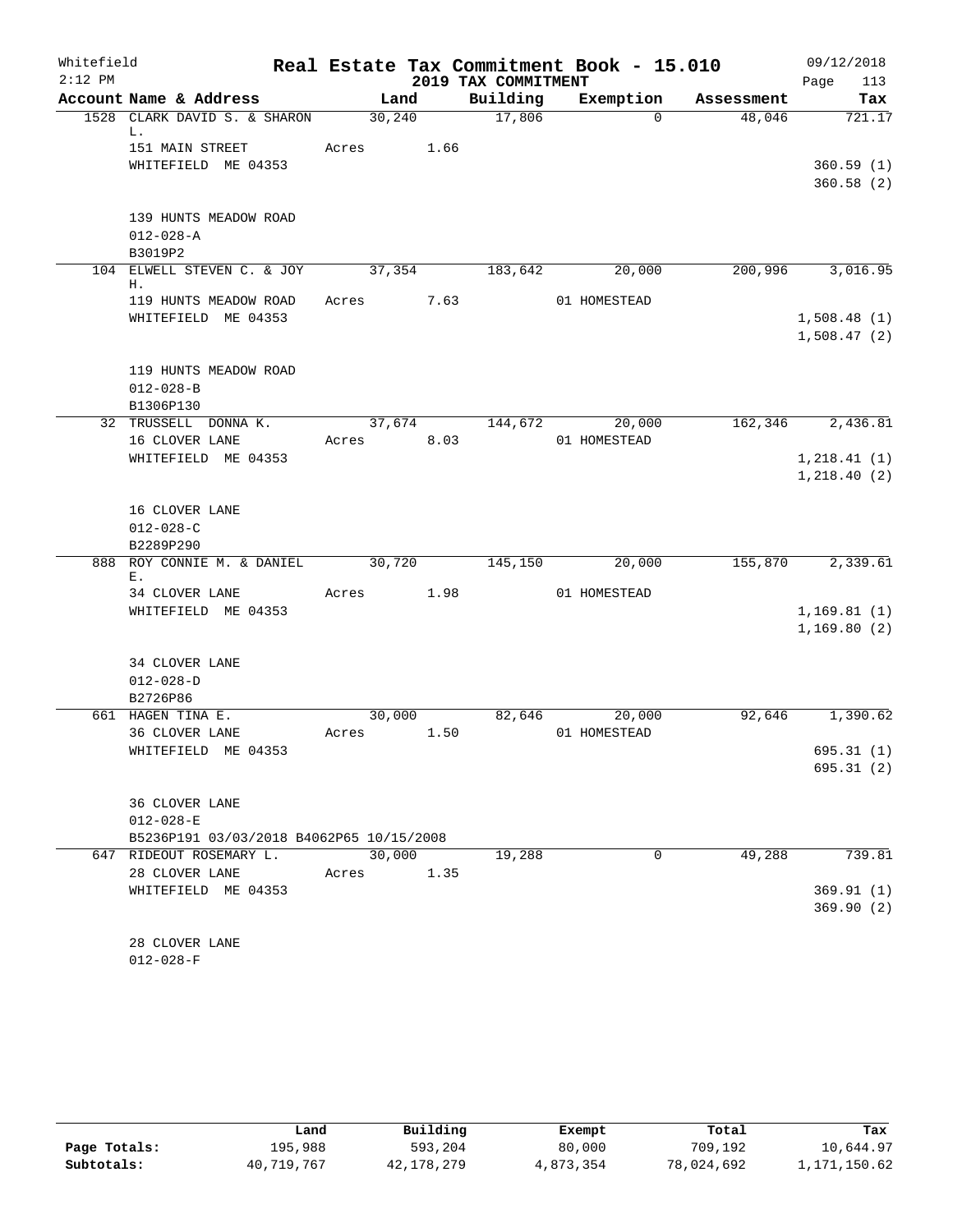| Whitefield<br>$2:12$ PM |                                           |       |        |       | 2019 TAX COMMITMENT | Real Estate Tax Commitment Book - 15.010 |            | 09/12/2018<br>114<br>Page   |
|-------------------------|-------------------------------------------|-------|--------|-------|---------------------|------------------------------------------|------------|-----------------------------|
|                         | Account Name & Address                    |       | Land   |       | Building            | Exemption                                | Assessment | Tax                         |
|                         | 1834 ROY DANIEL E. & CONNIE               |       | 27,850 |       | $\mathbf 0$         | $\Omega$                                 | 27,850     | 418.03                      |
|                         | М.                                        |       |        |       |                     |                                          |            |                             |
|                         | 34 COVER LANE                             | Acres |        | 8.25  |                     |                                          |            |                             |
|                         | WHITEFIELD ME 04353                       |       |        |       |                     |                                          |            | 209.02(1)<br>209.01(2)      |
|                         |                                           |       |        |       |                     |                                          |            |                             |
|                         | CLOVER LANE                               |       |        |       |                     |                                          |            |                             |
|                         | $012 - 028 - G$                           |       |        |       |                     |                                          |            |                             |
|                         | B2726P86 08/30/2001                       |       |        |       |                     |                                          |            |                             |
|                         | 1670 ASHLINE KEVIN                        |       | 32,265 |       | 16,910              | 0                                        | 49,175     | 738.12                      |
|                         | 344 HOWE ROAD                             | Acres |        | 3.01  |                     |                                          |            |                             |
|                         | WHITEFIELD ME 04353                       |       |        |       |                     |                                          |            | 369.06(1)                   |
|                         |                                           |       |        |       |                     |                                          |            | 369.06(2)                   |
|                         |                                           |       |        |       |                     |                                          |            |                             |
|                         | 68 CLOVER LANE<br>$012 - 028 - H$         |       |        |       |                     |                                          |            |                             |
|                         | B3081P206                                 |       |        |       |                     |                                          |            |                             |
|                         | 319 HOWARD MURRAY A. &                    |       | 32,410 |       | $\mathbf 0$         | $\mathbf 0$                              | 32,410     | 486.47                      |
|                         | CLARISSA R.                               |       |        |       |                     |                                          |            |                             |
|                         | 41 MOOSEHEAD LANE                         | Acres |        | 13.95 |                     |                                          |            |                             |
|                         | WHITEFIELD ME 04353                       |       |        |       |                     |                                          |            | 243.24 (1)                  |
|                         |                                           |       |        |       |                     |                                          |            | 243.23(2)                   |
|                         | MOOSEHEAD LANE                            |       |        |       |                     |                                          |            |                             |
|                         | $012 - 029$                               |       |        |       |                     |                                          |            |                             |
|                         | B2619P41                                  |       |        |       |                     |                                          |            |                             |
|                         | 1125 FEENEY THOMAS M.                     |       | 30,000 |       | 148,289             | $\mathbf 0$                              | 178,289    | 2,676.12                    |
|                         | 81 HUNTS MEADOW ROAD                      | Acres |        | 1.50  |                     |                                          |            |                             |
|                         | WHITEFIELD ME 04353                       |       |        |       |                     |                                          |            | 1,338.06(1)                 |
|                         |                                           |       |        |       |                     |                                          |            | 1,338.06(2)                 |
|                         | 81 HUNTS MEADOW ROAD                      |       |        |       |                     |                                          |            |                             |
|                         | $012 - 029 - A$                           |       |        |       |                     |                                          |            |                             |
|                         | B4073P294 11/21/2008                      |       |        |       |                     |                                          |            |                             |
|                         | 714 KEENEY TIMOTHY S. &                   |       | 30,000 |       | 168,735             | 20,000                                   | 178,735    | 2,682.81                    |
|                         | KATHY JACOBS                              |       |        |       |                     |                                          |            |                             |
|                         | 91 HUNTS MEADOW ROAD                      | Acres |        | 1.50  |                     | 01 HOMESTEAD                             |            |                             |
|                         | WHITEFIELD ME 04353                       |       |        |       |                     |                                          |            | 1,341.41 (1)<br>1,341.40(2) |
|                         |                                           |       |        |       |                     |                                          |            |                             |
|                         | 91 HUNTS MEADOW ROAD                      |       |        |       |                     |                                          |            |                             |
|                         | $012 - 029 - B$                           |       |        |       |                     |                                          |            |                             |
|                         | B2640P217 01/31/2001                      |       |        |       |                     |                                          |            |                             |
|                         | 1271 GREEN DAVID W.                       |       | 30,000 |       | 163,172             | 0                                        | 193,172    | 2,899.51                    |
|                         | 97 HUNTS MEADOW ROAD                      | Acres |        | 1.50  |                     |                                          |            |                             |
|                         | WHITEFIELD ME 04353                       |       |        |       |                     |                                          |            | 1,449.76(1)                 |
|                         |                                           |       |        |       |                     |                                          |            | 1,449.75(2)                 |
|                         | 97 HUNTS MEADOW ROAD,                     |       |        |       |                     |                                          |            |                             |
|                         | LOT C                                     |       |        |       |                     |                                          |            |                             |
|                         | $012 - 029 - C$                           |       |        |       |                     |                                          |            |                             |
|                         | B4251P288 02/18/2010 B2714P230 08/21/2001 |       |        |       |                     |                                          |            |                             |

|              | Land       | Building   | Exempt    | Total      | Tax          |
|--------------|------------|------------|-----------|------------|--------------|
| Page Totals: | 182,525    | 497,106    | 20,000    | 659,631    | 9,901.06     |
| Subtotals:   | 40,902,292 | 42,675,385 | 4,893,354 | 78,684,323 | 1,181,051.68 |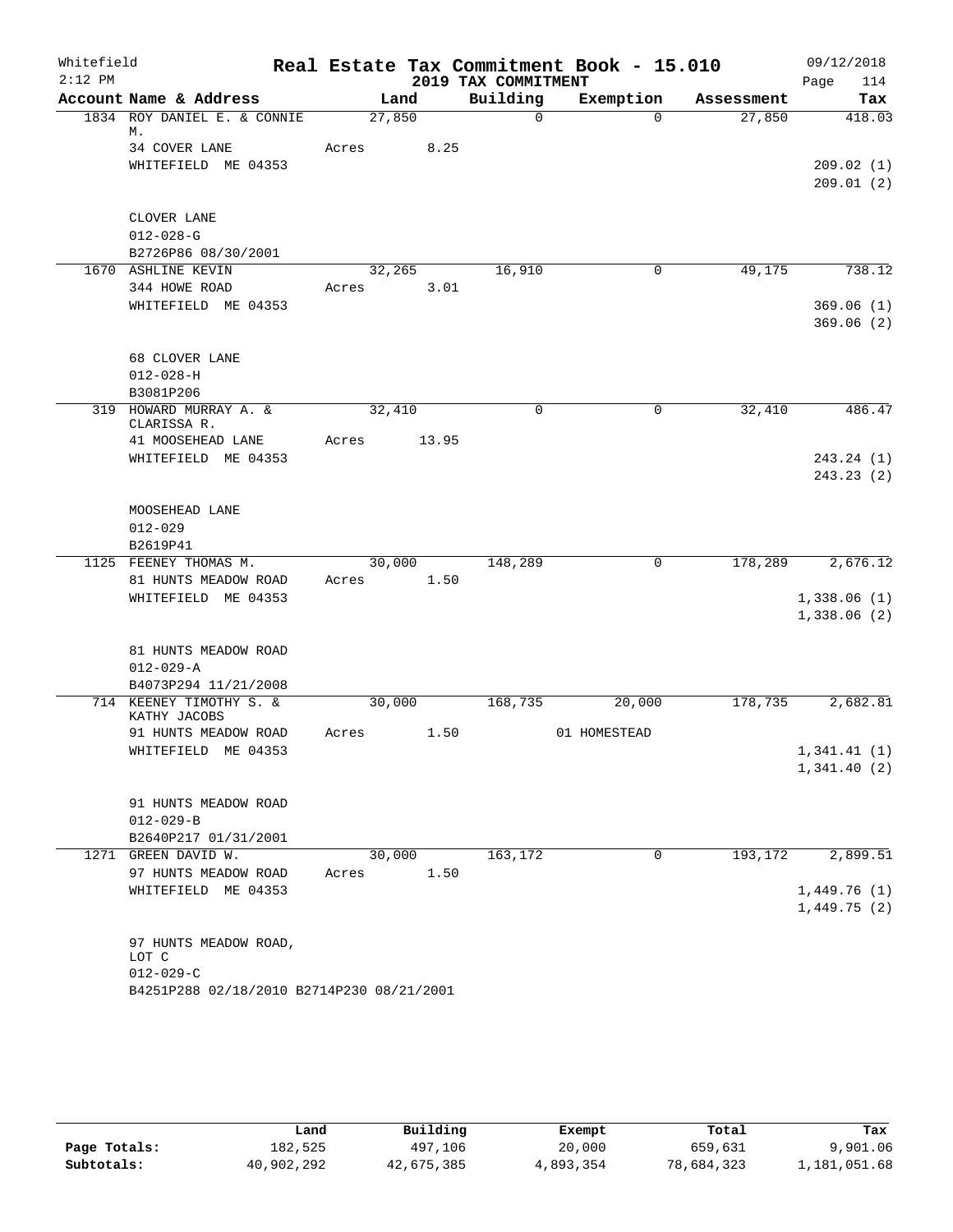| Whitefield |                                                     |       |            |                      | Real Estate Tax Commitment Book - 15.010 |            | 09/12/2018             |
|------------|-----------------------------------------------------|-------|------------|----------------------|------------------------------------------|------------|------------------------|
| $2:12$ PM  |                                                     |       |            | 2019 TAX COMMITMENT  |                                          |            | Page<br>115            |
|            | Account Name & Address<br>496 FEENEY THOMAS M.      |       | Land       | Building<br>$\Omega$ | Exemption<br>$\Omega$                    | Assessment | Tax<br>309.43          |
|            |                                                     |       | 20,615     |                      |                                          | 20,615     |                        |
|            | 81 HUNTS MEADOW ROAD<br>WHITEFIELD ME 04353         | Acres | 1.91       |                      |                                          |            | 154.72(1)              |
|            |                                                     |       |            |                      |                                          |            | 154.71(2)              |
|            |                                                     |       |            |                      |                                          |            |                        |
|            | HUNTS MEADOW ROAD                                   |       |            |                      |                                          |            |                        |
|            | $012 - 029 - D$                                     |       |            |                      |                                          |            |                        |
|            | B4073P294 11/21/2008                                |       |            |                      |                                          |            |                        |
|            | 1288 THOMPSON GREGORY J.                            |       | 30,000     | 174,855              | $\mathbf 0$                              | 204,855    | 3,074.87               |
|            | 23 MOOSEHEAD LANE                                   | Acres | 1.50       |                      |                                          |            |                        |
|            | WHITEFIELD ME 04353                                 |       |            |                      |                                          |            | 1,537.44(1)            |
|            |                                                     |       |            |                      |                                          |            | 1,537.43(2)            |
|            |                                                     |       |            |                      |                                          |            |                        |
|            | 23 MOOSEHEAD LANE                                   |       |            |                      |                                          |            |                        |
|            | $012 - 029 - E$                                     |       |            |                      |                                          |            |                        |
|            | B4865P70 03/03/2015 B2722P29                        |       |            |                      |                                          |            |                        |
|            | 236 HOWARD MURRAY A. &                              |       | 20,045     | $\Omega$             | $\mathbf 0$                              | 20,045     | 300.88                 |
|            | CLARISSA R.                                         |       |            |                      |                                          |            |                        |
|            | 41 MOOSHEAD LANE                                    | Acres | 1.53       |                      |                                          |            |                        |
|            | WHITEFIELD ME 04353                                 |       |            |                      |                                          |            | 150.44(1)<br>150.44(2) |
|            |                                                     |       |            |                      |                                          |            |                        |
|            | MOOSEHEAD LANE                                      |       |            |                      |                                          |            |                        |
|            | $012 - 029 - F$                                     |       |            |                      |                                          |            |                        |
|            | B2619P39                                            |       |            |                      |                                          |            |                        |
|            | 1398 HOWARD MURRAY A. &<br>CLARISSA R               |       | 30,330     | 262,229              | 20,000                                   | 272,559    | 4,091.11               |
|            | 41 MOOSEHEAD LANE                                   |       | Acres 1.72 |                      | 01 HOMESTEAD                             |            |                        |
|            | WHITEFIELD ME 04353                                 |       |            |                      |                                          |            | 2,045.56(1)            |
|            |                                                     |       |            |                      |                                          |            | 2,045.55(2)            |
|            |                                                     |       |            |                      |                                          |            |                        |
|            | 41 MOOSEHEAD LANE                                   |       |            |                      |                                          |            |                        |
|            | $012 - 029 - G$                                     |       |            |                      |                                          |            |                        |
|            | B2619P39                                            |       |            |                      |                                          |            |                        |
|            | 365 THOMPSON, GREGORY J                             |       | 20,285     | $\mathbf 0$          | $\mathbf 0$                              | 20, 285    | 304.48                 |
|            | 23 MOOSEHEAD LANE                                   | Acres | 1.69       |                      |                                          |            |                        |
|            | WHITEFIELD ME 04353                                 |       |            |                      |                                          |            | 152.24(1)              |
|            |                                                     |       |            |                      |                                          |            | 152.24(2)              |
|            |                                                     |       |            |                      |                                          |            |                        |
|            | MOOSEHEAD LANE<br>$012 - 029 - H$                   |       |            |                      |                                          |            |                        |
|            | B5175P289 09/01/2017                                |       |            |                      |                                          |            |                        |
| 1028       | GREINER, JEFFREY S.                                 |       | 30,120     | 146,578              | 0                                        | 176,698    | 2,652.24               |
|            | GREINER, KRISTA LEA                                 | Acres | 1.58       |                      |                                          |            |                        |
|            | 98 LOBSTER COVE ROAD                                |       |            |                      |                                          |            | 1,326.12(1)            |
|            | BOOTHBAY HARBOR ME                                  |       |            |                      |                                          |            | 1,326.12(2)            |
|            | 04838                                               |       |            |                      |                                          |            |                        |
|            |                                                     |       |            |                      |                                          |            |                        |
|            | 28 MOOSEHEAD LANE                                   |       |            |                      |                                          |            |                        |
|            | $012 - 029 - I$                                     |       |            |                      |                                          |            |                        |
|            | B5145P237 06/16/2017 B4612P125 01/04/2013 B3966P279 |       |            |                      |                                          |            |                        |
|            | 01/02/2008                                          |       |            |                      |                                          |            |                        |

|              | Land       | Building   | Exempt    | Total      | Tax          |
|--------------|------------|------------|-----------|------------|--------------|
| Page Totals: | 151,395    | 583,662    | 20,000    | 715,057    | 10,733.01    |
| Subtotals:   | 41,053,687 | 43,259,047 | 4,913,354 | 79,399,380 | 1,191,784.69 |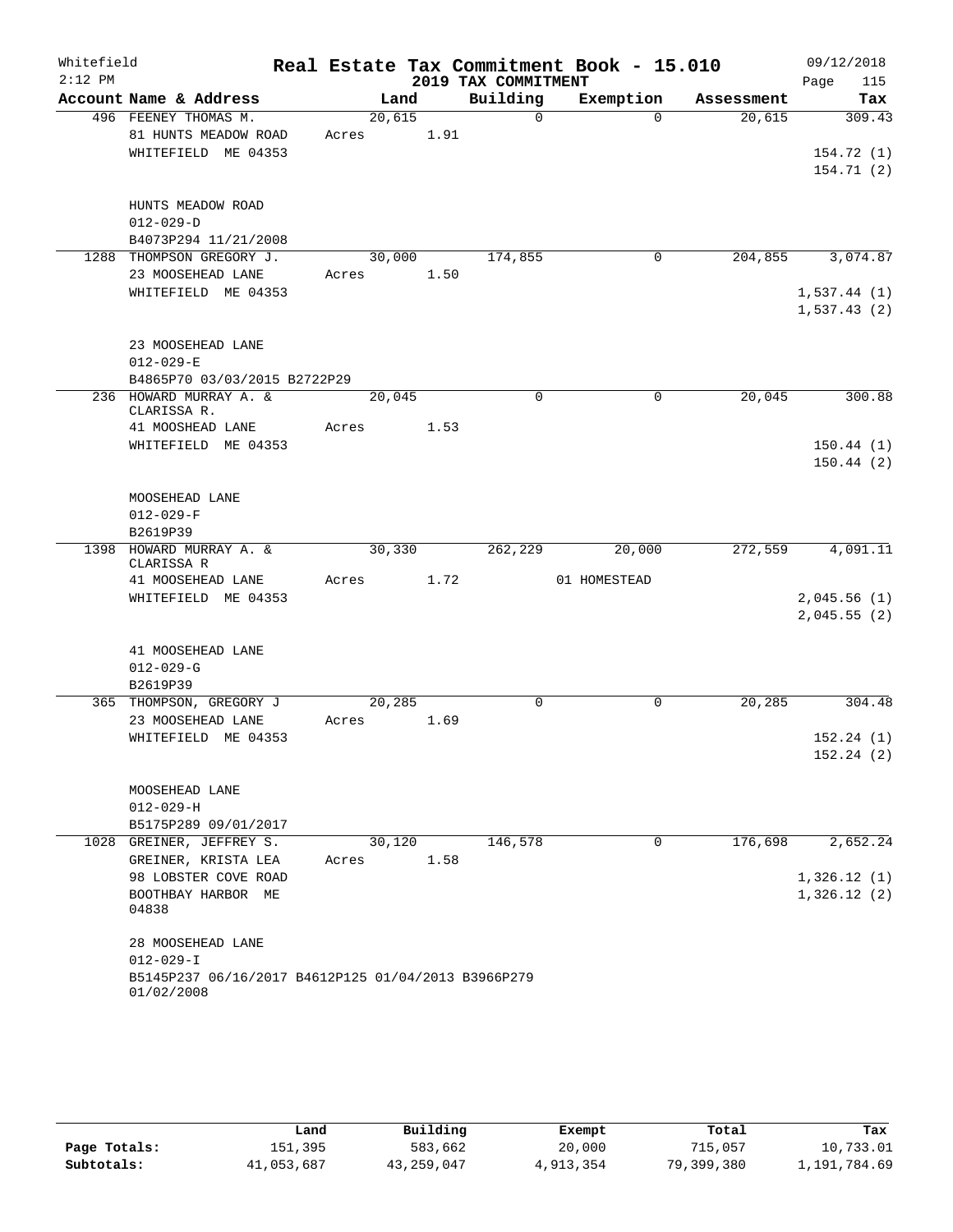| Whitefield |                                                                                        |       |        |                     | Real Estate Tax Commitment Book - 15.010 |            | 09/12/2018                   |
|------------|----------------------------------------------------------------------------------------|-------|--------|---------------------|------------------------------------------|------------|------------------------------|
| $2:12$ PM  |                                                                                        |       |        | 2019 TAX COMMITMENT |                                          |            | 116<br>Page                  |
|            | Account Name & Address                                                                 |       | Land   | Building            | Exemption                                | Assessment | Tax                          |
|            | 253 BEAULIEU BRIAN & ERICA<br>MERRELL                                                  |       | 30,000 | 146,578             | 20,000                                   | 156,578    | 2,350.24                     |
|            | 38 MOOSEHEAD LANE                                                                      | Acres | 1.50   |                     | 01 HOMESTEAD                             |            |                              |
|            | WHITEFIELD ME 04353                                                                    |       |        |                     |                                          |            | 1, 175.12(1)<br>1, 175.12(2) |
|            | 38 MOOSEHEAD LANE                                                                      |       |        |                     |                                          |            |                              |
|            | $012 - 029 - J$                                                                        |       |        |                     |                                          |            |                              |
|            | B4547P88 07/19/2012 B4478P184 01/04/2012 B3966P279<br>01/02/2008                       |       |        |                     |                                          |            |                              |
|            | 652 SHOREY, DENA-LEE                                                                   |       | 30,000 | 160,006             | 0                                        | 190,006    | 2,851.99                     |
|            | SHOREY, BRIAN R.                                                                       | Acres | 1.50   |                     |                                          |            |                              |
|            | 42 MOOSEHEAD LANE                                                                      |       |        |                     |                                          |            | 1,426.00(1)                  |
|            | WHITEFIELD ME 04353                                                                    |       |        |                     |                                          |            | 1,425.99(2)                  |
|            | 42 MOOSEHEAD LANE                                                                      |       |        |                     |                                          |            |                              |
|            | $012 - 029 - K$                                                                        |       |        |                     |                                          |            |                              |
|            | B5000P126 04/29/2016 B4634P245 03/01/2013 B4478P186<br>01/04/2012 B3966P279 01/02/2008 |       |        |                     |                                          |            |                              |
|            | 205 WEBB JONATHAN W. & JUDY                                                            |       | 21,500 | 31,536              | 0                                        | 53,036     | 796.07                       |
|            | Α.                                                                                     | Acres | 2.50   |                     |                                          |            |                              |
|            | 65 HUNTS MEADOW ROAD<br>WHITEFIELD ME 04353                                            |       |        |                     |                                          |            | 398.04 (1)                   |
|            |                                                                                        |       |        |                     |                                          |            | 398.03(2)                    |
|            |                                                                                        |       |        |                     |                                          |            |                              |
|            | HUNTS MEADOW ROAD                                                                      |       |        |                     |                                          |            |                              |
|            | $012 - 030$                                                                            |       |        |                     |                                          |            |                              |
|            | B3222P129                                                                              |       |        |                     |                                          |            |                              |
|            | 597 LINCOLN CHAD                                                                       |       | 30,900 | 79,359              | $\mathbf 0$                              | 110,259    | 1,654.99                     |
|            | 57 HUNTS MEADOW ROAD                                                                   | Acres | 2.10   |                     |                                          |            |                              |
|            | WHITEFIELD ME 04353                                                                    |       |        |                     |                                          |            | 827.50(1)                    |
|            |                                                                                        |       |        |                     |                                          |            | 827.49 (2)                   |
|            |                                                                                        |       |        |                     |                                          |            |                              |
|            | 57 HUNTS MEADOW ROAD                                                                   |       |        |                     |                                          |            |                              |
|            | $012 - 031$                                                                            |       |        |                     |                                          |            |                              |
|            | B4258P122 03/15/2010 B3502P212 06/17/2005                                              |       |        |                     |                                          |            |                              |
|            | 311 GOMEZ HOLLY E.                                                                     |       | 30,000 | 77,324              | 0                                        | 107,324    | 1,610.93                     |
|            | 51 HUNTS MEADOW ROAD                                                                   | Acres | 0.93   |                     |                                          |            |                              |
|            | WHITEFIELD ME 04353                                                                    |       |        |                     |                                          |            | 805.47(1)                    |
|            |                                                                                        |       |        |                     |                                          |            | 805.46(2)                    |
|            |                                                                                        |       |        |                     |                                          |            |                              |
|            | 51 HUNTS MEADOW ROAD                                                                   |       |        |                     |                                          |            |                              |
|            | $012 - 032$<br>166 LANDRY MARK E. &                                                    |       | 31,815 | 0                   | 0                                        | 31,815     | 477.54                       |
|            | * WILLIAM E. ACKERSON                                                                  | Acres | 15.10  |                     |                                          |            |                              |
|            | 4 BOUCHER AVENUE                                                                       |       |        |                     |                                          |            | 238.77 (1)                   |
|            | AUGUSTA ME 04330                                                                       |       |        |                     |                                          |            | 238.77(2)                    |
|            |                                                                                        |       |        |                     |                                          |            |                              |
|            | HUNTS MEADOW ROAD                                                                      |       |        |                     |                                          |            |                              |
|            | $012 - 033$                                                                            |       |        |                     |                                          |            |                              |
|            | B2058P146                                                                              |       |        |                     |                                          |            |                              |
|            |                                                                                        |       |        |                     |                                          |            |                              |

|              | Land       | Building   | Exempt    | Total      | Tax          |
|--------------|------------|------------|-----------|------------|--------------|
| Page Totals: | 174,215    | 494,803    | 20,000    | 649,018    | 9,741.76     |
| Subtotals:   | 41,227,902 | 43,753,850 | 4,933,354 | 80,048,398 | 1,201,526.45 |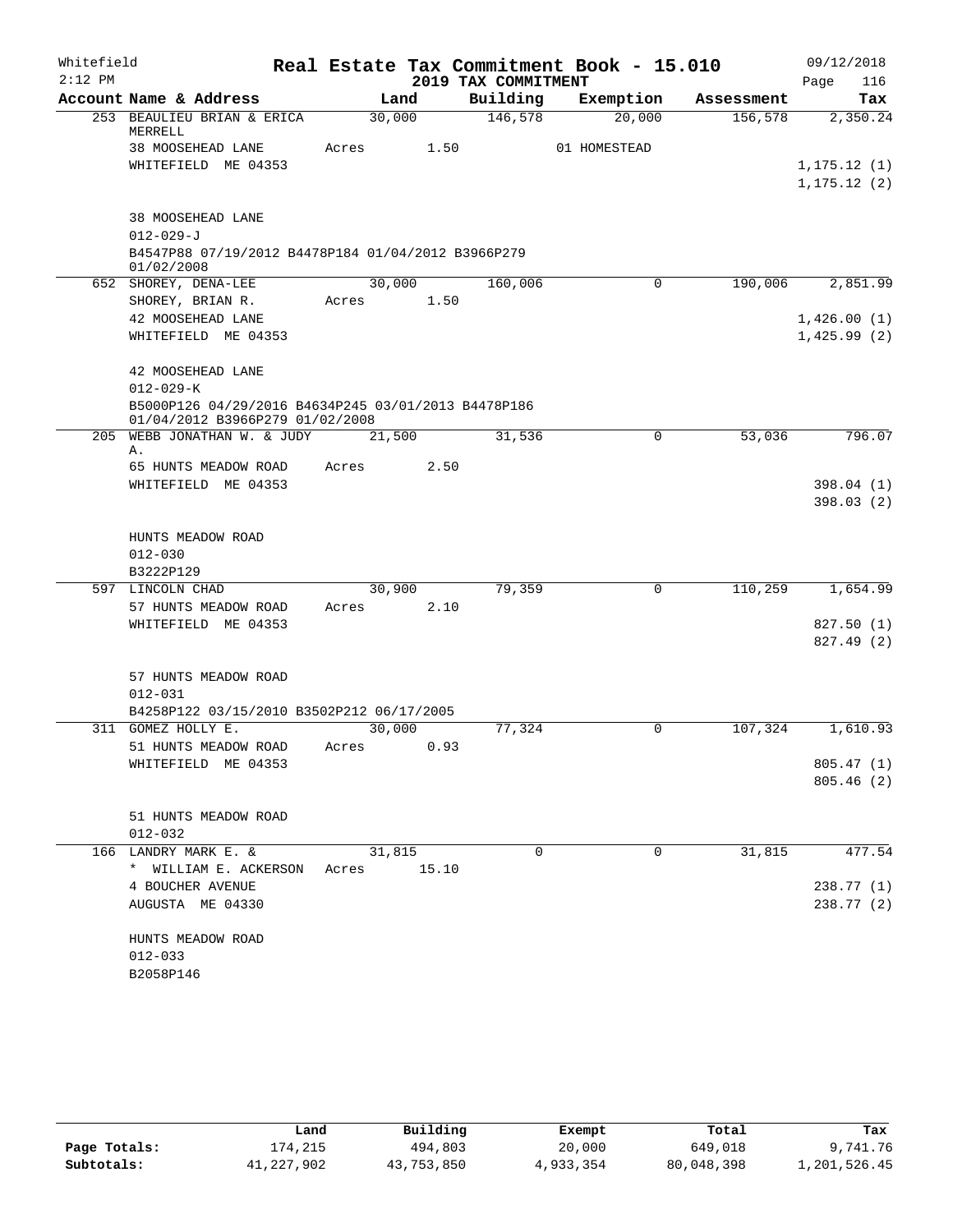| Whitefield<br>$2:12$ PM |                              |                                                                                        |       |        |      | 2019 TAX COMMITMENT | Real Estate Tax Commitment Book - 15.010 |                        | 09/12/2018<br>Page<br>117 |
|-------------------------|------------------------------|----------------------------------------------------------------------------------------|-------|--------|------|---------------------|------------------------------------------|------------------------|---------------------------|
|                         |                              | Account Name & Address                                                                 |       | Land   |      | Building            | Exemption                                | Assessment             | Tax                       |
|                         |                              | 344 TOWER KENNETH & MARY                                                               |       | 30,120 |      | 92,653              | 20,000                                   | 102, 773               | 1,542.62                  |
|                         | LOU                          | 33 HUNTS MEADOW ROAD                                                                   | Acres |        | 1.58 |                     | 01 HOMESTEAD                             |                        |                           |
|                         |                              | WHITEFIELD ME 04353                                                                    |       |        |      |                     |                                          |                        | 771.31(1)                 |
|                         |                              |                                                                                        |       |        |      |                     |                                          |                        | 771.31(2)                 |
|                         |                              |                                                                                        |       |        |      |                     |                                          |                        |                           |
|                         |                              | 33 HUNTS MEADOW ROAD                                                                   |       |        |      |                     |                                          |                        |                           |
|                         | $012 - 033 - A$              |                                                                                        |       |        |      |                     |                                          |                        |                           |
|                         | B1543P94                     |                                                                                        |       |        |      |                     |                                          |                        |                           |
|                         | L.                           | 547 PEIL ROBERT C. & SARAH                                                             |       | 31,260 |      | 143,055             |                                          | 174,315<br>0           | 2,616.47                  |
|                         |                              | 23 HUNTS MEADOW ROAD                                                                   | Acres |        | 2.34 |                     |                                          |                        |                           |
|                         |                              | WHITEFIELD ME                                                                          |       |        |      |                     |                                          |                        | 1,308.24(1)               |
|                         | 04353-3310                   |                                                                                        |       |        |      |                     |                                          |                        |                           |
|                         |                              |                                                                                        |       |        |      |                     |                                          |                        | 1,308.23(2)               |
|                         |                              |                                                                                        |       |        |      |                     |                                          |                        |                           |
|                         | $012 - 033 - B$              | 23 HUNTS MEADOW ROAD                                                                   |       |        |      |                     |                                          |                        |                           |
|                         |                              | B4882P270 05/05/2015 B4188P288 08/11/2009 B3874P257                                    |       |        |      |                     |                                          |                        |                           |
|                         | 07/03/2007                   |                                                                                        |       |        |      |                     |                                          |                        |                           |
|                         |                              | 468 BEAULIEU DONNA B.                                                                  |       | 30,375 |      | 126,659             | 20,000                                   | 137,034                | 2,056.88                  |
|                         |                              | 43 HUNTS MEADOW ROAD                                                                   | Acres |        | 1.75 |                     | 01 HOMESTEAD                             |                        |                           |
|                         |                              | WHITEFIELD ME 04353                                                                    |       |        |      |                     |                                          |                        | 1,028.44(1)               |
|                         |                              |                                                                                        |       |        |      |                     |                                          |                        | 1,028.44(2)               |
|                         |                              |                                                                                        |       |        |      |                     |                                          |                        |                           |
|                         |                              | 43 HUNTS MEADOW ROAD                                                                   |       |        |      |                     |                                          |                        |                           |
|                         | $012 - 033 - C$<br>B1642P324 |                                                                                        |       |        |      |                     |                                          |                        |                           |
|                         |                              | 1099 HANSEN, CLAY W.                                                                   |       | 32,085 |      | 167,780             |                                          | $\mathbf 0$<br>199,865 | 2,999.97                  |
|                         |                              | 6324 PARK ROAD                                                                         | Acres |        | 2.89 |                     |                                          |                        |                           |
|                         |                              | CRESTWOOD KY 40014                                                                     |       |        |      |                     |                                          |                        | $1,499.99$ (1)            |
|                         |                              |                                                                                        |       |        |      |                     |                                          |                        | 1,499.98(2)               |
|                         |                              |                                                                                        |       |        |      |                     |                                          |                        |                           |
|                         |                              | 17 HUNTS MEADOW ROAD                                                                   |       |        |      |                     |                                          |                        |                           |
|                         | $012 - 034$                  |                                                                                        |       |        |      |                     |                                          |                        |                           |
|                         |                              | B5072P151 10/28/2016 B4630P310 02/19/2013 B4594P117<br>11/16/2012 B3933P127 11/05/2007 |       |        |      |                     |                                          |                        |                           |
|                         |                              | 651 KNOX BOBBYJO L.                                                                    |       | 25,000 |      | 13,165              |                                          | $\mathbf 0$<br>38,165  | 572.86                    |
|                         |                              | 527 GARDINER ROAD                                                                      | Acres |        | 0.74 |                     |                                          |                        |                           |
|                         |                              | WHITEFIELD ME 04353                                                                    |       |        |      |                     |                                          |                        | 286.43(1)                 |
|                         |                              |                                                                                        |       |        |      |                     |                                          |                        | 286.43(2)                 |
|                         |                              |                                                                                        |       |        |      |                     |                                          |                        |                           |
|                         |                              | 527 GARDINER ROAD                                                                      |       |        |      |                     |                                          |                        |                           |
|                         | $012 - 035$                  |                                                                                        |       |        |      |                     |                                          |                        |                           |
|                         |                              | B4615P246 01/09/2013 B4407P68 06/13/2011 B1533P164<br>923 JEWETT, NANCY                |       | 31,050 |      | 8,800               | 20,000                                   | 19,850                 | 297.95                    |
|                         |                              | 124 STAGE ROAD                                                                         | Acres |        | 2.20 |                     | 01 HOMESTEAD                             |                        |                           |
|                         |                              | PITTSTON ME 04345                                                                      |       |        |      |                     |                                          |                        | 148.98(1)                 |
|                         |                              |                                                                                        |       |        |      |                     |                                          |                        | 148.97(2)                 |
|                         |                              |                                                                                        |       |        |      |                     |                                          |                        |                           |
|                         |                              | 515 GARDINER ROAD                                                                      |       |        |      |                     |                                          |                        |                           |
|                         | $012 - 036$                  |                                                                                        |       |        |      |                     |                                          |                        |                           |
|                         | B1580P267                    |                                                                                        |       |        |      |                     |                                          |                        |                           |
|                         |                              |                                                                                        |       |        |      |                     |                                          |                        |                           |

|              | Land       | Building   | Exempt    | Total      | Tax          |
|--------------|------------|------------|-----------|------------|--------------|
| Page Totals: | .79,890    | 552,112    | 60,000    | 672,002    | 10,086.75    |
| Subtotals:   | 41,407,792 | 44,305,962 | 4,993,354 | 80,720,400 | l.211.613.20 |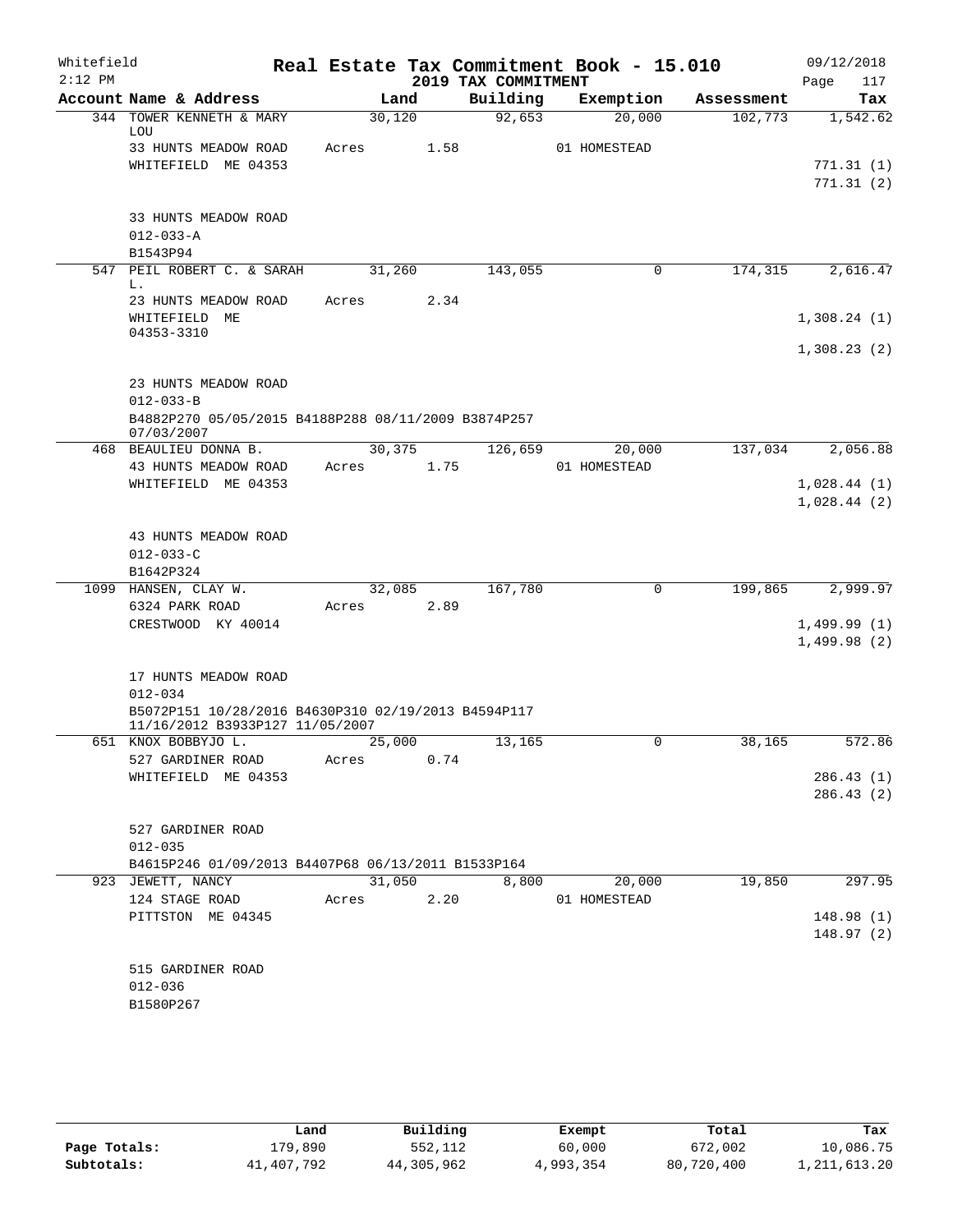| Whitefield<br>$2:12$ PM    |                                           |                       |            |                       | 2019 TAX COMMITMENT | Real Estate Tax Commitment Book - 15.010 |                       | 09/12/2018<br>Page<br>118  |
|----------------------------|-------------------------------------------|-----------------------|------------|-----------------------|---------------------|------------------------------------------|-----------------------|----------------------------|
|                            | Account Name & Address                    |                       | Land       |                       | Building            | Exemption                                | Assessment            | Tax                        |
|                            | 1516 ACKERSON WILLIAM E. &                |                       | 32,250     |                       | 152,012             | 20,000                                   | 164, 262              | 2,465.57                   |
|                            | MARY K.<br>503 GARDINER ROAD              |                       | Acres 3.00 |                       |                     | 01 HOMESTEAD                             |                       |                            |
|                            | WHITEFIELD ME 04353                       |                       |            |                       |                     |                                          |                       | 1,232.79(1)                |
|                            |                                           |                       |            |                       |                     |                                          |                       | 1,232.78 (2)               |
|                            | 503 GARDINER ROAD                         |                       |            |                       |                     |                                          |                       |                            |
|                            | $012 - 037$                               |                       |            |                       |                     |                                          |                       |                            |
|                            | B1876P343                                 |                       |            |                       |                     |                                          |                       |                            |
|                            | 1187 SILVERIO MARK P.                     |                       | 36,082     |                       | 79,649              | $\mathbf 0$                              | 115,731               | 1,737.12                   |
|                            | 475 GARDINER ROAD<br>WHITEFIELD ME 04353  |                       | Acres 6.04 |                       |                     |                                          |                       | 868.56(1)                  |
|                            |                                           |                       |            |                       |                     |                                          |                       | 868.56(2)                  |
|                            | 475 GARDINER ROAD                         |                       |            |                       |                     |                                          |                       |                            |
|                            | $012 - 038$                               |                       |            |                       |                     |                                          |                       |                            |
|                            | B4785P43 06/03/2014 B2188P301             |                       |            |                       |                     |                                          |                       |                            |
|                            | 333 DEMERCHANT JEAN<br>493 GARDINER ROAD  |                       |            |                       | 34,800 104,874      | 20,000                                   | 119,674               | 1,796.31                   |
|                            | WHITEFIELD ME 04353                       |                       | Acres 4.70 |                       |                     | 01 HOMESTEAD                             |                       | 898.16 (1)                 |
|                            |                                           |                       |            |                       |                     |                                          |                       | 898.15 (2)                 |
|                            | 493 GARDINER ROAD                         |                       |            |                       |                     |                                          |                       |                            |
|                            | $012 - 038 - A$                           |                       |            |                       |                     |                                          |                       |                            |
|                            | B940P30                                   |                       |            |                       |                     |                                          |                       |                            |
|                            | 1582 BELL JAMES N. & DARLENE 32,445<br>D. |                       |            |                       | 171,933             | 20,000                                   | 184,378               | 2,767.51                   |
|                            | 467 GARDINER ROAD                         |                       | Acres 3.13 |                       |                     | 01 HOMESTEAD                             |                       |                            |
|                            | WHITEFIELD ME 04353                       |                       |            |                       |                     |                                          |                       | 1,383.76(1)<br>1,383.75(2) |
|                            |                                           |                       |            |                       |                     |                                          |                       |                            |
|                            | 467 GARDINER ROAD                         |                       |            |                       |                     |                                          |                       |                            |
|                            | $012 - 038 - B$<br>B3495P86 06/06/2005    |                       |            |                       |                     |                                          |                       |                            |
|                            | 458 DEMERCHANT (GRANDSOULT)               |                       | 23,825     |                       | 0                   | 0                                        | 23,825                | 357.61                     |
|                            | KATHLEEN E.                               |                       |            |                       |                     |                                          |                       |                            |
|                            | 113 PINECREST ROAD                        | Acres                 |            | 4.05                  |                     |                                          |                       |                            |
|                            | PORTLAND ME 04102                         |                       |            |                       |                     |                                          |                       | 178.81(1)                  |
|                            |                                           |                       |            |                       |                     |                                          |                       | 178.80(2)                  |
|                            | GARDINER ROAD                             |                       |            |                       |                     |                                          |                       |                            |
|                            | $012 - 038 - C$                           |                       |            |                       |                     |                                          |                       |                            |
|                            | B4129P2 04/16/2009 B2186P338              |                       |            |                       |                     |                                          |                       |                            |
| 162                        | MAGNUSEN DAVID M. &<br>THERESA            |                       | 32,450     |                       | $\mathbf 0$         | $\Omega$                                 | 32,450                | 487.07                     |
|                            | 23 ROONEY LANE                            | Acres                 |            | 14.00                 |                     |                                          |                       |                            |
|                            | WHITEFIELD ME 04353                       |                       |            |                       |                     |                                          |                       | 243.54 (1)                 |
|                            |                                           |                       |            |                       |                     |                                          |                       | 243.53 (2)                 |
|                            | GARDINER ROAD                             |                       |            |                       |                     |                                          |                       |                            |
|                            | $012 - 039$                               |                       |            |                       |                     |                                          |                       |                            |
|                            | 938 FREEMAN EDWARD & JOYCE                |                       | 29,410     |                       | $\Omega$            | 0                                        | 29,410                | 441.44                     |
|                            | P O BOX 535<br>GARDINER ME 04345          | Acres                 |            | 10.20                 |                     |                                          |                       | 220.72 (1)                 |
|                            |                                           |                       |            |                       |                     |                                          |                       | 220.72 (2)                 |
|                            | GARDINER ROAD                             |                       |            |                       |                     |                                          |                       |                            |
|                            | $012 - 039 - A$                           |                       |            |                       |                     |                                          |                       |                            |
|                            |                                           |                       |            |                       |                     |                                          |                       |                            |
|                            |                                           | Land                  |            | Building              |                     | Exempt                                   | Total                 | Tax                        |
| Page Totals:<br>Subtotals: |                                           | 221,262<br>41,629,054 |            | 508,468<br>44,814,430 |                     | 60,000<br>5,053,354                      | 669,730<br>81,390,130 | 10,052.63<br>1,221,665.83  |
|                            |                                           |                       |            |                       |                     |                                          |                       |                            |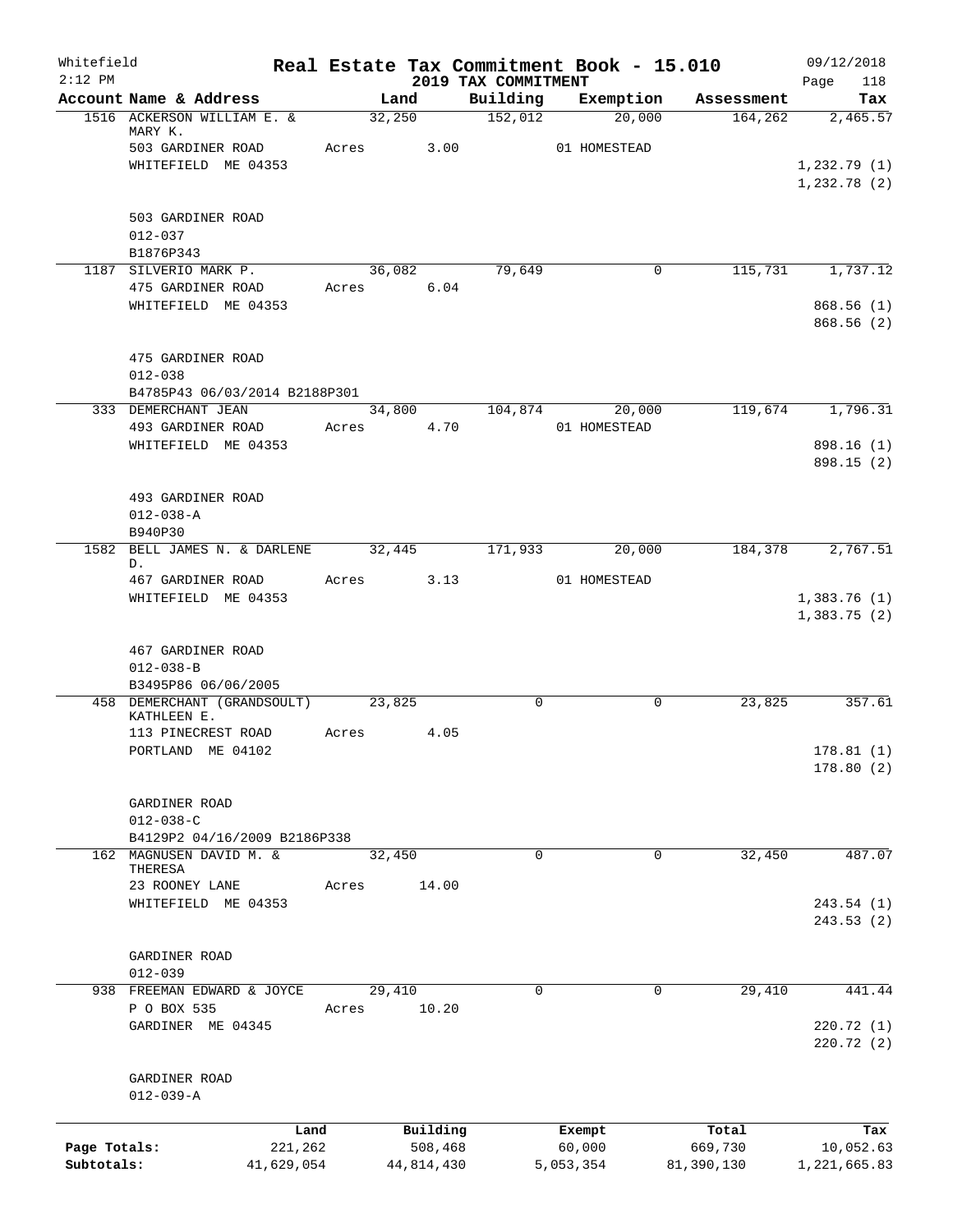| Whitefield |                                                    |                    |      |                     | Real Estate Tax Commitment Book - 15.010 |                                    | 09/12/2018                   |
|------------|----------------------------------------------------|--------------------|------|---------------------|------------------------------------------|------------------------------------|------------------------------|
| $2:12$ PM  |                                                    |                    |      | 2019 TAX COMMITMENT |                                          |                                    | 119<br>Page                  |
|            | Account Name & Address                             |                    |      |                     |                                          | Land Building Exemption Assessment | Tax                          |
|            | 1248 BUNTING WILLIAM H.                            |                    |      | 73,595 44,050       | 20,000                                   |                                    | 97,645 1,465.65              |
|            | 305 GARDINER ROAD Acres 63.69                      |                    |      |                     | 01 HOMESTEAD                             |                                    |                              |
|            | WHITEFIELD ME 04353                                |                    |      |                     |                                          |                                    | 732.83(1)                    |
|            |                                                    |                    |      |                     |                                          |                                    | 732.82 (2)                   |
|            | 305 GARDINER ROAD                                  |                    |      |                     |                                          |                                    |                              |
|            | $012 - 040$                                        |                    |      |                     |                                          |                                    |                              |
|            | B2570P150 06/13/2000 B1022P285 01/01/1980          |                    |      |                     |                                          |                                    |                              |
|            | 27 KAMINSKY CHRISTOPER J. 66,100 106,706 20,000    |                    |      |                     |                                          |                                    | 152,806 2,293.62             |
|            | & MARY C.                                          |                    |      |                     |                                          |                                    |                              |
|            | 18 LIBBY LANE Acres 49.00<br>WHITEFIELD ME 04353   |                    |      |                     | 01 HOMESTEAD                             |                                    |                              |
|            |                                                    |                    |      |                     |                                          |                                    | 1, 146.81(1)<br>1, 146.81(2) |
|            |                                                    |                    |      |                     |                                          |                                    |                              |
|            | 18 LIBBY LANE                                      |                    |      |                     |                                          |                                    |                              |
|            | $012 - 041$                                        |                    |      |                     |                                          |                                    |                              |
|            | B2536P275                                          |                    |      |                     |                                          |                                    |                              |
|            | 1358 THORNTON THOMAS E. JR. 78,100 73,455 20,000   |                    |      |                     |                                          |                                    | 131,555 1,974.64             |
|            | 34 HENRY LANE                                      | Acres 72.70        |      |                     | 01 HOMESTEAD                             |                                    |                              |
|            | WHITEFIELD ME 04353                                |                    |      |                     |                                          |                                    | 987.32 (1)                   |
|            |                                                    |                    |      |                     |                                          |                                    | 987.32 (2)                   |
|            | 34 HENRY LANE                                      |                    |      |                     |                                          |                                    |                              |
|            | $012 - 042$                                        |                    |      |                     |                                          |                                    |                              |
|            | B5071P29 10/21/2016 B2657P57                       |                    |      |                     |                                          |                                    |                              |
|            | 504 THORNTON THOMAS E. III                         |                    |      | 30,375 119,687      | $\overline{0}$                           |                                    | 150,062 2,252.43             |
|            | & CHARLENE                                         |                    |      |                     |                                          |                                    |                              |
|            | C/O CHARLENE CURRIE Acres 1.75                     |                    |      |                     |                                          |                                    |                              |
|            | 85 MITCHELL HILL                                   |                    |      |                     |                                          |                                    | 1, 126.22(1)                 |
|            | SCARBOROUGH ME 04074                               |                    |      |                     |                                          |                                    | 1, 126.21(2)                 |
|            | 72 HENRY LANE                                      |                    |      |                     |                                          |                                    |                              |
|            | $012 - 042 - A$                                    |                    |      |                     |                                          |                                    |                              |
|            | B1433P31                                           |                    |      |                     |                                          |                                    |                              |
|            | 1711 THORNTON ALAN JR. &                           | $\frac{31,050}{ }$ |      | 68,392              | $\mathbf 0$                              | 99,442                             | 1,492.62                     |
|            | MELISSA ANN                                        |                    |      |                     |                                          |                                    |                              |
|            | 16 HENRY LANE                                      | Acres              | 2.20 |                     |                                          |                                    |                              |
|            | WHITEFIELD ME 04353                                |                    |      |                     |                                          |                                    | 746.31 (1)<br>746.31(2)      |
|            |                                                    |                    |      |                     |                                          |                                    |                              |
|            | 16 HENRY LANE                                      |                    |      |                     |                                          |                                    |                              |
|            | $012 - 042 - B$                                    |                    |      |                     |                                          |                                    |                              |
|            | B4196P308 09/03/2009 B4185P182 08/05/2009 B3125P14 |                    |      |                     |                                          |                                    |                              |
|            | 1906 THORNTON, GREGORY E.                          | 20,900             |      | 3,936               | $\Omega$                                 | 24,836                             | 372.79                       |
|            | 102 HENRY LANE                                     | Acres 2.10         |      |                     |                                          |                                    |                              |
|            | WHITEFIELD ME 04353                                |                    |      |                     |                                          |                                    | 186.40(1)                    |
|            |                                                    |                    |      |                     |                                          |                                    | 186.39(2)                    |
|            |                                                    |                    |      |                     |                                          |                                    |                              |
|            | 102 HENRY LANE                                     |                    |      |                     |                                          |                                    |                              |
|            | $012 - 042 - C$<br>B5071P29 10/21/2016             |                    |      |                     |                                          |                                    |                              |
|            |                                                    |                    |      |                     |                                          |                                    |                              |

|              | Land       | Building   | Exempt      | Total      | Tax          |
|--------------|------------|------------|-------------|------------|--------------|
| Page Totals: | 300,120    | 416,226    | 60,000      | 656,346    | 9,851.75     |
| Subtotals:   | 41,929,174 | 45,230,656 | 5, 113, 354 | 82,046,476 | 1,231,517.58 |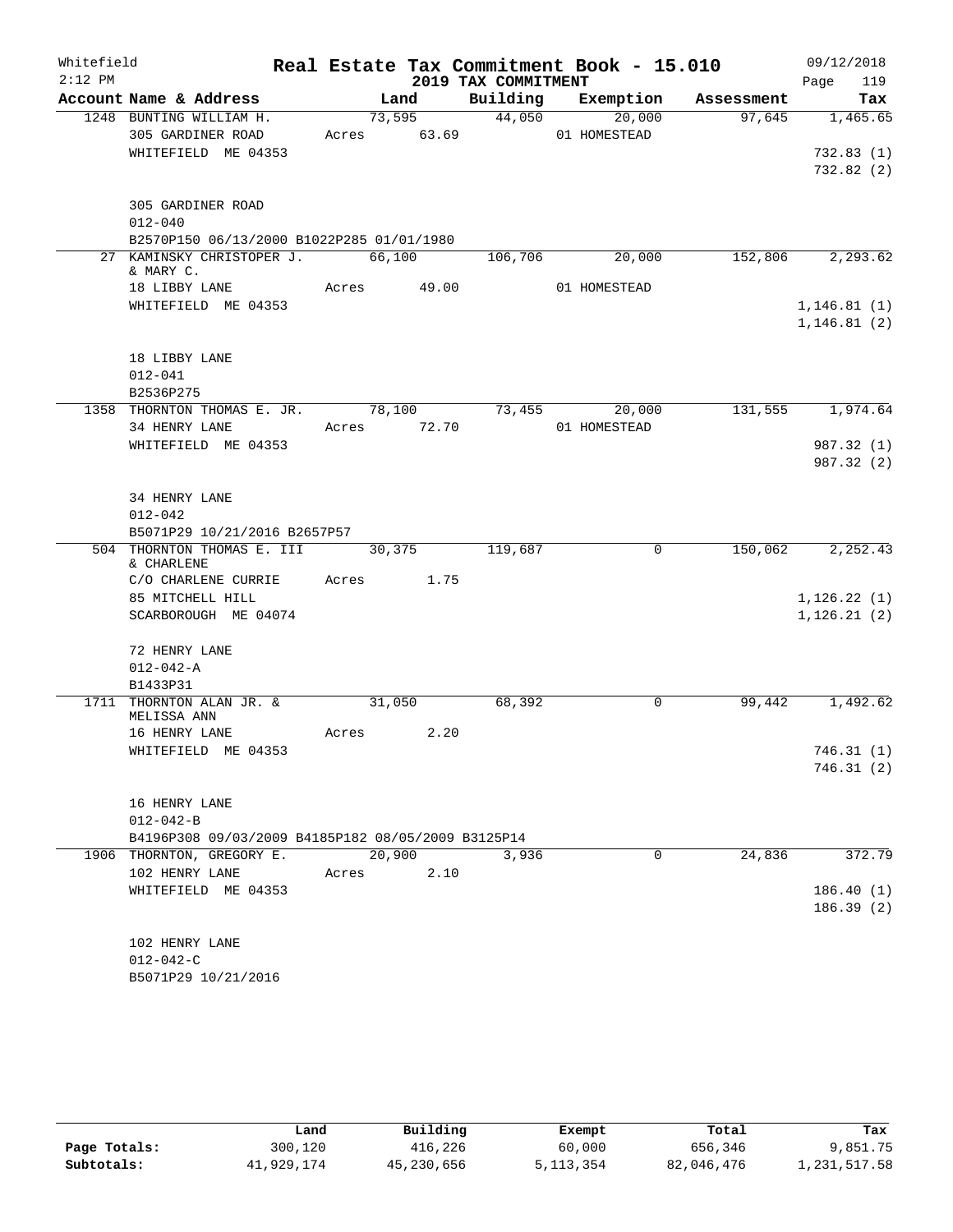| Whitefield |                                                                   |       |        |                     | Real Estate Tax Commitment Book - 15.010 |            | 09/12/2018  |
|------------|-------------------------------------------------------------------|-------|--------|---------------------|------------------------------------------|------------|-------------|
| $2:12$ PM  |                                                                   |       |        | 2019 TAX COMMITMENT |                                          |            | 120<br>Page |
|            | Account Name & Address                                            |       | Land   | Building            | Exemption                                | Assessment | Tax         |
|            | 1268 MANSIR JR. PAUL A.                                           |       | 30,000 | 78,228              | $\Omega$                                 | 108,228    | 1,624.50    |
|            | 49 HENRY LANE<br>WHITEFIELD ME 04353                              | Acres | 1.32   |                     |                                          |            | 812.25(1)   |
|            |                                                                   |       |        |                     |                                          |            | 812.25(2)   |
|            |                                                                   |       |        |                     |                                          |            |             |
|            | 13 HENRY LANE                                                     |       |        |                     |                                          |            |             |
|            | $012 - 043$<br>B4559P198 08/14/2012 B4345P197 11/24/2010 B4300P78 |       |        |                     |                                          |            |             |
|            | 07/29/2010 B1992P85                                               |       |        |                     |                                          |            |             |
|            | 1129 THORNTON ALAN T. &<br>JOYCE                                  |       | 30,900 | 68,975              | 26,000                                   | 73,875     | 1,108.86    |
|            | 13 HENRY LANE                                                     | Acres | 2.10   |                     | 01 HOMESTEAD                             |            |             |
|            | WHITEFIELD ME 04353                                               |       |        |                     | 05 VET EXEMPTION                         |            | 554.43(1)   |
|            |                                                                   |       |        |                     |                                          |            | 554.43(2)   |
|            | 13 HENRY LANE                                                     |       |        |                     |                                          |            |             |
|            | $012 - 044$                                                       |       |        |                     |                                          |            |             |
|            | 969 MILLER SAM & CAROLINA                                         |       | 45,170 | 77,528              | $\mathbf 0$                              | 122,698    | 1,841.70    |
|            | 456 HOULTON ROAD                                                  | Acres | 17.40  |                     |                                          |            |             |
|            | FORT FAIRFIELD ME                                                 |       |        |                     |                                          |            | 920.85(1)   |
|            | 04742                                                             |       |        |                     |                                          |            |             |
|            |                                                                   |       |        |                     |                                          |            | 920.85(2)   |
|            | 205 GARDINER ROAD                                                 |       |        |                     |                                          |            |             |
|            | $012 - 046$                                                       |       |        |                     |                                          |            |             |
|            | B5220P039 01/05/2018                                              |       |        |                     |                                          |            |             |
|            | 880 DAVIS, NICHOLAS R.                                            |       | 44,658 | 246,030             | 0                                        | 290,688    | 4,363.23    |
|            | DAVIS, MEAGAN E.                                                  | Acres | 16.76  |                     |                                          |            |             |
|            | P.O. BOX 290461                                                   |       |        |                     |                                          |            | 2,181.62(1) |
|            | YIGO, GUAM<br>96929                                               |       |        |                     |                                          |            | 2,181.61(2) |
|            | 167 GARDINER ROAD                                                 |       |        |                     |                                          |            |             |
|            | $012 - 047$                                                       |       |        |                     |                                          |            |             |
|            | B5106P105 02/09/2017 B5106P103 02/01/2017 B4054P133               |       |        |                     |                                          |            |             |
|            | 09/24/2008                                                        |       |        |                     |                                          |            |             |
|            | 54 BARNARD JAMES R.                                               |       | 33,150 | 105,286             | 20,000                                   | 118,436    | 1,777.72    |
|            | P O BOX 18<br>WHITEFIELD ME 04353                                 | Acres | 3.60   |                     | 01 HOMESTEAD                             |            | 888.86 (1)  |
|            |                                                                   |       |        |                     |                                          |            | 888.86 (2)  |
|            |                                                                   |       |        |                     |                                          |            |             |
|            | 109 GARDINER ROAD                                                 |       |        |                     |                                          |            |             |
|            | $012 - 047 - A$                                                   |       |        |                     |                                          |            |             |
|            | B4813P53 08/28/2014 B1170P105 12/05/1983                          |       |        |                     |                                          |            |             |
|            | 1295 JAMISON ROBERTA C. &<br>THOMAS A.                            |       | 35,842 | 110,858             | 26,000                                   | 120,700    | 1,811.71    |
|            | 143 GARDINER ROAD                                                 | Acres | 5.74   |                     | 01 HOMESTEAD                             |            |             |
|            | WHITEFIELD ME 04353                                               |       |        |                     | 05 VET EXEMPTION                         |            | 905.86(1)   |
|            |                                                                   |       |        |                     |                                          |            | 905.85(2)   |
|            | 143 GARDINER ROAD                                                 |       |        |                     |                                          |            |             |
|            | $012 - 047 - B$                                                   |       |        |                     |                                          |            |             |
|            | B4601P247 12/04/2012 B3793P310 12/21/2006 B1451P85                |       |        |                     |                                          |            |             |
|            |                                                                   |       |        |                     |                                          |            |             |

|              | Land       | Building   | Exempt    | Total      | Tax          |
|--------------|------------|------------|-----------|------------|--------------|
| Page Totals: | 219,720    | 686,905    | 72,000    | 834,625    | 12,527.72    |
| Subtotals:   | 42,148,894 | 45,917,561 | 5,185,354 | 82,881,101 | 1,244,045.30 |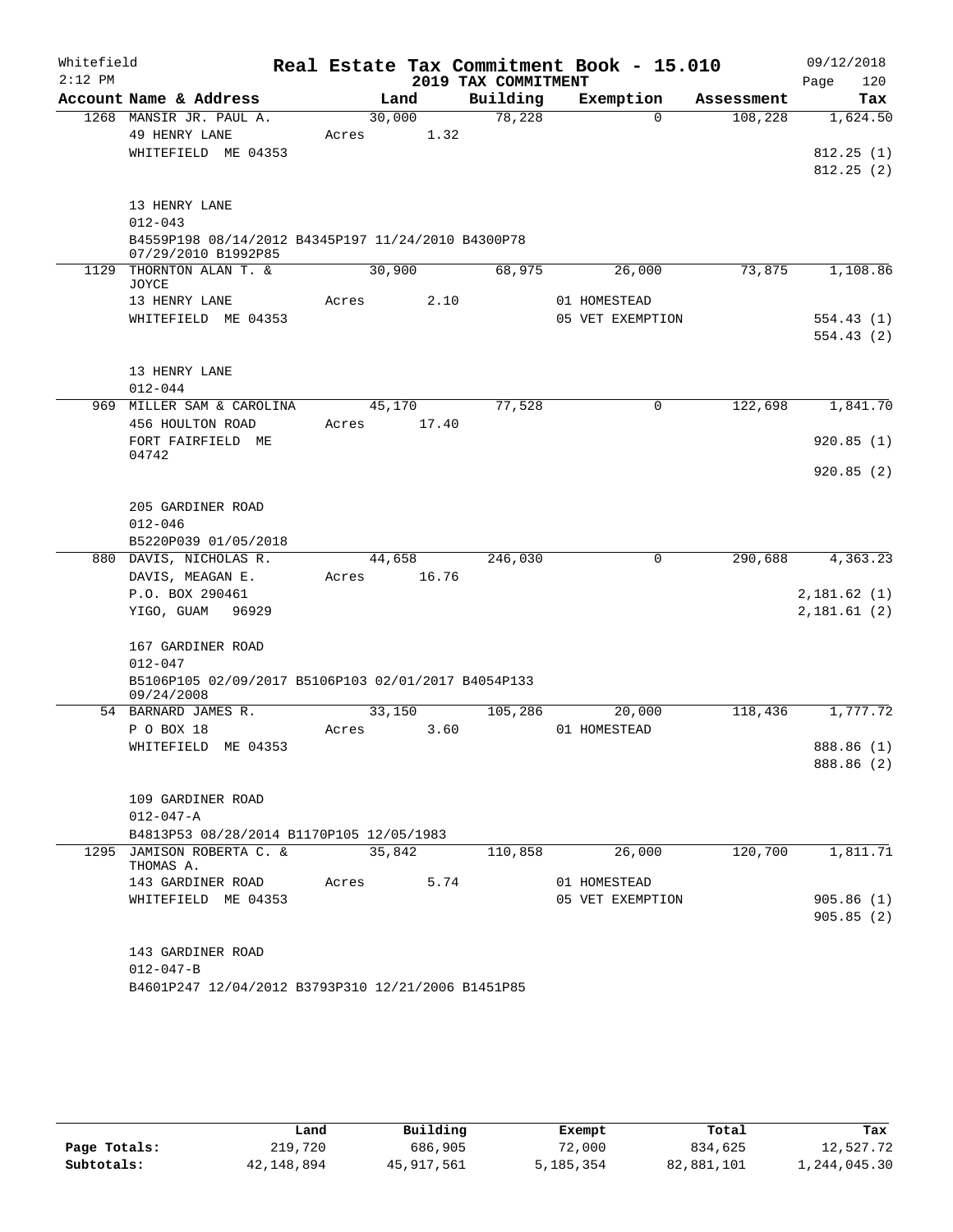| Whitefield<br>$2:12$ PM |                                                 |                       |        | 2019 TAX COMMITMENT | Real Estate Tax Commitment Book - 15.010 |            | 09/12/2018<br>121<br>Page |
|-------------------------|-------------------------------------------------|-----------------------|--------|---------------------|------------------------------------------|------------|---------------------------|
|                         | Account Name & Address                          | Land                  |        | Building            | Exemption                                | Assessment | Tax                       |
|                         | 794 ROSS BRYAN W. & ANGELA                      | 30,000                |        | 72,233              | $\Omega$                                 | 102, 233   | 1,534.52                  |
|                         | М.<br>145 GARDINER ROAD<br>WHITEFIELD ME 04353  | Acres                 | 1.50   |                     |                                          |            | 767.26(1)                 |
|                         |                                                 |                       |        |                     |                                          |            | 767.26(2)                 |
|                         | 145 GARDINER ROAD<br>$012 - 047 - B - 1$        |                       |        |                     |                                          |            |                           |
|                         | B3173P229                                       |                       |        |                     |                                          |            |                           |
|                         | 1256 CENTRAL MAINE POWER                        | 372,000               |        | $\Omega$            | 0                                        | 372,000    | 5,583.72                  |
|                         | C/O AVANGRID MANAGEMENT Acres<br>CO.- LOCAL TAX |                       | 124.00 |                     |                                          |            |                           |
|                         | ONE CITY CENTER, 5TH<br><b>FLOOR</b>            |                       |        |                     |                                          |            | 2,791.86(1)               |
|                         | PORTLAND ME 04101                               |                       |        |                     |                                          |            | 2,791.86(2)               |
|                         | GARDINER ROAD<br>$012 - 048$                    |                       |        |                     |                                          |            |                           |
|                         | B467P454                                        |                       |        |                     |                                          |            |                           |
|                         | 232 MONTAGNINO DOMENICK &<br>CORDELIA           | 37,970                |        | 60,490              | 20,000                                   | 78,460     | 1,177.68                  |
|                         | 168 GARDINER ROAD                               | Acres                 | 8.40   |                     | 01 HOMESTEAD                             |            |                           |
|                         | WHITEFIELD ME 04353                             |                       |        |                     |                                          |            | 588.84(1)                 |
|                         |                                                 |                       |        |                     |                                          |            | 588.84 (2)                |
|                         | 168 GARDINER ROAD                               |                       |        |                     |                                          |            |                           |
|                         | $012 - 049$                                     |                       |        |                     |                                          |            |                           |
|                         | B2641P280                                       |                       |        |                     |                                          |            |                           |
|                         | 1026 KINNEY DOUGLAS A. &                        | 40,050                |        | 131,429             | 26,000                                   | 145,479    | 2,183.64                  |
|                         | EVELYN A.<br>102 DUNCAN ROAD                    | Acres                 | 11.00  |                     | 01 HOMESTEAD                             |            |                           |
|                         | JEFFERSON ME 04348                              |                       |        |                     | 05 VET EXEMPTION                         |            | 1,091.82(1)               |
|                         |                                                 |                       |        |                     |                                          |            | 1,091.82(2)               |
|                         | 116 GARDINER ROAD                               |                       |        |                     |                                          |            |                           |
|                         | $012 - 049 - A$                                 |                       |        |                     |                                          |            |                           |
|                         | B2388P94                                        |                       |        |                     |                                          |            |                           |
|                         | 617 FRANKLIN ROGER M. &<br>CAROL A.             | 33,000                |        | 94,979              | 20,000                                   | 107,979    | 1,620.76                  |
|                         | 160 GARDINER ROAD                               | Acres                 | 3.50   |                     | 01 HOMESTEAD                             |            |                           |
|                         | WHITEFIELD ME 04353                             |                       |        |                     |                                          |            | 810.38 (1)                |
|                         |                                                 |                       |        |                     |                                          |            | 810.38 (2)                |
|                         | 160 GARDINER ROAD                               |                       |        |                     |                                          |            |                           |
|                         | $012 - 049 - B$                                 |                       |        |                     |                                          |            |                           |
|                         | B2641P279                                       |                       |        |                     |                                          |            |                           |
|                         | 1299 MILLER SAM & CAROLINA<br>456 HOULTON ROAD  | 54,800<br>Acres 47.00 |        | $\Omega$            | $\Omega$                                 | 54,800     | 822.55                    |
|                         | FORT FAIRFIELD ME<br>04742                      |                       |        |                     |                                          |            | 411.28(1)                 |
|                         |                                                 |                       |        |                     |                                          |            | 411.27(2)                 |
|                         | GARDINER ROAD                                   |                       |        |                     |                                          |            |                           |
|                         | $012 - 050$                                     |                       |        |                     |                                          |            |                           |
|                         | B5220P039 01/05/2018                            |                       |        |                     |                                          |            |                           |

|              | Land       | Building   | Exempt    | Total      | Tax          |
|--------------|------------|------------|-----------|------------|--------------|
| Page Totals: | 567,820    | 359,131    | 66,000    | 860,951    | 12,922.87    |
| Subtotals:   | 42,716,714 | 46,276,692 | 5,251,354 | 83,742,052 | 1,256,968.17 |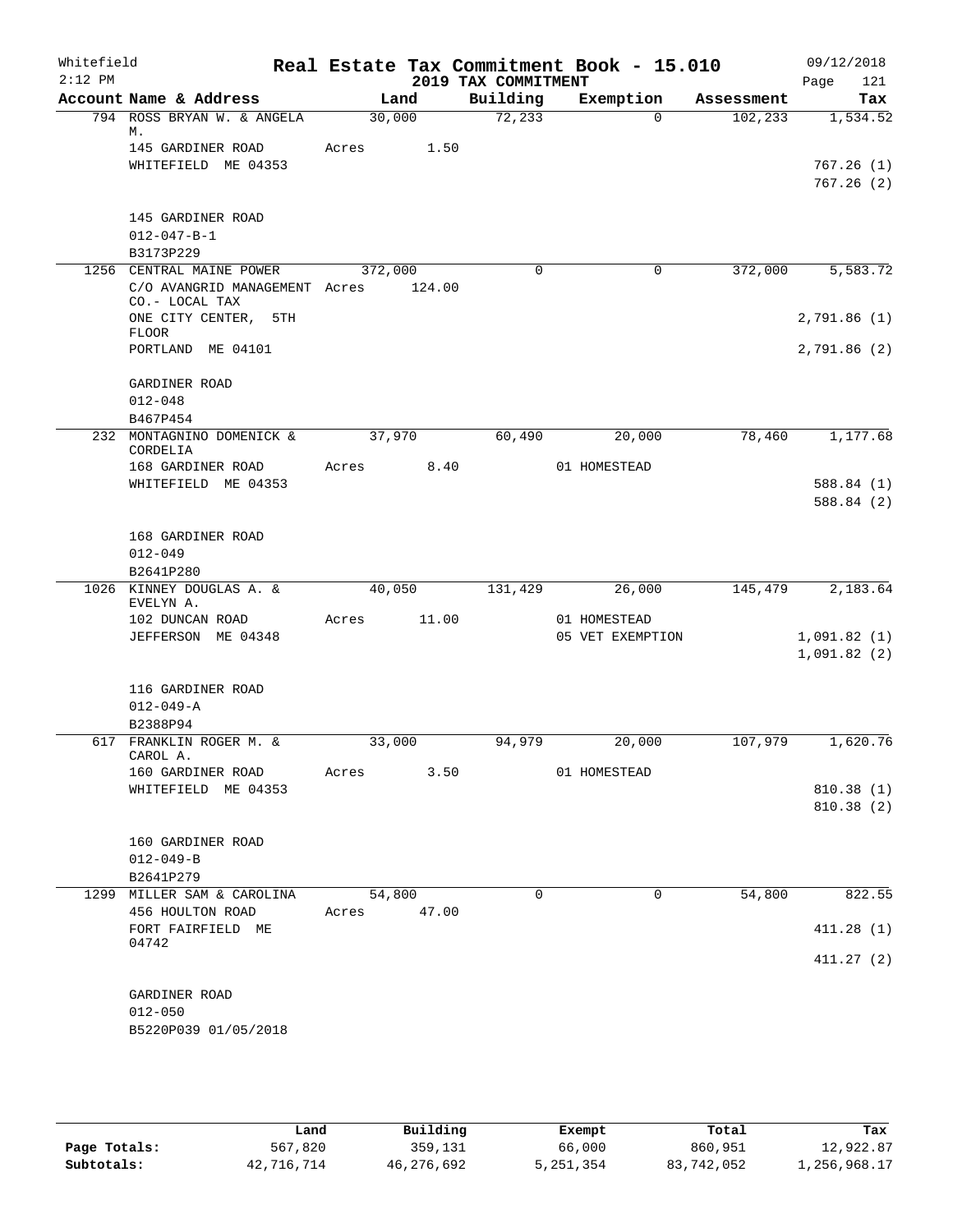| Whitefield<br>$2:12$ PM    |                                                              |       |                      | Real Estate Tax Commitment Book - 15.010<br>2019 TAX COMMITMENT |                |                       | 09/12/2018               |
|----------------------------|--------------------------------------------------------------|-------|----------------------|-----------------------------------------------------------------|----------------|-----------------------|--------------------------|
|                            | Account Name & Address                                       |       | Land                 | Building                                                        | Exemption      | Assessment            | 122<br>Page<br>Tax       |
|                            | 45 NIEWOLA GLEN WILLIAM                                      |       | 29,250               | $\mathbf 0$                                                     | $\Omega$       | 29,250                | 439.04                   |
|                            | 295 EAST DEERING ROAD<br>DEERING NH 03244                    | Acres | 10.00                |                                                                 |                |                       | 219.52(1)<br>219.52(2)   |
|                            | GARDINER ROAD<br>$012 - 051$                                 |       |                      |                                                                 |                |                       |                          |
|                            | B2222P243                                                    |       |                      |                                                                 |                |                       |                          |
|                            | 1417 BUNTING WILLIAM H.                                      |       | 16,400               | $\mathbf 0$                                                     | 0              | 16,400                | 246.16                   |
|                            | 305 GARDINER ROAD<br>WHITEFIELD ME 04353                     | Acres | 41.00                |                                                                 |                |                       | 123.08(1)<br>123.08(2)   |
|                            | GARDINER ROAD<br>$012 - 052$<br>B2570P150 06/13/2000         |       |                      |                                                                 |                |                       |                          |
|                            | 1284 BUNTING WILLIAM H.                                      |       | 18,384               | $\mathbf 0$                                                     | 0              | 18,384                | 275.94                   |
|                            | 305 GARDINER ROAD<br>WHITEFIELD ME 04353                     | Acres | 48.00                |                                                                 |                |                       | 137.97(1)<br>137.97(2)   |
|                            | GARDINER ROAD<br>$012 - 053$                                 |       |                      |                                                                 |                |                       |                          |
|                            | B704P217<br>1145 TIBBETTS BARRY & ELAINE                     |       | 3,000                | $\mathbf 0$                                                     | 0              | 3,000                 | 45.03                    |
|                            | 61 TOWNHOUSE ROAD<br>WHITEFIELD ME 04353                     | Acres | 2.00                 |                                                                 |                |                       | 22.52(1)<br>22.51(2)     |
|                            | GARDINER ROAD<br>$012 - 054$<br>B2198P17                     |       |                      |                                                                 |                |                       |                          |
|                            | 788 BUNTING WILLIAM H.                                       |       | 6,362                | 0                                                               | 0              | 6,362                 | 95.49                    |
|                            | 305 GARDINER ROAD<br>WHITEFIELD ME 04353                     | Acres | 16.61                |                                                                 |                |                       | 47.75(1)<br>47.74 (2)    |
|                            | GARDINER ROAD<br>$012 - 055$<br>B1390P343                    |       |                      |                                                                 |                |                       |                          |
| 1877                       | THORNTON CORY J.                                             |       | 34,335               | 12,099                                                          | 0              | 46,434                | 696.97                   |
|                            | 356 GARDINER ROAD<br>WHITEFIELD ME 04353                     | Acres | 4.39                 |                                                                 |                |                       | 348.49 (1)<br>348.48 (2) |
|                            | 356 GARDINER ROAD<br>$012 - 055 - A$<br>B4968P132 01/12/2016 |       |                      |                                                                 |                |                       |                          |
|                            | 932 TIBBETTS BARRY & ELAINE                                  |       | 7,820                | 0                                                               | $\mathbf 0$    | 7,820                 | 117.38                   |
|                            | 61 TOWNHOUSE ROAD<br>WHITEFIELD ME 04353                     | Acres | 5.40                 |                                                                 |                |                       | 58.69(1)<br>58.69(2)     |
|                            | DEXTER LANE<br>$012 - 057$<br>B2239P90                       |       |                      |                                                                 |                |                       |                          |
|                            | Land                                                         |       | Building             |                                                                 | Exempt         | Total                 | Tax                      |
| Page Totals:<br>Subtotals: | 115,551<br>42,832,265                                        |       | 12,099<br>46,288,791 |                                                                 | 0<br>5,251,354 | 127,650<br>83,869,702 | 1,916.01<br>1,258,884.18 |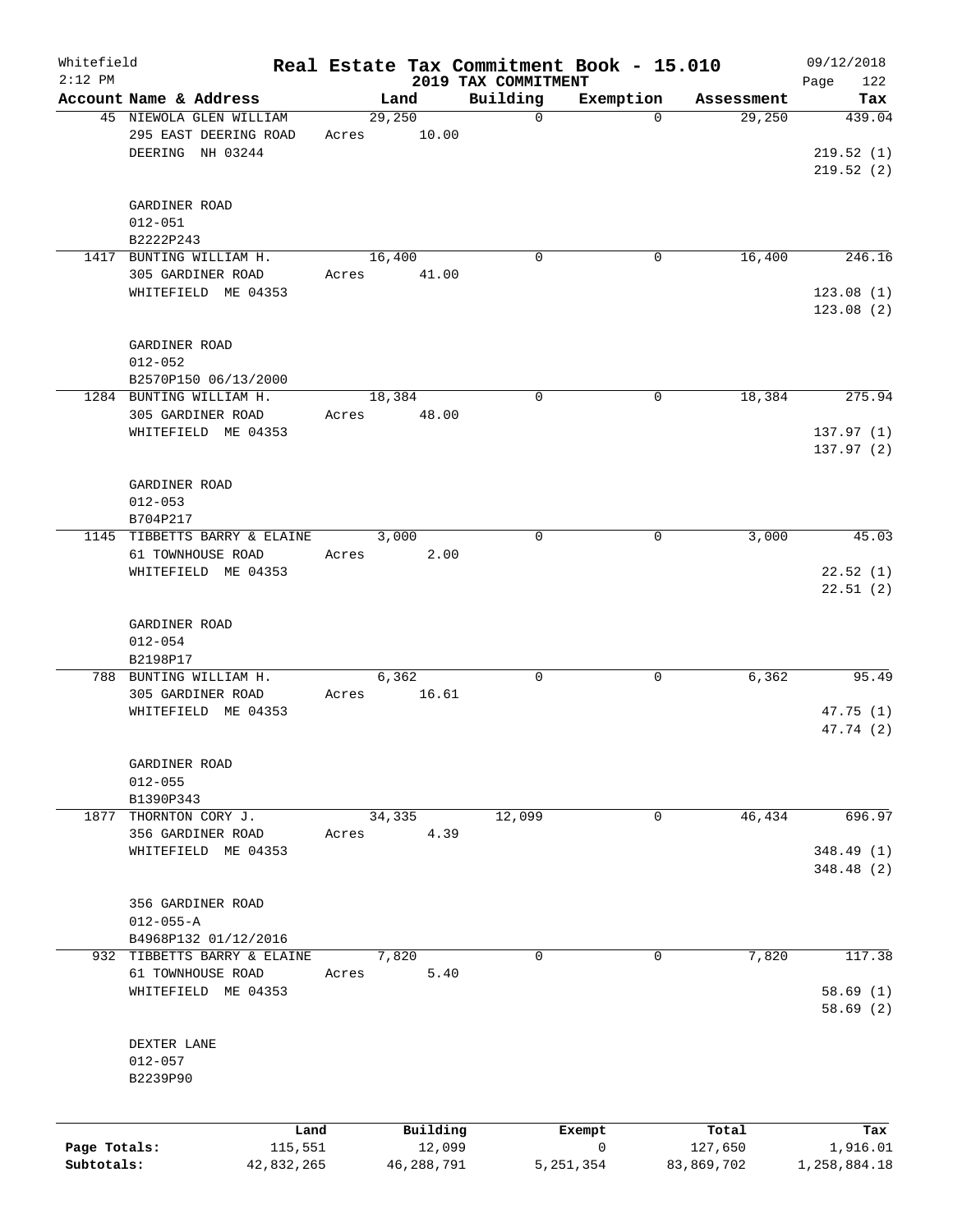| Whitefield |                                            |       |        |             |                     | Real Estate Tax Commitment Book - 15.010 |            | 09/12/2018  |
|------------|--------------------------------------------|-------|--------|-------------|---------------------|------------------------------------------|------------|-------------|
| $2:12$ PM  |                                            |       |        |             | 2019 TAX COMMITMENT |                                          |            | Page<br>123 |
|            | Account Name & Address                     |       | Land   |             | Building            | Exemption                                | Assessment | Tax         |
|            | 727 CHASE C. PATRICK                       |       | 1,877  |             | $\mathbf 0$         | $\Omega$                                 | 1,877      | 28.17       |
|            | P.O. BOX 142                               |       |        | Acres 4.90  |                     |                                          |            |             |
|            | WHITEFIELD ME 04353                        |       |        |             |                     |                                          |            | 14.09(1)    |
|            |                                            |       |        |             |                     |                                          |            | 14.08(2)    |
|            | DEXTER LANE                                |       |        |             |                     |                                          |            |             |
|            | $012 - 058$                                |       |        |             |                     |                                          |            |             |
|            | B3863P141 03/02/2007                       |       |        |             |                     |                                          |            |             |
|            | 245 HAY LISA M. & CHRISTINE                |       | 37,900 |             | $\mathbf 0$         | 0                                        | 37,900     | 568.88      |
|            | K. CARTER                                  |       |        |             |                     |                                          |            |             |
|            | 906 RECREATION DRIVE                       |       |        | Acres 21.00 |                     |                                          |            |             |
|            | CORPUS CHRISTI TX<br>78418                 |       |        |             |                     |                                          |            | 284.44 (1)  |
|            |                                            |       |        |             |                     |                                          |            | 284.44 (2)  |
|            |                                            |       |        |             |                     |                                          |            |             |
|            | DEXTER LANE                                |       |        |             |                     |                                          |            |             |
|            | $012 - 059$                                |       |        |             |                     |                                          |            |             |
|            | B4337P25 B3137P89 08/29/2003               |       |        |             |                     |                                          |            |             |
|            | 939 MAGNUSEN DAVID M. &                    |       | 93,525 |             | $\Omega$            | $\mathbf 0$                              | 93,525     | 1,403.81    |
|            | THERESA<br>23 ROONEY LANE                  | Acres |        | 123.55      |                     |                                          |            |             |
|            | WHITEFIELD ME 04353                        |       |        |             |                     |                                          |            | 701.91(1)   |
|            |                                            |       |        |             |                     |                                          |            | 701.90(2)   |
|            |                                            |       |        |             |                     |                                          |            |             |
|            | ROONEY LANE                                |       |        |             |                     |                                          |            |             |
|            | $012 - 060$                                |       |        |             |                     |                                          |            |             |
|            | 1360 RICHARDS DOUG & AMY D. 42,618 192,858 |       |        |             |                     | 20,000                                   | 215,476    | 3,234.29    |
|            | 62 ROONEY LANE                             |       |        | Acres 14.21 |                     | 01 HOMESTEAD                             |            |             |
|            | WHITEFIELD ME 04353                        |       |        |             |                     |                                          |            | 1,617.15(1) |
|            |                                            |       |        |             |                     |                                          |            | 1,617.14(2) |
|            |                                            |       |        |             |                     |                                          |            |             |
|            | 62 ROONEY LANE<br>$012 - 061$              |       |        |             |                     |                                          |            |             |
|            | B4106P206 02/27/2009 B3371P185 09/24/2004  |       |        |             |                     |                                          |            |             |
|            | 1823 RICHARDS DOUGLAS E. &                 |       | 32,265 |             | 93,745              | $\Omega$                                 | 126,010    | 1,891.41    |
|            | PAMELA A.                                  |       |        |             |                     |                                          |            |             |
|            | 42 ROONEY LANE                             | Acres |        | 3.01        |                     |                                          |            |             |
|            | WHITEFIELD ME 04353                        |       |        |             |                     |                                          |            | 945.71 (1)  |
|            |                                            |       |        |             |                     |                                          |            | 945.70 (2)  |
|            | 42 ROONEY LANE                             |       |        |             |                     |                                          |            |             |
|            | $012 - 061 - A$                            |       |        |             |                     |                                          |            |             |
|            | B4021P12 06/26/2008                        |       |        |             |                     |                                          |            |             |
|            | 1063 KATLER MAX R. & THERESA               |       | 61,680 |             | 143,369             | 20,000                                   | 185,049    | 2,777.59    |
|            | L.                                         |       |        |             |                     |                                          |            |             |
|            | 45 ROONEY LANE                             | Acres |        | 42.20       |                     | 01 HOMESTEAD                             |            |             |
|            | WHITEFIELD ME 04353                        |       |        |             |                     |                                          |            | 1,388.80(1) |
|            |                                            |       |        |             |                     |                                          |            | 1,388.79(2) |
|            |                                            |       |        |             |                     |                                          |            |             |
|            | 45 ROONEY LANE<br>$012 - 062$              |       |        |             |                     |                                          |            |             |
|            | B4076P7 12/01/2008                         |       |        |             |                     |                                          |            |             |
|            |                                            |       |        |             |                     |                                          |            |             |

|              | Land         | Building   | Exempt    | Total      | Tax          |
|--------------|--------------|------------|-----------|------------|--------------|
| Page Totals: | 269,865      | 429,972    | 40,000    | 659,837    | 9,904.15     |
| Subtotals:   | 43, 102, 130 | 46,718,763 | 5,291,354 | 84,529,539 | 1,268,788.33 |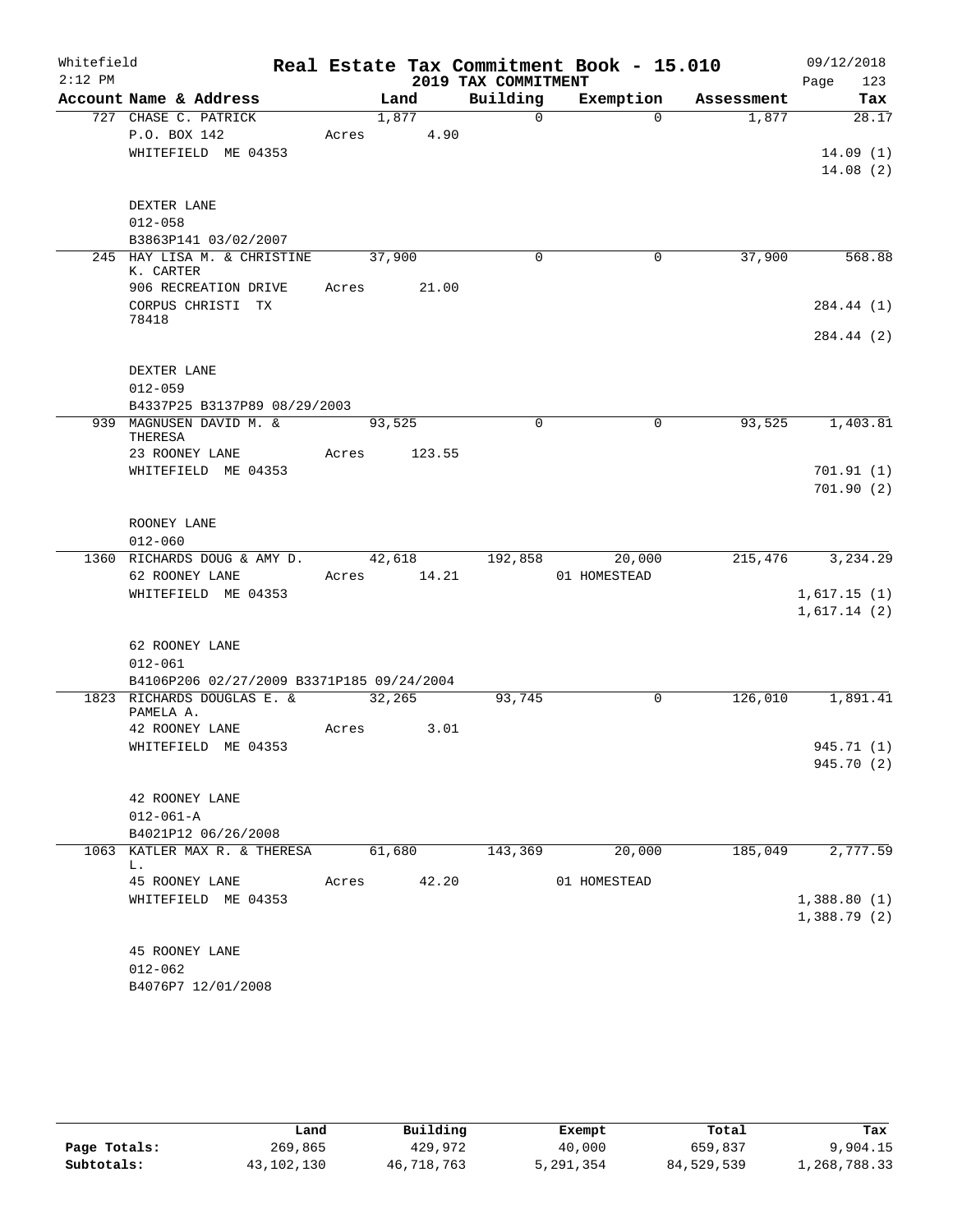| Whitefield   |                                                                 |            |                 |                                 | Real Estate Tax Commitment Book - 15.010 |              | 09/12/2018         |
|--------------|-----------------------------------------------------------------|------------|-----------------|---------------------------------|------------------------------------------|--------------|--------------------|
| $2:12$ PM    | Account Name & Address                                          |            | Land            | 2019 TAX COMMITMENT<br>Building | Exemption                                | Assessment   | 124<br>Page<br>Tax |
|              | 922 MAGNUSEN DAVID M. &                                         |            | 38,050          | 97,649                          | 20,000                                   | 115,699      | 1,736.64           |
|              | THERESA<br>23 ROONEY LANE                                       | Acres      | 8.50            |                                 | 01 HOMESTEAD                             |              |                    |
|              | WHITEFIELD ME 04353                                             |            |                 |                                 |                                          |              | 868.32(1)          |
|              |                                                                 |            |                 |                                 |                                          |              | 868.32 (2)         |
|              | 23 ROONEY LANE                                                  |            |                 |                                 |                                          |              |                    |
|              | $012 - 063$                                                     |            |                 |                                 |                                          |              |                    |
|              | 185 MAGNUSEN DAVID M. &<br>THERESA                              |            | 750             | $\Omega$                        | $\Omega$                                 | 750          | 11.26              |
|              | 23 ROONEY LANE                                                  | Acres      | 0.50            |                                 |                                          |              |                    |
|              | WHITEFIELD ME 04353                                             |            |                 |                                 |                                          |              | 5.63(1)            |
|              |                                                                 |            |                 |                                 |                                          |              | 5.63(2)            |
|              | GARDINER ROAD                                                   |            |                 |                                 |                                          |              |                    |
|              | $012 - 064$                                                     |            |                 |                                 |                                          |              |                    |
|              | 973 FREEMAN CATHY N.<br>P O BOX 781                             | Acres      | 41,410<br>12.70 | 215,698                         | $\mathbf 0$                              | 257,108      | 3,859.19           |
|              | GARDINER ME 04345                                               |            |                 |                                 |                                          |              | 1,929.60(1)        |
|              |                                                                 |            |                 |                                 |                                          |              | 1,929.59(2)        |
|              | 440 GARDINER ROAD                                               |            |                 |                                 |                                          |              |                    |
|              | $012 - 064 - A$                                                 |            |                 |                                 |                                          |              |                    |
|              | B2244P58 06/04/1997                                             |            |                 |                                 |                                          |              |                    |
|              | 1484 CHIARELL JULIE O.                                          |            | 24,500          | $\Omega$                        | $\mathbf 0$                              | 24,500       | 367.75             |
|              | 490 GARDINER ROAD<br>WHITEFIELD ME 04353                        | Acres      | 4.50            |                                 |                                          |              | 183.88(1)          |
|              |                                                                 |            |                 |                                 |                                          |              | 183.87(2)          |
|              | GARDINER ROAD                                                   |            |                 |                                 |                                          |              |                    |
|              | $012 - 065$                                                     |            |                 |                                 |                                          |              |                    |
|              | B4277P90 05/18/2010 B3780P1 12/01/2006 B1626P325                |            |                 |                                 |                                          |              |                    |
|              | 1737 CHIARELL JERALD J. &                                       |            | 36,250          | 170,519                         | 20,000                                   | 186,769      | 2,803.40           |
|              | JULIE O.<br>490 GARDINER ROAD                                   | Acres      | 6.25            |                                 | 01 HOMESTEAD                             |              |                    |
|              | WHITEFIELD ME 04353                                             |            |                 |                                 |                                          |              | 1,401.70(1)        |
|              |                                                                 |            |                 |                                 |                                          |              | 1,401.70(2)        |
|              | 490 GARDINER ROAD                                               |            |                 |                                 |                                          |              |                    |
|              | $012 - 065 - A$                                                 |            |                 |                                 |                                          |              |                    |
|              | B3394P107 11/12/2004                                            |            |                 |                                 |                                          |              |                    |
|              | 1738 CHIARELL JERALD J.                                         |            | 26, 354         | $\mathsf{O}$                    | $\mathbf 0$                              | 26, 354      | 395.57             |
|              | 490 GARDINER ROAD                                               | Acres      | 6.38            |                                 |                                          |              | 197.79(1)          |
|              | WHITEFIELD ME 04353                                             |            |                 |                                 |                                          |              | 197.78 (2)         |
|              |                                                                 |            |                 |                                 |                                          |              |                    |
|              | GARDINER ROAD                                                   |            |                 |                                 |                                          |              |                    |
|              | $012 - 065 - B$                                                 |            |                 |                                 |                                          |              |                    |
|              | B3394P110 11/12/2004<br>42 CLIFFORD, BRIANA                     |            | 31,500          | 113,077                         | $\mathbf 0$                              | 144,577      | 2,170.10           |
|              | 12 HATHORN ST.                                                  | Acres      | 2.50            |                                 |                                          |              |                    |
|              | RICHMOND ME 04357                                               |            |                 |                                 |                                          |              | 1,085.05(1)        |
|              |                                                                 |            |                 |                                 |                                          |              | 1,085.05(2)        |
|              | 530 GARDINER ROAD                                               |            |                 |                                 |                                          |              |                    |
|              | $012 - 066$                                                     |            |                 |                                 |                                          |              |                    |
|              | B5096P245 01/13/2017 B4815P4 09/04/2014 B1965P238<br>03/31/1994 |            |                 |                                 |                                          |              |                    |
|              |                                                                 | Land       | Building        |                                 | Exempt                                   | Total        | Tax                |
| Page Totals: |                                                                 | 198,814    | 596,943         |                                 | 40,000                                   | 755,757      | 11,343.91          |
| Subtotals:   |                                                                 | 43,300,944 | 47, 315, 706    |                                 | 5, 331, 354                              | 85, 285, 296 | 1,280,132.24       |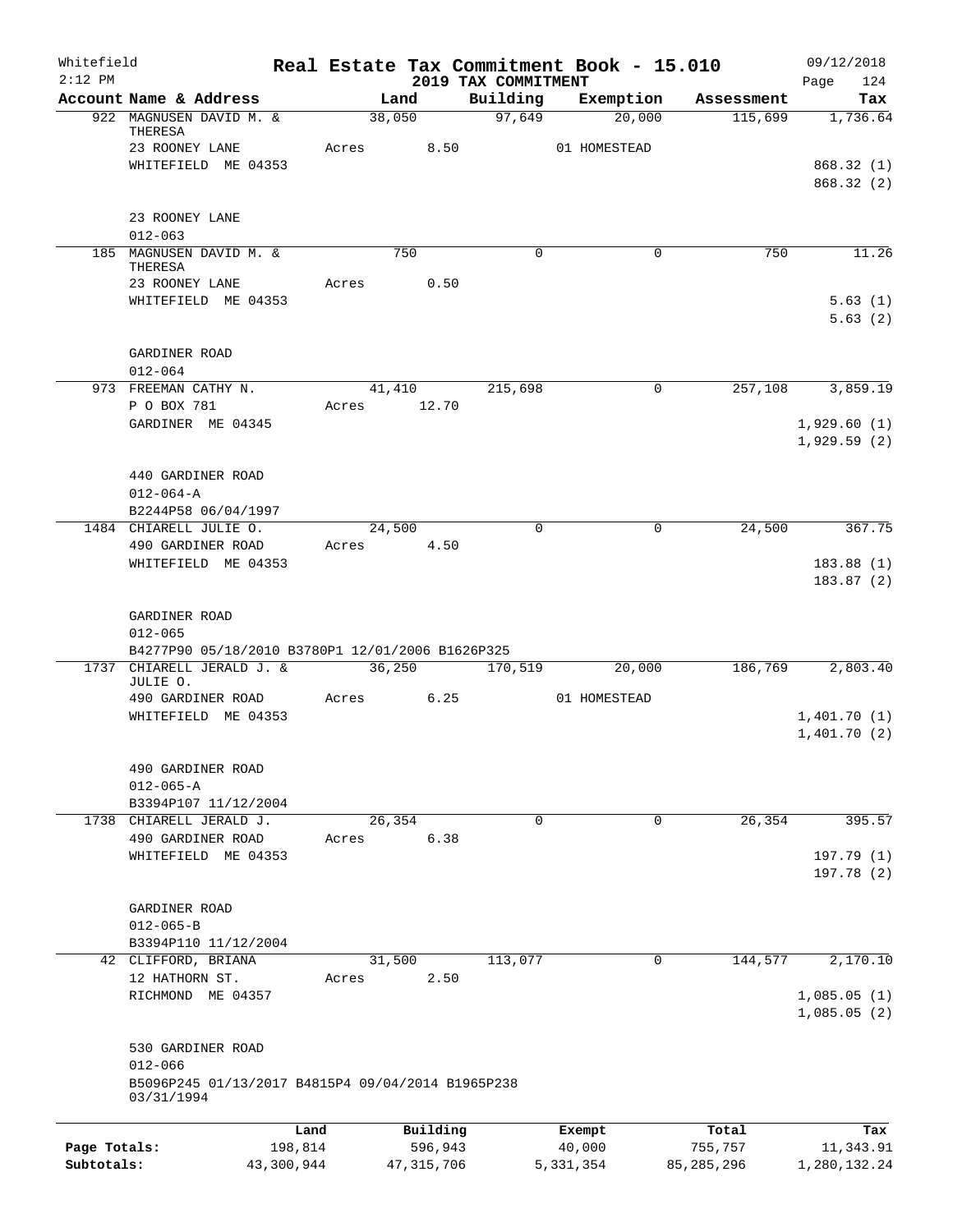| Whitefield<br>$2:12$ PM |                                                         |                 |                     | 2019 TAX COMMITMENT | Real Estate Tax Commitment Book - 15.010 |                  | 09/12/2018<br>Page<br>125  |
|-------------------------|---------------------------------------------------------|-----------------|---------------------|---------------------|------------------------------------------|------------------|----------------------------|
|                         | Account Name & Address                                  |                 | Land                | Building            | Exemption                                | Assessment       | Tax                        |
|                         | 836 PRATT RICHARD L. &<br>ELLEN<br>1690 STATE RTE. 129  | Acres           | 24,500<br>4.50      | $\mathbf 0$         | $\Omega$                                 | 24,500           | 367.75                     |
|                         | SO. BRISTOL ME 04568                                    |                 |                     |                     |                                          |                  | 183.88(1)<br>183.87(2)     |
|                         | GARDINER ROAD                                           |                 |                     |                     |                                          |                  |                            |
|                         | $012 - 066 - A$                                         |                 |                     |                     |                                          |                  |                            |
|                         | B1965P238<br>600 POPKIN MICHAEL                         |                 | 43,250              | 141,396             | 0                                        | 184,646          | 2,771.54                   |
|                         | P.O. BOX 21                                             | Acres           | 15.00               |                     |                                          |                  |                            |
|                         | WHITEFIELD ME 04353                                     |                 |                     |                     |                                          |                  | 1,385.77(1)<br>1,385.77(2) |
|                         | 44 HENRY LANE<br>$012 - 067$<br>B1493P163               |                 |                     |                     |                                          |                  |                            |
|                         | 317 KOLLER, BERTIE                                      |                 | 35,378              | 108,725             | 0                                        | 144,103          | 2,162.99                   |
|                         | KOLLER, REBECCA                                         | Acres           | 5.16                |                     |                                          |                  |                            |
|                         | 164A HENRY ROAD<br>WHITEFIELD ME 04353                  |                 |                     |                     |                                          |                  | 1,081.50(1)<br>1,081.49(2) |
|                         | 137 HENRY LANE                                          |                 |                     |                     |                                          |                  |                            |
|                         | $012 - 068$                                             |                 |                     |                     |                                          |                  |                            |
|                         | B5192P204 10/21/2017<br>1289 CHASE C. PATRICK           |                 | 11,030              | $\Omega$            | $\mathbf 0$                              | 11,030           | 165.56                     |
|                         | PO BOX 142                                              | Acres           | 28.80               |                     |                                          |                  |                            |
|                         | WHITEFIELD ME 04353                                     |                 |                     |                     |                                          |                  | 82.78 (1)<br>82.78 (2)     |
|                         | WEST DEXTER LANE<br>$013 - 002$<br>B3836P141 03/02/2007 |                 |                     |                     |                                          |                  |                            |
|                         | 1797 CHASE ROBIN L. &<br>PATRICK C.                     |                 | 30, 330             | 23,204              | 0                                        | 53,534           | 803.55                     |
|                         | P.O. BOX 142<br>WHITEFIELD ME 04353                     | Acres           | 5.10                |                     |                                          |                  | 401.78 (1)<br>401.77(2)    |
|                         | 5 WEST DEXTER LANE<br>$013 - 002 - A$                   |                 |                     |                     |                                          |                  |                            |
|                         | B4512P153 04/18/2012 B3863P164 03/02/2007               |                 |                     |                     |                                          |                  |                            |
| 1210                    | TIBBETTS BARRY & ELAINE<br>61 TOWNHOUSE ROAD            | Acres           | 55,515<br>48.10     | 0                   | 0                                        | 55, 515          | 833.28                     |
|                         | WHITEFIELD ME 04353                                     |                 |                     |                     |                                          |                  | 416.64(1)                  |
|                         |                                                         |                 |                     |                     |                                          |                  | 416.64(2)                  |
|                         | TOWNHOUSE ROAD<br>$013 - 003$                           |                 |                     |                     |                                          |                  |                            |
|                         | B2239P90                                                |                 | 15,740              | 0                   |                                          |                  | 236.26                     |
|                         | 483 TIBBETTS BARRY & ELAINE<br>61 TOWNHOUSE ROAD        | Acres           | 15.30               |                     | 0                                        | 15,740           |                            |
|                         | WHITEFIELD ME 04353                                     |                 |                     |                     |                                          |                  | 118.13(1)<br>118.13(2)     |
|                         | TOWNHOUSE ROAD<br>$013 - 004$                           |                 |                     |                     |                                          |                  |                            |
|                         | B2198P17                                                |                 |                     |                     |                                          |                  |                            |
| Page Totals:            |                                                         | Land<br>215,743 | Building<br>273,325 |                     | Exempt<br>0                              | Total<br>489,068 | Tax<br>7,340.93            |
| Subtotals:              |                                                         | 43,516,687      | 47,589,031          |                     | 5, 331, 354                              | 85,774,364       | 1,287,473.17               |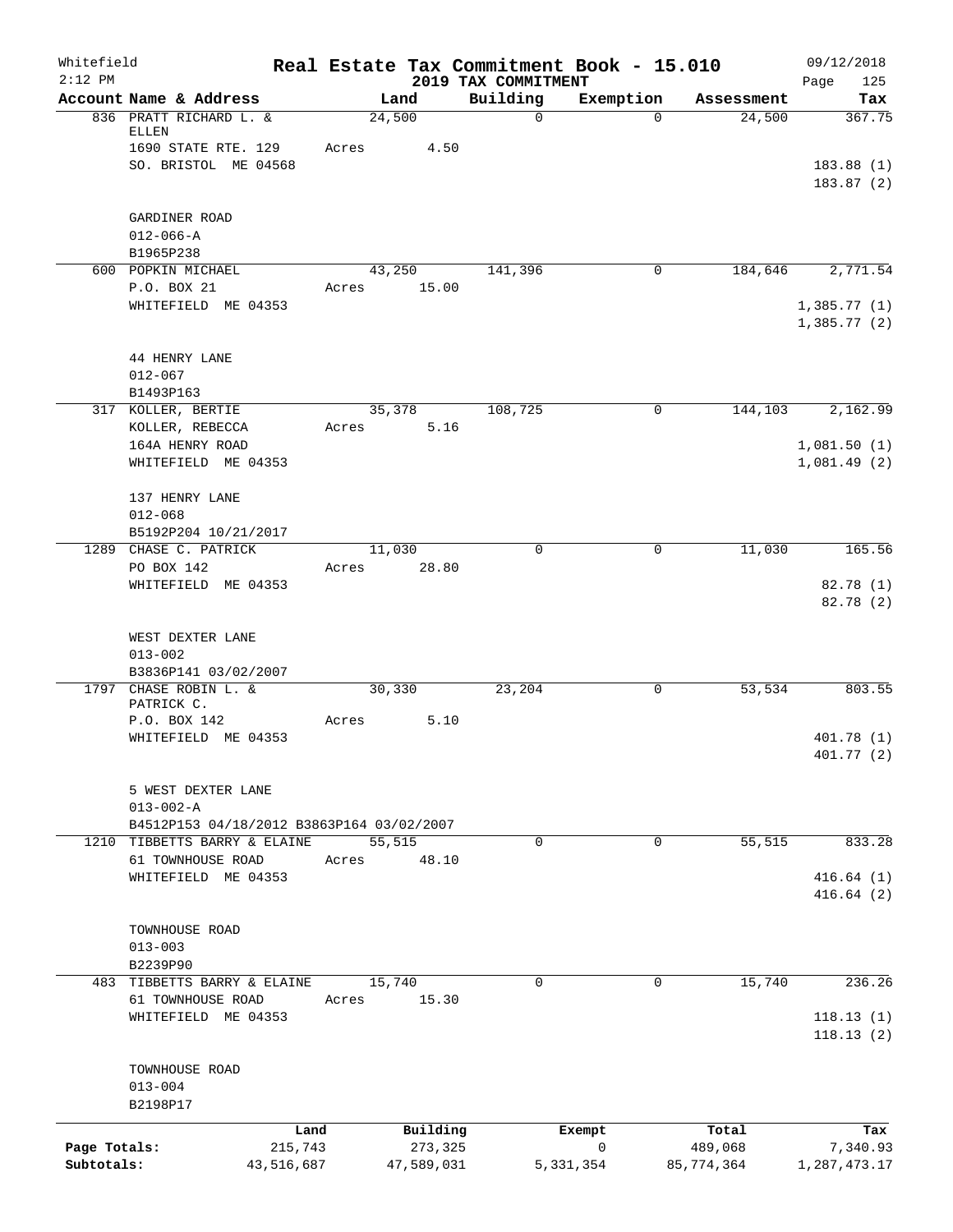| Whitefield |                                           |       |            |                     | Real Estate Tax Commitment Book - 15.010 |            | 09/12/2018    |
|------------|-------------------------------------------|-------|------------|---------------------|------------------------------------------|------------|---------------|
| $2:12$ PM  |                                           |       |            | 2019 TAX COMMITMENT |                                          |            | 126<br>Page   |
|            | Account Name & Address                    |       | Land       | Building            | Exemption                                | Assessment | Tax           |
|            | 55 NORTHRUP, MATTHEW                      |       | 171,600    | 270,326             | $\Omega$                                 | 441,926    | 6,633.31      |
|            | 266 TOWNHOUSE ROAD                        | Acres | 182.70     |                     |                                          |            |               |
|            | WHITEFIELD ME 04353                       |       |            |                     |                                          |            | 3,316.66(1)   |
|            |                                           |       |            |                     |                                          |            | 3,316.65(2)   |
|            |                                           |       |            |                     |                                          |            |               |
|            | 225 TOWNHOUSE ROAD<br>$013 - 005$         |       |            |                     |                                          |            |               |
|            | B5195P126 10/26/2017                      |       |            |                     |                                          |            |               |
|            | 499 NORTHRUP, MATTHEW                     |       | 10,000     | 93,838              | 0                                        | 103,838    | 1,558.61      |
|            | 266 TOWNHOUSE ROAD                        |       |            |                     |                                          |            |               |
|            | WHITEFIELD ME 04353                       |       |            |                     |                                          |            | 779.31(1)     |
|            |                                           |       |            |                     |                                          |            | 779.30(2)     |
|            |                                           |       |            |                     |                                          |            |               |
|            | 185 TOWNHOUSE ROAD                        |       |            |                     |                                          |            |               |
|            | $013 - 005 - ON$                          |       |            |                     |                                          |            |               |
|            | B5195P126 10/26/2017 B5127P160 04/25/2017 |       |            |                     |                                          |            |               |
|            | 301 MILLER SAM & CAROLINA                 |       | 4,350      | $\Omega$            | $\Omega$                                 | 4,350      | 65.29         |
|            | 456 HOULTON ROAD                          | Acres | 2.90       |                     |                                          |            |               |
|            | FORT FAIRFIELD ME                         |       |            |                     |                                          |            | 32.65(1)      |
|            | 04742                                     |       |            |                     |                                          |            |               |
|            |                                           |       |            |                     |                                          |            | 32.64(2)      |
|            |                                           |       |            |                     |                                          |            |               |
|            | GARDINER ROAD                             |       |            |                     |                                          |            |               |
|            | $013 - 006$                               |       |            |                     |                                          |            |               |
|            | B5220P039 01/05/2018                      |       |            |                     |                                          |            |               |
|            | 830 WATSON-MOODY<br>ENTERPRISES, LLC      |       | 73,250     | 285,760             | 0                                        | 359,010    | 5,388.74      |
|            | 163 TOWNHOUSE ROAD                        | Acres | 63.00      |                     |                                          |            |               |
|            | WHITEFIELD ME 04353                       |       |            |                     |                                          |            | 2,694.37(1)   |
|            |                                           |       |            |                     |                                          |            | 2,694.37(2)   |
|            |                                           |       |            |                     |                                          |            |               |
|            | 163 TOWNHOUSE ROAD                        |       |            |                     |                                          |            |               |
|            | $013 - 007$                               |       |            |                     |                                          |            |               |
|            | B4658P260 05/07/2013 B1421P295            |       |            |                     |                                          |            |               |
|            | 315 BANKS JOSHUA HARRIS &                 |       | 98,750     | 278,005             | $\mathbf 0$                              | 376,755    | 5,655.09      |
|            | LAUREL DAWN                               |       |            |                     |                                          |            |               |
|            | 95 TOWNHOUSE ROAD                         | Acres | 114.00     |                     |                                          |            |               |
|            | WHITEFIELD ME 04353                       |       |            |                     |                                          |            | 2,827.55 (1)  |
|            |                                           |       |            |                     |                                          |            | 2,827.54(2)   |
|            |                                           |       |            |                     |                                          |            |               |
|            | 95 TOWNHOUSE ROAD<br>$013 - 009 - A$      |       |            |                     |                                          |            |               |
|            | B4837P295 11/17/2014 B2216P310            |       |            |                     |                                          |            |               |
|            | 1350 TIBBETTS BARRY & ELAINE              |       | 30,000     |                     | 150, 114 20, 000                         | 160,114    | 2,403.31      |
|            | 61 TOWNHOUSE ROAD                         |       | Acres 1.50 |                     | 01 HOMESTEAD                             |            |               |
|            | WHITEFIELD ME 04353                       |       |            |                     |                                          |            | 1,201.66(1)   |
|            |                                           |       |            |                     |                                          |            | 1, 201.65 (2) |
|            |                                           |       |            |                     |                                          |            |               |
|            | 61 TOWNHOUSE ROAD                         |       |            |                     |                                          |            |               |
|            | $013 - 010$                               |       |            |                     |                                          |            |               |
|            | B2198P18                                  |       |            |                     |                                          |            |               |
|            |                                           |       |            |                     |                                          |            |               |

|              | Land       | Building   | Exempt    | Total        | Tax          |
|--------------|------------|------------|-----------|--------------|--------------|
| Page Totals: | 387,950    | ⊥,078,043  | 20,000    | 1,445,993    | 21,704.35    |
| Subtotals:   | 43,904,637 | 48,667,074 | 5,351,354 | 87, 220, 357 | 1,309,177.52 |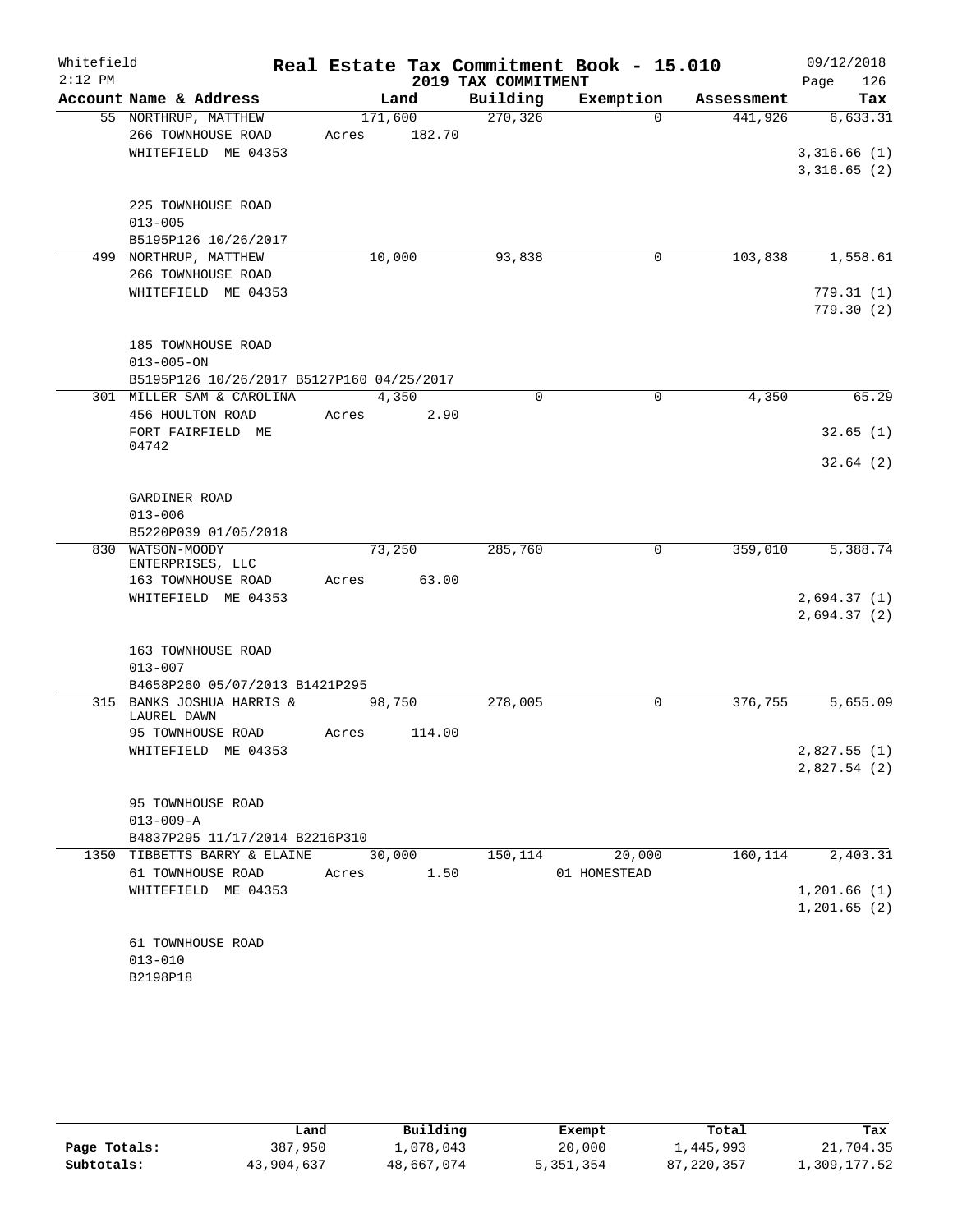| Whitefield<br>$2:12$ PM |                                                    |       |        |                      | Real Estate Tax Commitment Book - 15.010 |            | 09/12/2018   |
|-------------------------|----------------------------------------------------|-------|--------|----------------------|------------------------------------------|------------|--------------|
|                         |                                                    |       |        | 2019 TAX COMMITMENT  |                                          |            | Page<br>127  |
|                         | Account Name & Address                             |       | Land   | Building<br>$\Omega$ | Exemption                                | Assessment | Tax          |
|                         | 709 TIBBETTS BARRY J. &<br>ELAINE                  |       | 8,140  |                      | $\Omega$                                 | 8,140      | 122.18       |
|                         | 61 TOWNHOUSE ROAD                                  | Acres | 5.80   |                      |                                          |            |              |
|                         | WHITEFIELD ME 04353                                |       |        |                      |                                          |            | 61.09(1)     |
|                         |                                                    |       |        |                      |                                          |            | 61.09(2)     |
|                         |                                                    |       |        |                      |                                          |            |              |
|                         | OFF GARDINER ROAD                                  |       |        |                      |                                          |            |              |
|                         | $013 - 011$                                        |       |        |                      |                                          |            |              |
|                         | B1420P156                                          |       |        |                      |                                          |            |              |
|                         | 1454 BOWDEN GEORGE W., JR.                         |       | 41,770 | 5,337                | 0                                        | 47,107     | 707.08       |
|                         | P O BOX 108                                        | Acres | 19.40  |                      |                                          |            |              |
|                         | WHITEFIELD ME 04353                                |       |        |                      |                                          |            | 353.54(1)    |
|                         |                                                    |       |        |                      |                                          |            | 353.54(2)    |
|                         |                                                    |       |        |                      |                                          |            |              |
|                         | <b>45 TOWNHOUSE ROAD</b>                           |       |        |                      |                                          |            |              |
|                         | $013 - 012$ A                                      |       |        |                      |                                          |            |              |
|                         | B4084P35 12/12/2008 B3820P273 03/07/2007 B3748P198 |       |        |                      |                                          |            |              |
|                         | 10/04/2006                                         |       |        |                      |                                          |            |              |
| 1838                    | BROWN LOIS                                         |       | 27,330 | $\mathbf 0$          | $\mathbf 0$                              | 27,330     | 410.22       |
|                         | P O BOX 28                                         | Acres | 7.60   |                      |                                          |            |              |
|                         | WHITEFIELD ME 04353                                |       |        |                      |                                          |            | 205.11(1)    |
|                         |                                                    |       |        |                      |                                          |            | 205.11(2)    |
|                         |                                                    |       |        |                      |                                          |            |              |
|                         | TOWNHOUSE ROAD                                     |       |        |                      |                                          |            |              |
|                         | $013 - 012 - D$                                    |       |        |                      |                                          |            |              |
|                         | B4084P38 01/02/2009                                |       |        |                      |                                          |            |              |
|                         | 1338 DOWLING JESSICA                               |       | 33,420 | 115,207              | 0                                        | 148,627    | 2,230.89     |
|                         | 35 TOWNHOUSE ROAD                                  | Acres | 3.78   |                      |                                          |            |              |
|                         | WHITEFIELD ME 04353                                |       |        |                      |                                          |            | 1, 115.45(1) |
|                         |                                                    |       |        |                      |                                          |            | 1, 115.44(2) |
|                         |                                                    |       |        |                      |                                          |            |              |
|                         | 35 TOWNHOUSE ROAD<br>$013 - 013$                   |       |        |                      |                                          |            |              |
|                         | B4768P233 04/02/2014 B4750P148 01/16/2014 B3407P81 |       |        |                      |                                          |            |              |
|                         | 12/09/2004                                         |       |        |                      |                                          |            |              |
|                         | 1189 VIGUE GARY                                    |       | 58,632 | 127,139              | 20,000                                   | 165,771    | 2,488.22     |
|                         | P O BOX 173                                        | Acres | 37.51  |                      | 01 HOMESTEAD                             |            |              |
|                         | WHITEFIELD ME 04353                                |       |        |                      |                                          |            | 1, 244.11(1) |
|                         |                                                    |       |        |                      |                                          |            | 1, 244.11(2) |
|                         |                                                    |       |        |                      |                                          |            |              |
|                         | 256 GRAND ARMY ROAD                                |       |        |                      |                                          |            |              |
|                         | $013 - 014$                                        |       |        |                      |                                          |            |              |
|                         | B1739P76                                           |       |        |                      |                                          |            |              |
|                         | 1760 VIGUE GARY M. & SHIRLEY<br>J. WARREN          |       | 30,495 | 95,531               | $\mathbf 0$                              | 126,026    | 1,891.65     |
|                         | 29 TOWNHOUSE ROAD                                  | Acres | 1.83   |                      |                                          |            |              |
|                         | WHITEFIELD ME 04353                                |       |        |                      |                                          |            | 945.83 (1)   |
|                         |                                                    |       |        |                      |                                          |            | 945.82 (2)   |
|                         |                                                    |       |        |                      |                                          |            |              |
|                         | 29 TOWNHOUSE ROAD                                  |       |        |                      |                                          |            |              |
|                         | $013 - 014 - A$                                    |       |        |                      |                                          |            |              |
|                         | B3626P229 01/20/2006                               |       |        |                      |                                          |            |              |
|                         |                                                    |       |        |                      |                                          |            |              |

|              | Land         | Building   | Exempt    | Total        | Tax          |
|--------------|--------------|------------|-----------|--------------|--------------|
| Page Totals: | 199,787      | 343,214    | 20,000    | 523,001      | 7,850.24     |
| Subtotals:   | 44, 104, 424 | 49,010,288 | 5,371,354 | 87, 743, 358 | 1,317,027.76 |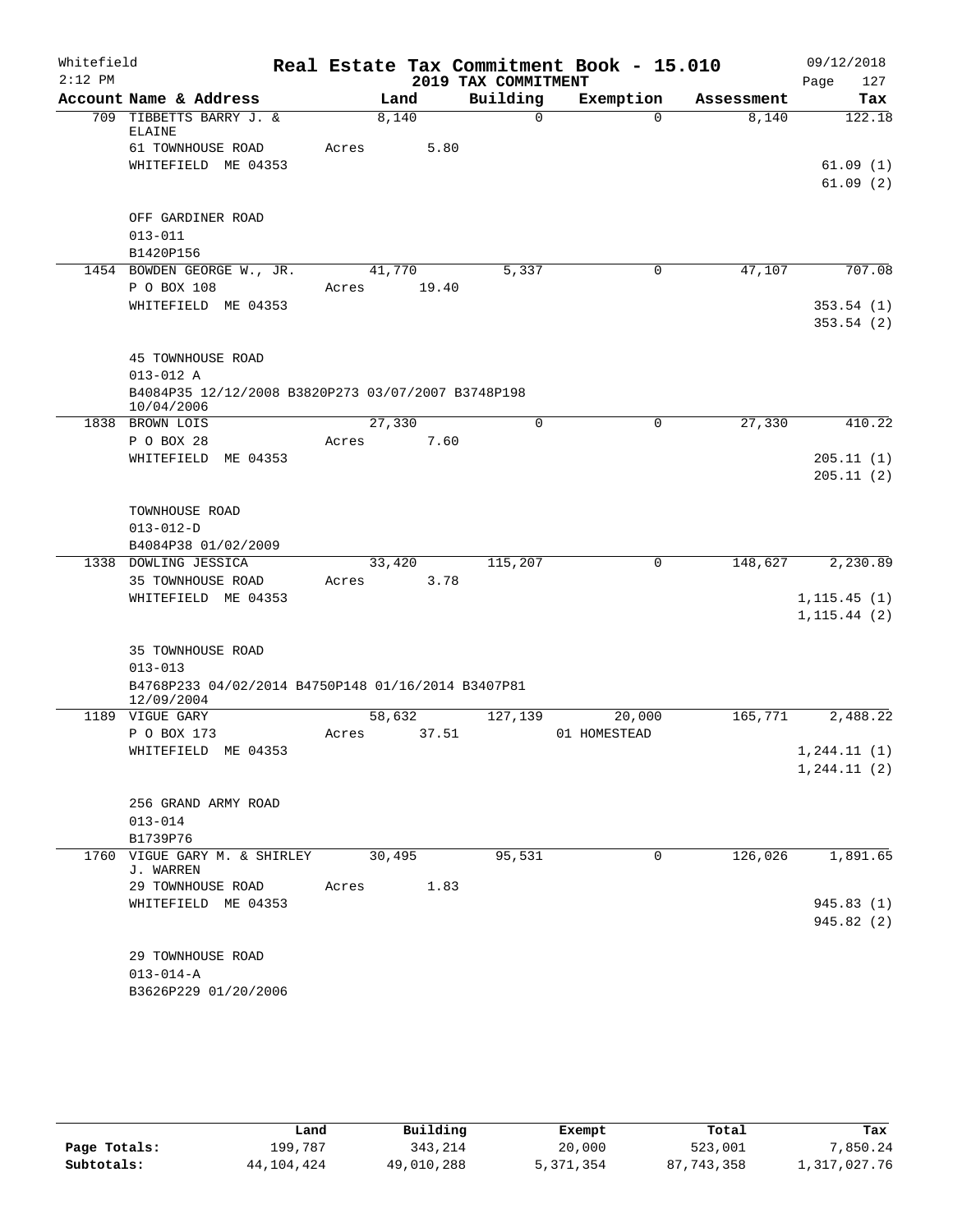| Whitefield |                                                                |        |        |                     | Real Estate Tax Commitment Book - 15.010 |            | 09/12/2018  |
|------------|----------------------------------------------------------------|--------|--------|---------------------|------------------------------------------|------------|-------------|
| $2:12$ PM  |                                                                |        |        | 2019 TAX COMMITMENT |                                          |            | 128<br>Page |
|            | Account Name & Address                                         |        | Land   | Building            | Exemption                                | Assessment | Tax         |
|            | 1740 CHASE ABRAHAM D.                                          |        | 1,305  | 0                   | $\Omega$                                 | 1,305      | 19.59       |
|            | 84 GRAND ARMY ROAD<br>WHITEFIELD ME                            | Acres  | 0.87   |                     |                                          |            | 9.80(1)     |
|            | 04353-3501                                                     |        |        |                     |                                          |            | 9.79(2)     |
|            | GRAND ARMY ROAD                                                |        |        |                     |                                          |            |             |
|            | $013 - 015$                                                    |        |        |                     |                                          |            |             |
| 988        | B3391P203 02/01/2003<br>GARDINER ROAD REALTY                   | 30,000 |        | 8,415               | 0                                        | 38,415     | 576.61      |
|            | TRUST (18)<br>C/O DAN BRINKLER                                 | Acres  | 1.10   |                     |                                          |            |             |
|            | P.O. BOX 394                                                   |        |        |                     |                                          |            | 288.31(1)   |
|            | NEWCASTLE ME 04553                                             |        |        |                     |                                          |            | 288.30(2)   |
|            | 18 GARDINER ROAD                                               |        |        |                     |                                          |            |             |
|            | $013 - 017$                                                    |        |        |                     |                                          |            |             |
|            | B3974P218 03/05/2008<br>1323 FARLEY LAWRENCE P., SR            | 32,770 |        | $\mathbf 0$         | 0                                        | 32,770     | 491.88      |
|            | (ESTATE OF)<br>C/O- FARLEY LAWRENCE                            | Acres  | 14.40  |                     |                                          |            |             |
|            | $P.$ , JR                                                      |        |        |                     |                                          |            |             |
|            | 629 MARSTON ROAD                                               |        |        |                     |                                          |            | 245.94 (1)  |
|            | GARDINER ME 04345                                              |        |        |                     |                                          |            | 245.94(2)   |
|            | GARDINER ROAD                                                  |        |        |                     |                                          |            |             |
|            | $013 - 018$                                                    |        |        |                     |                                          |            |             |
|            | B5230P134 02/05/2018                                           |        |        |                     |                                          |            |             |
|            | 286 PARLIN ROBERT S.                                           |        | 30,000 | 106,067             | 0                                        | 136,067    | 2,042.37    |
|            | 90 GARDINER ROAD<br>WHITEFIELD ME 04353                        | Acres  | 1.00   |                     |                                          |            | 1,021.19(1) |
|            |                                                                |        |        |                     |                                          |            | 1,021.18(2) |
|            | 90 GARDINER ROAD                                               |        |        |                     |                                          |            |             |
|            | $013 - 019$                                                    |        |        |                     |                                          |            |             |
|            | B4789P37 06/16/2014 B4789P35 06/16/2014 B3427P27<br>02/04/2004 |        |        |                     |                                          |            |             |
|            | 1636 SILIN JAMES & ANN                                         | 84,275 |        | 115,486             | 20,000                                   | 179,761    | 2,698.21    |
|            | 17 GORMAN LANE                                                 | Acres  | 85.05  |                     | 01 HOMESTEAD                             |            |             |
|            | WHITEFIELD ME 04353                                            |        |        |                     |                                          |            | 1,349.11(1) |
|            |                                                                |        |        |                     |                                          |            | 1,349.10(2) |
|            | 17 GORMAN LANE<br>$013 - 020$                                  |        |        |                     |                                          |            |             |
|            | B1412P263                                                      |        |        |                     |                                          |            |             |
|            | 170 POPKIN MICHAEL                                             | 26,000 |        | 0                   | 0                                        | 26,000     | 390.26      |
|            | P.O. BOX 21                                                    | Acres  | 30.00  |                     |                                          |            |             |
|            | WHITEFIELD ME 04353                                            |        |        |                     |                                          |            | 195.13(1)   |
|            |                                                                |        |        |                     |                                          |            | 195.13(2)   |
|            | <b>GORMAN LANE</b>                                             |        |        |                     |                                          |            |             |
|            | $013 - 020 - A$                                                |        |        |                     |                                          |            |             |
|            | B2028P278                                                      |        |        |                     |                                          |            |             |
|            |                                                                |        |        |                     |                                          |            |             |

|              | Land       | Building   | Exempt    | Total        | Tax          |
|--------------|------------|------------|-----------|--------------|--------------|
| Page Totals: | 204,350    | 229,968    | 20,000    | 414,318      | 6,218.92     |
| Subtotals:   | 44,308,774 | 49,240,256 | 5,391,354 | 88, 157, 676 | 1,323,246.68 |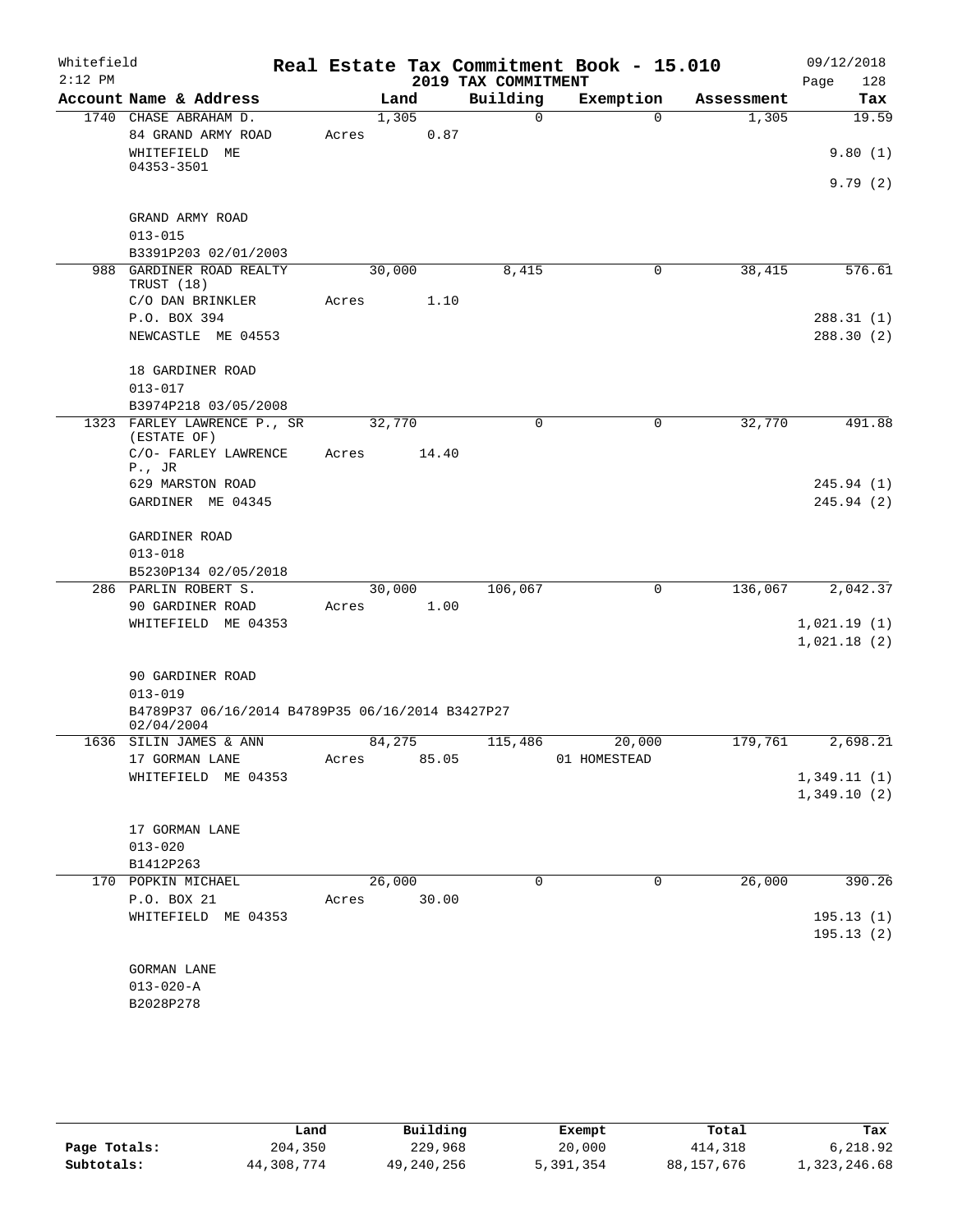| Whitefield   |                                                                    |            |       |                |          |                     | Real Estate Tax Commitment Book - 15.010 |                       | 09/12/2018      |
|--------------|--------------------------------------------------------------------|------------|-------|----------------|----------|---------------------|------------------------------------------|-----------------------|-----------------|
| $2:12$ PM    |                                                                    |            |       |                |          | 2019 TAX COMMITMENT |                                          |                       | 129<br>Page     |
|              | Account Name & Address<br>418 SILIN JAMES & ANN                    |            |       | Land<br>32,910 |          | Building<br>129,106 | Exemption<br>$\Omega$                    | Assessment<br>162,016 | Tax<br>2,431.86 |
|              | 17 GORMAN LANE                                                     |            | Acres |                | 3.44     |                     |                                          |                       |                 |
|              | WHITEFIELD ME 04353                                                |            |       |                |          |                     |                                          |                       | 1, 215.93(1)    |
|              |                                                                    |            |       |                |          |                     |                                          |                       |                 |
|              |                                                                    |            |       |                |          |                     |                                          |                       | 1, 215.93(2)    |
|              |                                                                    |            |       |                |          |                     |                                          |                       |                 |
|              | 51 GORMAN LANE                                                     |            |       |                |          |                     |                                          |                       |                 |
|              | $013 - 021$                                                        |            |       |                |          |                     |                                          |                       |                 |
|              | B1390P309                                                          |            |       |                |          |                     |                                          |                       |                 |
|              | 103 CENTRAL MAINE POWER                                            |            |       | 46,800         |          | $\mathbf 0$         | 0                                        | 46,800                | 702.47          |
|              | C/O AVANGRID MANAGEMENT Acres                                      |            |       | 15.60          |          |                     |                                          |                       |                 |
|              | CO.- LOCAL TAX                                                     |            |       |                |          |                     |                                          |                       |                 |
|              | ONE CITY CENTER, 5TH<br>FLOOR                                      |            |       |                |          |                     |                                          |                       | 351.24(1)       |
|              | PORTLAND ME 04101                                                  |            |       |                |          |                     |                                          |                       | 351.23(2)       |
|              |                                                                    |            |       |                |          |                     |                                          |                       |                 |
|              | GARDINER ROAD                                                      |            |       |                |          |                     |                                          |                       |                 |
|              | $013 - 022$                                                        |            |       |                |          |                     |                                          |                       |                 |
|              | 959 ACEDO STEPHEN F. &                                             |            |       | 30,000         |          | 71,074              | 20,000                                   | 81,074                | 1,216.92        |
|              | CAROL P.                                                           |            |       |                |          |                     |                                          |                       |                 |
|              | PO BOX 73                                                          |            | Acres |                | 1.40     |                     | 01 HOMESTEAD                             |                       |                 |
|              | WHITEFIELD ME 04353                                                |            |       |                |          |                     |                                          |                       | 608.46(1)       |
|              |                                                                    |            |       |                |          |                     |                                          |                       | 608.46(2)       |
|              |                                                                    |            |       |                |          |                     |                                          |                       |                 |
|              | 67 GARDINER ROAD                                                   |            |       |                |          |                     |                                          |                       |                 |
|              | $013 - 023$                                                        |            |       |                |          |                     |                                          |                       |                 |
|              | B1633P191                                                          |            |       |                |          |                     |                                          |                       |                 |
|              | 874 STODDER JASON                                                  |            |       | 30,000         |          | 73,388              | 0                                        | 103,388               | 1,551.85        |
|              |                                                                    |            |       |                |          |                     |                                          |                       |                 |
|              | 3 HERITAGE LANE                                                    |            | Acres |                | 1.02     |                     |                                          |                       |                 |
|              | WISCASSETT ME 04578                                                |            |       |                |          |                     |                                          |                       | 775.93(1)       |
|              |                                                                    |            |       |                |          |                     |                                          |                       | 775.92(2)       |
|              |                                                                    |            |       |                |          |                     |                                          |                       |                 |
|              | 61 GARDINER ROAD                                                   |            |       |                |          |                     |                                          |                       |                 |
|              | $013 - 024$                                                        |            |       |                |          |                     |                                          |                       |                 |
|              | B5159P22 07/21/2017                                                |            |       |                |          |                     |                                          |                       |                 |
|              | 467 CROCKER DEANNE                                                 |            |       | 38,114         |          | 123,733             | 20,000                                   | 141,847               | 2,129.12        |
|              | P O BOX 98                                                         |            | Acres |                | 8.58     |                     | 01 HOMESTEAD                             |                       |                 |
|              | WHITEFIELD ME 04353                                                |            |       |                |          |                     |                                          |                       | 1,064.56(1)     |
|              |                                                                    |            |       |                |          |                     |                                          |                       | 1,064.56(2)     |
|              |                                                                    |            |       |                |          |                     |                                          |                       |                 |
|              | 49 GARDINER ROAD                                                   |            |       |                |          |                     |                                          |                       |                 |
|              | $013 - 025$                                                        |            |       |                |          |                     |                                          |                       |                 |
|              | 755 BERUBE, JAY R.                                                 |            |       | 30,030         |          | 86,950              | $\mathbf 0$                              | 116,980               | 1,755.87        |
|              | 43 GARDINER ROAD                                                   |            | Acres |                | 1.52     |                     |                                          |                       |                 |
|              | WHITEFIELD ME 04353                                                |            |       |                |          |                     |                                          |                       | 877.94 (1)      |
|              |                                                                    |            |       |                |          |                     |                                          |                       | 877.93 (2)      |
|              |                                                                    |            |       |                |          |                     |                                          |                       |                 |
|              | 43 GARDINER ROAD                                                   |            |       |                |          |                     |                                          |                       |                 |
|              | $013 - 026$                                                        |            |       |                |          |                     |                                          |                       |                 |
|              | B4992P156 04/04/2016 B4864P123 02/26/2015 B4853P184                |            |       |                |          |                     |                                          |                       |                 |
|              | 01/09/2015 B4718P176 10/02/2013 B4517P53 B4241P75                  |            |       |                |          |                     |                                          |                       |                 |
|              | 01/13/2010 B4030P116 04/10/2008 B1775P274<br>1287 LOTHROP BERNAL & |            |       | 31,050         |          | 60,456              | 20,000                                   | 71,506                | 1,073.31        |
|              | DELORES                                                            |            |       |                |          |                     |                                          |                       |                 |
|              | P.O. BOX 129                                                       |            | Acres |                | 2.20     |                     | 01 HOMESTEAD                             |                       |                 |
|              | WHITEFIELD ME 04353                                                |            |       |                |          |                     |                                          |                       | 536.66(1)       |
|              |                                                                    |            |       |                |          |                     |                                          |                       | 536.65(2)       |
|              |                                                                    |            |       |                |          |                     |                                          |                       |                 |
|              | 17 GARDINER ROAD                                                   |            |       |                |          |                     |                                          |                       |                 |
|              | $013 - 027$                                                        |            |       |                |          |                     |                                          |                       |                 |
|              |                                                                    |            |       |                |          |                     |                                          |                       |                 |
|              |                                                                    | Land       |       |                | Building |                     | Exempt                                   | Total                 | Tax             |
| Page Totals: |                                                                    | 238,904    |       |                | 544,707  |                     | 60,000                                   | 723,611               | 10,861.40       |
| Subtotals:   |                                                                    | 44,547,678 |       | 49,784,963     |          |                     | 5,451,354                                | 88,881,287            | 1,334,108.08    |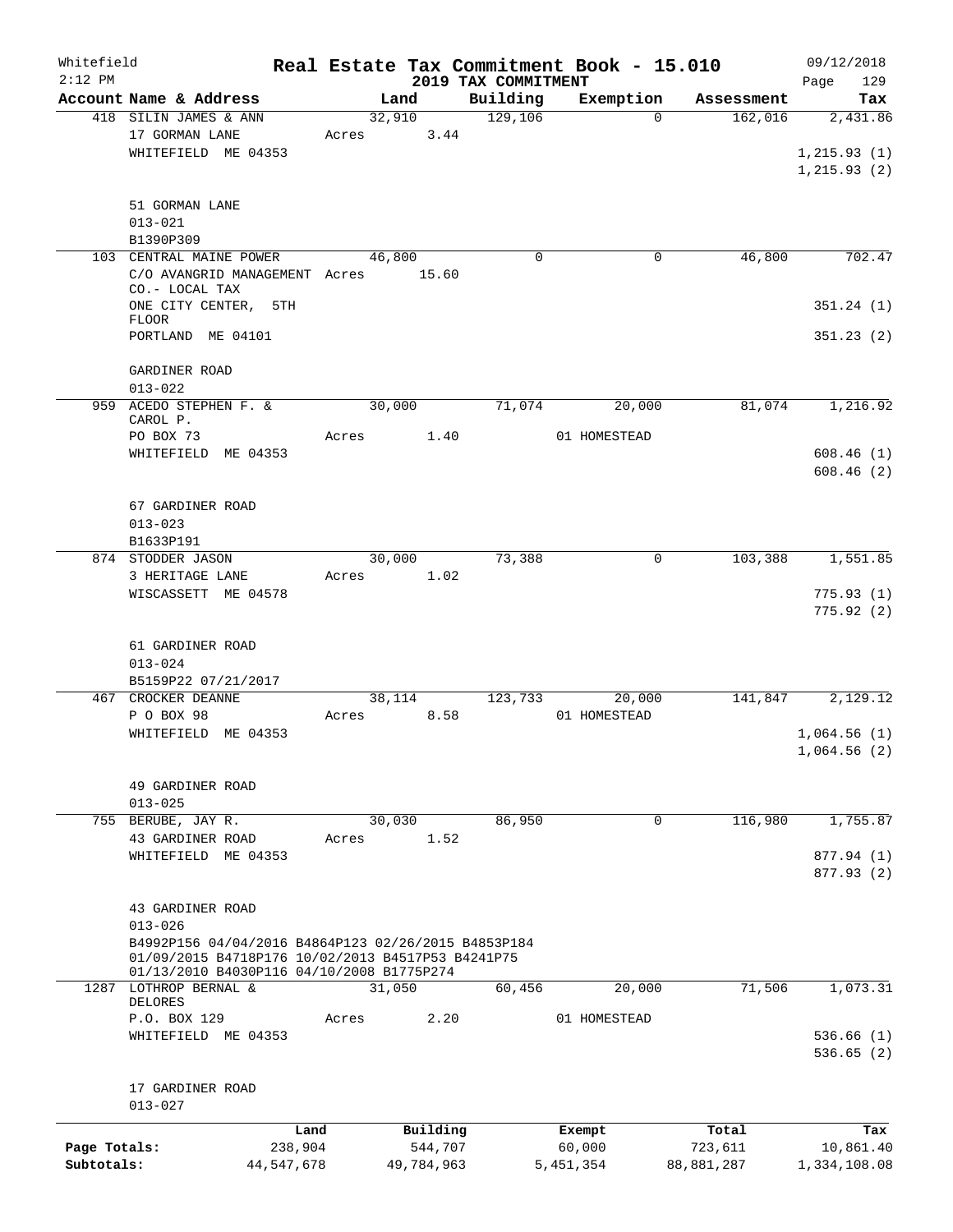| Whitefield<br>$2:12$ PM |                                                                                       |        |        | 2019 TAX COMMITMENT | Real Estate Tax Commitment Book - 15.010 |            | 09/12/2018<br>130<br>Page |
|-------------------------|---------------------------------------------------------------------------------------|--------|--------|---------------------|------------------------------------------|------------|---------------------------|
|                         | Account Name & Address                                                                | Land   |        | Building            | Exemption                                | Assessment | Tax                       |
|                         | 1616 CLOUTIER SHAWN S.                                                                | 30,000 |        | 70, 293             | $\Omega$                                 | 100, 293   | 1,505.40                  |
|                         | 255 GRAND ARMY ROAD                                                                   | Acres  | 0.86   |                     |                                          |            |                           |
|                         | WHITEFIELD ME 04353                                                                   |        |        |                     |                                          |            | 752.70(1)                 |
|                         |                                                                                       |        |        |                     |                                          |            | 752.70 (2)                |
|                         | 255 GRAND ARMY ROAD                                                                   |        |        |                     |                                          |            |                           |
|                         | $013 - 029$                                                                           |        |        |                     |                                          |            |                           |
|                         | B4779P159 05/14/2014 B4775P121 05/01/2014 B4775P118                                   |        |        |                     |                                          |            |                           |
|                         | 05/01/2014 B4775P115 05/01/2014 B4772P153 04/22/2014<br>B4752P248 01/27/2014          |        |        |                     |                                          |            |                           |
|                         | 1482 CLOUTIER JR. ROSARIO G.                                                          | 30,000 |        | 97,996              | 20,000                                   | 107,996    | 1,621.02                  |
|                         | &                                                                                     |        |        |                     |                                          |            |                           |
|                         | * LINDA                                                                               | Acres  | 0.88   |                     | 01 HOMESTEAD                             |            |                           |
|                         | P O BOX 140<br>WHITEFIELD ME 04353                                                    |        |        |                     |                                          |            | 810.51(1)                 |
|                         |                                                                                       |        |        |                     |                                          |            | 810.51(2)                 |
|                         | 247 GRAND ARMY ROAD                                                                   |        |        |                     |                                          |            |                           |
|                         | $013 - 030$                                                                           |        |        |                     |                                          |            |                           |
|                         | 219 CROCKER RICHARD A. SR.                                                            | 25,650 |        | 0                   | $\mathbf 0$                              | 25,650     | 385.01                    |
|                         | & SHERRI<br>34 CENTRAL STREET                                                         | Acres  | 5.50   |                     |                                          |            |                           |
|                         | RANDOLPH ME 04346                                                                     |        |        |                     |                                          |            | 192.51(1)                 |
|                         |                                                                                       |        |        |                     |                                          |            | 192.50(2)                 |
|                         |                                                                                       |        |        |                     |                                          |            |                           |
|                         | GRAND ARMY ROAD                                                                       |        |        |                     |                                          |            |                           |
|                         | $013 - 031$                                                                           |        |        |                     |                                          |            |                           |
|                         | B3213P101                                                                             |        |        |                     |                                          |            |                           |
|                         | 1581 ELDER JEROD M. &<br>JULIANNA L.                                                  | 32,100 |        | 94,494              | 20,000                                   | 106,594    | 1,599.98                  |
|                         | 8 VIGUE ROAD                                                                          | Acres  | 2.90   |                     | 01 HOMESTEAD                             |            |                           |
|                         | WHITEFIELD ME 04353                                                                   |        |        |                     |                                          |            | 799.99 (1)                |
|                         |                                                                                       |        |        |                     |                                          |            | 799.99 (2)                |
|                         |                                                                                       |        |        |                     |                                          |            |                           |
|                         | 8 VIGUE ROAD                                                                          |        |        |                     |                                          |            |                           |
|                         | $013 - 032$                                                                           |        |        |                     |                                          |            |                           |
|                         | B4874P189 04/08/2015 B4711P108 09/16/2013 B4711P88<br>09/16/2013 B4010P284 05/30/2008 |        |        |                     |                                          |            |                           |
|                         | 1463 VIGUE JEFFREY L. &                                                               | 93,150 |        | 135,899             | 20,000                                   | 209,049    | 3,137.83                  |
|                         | BETHANY J.                                                                            |        |        |                     |                                          |            |                           |
|                         | P O BOX 70                                                                            | Acres  | 102.80 |                     | 01 HOMESTEAD                             |            |                           |
|                         | WHITEFIELD ME 04353                                                                   |        |        |                     |                                          |            | 1,568.92(1)               |
|                         |                                                                                       |        |        |                     |                                          |            | 1,568.91(2)               |
|                         | 37 VIGUE ROAD                                                                         |        |        |                     |                                          |            |                           |
|                         | $013 - 033$                                                                           |        |        |                     |                                          |            |                           |
|                         | B2129P65                                                                              |        |        |                     |                                          |            |                           |
|                         | 596 VIGUE DEAN A. & JEAN F.                                                           | 36,210 |        | 100,593             | 20,000                                   | 116,803    | 1,753.21                  |
|                         | P.O. BOX 147                                                                          | Acres  | 6.20   |                     | 01 HOMESTEAD                             |            |                           |
|                         | WHITEFIELD ME 04353                                                                   |        |        |                     |                                          |            | 876.61(1)                 |
|                         |                                                                                       |        |        |                     |                                          |            | 876.60 (2)                |
|                         |                                                                                       |        |        |                     |                                          |            |                           |
|                         | 127 GRAND ARMY ROAD                                                                   |        |        |                     |                                          |            |                           |
|                         | $013 - 033 - A$                                                                       |        |        |                     |                                          |            |                           |
|                         | B1575P270                                                                             |        |        |                     |                                          |            |                           |
|                         |                                                                                       |        |        |                     |                                          |            |                           |
|                         |                                                                                       |        |        |                     |                                          |            |                           |

|              | Land       | Building     | Exempt    | Total      | Tax          |
|--------------|------------|--------------|-----------|------------|--------------|
| Page Totals: | 247,110    | 499,275      | 80,000    | 666,385    | 10,002.45    |
| Subtotals:   | 44,794,788 | 50, 284, 238 | 5,531,354 | 89,547,672 | 1,344,110.53 |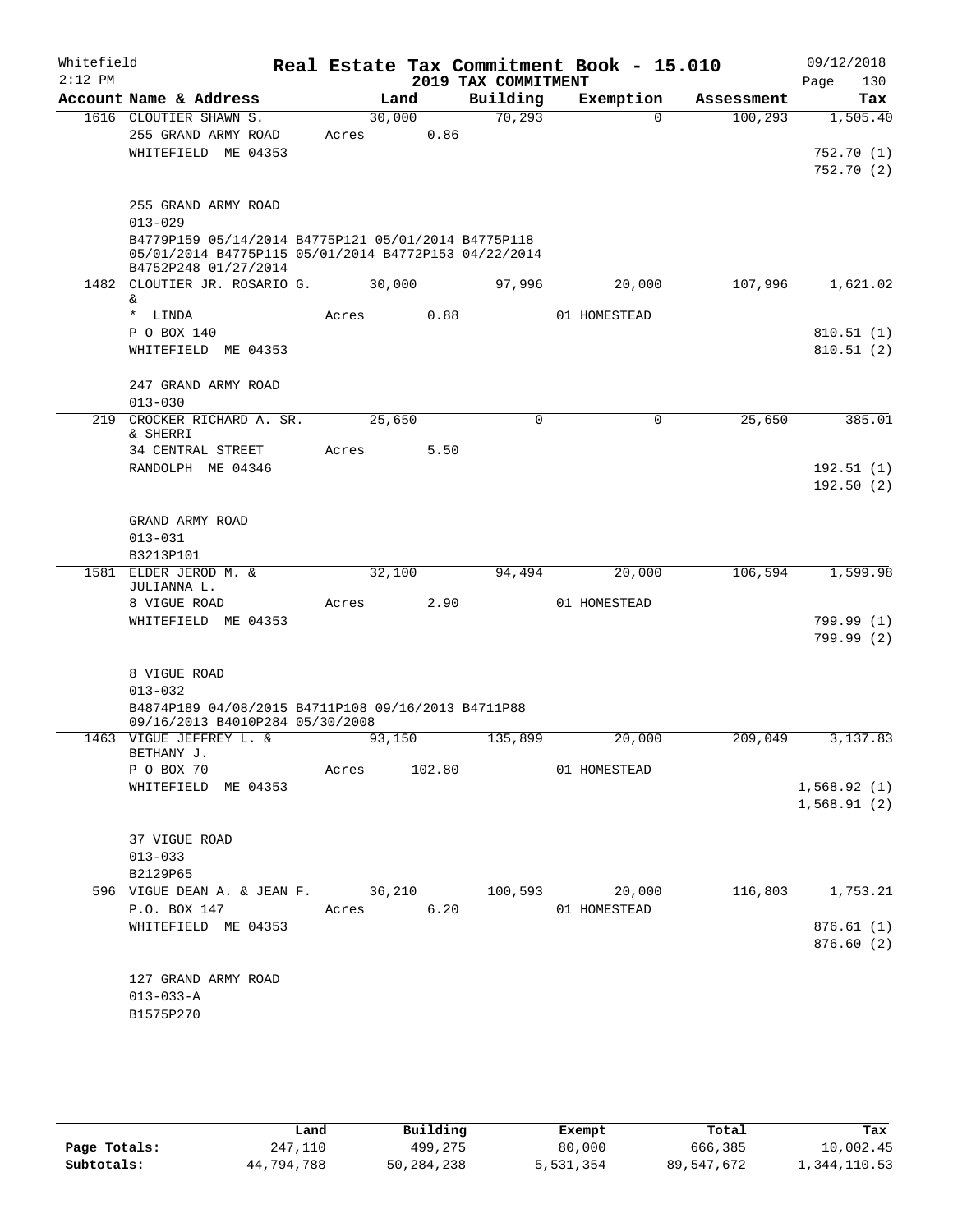| Whitefield   |                                                                   |                 |       |             |                     | Real Estate Tax Commitment Book - 15.010 |                  |                  |                  | 09/12/2018   |            |
|--------------|-------------------------------------------------------------------|-----------------|-------|-------------|---------------------|------------------------------------------|------------------|------------------|------------------|--------------|------------|
| $2:12$ PM    | Account Name & Address                                            |                 |       | Land        |                     | 2019 TAX COMMITMENT<br>Building          |                  | Exemption        | Assessment       | Page         | 131<br>Tax |
|              | 1324 FARRIS GREGORY                                               |                 |       | 33,600      |                     | 188,446                                  |                  | 20,000           | 202,046          | 3,032.71     |            |
|              | 15 VIGUE ROAD                                                     |                 |       | Acres 3.90  |                     |                                          | 01 HOMESTEAD     |                  |                  |              |            |
|              | WHITEFIELD ME 04353                                               |                 |       |             |                     |                                          |                  |                  |                  | 1,516.36(1)  |            |
|              |                                                                   |                 |       |             |                     |                                          |                  |                  |                  | 1,516.35(2)  |            |
|              |                                                                   |                 |       |             |                     |                                          |                  |                  |                  |              |            |
|              | 15 VIGUE ROAD<br>$013 - 034$                                      |                 |       |             |                     |                                          |                  |                  |                  |              |            |
|              | 337 CAPPER APRIL MICHELLE                                         |                 |       | 30,000      |                     | 95,616                                   |                  | 0                | 125,616          | 1,885.50     |            |
|              | 221 GRAND ARMY ROAD                                               |                 |       | Acres 0.87  |                     |                                          |                  |                  |                  |              |            |
|              | WHITEFIELD ME 04353                                               |                 |       |             |                     |                                          |                  |                  |                  | 942.75 (1)   |            |
|              |                                                                   |                 |       |             |                     |                                          |                  |                  |                  | 942.75 (2)   |            |
|              | 221 GRAND ARMY ROAD                                               |                 |       |             |                     |                                          |                  |                  |                  |              |            |
|              | $013 - 035$                                                       |                 |       |             |                     |                                          |                  |                  |                  |              |            |
|              | B4215P65 10/22/2009 B4209P314 10/08/2009 B2092P271                |                 |       |             |                     |                                          |                  |                  |                  |              |            |
|              | 1214 WALDRON LEONARD A. &<br>HELEN                                |                 |       | 30,750      |                     | 117,282                                  |                  | 26,000           | 122,032          | 1,831.70     |            |
|              | 107 GRAND ARMY ROAD                                               |                 |       | Acres       | 2.00                |                                          | 01 HOMESTEAD     |                  |                  |              |            |
|              | WHITEFIELD ME 04353                                               |                 |       |             |                     |                                          |                  | 05 VET EXEMPTION |                  | 915.85(1)    |            |
|              |                                                                   |                 |       |             |                     |                                          |                  |                  |                  | 915.85(2)    |            |
|              |                                                                   |                 |       |             |                     |                                          |                  |                  |                  |              |            |
|              | 107 GRAND ARMY ROAD<br>$013 - 036$                                |                 |       |             |                     |                                          |                  |                  |                  |              |            |
|              | B4756P231 02/12/2014 B2765P180                                    |                 |       |             |                     |                                          |                  |                  |                  |              |            |
|              | 1128 MCCORMICK KAREN E.                                           |                 |       | 30,750      |                     | 83,538                                   |                  | 0                | 114,288          | 1,715.46     |            |
|              | P O BOX 164                                                       |                 | Acres |             | 2.00                |                                          |                  |                  |                  |              |            |
|              | WHITEFIELD ME 04353                                               |                 |       |             |                     |                                          |                  |                  |                  | 857.73 (1)   |            |
|              |                                                                   |                 |       |             |                     |                                          |                  |                  |                  | 857.73 (2)   |            |
|              | 20 BENNER LANE                                                    |                 |       |             |                     |                                          |                  |                  |                  |              |            |
|              | $013 - 037$                                                       |                 |       |             |                     |                                          |                  |                  |                  |              |            |
|              | B4795P131 07/02/2014 B4771P73 04/16/2014 B2383P5                  |                 |       |             |                     |                                          |                  |                  |                  |              |            |
|              | 824 ELLIOTT DAVID C.                                              |                 |       | 60,525      |                     | 0                                        |                  | 0                | 60,525           |              | 908.48     |
|              | 85 BENNER ROAD                                                    |                 |       | Acres 57.55 |                     |                                          |                  |                  |                  |              |            |
|              | WHITEFIELD ME 04353                                               |                 |       |             |                     |                                          |                  |                  |                  | 454.24 (1)   |            |
|              |                                                                   |                 |       |             |                     |                                          |                  |                  |                  | 454.24 (2)   |            |
|              | BENNER LANE                                                       |                 |       |             |                     |                                          |                  |                  |                  |              |            |
|              | $013 - 038$                                                       |                 |       |             |                     |                                          |                  |                  |                  |              |            |
|              | B4819P192 09/18/2014 B4510P113 04/05/2012 B1334P57                |                 |       |             |                     |                                          |                  |                  |                  |              |            |
|              | 1698 BRANN JAMES L. &<br>SHANNON F.                               |                 |       | 30,675      |                     | 189,672                                  |                  | 20,000           | 200, 347         | 3,007.21     |            |
|              | P.O. BOX 75                                                       |                 | Acres |             | 1.95                |                                          | 01 HOMESTEAD     |                  |                  |              |            |
|              | WHITEFIELD ME 04353                                               |                 |       |             |                     |                                          |                  |                  |                  | 1,503.61(1)  |            |
|              |                                                                   |                 |       |             |                     |                                          |                  |                  |                  | 1,503.60(2)  |            |
|              | 30 BENNER LANE                                                    |                 |       |             |                     |                                          |                  |                  |                  |              |            |
|              | $013 - 038 - A$                                                   |                 |       |             |                     |                                          |                  |                  |                  |              |            |
|              | B2885P55                                                          |                 |       |             |                     |                                          |                  |                  |                  |              |            |
|              | 425 HUTCHINSON SANFORD L. &                                       |                 |       | 56,800      |                     | 88,883                                   |                  | 20,000           | 125,683          | 1,886.50     |            |
|              | ALICE                                                             |                 |       |             |                     |                                          |                  |                  |                  |              |            |
|              | P O BOX 90<br>WHITEFIELD ME 04353                                 |                 | Acres |             | 27.00               |                                          | 01 HOMESTEAD     |                  |                  | 943.25(1)    |            |
|              |                                                                   |                 |       |             |                     |                                          |                  |                  |                  | 943.25(2)    |            |
|              |                                                                   |                 |       |             |                     |                                          |                  |                  |                  |              |            |
|              | 63 BENNER LANE                                                    |                 |       |             |                     |                                          |                  |                  |                  |              |            |
|              | $013 - 039$<br>B4749P158 01/13/2014 B4749P149 01/13/2014 B1334P57 |                 |       |             |                     |                                          |                  |                  |                  |              |            |
|              |                                                                   |                 |       |             |                     |                                          |                  |                  |                  |              |            |
| Page Totals: |                                                                   | Land<br>273,100 |       |             | Building<br>763,437 |                                          | Exempt<br>86,000 |                  | Total<br>950,537 | 14,267.56    | Tax        |
| Subtotals:   |                                                                   | 45,067,888      |       |             | 51,047,675          |                                          | 5,617,354        |                  | 90,498,209       | 1,358,378.09 |            |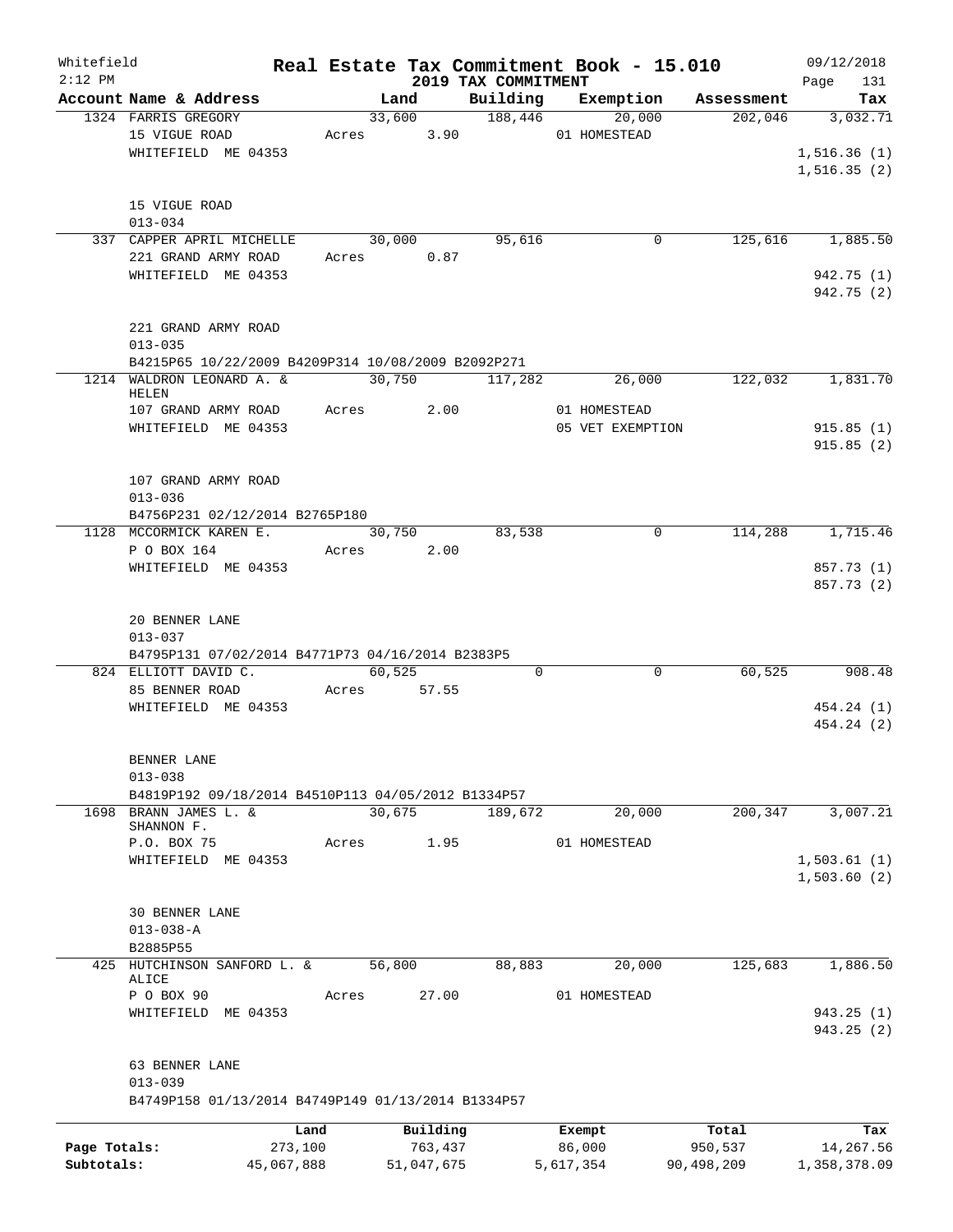| Whitefield                 |                                                     |              |       |            |                       |                     | Real Estate Tax Commitment Book - 15.010 |              | 09/12/2018   |
|----------------------------|-----------------------------------------------------|--------------|-------|------------|-----------------------|---------------------|------------------------------------------|--------------|--------------|
| $2:12$ PM                  |                                                     |              |       |            |                       | 2019 TAX COMMITMENT |                                          |              | 132<br>Page  |
|                            | Account Name & Address                              |              |       | Land       |                       | Building            | Exemption                                | Assessment   | Tax          |
|                            | 1547 POULIN ADAM                                    |              | Acres | 31,500     |                       | 144, 124            | $\Omega$                                 | 175,624      | 2,636.12     |
|                            | IBBITSON JENNA<br>19 BENNER LANE                    |              |       |            | 2.50                  |                     |                                          |              |              |
|                            | WHITEFIELD ME 04353                                 |              |       |            |                       |                     |                                          |              | 1,318.06(1)  |
|                            |                                                     |              |       |            |                       |                     |                                          |              | 1,318.06(2)  |
|                            | 19 BENNER LANE                                      |              |       |            |                       |                     |                                          |              |              |
|                            | $013 - 040$                                         |              |       |            |                       |                     |                                          |              |              |
|                            | B4926P300 09/09/2015 B4585P104 10/25/2012 B2015P134 |              |       |            |                       |                     |                                          |              |              |
|                            | 289 CHASE LYDIA I. (ESTATE)                         |              |       | 1,500      |                       | $\Omega$            | 0                                        | 1,500        | 22.51        |
|                            | 1204 W. GAMBRELL STREET Acres 1.00                  |              |       |            |                       |                     |                                          |              |              |
|                            | FORT WORTH TX 76115                                 |              |       |            |                       |                     |                                          |              | 11.26(1)     |
|                            |                                                     |              |       |            |                       |                     |                                          |              | 11.25(2)     |
|                            |                                                     |              |       |            |                       |                     |                                          |              |              |
|                            | GRAND ARMY ROAD                                     |              |       |            |                       |                     |                                          |              |              |
|                            | $013 - 041$                                         |              |       |            |                       |                     |                                          |              |              |
|                            | B3374P15 09/27/2004                                 |              |       |            |                       |                     |                                          |              |              |
|                            | 1660 BERRY ANDREW D. &<br>ELIZABETH A. MCLEAN       |              |       | 37,550     |                       | 113,719             | 0                                        | 151,269      | 2,270.55     |
|                            | 55 GRAND ARMY ROAD                                  |              |       | Acres      | 3.20                  |                     |                                          |              |              |
|                            | WHITEFIELD ME 04353                                 |              |       |            |                       |                     |                                          |              | 1,135.28(1)  |
|                            |                                                     |              |       |            |                       |                     |                                          |              | 1, 135.27(2) |
|                            |                                                     |              |       |            |                       |                     |                                          |              |              |
|                            | 55 GRAND ARMY ROAD                                  |              |       |            |                       |                     |                                          |              |              |
|                            | $013 - 042$                                         |              |       |            |                       |                     |                                          |              |              |
|                            | B3389P215 11/04/2004                                |              |       |            |                       |                     |                                          |              |              |
|                            | 896 SENIOR, ROBERT H.                               |              |       | 38,154     |                       | 60,517              | 0                                        | 98,671       | 1,481.05     |
|                            | P.O. BOX 68                                         |              |       | Acres 8.63 |                       |                     |                                          |              |              |
|                            | WHITEFIELD ME 04353                                 |              |       |            |                       |                     |                                          |              | 740.53(1)    |
|                            |                                                     |              |       |            |                       |                     |                                          |              | 740.52(2)    |
|                            |                                                     |              |       |            |                       |                     |                                          |              |              |
|                            | 45 EAST RIVER ROAD<br>$013 - 043$                   |              |       |            |                       |                     |                                          |              |              |
|                            | B5021P25 06/24/2016 B4976P299 02/09/2016 B2200P56   |              |       |            |                       |                     |                                          |              |              |
|                            | 268 MCCORMICK STEVEN C. &                           |              |       | 33,675     |                       | 128,321             | 20,000                                   | 141,996      | 2,131.36     |
|                            | LANA                                                |              |       |            |                       |                     |                                          |              |              |
|                            | 39 EAST RIVER ROAD                                  |              | Acres |            | 3.95                  |                     | 01 HOMESTEAD                             |              |              |
|                            | WHITEFIELD ME 04353                                 |              |       |            |                       |                     |                                          |              | 1,065.68(1)  |
|                            |                                                     |              |       |            |                       |                     |                                          |              | 1,065.68(2)  |
|                            |                                                     |              |       |            |                       |                     |                                          |              |              |
|                            | 39 EAST RIVER ROAD                                  |              |       |            |                       |                     |                                          |              |              |
|                            | $013 - 043 - B$                                     |              |       |            |                       |                     |                                          |              |              |
|                            | B1686P302<br>1102 AYERS HELEN                       |              |       | 43,550     |                       | 0                   | 0                                        | 43,550       | 653.69       |
|                            | C/O ERIKKA HILDONEN                                 |              | Acres |            | 22.00                 |                     |                                          |              |              |
|                            | 10300 NE. 142ND STREET                              |              |       |            |                       |                     |                                          |              | 326.85(1)    |
|                            | KIRKLAND WA 98034                                   |              |       |            |                       |                     |                                          |              | 326.84(2)    |
|                            |                                                     |              |       |            |                       |                     |                                          |              |              |
|                            | ARLINGTON LANE                                      |              |       |            |                       |                     |                                          |              |              |
|                            | $013 - 043 - D$                                     |              |       |            |                       |                     |                                          |              |              |
| 803                        | MALDOVAN GERALD R. &                                |              |       | 37,650     |                       | 85,918              | 0                                        | 123,568      | 1,854.76     |
|                            | JUDITH A.                                           |              |       |            |                       |                     |                                          |              |              |
|                            | P.O. BOX 35                                         |              | Acres |            | 8.00                  |                     |                                          |              |              |
|                            | WHITEFIELD ME 04353                                 |              |       |            |                       |                     |                                          |              | 927.38 (1)   |
|                            |                                                     |              |       |            |                       |                     |                                          |              | 927.38 (2)   |
|                            |                                                     |              |       |            |                       |                     |                                          |              |              |
|                            | 27 EAST RIVER ROAD<br>$013 - 043 - F$               |              |       |            |                       |                     |                                          |              |              |
|                            | B4746P95 12/27/2013 B3184P94                        |              |       |            |                       |                     |                                          |              |              |
|                            |                                                     |              |       |            |                       |                     |                                          |              |              |
|                            |                                                     | Land         |       |            | Building              |                     | Exempt                                   | Total        | Tax          |
| Page Totals:<br>Subtotals: |                                                     | 223,579      |       |            | 532,599<br>51,580,274 |                     | 20,000                                   | 736,178      | 11,050.04    |
|                            |                                                     | 45, 291, 467 |       |            |                       |                     | 5,637,354                                | 91, 234, 387 | 1,369,428.13 |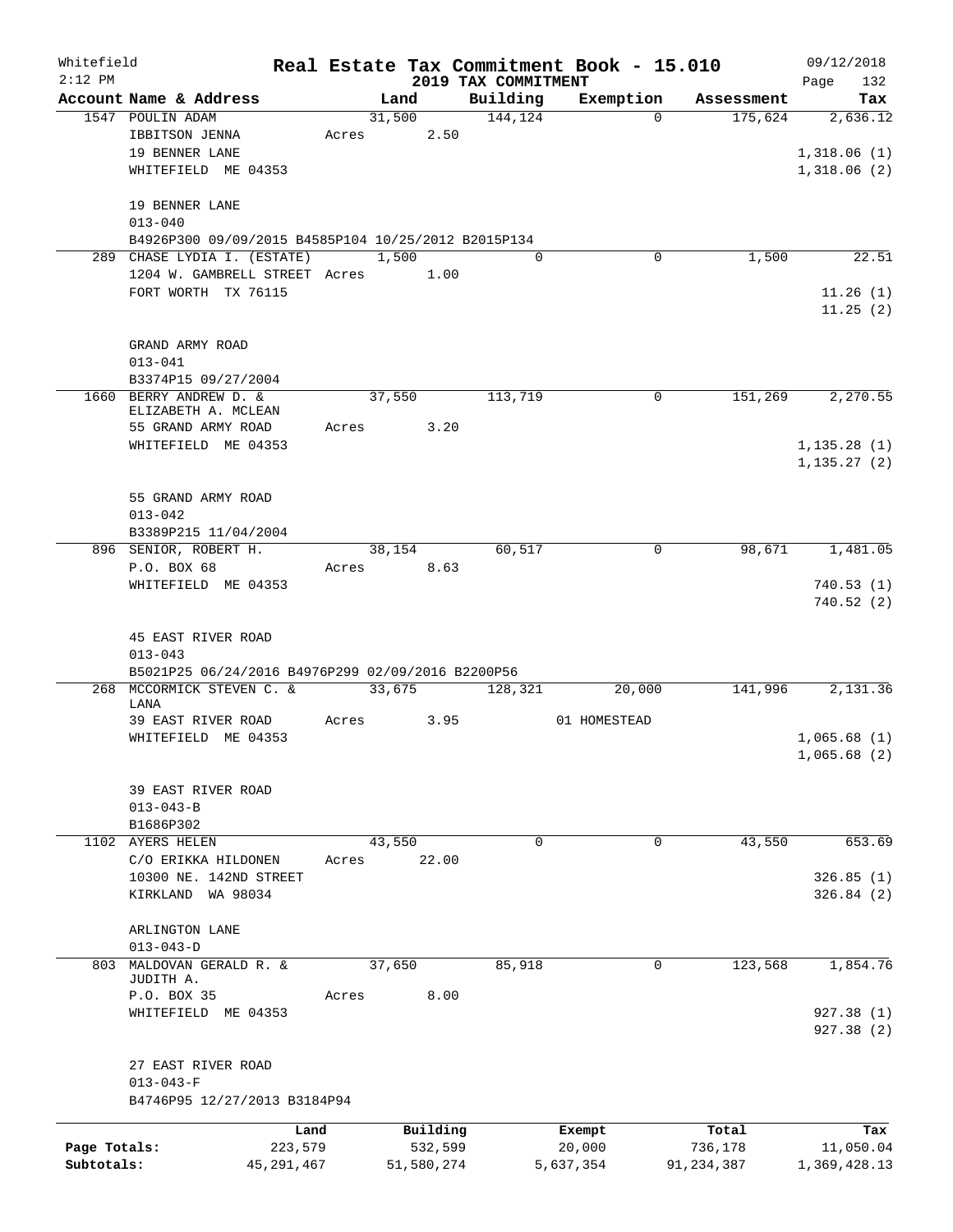| Whitefield |                                                                           |            |      |                     | Real Estate Tax Commitment Book - 15.010 |            | 09/12/2018         |
|------------|---------------------------------------------------------------------------|------------|------|---------------------|------------------------------------------|------------|--------------------|
| $2:12$ PM  |                                                                           |            |      | 2019 TAX COMMITMENT |                                          |            | 133<br>Page        |
|            | Account Name & Address                                                    | Land       |      |                     | Building Exemption                       | Assessment | Tax                |
|            | 933 ROGERS DEBRA G. & DANA<br>R.                                          | 32, 325    |      | 173,350             | 20,000                                   | 185,675    | 2,786.98           |
|            | 17 ARLINGTON LANE                                                         | Acres 3.05 |      |                     | 01 HOMESTEAD                             |            |                    |
|            | WHITEFIELD ME 04353                                                       |            |      |                     |                                          |            | 1,393.49(1)        |
|            |                                                                           |            |      |                     |                                          |            | 1,393.49(2)        |
|            | 17 ARLINGTON LANE                                                         |            |      |                     |                                          |            |                    |
|            | $013 - 043 - G$                                                           |            |      |                     |                                          |            |                    |
|            | B3924P312 10/18/2007 B2200P58                                             |            |      |                     |                                          |            |                    |
|            | 1580 SENIOR LYNN & ROBERT                                                 |            |      | 30,840 145,774      | 20,000                                   |            | 156,614 2,350.78   |
|            | P.O. BOX 68                                                               | Acres 2.06 |      |                     | 01 HOMESTEAD                             |            |                    |
|            | WHITEFIELD ME 04353                                                       |            |      |                     |                                          |            | 1, 175.39(1)       |
|            |                                                                           |            |      |                     |                                          |            | 1, 175.39(2)       |
|            | 55 EAST RIVER ROAD                                                        |            |      |                     |                                          |            |                    |
|            | $013 - 043 - H$                                                           |            |      |                     |                                          |            |                    |
|            | B2846P56                                                                  |            |      |                     |                                          |            |                    |
|            | 81 SENIOR LYNN & ROBERT                                                   | 20,750     |      | $\mathbf 0$         | $\mathbf 0$                              | 20,750     | 311.46             |
|            | P.O. BOX 68                                                               | Acres 2.00 |      |                     |                                          |            |                    |
|            | WHITEFIELD ME 04353                                                       |            |      |                     |                                          |            | 155.73(1)          |
|            |                                                                           |            |      |                     |                                          |            | 155.73(2)          |
|            | EAST RIVER ROAD                                                           |            |      |                     |                                          |            |                    |
|            | $013 - 043 - K$                                                           |            |      |                     |                                          |            |                    |
|            | B2846P56                                                                  |            |      |                     |                                          |            |                    |
|            | 779 FEYLER CLINTON A. &                                                   | 6,500      |      | $\Omega$            | $\overline{0}$                           | 6,500      | 97.57              |
|            | <b>JEANNE</b><br>718 DUNN ROAD                                            | Acres 1.00 |      |                     |                                          |            |                    |
|            | MT. VERNON ME 04352                                                       |            |      |                     |                                          |            | 48.79 (1)          |
|            |                                                                           |            |      |                     |                                          |            | 48.78 (2)          |
|            |                                                                           |            |      |                     |                                          |            |                    |
|            | GRAND ARMY ROAD                                                           |            |      |                     |                                          |            |                    |
|            | $013 - 044$                                                               |            |      |                     |                                          |            |                    |
|            | B2276P285                                                                 |            |      |                     |                                          |            |                    |
|            | 1573 CHASE TIMOTHY & MARTHA                                               |            | 480  | $\mathbf 0$         | $\mathbf 0$                              | 480        | 7.20               |
|            | P O BOX 78                                                                | Acres      | 0.32 |                     |                                          |            |                    |
|            | WHITEFIELD ME 04353                                                       |            |      |                     |                                          |            | 3.60(1)<br>3.60(2) |
|            |                                                                           |            |      |                     |                                          |            |                    |
|            | GRAND ARMY ROAD                                                           |            |      |                     |                                          |            |                    |
|            | $013 - 044 - A$                                                           |            |      |                     |                                          |            |                    |
| 417        | KELLER GORDON R. &                                                        | 40,330     |      | 119,043             | 20,000                                   | 139,373    | 2,091.99           |
|            | GENEVIEVE M. (TRUSTEES)                                                   |            |      |                     |                                          |            |                    |
|            | KELLER FAMILY TRUST                                                       | Acres      | 5.10 |                     | 01 HOMESTEAD                             |            |                    |
|            | 76 GRAND ARMY ROAD                                                        |            |      |                     |                                          |            | 1,046.00(1)        |
|            | WHITEFIELD ME 04353                                                       |            |      |                     |                                          |            | 1,045.99(2)        |
|            | 76 GRAND ARMY ROAD                                                        |            |      |                     |                                          |            |                    |
|            | $013 - 045$                                                               |            |      |                     |                                          |            |                    |
|            | B5163P101 07/20/2017 B5146P228 06/08/2017 B4757P5<br>02/13/2014 B1630P160 |            |      |                     |                                          |            |                    |

|              | Land       | Building   | Exempt    | Total      | Tax          |
|--------------|------------|------------|-----------|------------|--------------|
| Page Totals: | 131,225    | 438,167    | 60,000    | 509,392    | 7,645.98     |
| Subtotals:   | 45,422,692 | 52,018,441 | 5,697,354 | 91,743,779 | 1,377,074.11 |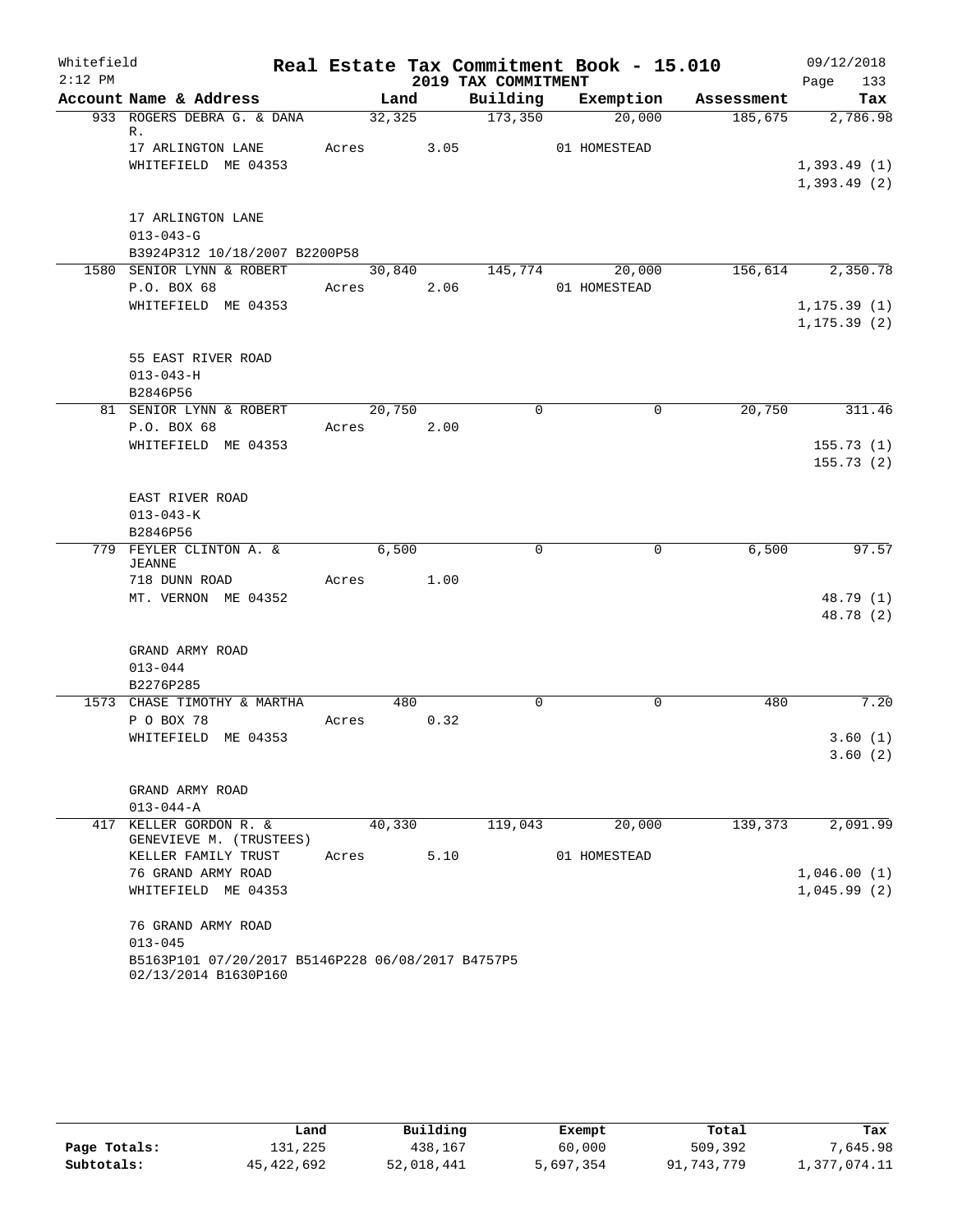| Whitefield<br>$2:12$ PM |                                                   |       |               | 2019 TAX COMMITMENT | Real Estate Tax Commitment Book - 15.010 |            | 09/12/2018<br>134<br>Page |
|-------------------------|---------------------------------------------------|-------|---------------|---------------------|------------------------------------------|------------|---------------------------|
|                         | Account Name & Address                            |       | Land          | Building            | Exemption                                | Assessment | Tax                       |
|                         | 1181 KELLER GORDON R. &<br>GENEVIEVE M.           |       | 855           | $\Omega$            | $\Omega$                                 | 855        | 12.83                     |
|                         | 76 GRAND ARMY ROAD                                |       | Acres<br>0.57 |                     |                                          |            |                           |
|                         | WHITEFIELD ME 04353                               |       |               |                     |                                          |            | 6.42(1)                   |
|                         |                                                   |       |               |                     |                                          |            | 6.41(2)                   |
|                         | GRAND ARMY ROAD                                   |       |               |                     |                                          |            |                           |
|                         | $013 - 045 - A$                                   |       |               |                     |                                          |            |                           |
|                         | B1630P160                                         |       |               |                     |                                          |            |                           |
|                         | 623 KELLER GORDON R. &<br>GENEVIEVE M. (TRUSTEES) |       | 20,900        | $\Omega$            | 0                                        | 20,900     | 313.71                    |
|                         | KELLER FAMILY TRUST                               |       | 2.10<br>Acres |                     |                                          |            |                           |
|                         | 76 GRAND ARMY ROAD                                |       |               |                     |                                          |            | 156.86(1)                 |
|                         | WHITEFIELD ME 04353                               |       |               |                     |                                          |            | 156.85(2)                 |
|                         | 78 GRAND ARMY ROAD                                |       |               |                     |                                          |            |                           |
|                         | $013 - 046$                                       |       |               |                     |                                          |            |                           |
|                         | B5146P226 06/08/2017 B4764P91 03/14/2014          |       |               |                     |                                          |            |                           |
|                         | 1202 CHASE C. PATRICK &<br>ROBIN                  |       | 63,384        | 128,622             | 0                                        | 192,006    | 2,882.01                  |
|                         | P.O. BOX 142                                      |       | Acres 73.50   |                     |                                          |            |                           |
|                         | WHITEFIELD ME 04353                               |       |               |                     |                                          |            | 1,441.01(1)               |
|                         |                                                   |       |               |                     |                                          |            | 1,441.00(2)               |
|                         | 84 GRAND ARMY ROAD                                |       |               |                     |                                          |            |                           |
|                         | $013 - 047$                                       |       |               |                     |                                          |            |                           |
|                         | B2869P189                                         |       |               |                     |                                          |            |                           |
|                         | 1354 ATWOOD RONALD O.<br>PRISCILLA E.             |       | 33,750        | 143,347             | 26,000                                   | 151,097    | 2,267.97                  |
|                         | P.O. BOX 7                                        | Acres | 4.00          |                     | 05 VET EXEMPTION                         |            |                           |
|                         | WHITEFIELD ME 04353                               |       |               |                     | 01 HOMESTEAD                             |            | 1, 133.99(1)              |
|                         |                                                   |       |               |                     |                                          |            | 1, 133.98(2)              |
|                         | 35 OXBOW LANE                                     |       |               |                     |                                          |            |                           |
|                         | $013 - 047 - A$                                   |       |               |                     |                                          |            |                           |
|                         | B2840P197                                         |       |               |                     |                                          |            |                           |
|                         | 1510 SOOHEY THERESA S. &<br><b>ROBERT</b>         |       | 32,250        | 138,894             | 0                                        | 171,144    | 2,568.87                  |
|                         | P.O. BOX 60                                       | Acres | 3.00          |                     |                                          |            |                           |
|                         | WHITEFIELD ME 04353                               |       |               |                     |                                          |            | 1, 284.44(1)              |
|                         |                                                   |       |               |                     |                                          |            | 1,284.43(2)               |
|                         | 25 OXBOW LANE                                     |       |               |                     |                                          |            |                           |
|                         | $013 - 047 - C$                                   |       |               |                     |                                          |            |                           |
|                         | B2393P7                                           |       |               |                     |                                          |            |                           |
| 1388                    | TIME WARNER CABLE                                 |       | 20,000        | 114,875             | 0                                        | 134,875    | 2,024.47                  |
|                         | C/O TAX DEPARTMENT                                | Acres | 1.50          |                     |                                          |            |                           |
|                         | P.O. BOX 7467                                     |       |               |                     |                                          |            | 1,012.24(1)               |
|                         | CHARLOTTE NC 28241                                |       |               |                     |                                          |            | 1,012.23(2)               |
|                         | 122 GRAND ARMY ROAD                               |       |               |                     |                                          |            |                           |
|                         | $013 - 047 - D$                                   |       |               |                     |                                          |            |                           |
|                         | B3728P184 07/31/2006                              |       |               |                     |                                          |            |                           |
|                         |                                                   |       |               |                     |                                          |            |                           |

|              | Land       | Building   | Exempt    | Total      | Tax          |
|--------------|------------|------------|-----------|------------|--------------|
| Page Totals: | 171,139    | 525,738    | 26,000    | 670,877    | 10,069.86    |
| Subtotals:   | 45,593,831 | 52,544,179 | 5,723,354 | 92,414,656 | 1,387,143.97 |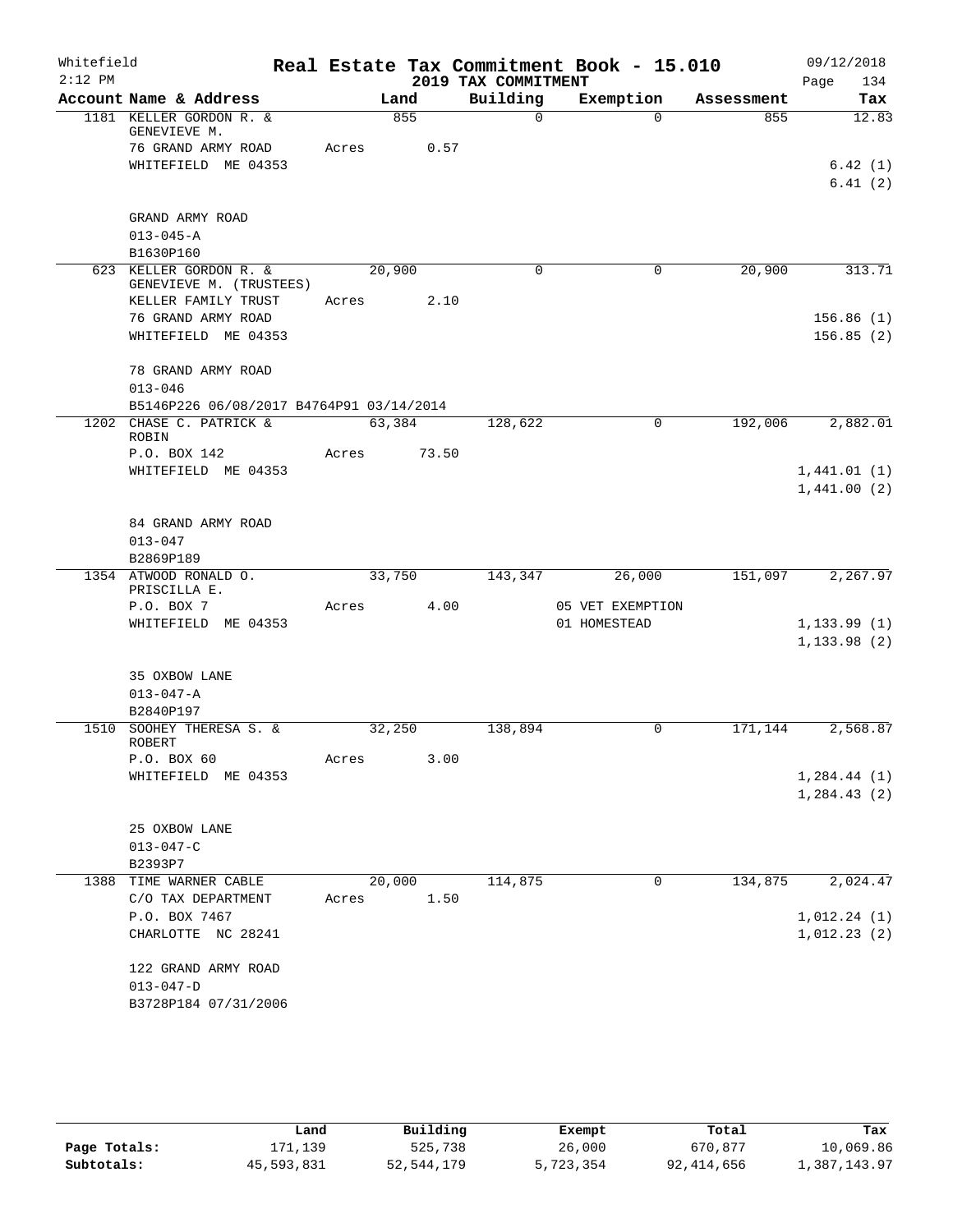| Whitefield<br>$2:12$ PM |                                                                       | Real Estate Tax Commitment Book - 15.010 | 2019 TAX COMMITMENT |              |            | 09/12/2018<br>135<br>Page |
|-------------------------|-----------------------------------------------------------------------|------------------------------------------|---------------------|--------------|------------|---------------------------|
|                         | Account Name & Address                                                | Land                                     | Building            | Exemption    | Assessment | Tax                       |
|                         | 887 PLATAIS EDGAR A.                                                  | 35,370                                   | 41,361              | $\Omega$     | 76,731     | 1,151.73                  |
|                         | 635 PLEASANT STREET                                                   | 5.15<br>Acres                            |                     |              |            |                           |
|                         | STOUGHTON MA 02072                                                    |                                          |                     |              |            | 575.87(1)                 |
|                         |                                                                       |                                          |                     |              |            | 575.86(2)                 |
|                         |                                                                       |                                          |                     |              |            |                           |
|                         | 84 OXBOW LANE                                                         |                                          |                     |              |            |                           |
|                         | $013 - 048$                                                           |                                          |                     |              |            |                           |
|                         | B3647P312 03/13/2006                                                  |                                          |                     |              |            |                           |
|                         | 340 HAYDEN DAVID & BARBARA                                            | 33,450                                   | 111,532             | 20,000       | 124,982    | 1,875.98                  |
|                         | 192 GRAND ARMY ROAD                                                   | 3.80<br>Acres                            |                     | 01 HOMESTEAD |            |                           |
|                         | WHITEFIELD ME 04353                                                   |                                          |                     |              |            | 937.99 (1)                |
|                         |                                                                       |                                          |                     |              |            | 937.99 (2)                |
|                         |                                                                       |                                          |                     |              |            |                           |
|                         | 192 GRAND ARMY ROAD                                                   |                                          |                     |              |            |                           |
|                         | $013 - 051$                                                           |                                          |                     |              |            |                           |
|                         | B689P287                                                              |                                          |                     |              |            |                           |
|                         | 817 BOWDEN BRADLEY L.                                                 | 42,314                                   | $\Omega$            | $\Omega$     | 42,314     | 635.13                    |
|                         | PO BOX 91                                                             | 13.83<br>Acres                           |                     |              |            |                           |
|                         | WHITEFIELD ME 04353                                                   |                                          |                     |              |            | 317.57(1)                 |
|                         |                                                                       |                                          |                     |              |            | 317.56(2)                 |
|                         |                                                                       |                                          |                     |              |            |                           |
|                         | TOWNHOUSE ROAD                                                        |                                          |                     |              |            |                           |
|                         | $013 - 054 - A$<br>B4646P309 04/01/2013 B4224P287 11/20/2009 B4084P30 |                                          |                     |              |            |                           |
|                         | 01/02/2009                                                            |                                          |                     |              |            |                           |
|                         | 394 RIDGELL DANIEL                                                    | 74,865                                   | 332,640             | 0            | 407,505    | 6, 116.65                 |
|                         | 26460 THREE NOTCH ROAD                                                | 56.23<br>Acres                           |                     |              |            |                           |
|                         | MECHANICSVILLE MD                                                     |                                          |                     |              |            | 3,058.33(1)               |
|                         | 20659                                                                 |                                          |                     |              |            |                           |
|                         |                                                                       |                                          |                     |              |            | 3,058.32(2)               |
|                         | 98 TOWNHOUSE ROAD                                                     |                                          |                     |              |            |                           |
|                         | $013 - 055$                                                           |                                          |                     |              |            |                           |
|                         | B5021P231 06/27/2016 B4698P285 08/13/2013 B4698P279                   |                                          |                     |              |            |                           |
|                         | 08/13/2013 B3375P289 10/08/2004 B3375P281 10/08/2004                  |                                          |                     |              |            |                           |
|                         | 1196 RIDGELL DANIEL                                                   | 25,855                                   | 164,510             | $\mathbf 0$  | 190,365    | 2,857.38                  |
|                         | 26460 THREE NOTCH ROAD                                                | 2.07<br>Acres                            |                     |              |            |                           |
|                         | MECHANICSVILLE MD                                                     |                                          |                     |              |            | 1,428.69(1)               |
|                         | 20659                                                                 |                                          |                     |              |            |                           |
|                         |                                                                       |                                          |                     |              |            | 1,428.69(2)               |
|                         |                                                                       |                                          |                     |              |            |                           |
|                         | 104 TOWNHOUSE ROAD                                                    |                                          |                     |              |            |                           |
|                         | $013 - 055 - A$                                                       |                                          |                     |              |            |                           |
|                         | B3375P289 10/08/2004 B3375P281                                        |                                          |                     |              |            |                           |
|                         | 797 MOORE AUSTIN J.                                                   | 36,322                                   | 202,642             | 20,000       | 218,964    | 3,286.65                  |
|                         | 62 TOWNHOUSE ROAD                                                     | Acres                                    | 6.34                | 01 HOMESTEAD |            |                           |
|                         | WHITEFIELD ME 04353                                                   |                                          |                     |              |            | 1,643.33(1)               |
|                         |                                                                       |                                          |                     |              |            | 1,643.32(2)               |
|                         |                                                                       |                                          |                     |              |            |                           |
|                         | 62 TOWNHOUSE ROAD                                                     |                                          |                     |              |            |                           |
|                         | $013 - 055 - B$                                                       |                                          |                     |              |            |                           |
|                         | B4064P5 10/23/2008 B2772P32 12/10/2001                                |                                          |                     |              |            |                           |

|              | Land       | Building   | Exempt    | Total      | Tax          |
|--------------|------------|------------|-----------|------------|--------------|
| Page Totals: | 248,176    | 852,685    | 40,000    | 1,060,861  | 15,923.52    |
| Subtotals:   | 45,842,007 | 53,396,864 | 5,763,354 | 93,475,517 | 1,403,067.49 |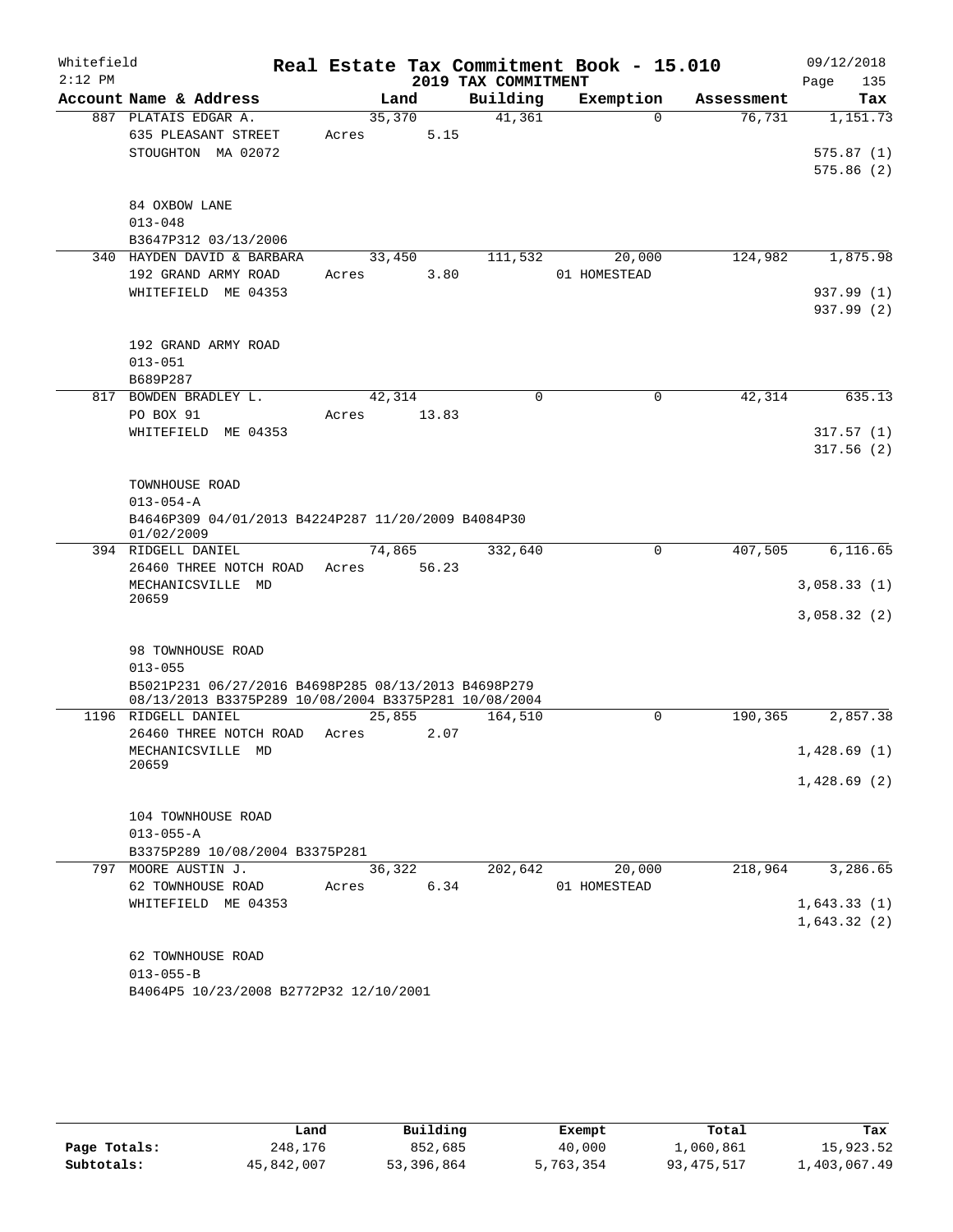| Whitefield   |                                           |       |            |                                 | Real Estate Tax Commitment Book - 15.010 |              | 09/12/2018         |
|--------------|-------------------------------------------|-------|------------|---------------------------------|------------------------------------------|--------------|--------------------|
| $2:12$ PM    | Account Name & Address                    |       | Land       | 2019 TAX COMMITMENT<br>Building | Exemption                                | Assessment   | 136<br>Page<br>Tax |
|              | 685 HOWELL RICHARD W. &                   |       | 96,100     | 203,419                         | $\Omega$                                 | 299,519      | 4,495.78           |
|              | 114 TOWN HOUSE ROAD                       | Acres | 60.20      |                                 |                                          |              |                    |
|              | WHITEFIELD ME 04353                       |       |            |                                 |                                          |              | 2, 247.89(1)       |
|              |                                           |       |            |                                 |                                          |              | 2, 247.89(2)       |
|              |                                           |       |            |                                 |                                          |              |                    |
|              | 110 TOWNHOUSE ROAD                        |       |            |                                 |                                          |              |                    |
|              | $013 - 056$                               |       |            |                                 |                                          |              |                    |
|              | B5049P283 09/06/2016                      |       |            |                                 |                                          |              |                    |
|              | 1488 HOWELL RICHARD & SHARI               |       | 30,000     | 102,001                         | 20,000                                   | 112,001      | 1,681.14           |
|              | 114 TOWNHOUSE ROAD                        | Acres | 1.40       |                                 | 01 HOMESTEAD                             |              |                    |
|              | WHITEFIELD ME 04353                       |       |            |                                 |                                          |              | 840.57 (1)         |
|              |                                           |       |            |                                 |                                          |              | 840.57(2)          |
|              |                                           |       |            |                                 |                                          |              |                    |
|              | 114 TOWNHOUSE ROAD                        |       |            |                                 |                                          |              |                    |
|              | $013 - 056 - A$                           |       |            |                                 |                                          |              |                    |
|              | B1874P300                                 |       |            |                                 |                                          |              |                    |
| 559          | TIBBETTS BARRY J. &                       |       | 54,275     | $\mathbf 0$                     | 0                                        | 54,275       | 814.67             |
|              | ELAINE                                    |       |            |                                 |                                          |              |                    |
|              | 61 TOWNHOUSE ROAD                         | Acres | 38.50      |                                 |                                          |              |                    |
|              | WHITEFIELD ME 04353                       |       |            |                                 |                                          |              | 407.34(1)          |
|              |                                           |       |            |                                 |                                          |              | 407.33(2)          |
|              |                                           |       |            |                                 |                                          |              |                    |
|              | TOWNHOUSE ROAD                            |       |            |                                 |                                          |              |                    |
|              | $013 - 057$                               |       |            |                                 |                                          |              |                    |
|              | B4658P266 05/07/2013 B1421P295 09/11/1987 |       |            |                                 |                                          |              |                    |
|              | 899 NORTHRUP, MATTHEW                     |       | 84,550     | $\Omega$                        | $\Omega$                                 | 84,550       | 1,269.10           |
|              | 266 TOWNHOUSE ROAD                        | Acres | 95.60      |                                 |                                          |              |                    |
|              | WHITEFIELD ME 04353                       |       |            |                                 |                                          |              | 634.55(1)          |
|              |                                           |       |            |                                 |                                          |              | 634.55(2)          |
|              |                                           |       |            |                                 |                                          |              |                    |
|              | TOWNHOUSE ROAD                            |       |            |                                 |                                          |              |                    |
|              | $013 - 058$                               |       |            |                                 |                                          |              |                    |
|              | B5195P126 10/26/2017                      |       |            |                                 |                                          |              |                    |
| 1680         | NORTHRUP MATTHEW L. &                     |       | 30,750     | 174,653                         | 20,000                                   | 185,403      | 2,782.90           |
|              | HEATHER W.                                |       |            |                                 |                                          |              |                    |
|              | 266 TOWNHOUSE ROAD                        | Acres | 2.00       |                                 | 01 HOMESTEAD                             |              |                    |
|              | WHITEFIELD ME 04353                       |       |            |                                 |                                          |              | 1,391.45(1)        |
|              |                                           |       |            |                                 |                                          |              | 1,391.45(2)        |
|              | 266 TOWNHOUSE ROAD                        |       |            |                                 |                                          |              |                    |
|              | $013 - 058 - A$                           |       |            |                                 |                                          |              |                    |
|              | B2919P292                                 |       |            |                                 |                                          |              |                    |
| 1545         | TIBBETTS BARRY & ELAINE                   |       | 40,434     | 13,314                          | 0                                        | 53,748       | 806.76             |
|              | 61 TOWNHOUSE ROAD                         | Acres | 17.73      |                                 |                                          |              |                    |
|              | WHITEFIELD ME 04353                       |       |            |                                 |                                          |              | 403.38(1)          |
|              |                                           |       |            |                                 |                                          |              | 403.38 (2)         |
|              |                                           |       |            |                                 |                                          |              |                    |
|              | TOWNHOUSE ROAD                            |       |            |                                 |                                          |              |                    |
|              | $013 - 059$                               |       |            |                                 |                                          |              |                    |
|              | B2393P98                                  |       |            |                                 |                                          |              |                    |
|              | 1808 POTTER JENNIFER E.                   |       | 30,405     | 106,759                         | 0                                        | 137,164      | 2,058.83           |
|              | 292 TOWNHOUSE ROAD                        | Acres | 1.77       |                                 |                                          |              |                    |
|              | WHITEFIELD ME 04353                       |       |            |                                 |                                          |              | 1,029.42(1)        |
|              |                                           |       |            |                                 |                                          |              | 1,029.41(2)        |
|              |                                           |       |            |                                 |                                          |              |                    |
|              | 292 TOWNHOUSE ROAD                        |       |            |                                 |                                          |              |                    |
|              | $013 - 059 - A$                           |       |            |                                 |                                          |              |                    |
|              | B4211P269 10/14/2009 B3975P246 03/10/2008 |       |            |                                 |                                          |              |                    |
|              |                                           |       |            |                                 |                                          |              |                    |
|              | Land                                      |       | Building   |                                 | Exempt                                   | Total        | Tax                |
| Page Totals: | 366,514                                   |       | 600,146    |                                 | 40,000                                   | 926,660      | 13,909.18          |
| Subtotals:   | 46,208,521                                |       | 53,997,010 |                                 | 5,803,354                                | 94, 402, 177 | 1,416,976.67       |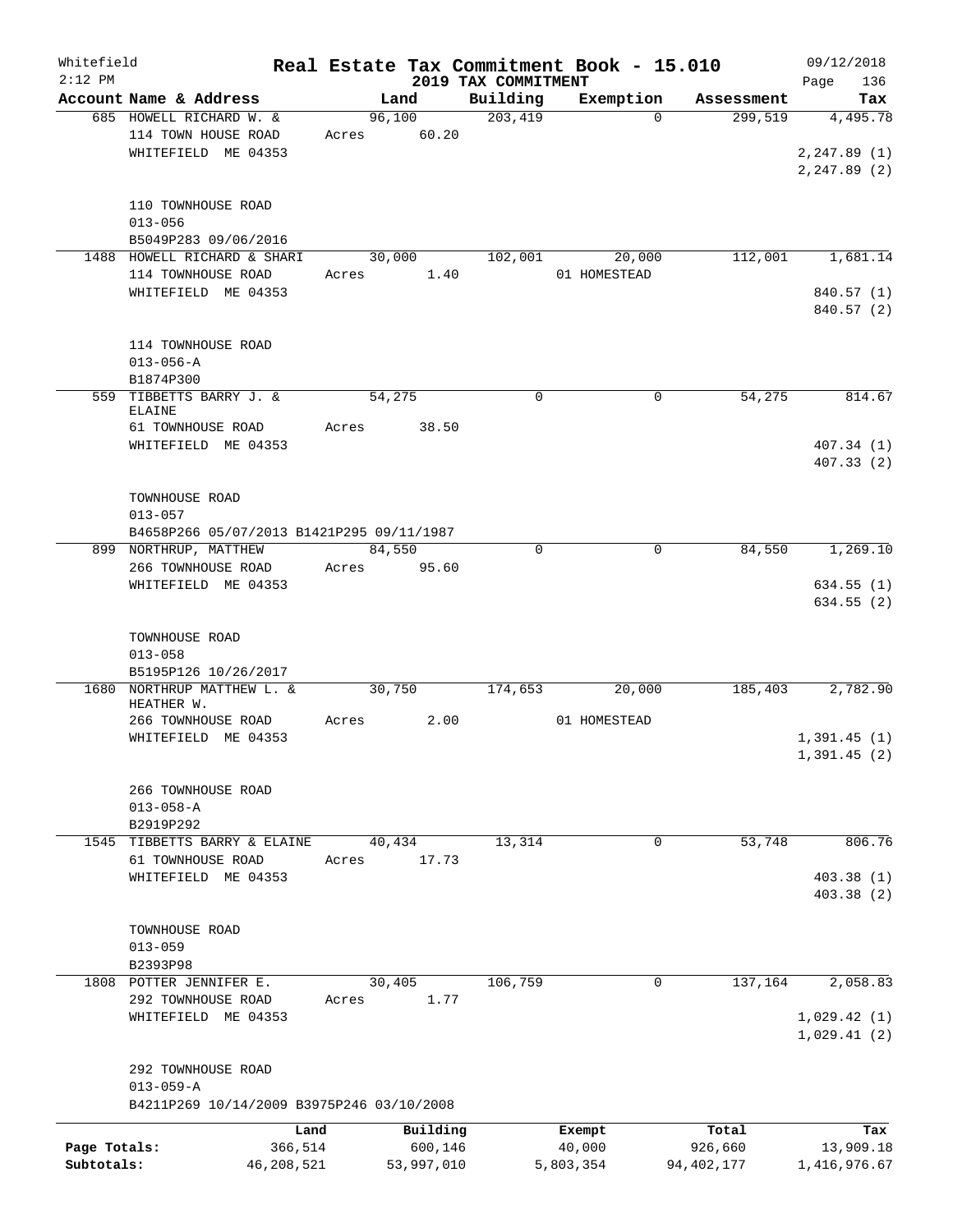| Whitefield |                                                                             |       |        |       |                     | Real Estate Tax Commitment Book - 15.010 |            | 09/12/2018  |
|------------|-----------------------------------------------------------------------------|-------|--------|-------|---------------------|------------------------------------------|------------|-------------|
| $2:12$ PM  |                                                                             |       |        |       | 2019 TAX COMMITMENT |                                          |            | Page<br>137 |
|            | Account Name & Address                                                      |       | Land   |       | Building            | Exemption                                | Assessment | Tax         |
|            | 595 PREBLE HEIRS THEODORE                                                   |       | 52,000 |       | $\Omega$            | $\Omega$                                 | 52,000     | 780.52      |
|            | C/O RICHARD PREBLE                                                          | Acres |        | 35.00 |                     |                                          |            |             |
|            | 95 WENTWOOD DRIVE                                                           |       |        |       |                     |                                          |            | 390.26(1)   |
|            | DEBARY FL 32713                                                             |       |        |       |                     |                                          |            | 390.26(2)   |
|            | EAST RIVER ROAD                                                             |       |        |       |                     |                                          |            |             |
|            | $013 - 060$                                                                 |       |        |       |                     |                                          |            |             |
|            | 1033 BOTHFIELD DAVID & KARIN<br>M. SEIDEL                                   |       | 41,210 |       | 0                   | 0                                        | 41,210     | 618.56      |
|            | 253 JONES ROAD                                                              | Acres |        | 18.70 |                     |                                          |            |             |
|            | HYDE PARK VT 05655                                                          |       |        |       |                     |                                          |            | 309.28(1)   |
|            |                                                                             |       |        |       |                     |                                          |            | 309.28(2)   |
|            |                                                                             |       |        |       |                     |                                          |            |             |
|            | EAST RIVER ROAD                                                             |       |        |       |                     |                                          |            |             |
|            | $013 - 061$                                                                 |       |        |       |                     |                                          |            |             |
|            | B4155P236 04/21/2009 B4134P263 04/21/2009 B3979P226<br>03/06/2008 B3221P150 |       |        |       |                     |                                          |            |             |
| 711        | SMITH STEPHEN & MARY                                                        |       | 50,170 |       | 160,001             | 20,000                                   | 190,171    | 2,854.47    |
|            | LOU<br>279 EAST RIVER ROAD                                                  | Acres |        | 17.40 |                     | 01 HOMESTEAD                             |            |             |
|            | WHITEFIELD ME 04353                                                         |       |        |       |                     |                                          |            | 1,427.24(1) |
|            |                                                                             |       |        |       |                     |                                          |            | 1,427.23(2) |
|            |                                                                             |       |        |       |                     |                                          |            |             |
|            | 279 EAST RIVER ROAD                                                         |       |        |       |                     |                                          |            |             |
|            | $013 - 062$                                                                 |       |        |       |                     |                                          |            |             |
|            | B4087P167 01/13/2009                                                        |       |        |       |                     |                                          |            |             |
|            | 550 ELLIS TRACY A                                                           |       | 32,970 |       | 0                   | $\mathbf 0$                              | 32,970     | 494.88      |
|            | 27 MUNSEY AVENUE                                                            | Acres |        | 8.40  |                     |                                          |            |             |
|            | LIVERMORE FALLS ME                                                          |       |        |       |                     |                                          |            | 247.44 (1)  |
|            | 04254                                                                       |       |        |       |                     |                                          |            |             |
|            |                                                                             |       |        |       |                     |                                          |            | 247.44 (2)  |
|            |                                                                             |       |        |       |                     |                                          |            |             |
|            | EAST RIVER ROAD                                                             |       |        |       |                     |                                          |            |             |
|            | $013 - 063$                                                                 |       |        |       |                     |                                          |            |             |
|            | B4586P114 10/29/2012 B2162P14                                               |       |        |       |                     |                                          |            |             |
|            | 484 MASON KRISTIN M. &                                                      |       | 40,065 |       | 173,946             | 20,000                                   | 194,011    | 2,912.11    |
|            | JEFFERY J.                                                                  |       |        |       |                     |                                          |            |             |
|            | 235 EAST RIVER ROAD                                                         | Acres |        | 9.00  |                     | 01 HOMESTEAD                             |            |             |
|            | WHITEFIELD ME 04353                                                         |       |        |       |                     |                                          |            | 1,456.06(1) |
|            |                                                                             |       |        |       |                     |                                          |            | 1,456.05(2) |
|            | 235 EAST RIVER ROAD                                                         |       |        |       |                     |                                          |            |             |
|            | $013 - 064$                                                                 |       |        |       |                     |                                          |            |             |
|            | B3589P232 11/14/2005                                                        |       |        |       |                     |                                          |            |             |
|            | 1097 FOSTER JR. HARTFORD L.                                                 |       | 51,770 |       | 220,375             | 20,000                                   | 252, 145   | 3,784.70    |
|            | & SUSAN                                                                     |       |        |       |                     |                                          |            |             |
|            | 211 EAST RIVER ROAD                                                         | Acres |        | 19.40 |                     | 01 HOMESTEAD                             |            |             |
|            | WHITEFIELD ME 04353                                                         |       |        |       |                     |                                          |            | 1,892.35(1) |
|            |                                                                             |       |        |       |                     |                                          |            | 1,892.35(2) |
|            |                                                                             |       |        |       |                     |                                          |            |             |
|            | 211 EAST RIVER ROAD                                                         |       |        |       |                     |                                          |            |             |
|            | $013 - 065$                                                                 |       |        |       |                     |                                          |            |             |
|            | B1308P99                                                                    |       |        |       |                     |                                          |            |             |
|            |                                                                             |       |        |       |                     |                                          |            |             |

|              | Land       | Building   | Exempt    | Total      | Tax          |
|--------------|------------|------------|-----------|------------|--------------|
| Page Totals: | 268,185    | 554,322    | 60,000    | 762,507    | 11,445.24    |
| Subtotals:   | 46,476,706 | 54,551,332 | 5,863,354 | 95,164,684 | 1,428,421.91 |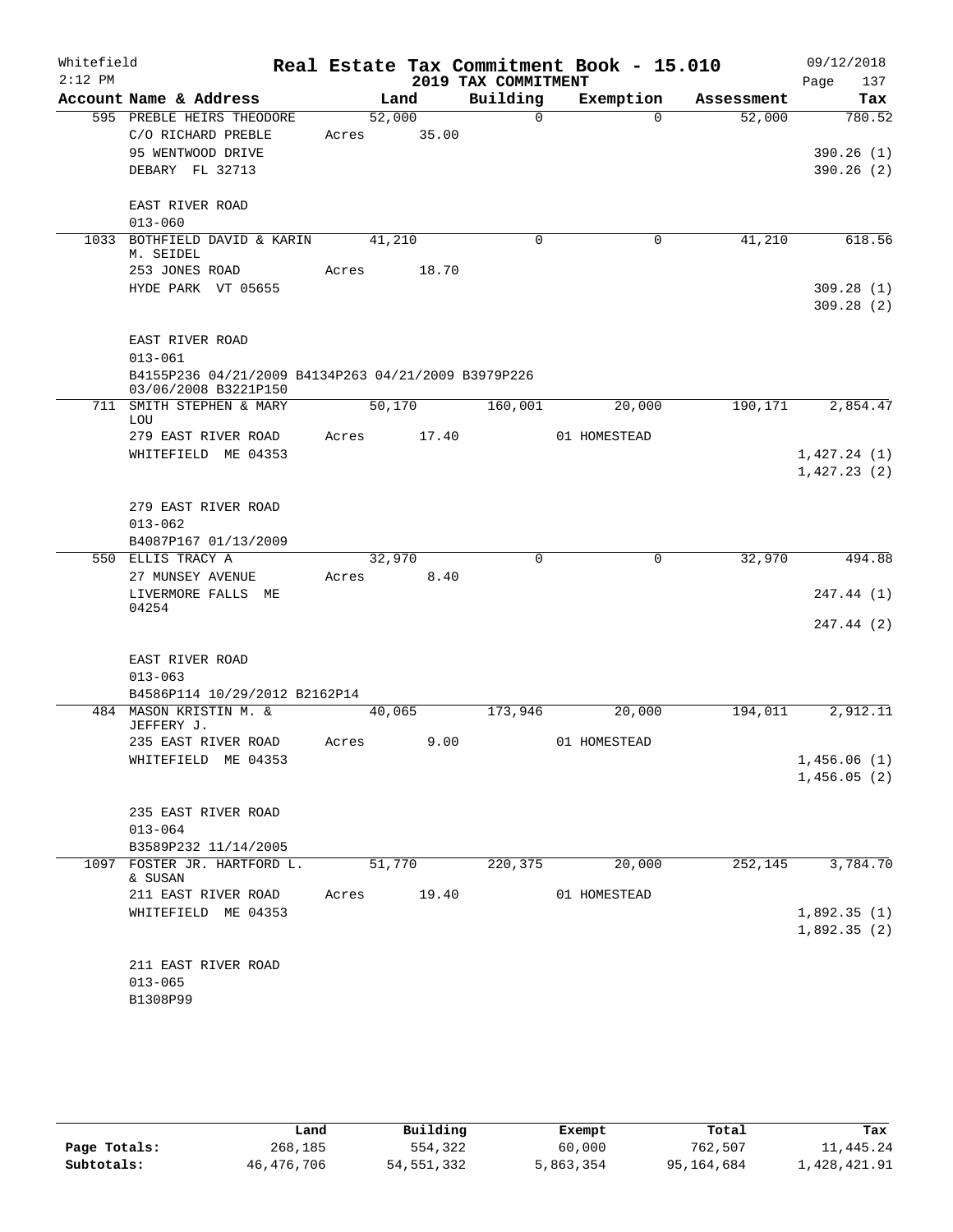| Whitefield<br>$2:12$ PM |                                                                           |       |             | 2019 TAX COMMITMENT | Real Estate Tax Commitment Book - 15.010 |            | 09/12/2018<br>138<br>Page  |
|-------------------------|---------------------------------------------------------------------------|-------|-------------|---------------------|------------------------------------------|------------|----------------------------|
|                         | Account Name & Address                                                    |       | Land        | Building            | Exemption                                | Assessment | Tax                        |
|                         | 336 DAUPHIN, HAROLD E.                                                    |       | 42,410      | 139,558             | 6,000                                    | 175,968    | 2,641.28                   |
|                         | DAUPHIN, KATHY E.                                                         | Acres | 7.70        |                     | 05 VET EXEMPTION                         |            |                            |
|                         | 5 NICHOLS ST.                                                             |       |             |                     |                                          |            | 1,320.64(1)                |
|                         | BATH ME 04530                                                             |       |             |                     |                                          |            | 1,320.64(2)                |
|                         | 183 EAST RIVER ROAD                                                       |       |             |                     |                                          |            |                            |
|                         | $013 - 066$                                                               |       |             |                     |                                          |            |                            |
|                         | B5080P284 11/08/2016 B5034P166 07/27/2016                                 |       |             |                     |                                          |            |                            |
|                         | 254 SMITH NATHAN M. &<br>STEPHANIE                                        |       | 44,090      | 113,669             | 20,000                                   | 137,759    | 2,067.76                   |
|                         | 135 EAST RIVER ROAD                                                       |       | Acres 9.80  |                     | 01 HOMESTEAD                             |            |                            |
|                         | WHITEFIELD ME 04353                                                       |       |             |                     |                                          |            | 1,033.88(1)<br>1,033.88(2) |
|                         | 135 EAST RIVER ROAD<br>$013 - 067$                                        |       |             |                     |                                          |            |                            |
|                         | B4197P2 09/03/2009 B2347P343                                              |       |             |                     |                                          |            |                            |
|                         | 1615 GAGE DAVID R. & JUDITH<br>L. EPSTEIN                                 |       | 52,250      | 44,579              | $\mathbf 0$                              | 96,829     | 1,453.40                   |
|                         | 95 READE STREET                                                           | Acres | 20.00       |                     |                                          |            |                            |
|                         | NEW YORK NY 10013                                                         |       |             |                     |                                          |            | 726.70 (1)                 |
|                         |                                                                           |       |             |                     |                                          |            | 726.70(2)                  |
|                         | EAST RIVER ROAD                                                           |       |             |                     |                                          |            |                            |
|                         | $013 - 068$                                                               |       |             |                     |                                          |            |                            |
|                         | B3284P91 05/15/2001                                                       |       |             |                     |                                          |            |                            |
|                         | 1237 HARMON BENJAMIN T.                                                   |       | 45,554      | 42,983              | $\mathbf 0$                              | 88,537     | 1,328.94                   |
|                         | 52 WILD WEST LANE                                                         |       | Acres 17.88 |                     |                                          |            |                            |
|                         | WHITEFIELD ME 04353                                                       |       |             |                     |                                          |            | 664.47(1)                  |
|                         |                                                                           |       |             |                     |                                          |            | 664.47 (2)                 |
|                         | 52 WILD WEST LANE                                                         |       |             |                     |                                          |            |                            |
|                         | $013 - 069$                                                               |       |             |                     |                                          |            |                            |
|                         | B4844P3 12/04/2014 B4764P102 03/14/2014 B4696P278<br>08/06/2013 B2233P123 |       |             |                     |                                          |            |                            |
|                         | 1134 HAINKE JR. HAROLD &                                                  |       | 34,500      | 126,399             | 20,000                                   | 140,899    | 2,114.89                   |
|                         | SHERRY TASH                                                               |       |             |                     |                                          |            |                            |
|                         | P.O. BOX 208                                                              | Acres | 4.50        |                     | 01 HOMESTEAD                             |            |                            |
|                         | WHITEFIELD ME 04353                                                       |       |             |                     |                                          |            | 1,057.45(1)                |
|                         |                                                                           |       |             |                     |                                          |            | 1,057.44(2)                |
|                         | 18 WILD WEST LANE                                                         |       |             |                     |                                          |            |                            |
|                         | $013 - 069 - 001$                                                         |       |             |                     |                                          |            |                            |
|                         | B1735P118 B1734P212 12/09/1991                                            |       |             |                     |                                          |            |                            |
|                         | 352 SMITH, NATHAN M.                                                      |       | 25,274      | 0                   | 0                                        | 25,274     | 379.36                     |
|                         | SMITH, STEPHANIE K.                                                       | Acres | 5.03        |                     |                                          |            |                            |
|                         | 135 EAST RIVER ROAD                                                       |       |             |                     |                                          |            | 189.68(1)                  |
|                         | WHITEFIELD ME 04353                                                       |       |             |                     |                                          |            | 189.68(2)                  |
|                         | EAST RIVER ROAD                                                           |       |             |                     |                                          |            |                            |
|                         | $013 - 069 - A$                                                           |       |             |                     |                                          |            |                            |
|                         | B5035P120 07/28/2016                                                      |       |             |                     |                                          |            |                            |

|              | Land       | Building   | Exempt    | Total      | Tax          |
|--------------|------------|------------|-----------|------------|--------------|
| Page Totals: | 244,078    | 467,188    | 46,000    | 665,266    | 9,985.63     |
| Subtotals:   | 46,720,784 | 55,018,520 | 5,909,354 | 95,829,950 | 1,438,407.54 |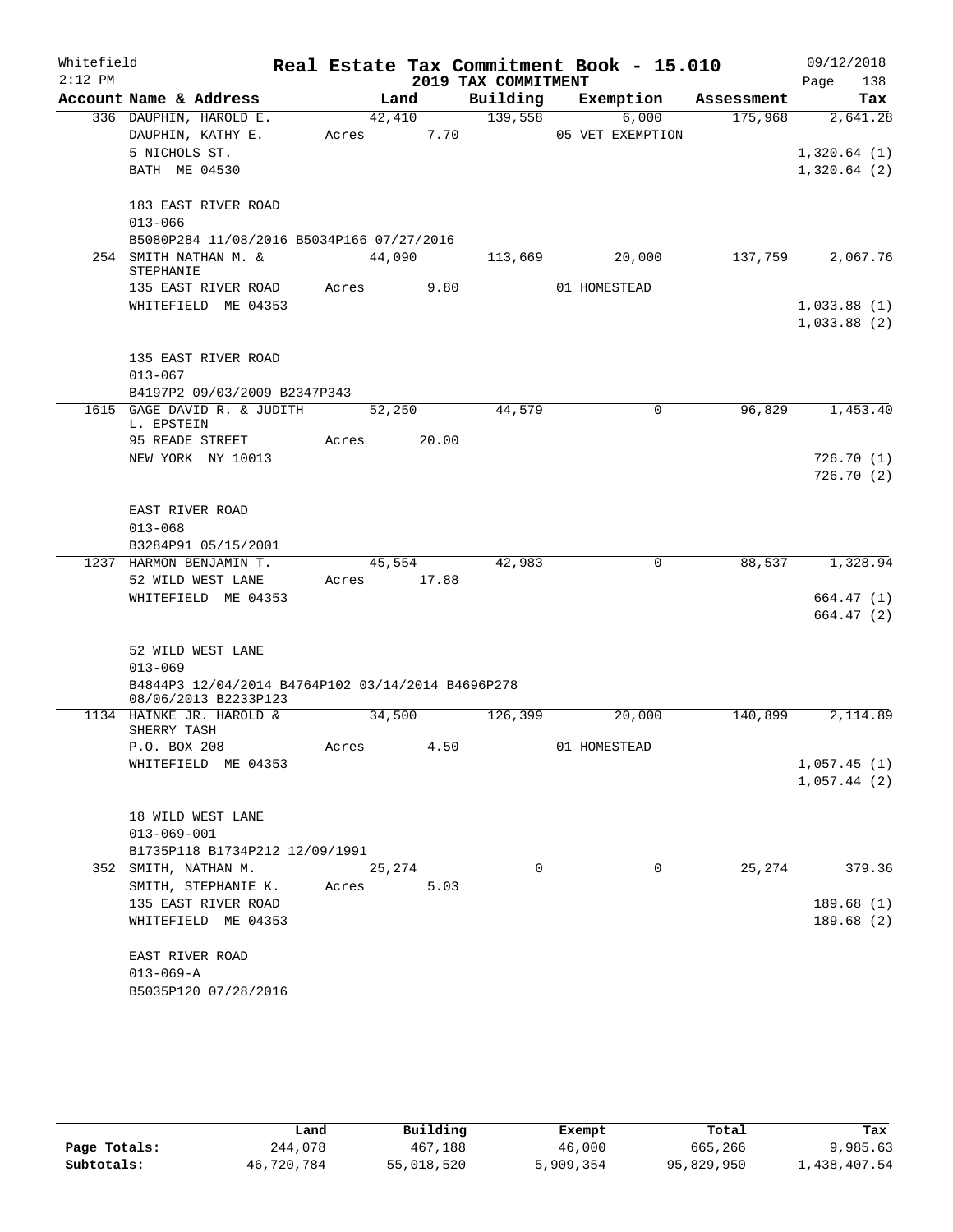| Whitefield<br>$2:12$ PM    |                                                                                  |                       |            |                         | 2019 TAX COMMITMENT | Real Estate Tax Commitment Book - 15.010 |                         | 09/12/2018<br>139<br>Page        |
|----------------------------|----------------------------------------------------------------------------------|-----------------------|------------|-------------------------|---------------------|------------------------------------------|-------------------------|----------------------------------|
|                            | Account Name & Address                                                           |                       |            | Land                    | Building            | Exemption                                | Assessment              | Tax                              |
|                            | 1565 HAINKE, HAROLD J. JR<br>TASH, SHERRY<br>P.O. BOX 208<br>WHITEFIELD ME 04353 |                       | Acres      | 25,538<br>5.36          | $\Omega$            | $\Omega$                                 | 25,538                  | 383.33<br>191.67(1)<br>191.66(2) |
|                            | EAST RIVER ROAD<br>$013 - 069 - B$<br>B5035P118 07/28/2016                       |                       |            |                         |                     |                                          |                         |                                  |
|                            | 4 GIBSON ROBERT III                                                              |                       |            | 32,250                  | 93,342              | 0                                        | 125,592                 | 1,885.14                         |
|                            | 1746 HARPSWELL ISLANDS<br><b>ROAD</b>                                            |                       | Acres 3.00 |                         |                     |                                          |                         |                                  |
|                            | ORRS ISLAND ME 04066                                                             |                       |            |                         |                     |                                          |                         | 942.57(1)<br>942.57(2)           |
|                            | 180 EAST RIVER ROAD<br>$013 - 070$                                               |                       |            |                         |                     |                                          |                         |                                  |
|                            | 445 FOSTER JR. HARTFORD L.<br>& SUSAN<br>211 EAST RIVER ROAD                     |                       | Acres      | 63,250<br>63.00         | 0                   | 0                                        | 63,250                  | 949.38                           |
|                            | WHITEFIELD ME 04353                                                              |                       |            |                         |                     |                                          |                         | 474.69 (1)<br>474.69 (2)         |
|                            | EAST RIVER ROAD<br>$013 - 071$<br>B1308P99                                       |                       |            |                         |                     |                                          |                         |                                  |
|                            | 122 MASON KRISTIN M. &<br>JEFFREY J.<br>235 EAST RIVER ROAD                      |                       | Acres      | 18,164<br>37.00         | 0                   | $\mathbf 0$                              | 18,164                  | 272.64                           |
|                            | WHITEFIELD ME 04353                                                              |                       |            |                         |                     |                                          |                         | 136.32(1)<br>136.32(2)           |
|                            | EAST RIVER ROAD<br>$013 - 072$                                                   |                       |            |                         |                     |                                          |                         |                                  |
|                            | B3614P34 12/29/2005 B3291P34 05/17/2004<br>1651 ELLIS TRACY A.                   |                       |            | 94,241                  | 71,886              | $\overline{0}$                           |                         | 166, 127 2, 493.57               |
|                            | 27 MUNSEY AVENUE<br>LIVERMORE FALLS ME                                           |                       | Acres      | 47.64                   |                     |                                          |                         | 1,246.79(1)                      |
|                            | 04254                                                                            |                       |            |                         |                     |                                          |                         | 1, 246.78(2)                     |
|                            | 250 EAST RIVER ROAD<br>$013 - 073$                                               |                       |            |                         |                     |                                          |                         |                                  |
|                            | B4696P174 08/06/2013 B4686P182 08/06/2013 B4586P114<br>10/29/2012 B2162P14       |                       |            |                         |                     |                                          |                         |                                  |
|                            | 444 COOPER MITCHELL                                                              |                       |            | 0                       | 8,653               | 0                                        | 8,653                   | 129.88                           |
|                            | 250 EAST RIVER ROAD<br>WHITEFIELD ME 04353                                       |                       |            |                         |                     |                                          |                         | 64.94(1)<br>64.94(2)             |
|                            | 250 EAST RIVER ROAD<br>$013 - 073 - ON$                                          |                       |            |                         |                     |                                          |                         |                                  |
| 1120                       | SMITH STEPHEN & MARY<br>LOU                                                      |                       |            | 86,600                  | $\mathbf 0$         | $\mathbf 0$                              | 86,600                  | 1,299.87                         |
|                            | 279 EAST RIVER ROAD<br>WHITEFIELD ME 04353                                       |                       | Acres      | 109.70                  |                     |                                          |                         | 649.94 (1)<br>649.93(2)          |
|                            | EAST RIVER ROAD<br>$013 - 075$                                                   |                       |            |                         |                     |                                          |                         |                                  |
|                            |                                                                                  | Land                  |            | Building                |                     | Exempt                                   | Total                   | Tax                              |
| Page Totals:<br>Subtotals: |                                                                                  | 320,043<br>47,040,827 |            | 173,881<br>55, 192, 401 |                     | 0<br>5,909,354                           | 493,924<br>96, 323, 874 | 7,413.81<br>1,445,821.35         |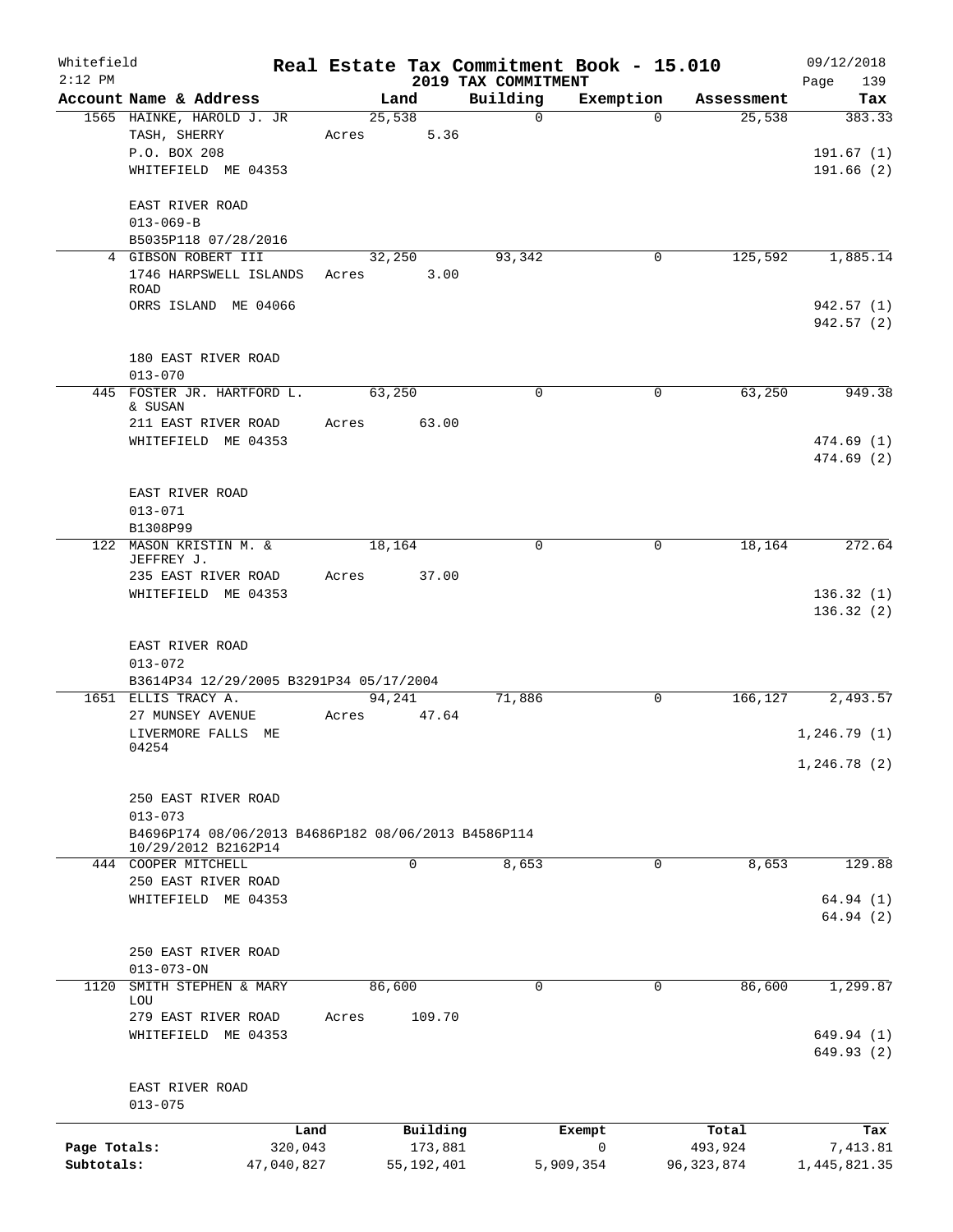| Whitefield<br>$2:12$ PM |                                                         |              |        |            | 2019 TAX COMMITMENT | Real Estate Tax Commitment Book - 15.010 |            | 09/12/2018<br>Page<br>140 |
|-------------------------|---------------------------------------------------------|--------------|--------|------------|---------------------|------------------------------------------|------------|---------------------------|
|                         | Account Name & Address                                  |              | Land   |            | Building            | Exemption                                | Assessment | Tax                       |
|                         | 1403 CONLEY GAIL P.<br>CONLEY STEPHEN<br>PO BOX 22      | Acres        | 11,011 | 20.80      | $\mathbf 0$         | $\Omega$                                 | 11,011     | 165.28<br>82.64(1)        |
|                         | WHITEFIELD ME 04353<br>EAST RIVER ROAD                  |              |        |            |                     |                                          |            | 82.64(2)                  |
|                         | $013 - 076$<br>B4628P193 02/12/2013 B3589P82 11/01/2005 |              |        |            |                     |                                          |            |                           |
|                         | 697 LONG, BRANDON                                       |              | 27,250 |            | 64,453              | 6,000                                    | 85,703     | 1,286.40                  |
|                         | 321 HILTON ROAD                                         | Acres        |        | 3.00       |                     | 05 VET EXEMPTION                         |            |                           |
|                         | WHITEFIELD ME 04353                                     |              |        |            |                     |                                          |            | 643.20(1)                 |
|                         |                                                         |              |        |            |                     |                                          |            | 643.20 (2)                |
|                         | 321 HILTON ROAD                                         |              |        |            |                     |                                          |            |                           |
|                         | $014 - 001$                                             |              |        |            |                     |                                          |            |                           |
|                         | B5090P158 12/27/2016<br>1009 SWIFT BRIAN & NANCY        |              |        |            |                     |                                          |            | 1,805.25                  |
|                         |                                                         |              | 60,000 |            | 60,270              | 0                                        | 120,270    |                           |
|                         | P.O. BOX 88                                             | Acres        |        | 2.00       |                     |                                          |            |                           |
|                         | WHITEFIELD ME 04353                                     |              |        |            |                     |                                          |            | 902.63(1)                 |
|                         |                                                         |              |        |            |                     |                                          |            | 902.62(2)                 |
|                         | 309 HILTON ROAD                                         |              |        |            |                     |                                          |            |                           |
|                         | $014 - 001 - B$                                         |              |        |            |                     |                                          |            |                           |
| 1578                    | SCIASCIA NICOLE M.                                      |              | 31,275 |            | 89,578              | 0                                        | 120,853    | 1,814.00                  |
|                         | 325 HILTON ROAD                                         | Acres        |        | 2.35       |                     |                                          |            |                           |
|                         | WHITEFIELD ME 04353                                     |              |        |            |                     |                                          |            | 907.00(1)                 |
|                         |                                                         |              |        |            |                     |                                          |            | 907.00(2)                 |
|                         |                                                         |              |        |            |                     |                                          |            |                           |
|                         | 325 HILTON ROAD                                         |              |        |            |                     |                                          |            |                           |
|                         | $014 - 001 - C$                                         |              |        |            |                     |                                          |            |                           |
|                         | B4347P311 11/18/2010 B4285P279 06/14/2010 B3488P77      |              |        |            |                     |                                          |            |                           |
|                         | 05/27/2005                                              |              |        |            |                     |                                          |            |                           |
|                         | 826 MORIN TIM & JOAN                                    |              | 32,460 |            | 147,772             | 20,000                                   | 160,232    | 2,405.08                  |
|                         | PO BOX 34                                               | Acres        |        | 3.14       |                     | 01 HOMESTEAD                             |            |                           |
|                         | WHITEFIELD ME 04353                                     |              |        |            |                     |                                          |            | 1, 202.54(1)              |
|                         |                                                         |              |        |            |                     |                                          |            | 1, 202.54 (2)             |
|                         | 38 HEATH ROAD                                           |              |        |            |                     |                                          |            |                           |
|                         | $014 - 001 - D$                                         |              |        |            |                     |                                          |            |                           |
|                         | B1851P157                                               |              |        |            |                     |                                          |            |                           |
|                         | 366 BARTLETT CHARLENE M.                                |              | 34,650 |            | 57,077              | 20,000                                   | 71,727     | 1,076.62                  |
|                         | 287 HILTON ROAD                                         | Acres        |        | 4.60       |                     | 01 HOMESTEAD                             |            |                           |
|                         | WHITEFIELD ME 04353                                     |              |        |            |                     |                                          |            | 538.31(1)                 |
|                         |                                                         |              |        |            |                     |                                          |            | 538.31(2)                 |
|                         |                                                         |              |        |            |                     |                                          |            |                           |
|                         | 287 HILTON ROAD                                         |              |        |            |                     |                                          |            |                           |
|                         | $014 - 002$                                             |              |        |            |                     |                                          |            |                           |
|                         | B1581P338                                               |              |        |            |                     |                                          |            |                           |
|                         | 242 MORIN TIMOTHY M.                                    |              | 21,200 |            | $\mathbf 0$         | $\mathbf 0$                              | 21,200     | 318.21                    |
|                         | PO BOX 34                                               | Acres        |        | 2.30       |                     |                                          |            |                           |
|                         | WHITEFIELD ME 04353                                     |              |        |            |                     |                                          |            | 159.11(1)                 |
|                         |                                                         |              |        |            |                     |                                          |            | 159.10(2)                 |
|                         |                                                         |              |        |            |                     |                                          |            |                           |
|                         | HEATH ROAD                                              |              |        |            |                     |                                          |            |                           |
|                         | $014 - 003$                                             |              |        |            |                     |                                          |            |                           |
|                         | B2430P86                                                |              |        |            |                     |                                          |            |                           |
|                         |                                                         |              |        |            |                     |                                          |            |                           |
|                         |                                                         | Land         |        | Building   |                     | Exempt                                   | Total      | Tax                       |
| Page Totals:            |                                                         | 217,846      |        | 419,150    |                     | 46,000                                   | 590,996    | 8,870.84                  |
| Subtotals:              |                                                         | 47, 258, 673 |        | 55,611,551 |                     | 5,955,354                                | 96,914,870 | 1,454,692.19              |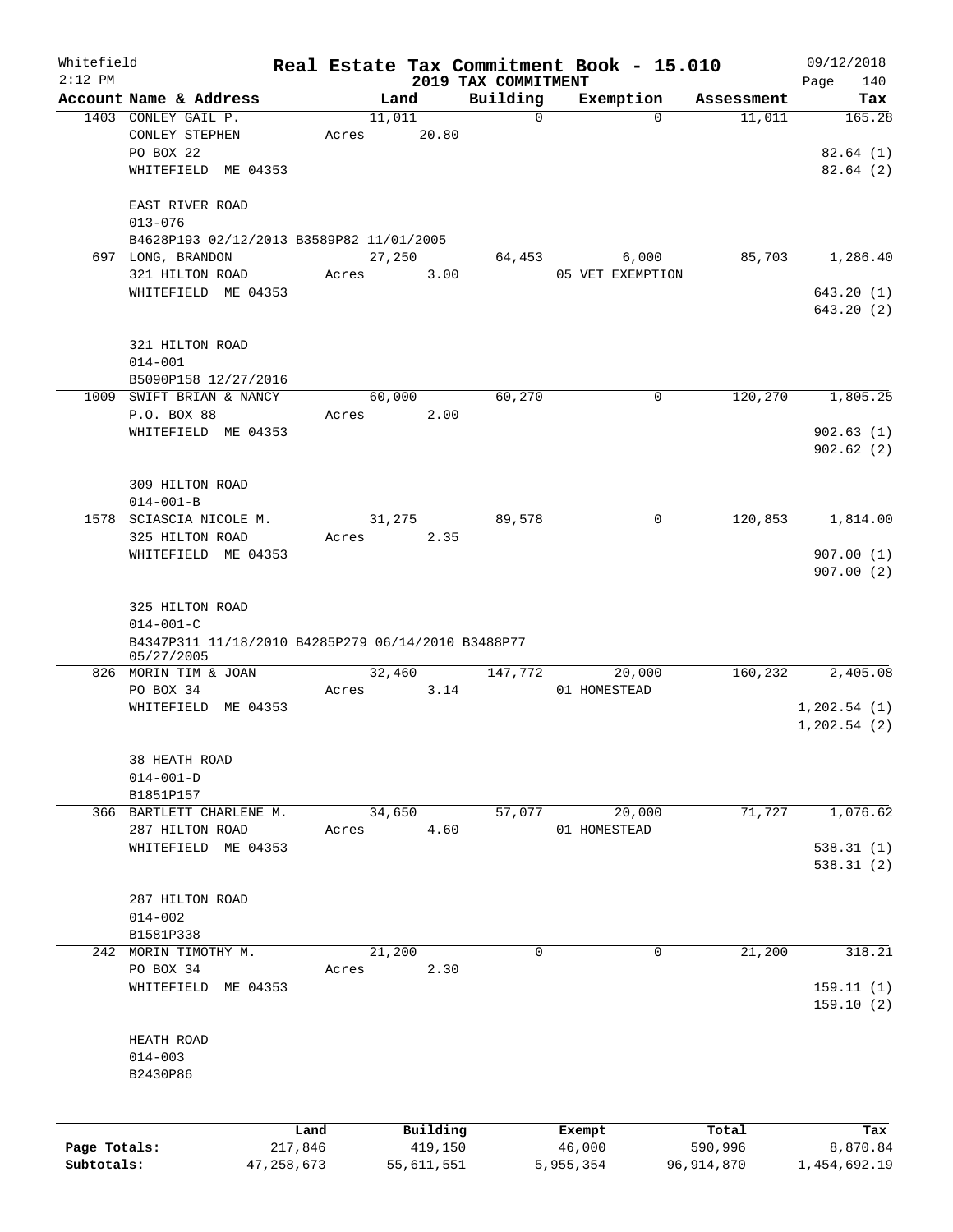| Whitefield<br>$2:12$ PM |                                                        |                    |      | 2019 TAX COMMITMENT | Real Estate Tax Commitment Book - 15.010 |         | 09/12/2018<br>Page     | 141 |
|-------------------------|--------------------------------------------------------|--------------------|------|---------------------|------------------------------------------|---------|------------------------|-----|
|                         | Account Name & Address                                 | Land               |      |                     | Building Exemption Assessment            |         | Tax                    |     |
|                         | 1035 HAYDEN SCOTT D. & MARY 31,200 186,395             |                    |      |                     | 20,000                                   |         | $197,595$ 2,965.90     |     |
|                         | Α.<br>26 HEATH ROAD                                    |                    |      |                     | Acres 2.30 01 HOMESTEAD                  |         |                        |     |
|                         | WHITEFIELD ME 04353                                    |                    |      |                     |                                          |         | 1,482.95(1)            |     |
|                         |                                                        |                    |      |                     |                                          |         | 1,482.95(2)            |     |
|                         |                                                        |                    |      |                     |                                          |         |                        |     |
|                         | 26 HEATH ROAD                                          |                    |      |                     |                                          |         |                        |     |
|                         | $014 - 003 - A$                                        |                    |      |                     |                                          |         |                        |     |
|                         | B4151P211 05/28/2009 B2767P58<br>1174 SHEPARD HEIDI M. | 31,050             |      | 177,257             | 26,000                                   |         | $182,307$ 2,736.43     |     |
|                         | TRUSTEE                                                |                    |      |                     |                                          |         |                        |     |
|                         | SHEPARD BRADFORD S., Acres 2.20<br>TRUSTEE             |                    |      |                     | 01 HOMESTEAD                             |         |                        |     |
|                         | 27 HEATH ROAD                                          |                    |      |                     | 09 REV TRUST VET.                        |         | 1,368.22(1)            |     |
|                         | WHITEFIELD ME 04353                                    |                    |      |                     |                                          |         | 1,368.21(2)            |     |
|                         | 27 HEATH ROAD                                          |                    |      |                     |                                          |         |                        |     |
|                         | $014 - 004$                                            |                    |      |                     |                                          |         |                        |     |
|                         | B4747P107 01/02/2014 B4747P104 01/02/2014 B3954P266    |                    |      |                     |                                          |         |                        |     |
|                         | 01/10/2008 B2861P129 05/28/2002                        |                    |      |                     |                                          |         |                        |     |
|                         | 277 KENOYER RONALD & PAMELA 20,600                     |                    |      | $\Omega$            | $\mathbf 0$                              | 20,600  | 309.21                 |     |
|                         | 268 HILTON ROAD Acres 1.90                             |                    |      |                     |                                          |         |                        |     |
|                         | WHITEFIELD ME 04353                                    |                    |      |                     |                                          |         | 154.61(1)<br>154.60(2) |     |
|                         |                                                        |                    |      |                     |                                          |         |                        |     |
|                         | HILTON ROAD                                            |                    |      |                     |                                          |         |                        |     |
|                         | $014 - 004 - A$                                        |                    |      |                     |                                          |         |                        |     |
|                         | 748 SHEPARD BRADFORD S. &<br>HEIDI M.                  | $\frac{33,014}{ }$ |      | $\mathbf 0$         | $\mathbf 0$                              | 33,014  | 495.54                 |     |
|                         | 27 HEATH ROAD MCTES 40.79                              |                    |      |                     |                                          |         |                        |     |
|                         | WHITEFIELD ME 04353                                    |                    |      |                     |                                          |         | 247.77(1)              |     |
|                         |                                                        |                    |      |                     |                                          |         | 247.77(2)              |     |
|                         |                                                        |                    |      |                     |                                          |         |                        |     |
|                         | HEATH ROAD                                             |                    |      |                     |                                          |         |                        |     |
|                         | $014 - 005$<br>B3954P266 01/10/2008 B2861P129          |                    |      |                     |                                          |         |                        |     |
|                         | 1543 STICKNEY GEORGE & WANDA 31,950 74,800             |                    |      |                     | 20,000                                   | 86,750  | 1,302.12               |     |
|                         | 247 HILTON ROAD Acres 2.80                             |                    |      |                     | 01 HOMESTEAD                             |         |                        |     |
|                         | WHITEFIELD ME 04353                                    |                    |      |                     |                                          |         | 651.06(1)              |     |
|                         |                                                        |                    |      |                     |                                          |         | 651.06 (2)             |     |
|                         |                                                        |                    |      |                     |                                          |         |                        |     |
|                         | 247 HILTON ROAD                                        |                    |      |                     |                                          |         |                        |     |
|                         | $014 - 005 - A$                                        |                    |      |                     |                                          |         |                        |     |
|                         | B3411P276 12/17/2004                                   |                    |      |                     |                                          |         |                        |     |
|                         | 110 BISHOP CHRISTOPHER S. &<br>ANNE-DORA T.            | 30,450<br>Acres    | 1.80 | 73,916              | $\Omega$                                 | 104,366 | 1,566.53               |     |
|                         | 239 HILTON ROAD                                        |                    |      |                     |                                          |         | 783.27 (1)             |     |
|                         | WHITEFIELD ME 04353                                    |                    |      |                     |                                          |         | 783.26(2)              |     |
|                         |                                                        |                    |      |                     |                                          |         |                        |     |
|                         | 239 HILTON ROAD                                        |                    |      |                     |                                          |         |                        |     |
|                         | $014 - 005 - B$                                        |                    |      |                     |                                          |         |                        |     |
|                         | B3582P304 10/31/2005                                   |                    |      |                     |                                          |         |                        |     |

|              | Land       | Building   | Exempt    | Total      | Tax          |
|--------------|------------|------------|-----------|------------|--------------|
| Page Totals: | 178,264    | 512,368    | 66,000    | 624,632    | 9,375.73     |
| Subtotals:   | 47,436,937 | 56,123,919 | 6,021,354 | 97,539,502 | 1,464,067.92 |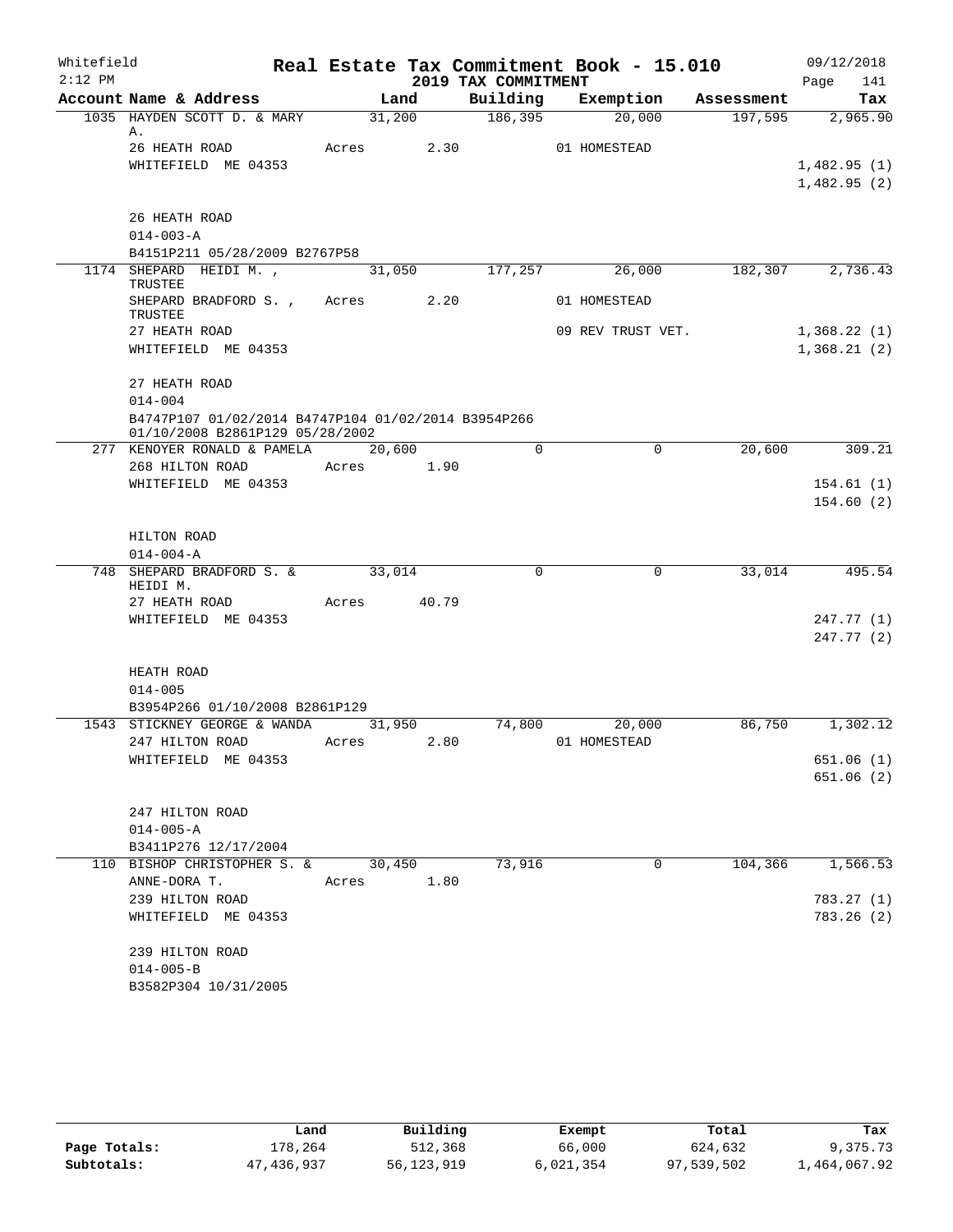| Whitefield<br>$2:12$ PM |                                           |       |        |             | 2019 TAX COMMITMENT | Real Estate Tax Commitment Book - 15.010 |            | 09/12/2018             |
|-------------------------|-------------------------------------------|-------|--------|-------------|---------------------|------------------------------------------|------------|------------------------|
|                         | Account Name & Address                    |       | Land   |             |                     | Building Exemption                       | Assessment | 142<br>Page<br>Tax     |
|                         | 1645 PEASLEE JUANITA                      |       | 63,490 |             | 26,667              | 20,000                                   | 70,157     | 1,053.06               |
|                         | PO BOX 119                                |       |        | Acres 16.80 |                     | 01 HOMESTEAD                             |            |                        |
|                         | WHITEFIELD ME 04353                       |       |        |             |                     |                                          |            | 526.53(1)              |
|                         |                                           |       |        |             |                     |                                          |            | 526.53(2)              |
|                         | 37 MAPLE LANE                             |       |        |             |                     |                                          |            |                        |
|                         | $014 - 006$                               |       |        |             |                     |                                          |            |                        |
|                         | B2334P220                                 |       |        |             |                     |                                          |            |                        |
|                         | 179 BROWN DAVID R. & LOIS                 |       | 30,750 |             | 14,598              | 20,000                                   | 25,348     | 380.47                 |
|                         | $\mathbb{C}$ .                            |       |        |             |                     |                                          |            |                        |
|                         | P O BOX 28                                | Acres |        | 2.00        |                     | 01 HOMESTEAD                             |            |                        |
|                         | WHITEFIELD ME 04353                       |       |        |             |                     |                                          |            | 190.24(1)<br>190.23(2) |
|                         | 201 HILTON ROAD                           |       |        |             |                     |                                          |            |                        |
|                         | $014 - 006 - A$                           |       |        |             |                     |                                          |            |                        |
|                         | B1400P124                                 |       |        |             |                     |                                          |            |                        |
|                         | 353 MELVILLE EDWARD C. &<br>MEGAN I.      |       | 30,375 |             | $\mathbf 0$         | 0                                        | 30,375     | 455.93                 |
|                         | 207 HILTON ROAD                           | Acres |        | 1.75        |                     |                                          |            |                        |
|                         | WHITEFIELD ME 04353                       |       |        |             |                     |                                          |            | 227.97(1)              |
|                         |                                           |       |        |             |                     |                                          |            | 227.96(2)              |
|                         |                                           |       |        |             |                     |                                          |            |                        |
|                         | HILTON ROAD                               |       |        |             |                     |                                          |            |                        |
|                         | $014 - 006 - B$                           |       |        |             |                     |                                          |            |                        |
|                         | B4201P100 09/16/2009 B2447P236 04/08/1999 |       |        |             |                     |                                          |            |                        |
|                         | 257 ELLIOTT CARROLL MARSON                |       |        | 30,855      | 11,021              | 26,000                                   | 15,876     | 238.30                 |
|                         | ELLIOTT JUDITH                            | Acres |        | 2.07        |                     | 12 VET $2-27-61 = 8-5-64$                |            |                        |
|                         | 28 MAPLE LANE                             |       |        |             |                     | 01 HOMESTEAD                             |            | 119.15(1)              |
|                         | WHITEFIELD ME 04353                       |       |        |             |                     |                                          |            | 119.15(2)              |
|                         | 28 MAPLE LANE                             |       |        |             |                     |                                          |            |                        |
|                         | $014 - 006 - C$                           |       |        |             |                     |                                          |            |                        |
|                         | B4605P256 12/14/2012 B2879P148            |       |        |             |                     |                                          |            |                        |
|                         | 176 PIAWLOCK LAURA E.                     |       | 30,525 |             | 136,462             | 0                                        | 166,987    | 2,506.47               |
|                         | P O BOX 1337                              | Acres |        | 1.85        |                     |                                          |            |                        |
|                         | WESTBROOK ME                              |       |        |             |                     |                                          |            | 1, 253.24 (1)          |
|                         | 04098-1337                                |       |        |             |                     |                                          |            | 1, 253.23(2)           |
|                         | 29 BEECH LANE                             |       |        |             |                     |                                          |            |                        |
|                         | $014 - 006 - D$                           |       |        |             |                     |                                          |            |                        |
|                         | B4269P140 04/16/2010 B3271P216 04/16/2004 |       |        |             |                     |                                          |            |                        |
|                         | 944 WILSON ROBERT D.                      |       |        | 36,626      | 10,380              | 20,000                                   | 27,006     | 405.36                 |
|                         | P.O. BOX 61                               | Acres |        | 6.72        |                     | 01 HOMESTEAD                             |            |                        |
|                         | WHITEFIELD ME 04353                       |       |        |             |                     |                                          |            | 202.68(1)              |
|                         |                                           |       |        |             |                     |                                          |            | 202.68(2)              |
|                         |                                           |       |        |             |                     |                                          |            |                        |
|                         | <b>48 BEECH LANE</b>                      |       |        |             |                     |                                          |            |                        |
|                         | $014 - 006 - E$                           |       |        |             |                     |                                          |            |                        |
|                         | B3592P185 11/18/2005                      |       |        |             |                     |                                          |            |                        |

|              | Land       | Building   | Exempt    | Total      | Tax          |
|--------------|------------|------------|-----------|------------|--------------|
| Page Totals: | 222,621    | 199.128    | 86,000    | 335,749    | 5,039.59     |
| Subtotals:   | 47,659,558 | 56,323,047 | 6,107,354 | 97,875,251 | 1,469,107.51 |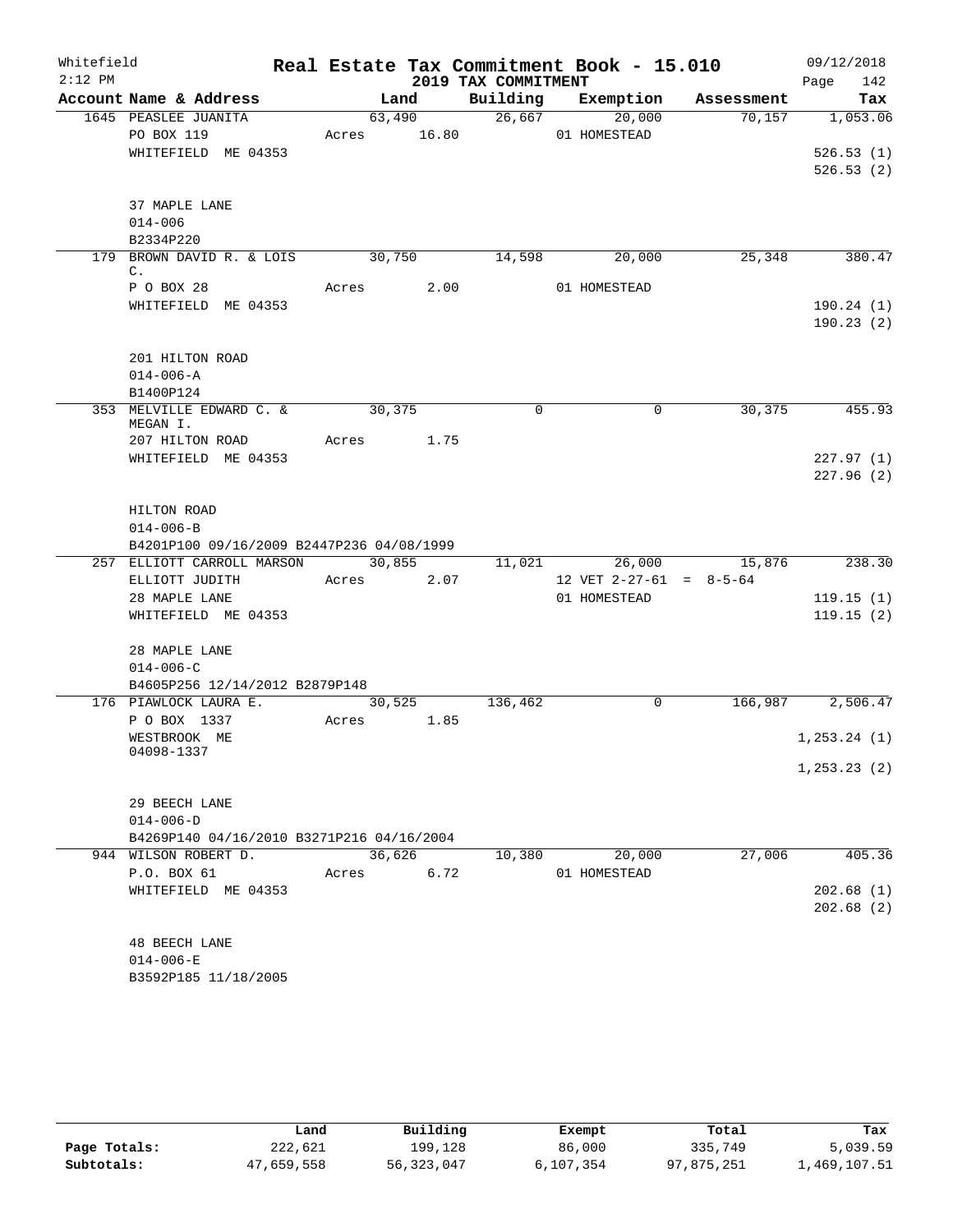| Whitefield<br>$2:12$ PM    |                                                                           |                               |                      |                                     | 2019 TAX COMMITMENT | Real Estate Tax Commitment Book - 15.010 |                                  | 09/12/2018<br>Page<br>143        |
|----------------------------|---------------------------------------------------------------------------|-------------------------------|----------------------|-------------------------------------|---------------------|------------------------------------------|----------------------------------|----------------------------------|
|                            | Account Name & Address                                                    |                               | Land                 |                                     | Building            | Exemption                                | Assessment                       | Tax                              |
|                            | 384 WILLIAMS HENRY F.<br>15 MAPLE LANE<br>WHITEFIELD ME 04353             | Acres                         | 33,705               | 3.97                                | 15,195              | $\Omega$                                 | 48,900                           | 733.99<br>367.00(1)<br>366.99(2) |
|                            | 15 MAPLE LANE<br>$014 - 006 - F - A$<br>B4172P136 07/10/2009 B2355P4      |                               |                      |                                     |                     |                                          |                                  |                                  |
|                            | 203 MILLER ALTA<br>475 COMMON ROAD<br>DIXFIELD ME 04224                   |                               | 34,680<br>Acres 4.62 |                                     | 45,461              | 0                                        | 80,141                           | 1,202.92<br>601.46(1)            |
|                            | 225 HILTON ROAD<br>$014 - 006 - F - B$                                    |                               |                      |                                     |                     |                                          |                                  | 601.46(2)                        |
|                            | B4787P51 06/09/2014 B2072P295<br>1065 PEASLEE ROBERT L. &                 |                               | 30,150               |                                     | 10,602              | 0                                        | 40,752                           | 611.69                           |
|                            | RONDA L.<br>615 WISCASSET ROAD<br>WHITEFIELD ME 04353                     |                               | Acres                | 1.60                                |                     |                                          |                                  | 305.85(1)<br>305.84(2)           |
|                            | <b>30 BEECH LANE</b><br>$014 - 006 - G$<br>B4937P205 10/09/2015 B2244P167 |                               |                      |                                     |                     |                                          |                                  |                                  |
|                            | 39 PEASLEE TIMOTHY & JODY<br>$R$ .                                        |                               | 30,750               |                                     | 12,545              | $\Omega$                                 | 43,295                           | 649.86                           |
|                            | P.O. BOX 56<br>WHITEFIELD ME 04353                                        | Acres                         |                      | 2.00                                |                     |                                          |                                  | 324.93(1)<br>324.93(2)           |
|                            | 32 BEECH LANE<br>$014 - 006 - H$                                          |                               |                      |                                     |                     |                                          |                                  |                                  |
|                            | B4439P315 09/19/2011 B3371P294 09/30/2004<br>627 MELVILLE EDWARD C. II    |                               | 31,125               |                                     | 71,321              | $\mathbf 0$                              |                                  | 102,446 1,537.71                 |
|                            | MELVILLE MEGAN I<br>207 HILTON ROAD                                       | Acres                         |                      | 2.25                                |                     |                                          |                                  | 768.86(1)                        |
|                            | WHITEFIELD ME 04353<br>207 HILTON ROAD                                    |                               |                      |                                     |                     |                                          |                                  | 768.85 (2)                       |
|                            | $014 - 006 - I$<br>B4611P23 12/28/2012 B3317P81 06/15/2004                |                               |                      |                                     |                     |                                          |                                  |                                  |
|                            | 1588 SMITH MARSHA L.                                                      |                               | 30,870               |                                     | 16,786              | $\mathbf{0}$                             | 47,656                           | 715.32                           |
|                            | P.O. BOX 146                                                              | Acres                         |                      | 2.08                                |                     |                                          |                                  |                                  |
|                            | WHITEFIELD ME 04353                                                       |                               |                      |                                     |                     |                                          |                                  | 357.66(1)<br>357.66(2)           |
|                            | 59 BEECH LANE<br>$014 - 006 - J$<br>B2326P233                             |                               |                      |                                     |                     |                                          |                                  |                                  |
|                            | 1809 RIDEOUT ERIC M.                                                      |                               | 34,050               |                                     | 54,585              | 0                                        | 88,635                           | 1,330.41                         |
|                            | 74 BEECH LANE<br>WHITEFIELD ME 04353                                      | Acres                         |                      | 4.20                                |                     |                                          |                                  | 665.21(1)<br>665.20(2)           |
|                            | 74 BEECH LANE<br>$014 - 006 - K$<br>B3978P200 03/14/2008                  |                               |                      |                                     |                     |                                          |                                  |                                  |
|                            |                                                                           |                               |                      |                                     |                     |                                          |                                  |                                  |
| Page Totals:<br>Subtotals: |                                                                           | Land<br>225,330<br>47,884,888 |                      | Building<br>226,495<br>56, 549, 542 |                     | Exempt<br>0<br>6,107,354                 | Total<br>451,825<br>98, 327, 076 | Tax<br>6,781.90<br>1,475,889.41  |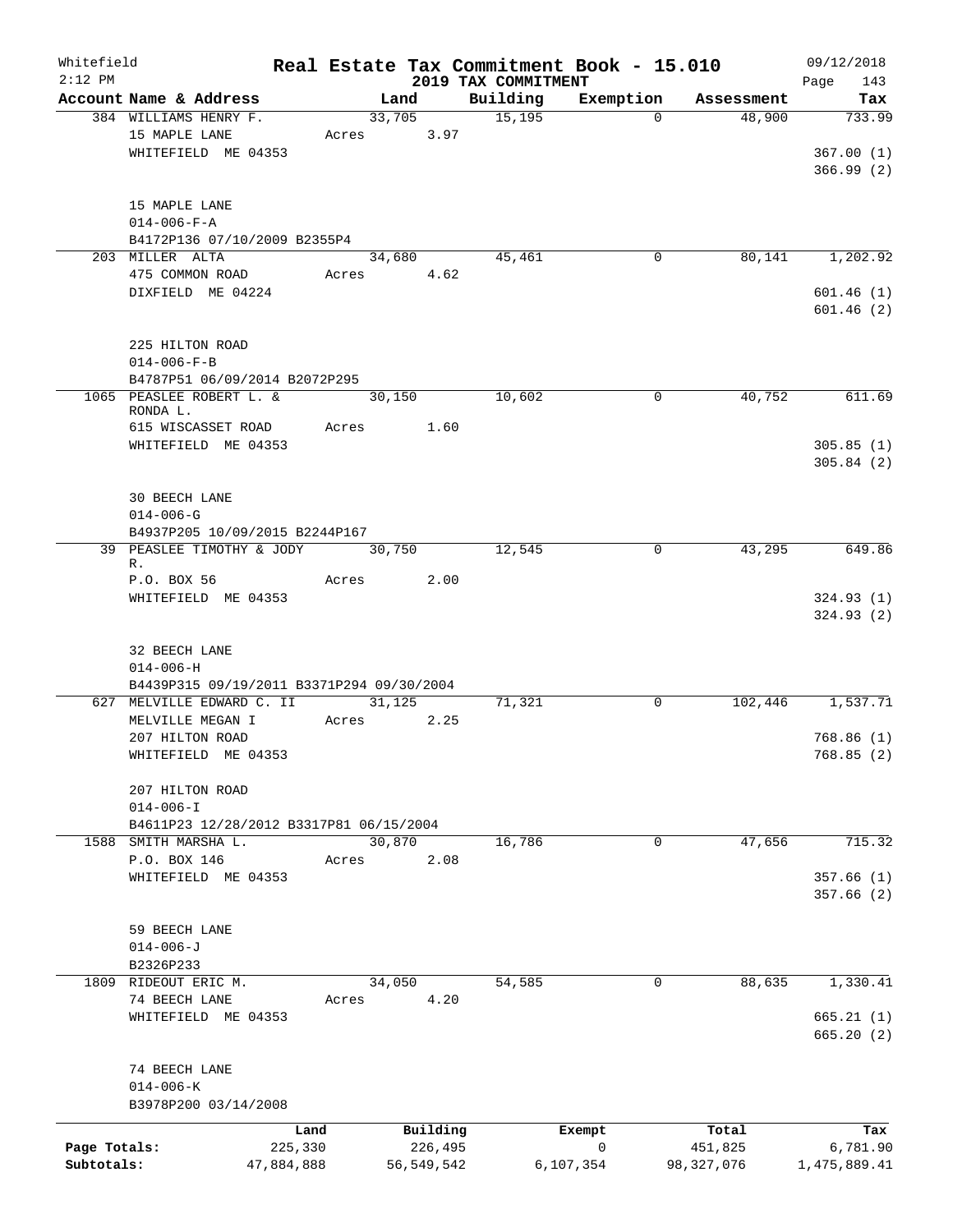| Whitefield<br>$2:12$ PM |                                                           |       |          | 2019 TAX COMMITMENT | Real Estate Tax Commitment Book - 15.010 |            | 09/12/2018<br>Page<br>144 |
|-------------------------|-----------------------------------------------------------|-------|----------|---------------------|------------------------------------------|------------|---------------------------|
|                         | Account Name & Address                                    |       | Land     | Building            | Exemption                                | Assessment | Tax                       |
|                         | 1566 THERIAULT JOHN & ESTHER                              |       | 35,642   | $\mathsf{O}$        | $\Omega$                                 | 35,642     | 534.99                    |
|                         | PO BOX 79                                                 | Acres | 17.99    |                     |                                          |            |                           |
|                         | WHITEFIELD ME 04353                                       |       |          |                     |                                          |            | 267.50(1)                 |
|                         |                                                           |       |          |                     |                                          |            | 267.49(2)                 |
|                         |                                                           |       |          |                     |                                          |            |                           |
|                         | HILTON ROAD                                               |       |          |                     |                                          |            |                           |
|                         | $014 - 007$                                               |       |          |                     |                                          |            |                           |
|                         | 1366 GRADY DARRYL & JEANNE                                |       | 35,258   | 10,634              | 0                                        | 45,892     | 688.84                    |
|                         | 181 HILTON ROAD-                                          | Acres | 5.01     |                     |                                          |            |                           |
|                         | WHITEFIELD ME 04353                                       |       |          |                     |                                          |            | 344.42(1)<br>344.42(2)    |
|                         |                                                           |       |          |                     |                                          |            |                           |
|                         | 181 HILTON ROAD                                           |       |          |                     |                                          |            |                           |
|                         | $014 - 007 - A$                                           |       |          |                     |                                          |            |                           |
|                         | B3974P207 03/06/2008                                      |       |          |                     |                                          |            |                           |
|                         | 1265 HUTTER FRANCIS W.                                    |       | 51,605   | 16,984              | 20,000                                   | 48,589     | 729.32                    |
|                         | PO BOX 46                                                 | Acres | 26.70    |                     | 01 HOMESTEAD                             |            |                           |
|                         | WHITEFIELD ME 04353                                       |       |          |                     |                                          |            | 364.66(1)                 |
|                         |                                                           |       |          |                     |                                          |            | 364.66(2)                 |
|                         |                                                           |       |          |                     |                                          |            |                           |
|                         | 147 HILTON ROAD                                           |       |          |                     |                                          |            |                           |
|                         | $014 - 008$                                               |       |          |                     |                                          |            |                           |
|                         | B4119P171 03/27/2009 B4057P256 10/03/2008 B1806P145       |       |          |                     |                                          |            |                           |
|                         | 419 PLIMPTON, TYLER S                                     |       | 40,290   | 89,319              | $\mathbf 0$                              | 129,609    | 1,945.43                  |
|                         | ANDERSON, KRISTEN L                                       | Acres | 11.30    |                     |                                          |            |                           |
|                         | 15 CYR ROAD                                               |       |          |                     |                                          |            | 972.72 (1)                |
|                         | DURHAM ME 04222                                           |       |          |                     |                                          |            | 972.71(2)                 |
|                         | 135 HILTON ROAD                                           |       |          |                     |                                          |            |                           |
|                         | $014 - 008 - A$                                           |       |          |                     |                                          |            |                           |
|                         | B5183P248 09/18/2017                                      |       |          |                     |                                          |            |                           |
|                         | 869 STANTON AMY E.                                        |       | 40,266   | $\mathbf 0$         | $\Omega$                                 | 40,266     | 604.39                    |
|                         | 90 HOCKOMOCK ROAD                                         | Acres | 24.64    |                     |                                          |            |                           |
|                         | WOOLWICH ME 04579                                         |       |          |                     |                                          |            | 302.20(1)                 |
|                         |                                                           |       |          |                     |                                          |            | 302.19(2)                 |
|                         |                                                           |       |          |                     |                                          |            |                           |
|                         | HILTON ROAD                                               |       |          |                     |                                          |            |                           |
|                         | $014 - 009$                                               |       |          |                     |                                          |            |                           |
|                         | B2954P141<br>1000 PRAY KAREN H.                           |       | 31,950   |                     | 20,000                                   | 17,382     | 260.90                    |
|                         | PO BOX 183                                                | Acres | 2.80     | 5,432               | 01 HOMESTEAD                             |            |                           |
|                         | WHITEFIELD ME 04353                                       |       |          |                     |                                          |            | 130.45(1)                 |
|                         |                                                           |       |          |                     |                                          |            | 130.45(2)                 |
|                         |                                                           |       |          |                     |                                          |            |                           |
|                         | 105 HILTON ROAD                                           |       |          |                     |                                          |            |                           |
|                         | $014 - 009 - A$                                           |       |          |                     |                                          |            |                           |
|                         | B2256P268                                                 |       |          |                     |                                          |            |                           |
|                         | 1678 LEE NATHAN T. &                                      |       | 30,750   | 58,341              | 0                                        | 89,091     | 1,337.26                  |
|                         | * LUCINDA M. PERFETTO                                     | Acres | 2.00     |                     |                                          |            |                           |
|                         | 121 HILTON ROAD                                           |       |          |                     |                                          |            | 668.63(1)                 |
|                         | WHITEFIELD ME 04353                                       |       |          |                     |                                          |            | 668.63(2)                 |
|                         |                                                           |       |          |                     |                                          |            |                           |
|                         | 121 HILTON ROAD                                           |       |          |                     |                                          |            |                           |
|                         | $014 - 009 - B$<br>B4738P1 12/02/2013 B2842P29 04/19/2002 |       |          |                     |                                          |            |                           |
|                         |                                                           |       |          |                     |                                          |            |                           |
|                         |                                                           |       |          |                     |                                          |            |                           |
|                         |                                                           |       |          |                     |                                          |            |                           |
|                         | Land.                                                     |       | Building |                     | <b>Fromnt</b>                            | $T$ ctal   | To-                       |

|              | Land       | Building   | Exempt    | Total      | Tax          |
|--------------|------------|------------|-----------|------------|--------------|
| Page Totals: | 265,761    | 180,710    | 40,000    | 406,471    | 6,101.13     |
| Subtotals:   | 48,150,649 | 56,730,252 | 6,147,354 | 98,733,547 | 1,481,990.54 |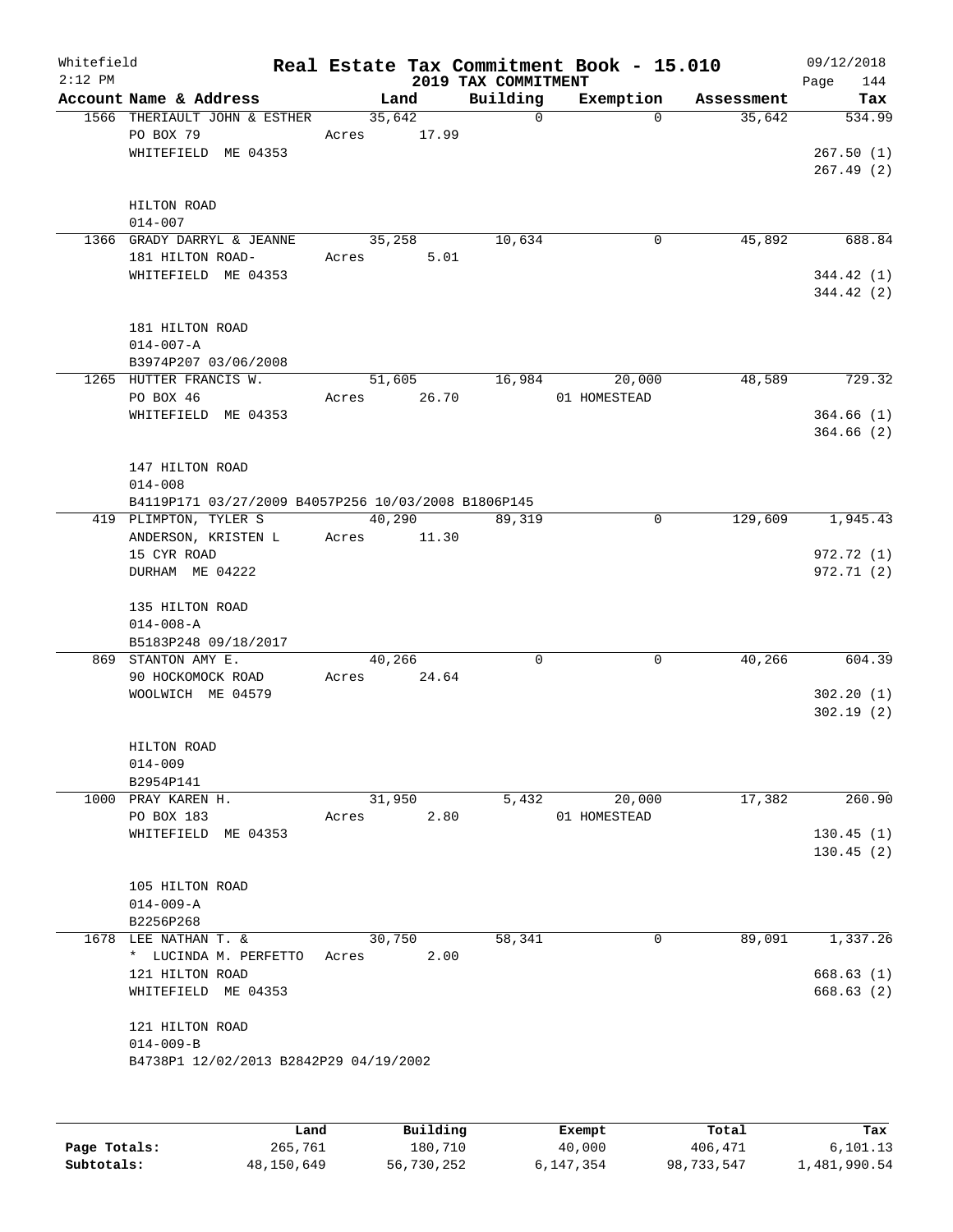| Whitefield |                                                                                     |       |             |                     | Real Estate Tax Commitment Book - 15.010 |         | 09/12/2018          |  |  |
|------------|-------------------------------------------------------------------------------------|-------|-------------|---------------------|------------------------------------------|---------|---------------------|--|--|
| $2:12$ PM  |                                                                                     |       |             | 2019 TAX COMMITMENT |                                          |         | 145<br>Page         |  |  |
|            | Account Name & Address                                                              |       | Land        |                     | Building Exemption Assessment            |         | Tax                 |  |  |
|            | 995 HEATH JR. HAROLD R. &                                                           |       | 30,000      | 63,674              | 20,000                                   | 73,674  | 1,105.85            |  |  |
|            | * CYNTHIA MARIE                                                                     |       | Acres 1.14  |                     | 01 HOMESTEAD                             |         |                     |  |  |
|            | PO BOX 132                                                                          |       |             |                     |                                          |         | 552.93(1)           |  |  |
|            | WHITEFIELD ME 04353                                                                 |       |             |                     |                                          |         | 552.92(2)           |  |  |
|            | 111 HILTON ROAD                                                                     |       |             |                     |                                          |         |                     |  |  |
|            | $014 - 010$                                                                         |       |             |                     |                                          |         |                     |  |  |
|            | B2124P40                                                                            |       |             |                     |                                          |         |                     |  |  |
|            | 1408 WILBUR WAYNE M.                                                                |       | 39,970      | 2,151               | 0                                        | 42,121  | 632.24              |  |  |
|            | 34 FOURTH AVENUE                                                                    |       | Acres 10.90 |                     |                                          |         |                     |  |  |
|            | PITMAN NJ 08071                                                                     |       |             |                     |                                          |         | 316.12(1)           |  |  |
|            |                                                                                     |       |             |                     |                                          |         | 316.12(2)           |  |  |
|            | 96 EAST RIVER ROAD                                                                  |       |             |                     |                                          |         |                     |  |  |
|            | $014 - 011$                                                                         |       |             |                     |                                          |         |                     |  |  |
|            | B4896P190 06/16/2015 B4466P96 12/01/2011 B4289P212<br>06/23/2010 B760P43 01/19/1973 |       |             |                     |                                          |         |                     |  |  |
|            | 1110 WOODBURY KATHLEEN J. & 66,850<br>JOYCE L.                                      |       |             | 68,285              | 20,000                                   |         | 115, 135 1, 728. 18 |  |  |
|            | 100 EAST RIVER ROAD                                                                 |       | Acres 21.00 |                     | 01 HOMESTEAD                             |         |                     |  |  |
|            | WHITEFIELD ME 04353                                                                 |       |             |                     |                                          |         | 864.09(1)           |  |  |
|            |                                                                                     |       |             |                     |                                          |         | 864.09(2)           |  |  |
|            | 100 EAST RIVER ROAD                                                                 |       |             |                     |                                          |         |                     |  |  |
|            | $014 - 012$                                                                         |       |             |                     |                                          |         |                     |  |  |
|            | B3238P135                                                                           |       |             |                     |                                          |         |                     |  |  |
|            | 375 MORANG DONALD W.                                                                |       | 36,754      |                     | 90,196<br>26,000                         | 100,950 | 1,515.26            |  |  |
|            | P.O. BOX 254                                                                        |       | Acres 6.88  |                     | 01 HOMESTEAD                             |         |                     |  |  |
|            | WHITEFIELD ME 04353                                                                 |       |             |                     | 05 VET EXEMPTION                         |         | 757.63(1)           |  |  |
|            |                                                                                     |       |             |                     |                                          |         | 757.63(2)           |  |  |
|            | 106 EAST RIVER ROAD                                                                 |       |             |                     |                                          |         |                     |  |  |
|            | $014 - 013$                                                                         |       |             |                     |                                          |         |                     |  |  |
|            | B4117P102 03/23/2009 B2296P112                                                      |       |             |                     |                                          |         |                     |  |  |
|            | 228 HAINKE, HAROLD J.                                                               |       | 33,250      | $\Omega$            | $\mathbf 0$                              | 33,250  | 499.08              |  |  |
|            | TASH, SHERRY                                                                        |       | Acres 15.00 |                     |                                          |         |                     |  |  |
|            | PO BOX 208                                                                          |       |             |                     |                                          |         | 249.54(1)           |  |  |
|            | WHITEFIELD ME 04353                                                                 |       |             |                     |                                          |         | 249.54 (2)          |  |  |
|            | EAST RIVER ROAD                                                                     |       |             |                     |                                          |         |                     |  |  |
|            | $014 - 014$                                                                         |       |             |                     |                                          |         |                     |  |  |
|            | B5070P237 11/01/2016                                                                |       |             |                     |                                          |         |                     |  |  |
|            | 648 FLOGE MATTHEW C. &<br>SHERI A.                                                  |       | 64,140      | 85,005              | 20,000                                   | 129,145 | 1,938.47            |  |  |
|            | 54 JEFFERSON ROAD                                                                   | Acres | 30.60       |                     | 01 HOMESTEAD                             |         |                     |  |  |
|            | WHITEFIELD ME 04353                                                                 |       |             |                     |                                          |         | 969.24(1)           |  |  |
|            |                                                                                     |       |             |                     |                                          |         | 969.23(2)           |  |  |
|            | 54 JEFFERSON ROAD                                                                   |       |             |                     |                                          |         |                     |  |  |
|            | $014 - 015$                                                                         |       |             |                     |                                          |         |                     |  |  |
|            | B2826P221                                                                           |       |             |                     |                                          |         |                     |  |  |

|              | Land         | Building   | Exempt    | Total        | Tax          |
|--------------|--------------|------------|-----------|--------------|--------------|
| Page Totals: | 270,964      | 309,311    | 86,000    | 494,275      | 7,419.08     |
| Subtotals:   | 48, 421, 613 | 57,039,563 | 6,233,354 | 99, 227, 822 | 1,489,409.62 |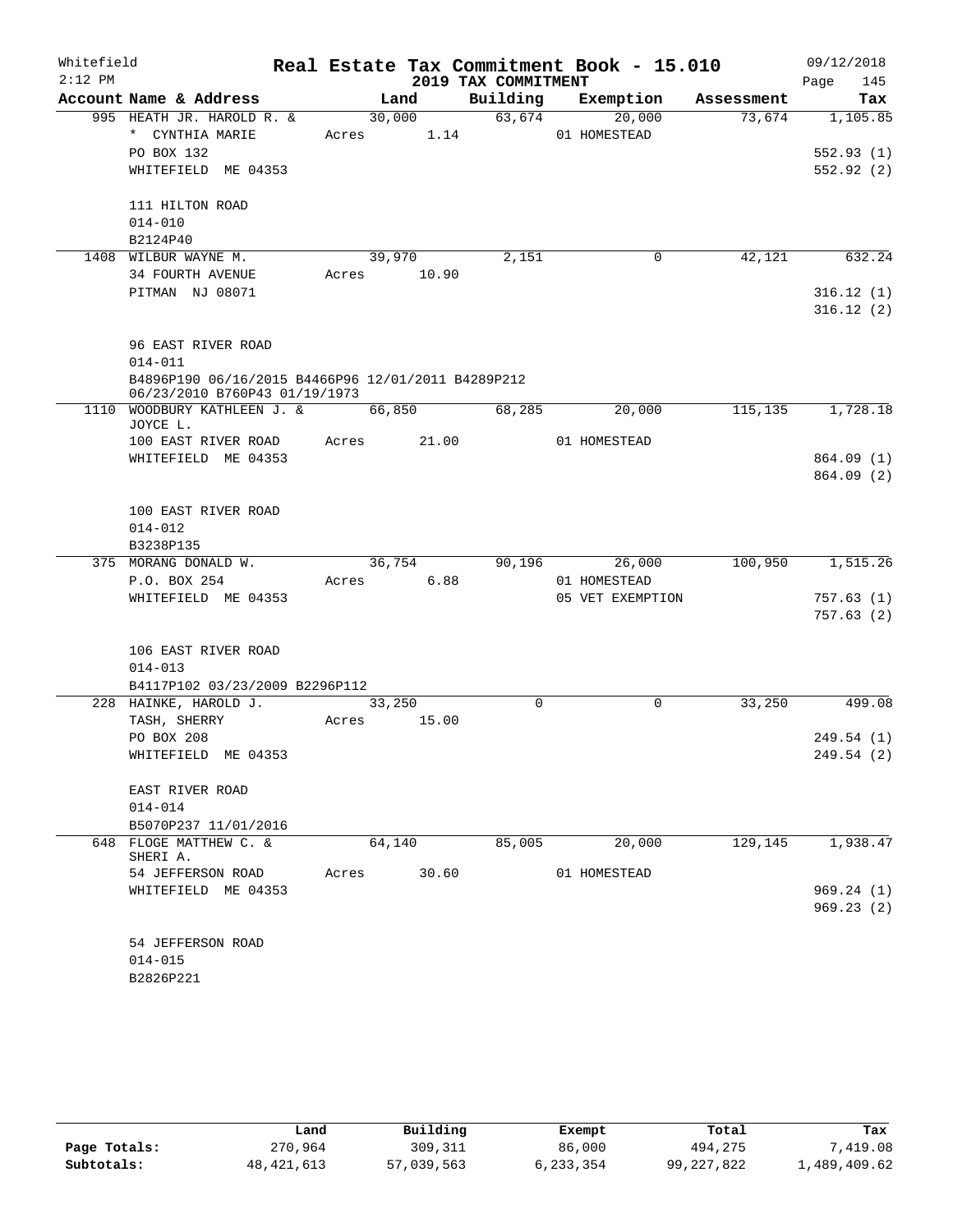| Whitefield<br>$2:12$ PM |                                                  |        |       | 2019 TAX COMMITMENT | Real Estate Tax Commitment Book - 15.010 |            | 09/12/2018<br>146<br>Page |
|-------------------------|--------------------------------------------------|--------|-------|---------------------|------------------------------------------|------------|---------------------------|
|                         | Account Name & Address                           |        | Land  | Building            | Exemption                                | Assessment | Tax                       |
|                         | 100 MINOTY PENNY L. aka<br>BARTLETT, LORI        | 30,000 |       | 44,171              | 20,000                                   | 54,171     | 813.11                    |
|                         | 74 JEFFERSON ROAD                                | Acres  | 1.50  |                     | 01 HOMESTEAD                             |            |                           |
|                         | WHITEFIELD ME 04353                              |        |       |                     |                                          |            | 406.56(1)                 |
|                         |                                                  |        |       |                     |                                          |            | 406.55(2)                 |
|                         | 74 JEFFERSON ROAD                                |        |       |                     |                                          |            |                           |
|                         | $014 - 016$                                      |        |       |                     |                                          |            |                           |
|                         | B3268P298 04/13/2004                             |        |       |                     |                                          |            |                           |
| 640                     | WINCHENBACH TIFFANY M.<br>& MICHAEL              | 33,090 |       | $\Omega$            | 0                                        | 33,090     | 496.68                    |
|                         | 88 JEFFERESON ROAD                               | Acres  | 14.80 |                     |                                          |            |                           |
|                         | WHITEFIELD ME 04353                              |        |       |                     |                                          |            | 248.34(1)                 |
|                         |                                                  |        |       |                     |                                          |            | 248.34(2)                 |
|                         | <b>JEFFERSON ROAD</b>                            |        |       |                     |                                          |            |                           |
|                         | 014-017                                          |        |       |                     |                                          |            |                           |
|                         | B4412P1 06/24/2011 B3961P76 01/31/2008           |        |       |                     |                                          |            |                           |
| 1821                    | WINCHENBACH TIFFANY M.                           | 45,570 |       | 121,352             | $\mathbf 0$                              | 166,922    | 2,505.50                  |
|                         | & MICHAEL                                        |        |       |                     |                                          |            |                           |
|                         | 88 JEFFERSON ROAD                                | Acres  | 5.40  |                     |                                          |            |                           |
|                         | WHITEFIELD ME 04353                              |        |       |                     |                                          |            | 1,252.75(1)               |
|                         |                                                  |        |       |                     |                                          |            | 1,252.75(2)               |
|                         | 88 JEFFERSON ROAD                                |        |       |                     |                                          |            |                           |
|                         | $014 - 017 - A$                                  |        |       |                     |                                          |            |                           |
|                         | B4412P1 06/24/2011 B4411P318 06/24/2011 B4010P48 |        |       |                     |                                          |            |                           |
|                         | 06/02/2008                                       |        |       |                     |                                          |            |                           |
|                         | 361 LINSCOTT HOLDINGS LLC                        | 18,768 |       | $\Omega$            | $\mathbf 0$                              | 18,768     | 281.71                    |
|                         | 92 FARM POND LANE                                | Acres  | 46.00 |                     |                                          |            |                           |
|                         | JEFFERSON ME 04348                               |        |       |                     |                                          |            | 140.86(1)                 |
|                         |                                                  |        |       |                     |                                          |            | 140.85(2)                 |
|                         | 172 JEFFERSON ROAD                               |        |       |                     |                                          |            |                           |
|                         | $014 - 018$                                      |        |       |                     |                                          |            |                           |
|                         | B3932P11 11/05/2007 B1463P224                    |        |       |                     |                                          |            |                           |
|                         | 968 SADLER BARBARA                               | 88,260 |       | 0                   | 0                                        | 88,260     | 1,324.78                  |
|                         | 137 WILLOWCREST                                  | Acres  | 93.02 |                     |                                          |            |                           |
|                         | WAXAHACHIE TX 75165                              |        |       |                     |                                          |            | 662.39 (1)                |
|                         |                                                  |        |       |                     |                                          |            | 662.39(2)                 |
|                         |                                                  |        |       |                     |                                          |            |                           |
|                         | <b>JEFFERSON ROAD</b>                            |        |       |                     |                                          |            |                           |
|                         | $014 - 019$                                      |        |       |                     |                                          |            |                           |
|                         | B3174P317<br>1796 LASKEY STEPHEN E. &            | 43,730 |       | 123,341             | 0                                        | 167,071    | 2,507.74                  |
|                         | TINA J.                                          |        |       |                     |                                          |            |                           |
|                         | 212 JEFFERSON ROAD                               | Acres  | 15.60 |                     |                                          |            |                           |
|                         | WHITEFIELD ME 04353                              |        |       |                     |                                          |            | 1, 253.87(1)              |
|                         |                                                  |        |       |                     |                                          |            | 1, 253.87(2)              |
|                         |                                                  |        |       |                     |                                          |            |                           |
|                         | 212 JEFFERSON ROAD                               |        |       |                     |                                          |            |                           |
|                         | $014 - 019 - A$                                  |        |       |                     |                                          |            |                           |
|                         | B4382P131 03/11/2011 B3887P1 07/30/2007          |        |       |                     |                                          |            |                           |

|              | Land       | Building   | Exempt    | Total      | Tax          |  |
|--------------|------------|------------|-----------|------------|--------------|--|
| Page Totals: | 259,418    | 288,864    | 20,000    | 528,282    | 7.929.52     |  |
| Subtotals:   | 48,681,031 | 57,328,427 | 6,253,354 | 99,756,104 | 1,497,339.14 |  |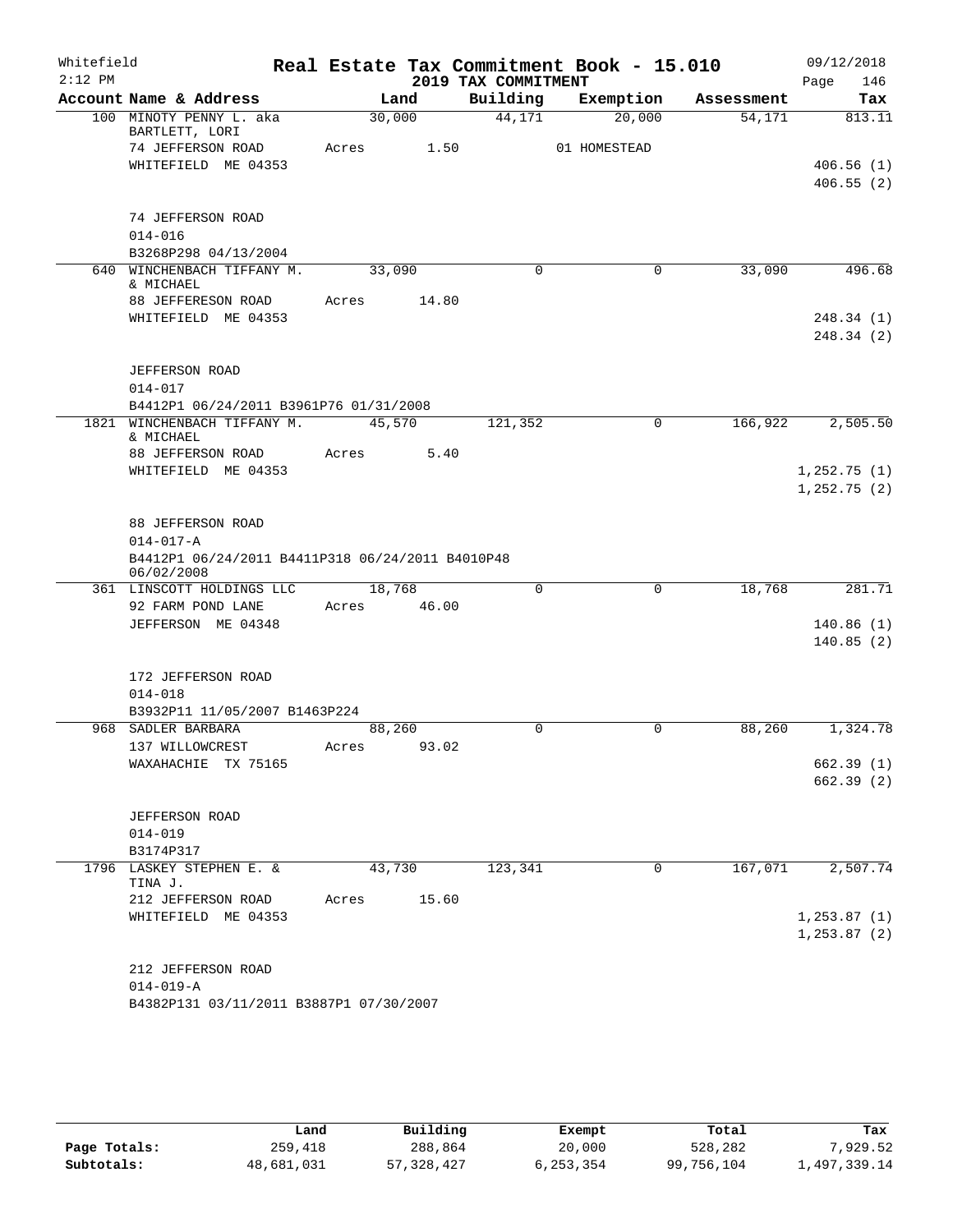| Whitefield<br>$2:12$ PM |                                                    |            |       |             |                                 | Real Estate Tax Commitment Book - 15.010 |             | 09/12/2018                  |
|-------------------------|----------------------------------------------------|------------|-------|-------------|---------------------------------|------------------------------------------|-------------|-----------------------------|
|                         | Account Name & Address                             |            |       | Land        | 2019 TAX COMMITMENT<br>Building | Exemption                                | Assessment  | 147<br>Page<br>Tax          |
|                         | 1400 NADEAU RINO                                   |            |       | $\mathbf 0$ | 1,820                           | 1,820                                    | 0           | 0.00                        |
|                         | 198 JEFFERSON ROAD                                 |            |       |             |                                 | 01 HOMESTEAD                             |             |                             |
|                         | WHITEFIELD ME 04353                                |            |       |             |                                 |                                          |             |                             |
|                         |                                                    |            |       |             |                                 |                                          |             |                             |
|                         | 198 JEFFERSON ROAD<br>$014 - 019 - ON$             |            |       |             |                                 |                                          |             |                             |
| 677                     | ROSSO EDWIN A.                                     |            |       | 79,525      | 292,222                         | 20,000                                   | 351,747     | 5, 279.72                   |
|                         | 224 JEFFERSON ROAD                                 |            | Acres | 25.00       |                                 | 01 HOMESTEAD                             |             |                             |
|                         | WHITEFIELD ME 04353                                |            |       |             |                                 |                                          |             | 2,639.86(1)<br>2,639.86 (2) |
|                         | 224 JEFFERSON ROAD                                 |            |       |             |                                 |                                          |             |                             |
|                         | $014 - 020$                                        |            |       |             |                                 |                                          |             |                             |
|                         | B4823P231 10/01/2014 B4753P47 01/28/2014 B2320P121 |            |       |             |                                 |                                          |             |                             |
|                         | 1116 TRIBBY JOANN                                  |            |       | 22,125      | 0                               | 0                                        | 22,125      | 332.10                      |
|                         | 101 OLD MADDEN ROAD                                |            | Acres | 44.00       |                                 |                                          |             |                             |
|                         | JEFFERSON ME 04348                                 |            |       |             |                                 |                                          |             | 166.05(1)                   |
|                         |                                                    |            |       |             |                                 |                                          |             | 166.05(2)                   |
|                         | JEFFERSON ROAD                                     |            |       |             |                                 |                                          |             |                             |
|                         | $014 - 021$                                        |            |       |             |                                 |                                          |             |                             |
|                         | 782 FERGUSSON SARA J. &<br><b>GEORGE</b>           |            |       | 36,644      | 0                               | $\mathbf 0$                              | 36,644      | 550.03                      |
|                         | * ELIZABETH & COLIN<br>FERGUSSON                   |            | Acres | 82.00       |                                 |                                          |             |                             |
|                         | 341 JEFFERSON ROAD<br>WHITEFIELD ME 04353          |            |       |             |                                 |                                          |             | 275.02(1)<br>275.01(2)      |
|                         | <b>JEFFERSON ROAD</b>                              |            |       |             |                                 |                                          |             |                             |
|                         | $014 - 022$                                        |            |       |             |                                 |                                          |             |                             |
|                         | B1462P23                                           |            |       |             |                                 |                                          |             |                             |
|                         | 1574 FERGUSSON SARA J.                             |            |       | 31,650      | 151,615                         | 20,000                                   | 163,265     | 2,450.61                    |
|                         | 341 JEFFERSON ROAD                                 |            | Acres | 2.60        |                                 | 01 HOMESTEAD                             |             |                             |
|                         | WHITEFIELD ME 04353                                |            |       |             |                                 |                                          |             | 1, 225.31(1)                |
|                         |                                                    |            |       |             |                                 |                                          |             | 1, 225.30(2)                |
|                         | 341 JEFFERSON ROAD                                 |            |       |             |                                 |                                          |             |                             |
|                         | $014 - 022 - A$                                    |            |       |             |                                 |                                          |             |                             |
|                         | B4906P293 07/13/2015 B1322P63                      |            |       |             |                                 |                                          |             |                             |
|                         | 654 JORDAN DOUGLAS J. &<br>JULIA A.                |            |       | 73,255      | 100,787                         | 20,000                                   | 154,042     | 2,312.17                    |
|                         | PO BOX 223                                         |            | Acres | 63.01       |                                 | 01 HOMESTEAD                             |             |                             |
|                         | WHITEFIELD ME 04353                                |            |       |             |                                 |                                          |             | 1, 156.09(1)                |
|                         |                                                    |            |       |             |                                 |                                          |             | 1,156.08(2)                 |
|                         | 243 JEFFERSON ROAD                                 |            |       |             |                                 |                                          |             |                             |
|                         | $014 - 023$                                        |            |       |             |                                 |                                          |             |                             |
|                         | B2512P183                                          |            |       |             |                                 |                                          |             |                             |
|                         | 1556 ROSSO EDWIN                                   |            |       | 114,958     | 0                               | $\mathbf 0$                              | 114,958     | 1,725.52                    |
|                         | 224 JEFFERSON ROAD                                 |            | Acres | 174.00      |                                 |                                          |             |                             |
|                         | WHITEFIELD ME 04353                                |            |       |             |                                 |                                          |             | 862.76 (1)<br>862.76 (2)    |
|                         |                                                    |            |       |             |                                 |                                          |             |                             |
|                         | HILTON ROAD                                        |            |       |             |                                 |                                          |             |                             |
|                         | $014 - 024$                                        |            |       |             |                                 |                                          |             |                             |
|                         | B2320P121                                          |            |       |             |                                 |                                          |             |                             |
|                         |                                                    |            |       |             |                                 |                                          |             |                             |
|                         |                                                    | Land       |       | Building    |                                 | Exempt                                   | Total       | Tax                         |
| Page Totals:            |                                                    | 358,157    |       | 546,444     |                                 | 61,820                                   | 842,781     | 12,650.15                   |
| Subtotals:              |                                                    | 49,039,188 |       | 57,874,871  |                                 | 6,315,174                                | 100,598,885 | 1,509,989.29                |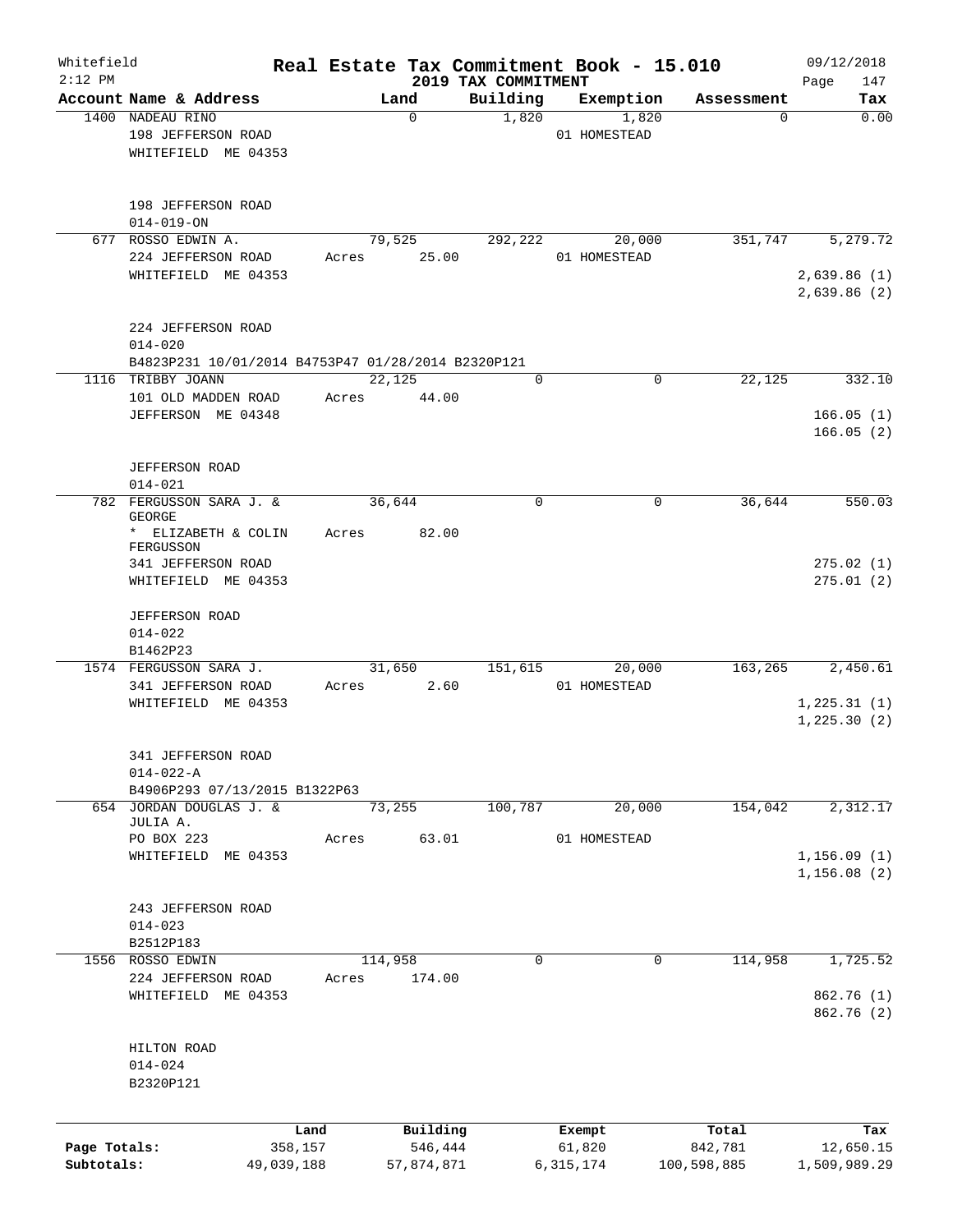| Whitefield |                                                                                       |                 |       |                      | Real Estate Tax Commitment Book - 15.010 |            | 09/12/2018   |     |
|------------|---------------------------------------------------------------------------------------|-----------------|-------|----------------------|------------------------------------------|------------|--------------|-----|
| $2:12$ PM  |                                                                                       |                 |       | 2019 TAX COMMITMENT  |                                          |            | Page         | 148 |
|            | Account Name & Address<br>1160 LINSCOTT HOLDINGS LLC                                  |                 | Land  | Building<br>$\Omega$ | Exemption<br>$\Omega$                    | Assessment | 255.89       | Tax |
|            | 92 FARM POND LANE                                                                     | 17,048<br>Acres | 42.00 |                      |                                          | 17,048     |              |     |
|            | JEFFERSON ME 04348                                                                    |                 |       |                      |                                          |            | 127.95(1)    |     |
|            |                                                                                       |                 |       |                      |                                          |            | 127.94(2)    |     |
|            |                                                                                       |                 |       |                      |                                          |            |              |     |
|            | <b>JEFFERSON ROAD</b>                                                                 |                 |       |                      |                                          |            |              |     |
|            | $014 - 025$                                                                           |                 |       |                      |                                          |            |              |     |
|            | B3932P11 11/05/2007 B1463P224<br>303 GILMAN, TERRI A.                                 |                 |       |                      |                                          | 56,740     | 851.67       |     |
|            | GILMAN, SARAH M.                                                                      | 53,000<br>Acres | 5.00  | 23,740               | 20,000<br>01 HOMESTEAD                   |            |              |     |
|            | 97 JEFFERSON ROAD                                                                     |                 |       |                      |                                          |            | 425.84(1)    |     |
|            | WHITEFIELD ME 04353                                                                   |                 |       |                      |                                          |            | 425.83(2)    |     |
|            |                                                                                       |                 |       |                      |                                          |            |              |     |
|            | 97 JEFFERSON ROAD                                                                     |                 |       |                      |                                          |            |              |     |
|            | $014 - 025 - A$                                                                       |                 |       |                      |                                          |            |              |     |
|            | B4994P270 04/13/2016 B4974P45 01/27/2016 B4867P149                                    |                 |       |                      |                                          |            |              |     |
|            | 03/11/2015 B4844P276 12/05/2014 B4823P256 10/01/2014<br>B4441P60 09/21/2011 B1764P279 |                 |       |                      |                                          |            |              |     |
|            | 1448 FEDERAL NATIONAL                                                                 | 30,000          |       | 132,105              | 0                                        | 162, 105   | 2,433.20     |     |
|            | MORTGAGE ASSN.<br>14221 DALLAS PARKWAY,                                               | Acres           | 0.69  |                      |                                          |            |              |     |
|            | SUITE 1000<br>DALLAS TX 75254                                                         |                 |       |                      |                                          |            | 1,216.60(1)  |     |
|            |                                                                                       |                 |       |                      |                                          |            | 1,216.60(2)  |     |
|            |                                                                                       |                 |       |                      |                                          |            |              |     |
|            | 91 JEFFERSON ROAD                                                                     |                 |       |                      |                                          |            |              |     |
|            | $014 - 026$                                                                           |                 |       |                      |                                          |            |              |     |
|            | B5235P229 03/06/2018                                                                  |                 |       |                      |                                          |            |              |     |
|            | 326 LEMAR, GREGORY L.                                                                 | 26,210          |       | $\mathbf 0$          | 0                                        | 26,210     | 393.41       |     |
|            | P.O. BOX 598                                                                          | Acres           | 6.20  |                      |                                          |            |              |     |
|            | WISCASSET ME 04578                                                                    |                 |       |                      |                                          |            | 196.71(1)    |     |
|            |                                                                                       |                 |       |                      |                                          |            | 196.70(2)    |     |
|            | <b>JEFFERSON ROAD</b>                                                                 |                 |       |                      |                                          |            |              |     |
|            | $014 - 027$                                                                           |                 |       |                      |                                          |            |              |     |
|            | B5019P81 06/21/2016 B4772P104 04/22/2014 B4012P90                                     |                 |       |                      |                                          |            |              |     |
|            | 06/04/2008                                                                            |                 |       |                      |                                          |            |              |     |
|            | 85 HOWE EDWARD & JESSE MAE                                                            | 52,450          |       | 106,251              | 0                                        | 158,701    | 2,382.10     |     |
|            | * MACDOUGALL                                                                          | Acres           | 28.00 |                      |                                          |            |              |     |
|            | 122 HILTON ROAD                                                                       |                 |       |                      |                                          |            | 1, 191.05(1) |     |
|            | WHITEFIELD ME 04353                                                                   |                 |       |                      |                                          |            | 1, 191.05(2) |     |
|            | 122 HILTON ROAD                                                                       |                 |       |                      |                                          |            |              |     |
|            | $014 - 028$                                                                           |                 |       |                      |                                          |            |              |     |
|            | B3707P165 07/19/2006                                                                  |                 |       |                      |                                          |            |              |     |
|            | 514 THERIAULT JOHN & ESTHER                                                           | 40,570          |       | 110,294              | 20,000                                   | 130,864    | 1,964.27     |     |
|            | P O BOX 79                                                                            | Acres           | 11.65 |                      | 01 HOMESTEAD                             |            |              |     |
|            | WHITEFIELD ME 04353                                                                   |                 |       |                      |                                          |            | 982.14 (1)   |     |
|            |                                                                                       |                 |       |                      |                                          |            | 982.13(2)    |     |
|            |                                                                                       |                 |       |                      |                                          |            |              |     |
|            | 192 HILTON ROAD<br>$014 - 030$                                                        |                 |       |                      |                                          |            |              |     |
|            |                                                                                       |                 |       |                      |                                          |            |              |     |

|              | Land       | Building   | Exempt    | Total       | Tax          |
|--------------|------------|------------|-----------|-------------|--------------|
| Page Totals: | 219,278    | 372,390    | 40,000    | 551,668     | 8,280.54     |
| Subtotals:   | 49,258,466 | 58,247,261 | 6,355,174 | 101,150,553 | 1,518,269.83 |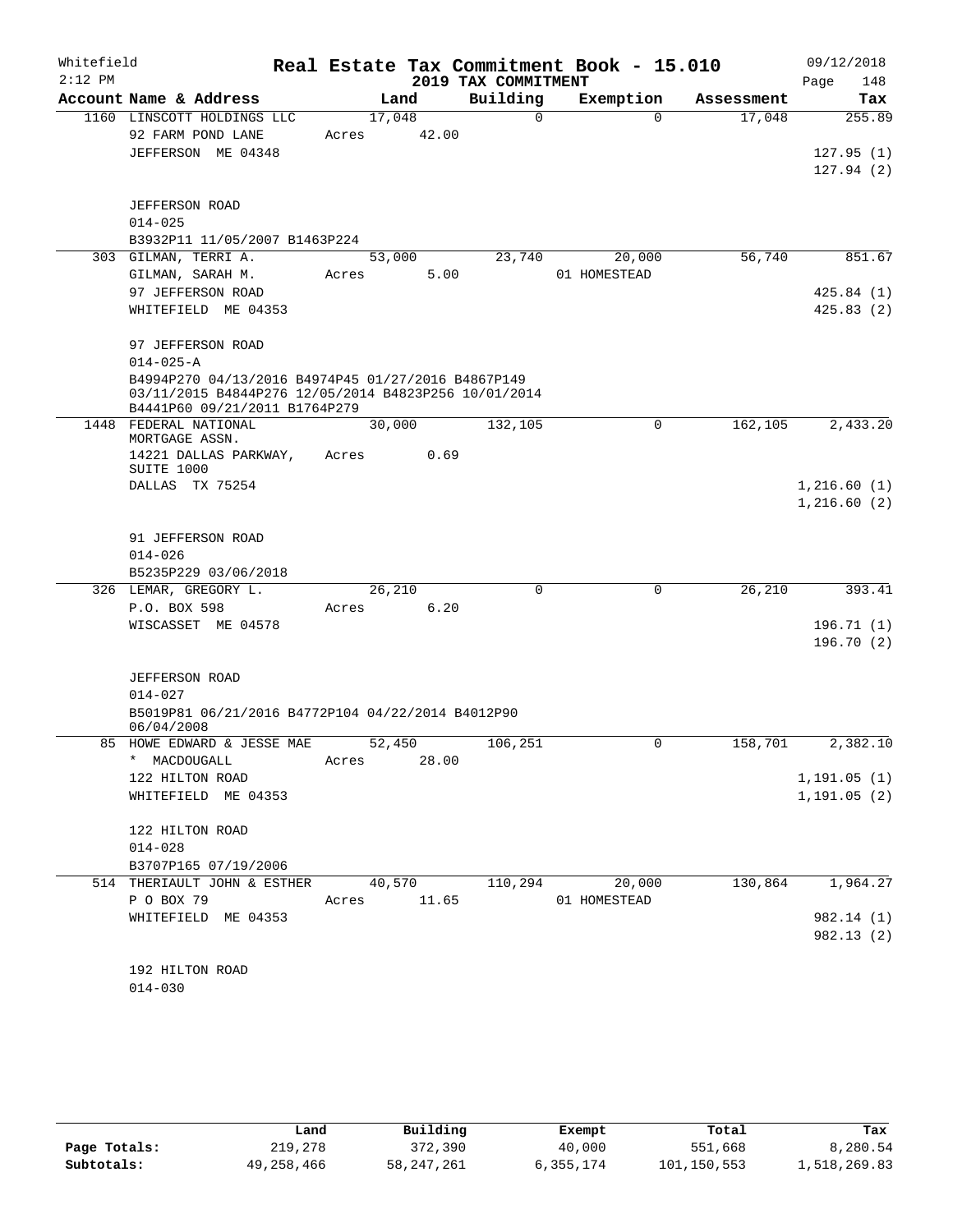| Whitefield<br>$2:12$ PM |                                               |       |                        | 2019 TAX COMMITMENT | Real Estate Tax Commitment Book - 15.010 |            | 09/12/2018<br>Page<br>149 |
|-------------------------|-----------------------------------------------|-------|------------------------|---------------------|------------------------------------------|------------|---------------------------|
|                         | Account Name & Address                        |       | Land                   |                     | Building Exemption                       | Assessment | Tax                       |
|                         | 1277 THERIAULT MARK A.<br>P.O. BOX 20         |       | 37,930<br>Acres 8.35   | 83,911              | 20,000<br>01 HOMESTEAD                   | 101,841    | 1,528.63                  |
|                         | WHITEFIELD ME 04353                           |       |                        |                     |                                          |            | 764.32(1)                 |
|                         |                                               |       |                        |                     |                                          |            | 764.31(2)                 |
|                         | 176 HILTON ROAD                               |       |                        |                     |                                          |            |                           |
|                         | $014 - 030 - A$<br>B3977P7 03/12/2008         |       |                        |                     |                                          |            |                           |
|                         | 64 PEASLEE EDWARD E. &<br>JOYCE               |       | 37,890                 | 34,282              | 20,000                                   | 52,172     | 783.10                    |
|                         | P.O. BOX 116                                  |       | Acres 8.30             |                     | 01 HOMESTEAD                             |            |                           |
|                         | WHITEFIELD ME 04353                           |       |                        |                     |                                          |            | 391.55(1)<br>391.55(2)    |
|                         | 216 HILTON ROAD                               |       |                        |                     |                                          |            |                           |
|                         | $014 - 031 - A$                               |       |                        |                     |                                          |            |                           |
|                         | B1528P25                                      |       |                        | 15,839              |                                          |            | 692.55                    |
|                         | 264 PEASLEE JOYCE & EDWARD<br>P.O. BOX 116    |       | 30,300<br>Acres 1.70   |                     | 0                                        | 46,139     |                           |
|                         | WHITEFIELD ME 04353                           |       |                        |                     |                                          |            | 346.28(1)                 |
|                         |                                               |       |                        |                     |                                          |            | 346.27(2)                 |
|                         | 224 HILTON ROAD                               |       |                        |                     |                                          |            |                           |
|                         | $014 - 031 - B$<br>B3393P123 11/10/2004       |       |                        |                     |                                          |            |                           |
|                         | 501 KENOYER RONALD & PAMELA                   |       | 75,035                 | 167,146             | $\mathbf{0}$                             |            | 242, 181 3, 635. 14       |
|                         | 268 HILTON ROAD                               |       | Acres 28.38            |                     |                                          |            |                           |
|                         | WHITEFIELD ME 04353                           |       |                        |                     |                                          |            | 1,817.57(1)               |
|                         |                                               |       |                        |                     |                                          |            | 1,817.57(2)               |
|                         |                                               |       |                        |                     |                                          |            |                           |
|                         | 268 HILTON ROAD<br>$014 - 033$                |       |                        |                     |                                          |            |                           |
|                         | 1814 KENOYER RONALD & PAMELA                  |       | $\mathbf 0$            |                     | 95,402<br>20,000                         | 75,402     | 1,131.78                  |
|                         | 268 HILTON ROAD                               |       |                        |                     | 01 HOMESTEAD                             |            |                           |
|                         | WHITEFIELD ME 04353                           |       |                        |                     |                                          |            | 565.89(1)                 |
|                         |                                               |       |                        |                     |                                          |            | 565.89(2)                 |
|                         | 254 HILTON ROAD                               |       |                        |                     |                                          |            |                           |
|                         | $014 - 033 - ON$                              |       |                        |                     |                                          |            |                           |
|                         | 43 TRIPP PATRICIA A.<br>422 HUNTS MEADOW ROAD | Acres | 41,650<br>13.00        | 95,710              | 20,000<br>01 HOMESTEAD                   | 117,360    | 1,761.57                  |
|                         | WHITEFIELD ME 04353                           |       |                        |                     |                                          |            | 880.79 (1)                |
|                         |                                               |       |                        |                     |                                          |            | 880.78 (2)                |
|                         | 422 HUNTS MEADOW ROAD                         |       |                        |                     |                                          |            |                           |
|                         | $015 - 004$                                   |       |                        |                     |                                          |            |                           |
|                         | B4341P129 11/15/2010 B3510P93 06/30/2005      |       |                        |                     |                                          |            |                           |
|                         | 225 YOUNG RICHARD K. &<br>JENNIFER C.         |       | 31,410                 | $\Omega$            | 0                                        | 31,410     | 471.46                    |
|                         | 468 HUNTS MEADOW ROAD                         | Acres | 12.70                  |                     |                                          |            |                           |
|                         | WHITEFIELD ME 04353                           |       |                        |                     |                                          |            | 235.73(1)<br>235.73(2)    |
|                         |                                               |       |                        |                     |                                          |            |                           |
|                         | MEAHER ROAD<br>$015 - 004 - A$                |       |                        |                     |                                          |            |                           |
|                         | B4272P134 04/27/2010 B857P194 10/07/1975      |       |                        |                     |                                          |            |                           |
|                         |                                               |       |                        |                     |                                          |            |                           |
|                         | <b>Tond</b>                                   |       | $D_{11}$ in $A$ in $A$ |                     | P1222                                    | $T - 1$    | m.,                       |

|              | Land       | Building   | Exempt    | Total       | Tax          |
|--------------|------------|------------|-----------|-------------|--------------|
| Page Totals: | 254,215    | 492,290    | 80,000    | 666,505     | 10,004.23    |
| Subtotals:   | 49,512,681 | 58,739,551 | 6,435,174 | 101,817,058 | 1,528,274.06 |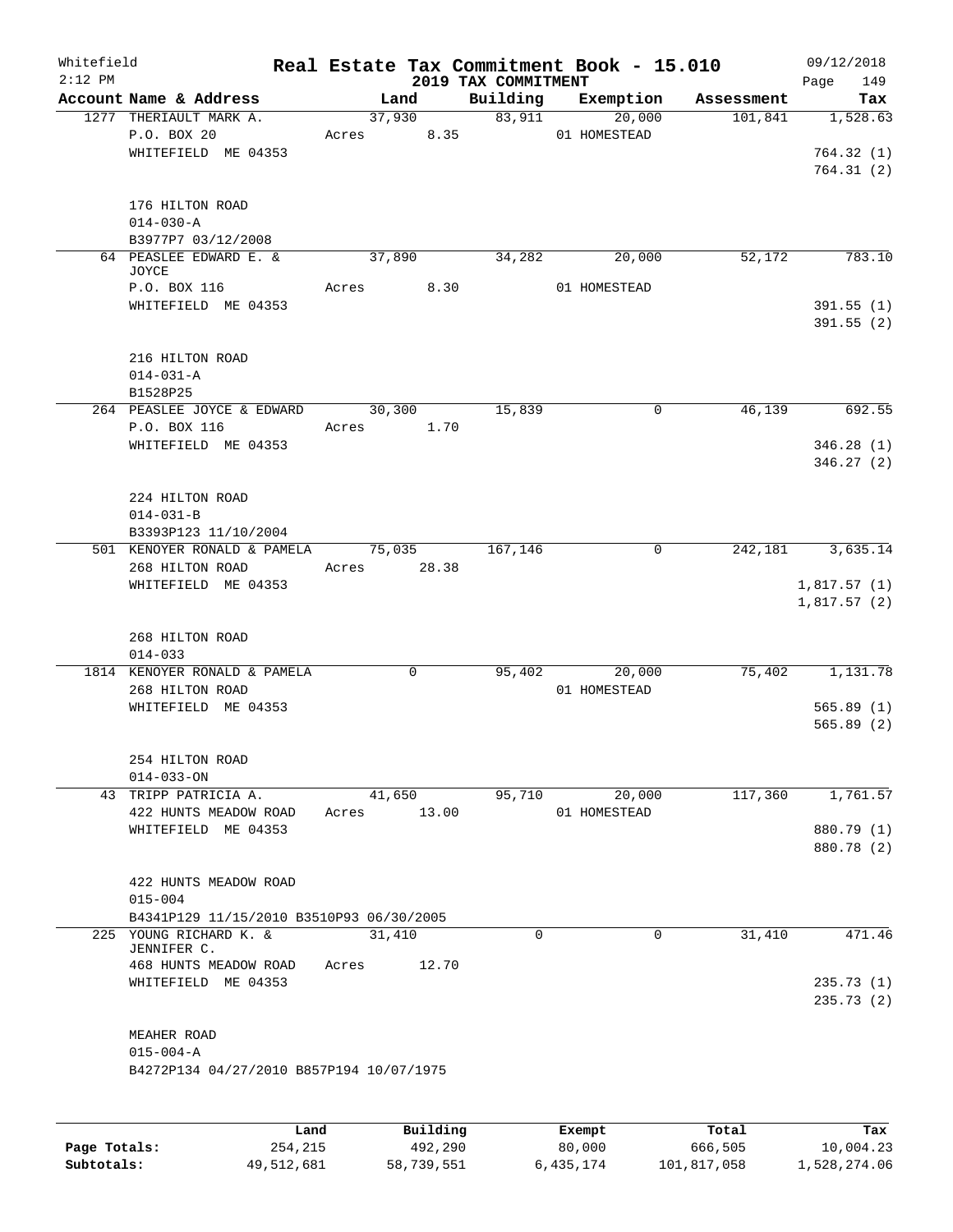| Whitefield<br>$2:12$ PM |                                                                                                       |       |         |       | 2019 TAX COMMITMENT | Real Estate Tax Commitment Book - 15.010 |            | 09/12/2018<br>150<br>Page  |
|-------------------------|-------------------------------------------------------------------------------------------------------|-------|---------|-------|---------------------|------------------------------------------|------------|----------------------------|
|                         | Account Name & Address                                                                                |       | Land    |       | Building            | Exemption                                | Assessment | Tax                        |
|                         | 688 YOUNG RICHARD K. &<br>JENNIFER C.                                                                 |       | 36, 234 |       | $\Omega$            | $\Omega$                                 | 36,234     | 543.87                     |
|                         | 468 HUNTS MEADOW ROAD<br>WHITEFIELD ME 04353                                                          | Acres |         | 18.73 |                     |                                          |            | 271.94(1)<br>271.93(2)     |
|                         | MEAHER LANE<br>$015 - 005$<br>B2245P94                                                                |       |         |       |                     |                                          |            |                            |
|                         | 1589 YOUNG RICHARD &                                                                                  |       | 37,570  |       | 124,389             | 20,000                                   | 141,959    | 2,130.80                   |
|                         | <b>JENNIFER</b>                                                                                       |       |         |       |                     |                                          |            |                            |
|                         | 468 HUNTS MEADOW ROAD<br>WHITEFIELD ME 04353                                                          | Acres |         | 7.90  |                     | 01 HOMESTEAD                             |            | 1,065.40(1)<br>1,065.40(2) |
|                         | 468 HUNTS MEADOW ROAD<br>$015 - 006$<br>B4707P242 09/05/2013                                          |       |         |       |                     |                                          |            |                            |
| 1509                    | WOODWORTH PHILIP W. &                                                                                 |       | 33,180  |       | 83,820              | 20,000                                   | 97,000     | 1,455.97                   |
|                         | JANICE<br>492 HUNTS MEADOW ROAD                                                                       | Acres |         | 3.62  |                     | 01 HOMESTEAD                             |            |                            |
|                         | WHITEFIELD ME 04353                                                                                   |       |         |       |                     |                                          |            | 727.99(1)<br>727.98(2)     |
|                         | 492 HUNTS MEADOW ROAD                                                                                 |       |         |       |                     |                                          |            |                            |
|                         | $015 - 007$<br>B1413P215                                                                              |       |         |       |                     |                                          |            |                            |
|                         | 639 EUGLEY JILL                                                                                       |       | 32,160  |       | 97,675              | $\mathbf 0$                              | 129,835    | 1,948.82                   |
|                         | 18 MEAHER LANE<br>WHITEFIELD ME 04353                                                                 | Acres |         | 2.94  |                     |                                          |            | 974.41 (1)<br>974.41(2)    |
|                         | 18 MEAHER LANE<br>$015 - 007 - A$<br>B4341P177 11/15/2010 B4141P246 05/18/2009 B3598P85<br>11/04/2005 |       |         |       |                     |                                          |            |                            |
|                         | 775 MOOERS III EUGENE L. &<br>ABIGAIL                                                                 |       | 30,300  |       | 80,069              | 20,000                                   | 90,369     | 1,356.44                   |
|                         | 498 HUNTS MEADOW ROAD                                                                                 | Acres |         | 1.70  |                     | 01 HOMESTEAD                             |            |                            |
|                         | WHITEFIELD ME 04353                                                                                   |       |         |       |                     |                                          |            | 678.22(1)<br>678.22(2)     |
|                         | 498 HUNTS MEADOW ROAD<br>$015 - 007 - C$<br>B2404P63                                                  |       |         |       |                     |                                          |            |                            |
|                         | 1241 STONE FREDRICK C. &                                                                              |       | 13,100  |       | 0                   | $\Omega$                                 | 13,100     | 196.63                     |
|                         | LAURIE D.<br>P. O. BOX 8                                                                              | Acres |         | 12.00 |                     |                                          |            |                            |
|                         | WHITEFIELD ME 04353                                                                                   |       |         |       |                     |                                          |            | 98.32 (1)<br>98.31(2)      |
|                         | MEAHER LANE<br>$015 - 008$                                                                            |       |         |       |                     |                                          |            |                            |
|                         | B4756P3 02/10/2014 B4707P141 09/05/2013 B4707P131<br>09/05/2013 B1092P133                             |       |         |       |                     |                                          |            |                            |
|                         |                                                                                                       |       |         |       |                     |                                          |            |                            |

|              | Land       | Building   | Exempt    | Total         | Tax          |
|--------------|------------|------------|-----------|---------------|--------------|
| Page Totals: | 182,544    | 385,953    | 60,000    | 508,497       | 7,632.53     |
| Subtotals:   | 49,695,225 | 59,125,504 | 6,495,174 | 102, 325, 555 | 1,535,906.59 |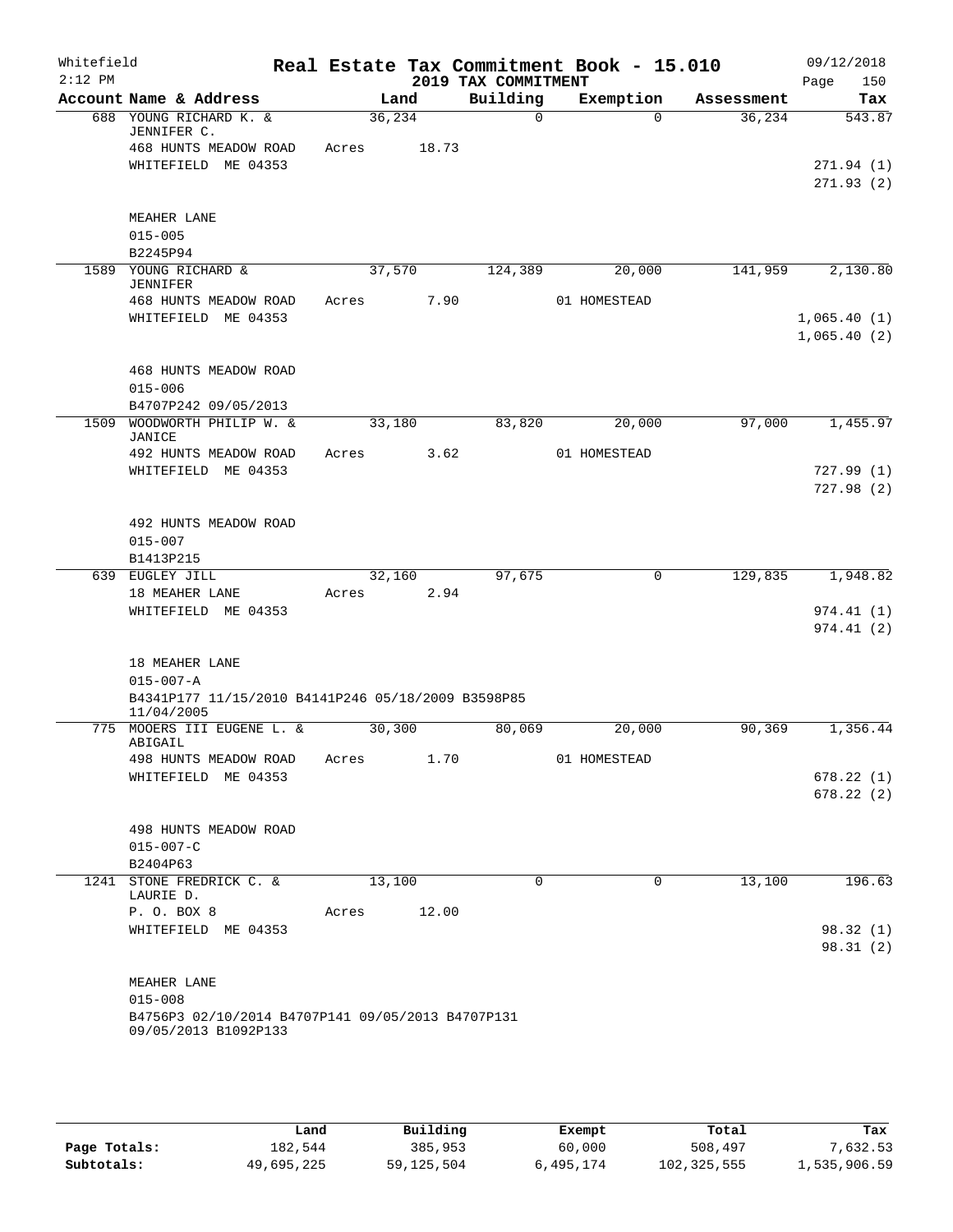| Whitefield<br>$2:12$ PM |                                              |       |              | 2019 TAX COMMITMENT | Real Estate Tax Commitment Book - 15.010 |               | 09/12/2018<br>Page<br>151 |
|-------------------------|----------------------------------------------|-------|--------------|---------------------|------------------------------------------|---------------|---------------------------|
|                         | Account Name & Address                       |       | Land         | Building            | Exemption                                | Assessment    | Tax                       |
|                         | 886 BENNE STEPHEN III                        |       | 137,086      | 144,726             | $\Omega$                                 | 281,812       | 4,230.00                  |
|                         | P O BOX 99                                   | Acres | 365.90       |                     |                                          |               |                           |
|                         | WHITEFIELD ME 04353                          |       |              |                     |                                          |               | 2,115.00(1)               |
|                         |                                              |       |              |                     |                                          |               | 2,115.00(2)               |
|                         |                                              |       |              |                     |                                          |               |                           |
|                         | 316 HUNTS MEADOW ROAD                        |       |              |                     |                                          |               |                           |
|                         | $015 - 010$                                  |       |              |                     |                                          |               |                           |
|                         | B1030P199                                    |       |              |                     |                                          |               |                           |
|                         | 1438 MAXELL. JOHN E.                         |       | 91,750       | $\mathbf 0$         | $\mathbf 0$                              | 91,750        | 1,377.17                  |
|                         | MAXELL, ALISON L                             | Acres | 120.00       |                     |                                          |               |                           |
|                         | 262 NELSON ROAD                              |       |              |                     |                                          |               | 688.59 (1)                |
|                         | CHELSEA ME 04330                             |       |              |                     |                                          |               | 688.58 (2)                |
|                         |                                              |       |              |                     |                                          |               |                           |
|                         | MEAHER LANE                                  |       |              |                     |                                          |               |                           |
|                         | $015 - 015$                                  |       |              |                     |                                          |               |                           |
|                         | B5190P155 10/13/2017 B5190P152 10/13/2017    |       |              |                     |                                          |               |                           |
|                         | 1866 HICKEY GARY, TAMMY,                     |       | 53,500       | $\mathbf 0$         | $\mathbf 0$                              | 53,500        | 803.04                    |
|                         | MERTON L. & JULIA                            |       |              |                     |                                          |               |                           |
|                         | 16 WEST ROAD                                 | Acres | 45.00        |                     |                                          |               |                           |
|                         | WEST GARDINER ME 04345                       |       |              |                     |                                          |               | 401.52(1)                 |
|                         |                                              |       |              |                     |                                          |               | 401.52(2)                 |
|                         |                                              |       |              |                     |                                          |               |                           |
|                         | MEAHER LANE                                  |       |              |                     |                                          |               |                           |
|                         | $015 - 015 - A$                              |       |              |                     |                                          |               |                           |
|                         | B4368P146 01/27/2011                         |       |              |                     |                                          |               |                           |
|                         | 19 SCHAU ROBERT C.                           |       | 83,750       | $\Omega$            | $\mathbf 0$                              | 83,750        | 1,257.09                  |
|                         | 1554 MOORINGS DRIVE, 2B Acres                |       | 104.00       |                     |                                          |               |                           |
|                         | RESTON VA 20190                              |       |              |                     |                                          |               | 628.55(1)                 |
|                         |                                              |       |              |                     |                                          |               | 628.54(2)                 |
|                         |                                              |       |              |                     |                                          |               |                           |
|                         | MEAHER ROAD                                  |       |              |                     |                                          |               |                           |
|                         | $015 - 016$                                  |       |              |                     |                                          |               |                           |
|                         | B3213P99                                     |       |              |                     |                                          |               |                           |
|                         | 552 COOMBS JAMES & HOLLY                     |       | 480          | $\mathbf 0$         | 0                                        | 480           | 7.20                      |
|                         | HILL-COOMBS                                  |       |              |                     |                                          |               |                           |
|                         | 131 HOLMES STREET                            | Acres | 0.32         |                     |                                          |               |                           |
|                         | ROCKLAND ME 04841                            |       |              |                     |                                          |               | 3.60(1)                   |
|                         |                                              |       |              |                     |                                          |               | 3.60(2)                   |
|                         |                                              |       |              |                     |                                          |               |                           |
|                         | MEAHER LANE                                  |       |              |                     |                                          |               |                           |
|                         | $015 - 017$                                  |       |              |                     |                                          |               |                           |
|                         | B3224P46                                     |       |              |                     |                                          |               |                           |
|                         | 294 PARLIN MARK A.                           |       | 42,954       | 118,848             | 0                                        | 161,802       | 2,428.65                  |
|                         | PARLIN KATHY B.                              | Acres | 18.13        |                     |                                          |               |                           |
|                         | 68 SHUMAN ROAD                               |       |              |                     |                                          |               | 1, 214.33(1)              |
|                         | WINDSOR ME 04363                             |       |              |                     |                                          |               | 1, 214.32(2)              |
|                         |                                              |       |              |                     |                                          |               |                           |
|                         | 418 COOPER ROAD                              |       |              |                     |                                          |               |                           |
|                         | $015 - 018$                                  |       |              |                     |                                          |               |                           |
| 1105                    | B5140P43 05/31/2017<br>CHIAPPINI WALTER R. & |       | 32,010       | 99,477              | 0                                        | 131,487       | 1,973.62                  |
|                         | * STANLEY VIRGINIA                           | Acres | 2.84         |                     |                                          |               |                           |
|                         |                                              |       |              |                     |                                          |               |                           |
|                         | 491 WISCASSET ROAD<br>WHITEFIELD ME 04353    |       |              |                     |                                          |               | 986.81 (1)<br>986.81 (2)  |
|                         |                                              |       |              |                     |                                          |               |                           |
|                         | 414 COOPER ROAD                              |       |              |                     |                                          |               |                           |
|                         | $015 - 018 - A$                              |       |              |                     |                                          |               |                           |
|                         | B2804P137                                    |       |              |                     |                                          |               |                           |
|                         |                                              |       |              |                     |                                          |               |                           |
|                         | Land                                         |       | Building     |                     | Exempt                                   | Total         | Tax                       |
| Page Totals:            | 441,530                                      |       | 363,051      |                     | $\mathsf{O}$                             | 804,581       | 12,076.77                 |
| Subtotals:              | 50, 136, 755                                 |       | 59, 488, 555 |                     | 6,495,174                                | 103, 130, 136 | 1,547,983.36              |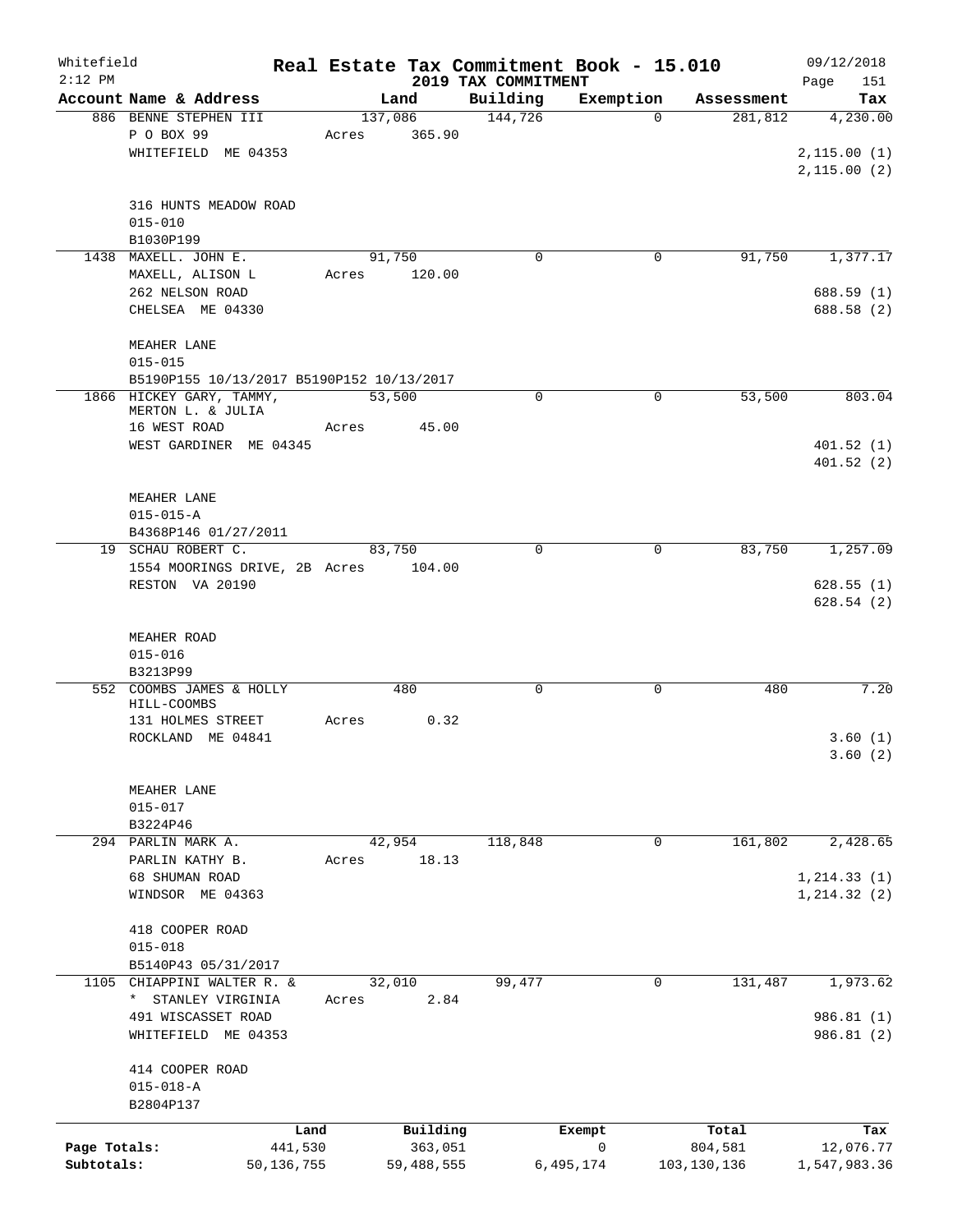| Whitefield<br>$2:12$ PM |                                                                                           | Real Estate Tax Commitment Book - 15.010 |                     | 2019 TAX COMMITMENT |                            |                  | 09/12/2018               |
|-------------------------|-------------------------------------------------------------------------------------------|------------------------------------------|---------------------|---------------------|----------------------------|------------------|--------------------------|
|                         | Account Name & Address                                                                    | Land                                     |                     | Building            | Exemption                  | Assessment       | 152<br>Page<br>Tax       |
|                         | 731 MILLER KURT A. & LINDA<br>L.                                                          | 1,500                                    |                     | $\mathbf 0$         | $\Omega$                   | 1,500            | 22.51                    |
|                         | 478 COOPER ROAD                                                                           | Acres                                    | 1.00                |                     |                            |                  |                          |
|                         | WHITEFIELD ME 04353                                                                       |                                          |                     |                     |                            |                  | 11.26(1)<br>11.25(2)     |
|                         | COOPER ROAD                                                                               |                                          |                     |                     |                            |                  |                          |
|                         | $015 - 018 - B$                                                                           |                                          |                     |                     |                            |                  |                          |
|                         | B2513P165                                                                                 |                                          |                     |                     |                            |                  |                          |
|                         | 1242 GRAZIOSO ABBY L.                                                                     | 35,266                                   |                     | 79,598              | 20,000                     | 94,864           | 1,423.91                 |
|                         | GRAZIOSO, GREG E.<br>454 COOPER ROAD                                                      | Acres                                    | 5.02                |                     | 01 HOMESTEAD               |                  | 711.96(1)                |
|                         | WHITEFIELD ME 04353                                                                       |                                          |                     |                     |                            |                  | 711.95(2)                |
|                         | 454 COOPER ROAD                                                                           |                                          |                     |                     |                            |                  |                          |
|                         | $015 - 018 - C$<br>B5104P258 02/02/2017 B4787P8 06/09/2014 B4787P6<br>06/09/2014 B2551P85 |                                          |                     |                     |                            |                  |                          |
| 488                     | RANKS JAMES M. & PAULA<br>L.                                                              | 34,050                                   |                     | 73,636              | 26,000                     | 81,686           | 1,226.11                 |
|                         | 440 COOPER ROAD                                                                           | Acres                                    | 4.20                |                     | 01 HOMESTEAD               |                  |                          |
|                         | WHITEFIELD ME 04353                                                                       |                                          |                     |                     | 05 VET EXEMPTION           |                  | 613.06(1)<br>613.05(2)   |
|                         | 440 COOPER ROAD                                                                           |                                          |                     |                     |                            |                  |                          |
|                         | $015 - 018 - D$<br>B2600P328                                                              |                                          |                     |                     |                            |                  |                          |
|                         | 1275 EMERSON LAURA - LT<br>C/O SHIELA TIMS                                                | 30,750<br>Acres                          | 2.00                | 27,662              | 26,000<br>05 VET EXEMPTION | 32,412           | 486.50                   |
|                         | PO BOX 374<br>MANCHESTER ME 04351                                                         |                                          |                     |                     | 01 HOMESTEAD               |                  | 243.25(1)<br>243.25(2)   |
|                         | 448 COOPER ROAD                                                                           |                                          |                     |                     |                            |                  |                          |
|                         | $015 - 018 - E$<br>B2707P42                                                               |                                          |                     |                     |                            |                  |                          |
|                         | 900 MILLER KURT A.                                                                        | 30,300                                   |                     | 39,861              | 20,000                     | 50,161           | 752.92                   |
|                         | 478 COOPER ROAD<br>WHITEFIELD ME 04353                                                    | Acres                                    | 1.70                |                     | 01 HOMESTEAD               |                  | 376.46(1)                |
|                         |                                                                                           |                                          |                     |                     |                            |                  | 376.46(2)                |
|                         | 478 COOPER ROAD<br>$015 - 019$                                                            |                                          |                     |                     |                            |                  |                          |
|                         | 605 MILLER KURT & LINDA                                                                   | 31,850                                   |                     | $\mathbf 0$         | 0                          | 31,850           | 478.07                   |
|                         | 478 COOPER ROAD                                                                           | Acres                                    | 39.00               |                     |                            |                  |                          |
|                         | WHITEFIELD ME 04353                                                                       |                                          |                     |                     |                            |                  | 239.04(1)                |
|                         |                                                                                           |                                          |                     |                     |                            |                  | 239.03(2)                |
|                         | COOPER ROAD                                                                               |                                          |                     |                     |                            |                  |                          |
|                         | $015 - 020$<br>B1538P19                                                                   |                                          |                     |                     |                            |                  |                          |
|                         | 1426 STODDARD JAMES L.                                                                    | 30,750                                   |                     | 104,637             | 20,000                     | 115,387          | 1,731.96                 |
|                         | 472 COOPER ROAD                                                                           | Acres                                    | 2.00                |                     | 01 HOMESTEAD               |                  |                          |
|                         | WHITEFIELD ME 04353                                                                       |                                          |                     |                     |                            |                  | 865.98 (1)<br>865.98 (2) |
|                         | 472 COOPER ROAD                                                                           |                                          |                     |                     |                            |                  |                          |
|                         | $015 - 020 - A$<br>B4098P289 02/11/2009 B2098P328                                         |                                          |                     |                     |                            |                  |                          |
|                         |                                                                                           |                                          |                     |                     |                            |                  |                          |
| Page Totals:            | 194,466                                                                                   | Land                                     | Building<br>325,394 |                     | Exempt<br>112,000          | Total<br>407,860 | Tax<br>6,121.98          |
| Subtotals:              | 50, 331, 221                                                                              | 59,813,949                               |                     |                     | 6,607,174                  | 103,537,996      | 1,554,105.34             |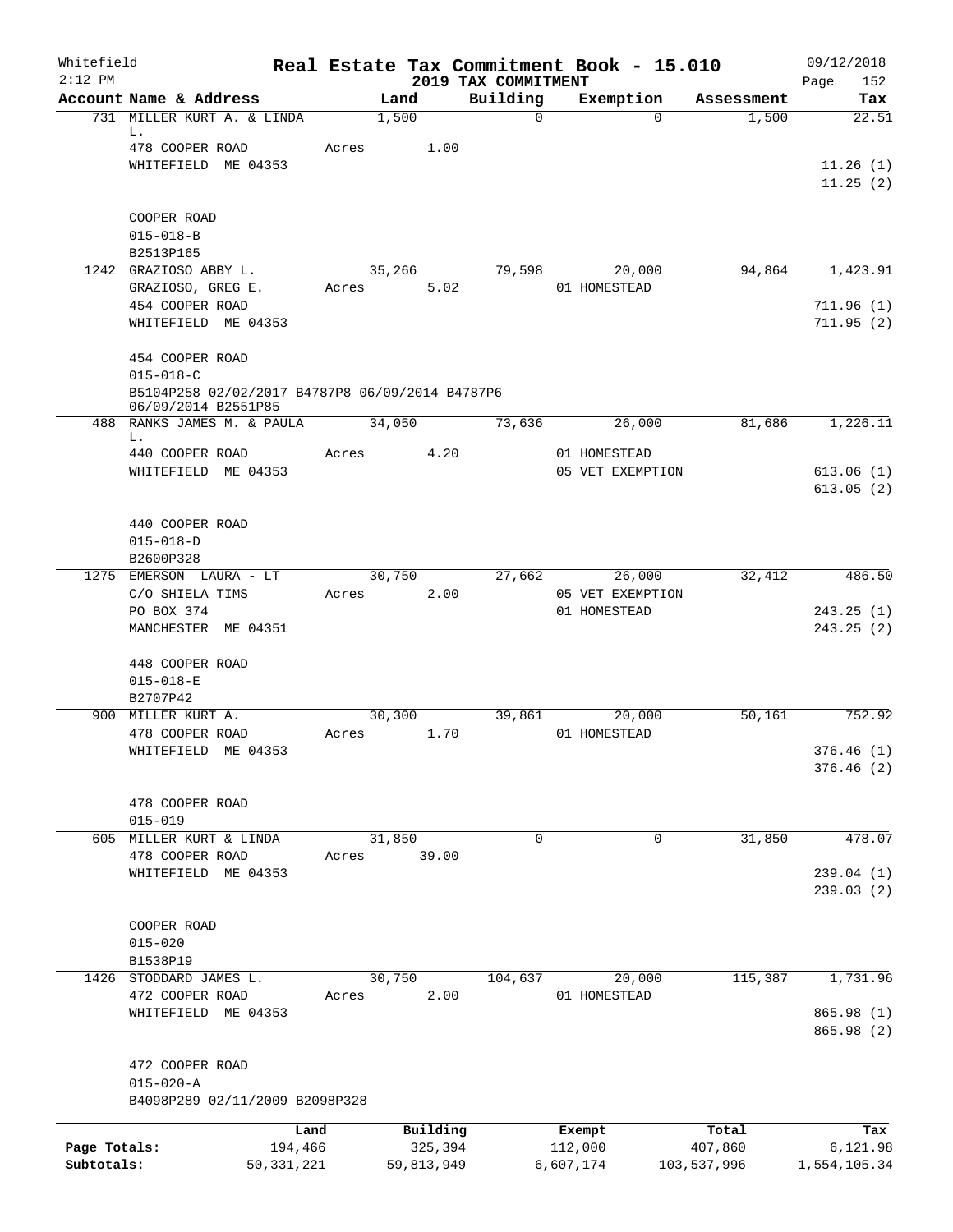| Whitefield |                                                                  |        |       |                     | Real Estate Tax Commitment Book - 15.010 |                      | 09/12/2018             |
|------------|------------------------------------------------------------------|--------|-------|---------------------|------------------------------------------|----------------------|------------------------|
| $2:12$ PM  |                                                                  |        |       | 2019 TAX COMMITMENT |                                          |                      | 153<br>Page            |
|            | Account Name & Address<br>961 MILLER JR. CHARLES W.              | 46,026 | Land  | Building<br>21,923  | Exemption<br>$\Omega$                    | Assessment<br>67,949 | Tax<br>1,019.91        |
|            | ESTATE OF                                                        |        |       |                     |                                          |                      |                        |
|            | KURT A MILLER PERS. REP Acres                                    |        | 18.47 |                     |                                          |                      |                        |
|            | 478 COOPER ROAD<br>WHITEFIELD ME                                 |        |       |                     |                                          |                      | 509.96(1)<br>509.95(2) |
|            | 04353-3203                                                       |        |       |                     |                                          |                      |                        |
|            | 516 COOPER ROAD                                                  |        |       |                     |                                          |                      |                        |
|            | $015 - 020 - B$                                                  |        |       |                     |                                          |                      |                        |
|            | B1538P19                                                         |        |       |                     |                                          |                      |                        |
| 1802       | MILLER FRANCES G. &                                              | 38,018 |       | 2,093               | $\mathbf 0$                              | 40,111               | 602.07                 |
|            | ROBERTA C. WHITNEY &                                             |        |       |                     |                                          |                      |                        |
|            | * WILLIAM E. BLUEHER                                             | Acres  | 8.46  |                     |                                          |                      |                        |
|            | P.O. BOX 4603                                                    |        |       |                     |                                          |                      | 301.04(1)              |
|            | AUGUSTA ME 04330                                                 |        |       |                     |                                          |                      | 301.03(2)              |
|            | 514 COOPER ROAD                                                  |        |       |                     |                                          |                      |                        |
|            | $015 - 020 - C$                                                  |        |       |                     |                                          |                      |                        |
|            | B4205P311 09/30/2009 B4003P91 05/13/2008 B3894P128<br>08/16/2007 |        |       |                     |                                          |                      |                        |
|            | 1008 JOHNSON DANNY J                                             | 85,180 |       | 78,816              | 0                                        | 163,996              | 2,461.58               |
|            | HERNANDEZ-JOHNSON                                                | Acres  | 86.86 |                     |                                          |                      |                        |
|            | STEPHANIE A                                                      |        |       |                     |                                          |                      |                        |
|            | 13854 LA CUARTA STREET                                           |        |       |                     |                                          |                      | 1,230.79(1)            |
|            | WHITTIER CA 90602                                                |        |       |                     |                                          |                      | 1,230.79(2)            |
|            | 544 COOPER ROAD                                                  |        |       |                     |                                          |                      |                        |
|            | $015 - 021$                                                      |        |       |                     |                                          |                      |                        |
|            | B4914P96 08/03/2015 B4461P318 11/21/2011                         |        |       |                     |                                          |                      |                        |
|            | 163 PERKINS WILLIAM D. JR.<br>& AMY L.                           | 31,455 |       | 133,144             | $\mathbf 0$                              | 164,599              | 2,470.63               |
|            | 604 COOPER ROAD                                                  | Acres  | 2.47  |                     |                                          |                      |                        |
|            | WHITEFIELD ME 04353                                              |        |       |                     |                                          |                      | 1, 235.32(1)           |
|            |                                                                  |        |       |                     |                                          |                      | 1, 235.31(2)           |
|            | 604 COOPER ROAD                                                  |        |       |                     |                                          |                      |                        |
|            | $015 - 021 - A$                                                  |        |       |                     |                                          |                      |                        |
|            | B2399P19                                                         |        |       |                     |                                          |                      |                        |
|            | 721 MILLER JR. CHARLES W.                                        | 52,288 |       | 85,932              | $\overline{0}$                           | 138,220              | 2,074.68               |
|            | ESTATE OF                                                        |        |       |                     |                                          |                      |                        |
|            | KURT A MILLER PERS. REP Acres                                    |        | 27.75 |                     |                                          |                      |                        |
|            | 478 COOPER ROAD                                                  |        |       |                     |                                          |                      | 1,037.34(1)            |
|            | WHITEFIELD ME<br>04353-3203                                      |        |       |                     |                                          |                      | 1,037.34(2)            |
|            | 505 COOPER ROAD                                                  |        |       |                     |                                          |                      |                        |
|            | $015 - 022$                                                      |        |       |                     |                                          |                      |                        |
|            | B959P159                                                         |        |       |                     |                                          |                      |                        |
|            | 1874 MILLER JUSTIN A.                                            | 30,750 |       | 9,068               | 0                                        | 39,818               | 597.67                 |
|            | 533 COOPER ROAD                                                  | Acres  | 2.00  |                     |                                          |                      |                        |
|            | WHITEFIELD ME 04353                                              |        |       |                     |                                          |                      | 298.84(1)              |
|            |                                                                  |        |       |                     |                                          |                      | 298.83(2)              |
|            | 533 COOPER ROAD                                                  |        |       |                     |                                          |                      |                        |
|            | $015 - 022 - 1$                                                  |        |       |                     |                                          |                      |                        |
|            | B4807P1 08/11/2014 B4777P10 05/07/2014 B4777P8                   |        |       |                     |                                          |                      |                        |
|            | 05/07/2014                                                       |        |       |                     |                                          |                      |                        |
|            |                                                                  |        |       |                     |                                          |                      |                        |
|            |                                                                  |        |       |                     |                                          |                      |                        |

|              | Land       | Building   | Exempt    | Total       | Tax          |
|--------------|------------|------------|-----------|-------------|--------------|
| Page Totals: | 283,717    | 330,976    |           | 614,693     | 9,226.54     |
| Subtotals:   | 50,614,938 | 60,144,925 | 6,607,174 | 104,152,689 | 1,563,331.88 |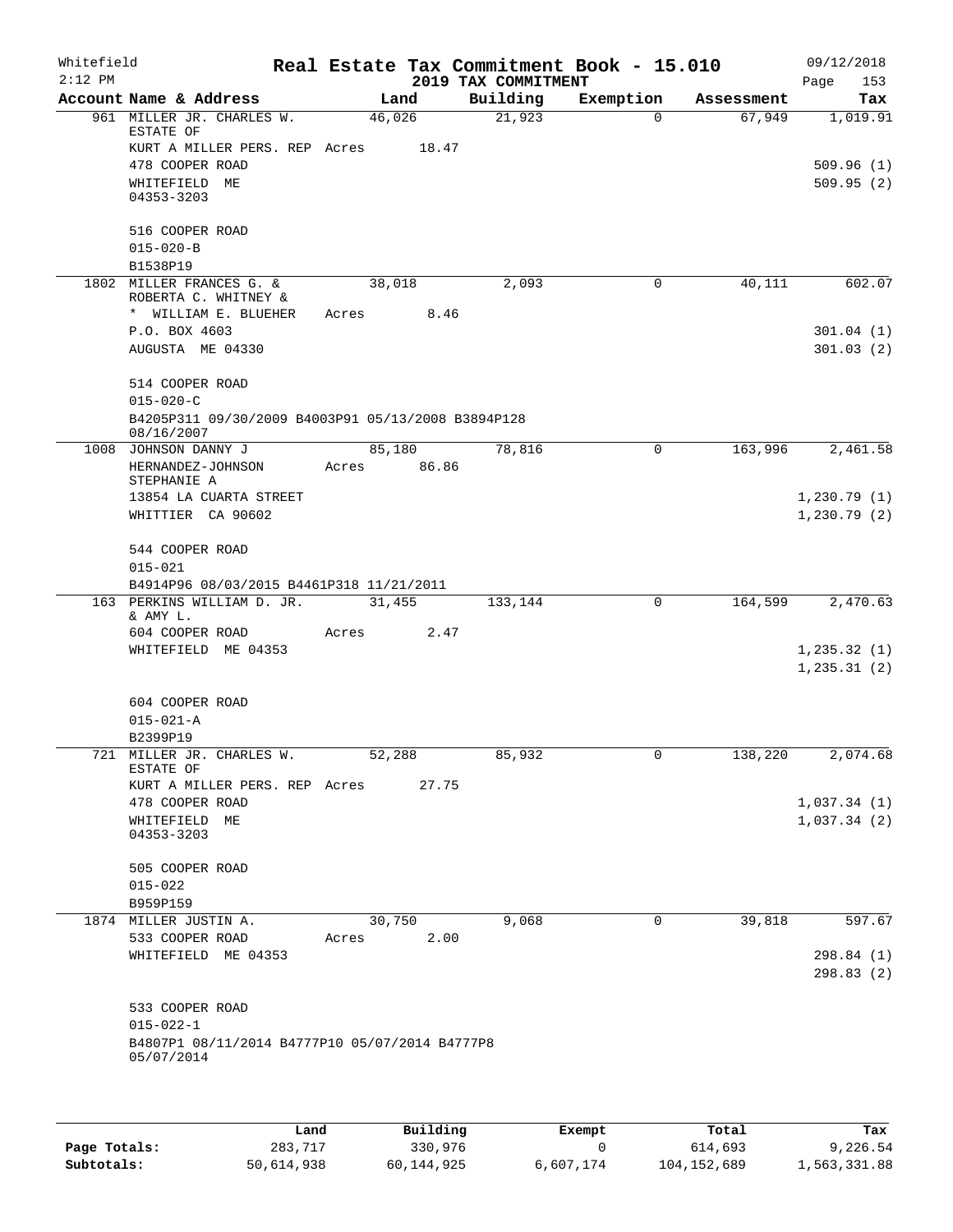| Whitefield<br>$2:12$ PM |                                 |       |        | 2019 TAX COMMITMENT | Real Estate Tax Commitment Book - 15.010 |            | 09/12/2018<br>154<br>Page |
|-------------------------|---------------------------------|-------|--------|---------------------|------------------------------------------|------------|---------------------------|
|                         | Account Name & Address          |       | Land   | Building            | Exemption                                | Assessment | Tax                       |
|                         | 1518 MILLER KURT E.             |       | 30,000 | 64,795              | $\Omega$                                 | 94,795     | 1,422.87                  |
|                         | 6 CLARK LANE                    | Acres | 1.50   |                     |                                          |            |                           |
|                         | WHITEFIELD ME 04353             |       |        |                     |                                          |            | 711.44(1)                 |
|                         |                                 |       |        |                     |                                          |            | 711.43(2)                 |
|                         |                                 |       |        |                     |                                          |            |                           |
|                         | 6 CLARK LANE<br>$015 - 022 - A$ |       |        |                     |                                          |            |                           |
|                         | B2629P152                       |       |        |                     |                                          |            |                           |
| 587                     | CUNNINGHAM PERCY                |       | 49,990 | 0                   | 0                                        | 49,990     | 750.35                    |
|                         | JR.TRUSTEE                      |       |        |                     |                                          |            |                           |
|                         | 76 CREST DRIVE                  | Acres | 39.60  |                     |                                          |            |                           |
|                         | SOMERSWORTH NH 03878            |       |        |                     |                                          |            | 375.18(1)                 |
|                         |                                 |       |        |                     |                                          |            | 375.17(2)                 |
|                         |                                 |       |        |                     |                                          |            |                           |
|                         | COOPER ROAD                     |       |        |                     |                                          |            |                           |
|                         | $015 - 023$                     |       |        |                     |                                          |            |                           |
|                         | B3331P221 07/27/2004            |       |        |                     |                                          |            |                           |
|                         | 1133 HOAR GARY L.               |       | 43,170 | 37,476              | 0                                        | 80,646     | 1,210.50                  |
|                         | JELLISON, ELANA                 | Acres | 14.90  |                     |                                          |            |                           |
|                         | 46 NO. HUNTS MEADOW             |       |        |                     |                                          |            | 605.25(1)                 |
|                         | ROAD<br>WHITEFIELD ME 04353     |       |        |                     |                                          |            | 605.25(2)                 |
|                         |                                 |       |        |                     |                                          |            |                           |
|                         | 46 NO. HUNTS MEADOW             |       |        |                     |                                          |            |                           |
|                         | <b>ROAD</b>                     |       |        |                     |                                          |            |                           |
|                         | $015 - 025$                     |       |        |                     |                                          |            |                           |
|                         | B5039P168 08/04/2016            |       |        |                     |                                          |            |                           |
|                         | 348 HOAR GARY L.                |       | 42,370 | 166,892             | 20,000                                   | 189,262    | 2,840.82                  |
|                         | JELLISON, ELANA                 | Acres | 13.90  |                     | 01 HOMESTEAD                             |            |                           |
|                         | 46 NO. HUNTS MEADOW             |       |        |                     |                                          |            | 1,420.41(1)               |
|                         | ROAD<br>WHITEFIELD ME 04353     |       |        |                     |                                          |            | 1,420.41(2)               |
|                         |                                 |       |        |                     |                                          |            |                           |
|                         | 46 NO. HUNTS MEADOW             |       |        |                     |                                          |            |                           |
|                         | ROAD                            |       |        |                     |                                          |            |                           |
|                         | $015 - 026$                     |       |        |                     |                                          |            |                           |
|                         | B5039P166 08/04/2016            |       |        |                     |                                          |            |                           |
|                         | 261 ROPER DAVID T. & KAREN      |       | 58,713 | 0                   | 0                                        | 58,713     | 881.28                    |
|                         | м.                              |       |        |                     |                                          |            |                           |
|                         | 268 COOPER ROAD                 | Acres | 81.18  |                     |                                          |            |                           |
|                         | WHITEFIELD ME 04353             |       |        |                     |                                          |            | 440.64 (1)<br>440.64(2)   |
|                         |                                 |       |        |                     |                                          |            |                           |
|                         | NO. HUNTS MEADOW ROAD           |       |        |                     |                                          |            |                           |
|                         | $015 - 027$                     |       |        |                     |                                          |            |                           |
|                         | B1481P272                       |       |        |                     |                                          |            |                           |
|                         | 73 HALLOWELL ROPER BECKY        |       | 30,795 | 123,412             | 20,000                                   | 134,207    | 2,014.45                  |
|                         | S. & DAVID T. & KAREN           |       |        |                     |                                          |            |                           |
|                         | 15 HALLOWELL LANE               | Acres | 2.03   |                     | 01 HOMESTEAD                             |            |                           |
|                         | DAMARISCOTTA ME 04543           |       |        |                     |                                          |            | 1,007.23(1)               |
|                         |                                 |       |        |                     |                                          |            | 1,007.22(2)               |
|                         |                                 |       |        |                     |                                          |            |                           |
|                         | 68 NO. HUNTS MEADOW<br>ROAD     |       |        |                     |                                          |            |                           |
|                         | $015 - 027 - A$                 |       |        |                     |                                          |            |                           |
|                         | B4340P244 11/12/2010            |       |        |                     |                                          |            |                           |
|                         |                                 |       |        |                     |                                          |            |                           |
|                         |                                 |       |        |                     |                                          |            |                           |
|                         |                                 |       |        |                     |                                          |            |                           |

|              | Land       | Building   | Exempt    | Total       | Tax          |
|--------------|------------|------------|-----------|-------------|--------------|
| Page Totals: | 255,038    | 392,575    | 40,000    | 607,613     | 9,120.27     |
| Subtotals:   | 50,869,976 | 60,537,500 | 6,647,174 | 104,760,302 | 1,572,452.15 |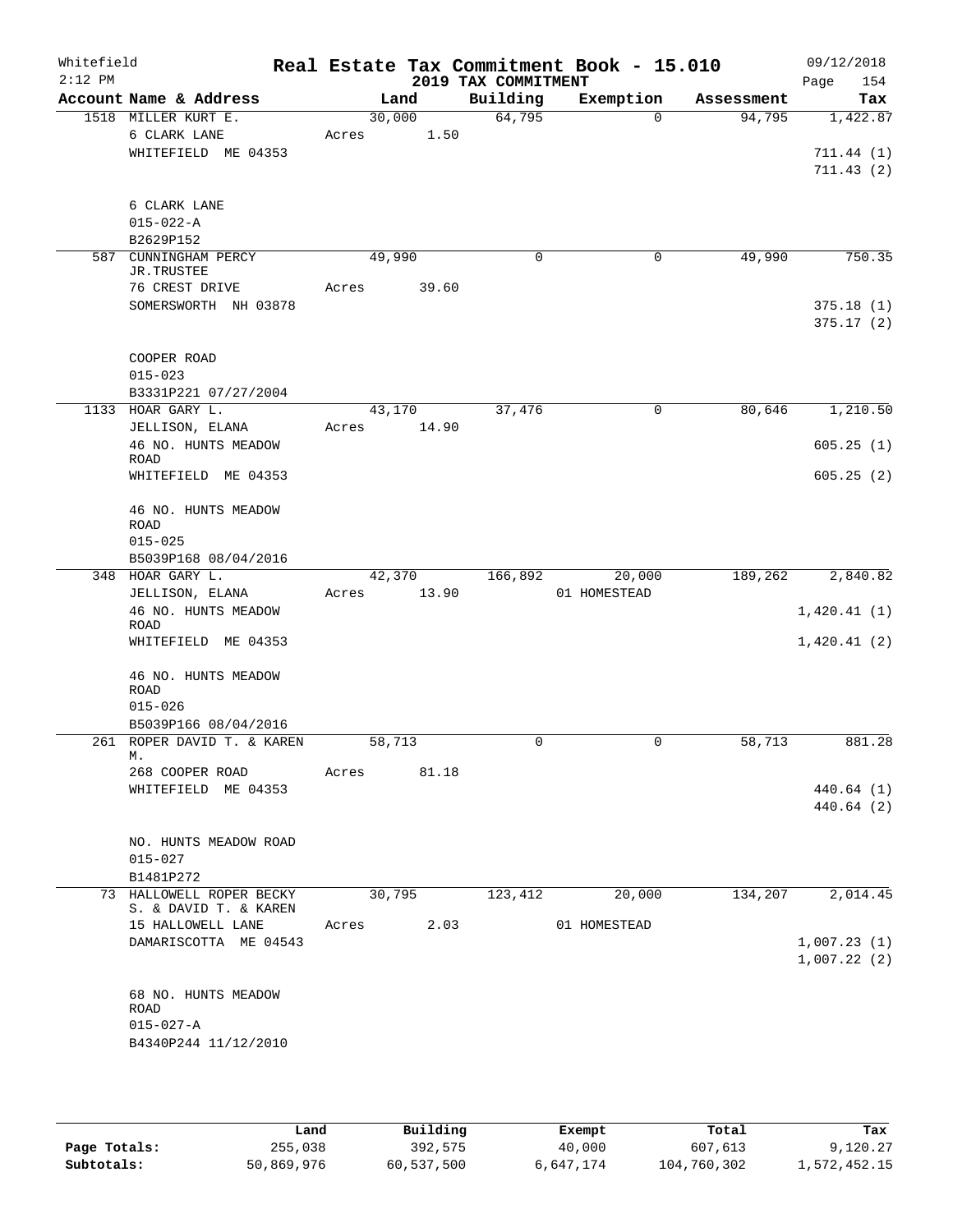| Whitefield<br>$2:12$ PM |                                                                                              |                  |        | 2019 TAX COMMITMENT | Real Estate Tax Commitment Book - 15.010 |            | 09/12/2018<br>155<br>Page   |
|-------------------------|----------------------------------------------------------------------------------------------|------------------|--------|---------------------|------------------------------------------|------------|-----------------------------|
|                         | Account Name & Address                                                                       |                  | Land   | Building            | Exemption                                | Assessment | Tax                         |
|                         | 1621 LUFKIN LESLIE C.<br>127 NO. HUNTS MEADOW<br><b>ROAD</b>                                 | 101,500<br>Acres | 119.50 | 36, 252             | 20,000<br>01 HOMESTEAD                   | 117,752    | 1,767.46                    |
|                         | WHITEFIELD ME 04353                                                                          |                  |        |                     |                                          |            | 883.73 (1)<br>883.73 (2)    |
|                         | 127 NO. HUNTS MEADOW<br><b>ROAD</b><br>$015 - 028$                                           |                  |        |                     |                                          |            |                             |
|                         | B2762P96                                                                                     |                  |        |                     |                                          |            |                             |
|                         | 772 LUFKIN LESLIE C.<br>127 NO. HUNTS MEADOW<br>ROAD                                         | 20,000<br>Acres  | 1.50   | 0                   | $\mathbf 0$                              | 20,000     | 300.20                      |
|                         | WHITEFIELD ME 04353                                                                          |                  |        |                     |                                          |            | 150.10(1)<br>150.10(2)      |
|                         | NO. HUNTS MEADOW ROAD<br>$015 - 028 - A$<br>B3086P233                                        |                  |        |                     |                                          |            |                             |
|                         | 583 HOPKINS CLIFTON                                                                          | 49,600           |        | $\Omega$            | 0                                        | 49,600     | 744.50                      |
|                         | 377 WINDSOR NECK ROAD<br>WINDSOR ME 04363                                                    | Acres            | 39.00  |                     |                                          |            | 372.25(1)<br>372.25(2)      |
|                         | NO. HUNTS MEADOW ROAD<br>$015 - 029$<br>B4599P81 11/29/2012 B4459P255 11/15/2011 B2522P241   |                  |        |                     |                                          |            |                             |
|                         | 459 PEDERSEN, JOHN                                                                           | 30,000           |        | 71,984              | $\mathbf 0$                              | 101,984    | 1,530.78                    |
|                         | PEDERSEN, BONNIE                                                                             | Acres            | 0.86   |                     |                                          |            |                             |
|                         | P.O. BOX 983<br>GARDINER ME 04345                                                            |                  |        |                     |                                          |            | 765.39(1)<br>765.39(2)      |
|                         | 71 NO. HUNTS MEADOW<br><b>ROAD</b>                                                           |                  |        |                     |                                          |            |                             |
|                         | $015 - 030$                                                                                  |                  |        |                     |                                          |            |                             |
|                         | B5098P233 01/17/2017 B5094P304 09/30/2016 B3467P274<br>04/14/2005<br>844 KEYES JR. LESTER J. | 61,250           |        | 0                   | 0                                        | 61,250     | 919.36                      |
|                         | C/O DAVID REILLY                                                                             | Acres            | 59.00  |                     |                                          |            |                             |
|                         | 129 BRENTWOOD STREET                                                                         |                  |        |                     |                                          |            | 459.68 (1)                  |
|                         | PORTLAND ME 04103                                                                            |                  |        |                     |                                          |            | 459.68(2)                   |
|                         | NO. HUNTS MEADOW ROAD<br>$015 - 031$                                                         |                  |        |                     |                                          |            |                             |
|                         | B757P185                                                                                     |                  |        |                     |                                          |            |                             |
|                         | 522 DONOVAN WILLIAM J. II &<br><b>JANET</b>                                                  | 37,570           |        | 137,560             | 20,000                                   | 155, 130   | 2,328.50                    |
|                         | PO BOX 821                                                                                   | Acres            | 7.90   |                     | 01 HOMESTEAD                             |            |                             |
|                         | GARDINER ME 04345                                                                            |                  |        |                     |                                          |            | 1,164.25(1)<br>1, 164.25(2) |
|                         | 25 NO. HUNTS MEADOW<br>ROAD<br>$015 - 032$                                                   |                  |        |                     |                                          |            |                             |
|                         |                                                                                              |                  |        |                     |                                          |            |                             |

|              | Land       | Building   | Exempt    | Total       | Tax          |
|--------------|------------|------------|-----------|-------------|--------------|
| Page Totals: | 299,920    | 245,796    | 40,000    | 505,716     | 7,590.80     |
| Subtotals:   | 51,169,896 | 60,783,296 | 6,687,174 | 105,266,018 | 1,580,042.95 |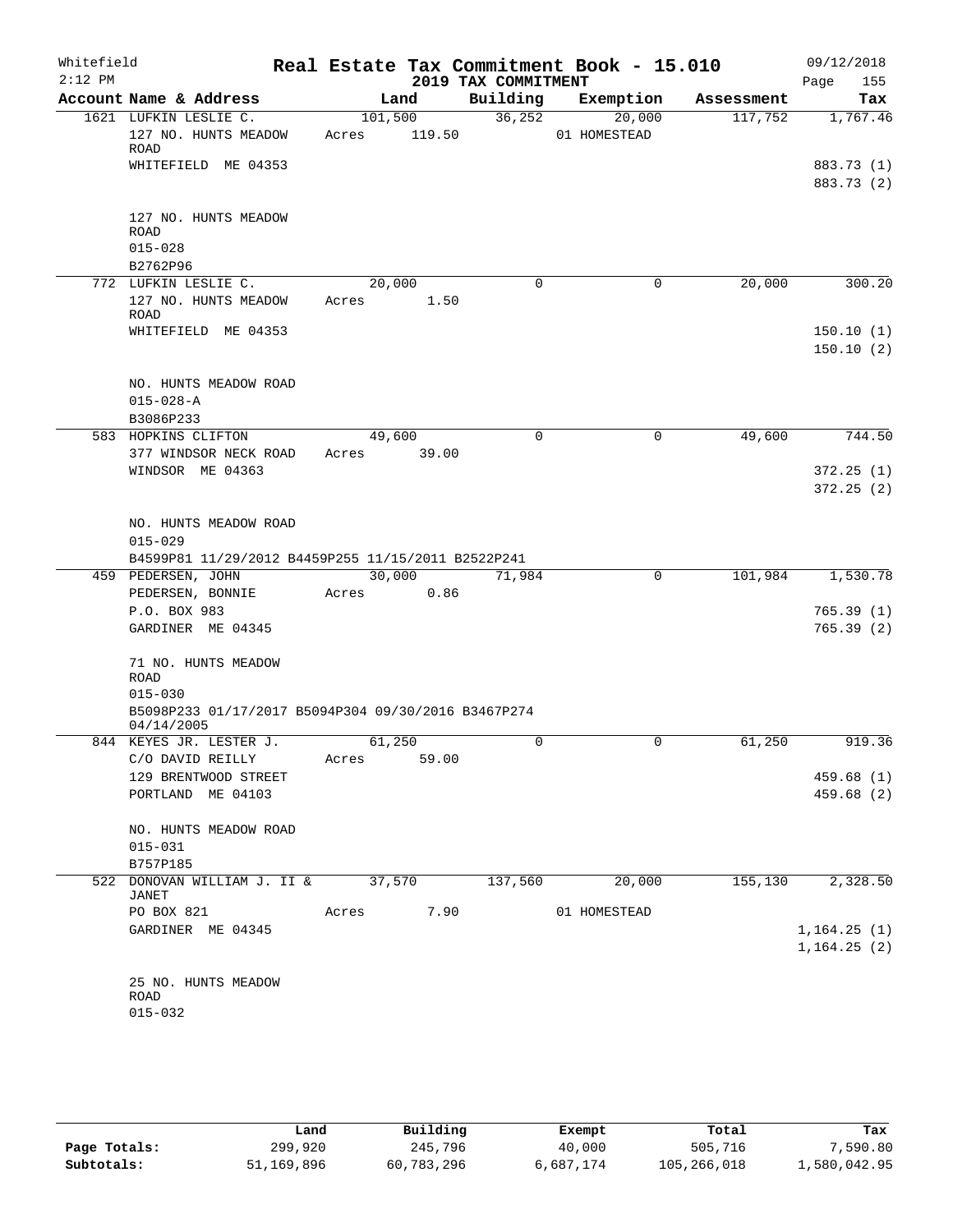| Whitefield<br>$2:12$ PM |                                                                                   |        |        | 2019 TAX COMMITMENT | Real Estate Tax Commitment Book - 15.010 |            | 09/12/2018<br>Page<br>156 |
|-------------------------|-----------------------------------------------------------------------------------|--------|--------|---------------------|------------------------------------------|------------|---------------------------|
|                         | Account Name & Address                                                            |        | Land   | Building            | Exemption                                | Assessment | Tax                       |
|                         | 441 NICHOLSON TRUST M<br>FRANCES                                                  |        | 65,450 | 27,733              | $\Omega$                                 | 93,183     | 1,398.68                  |
|                         | C/O M. FRANCES<br>HERBENICK                                                       | Acres  | 48.00  |                     |                                          |            |                           |
|                         | 342 SOUND DRIVE                                                                   |        |        |                     |                                          |            | 699.34 (1)                |
|                         | KEY LARGO FL 33037                                                                |        |        |                     |                                          |            | 699.34(2)                 |
|                         | 7 NO. HUNTS MEADOW ROAD<br>$015 - 033$                                            |        |        |                     |                                          |            |                           |
|                         | B1354P321                                                                         |        |        |                     |                                          |            |                           |
|                         | 1235 ROPER DAVID & KAREN                                                          |        | 35,650 | $\mathbf 0$         | $\mathbf 0$                              | 35,650     | 535.11                    |
|                         | 268 COOPER ROAD                                                                   | Acres  | 25.00  |                     |                                          |            |                           |
|                         | WHITEFIELD ME 04353                                                               |        |        |                     |                                          |            | 267.56(1)<br>267.55(2)    |
|                         | COOPER ROAD                                                                       |        |        |                     |                                          |            |                           |
|                         | $015 - 033 - A$                                                                   |        |        |                     |                                          |            |                           |
|                         | B2292P205<br>1663 COSTA, DANIEL A.                                                |        | 26,520 | $\mathbf 0$         | $\mathbf 0$                              | 26,520     | 398.07                    |
|                         | 148 BULL ROCK ROAD                                                                | Acres  | 65.00  |                     |                                          |            |                           |
|                         | WEST BATH ME 04530                                                                |        |        |                     |                                          |            | 199.04(1)<br>199.03(2)    |
|                         | COOPER ROAD<br>$015 - 034$<br>B5109P249 02/17/2017 B5095P303 09/29/2016 B5095P301 |        |        |                     |                                          |            |                           |
|                         | 09/14/2016 B657P332 08/21/1969<br>1554 BURHOE LESLIE & KOLLER                     |        | 45,700 | 19,175              | 0                                        | 64,875     | 973.77                    |
|                         | BERTIE B.                                                                         |        |        |                     |                                          |            |                           |
|                         | 164A HENRY LANE                                                                   | Acres  | 33.00  |                     |                                          |            |                           |
|                         | WHITEFIELD ME 04353                                                               |        |        |                     |                                          |            | 486.89(1)                 |
|                         |                                                                                   |        |        |                     |                                          |            | 486.88 (2)                |
|                         | 164 HENRY LANE                                                                    |        |        |                     |                                          |            |                           |
|                         | $015 - 035$<br>B4951P134 11/20/2015 B2890P307 07/26/2002 B2849P37                 |        |        |                     |                                          |            |                           |
|                         | 704 KENNALLY JAMES M. &                                                           |        | 35,330 | 162,125             | 26,000                                   | 171,455    | 2,573.54                  |
|                         | CAROLE B.                                                                         |        |        |                     |                                          |            |                           |
|                         | 176 HENRY LANE                                                                    | Acres  | 5.10   |                     | 01 HOMESTEAD                             |            |                           |
|                         | WHITEFIELD ME 04353                                                               |        |        |                     | 07 NMR VET & WIDOW                       |            | 1,286.77(1)               |
|                         |                                                                                   |        |        |                     |                                          |            | 1,286.77(2)               |
|                         | 176 HENRY LANE                                                                    |        |        |                     |                                          |            |                           |
|                         | $015 - 035 - A$                                                                   |        |        |                     |                                          |            |                           |
|                         | B3508P27 06/29/2005                                                               |        |        |                     |                                          |            |                           |
|                         | 1794 POPE JOHN T. & ELISE K.<br>VOIGT                                             | 31,500 |        | 90,300              | 20,000                                   | 101,800    | 1,528.02                  |
|                         | 164 HENRY LANE                                                                    | Acres  | 2.50   |                     | 01 HOMESTEAD                             |            |                           |
|                         | WHITEFIELD ME 04353                                                               |        |        |                     |                                          |            | 764.01(1)                 |
|                         |                                                                                   |        |        |                     |                                          |            | 764.01(2)                 |
|                         | 164 HENRY LANE                                                                    |        |        |                     |                                          |            |                           |
|                         | $015 - 035 - B$                                                                   |        |        |                     |                                          |            |                           |
|                         | B3885P298 07/26/2007                                                              |        |        |                     |                                          |            |                           |
|                         |                                                                                   |        |        |                     |                                          |            |                           |

|              | Land       | Building   | Exempt    | Total       | Tax          |
|--------------|------------|------------|-----------|-------------|--------------|
| Page Totals: | 240,150    | 299,333    | 46,000    | 493,483     | .407.19      |
| Subtotals:   | 51,410,046 | 61,082,629 | 6,733,174 | 105,759,501 | l,587,450.14 |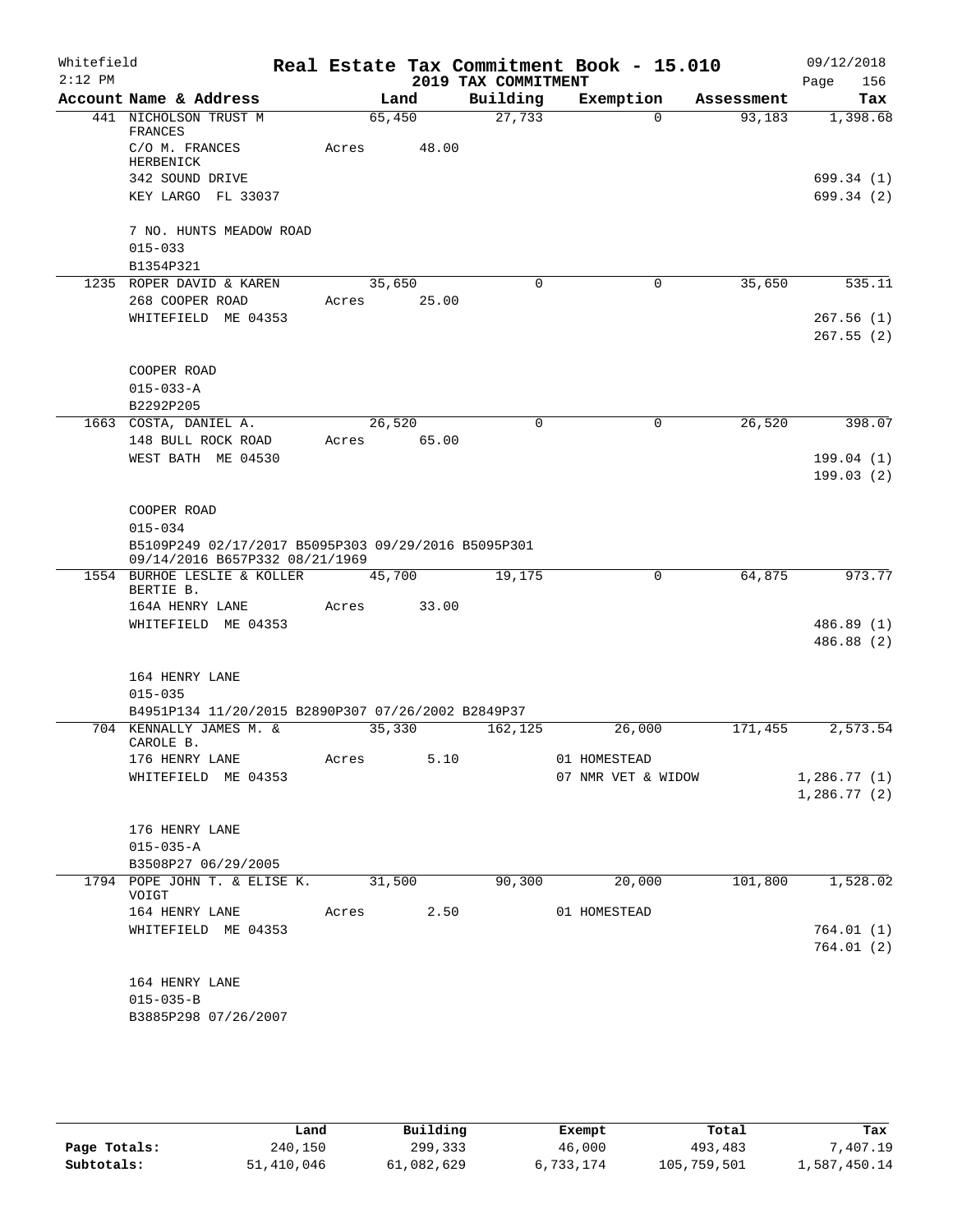| Whitefield |                                                                   |       |                |                     | Real Estate Tax Commitment Book - 15.010 |            | 09/12/2018  |
|------------|-------------------------------------------------------------------|-------|----------------|---------------------|------------------------------------------|------------|-------------|
| $2:12$ PM  |                                                                   |       |                | 2019 TAX COMMITMENT |                                          |            | 157<br>Page |
|            | Account Name & Address                                            |       | Land           | Building            | Exemption                                | Assessment | Tax         |
|            | 1739 ROWLAND ROBERT S. &<br>MARY JANE T.                          |       | 71,750         | 126,632             | 20,000                                   | 178,382    | 2,677.51    |
|            | 182 HENRY LANE                                                    | Acres | 60.00          |                     | 01 HOMESTEAD                             |            |             |
|            | WHITEFIELD ME 04353                                               |       |                |                     |                                          |            | 1,338.76(1) |
|            |                                                                   |       |                |                     |                                          |            | 1,338.75(2) |
|            | 182 HENRY LANE                                                    |       |                |                     |                                          |            |             |
|            | $015 - 036 - A$                                                   |       |                |                     |                                          |            |             |
|            | B3364P210 09/18/2004                                              |       |                |                     |                                          |            |             |
|            | 114 ROPER DAVID T. & KAREN<br>М.                                  |       | 53,750         | 162,179             | 20,000                                   | 195,929    | 2,940.89    |
|            | 268 COOPER ROAD                                                   | Acres | 30.00          |                     | 01 HOMESTEAD                             |            |             |
|            | WHITEFIELD ME 04353                                               |       |                |                     |                                          |            | 1,470.45(1) |
|            |                                                                   |       |                |                     |                                          |            | 1,470.44(2) |
|            |                                                                   |       |                |                     |                                          |            |             |
|            | 268 COOPER ROAD<br>$015 - 037$                                    |       |                |                     |                                          |            |             |
| 1468       | TIBBETTS BARRY J.                                                 |       | 51,541         | 22,375              | $\mathbf 0$                              | 73,916     | 1,109.48    |
|            | 61 TOWNHOUSE ROAD                                                 | Acres | 56.50          |                     |                                          |            |             |
|            | WHITEFIELD ME 04353                                               |       |                |                     |                                          |            | 554.74 (1)  |
|            |                                                                   |       |                |                     |                                          |            | 554.74 (2)  |
|            |                                                                   |       |                |                     |                                          |            |             |
|            | COOPER ROAD                                                       |       |                |                     |                                          |            |             |
|            | $015 - 038$                                                       |       |                |                     |                                          |            |             |
|            | B2224P6                                                           |       |                |                     |                                          |            |             |
|            | 602 ARMSTRONG DONNA M.<br>340 COOPER ROAD                         | Acres | 30,300<br>1.70 | 95,630              | 20,000<br>01 HOMESTEAD                   | 105,930    | 1,590.01    |
|            | WHITEFIELD ME 04353                                               |       |                |                     |                                          |            | 795.01(1)   |
|            |                                                                   |       |                |                     |                                          |            | 795.00(2)   |
|            |                                                                   |       |                |                     |                                          |            |             |
|            | 340 COOPER ROAD                                                   |       |                |                     |                                          |            |             |
|            | $015 - 038 - A$                                                   |       |                |                     |                                          |            |             |
|            | B4287P268 06/17/2010 B4287P268 06/18/2010 B2411P200<br>12/14/1998 |       |                |                     |                                          |            |             |
|            | 1048 SOUTHER HOPE E.                                              |       | 34,725         | 146,055             | 20,000                                   | 160,780    | 2,413.31    |
|            | 360 COOPER ROAD                                                   | Acres | 4.65           |                     | 01 HOMESTEAD                             |            |             |
|            | WHITEFIELD ME 04353                                               |       |                |                     |                                          |            | 1,206.66(1) |
|            |                                                                   |       |                |                     |                                          |            | 1,206.65(2) |
|            | 360 COOPER ROAD                                                   |       |                |                     |                                          |            |             |
|            | $015 - 039$                                                       |       |                |                     |                                          |            |             |
|            | B4329P97 10/15/2010 B3886P294 07/25/2007 B2714P224                |       |                |                     |                                          |            |             |
|            | 192 MCLAUGHLIN FRANCIS L.<br>IV & KIM M.                          |       | 35,100         | 77,750              | 26,000                                   | 86,850     | 1,303.62    |
|            | 348 COOPER ROAD                                                   | Acres | 4.90           |                     | 01 HOMESTEAD                             |            |             |
|            | WHITEFIELD ME 04353                                               |       |                |                     | 10 VET $8-24-1982 = 7-31-1984$           |            | 651.81 (1)  |
|            |                                                                   |       |                |                     |                                          |            | 651.81(2)   |
|            |                                                                   |       |                |                     |                                          |            |             |
|            | 348 COOPER ROAD<br>$015 - 039 - A$                                |       |                |                     |                                          |            |             |
|            | B4464P210 11/29/2011 B3538P144 08/12/2006                         |       |                |                     |                                          |            |             |
|            |                                                                   |       |                |                     |                                          |            |             |

|              | Land       | Building   | Exempt    | Total       | Tax          |
|--------------|------------|------------|-----------|-------------|--------------|
| Page Totals: | 277,166    | 630,621    | 106,000   | 801,787     | 12,034.82    |
| Subtotals:   | 51,687,212 | 61,713,250 | 6,839,174 | 106,561,288 | 1,599,484.96 |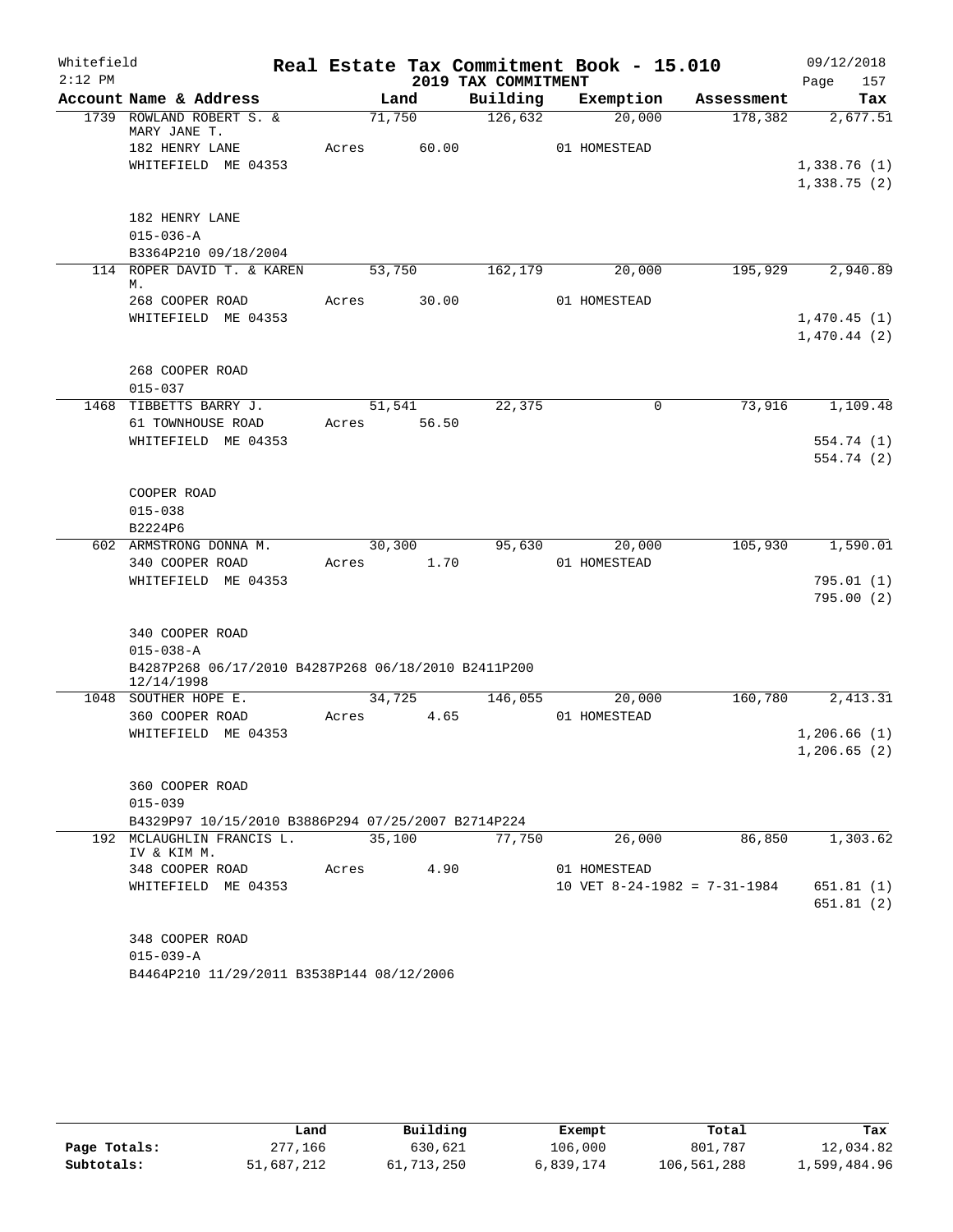| Whitefield<br>$2:12$ PM |                                                                                                           |            |      | 2019 TAX COMMITMENT | Real Estate Tax Commitment Book - 15.010 |            | 09/12/2018<br>Page<br>158 |
|-------------------------|-----------------------------------------------------------------------------------------------------------|------------|------|---------------------|------------------------------------------|------------|---------------------------|
|                         | Account Name & Address                                                                                    | Land       |      | Building            | Exemption                                | Assessment | Tax                       |
|                         | 495 TAYLOR GLENN P. &<br>TRACEY L.                                                                        | 30,930     |      | 93,873              | 20,000                                   | 104,803    | 1,573.09                  |
|                         | 368 COOPER ROAD                                                                                           | Acres      | 2.12 |                     | 01 HOMESTEAD                             |            |                           |
|                         | WHITEFIELD ME 04353                                                                                       |            |      |                     |                                          |            | 786.55(1)                 |
|                         |                                                                                                           |            |      |                     |                                          |            | 786.54 (2)                |
|                         | 368 COOPER ROAD                                                                                           |            |      |                     |                                          |            |                           |
|                         | $015 - 040$                                                                                               |            |      |                     |                                          |            |                           |
|                         | B4900P81 06/26/2015 B2754P275                                                                             |            |      |                     |                                          |            |                           |
|                         | 903 ADAMO JOHN                                                                                            | 30,570     |      | 48,374              | $\mathbf 0$                              | 78,944     | 1,184.95                  |
|                         | P.O. BOX 10078                                                                                            | Acres      | 1.88 |                     |                                          |            |                           |
|                         | PORTLAND ME 04104                                                                                         |            |      |                     |                                          |            | 592.48 (1)                |
|                         |                                                                                                           |            |      |                     |                                          |            | 592.47(2)                 |
|                         | 382 COOPER ROAD                                                                                           |            |      |                     |                                          |            |                           |
|                         | $015 - 041$                                                                                               |            |      |                     |                                          |            |                           |
|                         | B5185P29 06/13/2017                                                                                       |            |      |                     |                                          |            |                           |
|                         | 584 FRANDSEN, BRUCE M.                                                                                    | 30,300     |      | 107,673             | $\mathbf 0$                              | 137,973    | 2,070.97                  |
|                         | RATCLIFF, HEATHER                                                                                         | Acres      | 1.70 |                     |                                          |            |                           |
|                         | 14 PITTSTON ROAD                                                                                          |            |      |                     |                                          |            | 1,035.49(1)               |
|                         | WHITEFIELD ME 04353                                                                                       |            |      |                     |                                          |            | 1,035.48(2)               |
|                         |                                                                                                           |            |      |                     |                                          |            |                           |
|                         | 386 COOPER ROAD                                                                                           |            |      |                     |                                          |            |                           |
|                         | $015 - 042$                                                                                               |            |      |                     |                                          |            |                           |
|                         | B5100P149 10/19/2016 B3556P229 09/19/2005                                                                 |            |      |                     |                                          |            |                           |
|                         | 513 HARTNETT, LISA L.                                                                                     | 30,600     |      | 93,759              | $\mathbf 0$                              | 124,359    | 1,866.63                  |
|                         | 1406 NORTH ROAD                                                                                           | Acres      | 1.90 |                     |                                          |            |                           |
|                         | MT. VERNON ME 04352                                                                                       |            |      |                     |                                          |            | 933.32 (1)                |
|                         |                                                                                                           |            |      |                     |                                          |            | 933.31(2)                 |
|                         |                                                                                                           |            |      |                     |                                          |            |                           |
|                         | 487 HUNTS MEADOW ROAD                                                                                     |            |      |                     |                                          |            |                           |
|                         | $015 - 043$                                                                                               |            |      |                     |                                          |            |                           |
|                         | B4056P32 08/29/2016 B4958P47 12/14/2015 B4951P123<br>11/19/2015 B4914P282 08/05/2015 B4772P314 04/23/2014 |            |      |                     |                                          |            |                           |
|                         | B4764P215 03/18/2014 B2837P217<br>1420 MELLOR DANIEL J. &                                                 | 31,050     |      | 11,074              | $\mathbf 0$                              | 42,124     | 632.28                    |
|                         | ANNIE LOUISE                                                                                              |            |      |                     |                                          |            |                           |
|                         | 477 HUNTS MEADOW ROAD                                                                                     | Acres 2.20 |      |                     |                                          |            |                           |
|                         | WHITEFIELD ME 04353                                                                                       |            |      |                     |                                          |            | 316.14(1)                 |
|                         |                                                                                                           |            |      |                     |                                          |            | 316.14(2)                 |
|                         |                                                                                                           |            |      |                     |                                          |            |                           |
|                         | 477 HUNTS MEADOW ROAD                                                                                     |            |      |                     |                                          |            |                           |
|                         | $015 - 044$                                                                                               |            |      |                     |                                          |            |                           |
|                         | B4663P71 05/16/2013 B2899P82                                                                              |            |      |                     |                                          |            |                           |
|                         | 1005 MELLOR JOHN H.                                                                                       | 31,500     |      | 107,363             | 20,000                                   | 118,863    | 1,784.13                  |
|                         | PO BOX 48                                                                                                 | Acres      | 2.50 |                     | 01 HOMESTEAD                             |            |                           |
|                         | WHITEFIELD ME 04353                                                                                       |            |      |                     |                                          |            | 892.07 (1)                |
|                         |                                                                                                           |            |      |                     |                                          |            | 892.06 (2)                |
|                         | 471 HUNTS MEADOW ROAD                                                                                     |            |      |                     |                                          |            |                           |
|                         | $015 - 045$                                                                                               |            |      |                     |                                          |            |                           |
|                         | B4468P144 12/07/2011 B1688P287                                                                            |            |      |                     |                                          |            |                           |
|                         |                                                                                                           |            |      |                     |                                          |            |                           |

|              | Land       | Building     | Exempt    | Total       | Tax          |
|--------------|------------|--------------|-----------|-------------|--------------|
| Page Totals: | 184,950    | 462,116      | 40,000    | 607,066     | 9,112.05     |
| Subtotals:   | 51,872,162 | 62, 175, 366 | 6,879,174 | 107,168,354 | 1,608,597.01 |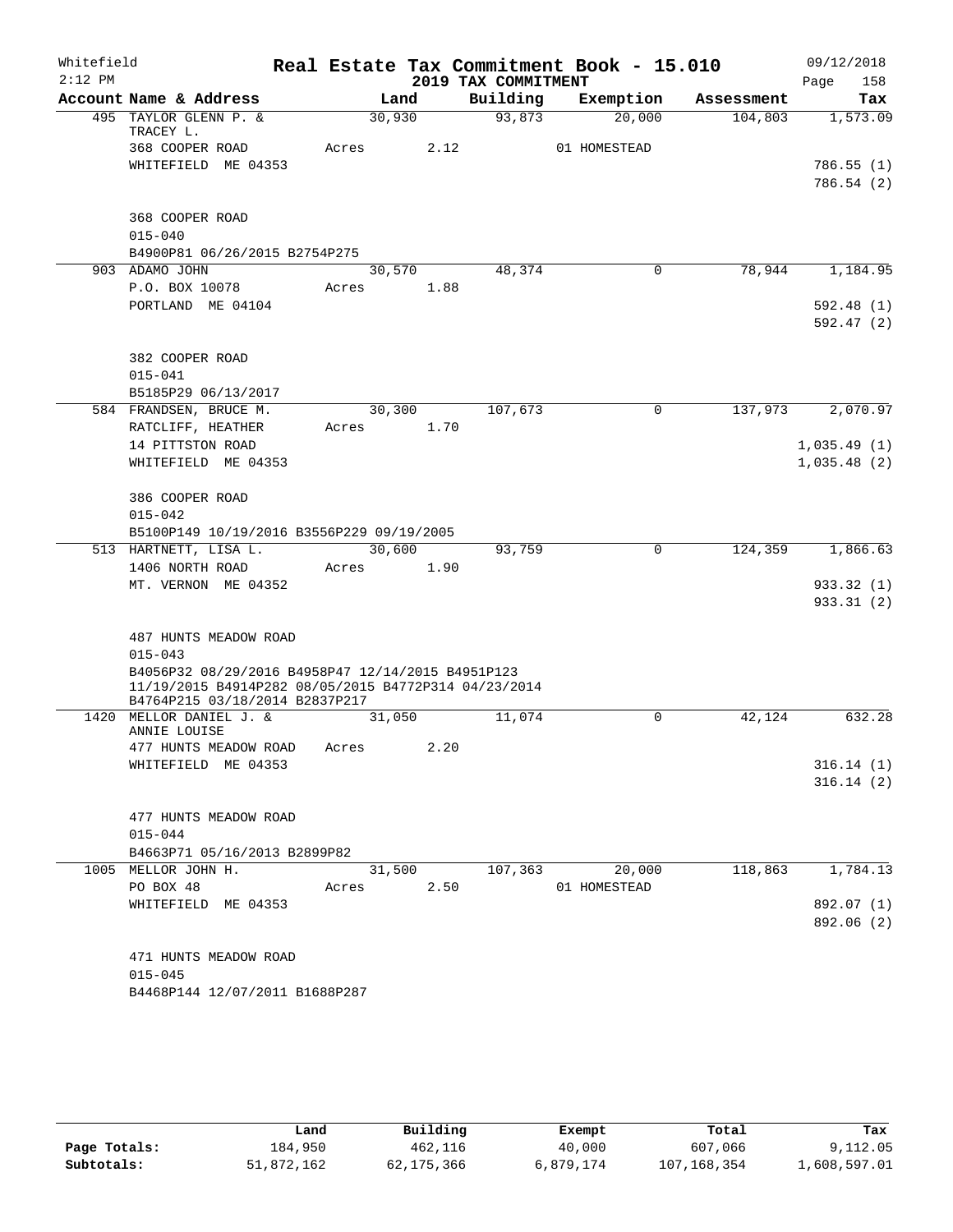| Whitefield<br>$2:12$ PM |                                                                                            |              |       |                 |                                 | Real Estate Tax Commitment Book - 15.010 |             | 09/12/2018                  |
|-------------------------|--------------------------------------------------------------------------------------------|--------------|-------|-----------------|---------------------------------|------------------------------------------|-------------|-----------------------------|
|                         | Account Name & Address                                                                     |              |       | Land            | 2019 TAX COMMITMENT<br>Building | Exemption                                | Assessment  | Page<br>159<br>Tax          |
|                         | 226 ROBINSON LUCIA P.                                                                      |              |       | 47,250          | 107, 185                        | $\Omega$                                 | 154,435     | 2,318.07                    |
|                         | 457 HUNTS MEADOW ROAD<br>WHITEFIELD ME 04353                                               |              | Acres | 20.00           |                                 |                                          |             | 1,159.04(1)<br>1, 159.03(2) |
|                         | 457 HUNTS MEADOW ROAD<br>$015 - 046$                                                       |              |       |                 |                                 |                                          |             |                             |
| 148                     | DEMERS FAMILY TRUST<br>JOSHUA, SUSAN, RONALD<br>TRUSTEES                                   |              | Acres | 31,970<br>13.40 | $\mathbf 0$                     | 0                                        | 31,970      | 479.87                      |
|                         | 141 MAIN STREET<br>WHITEFIELD ME 04353                                                     |              |       |                 |                                 |                                          |             | 239.94(1)<br>239.93(2)      |
|                         | HUNTS MEADOW ROAD<br>$015 - 047$                                                           |              |       |                 |                                 |                                          |             |                             |
|                         | 1536 SPICER SUSAN & DAVID<br>373 HUNTS MEADOW ROAD                                         |              | Acres | 87,250<br>91.00 | 131,289                         | 20,000<br>01 HOMESTEAD                   | 198,539     | 2,980.07                    |
|                         | WHITEFIELD ME 04353                                                                        |              |       |                 |                                 |                                          |             | 1,490.04(1)<br>1,490.03(2)  |
|                         | 373 HUNTS MEADOW ROAD<br>$015 - 048$<br>B2048P335                                          |              |       |                 |                                 |                                          |             |                             |
|                         | 511 DOWNS ROGER                                                                            |              |       | 95,250          | 233,665                         | 20,000                                   | 308,915     | 4,636.81                    |
|                         | 327 HUNTS MEADOW ROAD<br>WHITEFIELD ME 04353                                               |              | Acres | 107.00          |                                 | 01 HOMESTEAD                             |             | 2,318.41(1)<br>2,318.40 (2) |
|                         | 327 HUNTS MEADOW ROAD<br>$015 - 049$                                                       |              |       |                 |                                 |                                          |             |                             |
|                         | 539 COUTTS CODY & PAMELA<br>281 HUNTS MEADOW ROAD                                          |              | Acres | 30,750<br>2.00  | 15,308                          | 0                                        | 46,058      | 691.33                      |
|                         | WHITEFIELD ME 04353                                                                        |              |       |                 |                                 |                                          |             | 345.67(1)                   |
|                         |                                                                                            |              |       |                 |                                 |                                          |             | 345.66(2)                   |
|                         | 281 HUNTS MEADOW ROAD<br>$015 - 050$<br>B4853P108 01/08/2015 B4458P170 11/14/2011 B4002P57 |              |       |                 |                                 |                                          |             |                             |
| 918                     | 05/09/2008<br>PELLECCHIA STEPHEN                                                           |              |       | 39,490          | 172,586                         | 26,000                                   | 186,076     | 2,793.00                    |
|                         | DANIEL<br>PELLECCHIA KATHLEEN M.                                                           |              | Acres | 10.30           |                                 | 01 HOMESTEAD                             |             |                             |
|                         | 241 COOPER ROAD                                                                            |              |       |                 |                                 | 05 VET EXEMPTION                         |             | 1,396.50(1)                 |
|                         | WHITEFIELD ME 04353                                                                        |              |       |                 |                                 |                                          |             | 1,396.50(2)                 |
|                         | 241 COOPER ROAD<br>$015 - 051$                                                             |              |       |                 |                                 |                                          |             |                             |
| 105                     | B5237P134 02/28/2018 B4846P27 12/10/2014 B2191P23<br>SOOHEY ROBERT S. &                    |              |       | 41,690          | 329,455                         | 0                                        | 371,145     | 5,570.89                    |
|                         | THERESA S.<br>PO BOX 60                                                                    |              | Acres | 13.05           |                                 |                                          |             |                             |
|                         | WHITEFIELD ME 04353                                                                        |              |       |                 |                                 |                                          |             | 2,785.45(1)<br>2,785.44 (2) |
|                         | 203 COOPER ROAD<br>$015 - 051 - A$<br>B2240P153                                            |              |       |                 |                                 |                                          |             |                             |
|                         |                                                                                            | Land         |       | Building        |                                 | Exempt                                   | Total       | Tax                         |
| Page Totals:            |                                                                                            | 373,650      |       | 989,488         |                                 | 66,000                                   | 1,297,138   | 19,470.04                   |
| Subtotals:              |                                                                                            | 52, 245, 812 |       | 63, 164, 854    |                                 | 6,945,174                                | 108,465,492 | 1,628,067.05                |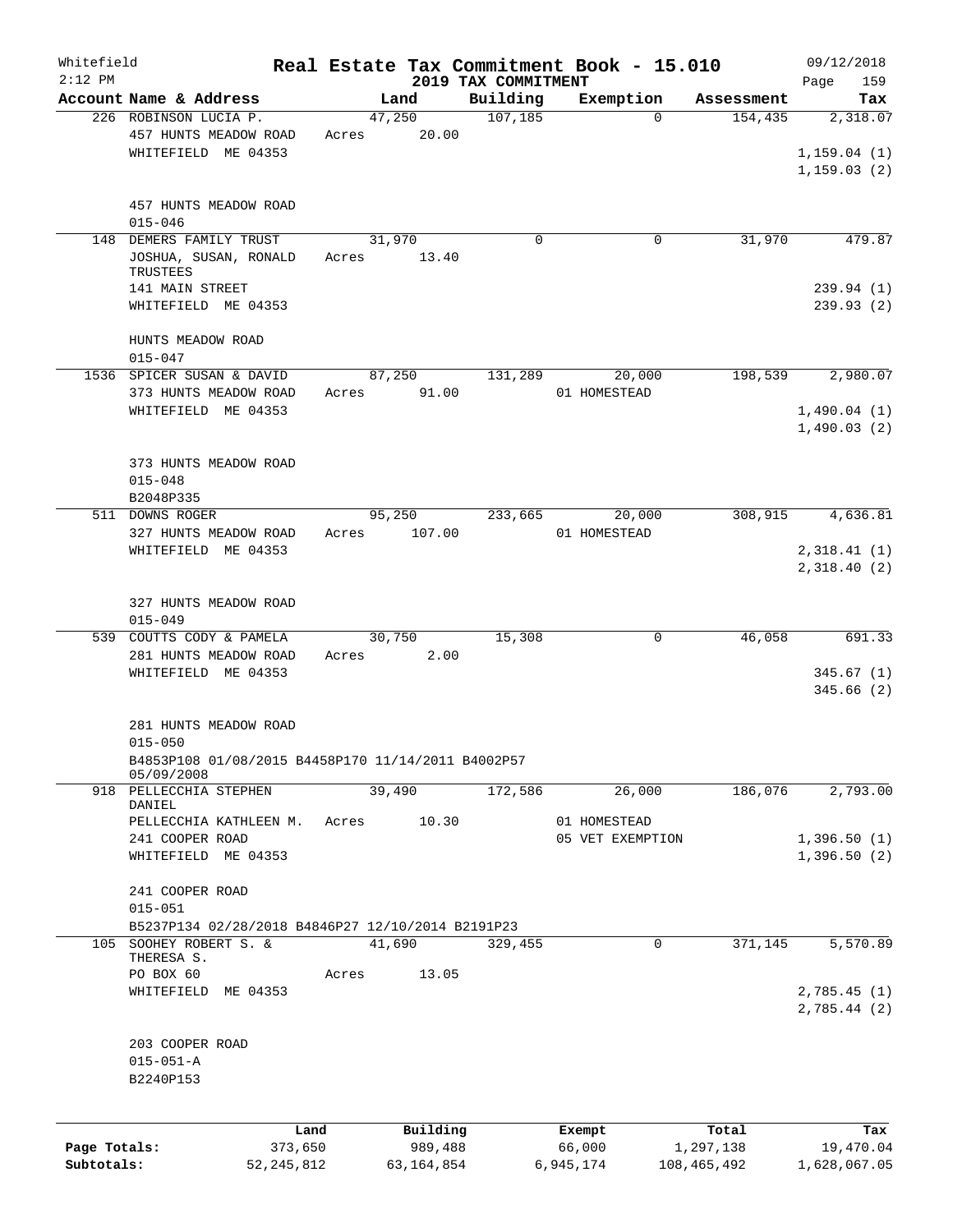| Whitefield |                                                                   |        |             |                     | Real Estate Tax Commitment Book - 15.010 |            | 09/12/2018   |
|------------|-------------------------------------------------------------------|--------|-------------|---------------------|------------------------------------------|------------|--------------|
| $2:12$ PM  |                                                                   |        |             | 2019 TAX COMMITMENT |                                          |            | Page<br>160  |
|            | Account Name & Address                                            |        | Land        | Building            | Exemption                                | Assessment | Tax          |
|            | 876 SOOHEY ROBERT S. &<br>THERESA S.                              |        | 26,770      | $\mathbf 0$         | $\Omega$                                 | 26,770     | 401.82       |
|            | P.O. BOX 60                                                       | Acres  | 6.90        |                     |                                          |            |              |
|            | WHITEFIELD ME 04353                                               |        |             |                     |                                          |            | 200.91(1)    |
|            |                                                                   |        |             |                     |                                          |            | 200.91(2)    |
|            |                                                                   |        |             |                     |                                          |            |              |
|            | COOPER ROAD                                                       |        |             |                     |                                          |            |              |
|            | $015 - 051 - B$                                                   |        |             |                     |                                          |            |              |
|            | B4855P72 01/16/2015                                               |        |             |                     |                                          |            |              |
|            | 634 BROWN CAROLE A.                                               |        | 42,400      | 133,802             | 20,000                                   | 156,202    | 2,344.59     |
|            | BROWN, TIMOTHY M.                                                 | Acres  | 3.10        |                     | 01 HOMESTEAD                             |            |              |
|            | 34 CLARK LANE                                                     |        |             |                     |                                          |            | 1, 172.30(1) |
|            | WHITEFIELD ME 04353                                               |        |             |                     |                                          |            | 1, 172.29(2) |
|            |                                                                   |        |             |                     |                                          |            |              |
|            | 34 CLARK LANE                                                     |        |             |                     |                                          |            |              |
|            | $015 - 052$                                                       |        |             |                     |                                          |            |              |
|            | B5032P18 07/14/2016                                               |        |             |                     |                                          |            |              |
|            | 1370 BROWN TIMOTHY                                                |        | $\mathbf 0$ | 8,743               | 0                                        | 8,743      | 131.23       |
|            | 34 CLARK LANE                                                     |        |             |                     |                                          |            |              |
|            | WHITEFIELD ME 04353                                               |        |             |                     |                                          |            | 65.62(1)     |
|            |                                                                   |        |             |                     |                                          |            | 65.61(2)     |
|            |                                                                   |        |             |                     |                                          |            |              |
|            | 38 CLARK LANE                                                     |        |             |                     |                                          |            |              |
|            | $015 - 052 - AON$                                                 |        |             | $\mathbf 0$         | $\mathbf 0$                              |            |              |
|            | 1606 BROOKE WILLIAM W & GAIL<br>$D$ .                             | 27,090 |             |                     |                                          | 27,090     | 406.62       |
|            | 41 COOPER ROAD                                                    | Acres  | 7.30        |                     |                                          |            |              |
|            | WHITEFIELD ME 04353                                               |        |             |                     |                                          |            | 203.31(1)    |
|            |                                                                   |        |             |                     |                                          |            | 203.31(2)    |
|            |                                                                   |        |             |                     |                                          |            |              |
|            | COOPER ROAD                                                       |        |             |                     |                                          |            |              |
|            | $016 - 001$                                                       |        |             |                     |                                          |            |              |
|            | B1429P298                                                         |        |             |                     |                                          |            |              |
|            | 1278 BROOKE WILLIAM W. &                                          |        | 6,900       | $\mathbf 0$         | $\mathbf 0$                              | 6,900      | 103.57       |
|            | GAIL D.                                                           |        |             |                     |                                          |            |              |
|            | 41 COOPER ROAD                                                    | Acres  | 4.60        |                     |                                          |            |              |
|            | WHITEFIELD ME 04353                                               |        |             |                     |                                          |            | 51.79(1)     |
|            |                                                                   |        |             |                     |                                          |            | 51.78(2)     |
|            | COOPER ROAD                                                       |        |             |                     |                                          |            |              |
|            | $016 - 002$                                                       |        |             |                     |                                          |            |              |
|            | B1429P298                                                         |        |             |                     |                                          |            |              |
|            | 1349 SHERWOOD, RANDOPLH                                           |        | 1,500       | $\Omega$            | $\Omega$                                 | 1,500      | 22.51        |
|            | 6117 ROCKAFELLA AVE                                               | Acres  | 1.00        |                     |                                          |            |              |
|            | SARASOTA FL 34231                                                 |        |             |                     |                                          |            | 11.26(1)     |
|            |                                                                   |        |             |                     |                                          |            | 11.25(2)     |
|            |                                                                   |        |             |                     |                                          |            |              |
|            | COOPER ROAD                                                       |        |             |                     |                                          |            |              |
|            | $016 - 003 - A$                                                   |        |             |                     |                                          |            |              |
|            | B5208P241 12/04/2017 B5208P239 09/19/2017 B5197P203<br>11/02/2017 |        |             |                     |                                          |            |              |

|              | Land       | Building     | Exempt    | Total       | Tax          |
|--------------|------------|--------------|-----------|-------------|--------------|
| Page Totals: | 104,660    | 142.545      | 20,000    | 227,205     | 3,410.34     |
| Subtotals:   | 52,350,472 | 63, 307, 399 | 6,965,174 | 108,692,697 | 1,631,477.39 |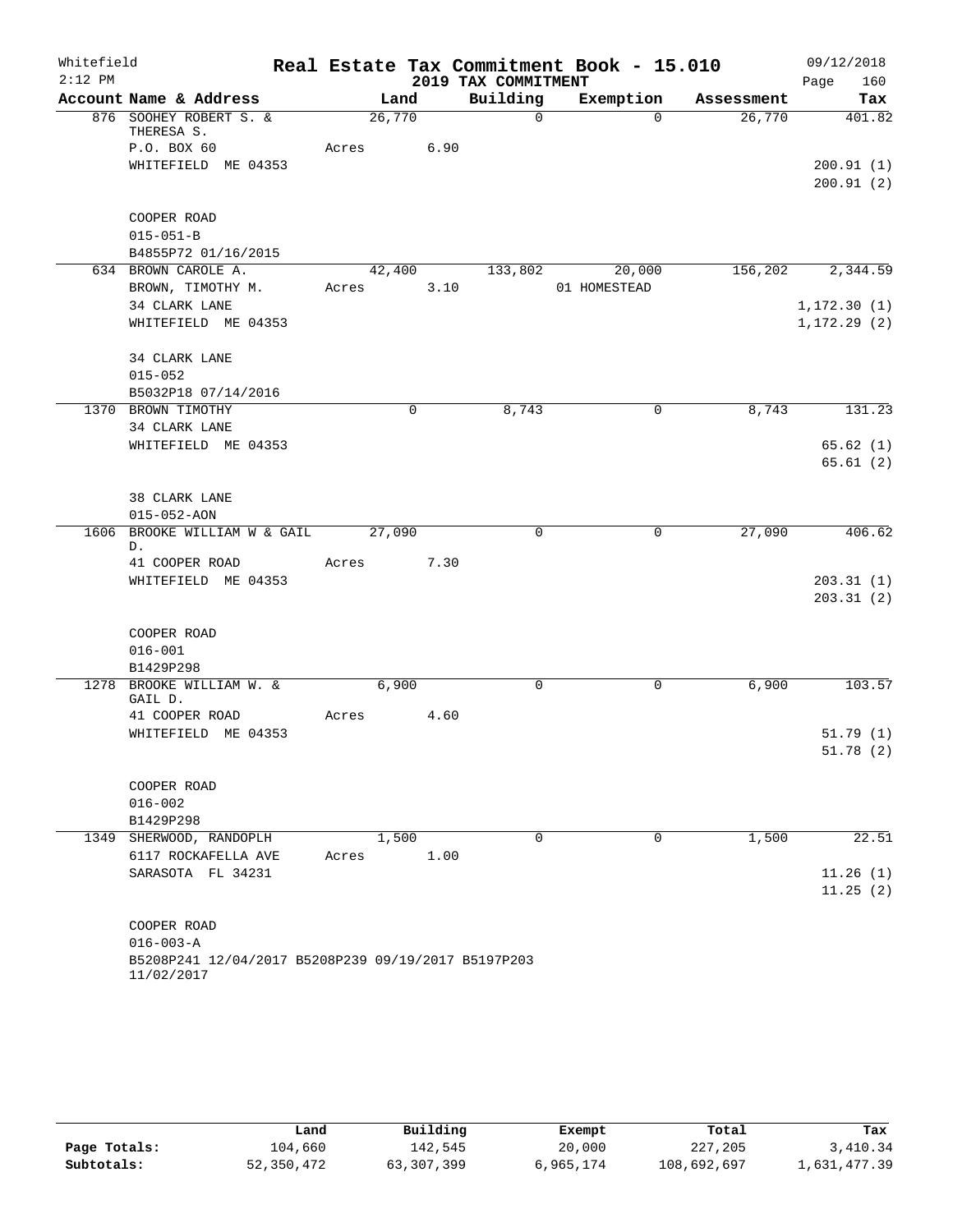| Whitefield |                              |                                                   |              |         |                     | Real Estate Tax Commitment Book - 15.010 |         | 09/12/2018       |  |
|------------|------------------------------|---------------------------------------------------|--------------|---------|---------------------|------------------------------------------|---------|------------------|--|
| $2:12$ PM  |                              |                                                   |              |         | 2019 TAX COMMITMENT |                                          |         | 161<br>Page      |  |
|            |                              | Account Name & Address                            |              | Land    |                     | Building Exemption Assessment            |         | Tax              |  |
|            |                              | 442 KROOK PETER E. & GAIL                         |              | 39,250  | $\frac{109,289}{ }$ | 20,000                                   | 128,539 | 1,929.37         |  |
|            |                              | 112 COOPER ROAD                                   | Acres 10.00  |         |                     | 01 HOMESTEAD                             |         |                  |  |
|            |                              | WHITEFIELD ME 04353                               |              |         |                     |                                          |         | 964.69(1)        |  |
|            |                              |                                                   |              |         |                     |                                          |         | 964.68(2)        |  |
|            |                              | 112 COOPER ROAD                                   |              |         |                     |                                          |         |                  |  |
|            | $016 - 004$                  |                                                   |              |         |                     |                                          |         |                  |  |
|            | B1698P332                    |                                                   |              |         |                     |                                          |         |                  |  |
|            |                              | 2 SHERWOOD RANDOLPH P.                            |              | 64,995  | 71,539              | 0                                        | 136,534 | 2,049.38         |  |
|            |                              | 6117 ROCKERFELLER AVE                             | Acres 47.30  |         |                     |                                          |         |                  |  |
|            |                              | SARASOTA FL 34231-8215                            |              |         |                     |                                          |         | 1,024.69(1)      |  |
|            |                              |                                                   |              |         |                     |                                          |         | 1,024.69(2)      |  |
|            |                              |                                                   |              |         |                     |                                          |         |                  |  |
|            |                              | 144 COOPER ROAD                                   |              |         |                     |                                          |         |                  |  |
|            | $016 - 005$                  |                                                   |              |         |                     |                                          |         |                  |  |
|            |                              | B3326P61 07/01/2004 B2560P27                      |              |         |                     |                                          |         |                  |  |
|            |                              | 291 RANSLOW CHRISTOPHER D.                        |              | 24,230  | $\Omega$            | $\mathbf 0$                              | 24,230  | 363.69           |  |
|            |                              | 6 WINDSOR TERRACE                                 | Acres 4.32   |         |                     |                                          |         |                  |  |
|            |                              | FARMINGDALE ME 04344                              |              |         |                     |                                          |         | 181.85(1)        |  |
|            |                              |                                                   |              |         |                     |                                          |         | 181.84 (2)       |  |
|            |                              | 176 COOPER ROAD                                   |              |         |                     |                                          |         |                  |  |
|            | $016 - 006$                  |                                                   |              |         |                     |                                          |         |                  |  |
|            |                              | B4123P46 04/03/2009 B1478P64 06/10/1988 B1232P107 |              |         |                     |                                          |         |                  |  |
|            |                              | 1100 EDGAR-LARRABEE MARY L.                       | 33,750       |         | 94,055              | 20,000                                   | 107,805 | 1,618.15         |  |
|            | &                            |                                                   |              |         |                     |                                          |         |                  |  |
|            |                              | * WARREN H. LARRABEE Acres 4.00                   |              |         |                     | 01 HOMESTEAD                             |         |                  |  |
|            |                              | 176 COOPER ROAD                                   |              |         |                     |                                          |         | 809.08(1)        |  |
|            |                              | WHITEFIELD ME 04353                               |              |         |                     |                                          |         | 809.07(2)        |  |
|            |                              |                                                   |              |         |                     |                                          |         |                  |  |
|            |                              | 176 COOPER ROAD                                   |              |         |                     |                                          |         |                  |  |
|            | $016 - 006 - A$<br>B2980P299 |                                                   |              |         |                     |                                          |         |                  |  |
|            |                              | 852 WRIGHT, HUGH H.                               |              | 192,220 |                     | 94,443 20,000                            |         | 266,663 4,002.61 |  |
|            |                              | WRIGHT, LUCILLE M.                                | Acres 125.44 |         |                     | 01 HOMESTEAD                             |         |                  |  |
|            |                              | 68 DEVINE RD.                                     |              |         |                     |                                          |         | 2,001.31(1)      |  |
|            |                              | WHITEFIELD ME 04353                               |              |         |                     |                                          |         | 2,001.30(2)      |  |
|            |                              |                                                   |              |         |                     |                                          |         |                  |  |
|            |                              | 68 DEVINE ROAD                                    |              |         |                     |                                          |         |                  |  |
|            | $016 - 007$                  |                                                   |              |         |                     |                                          |         |                  |  |
|            | B3112P61                     |                                                   |              |         |                     |                                          |         |                  |  |
|            |                              | 1712 PURINGTON JOHN &                             |              | 41,684  | 149,908             | 20,000                                   | 171,592 | 2,575.60         |  |
|            |                              | CATHERINE J.<br>129 COOPER ROAD                   | Acres        | 31.34   |                     | 01 HOMESTEAD                             |         |                  |  |
|            |                              | WHITEFIELD ME 04353                               |              |         |                     |                                          |         | 1,287.80(1)      |  |
|            |                              |                                                   |              |         |                     |                                          |         | 1,287.80(2)      |  |
|            |                              |                                                   |              |         |                     |                                          |         |                  |  |
|            |                              | 129 COOPER ROAD                                   |              |         |                     |                                          |         |                  |  |
|            | $016 - 007 - A$              |                                                   |              |         |                     |                                          |         |                  |  |
|            |                              | B3783P262 12/11/2006                              |              |         |                     |                                          |         |                  |  |

|              | Land       | Building   | Exempt    | Total       | Tax          |
|--------------|------------|------------|-----------|-------------|--------------|
| Page Totals: | 396,129    | 519,234    | 80,000    | 835,363     | 12,538.80    |
| Subtotals:   | 52,746,601 | 63,826,633 | 7,045,174 | 109,528,060 | 1,644,016.19 |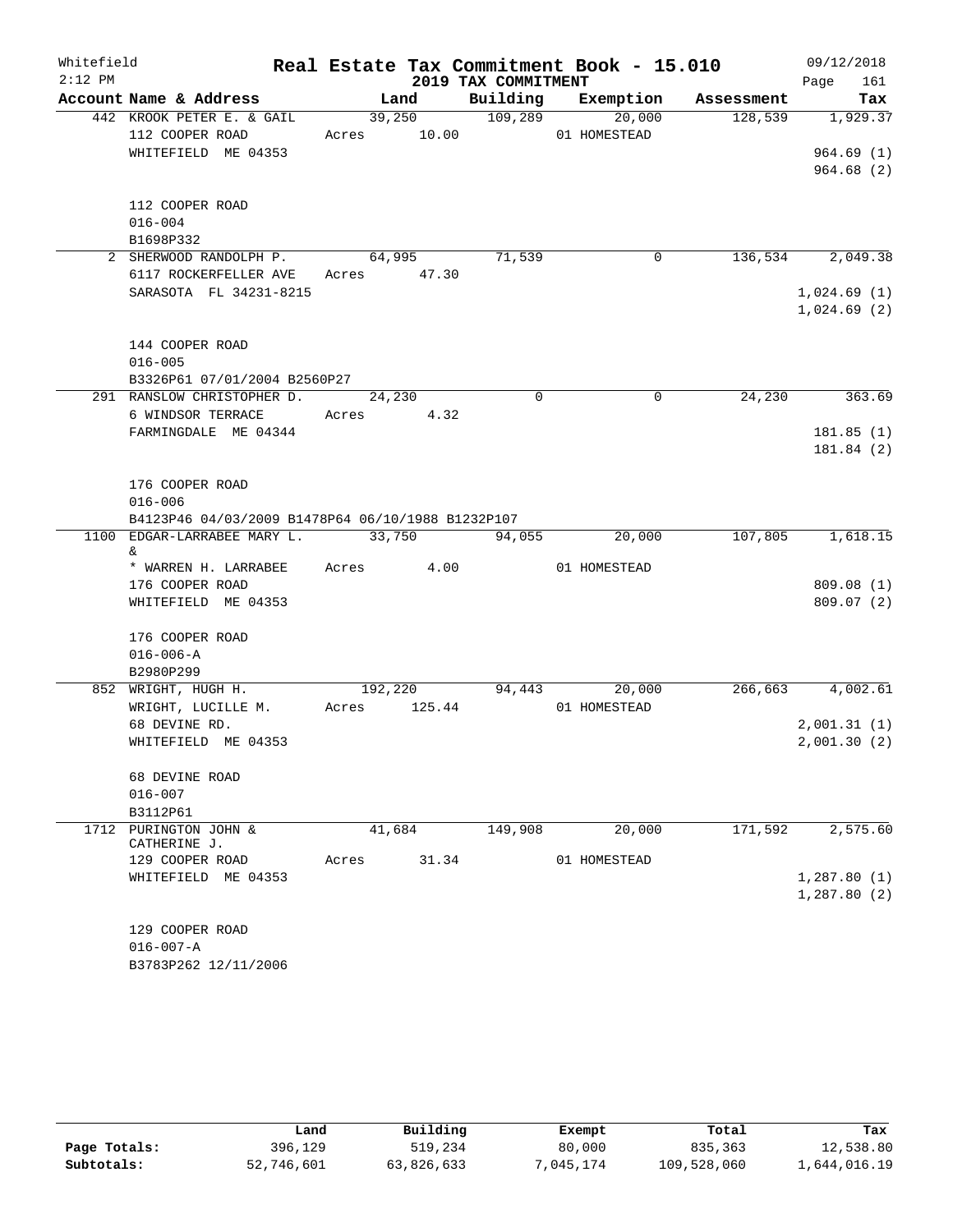| Whitefield<br>$2:12$ PM |                                                                                                      |                 |      | 2019 TAX COMMITMENT | Real Estate Tax Commitment Book - 15.010 |            | 09/12/2018<br>162<br>Page              |
|-------------------------|------------------------------------------------------------------------------------------------------|-----------------|------|---------------------|------------------------------------------|------------|----------------------------------------|
|                         | Account Name & Address                                                                               | Land            |      | Building            | Exemption                                | Assessment | Tax                                    |
|                         | 1782 PEASLEE, AMY M.<br>KEOHLING<br>32 DEVINE ROAD<br>WHITEFIELD ME 04353                            | 30,660<br>Acres | 1.94 | 221,950             | 20,000<br>01 HOMESTEAD                   | 232,610    | 3,491.48<br>1,745.74(1)<br>1,745.74(2) |
|                         | 32 DEVINE ROAD<br>$016 - 007 - B$<br>B4888P24 05/20/2015 B4756P933 02/11/2014 B3822P45<br>03/12/2007 |                 |      |                     |                                          |            |                                        |
|                         | 1805 WRIGHT LUCILLE                                                                                  |                 | 0    | 8,822               | $\mathbf 0$                              | 8,822      | 132.42                                 |
|                         | PO BOX 170<br>WHITEFIELD ME 04353                                                                    |                 |      |                     |                                          |            | 66.21(1)<br>66.21(2)                   |
|                         | 32 PENNEY LANE<br>$016 - 007 - ON - 1$                                                               |                 |      |                     |                                          |            |                                        |
| 1858                    | WRIGHT LUCILLE                                                                                       |                 | 0    | 17,999              | 0                                        | 17,999     | 270.16                                 |
|                         | P.O. BOX 170<br>WHITEFIELD ME 04353                                                                  |                 |      |                     |                                          |            | 135.08(1)<br>135.08(2)                 |
|                         | 49 PENNEY LANE<br>$016 - 007 - ON - 2$                                                               |                 |      |                     |                                          |            |                                        |
| 1878                    | WRIGHT LUCILLE                                                                                       |                 | 0    | 11,687              | 0                                        | 11,687     | 175.42                                 |
|                         | P.O. BOX 170<br>WHITEFIELD ME 04353                                                                  |                 |      |                     |                                          |            | 87.71 (1)<br>87.71 (2)                 |
|                         | 39 PENNEY LANE<br>$016 - 007 - ON - 3$                                                               |                 |      |                     |                                          |            |                                        |
|                         | 564 WILLETTE MARY BRENDA<br>54 DEVINE ROAD<br>WHITEFIELD ME 04353                                    | 32,400<br>Acres | 3.10 | 29,008              | 0                                        | 61,408     | 921.73<br>460.87(1)<br>460.86 (2)      |
|                         | 54 DEVINE ROAD<br>$016 - 008$<br>B2268P159                                                           |                 |      |                     |                                          |            |                                        |
|                         | 1193 GERRARD DANAL & ROBIN                                                                           | 30,900          |      | 61,187              | 0                                        | 92,087     | 1,382.23                               |
|                         | 78 DEVINE ROAD<br>WHITEFIELD ME 04353                                                                | Acres           | 2.10 |                     |                                          |            | 691.12 (1)<br>691.11 (2)               |
|                         | 78 DEVINE ROAD<br>$016 - 009$<br>B2877P264                                                           |                 |      |                     |                                          |            |                                        |
|                         | 1301 MARTIN MICHAEL & TONYA                                                                          | 30,300          |      | 75,692              | 20,000                                   | 85,992     | 1,290.74                               |
|                         | 86 DEVINE ROAD<br>WHITEFIELD ME 04353                                                                | Acres 1.70      |      |                     | 01 HOMESTEAD                             |            | 645.37(1)<br>645.37 (2)                |
|                         | 86 DEVINE ROAD<br>$016 - 010$<br>B4200P222 09/15/2009 B2375P179 08/28/1998                           |                 |      |                     |                                          |            |                                        |

|              | Land       | Building   | Exempt    | Total       | Tax          |
|--------------|------------|------------|-----------|-------------|--------------|
| Page Totals: | 124,260    | 426,345    | 40,000    | 510,605     | 7.664.18     |
| Subtotals:   | 52,870,861 | 64,252,978 | 7,085,174 | 110,038,665 | 1,651,680.37 |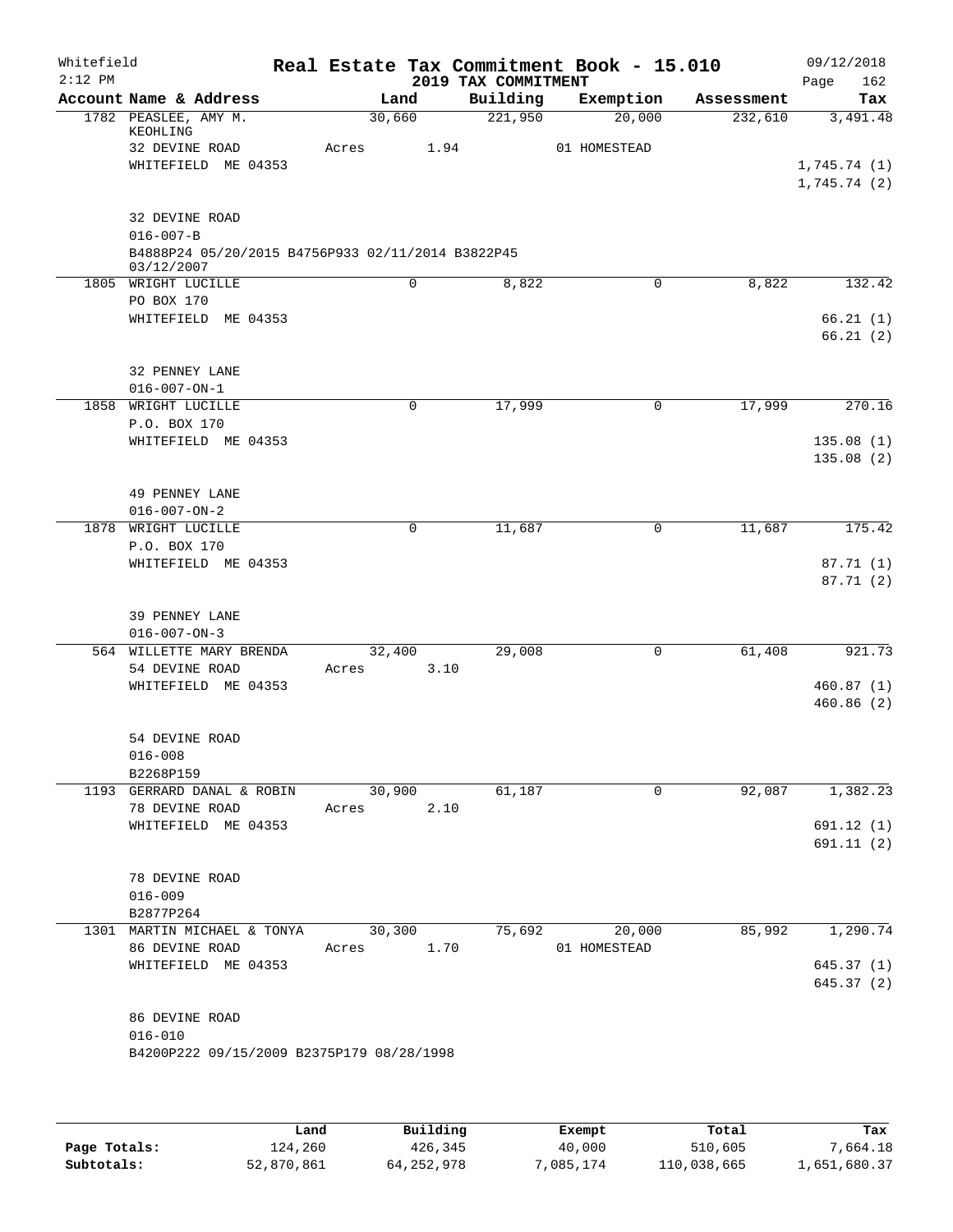| Whitefield |                                               |             |        |                     | Real Estate Tax Commitment Book - 15.010 |            | 09/12/2018                 |  |
|------------|-----------------------------------------------|-------------|--------|---------------------|------------------------------------------|------------|----------------------------|--|
| $2:12$ PM  |                                               |             |        | 2019 TAX COMMITMENT |                                          |            | Page<br>163                |  |
|            | Account Name & Address                        |             | Land   | Building            | Exemption                                | Assessment | Tax                        |  |
|            | 659 DUBE GERARD M. & SANDRA<br>Α.             |             | 49,980 | 116, 137            | 20,000                                   | 146,117    | 2,193.22                   |  |
|            | 116 DEVINE ROAD                               | Acres 24.20 |        |                     | 01 HOMESTEAD                             |            |                            |  |
|            | WHITEFIELD ME 04353                           |             |        |                     |                                          |            | 1,096.61(1)                |  |
|            |                                               |             |        |                     |                                          |            | 1,096.61(2)                |  |
|            | 116 DEVINE ROAD                               |             |        |                     |                                          |            |                            |  |
|            | $016 - 011$                                   |             |        |                     |                                          |            |                            |  |
|            | B1418P167                                     |             |        |                     |                                          |            |                            |  |
|            | 1418 BURNS JOHN B. & MARTHA                   |             |        | 60,250 151,060      | 20,000                                   |            | 191,310 2,871.56           |  |
|            | 92 DEVINE ROAD                                | Acres       | 40.00  |                     | 01 HOMESTEAD                             |            |                            |  |
|            | WHITEFIELD ME 04353                           |             |        |                     |                                          |            | 1,435.78(1)                |  |
|            |                                               |             |        |                     |                                          |            | 1,435.78(2)                |  |
|            |                                               |             |        |                     |                                          |            |                            |  |
|            | 92 DEVINE ROAD                                |             |        |                     |                                          |            |                            |  |
|            | $016 - 012$                                   |             |        |                     |                                          |            |                            |  |
|            | B1443P347                                     |             |        |                     |                                          |            |                            |  |
|            | 1286 RICHARDS VIOLET H.<br>IRREVOCABLE TRUST, | 33,075      |        | 25,778              | $\mathbf 0$                              | 58,853     | 883.38                     |  |
|            | DAWN DULAC & LEE E.                           | Acres 3.55  |        |                     |                                          |            |                            |  |
|            | RICHARDS, TRUSTEES                            |             |        |                     |                                          |            |                            |  |
|            | 188 DEVINE ROAD                               |             |        |                     |                                          |            | 441.69 (1)                 |  |
|            | WHITEFIELD ME 04353                           |             |        |                     |                                          |            | 441.69 (2)                 |  |
|            | 170 DEVINE ROAD                               |             |        |                     |                                          |            |                            |  |
|            | $016 - 013$                                   |             |        |                     |                                          |            |                            |  |
|            | B4254P220 03/03/2010 B1019P158                |             |        |                     |                                          |            |                            |  |
|            | 439 PROKNEE CORPORATION                       |             | 19,500 | $\Omega$            | $\mathbf 0$                              | 19,500     | 292.70                     |  |
|            | C/O LEE RICHARDS                              | Acres 29.85 |        |                     |                                          |            |                            |  |
|            | 137 DEVINE ROAD                               |             |        |                     |                                          |            | 146.35(1)                  |  |
|            | WHITEFIELD ME 04353                           |             |        |                     |                                          |            | 146.35(2)                  |  |
|            | DEVINE ROAD                                   |             |        |                     |                                          |            |                            |  |
|            | $016 - 013 - A$                               |             |        |                     |                                          |            |                            |  |
|            | B1254P269                                     |             |        |                     |                                          |            |                            |  |
|            | 632 RICHARDS KARL S. &                        | 35,250      |        | 202,044             | 20,000                                   | 217,294    | 3,261.58                   |  |
|            | JUDITH                                        |             |        |                     |                                          |            |                            |  |
|            | 204 DEVINE ROAD                               | Acres       | 5.00   |                     | 01 HOMESTEAD                             |            |                            |  |
|            | WHITEFIELD ME 04353                           |             |        |                     |                                          |            | 1,630.79(1)<br>1,630.79(2) |  |
|            |                                               |             |        |                     |                                          |            |                            |  |
|            | 204 DEVINE ROAD                               |             |        |                     |                                          |            |                            |  |
|            | $016 - 013 - B$                               |             |        |                     |                                          |            |                            |  |
|            | B1173P188                                     |             |        |                     |                                          |            |                            |  |
|            | 549 BENN THOMAS J. &                          | 31,725      |        | 155,731             | 20,000                                   | 167,456    | 2,513.51                   |  |
|            | DELORES                                       |             |        |                     |                                          |            |                            |  |
|            | 208 DEVINE ROAD                               | Acres       | 2.65   |                     | 01 HOMESTEAD                             |            |                            |  |
|            | WHITEFIELD ME 04353                           |             |        |                     |                                          |            | 1,256.76(1)                |  |
|            |                                               |             |        |                     |                                          |            | 1,256.75(2)                |  |
|            | 208 DEVINE ROAD                               |             |        |                     |                                          |            |                            |  |
|            | $016 - 013 - C$                               |             |        |                     |                                          |            |                            |  |
|            | B1664P222                                     |             |        |                     |                                          |            |                            |  |
|            |                                               |             |        |                     |                                          |            |                            |  |

|              | Land       | Building   | Exempt    | Total       | Tax          |
|--------------|------------|------------|-----------|-------------|--------------|
| Page Totals: | 229,780    | 650,750    | 80,000    | 800,530     | 12,015.95    |
| Subtotals:   | 53,100,641 | 64,903,728 | 7,165,174 | 110,839,195 | 1,663,696.32 |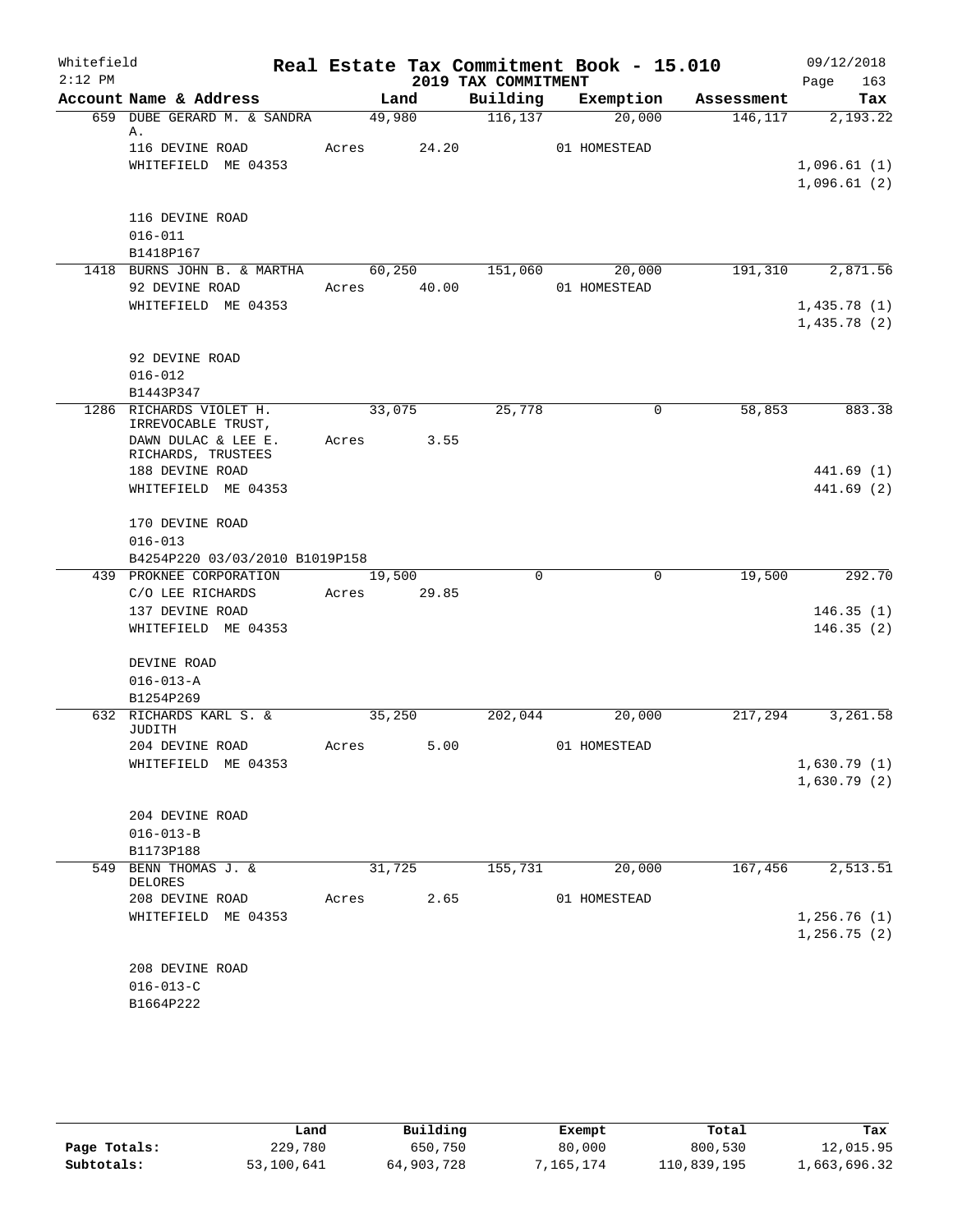| Whitefield<br>$2:12$ PM |                                                            |        |       | 2019 TAX COMMITMENT | Real Estate Tax Commitment Book - 15.010 |            | 09/12/2018<br>164<br>Page |
|-------------------------|------------------------------------------------------------|--------|-------|---------------------|------------------------------------------|------------|---------------------------|
|                         | Account Name & Address                                     | Land   |       | Building            | Exemption                                | Assessment | Tax                       |
|                         | 1473 RICHARDS KARL S. &<br>JUDITH                          | 21,545 |       | $\mathsf{O}$        | $\Omega$                                 | 21,545     | 323.39                    |
|                         | 204 DEVINE ROAD                                            | Acres  | 2.53  |                     |                                          |            |                           |
|                         | WHITEFIELD ME 04353                                        |        |       |                     |                                          |            | 161.70(1)                 |
|                         |                                                            |        |       |                     |                                          |            | 161.69(2)                 |
|                         | DEVINE ROAD                                                |        |       |                     |                                          |            |                           |
|                         | $016 - 013 - D$<br>B1173P188                               |        |       |                     |                                          |            |                           |
|                         | 1223 RICHARDS KARL S. &                                    | 51,880 |       | 0                   | 0                                        | 51,880     | 778.72                    |
|                         | JUDITH                                                     |        |       |                     |                                          |            |                           |
|                         | 204 DEVINE ROAD                                            | Acres  | 55.80 |                     |                                          |            |                           |
|                         | WHITEFIELD ME 04353                                        |        |       |                     |                                          |            | 389.36 (1)                |
|                         |                                                            |        |       |                     |                                          |            | 389.36 (2)                |
|                         |                                                            |        |       |                     |                                          |            |                           |
|                         | DEVINE ROAD                                                |        |       |                     |                                          |            |                           |
|                         | $016 - 013 - E$                                            |        |       |                     |                                          |            |                           |
|                         | B1173P188<br>1213 RICHARDS JENNIFER W.                     | 35,370 |       | 176,367             | 20,000                                   | 191,737    | 2,877.97                  |
|                         | 134 DEVINE ROAD                                            | Acres  | 5.15  |                     | 01 HOMESTEAD                             |            |                           |
|                         | WHITEFIELD ME 04353                                        |        |       |                     |                                          |            | 1,438.99(1)               |
|                         |                                                            |        |       |                     |                                          |            | 1,438.98(2)               |
|                         |                                                            |        |       |                     |                                          |            |                           |
|                         | 134 DEVINE ROAD                                            |        |       |                     |                                          |            |                           |
|                         | $016 - 013 - F$                                            |        |       |                     |                                          |            |                           |
|                         | B2655P103                                                  |        |       |                     |                                          |            |                           |
| 1728                    | NOFTALL JENNIFER &                                         | 35,274 |       | 189,207             | 20,000                                   | 204,481    | 3,069.26                  |
|                         | CHRISTOPHER                                                |        |       |                     |                                          |            |                           |
|                         | 162 DEVINE ROAD                                            | Acres  | 5.03  |                     | 01 HOMESTEAD                             |            |                           |
|                         | WHITEFIELD ME 04353                                        |        |       |                     |                                          |            | 1,534.63(1)               |
|                         |                                                            |        |       |                     |                                          |            | 1,534.63(2)               |
|                         |                                                            |        |       |                     |                                          |            |                           |
|                         | 162 DEVINE ROAD                                            |        |       |                     |                                          |            |                           |
|                         | $016 - 013 - G$<br>B3317P24 06/27/2004 B3317P20 06/25/2004 |        |       |                     |                                          |            |                           |
| 1729                    | <b>DULAC DAWN &amp; GILLES</b>                             | 43,466 |       | 189,257             | 20,000                                   | 212,723    | 3,192.97                  |
|                         | 188 DEVINE ROAD                                            | Acres  | 15.27 |                     | 01 HOMESTEAD                             |            |                           |
|                         | WHITEFIELD ME 04353                                        |        |       |                     |                                          |            | 1,596.49(1)               |
|                         |                                                            |        |       |                     |                                          |            | 1,596.48(2)               |
|                         |                                                            |        |       |                     |                                          |            |                           |
|                         | 188 DEVINE ROAD                                            |        |       |                     |                                          |            |                           |
|                         | $016 - 013 - H$                                            |        |       |                     |                                          |            |                           |
|                         | B3317P26 06/25/2004 B3317P22 06/25/2004                    |        |       |                     |                                          |            |                           |
|                         | 1856 RICHARDS KARL S.                                      | 17,260 |       | 0                   | $\mathbf 0$                              | 17,260     | 259.07                    |
|                         | 204 DEVINE ROAD                                            | Acres  | 17.20 |                     |                                          |            |                           |
|                         | WHITEFIELD ME 04353                                        |        |       |                     |                                          |            | 129.54(1)                 |
|                         |                                                            |        |       |                     |                                          |            | 129.53(2)                 |
|                         |                                                            |        |       |                     |                                          |            |                           |
|                         | DEVINE ROAD                                                |        |       |                     |                                          |            |                           |
|                         | $016 - 013 - I$                                            |        |       |                     |                                          |            |                           |
|                         | B4254P226 03/03/2010                                       |        |       |                     |                                          |            |                           |

|              | Land       | Building   | Exempt    | Total       | Tax          |
|--------------|------------|------------|-----------|-------------|--------------|
| Page Totals: | 204,795    | 554,831    | 60,000    | 699,626     | 10,501.38    |
| Subtotals:   | 53,305,436 | 65,458,559 | 7,225,174 | 111,538,821 | 1,674,197.70 |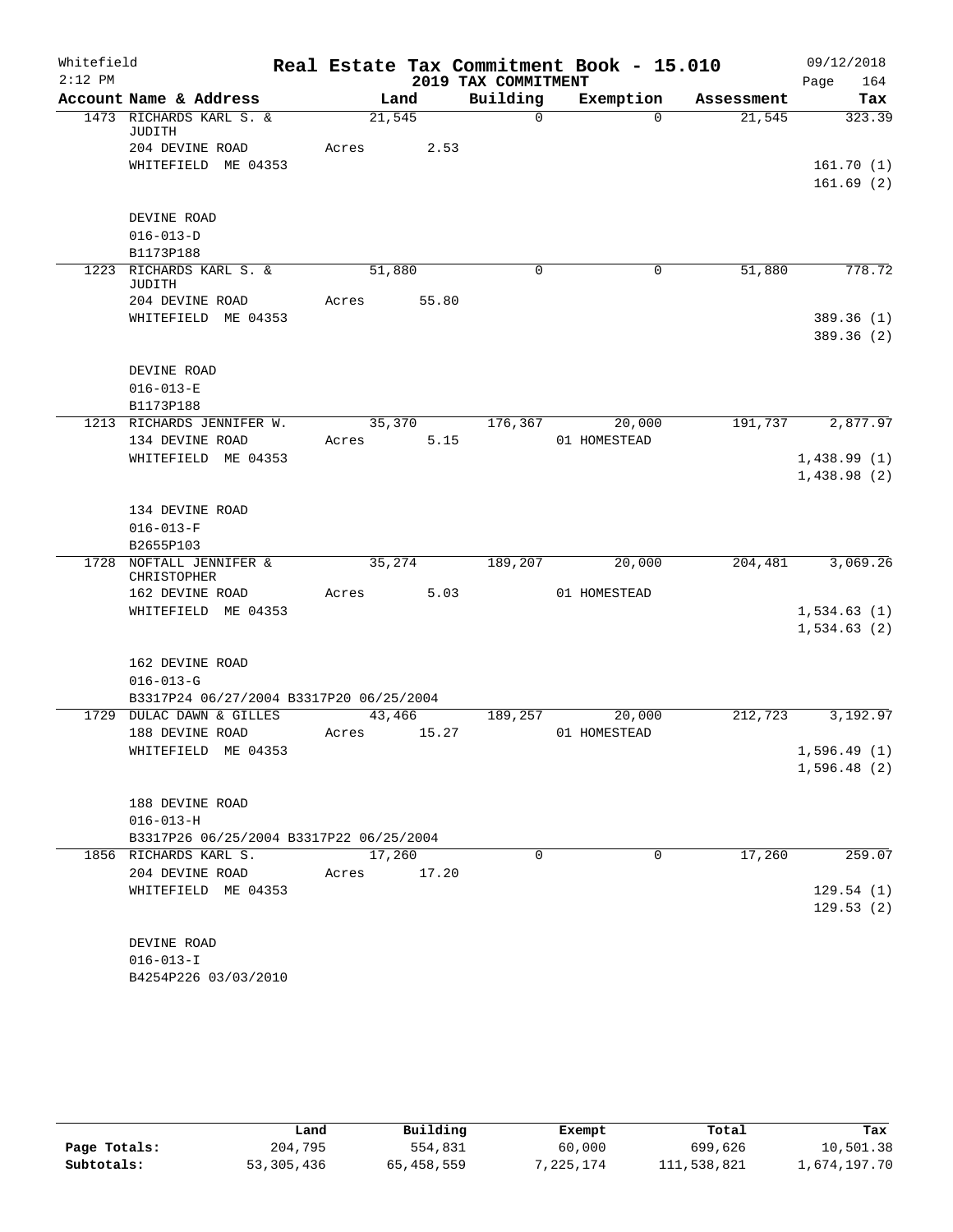| Whitefield |                                                                                                    |                 |        |                     | Real Estate Tax Commitment Book - 15.010 |            | 09/12/2018                  |
|------------|----------------------------------------------------------------------------------------------------|-----------------|--------|---------------------|------------------------------------------|------------|-----------------------------|
| $2:12$ PM  |                                                                                                    |                 |        | 2019 TAX COMMITMENT |                                          |            | 165<br>Page                 |
|            | Account Name & Address                                                                             |                 | Land   | Building            | Exemption                                | Assessment | Tax                         |
|            | 1857 RICHARDS VIOLET H.<br>IRREVOCABLE TRUST<br>LEE E RICHARDS & JORDAN Acres<br>RICHARDS TRUSTEES | 17,260          | 17.20  | 0                   | $\Omega$                                 | 17,260     | 259.07                      |
|            | 134 DEVINE ROAD<br>WHITEFIELD ME 04353                                                             |                 |        |                     |                                          |            | 129.54(1)<br>129.53(2)      |
|            | DEVINE ROAD<br>$016 - 013 - J$<br>B4254P229 03/03/2010                                             |                 |        |                     |                                          |            |                             |
|            | 1147 RICHARDS LEE & JENNIFER                                                                       |                 | 49,200 | 268,720             | $\mathbf 0$                              | 317,920    | 4,771.98                    |
|            | 137 DEVINE ROAD<br>WHITEFIELD ME 04353                                                             | Acres           | 23.00  |                     |                                          |            | 2,385.99(1)<br>2,385.99(2)  |
|            | 137 DEVINE ROAD<br>$016 - 014$<br>B2527P330                                                        |                 |        |                     |                                          |            |                             |
|            | 288 RUSSO JANE A.                                                                                  | 60,150          |        | 96,269              | 26,000                                   | 130,419    | 1,957.59                    |
|            | 217 DEVINE ROAD                                                                                    | Acres           | 50.00  |                     | 01 HOMESTEAD                             |            |                             |
|            | WHITEFIELD ME 04353                                                                                |                 |        |                     | 07 NMR VET & WIDOW                       |            | 978.80(1)<br>978.79 (2)     |
|            | 217 DEVINE ROAD<br>$016 - 014 - A$<br>B1131P290                                                    |                 |        |                     |                                          |            |                             |
| 791        | MCGEE STEVEN A.                                                                                    | 94,500          |        | $\Omega$            | 0                                        | 94,500     | 1,418.45                    |
|            | D/B/A STEVEN MCGEE<br>CONSTR.                                                                      | Acres           | 12.60  |                     |                                          |            |                             |
|            | 537 HIGH STREET<br>W. GARDINER ME 04345                                                            |                 |        |                     |                                          |            | 709.23(1)<br>709.22(2)      |
|            | BACK OF DEVINE ROAD<br>$016 - 015$                                                                 |                 |        |                     |                                          |            |                             |
|            | B2317P54                                                                                           |                 |        |                     |                                          |            |                             |
|            | 1031 PICARD CHARLES & SANDRA<br>121 DEVINE ROAD                                                    | 44,450<br>Acres | 16.50  | 124,083             | 26,000<br>01 HOMESTEAD                   | 142,533    | 2,139.42                    |
|            | WHITEFIELD ME 04353                                                                                |                 |        |                     | 05 VET EXEMPTION                         |            | 1,069.71 (1)<br>1,069.71(2) |
|            | 121 DEVINE ROAD<br>$016 - 016$                                                                     |                 |        |                     |                                          |            |                             |
|            | B1387P69<br>934 PICARD SANDRA & CHARLES                                                            | 17,500          |        | 0                   | 0                                        | 17,500     | 262.68                      |
|            | 121 DEVINE ROAD                                                                                    | Acres           | 17.50  |                     |                                          |            |                             |
|            | WHITEFIELD ME 04353                                                                                |                 |        |                     |                                          |            | 131.34(1)<br>131.34(2)      |
|            | OFF DEVINE ROAD<br>$016 - 017$<br>B2761P216                                                        |                 |        |                     |                                          |            |                             |

|              | Land       | Building   | Exempt    | Total       | Tax          |
|--------------|------------|------------|-----------|-------------|--------------|
| Page Totals: | 283,060    | 489,072    | 52,000    | 720,132     | 10,809.19    |
| Subtotals:   | 53,588,496 | 65,947,631 | 7,277,174 | 112,258,953 | 1,685,006.89 |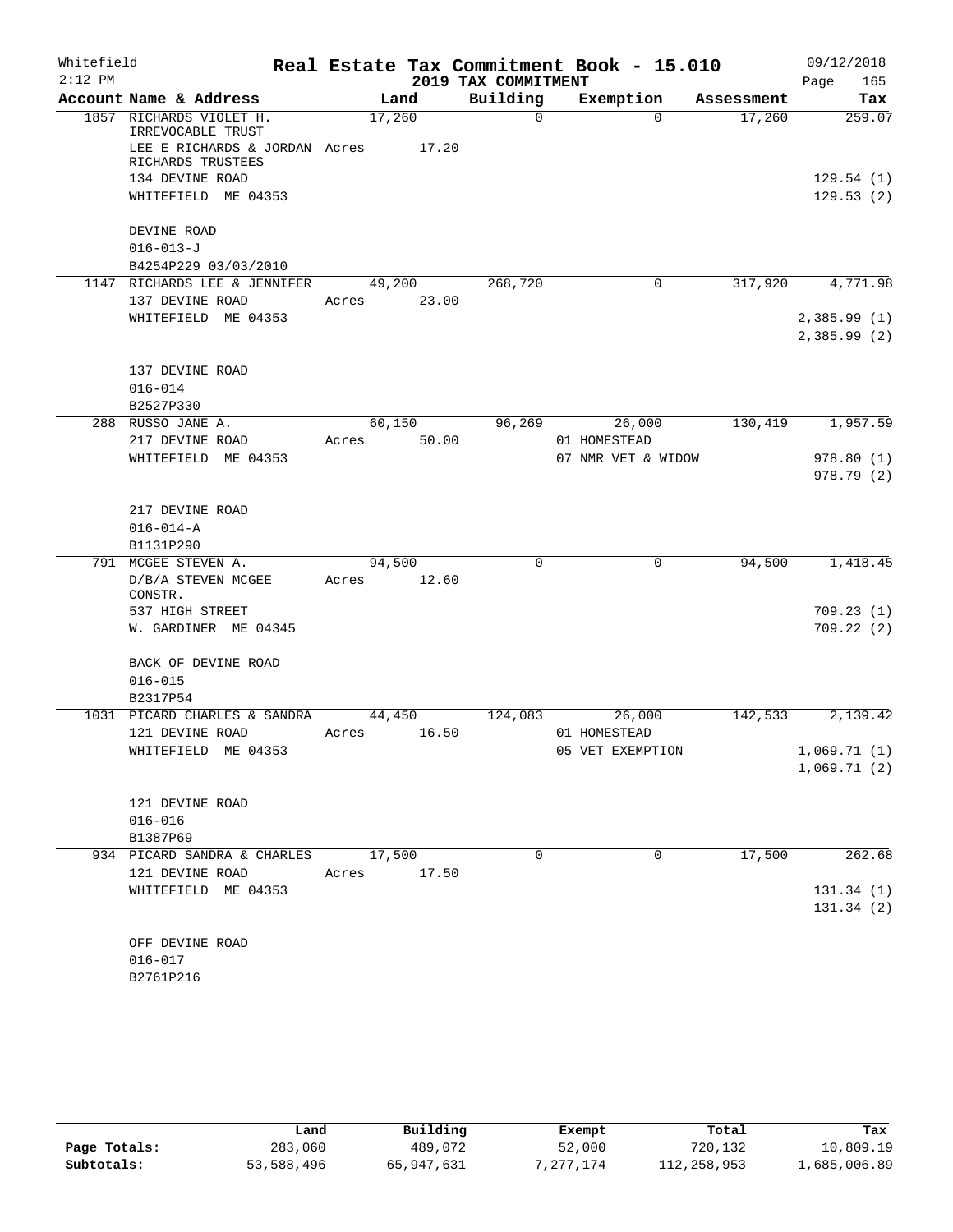| Whitefield<br>$2:12$ PM    |                                      |                       |       |                         | 2019 TAX COMMITMENT | Real Estate Tax Commitment Book - 15.010 |                        | 09/12/2018<br>166<br>Page |
|----------------------------|--------------------------------------|-----------------------|-------|-------------------------|---------------------|------------------------------------------|------------------------|---------------------------|
|                            | Account Name & Address               |                       |       | Land                    | Building            | Exemption                                | Assessment             | Tax                       |
|                            | 1312 CENTRAL MAINE POWER             |                       |       | 5,400                   | $\mathbf 0$         |                                          | 5,400<br>$\Omega$      | 81.05                     |
|                            | C/O AVANGRID MANAGEMENT Acres        |                       |       | 1.80                    |                     |                                          |                        |                           |
|                            | CO.- LOCAL TAX                       |                       |       |                         |                     |                                          |                        |                           |
|                            | ONE CITY CENTER, 5TH<br><b>FLOOR</b> |                       |       |                         |                     |                                          |                        | 40.53(1)                  |
|                            | PORTLAND ME 04101                    |                       |       |                         |                     |                                          |                        | 40.52(2)                  |
|                            |                                      |                       |       |                         |                     |                                          |                        |                           |
|                            | COOPER ROAD                          |                       |       |                         |                     |                                          |                        |                           |
|                            | $016 - 018$                          |                       |       |                         |                     |                                          |                        |                           |
|                            | 247 MCGEE STEVEN A                   |                       |       | 11,820                  | $\mathbf 0$         |                                          | 11,820<br>0            | 177.42                    |
|                            | 537 HIGH STREET                      |                       | Acres | 10.40                   |                     |                                          |                        |                           |
|                            | GARDINER ME 04345                    |                       |       |                         |                     |                                          |                        | 88.71 (1)                 |
|                            |                                      |                       |       |                         |                     |                                          |                        | 88.71 (2)                 |
|                            |                                      |                       |       |                         |                     |                                          |                        |                           |
|                            | OFF DEVINE ROAD<br>$016 - 019$       |                       |       |                         |                     |                                          |                        |                           |
|                            | B4766P265 03/26/2014 B2761P216       |                       |       |                         |                     |                                          |                        |                           |
|                            | 1595 GILBERT CHAD E.                 |                       |       | 30,120                  | 75,224              | 20,000                                   | 85,344                 | 1,281.01                  |
|                            | 81 DEVINE ROAD                       |                       | Acres | 1.58                    |                     | 01 HOMESTEAD                             |                        |                           |
|                            | WHITEFIELD ME 04353                  |                       |       |                         |                     |                                          |                        | 640.51(1)                 |
|                            |                                      |                       |       |                         |                     |                                          |                        | 640.50(2)                 |
|                            |                                      |                       |       |                         |                     |                                          |                        |                           |
|                            | 81 DEVINE ROAD                       |                       |       |                         |                     |                                          |                        |                           |
|                            | $016 - 020$                          |                       |       |                         |                     |                                          |                        |                           |
|                            | B4515P260 04/25/2012 B2652P165       |                       |       |                         |                     |                                          |                        |                           |
|                            | 378 COTE DAVID & HOLLY               |                       |       | 36,370                  | 0                   |                                          | 36,370<br>0            | 545.91                    |
|                            | P.O. BOX 17                          |                       | Acres | 18.90                   |                     |                                          |                        |                           |
|                            | WHITEFIELD ME 04353                  |                       |       |                         |                     |                                          |                        | 272.96(1)                 |
|                            |                                      |                       |       |                         |                     |                                          |                        | 272.95(2)                 |
|                            |                                      |                       |       |                         |                     |                                          |                        |                           |
|                            | PARTRIDGE LANE                       |                       |       |                         |                     |                                          |                        |                           |
|                            | $016 - 021$<br>B3443P212 02/10/2005  |                       |       |                         |                     |                                          |                        |                           |
|                            | 1169 COTE DAVID & HOLLY A.           |                       |       | 33,900                  | 102,036             | 20,000                                   | 115,936                | 1,740.20                  |
|                            | P.O. BOX 17                          |                       | Acres | 4.10                    |                     | 01 HOMESTEAD                             |                        |                           |
|                            | WHITEFIELD ME 04353                  |                       |       |                         |                     |                                          |                        | 870.10(1)                 |
|                            |                                      |                       |       |                         |                     |                                          |                        | 870.10(2)                 |
|                            |                                      |                       |       |                         |                     |                                          |                        |                           |
|                            | 5 PARTRIDGE LANE                     |                       |       |                         |                     |                                          |                        |                           |
|                            | $016 - 021 - A$                      |                       |       |                         |                     |                                          |                        |                           |
|                            | B2992P138                            |                       |       |                         |                     |                                          |                        |                           |
| 1086                       | PARRINO RICHARD J. &                 |                       |       | 37,090                  | 103,028             | 26,000                                   | 114,118                | 1,712.91                  |
|                            | CONNIE                               |                       |       |                         |                     |                                          |                        |                           |
|                            | 55 DEVINE ROAD                       |                       | Acres | 7.30                    |                     | 01 HOMESTEAD                             |                        |                           |
|                            | WHITEFIELD ME 04353                  |                       |       |                         |                     | 07 NMR VET & WIDOW                       |                        | 856.46 (1)                |
|                            |                                      |                       |       |                         |                     |                                          |                        | 856.45 (2)                |
|                            | 55 DEVINE ROAD                       |                       |       |                         |                     |                                          |                        |                           |
|                            | $016 - 022$                          |                       |       |                         |                     |                                          |                        |                           |
| 987                        | PURINGTON JOHN &                     |                       |       | 18,550                  | 0                   |                                          | 0<br>18,550            | 278.44                    |
|                            | CATHERINE J.                         |                       |       |                         |                     |                                          |                        |                           |
|                            | 129 COOPER ROAD                      |                       | Acres | 27.50                   |                     |                                          |                        |                           |
|                            | WHITEFIELD ME 04353                  |                       |       |                         |                     |                                          |                        | 139.22(1)                 |
|                            |                                      |                       |       |                         |                     |                                          |                        | 139.22(2)                 |
|                            |                                      |                       |       |                         |                     |                                          |                        |                           |
|                            | DEVINE ROAD                          |                       |       |                         |                     |                                          |                        |                           |
|                            | $016 - 023$                          |                       |       |                         |                     |                                          |                        |                           |
|                            | B3783P262 12/11/2006                 |                       |       |                         |                     |                                          |                        |                           |
|                            |                                      |                       |       |                         |                     |                                          |                        |                           |
|                            |                                      | Land                  |       | Building                |                     | Exempt                                   | Total                  | Tax                       |
| Page Totals:<br>Subtotals: |                                      | 173,250<br>53,761,746 |       | 280,288<br>66, 227, 919 |                     | 66,000<br>7,343,174                      | 387,538<br>112,646,491 | 5,816.94<br>1,690,823.83  |
|                            |                                      |                       |       |                         |                     |                                          |                        |                           |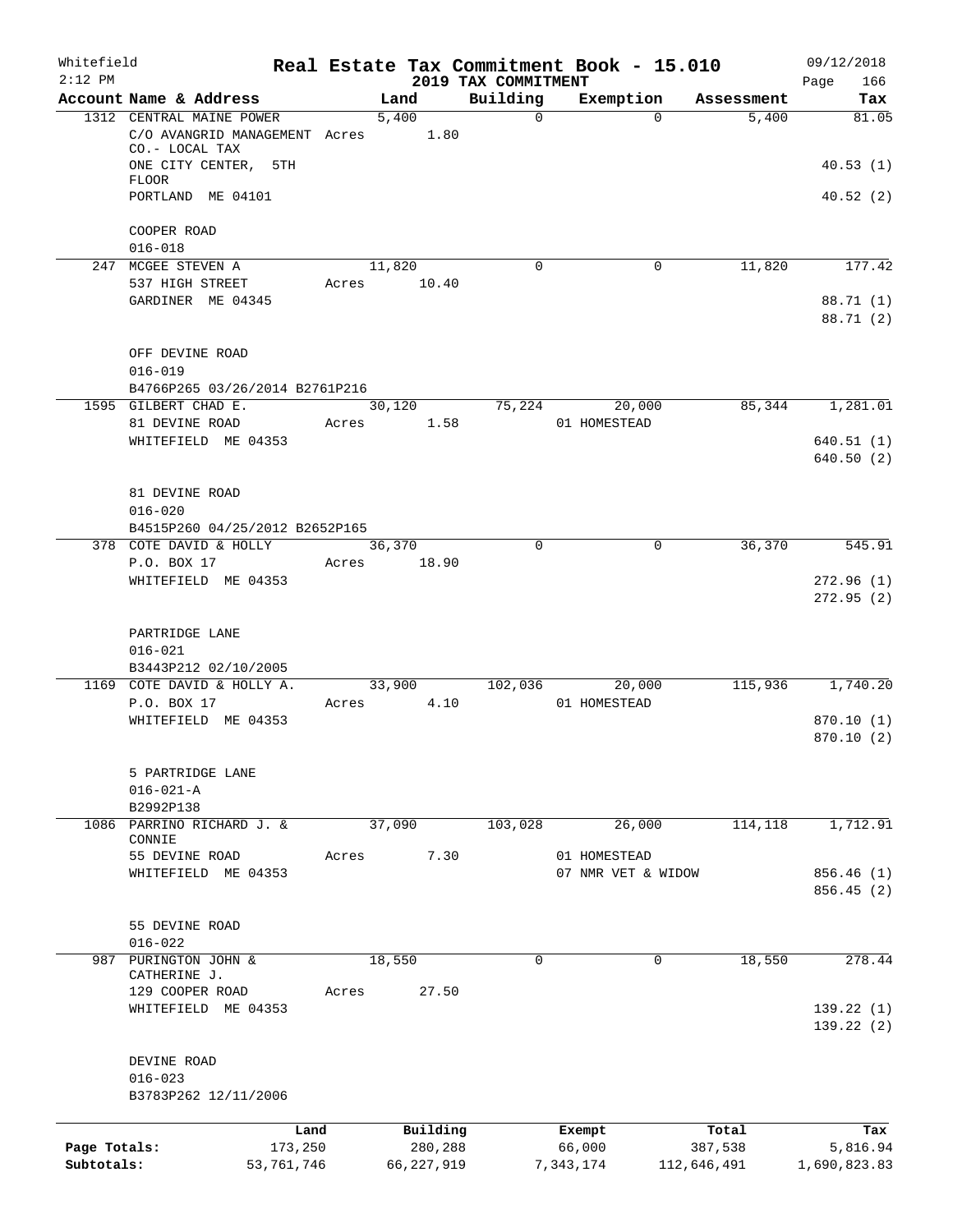| Whitefield<br>$2:12$ PM |                                      |         |       | 2019 TAX COMMITMENT | Real Estate Tax Commitment Book - 15.010 |            | 09/12/2018<br>Page<br>167  |
|-------------------------|--------------------------------------|---------|-------|---------------------|------------------------------------------|------------|----------------------------|
|                         | Account Name & Address               |         | Land  | Building            | Exemption                                | Assessment | Tax                        |
|                         | 848 PURINGTON JOHN &<br>CATHERINE J. | 15,340  |       | $\Omega$            | $\Omega$                                 | 15,340     | 230.25                     |
|                         | 129 COOPER ROAD                      | Acres   | 14.80 |                     |                                          |            |                            |
|                         | WHITEFIELD ME 04353                  |         |       |                     |                                          |            | 115.13(1)                  |
|                         |                                      |         |       |                     |                                          |            | 115.12(2)                  |
|                         | DEVINE ROAD                          |         |       |                     |                                          |            |                            |
|                         | $016 - 024$                          |         |       |                     |                                          |            |                            |
|                         | B3783P262 12/11/2006                 |         |       |                     |                                          |            |                            |
|                         | 462 BROOKE WILLIAM W. &<br>GAIL      | 13,980  |       | 0                   | 0                                        | 13,980     | 209.84                     |
|                         | 41 COOPER ROAD                       | Acres   | 13.10 |                     |                                          |            |                            |
|                         | WHITEFIELD ME 04353                  |         |       |                     |                                          |            | 104.92(1)                  |
|                         |                                      |         |       |                     |                                          |            | 104.92(2)                  |
|                         |                                      |         |       |                     |                                          |            |                            |
|                         | COOPER ROAD                          |         |       |                     |                                          |            |                            |
|                         | $016 - 025$<br>B1429P298             |         |       |                     |                                          |            |                            |
|                         | 712 BROOKE WILLIAM & GAIL            | 60,900  |       | 151,852             | 20,000                                   | 192,752    | 2,893.21                   |
|                         | 41 COOPER ROAD                       | Acres   | 41.00 |                     | 01 HOMESTEAD                             |            |                            |
|                         | WHITEFIELD ME 04353                  |         |       |                     |                                          |            | 1,446.61(1)                |
|                         |                                      |         |       |                     |                                          |            | 1,446.60(2)                |
|                         |                                      |         |       |                     |                                          |            |                            |
|                         | 41 COOPER ROAD                       |         |       |                     |                                          |            |                            |
|                         | $016 - 026$                          |         |       |                     |                                          |            |                            |
|                         | B1429P298                            |         |       |                     |                                          |            |                            |
|                         | 1243 PRESCOTT TROY K.                | 231,300 |       | $\mathbf 0$         | $\mathbf 0$                              | 231,300    | 3,471.81                   |
|                         | d/b/a SHEEPSCOT VALLEY               | Acres   | 30.84 |                     |                                          |            |                            |
|                         | <b>BUILDERS</b>                      |         |       |                     |                                          |            |                            |
|                         | PO BOX 341<br>SOUTH CHINA ME 04358   |         |       |                     |                                          |            | 1,735.91(1)<br>1,735.90(2) |
|                         |                                      |         |       |                     |                                          |            |                            |
|                         | 40 VIGUE ROAD, PIT                   |         |       |                     |                                          |            |                            |
|                         | $016 - 027$                          |         |       |                     |                                          |            |                            |
|                         | B4687P206 07/17/2014 B2790P112       |         |       |                     |                                          |            |                            |
|                         | 972 PRESCOTT TROY K.                 | 18,750  |       | $\Omega$            | $\Omega$                                 | 18,750     | 281.44                     |
|                         | d/b/a SHEEPSCOT VALLEY               | Acres   | 2.50  |                     |                                          |            |                            |
|                         | <b>BUILDERS</b>                      |         |       |                     |                                          |            |                            |
|                         | PO BOX 341                           |         |       |                     |                                          |            | 140.72 (1)                 |
|                         | STE #1                               |         |       |                     |                                          |            | 140.72 (2)                 |
|                         | SOUTH CHINA ME 04358                 |         |       |                     |                                          |            |                            |
|                         | VIGUE ROAD<br>$016 - 028$            |         |       |                     |                                          |            |                            |
|                         | B4687P206 07/17/2013 B2790P112       |         |       |                     |                                          |            |                            |
|                         | 1607 G & D GRAVEL, LLC               | 36,930  |       | 84,183              | 0                                        | 121,113    | 1,817.91                   |
|                         | 488 AUGUSTA ROAD                     | Acres   | 7.10  |                     |                                          |            |                            |
|                         | JEFFERSON ME 04348                   |         |       |                     |                                          |            | 908.96(1)                  |
|                         |                                      |         |       |                     |                                          |            | 908.95(2)                  |
|                         |                                      |         |       |                     |                                          |            |                            |
|                         | 116 VIGUE ROAD                       |         |       |                     |                                          |            |                            |
|                         | $016 - 029$                          |         |       |                     |                                          |            |                            |
|                         | B4859P237 02/06/2015 B3291P143       |         |       |                     |                                          |            |                            |
|                         |                                      |         |       |                     |                                          |            |                            |

|              | Land       | Building     | Exempt    | Total       | Tax          |
|--------------|------------|--------------|-----------|-------------|--------------|
| Page Totals: | 377,200    | 236,035      | 20,000    | 593,235     | 8,904.46     |
| Subtotals:   | 54,138,946 | 66, 463, 954 | 7,363,174 | 113,239,726 | 1,699,728.29 |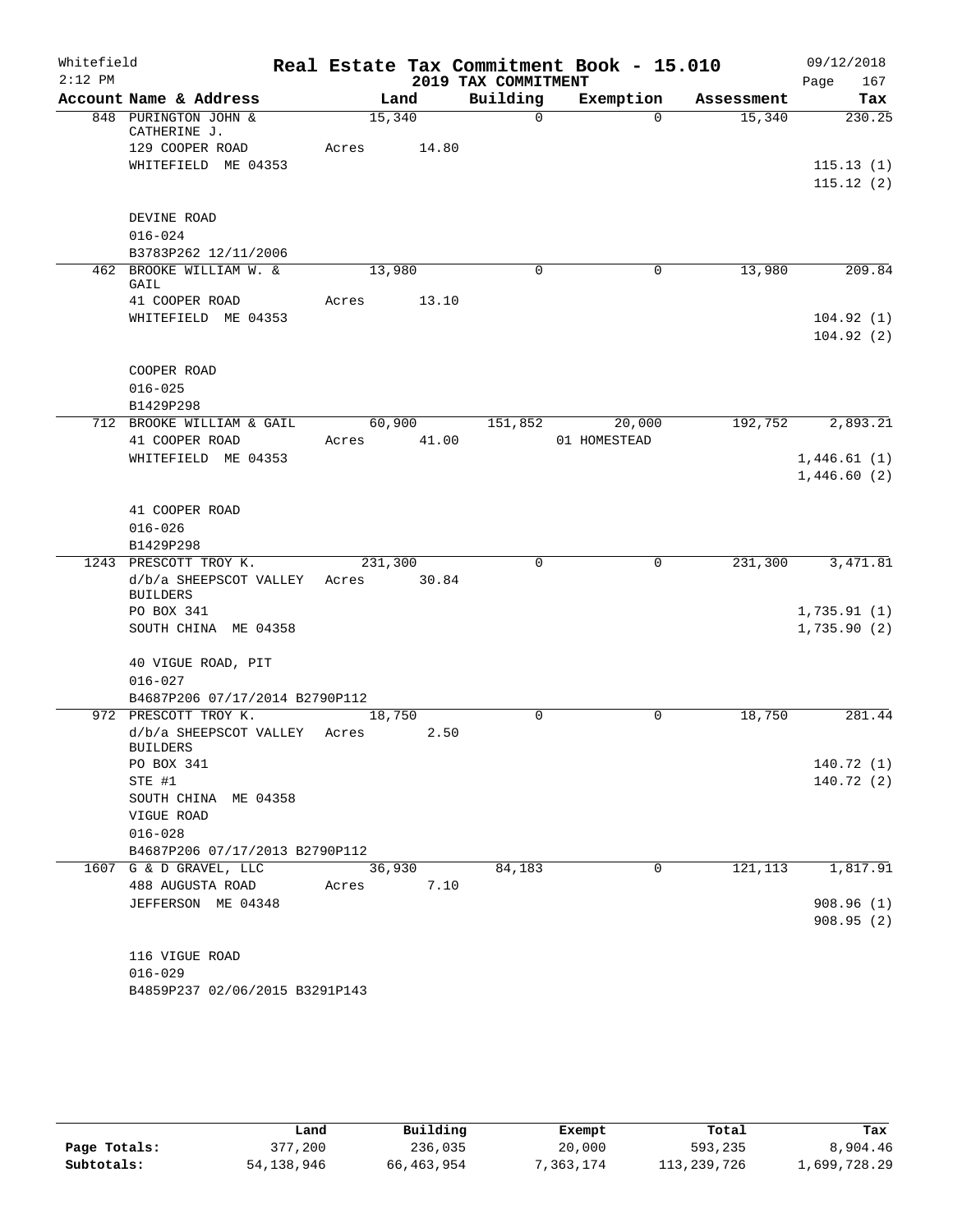| Whitefield |                                                                    |       |         |       |                     | Real Estate Tax Commitment Book - 15.010 |            | 09/12/2018  |
|------------|--------------------------------------------------------------------|-------|---------|-------|---------------------|------------------------------------------|------------|-------------|
| $2:12$ PM  |                                                                    |       |         |       | 2019 TAX COMMITMENT |                                          |            | 168<br>Page |
|            | Account Name & Address                                             |       | Land    |       | Building            | Exemption                                | Assessment | Tax         |
|            | 757 G & D GRAVEL, LLC<br>488 AUGUSTA ROAD                          | Acres | 31,650  | 2.60  | 43,124              | $\Omega$                                 | 74,774     | 1,122.36    |
|            | JEFFERSON ME 04348                                                 |       |         |       |                     |                                          |            | 561.18(1)   |
|            |                                                                    |       |         |       |                     |                                          |            | 561.18(2)   |
|            | VIGUE ROAD                                                         |       |         |       |                     |                                          |            |             |
|            | $016 - 029 - A$                                                    |       |         |       |                     |                                          |            |             |
|            | B4859P287 02/06/2015 B3291P143                                     |       |         |       |                     |                                          |            |             |
|            | 1476 MCCRIMMON, CHRISTOPER<br>М.                                   |       | 30,975  |       | 102,960             | 0                                        | 133,935    | 2,010.36    |
|            | MCCRIMMON, SARAH A.                                                | Acres |         | 2.15  |                     |                                          |            |             |
|            | 132 VIGUE ROAD                                                     |       |         |       |                     |                                          |            | 1,005.18(1) |
|            | WHITEFIELD ME 04353                                                |       |         |       |                     |                                          |            | 1,005.18(2) |
|            | 132 VIGUE ROAD                                                     |       |         |       |                     |                                          |            |             |
|            | $016 - 030$<br>B5027P307 07/13/2016 B4946P141 11/04/2015 B2408P111 |       |         |       |                     |                                          |            |             |
|            | 12/07/1998<br>204 FOX TORRANCE                                     |       | 30,975  |       | 99,794              |                                          | 130,769    | 1,962.84    |
|            | 152 VIGUE ROAD                                                     | Acres |         | 2.15  |                     | 0                                        |            |             |
|            | WHITEFIELD ME 04353                                                |       |         |       |                     |                                          |            | 981.42 (1)  |
|            |                                                                    |       |         |       |                     |                                          |            | 981.42 (2)  |
|            |                                                                    |       |         |       |                     |                                          |            |             |
|            | 152 VIGUE ROAD                                                     |       |         |       |                     |                                          |            |             |
|            | $016 - 031$                                                        |       |         |       |                     |                                          |            |             |
|            | B5234P187 03/02/2018                                               |       |         |       |                     |                                          |            |             |
|            | 1535 MCCRAY MICHAEL C. &                                           |       | 20,000  |       | 0                   | $\mathbf 0$                              | 20,000     | 300.20      |
|            | TONIA J.                                                           |       |         |       |                     |                                          |            |             |
|            | 162 VIGUE ROAD                                                     | Acres |         | 1.00  |                     |                                          |            |             |
|            | WHITEFIELD ME 04353                                                |       |         |       |                     |                                          |            | 150.10(1)   |
|            |                                                                    |       |         |       |                     |                                          |            | 150.10(2)   |
|            | VIGUE ROAD                                                         |       |         |       |                     |                                          |            |             |
|            | $016 - 032$                                                        |       |         |       |                     |                                          |            |             |
|            | B2546P235                                                          |       |         |       |                     |                                          |            |             |
|            | 689 MCCRAY MICHAEL C. &                                            |       | 30,000  |       | 97,538              | 20,000                                   | 107,538    | 1,614.15    |
|            | TONIA                                                              |       |         |       |                     |                                          |            |             |
|            | 162 VIGUE ROAD                                                     | Acres |         | 1.50  |                     | 01 HOMESTEAD                             |            |             |
|            | WHITEFIELD ME 04353                                                |       |         |       |                     |                                          |            | 807.08 (1)  |
|            |                                                                    |       |         |       |                     |                                          |            | 807.07(2)   |
|            | 162 VIGUE ROAD                                                     |       |         |       |                     |                                          |            |             |
|            | $016 - 032 - A$                                                    |       |         |       |                     |                                          |            |             |
|            | B1426P351                                                          |       |         |       |                     |                                          |            |             |
|            | 1433 PRESCOTT TROY K.                                              |       | 446,250 |       | 0                   | 0                                        | 446,250    | 6,698.21    |
|            | d/b/a SHEEPSCOT VALLEY                                             | Acres |         | 59.50 |                     |                                          |            |             |
|            | <b>BUILDERS</b>                                                    |       |         |       |                     |                                          |            |             |
|            | PO BOX 341                                                         |       |         |       |                     |                                          |            | 3,349.11(1) |
|            | SOUTH CHINA ME 04358                                               |       |         |       |                     |                                          |            | 3,349.10(2) |
|            | 176 VIGUE ROAD                                                     |       |         |       |                     |                                          |            |             |
|            | $016 - 033$                                                        |       |         |       |                     |                                          |            |             |
|            | B4687P206 07/17/2014 B2790P112                                     |       |         |       |                     |                                          |            |             |

|              | Land       | Building   | Exempt    | Total         | Tax          |
|--------------|------------|------------|-----------|---------------|--------------|
| Page Totals: | 589,850    | 343,416    | 20,000    | 913,266       | 13,708.12    |
| Subtotals:   | 54,728,796 | 66,807,370 | 7.383.174 | 114, 152, 992 | 1,713,436.41 |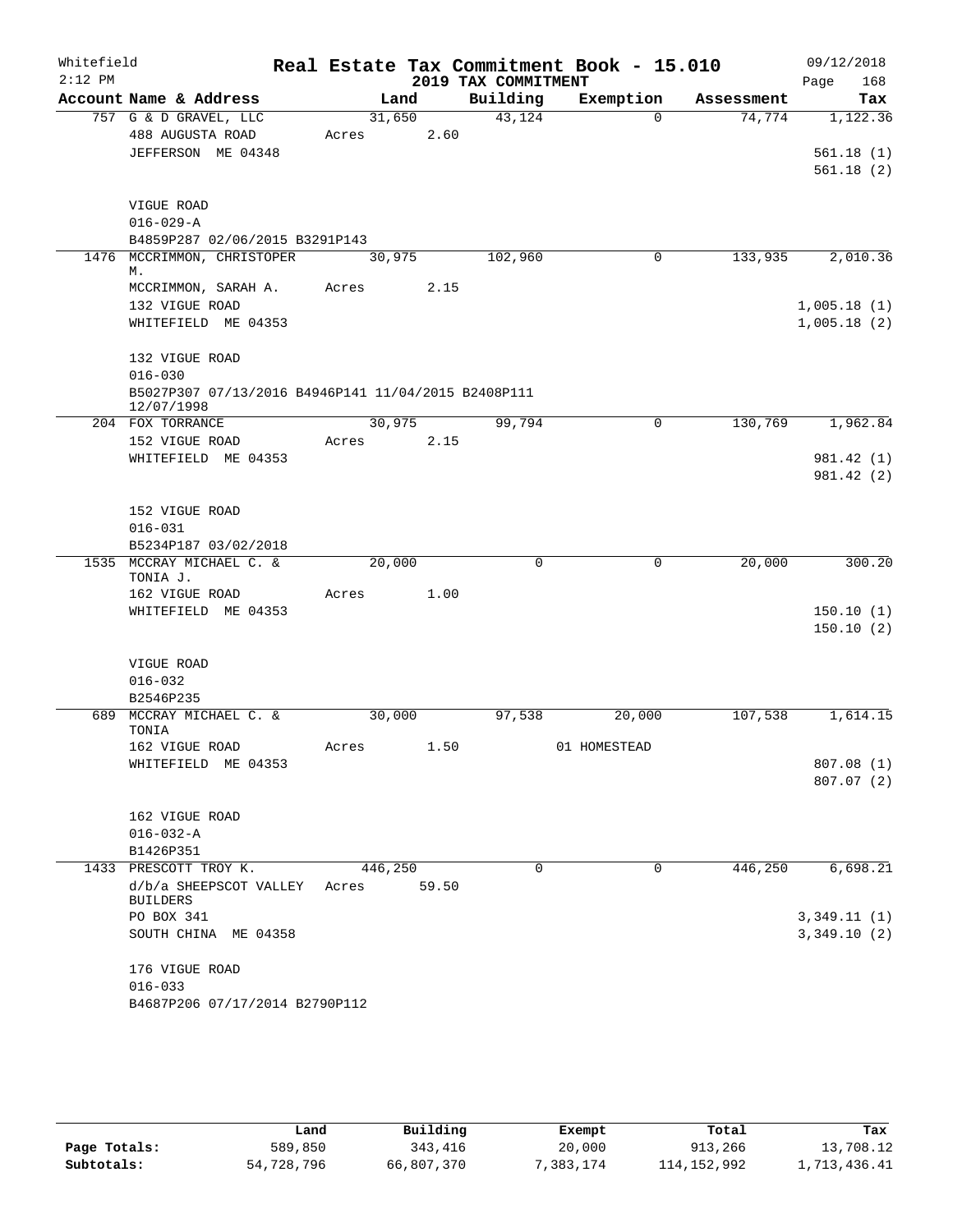| Whitefield<br>$2:12$ PM |                                                    |       |               | 2019 TAX COMMITMENT | Real Estate Tax Commitment Book - 15.010 |             | 09/12/2018<br>Page<br>169 |
|-------------------------|----------------------------------------------------|-------|---------------|---------------------|------------------------------------------|-------------|---------------------------|
|                         | Account Name & Address                             |       | Land          | Building            | Exemption                                | Assessment  | Tax                       |
|                         | 1351 WADE DANNIE G & MARY E.                       |       | 33,345        | 150,965             | 20,000                                   | 164, 310    | 2,466.29                  |
|                         | 182 VIGUE ROAD                                     |       | 3.73<br>Acres |                     | 01 HOMESTEAD                             |             |                           |
|                         | WHITEFIELD ME 04353                                |       |               |                     |                                          |             | 1,233.15(1)               |
|                         |                                                    |       |               |                     |                                          |             | 1, 233.14 (2)             |
|                         |                                                    |       |               |                     |                                          |             |                           |
|                         | 182 VIGUE ROAD                                     |       |               |                     |                                          |             |                           |
|                         | $016 - 034$                                        |       |               |                     |                                          |             |                           |
|                         | B1655P52                                           |       |               |                     |                                          |             |                           |
|                         | 293 LABELLE MARK A.                                |       | 47,991        | 12,250              | 0                                        | 60, 241     | 904.22                    |
|                         | 189 MILLS ROAD                                     |       | Acres 21.14   |                     |                                          |             |                           |
|                         | WHITEFIELD ME 04353                                |       |               |                     |                                          |             | 452.11(1)                 |
|                         |                                                    |       |               |                     |                                          |             | 452.11(2)                 |
|                         |                                                    |       |               |                     |                                          |             |                           |
|                         | VIGUE ROAD                                         |       |               |                     |                                          |             |                           |
|                         | $016 - 035$                                        |       |               |                     |                                          |             |                           |
|                         | B4261P174 03/23/2010 B4152P17 06/04/2009           |       |               |                     |                                          |             |                           |
|                         | 1104 WEEKS ALAN                                    |       | 30,540        | 63,000              | 20,000                                   | 73,540      | 1,103.84                  |
|                         | 192 VIGUE ROAD                                     | Acres | 1.86          |                     | 01 HOMESTEAD                             |             |                           |
|                         | WHITEFIELD ME 04353                                |       |               |                     |                                          |             | 551.92(1)                 |
|                         |                                                    |       |               |                     |                                          |             | 551.92(2)                 |
|                         |                                                    |       |               |                     |                                          |             |                           |
|                         | 192 VIGUE ROAD                                     |       |               |                     |                                          |             |                           |
|                         | $016 - 035 - A$                                    |       |               |                     |                                          |             |                           |
|                         | B1472P107                                          |       |               |                     |                                          |             |                           |
|                         | 1162 PERRY BURT A.                                 |       | 31,800        | 168,529             | 20,000                                   | 180,329     | 2,706.74                  |
|                         | 208 VIGUE ROAD                                     |       | 2.70<br>Acres |                     | 01 HOMESTEAD                             |             |                           |
|                         | WHITEFIELD ME 04353                                |       |               |                     |                                          |             | 1, 353.37(1)              |
|                         |                                                    |       |               |                     |                                          |             | 1,353.37(2)               |
|                         |                                                    |       |               |                     |                                          |             |                           |
|                         | 208 VIGUE ROAD                                     |       |               |                     |                                          |             |                           |
|                         | $016 - 036$                                        |       |               |                     |                                          |             |                           |
|                         | B1410P155                                          |       |               |                     |                                          |             |                           |
| 1090                    | MULLENS LAUREL J. &                                |       | 31,200        | 91,458              | 26,000                                   | 96,658      | 1,450.84                  |
|                         | * CUMMINGS RICHARD L.                              |       | 2.30<br>Acres |                     | 01 HOMESTEAD                             |             |                           |
|                         | SR.                                                |       |               |                     |                                          |             |                           |
|                         | 234 VIGUE ROAD                                     |       |               |                     | 12 VET $2-27-61 = 8-5-64$                |             | 725.42(1)                 |
|                         | WHITEFIELD ME 04353                                |       |               |                     |                                          |             | 725.42(2)                 |
|                         |                                                    |       |               |                     |                                          |             |                           |
|                         | 234 VIGUE ROAD                                     |       |               |                     |                                          |             |                           |
|                         | $016 - 037$                                        |       |               |                     |                                          |             |                           |
|                         | B2626P267 12/15/2000                               |       |               |                     |                                          |             |                           |
|                         | 244 MULLENS DEREK R.                               |       | 30,105        | 11,060              | 0                                        | 41,165      | 617.89                    |
|                         | 40 REED ROAD                                       | Acres | 1.57          |                     |                                          |             |                           |
|                         | WINDSOR ME 04363                                   |       |               |                     |                                          |             | 308.95(1)                 |
|                         |                                                    |       |               |                     |                                          |             | 308.94(2)                 |
|                         |                                                    |       |               |                     |                                          |             |                           |
|                         |                                                    |       |               |                     |                                          |             |                           |
|                         | 226 VIGUE ROAD<br>$016 - 037 - A$                  |       |               |                     |                                          |             |                           |
|                         | B4316P12 09/13/2010 B3984P230 04/02/2008 B3900P304 |       |               |                     |                                          |             |                           |
|                         | 08/23/2007                                         |       |               |                     |                                          |             |                           |
|                         | 815 MCGEE STEVEN A.                                |       | 269,925       | 0                   | 0                                        | 269,925     | 4,051.57                  |
|                         | DBA MCGEE CONSTRUCTION                             | Acres | 35.99         |                     |                                          |             |                           |
|                         | 537 HIGH STREET                                    |       |               |                     |                                          |             | 2,025.79(1)               |
|                         | W. GARDINER ME 04345                               |       |               |                     |                                          |             | 2,025.78(2)               |
|                         |                                                    |       |               |                     |                                          |             |                           |
|                         | 256 VIGUE ROAD                                     |       |               |                     |                                          |             |                           |
|                         |                                                    |       |               |                     |                                          |             |                           |
|                         | $016 - 038$                                        |       |               |                     |                                          |             |                           |
|                         | B2317P54                                           |       |               |                     |                                          |             |                           |
|                         | Land                                               |       | Building      |                     | Exempt                                   | Total       | Tax                       |
| Page Totals:            | 474,906                                            |       | 497,262       |                     | 86,000                                   | 886,168     | 13,301.39                 |
| Subtotals:              | 55, 203, 702                                       |       | 67,304,632    |                     | 7,469,174                                | 115,039,160 | 1,726,737.80              |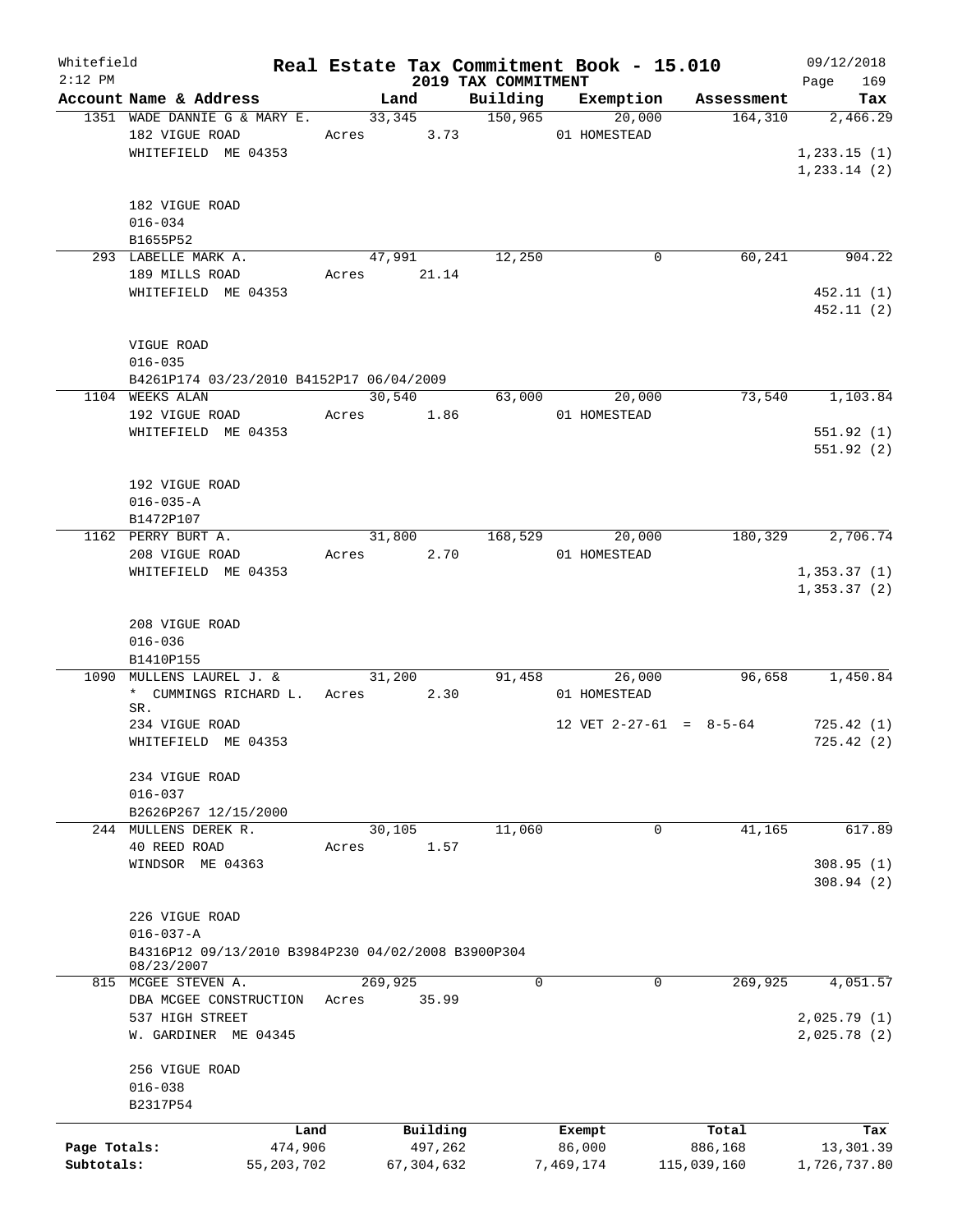| Whitefield   |                                                   |                 |         |                     |                                 | Real Estate Tax Commitment Book - 15.010 |                       | 09/12/2018                 |
|--------------|---------------------------------------------------|-----------------|---------|---------------------|---------------------------------|------------------------------------------|-----------------------|----------------------------|
| $2:12$ PM    | Account Name & Address                            |                 |         | Land                | 2019 TAX COMMITMENT<br>Building | Exemption                                |                       | 170<br>Page                |
|              | 1863 REAL, MARGARET                               |                 |         | 30,015              | 128,814                         | $\Omega$                                 | Assessment<br>158,829 | Tax<br>2,384.02            |
|              | REAL, RICKY                                       |                 | Acres   | 1.51                |                                 |                                          |                       |                            |
|              | 246 VIGUE ROAD                                    |                 |         |                     |                                 |                                          |                       | 1, 192.01(1)               |
|              | WHITEFIELD ME 04353                               |                 |         |                     |                                 |                                          |                       | 1, 192.01(2)               |
|              |                                                   |                 |         |                     |                                 |                                          |                       |                            |
|              | 246 VIGUE ROAD                                    |                 |         |                     |                                 |                                          |                       |                            |
|              | $016 - 038 - A$                                   |                 |         |                     |                                 |                                          |                       |                            |
|              | B5030P86 06/27/2016                               |                 |         |                     |                                 |                                          |                       |                            |
|              | 416 DELANO OSBORN M. LIFE                         |                 | 113,050 |                     | 75,079                          | 0                                        | 188,129               | 2,823.82                   |
|              | <b>ESTATE</b>                                     |                 |         |                     |                                 |                                          |                       |                            |
|              | DELANO, LUKE                                      |                 | Acres   | 18.50               |                                 |                                          |                       |                            |
|              | 19 FINN BROOK LANE<br>WHITEFIELD ME 04353         |                 |         |                     |                                 |                                          |                       | 1,411.91(1)<br>1,411.91(2) |
|              |                                                   |                 |         |                     |                                 |                                          |                       |                            |
|              | 19 FINN BROOK LANE                                |                 |         |                     |                                 |                                          |                       |                            |
|              | $016 - 039$                                       |                 |         |                     |                                 |                                          |                       |                            |
|              | B4196P299 09/03/2009 B3659P45 04/10/2006 B453P414 |                 |         |                     |                                 |                                          |                       |                            |
|              | 239 DELANO LUKE A.                                |                 |         | $\mathbf 0$         | 5,197                           | 0                                        | 5,197                 | 78.01                      |
|              | 301 DEVINE ROAD                                   |                 |         |                     |                                 |                                          |                       |                            |
|              | WHITEFIELD ME 04353                               |                 |         |                     |                                 |                                          |                       | 39.01(1)                   |
|              |                                                   |                 |         |                     |                                 |                                          |                       | 39.00(2)                   |
|              |                                                   |                 |         |                     |                                 |                                          |                       |                            |
|              | 4 FINN BROOK LANE                                 |                 |         |                     |                                 |                                          |                       |                            |
|              | $016 - 039 - ON$                                  |                 |         |                     |                                 |                                          |                       |                            |
|              | 1511 SMITH, JENNIFER M                            |                 |         | 30,705              | 56,977                          | 0                                        | 87,682                | 1,316.11                   |
|              | 75 PINE TREE ROAD                                 |                 | Acres   | 1.97                |                                 |                                          |                       |                            |
|              | LITCHFIELD ME 04350                               |                 |         |                     |                                 |                                          |                       | 658.06(1)                  |
|              |                                                   |                 |         |                     |                                 |                                          |                       | 658.05(2)                  |
|              | 5 STONE HOUSE COURT                               |                 |         |                     |                                 |                                          |                       |                            |
|              | $016 - 040$                                       |                 |         |                     |                                 |                                          |                       |                            |
|              | B5220P078 12/11/2017 B5213P287 12/11/2017         |                 |         |                     |                                 |                                          |                       |                            |
|              | 37 MONROE CHRISTOPHER T.                          |                 |         | 30,555              | 228,811                         | 20,000                                   | 239,366               | 3,592.88                   |
|              | 42 STONE HOUSE COURT                              |                 | Acres   | 1.87                |                                 | 01 HOMESTEAD                             |                       |                            |
|              | WHITEFIELD ME 04353                               |                 |         |                     |                                 |                                          |                       | 1,796.44(1)                |
|              |                                                   |                 |         |                     |                                 |                                          |                       | 1,796.44(2)                |
|              |                                                   |                 |         |                     |                                 |                                          |                       |                            |
|              | 42 STONE HOUSE COURT                              |                 |         |                     |                                 |                                          |                       |                            |
|              | $016 - 040 - A$                                   |                 |         |                     |                                 |                                          |                       |                            |
|              | B3724P203 08/16/2006                              |                 |         |                     |                                 |                                          |                       |                            |
|              | 209 MONROE CHRISTOPHER T                          |                 |         | 20,030              | 0                               | 0                                        | 20,030                | 300.65                     |
|              | 42 STONE HOUSE COURT                              |                 | Acres   | 1.52                |                                 |                                          |                       |                            |
|              | WHITEFIELD ME 04353                               |                 |         |                     |                                 |                                          |                       | 150.33(1)                  |
|              |                                                   |                 |         |                     |                                 |                                          |                       | 150.32(2)                  |
|              | STONE HOUSE COURT                                 |                 |         |                     |                                 |                                          |                       |                            |
|              | $016 - 040 - B$                                   |                 |         |                     |                                 |                                          |                       |                            |
|              | B3724P203 08/16/2006                              |                 |         |                     |                                 |                                          |                       |                            |
|              | 161 MONROE CHRISTOPHER T.                         |                 |         | 20,255              | 0                               | 0                                        | 20,255                | 304.03                     |
|              | 42 STONE HOUSE COURT                              |                 | Acres   | 1.67                |                                 |                                          |                       |                            |
|              | WHITEFIELD ME 04353                               |                 |         |                     |                                 |                                          |                       | 152.02(1)                  |
|              |                                                   |                 |         |                     |                                 |                                          |                       | 152.01(2)                  |
|              |                                                   |                 |         |                     |                                 |                                          |                       |                            |
|              | STONE HOUSE COURT                                 |                 |         |                     |                                 |                                          |                       |                            |
|              | $016 - 040 - C$                                   |                 |         |                     |                                 |                                          |                       |                            |
|              | B3724P224 08/16/2006                              |                 |         |                     |                                 |                                          |                       |                            |
|              |                                                   |                 |         |                     |                                 |                                          |                       |                            |
|              |                                                   |                 |         |                     |                                 |                                          |                       |                            |
| Page Totals: |                                                   | Land<br>244,610 |         | Building<br>494,878 |                                 | Exempt<br>20,000                         | Total<br>719,488      | Tax<br>10,799.52           |
| Subtotals:   |                                                   | 55, 448, 312    |         | 67,799,510          |                                 | 7,489,174                                | 115,758,648           | 1,737,537.32               |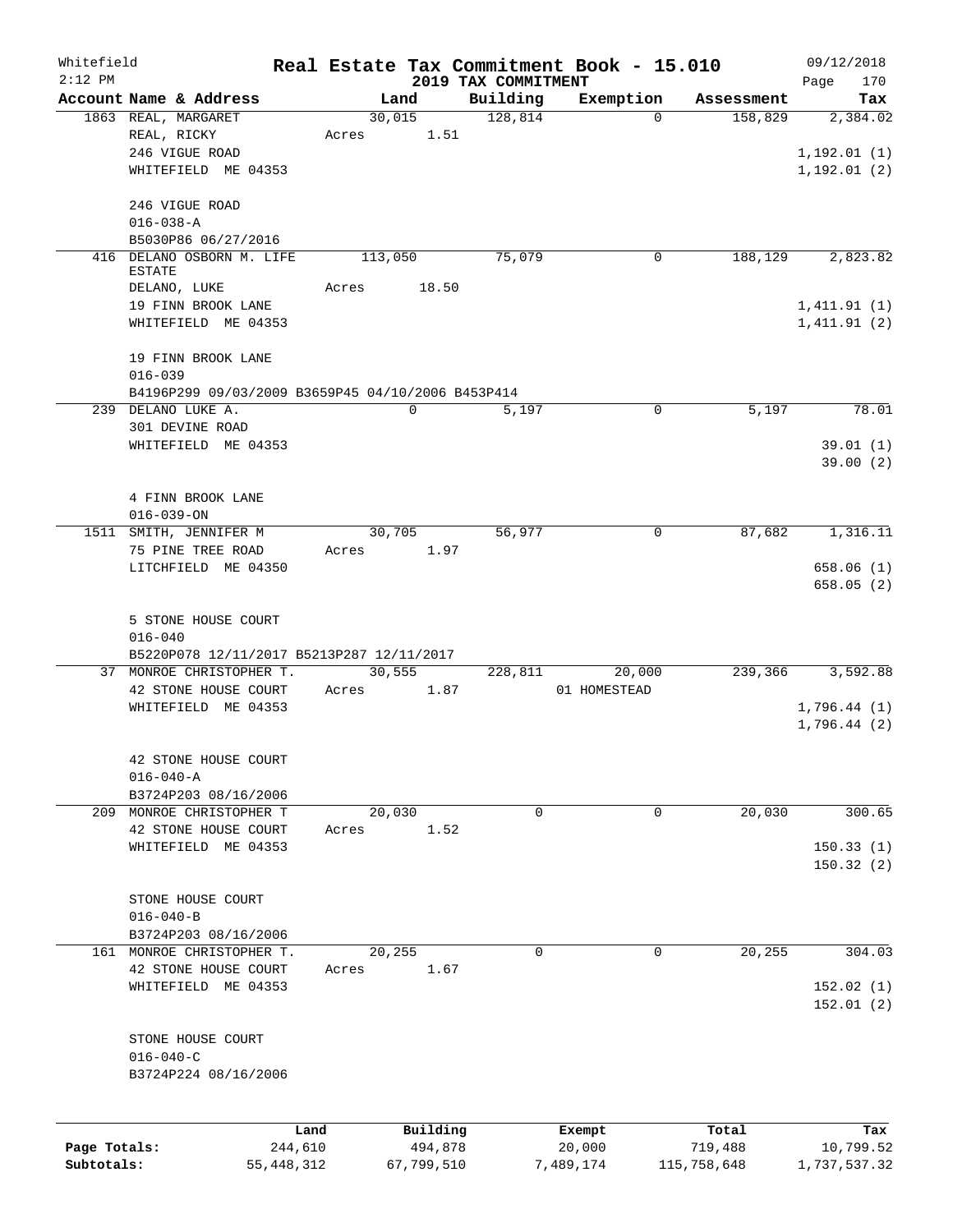| Whitefield   |                                                                                      |            |       |              |         | Real Estate Tax Commitment Book - 15.010 |                  |          |             | 09/12/2018                 |
|--------------|--------------------------------------------------------------------------------------|------------|-------|--------------|---------|------------------------------------------|------------------|----------|-------------|----------------------------|
| $2:12$ PM    | Account Name & Address                                                               |            |       | Land         |         | 2019 TAX COMMITMENT<br>Building          | Exemption        |          | Assessment  | Page<br>171<br>Tax         |
|              | 83 GRASS JOSHUA A.                                                                   |            |       | 30,975       |         | 146,002                                  |                  | $\Omega$ | 176,977     | 2,656.42                   |
|              | BLOOD, KASEY E.                                                                      |            | Acres |              | 2.15    |                                          |                  |          |             |                            |
|              | 24 STONE HOUSE COURT                                                                 |            |       |              |         |                                          |                  |          |             | 1,328.21(1)                |
|              | WHITEFIELD ME 04353                                                                  |            |       |              |         |                                          |                  |          |             | 1,328.21(2)                |
|              |                                                                                      |            |       |              |         |                                          |                  |          |             |                            |
|              | 24 STONE HOUSE COURT                                                                 |            |       |              |         |                                          |                  |          |             |                            |
|              | $016 - 040 - D$                                                                      |            |       |              |         |                                          |                  |          |             |                            |
|              | B5168P32 08/07/2017 B5148P101 06/19/2017 B4207P116<br>10/05/2009 B3916P46 10/01/2007 |            |       |              |         |                                          |                  |          |             |                            |
|              | 849 DOYON MARC & BABY GLEN                                                           |            |       | 20,720       |         | $\Omega$                                 |                  | 0        | 20,720      | 311.01                     |
|              | 16 STONE HOUSE COURT                                                                 |            | Acres |              | 1.98    |                                          |                  |          |             |                            |
|              | WHITEFIELD ME 04353                                                                  |            |       |              |         |                                          |                  |          |             | 155.51(1)                  |
|              |                                                                                      |            |       |              |         |                                          |                  |          |             | 155.50(2)                  |
|              |                                                                                      |            |       |              |         |                                          |                  |          |             |                            |
|              | STONE HOUSE COURT<br>$016 - 040 - E$                                                 |            |       |              |         |                                          |                  |          |             |                            |
|              | B4711P273 09/17/2013 B3550P125 08/29/2005                                            |            |       |              |         |                                          |                  |          |             |                            |
|              | 780 DOYON MARC                                                                       |            |       | 33,660       |         | 157,970                                  |                  | 20,000   | 171,630     | 2,576.17                   |
|              | 16 STONE HOUSE COURT                                                                 |            | Acres |              | 3.94    |                                          | 01 HOMESTEAD     |          |             |                            |
|              | WHITEFIELD ME 04353                                                                  |            |       |              |         |                                          |                  |          |             | 1,288.09(1)                |
|              |                                                                                      |            |       |              |         |                                          |                  |          |             | 1,288.08(2)                |
|              |                                                                                      |            |       |              |         |                                          |                  |          |             |                            |
|              | 16 STONE HOUSE COURT                                                                 |            |       |              |         |                                          |                  |          |             |                            |
|              | $016 - 040 - F$                                                                      |            |       |              |         |                                          |                  |          |             |                            |
|              | B3929P140 10/31/2007                                                                 |            |       |              |         |                                          |                  |          |             |                            |
|              | 940 YUSTAK LAURA ANN                                                                 |            |       | 30,270       |         | 179,210                                  |                  | 20,000   | 189,480     | 2,844.09                   |
|              | 8 STONE HOUSE COURT                                                                  |            | Acres |              | 1.68    |                                          | 01 HOMESTEAD     |          |             |                            |
|              | WHITEFIELD ME 04353                                                                  |            |       |              |         |                                          |                  |          |             | 1,422.05(1)<br>1,422.04(2) |
|              |                                                                                      |            |       |              |         |                                          |                  |          |             |                            |
|              | 8 STONE HOUSE COURT                                                                  |            |       |              |         |                                          |                  |          |             |                            |
|              | $016 - 040 - G$                                                                      |            |       |              |         |                                          |                  |          |             |                            |
|              | B4961P165 12/21/2015 B4799P161 07/15/2014 B4659P304                                  |            |       |              |         |                                          |                  |          |             |                            |
|              | 05/10/2013 B2559P264<br>249 DUNN AVERY                                               |            |       | 130,010      |         | 179,988                                  |                  | 26,000   | 283,998     | 4,262.81                   |
|              | 333 VIGUE ROAD                                                                       |            | Acres |              | 154.26  |                                          | 05 VET EXEMPTION |          |             |                            |
|              | WHITEFIELD ME 04353                                                                  |            |       |              |         |                                          | 01 HOMESTEAD     |          |             | 2,131.41(1)                |
|              |                                                                                      |            |       |              |         |                                          |                  |          |             | 2,131.40(2)                |
|              |                                                                                      |            |       |              |         |                                          |                  |          |             |                            |
|              | 333 VIGUE ROAD                                                                       |            |       |              |         |                                          |                  |          |             |                            |
|              | $016 - 041$                                                                          |            |       |              |         |                                          |                  |          |             |                            |
|              | B3879P25 07/12/2007 B3469P55 04/21/2005 B2450P157<br>1046 RUSSELL JAMES L.           |            |       | 30,000       |         | 58,772                                   |                  | 20,000   | 68,772      | 1,032.27                   |
|              | 345 VIGUE ROAD                                                                       |            | Acres |              | 1.50    |                                          | 01 HOMESTEAD     |          |             |                            |
|              | WHITEFIELD ME 04353                                                                  |            |       |              |         |                                          |                  |          |             | 516.14(1)                  |
|              |                                                                                      |            |       |              |         |                                          |                  |          |             | 516.13(2)                  |
|              |                                                                                      |            |       |              |         |                                          |                  |          |             |                            |
|              | 345 VIGUE ROAD                                                                       |            |       |              |         |                                          |                  |          |             |                            |
|              | $016 - 041 - A$                                                                      |            |       |              |         |                                          |                  |          |             |                            |
|              | B2178P123                                                                            |            |       |              |         |                                          |                  |          |             |                            |
|              | 631 RUSSELL MARGARET A.                                                              |            |       | 22,130       |         | 0                                        |                  | 0        | 22,130      | 332.17                     |
|              | PO BOX 238                                                                           |            | Acres |              | 2.92    |                                          |                  |          |             |                            |
|              | E. WINTHROP ME 04343                                                                 |            |       |              |         |                                          |                  |          |             | 166.09(1)                  |
|              |                                                                                      |            |       |              |         |                                          |                  |          |             | 166.08(2)                  |
|              | 345 VIGUE ROAD                                                                       |            |       |              |         |                                          |                  |          |             |                            |
|              | $016 - 041 - B$                                                                      |            |       |              |         |                                          |                  |          |             |                            |
|              | B1978P1                                                                              |            |       |              |         |                                          |                  |          |             |                            |
|              |                                                                                      | Land       |       | Building     |         |                                          | Exempt           |          | Total       | Tax                        |
| Page Totals: |                                                                                      | 297,765    |       |              | 721,942 |                                          | 86,000           |          | 933,707     | 14,014.94                  |
| Subtotals:   |                                                                                      | 55,746,077 |       | 68, 521, 452 |         |                                          | 7,575,174        |          | 116,692,355 | 1,751,552.26               |
|              |                                                                                      |            |       |              |         |                                          |                  |          |             |                            |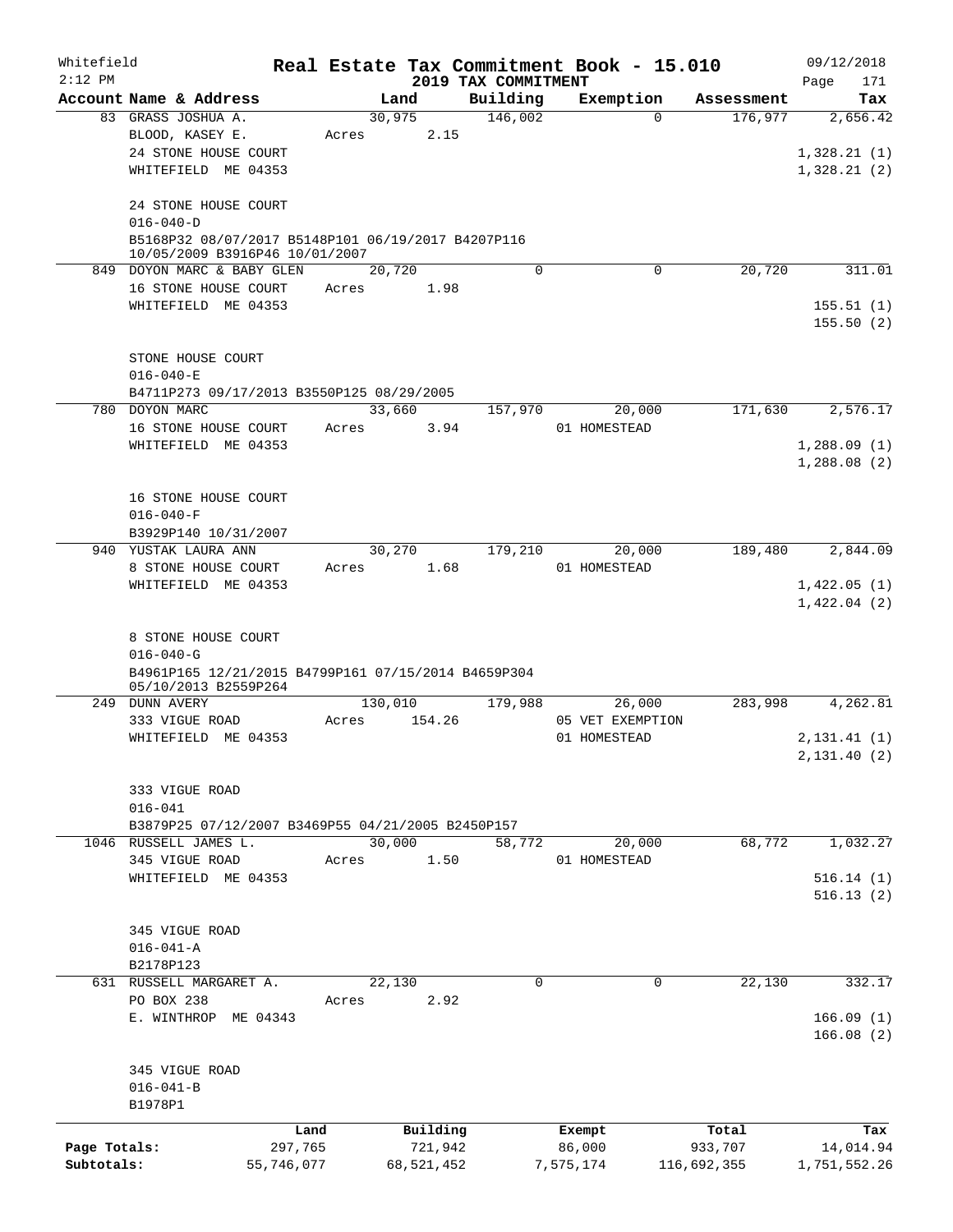| Whitefield<br>$2:12$ PM |                                                                   |         |                | 2019 TAX COMMITMENT | Real Estate Tax Commitment Book - 15.010 |             | 09/12/2018<br>Page<br>172    |
|-------------------------|-------------------------------------------------------------------|---------|----------------|---------------------|------------------------------------------|-------------|------------------------------|
|                         | Account Name & Address                                            |         | Land           | Building            | Exemption                                | Assessment  | Tax                          |
|                         | 1209 SEELY TRUST<br>SEELY, DONALD C. &<br>SANDRA L. TRUSTEES      | Acres   | 31,500<br>2.50 | 117,648             | 20,000<br>01 HOMESTEAD                   | 129,148     | 1,938.51                     |
|                         | 339 VIGUE ROAD<br>WHITEFIELD ME 04353                             |         |                |                     |                                          |             | 969.26(1)<br>969.25(2)       |
|                         | 339 VIGUE ROAD<br>$016 - 041 - C$                                 |         |                |                     |                                          |             |                              |
|                         | B5029P139 07/15/2016                                              |         |                |                     |                                          |             |                              |
|                         | 1751 RUSSELL ANN                                                  |         | 21,515         | $\Omega$            | $\mathbf 0$                              | 21,515      | 322.94                       |
|                         | 75 GREEN STREET                                                   | Acres   | 2.51           |                     |                                          |             |                              |
|                         | APT. #1<br>AUGUSTA ME 04330                                       |         |                |                     |                                          |             | 161.47(1)<br>161.47(2)       |
|                         | BENNER LANE                                                       |         |                |                     |                                          |             |                              |
|                         | $016 - 041 - E$                                                   |         |                |                     |                                          |             |                              |
|                         | B3520P163 06/28/2005<br>1604 NORTHRUP, MATTHEW                    |         | 110,450        | 0                   | $\mathbf 0$                              | 110,450     | 1,657.85                     |
|                         | 266 TOWNHOUSE ROAD                                                | Acres   | 157.40         |                     |                                          |             |                              |
|                         | WHITEFIELD ME 04353                                               |         |                |                     |                                          |             | 828.93(1)<br>828.92(2)       |
|                         | VIGUE ROAD                                                        |         |                |                     |                                          |             |                              |
|                         | $016 - 042$                                                       |         |                |                     |                                          |             |                              |
|                         | B5195P126 10/26/2017                                              |         |                |                     |                                          |             |                              |
|                         | 861 VIGUE, JEFFREY L.                                             |         | 60,055         | $\Omega$            | 0                                        | 60,055      | 901.43                       |
|                         | VIGUE, BETHANY J.<br>P.O. BOX 70                                  | Acres   | 56.61          |                     |                                          |             |                              |
|                         | WHITEFIELD ME 04353                                               |         |                |                     |                                          |             | 450.72 (1)<br>450.71 (2)     |
|                         | VIGUE ROAD                                                        |         |                |                     |                                          |             |                              |
|                         | $016 - 043$                                                       |         |                |                     |                                          |             |                              |
|                         | B5085P277 12/13/2016 B3291P143 05/18/2004<br>17 SCHLOSSER STEPHEN |         | 33,945         | 13,478              | 20,000                                   | 27,423      | 411.62                       |
|                         | P.O. BOX 100                                                      | Acres   | 4.13           |                     | 01 HOMESTEAD                             |             |                              |
|                         | WHITEFIELD ME 04353                                               |         |                |                     |                                          |             | 205.81(1)<br>205.81(2)       |
|                         | 106 BENNER LANE<br>$016 - 043 - A$                                |         |                |                     |                                          |             |                              |
|                         | B1448P173                                                         |         |                |                     |                                          |             |                              |
|                         | 233 CARTER SHANNON D.                                             |         | 33,945         | 134,490             | 20,000                                   | 148,435     | 2,228.01                     |
|                         | 128 BENNER LANE                                                   | Acres   | 4.13           |                     | 01 HOMESTEAD                             |             |                              |
|                         | WHITEFIELD<br>ME 04353                                            |         |                |                     |                                          |             | 1, 114.01(1)<br>1, 114.00(2) |
|                         | 128 BENNER LANE                                                   |         |                |                     |                                          |             |                              |
|                         | $016 - 043 - B$                                                   |         |                |                     |                                          |             |                              |
|                         | B3902P228 08/31/2007                                              |         |                |                     |                                          |             |                              |
|                         | 180 HENLEY JAMES E.                                               |         | 33,945         | 66,414              | 0                                        | 100,359     | 1,506.39                     |
|                         | 106 BENNER LANE                                                   | Acres   | 4.13           |                     |                                          |             |                              |
|                         | ME 04353<br>WHITEFIELD                                            |         |                |                     |                                          |             | 753.20(1)<br>753.19(2)       |
|                         | 106 BENNER LANE<br>$016 - 043 - C$                                |         |                |                     |                                          |             |                              |
|                         | B3073P47                                                          |         |                |                     |                                          |             |                              |
|                         |                                                                   |         |                |                     |                                          |             |                              |
|                         |                                                                   | Land    | Building       |                     | Exempt                                   | Total       | Tax                          |
| Page Totals:            |                                                                   | 325,355 | 332,030        |                     | 60,000                                   | 597,385     | 8,966.75                     |
| Subtotals:              | 56,071,432                                                        |         | 68,853,482     |                     | 7,635,174                                | 117,289,740 | 1,760,519.01                 |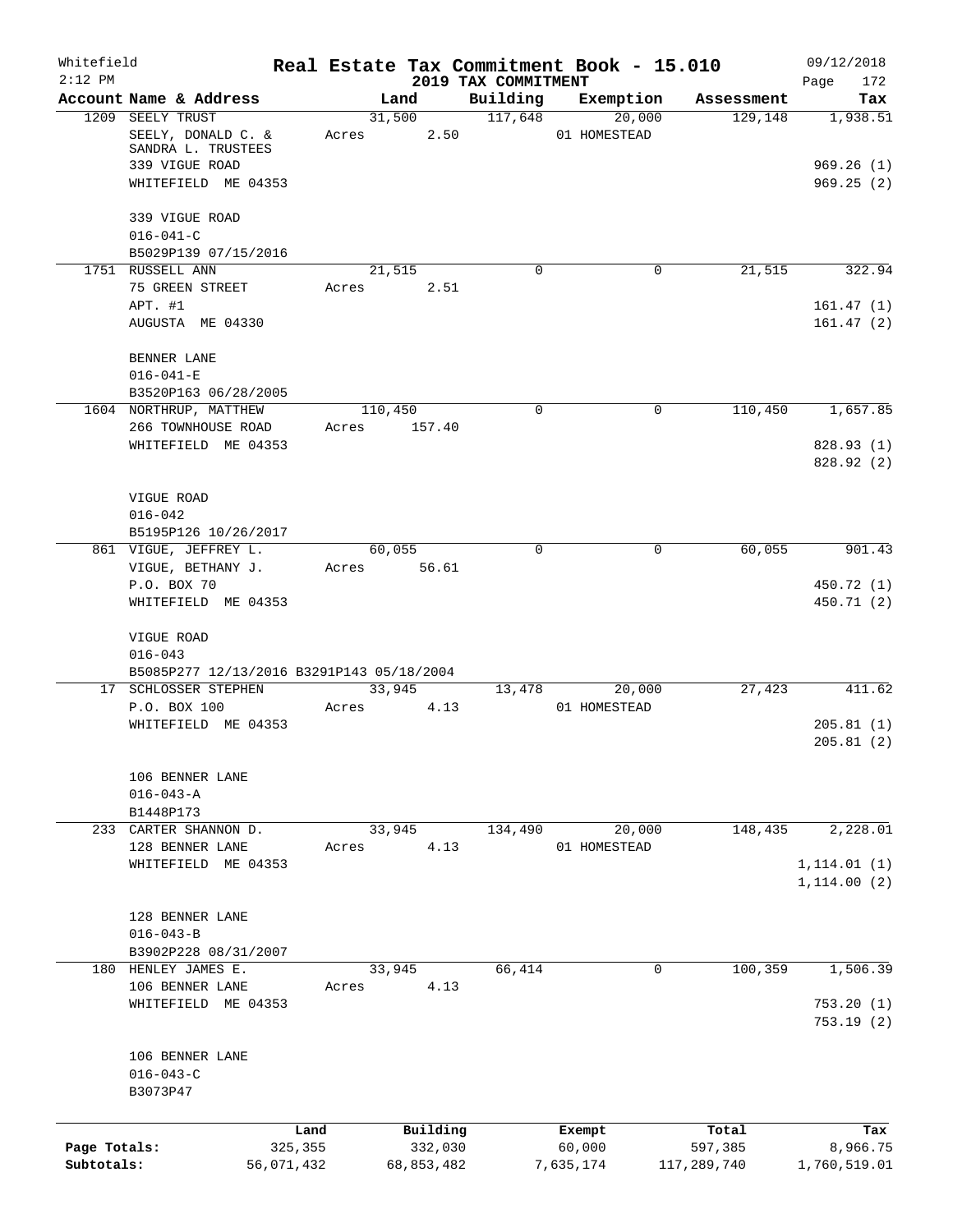| Whitefield |                                                   |       |             |                     | Real Estate Tax Commitment Book - 15.010 |            | 09/12/2018                 |
|------------|---------------------------------------------------|-------|-------------|---------------------|------------------------------------------|------------|----------------------------|
| $2:12$ PM  |                                                   |       |             | 2019 TAX COMMITMENT |                                          |            | 173<br>Page                |
|            | Account Name & Address                            |       | Land        | Building            | Exemption                                | Assessment | Tax                        |
|            | 738 WILLIAMSON GLENN A. &<br>MERLENE A.           |       | 39,762      | 100,089             | $\Omega$                                 | 139,851    | 2,099.16                   |
|            | 98 BENNER LANE                                    | Acres | 10.64       |                     |                                          |            |                            |
|            | WHITEFIELD ME 04353                               |       |             |                     |                                          |            | 1,049.58(1)                |
|            |                                                   |       |             |                     |                                          |            | 1,049.58(2)                |
|            | 98 BENNER LANE                                    |       |             |                     |                                          |            |                            |
|            | $016 - 044$                                       |       |             |                     |                                          |            |                            |
|            | B3685P168 05/31/2006                              |       |             |                     |                                          |            |                            |
|            | 1534 DAVIDSON MAY B.                              |       |             |                     | 36,098 130,308 20,000                    |            | 146,406 2,197.55           |
|            | 88 BENNER LANE                                    | Acres | 6.06        |                     | 01 HOMESTEAD                             |            |                            |
|            | WHITEFIELD ME 04353                               |       |             |                     |                                          |            | 1,098.78(1)<br>1,098.77(2) |
|            | 88 BENNER LANE                                    |       |             |                     |                                          |            |                            |
|            | $016 - 044 - A$                                   |       |             |                     |                                          |            |                            |
|            | B4569P307 09/14/2012 B3358P28 09/09/2004          |       |             |                     |                                          |            |                            |
|            | 376 POTTER JOHN E                                 |       | 30,765      | 85,148              | 0                                        | 115,913    | 1,739.85                   |
|            | 67 AUGUSTA ROAD                                   | Acres | 2.01        |                     |                                          |            |                            |
|            | JEFFERSON ME 04348                                |       |             |                     |                                          |            | 869.93(1)                  |
|            |                                                   |       |             |                     |                                          |            | 869.92 (2)                 |
|            | 96 BENNER LANE                                    |       |             |                     |                                          |            |                            |
|            | $016 - 045$                                       |       |             |                     |                                          |            |                            |
|            | B5220P047 01/05/2018                              |       |             |                     |                                          |            |                            |
|            | 1158 CLARK SHARON L                               |       | 56,760      | $\Omega$            | $\Omega$                                 | 56,760     | 851.97                     |
|            | 151 MAIN ST.                                      |       | Acres 50.02 |                     |                                          |            |                            |
|            | WHITEFIELD ME 04353                               |       |             |                     |                                          |            | 425.99(1)                  |
|            |                                                   |       |             |                     |                                          |            | 425.98(2)                  |
|            | BENNER LANE                                       |       |             |                     |                                          |            |                            |
|            | $016 - 047$                                       |       |             |                     |                                          |            |                            |
|            | B4509P85 04/04/2012 B4466P137 12/01/2011 B1528P49 |       |             |                     |                                          |            |                            |
|            | 1346 GRADY DANIEL                                 |       | 32,550      | 73,309              | 20,000                                   | 85,859     | 1,288.74                   |
|            | 158 BENNER LANE                                   | Acres | 3.20        |                     | 01 HOMESTEAD                             |            |                            |
|            | WHITEFIELD ME 04353                               |       |             |                     |                                          |            | 644.37 (1)                 |
|            |                                                   |       |             |                     |                                          |            | 644.37(2)                  |
|            | 158 BENNER LANE                                   |       |             |                     |                                          |            |                            |
|            | $016 - 047 - A$                                   |       |             |                     |                                          |            |                            |
|            | B2183P311                                         |       |             |                     |                                          |            |                            |
|            | 1549 GRADY DANIEL M.                              |       | 9,004       | $\Omega$            | 0                                        | 9,004      | 135.15                     |
|            | 158 BENNER LANE                                   | Acres | 6.88        |                     |                                          |            |                            |
|            | WHITEFIELD ME 04353                               |       |             |                     |                                          |            | 67.58(1)                   |
|            |                                                   |       |             |                     |                                          |            | 67.57(2)                   |
|            | BENNER LANE                                       |       |             |                     |                                          |            |                            |
|            | $016 - 047 - B$                                   |       |             |                     |                                          |            |                            |
|            | B2183P310                                         |       |             |                     |                                          |            |                            |

|              | Land       | Building   | Exempt   | Total       | Tax          |
|--------------|------------|------------|----------|-------------|--------------|
| Page Totals: | 204,939    | 388,854    | 40,000   | 553,793     | 8,312.42     |
| Subtotals:   | 56,276,371 | 69,242,336 | ,675,174 | 117,843,533 | .,768,831.43 |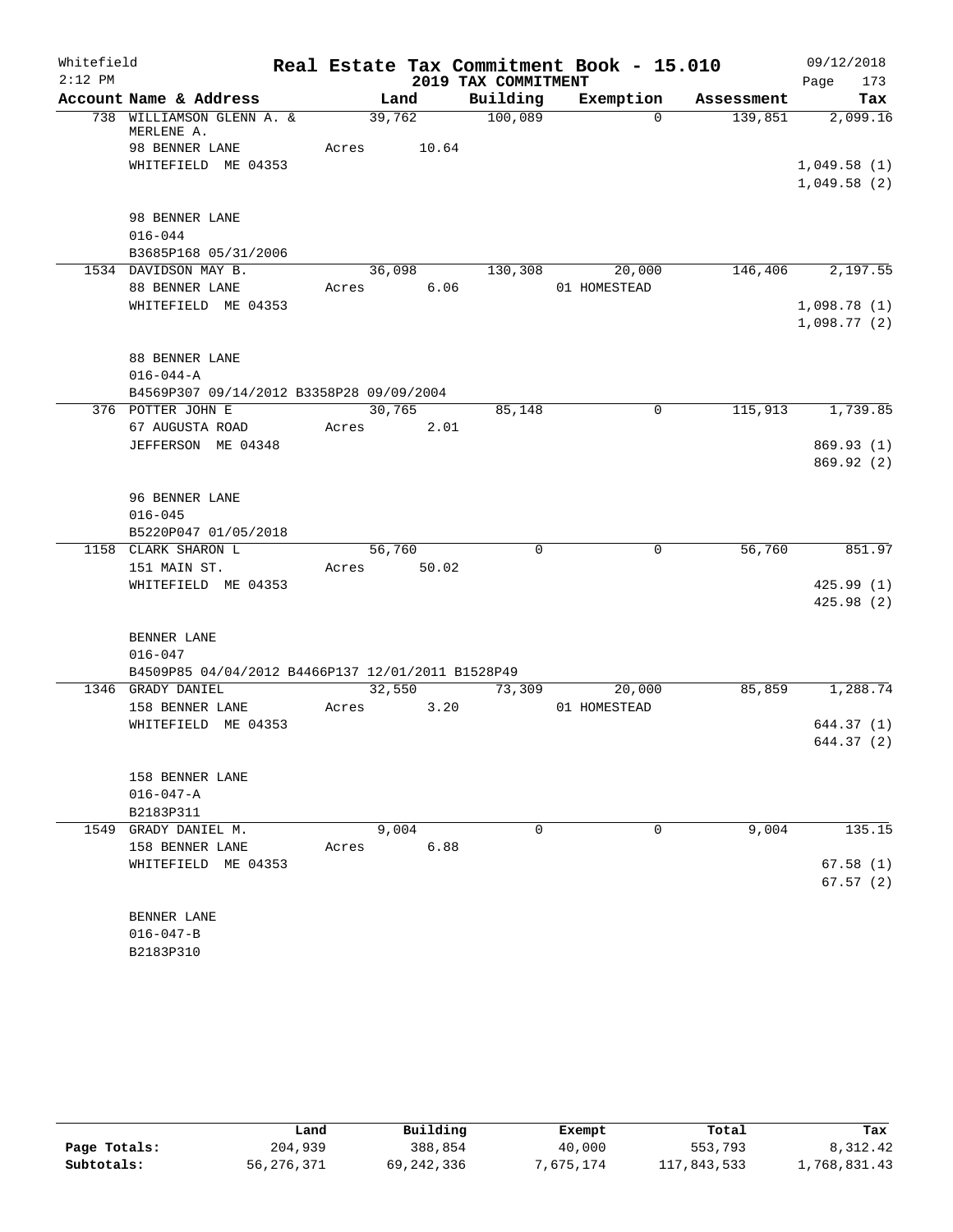| Whitefield<br>$2:12$ PM |                                                                                                                                                         |             |        |       | Real Estate Tax Commitment Book - 15.010<br>2019 TAX COMMITMENT |              |                    |            | 09/12/2018<br>174<br>Page |
|-------------------------|---------------------------------------------------------------------------------------------------------------------------------------------------------|-------------|--------|-------|-----------------------------------------------------------------|--------------|--------------------|------------|---------------------------|
|                         | Account Name & Address                                                                                                                                  |             | Land   |       | Building                                                        |              | Exemption          | Assessment | Tax                       |
|                         | 1467 BOYNTON DAVID A. &<br>MELISSA D.                                                                                                                   |             | 34,980 |       | 57,661                                                          |              | $\Omega$           | 92,641     | 1,390.54                  |
|                         | P.O. BOX 87                                                                                                                                             | Acres       |        | 4.82  |                                                                 |              |                    |            |                           |
|                         | WHITEFIELD ME 04353                                                                                                                                     |             |        |       |                                                                 |              |                    |            | 695.27(1)<br>695.27(2)    |
|                         | 140 BENNER LANE                                                                                                                                         |             |        |       |                                                                 |              |                    |            |                           |
|                         | $016 - 047 - C$                                                                                                                                         |             |        |       |                                                                 |              |                    |            |                           |
|                         | B4964P25 10/30/2015 B4930P156 09/18/2015 B4754P178<br>02/03/2014 B4754P177 02/03/2014 B4538P160 06/22/2012<br>B4335P163 11/01/2010 B2401P268 08/27/1998 |             |        |       |                                                                 |              |                    |            |                           |
|                         | 1340 BRANN LARRY                                                                                                                                        |             | 7,230  |       | 0                                                               |              | $\mathbf 0$        | 7,230      | 108.52                    |
|                         | 232 MILLS ROAD                                                                                                                                          | Acres       |        | 4.82  |                                                                 |              |                    |            |                           |
|                         | WHITEFIELD ME 04353                                                                                                                                     |             |        |       |                                                                 |              |                    |            | 54.26(1)<br>54.26(2)      |
|                         | BENNER LANE                                                                                                                                             |             |        |       |                                                                 |              |                    |            |                           |
|                         | $016 - 047 - D$                                                                                                                                         |             |        |       |                                                                 |              |                    |            |                           |
|                         | B4335P163 11/01/2010 B4295P317 07/15/2010 B2401P270<br>08/27/1998                                                                                       |             |        |       |                                                                 |              |                    |            |                           |
|                         | 873 ROBBINS JONATHAN &<br>JUDITH                                                                                                                        |             | 77,350 |       | 0                                                               |              | 0                  | 77,350     | 1,161.02                  |
|                         | 223 BENNER LANE                                                                                                                                         | Acres       |        | 91.20 |                                                                 |              |                    |            |                           |
|                         | WHITEFIELD ME 04353                                                                                                                                     |             |        |       |                                                                 |              |                    |            | 580.51(1)                 |
|                         |                                                                                                                                                         |             |        |       |                                                                 |              |                    |            | 580.51(2)                 |
|                         | BENNER LANE                                                                                                                                             |             |        |       |                                                                 |              |                    |            |                           |
|                         | $016 - 048$                                                                                                                                             |             |        |       |                                                                 |              |                    |            |                           |
|                         | 1494 BOYNTON DAVID A.<br>MELISSA D.                                                                                                                     |             | 48,250 |       | 129,564                                                         |              | 20,000             | 157,814    | 2,368.79                  |
|                         | P.O. BOX 87                                                                                                                                             | Acres       |        | 15.00 |                                                                 | 01 HOMESTEAD |                    |            |                           |
|                         | WHITEFIELD ME 04353                                                                                                                                     |             |        |       |                                                                 |              |                    |            | 1,184.40(1)               |
|                         |                                                                                                                                                         |             |        |       |                                                                 |              |                    |            | 1,184.39(2)               |
|                         | 251 BENNER LANE                                                                                                                                         |             |        |       |                                                                 |              |                    |            |                           |
|                         | $016 - 049$                                                                                                                                             |             |        |       |                                                                 |              |                    |            |                           |
|                         | B4777P15 05/07/2014 B4235P314 12/22/2009 B2364P162<br>07/22/1998                                                                                        |             |        |       |                                                                 |              |                    |            |                           |
|                         | 883 ROBBINS JONATHAN &                                                                                                                                  |             | 60,050 |       | 119,126                                                         |              | 26,000             | 153,176    | 2,299.17                  |
|                         | JUDITH<br>223 BENNER LANE Acres 32.00                                                                                                                   |             |        |       |                                                                 | 01 HOMESTEAD |                    |            |                           |
|                         | WHITEFIELD ME 04353                                                                                                                                     |             |        |       |                                                                 |              | 07 NMR VET & WIDOW |            | 1, 149.59(1)              |
|                         |                                                                                                                                                         |             |        |       |                                                                 |              |                    |            | 1,149.58(2)               |
|                         | 223 BENNER LANE                                                                                                                                         |             |        |       |                                                                 |              |                    |            |                           |
|                         | $016 - 050$                                                                                                                                             |             |        |       |                                                                 |              |                    |            |                           |
|                         | 296 BOYNTON ALBERT                                                                                                                                      |             | 44,005 |       | 0                                                               |              | $\mathbf 0$        |            | 44,005 660.52             |
|                         | 98 BENNER ROAD                                                                                                                                          | Acres 22.70 |        |       |                                                                 |              |                    |            |                           |
|                         | WHITEFIELD ME 04353                                                                                                                                     |             |        |       |                                                                 |              |                    |            | 330.26 (1)                |
|                         |                                                                                                                                                         |             |        |       |                                                                 |              |                    |            | 330.26(2)                 |
|                         | BENNER LANE                                                                                                                                             |             |        |       |                                                                 |              |                    |            |                           |
|                         | $016 - 051$                                                                                                                                             |             |        |       |                                                                 |              |                    |            |                           |

|              | Land       | Building   | Exempt   | Total         | Tax          |
|--------------|------------|------------|----------|---------------|--------------|
| Page Totals: | 271,865    | 306,351    | 46,000   | 532,216       | .988.56      |
| Subtotals:   | 56,548,236 | 69,548,687 | .721.174 | 118, 375, 749 | 1,776,819.99 |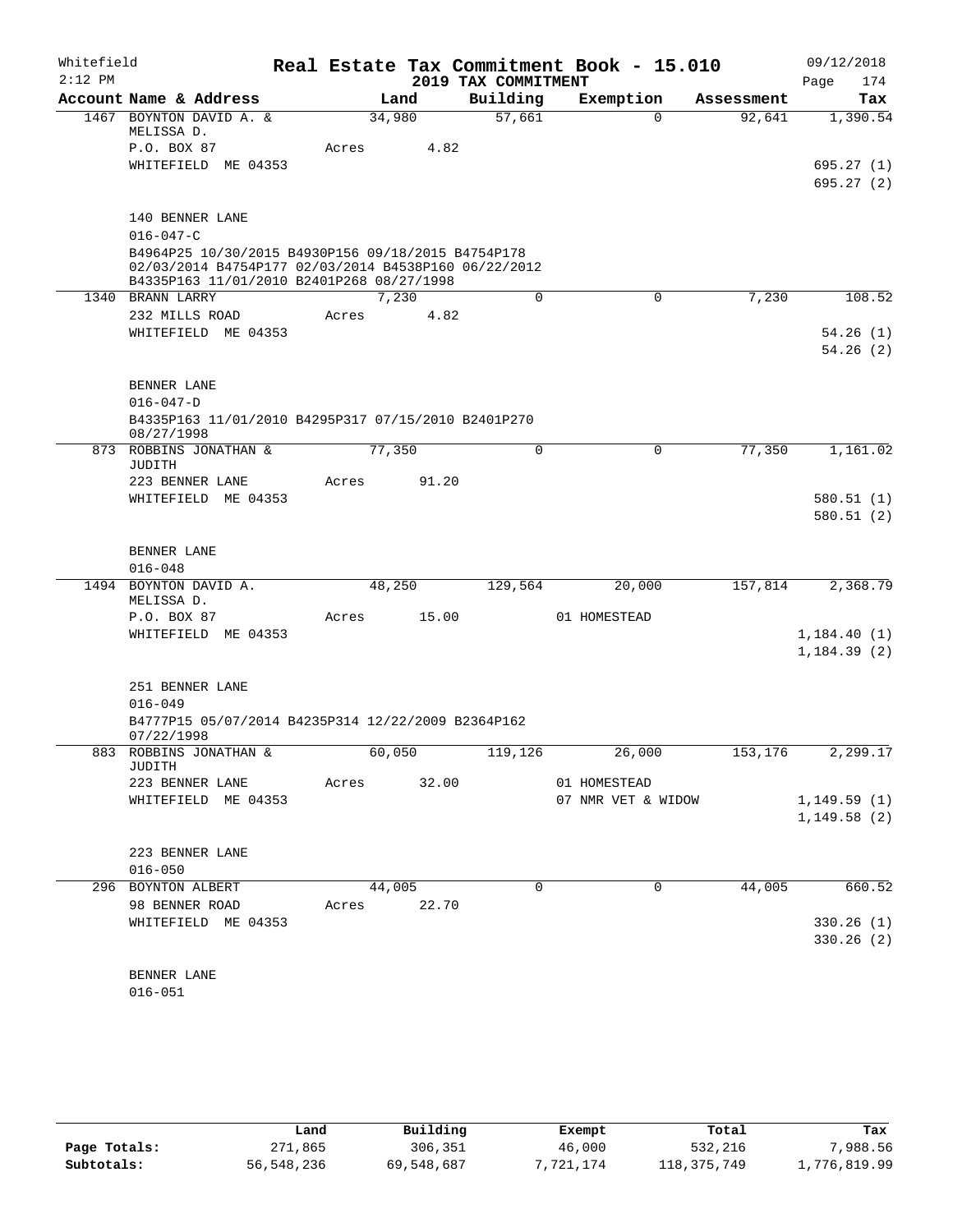| Whitefield |                                                                                                                                                                          |        |        | Real Estate Tax Commitment Book - 15.010 |                  |            | 09/12/2018                             |
|------------|--------------------------------------------------------------------------------------------------------------------------------------------------------------------------|--------|--------|------------------------------------------|------------------|------------|----------------------------------------|
| $2:12$ PM  |                                                                                                                                                                          |        |        | 2019 TAX COMMITMENT                      |                  |            | Page<br>175                            |
|            | Account Name & Address                                                                                                                                                   |        | Land   | Building                                 | Exemption        | Assessment | Tax                                    |
|            | 1003 FARMER KAREN S. TRUST,<br>KAREN & CARROL TRUSTEES<br>FARMER CARROL D. TRUST, Acres<br>CARROL & KAREN TRUSTEES<br>521 FENTON AVE. N.W.<br>PORT CHARLOTTE FL<br>33952 | 43,850 | 9.50   | 185,343                                  | $\Omega$         | 229,193    | 3,440.19<br>1,720.10(1)<br>1,720.09(2) |
|            | 129 BENNER LANE<br>$016 - 052$<br>B4772P136 04/22/2014                                                                                                                   |        |        |                                          |                  |            |                                        |
|            | 904 ELLIOTT DAVID C.                                                                                                                                                     | 43,690 |        | 181,471                                  | 20,000           | 205,161    | 3,079.47                               |
|            | 85 BENNER LANE<br>WHITEFIELD ME 04353                                                                                                                                    | Acres  | 9.30   |                                          | 01 HOMESTEAD     |            | 1,539.74(1)<br>1,539.73(2)             |
|            | 85 BENNER LANE<br>$016 - 053$<br>B1283P106                                                                                                                               |        |        |                                          |                  |            |                                        |
|            | 1364 BURNS, DANIEL T.<br>(TRUSTEE)                                                                                                                                       | 59,400 |        | 75,673                                   | 0                | 135,073    | 2,027.45                               |
|            | BURNS, DOROTHY L.<br>(TRUSTEE)                                                                                                                                           | Acres  | 31.00  |                                          |                  |            |                                        |
|            | 52 JEFFERSON ROAD                                                                                                                                                        |        |        |                                          |                  |            | 1,013.73(1)                            |
|            | WHITEFIELD ME<br>$04353 -$                                                                                                                                               |        |        |                                          |                  |            | 1,013.72(2)                            |
|            | 60 MILLS ROAD<br>$017 - 001$                                                                                                                                             |        |        |                                          |                  |            |                                        |
|            | B5028P189 02/11/2016                                                                                                                                                     |        |        |                                          |                  |            |                                        |
|            | 1066 PEASE SHANNA                                                                                                                                                        | 30,000 |        | 79,817                                   | $\mathbf 0$      | 109,817    | 1,648.35                               |
|            | 9 DUNCAN ROAD                                                                                                                                                            | Acres  | 0.22   |                                          |                  |            |                                        |
|            | JEFFERSON ME 04348                                                                                                                                                       |        |        |                                          |                  |            | 824.18 (1)<br>824.17 (2)               |
|            | 92 MILLS ROAD<br>$017 - 002$<br>B3013P75                                                                                                                                 |        |        |                                          |                  |            |                                        |
|            | 890 BOYNTON ALBERT                                                                                                                                                       |        | 41,610 | 123,757                                  | 26,000           |            | 139,367 2,091.90                       |
|            | 98 MILLS ROAD                                                                                                                                                            | Acres  | 6.70   |                                          | 05 VET EXEMPTION |            |                                        |
|            | WHITEFIELD ME 04353                                                                                                                                                      |        |        |                                          | 01 HOMESTEAD     |            | 1,045.95(1)<br>1,045.95(2)             |
|            | 98 MILLS ROAD<br>$017 - 003$                                                                                                                                             |        |        |                                          |                  |            |                                        |
|            | 186 SPEAR PAMELA R.                                                                                                                                                      |        | 30,750 | 87,879                                   | $\overline{0}$   | 118,629    | 1,780.62                               |
|            | ALLEN PHILIP L.<br>35 WOOD STREET                                                                                                                                        | Acres  | 2.00   |                                          |                  |            | 890.31 (1)                             |
|            | APT. 111                                                                                                                                                                 |        |        |                                          |                  |            | 890.31 (2)                             |
|            | LEWISTON ME 04240                                                                                                                                                        |        |        |                                          |                  |            |                                        |
|            | 104 MILLS ROAD                                                                                                                                                           |        |        |                                          |                  |            |                                        |
|            | $017 - 004$                                                                                                                                                              |        |        |                                          |                  |            |                                        |
|            | B4791P239 06/23/2014 B4791P237 06/23/2014 B2493P19                                                                                                                       |        |        |                                          |                  |            |                                        |

|              | Land       | Building   | Exempt    | Total         | Tax          |
|--------------|------------|------------|-----------|---------------|--------------|
| Page Totals: | 249,300    | 733,940    | 46,000    | 937,240       | 14,067.98    |
| Subtotals:   | 56,797,536 | 70,282,627 | 7,767,174 | 119, 312, 989 | 1,790,887.97 |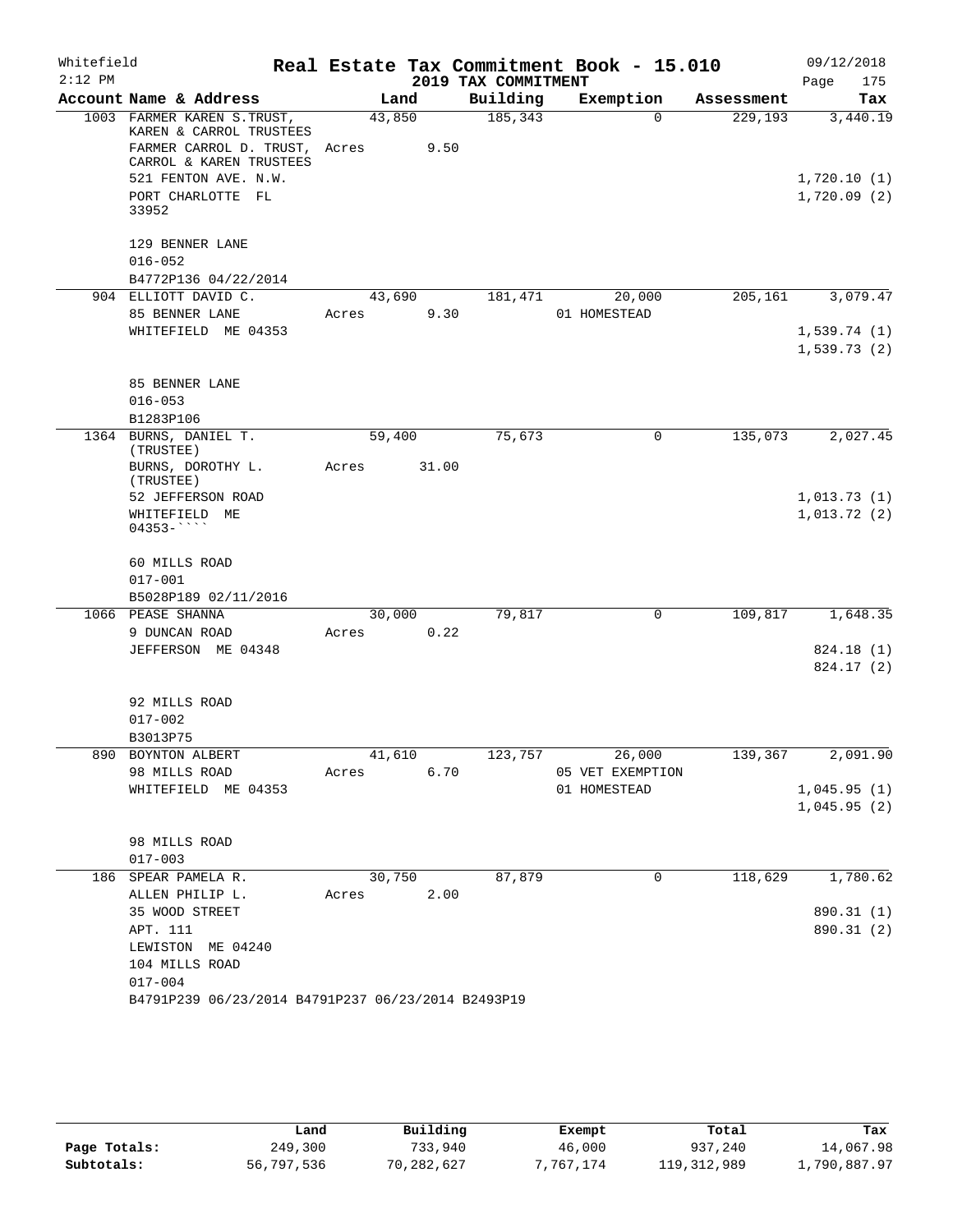| Whitefield<br>$2:12$ PM |                                                                                                   |        |        | 2019 TAX COMMITMENT | Real Estate Tax Commitment Book - 15.010 |            | 09/12/2018<br>Page<br>176 |
|-------------------------|---------------------------------------------------------------------------------------------------|--------|--------|---------------------|------------------------------------------|------------|---------------------------|
|                         | Account Name & Address                                                                            |        | Land   | Building            | Exemption                                | Assessment | Tax                       |
|                         | 976 AQUAFORTIS ASSOCIATES,<br><b>LLC</b>                                                          | 27,100 |        | 18,126              | 0                                        | 45,226     | 678.84                    |
|                         | PO BOX 1024<br>CAMDEN ME 04843                                                                    | Acres  | 2.90   |                     |                                          |            | 339.42 (1)                |
|                         |                                                                                                   |        |        |                     |                                          |            | 339.42(2)                 |
|                         | MILLS ROAD                                                                                        |        |        |                     |                                          |            |                           |
|                         | $017 - 004 - A$                                                                                   |        |        |                     |                                          |            |                           |
|                         | B4275P85 04/13/2010 B4275P82 04/13/2010 B4078P110<br>12/08/2008                                   |        |        |                     |                                          |            |                           |
|                         | 1447 HENDERSON KRISTIAN P                                                                         |        | 31,005 | 87,938              | $\mathbf 0$                              | 118,943    | 1,785.33                  |
|                         | MACOMBER GRACE P                                                                                  | Acres  | 2.17   |                     |                                          |            |                           |
|                         | 160 MILLS ROAD<br>WHITEFIELD ME 04353                                                             |        |        |                     |                                          |            | 892.67 (1)<br>892.66 (2)  |
|                         | 160 MILLS ROAD                                                                                    |        |        |                     |                                          |            |                           |
|                         | $017 - 005$<br>B4916P223 08/12/2015 B4253P4 02/25/2010 B4011P41<br>06/03/2008 B3198P97 11/26/2003 |        |        |                     |                                          |            |                           |
|                         | 551 STULTZ CHRISTOPHER R. &<br>KAREN                                                              | 47,450 |        | 238,206             | 26,000                                   | 259,656    | 3,897.44                  |
|                         | P.O. BOX 11                                                                                       | Acres  | 14.00  |                     | 01 HOMESTEAD                             |            |                           |
|                         | WHITEFIELD ME 04353                                                                               |        |        |                     | 07 NMR VET & WIDOW                       |            | 1,948.72(1)               |
|                         |                                                                                                   |        |        |                     |                                          |            | 1,948.72(2)               |
|                         | 172 MILLS ROAD                                                                                    |        |        |                     |                                          |            |                           |
|                         | $017 - 005 - A$                                                                                   |        |        |                     |                                          |            |                           |
|                         | B1330P321                                                                                         |        |        |                     |                                          |            |                           |
|                         | 768 STULTZ CHRISTOPHER R &<br><b>KAREN</b>                                                        | 18,100 |        | $\mathbf 0$         | $\mathbf 0$                              | 18,100     | 271.68                    |
|                         | P.O. BOX 11                                                                                       | Acres  | 12.00  |                     |                                          |            |                           |
|                         | WHITEFIELD ME 04353                                                                               |        |        |                     |                                          |            | 135.84(1)                 |
|                         |                                                                                                   |        |        |                     |                                          |            | 135.84(2)                 |
|                         | MILLS ROAD                                                                                        |        |        |                     |                                          |            |                           |
|                         | $017 - 005 - B$                                                                                   |        |        |                     |                                          |            |                           |
|                         | B1827P145                                                                                         |        |        |                     |                                          |            |                           |
|                         | 730 STULTZ CHRISTOPHER R. &<br>KAREN                                                              | 20,300 |        | 0                   | 0                                        | 20,300     | 304.70                    |
|                         | PO BOX 11                                                                                         | Acres  | 1.70   |                     |                                          |            |                           |
|                         | WHITEFIELD ME 04353                                                                               |        |        |                     |                                          |            | 152.35(1)<br>152.35(2)    |
|                         | MILLS ROAD                                                                                        |        |        |                     |                                          |            |                           |
|                         | $017 - 005 - C$                                                                                   |        |        |                     |                                          |            |                           |
|                         | B2459P352                                                                                         | 58,425 |        |                     |                                          | 117,024    | 1,756.53                  |
|                         | 655 SHOREY LOUIS A & PAULA<br>Ρ                                                                   |        |        | 78,599              | 20,000                                   |            |                           |
|                         | 220 MILLS ROAD                                                                                    | Acres  | 29.50  |                     | 01 HOMESTEAD                             |            |                           |
|                         | WHITEFIELD ME 04353                                                                               |        |        |                     |                                          |            | 878.27(1)<br>878.26 (2)   |
|                         |                                                                                                   |        |        |                     |                                          |            |                           |
|                         | 220 MILLS ROAD                                                                                    |        |        |                     |                                          |            |                           |
|                         | $017 - 006$                                                                                       |        |        |                     |                                          |            |                           |
|                         | B1615P111                                                                                         |        |        |                     |                                          |            |                           |
|                         |                                                                                                   |        |        |                     |                                          |            |                           |

|              | Land       | Building   | Exempt    | Total       | Tax          |
|--------------|------------|------------|-----------|-------------|--------------|
| Page Totals: | 202,380    | 422,869    | 46,000    | 579,249     | 8,694.52     |
| Subtotals:   | 56,999,916 | 70,705,496 | 7,813,174 | 119,892,238 | 1,799,582.49 |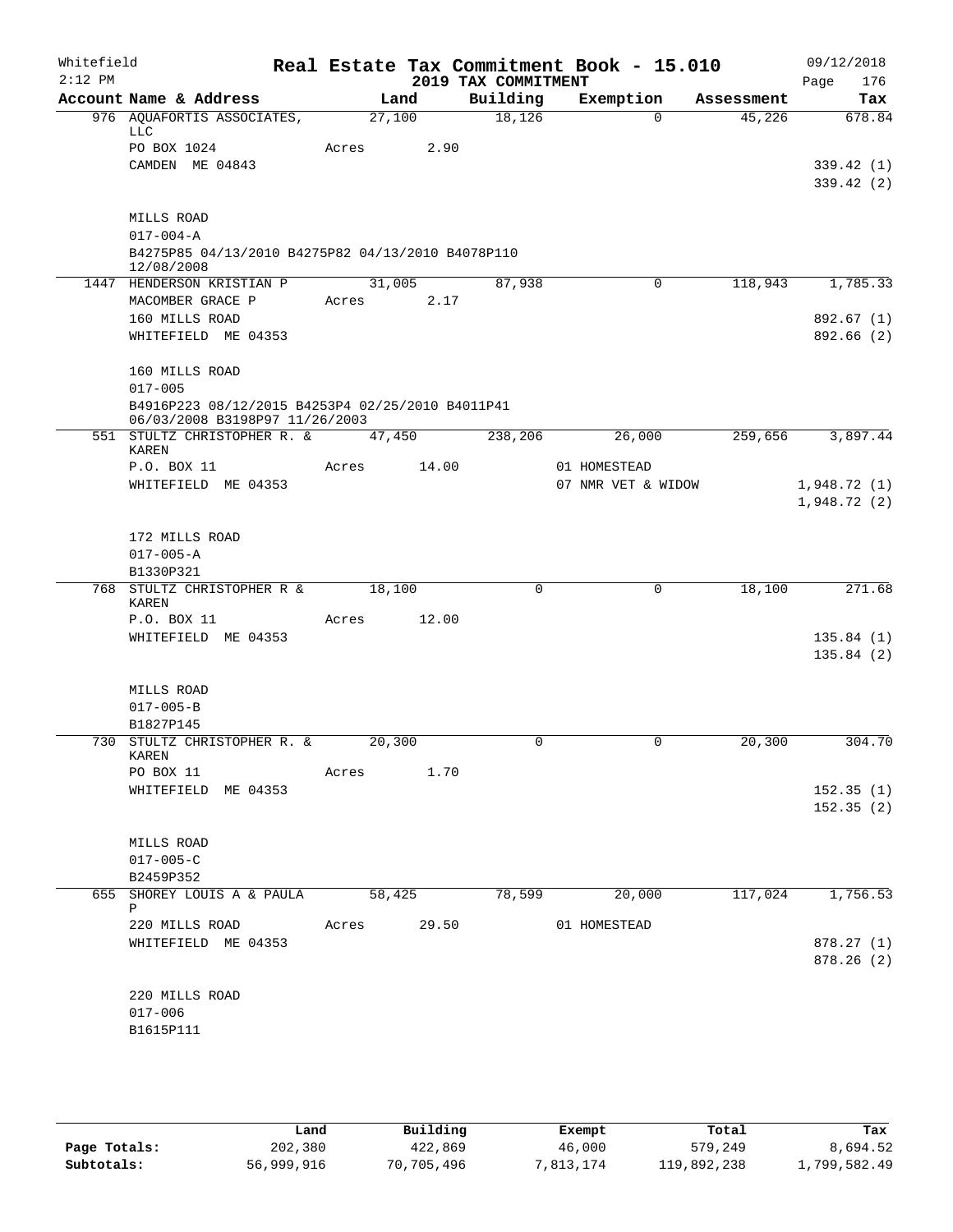| Whitefield<br>$2:12$ PM |                                                                  |        |      | 2019 TAX COMMITMENT | Real Estate Tax Commitment Book - 15.010 |            | 09/12/2018<br>Page<br>177 |
|-------------------------|------------------------------------------------------------------|--------|------|---------------------|------------------------------------------|------------|---------------------------|
|                         | Account Name & Address                                           | Land   |      | Building            | Exemption                                | Assessment | Tax                       |
|                         | 838 POLAND PETER D                                               | 30,000 |      | 92,127              | 20,000                                   | 102,127    | 1,532.93                  |
|                         | 214 MILLS ROAD                                                   | Acres  | 0.68 |                     | 01 HOMESTEAD                             |            |                           |
|                         | WHITEFIELD ME 04353                                              |        |      |                     |                                          |            | 766.47(1)                 |
|                         |                                                                  |        |      |                     |                                          |            | 766.46(2)                 |
|                         |                                                                  |        |      |                     |                                          |            |                           |
|                         | 214 MILLS ROAD                                                   |        |      |                     |                                          |            |                           |
|                         | $017 - 006 - A$                                                  |        |      |                     |                                          |            |                           |
|                         | B1853P161                                                        |        |      |                     |                                          |            |                           |
|                         | 1050 MULLENS, WAYNE                                              | 29,750 |      | 5,697               | 0                                        | 35,447     | 532.06                    |
|                         | BARON, SHANNON M.P.                                              | Acres  | 2.00 |                     |                                          |            |                           |
|                         | 458 HOWE ROAD                                                    |        |      |                     |                                          |            | 266.03(1)                 |
|                         | WHITEFIELD ME 04353                                              |        |      |                     |                                          |            | 266.03(2)                 |
|                         | MILLS ROAD                                                       |        |      |                     |                                          |            |                           |
|                         | $017 - 006 - B$                                                  |        |      |                     |                                          |            |                           |
|                         | B5174P218 08/21/2017 B4172P68 07/10/2009 B4117P170               |        |      |                     |                                          |            |                           |
|                         | 03/27/2009 B4117P98 03/23/2009                                   |        |      |                     |                                          |            |                           |
|                         | 947 MULLENS, WAYNE                                               | 30,750 |      | 28,422              | $\mathbf 0$                              | 59,172     | 888.17                    |
|                         | BARON, SHANNON M.P.                                              | Acres  | 2.00 |                     |                                          |            |                           |
|                         | 458 HOWE ROAD                                                    |        |      |                     |                                          |            | 444.09 (1)                |
|                         | WHITEFIELD ME 04353                                              |        |      |                     |                                          |            | 444.08 (2)                |
|                         | 208 MILLS ROAD                                                   |        |      |                     |                                          |            |                           |
|                         | $017 - 006 - C$                                                  |        |      |                     |                                          |            |                           |
|                         | B5174P218 08/21/2017 B4394P316 04/29/2011 B3645P64<br>10/06/2005 |        |      |                     |                                          |            |                           |
|                         | 603 BRANN LARRY & PAULINE                                        | 40,000 |      | 92,478              | 20,000                                   | 112,478    | 1,688.29                  |
|                         | 232 MILLS ROAD                                                   | Acres  | 0.99 |                     | 01 HOMESTEAD                             |            |                           |
|                         | WHITEFIELD ME 04353                                              |        |      |                     |                                          |            | 844.15 (1)                |
|                         |                                                                  |        |      |                     |                                          |            | 844.14 (2)                |
|                         | 232 MILLS ROAD                                                   |        |      |                     |                                          |            |                           |
|                         | $017 - 007$                                                      |        |      |                     |                                          |            |                           |
|                         | B1086P27                                                         |        |      |                     |                                          |            |                           |
|                         | 276 KING JERRY                                                   | 40,410 |      | 168,340             | 20,000                                   | 188,750    | 2,833.14                  |
|                         | 272 MILLS ROAD                                                   | Acres  | 5.20 |                     | 01 HOMESTEAD                             |            |                           |
|                         | WHITEFIELD ME 04353                                              |        |      |                     |                                          |            | 1,416.57(1)               |
|                         |                                                                  |        |      |                     |                                          |            | 1,416.57(2)               |
|                         |                                                                  |        |      |                     |                                          |            |                           |
|                         | 272 MILLS ROAD                                                   |        |      |                     |                                          |            |                           |
|                         | $017 - 008$                                                      |        |      |                     |                                          |            |                           |
|                         | B4753P102 01/28/2014 B4753P96 01/28/2014 B2614P117               |        |      |                     |                                          |            |                           |
| 1088                    | ANDERSON, PATRICIA S.                                            | 41,450 |      | 133,965             | $\mathbf{0}$                             | 175,415    | 2,632.98                  |
|                         | ANDERSON, ERIN E.                                                | Acres  | 6.50 |                     |                                          |            |                           |
|                         | 919 DURHAM ROAD                                                  |        |      |                     |                                          |            | 1,316.49(1)               |
|                         | MADISON CT 06443                                                 |        |      |                     |                                          |            | 1,316.49(2)               |
|                         | 246 MILLS ROAD LOT 1                                             |        |      |                     |                                          |            |                           |
|                         | $017 - 008 - A$                                                  |        |      |                     |                                          |            |                           |
|                         | B5104P157 02/01/2017 B5104P153 01/31/2017 B5052P308              |        |      |                     |                                          |            |                           |
|                         | 06/29/2016 B4415P159 07/06/2011 B4306P139 08/10/2010             |        |      |                     |                                          |            |                           |
|                         | B4284P47 03/26/2010 B2776P161                                    |        |      |                     |                                          |            |                           |

|              | Land       | Building   | Exempt    | Total       | Tax          |
|--------------|------------|------------|-----------|-------------|--------------|
| Page Totals: | 212,360    | 521,029    | 60,000    | 673,389     | 10,107.57    |
| Subtotals:   | 57,212,276 | 71,226,525 | 7,873,174 | 120,565,627 | 1,809,690.06 |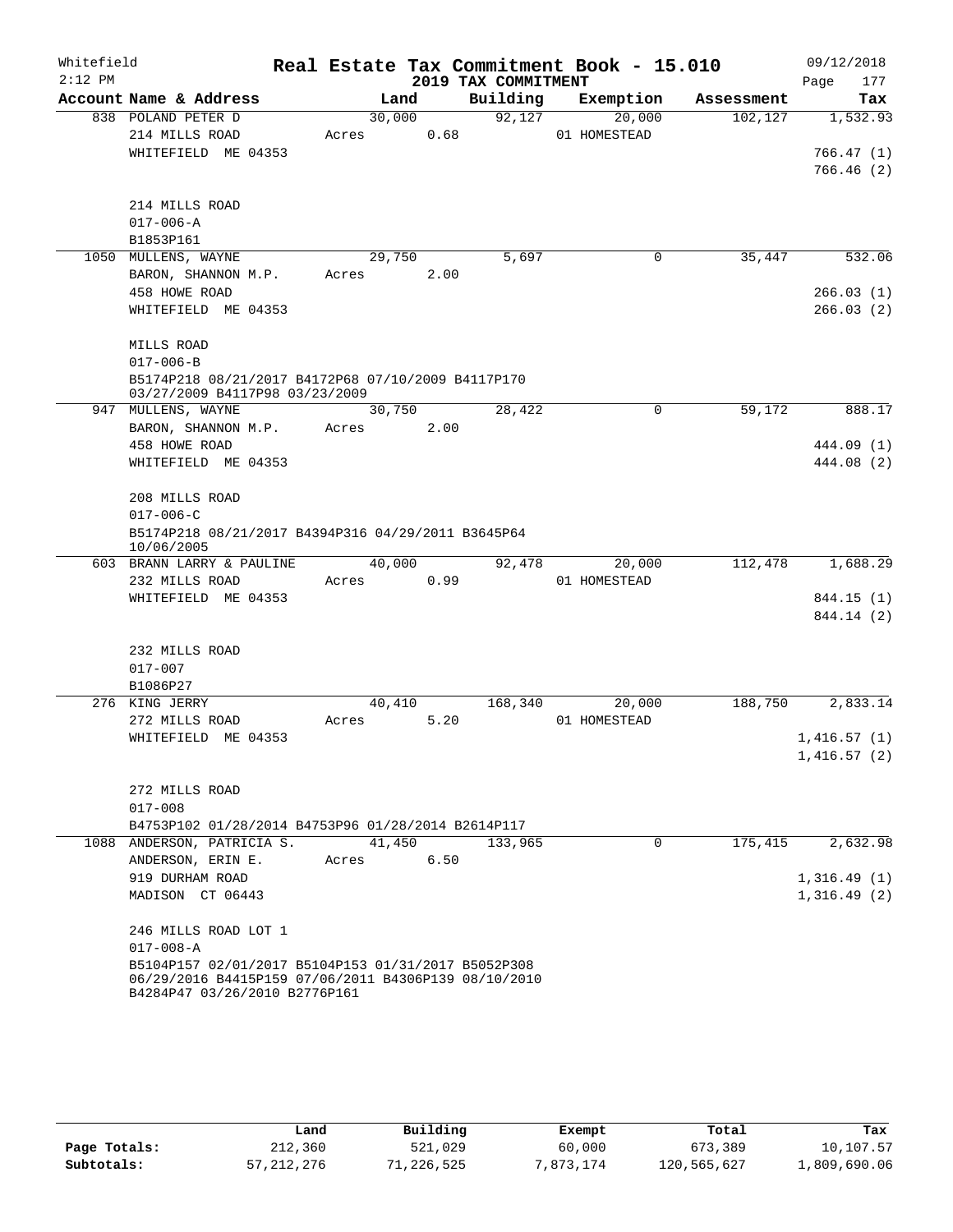| Whitefield |                                                 |            |                |                     | Real Estate Tax Commitment Book - 15.010 |            | 09/12/2018   |
|------------|-------------------------------------------------|------------|----------------|---------------------|------------------------------------------|------------|--------------|
| $2:12$ PM  |                                                 |            |                | 2019 TAX COMMITMENT |                                          |            | 178<br>Page  |
|            | Account Name & Address                          |            | Land           | Building            | Exemption                                | Assessment | Tax          |
|            | 682 BOYD FAMILY TRUST<br>C/o RICHARD W & JOANNA | Acres      | 31,210<br>6.20 | $\Omega$            | $\Omega$                                 | 31,210     | 468.46       |
|            | A BOYD (TRUSTEES)<br>PO BOX 460905              |            |                |                     |                                          |            | 234.23(1)    |
|            | LEEDS UT 84746-0905                             |            |                |                     |                                          |            | 234.23 (2)   |
|            |                                                 |            |                |                     |                                          |            |              |
|            | MILLS ROAD                                      |            |                |                     |                                          |            |              |
|            | $017 - 008 - B$                                 |            |                |                     |                                          |            |              |
|            | B5208P174 11/22/2017 B1612P164                  |            |                |                     |                                          |            |              |
|            | 1236 SKILLIN BARBARA A.                         | 30,810     |                | $\Omega$            | 0                                        | 30,810     | 462.46       |
|            | P.O. BOX 136                                    | Acres      | 5.70           |                     |                                          |            |              |
|            | WHITEFIELD ME 04353                             |            |                |                     |                                          |            | 231.23(1)    |
|            |                                                 |            |                |                     |                                          |            | 231.23 (2)   |
|            | MILLS ROAD LOT 3                                |            |                |                     |                                          |            |              |
|            | $017 - 008 - C$                                 |            |                |                     |                                          |            |              |
|            | B4571P279 09/20/2012 B2797P97                   |            |                |                     |                                          |            |              |
|            | 1561 BREMER BETSY E                             |            | 40,930         | 137,126             | $\mathbf 0$                              | 178,056    | 2,672.62     |
|            | 576 COOPERS MILLS ROAD                          | Acres 5.85 |                |                     |                                          |            |              |
|            | WINDSOR ME 04363                                |            |                |                     |                                          |            | 1,336.31(1)  |
|            |                                                 |            |                |                     |                                          |            | 1,336.31(2)  |
|            |                                                 |            |                |                     |                                          |            |              |
|            | 316 MILLS ROAD                                  |            |                |                     |                                          |            |              |
|            | $017 - 009$                                     |            |                |                     |                                          |            |              |
|            | B5225P217 01/26/2018                            |            |                |                     |                                          |            |              |
|            | 58 BASTON DIANA & ROGER                         |            | 31,050         | $\Omega$            | $\mathbf 0$                              | 31,050     | 466.06       |
|            | 287 MILLS ROAD                                  | Acres 6.00 |                |                     |                                          |            |              |
|            | WHITEFIELD ME 04353                             |            |                |                     |                                          |            | 233.03(1)    |
|            |                                                 |            |                |                     |                                          |            | 233.03(2)    |
|            | MILLS ROAD                                      |            |                |                     |                                          |            |              |
|            | $017 - 009 - A$                                 |            |                |                     |                                          |            |              |
|            | B4068P128 11/04/2008 B2951P140 11/14/2002       |            |                |                     |                                          |            |              |
| 260        | BONENFANT BARBARA A. & 41,050<br>DANIEL         |            |                | 125,113             | 0                                        | 166,163    | 2,494.11     |
|            | 300 MILLS ROAD                                  | Acres      | 6.00           |                     |                                          |            |              |
|            | WHITEFIELD ME 04353                             |            |                |                     |                                          |            | 1,247.06(1)  |
|            |                                                 |            |                |                     |                                          |            | 1, 247.05(2) |
|            | 300 MILLS ROAD                                  |            |                |                     |                                          |            |              |
|            | $017 - 009 - B$                                 |            |                |                     |                                          |            |              |
|            | B1898P185                                       |            |                |                     |                                          |            |              |
| 9          | WEEKS DANIEL J. &<br>ELIZABETH A.               | 48,650     |                | 106,274             | 20,000                                   | 134,924    | 2,025.21     |
|            | 342 MILLS ROAD                                  | Acres      | 15.50          |                     | 01 HOMESTEAD                             |            |              |
|            | WHITEFIELD ME 04353                             |            |                |                     |                                          |            | 1,012.61(1)  |
|            |                                                 |            |                |                     |                                          |            | 1,012.60(2)  |
|            |                                                 |            |                |                     |                                          |            |              |
|            | 342 MILLS ROAD                                  |            |                |                     |                                          |            |              |

017-010

|              | Land       | Building   | Exempt   | Total       | Tax          |
|--------------|------------|------------|----------|-------------|--------------|
| Page Totals: | 223,700    | 368,513    | 20,000   | 572,213     | 8,588.92     |
| Subtotals:   | 57,435,976 | 71,595,038 | ,893,174 | 121,137,840 | .,818,278.98 |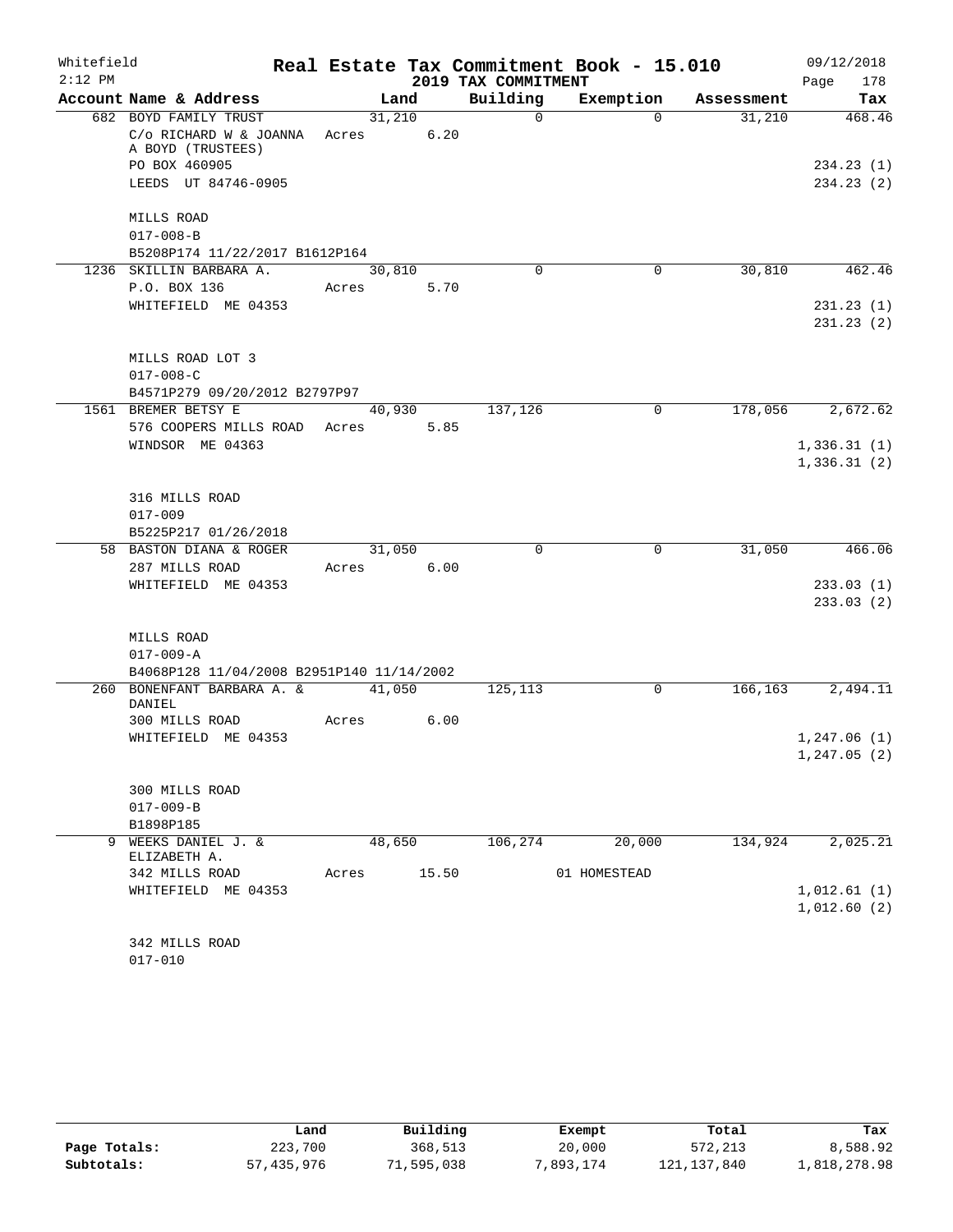| Whitefield |                                                    |             |        |                     | Real Estate Tax Commitment Book - 15.010 |         | 09/12/2018       |
|------------|----------------------------------------------------|-------------|--------|---------------------|------------------------------------------|---------|------------------|
| $2:12$ PM  |                                                    |             |        | 2019 TAX COMMITMENT |                                          |         | Page<br>179      |
|            | Account Name & Address                             |             | Land   | Building            | Exemption Assessment                     |         | Tax              |
|            | 453 PERKINS TERRY A. & PAUL                        |             | 30,300 | $\frac{104,373}{ }$ | 20,000                                   | 114,673 | 1,721.24         |
|            | Ε.<br>358 MILLS ROAD                               | Acres 1.70  |        |                     | 01 HOMESTEAD                             |         |                  |
|            | WHITEFIELD ME 04353                                |             |        |                     |                                          |         | 860.62(1)        |
|            |                                                    |             |        |                     |                                          |         | 860.62(2)        |
|            |                                                    |             |        |                     |                                          |         |                  |
|            | 358 MILLS ROAD                                     |             |        |                     |                                          |         |                  |
|            | $017 - 011$                                        |             |        |                     |                                          |         |                  |
|            | B1586P311                                          |             |        |                     |                                          |         |                  |
|            | 129 ROLLINS RONALD W.                              |             |        |                     | 56,800 72,225 26,000                     |         | 103,025 1,546.41 |
|            | 386 MILLS ROAD                                     | Acres 27.00 |        |                     | 01 HOMESTEAD                             |         |                  |
|            | WHITEFIELD ME 04353                                |             |        |                     | 05 VET EXEMPTION                         |         | 773.21(1)        |
|            |                                                    |             |        |                     |                                          |         | 773.20(2)        |
|            |                                                    |             |        |                     |                                          |         |                  |
|            | 386 MILLS ROAD                                     |             |        |                     |                                          |         |                  |
|            | $017 - 012$                                        |             |        |                     |                                          |         |                  |
|            | 1078 PRESCOTT EZELDA P.<br>TRUST                   | 110,750     |        | 88,504              | 26,000                                   | 173,254 | 2,600.54         |
|            | 400 MILLS ROAD                                     | Acres       | 5.00   |                     | 01 HOMESTEAD                             |         |                  |
|            | WHITEFIELD ME 04353                                |             |        |                     | 09 REV TRUST VET.                        |         | 1,300.27(1)      |
|            |                                                    |             |        |                     |                                          |         | 1,300.27(2)      |
|            |                                                    |             |        |                     |                                          |         |                  |
|            | 400 MILLS ROAD                                     |             |        |                     |                                          |         |                  |
|            | $017 - 013$                                        |             |        |                     |                                          |         |                  |
|            | B2862P282                                          |             |        |                     |                                          |         |                  |
|            | 907 BRADFORD, TAMMY I.                             |             | 40,802 | 15,732              | 0                                        | 56,534  | 848.58           |
|            | 40 TRESTLE LANE                                    | Acres 5.69  |        |                     |                                          |         |                  |
|            | WHITEFIELD ME 04353                                |             |        |                     |                                          |         | 424.29(1)        |
|            |                                                    |             |        |                     |                                          |         | 424.29(2)        |
|            | <b>40 TRESTLE LANE</b>                             |             |        |                     |                                          |         |                  |
|            | $017 - 014$                                        |             |        |                     |                                          |         |                  |
|            | B5112P183 03/07/2017 B4663P63 05/16/2013 B4339P126 |             |        |                     |                                          |         |                  |
|            | 11/09/2010 B1059P222                               |             |        |                     |                                          |         |                  |
|            | 533 DIXON GWYN B.                                  |             | 77,950 | 146,348             | 26,000                                   | 198,298 | 2,976.45         |
|            | 151 HOWE ROAD                                      | Acres 84.00 |        |                     | 01 HOMESTEAD                             |         |                  |
|            | WHITEFIELD ME 04353                                |             |        |                     | 05 VET EXEMPTION                         |         | 1,488.23(1)      |
|            |                                                    |             |        |                     |                                          |         | 1,488.22 (2)     |
|            |                                                    |             |        |                     |                                          |         |                  |
|            | 151 HOWE ROAD                                      |             |        |                     |                                          |         |                  |
|            | $017 - 015$<br>B919P27                             |             |        |                     |                                          |         |                  |
|            | 1325 NEWCOMBE PHILIP                               |             | 42,050 | 29,092              | 20,000                                   | 51,142  | 767.64           |
|            | 127 HOWE ROAD                                      | Acres 13.50 |        |                     | 01 HOMESTEAD                             |         |                  |
|            | WHITEFIELD ME 04353                                |             |        |                     |                                          |         | 383.82 (1)       |
|            |                                                    |             |        |                     |                                          |         | 383.82(2)        |
|            |                                                    |             |        |                     |                                          |         |                  |
|            | 127 HOWE ROAD                                      |             |        |                     |                                          |         |                  |
|            | $017 - 017$                                        |             |        |                     |                                          |         |                  |
|            | B1561P162                                          |             |        |                     |                                          |         |                  |

|              | Land       | Building   | Exempt    | Total       | Tax          |
|--------------|------------|------------|-----------|-------------|--------------|
| Page Totals: | 358,652    | 456,274    | 118,000   | 696,926     | 10,460.86    |
| Subtotals:   | 57,794,628 | 72,051,312 | 8,011,174 | 121,834,766 | 1,828,739.84 |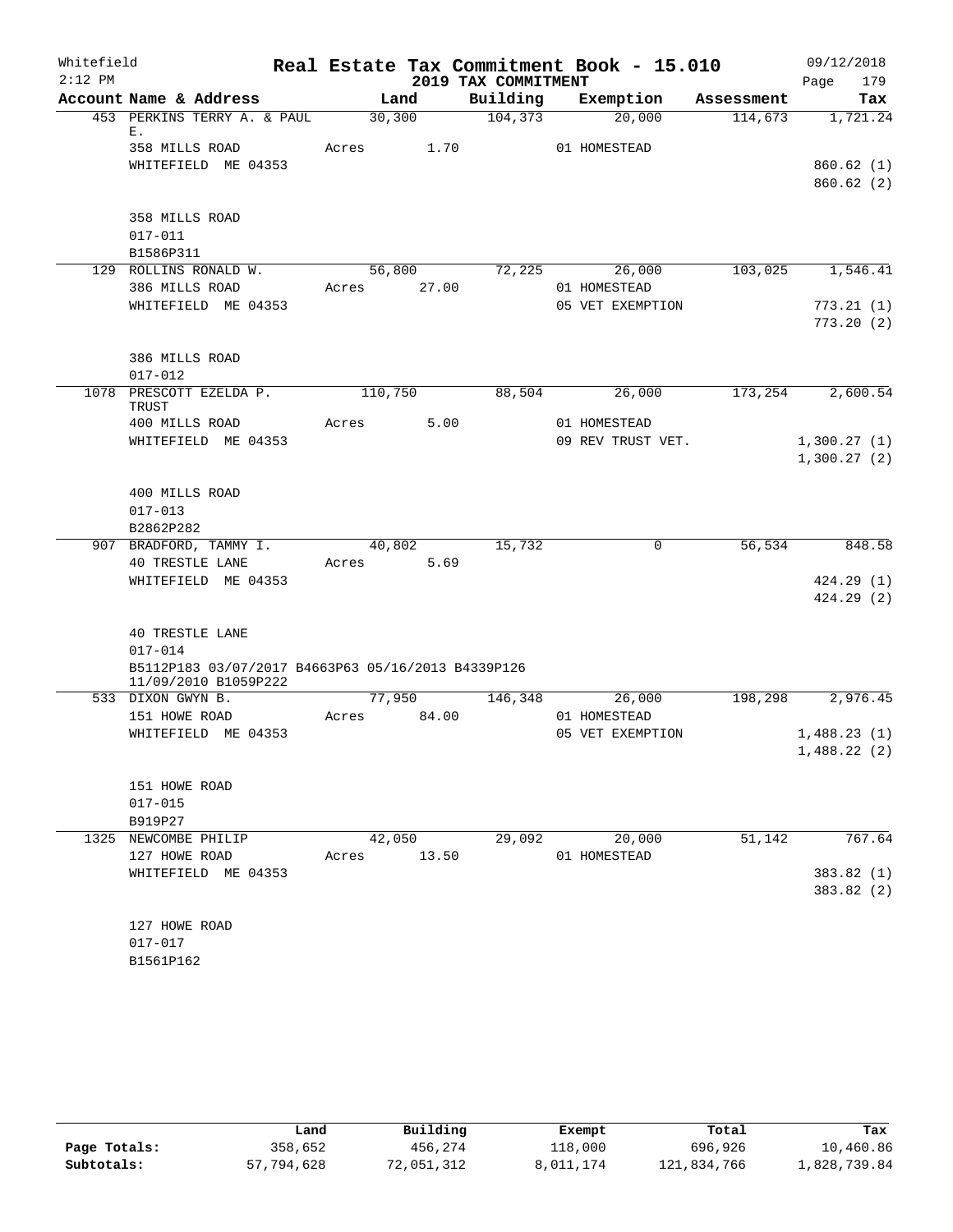| Whitefield<br>$2:12$ PM |                                                                                                                        |       |                       | 2019 TAX COMMITMENT | Real Estate Tax Commitment Book - 15.010   |            | 09/12/2018<br>180<br>Page            |
|-------------------------|------------------------------------------------------------------------------------------------------------------------|-------|-----------------------|---------------------|--------------------------------------------|------------|--------------------------------------|
|                         | Account Name & Address                                                                                                 |       | Land                  | Building            | Exemption                                  | Assessment | Tax                                  |
|                         | 1508 TURNER NATALIA E &<br>ANTHONY<br>103 HOWE ROAD<br>WHITEFIELD ME 04353                                             | Acres | 31,950<br>2.80        | 113,673             | 26,000<br>01 HOMESTEAD<br>05 VET EXEMPTION | 119,623    | 1,795.54<br>897.77 (1)<br>897.77 (2) |
|                         | 103 HOWE ROAD<br>$017 - 017 - A$<br>B1543P46                                                                           |       |                       |                     |                                            |            |                                      |
|                         | 67 NEWCOMBE PHILIP<br>127 HOWE ROAD<br>WHITEFIELD ME 04353                                                             | Acres | 2,550<br>1.70         | $\Omega$            | 0                                          | 2,550      | 38.28<br>19.14(1)<br>19.14(2)        |
|                         | HOWE ROAD<br>$017 - 017 - B$<br>B1561P162                                                                              |       |                       |                     |                                            |            |                                      |
|                         | 1622 BRANN GERALD L. & TONI<br>113 HOWE ROAD<br>WHITEFIELD ME 04353                                                    | Acres | 32,100<br>2.90        | 109,468             | 26,000<br>01 HOMESTEAD<br>05 VET EXEMPTION | 115,568    | 1,734.68<br>867.34 (1)<br>867.34 (2) |
|                         | 113 HOWE ROAD<br>$017 - 017 - C$<br>B1470P194                                                                          |       |                       |                     |                                            |            |                                      |
|                         | 1059 BILLS, ROBERT J.<br>BILLS, ANNE C.<br>158 HOWE ROAD<br>WHITEFIELD ME 04353                                        |       | 49,450<br>Acres 20.00 | 54,408              | 20,000<br>01 HOMESTEAD                     | 83,858     | 1,258.71<br>629.36(1)<br>629.35(2)   |
|                         | 158 HOWE ROAD<br>$017 - 018$<br>B4993P299 03/15/2016 B4805P31 08/01/2014 B1410P307<br>198 BRANN BRUCE<br>132 HOWE ROAD | Acres | 31,500<br>2.50        | 20,313              | 20,000<br>01 HOMESTEAD                     | 31,813     | 477.51                               |
|                         | WHITEFIELD ME 04353<br>132 HOWE ROAD                                                                                   |       |                       |                     |                                            |            | 238.76(1)<br>238.75(2)               |
|                         | $017 - 018 - A$<br>1435 BEST NORMAN<br>114 HOWE ROAD<br>WHITEFIELD ME 04353                                            | Acres | 30,000<br>1.50        | 33,024              | 26,000<br>01 HOMESTEAD<br>05 VET EXEMPTION | 37,024     | 555.73<br>277.87(1)<br>277.86 (2)    |
|                         | 114 HOWE ROAD<br>$017 - 018 - B$                                                                                       |       |                       |                     |                                            |            |                                      |
|                         | 330 HOLMES DIANNA M.<br>106 HOWE ROAD<br>WHITEFIELD ME 04353                                                           | Acres | 30,780<br>2.02        | 79,722              | 20,000<br>01 HOMESTEAD                     | 90,502     | 1,358.44<br>679.22(1)<br>679.22(2)   |
|                         | 106 HOWE ROAD<br>$017 - 018 - C$<br>B4399P245 05/17/2011 B2464P228                                                     |       |                       |                     |                                            |            |                                      |
|                         |                                                                                                                        | Land  | Building              |                     | Exempt                                     | Total      | Tax                                  |

|              | Land       | Building   | Exempt    | Total         | Tax          |
|--------------|------------|------------|-----------|---------------|--------------|
| Page Totals: | 208,330    | 410,608    | 138,000   | 480,938       | 7,218.89     |
| Subtotals:   | 58,002,958 | 72,461,920 | 8,149,174 | 122, 315, 704 | 1,835,958.73 |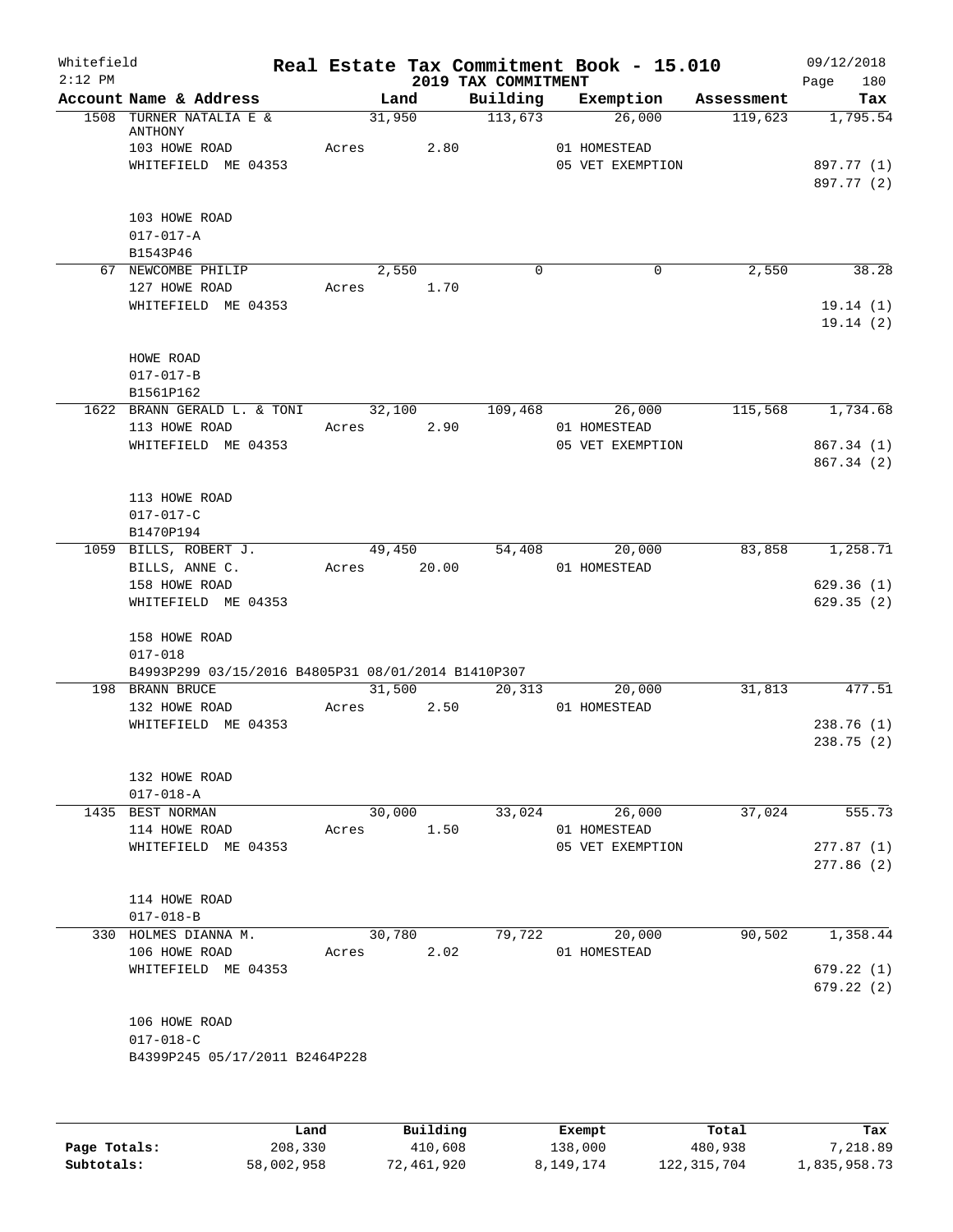| Whitefield |                                              |             |             |                     | Real Estate Tax Commitment Book - 15.010 |            | 09/12/2018  |
|------------|----------------------------------------------|-------------|-------------|---------------------|------------------------------------------|------------|-------------|
| $2:12$ PM  |                                              |             |             | 2019 TAX COMMITMENT |                                          |            | 181<br>Page |
|            | Account Name & Address                       |             | Land        | Building            | Exemption                                | Assessment | Tax         |
|            | 1233 PETERS RUSTY S. & LINDA                 |             | 30,000      | 77,777              | 20,000                                   | 87,777     | 1,317.53    |
|            | L<br>100 HOWE ROAD                           | Acres       | 1.50        |                     | 01 HOMESTEAD                             |            |             |
|            | WHITEFIELD ME 04353                          |             |             |                     |                                          |            | 658.77 (1)  |
|            |                                              |             |             |                     |                                          |            | 658.76 (2)  |
|            |                                              |             |             |                     |                                          |            |             |
|            | 100 HOWE ROAD                                |             |             |                     |                                          |            |             |
|            | $017 - 018 - D$                              |             |             |                     |                                          |            |             |
|            | B1308P69                                     |             |             |                     |                                          |            |             |
|            | 28 ARBOUR FRANKLIN F. SR.                    | 30,750      |             | 3,819               | 20,000                                   | 14,569     | 218.68      |
|            | PO BOX 183                                   | Acres       | 2.00        |                     | 01 HOMESTEAD                             |            |             |
|            | COOPERS MILLS ME 04341                       |             |             |                     |                                          |            | 109.34(1)   |
|            |                                              |             |             |                     |                                          |            | 109.34(2)   |
|            |                                              |             |             |                     |                                          |            |             |
|            | 136 HOWE ROAD                                |             |             |                     |                                          |            |             |
|            | $017 - 019$                                  |             |             |                     |                                          |            |             |
|            | B2430P170                                    |             |             |                     |                                          |            |             |
|            | 132 KIRKPATRICK MICHAEL E. 73,650<br>& ANITA |             |             | 139,577             | 20,000                                   | 193,227    | 2,900.34    |
|            | 103 COOKSON LANE                             | Acres 17.00 |             |                     | 01 HOMESTEAD                             |            |             |
|            | WHITEFIELD ME 04353                          |             |             |                     |                                          |            | 1,450.17(1) |
|            |                                              |             |             |                     |                                          |            | 1,450.17(2) |
|            |                                              |             |             |                     |                                          |            |             |
|            | 103 COOKSON LANE                             |             |             |                     |                                          |            |             |
|            | $017 - 021$                                  |             |             |                     |                                          |            |             |
|            | B2073P316                                    |             |             |                     |                                          |            |             |
|            | 898 KIRKPATRICK SHAWN A.                     |             | 44,050      | 198,914             | 20,000                                   | 222,964    | 3,346.69    |
|            | 123 COOKSON LANE                             | Acres 16.00 |             |                     | 01 HOMESTEAD                             |            |             |
|            | WHITEFIELD ME 04353                          |             |             |                     |                                          |            | 1,673.35(1) |
|            |                                              |             |             |                     |                                          |            | 1,673.34(2) |
|            |                                              |             |             |                     |                                          |            |             |
|            | 123 COOKSON LANE                             |             |             |                     |                                          |            |             |
|            | $017 - 021 - A$                              |             |             |                     |                                          |            |             |
|            | B4262P271 03/26/2010 B2073P314               |             |             |                     |                                          |            |             |
|            | 1592 KIRKPATRICK GWENDOLYN<br>Α.             |             | $\mathbf 0$ | 69,999              | $\mathbf 0$                              | 69,999     | 1,050.68    |
|            | 113 COOKSON LANE                             |             |             |                     |                                          |            |             |
|            | WHITEFIELD ME 04353                          |             |             |                     |                                          |            | 525.34(1)   |
|            |                                              |             |             |                     |                                          |            | 525.34(2)   |
|            |                                              |             |             |                     |                                          |            |             |
|            | 113 COOKSON LANE                             |             |             |                     |                                          |            |             |
|            | $017 - 021 - ON$                             |             |             |                     |                                          |            |             |
|            | 1368 BOWDEN BRAD T.                          |             | 3,000       | $\Omega$            | $\mathbf 0$                              | 3,000      | 45.03       |
|            | 369 MILLS ROAD                               | Acres       | 2.00        |                     |                                          |            |             |
|            | WHITEFIELD ME 04353                          |             |             |                     |                                          |            | 22.52(1)    |
|            |                                              |             |             |                     |                                          |            | 22.51(2)    |
|            |                                              |             |             |                     |                                          |            |             |
|            | COOKSON LANE, BACK                           |             |             |                     |                                          |            |             |
|            | $017 - 023$                                  |             |             |                     |                                          |            |             |
|            | B4981P238 03/01/2016 B1119P132               |             |             |                     |                                          |            |             |

|              | Land       | Building   | Exempt    | Total       | Tax          |
|--------------|------------|------------|-----------|-------------|--------------|
| Page Totals: | 181,450    | 490,086    | 80,000    | 591,536     | 8,878.95     |
| Subtotals:   | 58,184,408 | 72,952,006 | 8,229,174 | 122,907,240 | 1,844,837.68 |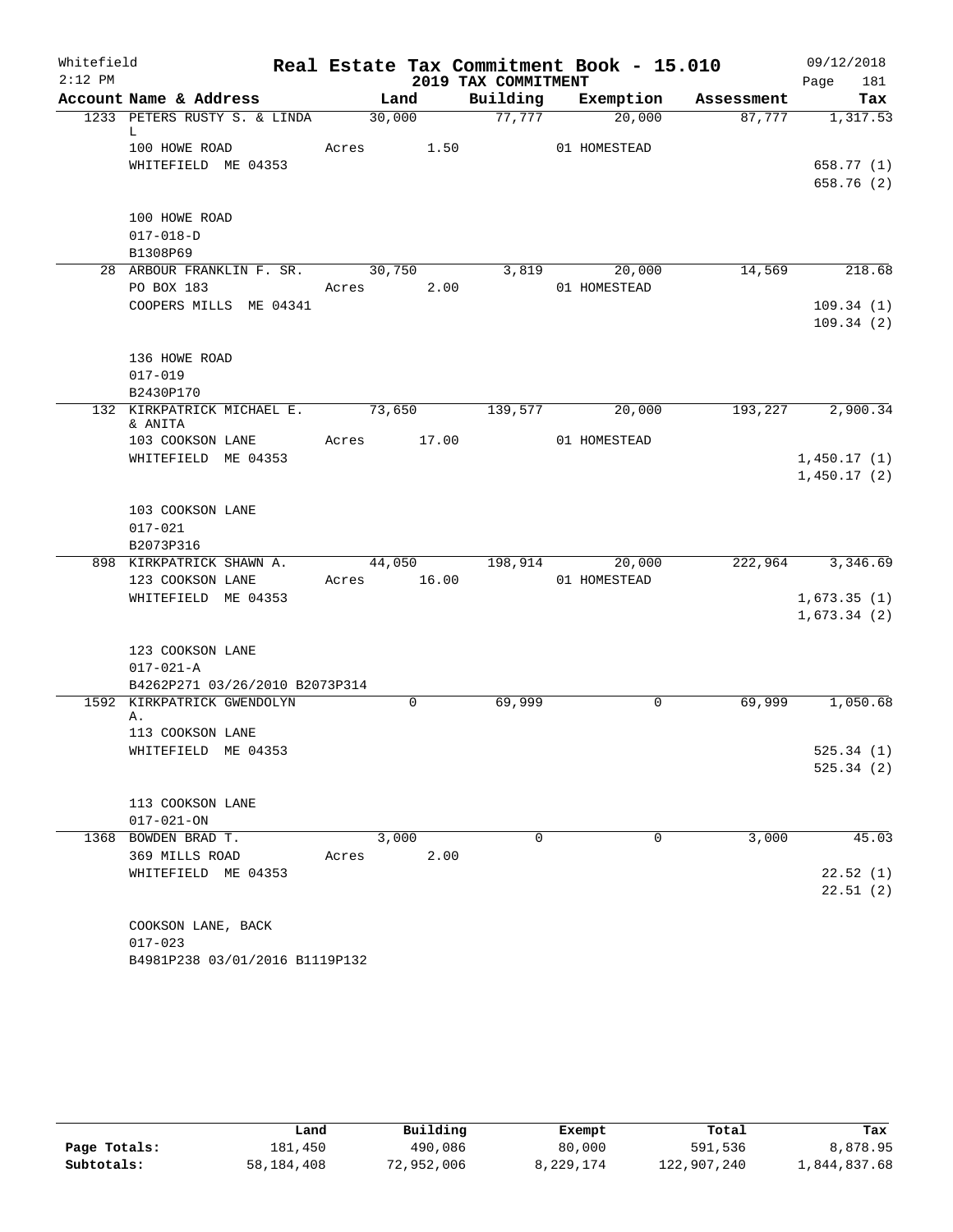| Whitefield<br>$2:12$ PM |                                                                            |       |        |       | 2019 TAX COMMITMENT | Real Estate Tax Commitment Book - 15.010 |            | 09/12/2018<br>182<br>Page |
|-------------------------|----------------------------------------------------------------------------|-------|--------|-------|---------------------|------------------------------------------|------------|---------------------------|
|                         | Account Name & Address                                                     |       | Land   |       | Building            | Exemption                                | Assessment | Tax                       |
|                         | 588 D.F. PARTNERHIP                                                        |       | 27,690 |       | $\Omega$            | $\Omega$                                 | 27,690     | 415.63                    |
|                         | PO BOX 2683                                                                | Acres |        | 32.60 |                     |                                          |            |                           |
|                         | BELLAIRE TX 77402                                                          |       |        |       |                     |                                          |            | 207.82(1)                 |
|                         |                                                                            |       |        |       |                     |                                          |            | 207.81(2)                 |
|                         | JEFFERSON TOWN LINE                                                        |       |        |       |                     |                                          |            |                           |
|                         | $017 - 024$                                                                |       |        |       |                     |                                          |            |                           |
|                         | B5086P271 12/12/2016 B5049P78 08/29/2016 B5025P287<br>07/07/2016 B2261P350 |       |        |       |                     |                                          |            |                           |
|                         | 199 BARTLETT SAMUEL                                                        |       | 20,000 |       | 33,129              | 0                                        | 53,129     | 797.47                    |
|                         | 387 MILLS ROAD                                                             | Acres |        | 1.30  |                     |                                          |            |                           |
|                         | WHITEFIELD ME 04353                                                        |       |        |       |                     |                                          |            | 398.74 (1)                |
|                         |                                                                            |       |        |       |                     |                                          |            | 398.73 (2)                |
|                         | 393 MILLS ROAD                                                             |       |        |       |                     |                                          |            |                           |
|                         | $017 - 025$                                                                |       |        |       |                     |                                          |            |                           |
|                         | B4393P188 04/21/2011                                                       |       |        |       |                     |                                          |            |                           |
|                         | 461 BARTLETT SAMUEL L                                                      |       | 62,590 |       | $\mathbf 0$         | $\mathbf 0$                              | 62,590     | 939.48                    |
|                         | 387 MILLS ROAD                                                             | Acres |        | 97.18 |                     |                                          |            |                           |
|                         | WHITEFIELD ME 04353                                                        |       |        |       |                     |                                          |            | 469.74 (1)                |
|                         |                                                                            |       |        |       |                     |                                          |            | 469.74 (2)                |
|                         | MILLS ROAD                                                                 |       |        |       |                     |                                          |            |                           |
|                         | $017 - 026$                                                                |       |        |       |                     |                                          |            |                           |
|                         | B4393P188 04/21/2011 B2223P191                                             |       |        |       |                     |                                          |            |                           |
|                         | 1023 BARTLETT SAMUEL                                                       |       | 30,150 |       | 157,559             | 20,000                                   | 167,709    | 2,517.31                  |
|                         | 387 MILLS ROAD                                                             | Acres |        | 1.60  |                     | 01 HOMESTEAD                             |            |                           |
|                         | WHITEFIELD ME 04353                                                        |       |        |       |                     |                                          |            | 1,258.66(1)               |
|                         |                                                                            |       |        |       |                     |                                          |            | 1,258.65(2)               |
|                         | 387 MILLS ROAD                                                             |       |        |       |                     |                                          |            |                           |
|                         | $017 - 027$                                                                |       |        |       |                     |                                          |            |                           |
|                         | B4824P174 10/03/2014 B4393P188 04/21/2011                                  |       |        |       |                     |                                          |            |                           |
|                         | 736 LINCOLN AMY                                                            |       | 31,200 |       | 103,749             | 0                                        | 134,949    | 2,025.58                  |
|                         | BISHOP JARED                                                               | Acres |        | 2.30  |                     |                                          |            |                           |
|                         | 379 MILLS ROAD                                                             |       |        |       |                     |                                          |            | 1,012.79(1)               |
|                         | WHITEFIELD ME                                                              |       |        |       |                     |                                          |            | 1,012.79(2)               |
|                         | 04353-3128                                                                 |       |        |       |                     |                                          |            |                           |
|                         | 379 MILLS ROAD                                                             |       |        |       |                     |                                          |            |                           |
|                         | $017 - 028$                                                                |       |        |       |                     |                                          |            |                           |
|                         | B4924P284 09/02/2015 B3660P169 04/14/2006 B2709P1<br>07/20/2001            |       |        |       |                     |                                          |            |                           |
|                         | 1361 EDGECOMB VICTOR B. &                                                  |       | 30,000 |       | 46,985              | 0                                        | 76,985     | 1,155.54                  |
|                         | ANN D.                                                                     |       |        |       |                     |                                          |            |                           |
|                         | 130 BAILEY ROAD                                                            | Acres |        | 0.70  |                     |                                          |            |                           |
|                         | ALNA ME 04535                                                              |       |        |       |                     |                                          |            | 577.77(1)                 |
|                         |                                                                            |       |        |       |                     |                                          |            | 577.77(2)                 |
|                         | 363 MILLS ROAD                                                             |       |        |       |                     |                                          |            |                           |
|                         | $017 - 029$                                                                |       |        |       |                     |                                          |            |                           |
|                         | B4037P209 08/06/2008                                                       |       |        |       |                     |                                          |            |                           |
|                         |                                                                            |       |        |       |                     |                                          |            |                           |

|              | Land       | Building     | Exempt    | Total       | Tax          |
|--------------|------------|--------------|-----------|-------------|--------------|
| Page Totals: | 201,630    | 341,422      | 20,000    | 523,052     | 7,851.01     |
| Subtotals:   | 58,386,038 | 73, 293, 428 | 8,249,174 | 123,430,292 | 1,852,688.69 |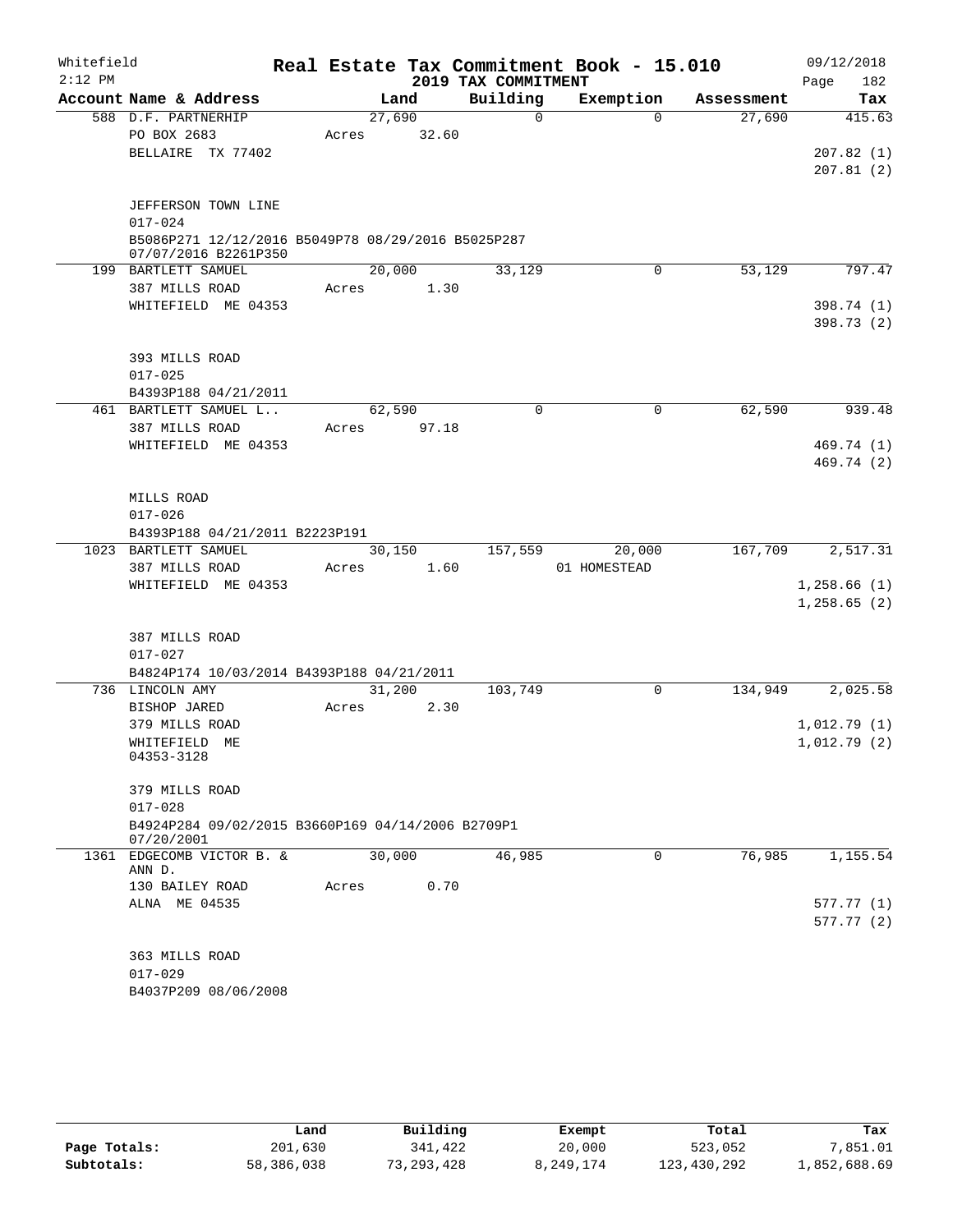| Whitefield<br>$2:12$ PM |                                                                  |        |        | 2019 TAX COMMITMENT | Real Estate Tax Commitment Book - 15.010 |            | 09/12/2018<br>183<br>Page |
|-------------------------|------------------------------------------------------------------|--------|--------|---------------------|------------------------------------------|------------|---------------------------|
|                         | Account Name & Address                                           |        | Land   | Building            | Exemption                                | Assessment | Tax                       |
|                         | 1183 POOLER, RONALD LEE, SR.                                     | 41,322 |        | 25,189              | $\Omega$                                 | 66,511     | 998.33                    |
|                         | 347 MILLS ROAD                                                   | Acres  | 6.34   |                     |                                          |            |                           |
|                         | P.O. BOX 69                                                      |        |        |                     |                                          |            | 499.17 (1)                |
|                         | WHITEFIELD ME 04353                                              |        |        |                     |                                          |            | 499.16 (2)                |
|                         | 347 MILLS ROAD                                                   |        |        |                     |                                          |            |                           |
|                         | $017 - 030$                                                      |        |        |                     |                                          |            |                           |
|                         | B4969P146 12/15/2015 B4117P100 03/23/2009 B2669P31<br>04/27/2001 |        |        |                     |                                          |            |                           |
|                         | 1733 BOWDEN BRAD TOBEY                                           |        | 35,100 | 87,407              | 20,000                                   |            | 102,507 1,538.63          |
|                         | 369 MILLS ROAD                                                   | Acres  | 4.90   |                     | 01 HOMESTEAD                             |            |                           |
|                         | WHITEFIELD ME 04353                                              |        |        |                     |                                          |            | 769.32(1)                 |
|                         |                                                                  |        |        |                     |                                          |            | 769.31 (2)                |
|                         | 369 MILLS ROAD                                                   |        |        |                     |                                          |            |                           |
|                         | $017 - 030 - B$                                                  |        |        |                     |                                          |            |                           |
|                         | B4646P307 04/01/2013 B3349P184 08/12/2004                        |        |        |                     |                                          |            |                           |
|                         | 1609 WEEKS DANIEL J. &                                           | 30,450 |        | 52,742              | 0                                        | 83,192     | 1,248.71                  |
|                         | ELIZABETH A.                                                     |        |        |                     |                                          |            |                           |
|                         | 342 MILLS ROAD                                                   | Acres  | 1.80   |                     |                                          |            |                           |
|                         | WHITEFIELD ME 04353                                              |        |        |                     |                                          |            | 624.36(1)<br>624.35(2)    |
|                         |                                                                  |        |        |                     |                                          |            |                           |
|                         | 337 MILLS ROAD                                                   |        |        |                     |                                          |            |                           |
|                         | $017 - 031$                                                      |        |        |                     |                                          |            |                           |
|                         | B4822P8 09/25/2014 B2894P107                                     |        |        |                     |                                          |            |                           |
|                         | 1279 HAYFORD JR. ELBERT D.<br>(ESTATE OF)                        | 38,420 |        | 11,205              | 0                                        | 49,625     | 744.87                    |
|                         | C/O- BONNIE E. GLAZIER Acres                                     |        | 21.80  |                     |                                          |            |                           |
|                         | (P.R.)<br>1930 HOSTILE VALLEY                                    |        |        |                     |                                          |            | 372.44(1)                 |
|                         | <b>ROAD</b>                                                      |        |        |                     |                                          |            |                           |
|                         | PALERMO ME 04354                                                 |        |        |                     |                                          |            | 372.43(2)                 |
|                         | MILLS ROAD                                                       |        |        |                     |                                          |            |                           |
|                         | $017 - 032$                                                      |        |        |                     |                                          |            |                           |
|                         | B5107P240 02/22/2017                                             |        |        |                     |                                          |            |                           |
|                         | 434 BONENFANT BARBARA A &<br>DANIEL                              | 24,500 |        | $\mathbf 0$         | 0                                        | 24,500     | 367.75                    |
|                         | 300 MILLS ROAD                                                   | Acres  | 4.50   |                     |                                          |            |                           |
|                         | WHITEFIELD ME 04353                                              |        |        |                     |                                          |            | 183.88(1)                 |
|                         |                                                                  |        |        |                     |                                          |            | 183.87(2)                 |
|                         |                                                                  |        |        |                     |                                          |            |                           |
|                         | MILLS ROAD<br>$017 - 032 - A$                                    |        |        |                     |                                          |            |                           |
|                         | B1898P185                                                        |        |        |                     |                                          |            |                           |
|                         | 1203 BASTON DIANA & ROGER                                        | 31,380 |        | 74,044              | 20,000                                   | 85,424     | 1,282.21                  |
|                         | 287 MILLS ROAD                                                   | Acres  | 2.42   |                     | 01 HOMESTEAD                             |            |                           |
|                         | WHITEFIELD ME 04353                                              |        |        |                     |                                          |            | 641.11(1)                 |
|                         |                                                                  |        |        |                     |                                          |            | 641.10(2)                 |
|                         |                                                                  |        |        |                     |                                          |            |                           |
|                         | 287 MILLS ROAD                                                   |        |        |                     |                                          |            |                           |
|                         | $017 - 033$                                                      |        |        |                     |                                          |            |                           |
|                         | B4068P128 11/04/2008 B3028P132                                   |        |        |                     |                                          |            |                           |
|                         |                                                                  |        |        |                     |                                          |            |                           |
|                         |                                                                  |        |        |                     |                                          |            |                           |

|              | Land       | Building   | Exempt    | Total       | Tax          |
|--------------|------------|------------|-----------|-------------|--------------|
| Page Totals: | 201,172    | 250,587    | 40,000    | 411,759     | 6,180.50     |
| Subtotals:   | 58,587,210 | 73,544,015 | 8,289,174 | 123,842,051 | 1,858,869.19 |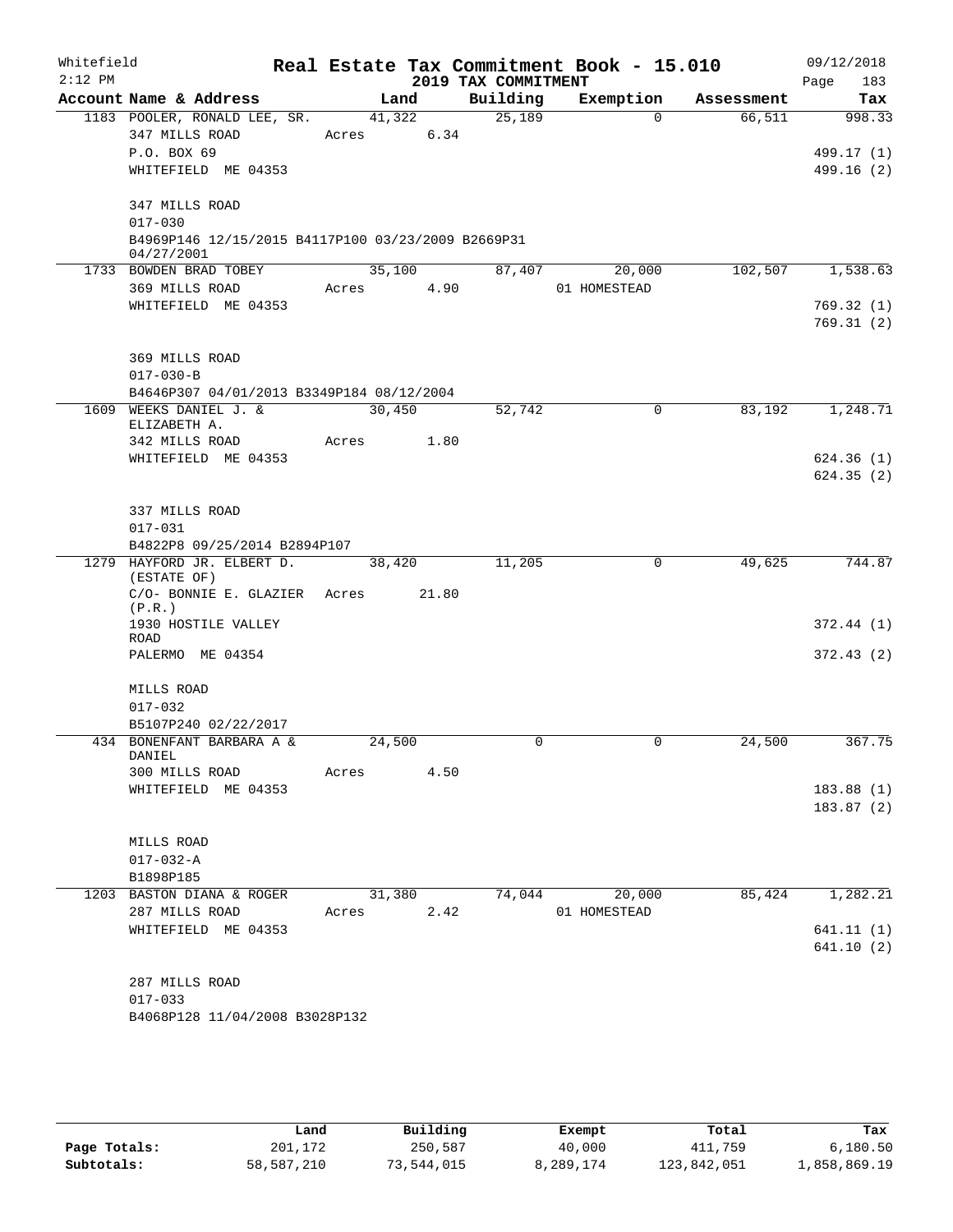| Whitefield<br>$2:12$ PM |                                           |       |            | 2019 TAX COMMITMENT | Real Estate Tax Commitment Book - 15.010 |             | 09/12/2018<br>Page<br>184 |
|-------------------------|-------------------------------------------|-------|------------|---------------------|------------------------------------------|-------------|---------------------------|
|                         | Account Name & Address                    |       | Land       | Building            | Exemption                                | Assessment  | Tax                       |
|                         | 1057 QUEMADO TAMMY M.                     |       | 30,000     | 68,296              | 20,000                                   | 78,296      | 1,175.22                  |
|                         | 36 SENOTT ROAD                            | Acres | 1.50       |                     | 01 HOMESTEAD                             |             |                           |
|                         | WHITEFIELD ME 04353                       |       |            |                     |                                          |             | 587.61(1)                 |
|                         |                                           |       |            |                     |                                          |             | 587.61(2)                 |
|                         |                                           |       |            |                     |                                          |             |                           |
|                         | 36 SENOTT ROAD                            |       |            |                     |                                          |             |                           |
|                         | $017 - 034$                               |       |            |                     |                                          |             |                           |
|                         | B2145P276                                 |       |            |                     |                                          |             |                           |
|                         | 663 CROSBY, JOHN R                        |       | 35,650     | 131,077             | 0                                        | 166, 727    | 2,502.57                  |
|                         | 19 LINDEN STREET                          | Acres | 5.50       |                     |                                          |             |                           |
|                         | MARBLEHEAD MA 01945                       |       |            |                     |                                          |             | 1, 251.29(1)              |
|                         |                                           |       |            |                     |                                          |             | 1, 251.28(2)              |
|                         |                                           |       |            |                     |                                          |             |                           |
|                         | 52 SENOTT ROAD                            |       |            |                     |                                          |             |                           |
|                         | $017 - 035$                               |       |            |                     |                                          |             |                           |
|                         | B5199P294 11/13/2017                      |       |            |                     |                                          |             |                           |
|                         | 893 WEEKS JOHN C.                         |       | 57,775     | $\mathbf 0$         | $\mathbf 0$                              | 57,775      | 867.20                    |
|                         | RR 1 BOX 144                              | Acres | 52.05      |                     |                                          |             |                           |
|                         | SO. THOMASTON ME 04858                    |       |            |                     |                                          |             | 433.60 (1)                |
|                         |                                           |       |            |                     |                                          |             | 433.60 (2)                |
|                         |                                           |       |            |                     |                                          |             |                           |
|                         | SENOTT ROAD                               |       |            |                     |                                          |             |                           |
|                         | $017 - 036$                               |       |            |                     |                                          |             |                           |
|                         | B662P285                                  |       |            |                     |                                          |             |                           |
| 827                     | MILLINGTON DWAYNE &                       |       | 23,285     | $\mathbf 0$         | 0                                        | 23,285      | 349.51                    |
|                         | LINDA                                     |       |            |                     |                                          |             |                           |
|                         | 256 BAUNEG BEG ROAD                       | Acres | 3.69       |                     |                                          |             |                           |
|                         | SANFORD ME 04073                          |       |            |                     |                                          |             | 174.76(1)                 |
|                         |                                           |       |            |                     |                                          |             | 174.75(2)                 |
|                         |                                           |       |            |                     |                                          |             |                           |
|                         | SENOTT ROAD                               |       |            |                     |                                          |             |                           |
|                         | $017 - 037 - 1$                           |       |            |                     |                                          |             |                           |
| 1791                    | SHAW ROBBIE I. &                          |       | 32,640     | 122,200             | 20,000                                   | 134,840     | 2,023.95                  |
|                         | KATRINA N.<br>140 SENOTT ROAD             | Acres | 3.26       |                     | 01 HOMESTEAD                             |             |                           |
|                         | WHITEFIELD ME 04353                       |       |            |                     |                                          |             | 1,011.98(1)               |
|                         |                                           |       |            |                     |                                          |             | 1,011.97(2)               |
|                         |                                           |       |            |                     |                                          |             |                           |
|                         | 140 SENOTT ROAD                           |       |            |                     |                                          |             |                           |
|                         | $017 - 037 - 2$                           |       |            |                     |                                          |             |                           |
|                         | B47195P73 08/31/2009 B1225P167 01/11/1985 |       |            |                     |                                          |             |                           |
| 567                     | SOOHEY THERESA S. &                       |       | 39,754     | 192,769             | 0                                        | 232,523     | 3,490.17                  |
|                         | ROBERT                                    |       |            |                     |                                          |             |                           |
|                         | P.O. BOX 60                               | Acres | 10.63      |                     |                                          |             |                           |
|                         | WHITEFIELD ME 04353                       |       |            |                     |                                          |             | 1,745.09(1)               |
|                         |                                           |       |            |                     |                                          |             | 1,745.08(2)               |
|                         |                                           |       |            |                     |                                          |             |                           |
|                         | 8 WHITE TAIL LANE                         |       |            |                     |                                          |             |                           |
|                         | $017 - 038$                               |       |            |                     |                                          |             |                           |
|                         | B2393P7                                   |       |            |                     |                                          |             |                           |
|                         | 1380 CUNNINGHAM CHAD E.                   |       | 30,000     | 13,037              | 20,000                                   | 23,037      | 345.79                    |
|                         | 172 SENOTT ROAD                           | Acres | 1.35       |                     | 01 HOMESTEAD                             |             |                           |
|                         | WHITEFIELD ME 04353                       |       |            |                     |                                          |             | 172.90(1)                 |
|                         |                                           |       |            |                     |                                          |             | 172.89 (2)                |
|                         |                                           |       |            |                     |                                          |             |                           |
|                         | 172 SENOTT ROAD                           |       |            |                     |                                          |             |                           |
|                         | $017 - 038 - A$                           |       |            |                     |                                          |             |                           |
|                         | B3090P236                                 |       |            |                     |                                          |             |                           |
|                         |                                           |       |            |                     |                                          |             |                           |
|                         | Land                                      |       | Building   |                     | Exempt                                   | Total       | Tax                       |
| Page Totals:            | 249,104                                   |       | 527,379    |                     | 60,000                                   | 716,483     | 10,754.41                 |
| Subtotals:              | 58,836,314                                |       | 74,071,394 |                     | 8,349,174                                | 124,558,534 | 1,869,623.60              |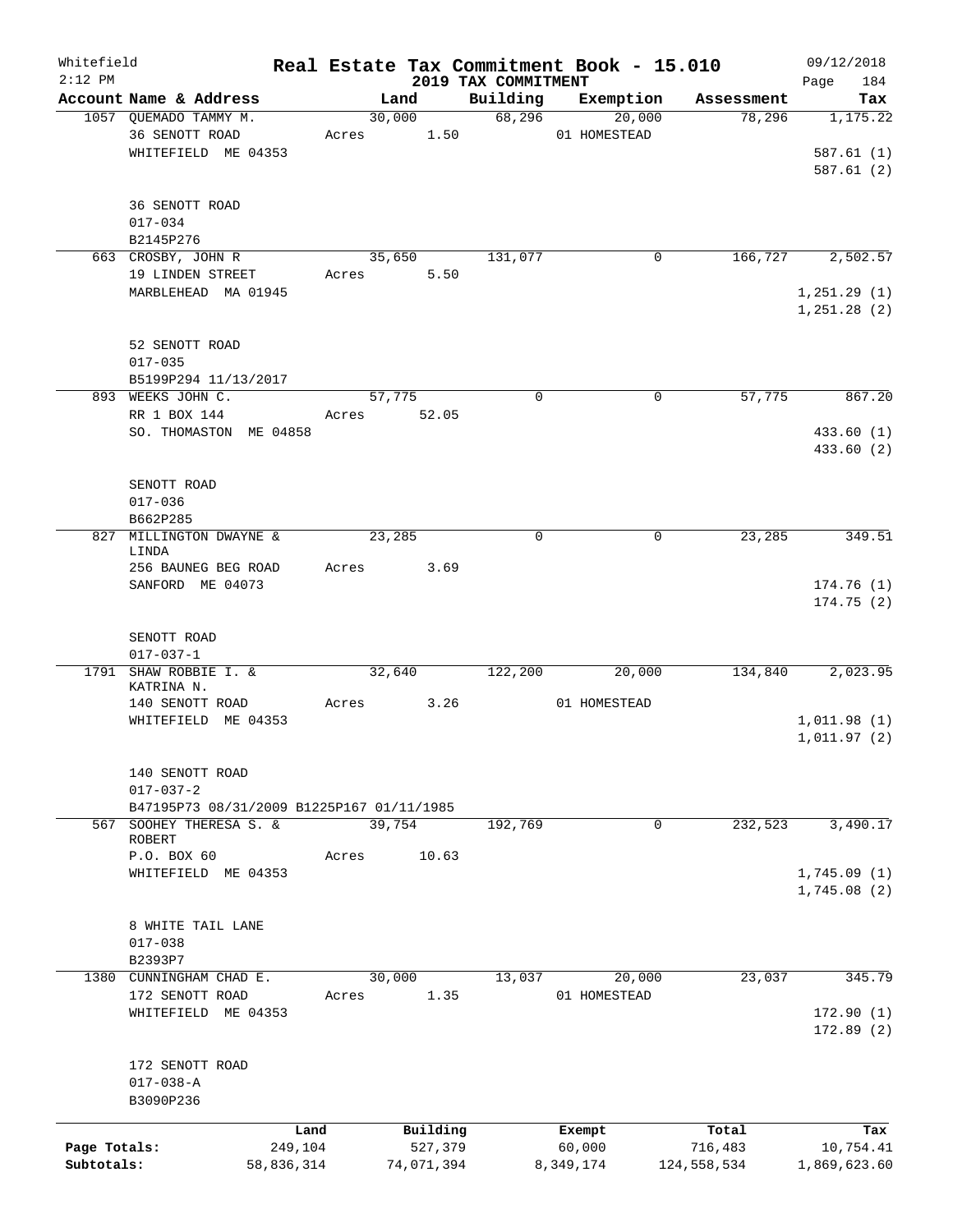| Whitefield<br>$2:12$ PM |                                                                  |        |        | 2019 TAX COMMITMENT | Real Estate Tax Commitment Book - 15.010 |            | 09/12/2018         |
|-------------------------|------------------------------------------------------------------|--------|--------|---------------------|------------------------------------------|------------|--------------------|
|                         | Account Name & Address                                           | Land   |        | Building            | Exemption                                | Assessment | Page<br>185<br>Tax |
|                         | 1584 ROBERTS ANN S.                                              | 38,642 |        | 161, 373            | 20,000                                   | 180,015    | 2,702.03           |
|                         | 160 SENOTT ROAD                                                  | Acres  | 9.24   |                     | 01 HOMESTEAD                             |            |                    |
|                         | WHITEFIELD ME 04353                                              |        |        |                     |                                          |            | 1,351.02(1)        |
|                         |                                                                  |        |        |                     |                                          |            | 1,351.01(2)        |
|                         | 160 SENOTT ROAD                                                  |        |        |                     |                                          |            |                    |
|                         | $017 - 038 - B$                                                  |        |        |                     |                                          |            |                    |
|                         | B4728P160 11/01/2013 B4728P142 11/01/2013 B1487P83               |        |        |                     |                                          |            |                    |
|                         | 1500 BRANN TERRIE                                                | 20,291 |        | 400                 | 0                                        | 20,691     | 310.57             |
|                         | * BUCK AMY & CRAIG<br><b>BRANN</b>                               | Acres  | 4.41   |                     |                                          |            |                    |
|                         | 214 SENOTT ROAD                                                  |        |        |                     |                                          |            | 155.29(1)          |
|                         | WHITEFIELD ME 04353                                              |        |        |                     |                                          |            | 155.28(2)          |
|                         | SENOTT ROAD                                                      |        |        |                     |                                          |            |                    |
|                         | $017 - 038 - C$                                                  |        |        |                     |                                          |            |                    |
|                         | B2582P69                                                         |        |        |                     |                                          |            |                    |
| 1735                    | SCALZI, SHEILA (ESTATE<br>OF)                                    | 30,300 |        | 97,943              | 0                                        | 128,243    | 1,924.93           |
|                         | C/O THERESA SOOHEY                                               | Acres  | 1.70   |                     |                                          |            |                    |
|                         | P.O. BOX 60                                                      |        |        |                     |                                          |            | 962.47(1)          |
|                         | WHITEFIELD ME 04353                                              |        |        |                     |                                          |            | 962.46(2)          |
|                         | 15 WHITE TAIL LANE                                               |        |        |                     |                                          |            |                    |
|                         | $017 - 038 - D$                                                  |        |        |                     |                                          |            |                    |
|                         | B5112P115 03/09/2017 B4666P17 05/22/2013 B3376P232<br>10/07/2004 |        |        |                     |                                          |            |                    |
|                         | 167 PARLIN HAYLEY L.                                             |        | 30,810 | 61,404              | 20,000                                   | 72,214     | 1,083.93           |
|                         | 176 SENOTT ROAD                                                  | Acres  | 2.04   |                     | 01 HOMESTEAD                             |            |                    |
|                         | WHITEFIELD ME 04353                                              |        |        |                     |                                          |            | 541.97(1)          |
|                         |                                                                  |        |        |                     |                                          |            | 541.96(2)          |
|                         | 176 SENOTT ROAD                                                  |        |        |                     |                                          |            |                    |
|                         | $017 - 039$                                                      |        |        |                     |                                          |            |                    |
|                         | B1597P135                                                        |        |        |                     |                                          |            |                    |
|                         | 1252 GOLDEN LINDA F.                                             | 30,825 |        | 80,075              | 20,000                                   | 90,900     | 1,364.41           |
|                         | 184 SENOTT ROAD                                                  | Acres  | 2.05   |                     | 01 HOMESTEAD                             |            |                    |
|                         | WHITEFIELD ME 04353                                              |        |        |                     |                                          |            | 682.21(1)          |
|                         |                                                                  |        |        |                     |                                          |            | 682.20 (2)         |
|                         | 184 SENOTT ROAD                                                  |        |        |                     |                                          |            |                    |
|                         | $017 - 040$                                                      |        |        |                     |                                          |            |                    |
|                         | B1421P151                                                        |        |        |                     |                                          |            |                    |
|                         | 33 BRANN TERRIE J. PLUMMER<br>&                                  | 36,018 |        | 61,310              | 20,000                                   | 77,328     | 1,160.69           |
|                         | CRAIG WOODBURY BRANN & Acres<br>AMY WYETH BUCK                   |        | 5.96   |                     | 01 HOMESTEAD                             |            |                    |
|                         | 214 SENOTT ROAD                                                  |        |        |                     |                                          |            | 580.35(1)          |
|                         | WHITEFIELD ME 04353                                              |        |        |                     |                                          |            | 580.34(2)          |
|                         | 214 SENOTT ROAD                                                  |        |        |                     |                                          |            |                    |
|                         | $017 - 041$                                                      |        |        |                     |                                          |            |                    |
|                         | B4975P168 02/03/2016 B941P15                                     |        |        |                     |                                          |            |                    |

|              | Land       | Building   | Exempt    | Total         | Tax          |
|--------------|------------|------------|-----------|---------------|--------------|
| Page Totals: | 186,886    | 462,505    | 80,000    | 569,391       | 8,546.56     |
| Subtotals:   | 59,023,200 | 74,533,899 | 8,429,174 | 125, 127, 925 | 1,878,170.16 |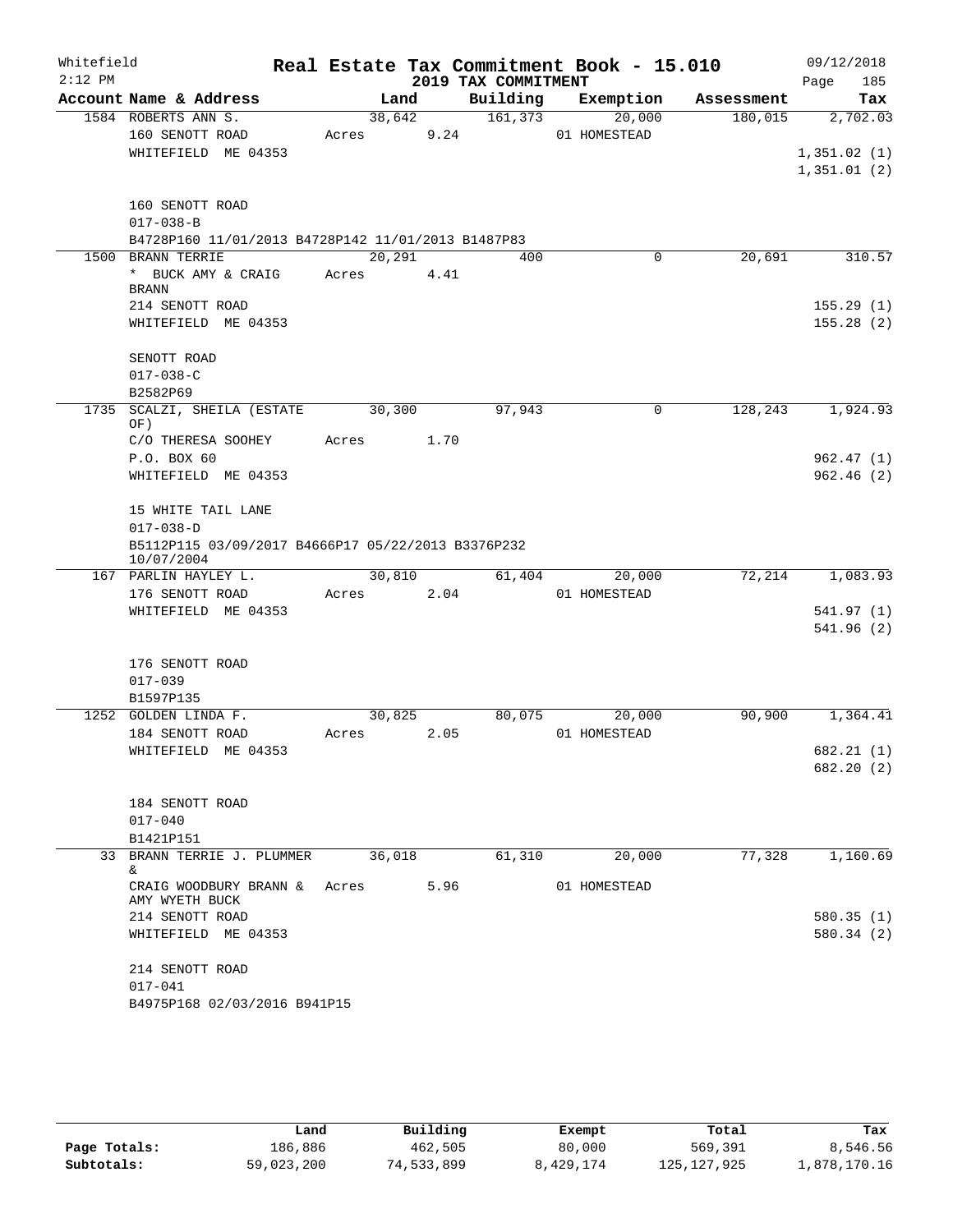| Whitefield<br>$2:12$ PM |                                                                                  |                 |        | 2019 TAX COMMITMENT | Real Estate Tax Commitment Book - 15.010 |            | 09/12/2018<br>186<br>Page    |
|-------------------------|----------------------------------------------------------------------------------|-----------------|--------|---------------------|------------------------------------------|------------|------------------------------|
|                         | Account Name & Address                                                           |                 | Land   | Building            | Exemption                                | Assessment | Tax                          |
|                         | 1362 D.F. PARTNERSHIP<br>P.O. BOX 2683<br>BELLAIRE TX 77402                      | 61,750<br>Acres | 60.00  | $\Omega$            | $\Omega$                                 | 61,750     | 926.87<br>463.44(1)          |
|                         | SENOTT ROAD<br>$017 - 042$<br>B5086P271 12/12/2016 B5049P78 08/29/2016 B2261P350 |                 |        |                     |                                          |            | 463.43(2)                    |
|                         | 1272 DUNCAN FREDERICK &                                                          | 100,010         |        | 0                   | 0                                        | 100,010    | 1,501.15                     |
|                         | <b>NANCY</b><br>* DUNCAN RONALD &                                                | Acres           | 201.00 |                     |                                          |            |                              |
|                         | <b>HELENE</b>                                                                    |                 |        |                     |                                          |            |                              |
|                         | 10 VATERS HIDEAWAY<br>JEFFERSON ME 04348                                         |                 |        |                     |                                          |            | 750.58(1)<br>750.57(2)       |
|                         | SENOTT ROAD                                                                      |                 |        |                     |                                          |            |                              |
|                         | $017 - 043$                                                                      |                 |        |                     |                                          |            |                              |
|                         | B848P245<br>389 DUNCAN FREDERICK &                                               | 18,570          |        | 22,090              | $\mathbf 0$                              | 40,660     | 610.31                       |
|                         | <b>NANCY</b><br>10 VATERS HIDEAWAY                                               | Acres           | 1.88   |                     |                                          |            |                              |
|                         | JEFFERSON ME 04348                                                               |                 |        |                     |                                          |            | 305.16(1)                    |
|                         |                                                                                  |                 |        |                     |                                          |            | 305.15(2)                    |
|                         | 255 SENOTT ROAD                                                                  |                 |        |                     |                                          |            |                              |
|                         | $017 - 043 - A$<br>B848P245 07/22/1975                                           |                 |        |                     |                                          |            |                              |
|                         | 1634 YOUNG RUSSELL JR.                                                           | 40,250          |        | 11,334              | $\mathbf 0$                              | 51,584     | 774.28                       |
|                         | 81 WILLIAMS ROAD                                                                 | Acres           | 5.00   |                     |                                          |            |                              |
|                         | CHELSEA ME 04330                                                                 |                 |        |                     |                                          |            | 387.14 (1)                   |
|                         |                                                                                  |                 |        |                     |                                          |            | 387.14(2)                    |
|                         | DUNCAN ROAD --<br><b>JEFFERSON</b>                                               |                 |        |                     |                                          |            |                              |
|                         | $017 - 043 - B$<br>B4752P8 01/23/2014 B4667P254 05/28/2013 B4130P264             |                 |        |                     |                                          |            |                              |
|                         | 04/07/2009 B2336P330 11/04/2005                                                  |                 |        |                     |                                          |            |                              |
|                         | 516 STRICKLAND TAMMY A &<br>GILBERT GERALDINE A.                                 | 32,770          |        | 140,026             | 0                                        | 172,796    | 2,593.67                     |
|                         | 520 NASH ROAD                                                                    | Acres           | 14.40  |                     |                                          |            |                              |
|                         | PITTSTON ME 04245                                                                |                 |        |                     |                                          |            | 1, 296.84(1)<br>1, 296.83(2) |
|                         | 23 CAIRN LN                                                                      |                 |        |                     |                                          |            |                              |
|                         | $017 - 044$                                                                      |                 |        |                     |                                          |            |                              |
|                         | B5106P189 12/14/2016 B5102P220 11/10/2016 B4982P100<br>03/03/2016 B2716P12       |                 |        |                     |                                          |            |                              |
|                         | 1315 GRAZIOSO, DEE A.                                                            | 33,150          |        | 0                   | $\mathbf 0$                              | 33,150     | 497.58                       |
|                         | 37 SHELDON STREET<br>FARMINGDALE ME 04344                                        | Acres           | 3.60   |                     |                                          |            | 248.79 (1)                   |
|                         |                                                                                  |                 |        |                     |                                          |            | 248.79(2)                    |
|                         |                                                                                  |                 |        |                     |                                          |            |                              |
|                         | SENOTT ROAD                                                                      |                 |        |                     |                                          |            |                              |
|                         | $017 - 044 - A$                                                                  |                 |        |                     |                                          |            |                              |
|                         | B5019P24 06/17/2016 B2787P89                                                     |                 |        |                     |                                          |            |                              |
|                         |                                                                                  |                 |        |                     |                                          |            |                              |

|              | Land       | Building   | Exempt    | Total       | Tax          |
|--------------|------------|------------|-----------|-------------|--------------|
| Page Totals: | 286,500    | 173,450    |           | 459,950     | 6,903.86     |
| Subtotals:   | 59,309,700 | 74,707,349 | 8,429,174 | 125,587,875 | 1,885,074.02 |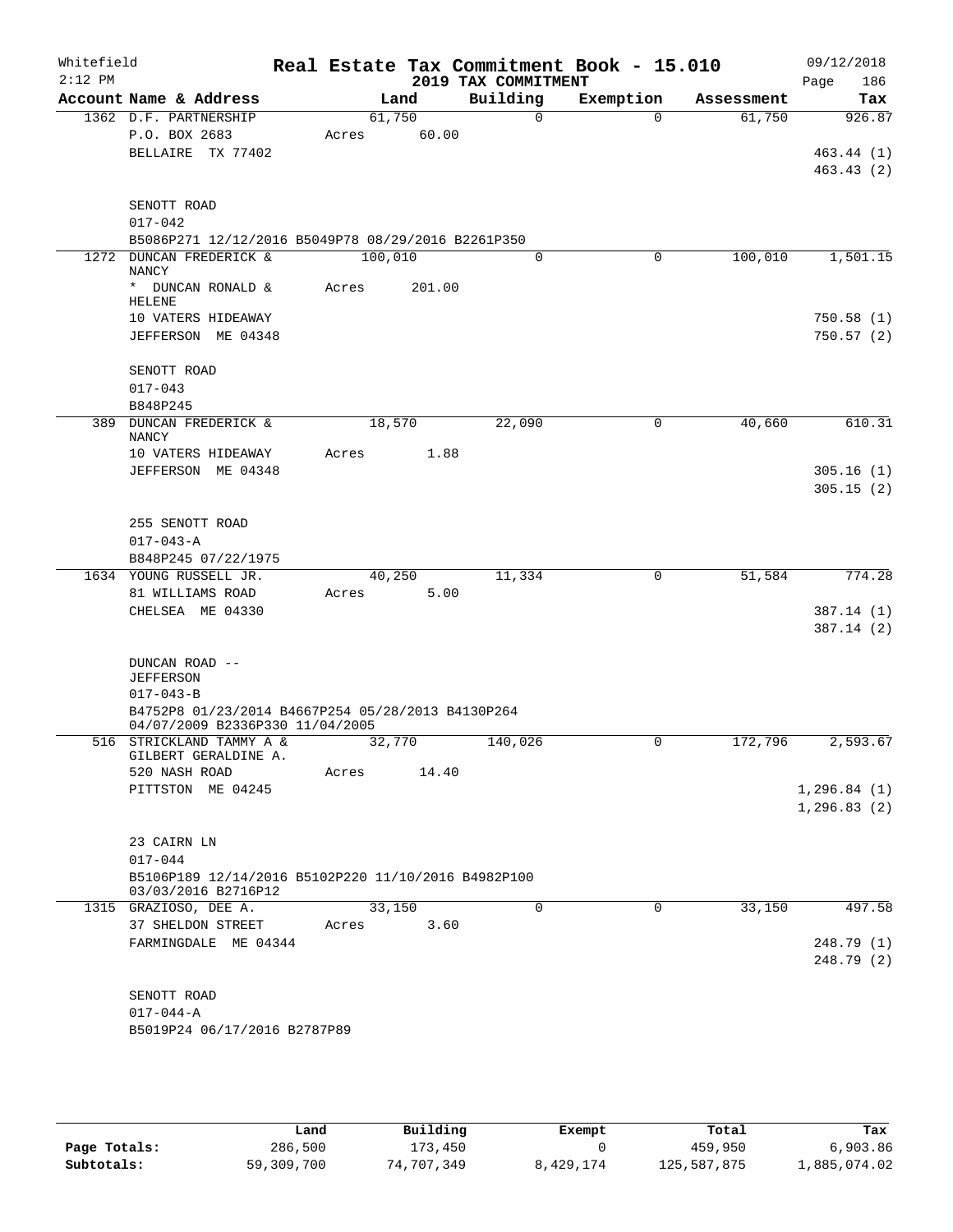| Whitefield<br>$2:12$ PM |                                                  |       |                | 2019 TAX COMMITMENT | Real Estate Tax Commitment Book - 15.010 |            | 09/12/2018<br>187<br>Page    |
|-------------------------|--------------------------------------------------|-------|----------------|---------------------|------------------------------------------|------------|------------------------------|
|                         | Account Name & Address                           |       | Land           | Building            | Exemption                                | Assessment | Tax                          |
|                         | 133 MCGUIRE MARK A. & LIANE                      |       | 30, 165        | 95,656              | $\Omega$                                 | 125,821    | 1,888.57                     |
|                         | М.<br>153 SENOTT ROAD<br>WHITEFIELD ME 04353     | Acres | 1.61           |                     |                                          |            | 944.29 (1)                   |
|                         |                                                  |       |                |                     |                                          |            | 944.28 (2)                   |
|                         | 153 SENOTT ROAD<br>$017 - 045$                   |       |                |                     |                                          |            |                              |
|                         | B4777P48 05/07/2014 B2580P286                    |       |                |                     |                                          |            |                              |
|                         | 897 GAGNON ROLAND J &<br>THERESA                 |       | 35,450         | 97,806              | 20,000                                   | 113,256    | 1,699.97                     |
|                         | 163 SENOTT ROAD<br>WHITEFIELD ME 04353           | Acres | 5.25           |                     | 01 HOMESTEAD                             |            | 849.99 (1)<br>849.98 (2)     |
|                         | 163 SENOTT ROAD<br>$017 - 045 - A$<br>B1616P257  |       |                |                     |                                          |            |                              |
|                         | 1168 MCKEEN WILLIAM C. &                         |       | 58,940         | 130,303             | 20,000                                   | 169,243    | 2,540.34                     |
|                         | SUSAN<br>P.O. BOX 148                            | Acres | 22.60          |                     | 01 HOMESTEAD                             |            |                              |
|                         | WHITEFIELD ME 04353                              |       |                |                     |                                          |            | 1, 270.17(1)<br>1, 270.17(2) |
|                         | 32 MOSQUITO LANE<br>$017 - 046 - A$              |       |                |                     |                                          |            |                              |
|                         | B1375P247 03/04/1987<br>1727 SOULE MEAGAN B. &   |       | 3,600          | $\mathbf 0$         | 0                                        | 3,600      | 54.04                        |
|                         | TIMOTHY                                          |       |                |                     |                                          |            |                              |
|                         | 41 PIPER LANE<br>WHITEFIELD ME 04353             | Acres | 2.40           |                     |                                          |            | 27.02(1)<br>27.02(2)         |
|                         | MOSQUITO LANE<br>$017 - 046 - B$                 |       |                |                     |                                          |            |                              |
|                         | B3341P169 08/04/2004<br>889 COOPER-HASKELL DAWNA |       | 77,325         | 112,085             | 20,000                                   | 169,410    | 2,542.84                     |
|                         | JEAN<br>71 SENOTT ROAD                           | Acres | 37.00          |                     | 01 HOMESTEAD                             |            |                              |
|                         | WHITEFIELD ME 04353                              |       |                |                     |                                          |            | 1, 271.42(1)                 |
|                         |                                                  |       |                |                     |                                          |            | 1, 271.42 (2)                |
|                         | 71 SENOTT ROAD<br>$017 - 047$                    |       |                |                     |                                          |            |                              |
|                         | B4562P2 08/23/2012 B2404P200                     |       |                |                     |                                          |            |                              |
|                         | 703 MATHEWS, BRUCE M.<br>75 SENOTT ROAD          | Acres | 30,750<br>2.00 | 99,188              | 26,000<br>01 HOMESTEAD                   | 103,938    | 1,560.11                     |
|                         | WHITEFIELD ME 04353                              |       |                |                     | 05 VET EXEMPTION                         |            | 780.06(1)                    |
|                         |                                                  |       |                |                     |                                          |            | 780.05(2)                    |
|                         | 75 SENOTT ROAD<br>$017 - 047 - A$                |       |                |                     |                                          |            |                              |
|                         | B4970P94 01/19/2016 B4863P105 02/23/2015         |       |                |                     |                                          |            |                              |
|                         |                                                  |       |                |                     |                                          |            |                              |

|              | Land       | Building     | Exempt    | Total         | Tax          |
|--------------|------------|--------------|-----------|---------------|--------------|
| Page Totals: | 236,230    | 535,038      | 86,000    | 685,268       | 10,285.87    |
| Subtotals:   | 59,545,930 | 75, 242, 387 | 8,515,174 | 126, 273, 143 | 1,895,359.89 |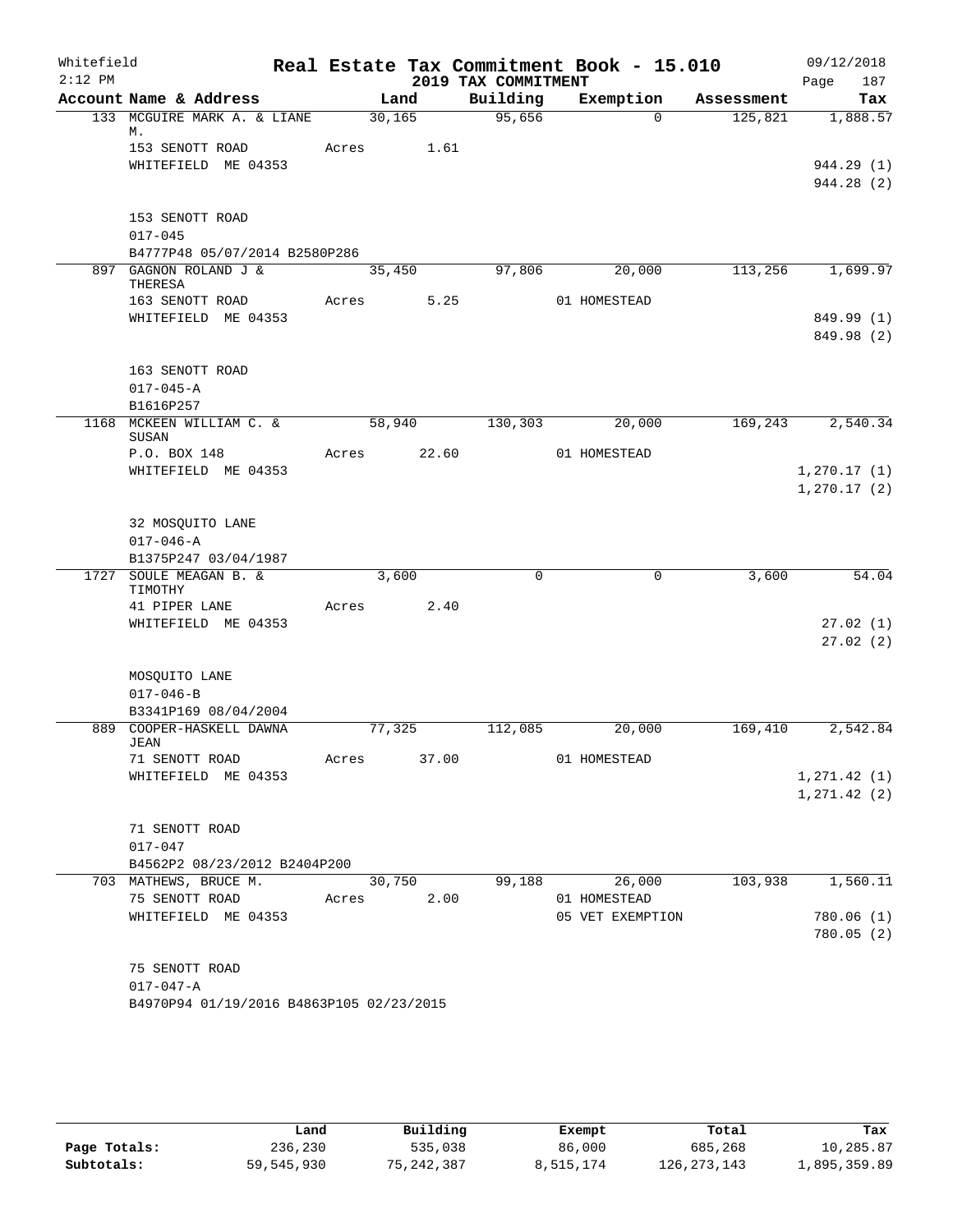| Whitefield   |                                                   |              |        |            |                                 | Real Estate Tax Commitment Book - 15.010 |                       | 09/12/2018         |
|--------------|---------------------------------------------------|--------------|--------|------------|---------------------------------|------------------------------------------|-----------------------|--------------------|
| $2:12$ PM    | Account Name & Address                            |              |        | Land       | 2019 TAX COMMITMENT<br>Building | Exemption                                |                       | 188<br>Page<br>Tax |
|              | 1914 MATHEWS NICOLE                               |              |        | 0          | 114, 135                        | $\Omega$                                 | Assessment<br>114,135 | 1,713.17           |
|              | 67 SENOTT ROAD                                    |              |        |            |                                 |                                          |                       |                    |
|              | Whitefield ME 04353                               |              |        |            |                                 |                                          |                       | 856.59 (1)         |
|              |                                                   |              |        |            |                                 |                                          |                       | 856.58 (2)         |
|              |                                                   |              |        |            |                                 |                                          |                       |                    |
|              | 67 SENOTT ROAD                                    |              |        |            |                                 |                                          |                       |                    |
|              | $017 - 047 - ON$                                  |              |        |            |                                 |                                          |                       |                    |
|              | 635 HENRY, REMEMBERANCE                           |              | 31,950 |            | 139,442                         | 0                                        | 171,392               | 2,572.59           |
|              | DOYLE, ELIZABETH                                  |              | Acres  | 2.80       |                                 |                                          |                       |                    |
|              | 175 RIDGE ROAD                                    |              |        |            |                                 |                                          |                       | 1,286.30(1)        |
|              | WINDSOR ME 04363                                  |              |        |            |                                 |                                          |                       | 1,286.29(2)        |
|              |                                                   |              |        |            |                                 |                                          |                       |                    |
|              | 51 SENOTT ROAD                                    |              |        |            |                                 |                                          |                       |                    |
|              | $017 - 048$                                       |              |        |            |                                 |                                          |                       |                    |
|              | B5029P179 07/11/2016                              |              |        |            |                                 |                                          |                       |                    |
|              | 1269 SKILLIN BARBARA A.                           |              | 42,610 |            | 74,934                          | 26,000                                   | 91,544                | 1,374.08           |
|              | PO BOX 136                                        |              | Acres  | 14.20      |                                 | 05 VET EXEMPTION                         |                       |                    |
|              | WHITEFIELD ME 04353                               |              |        |            |                                 | 01 HOMESTEAD                             |                       | 687.04 (1)         |
|              |                                                   |              |        |            |                                 |                                          |                       | 687.04 (2)         |
|              |                                                   |              |        |            |                                 |                                          |                       |                    |
|              | 267 MILLS ROAD                                    |              |        |            |                                 |                                          |                       |                    |
|              | $017 - 049$                                       |              |        |            |                                 |                                          |                       |                    |
|              | B4571P279 09/20/2012 B2203P193                    |              |        |            |                                 |                                          |                       |                    |
|              | 420 PARMENTER HELEN L.,                           |              | 30,750 |            | 139,461                         | 0                                        | 170, 211              | 2,554.87           |
|              | WOODBURY PAULA P.<br>39 SENOTT ROAD               |              |        | 2.00       |                                 |                                          |                       |                    |
|              | WHITEFIELD ME 04353                               |              | Acres  |            |                                 |                                          |                       | 1, 277.44(1)       |
|              |                                                   |              |        |            |                                 |                                          |                       | 1, 277.43(2)       |
|              |                                                   |              |        |            |                                 |                                          |                       |                    |
|              | 39 SENOTT ROAD                                    |              |        |            |                                 |                                          |                       |                    |
|              | $017 - 049 - A$                                   |              |        |            |                                 |                                          |                       |                    |
|              | B4497P75 02/29/2012 B3870P305 06/25/2007          |              |        |            |                                 |                                          |                       |                    |
|              | 580 MANSIR PAUL                                   |              | 30,150 |            | 24,486                          | 0                                        | 54,636                | 820.09             |
|              | 581 EAST PITTSTON ROAD                            |              | Acres  | 1.60       |                                 |                                          |                       |                    |
|              | PITTSTON ME 04345                                 |              |        |            |                                 |                                          |                       | 410.05(1)          |
|              |                                                   |              |        |            |                                 |                                          |                       | 410.04(2)          |
|              |                                                   |              |        |            |                                 |                                          |                       |                    |
|              | 9 SENOTT ROAD                                     |              |        |            |                                 |                                          |                       |                    |
|              | $017 - 049 - B$                                   |              |        |            |                                 |                                          |                       |                    |
|              | B4681P71 06/28/2013 B4077P38 12/09/2008 B1993P321 |              |        |            |                                 |                                          |                       |                    |
|              | 537 LEWIS BRENDA J.                               |              | 31,485 |            | 91,433                          | 20,000                                   | 102,918               | 1,544.80           |
|              | 253 MILLS ROAD                                    |              | Acres  | 2.49       |                                 | 01 HOMESTEAD                             |                       |                    |
|              | WHITEFIELD ME 04353                               |              |        |            |                                 |                                          |                       | 772.40(1)          |
|              |                                                   |              |        |            |                                 |                                          |                       | 772.40(2)          |
|              |                                                   |              |        |            |                                 |                                          |                       |                    |
|              | 253 MILLS ROAD                                    |              |        |            |                                 |                                          |                       |                    |
|              | $017 - 049 - C$                                   |              |        |            |                                 |                                          |                       |                    |
|              | B4826P65 10/08/2014 B2445P100                     |              |        |            |                                 |                                          |                       |                    |
|              | 1302 MCLEOD PRESTON R. &                          |              | 30,000 |            | 64,899                          | $\mathbf 0$                              | 94,899                | 1,424.43           |
|              | RAINA E. COLE<br>241 MILLS ROAD                   |              | Acres  | 1.00       |                                 |                                          |                       |                    |
|              | WHITEFIELD ME 04353                               |              |        |            |                                 |                                          |                       | 712.22(1)          |
|              |                                                   |              |        |            |                                 |                                          |                       | 712.21(2)          |
|              |                                                   |              |        |            |                                 |                                          |                       |                    |
|              | 241 MILLS ROAD                                    |              |        |            |                                 |                                          |                       |                    |
|              | $017 - 050$                                       |              |        |            |                                 |                                          |                       |                    |
|              | B3683P25 05/26/2006                               |              |        |            |                                 |                                          |                       |                    |
|              |                                                   |              |        |            |                                 |                                          |                       |                    |
|              |                                                   |              |        |            |                                 |                                          |                       |                    |
|              |                                                   | Land         |        | Building   |                                 | Exempt                                   | Total                 | Tax                |
| Page Totals: |                                                   | 196,945      |        | 648,790    |                                 | 46,000                                   | 799,735               | 12,004.03          |
| Subtotals:   |                                                   | 59, 742, 875 |        | 75,891,177 |                                 | 8,561,174                                | 127,072,878           | 1,907,363.92       |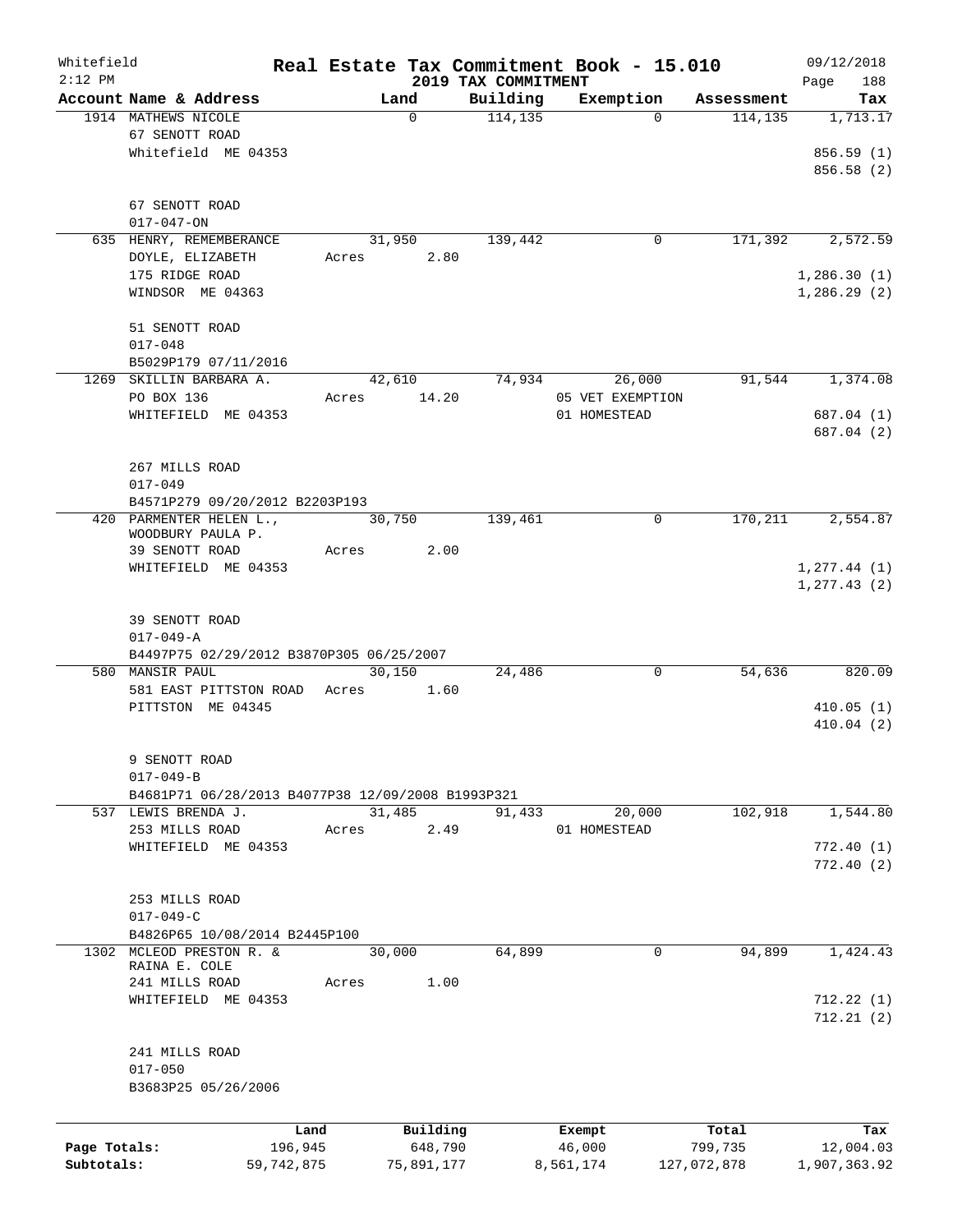| Whitefield   |                                                    |            |               |                                 | Real Estate Tax Commitment Book - 15.010 |               | 09/12/2018         |
|--------------|----------------------------------------------------|------------|---------------|---------------------------------|------------------------------------------|---------------|--------------------|
| $2:12$ PM    | Account Name & Address                             |            | Land          | 2019 TAX COMMITMENT<br>Building | Exemption                                | Assessment    | 189<br>Page<br>Tax |
|              | 49 GOULD DONALD & FRANCES                          |            | 32,700        | 86,761                          | 30,000                                   | 89,461        | 1,342.81           |
|              | 233 MILLS ROAD                                     |            | 3.30<br>Acres |                                 | 05 VET EXEMPTION                         |               |                    |
|              | WHITEFIELD ME 04353                                |            |               |                                 | 01 HOMESTEAD                             |               | 671.41(1)          |
|              |                                                    |            |               |                                 | 04 BLIND                                 |               | 671.40(2)          |
|              |                                                    |            |               |                                 |                                          |               |                    |
|              | 233 MILLS ROAD                                     |            |               |                                 |                                          |               |                    |
|              | $017 - 051$                                        |            |               |                                 |                                          |               |                    |
|              |                                                    |            | 72,355        | $\Omega$                        | 0                                        | 72,355        | 1,086.05           |
|              | 1419 SHOREY LOUIS A. & PAULA                       |            |               |                                 |                                          |               |                    |
|              | 220 MILLS ROAD                                     |            | Acres 61.21   |                                 |                                          |               |                    |
|              | WHITEFIELD ME 04353                                |            |               |                                 |                                          |               | 543.03(1)          |
|              |                                                    |            |               |                                 |                                          |               | 543.02(2)          |
|              |                                                    |            |               |                                 |                                          |               |                    |
|              | MILLS ROAD                                         |            |               |                                 |                                          |               |                    |
|              | $017 - 052$                                        |            |               |                                 |                                          |               |                    |
|              | B1615P111                                          |            |               |                                 |                                          |               |                    |
|              | 1557 PURINGTON JOHN E.                             |            | 31,020        | 75,680                          | 0                                        | 106,700       | 1,601.57           |
|              | PURINGTON CATHERINE                                |            | 2.18<br>Acres |                                 |                                          |               |                    |
|              | 129 COOPER ROAD                                    |            |               |                                 |                                          |               | 800.79 (1)         |
|              | WHITEFIELD ME 04353                                |            |               |                                 |                                          |               | 800.78 (2)         |
|              |                                                    |            |               |                                 |                                          |               |                    |
|              | 211 MILLS ROAD                                     |            |               |                                 |                                          |               |                    |
|              | $017 - 052 - A$                                    |            |               |                                 |                                          |               |                    |
|              | B4578P123 10/05/2012 B4578P111 10/05/2012 B4561P76 |            |               |                                 |                                          |               |                    |
|              | 08/17/2012 B1610P107<br>123 THURSTON MIRA-SU       |            | 30,855        | 161,588                         | $\mathbf 0$                              | 192,443       | 2,888.57           |
|              | 199 MILLS ROAD                                     |            | Acres<br>2.07 |                                 |                                          |               |                    |
|              | WHITEFIELD ME 04353                                |            |               |                                 |                                          |               | 1,444.29(1)        |
|              |                                                    |            |               |                                 |                                          |               | 1,444.28(2)        |
|              |                                                    |            |               |                                 |                                          |               |                    |
|              | 199 MILLS ROAD                                     |            |               |                                 |                                          |               |                    |
|              | $017 - 052 - B$                                    |            |               |                                 |                                          |               |                    |
|              | B2661P94                                           |            |               |                                 |                                          |               |                    |
|              | 626 LABELLE, MARK                                  |            | 94,075        | 115,839                         | 20,000                                   | 189,914       | 2,850.61           |
|              | 189 MILLS ROAD                                     | Acres      | 32.00         |                                 | 01 HOMESTEAD                             |               |                    |
|              | WHITEFIELD ME 04353                                |            |               |                                 |                                          |               | 1,425.31(1)        |
|              |                                                    |            |               |                                 |                                          |               | 1,425.30(2)        |
|              |                                                    |            |               |                                 |                                          |               |                    |
|              | 179 MILLS ROAD                                     |            |               |                                 |                                          |               |                    |
|              | $017 - 053$                                        |            |               |                                 |                                          |               |                    |
|              | B5115P136 03/20/2017 B4261P172 03/23/2010 B4152P17 |            |               |                                 |                                          |               |                    |
|              | 06/04/2009 B3348P91 08/12/2004                     |            |               |                                 |                                          |               |                    |
|              | 1091 LABELLE MARK                                  |            | 0             | 28,985                          | 0                                        | 28,985        | 435.06             |
|              | 189 MILLS ROAD                                     |            |               |                                 |                                          |               |                    |
|              | WHITEFIELD ME 04353                                |            |               |                                 |                                          |               | 217.53(1)          |
|              |                                                    |            |               |                                 |                                          |               | 217.53(2)          |
|              |                                                    |            |               |                                 |                                          |               |                    |
|              | 189 MILLS ROAD                                     |            |               |                                 |                                          |               |                    |
|              | $017 - 053 - ON$                                   |            |               |                                 |                                          |               |                    |
| 532          | ROEVER DORIS E. &                                  |            | 24,875        | 0                               | $\mathbf 0$                              | 24,875        | 373.37             |
|              | KENNETH C.                                         |            |               |                                 |                                          |               |                    |
|              | 141 MILLS ROAD                                     | Acres      | 4.75          |                                 |                                          |               |                    |
|              | WHITEFIELD ME 04353                                |            |               |                                 |                                          |               | 186.69(1)          |
|              |                                                    |            |               |                                 |                                          |               | 186.68(2)          |
|              |                                                    |            |               |                                 |                                          |               |                    |
|              | MILLS ROAD                                         |            |               |                                 |                                          |               |                    |
|              | $017 - 054$                                        |            |               |                                 |                                          |               |                    |
|              | B2598P92                                           |            |               |                                 |                                          |               |                    |
|              |                                                    |            |               |                                 |                                          |               |                    |
|              |                                                    |            |               |                                 |                                          |               |                    |
|              |                                                    | Land       | Building      |                                 | Exempt                                   | Total         | Tax                |
| Page Totals: |                                                    | 285,880    | 468,853       |                                 | 50,000                                   | 704,733       | 10,578.04          |
| Subtotals:   |                                                    | 60,028,755 | 76,360,030    |                                 | 8,611,174                                | 127, 777, 611 | 1,917,941.96       |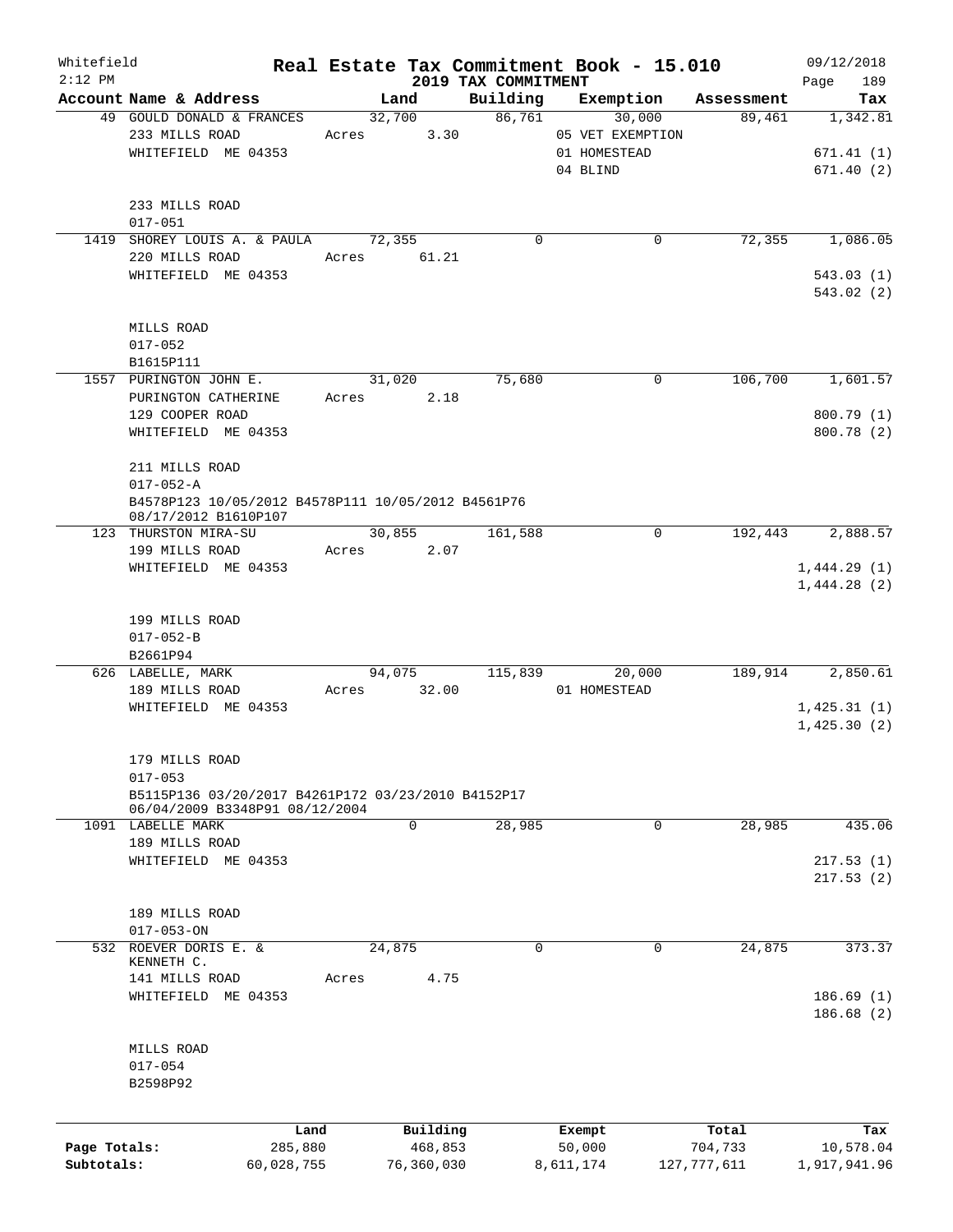| Whitefield |                                                                        |       |             |                     | Real Estate Tax Commitment Book - 15.010 |            | 09/12/2018   |
|------------|------------------------------------------------------------------------|-------|-------------|---------------------|------------------------------------------|------------|--------------|
| $2:12$ PM  |                                                                        |       |             | 2019 TAX COMMITMENT |                                          |            | 190<br>Page  |
|            | Account Name & Address                                                 |       | Land        | Building            | Exemption                                | Assessment | Tax          |
|            | 1337 ROEVER KENNETH C. &<br>DORIS E.                                   |       | 70,088      | 146,067             | 20,000                                   | 196, 155   | 2,944.29     |
|            | 141 MILLS ROAD                                                         | Acres | 39.75       |                     | 01 HOMESTEAD                             |            |              |
|            | WHITEFIELD ME 04353                                                    |       |             |                     |                                          |            | 1,472.15(1)  |
|            |                                                                        |       |             |                     |                                          |            | 1,472.14(2)  |
|            | 141 MILLS ROAD                                                         |       |             |                     |                                          |            |              |
|            | $017 - 054 - A$                                                        |       |             |                     |                                          |            |              |
|            | B2014P235                                                              |       |             |                     |                                          |            |              |
|            | 687 PLEASANT POND MILL, LLC                                            |       | 195         | 9,617               | 0                                        | 9,812      | 147.28       |
|            | 171 MOLYNEAUX ROAD                                                     | Acres | 0.13        |                     |                                          |            |              |
|            | CAMDEN ME 04843                                                        |       |             |                     |                                          |            | 73.64(1)     |
|            |                                                                        |       |             |                     |                                          |            | 73.64(2)     |
|            | MILLS ROAD                                                             |       |             |                     |                                          |            |              |
|            | $017 - 055 - 001$                                                      |       |             |                     |                                          |            |              |
|            | B5235P217 02/20/2018 B4078P110 12/08/2008 B2056P340                    |       |             |                     |                                          |            |              |
|            | 913 COWLES STEVEN & JULIE                                              |       | 91,750      | 151,116             | $\mathbf 0$                              | 242,866    | 3,645.42     |
|            | 7272 ELM PL                                                            |       | Acres 80.00 |                     |                                          |            |              |
|            | PEARL CITY HI                                                          |       |             |                     |                                          |            | 1,822.71(1)  |
|            | 96782-2897                                                             |       |             |                     |                                          |            | 1,822.71(2)  |
|            |                                                                        |       |             |                     |                                          |            |              |
|            | 139 MILLS ROAD                                                         |       |             |                     |                                          |            |              |
|            | $017 - 055 - A$                                                        |       |             |                     |                                          |            |              |
|            | B4862P133 02/18/2015 B2209P87                                          |       |             |                     |                                          |            |              |
|            | 520 AQUAFORTIS ASSOCIATES,                                             |       | 35,000      | $\Omega$            | $\mathbf 0$                              | 35,000     | 525.35       |
|            | LLC<br>PO BOX 1024                                                     | Acres | 1.05        |                     |                                          |            |              |
|            | CAMDEN ME 04843                                                        |       |             |                     |                                          |            | 262.68(1)    |
|            |                                                                        |       |             |                     |                                          |            | 262.67(2)    |
|            |                                                                        |       |             |                     |                                          |            |              |
|            | MILLS ROAD                                                             |       |             |                     |                                          |            |              |
|            | $017 - 055 - B$                                                        |       |             |                     |                                          |            |              |
|            | B4275P85 05/07/2010 B4275P82 05/07/2010 B4084P318                      |       |             |                     |                                          |            |              |
|            | 01/06/2009 B4078P110 12/15/2008 B2616P3<br>1764 AQUAFORTIS ASSOCIATES, |       | 0           | 16,445              | 0                                        | 16,445     | 246.84       |
|            | LLC                                                                    |       |             |                     |                                          |            |              |
|            | PO BOX 1024                                                            |       |             |                     |                                          |            |              |
|            | CAMDEN ME 04843                                                        |       |             |                     |                                          |            | 123.42(1)    |
|            |                                                                        |       |             |                     |                                          |            | 123.42(2)    |
|            | 103 MILLS ROAD                                                         |       |             |                     |                                          |            |              |
|            | $017 - 055 - B - ON$                                                   |       |             |                     |                                          |            |              |
|            | B4275P82 04/13/2010 B4078P110 12/08/2008                               |       |             |                     |                                          |            |              |
|            | 387 CLARK SHARON L                                                     |       | 46,050      | 105,469             | 0                                        | 151,519    | 2,274.30     |
|            | 151 MAIN ST                                                            | Acres | 6.00        |                     |                                          |            |              |
|            | WHITEFIELD ME 04353                                                    |       |             |                     |                                          |            | 1, 137.15(1) |
|            |                                                                        |       |             |                     |                                          |            | 1, 137.15(2) |
|            |                                                                        |       |             |                     |                                          |            |              |
|            | 87 MILLS ROAD<br>$017 - 056$                                           |       |             |                     |                                          |            |              |
|            | B4509P87 04/04/2012 B4466P137 12/01/2011                               |       |             |                     |                                          |            |              |
|            |                                                                        |       |             |                     |                                          |            |              |

|              | Land       | Building   | Exempt    | Total       | Tax          |
|--------------|------------|------------|-----------|-------------|--------------|
| Page Totals: | 243,083    | 428,714    | 20,000    | 651,797     | 9,783.48     |
| Subtotals:   | 60,271,838 | 76,788,744 | 8,631,174 | 128,429,408 | 1,927,725.44 |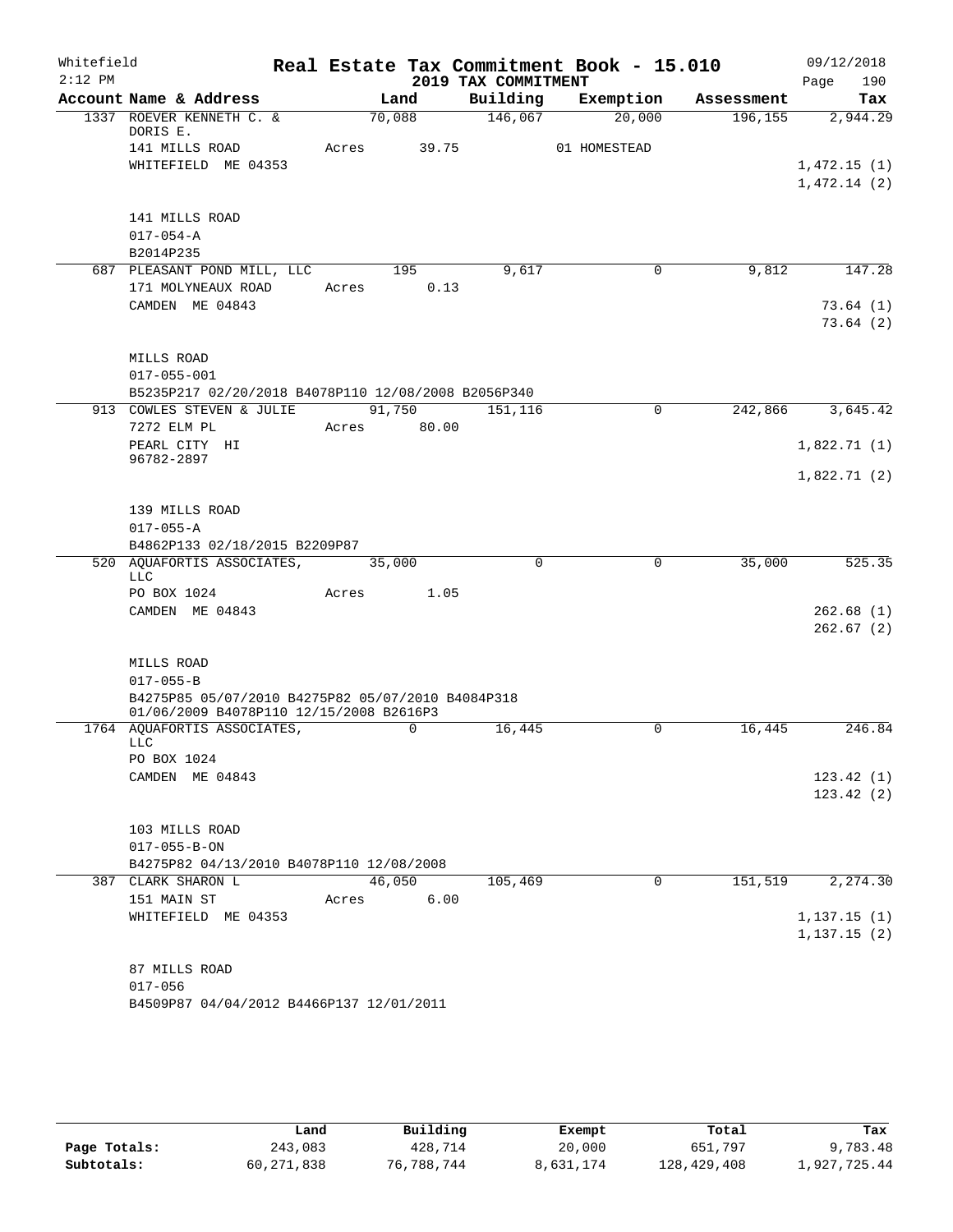| Whitefield   |                              |            |       |            |                                 | Real Estate Tax Commitment Book - 15.010 |             | 09/12/2018         |
|--------------|------------------------------|------------|-------|------------|---------------------------------|------------------------------------------|-------------|--------------------|
| $2:12$ PM    | Account Name & Address       |            |       | Land       | 2019 TAX COMMITMENT<br>Building | Exemption                                | Assessment  | 191<br>Page<br>Tax |
|              | 935 CHASE TIMOTHY L.         |            |       | 32,310     | 75,950                          | $\Omega$                                 | 108,260     | 1,624.98           |
|              | P.O. BOX 78                  |            | Acres | 3.04       |                                 |                                          |             |                    |
|              | WHITEFIELD ME 04353          |            |       |            |                                 |                                          |             | 812.49 (1)         |
|              |                              |            |       |            |                                 |                                          |             | 812.49(2)          |
|              |                              |            |       |            |                                 |                                          |             |                    |
|              | 45 MILLS ROAD                |            |       |            |                                 |                                          |             |                    |
|              | $017 - 057$                  |            |       |            |                                 |                                          |             |                    |
|              | B2125P162                    |            |       |            |                                 |                                          |             |                    |
|              | 1908 BISHOP, CHRISTOPHER     |            |       | 22,550     | $\mathbf 0$                     | $\mathbf 0$                              | 22,550      | 338.48             |
|              | 239 HILTON ROAD              |            | Acres | 3.20       |                                 |                                          |             |                    |
|              | WHITEFIELD ME 04353          |            |       |            |                                 |                                          |             | 169.24(1)          |
|              |                              |            |       |            |                                 |                                          |             | 169.24(2)          |
|              | MILLS ROAD                   |            |       |            |                                 |                                          |             |                    |
|              | $017 - 057 - 1$              |            |       |            |                                 |                                          |             |                    |
|              | B5115P48 03/17/2017          |            |       |            |                                 |                                          |             |                    |
|              | 1137 CHASE CHARLES P.        |            |       | 40,650     | 14,270                          | 0                                        | 54,920      | 824.35             |
|              | P.O. BOX 142                 |            | Acres | 11.75      |                                 |                                          |             |                    |
|              | WHITEFIELD ME 04353          |            |       |            |                                 |                                          |             | 412.18 (1)         |
|              |                              |            |       |            |                                 |                                          |             | 412.17(2)          |
|              |                              |            |       |            |                                 |                                          |             |                    |
|              | MILLS ROAD                   |            |       |            |                                 |                                          |             |                    |
|              | $017 - 057 - A$              |            |       |            |                                 |                                          |             |                    |
|              | B2520P25                     |            |       |            |                                 |                                          |             |                    |
|              | 656 RUSSELL JAMES L.         |            |       | 30,370     | $\mathbf 0$                     | 0                                        | 30,370      | 455.85             |
|              | 345 VIGUE ROAD               |            | Acres | 5.15       |                                 |                                          |             |                    |
|              | WHITEFIELD ME 04353          |            |       |            |                                 |                                          |             | 227.93(1)          |
|              |                              |            |       |            |                                 |                                          |             | 227.92 (2)         |
|              |                              |            |       |            |                                 |                                          |             |                    |
|              | BENNER LANE<br>$017 - 058$   |            |       |            |                                 |                                          |             |                    |
|              | B1978P3                      |            |       |            |                                 |                                          |             |                    |
|              | 1464 RUSSELL MARGARET A.     |            |       | 20,000     | 0                               | 0                                        | 20,000      | 300.20             |
|              | PO BOX 238                   |            | Acres | 1.50       |                                 |                                          |             |                    |
|              | E. WINTHROP ME 04343         |            |       |            |                                 |                                          |             | 150.10(1)          |
|              |                              |            |       |            |                                 |                                          |             | 150.10(2)          |
|              |                              |            |       |            |                                 |                                          |             |                    |
|              | 341 VIGUE ROAD               |            |       |            |                                 |                                          |             |                    |
|              | $017 - 058 - A$              |            |       |            |                                 |                                          |             |                    |
|              | B2178P126                    |            |       |            |                                 |                                          |             |                    |
| 1070         | MEHUREN JOHN G.              |            |       | 54,475     | 0                               | 0                                        | 54,475      | 817.67             |
|              | 681 COOPER ROAD              |            | Acres | 46.50      |                                 |                                          |             |                    |
|              | WHITEFIELD ME 04353          |            |       |            |                                 |                                          |             | 408.84 (1)         |
|              |                              |            |       |            |                                 |                                          |             | 408.83(2)          |
|              | COOPER ROAD                  |            |       |            |                                 |                                          |             |                    |
|              | $018 - 001$                  |            |       |            |                                 |                                          |             |                    |
|              | B4332P182 10/22/2010         |            |       |            |                                 |                                          |             |                    |
| 182          | COOPER THURLOW & GARY        |            |       | 39,200     | 0                               | 0                                        | 39,200      | 588.39             |
|              | Е.                           |            |       |            |                                 |                                          |             |                    |
|              | LINDA GAGNE, TRUSTEE         |            | Acres | 23.00      |                                 |                                          |             |                    |
|              | 26 NORWAY DRIVE              |            |       |            |                                 |                                          |             | 294.20 (1)         |
|              | CHELSEA ME 04330             |            |       |            |                                 |                                          |             | 294.19 (2)         |
|              |                              |            |       |            |                                 |                                          |             |                    |
|              | COOPER ROAD                  |            |       |            |                                 |                                          |             |                    |
|              | $018 - 001 - A$<br>B2371P232 |            |       |            |                                 |                                          |             |                    |
|              |                              |            |       |            |                                 |                                          |             |                    |
|              |                              | Land       |       | Building   |                                 | Exempt                                   | Total       | Tax                |
| Page Totals: |                              | 239,555    |       | 90,220     |                                 | 0                                        | 329,775     | 4,949.92           |
| Subtotals:   |                              | 60,511,393 |       | 76,878,964 |                                 | 8,631,174                                | 128,759,183 | 1,932,675.36       |
|              |                              |            |       |            |                                 |                                          |             |                    |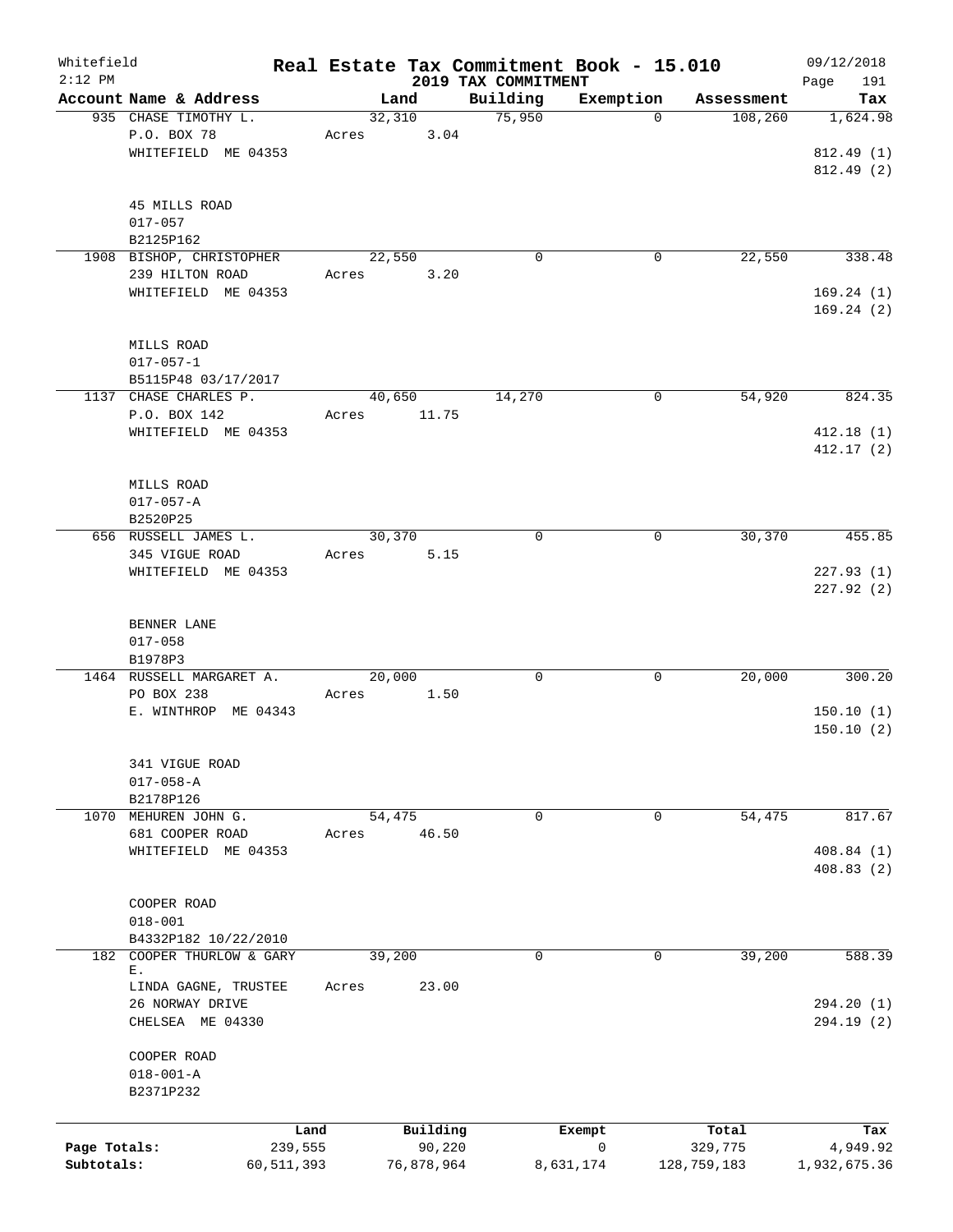| Whitefield<br>$2:12$ PM |                                                                                                      |                 |       | 2019 TAX COMMITMENT | Real Estate Tax Commitment Book - 15.010 |            | 09/12/2018<br>Page<br>192              |
|-------------------------|------------------------------------------------------------------------------------------------------|-----------------|-------|---------------------|------------------------------------------|------------|----------------------------------------|
|                         | Account Name & Address                                                                               |                 | Land  | Building            | Exemption                                | Assessment | Tax                                    |
|                         | 745 ALLEN WAYNE S.<br>728 COOPER ROAD<br>WHITEFIELD ME 04353                                         | 55,490<br>Acres | 6.80  | 88,553              | $\Omega$                                 | 144,043    | 2,162.09<br>1,081.05(1)<br>1,081.04(2) |
|                         | 728 COOPER ROAD<br>$018 - 002$<br>B2145P70                                                           |                 |       |                     |                                          |            |                                        |
|                         | 611 LAMONTAGNE MAXINE E.                                                                             |                 | 150   | $\Omega$            | 0                                        | 150        | 2.25                                   |
|                         | 754 COOPER ROAD<br>CHELSEA ME 04330                                                                  | Acres           | 0.10  |                     |                                          |            | 1.13(1)<br>1.12(2)                     |
|                         | COOPER ROAD<br>$018 - 003$<br>B2258P286                                                              |                 |       |                     |                                          |            |                                        |
|                         | 515 MONROE FRANK M.                                                                                  | 30,300          |       | 66,391              | 0                                        | 96,691     | 1,451.33                               |
|                         | 183 AUGUSTA ROAD<br>WHITEFIELD ME 04353                                                              | Acres           | 1.70  |                     |                                          |            | 725.67(1)<br>725.66(2)                 |
|                         | 197 AUGUSTA ROAD<br>$018 - 004$<br>B4689P309 07/23/2013 B4647P261 04/02/2013 B3856P281<br>05/25/2007 |                 |       |                     |                                          |            |                                        |
|                         | 102 CENTRAL MAINE POWER                                                                              | 56,640          |       | $\Omega$            | 0                                        | 56,640     | 850.17                                 |
|                         | C/O AVANGRID MANAGEMENT Acres<br>CO.- LOCAL TAX                                                      |                 | 18.88 |                     |                                          |            |                                        |
|                         | ONE CITY CENTER, 5TH<br><b>FLOOR</b>                                                                 |                 |       |                     |                                          |            | 425.09(1)                              |
|                         | PORTLAND ME 04101                                                                                    |                 |       |                     |                                          |            | 425.08(2)                              |
|                         | OFF ROCKLAND ROAD<br>$018 - 005$                                                                     |                 |       |                     |                                          |            |                                        |
|                         | B4277P76 05/18/2010<br>374 BATCHELDER PETER                                                          | 34,890          |       | 107,346             | 20,000                                   | 122,236    | 1,834.76                               |
|                         | P.O. BOX 185                                                                                         | Acres           | 4.76  |                     | 01 HOMESTEAD                             |            |                                        |
|                         | AUGUSTA ME 04330                                                                                     |                 |       |                     |                                          |            | 917.38 (1)<br>917.38(2)                |
|                         | 195 AUGUSTA ROAD<br>$018 - 006$                                                                      |                 |       |                     |                                          |            |                                        |
|                         | B4678P305 06/24/2013 B4277P76 05/18/2010 B2051P304                                                   |                 |       |                     |                                          |            |                                        |
|                         | 281 BATCHELDER, PETER A.,<br>SR                                                                      | 23,985          |       | $\Omega$            | $\Omega$                                 | 23,985     | 360.01                                 |
|                         | BATCHELDER, MURIEL A.<br>P.O. BOX 185<br>AUGUSTA ME 04330                                            | Acres           | 26.90 |                     |                                          |            | 180.01(1)<br>180.00(2)                 |
|                         | AUGUSTA ROAD                                                                                         |                 |       |                     |                                          |            |                                        |
|                         | $018 - 007$                                                                                          |                 |       |                     |                                          |            |                                        |
|                         | B5230P108 02/16/2018                                                                                 |                 |       |                     |                                          |            |                                        |

|              | Land       | Building   | Exempt    | Total         | Tax          |
|--------------|------------|------------|-----------|---------------|--------------|
| Page Totals: | 201,455    | 262,290    | 20,000    | 443,745       | 6,660.61     |
| Subtotals:   | 60,712,848 | 77,141,254 | 8,651,174 | 129, 202, 928 | 1,939,335.97 |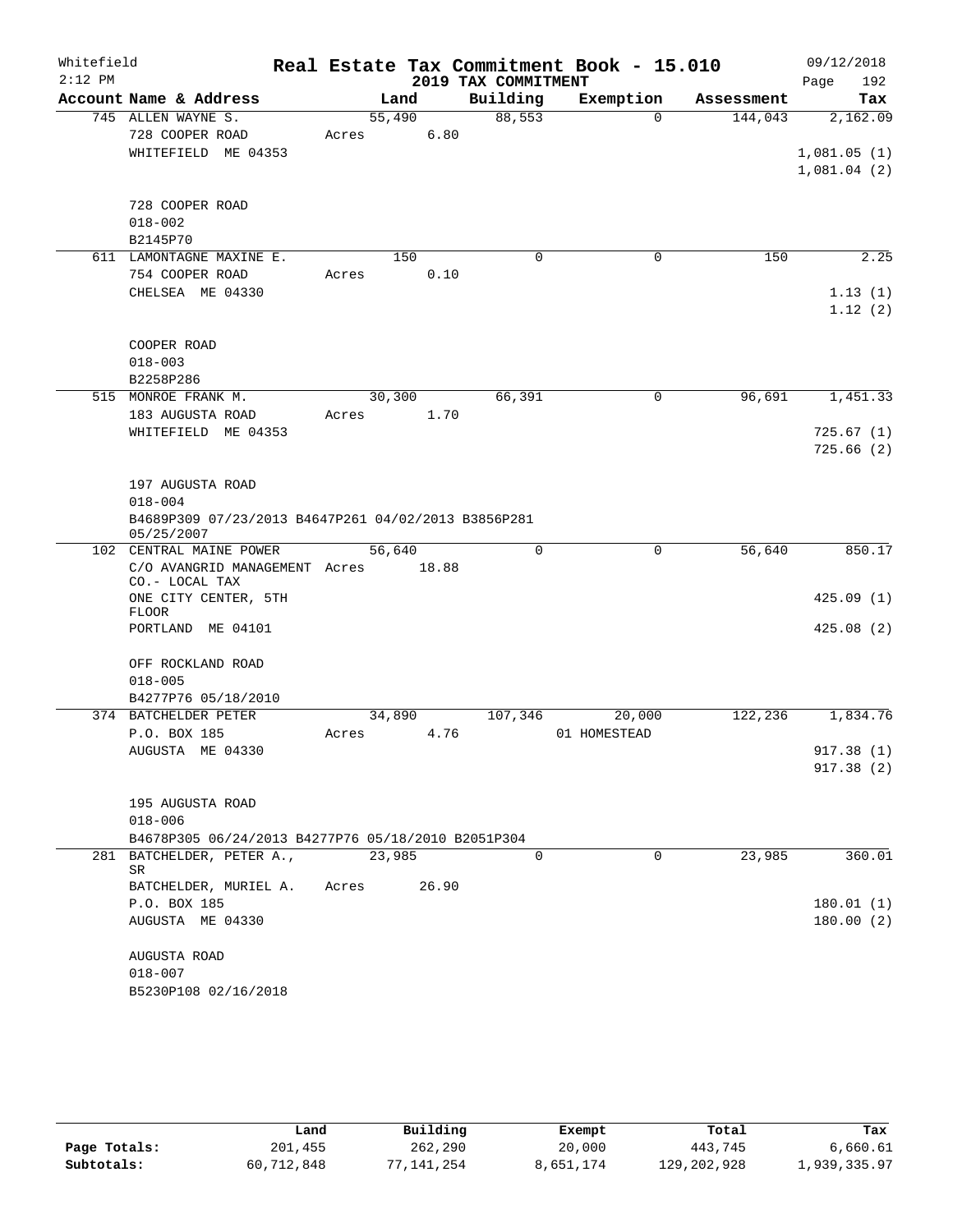| Whitefield |                                                                |        |      |                     | Real Estate Tax Commitment Book - 15.010 |            | 09/12/2018  |
|------------|----------------------------------------------------------------|--------|------|---------------------|------------------------------------------|------------|-------------|
| $2:12$ PM  |                                                                |        |      | 2019 TAX COMMITMENT |                                          |            | 193<br>Page |
|            | Account Name & Address                                         | Land   |      | Building            | Exemption                                | Assessment | Tax         |
|            | 1643 BATCHELDER, PETER A.,<br>SR                               | 27,330 |      | $\Omega$            | $\Omega$                                 | 27,330     | 410.22      |
|            | BATCHELDER, MURIEL A.                                          | Acres  | 7.60 |                     |                                          |            |             |
|            | P.O. BOX 185                                                   |        |      |                     |                                          |            | 205.11(1)   |
|            | AUGUSTA ME 04330                                               |        |      |                     |                                          |            | 205.11(2)   |
|            | AUGUSTA ROAD                                                   |        |      |                     |                                          |            |             |
|            | $018 - 008$                                                    |        |      |                     |                                          |            |             |
|            | B5230P108 02/16/2018                                           |        |      |                     |                                          |            |             |
|            | 1266 MONROE FRANK                                              | 30,000 |      | 9,845               | 0                                        | 39,845     | 598.07      |
|            | 183 AUGUSTA ROAD                                               | Acres  | 0.69 |                     |                                          |            |             |
|            | WHITEFIELD ME 04353                                            |        |      |                     |                                          |            | 299.04 (1)  |
|            |                                                                |        |      |                     |                                          |            | 299.03(2)   |
|            | 175 AUGUSTA ROAD                                               |        |      |                     |                                          |            |             |
|            | $018 - 009$                                                    |        |      |                     |                                          |            |             |
|            | B4689P309 07/23/2013 B2895P40                                  |        |      |                     |                                          |            |             |
|            | 1386 CORBIN BRADLEY &                                          | 2,760  |      | $\mathbf 0$         | 0                                        | 2,760      | 41.43       |
|            | ELIZABETH                                                      |        |      |                     |                                          |            |             |
|            | 14 ELM LANE                                                    | Acres  | 1.84 |                     |                                          |            |             |
|            | WINDSOR ME 04363                                               |        |      |                     |                                          |            | 20.72(1)    |
|            |                                                                |        |      |                     |                                          |            | 20.71(2)    |
|            |                                                                |        |      |                     |                                          |            |             |
|            | AUGUSTA ROAD                                                   |        |      |                     |                                          |            |             |
|            | $018 - 010$                                                    |        |      |                     |                                          |            |             |
|            | B2613P248                                                      |        |      |                     |                                          |            |             |
|            | 490 MONROE FRANK                                               | 30,300 |      | 81,331              | 20,000                                   | 91,631     | 1,375.38    |
|            | 183 AUGUSTA ROAD                                               | Acres  | 1.70 |                     | 01 HOMESTEAD                             |            |             |
|            | WHITEFIELD ME 04353                                            |        |      |                     |                                          |            | 687.69 (1)  |
|            |                                                                |        |      |                     |                                          |            | 687.69 (2)  |
|            |                                                                |        |      |                     |                                          |            |             |
|            | 183 AUGUSTA ROAD                                               |        |      |                     |                                          |            |             |
|            | $018 - 010 - A$                                                |        |      |                     |                                          |            |             |
|            | B4689P309 07/23/2013 B4689P133 07/22/2013 B4647P261            |        |      |                     |                                          |            |             |
|            | 04/02/2013 B4106P204 02/27/2009 B2199P230<br>1766 MONROE FRANK | 20,480 |      | $\mathbf 0$         | $\mathbf 0$                              | 20,480     | 307.40      |
|            | 183 AUGUSTA ROAD                                               | Acres  | 1.82 |                     |                                          |            |             |
|            | WHITEFIELD ME 04353                                            |        |      |                     |                                          |            | 153.70 (1)  |
|            |                                                                |        |      |                     |                                          |            | 153.70(2)   |
|            |                                                                |        |      |                     |                                          |            |             |
|            | AUGUSTA ROAD                                                   |        |      |                     |                                          |            |             |
|            | $018 - 010 - B$                                                |        |      |                     |                                          |            |             |
|            | B5136P106 05/17/2017 B4689P309 07/23/2013 B3673P202            |        |      |                     |                                          |            |             |
|            | 05/10/2006                                                     |        |      |                     |                                          |            |             |
|            | 1836 MONROE FRANK                                              | 30,000 |      | 190,197             | 0                                        | 220,197    | 3,305.16    |
|            | 183 AUGUSTA ROAD                                               | Acres  | 1.50 |                     |                                          |            |             |
|            | WHITEFIELD ME 04353                                            |        |      |                     |                                          |            | 1,652.58(1) |
|            |                                                                |        |      |                     |                                          |            | 1,652.58(2) |
|            |                                                                |        |      |                     |                                          |            |             |
|            | 189 AUGUSTA ROAD                                               |        |      |                     |                                          |            |             |
|            | $018 - 010 - C$                                                |        |      |                     |                                          |            |             |
|            | B4689P309 07/23/2013 B4106P202                                 |        |      |                     |                                          |            |             |
|            |                                                                |        |      |                     |                                          |            |             |

|              | Land       | Building  | Exempt    | Total       | Tax          |
|--------------|------------|-----------|-----------|-------------|--------------|
| Page Totals: | 140,870    | 281,373   | 20,000    | 402,243     | 6,037.66     |
| Subtotals:   | 60,853,718 | 7.422.627 | 8,671,174 | 129,605,171 | 1,945,373.63 |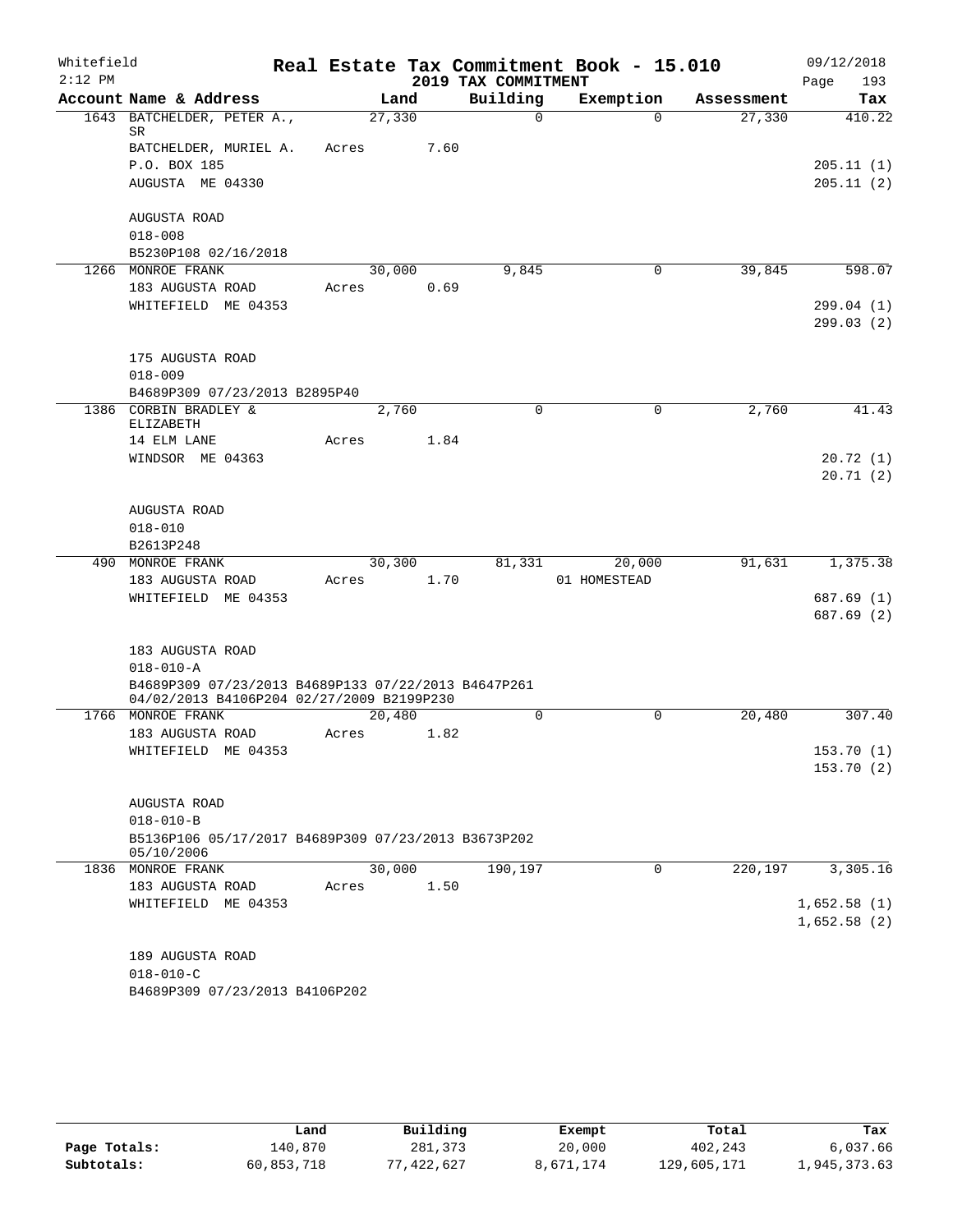| Whitefield<br>$2:12$ PM |                                                   |            |       |        |            | 2019 TAX COMMITMENT | Real Estate Tax Commitment Book - 15.010 |             | 09/12/2018<br>194<br>Page |
|-------------------------|---------------------------------------------------|------------|-------|--------|------------|---------------------|------------------------------------------|-------------|---------------------------|
|                         | Account Name & Address                            |            |       | Land   |            | Building            | Exemption                                | Assessment  | Tax                       |
|                         | 135 AUGUSTA ROAD, LLC                             |            |       | 25,714 |            | 8,428               | $\Omega$                                 | 34,142      | 512.47                    |
|                         | 358 MILLAY ROAD                                   |            |       |        | 5.58       |                     |                                          |             |                           |
|                         |                                                   |            | Acres |        |            |                     |                                          |             |                           |
|                         | BOWDOINHAM ME 04008                               |            |       |        |            |                     |                                          |             | 256.24(1)                 |
|                         |                                                   |            |       |        |            |                     |                                          |             | 256.23(2)                 |
|                         | 135 AUGUSTA ROAD                                  |            |       |        |            |                     |                                          |             |                           |
|                         |                                                   |            |       |        |            |                     |                                          |             |                           |
|                         | $018 - 011$                                       |            |       |        |            |                     |                                          |             |                           |
|                         | B4385P11 03/22/2011 B2613P248                     |            |       |        |            |                     |                                          |             |                           |
|                         | 1489 BARTLETT CHERYL                              |            |       | 30,000 |            | 69,286              | 0                                        | 99,286      | 1,490.28                  |
|                         | P.O. BOX 107                                      |            | Acres |        | 0.69       |                     |                                          |             |                           |
|                         | WINDSOR ME 04363                                  |            |       |        |            |                     |                                          |             | 745.14(1)                 |
|                         |                                                   |            |       |        |            |                     |                                          |             | 745.14(2)                 |
|                         |                                                   |            |       |        |            |                     |                                          |             |                           |
|                         | 125 AUGUSTA ROAD                                  |            |       |        |            |                     |                                          |             |                           |
|                         | $018 - 012$                                       |            |       |        |            |                     |                                          |             |                           |
|                         | B2276P86                                          |            |       |        |            |                     |                                          |             |                           |
|                         | 1371 CORBIN BRADLEY &                             |            |       | 31,858 |            | $\Omega$            | 0                                        | 31,858      | 478.19                    |
|                         | ELIZABETH                                         |            |       |        |            |                     |                                          |             |                           |
|                         | 14 ELM LANE                                       |            | Acres |        | 13.26      |                     |                                          |             |                           |
|                         | WINDSOR ME 04363                                  |            |       |        |            |                     |                                          |             | 239.10(1)                 |
|                         |                                                   |            |       |        |            |                     |                                          |             | 239.09(2)                 |
|                         |                                                   |            |       |        |            |                     |                                          |             |                           |
|                         | AUGUSTA ROAD                                      |            |       |        |            |                     |                                          |             |                           |
|                         | $018 - 013$                                       |            |       |        |            |                     |                                          |             |                           |
|                         | B2613P248                                         |            |       |        |            |                     |                                          |             |                           |
|                         | 510 HARVEY ROBERT C.                              |            |       |        | 31,500     |                     | 18,206<br>20,000                         | 29,706      | 445.89                    |
|                         | 95 AUGUSTA ROAD                                   |            | Acres |        | 2.50       |                     | 01 HOMESTEAD                             |             |                           |
|                         | WHITEFIELD ME 04353                               |            |       |        |            |                     |                                          |             | 222.95(1)                 |
|                         |                                                   |            |       |        |            |                     |                                          |             | 222.94(2)                 |
|                         |                                                   |            |       |        |            |                     |                                          |             |                           |
|                         | 95 AUGUSTA ROAD                                   |            |       |        |            |                     |                                          |             |                           |
|                         | $018 - 013 - A$                                   |            |       |        |            |                     |                                          |             |                           |
|                         | B3398P101 11/19/2004 B2895P105                    |            |       |        |            |                     |                                          |             |                           |
|                         | 112 CORBIN BRADLEY &                              |            |       | 8,036  |            | $\mathbf 0$         | 0                                        | 8,036       | 120.62                    |
|                         | ELIZABETH                                         |            |       |        |            |                     |                                          |             |                           |
|                         | 14 ELM LANE                                       |            | Acres |        | 5.67       |                     |                                          |             |                           |
|                         | WINDSOR ME 04363                                  |            |       |        |            |                     |                                          |             | 60.31(1)                  |
|                         |                                                   |            |       |        |            |                     |                                          |             | 60.31(2)                  |
|                         |                                                   |            |       |        |            |                     |                                          |             |                           |
|                         | AUGUSTA ROAD                                      |            |       |        |            |                     |                                          |             |                           |
|                         | $018 - 013 - B$                                   |            |       |        |            |                     |                                          |             |                           |
|                         | B2613P248                                         |            |       |        |            |                     |                                          |             |                           |
|                         | 621 SMITH STEVEN C                                |            |       | 39,042 |            | 117,921             | $\mathbf 0$                              | 156,963     | 2,356.01                  |
|                         | 279 EAST RIVER ROAD                               |            | Acres |        | 9.74       |                     |                                          |             |                           |
|                         | WHITEFIELD ME 04353                               |            |       |        |            |                     |                                          |             | 1, 178.01(1)              |
|                         |                                                   |            |       |        |            |                     |                                          |             | 1, 178.00(2)              |
|                         |                                                   |            |       |        |            |                     |                                          |             |                           |
|                         | 69 AUGUSTA ROAD                                   |            |       |        |            |                     |                                          |             |                           |
|                         | $018 - 013 - C$                                   |            |       |        |            |                     |                                          |             |                           |
|                         | B4688P31 07/18/2013 B4688P21 07/18/2013 B2311P330 |            |       |        |            |                     |                                          |             |                           |
|                         | 591 SMITH STEPHEN C                               |            |       | 75,800 |            | 0                   | 0                                        | 75,800      | 1,137.76                  |
|                         | 279 EAST RIVER ROAD                               |            | Acres |        | 88.10      |                     |                                          |             |                           |
|                         | WHITEFIELD ME 04353                               |            |       |        |            |                     |                                          |             | 568.88(1)                 |
|                         |                                                   |            |       |        |            |                     |                                          |             | 568.88(2)                 |
|                         |                                                   |            |       |        |            |                     |                                          |             |                           |
|                         | AUGUSTA ROAD                                      |            |       |        |            |                     |                                          |             |                           |
|                         | $018 - 014$                                       |            |       |        |            |                     |                                          |             |                           |
|                         | B4688P18 07/18/2013 B2311P330                     |            |       |        |            |                     |                                          |             |                           |
|                         |                                                   | Land       |       |        | Building   |                     | Exempt                                   | Total       | Tax                       |
| Page Totals:            |                                                   | 241,950    |       |        | 213,841    |                     | 20,000                                   | 435,791     | 6,541.22                  |
| Subtotals:              |                                                   | 61,095,668 |       |        | 77,636,468 |                     | 8,691,174                                | 130,040,962 | 1,951,914.85              |
|                         |                                                   |            |       |        |            |                     |                                          |             |                           |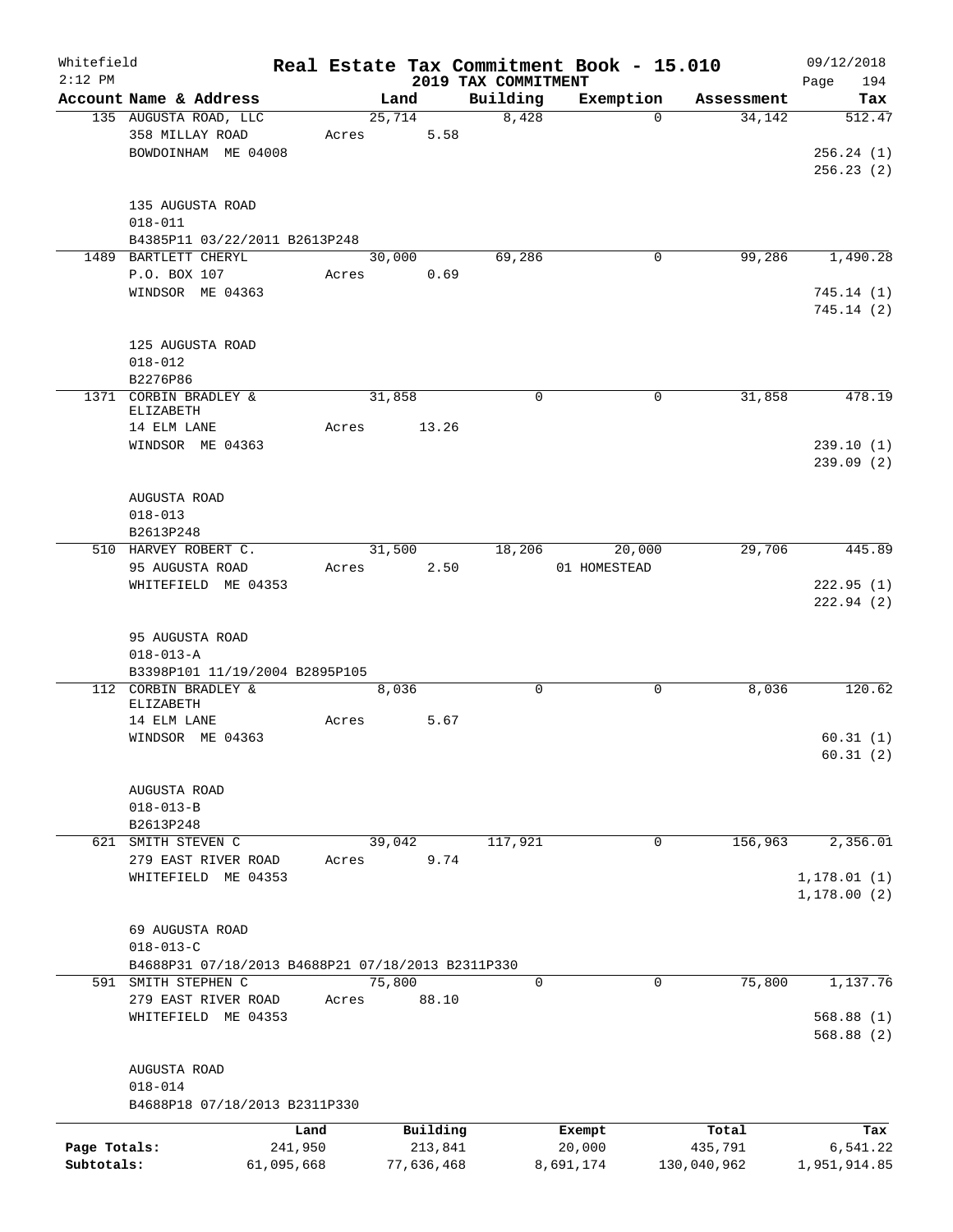| Whitefield |                                                 |            |        |                     | Real Estate Tax Commitment Book - 15.010 |            | 09/12/2018       |
|------------|-------------------------------------------------|------------|--------|---------------------|------------------------------------------|------------|------------------|
| $2:12$ PM  |                                                 |            |        | 2019 TAX COMMITMENT |                                          |            | Page<br>195      |
|            | Account Name & Address                          | Land       |        | Building            | Exemption                                | Assessment | Tax              |
|            | 1416 DUBE KAREN M. & MICHAEL<br>R.              |            | 31,200 | 17,006              | $\Omega$                                 | 48,206     | 723.57           |
|            | 94 AUGUSTA ROAD                                 | Acres 2.30 |        |                     |                                          |            |                  |
|            | WHITEFIELD ME 04353                             |            |        |                     |                                          |            | 361.79(1)        |
|            |                                                 |            |        |                     |                                          |            | 361.78(2)        |
|            |                                                 |            |        |                     |                                          |            |                  |
|            | 94 AUGUSTA ROAD                                 |            |        |                     |                                          |            |                  |
|            | $018 - 014 - A$                                 |            |        |                     |                                          |            |                  |
|            | B2256P94<br>1611 BISHOP JARED L.                |            | 31,200 |                     | 58,268<br>20,000                         | 69,468     | 1,042.71         |
|            | 90 AUGUSTA ROAD                                 | Acres 2.30 |        |                     | 01 HOMESTEAD                             |            |                  |
|            | WHITEFIELD ME 04353                             |            |        |                     |                                          |            | 521.36(1)        |
|            |                                                 |            |        |                     |                                          |            | 521.35(2)        |
|            |                                                 |            |        |                     |                                          |            |                  |
|            | 90 AUGUSTA ROAD                                 |            |        |                     |                                          |            |                  |
|            | $018 - 014 - B$                                 |            |        |                     |                                          |            |                  |
|            | B3911P103 09/21/2007 B3114P235 07/30/2003       |            |        |                     |                                          |            |                  |
|            | 1524 JELLISON JESSE E. JR.<br>452 WINDSOR ROAD  | Acres 2.70 | 31,800 | 44,765              | $\mathbf 0$                              | 76,565     | 1,149.24         |
|            | CHELSEA ME 04330                                |            |        |                     |                                          |            | 574.62(1)        |
|            |                                                 |            |        |                     |                                          |            | 574.62(2)        |
|            |                                                 |            |        |                     |                                          |            |                  |
|            | 74 AUGUSTA ROAD                                 |            |        |                     |                                          |            |                  |
|            | $018 - 014 - C$                                 |            |        |                     |                                          |            |                  |
|            | B2597P143 04/09/2004                            |            |        |                     |                                          |            |                  |
|            | 787 MORGAN SCOTT P. & MARY 33,000 142,000<br>L. |            |        |                     | 20,000                                   |            | 155,000 2,326.55 |
|            | 60 AUGUSTA ROAD                                 | Acres 3.50 |        |                     | 01 HOMESTEAD                             |            |                  |
|            | WHITEFIELD ME 04353                             |            |        |                     |                                          |            | 1, 163.28(1)     |
|            |                                                 |            |        |                     |                                          |            | 1, 163.27(2)     |
|            |                                                 |            |        |                     |                                          |            |                  |
|            | 60 AUGUSTA ROAD                                 |            |        |                     |                                          |            |                  |
|            | $018 - 014 - D$<br>B2535P232                    |            |        |                     |                                          |            |                  |
|            | 565 SMITH STEPHEN C. & MARY                     | 20,750     |        | $\mathbf 0$         | $\mathbf 0$                              | 20,750     | 311.46           |
|            | LOU                                             |            |        |                     |                                          |            |                  |
|            | 79 EAST RIVER ROAD                              | Acres      | 2.00   |                     |                                          |            |                  |
|            | WHITEFIELD ME 04353                             |            |        |                     |                                          |            | 155.73(1)        |
|            |                                                 |            |        |                     |                                          |            | 155.73(2)        |
|            | AUGUSTA ROAD                                    |            |        |                     |                                          |            |                  |
|            | $018 - 014 - E$                                 |            |        |                     |                                          |            |                  |
|            | B2928P189                                       |            |        |                     |                                          |            |                  |
| 491        | SMITH STEPHEN C. & MARY                         | 25,000     |        | 109,087             | 0                                        | 134,087    | 2,012.65         |
|            | LOU                                             |            |        |                     |                                          |            |                  |
|            | 279 EAST RIVER ROAD                             | Acres      | 2.00   |                     |                                          |            |                  |
|            | WHITEFIELD ME 04353                             |            |        |                     |                                          |            | 1,006.33(1)      |
|            |                                                 |            |        |                     |                                          |            | 1,006.32(2)      |
|            | 52 AUGUSTA ROAD                                 |            |        |                     |                                          |            |                  |
|            | $018 - 014 - F$                                 |            |        |                     |                                          |            |                  |
|            | B4688P24 07/18/2013 B2466P120                   |            |        |                     |                                          |            |                  |

|              | Land       | Building   | Exempt    | Total       | Tax          |
|--------------|------------|------------|-----------|-------------|--------------|
| Page Totals: | 172,950    | 371,126    | 40,000    | 504,076     | 7,566.18     |
| Subtotals:   | 61,268,618 | 78,007,594 | 8,731,174 | 130,545,038 | 1,959,481.03 |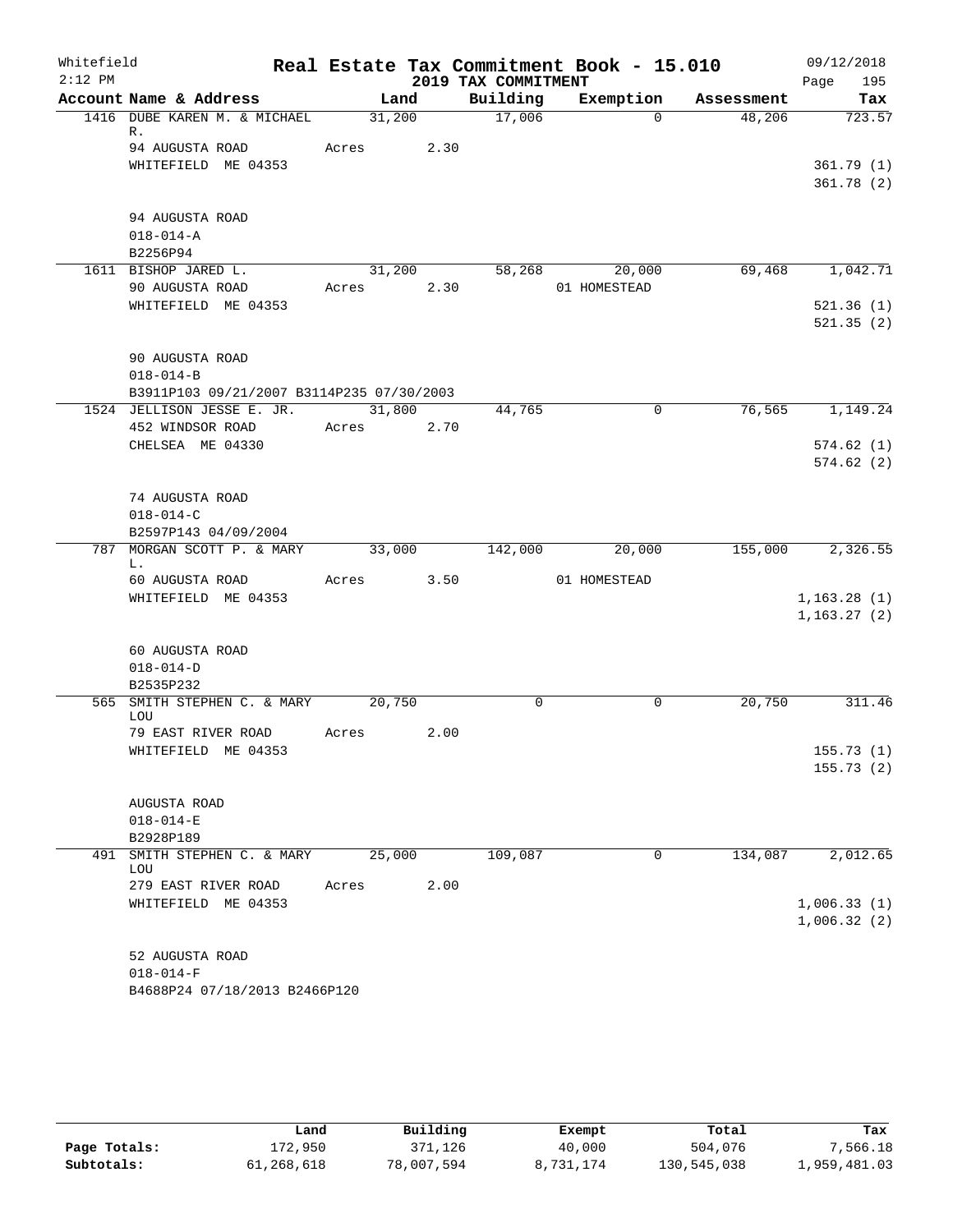| Whitefield |                                                    |         |       |                     | Real Estate Tax Commitment Book - 15.010 |            | 09/12/2018  |
|------------|----------------------------------------------------|---------|-------|---------------------|------------------------------------------|------------|-------------|
| $2:12$ PM  |                                                    |         |       | 2019 TAX COMMITMENT |                                          |            | 196<br>Page |
|            | Account Name & Address                             |         | Land  | Building            | Exemption                                | Assessment | Tax         |
|            | 679 SMITH STEPHEN C. & MARY<br>LOU                 | 25,150  |       | 149,937             | $\Omega$                                 | 175,087    | 2,628.06    |
|            | 279 EAST RIVER ROAD                                | Acres   | 1.60  |                     |                                          |            |             |
|            | WHITEFIELD ME 04353                                |         |       |                     |                                          |            | 1,314.03(1) |
|            |                                                    |         |       |                     |                                          |            | 1,314.03(2) |
|            |                                                    |         |       |                     |                                          |            |             |
|            | 48 AUGUSTA ROAD                                    |         |       |                     |                                          |            |             |
|            | $018 - 014 - G$                                    |         |       |                     |                                          |            |             |
|            | B2466P120                                          |         |       |                     |                                          |            |             |
|            | 1298 MASON JEFFREY J. &<br>KRISTIN M.              | 21,200  |       | 0                   | 0                                        | 21,200     | 318.21      |
|            | 235 EAST RIVER ROAD                                | Acres   | 2.30  |                     |                                          |            |             |
|            | WHITEFIELD ME 04353                                |         |       |                     |                                          |            | 159.11(1)   |
|            |                                                    |         |       |                     |                                          |            | 159.10(2)   |
|            |                                                    |         |       |                     |                                          |            |             |
|            | AUGUSTA ROAD                                       |         |       |                     |                                          |            |             |
|            | $018 - 014 - H$                                    |         |       |                     |                                          |            |             |
|            | B3446P215 08/03/2005                               |         |       |                     |                                          |            |             |
|            | 1025 PROKNEE CORPORATION                           | 27,010  |       | $\Omega$            | $\mathbf 0$                              | 27,010     | 405.42      |
|            | 137 DEVINE ROAD                                    | Acres   | 7.20  |                     |                                          |            |             |
|            | WHITEFIELD ME 04353                                |         |       |                     |                                          |            | 202.71(1)   |
|            |                                                    |         |       |                     |                                          |            | 202.71(2)   |
|            |                                                    |         |       |                     |                                          |            |             |
|            | AUGUSTA ROAD                                       |         |       |                     |                                          |            |             |
|            | $018 - 017$                                        |         |       |                     |                                          |            |             |
|            | B4461P106 11/16/2011 B1364P109                     |         |       |                     |                                          |            |             |
|            | 324 RICHARDS LEE E.                                | 68,024  |       | 897,746             | 0                                        | 965,770    | 14,496.21   |
|            | 137 DEVINE ROAD                                    | Acres   | 11.28 |                     |                                          |            |             |
|            | WHITEFIELD ME 04353                                |         |       |                     |                                          |            | 7,248.11(1) |
|            |                                                    |         |       |                     |                                          |            | 7,248.10(2) |
|            | 116 AUGUSTA ROAD                                   |         |       |                     |                                          |            |             |
|            | $018 - 019$                                        |         |       |                     |                                          |            |             |
|            | B3640P262 02/28/2006 B3362P43 09/03/2004 B1487P307 |         |       |                     |                                          |            |             |
| 1047       | JAMES PAULA J.                                     | 30, 300 |       | 83,264              | 0                                        | 113,564    | 1,704.60    |
|            | 150 AUGUSTA ROAD                                   | Acres   | 1.70  |                     |                                          |            |             |
|            | WHITEFIELD ME 04353                                |         |       |                     |                                          |            | 852.30 (1)  |
|            |                                                    |         |       |                     |                                          |            | 852.30 (2)  |
|            |                                                    |         |       |                     |                                          |            |             |
|            | 150 AUGUSTA ROAD, LOT 1                            |         |       |                     |                                          |            |             |
|            | $018 - 020$                                        |         |       |                     |                                          |            |             |
|            | B4068P68 10/31/2008                                |         |       |                     |                                          |            |             |
|            | 190 MCCRIMMON MACK A.                              | 32,700  |       | 17,222              | 20,000                                   | 29,922     | 449.13      |
|            | 130 AUGUSTA ROAD                                   | Acres   | 3.30  |                     | 01 HOMESTEAD                             |            |             |
|            | WHITEFIELD ME 04353                                |         |       |                     |                                          |            | 224.57(1)   |
|            |                                                    |         |       |                     |                                          |            | 224.56(2)   |
|            |                                                    |         |       |                     |                                          |            |             |
|            | 130 AUGUSTA ROAD                                   |         |       |                     |                                          |            |             |
|            | $018 - 020 - A$                                    |         |       |                     |                                          |            |             |
|            | B1277P177                                          |         |       |                     |                                          |            |             |

|              | Land       | Building   | Exempt    | Total       | Tax          |
|--------------|------------|------------|-----------|-------------|--------------|
| Page Totals: | 204,384    | 1,148,169  | 20,000    | 1,332,553   | 20,001.63    |
| Subtotals:   | 61,473,002 | 79,155,763 | 8,751,174 | 131,877,591 | 1,979,482.66 |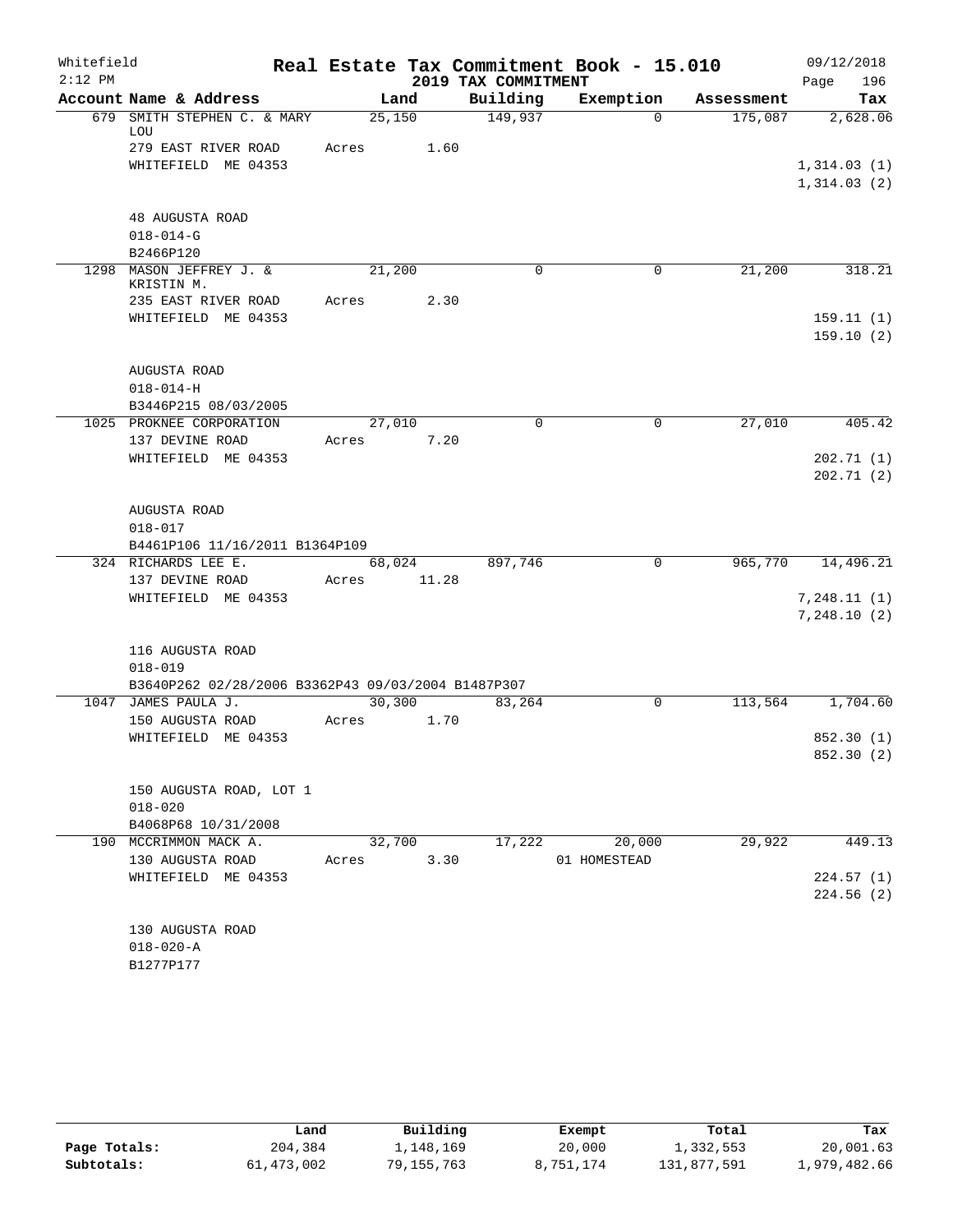| Whitefield<br>$2:12$ PM |                                                                             |            |       |            |                                 | Real Estate Tax Commitment Book - 15.010 |                        | 09/12/2018                   |
|-------------------------|-----------------------------------------------------------------------------|------------|-------|------------|---------------------------------|------------------------------------------|------------------------|------------------------------|
|                         | Account Name & Address                                                      |            |       | Land       | 2019 TAX COMMITMENT<br>Building | Exemption                                | Assessment             | 197<br>Page<br>Tax           |
|                         | 1450 MATCH MOTORS, INC.                                                     |            |       | 30,750     | 86,478                          |                                          | $\Omega$<br>117,228    | 1,759.59                     |
|                         | C/O DEBORAH COTE                                                            |            | Acres | 2.00       |                                 |                                          |                        |                              |
|                         | 327 HUNTS MEADOW ROAD                                                       |            |       |            |                                 |                                          |                        | 879.80 (1)                   |
|                         | WHITEFIELD ME 04353                                                         |            |       |            |                                 |                                          |                        | 879.79 (2)                   |
|                         | 178 AUGUSTA ROAD                                                            |            |       |            |                                 |                                          |                        |                              |
|                         | $018 - 020 - B$                                                             |            |       |            |                                 |                                          |                        |                              |
|                         | B4419P159 07/19/2011 B4288P112 06/18/2010 B4288P112<br>06/18/2010 B1491P324 |            |       |            |                                 |                                          |                        |                              |
|                         | 320 BRANN-GUIMOND TINA                                                      |            |       | 51,170     | 19,992                          | 20,000                                   | 51,162                 | 767.94                       |
|                         | GUIMOND PATRICK                                                             |            | Acres | 3.78       |                                 | 01 HOMESTEAD                             |                        |                              |
|                         | 138 AUGUSTA ROAD                                                            |            |       |            |                                 |                                          |                        | 383.97 (1)                   |
|                         | WHITEFIELD ME 04353                                                         |            |       |            |                                 |                                          |                        | 383.97 (2)                   |
|                         | 138 AUGUSTA ROAD                                                            |            |       |            |                                 |                                          |                        |                              |
|                         | $018 - 020 - C$                                                             |            |       |            |                                 |                                          |                        |                              |
|                         | B4507P203 03/30/2012 B1977P77                                               |            |       |            |                                 |                                          |                        |                              |
|                         | 669 WOODWORTH MIKE                                                          |            |       | 0          | 4,884                           |                                          | 4,884<br>$\mathbf 0$   | 73.31                        |
|                         | 138 AUGUSTA ROAD                                                            |            |       |            |                                 |                                          |                        |                              |
|                         | WHITEFIELD ME 04353                                                         |            |       |            |                                 |                                          |                        | 36.66(1)<br>36.65(2)         |
|                         | 140 AUGUSTA ROAD                                                            |            |       |            |                                 |                                          |                        |                              |
|                         | $018 - 020 - C - ON$                                                        |            |       |            |                                 |                                          |                        |                              |
|                         | 1226 TOWER STACEY A. &                                                      |            |       | 30,000     | 120,225                         |                                          | 150,225<br>0           | 2,254.88                     |
|                         | PAMELA A.                                                                   |            |       |            |                                 |                                          |                        |                              |
|                         | 164 AUGUSTA ROAD                                                            |            | Acres | 1.50       |                                 |                                          |                        |                              |
|                         | WHITEFIELD ME 04353                                                         |            |       |            |                                 |                                          |                        | 1, 127.44(1)<br>1, 127.44(2) |
|                         | 164 AUGUSTA ROAD                                                            |            |       |            |                                 |                                          |                        |                              |
|                         | $018 - 020 - D$                                                             |            |       |            |                                 |                                          |                        |                              |
|                         | B4800P72 07/17/2014 B3478P118 05/09/2005                                    |            |       |            |                                 |                                          |                        |                              |
|                         | 970 DOAK DAWN M. & TOBY A.                                                  |            |       | 30,750     | 56,820                          |                                          | 87,570<br>0            | 1,314.43                     |
|                         | 156 AUGUSTA ROAD                                                            |            | Acres | 2.00       |                                 |                                          |                        |                              |
|                         | WHITEFIELD ME 04353                                                         |            |       |            |                                 |                                          |                        | 657.22(1)                    |
|                         |                                                                             |            |       |            |                                 |                                          |                        | 657.21(2)                    |
|                         | 156 AUGUSTA ROAD                                                            |            |       |            |                                 |                                          |                        |                              |
|                         | $018 - 020 - E$                                                             |            |       |            |                                 |                                          |                        |                              |
|                         | B3300P270 05/25/2004                                                        |            |       |            |                                 |                                          |                        |                              |
|                         | 916 DARVEAU, DARLIN M                                                       |            |       | 30,000     | 129,866                         |                                          | 159,866<br>$\mathbf 0$ | 2,399.59                     |
|                         | DARVEAU, RITA                                                               |            | Acres | 1.50       |                                 |                                          |                        |                              |
|                         | 8 LILAC LANE                                                                |            |       |            |                                 |                                          |                        | 1, 199.80(1)                 |
|                         | WHITEFIELD ME 04353                                                         |            |       |            |                                 |                                          |                        | 1, 199.79(2)                 |
|                         | 8 LILAC LANE                                                                |            |       |            |                                 |                                          |                        |                              |
|                         | $018 - 020 - F$                                                             |            |       |            |                                 |                                          |                        |                              |
|                         | B4996P21 04/15/2016 B4927P34 09/10/2015 B2068P61                            |            |       |            |                                 |                                          |                        |                              |
|                         | 471 MCKENNA KIMBERLY A.                                                     |            |       | 30,150     | 16,073                          | 20,000                                   | 26,223                 | 393.61                       |
|                         | 17 LILAC LANE                                                               |            | Acres | 1.60       |                                 | 01 HOMESTEAD                             |                        |                              |
|                         | WHITEFIELD ME 04353                                                         |            |       |            |                                 |                                          |                        | 196.81(1)<br>196.80(2)       |
|                         |                                                                             |            |       |            |                                 |                                          |                        |                              |
|                         | 17 LILAC LANE                                                               |            |       |            |                                 |                                          |                        |                              |
|                         | $018 - 020 - G$<br>B4063P140 10/21/2008 B2314P17                            |            |       |            |                                 |                                          |                        |                              |
|                         |                                                                             |            |       |            |                                 |                                          |                        |                              |
|                         |                                                                             | Land       |       | Building   |                                 | Exempt                                   | Total                  | Tax                          |
| Page Totals:            |                                                                             | 202,820    |       | 434,338    |                                 | 40,000                                   | 597,158                | 8,963.35                     |
| Subtotals:              |                                                                             | 61,675,822 |       | 79,590,101 |                                 | 8,791,174                                | 132, 474, 749          | 1,988,446.01                 |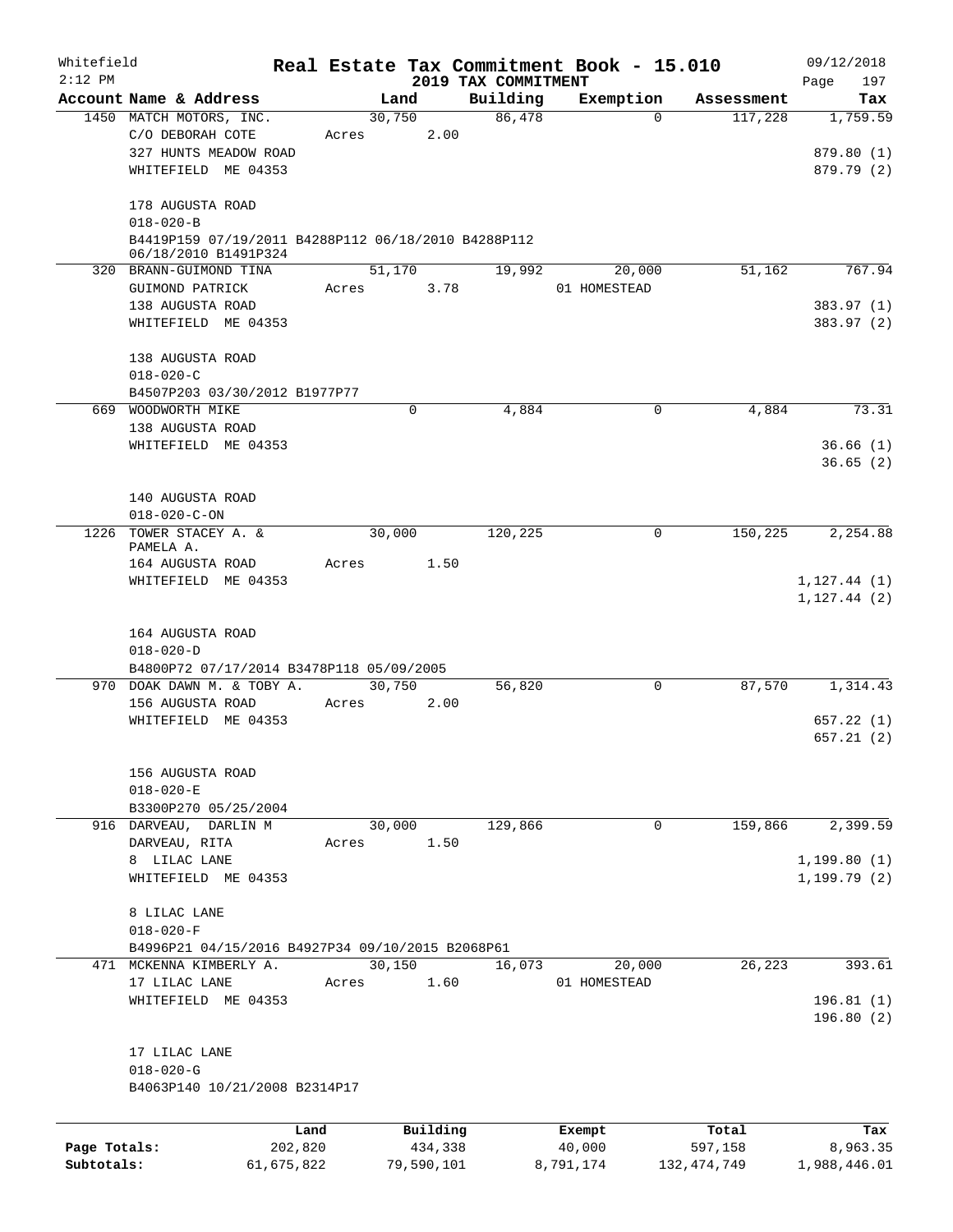| Whitefield |                                                                            |         |        |                     | Real Estate Tax Commitment Book - 15.010 |            | 09/12/2018             |
|------------|----------------------------------------------------------------------------|---------|--------|---------------------|------------------------------------------|------------|------------------------|
| $2:12$ PM  |                                                                            |         |        | 2019 TAX COMMITMENT |                                          |            | 198<br>Page            |
|            | Account Name & Address                                                     | Land    |        | Building            | Exemption                                | Assessment | Tax                    |
|            | 70 BARTON STEPHEN M                                                        | 30,000  |        | 25,408              | 20,000                                   | 35,408     | 531.47                 |
|            | 22 LILAC LANE<br>WHITEFIELD ME 04353                                       | Acres   | 1.50   |                     | 01 HOMESTEAD                             |            |                        |
|            |                                                                            |         |        |                     |                                          |            | 265.74(1)<br>265.73(2) |
|            |                                                                            |         |        |                     |                                          |            |                        |
|            | 22 LILAC LANE                                                              |         |        |                     |                                          |            |                        |
|            | $018 - 020 - H$                                                            |         |        |                     |                                          |            |                        |
|            | B4538P162 06/22/2012 B3830P221 03/30/2007 B3830P218<br>03/30/2007 B2070P41 |         |        |                     |                                          |            |                        |
|            | 975 WEEKS BRIAN L.                                                         | 30,660  |        | 21,775              | 0                                        | 52,435     | 787.05                 |
|            | 32 LILAC LANE                                                              | Acres   | 1.94   |                     |                                          |            |                        |
|            | WHITEFIELD ME 04353                                                        |         |        |                     |                                          |            | 393.53(1)              |
|            |                                                                            |         |        |                     |                                          |            | 393.52(2)              |
|            | 32 LILAC LANE                                                              |         |        |                     |                                          |            |                        |
|            | $018 - 020 - J$                                                            |         |        |                     |                                          |            |                        |
|            | B4817P181 09/12/2014 B4817P176 09/12/2014 B4394P315                        |         |        |                     |                                          |            |                        |
|            | 04/29/2011 B3830P41 03/14/2007 B2070P41                                    |         |        |                     |                                          |            |                        |
|            | 1155 ALLEN THOMAS                                                          | 29,170  |        | $\mathbf 0$         | $\mathbf 0$                              | 29,170     | 437.84                 |
|            | 759 COOPER ROAD<br>CHELSEA ME 04330                                        | Acres   | 9.90   |                     |                                          |            | 218.92(1)              |
|            |                                                                            |         |        |                     |                                          |            | 218.92(2)              |
|            |                                                                            |         |        |                     |                                          |            |                        |
|            | COOPER ROAD                                                                |         |        |                     |                                          |            |                        |
|            | $018 - 022$                                                                |         |        |                     |                                          |            |                        |
|            | B4853P217 01/09/2015 B4614P124 01/04/2013 B1060P39                         |         |        |                     |                                          |            |                        |
|            | 299 BOSSIE NANCY J.                                                        | 30,000  |        | 6,777               | 20,000                                   | 16,777     | 251.82                 |
|            | 745 COOPER ROAD                                                            | Acres   | 1.50   |                     | 01 HOMESTEAD                             |            |                        |
|            | WHITEFIELD ME 04353                                                        |         |        |                     |                                          |            | 125.91(1)<br>125.91(2) |
|            |                                                                            |         |        |                     |                                          |            |                        |
|            | 745 COOPER ROAD                                                            |         |        |                     |                                          |            |                        |
|            | $018 - 022 - A$                                                            |         |        |                     |                                          |            |                        |
|            | B1337P54                                                                   |         |        |                     |                                          |            |                        |
|            | 1075 MEHUREN JOHN G.                                                       | 208,700 |        | 163,387             | 20,000                                   | 352,087    | 5,284.83               |
|            | 681 COOPER ROAD                                                            | Acres   | 275.40 |                     | 01 HOMESTEAD                             |            |                        |
|            | WHITEFIELD ME 04353                                                        |         |        |                     |                                          |            | 2,642.42(1)            |
|            |                                                                            |         |        |                     |                                          |            | 2,642.41(2)            |
|            | 681 COOPER ROAD                                                            |         |        |                     |                                          |            |                        |
|            | $018 - 023$                                                                |         |        |                     |                                          |            |                        |
|            | B4332P182 10/22/2010                                                       |         |        |                     |                                          |            |                        |
|            | 183 ADAMS JR. CLIFTON V. &<br>TINA                                         | 70,834  |        | 194,933             | 0                                        | 265,767    | 3,989.16               |
|            | 180 AUGUSTA ROAD                                                           | Acres   | 13.48  |                     |                                          |            |                        |
|            | WHITEFIELD ME 04353                                                        |         |        |                     |                                          |            | 1,994.58(1)            |
|            |                                                                            |         |        |                     |                                          |            | 1,994.58(2)            |
|            |                                                                            |         |        |                     |                                          |            |                        |
|            | 180 AUGUSTA ROAD<br>$018 - 023 - A$                                        |         |        |                     |                                          |            |                        |
|            | B1898P19                                                                   |         |        |                     |                                          |            |                        |
|            |                                                                            |         |        |                     |                                          |            |                        |

|              | Land       | Building   | Exempt    | Total         | Tax          |
|--------------|------------|------------|-----------|---------------|--------------|
| Page Totals: | 399,364    | 412,280    | 60,000    | 751,644       | 11,282.17    |
| Subtotals:   | 62,075,186 | 80,002,381 | 8,851,174 | 133, 226, 393 | 1,999,728.18 |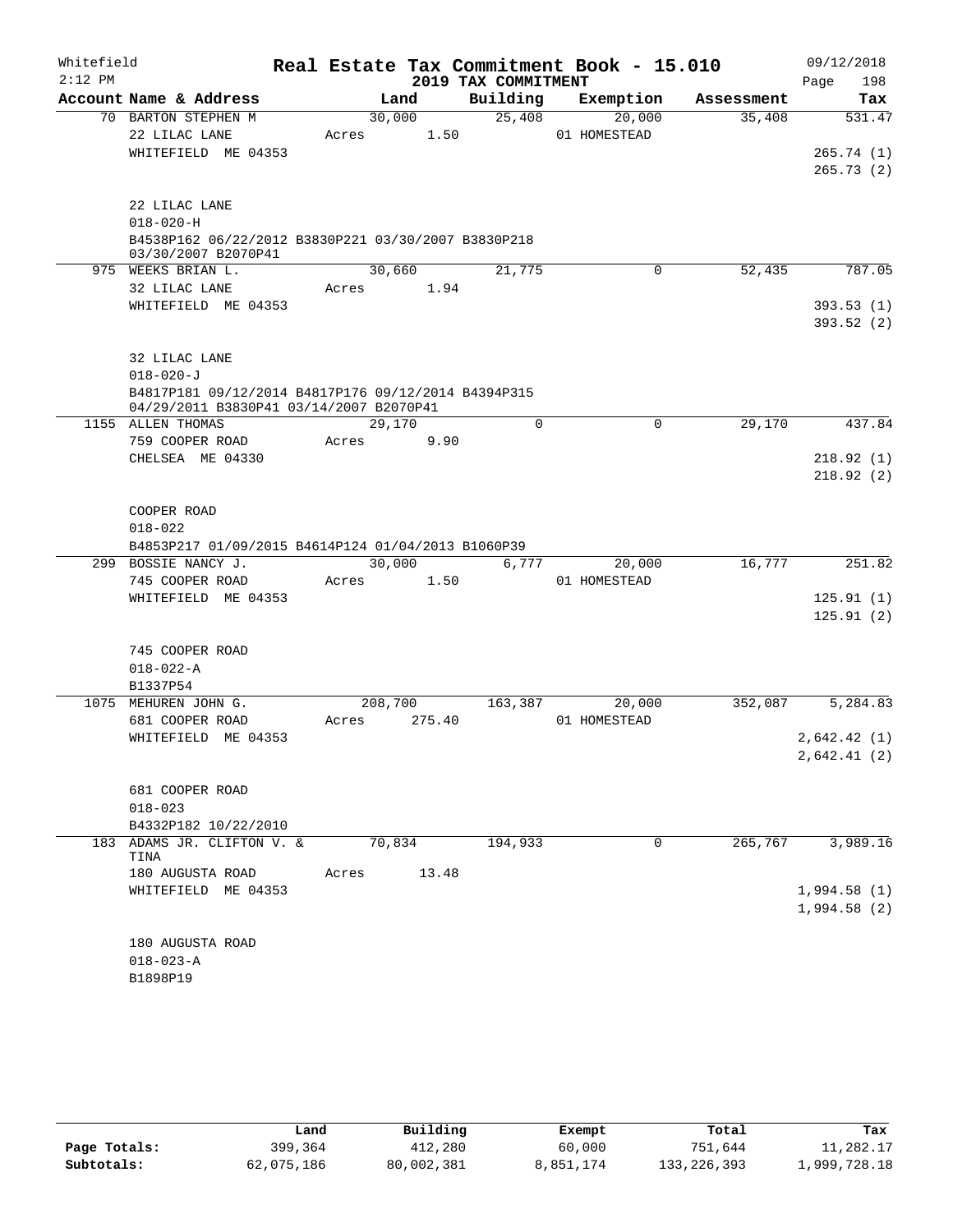| Whitefield |                                                     |       |             |                     | Real Estate Tax Commitment Book - 15.010 |            | 09/12/2018  |
|------------|-----------------------------------------------------|-------|-------------|---------------------|------------------------------------------|------------|-------------|
| $2:12$ PM  |                                                     |       |             | 2019 TAX COMMITMENT |                                          |            | 199<br>Page |
|            | Account Name & Address                              |       | Land        | Building            | Exemption                                | Assessment | Tax         |
|            | 1897 ADAMS SCOTT A. &<br>BROOKE M.                  |       | 31,455      | 87,966              | $\Omega$                                 | 119,421    | 1,792.51    |
|            | 198 AUGUSTA ROAD                                    | Acres | 2.47        |                     |                                          |            |             |
|            | WHITEFIELD ME 04353                                 |       |             |                     |                                          |            | 896.26(1)   |
|            |                                                     |       |             |                     |                                          |            | 896.25 (2)  |
|            |                                                     |       |             |                     |                                          |            |             |
|            | 198 AUGUSTA ROAD                                    |       |             |                     |                                          |            |             |
|            | $018 - 023 - B$                                     |       |             |                     |                                          |            |             |
|            | B4440P279 09/12/2011                                |       |             |                     |                                          |            |             |
|            | 823 MEHUREN JOHN G.                                 |       | $\mathbf 0$ | 10,456              | 0                                        | 10,456     | 156.94      |
|            | 681 COOPER ROAD                                     |       |             |                     |                                          |            |             |
|            | WHITEFIELD ME 04353                                 |       |             |                     |                                          |            | 78.47(1)    |
|            |                                                     |       |             |                     |                                          |            | 78.47(2)    |
|            |                                                     |       |             |                     |                                          |            |             |
|            | 681 COOPER ROAD                                     |       |             |                     |                                          |            |             |
|            | $018 - 023 - ON$                                    |       |             |                     |                                          |            |             |
|            | B4332P182 10/22/2010                                |       |             |                     |                                          |            |             |
|            | 908 BROWN CAROLE A. &                               |       | 52,580      | 19,378              | $\mathbf 0$                              | 71,958     | 1,080.09    |
|            | TIMOTHY M.                                          |       |             |                     |                                          |            |             |
|            | 34 CLARK LANE                                       | Acres | 28.20       |                     |                                          |            |             |
|            | WHITEFIELD ME 04353                                 |       |             |                     |                                          |            | 540.05(1)   |
|            |                                                     |       |             |                     |                                          |            | 540.04(2)   |
|            |                                                     |       |             |                     |                                          |            |             |
|            | 86 CLARK LANE<br>$018 - 024$                        |       |             |                     |                                          |            |             |
|            | B3911P50 09/19/2007                                 |       |             |                     |                                          |            |             |
|            | 534 MORROW RYAN J. &                                |       | 28,930      | $\mathbf 0$         | $\mathbf 0$                              | 28,930     | 434.24      |
|            | JENNIFER L.                                         |       |             |                     |                                          |            |             |
|            | 279 HOWE ROAD                                       | Acres | 9.60        |                     |                                          |            |             |
|            | WHITEFIELD ME 04353                                 |       |             |                     |                                          |            | 217.12(1)   |
|            |                                                     |       |             |                     |                                          |            | 217.12(2)   |
|            |                                                     |       |             |                     |                                          |            |             |
|            | CLARK LANE                                          |       |             |                     |                                          |            |             |
|            | $018 - 025$                                         |       |             |                     |                                          |            |             |
|            | B4722P192 10/15/2013 B4721P170 10/09/2013 B3899P163 |       |             |                     |                                          |            |             |
|            | 08/17/2007                                          |       |             |                     |                                          |            |             |
|            | 790 POWELL FORD N. & JUDITH<br>М.                   |       | 95,233      | 161,028             | 20,000                                   | 236,261    | 3,546.28    |
|            | 149 CLARK LANE                                      | Acres | 88.25       |                     | 01 HOMESTEAD                             |            |             |
|            | WHITEFIELD ME 04353                                 |       |             |                     |                                          |            | 1,773.14(1) |
|            |                                                     |       |             |                     |                                          |            | 1,773.14(2) |
|            |                                                     |       |             |                     |                                          |            |             |
|            | 149 CLARK LANE                                      |       |             |                     |                                          |            |             |
|            | $018 - 026$                                         |       |             |                     |                                          |            |             |
|            | 1812 POWELL FORD N. & JUDITH                        |       | 0           | 134,369             | 0                                        | 134,369    | 2,016.88    |
|            | М.                                                  |       |             |                     |                                          |            |             |
|            | 149 CLARK LANE                                      |       |             |                     |                                          |            |             |
|            | WHITEFIELD ME 04353                                 |       |             |                     |                                          |            | 1,008.44(1) |
|            |                                                     |       |             |                     |                                          |            | 1,008.44(2) |
|            |                                                     |       |             |                     |                                          |            |             |
|            | CLARK LANE                                          |       |             |                     |                                          |            |             |

018-026-ON

|              | Land         | Building   | Exempt    | Total       | Tax          |
|--------------|--------------|------------|-----------|-------------|--------------|
| Page Totals: | 208,198      | 413,197    | 20,000    | 601,395     | 9,026.94     |
| Subtotals:   | 62, 283, 384 | 80,415,578 | 8,871,174 | 133,827,788 | 2,008,755.12 |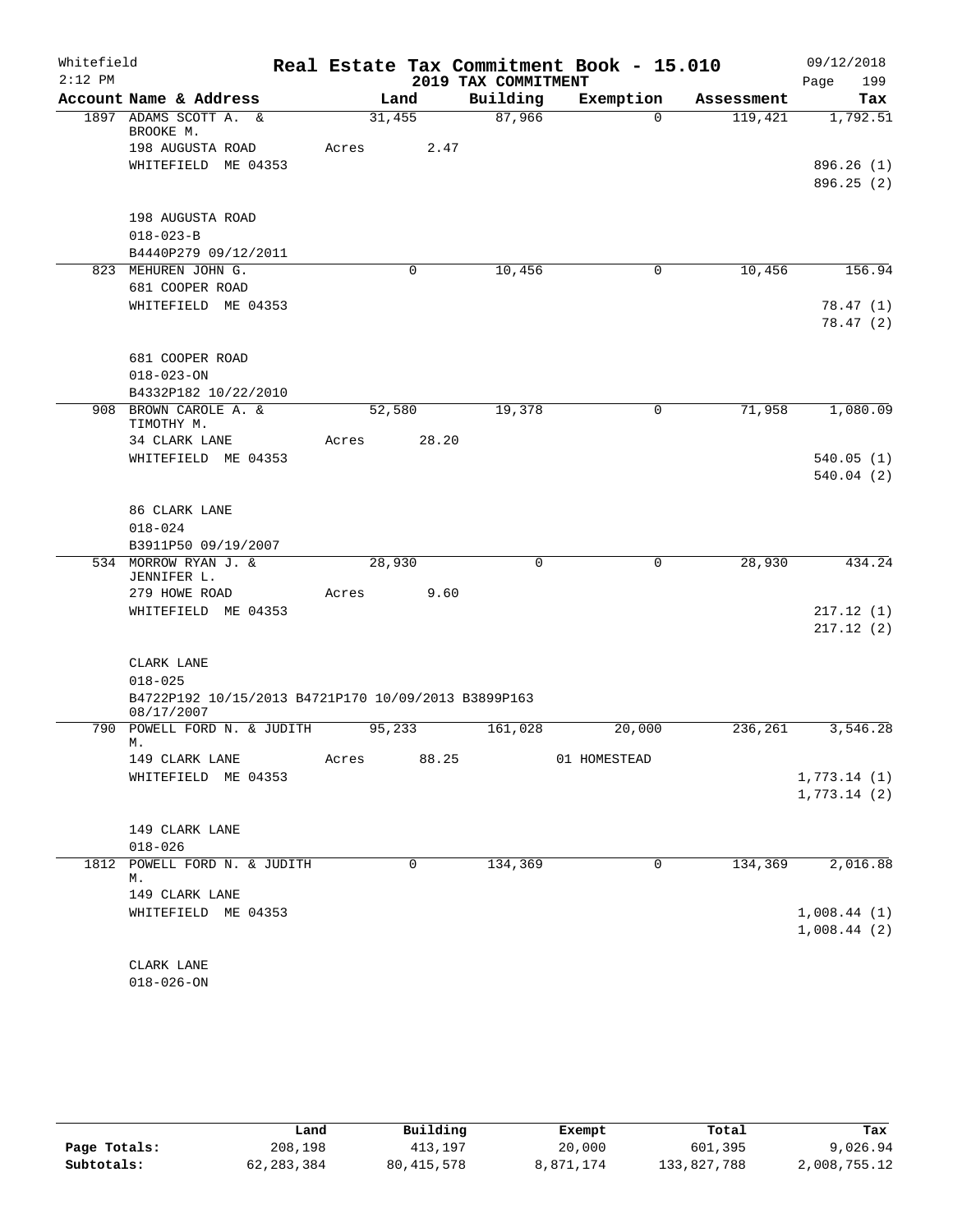| Whitefield<br>$2:12$ PM |                                               |         |        |                                 | Real Estate Tax Commitment Book - 15.010 |            | 09/12/2018             |
|-------------------------|-----------------------------------------------|---------|--------|---------------------------------|------------------------------------------|------------|------------------------|
|                         | Account Name & Address                        |         | Land   | 2019 TAX COMMITMENT<br>Building | Exemption                                | Assessment | 200<br>Page<br>Tax     |
|                         | 706 BURTNER JENNIFER CAROL                    |         | 18,380 | $\Omega$                        | $\Omega$                                 | 18,380     | 275.88                 |
|                         | PO BOX 461                                    | Acres   | 18.60  |                                 |                                          |            |                        |
|                         | HINGHAM MA 02043                              |         |        |                                 |                                          |            | 137.94(1)              |
|                         |                                               |         |        |                                 |                                          |            | 137.94(2)              |
|                         |                                               |         |        |                                 |                                          |            |                        |
|                         | OFF NO. HUNTS MEADOW                          |         |        |                                 |                                          |            |                        |
|                         | ROAD                                          |         |        |                                 |                                          |            |                        |
|                         | $018 - 027$<br>B4752P215 01/27/2014 B1614P122 |         |        |                                 |                                          |            |                        |
|                         | 449 BAILEY LYNDAL                             |         | 37,250 | $\Omega$                        | 0                                        | 37,250     | 559.12                 |
|                         | 237 NO. HUNTS MEADOW Acres                    |         | 20.00  |                                 |                                          |            |                        |
|                         | ROAD                                          |         |        |                                 |                                          |            |                        |
|                         | WHITEFIELD ME 04353                           |         |        |                                 |                                          |            | 279.56(1)              |
|                         |                                               |         |        |                                 |                                          |            | 279.56(2)              |
|                         |                                               |         |        |                                 |                                          |            |                        |
|                         | CLARK LANE                                    |         |        |                                 |                                          |            |                        |
|                         | $018 - 028$                                   |         |        |                                 |                                          |            |                        |
|                         | B1268P197                                     |         |        |                                 |                                          |            |                        |
|                         | 29 LAROCHELLE-LALLEMAND<br>CONSTANCE M.       |         | 44,690 | 27,278                          | 0                                        | 71,968     | 1,080.24               |
|                         | 7 DEAN COURT                                  | Acres   | 16.80  |                                 |                                          |            |                        |
|                         | AUGUSTA ME 04330                              |         |        |                                 |                                          |            | 540.12(1)              |
|                         |                                               |         |        |                                 |                                          |            | 540.12(2)              |
|                         |                                               |         |        |                                 |                                          |            |                        |
|                         | 103 CLARK LANE                                |         |        |                                 |                                          |            |                        |
|                         | $018 - 029$                                   |         |        |                                 |                                          |            |                        |
|                         | B2579P203 07/07/2000                          |         |        |                                 |                                          |            |                        |
|                         | 1705 COUTTS BROTHERS, INC.                    | 221,250 |        | $\mathbf 0$                     | $\mathbf 0$                              | 221,250    | 3,320.96               |
|                         | P O BOX 58                                    | Acres   | 29.50  |                                 |                                          |            |                        |
|                         | GARDINER ME 04345                             |         |        |                                 |                                          |            | 1,660.48(1)            |
|                         |                                               |         |        |                                 |                                          |            | 1,660.48(2)            |
|                         | NO. HUNTS MEADOW ROAD                         |         |        |                                 |                                          |            |                        |
|                         | $018 - 030$                                   |         |        |                                 |                                          |            |                        |
|                         | B4054P224 09/24/2008 B2884P194 07/18/2002     |         |        |                                 |                                          |            |                        |
|                         | 1156 BRETON ARTHUR A. &                       | 30, 255 |        | 83,878                          | 20,000                                   | 94,133     | 1,412.94               |
|                         | APRIL A.                                      |         |        |                                 |                                          |            |                        |
|                         | 122 NO. HUNTS MEADOW                          | Acres   | 1.67   |                                 | 01 HOMESTEAD                             |            |                        |
|                         | ROAD<br>WHITEFIELD ME 04353                   |         |        |                                 |                                          |            | 706.47(1)              |
|                         |                                               |         |        |                                 |                                          |            | 706.47(2)              |
|                         |                                               |         |        |                                 |                                          |            |                        |
|                         | 122 NO. HUNTS MEADOW                          |         |        |                                 |                                          |            |                        |
|                         | ROAD                                          |         |        |                                 |                                          |            |                        |
|                         | $018 - 030 - A - 1$                           |         |        |                                 |                                          |            |                        |
|                         | B1646P223                                     |         |        |                                 |                                          |            |                        |
|                         | 1692 DUMAS WILLIAM                            |         | 30,750 | 16,631                          | $\mathbf 0$                              | 47,381     | 711.19                 |
|                         | 58 JUNIPER LANE                               | Acres   | 2.00   |                                 |                                          |            |                        |
|                         | WHITEFIELD ME 04353                           |         |        |                                 |                                          |            | 355.60(1)<br>355.59(2) |
|                         |                                               |         |        |                                 |                                          |            |                        |
|                         | 58 JUNIPER LANE                               |         |        |                                 |                                          |            |                        |
|                         | $018 - 030 - A - 2$                           |         |        |                                 |                                          |            |                        |
|                         | B3541P99 08/24/2005                           |         |        |                                 |                                          |            |                        |
|                         |                                               |         |        |                                 |                                          |            |                        |

|              | Land       | Building   | Exempt    | Total       | Tax          |
|--------------|------------|------------|-----------|-------------|--------------|
| Page Totals: | 382,575    | 127.787    | 20,000    | 490,362     | 7,360.33     |
| Subtotals:   | 62,665,959 | 80,543,365 | 8,891,174 | 134,318,150 | 2,016,115.45 |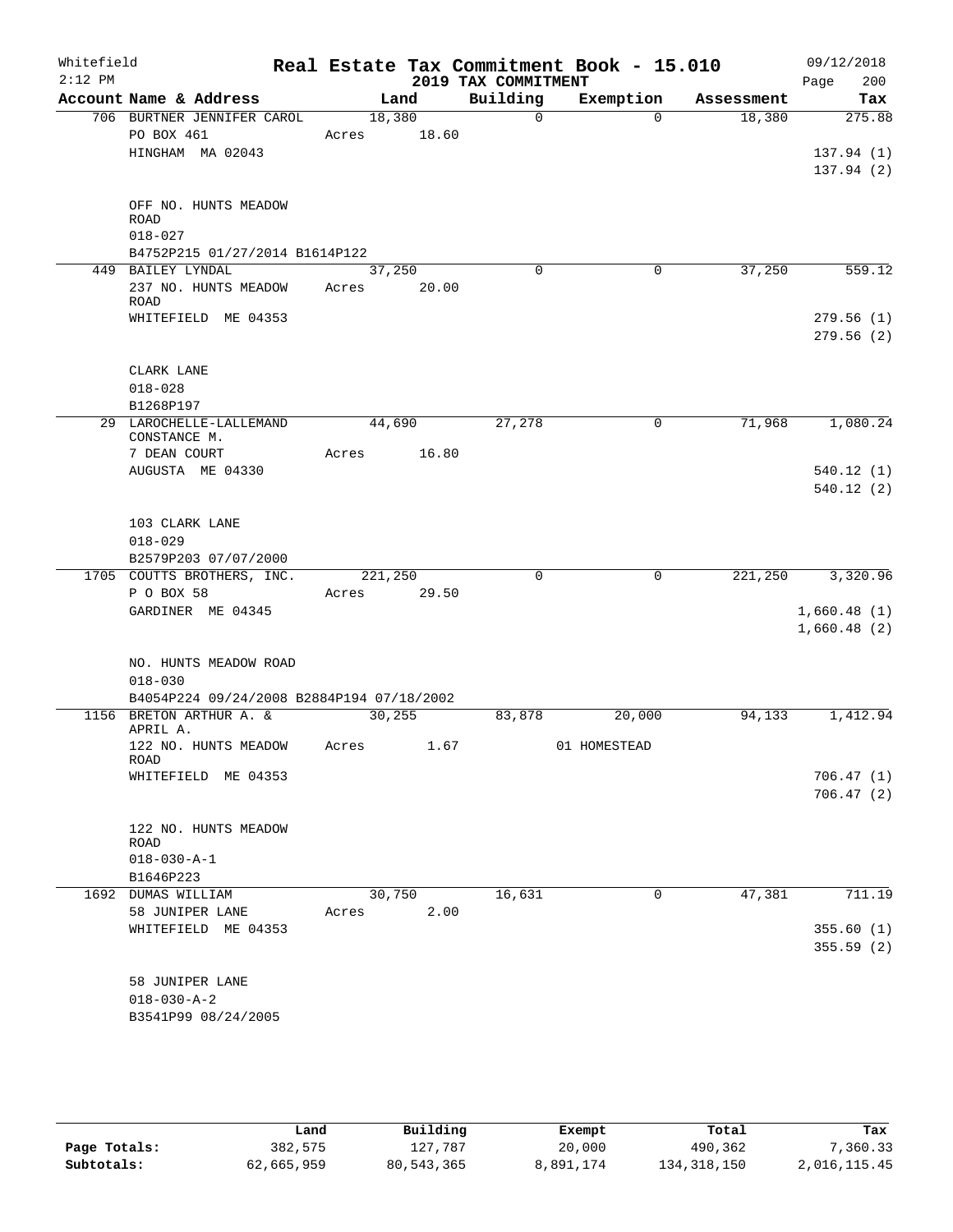| Whitefield<br>$2:12$ PM |                                                                                                               | Real Estate Tax Commitment Book - 15.010 | 2019 TAX COMMITMENT |           |            | 09/12/2018<br>201<br>Page  |
|-------------------------|---------------------------------------------------------------------------------------------------------------|------------------------------------------|---------------------|-----------|------------|----------------------------|
|                         | Account Name & Address                                                                                        | Land                                     | Building            | Exemption | Assessment | Tax                        |
|                         | 38 DUMAS STEVEN A.<br>34 JUNIPER LANE                                                                         | 53,165<br>5.11<br>Acres                  | 133,836             | $\Omega$  | 187,001    | 2,806.89                   |
|                         | WHITEFIELD ME 04353                                                                                           |                                          |                     |           |            | 1,403.45(1)<br>1,403.44(2) |
|                         | 34 JUNIPER LANE<br>$018 - 030 - A - 3$<br>B6942P308 03/01/2006 B3641P146 03/01/2006                           |                                          |                     |           |            |                            |
| 593                     | <b>DUMAS RONALD</b>                                                                                           | $\mathbf 0$                              | 14,058              | 0         | 14,058     | 211.01                     |
|                         | 50 JUNIPER LANE                                                                                               |                                          |                     |           |            |                            |
|                         | WHITEFIELD ME 04353                                                                                           |                                          |                     |           |            | 105.51(1)<br>105.50(2)     |
|                         | 50 JUNIPER LANE<br>$018 - 030 - A - 30N$                                                                      |                                          |                     |           |            |                            |
|                         | 227 DUMAS STEVEN                                                                                              | 20,780                                   | $\Omega$            | 0         | 20,780     | 311.91                     |
|                         | 64 JUNIPER LAND                                                                                               | 2.02<br>Acres                            |                     |           |            |                            |
|                         | WHITEFIELD ME 04353                                                                                           |                                          |                     |           |            | 155.96(1)<br>155.95(2)     |
|                         | 64 JUNIPER LANE                                                                                               |                                          |                     |           |            |                            |
|                         | $018 - 030 - A - 4$                                                                                           |                                          |                     |           |            |                            |
|                         | B3641P146 03/01/2006<br>252 GRIFFIN HOLLY D. &                                                                | 47,770                                   | 166,910             | 0         | 214,680    | 3,222.35                   |
|                         | BRYAN J.<br>184 NO. HUNTS MEADOW                                                                              | 20.80<br>Acres                           |                     |           |            |                            |
|                         | <b>ROAD</b><br>WHITEFIELD ME 04353                                                                            |                                          |                     |           |            | 1,611.18(1)<br>1,611.17(2) |
|                         | 184 NO. HUNTS MEADOW<br>ROAD<br>$018 - 031$                                                                   |                                          |                     |           |            |                            |
|                         | B3908P175 09/13/2007 B3908P77 09/13/2007                                                                      |                                          |                     |           |            |                            |
|                         | 984 WOOD JOHN J. & NADEAU<br>TIFFANY A.                                                                       | 25,750                                   | 138,717             | 0         | 164,467    | 2,468.65                   |
|                         | 208 NORTH HUNTS MEADOW<br><b>ROAD</b>                                                                         | 2.00<br>Acres                            |                     |           |            |                            |
|                         | WHITEFIELD ME 04353                                                                                           |                                          |                     |           |            | 1, 234.33(1)               |
|                         |                                                                                                               |                                          |                     |           |            | 1,234.32(2)                |
|                         | 208 NO. HUNTS MEADOW<br>ROAD                                                                                  |                                          |                     |           |            |                            |
|                         | $018 - 032$<br>B4864P213 02/27/2015 B4827P105 10/10/2014 B4803P68<br>07/28/2014 B4589P118 11/05/2012 B2266P16 |                                          |                     |           |            |                            |
|                         | 1851 GRIFFIN BRYAN & HOLLY                                                                                    | 25,750                                   | 1,926               | 0         | 27,676     | 415.42                     |
|                         | 184 NO. HUNTS MEADOW RD Acres                                                                                 | 2.00                                     |                     |           |            |                            |
|                         | WHITEFIELD ME 04353                                                                                           |                                          |                     |           |            | 207.71 (1)<br>207.71(2)    |
|                         | NORTH HUNTS MEADOW ROAD<br>$018 - 032 - A$                                                                    |                                          |                     |           |            |                            |
|                         | B4558P186 08/13/2012                                                                                          |                                          |                     |           |            |                            |

|              | Land       | Building   | Exempt    | Total       | Tax          |
|--------------|------------|------------|-----------|-------------|--------------|
| Page Totals: | 173.215    | 455,447    |           | 628,662     | 9,436.23     |
| Subtotals:   | 62,839,174 | 80,998,812 | 8,891,174 | 134,946,812 | 2,025,551.68 |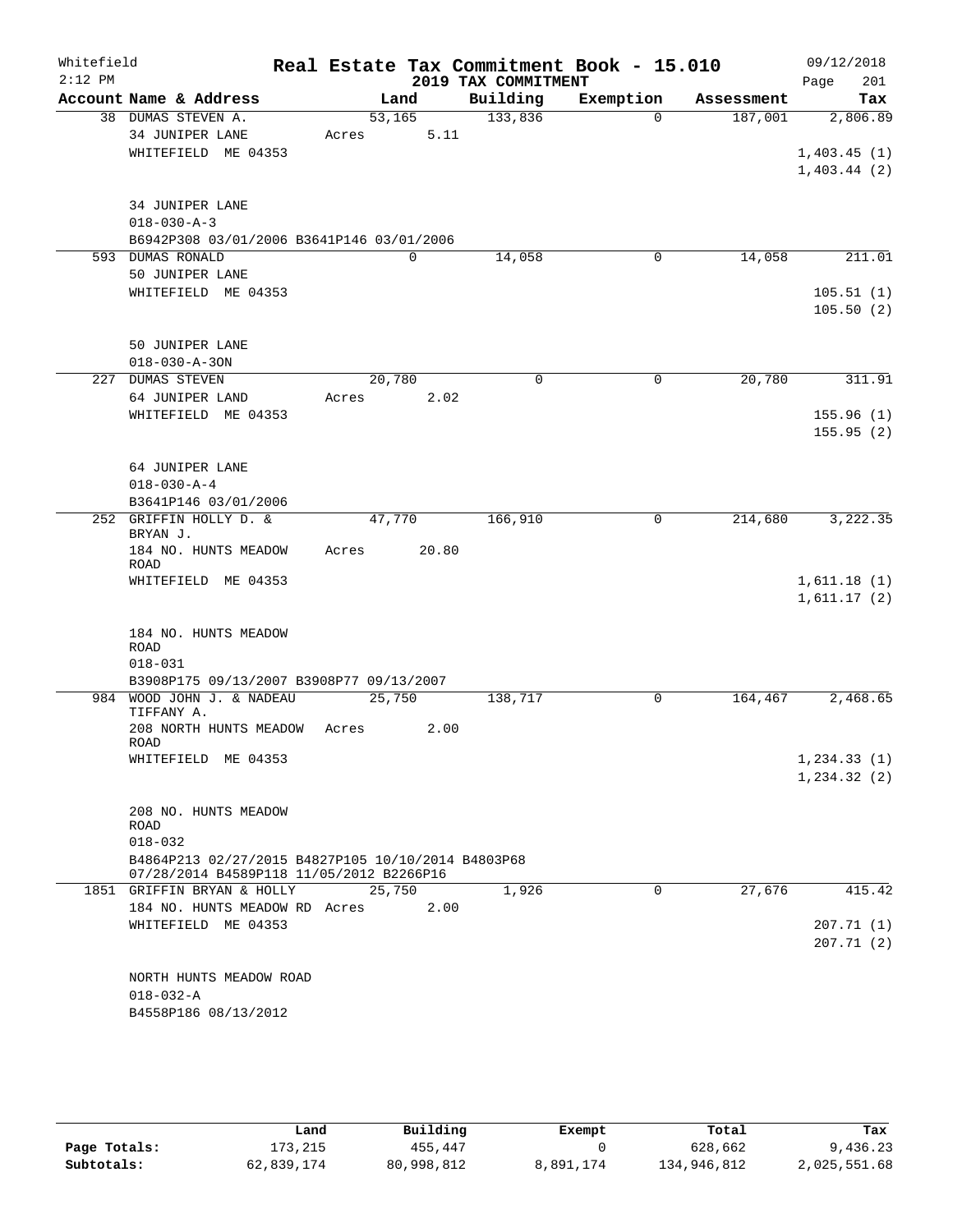| Whitefield |                                                                       |                       |        |                     | Real Estate Tax Commitment Book - 15.010 |            | 09/12/2018  |
|------------|-----------------------------------------------------------------------|-----------------------|--------|---------------------|------------------------------------------|------------|-------------|
| $2:12$ PM  |                                                                       |                       |        | 2019 TAX COMMITMENT |                                          |            | Page<br>202 |
|            | Account Name & Address                                                |                       | Land   | Building            | Exemption                                | Assessment | Tax         |
|            | 863 BAILEY RODNEY M. &<br>CATHERINE J.                                | 35,689                |        | $\Omega$            | $\Omega$                                 | 35,689     | 535.69      |
|            | BAILEY MARGO J. &<br>BAILEY MARK R.                                   | Acres                 | 101.13 |                     |                                          |            |             |
|            | 255 NO. HUNTS MEADOW<br><b>ROAD</b>                                   |                       |        |                     |                                          |            | 267.85(1)   |
|            | WHITEFIELD ME 04353                                                   |                       |        |                     |                                          |            | 267.84 (2)  |
|            | 246 NO. HUNTS MEADOW<br>ROAD                                          |                       |        |                     |                                          |            |             |
|            | $018 - 033$                                                           |                       |        |                     |                                          |            |             |
|            | B4921P178 08/24/2015 B1450P166                                        |                       |        |                     |                                          |            |             |
|            | 18 BAILEY MARK R.                                                     | 30,750                |        | 143,825             | 20,000                                   | 154,575    | 2,320.17    |
|            | 214 N. HUNTS MEADOW RD. Acres                                         |                       | 2.00   |                     | 01 HOMESTEAD                             |            |             |
|            | WHITEFIELD ME 04353                                                   |                       |        |                     |                                          |            | 1,160.09(1) |
|            |                                                                       |                       |        |                     |                                          |            | 1,160.08(2) |
|            | 214 NO. HUNTS MEADOW                                                  |                       |        |                     |                                          |            |             |
|            | ROAD                                                                  |                       |        |                     |                                          |            |             |
|            | $018 - 033 - A$<br>B4791P217 06/23/2014 B4744P260 12/23/2013 B4733P20 |                       |        |                     |                                          |            |             |
|            | 11/15/2013 B4724P209 10/21/2013 B2143P96                              |                       |        |                     |                                          |            |             |
|            | 1879 BAILEY RODNEY M.                                                 | 32,055                |        | 91,354              | 20,000                                   | 103,409    | 1,552.17    |
|            | BAILEY MARGO J.                                                       | Acres                 | 2.87   |                     | 01 HOMESTEAD                             |            |             |
|            | 246 NO. HUNTS MEADOW<br>ROAD                                          |                       |        |                     |                                          |            | 776.09(1)   |
|            | WHITEFIELD ME 04353                                                   |                       |        |                     |                                          |            | 776.08(2)   |
|            | 246 NO. HUNTS MEADOW<br>ROAD                                          |                       |        |                     |                                          |            |             |
|            | $018 - 033 - A$                                                       |                       |        |                     |                                          |            |             |
|            | B4921P173 08/24/2015                                                  |                       |        |                     |                                          |            |             |
|            | 741 RIVERVIEW TRUST<br>* JENNIFER & VANESSA<br>BURTNER, TRUSTEES      | 79,350<br>Acres 95.20 |        | 6,066               | 0                                        | 85,416     | 1,282.09    |
|            | PO BOX 461                                                            |                       |        |                     |                                          |            | 641.05(1)   |
|            | HINGHAM MA 02043                                                      |                       |        |                     |                                          |            | 641.04 (2)  |
|            | NO. HUNTS MEADOW ROAD                                                 |                       |        |                     |                                          |            |             |
|            | $018 - 034$                                                           |                       |        |                     |                                          |            |             |
|            | B4248P156 02/08/2010 B2633P44 12/22/2000                              |                       |        |                     |                                          |            |             |
|            | 380 BICKFORD ARNOLD E., III                                           | 36,634                |        | 66,006              | 20,000                                   | 82,640     | 1,240.43    |
|            | 304 NO. HUNTS MEADOW<br>ROAD                                          | Acres                 | 6.73   |                     | 01 HOMESTEAD                             |            |             |
|            | WHITEFIELD ME 04353                                                   |                       |        |                     |                                          |            | 620.22(1)   |
|            |                                                                       |                       |        |                     |                                          |            | 620.21(2)   |
|            | 304 NO. HUNTS MEADOW<br>ROAD                                          |                       |        |                     |                                          |            |             |
|            | $018 - 035$                                                           |                       |        |                     |                                          |            |             |
|            | B2470P53                                                              |                       |        |                     |                                          |            |             |

|              | Land       | Building   | Exempt    | Total       | Tax          |
|--------------|------------|------------|-----------|-------------|--------------|
| Page Totals: | 214,478    | 307,251    | 60,000    | 461,729     | 6,930.55     |
| Subtotals:   | 63,053,652 | 81,306,063 | 8,951,174 | 135,408,541 | 2,032,482.23 |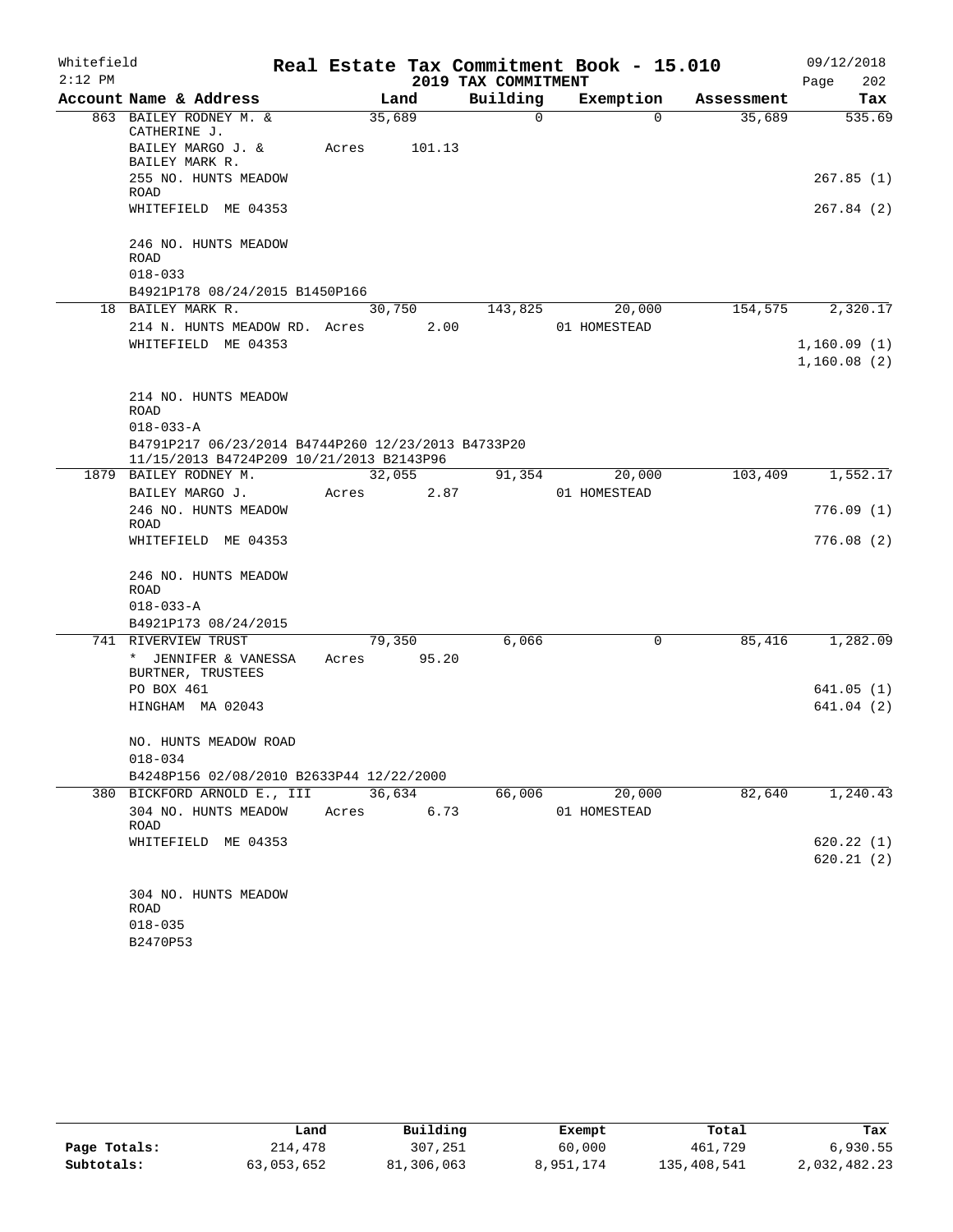| Whitefield<br>$2:12$ PM |                                                                      |        |       | 2019 TAX COMMITMENT | Real Estate Tax Commitment Book - 15.010 |            | 09/12/2018         |
|-------------------------|----------------------------------------------------------------------|--------|-------|---------------------|------------------------------------------|------------|--------------------|
|                         | Account Name & Address                                               | Land   |       | Building            | Exemption                                | Assessment | 203<br>Page<br>Tax |
|                         | 1176 CARON RICHARD A. &                                              | 31,875 |       | 126,472             | $\Omega$                                 | 158,347    | 2,376.79           |
|                         | MALINDA J.                                                           |        |       |                     |                                          |            |                    |
|                         | 314 NO. HUNTS MEADOW<br><b>ROAD</b>                                  | Acres  | 2.75  |                     |                                          |            |                    |
|                         | WHITEFIELD ME 04353                                                  |        |       |                     |                                          |            | 1,188.40(1)        |
|                         |                                                                      |        |       |                     |                                          |            | 1,188.39(2)        |
|                         | 314 NO. HUNTS MEADOW                                                 |        |       |                     |                                          |            |                    |
|                         | <b>ROAD</b>                                                          |        |       |                     |                                          |            |                    |
|                         | $018 - 035 - A$<br>B3988P74 03/13/2008 B3988P72 03/13/2008 B2574P136 |        |       |                     |                                          |            |                    |
|                         | 615 COONS JEFFERY L.                                                 | 32,290 |       | $\Omega$            | 0                                        | 32,290     | 484.67             |
|                         | 830 CLIFTON HILLS                                                    | Acres  | 13.80 |                     |                                          |            |                    |
|                         | <b>STREET</b>                                                        |        |       |                     |                                          |            |                    |
|                         | ORLANDO FL 32828                                                     |        |       |                     |                                          |            | 242.34 (1)         |
|                         |                                                                      |        |       |                     |                                          |            | 242.33 (2)         |
|                         |                                                                      |        |       |                     |                                          |            |                    |
|                         | MARINE LANE                                                          |        |       |                     |                                          |            |                    |
|                         | $018 - 036$                                                          |        |       |                     |                                          |            |                    |
|                         | B4796P22 07/03/2014 B671P122                                         |        |       |                     |                                          |            |                    |
|                         | 1397 SHOREY TIMOTHY L.                                               | 1,650  |       | $\mathbf 0$         | 0                                        | 1,650      | 24.77              |
|                         | 7 COONS ROAD                                                         | Acres  | 1.10  |                     |                                          |            |                    |
|                         | WINDSOR ME 04363                                                     |        |       |                     |                                          |            | 12.39(1)           |
|                         |                                                                      |        |       |                     |                                          |            | 12.38(2)           |
|                         | MARINE LANE                                                          |        |       |                     |                                          |            |                    |
|                         | $018 - 036 - A$                                                      |        |       |                     |                                          |            |                    |
|                         | B2594P260                                                            |        |       |                     |                                          |            |                    |
|                         | 967 WENTWORTH DEREK R. &                                             | 21,350 |       | $\mathbf 0$         | $\mathbf 0$                              | 21,350     | 320.46             |
|                         | * BEVERLY A.                                                         | Acres  | 2.40  |                     |                                          |            |                    |
|                         | 15 COONS ROAD                                                        |        |       |                     |                                          |            | 160.23(1)          |
|                         | WINDSOR ME 04363                                                     |        |       |                     |                                          |            | 160.23(2)          |
|                         |                                                                      |        |       |                     |                                          |            |                    |
|                         | MARINE LANE                                                          |        |       |                     |                                          |            |                    |
|                         | $018 - 036 - B$                                                      |        |       |                     |                                          |            |                    |
|                         | B3533P145 07/18/2005                                                 |        |       |                     |                                          |            |                    |
|                         | 1544 HICKEY CAROLE                                                   | 30,750 |       | 109,558             | 20,000                                   | 120,308    | 1,805.82           |
|                         | 100 MARINE LANE                                                      | Acres  | 2.00  |                     | 01 HOMESTEAD                             |            |                    |
|                         | WHITEFIELD ME 04353                                                  |        |       |                     |                                          |            | 902.91(1)          |
|                         |                                                                      |        |       |                     |                                          |            | 902.91(2)          |
|                         |                                                                      |        |       |                     |                                          |            |                    |
|                         | 100 MARINE LANE                                                      |        |       |                     |                                          |            |                    |
|                         | $018 - 036 - C$<br>B1748P90                                          |        |       |                     |                                          |            |                    |
|                         | 540 BRANN RICHARD A.                                                 | 24,245 |       | 0                   | 0                                        | 24,245     | 363.92             |
|                         | 37 BRANN ROAD                                                        | Acres  | 4.33  |                     |                                          |            |                    |
|                         | WINDSOR ME 04363                                                     |        |       |                     |                                          |            | 181.96 (1)         |
|                         |                                                                      |        |       |                     |                                          |            | 181.96 (2)         |
|                         |                                                                      |        |       |                     |                                          |            |                    |
|                         | MARINE LANE                                                          |        |       |                     |                                          |            |                    |
|                         | $018 - 037$                                                          |        |       |                     |                                          |            |                    |

|              | Land       | Building   | Exempt    | Total       | Tax          |
|--------------|------------|------------|-----------|-------------|--------------|
| Page Totals: | 142,160    | 236,030    | 20,000    | 358,190     | 5,376.43     |
| Subtotals:   | 63,195,812 | 81,542,093 | 8,971,174 | 135,766,731 | 2,037,858.66 |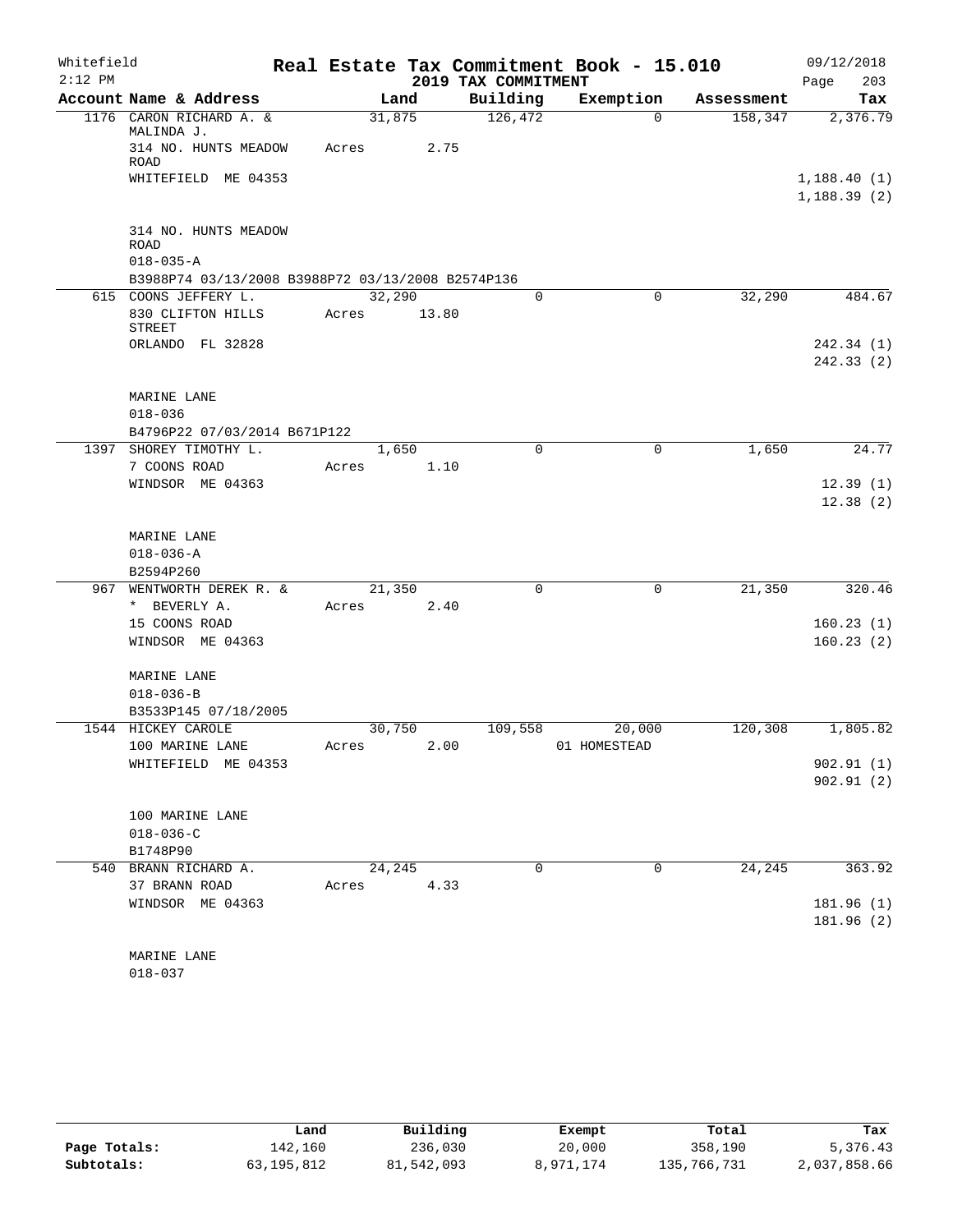| Real Estate Tax Commitment Book - 15.010<br>$2:12$ PM<br>2019 TAX COMMITMENT<br>204<br>Page<br>Account Name & Address<br>Building<br>Exemption<br>Land<br>Tax<br>Assessment<br>193,376<br>1177 BRANN BENJAMIN R. &<br>35,895<br>229,271<br>$\Omega$<br>3,441.36<br>INGRID PRIKRYL<br>PO BOX 9<br>5.43<br>Acres<br>WINDSOR ME 04363<br>1,720.68(1)<br>1,720.68(2)<br>66 MARINE LANE<br>$018 - 037 - F$<br>B4659P287 05/10/2013 B4198P106 09/09/2009 B3650P298<br>03/21/2006<br>32,850<br>0<br>32,850<br>493.08<br>1909 FRENCH, JANE<br>0<br>185 BANTON ROAD<br>3.40<br>Acres<br>PALERMO ME 04354<br>246.54(1)<br>246.54(2)<br>MARINE LANE<br>$018 - 037 - 01$<br>B5100P240 01/20/2017<br>1910 BRANN, DEAN<br>31,950<br>$\mathbf 0$<br>31,950<br>479.57<br>0<br>45 WEEKS MILLS ROAD<br>2.80<br>Acres<br>SOUTH CHINA ME 04358<br>239.79(1)<br>239.78(2) |
|------------------------------------------------------------------------------------------------------------------------------------------------------------------------------------------------------------------------------------------------------------------------------------------------------------------------------------------------------------------------------------------------------------------------------------------------------------------------------------------------------------------------------------------------------------------------------------------------------------------------------------------------------------------------------------------------------------------------------------------------------------------------------------------------------------------------------------------------------|
|                                                                                                                                                                                                                                                                                                                                                                                                                                                                                                                                                                                                                                                                                                                                                                                                                                                      |
|                                                                                                                                                                                                                                                                                                                                                                                                                                                                                                                                                                                                                                                                                                                                                                                                                                                      |
|                                                                                                                                                                                                                                                                                                                                                                                                                                                                                                                                                                                                                                                                                                                                                                                                                                                      |
|                                                                                                                                                                                                                                                                                                                                                                                                                                                                                                                                                                                                                                                                                                                                                                                                                                                      |
|                                                                                                                                                                                                                                                                                                                                                                                                                                                                                                                                                                                                                                                                                                                                                                                                                                                      |
|                                                                                                                                                                                                                                                                                                                                                                                                                                                                                                                                                                                                                                                                                                                                                                                                                                                      |
|                                                                                                                                                                                                                                                                                                                                                                                                                                                                                                                                                                                                                                                                                                                                                                                                                                                      |
|                                                                                                                                                                                                                                                                                                                                                                                                                                                                                                                                                                                                                                                                                                                                                                                                                                                      |
|                                                                                                                                                                                                                                                                                                                                                                                                                                                                                                                                                                                                                                                                                                                                                                                                                                                      |
|                                                                                                                                                                                                                                                                                                                                                                                                                                                                                                                                                                                                                                                                                                                                                                                                                                                      |
|                                                                                                                                                                                                                                                                                                                                                                                                                                                                                                                                                                                                                                                                                                                                                                                                                                                      |
|                                                                                                                                                                                                                                                                                                                                                                                                                                                                                                                                                                                                                                                                                                                                                                                                                                                      |
|                                                                                                                                                                                                                                                                                                                                                                                                                                                                                                                                                                                                                                                                                                                                                                                                                                                      |
|                                                                                                                                                                                                                                                                                                                                                                                                                                                                                                                                                                                                                                                                                                                                                                                                                                                      |
|                                                                                                                                                                                                                                                                                                                                                                                                                                                                                                                                                                                                                                                                                                                                                                                                                                                      |
|                                                                                                                                                                                                                                                                                                                                                                                                                                                                                                                                                                                                                                                                                                                                                                                                                                                      |
|                                                                                                                                                                                                                                                                                                                                                                                                                                                                                                                                                                                                                                                                                                                                                                                                                                                      |
|                                                                                                                                                                                                                                                                                                                                                                                                                                                                                                                                                                                                                                                                                                                                                                                                                                                      |
|                                                                                                                                                                                                                                                                                                                                                                                                                                                                                                                                                                                                                                                                                                                                                                                                                                                      |
|                                                                                                                                                                                                                                                                                                                                                                                                                                                                                                                                                                                                                                                                                                                                                                                                                                                      |
|                                                                                                                                                                                                                                                                                                                                                                                                                                                                                                                                                                                                                                                                                                                                                                                                                                                      |
|                                                                                                                                                                                                                                                                                                                                                                                                                                                                                                                                                                                                                                                                                                                                                                                                                                                      |
| MARINE LANE                                                                                                                                                                                                                                                                                                                                                                                                                                                                                                                                                                                                                                                                                                                                                                                                                                          |
| $018 - 037 - 02$                                                                                                                                                                                                                                                                                                                                                                                                                                                                                                                                                                                                                                                                                                                                                                                                                                     |
| B5100P229 01/20/2017                                                                                                                                                                                                                                                                                                                                                                                                                                                                                                                                                                                                                                                                                                                                                                                                                                 |
| 1911 BRANN, SCOT<br>$\mathbf 0$<br>32,100<br>481.82<br>32,100<br>0                                                                                                                                                                                                                                                                                                                                                                                                                                                                                                                                                                                                                                                                                                                                                                                   |
| 242 AUGUSTA-ROCKLAND<br>2.90<br>Acres<br>ROAD                                                                                                                                                                                                                                                                                                                                                                                                                                                                                                                                                                                                                                                                                                                                                                                                        |
| WINDSOR ME 04363<br>240.91(1)                                                                                                                                                                                                                                                                                                                                                                                                                                                                                                                                                                                                                                                                                                                                                                                                                        |
| 240.91(2)                                                                                                                                                                                                                                                                                                                                                                                                                                                                                                                                                                                                                                                                                                                                                                                                                                            |
|                                                                                                                                                                                                                                                                                                                                                                                                                                                                                                                                                                                                                                                                                                                                                                                                                                                      |
| MARINE LANE                                                                                                                                                                                                                                                                                                                                                                                                                                                                                                                                                                                                                                                                                                                                                                                                                                          |
| $018 - 037 - 03$                                                                                                                                                                                                                                                                                                                                                                                                                                                                                                                                                                                                                                                                                                                                                                                                                                     |
| B5100P237 01/20/2017<br>1912 BRANN, RONNIE<br>33,900<br>508.84<br>33,900<br>0<br>0                                                                                                                                                                                                                                                                                                                                                                                                                                                                                                                                                                                                                                                                                                                                                                   |
| 19 ERSKINE ROAD<br>4.10<br>Acres                                                                                                                                                                                                                                                                                                                                                                                                                                                                                                                                                                                                                                                                                                                                                                                                                     |
| WINDSOR ME 04363<br>254.42 (1)                                                                                                                                                                                                                                                                                                                                                                                                                                                                                                                                                                                                                                                                                                                                                                                                                       |
| 254.42(2)                                                                                                                                                                                                                                                                                                                                                                                                                                                                                                                                                                                                                                                                                                                                                                                                                                            |
|                                                                                                                                                                                                                                                                                                                                                                                                                                                                                                                                                                                                                                                                                                                                                                                                                                                      |
| MARINE LANE                                                                                                                                                                                                                                                                                                                                                                                                                                                                                                                                                                                                                                                                                                                                                                                                                                          |
| $018 - 037 - 04$                                                                                                                                                                                                                                                                                                                                                                                                                                                                                                                                                                                                                                                                                                                                                                                                                                     |
| B5100P221 01/20/2017                                                                                                                                                                                                                                                                                                                                                                                                                                                                                                                                                                                                                                                                                                                                                                                                                                 |
| 0<br>23,842<br>357.87<br>1801 MCLEEN GEORGE<br>23,842<br>0                                                                                                                                                                                                                                                                                                                                                                                                                                                                                                                                                                                                                                                                                                                                                                                           |
| 51 MARINE LANE                                                                                                                                                                                                                                                                                                                                                                                                                                                                                                                                                                                                                                                                                                                                                                                                                                       |
| 178.94(1)<br>WHITEFIELD ME 04353<br>178.93(2)                                                                                                                                                                                                                                                                                                                                                                                                                                                                                                                                                                                                                                                                                                                                                                                                        |
|                                                                                                                                                                                                                                                                                                                                                                                                                                                                                                                                                                                                                                                                                                                                                                                                                                                      |
| 51 MARINE LANE                                                                                                                                                                                                                                                                                                                                                                                                                                                                                                                                                                                                                                                                                                                                                                                                                                       |

018-037-0N-3

|              | Land       | Building   | Exempt    | Total       | Tax          |
|--------------|------------|------------|-----------|-------------|--------------|
| Page Totals: | 166,695    | 217,218    |           | 383,913     | 5,762.54     |
| Subtotals:   | 63,362,507 | 81,759,311 | 8,971,174 | 136,150,644 | 2,043,621.20 |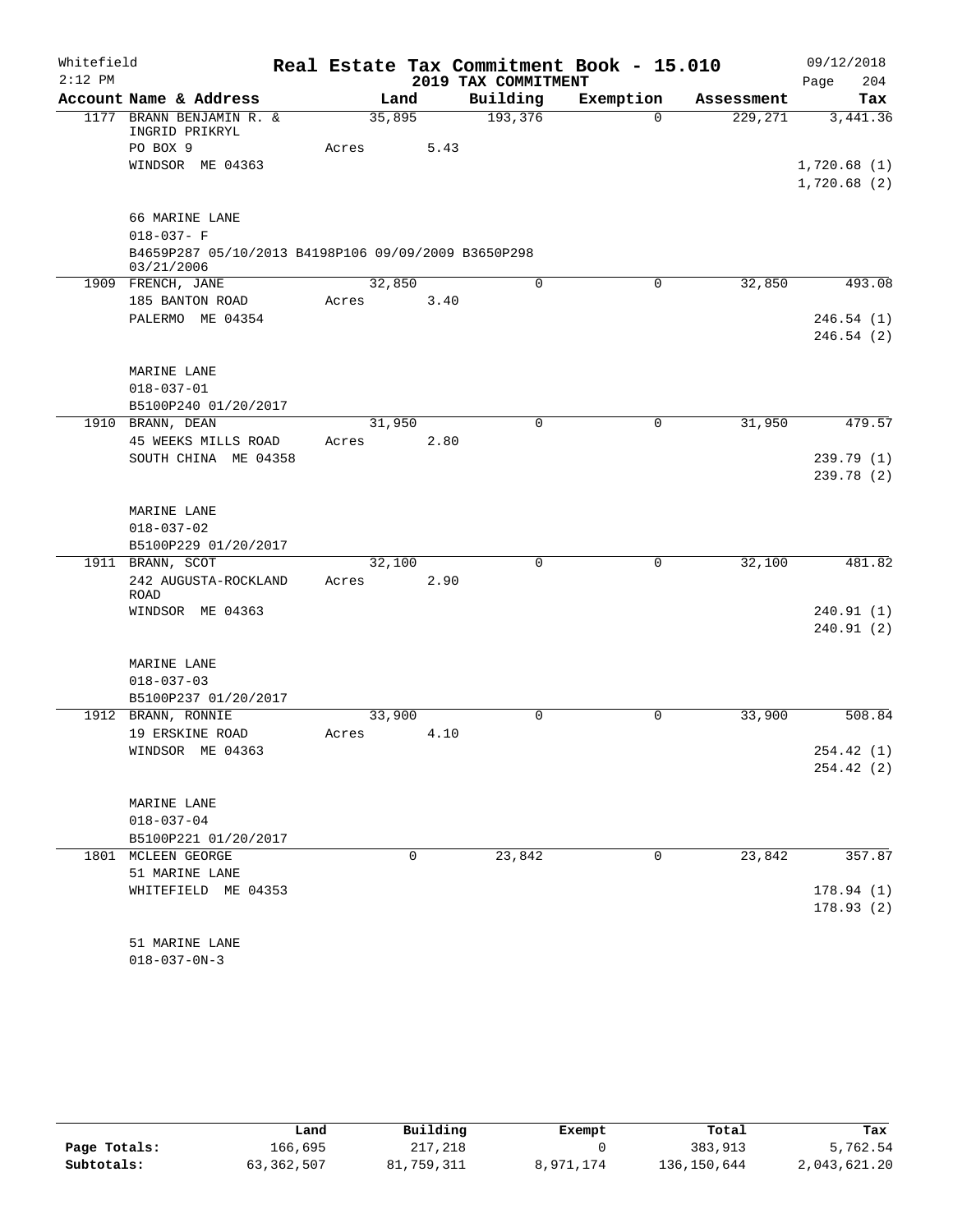| Whitefield<br>$2:12$ PM |                                                                                       |         |        |          | Real Estate Tax Commitment Book - 15.010 |              |             |             | 09/12/2018         |
|-------------------------|---------------------------------------------------------------------------------------|---------|--------|----------|------------------------------------------|--------------|-------------|-------------|--------------------|
|                         | Account Name & Address                                                                |         | Land   |          | 2019 TAX COMMITMENT<br>Building          |              | Exemption   | Assessment  | Page<br>205<br>Tax |
|                         | 1348 BRANN KEITH A. &                                                                 |         | 30,660 |          | 170,860                                  |              | 20,000      | 181,520     | 2,724.62           |
|                         | CYNTHIA<br>17 MARINE LANE                                                             | Acres   |        | 1.94     |                                          | 01 HOMESTEAD |             |             |                    |
|                         | WHITEFIELD ME 04353                                                                   |         |        |          |                                          |              |             |             | 1,362.31(1)        |
|                         |                                                                                       |         |        |          |                                          |              |             |             | 1,362.31(2)        |
|                         | 17 MARINE LANE                                                                        |         |        |          |                                          |              |             |             |                    |
|                         | $018 - 037 - A$                                                                       |         |        |          |                                          |              |             |             |                    |
|                         | B2135P66                                                                              |         |        |          |                                          |              |             |             |                    |
|                         | 1550 WINKLEY HENRY                                                                    |         | 30,585 |          | 82,062                                   |              | 20,000      | 92,647      | 1,390.63           |
|                         | 20 MARINE LANE                                                                        | Acres   |        | 1.89     |                                          | 01 HOMESTEAD |             |             |                    |
|                         | WHITEFIELD ME 04353                                                                   |         |        |          |                                          |              |             |             | 695.32(1)          |
|                         |                                                                                       |         |        |          |                                          |              |             |             | 695.31(2)          |
|                         | 20 MARINE LANE                                                                        |         |        |          |                                          |              |             |             |                    |
|                         | $018 - 037 - B$                                                                       |         |        |          |                                          |              |             |             |                    |
|                         | 1471 MULLETT STEVEN R.                                                                |         | 30,450 |          | 133,005                                  |              | 20,000      | 143,455     | 2,153.26           |
|                         | 85 MARINE LANE                                                                        | Acres   |        | 1.80     |                                          | 01 HOMESTEAD |             |             |                    |
|                         | WHITEFIELD ME 04353                                                                   |         |        |          |                                          |              |             |             | 1,076.63(1)        |
|                         |                                                                                       |         |        |          |                                          |              |             |             | 1,076.63(2)        |
|                         |                                                                                       |         |        |          |                                          |              |             |             |                    |
|                         | 85 MARINE LANE                                                                        |         |        |          |                                          |              |             |             |                    |
|                         | $018 - 037 - C$                                                                       |         |        |          |                                          |              |             |             |                    |
|                         | B1952P176<br>1725 MASSEY CHRISTOPHER P.                                               |         | 31,590 |          | 81,334                                   |              | 0           | 112,924     | 1,694.99           |
|                         | 84 MARINE LANE                                                                        | Acres   |        | 2.56     |                                          |              |             |             |                    |
|                         | WHITEFIELD ME 04353                                                                   |         |        |          |                                          |              |             |             | 847.50 (1)         |
|                         |                                                                                       |         |        |          |                                          |              |             |             | 847.49 (2)         |
|                         |                                                                                       |         |        |          |                                          |              |             |             |                    |
|                         | 84 MARINE LANE                                                                        |         |        |          |                                          |              |             |             |                    |
|                         | $018 - 037 - D$                                                                       |         |        |          |                                          |              |             |             |                    |
|                         | B4690P114 07/24/2013 B4612P85 12/28/2012 B4202P176<br>09/21/2009 B3297P174 05/07/2004 |         |        |          |                                          |              |             |             |                    |
|                         | 1747 BRANN, JESSE                                                                     |         | 22,250 |          | $\mathbf 0$                              |              | $\mathbf 0$ | 22,250      | 333.97             |
|                         | 132 MT VISTA DRIVE                                                                    | Acres   |        | 3.00     |                                          |              |             |             |                    |
|                         | SIDNEY ME 04330                                                                       |         |        |          |                                          |              |             |             | 166.99(1)          |
|                         |                                                                                       |         |        |          |                                          |              |             |             | 166.98(2)          |
|                         | MARINE LANE                                                                           |         |        |          |                                          |              |             |             |                    |
|                         | $018 - 037 - E$                                                                       |         |        |          |                                          |              |             |             |                    |
|                         | B5011P296 05/18/2016 B3541P87 07/23/2005                                              |         |        |          |                                          |              |             |             |                    |
|                         | 601 COLLINS ROSE                                                                      |         | 0      |          | 15,552                                   |              | 0           | 15,552      | 233.44             |
|                         | 23 MARINE LANE                                                                        |         |        |          |                                          |              |             |             |                    |
|                         | WHITEFIELD ME 04353                                                                   |         |        |          |                                          |              |             |             | 116.72(1)          |
|                         |                                                                                       |         |        |          |                                          |              |             |             | 116.72(2)          |
|                         |                                                                                       |         |        |          |                                          |              |             |             |                    |
|                         | 23 MARINE LANE                                                                        |         |        |          |                                          |              |             |             |                    |
|                         | $018 - 037 - ON - 1$                                                                  |         |        |          |                                          |              |             |             |                    |
| 980                     | SHORT JAMES                                                                           |         | 0      |          | 18,783                                   | 01 HOMESTEAD | 18,783      | $\mathbf 0$ | 0.00               |
|                         | 50 MARINE LANE<br>WHITEFIELD ME 04353                                                 |         |        |          |                                          |              |             |             |                    |
|                         |                                                                                       |         |        |          |                                          |              |             |             |                    |
|                         | 50 MARINE LANE                                                                        |         |        |          |                                          |              |             |             |                    |
|                         | $018 - 037 - ON - 2$                                                                  |         |        |          |                                          |              |             |             |                    |
|                         |                                                                                       |         |        |          |                                          |              |             |             |                    |
|                         |                                                                                       |         |        |          |                                          |              |             |             |                    |
|                         |                                                                                       | Land    |        | Building |                                          | Exempt       |             | Total       | Tax                |
| Page Totals:            |                                                                                       | 145,535 |        | 501,596  |                                          | 78,783       |             | 568,348     | 8,530.91           |

**Subtotals:** 63,508,042 82,260,907 9,049,957 136,718,992 2,052,152.11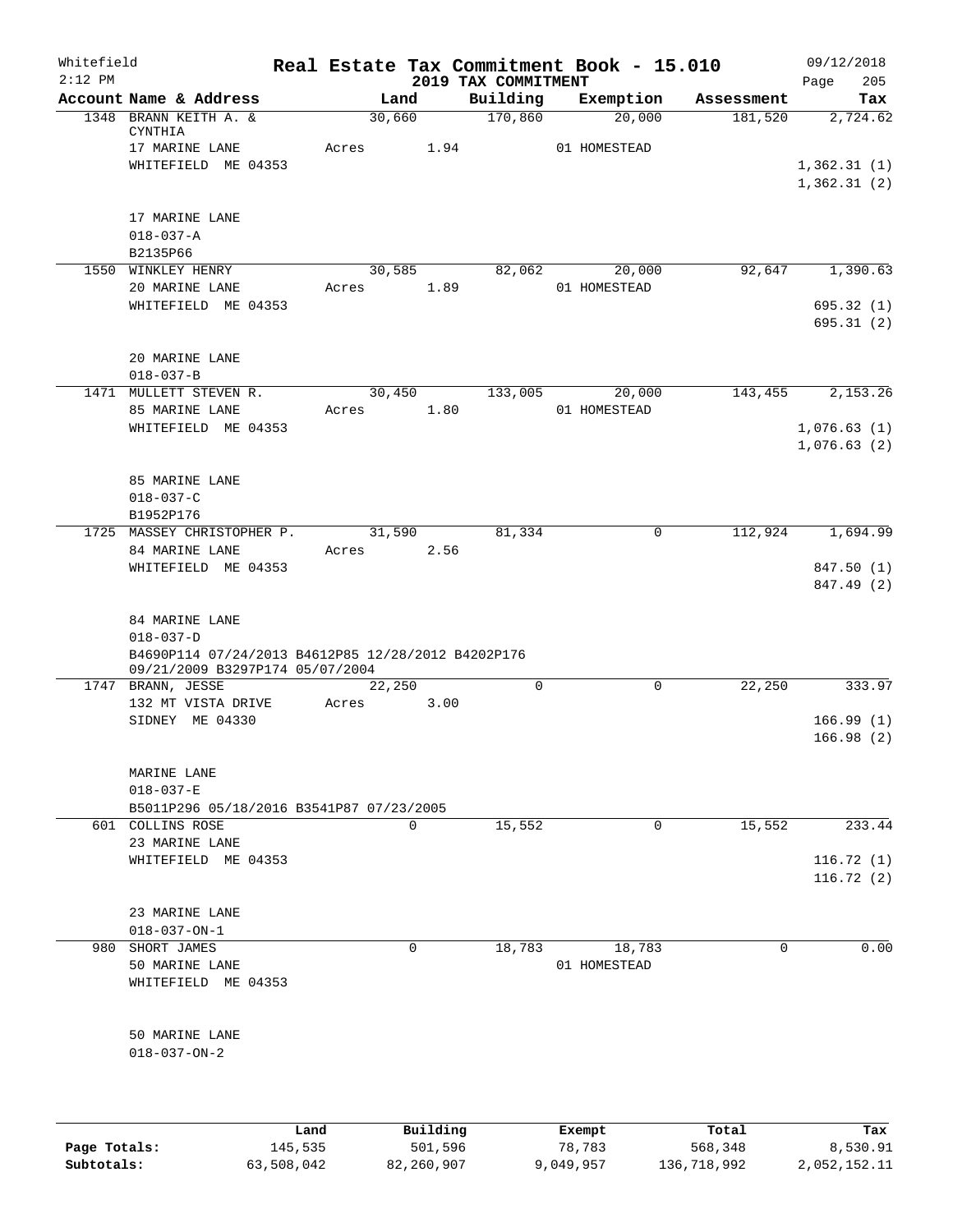| Exemption<br>25,182 | Building    | Land                     | Account Name & Address                                            |                                                       |
|---------------------|-------------|--------------------------|-------------------------------------------------------------------|-------------------------------------------------------|
|                     |             |                          |                                                                   |                                                       |
| 05 VET EXEMPTION    | 25,182      | $\mathsf{O}$             | 1815 PONSANT, CREIG A. &<br>VIRGINA<br>28 MARINE LANE             |                                                       |
| 01 HOMESTEAD        |             |                          | WHITEFIELD ME 04353                                               |                                                       |
|                     |             |                          | 28 MARINE LANE<br>$018 - 037 - ON - 4$                            |                                                       |
| 0                   | 85,152      | 35,250<br>5.00<br>Acres  | 1781 JACKSON JOHN H. III &<br>KATHLEEN C.<br>336 NO. HUNTS MEADOW |                                                       |
|                     |             |                          | ROAD<br>WHITEFIELD ME 04353                                       |                                                       |
|                     |             |                          | 336 NO.HUNTS MEADOW                                               |                                                       |
|                     |             |                          | <b>ROAD</b><br>$018 - 038$                                        |                                                       |
|                     |             |                          | B3781P87 12/01/2006                                               |                                                       |
| $\mathbf 0$         | $\mathbf 0$ | 28,610<br>9.20<br>Acres  | 1768 BRANN SCOT M<br>242 AUGUSTA-ROCKLAND<br><b>ROAD</b>          |                                                       |
|                     |             |                          | WINDSOR ME 04363                                                  |                                                       |
|                     |             |                          | ON WINDSOR LINE<br>$018 - 038 - A$                                |                                                       |
|                     |             |                          | B4504P39 03/20/2012 B3743P21 09/13/2006                           |                                                       |
| $\mathbf 0$         | $\mathbf 0$ | 15,618<br>45.60<br>Acres | 875 TAIT MARTHA<br>329 NO. HUNTS MEADOW<br>ROAD                   |                                                       |
|                     |             |                          | WHITEFIELD ME 04353                                               |                                                       |
|                     |             |                          | NO. HUNTS MEADOW ROAD<br>$018 - 038 - B$                          |                                                       |
|                     |             |                          | B1979P3                                                           |                                                       |
| 0                   | $\mathbf 0$ | 24,350<br>4.40<br>Acres  | 1496 MURRAY JOHN & BARBARA<br>J.<br>129 AUGUSTA-ROCKLAND          |                                                       |
|                     |             |                          | <b>ROAD</b><br>WINDSOR ME 04363                                   |                                                       |
|                     |             |                          |                                                                   |                                                       |
|                     |             |                          | WINDSOR TOWN LINE<br>$018 - 039$                                  |                                                       |
| 20,000              | 178,507     |                          | B3982P71 03/17/2008                                               |                                                       |
| 01 HOMESTEAD        |             | 27.90<br>Acres           | 380 NO. HUNTS MEADOW                                              |                                                       |
|                     |             |                          | WHITEFIELD ME 04353                                               |                                                       |
|                     |             |                          | 380 NO. HUNTS MEADOW<br><b>ROAD</b><br>$018 - 040$                |                                                       |
|                     |             |                          | 52,385                                                            | 949 ANGELL GLENN B & ROSE<br>MARIE<br>ROAD<br>B1429P3 |

|              | Land       | Building   | Exempt    | Total       | Tax          |
|--------------|------------|------------|-----------|-------------|--------------|
| Page Totals: | 156,213    | 288,841    | 45,182    | 399,872     | 6.002.08     |
| Subtotals:   | 63,664,255 | 82,549,748 | 9,095,139 | 137,118,864 | 2,058,154.19 |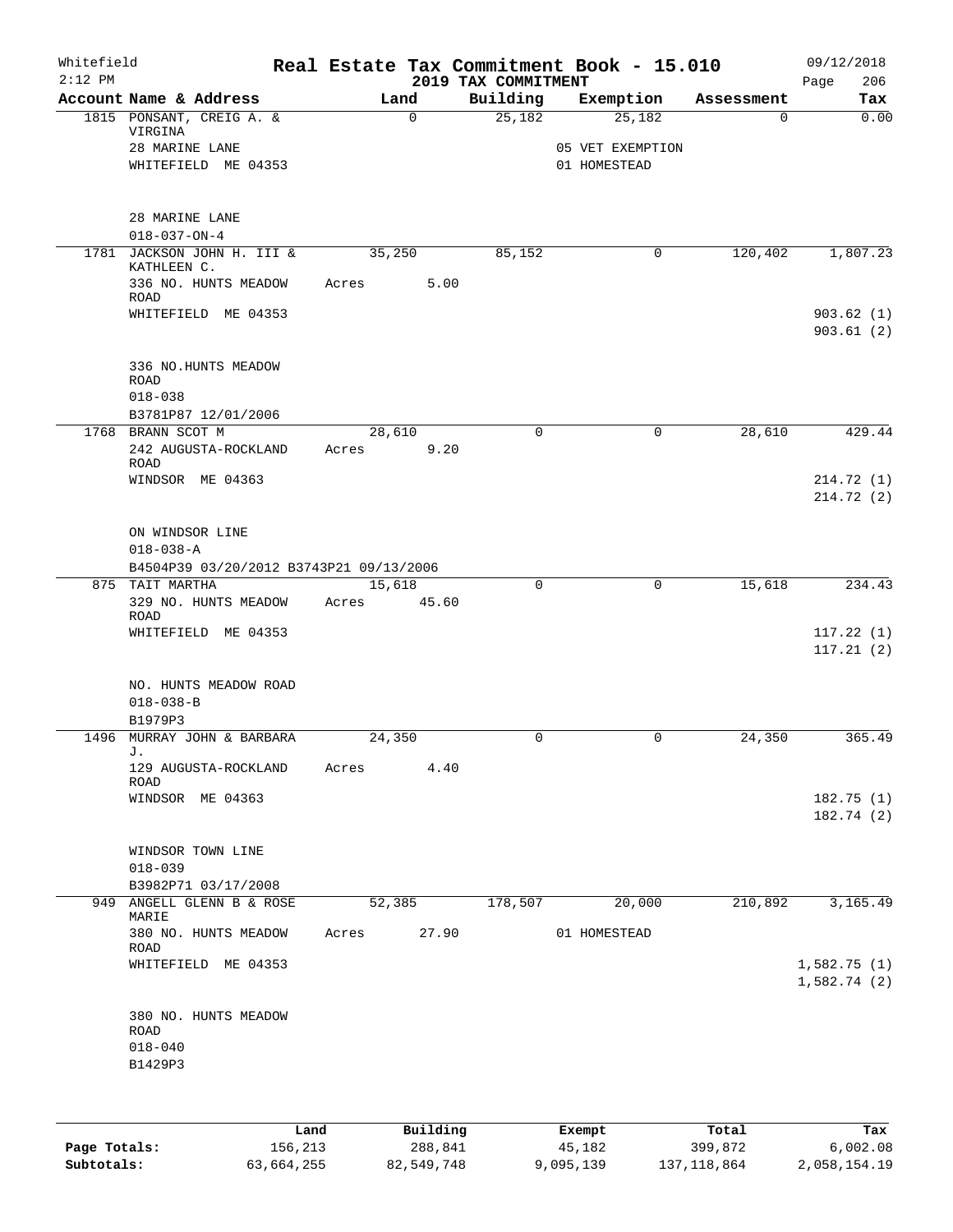| Whitefield |                                                                                                                         |        |        |                     | Real Estate Tax Commitment Book - 15.010 |            | 09/12/2018                  |
|------------|-------------------------------------------------------------------------------------------------------------------------|--------|--------|---------------------|------------------------------------------|------------|-----------------------------|
| $2:12$ PM  |                                                                                                                         |        |        | 2019 TAX COMMITMENT |                                          |            | 207<br>Page                 |
|            | Account Name & Address                                                                                                  |        | Land   | Building            | Exemption                                | Assessment | Tax                         |
|            | 93 SALOIS PAUL J. &<br>CHRISTINA                                                                                        | 43,250 |        | 130, 331            | 20,000                                   | 153,581    | 2,305.25                    |
|            | 366 NO. HUNTS MEADOW<br>ROAD                                                                                            | Acres  | 15.00  |                     | 01 HOMESTEAD                             |            |                             |
|            | WHITEFIELD ME 04353                                                                                                     |        |        |                     |                                          |            | 1,152.63(1)<br>1, 152.62(2) |
|            | 366 NO. HUNTS MEADOW<br>ROAD                                                                                            |        |        |                     |                                          |            |                             |
|            | $018 - 040 - A$                                                                                                         |        |        |                     |                                          |            |                             |
|            | B4815P307 09/08/2014 B4809P48 08/18/2014 B1265P248                                                                      |        |        |                     |                                          |            |                             |
|            | 1369 CASWELL MARY E.                                                                                                    |        | 37,170 | 57,402              | 20,000                                   | 74,572     | 1,119.33                    |
|            | 392 NO. HUNTS MEADOW<br>ROAD                                                                                            | Acres  | 7.40   |                     | 01 HOMESTEAD                             |            |                             |
|            | WHITEFIELD ME 04353                                                                                                     |        |        |                     |                                          |            | 559.67(1)                   |
|            |                                                                                                                         |        |        |                     |                                          |            | 559.66(2)                   |
|            | 392 NO. HUNTS MEADOW<br>ROAD                                                                                            |        |        |                     |                                          |            |                             |
|            | $018 - 041$                                                                                                             |        |        |                     |                                          |            |                             |
|            | B47788P319 06/13/2014 B1508P233<br>508 CASWELL MARY E.                                                                  | 20,000 |        | $\mathbf 0$         | 0                                        | 20,000     | 300.20                      |
|            | 392 NO. HUNTS MEADOW<br>ROAD                                                                                            | Acres  | 1.50   |                     |                                          |            |                             |
|            | WHITEFIELD ME 04353                                                                                                     |        |        |                     |                                          |            | 150.10(1)                   |
|            |                                                                                                                         |        |        |                     |                                          |            | 150.10(2)                   |
|            | NO. HUNTS MEADOW ROAD<br>$018 - 041 - A$                                                                                |        |        |                     |                                          |            |                             |
|            | B1618P217                                                                                                               |        |        |                     |                                          |            |                             |
|            | 1068 HOWES, MARK                                                                                                        | 34,516 |        | 96,132              | 0                                        | 130,648    | 1,961.03                    |
|            | HOWES, KATRIN & ACOSTA, Acres 13.60<br>MARIA d.C.                                                                       |        |        |                     |                                          |            |                             |
|            | 404 N. HUNTS MEADOW<br><b>ROAD</b>                                                                                      |        |        |                     |                                          |            | 980.52(1)                   |
|            | WHITEFIELD ME 04353                                                                                                     |        |        |                     |                                          |            | 980.51(2)                   |
|            | 404 NO. HUNTS MEADOW<br>ROAD                                                                                            |        |        |                     |                                          |            |                             |
|            | $018 - 042$                                                                                                             |        |        |                     |                                          |            |                             |
|            | B5041P31 08/12/2016                                                                                                     |        |        |                     |                                          |            |                             |
|            | 804 BRETON GLEN P. & KAREN<br>L.                                                                                        | 25,882 |        | 18,322              | 0                                        | 44,204     | 663.50                      |
|            | 241 COOPER ROAD                                                                                                         | Acres  | 5.79   |                     |                                          |            |                             |
|            | WHITEFIELD ME 04353                                                                                                     |        |        |                     |                                          |            | 331.75(1)<br>331.75(2)      |
|            | 375 NO. HUNTS MEADOW<br>ROAD<br>$018 - 044$                                                                             |        |        |                     |                                          |            |                             |
|            | B4829P133 10/20/2014 B4814P247 09/03/2014 B4812P168<br>08/26/2014 B4504P162 03/21/2012 B4456P145 11/04/2011<br>B1431P17 |        |        |                     |                                          |            |                             |

|              | Land       | Building   | Exempt   | Total       | Tax          |
|--------------|------------|------------|----------|-------------|--------------|
| Page Totals: | 160,818    | 302,187    | 40,000   | 423,005     | 6,349.31     |
| Subtotals:   | 63,825,073 | 82,851,935 | ,135,139 | 137,541,869 | 2,064,503.50 |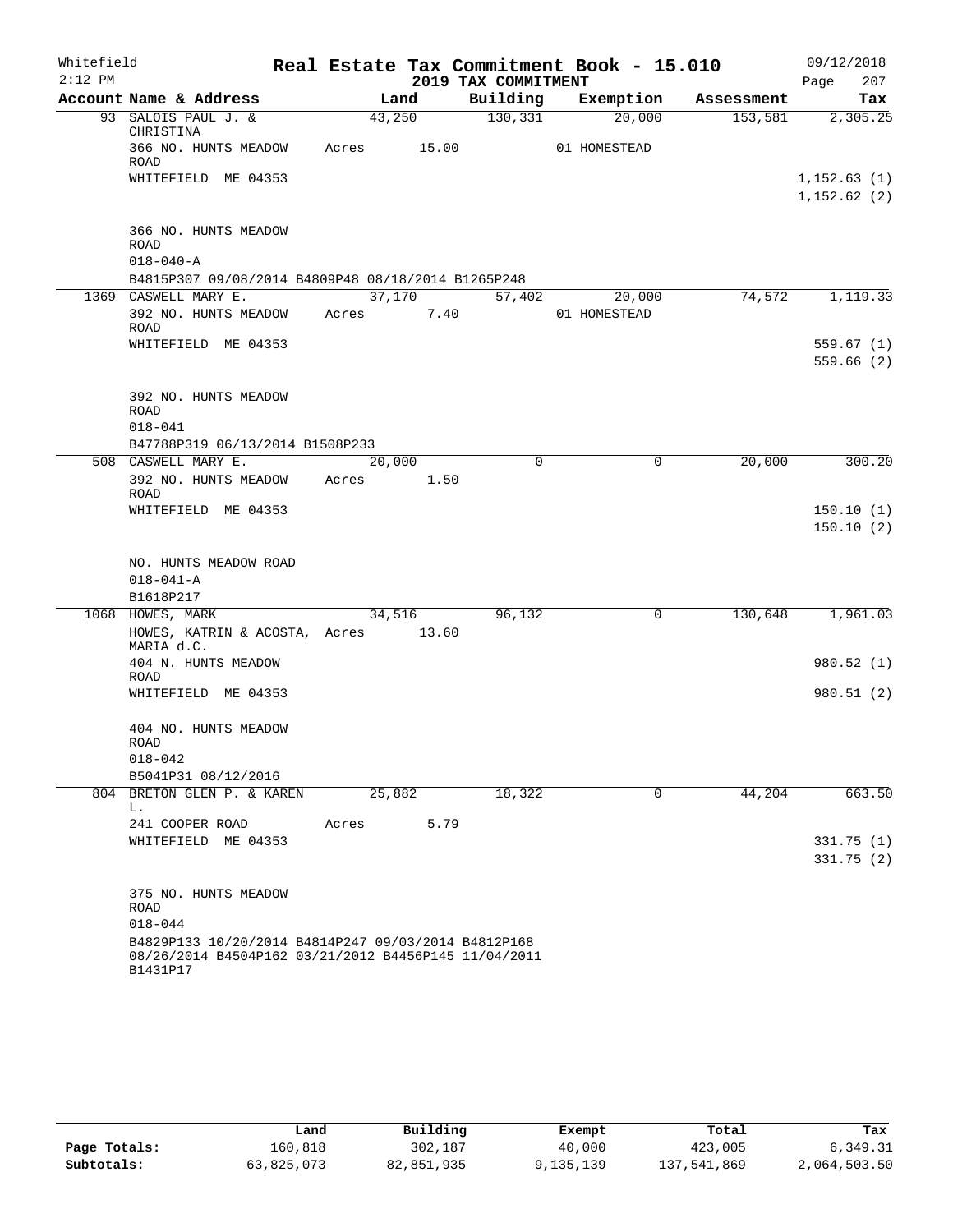| Whitefield<br>$2:12$ PM    |                                                           |       |                         |                                 | Real Estate Tax Commitment Book - 15.010 |                          | 09/12/2018                 |
|----------------------------|-----------------------------------------------------------|-------|-------------------------|---------------------------------|------------------------------------------|--------------------------|----------------------------|
|                            | Account Name & Address                                    |       | Land                    | 2019 TAX COMMITMENT<br>Building | Exemption                                | Assessment               | 208<br>Page<br>Tax         |
|                            | 864 SALOIS PAUL J. &                                      |       | 58,040                  | 0                               | $\Omega$                                 | 58,040                   | 871.18                     |
|                            | CRISTINA T.<br>366 NORTH HUNTS MEADOW<br>ROAD             | Acres | 52.58                   |                                 |                                          |                          |                            |
|                            | WHITEFIELD ME 04353                                       |       |                         |                                 |                                          |                          | 435.59(1)<br>435.59 (2)    |
|                            | NORTH HUNTS MEADOW ROAD<br>$018 - 044 - A$                |       |                         |                                 |                                          |                          |                            |
|                            | B4829P133 10/20/2014                                      |       |                         |                                 |                                          |                          |                            |
|                            | 452 TAIT MARTHA<br>329 NO. HUNTS MEADOW<br><b>ROAD</b>    | Acres | 56,592<br>66.80         | 145,916                         | 20,000<br>01 HOMESTEAD                   | 182,508                  | 2,739.45                   |
|                            | WHITEFIELD ME 04353                                       |       |                         |                                 |                                          |                          | 1,369.73(1)<br>1,369.72(2) |
|                            | 329 NO. HUNTS MEADOW<br><b>ROAD</b><br>$018 - 045$        |       |                         |                                 |                                          |                          |                            |
|                            | B1979P3<br>660 SMITH NICHOLAS P.                          |       | 42,850                  | 111,838                         | 20,000                                   | 134,688                  | 2,021.67                   |
|                            | 287 NO. HUNTS MEADOW<br>ROAD                              | Acres | 14.50                   |                                 | 01 HOMESTEAD                             |                          |                            |
|                            | WHITEFIELD ME 04353                                       |       |                         |                                 |                                          |                          | 1,010.84(1)<br>1,010.83(2) |
|                            | 287 NO. HUNTS MEADOW<br>ROAD                              |       |                         |                                 |                                          |                          |                            |
|                            | $018 - 046$<br>B3513P233 07/08/2005                       |       |                         |                                 |                                          |                          |                            |
|                            | 1466 MOREAU BRANDON J. &                                  |       | 30,150                  | 97,996                          | 20,000                                   | 108, 146                 | 1,623.27                   |
|                            | ALICIA<br>275 NO. HUNTS MEADOW<br><b>ROAD</b>             | Acres | 1.60                    |                                 | 01 HOMESTEAD                             |                          |                            |
|                            | WHITEFIELD ME 04353                                       |       |                         |                                 |                                          |                          | 811.64(1)<br>811.63(2)     |
|                            | 275 NO. HUNTS MEADOW<br>ROAD<br>$018 - 046 - A$           |       |                         |                                 |                                          |                          |                            |
|                            | B3895P219 08/15/2007 B3519P233 07/18/2005                 |       |                         |                                 |                                          |                          |                            |
| 606                        | HOPKINS CLIFTON E. &<br>JULIE L.<br>377 WINDSOR NECK ROAD | Acres | 30,000<br>1.50          | 17,839                          | 0                                        | 47,839                   | 718.06                     |
|                            | WINDSOR ME 04363                                          |       |                         |                                 |                                          |                          | 359.03(1)<br>359.03(2)     |
|                            | 269 NO. HUNTS MEADOW<br>ROAD<br>$018 - 047$               |       |                         |                                 |                                          |                          |                            |
| 322                        | B2628P297<br>ACKER CHARLES W. &                           |       | 70,950                  | 153,472                         | 26,000                                   | 198,422                  | 2,978.31                   |
|                            | BARBARA MAYER<br>21 IRON LEDGE LANE                       | Acres | 72.00                   |                                 | 07 NMR VET & WIDOW                       |                          |                            |
|                            | WHITEFIELD ME 04353                                       |       |                         |                                 | 01 HOMESTEAD                             |                          | 1,489.16(1)<br>1,489.15(2) |
|                            | 21 IRON LEDGE LANE<br>$018 - 048$                         |       |                         |                                 |                                          |                          |                            |
|                            | Land                                                      |       | Building                |                                 | Exempt                                   | Total                    | Tax                        |
| Page Totals:<br>Subtotals: | 288,582<br>64, 113, 655                                   |       | 527,061<br>83, 378, 996 |                                 | 86,000<br>9,221,139                      | 729,643<br>138, 271, 512 | 10,951.94<br>2,075,455.44  |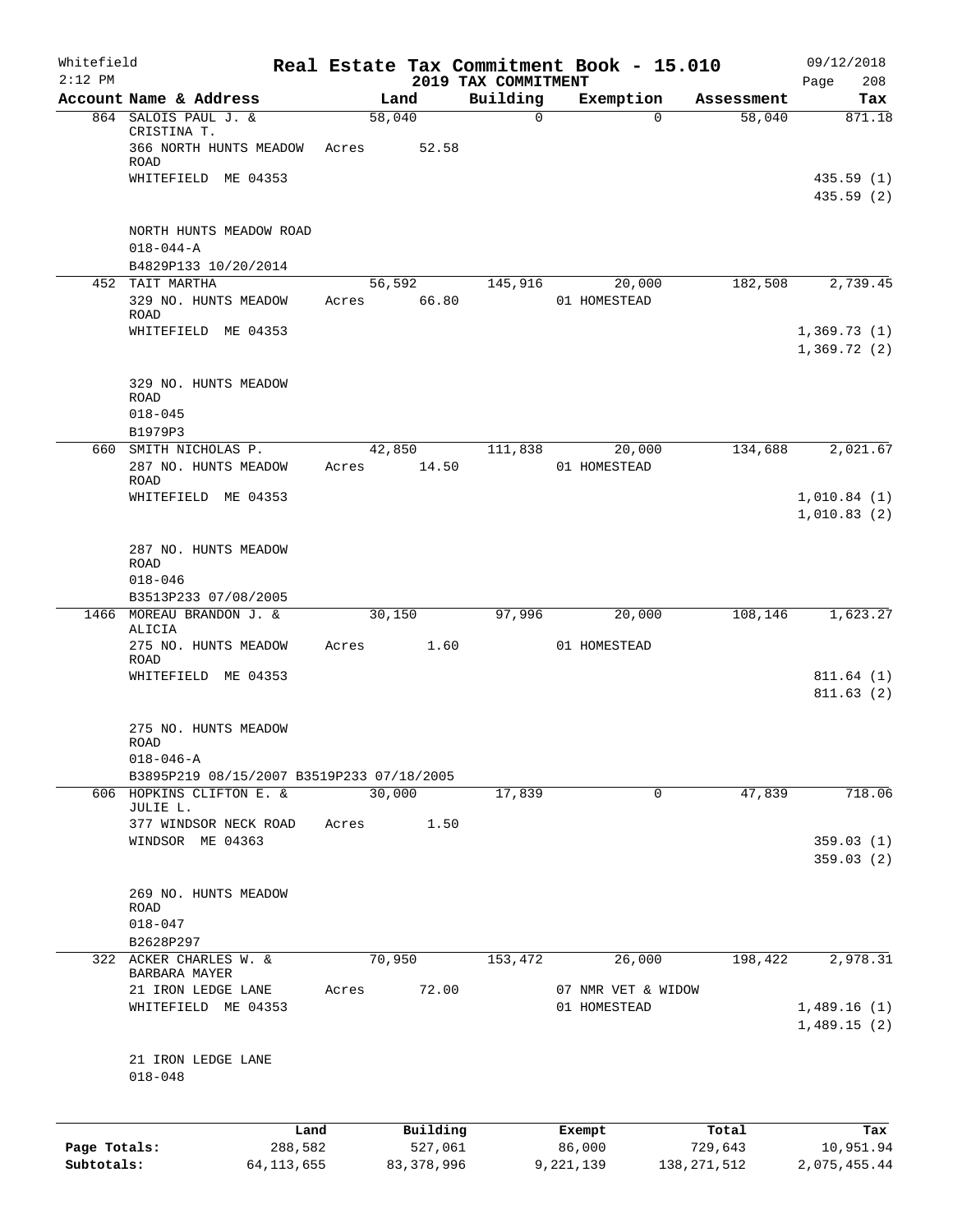| Whitefield   |                                                                 |                 |                     |                                 | Real Estate Tax Commitment Book - 15.010 |                  | 09/12/2018                 |
|--------------|-----------------------------------------------------------------|-----------------|---------------------|---------------------------------|------------------------------------------|------------------|----------------------------|
| $2:12$ PM    | Account Name & Address                                          |                 | Land                | 2019 TAX COMMITMENT<br>Building | Exemption                                | Assessment       | 209<br>Page<br>Tax         |
|              | 1564 BAILEY RODNEY M. &                                         |                 | 30,000              | 93,515                          | 20,000                                   | 103,515          | 1,553.76                   |
|              | CATHERINE J.<br>255 NO. HUNTS MEADOW                            | Acres           | 0.52                |                                 | 01 HOMESTEAD                             |                  |                            |
|              | <b>ROAD</b><br>WHITEFIELD ME 04353                              |                 |                     |                                 |                                          |                  | 776.88(1)                  |
|              |                                                                 |                 |                     |                                 |                                          |                  | 776.88(2)                  |
|              | 255 NO. HUNTS MEADOW<br><b>ROAD</b><br>$018 - 049$              |                 |                     |                                 |                                          |                  |                            |
|              | B4921P176 08/24/2015 B1450P166                                  |                 |                     |                                 |                                          |                  |                            |
|              | 965 BAILEY LYNDAL                                               |                 | 69,750              | 96,383                          | 26,000                                   | 140,133          | 2,103.40                   |
|              | 237 N. HUNTS MEADOW<br><b>ROAD</b>                              | Acres           | 56.00               |                                 | 01 HOMESTEAD                             |                  |                            |
|              | WHITEFIELD ME 04353                                             |                 |                     |                                 | 05 VET EXEMPTION                         |                  | 1,051.70(1)<br>1,051.70(2) |
|              | 237 NO. HUNTS MEADOW<br>ROAD<br>$018 - 050$                     |                 |                     |                                 |                                          |                  |                            |
|              | B1268P197                                                       |                 |                     |                                 |                                          |                  |                            |
|              | 1697 BAILEY RODNEY M. &<br>CATHERINE J.<br>255 NO. HUNTS MEADOW | Acres           | 5,850<br>3.90       | $\Omega$                        | 0                                        | 5,850            | 87.81                      |
|              | ROAD                                                            |                 |                     |                                 |                                          |                  |                            |
|              | WHITEFIELD ME 04353                                             |                 |                     |                                 |                                          |                  | 43.91(1)                   |
|              |                                                                 |                 |                     |                                 |                                          |                  | 43.90(2)                   |
|              | NO. HUNTS MEADOW ROAD                                           |                 |                     |                                 |                                          |                  |                            |
|              | $018 - 050 - A$<br>B4921P176 08/24/2015                         |                 |                     |                                 |                                          |                  |                            |
|              | 1424 AYER BRENTON E. & RENEE                                    |                 | 45,284              | $\Omega$                        | $\mathbf 0$                              | 45,284           | 679.71                     |
|              | 7410 SKYLINE DRIVE                                              | Acres           | 63.60               |                                 |                                          |                  |                            |
|              | FREDERICK MD 21702                                              |                 |                     |                                 |                                          |                  | 339.86(1)                  |
|              |                                                                 |                 |                     |                                 |                                          |                  | 339.85(2)                  |
|              | NO. HUNTS MEADOW ROAD<br>$018 - 051$                            |                 |                     |                                 |                                          |                  |                            |
|              | B3776P58 05/11/2006                                             |                 |                     |                                 |                                          |                  |                            |
|              | 524 ROBBINS, JOSHUA M.                                          |                 | 36,690              | 94,388                          | 20,000                                   | 111,078          | 1,667.28                   |
|              | ROBBIN, ELIZA J.<br>195 N. HUNTS MEADOW                         | Acres           | 6.80                |                                 | 01 HOMESTEAD                             |                  | 833.64 (1)                 |
|              | ROAD<br>WHITEFIELD ME 04353                                     |                 |                     |                                 |                                          |                  | 833.64 (2)                 |
|              |                                                                 |                 |                     |                                 |                                          |                  |                            |
|              | 195 NO. HUNTS MEADOW<br>ROAD<br>$018 - 051 - A$                 |                 |                     |                                 |                                          |                  |                            |
|              | B5050P196 09/06/2016 B3882P279 07/13/2007 B2473P69              |                 |                     |                                 |                                          |                  |                            |
|              | 128 NILES KIMBER & JANE                                         |                 | 33,750              | 168,678                         | 20,000                                   | 182,428          | 2,738.24                   |
|              | 219 NO. HUNTS MEADOW<br>ROAD                                    | Acres           | 4.00                |                                 | 01 HOMESTEAD                             |                  |                            |
|              | WHITEFIELD ME 04353                                             |                 |                     |                                 |                                          |                  | 1,369.12(1)<br>1,369.12(2) |
|              | 219 NO. HUNTS MEADOW<br>ROAD                                    |                 |                     |                                 |                                          |                  |                            |
|              | $018 - 051 - B$<br>B3877P201 07/07/2007                         |                 |                     |                                 |                                          |                  |                            |
|              |                                                                 |                 |                     |                                 |                                          |                  |                            |
| Page Totals: |                                                                 | Land<br>221,324 | Building<br>452,964 |                                 | Exempt<br>86,000                         | Total<br>588,288 | Tax<br>8,830.20            |
| Subtotals:   |                                                                 | 64, 334, 979    | 83,831,960          |                                 | 9,307,139                                | 138,859,800      | 2,084,285.64               |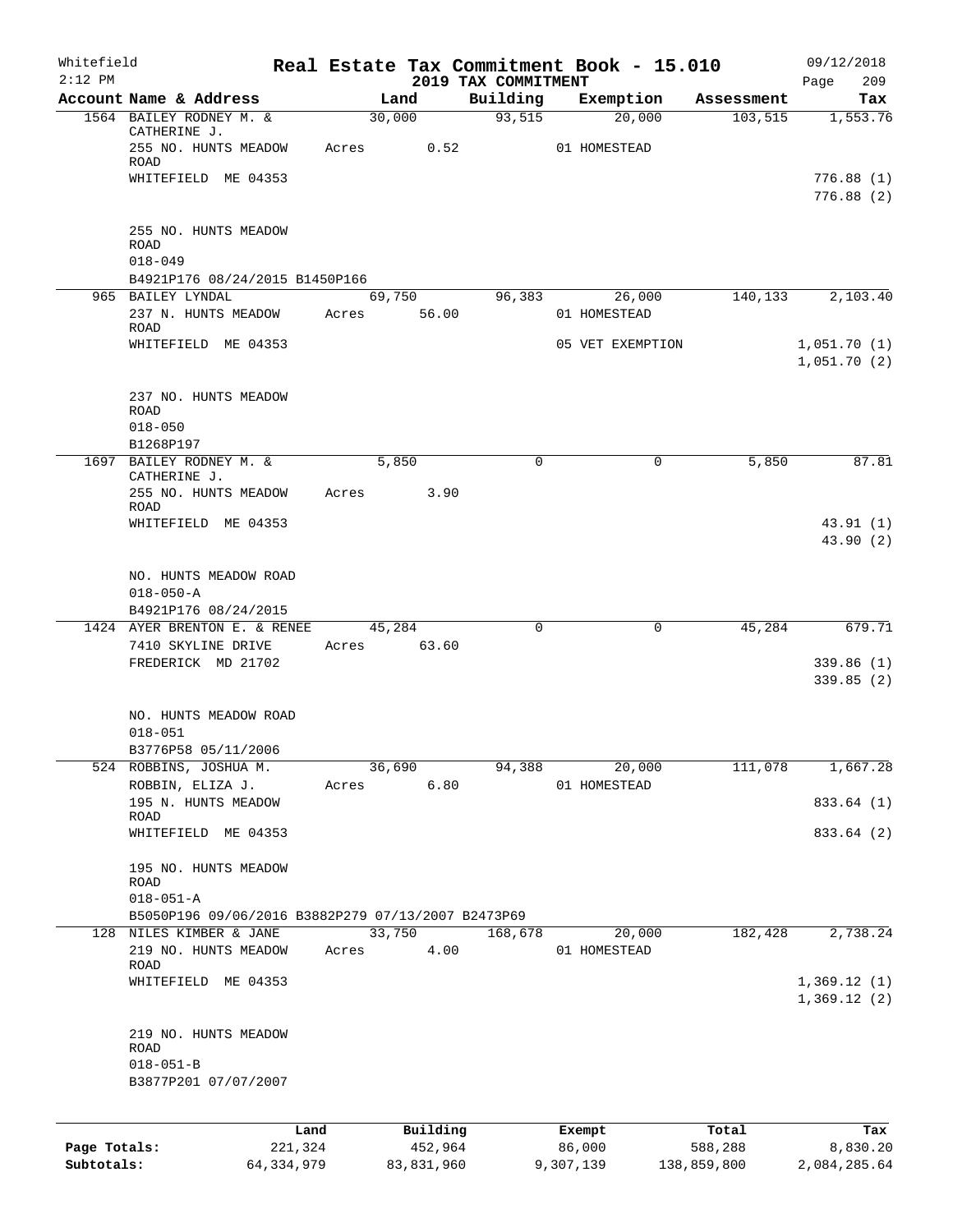| Whitefield<br>$2:12$ PM |                                                                                                                                   |        |        | 2019 TAX COMMITMENT | Real Estate Tax Commitment Book - 15.010 |            | 09/12/2018<br>210      |
|-------------------------|-----------------------------------------------------------------------------------------------------------------------------------|--------|--------|---------------------|------------------------------------------|------------|------------------------|
|                         | Account Name & Address                                                                                                            |        | Land   | Building            | Exemption                                | Assessment | Page<br>Tax            |
|                         | 1089 MILLER SCOTT V. SR                                                                                                           |        | 2,145  | $\Omega$            | $\Omega$                                 | 2,145      | 32.20                  |
|                         | 186 WINDSOR ROAD                                                                                                                  | Acres  | 1.43   |                     |                                          |            |                        |
|                         | CHELSEA ME 04330                                                                                                                  |        |        |                     |                                          |            | 16.10(1)               |
|                         |                                                                                                                                   |        |        |                     |                                          |            | 16.10(2)               |
|                         | COOPER ROAD                                                                                                                       |        |        |                     |                                          |            |                        |
|                         | $018 - 052$                                                                                                                       |        |        |                     |                                          |            |                        |
|                         | B4726P82 10/25/2013 B4722P311 10/16/2013 B4699P108<br>08/14/2013 B4518P315 05/03/2012 B4481P77 01/11/2012<br>B4461P318 11/21/2011 |        |        |                     |                                          |            |                        |
|                         | 992 MILLER SCOTT VERNON &<br>HEIDI                                                                                                | 14,540 |        | $\mathbf 0$         | $\mathbf 0$                              | 14,540     | 218.25                 |
|                         | 186 WINDSOR ROAD                                                                                                                  | Acres  | 13.80  |                     |                                          |            |                        |
|                         | CHELSEA ME 04330                                                                                                                  |        |        |                     |                                          |            | 109.13(1)              |
|                         |                                                                                                                                   |        |        |                     |                                          |            | 109.12(2)              |
|                         | 549 COOPER ROAD                                                                                                                   |        |        |                     |                                          |            |                        |
|                         | $018 - 053$                                                                                                                       |        |        |                     |                                          |            |                        |
|                         | B1538P23                                                                                                                          |        |        |                     |                                          |            |                        |
|                         | 1872 MILLER SCOTT JR.                                                                                                             |        | 30,750 | 9,156               | 20,000                                   | 19,906     | 298.79                 |
|                         | 549 COOPER ROAD                                                                                                                   | Acres  | 2.00   |                     | 01 HOMESTEAD                             |            |                        |
|                         | WHITEFIELD ME 04353                                                                                                               |        |        |                     |                                          |            | 149.40(1)<br>149.39(2) |
|                         |                                                                                                                                   |        |        |                     |                                          |            |                        |
|                         | 549 COOPER ROAD                                                                                                                   |        |        |                     |                                          |            |                        |
|                         | $018 - 053 - A$                                                                                                                   |        |        |                     |                                          |            |                        |
|                         | 1773 ADAMS, MICHAEL L.                                                                                                            |        | 31,035 | 12,335              | $\mathbf 0$                              | 43,370     | 650.98                 |
|                         | ADAMS, ROSE A.                                                                                                                    | Acres  | 2.19   |                     |                                          |            |                        |
|                         | 28 PINE BROOK DRIVE,                                                                                                              |        |        |                     |                                          |            | 325.49(1)              |
|                         | APT <sub>2</sub><br>AUGUSTA ME 04330                                                                                              |        |        |                     |                                          |            | 325.49(2)              |
|                         |                                                                                                                                   |        |        |                     |                                          |            |                        |
|                         | 114 NO. HUNTS MEADOW<br><b>ROAD</b>                                                                                               |        |        |                     |                                          |            |                        |
|                         | $018 - 054$                                                                                                                       |        |        |                     |                                          |            |                        |
|                         | B5215P240 12/15/2017                                                                                                              |        |        |                     |                                          |            |                        |
|                         | 732 MAINE NATURAL GAS                                                                                                             |        | 0      | 918,220             | 0                                        | 918,220    | 13,782.48              |
|                         | C/O AVANGRID MANAGEMENT<br>CO.- LOCAL TAX                                                                                         |        |        |                     |                                          |            |                        |
|                         | ONE CITY CENTER, 5TH                                                                                                              |        |        |                     |                                          |            | 6,891.24(1)            |
|                         | <b>FLOOR</b>                                                                                                                      |        |        |                     |                                          |            |                        |
|                         | PORTLAND ME 04101                                                                                                                 |        |        |                     |                                          |            | 6,891.24(2)            |
|                         | AUGUSTA ROAD                                                                                                                      |        |        |                     |                                          |            |                        |
|                         | 018-RT 17                                                                                                                         |        |        |                     |                                          |            |                        |
|                         | 673 COUTTS BROTHERS INC                                                                                                           | 20,300 |        | $\Omega$            | $\Omega$                                 | 20,300     | 304.70                 |
|                         | PO BOX 58                                                                                                                         | Acres  | 1.70   |                     |                                          |            |                        |
|                         | GARDINER ME 04345                                                                                                                 |        |        |                     |                                          |            | 152.35(1)              |
|                         |                                                                                                                                   |        |        |                     |                                          |            | 152.35(2)              |
|                         | NO. HUNTS MEADOW ROAD                                                                                                             |        |        |                     |                                          |            |                        |
|                         | $019 - 001$                                                                                                                       |        |        |                     |                                          |            |                        |
|                         | B1624P151                                                                                                                         |        |        |                     |                                          |            |                        |
|                         |                                                                                                                                   |        |        |                     |                                          |            |                        |

|              | Land         | Building   | Exempt    | Total       | Tax          |
|--------------|--------------|------------|-----------|-------------|--------------|
| Page Totals: | 98,770       | 939,711    | 20,000    | 1,018,481   | 15,287.40    |
| Subtotals:   | 64, 433, 749 | 84,771,671 | 9,327,139 | 139,878,281 | 2,099,573.04 |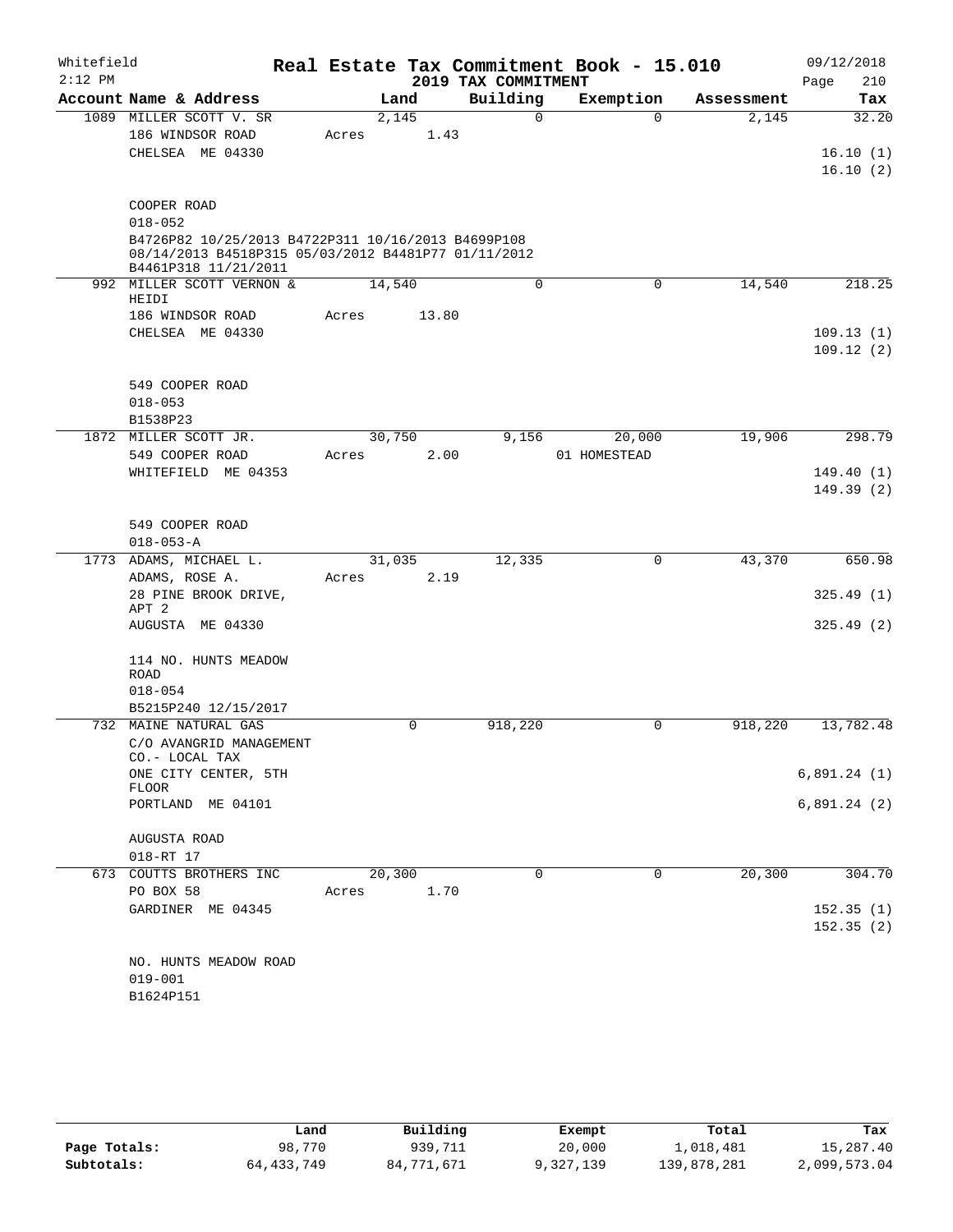| Whitefield<br>$2:12$ PM |                                                                                                 |       |                   | 2019 TAX COMMITMENT | Real Estate Tax Commitment Book - 15.010 |            | 09/12/2018<br>211<br>Page    |
|-------------------------|-------------------------------------------------------------------------------------------------|-------|-------------------|---------------------|------------------------------------------|------------|------------------------------|
|                         | Account Name & Address                                                                          |       | Land              | Building            | Exemption                                | Assessment | Tax                          |
|                         | 383 FROST JANE E. & SIMON<br>$\mathbb{C}$ .                                                     |       | 50, 500           | 110,477             | $\mathbf 0$                              | 160,977    | 2,416.26                     |
|                         | 419 NO. HUNTS MEADOW<br><b>ROAD</b>                                                             | Acres | 25.00             |                     |                                          |            |                              |
|                         | WHITEFIELD ME 04353                                                                             |       |                   |                     |                                          |            | 1, 208.13(1)<br>1, 208.13(2) |
|                         | 419 NO. HUNTS MEADOW<br>ROAD<br>$019 - 002$                                                     |       |                   |                     |                                          |            |                              |
|                         | B3390P130 10/29/2004                                                                            |       |                   |                     |                                          |            |                              |
|                         | 255 JAMES DAVID C.                                                                              |       | 33,300            | 97,988              | 20,000                                   | 111,288    | 1,670.43                     |
|                         | 403 NO. HUNTS MEADOW<br><b>ROAD</b>                                                             | Acres | 3.70              |                     | 01 HOMESTEAD                             |            |                              |
|                         | WHITEFIELD ME 04353                                                                             |       |                   |                     |                                          |            | 835.22 (1)<br>835.21(2)      |
|                         | 403 NO. HUNTS MEADOW<br>ROAD                                                                    |       |                   |                     |                                          |            |                              |
|                         | $019 - 003$                                                                                     |       |                   |                     |                                          |            |                              |
|                         | B1968P332                                                                                       |       |                   |                     |                                          |            |                              |
|                         | 131 FECAROTTA JOSEPH M. &<br>PATRICIA E.                                                        |       | 108,750           | 98,136              | 0                                        | 206,886    | 3,105.36                     |
|                         | 10 LAKEVIEW DRIVE<br>DANBURY CT 06811                                                           | Acres | 134.00            |                     |                                          |            | 1,552.68(1)                  |
|                         |                                                                                                 |       |                   |                     |                                          |            | 1,552.68(2)                  |
|                         | 393 NO. HUNTS MEADOW<br>ROAD<br>$019 - 004$                                                     |       |                   |                     |                                          |            |                              |
|                         | B2256P232                                                                                       |       |                   |                     |                                          |            |                              |
|                         | 763 HALL HEIRS ANDREW                                                                           |       | 10,700            | 0                   | $\mathbf 0$                              | 10,700     | 160.61                       |
|                         | C/O NANCY DUNCAN                                                                                | Acres | 9.00              |                     |                                          |            |                              |
|                         | 10 VATERS HIDEAWAY<br>JEFFERSON ME 04348                                                        |       |                   |                     |                                          |            | 80.31(1)<br>80.30(2)         |
|                         |                                                                                                 |       |                   |                     |                                          |            |                              |
|                         | OFF DOYLE ROAD                                                                                  |       |                   |                     |                                          |            |                              |
|                         | $019 - 005$                                                                                     |       |                   |                     |                                          |            |                              |
|                         | B1655P1                                                                                         |       |                   |                     |                                          |            |                              |
|                         | 1627 BENEDICT JOSEPH W.<br>KELLEY-BENEDICT,                                                     | Acres | 174,250<br>265.00 | 155,845             | 0                                        | 330,095    | 4,954.73                     |
|                         | PATRICIA<br>58 WHITNEY STREET                                                                   |       |                   |                     |                                          |            | 2,477.37(1)                  |
|                         | NORTHBOROUGH MA 01532                                                                           |       |                   |                     |                                          |            | 2,477.36(2)                  |
|                         | 242 DEVINE ROAD<br>$019 - 006$                                                                  |       |                   |                     |                                          |            |                              |
|                         | B5007P310 05/23/2016 B4457P106 11/08/2011 B4339P144<br>11/10/2010 B2088P159 08/15/1995 B316P548 |       |                   |                     |                                          |            |                              |
|                         | 1583 HARRINGTON PHIL                                                                            |       | 34,050            | $\Omega$            | $\Omega$                                 | 34,050     | 511.09                       |
|                         | 145 FOWLE HILL ROAD                                                                             | Acres | 16.00             |                     |                                          |            |                              |
|                         | WISCASSET ME 04578                                                                              |       |                   |                     |                                          |            | 255.55(1)<br>255.54(2)       |
|                         | DEVINE ROAD                                                                                     |       |                   |                     |                                          |            |                              |
|                         | $019 - 007$<br>B4883P119 05/06/2015 B4758P95 02/19/2014 B4399P246                               |       |                   |                     |                                          |            |                              |
|                         | 05/18/2011 B513P46                                                                              |       |                   |                     |                                          |            |                              |
|                         |                                                                                                 |       |                   |                     |                                          |            |                              |
|                         |                                                                                                 | Land, | Building          |                     | <b>Ryomnt</b>                            | $T0+21$    | Tay                          |

|              | Land       | Building   | Exempt    | Total       | Tax          |
|--------------|------------|------------|-----------|-------------|--------------|
| Page Totals: | 411,550    | 462,446    | 20,000    | 853,996     | 12,818.48    |
| Subtotals:   | 64,845,299 | 85,234,117 | 9,347,139 | 140,732,277 | 2,112,391.52 |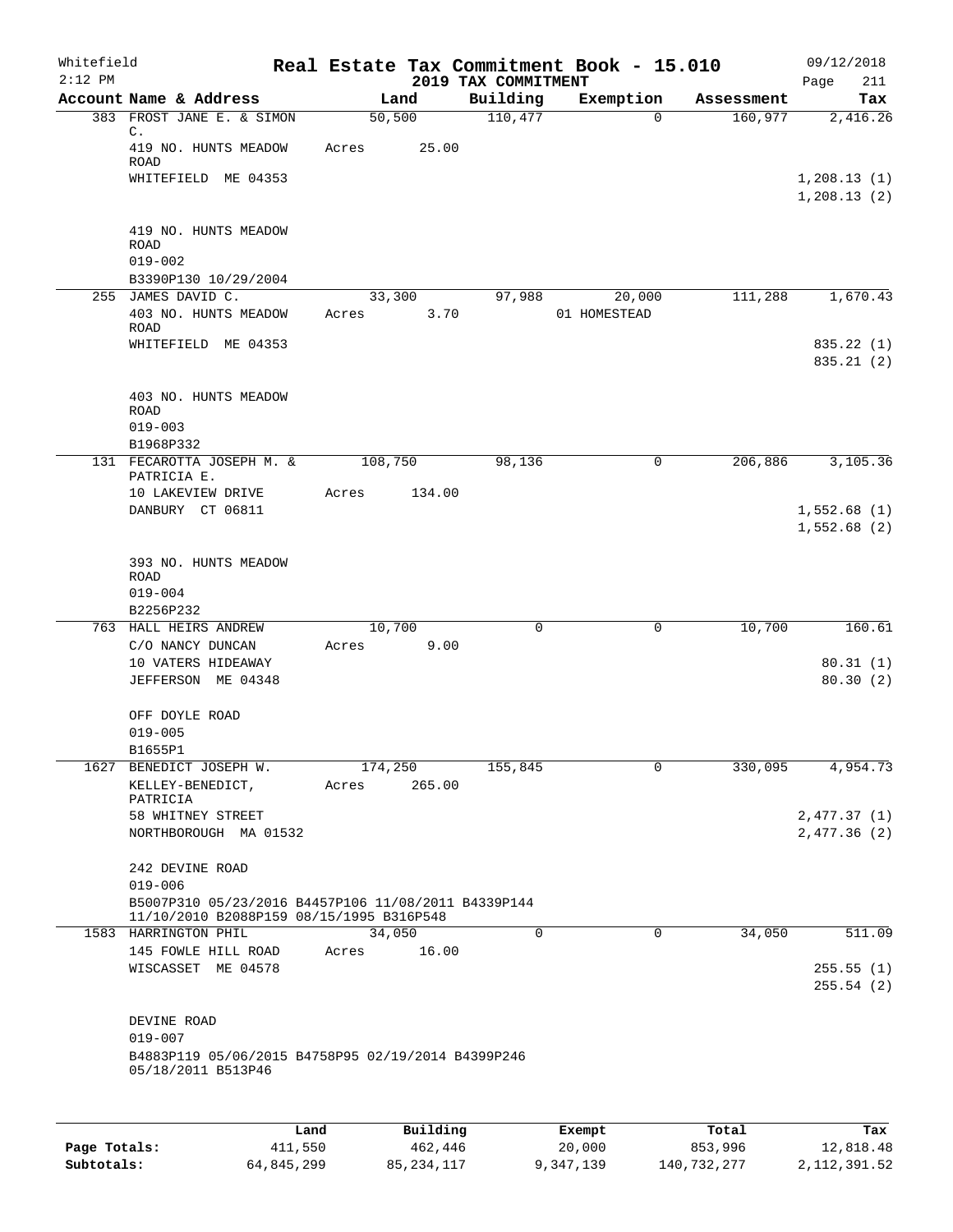| Whitefield<br>$2:12$ PM |                                                                                     |        |       | 2019 TAX COMMITMENT | Real Estate Tax Commitment Book - 15.010 |            | 09/12/2018<br>212<br>Page |
|-------------------------|-------------------------------------------------------------------------------------|--------|-------|---------------------|------------------------------------------|------------|---------------------------|
|                         | Account Name & Address                                                              | Land   |       | Building            | Exemption                                | Assessment | Tax                       |
|                         | 1283 CENTRAL MAINE POWER                                                            | 76,200 |       | $\Omega$            | $\Omega$                                 | 76,200     | 1,143.76                  |
|                         | C/O AVANGRID MANAGEMENT Acres<br>CO.- LOCAL TAX                                     |        | 25.40 |                     |                                          |            |                           |
|                         | ONE CITY CENTER, 5TH<br><b>FLOOR</b>                                                |        |       |                     |                                          |            | 571.88(1)                 |
|                         | PORTLAND ME 04101                                                                   |        |       |                     |                                          |            | 571.88 (2)                |
|                         | DOYLE ROAD                                                                          |        |       |                     |                                          |            |                           |
|                         | $019 - 008$                                                                         |        |       |                     |                                          |            |                           |
|                         | 527 NICHOLSON TRUST M<br>FRANCES                                                    | 20,000 |       | 0                   | 0                                        | 20,000     | 300.20                    |
|                         | C/O M. FRANCES<br>HERBENICK                                                         | Acres  | 0.96  |                     |                                          |            |                           |
|                         | 342 SOUND DRIVE                                                                     |        |       |                     |                                          |            | 150.10(1)                 |
|                         | KEY LARGO FL 33037                                                                  |        |       |                     |                                          |            | 150.10(2)                 |
|                         | DEVINE ROAD                                                                         |        |       |                     |                                          |            |                           |
|                         | $019 - 011$<br>B1354P321                                                            |        |       |                     |                                          |            |                           |
|                         | 1425 FURROW JOSEPH & ANGELA                                                         | 30,000 |       | 35,130              | 0                                        | 65,130     | 977.60                    |
|                         | 408 DEVINE ROAD                                                                     | Acres  | 1.37  |                     |                                          |            |                           |
|                         | WHITEFIELD ME 04353                                                                 |        |       |                     |                                          |            | 488.80 (1)                |
|                         |                                                                                     |        |       |                     |                                          |            | 488.80 (2)                |
|                         | 408 DEVINE ROAD                                                                     |        |       |                     |                                          |            |                           |
|                         | $019 - 011 - A$                                                                     |        |       |                     |                                          |            |                           |
|                         | B4788P42 06/11/2014 B4784P36 05/30/2014 B3741P77<br>09/12/2006 B3389P107 10/25/2004 |        |       |                     |                                          |            |                           |
|                         | 1681 LABELLE KELLIE-JO                                                              | 37,970 |       | 113,812             | 0                                        | 151,782    | 2,278.25                  |
|                         | C/O ME STATE CREDIT<br>UNION                                                        | Acres  | 8.40  |                     |                                          |            |                           |
|                         | P.O. BOX 5659                                                                       |        |       |                     |                                          |            | 1,139.13(1)               |
|                         | AUGUSTA ME 04332-5659                                                               |        |       |                     |                                          |            | 1, 139.12(2)              |
|                         | 382 DEVINE ROAD                                                                     |        |       |                     |                                          |            |                           |
|                         | $019 - 012$<br>B4818P216 09/16/2014 B2682P57                                        |        |       |                     |                                          |            |                           |
|                         | 234 BOYIAN JUDITH                                                                   | 38,970 |       | 152,007             | 0                                        | 190,977    | 2,866.56                  |
|                         | 420 VIGUE ROAD                                                                      | Acres  | 9.65  |                     |                                          |            |                           |
|                         | WHITEFIELD ME 04353                                                                 |        |       |                     |                                          |            | 1,433.28(1)               |
|                         |                                                                                     |        |       |                     |                                          |            | 1,433.28(2)               |
|                         | 420 VIGUE ROAD                                                                      |        |       |                     |                                          |            |                           |
|                         | $019 - 012 - A$                                                                     |        |       |                     |                                          |            |                           |
|                         | B2431P293                                                                           |        |       |                     |                                          |            |                           |
|                         | 1486 HUFF ALICIA & TIMOTHY                                                          | 41,010 |       | 194,554             | $\mathbf 0$                              | 235,564    | 3,535.82                  |
|                         | 366 DEVINE ROAD                                                                     | Acres  | 12.20 |                     |                                          |            |                           |
|                         | WHITEFIELD ME 04353                                                                 |        |       |                     |                                          |            | 1,767.91(1)               |
|                         |                                                                                     |        |       |                     |                                          |            | 1,767.91(2)               |
|                         | 366 DEVINE ROAD                                                                     |        |       |                     |                                          |            |                           |
|                         | $019 - 012 - B$                                                                     |        |       |                     |                                          |            |                           |
|                         | B3671P20 05/05/2006 B3592P188 11/18/2005                                            |        |       |                     |                                          |            |                           |

|              | Land       | Building   | Exempt    | Total       | Tax          |
|--------------|------------|------------|-----------|-------------|--------------|
| Page Totals: | 244,150    | 495,503    |           | 739,653     | 11,102.19    |
| Subtotals:   | 65,089,449 | 85,729,620 | 9,347,139 | 141,471,930 | 2,123,493.71 |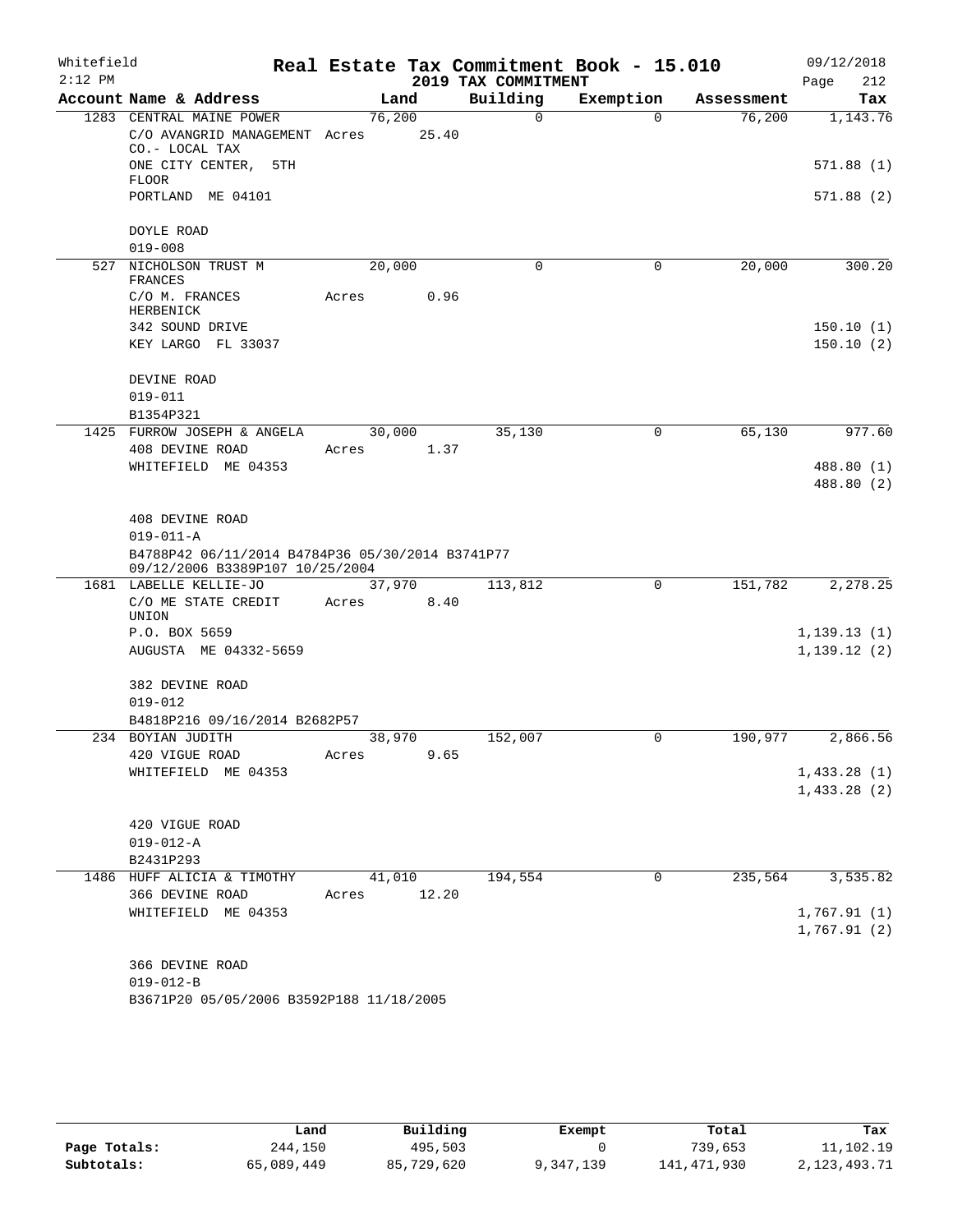| Whitefield |                                                                      |        |       |                     | Real Estate Tax Commitment Book - 15.010 |            | 09/12/2018             |
|------------|----------------------------------------------------------------------|--------|-------|---------------------|------------------------------------------|------------|------------------------|
| $2:12$ PM  |                                                                      |        |       | 2019 TAX COMMITMENT |                                          |            | Page<br>213            |
|            | Account Name & Address                                               | Land   |       | Building            | Exemption                                | Assessment | Tax                    |
|            | 1682 CLARK ALAN GEORGE &<br>LINDA JANE CLARK LIV<br>TRUST            | 30,030 |       | 84,225              | $\Omega$                                 | 114,255    | 1,714.97               |
|            | CLARK ALAN & LINDA<br>TRUSTEES                                       | Acres  | 1.52  |                     |                                          |            |                        |
|            | 358 EAST 30 NORTH                                                    |        |       |                     |                                          |            | 857.49 (1)             |
|            | GRANTSVILLE UT 84029                                                 |        |       |                     |                                          |            | 857.48 (2)             |
|            | 392 DEVINE ROAD                                                      |        |       |                     |                                          |            |                        |
|            | $019 - 012 - C$<br>B4702P185 08/22/2013 B4664P77 05/20/2013 B4196P43 |        |       |                     |                                          |            |                        |
|            | 09/02/2009 B4099P224 02/12/2009 B3956P46 01/15/2008                  |        |       |                     |                                          |            |                        |
|            | 996 STILLMAN WAYNE D                                                 | 30,000 |       | 63,634              | $\mathbf 0$                              | 93,634     | 1,405.45               |
|            | PO BOX 153                                                           | Acres  | 0.80  |                     |                                          |            |                        |
|            | WINDSOR ME 04363                                                     |        |       |                     |                                          |            | 702.73(1)              |
|            |                                                                      |        |       |                     |                                          |            | 702.72(2)              |
|            | 442 VIGUE ROAD                                                       |        |       |                     |                                          |            |                        |
|            | $019 - 013$                                                          |        |       |                     |                                          |            |                        |
|            | B4474P216 12/27/2011 B4184P217 07/29/2009                            |        |       |                     |                                          |            |                        |
|            | 243 CUMMINGS RICHARD L. JR.                                          | 68,680 |       | 173,049             | 20,000                                   | 221,729    | 3,328.15               |
|            | P.O. BOX 142                                                         | Acres  | 53.86 |                     | 01 HOMESTEAD                             |            |                        |
|            | WINDSOR ME 04363                                                     |        |       |                     |                                          |            | 1,664.08(1)            |
|            |                                                                      |        |       |                     |                                          |            | 1,664.07(2)            |
|            |                                                                      |        |       |                     |                                          |            |                        |
|            | 4 DOYLE ROAD                                                         |        |       |                     |                                          |            |                        |
|            | $019 - 014$                                                          |        |       |                     |                                          |            |                        |
|            | B2147P251                                                            |        |       |                     |                                          |            |                        |
|            | 1507 LEASK PAUL L. & ALICE                                           | 24,505 |       | $\mathbf 0$         | $\mathbf 0$                              | 24,505     | 367.82                 |
|            | 122 DOYLE ROAD                                                       | Acres  | 27.70 |                     |                                          |            |                        |
|            | WHITEFIELD ME 04353                                                  |        |       |                     |                                          |            | 183.91(1)<br>183.91(2) |
|            |                                                                      |        |       |                     |                                          |            |                        |
|            | DOYLE ROAD                                                           |        |       |                     |                                          |            |                        |
|            | $019 - 015$                                                          |        |       |                     |                                          |            |                        |
|            | B2109P362                                                            |        |       |                     |                                          |            |                        |
|            | 111 LEASK PAUL & ALICE                                               | 22,700 |       | 0                   | 0                                        | 22,700     | 340.73                 |
|            | 122 DOYLE ROAD                                                       | Acres  | 3.30  |                     |                                          |            |                        |
|            | WHITEFIELD ME 04353                                                  |        |       |                     |                                          |            | 170.37(1)              |
|            |                                                                      |        |       |                     |                                          |            | 170.36(2)              |
|            |                                                                      |        |       |                     |                                          |            |                        |
|            | DOYLE ROAD                                                           |        |       |                     |                                          |            |                        |
|            | $019 - 016$                                                          |        |       |                     |                                          |            |                        |
|            | 624 LEASK PAUL L & ALICE                                             | 34,950 |       | 39,540              | 20,000<br>01 HOMESTEAD                   | 54,490     | 817.89                 |
|            | 122 DOYLE ROAD<br>WHITEFIELD ME 04353                                | Acres  | 4.80  |                     |                                          |            | 408.95(1)              |
|            |                                                                      |        |       |                     |                                          |            | 408.94 (2)             |
|            |                                                                      |        |       |                     |                                          |            |                        |
|            | 122 DOYLE ROAD                                                       |        |       |                     |                                          |            |                        |
|            | $019 - 017$                                                          |        |       |                     |                                          |            |                        |
|            | B1169P23                                                             |        |       |                     |                                          |            |                        |
|            |                                                                      |        |       |                     |                                          |            |                        |

|              | Land       | Building   | Exempt    | Total       | Tax          |
|--------------|------------|------------|-----------|-------------|--------------|
| Page Totals: | 210,865    | 360,448    | 40,000    | 531,313     | 7,975.01     |
| Subtotals:   | 65,300,314 | 86,090,068 | 9,387,139 | 142,003,243 | 2,131,468.72 |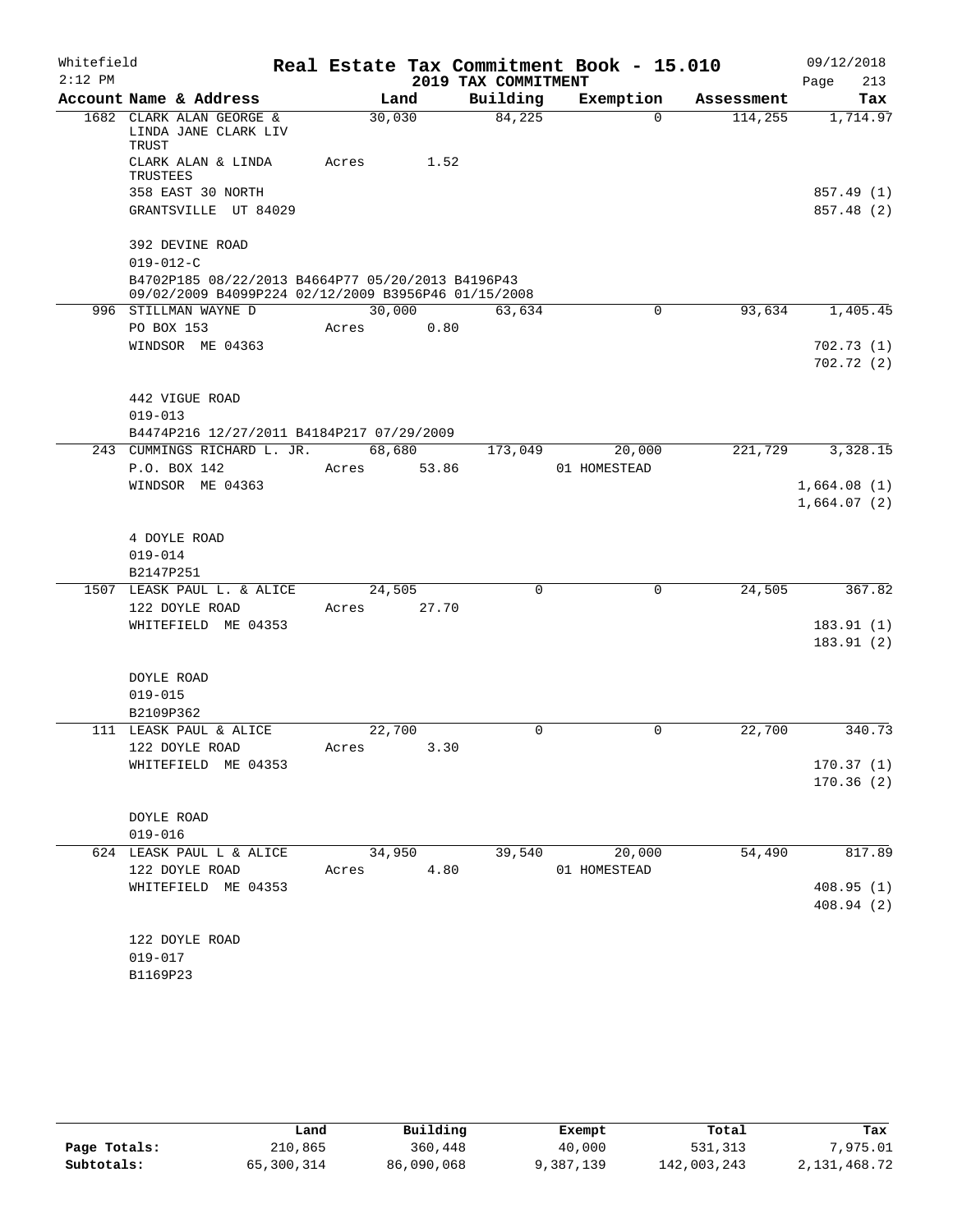| Whitefield<br>$2:12$ PM |                                                                 |       |                 | 2019 TAX COMMITMENT | Real Estate Tax Commitment Book - 15.010 |            | 09/12/2018<br>Page<br>214    |
|-------------------------|-----------------------------------------------------------------|-------|-----------------|---------------------|------------------------------------------|------------|------------------------------|
|                         | Account Name & Address                                          |       | Land            | Building            | Exemption                                | Assessment | Tax                          |
|                         | 381 MAHONEY MICHAEL A.<br>148 DOYLE ROAD<br>WHITEFIELD ME 04353 | Acres | 33,000<br>3.50  | 24,446              | 20,000<br>01 HOMESTEAD                   | 37,446     | 562.06<br>281.03(1)          |
|                         | 148 DOYLE ROAD<br>$019 - 018$<br>B2537P245                      |       |                 |                     |                                          |            | 281.03(2)                    |
|                         | 991 PARKS PATRICIA                                              |       | 25,750          | $\mathbf 0$         | 0                                        | 25,750     | 386.51                       |
|                         | P.O. BOX 83                                                     |       | Acres 67.00     |                     |                                          |            |                              |
|                         | WHITEFIELD ME 04353                                             |       |                 |                     |                                          |            | 193.26(1)<br>193.25 (2)      |
|                         | DOYLE ROAD                                                      |       |                 |                     |                                          |            |                              |
|                         | $019 - 019$                                                     |       |                 |                     |                                          |            |                              |
|                         | B1720P270                                                       |       |                 |                     |                                          |            |                              |
|                         | 694 PARKS PATRICIA E.                                           |       | 81,850          | 128,094             | 20,000                                   | 189,944    | 2,851.06                     |
|                         | P.O. BOX 83<br>WHITEFIELD ME 04353                              | Acres | 81.00           |                     | 01 HOMESTEAD                             |            | 1,425.53(1)                  |
|                         |                                                                 |       |                 |                     |                                          |            | 1,425.53(2)                  |
|                         | 176 DOYLE ROAD                                                  |       |                 |                     |                                          |            |                              |
|                         | $019 - 020$                                                     |       |                 |                     |                                          |            |                              |
|                         | B1720P277                                                       |       |                 |                     |                                          |            |                              |
|                         | 1094 PUSHARD MAXINE B.                                          |       | 91,750          | $\mathbf 0$         | 0                                        | 91,750     | 1,377.17                     |
|                         | C/O CHERYL FINLEY                                               | Acres | 120.00          |                     |                                          |            |                              |
|                         | PO BOX 1783<br>ROCKLAND ME 04841-1783                           |       |                 |                     |                                          |            | 688.59(1)<br>688.58 (2)      |
|                         | DOYLE ROAD<br>$019 - 021$                                       |       |                 |                     |                                          |            |                              |
|                         | B4519P241 05/07/2012                                            |       |                 |                     |                                          |            |                              |
|                         | 1599 PARKS PATRICIA E.<br>P.O. BOX 83                           | Acres | 21,450<br>23.00 | $\mathbf 0$         | 0                                        | 21,450     | 321.96                       |
|                         | WHITEFIELD ME 04353                                             |       |                 |                     |                                          |            | 160.98(1)                    |
|                         |                                                                 |       |                 |                     |                                          |            | 160.98(2)                    |
|                         | DOYLE ROAD                                                      |       |                 |                     |                                          |            |                              |
|                         | $019 - 021 - 001$                                               |       |                 |                     |                                          |            |                              |
|                         | B2021P159                                                       |       |                 |                     |                                          |            |                              |
|                         | 710 BHS INC.                                                    |       | 150,000         | $\mathbf 0$         | $\mathbf 0$                              | 150,000    | 2,251.50                     |
|                         | 683 NORTHERN AVENUE                                             | Acres | 20.00           |                     |                                          |            |                              |
|                         | FARMINGDALE ME 04344                                            |       |                 |                     |                                          |            | 1, 125.75(1)<br>1, 125.75(2) |
|                         | DOYLE ROAD                                                      |       |                 |                     |                                          |            |                              |
|                         | $019 - 021 - 002$                                               |       |                 |                     |                                          |            |                              |
|                         | B5003P118 05/12/2016 B1448P82                                   |       |                 |                     |                                          |            |                              |
| 1505                    | GRAZIOSO GLENN & SUSAN                                          |       | 0               | 10,823              | 0                                        | 10,823     | 162.45                       |
|                         | 258 DOYLE ROAD                                                  |       |                 |                     |                                          |            |                              |
|                         | WHITEFIELD ME 04353                                             |       |                 |                     |                                          |            | 81.23(1)<br>81.22(2)         |
|                         | 258 DOYLE ROAD                                                  |       |                 |                     |                                          |            |                              |
|                         | $019 - 021 - ON$                                                |       |                 |                     |                                          |            |                              |
|                         |                                                                 |       |                 |                     |                                          |            |                              |
|                         | Land                                                            |       | Building        |                     | Exempt                                   | Total      | Tax                          |

**Page Totals:** 403,800 163,363 40,000 527,163 7,912.71 **Subtotals:** 65,704,114 86,253,431 9,427,139 142,530,406 2,139,381.43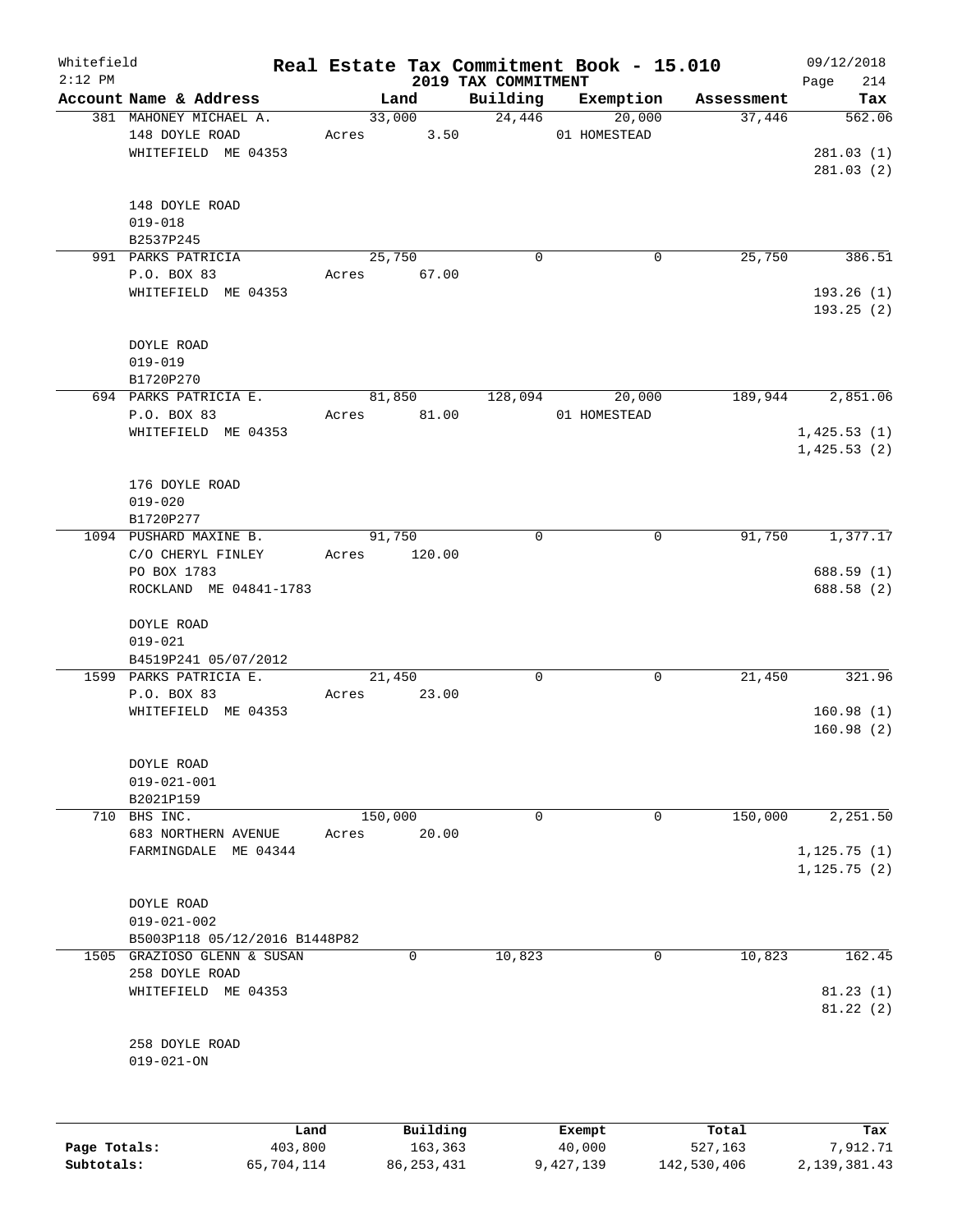| Whitefield<br>$2:12$ PM |                                                                                                 |         |       | 2019 TAX COMMITMENT | Real Estate Tax Commitment Book - 15.010 |            | 09/12/2018<br>Page<br>215 |
|-------------------------|-------------------------------------------------------------------------------------------------|---------|-------|---------------------|------------------------------------------|------------|---------------------------|
|                         | Account Name & Address                                                                          |         | Land  | Building            | Exemption                                | Assessment | Tax                       |
|                         | 795 CUMMINGS RICHARD L., JR                                                                     | 44,794  |       | 6,824               | $\Omega$                                 | 51,618     | 774.79                    |
|                         | PO BOX 142                                                                                      | Acres   | 16.93 |                     |                                          |            |                           |
|                         | WINDSOR ME 04352                                                                                |         |       |                     |                                          |            | 387.40(1)                 |
|                         |                                                                                                 |         |       |                     |                                          |            | 387.39 (2)                |
|                         |                                                                                                 |         |       |                     |                                          |            |                           |
|                         | 292 DOYLE ROAD                                                                                  |         |       |                     |                                          |            |                           |
|                         | $019 - 022$                                                                                     |         |       |                     |                                          |            |                           |
|                         | B4583P199 10/22/2012 B4015P203 06/11/2008 B3677P153<br>05/18/2006                               |         |       |                     |                                          |            |                           |
|                         | 1563 CUMMINGS RICHARD L., JR                                                                    | 31,170  |       | 6,553               | 0                                        | 37,723     | 566.22                    |
|                         | PO BOX 142                                                                                      | Acres   | 2.28  |                     |                                          |            |                           |
|                         | WINDSOR ME 04352                                                                                |         |       |                     |                                          |            | 283.11 (1)                |
|                         |                                                                                                 |         |       |                     |                                          |            | 283.11 (2)                |
|                         |                                                                                                 |         |       |                     |                                          |            |                           |
|                         | 286 DOYLE ROAD                                                                                  |         |       |                     |                                          |            |                           |
|                         | $019 - 022 - A$                                                                                 |         |       |                     |                                          |            |                           |
|                         | B4583P199 10/22/2012 B4045P42 08/25/2008 B4004P6                                                |         |       |                     |                                          |            |                           |
|                         | 05/16/2008 B1383P339                                                                            |         |       |                     |                                          |            |                           |
|                         | 1153 CUMMINGS RICHARD L., JR<br>PO BOX 142                                                      | 20,000  |       | $\mathbf 0$         | $\mathbf 0$                              | 20,000     | 300.20                    |
|                         | WINDSOR ME 04352                                                                                | Acres   | 1.14  |                     |                                          |            | 150.10(1)                 |
|                         |                                                                                                 |         |       |                     |                                          |            | 150.10(2)                 |
|                         |                                                                                                 |         |       |                     |                                          |            |                           |
|                         | DOYLE ROAD                                                                                      |         |       |                     |                                          |            |                           |
|                         | $019 - 022 - B$                                                                                 |         |       |                     |                                          |            |                           |
|                         | B4583P199 10/22/2012 B4004P6 05/16/2008 B3677P153<br>05/18/2006 B1861P8                         |         |       |                     |                                          |            |                           |
|                         | 1795 PURINGTON JOHN E &                                                                         | 30,120  |       | 12,090              | 0                                        | 42,210     | 633.57                    |
|                         | CATHERINE J.                                                                                    |         |       |                     |                                          |            |                           |
|                         | 129 COOPER ROAD                                                                                 | Acres   | 1.58  |                     |                                          |            |                           |
|                         | WHITEFIELD ME 04353                                                                             |         |       |                     |                                          |            | 316.79(1)                 |
|                         |                                                                                                 |         |       |                     |                                          |            | 316.78(2)                 |
|                         | 306 DOYLE ROAD                                                                                  |         |       |                     |                                          |            |                           |
|                         | $019 - 022 - C$                                                                                 |         |       |                     |                                          |            |                           |
|                         | B4824P30 10/02/2014 B4817P184 09/12/2014 B4605P245                                              |         |       |                     |                                          |            |                           |
|                         | 12/14/2012 B3888P272 08/01/2007                                                                 |         |       |                     |                                          |            |                           |
|                         | 680 AGJH, LLC                                                                                   | 412,500 |       | 0                   | 0                                        | 412,500    | 6,191.63                  |
|                         | 54 BISCAY ROAD                                                                                  | Acres   | 55.00 |                     |                                          |            |                           |
|                         | DAMARISCOTTA ME 04543                                                                           |         |       |                     |                                          |            | 3,095.82(1)               |
|                         |                                                                                                 |         |       |                     |                                          |            | 3,095.81(2)               |
|                         |                                                                                                 |         |       |                     |                                          |            |                           |
|                         | DOYLE ROAD                                                                                      |         |       |                     |                                          |            |                           |
|                         | $019 - 023$                                                                                     |         |       |                     |                                          |            |                           |
|                         | B5101P217 01/31/2017 B4964P270 12/31/2015 B4787P43<br>06/09/2014 B4461P196 11/18/2011 B3067P182 |         |       |                     |                                          |            |                           |
|                         | 1571 FERGUSON ELAINE                                                                            | 40,610  |       | 61,892              | 20,000                                   | 82,502     | 1,238.36                  |
|                         | 289 DOYLE ROAD                                                                                  | Acres   | 11.70 |                     | 01 HOMESTEAD                             |            |                           |
|                         | WHITEFIELD ME 04353                                                                             |         |       |                     |                                          |            | 619.18(1)                 |
|                         |                                                                                                 |         |       |                     |                                          |            | 619.18(2)                 |
|                         |                                                                                                 |         |       |                     |                                          |            |                           |
|                         | 289 DOYLE ROAD                                                                                  |         |       |                     |                                          |            |                           |
|                         | $019 - 024$                                                                                     |         |       |                     |                                          |            |                           |
|                         | B4768P141 04/01/2014 B4004P6 05/16/2008 B2016P267                                               |         |       |                     |                                          |            |                           |
|                         |                                                                                                 |         |       |                     |                                          |            |                           |

|              | Land       | Building   | Exempt    | Total         | Tax          |
|--------------|------------|------------|-----------|---------------|--------------|
| Page Totals: | 579,194    | 87,359     | 20,000    | 646,553       | 9,704.77     |
| Subtotals:   | 66,283,308 | 86,340,790 | 9,447,139 | 143, 176, 959 | 2,149,086.20 |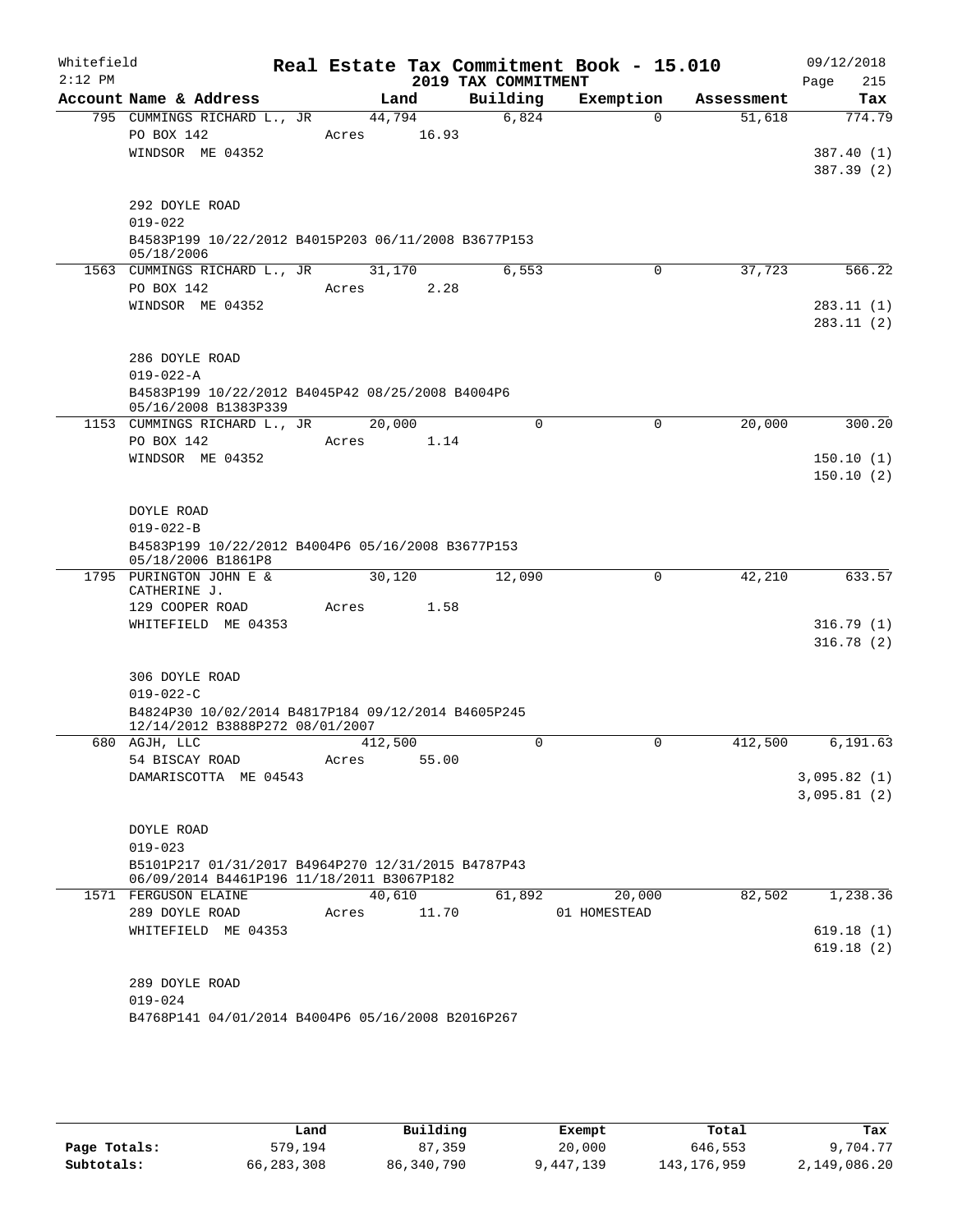| Whitefield |                   |                                                   |       |        |            |                     | Real Estate Tax Commitment Book - 15.010         |              |         | 09/12/2018       |
|------------|-------------------|---------------------------------------------------|-------|--------|------------|---------------------|--------------------------------------------------|--------------|---------|------------------|
| $2:12$ PM  |                   |                                                   |       |        |            | 2019 TAX COMMITMENT |                                                  |              |         | 216<br>Page      |
|            |                   | Account Name & Address                            |       | Land   |            | Building            | Exemption                                        | Assessment   |         | Tax              |
|            |                   | 720 COTE, MICHAEL J                               |       | 1,500  |            | $\Omega$            |                                                  | $\Omega$     | 1,500   | 22.51            |
|            |                   | COTE, KYRSTIN M                                   | Acres |        | 1.00       |                     |                                                  |              |         |                  |
|            |                   | P.O. BOX 204<br>ROCKPORT ME 04856                 |       |        |            |                     |                                                  |              |         | 11.26(1)         |
|            |                   |                                                   |       |        |            |                     |                                                  |              |         | 11.25(2)         |
|            | DOYLE ROAD        |                                                   |       |        |            |                     |                                                  |              |         |                  |
|            | $019 - 024 - A$   |                                                   |       |        |            |                     |                                                  |              |         |                  |
|            |                   | B5209P114 11/28/2017                              |       |        |            |                     |                                                  |              |         |                  |
|            |                   | 1212 HOWELL, BRYAN KEITH                          |       | 32,770 |            | $\mathbf 0$         |                                                  | 0            | 32,770  | 491.88           |
|            |                   | 2260 BOGARD LANE                                  | Acres |        | 14.40      |                     |                                                  |              |         |                  |
|            |                   | MOUNT WASHINGTON KY                               |       |        |            |                     |                                                  |              |         | 245.94 (1)       |
|            | 40047             |                                                   |       |        |            |                     |                                                  |              |         |                  |
|            |                   |                                                   |       |        |            |                     |                                                  |              |         | 245.94 (2)       |
|            |                   |                                                   |       |        |            |                     |                                                  |              |         |                  |
|            | <b>DOYLE ROAD</b> |                                                   |       |        |            |                     |                                                  |              |         |                  |
|            | $019 - 025$       |                                                   |       |        |            |                     |                                                  |              |         |                  |
|            |                   | B5080P239 10/27/2016 B5036P27 08/02/2016          |       |        |            |                     |                                                  |              |         |                  |
|            |                   | 390 LADD LEON E., SR &<br>LORI BATCHELDER         |       | 30,000 |            | 33,837              |                                                  | $\mathsf{O}$ | 63,837  | 958.19           |
|            |                   | 241 DOYLE ROAD                                    | Acres |        | 1.10       |                     |                                                  |              |         |                  |
|            |                   | WHITEFIELD ME 04353                               |       |        |            |                     |                                                  |              |         | 479.10 (1)       |
|            |                   |                                                   |       |        |            |                     |                                                  |              |         | 479.09 (2)       |
|            |                   |                                                   |       |        |            |                     |                                                  |              |         |                  |
|            |                   | 241 DOYLE ROAD                                    |       |        |            |                     |                                                  |              |         |                  |
|            | $019 - 026$       |                                                   |       |        |            |                     |                                                  |              |         |                  |
|            |                   | B4426P158 08/08/2011 B3762P4 08/19/2006 B3157P130 |       |        |            |                     |                                                  |              |         |                  |
|            |                   | 341 COTE, MICHAEL J                               |       | 36,050 |            | 111,791             |                                                  | $\mathbf 0$  | 147,841 | 2,219.09         |
|            |                   | COTE, KYRSTIN M                                   | Acres |        | 6.00       |                     |                                                  |              |         |                  |
|            |                   | P.O. BOX 204                                      |       |        |            |                     |                                                  |              |         | 1,109.55(1)      |
|            |                   | ROCKPORT ME 04856                                 |       |        |            |                     |                                                  |              |         | 1, 109.54(2)     |
|            |                   | 283 DOYLE ROAD                                    |       |        |            |                     |                                                  |              |         |                  |
|            | $019 - 027$       |                                                   |       |        |            |                     |                                                  |              |         |                  |
|            |                   | B5209P114 11/28/2017                              |       |        |            |                     |                                                  |              |         |                  |
|            |                   | 50 PETERS ARTHUR J. &                             |       | 79,275 |            | 21,033              | 6,000                                            |              | 94,308  | 1,415.56         |
|            | <b>NANCY</b>      |                                                   |       |        |            |                     |                                                  |              |         |                  |
|            |                   | 239 DOYLE ROAD                                    | Acres |        | 40.00      |                     | 05 VET EXEMPTION                                 |              |         |                  |
|            |                   | WHITEFIELD ME 04353                               |       |        |            |                     |                                                  |              |         | 707.78 (1)       |
|            |                   |                                                   |       |        |            |                     |                                                  |              |         | 707.78(2)        |
|            |                   |                                                   |       |        |            |                     |                                                  |              |         |                  |
|            |                   | 239 DOYLE ROAD                                    |       |        |            |                     |                                                  |              |         |                  |
|            | $019 - 028$       |                                                   |       |        |            |                     |                                                  |              |         |                  |
|            |                   | B720P108 B720P107                                 |       |        |            |                     | 675 CAYER LIONEL J. & JILL 30,645 121,823 20,000 |              |         | 132,468 1,988.34 |
|            | D.                |                                                   |       |        |            |                     |                                                  |              |         |                  |
|            |                   | 229 DOYLE ROAD                                    |       |        | Acres 1.93 |                     | 01 HOMESTEAD                                     |              |         |                  |
|            |                   | WHITEFIELD ME 04353                               |       |        |            |                     |                                                  |              |         | 994.17 (1)       |
|            |                   |                                                   |       |        |            |                     |                                                  |              |         | 994.17 (2)       |
|            |                   |                                                   |       |        |            |                     |                                                  |              |         |                  |
|            |                   | 229 DOYLE ROAD                                    |       |        |            |                     |                                                  |              |         |                  |
|            | $019 - 029$       |                                                   |       |        |            |                     |                                                  |              |         |                  |

|              | Land         | Building   | Exempt    | Total       | Tax          |
|--------------|--------------|------------|-----------|-------------|--------------|
| Page Totals: | 210,240      | 288,484    | 26,000    | 472.724     | 7,095.57     |
| Subtotals:   | 66, 493, 548 | 86,629,274 | 9,473,139 | 143,649,683 | 2,156,181.77 |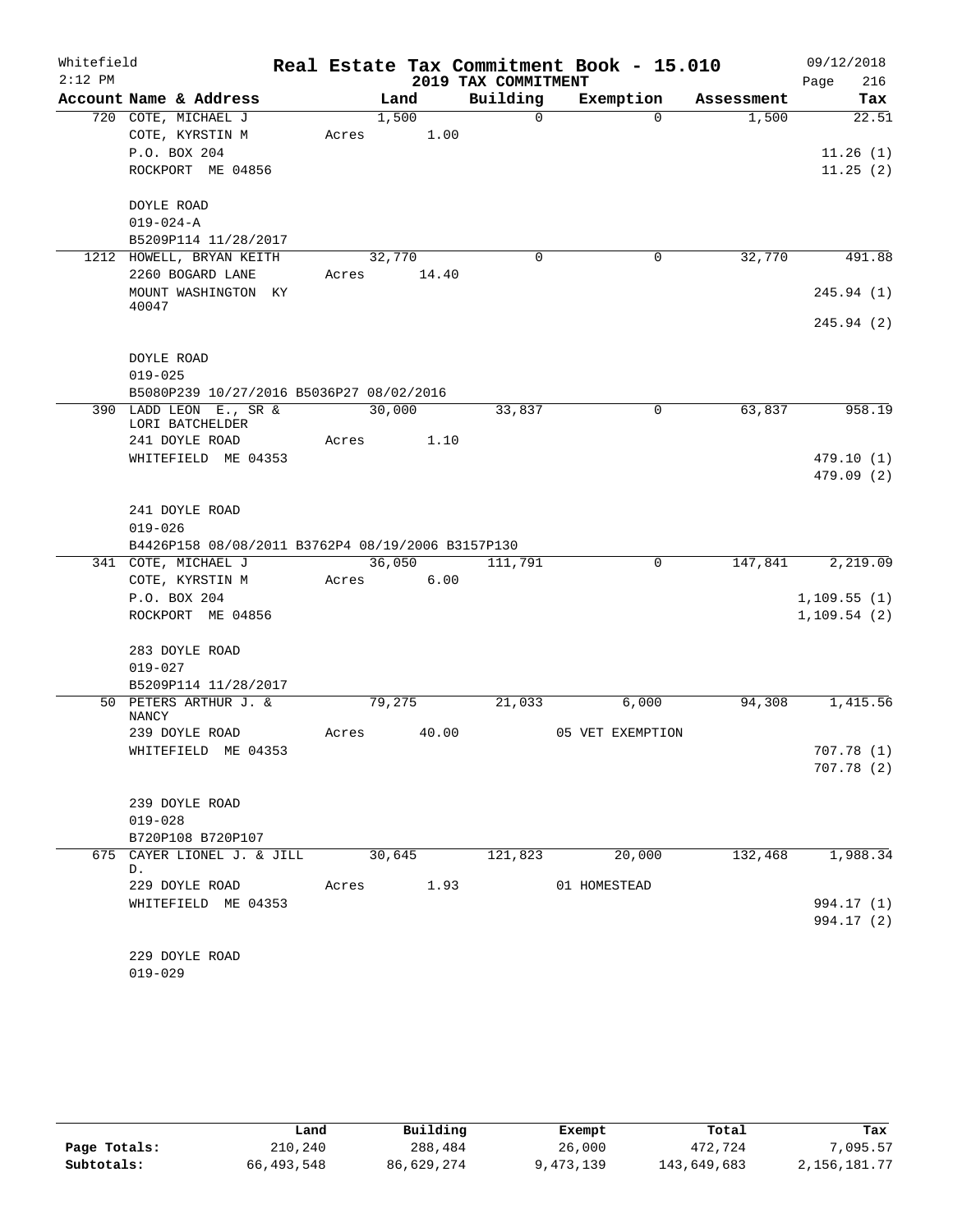| Whitefield<br>$2:12$ PM |                                      |        |          | 2019 TAX COMMITMENT | Real Estate Tax Commitment Book - 15.010 |            | 09/12/2018<br>217<br>Page |
|-------------------------|--------------------------------------|--------|----------|---------------------|------------------------------------------|------------|---------------------------|
|                         | Account Name & Address               |        | Land     | Building            | Exemption                                | Assessment | Tax                       |
|                         | 1480 SAWYER MARK G.                  |        | 30,000   | 158, 125            | 20,000                                   | 168, 125   | 2,523.56                  |
|                         | PO BOX 363                           | Acres  | 1.50     |                     | 01 HOMESTEAD                             |            |                           |
|                         | COOPERS MILLS ME 04341               |        |          |                     |                                          |            | 1,261.78(1)               |
|                         |                                      |        |          |                     |                                          |            | 1,261.78(2)               |
|                         |                                      |        |          |                     |                                          |            |                           |
|                         | 203 DOYLE ROAD                       |        |          |                     |                                          |            |                           |
|                         | $019 - 029 - A$                      |        |          |                     |                                          |            |                           |
|                         | B1244P177                            |        |          |                     |                                          |            |                           |
|                         | 26 SAWYER MARK G.                    |        | 20,750   | $\mathbf 0$         | 0                                        | 20,750     | 311.46                    |
|                         | PO BOX 363                           | Acres  | 2.00     |                     |                                          |            |                           |
|                         | COOPERS MILLS ME 04341               |        |          |                     |                                          |            | 155.73(1)                 |
|                         |                                      |        |          |                     |                                          |            | 155.73(2)                 |
|                         |                                      |        |          |                     |                                          |            |                           |
|                         | DOYLE ROAD                           |        |          |                     |                                          |            |                           |
|                         | $019 - 029 - B$<br>B1156P60          |        |          |                     |                                          |            |                           |
|                         | 1664 PARKS PATRICIA                  |        | 29,686   | $\mathbf 0$         | 0                                        | 29,686     | 445.59                    |
|                         | P.O. BOX 83                          | Acres  | 82.00    |                     |                                          |            |                           |
|                         | WHITEFIELD ME 04353                  |        |          |                     |                                          |            | 222.80(1)                 |
|                         |                                      |        |          |                     |                                          |            | 222.79(2)                 |
|                         |                                      |        |          |                     |                                          |            |                           |
|                         | DOYLE ROAD                           |        |          |                     |                                          |            |                           |
|                         | $019 - 030$                          |        |          |                     |                                          |            |                           |
|                         | B2159P345                            |        |          |                     |                                          |            |                           |
|                         | 906 STORY LOU ANNE                   |        | 44,450   | 101,041             | 20,000                                   | 125,491    | 1,883.62                  |
|                         | 113 DOYLE ROAD                       | Acres  | 16.50    |                     | 01 HOMESTEAD                             |            |                           |
|                         | WHITEFIELD ME 04353                  |        |          |                     |                                          |            | 941.81 (1)                |
|                         |                                      |        |          |                     |                                          |            | 941.81 (2)                |
|                         |                                      |        |          |                     |                                          |            |                           |
|                         | 113 DOYLE ROAD                       |        |          |                     |                                          |            |                           |
|                         | $019 - 031$                          |        |          |                     |                                          |            |                           |
|                         | B4812P12 08/25/2014 B2627P198        |        |          |                     |                                          |            |                           |
|                         | 1854 JOSLYN LYMAN GARRETT            |        | 0        | 7,159               | 0                                        | 7,159      | 107.46                    |
|                         | 113 DOYLE ROAD                       |        |          |                     |                                          |            |                           |
|                         | WHITEFIELD ME 04353                  |        |          |                     |                                          |            | 53.73(1)                  |
|                         |                                      |        |          |                     |                                          |            | 53.73(2)                  |
|                         | 113 DOYLE ROAD                       |        |          |                     |                                          |            |                           |
|                         | $019 - 031 - ON$                     |        |          |                     |                                          |            |                           |
|                         | 586 CENTRAL MAINE POWER              | 73,200 |          | $\mathbf 0$         | 0                                        | 73,200     | 1,098.73                  |
|                         | C/O AVANGRID MANAGEMENT Acres        |        | 24.40    |                     |                                          |            |                           |
|                         | CO.- LOCAL TAX                       |        |          |                     |                                          |            |                           |
|                         | ONE CITY CENTER,<br>5TH              |        |          |                     |                                          |            | 549.37 (1)                |
|                         | <b>FLOOR</b>                         |        |          |                     |                                          |            |                           |
|                         | PORTLAND ME 04101                    |        |          |                     |                                          |            | 549.36(2)                 |
|                         |                                      |        |          |                     |                                          |            |                           |
|                         | DOYLE ROAD                           |        |          |                     |                                          |            |                           |
| 517                     | $019 - 032$<br>OXFORD PROPERTIES LLC | 91,030 |          | $\mathbf 0$         | 0                                        | 91,030     | 1,366.36                  |
|                         | P.O. BOX 151                         | Acres  | 42.70    |                     |                                          |            |                           |
|                         | SO. PARIS ME 04281                   |        |          |                     |                                          |            | 683.18 (1)                |
|                         |                                      |        |          |                     |                                          |            | 683.18 (2)                |
|                         |                                      |        |          |                     |                                          |            |                           |
|                         | PINE RIDGE TRAILER PARK              |        |          |                     |                                          |            |                           |
|                         | $019 - 033$                          |        |          |                     |                                          |            |                           |
|                         | B2947P166                            |        |          |                     |                                          |            |                           |
|                         |                                      |        |          |                     |                                          |            |                           |
|                         |                                      |        |          |                     |                                          |            |                           |
|                         | Land                                 |        | Building |                     | Exempt                                   | Total      | Tax                       |
| Page Totals:            | 289,116                              |        | 266,325  |                     | 40,000                                   | 515,441    | 7,736.78                  |

**Subtotals:** 66,782,664 86,895,599 9,513,139 144,165,124 2,163,918.55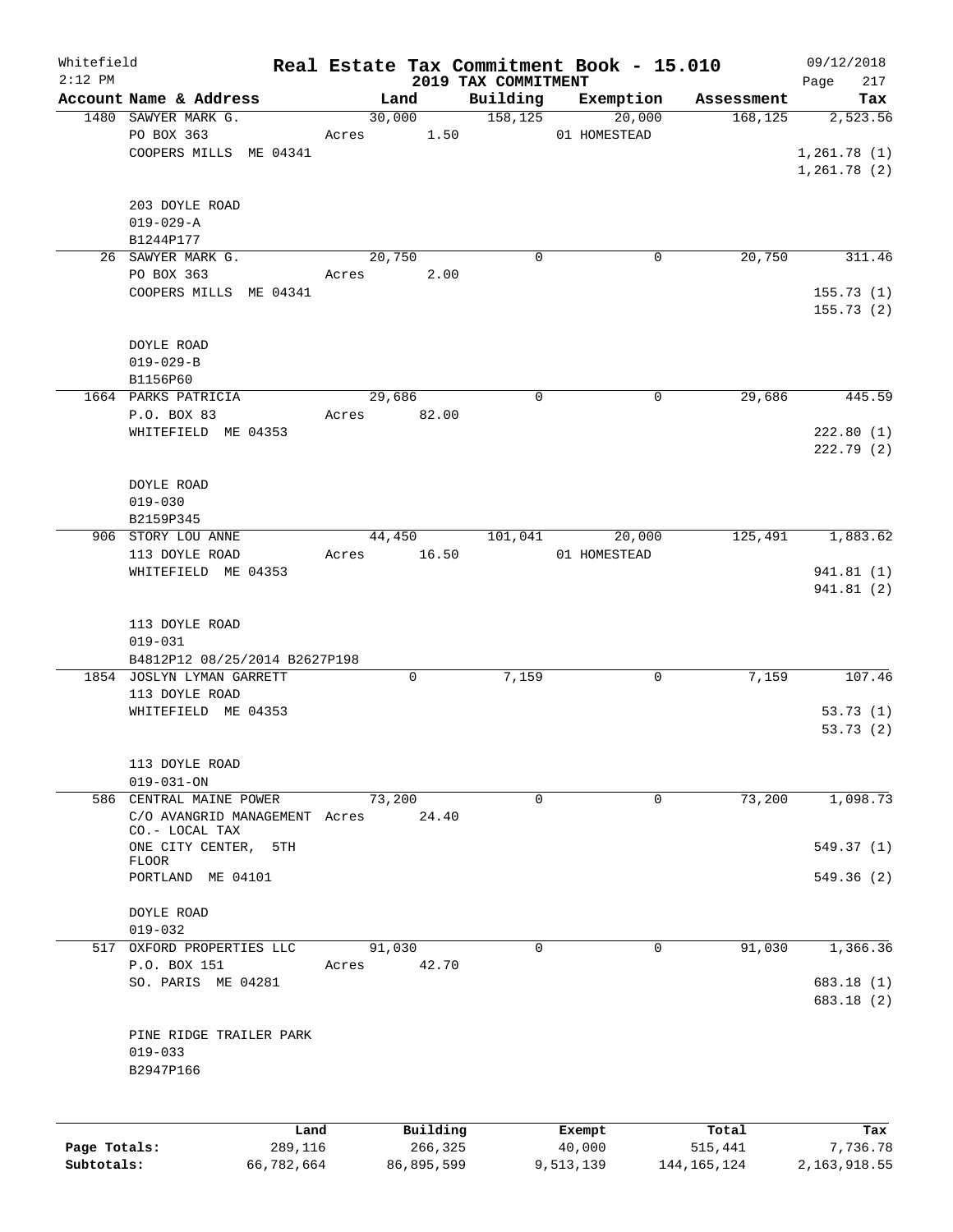| Whitefield<br>$2:12$ PM |                                     |         |             |         |                                 | Real Estate Tax Commitment Book - 15.010 |             | 09/12/2018         |
|-------------------------|-------------------------------------|---------|-------------|---------|---------------------------------|------------------------------------------|-------------|--------------------|
|                         | Account Name & Address              |         | Land        |         | 2019 TAX COMMITMENT<br>Building | Exemption                                | Assessment  | Page<br>218<br>Tax |
|                         | 1230 BROWN JULIE                    |         | $\mathbf 0$ |         | 14,221                          | $\Omega$                                 | 14,221      | 213.46             |
|                         | 25 PINE RIDGE DRIVE                 |         |             |         |                                 |                                          |             |                    |
|                         | WINDSOR ME 04363                    |         |             |         |                                 |                                          |             | 106.73(1)          |
|                         |                                     |         |             |         |                                 |                                          |             | 106.73(2)          |
|                         |                                     |         |             |         |                                 |                                          |             |                    |
|                         | 25 PINE RIDGE TRAILER               |         |             |         |                                 |                                          |             |                    |
|                         | PARK                                |         |             |         |                                 |                                          |             |                    |
|                         | $019 - 033 - AON$                   |         |             |         |                                 |                                          |             |                    |
|                         | 945 OXFORD PROPERTIES, LLC          |         | 0           |         | 11,686                          | $\mathbf 0$                              | 11,686      | 175.41             |
|                         | P.O. BOX 151<br>SO. PARIS ME 04281  |         |             |         |                                 |                                          |             | 87.71 (1)          |
|                         |                                     |         |             |         |                                 |                                          |             | 87.70 (2)          |
|                         |                                     |         |             |         |                                 |                                          |             |                    |
|                         | 23 PINE RIDGE                       |         |             |         |                                 |                                          |             |                    |
|                         | $019 - 033 - ON$                    |         |             |         |                                 |                                          |             |                    |
|                         | 412 NICKERSON MILLARD               |         | 23,750      |         | 18,317                          | 0                                        | 42,067      | 631.43             |
|                         | 497 AUGUSTA ROCKLAND                | Acres   |             | 4.00    |                                 |                                          |             |                    |
|                         | <b>ROAD</b>                         |         |             |         |                                 |                                          |             |                    |
|                         | WINDSOR ME 04363                    |         |             |         |                                 |                                          |             | 315.72(1)          |
|                         |                                     |         |             |         |                                 |                                          |             | 315.71(2)          |
|                         |                                     |         |             |         |                                 |                                          |             |                    |
|                         | 497 AUGUSTA ROCKLAND<br><b>ROAD</b> |         |             |         |                                 |                                          |             |                    |
|                         | $019 - 034$                         |         |             |         |                                 |                                          |             |                    |
|                         | 1633 OXFORD PROPERTIES LLC          |         | 22,700      |         | 0                               | 0                                        | 22,700      | 340.73             |
|                         | P.O. BOX 151                        | Acres   |             | 3.30    |                                 |                                          |             |                    |
|                         | SO. PARIS ME 04281                  |         |             |         |                                 |                                          |             | 170.37(1)          |
|                         |                                     |         |             |         |                                 |                                          |             | 170.36(2)          |
|                         |                                     |         |             |         |                                 |                                          |             |                    |
|                         | PINE RIDGE TRAILER PARK             |         |             |         |                                 |                                          |             |                    |
|                         | $019 - 035$                         |         |             |         |                                 |                                          |             |                    |
|                         | B2947P166                           |         |             |         |                                 |                                          |             |                    |
|                         | 230 BOUDREAU SHERRY                 |         | 2,250       |         | $\mathbf 0$                     | $\mathbf 0$                              | 2,250       | 33.77              |
|                         | 214 HUNTS MEADOW ROAD               | Acres   |             | 1.50    |                                 |                                          |             |                    |
|                         | PITTSTON ME 04345                   |         |             |         |                                 |                                          |             | 16.89(1)           |
|                         |                                     |         |             |         |                                 |                                          |             | 16.88(2)           |
|                         |                                     |         |             |         |                                 |                                          |             |                    |
|                         | VIGUE ROAD<br>$019 - 036$           |         |             |         |                                 |                                          |             |                    |
|                         | B1302P59 05/12/1986                 |         |             |         |                                 |                                          |             |                    |
|                         | 150 BOUDREAU SHERRY                 |         | 10,140      |         | $\Omega$                        | 0                                        | 10,140      | 152.20             |
|                         | 214 HUNTS MEADOW ROAD               | Acres   |             | 8.30    |                                 |                                          |             |                    |
|                         | PITTSTON ME 04345                   |         |             |         |                                 |                                          |             | 76.10(1)           |
|                         |                                     |         |             |         |                                 |                                          |             | 76.10(2)           |
|                         |                                     |         |             |         |                                 |                                          |             |                    |
|                         |                                     |         |             |         |                                 |                                          |             |                    |
|                         | $019 - 037$                         |         |             |         |                                 |                                          |             |                    |
|                         | B2933P238 05/12/1986                |         |             |         |                                 |                                          |             |                    |
|                         | 505 VANDERBILT BARBARA S.           |         | 47,066      |         | 127,143                         | 20,000                                   | 154,209     | 2,314.68           |
|                         | 85 DOYLE ROAD                       | Acres   |             | 19.77   |                                 | 01 HOMESTEAD                             |             |                    |
|                         | WHITEFIELD ME 04353                 |         |             |         |                                 |                                          |             | 1, 157.34(1)       |
|                         |                                     |         |             |         |                                 |                                          |             | 1, 157.34(2)       |
|                         | 85 DOYLE ROAD                       |         |             |         |                                 |                                          |             |                    |
|                         | $019 - 038$                         |         |             |         |                                 |                                          |             |                    |
|                         | B895P1                              |         |             |         |                                 |                                          |             |                    |
|                         |                                     |         |             |         |                                 |                                          |             |                    |
|                         |                                     |         |             |         |                                 |                                          |             |                    |
|                         |                                     | Land    | Building    |         |                                 | Exempt                                   | Total       | Tax                |
| Page Totals:            |                                     | 105,906 |             | 171,367 |                                 | 20,000                                   | 257,273     | 3,861.68           |
| Subtotals:              | 66,888,570                          |         | 87,066,966  |         |                                 | 9,533,139                                | 144,422,397 | 2,167,780.23       |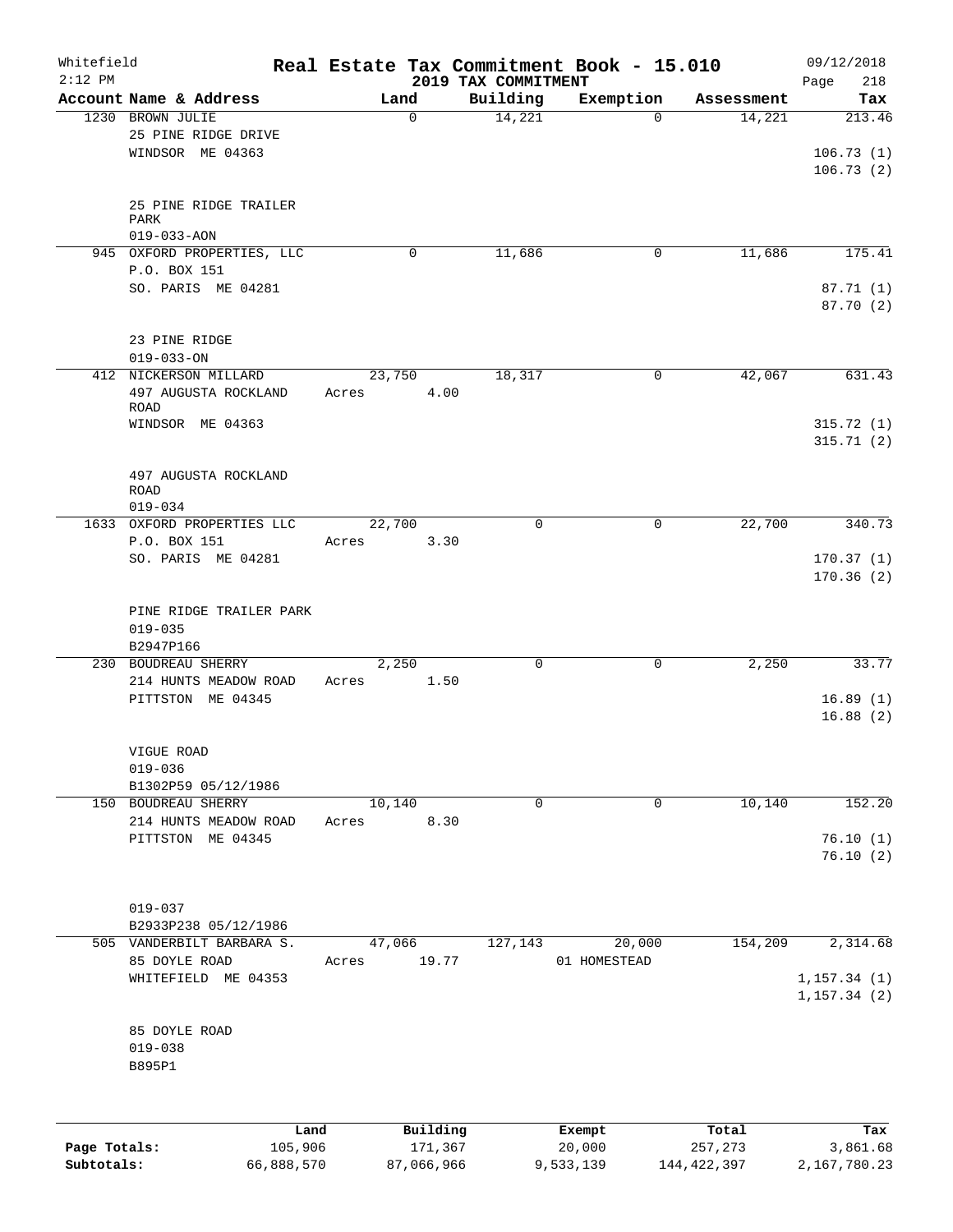| Whitefield |                                                                   |             |        |      |                     | Real Estate Tax Commitment Book - 15.010 |            | 09/12/2018             |
|------------|-------------------------------------------------------------------|-------------|--------|------|---------------------|------------------------------------------|------------|------------------------|
| $2:12$ PM  |                                                                   |             |        |      | 2019 TAX COMMITMENT |                                          |            | 219<br>Page            |
|            | Account Name & Address                                            |             | Land   |      | Building            | Exemption                                | Assessment | Tax                    |
|            | 400 VANDERBILT BARBARA S.<br>85 DOYLE ROAD<br>WHITEFIELD ME 04353 | Acres 2.94  | 4,410  |      | $\Omega$            | $\Omega$                                 | 4,410      | 66.19<br>33.10(1)      |
|            | DOYLE ROAD                                                        |             |        |      |                     |                                          |            | 33.09(2)               |
|            | $019 - 038 - 001$                                                 |             |        |      |                     |                                          |            |                        |
|            | 1130 MIDCOAST CONSERVANCY                                         |             | 47,780 |      | $\Omega$            | 0                                        | 47,780     | 717.18                 |
|            | PO BOX 289                                                        | Acres 36.20 |        |      |                     |                                          |            |                        |
|            | WISCASSET ME 04578                                                |             |        |      |                     |                                          |            | 358.59(1)<br>358.59(2) |
|            |                                                                   |             |        |      |                     |                                          |            |                        |
|            | VIGUE ROAD<br>$019 - 039$                                         |             |        |      |                     |                                          |            |                        |
|            | B4219P169 11/04/2009 B2968P246                                    |             |        |      |                     |                                          |            |                        |
|            | 269 VANDERBILT BARBARA S.                                         |             | 9,140  |      | $\Omega$            | $\Omega$                                 | 9,140      | 137.19                 |
|            | 85 DOYLE ROAD                                                     | Acres 7.05  |        |      |                     |                                          |            |                        |
|            | WHITEFIELD ME 04353                                               |             |        |      |                     |                                          |            | 68.60(1)               |
|            |                                                                   |             |        |      |                     |                                          |            | 68.59(2)               |
|            | DOYLE ROAD                                                        |             |        |      |                     |                                          |            |                        |
|            | $019 - 039 - A$                                                   |             |        |      |                     |                                          |            |                        |
|            | B1611P190                                                         |             |        |      |                     |                                          |            |                        |
|            | 1493 O'MAHONEY JANE                                               |             | 30,870 |      |                     | 79,460<br>20,000                         | 90,330     | 1,355.85               |
|            | O'CONNOR MAUREEN                                                  | Acres 2.08  |        |      |                     | 01 HOMESTEAD                             |            |                        |
|            | 51 DOYLE ROAD                                                     |             |        |      |                     |                                          |            | 677.93(1)              |
|            | WHITEFIELD ME 04353                                               |             |        |      |                     |                                          |            | 677.92(2)              |
|            | 51 DOYLE ROAD                                                     |             |        |      |                     |                                          |            |                        |
|            | $019 - 039 - B$                                                   |             |        |      |                     |                                          |            |                        |
|            | B4729P86 11/04/2013 B4729P84 11/04/2013                           |             |        |      |                     |                                          |            |                        |
|            | 399 VANDERBILT BARBARA                                            |             | 27,594 |      | $\Omega$            | 0                                        | 27,594     | 414.19                 |
|            | 85 DOYLE ROAD                                                     | Acres       |        | 7.93 |                     |                                          |            |                        |
|            | WHITEFIELD ME 04353                                               |             |        |      |                     |                                          |            | 207.10(1)              |
|            |                                                                   |             |        |      |                     |                                          |            | 207.09(2)              |
|            | DOYLE ROAD                                                        |             |        |      |                     |                                          |            |                        |
|            | $019 - 039 - C$                                                   |             |        |      |                     |                                          |            |                        |
|            | B2306P168                                                         |             |        |      |                     |                                          |            |                        |
|            | 563 MASON, KEVIN M                                                |             | 30,000 |      | 101,944             | 0                                        | 131,944    | 1,980.48               |
|            | 6B S. HUNTS MEADOW ROAD Acres                                     |             |        | 1.10 |                     |                                          |            |                        |
|            | WHITEFIELD ME 04353                                               |             |        |      |                     |                                          |            | 990.24 (1)             |
|            |                                                                   |             |        |      |                     |                                          |            | 990.24(2)              |
|            | 468 VIGUE ROAD                                                    |             |        |      |                     |                                          |            |                        |
|            | $019 - 040$                                                       |             |        |      |                     |                                          |            |                        |
|            | B5193P233 10/20/2017                                              |             |        |      |                     |                                          |            |                        |
|            | 994 LILLY HAROLD W. JR.                                           |             | 51,200 |      | 19,308              | $\mathbf{0}$                             | 70,508     | 1,058.33               |
|            | C/O SAVINGS BANK OF ME Acres                                      |             |        | 2.30 |                     |                                          |            |                        |
|            | P.O. BOX 190                                                      |             |        |      |                     |                                          |            | 529.17(1)              |
|            | GARDINER ME 04345-0190                                            |             |        |      |                     |                                          |            | 529.16(2)              |
|            | 480 VIGUE ROAD                                                    |             |        |      |                     |                                          |            |                        |
|            | $019 - 041$                                                       |             |        |      |                     |                                          |            |                        |
|            | B2785P320                                                         |             |        |      |                     |                                          |            |                        |
|            |                                                                   |             |        |      |                     |                                          |            |                        |
|            |                                                                   |             |        |      |                     |                                          |            |                        |
|            |                                                                   |             |        |      |                     |                                          |            |                        |

|              | Land       | Building   | Exempt    | Total       | Tax          |
|--------------|------------|------------|-----------|-------------|--------------|
| Page Totals: | 200,994    | 200,712    | 20,000    | 381,706     | 5,729.41     |
| Subtotals:   | 67,089,564 | 87,267,678 | 9,553,139 | 144,804,103 | 2,173,509.64 |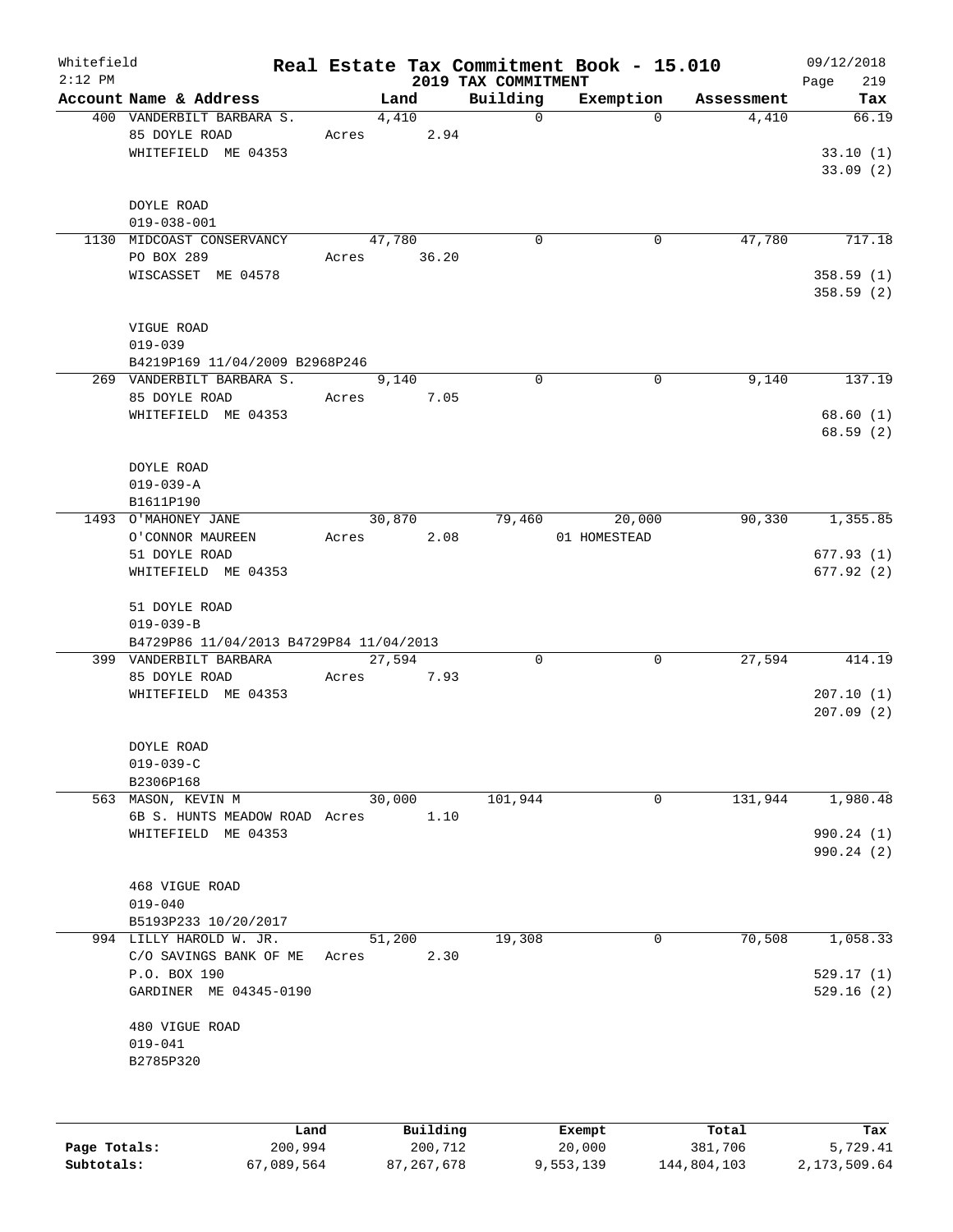| Whitefield<br>$2:12$ PM |                                                                           |             |       | 2019 TAX COMMITMENT | Real Estate Tax Commitment Book - 15.010 |                               | 09/12/2018<br>220<br>Page |
|-------------------------|---------------------------------------------------------------------------|-------------|-------|---------------------|------------------------------------------|-------------------------------|---------------------------|
|                         | Account Name & Address                                                    |             | Land  |                     |                                          | Building Exemption Assessment | Tax                       |
|                         | 672 YORKUS IMELDA                                                         | 77,750      |       | 140,636             | 26,000                                   | 192,386                       | 2,887.71                  |
|                         | 594 VIGUE ROAD                                                            | Acres 72.00 |       |                     | 07 NMR VET & WIDOW                       |                               |                           |
|                         | WHITEFIELD ME 04353                                                       |             |       |                     | 01 HOMESTEAD                             |                               | 1,443.86(1)               |
|                         |                                                                           |             |       |                     |                                          |                               | 1,443.85(2)               |
|                         |                                                                           |             |       |                     |                                          |                               |                           |
|                         | 594 VIGUE ROAD                                                            |             |       |                     |                                          |                               |                           |
|                         | $019 - 042$                                                               |             |       |                     |                                          |                               |                           |
|                         | B4774P114 04/29/2014                                                      |             |       |                     |                                          |                               |                           |
|                         | 578 CLEAVES RHONDA R.                                                     | 50,500      |       | 59,004              | $\mathbf 0$                              | 109,504                       | 1,643.66                  |
|                         | P.O. BOX 46                                                               | Acres 25.00 |       |                     |                                          |                               |                           |
|                         | COOPERS MILLS ME 04341                                                    |             |       |                     |                                          |                               | 821.83(1)                 |
|                         |                                                                           |             |       |                     |                                          |                               | 821.83(2)                 |
|                         |                                                                           |             |       |                     |                                          |                               |                           |
|                         | 668 VIGUE ROAD                                                            |             |       |                     |                                          |                               |                           |
|                         | $019 - 043$                                                               |             |       |                     |                                          |                               |                           |
|                         | B3128P15                                                                  |             |       |                     |                                          |                               |                           |
|                         | 1492 MILLS ROGER H., III &<br>LUCILLE A.                                  | 1,500       |       | $\Omega$            | $\Omega$                                 | 1,500                         | 22.51                     |
|                         | 710 VIGUE ROAD                                                            | Acres       | 1.00  |                     |                                          |                               |                           |
|                         | WINDSOR ME 04363                                                          |             |       |                     |                                          |                               | 11.26(1)                  |
|                         |                                                                           |             |       |                     |                                          |                               | 11.25(2)                  |
|                         |                                                                           |             |       |                     |                                          |                               |                           |
|                         | <b>VIGUE ROAD</b>                                                         |             |       |                     |                                          |                               |                           |
|                         | $019 - 044$                                                               |             |       |                     |                                          |                               |                           |
|                         | B2090P110                                                                 |             |       |                     |                                          |                               |                           |
|                         | 1095 DMITRIEFF JASON                                                      | 46,650      |       | 75,517              | 0                                        | 122,167                       | 1,833.73                  |
|                         | 479 VIGUE ROAD                                                            | Acres       | 13.00 |                     |                                          |                               |                           |
|                         | WHITEFIELD ME 04353                                                       |             |       |                     |                                          |                               | 916.87(1)                 |
|                         |                                                                           |             |       |                     |                                          |                               | 916.86(2)                 |
|                         |                                                                           |             |       |                     |                                          |                               |                           |
|                         | 479 VIGUE ROAD                                                            |             |       |                     |                                          |                               |                           |
|                         | $019 - 045$                                                               |             |       |                     |                                          |                               |                           |
|                         | B4556P22 08/07/2012 B4556P19 08/07/2012 B4213P202<br>10/19/2009 B1414P226 |             |       |                     |                                          |                               |                           |
|                         | 300 DMITRIEFF JASON                                                       | 30,250      |       | $\mathbf 0$         | $\mathbf 0$                              | 30, 250                       | 454.05                    |
|                         | 479 VIGUE ROAD                                                            | Acres       | 5.00  |                     |                                          |                               |                           |
|                         | WHITEFIELD ME 04353                                                       |             |       |                     |                                          |                               | 227.03(1)                 |
|                         |                                                                           |             |       |                     |                                          |                               | 227.02 (2)                |
|                         |                                                                           |             |       |                     |                                          |                               |                           |
|                         | VIGUE ROAD                                                                |             |       |                     |                                          |                               |                           |
|                         | $019 - 046$                                                               |             |       |                     |                                          |                               |                           |
|                         | B4556P22 08/07/2012 B4556P19 08/07/2012 B4213P202<br>10/19/2009 B1414P228 |             |       |                     |                                          |                               |                           |
|                         | 220 PATRICK DAVID M. &                                                    | 30,000      |       | 81,654              | 0                                        | 111,654                       | 1,675.93                  |
|                         | SUSIE F. SCALLY                                                           |             |       |                     |                                          |                               |                           |
|                         | 117 ELM STREET                                                            | Acres       | 1.50  |                     |                                          |                               |                           |
|                         | SACO ME 04072                                                             |             |       |                     |                                          |                               | 837.97 (1)                |
|                         |                                                                           |             |       |                     |                                          |                               | 837.96 (2)                |
|                         |                                                                           |             |       |                     |                                          |                               |                           |
|                         | 443 VIGUE ROAD                                                            |             |       |                     |                                          |                               |                           |
|                         | $019 - 047$                                                               |             |       |                     |                                          |                               |                           |
|                         | B4145P187 05/22/2009 B2847P65 04/29/2002                                  |             |       |                     |                                          |                               |                           |
|                         |                                                                           |             |       |                     |                                          |                               |                           |

|              | Land       | Building   | Exempt    | Total         | Tax          |
|--------------|------------|------------|-----------|---------------|--------------|
| Page Totals: | 236,650    | 356,811    | 26,000    | 567,461       | 8,517.59     |
| Subtotals:   | 67,326,214 | 87,624,489 | 9,579,139 | 145, 371, 564 | 2,182,027.23 |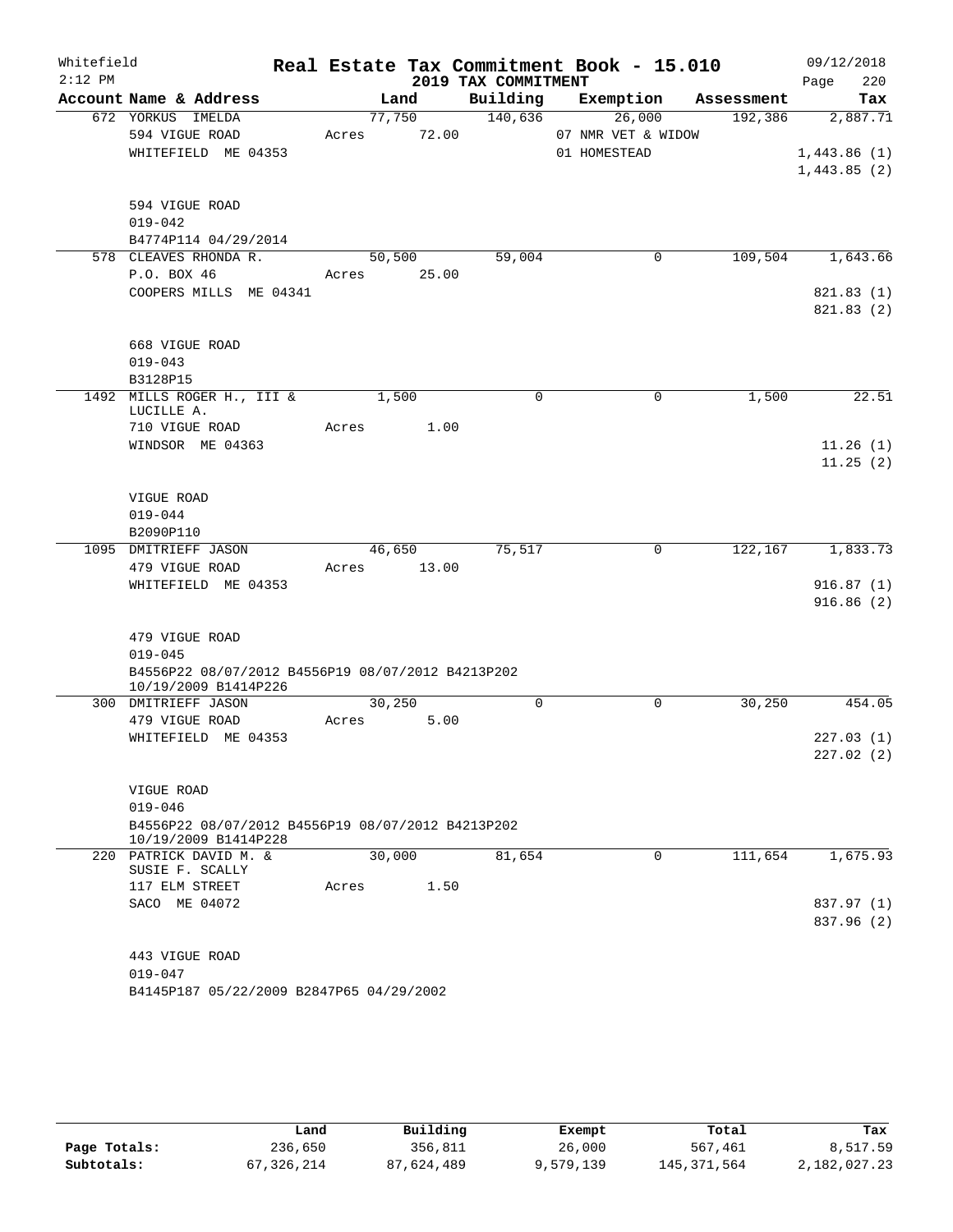| Whitefield<br>$2:12$ PM |                                                   |                 |       |                     |                                 | Real Estate Tax Commitment Book - 15.010 |                  | 09/12/2018             |
|-------------------------|---------------------------------------------------|-----------------|-------|---------------------|---------------------------------|------------------------------------------|------------------|------------------------|
|                         | Account Name & Address                            |                 |       | Land                | 2019 TAX COMMITMENT<br>Building | Exemption                                | Assessment       | 221<br>Page<br>Tax     |
|                         | 765 NEWCOMBE RICHARD J. &                         |                 |       | 47,770              | 211,951                         | 26,000                                   | 233,721          | 3,508.15               |
|                         | PEGGY K.<br>38 HOWE ROAD                          |                 | Acres | 20.80               |                                 | 01 HOMESTEAD                             |                  |                        |
|                         | WHITEFIELD ME 04353                               |                 |       |                     |                                 | 05 VET EXEMPTION                         |                  | 1,754.08(1)            |
|                         |                                                   |                 |       |                     |                                 |                                          |                  | 1,754.07(2)            |
|                         | 38 HOWE ROAD                                      |                 |       |                     |                                 |                                          |                  |                        |
|                         | $019 - 048$                                       |                 |       |                     |                                 |                                          |                  |                        |
|                         | B3204P303<br>1707 TRUNDY ERIN N.                  |                 |       | 48,810              | 161,804                         | 20,000                                   | 190,614          | 2,861.12               |
|                         | & GIGUERE BENJAMIN O.                             |                 |       | Acres 15.70         |                                 | 01 HOMESTEAD                             |                  |                        |
|                         | 72 HOWE ROAD                                      |                 |       |                     |                                 |                                          |                  | 1,430.56(1)            |
|                         | WHITEFIELD ME 04353                               |                 |       |                     |                                 |                                          |                  | 1,430.56(2)            |
|                         | 72 HOWE ROAD                                      |                 |       |                     |                                 |                                          |                  |                        |
|                         | $019 - 048 - A$                                   |                 |       |                     |                                 |                                          |                  |                        |
|                         | B3275P168 04/23/2004<br>1204 SOLOMON GLADYS HEIRS |                 |       | 49,015              | $\mathbf 0$                     | 0                                        | 49,015           | 735.72                 |
|                         | C/O MICHAEL SOLOMON                               |                 | Acres | 38.10               |                                 |                                          |                  |                        |
|                         | 15 TEDDY BEAR LANE                                |                 |       |                     |                                 |                                          |                  | 367.86(1)              |
|                         | AUGUSTA ME 04330                                  |                 |       |                     |                                 |                                          |                  | 367.86(2)              |
|                         | 75 HOWE ROAD                                      |                 |       |                     |                                 |                                          |                  |                        |
|                         | $019 - 049$                                       |                 |       |                     |                                 |                                          |                  |                        |
|                         | B4778P56 06/21/2013 B628P358                      |                 |       |                     | $\Omega$                        | $\mathbf 0$                              |                  | 472.82                 |
|                         | 1355 SOLOMON GLADYS HEIRS<br>C/O MICHAEL SOLOMON  |                 | Acres | 31,500<br>2.50      |                                 |                                          | 31,500           |                        |
|                         | 15 TEDDY BEAR LANE                                |                 |       |                     |                                 |                                          |                  | 236.41(1)              |
|                         | AUGUSTA ME 04330                                  |                 |       |                     |                                 |                                          |                  | 236.41(2)              |
|                         | 25 HOWE ROAD                                      |                 |       |                     |                                 |                                          |                  |                        |
|                         | $019 - 049 - A$                                   |                 |       |                     |                                 |                                          |                  |                        |
|                         | B4678P56 06/21/2013                               |                 |       |                     |                                 |                                          |                  |                        |
|                         | 263 PEASLEE LORNA<br>10 PINE RIDGE ROAD           |                 |       | 0                   | 2,517                           | 0                                        | 2,517            | 37.78                  |
|                         | WINDSOR ME 04363                                  |                 |       |                     |                                 |                                          |                  | 18.89(1)               |
|                         |                                                   |                 |       |                     |                                 |                                          |                  | 18.89(2)               |
|                         | 25 HOWE ROAD                                      |                 |       |                     |                                 |                                          |                  |                        |
|                         | $019 - 049 - A ON$                                |                 |       |                     |                                 |                                          |                  |                        |
|                         | 609 SOLOMON GLADYS HEIRS                          |                 |       | 49,005              | 24,124                          | 0                                        | 73,129           | 1,097.67               |
|                         | C/O MICHAEL SOLOMON<br>15 TEDDY BEAR LANE         |                 | Acres | 22.70               |                                 |                                          |                  | 548.84 (1)             |
|                         | AUGUSTA ME 04330                                  |                 |       |                     |                                 |                                          |                  | 548.83(2)              |
|                         | 386 VIGUE ROAD                                    |                 |       |                     |                                 |                                          |                  |                        |
|                         | $019 - 050$                                       |                 |       |                     |                                 |                                          |                  |                        |
|                         | B4678P56 06/21/2013 B628P358                      |                 |       |                     |                                 |                                          |                  |                        |
|                         | 1392 NEWELL ANITA M.                              |                 |       | 30,000              | 39,631                          | 20,000                                   | 49,631           | 744.96                 |
|                         | P O BOX 361                                       |                 | Acres | 1.50                |                                 | 01 HOMESTEAD                             |                  |                        |
|                         | COOPERS MILLS ME 04341                            |                 |       |                     |                                 |                                          |                  | 372.48(1)<br>372.48(2) |
|                         | 359 DEVINE ROAD                                   |                 |       |                     |                                 |                                          |                  |                        |
|                         | $019 - 050 - A$                                   |                 |       |                     |                                 |                                          |                  |                        |
|                         | B1817P187                                         |                 |       |                     |                                 |                                          |                  |                        |
|                         |                                                   |                 |       |                     |                                 |                                          |                  |                        |
| Page Totals:            |                                                   | Land<br>256,100 |       | Building<br>440,027 |                                 | Exempt<br>66,000                         | Total<br>630,127 | Tax<br>9,458.22        |
| Subtotals:              |                                                   | 67,582,314      |       | 88,064,516          |                                 | 9,645,139                                | 146,001,691      | 2, 191, 485.45         |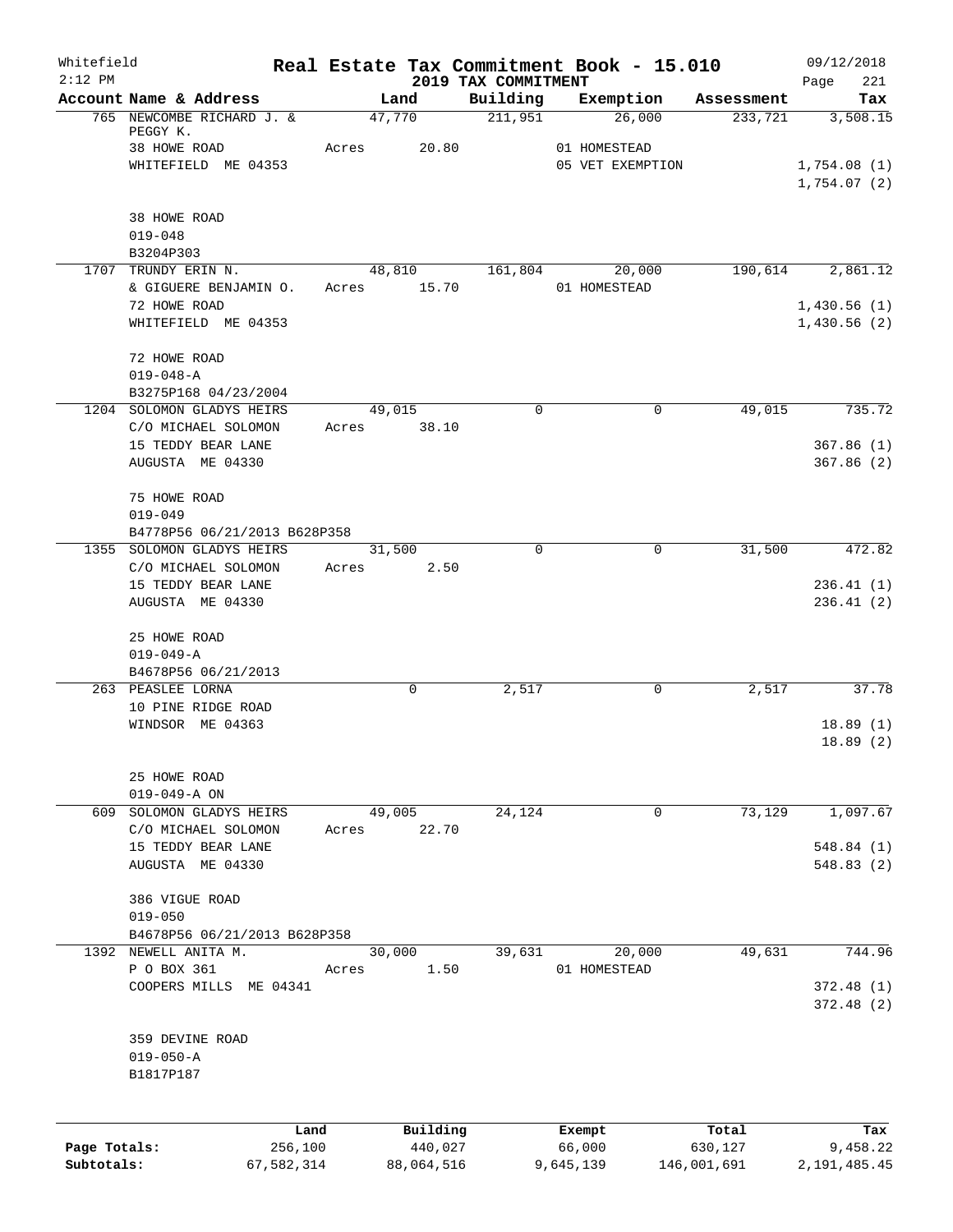| Whitefield |                                                     |       |         |       |                     | Real Estate Tax Commitment Book - 15.010 |            | 09/12/2018             |
|------------|-----------------------------------------------------|-------|---------|-------|---------------------|------------------------------------------|------------|------------------------|
| $2:12$ PM  |                                                     |       |         |       | 2019 TAX COMMITMENT |                                          |            | 222<br>Page            |
|            | Account Name & Address                              |       | Land    |       | Building            | Exemption                                | Assessment | Tax                    |
|            | 1011 DELANO OSBORN M. HEIRS                         |       | 9,820   |       | $\mathbf 0$         | $\Omega$                                 | 9,820      | 147.40                 |
|            | 19 FINN BROOK LANE                                  | Acres |         | 7.90  |                     |                                          |            |                        |
|            | WHITEFIELD ME 04353                                 |       |         |       |                     |                                          |            | 73.70(1)               |
|            |                                                     |       |         |       |                     |                                          |            | 73.70(2)               |
|            |                                                     |       |         |       |                     |                                          |            |                        |
|            | DEVINE ROAD                                         |       |         |       |                     |                                          |            |                        |
|            | $019 - 051$<br>B3659P45 04/10/2006 B453P414         |       |         |       |                     |                                          |            |                        |
|            | 723 CENTRAL MAINE POWER                             |       | 174,000 |       | 0                   | 0                                        | 174,000    | 2,611.74               |
|            | C/O AVANGRID MANAGEMENT Acres                       |       |         | 58.00 |                     |                                          |            |                        |
|            | CO.- LOCAL TAX                                      |       |         |       |                     |                                          |            |                        |
|            | ONE CITY CENTER, 5TH                                |       |         |       |                     |                                          |            | 1,305.87(1)            |
|            | <b>FLOOR</b>                                        |       |         |       |                     |                                          |            |                        |
|            | PORTLAND ME 04101                                   |       |         |       |                     |                                          |            | 1,305.87(2)            |
|            |                                                     |       |         |       |                     |                                          |            |                        |
|            | DEVINE ROAD                                         |       |         |       |                     |                                          |            |                        |
|            | $019 - 052$                                         |       |         |       |                     |                                          |            |                        |
|            | 590 DELANO LUKE A.                                  |       | 41,150  |       | $\mathbf 0$         | 0                                        | 41,150     | 617.66                 |
|            | 19 FINN BROOK LANE                                  | Acres |         | 26.00 |                     |                                          |            |                        |
|            | WHITEFIELD ME 04353                                 |       |         |       |                     |                                          |            | 308.83(1)<br>308.83(2) |
|            |                                                     |       |         |       |                     |                                          |            |                        |
|            | FINN BROOK LANE                                     |       |         |       |                     |                                          |            |                        |
|            | $019 - 053$                                         |       |         |       |                     |                                          |            |                        |
|            | B3530P36 08/05/2005                                 |       |         |       |                     |                                          |            |                        |
|            | 793 DELANO LUKE A.                                  |       | 52,290  |       | 89,523              | 0                                        | 141,813    | 2,128.61               |
|            | 301 DEVINE ROAD                                     | Acres | 13.80   |       |                     |                                          |            |                        |
|            | WHITEFIELD ME 04353                                 |       |         |       |                     |                                          |            | 1,064.31(1)            |
|            |                                                     |       |         |       |                     |                                          |            | 1,064.30(2)            |
|            |                                                     |       |         |       |                     |                                          |            |                        |
|            | 301 DEVINE ROAD                                     |       |         |       |                     |                                          |            |                        |
|            | $019 - 053 - A$                                     |       |         |       |                     |                                          |            |                        |
|            | B2425P130                                           |       |         |       |                     |                                          |            |                        |
|            | 1506 BENEDICT JOSEPH W.                             |       | 32,370  |       | $\mathbf 0$         | 0                                        | 32,370     | 485.87                 |
|            | KELLEY-BENEDICT,                                    | Acres |         | 13.90 |                     |                                          |            |                        |
|            | PATRICIA                                            |       |         |       |                     |                                          |            |                        |
|            | 58 WHITNEY STREET                                   |       |         |       |                     |                                          |            | 242.94(1)              |
|            | NORTHBOROUGH MA 01532                               |       |         |       |                     |                                          |            | 242.93 (2)             |
|            | DEVINE ROAD                                         |       |         |       |                     |                                          |            |                        |
|            | $019 - 054$                                         |       |         |       |                     |                                          |            |                        |
|            | B5007P310 05/23/2016 B4457P106 10/27/2011 B4339P144 |       |         |       |                     |                                          |            |                        |
|            | 11/02/2010                                          |       |         |       |                     |                                          |            |                        |
|            | 1384 PERCY ELLIS R.                                 |       | 82,000  |       | 83,391              | 0                                        | 165,391    | 2,482.52               |
|            | TRIBBY JOANN                                        | Acres |         | 70.50 |                     |                                          |            |                        |
|            | 101 OLD MADDEN ROAD                                 |       |         |       |                     |                                          |            | 1, 241.26(1)           |
|            | JEFFERSON ME 04348                                  |       |         |       |                     |                                          |            | 1, 241.26(2)           |
|            |                                                     |       |         |       |                     |                                          |            |                        |
|            | 190 HOWE ROAD                                       |       |         |       |                     |                                          |            |                        |
|            | $020 - 001$                                         |       |         |       |                     |                                          |            |                        |
|            | B4672P261 06/10/2013 B1694P188                      |       |         |       |                     |                                          |            |                        |

|              | Land       | Building     | Exempt    | Total       | Tax          |
|--------------|------------|--------------|-----------|-------------|--------------|
| Page Totals: | 391,630    | 172,914      |           | 564,544     | 8,473.80     |
| Subtotals:   | 67,973,944 | 88, 237, 430 | 9,645,139 | 146,566,235 | 2,199,959.25 |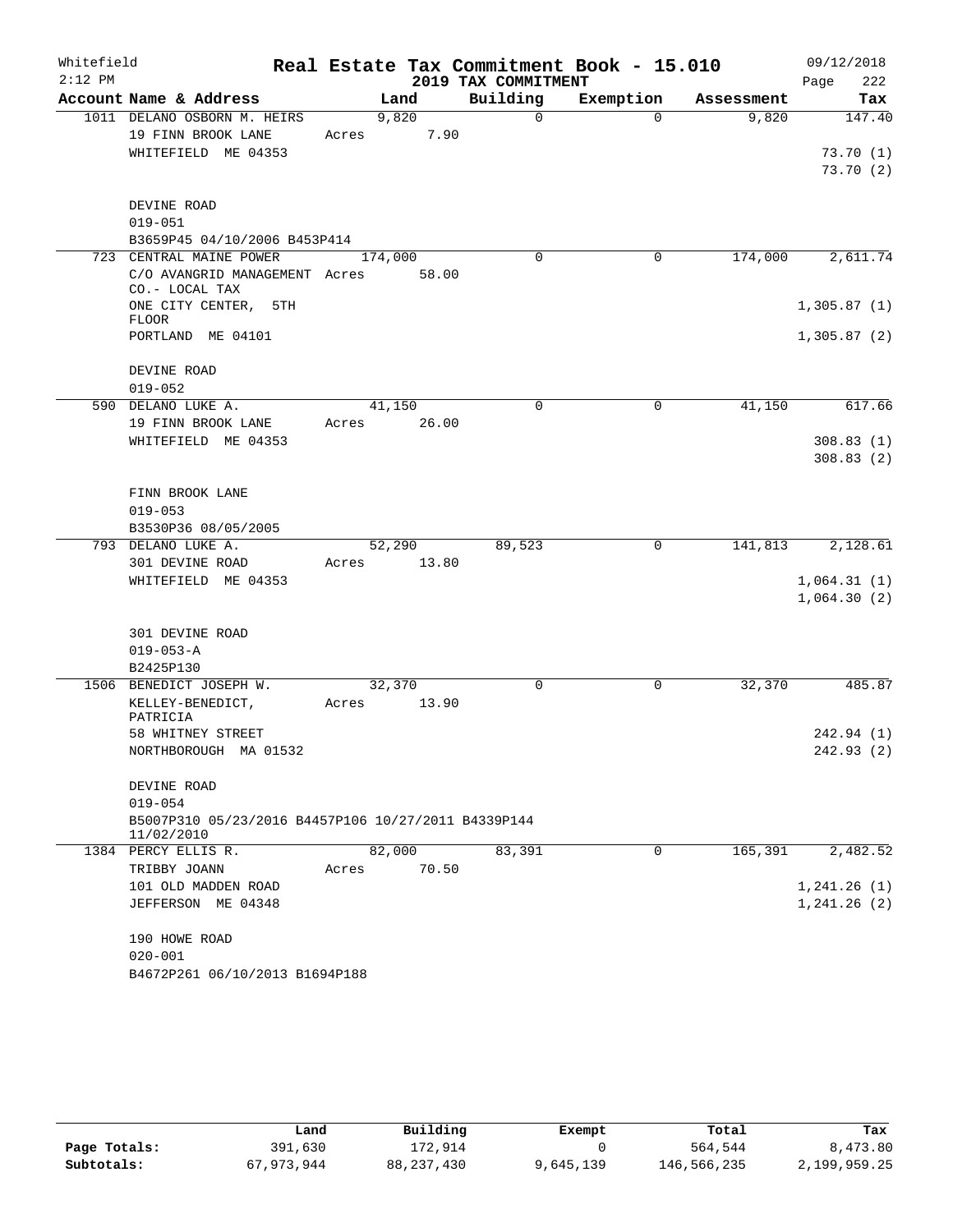| Whitefield |                                           |             |       |                     | Real Estate Tax Commitment Book - 15.010 |                               | 09/12/2018             |
|------------|-------------------------------------------|-------------|-------|---------------------|------------------------------------------|-------------------------------|------------------------|
| $2:12$ PM  |                                           |             |       | 2019 TAX COMMITMENT |                                          |                               | 223<br>Page            |
|            | Account Name & Address                    |             | Land  |                     |                                          | Building Exemption Assessment | Tax                    |
|            | 1894 PAETOW ERIC                          |             |       | 37,250 109,209      | 20,000                                   | 126,459                       | 1,898.15               |
|            | 268 HOWE ROAD                             | Acres 7.50  |       | 01 HOMESTEAD        |                                          |                               |                        |
|            | COOPERS MILLS ME 04341                    |             |       |                     |                                          |                               | 949.08(1)              |
|            |                                           |             |       |                     |                                          |                               | 949.07(2)              |
|            | 268 HOWE ROAD                             |             |       |                     |                                          |                               |                        |
|            | $020 - 001 - A$                           |             |       |                     |                                          |                               |                        |
|            | B4790P197 06/18/2014 B4413P224 06/29/2011 |             |       |                     |                                          |                               |                        |
|            | 1042 CUTHBERTSON TIMOTHY &                | 48,410      |       | 131,536             | 20,000                                   |                               | 159,946 2,400.79       |
|            | JO                                        |             |       |                     |                                          |                               |                        |
|            | 278 HOWE ROAD                             | Acres 15.20 |       |                     | 01 HOMESTEAD                             |                               |                        |
|            | WHITEFIELD ME 04353                       |             |       |                     |                                          |                               | 1,200.40(1)            |
|            |                                           |             |       |                     |                                          |                               | 1, 200.39(2)           |
|            | 278 HOWE ROAD                             |             |       |                     |                                          |                               |                        |
|            | $020 - 002$                               |             |       |                     |                                          |                               |                        |
|            | B1129P101                                 |             |       |                     |                                          |                               |                        |
|            | 1197 CUTHBERTSON MICHAEL & 30,750         |             |       | 193,749             | 20,000                                   |                               | 204,499 3,069.53       |
|            | PAULA A.                                  |             |       |                     |                                          |                               |                        |
|            | 288 HOWE ROAD                             | Acres 2.00  |       |                     | 01 HOMESTEAD                             |                               |                        |
|            | WHITEFIELD ME 04353                       |             |       |                     |                                          |                               | 1,534.77(1)            |
|            |                                           |             |       |                     |                                          |                               | 1,534.76(2)            |
|            | 288 HOWE ROAD                             |             |       |                     |                                          |                               |                        |
|            | $020 - 002 - A$                           |             |       |                     |                                          |                               |                        |
|            | B2084P96                                  |             |       |                     |                                          |                               |                        |
|            | 308 CUTHBERTSON TIMOTHY W.                | 22,132      |       | $\Omega$            | 0                                        | 22,132                        | 332.20                 |
|            | * JO A. (JOINT                            | Acres 17.04 |       |                     |                                          |                               |                        |
|            | TENANTS)                                  |             |       |                     |                                          |                               |                        |
|            | 278 HOWE ROAD<br>WHITEFIELD ME 04353      |             |       |                     |                                          |                               | 166.10(1)<br>166.10(2) |
|            |                                           |             |       |                     |                                          |                               |                        |
|            | HOWE ROAD                                 |             |       |                     |                                          |                               |                        |
|            | $020 - 003$                               |             |       |                     |                                          |                               |                        |
|            | B2664P4                                   |             |       |                     |                                          |                               |                        |
|            | 1085 BEAUSOLEIL RICHARD R. & 31,065       |             |       | 83,653              | $\Omega$                                 | 114,718                       | 1,721.92               |
|            | * CYNTHIA J.                              | Acres       | 2.21  |                     |                                          |                               |                        |
|            | 292 HOWE ROAD                             |             |       |                     |                                          |                               | 860.96(1)              |
|            | WHITEFIELD ME 04353                       |             |       |                     |                                          |                               | 860.96(2)              |
|            | 292 HOWE ROAD                             |             |       |                     |                                          |                               |                        |
|            | $020 - 003 - A$                           |             |       |                     |                                          |                               |                        |
|            | B2872P21                                  |             |       |                     |                                          |                               |                        |
|            | 200 NORTHRUP JEFFERY W. &                 | 49,413      |       | 0                   | $\Omega$                                 | 49,413                        | 741.69                 |
|            | CLAUDENE O.                               |             |       |                     |                                          |                               |                        |
|            | 28 COWBOY LANE                            | Acres       | 31.02 |                     |                                          |                               |                        |
|            | WHITEFIELD ME 04353                       |             |       |                     |                                          |                               | 370.85(1)              |
|            |                                           |             |       |                     |                                          |                               | 370.84(2)              |
|            | HOWE ROAD                                 |             |       |                     |                                          |                               |                        |
|            | $020 - 004$                               |             |       |                     |                                          |                               |                        |
|            | B3772P13 11/17/2006                       |             |       |                     |                                          |                               |                        |
|            |                                           |             |       |                     |                                          |                               |                        |

|              | Land       | Building   | Exempt    | Total       | Tax          |
|--------------|------------|------------|-----------|-------------|--------------|
| Page Totals: | 219,020    | 518,147    | 60,000    | 677,167     | 10,164.28    |
| Subtotals:   | 68,192,964 | 88,755,577 | 9,705,139 | 147,243,402 | 2,210,123.53 |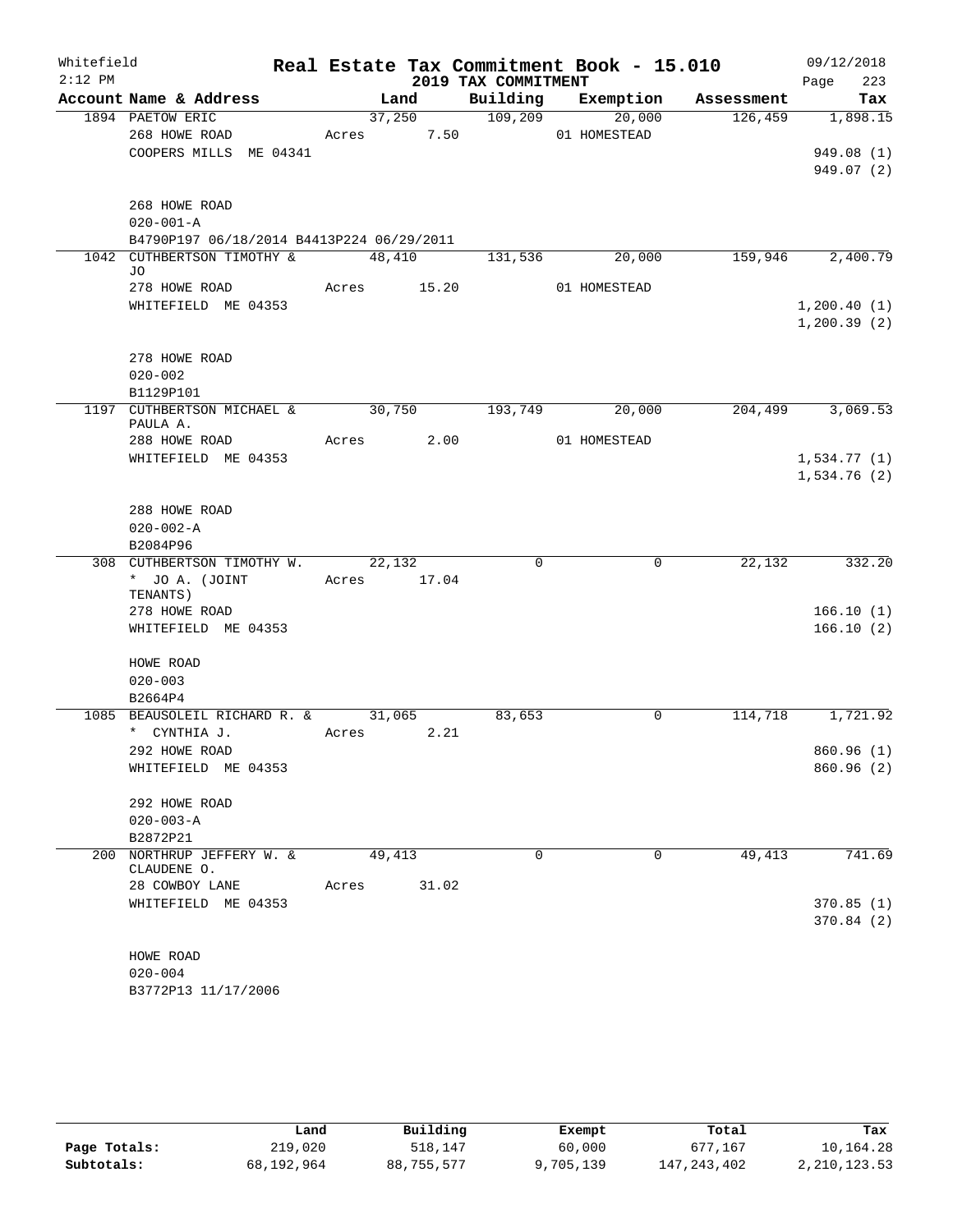| Whitefield<br>$2:12$ PM |                                                   |              |                     | 2019 TAX COMMITMENT | Real Estate Tax Commitment Book - 15.010 |             | 09/12/2018<br>224<br>Page |
|-------------------------|---------------------------------------------------|--------------|---------------------|---------------------|------------------------------------------|-------------|---------------------------|
|                         | Account Name & Address                            |              | Land                | Building            | Exemption                                | Assessment  | Tax                       |
|                         | 960 AUBEE PAULINE                                 |              | 42,714              | 125,376             | 20,000                                   | 148,090     | 2,222.83                  |
|                         | P.O. BOX 135                                      |              | Acres 14.33         |                     | 01 HOMESTEAD                             |             |                           |
|                         | COOPERS MILLS ME 04341                            |              |                     |                     |                                          |             | 1, 111.42(1)              |
|                         |                                                   |              |                     |                     |                                          |             | 1, 111.41(2)              |
|                         |                                                   |              |                     |                     |                                          |             |                           |
|                         | 318 HOWE ROAD                                     |              |                     |                     |                                          |             |                           |
|                         | $020 - 004 - A$                                   |              |                     |                     |                                          |             |                           |
|                         | B1740P189                                         |              |                     |                     |                                          |             |                           |
|                         | 560 TAYLOR SR. CARLOS R. &                        |              | $\overline{36,650}$ | 142,459             | 26,000                                   | 153, 109    | 2,298.17                  |
|                         | SANDY LYNN                                        |              |                     |                     |                                          |             |                           |
|                         | PO BOX 168                                        |              | 6.75<br>Acres       |                     | 07 NMR VET & WIDOW                       |             |                           |
|                         | WHITEFIELD ME 04353                               |              |                     |                     | 01 HOMESTEAD                             |             | 1,149.09(1)               |
|                         |                                                   |              |                     |                     |                                          |             | 1, 149.08(2)              |
|                         |                                                   |              |                     |                     |                                          |             |                           |
|                         | 304 HOWE ROAD                                     |              |                     |                     |                                          |             |                           |
|                         | $020 - 004 - B$                                   |              |                     |                     |                                          |             |                           |
|                         | B1572P267                                         |              |                     |                     |                                          |             |                           |
|                         | 1127 DINSMORE RAYMOND, JR.                        |              | 26,426              | $\mathbf 0$         | 0                                        | 26,426      | 396.65                    |
|                         | 25 ELEANOR DRIVE                                  |              | Acres 6.47          |                     |                                          |             |                           |
|                         | SEEKONK MA 02771                                  |              |                     |                     |                                          |             | 198.33(1)                 |
|                         |                                                   |              |                     |                     |                                          |             | 198.32(2)                 |
|                         |                                                   |              |                     |                     |                                          |             |                           |
|                         | HOWE ROAD                                         |              |                     |                     |                                          |             |                           |
|                         | $020 - 004 - C$                                   |              |                     |                     |                                          |             |                           |
|                         | B3069P118                                         |              |                     |                     |                                          |             |                           |
|                         | 1440 NORTHRUP JEFFERY W. &<br>CLAUDENE O.         |              | 74,960              | 111,953             | 20,000                                   | 166,913     | 2,505.36                  |
|                         | 28 COWBOY LANE                                    |              | Acres 56.42         |                     | 01 HOMESTEAD                             |             |                           |
|                         | WHITEFIELD ME 04353                               |              |                     |                     |                                          |             | 1,252.68(1)               |
|                         |                                                   |              |                     |                     |                                          |             | 1,252.68(2)               |
|                         |                                                   |              |                     |                     |                                          |             |                           |
|                         | 28 COWBOY LANE                                    |              |                     |                     |                                          |             |                           |
|                         | $020 - 005$                                       |              |                     |                     |                                          |             |                           |
|                         | B1079P9                                           |              |                     |                     |                                          |             |                           |
|                         | 568 BINNS SUSAN ELAINE                            |              | 31,500              |                     | 97,127<br>20,000                         |             | 108,627 1,630.49          |
|                         | 334 HOWE ROAD                                     | Acres        | 2.50                |                     | 01 HOMESTEAD                             |             |                           |
|                         | WHITEFIELD ME 04353                               |              |                     |                     |                                          |             | 815.25(1)                 |
|                         |                                                   |              |                     |                     |                                          |             | 815.24 (2)                |
|                         |                                                   |              |                     |                     |                                          |             |                           |
|                         | 334 HOWE ROAD                                     |              |                     |                     |                                          |             |                           |
|                         | $020 - 005 - A$                                   |              |                     |                     |                                          |             |                           |
|                         | B1725P79                                          |              |                     |                     |                                          |             |                           |
|                         | 174 ALBERT TINA                                   |              | 31,950              | 109,698             | 20,000                                   | 121,648     | 1,825.94                  |
|                         | 344 HOWE ROAD                                     | Acres        | 2.80                |                     | 01 HOMESTEAD                             |             |                           |
|                         | WHITEFIELD ME 04353                               |              |                     |                     |                                          |             | 912.97(1)                 |
|                         |                                                   |              |                     |                     |                                          |             | 912.97 (2)                |
|                         |                                                   |              |                     |                     |                                          |             |                           |
|                         | 344 HOWE ROAD                                     |              |                     |                     |                                          |             |                           |
|                         | $020 - 005 - B$                                   |              |                     |                     |                                          |             |                           |
|                         | B4154P275 06/10/2009 B4126P2 04/02/2009 B2579P235 |              |                     |                     |                                          |             |                           |
|                         | 702 ELLIS JOHN J. JR.                             |              | 22,250              | 0                   | 0                                        | 22,250      | 333.97                    |
|                         | 341 WEBBER POND ROAD                              | Acres        | 3.00                |                     |                                          |             |                           |
|                         | VASSALBORO ME 04989                               |              |                     |                     |                                          |             | 166.99(1)                 |
|                         |                                                   |              |                     |                     |                                          |             | 166.98(2)                 |
|                         |                                                   |              |                     |                     |                                          |             |                           |
|                         | HOWE ROAD                                         |              |                     |                     |                                          |             |                           |
|                         | $020 - 005 - C$                                   |              |                     |                     |                                          |             |                           |
|                         | B4945P142 11/02/2015 B3795P179 11/30/2006         |              |                     |                     |                                          |             |                           |
|                         |                                                   | Land         | Building            |                     | Exempt                                   | Total       | Tax                       |
| Page Totals:            |                                                   | 266,450      | 586,613             |                     | 106,000                                  | 747,063     | 11, 213.41                |
| Subtotals:              |                                                   | 68, 459, 414 | 89, 342, 190        |                     | 9,811,139                                | 147,990,465 | 2, 221, 336.94            |
|                         |                                                   |              |                     |                     |                                          |             |                           |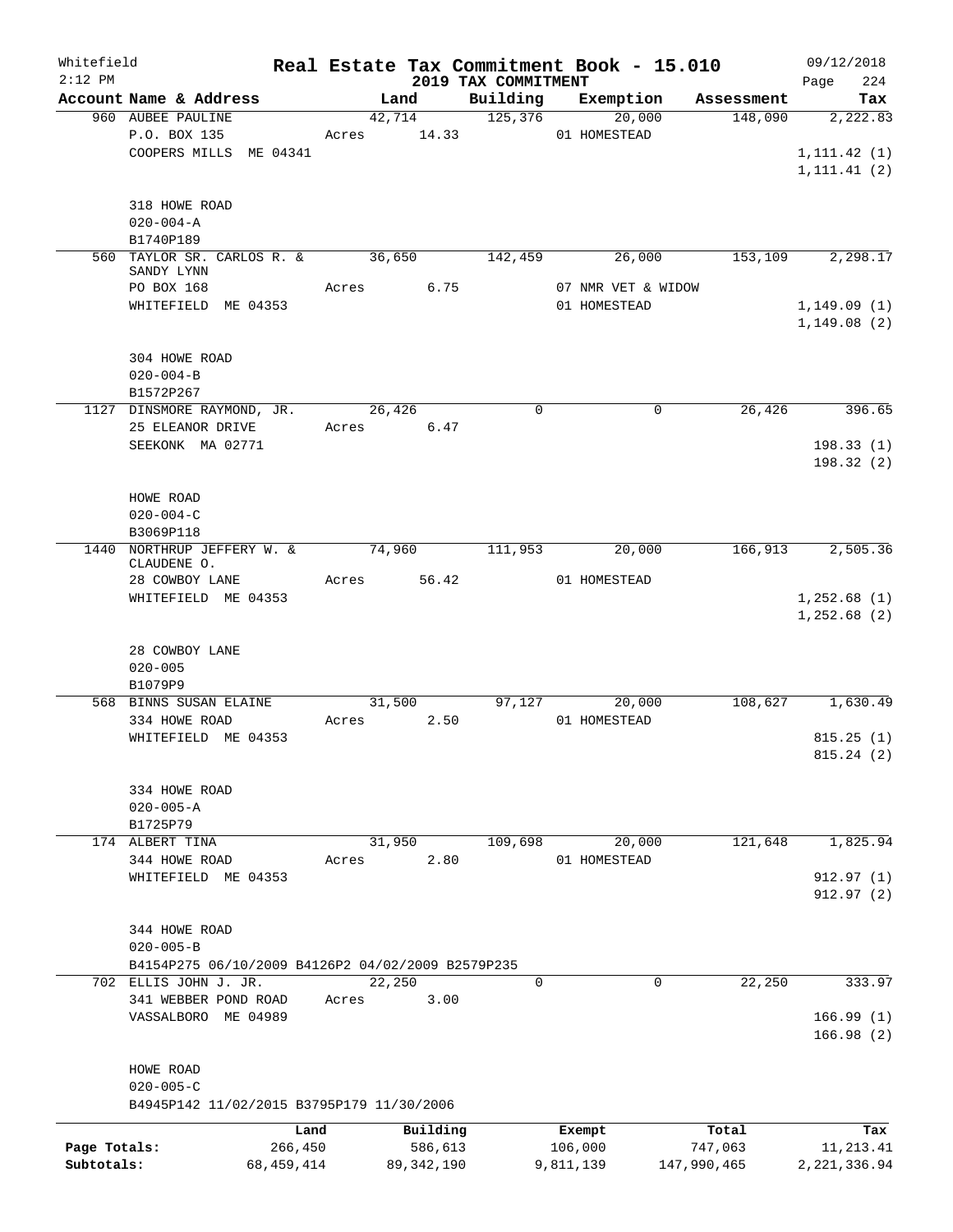| Building<br>Account Name & Address<br>Exemption<br>Land<br>Assessment<br>83,770<br>1639 BALMERT JAMES M. &<br>32,100<br>20,000<br>95,870<br>WERBER TAMMY L.<br>153 HUNTS MEDOW ROAD<br>2.90<br>01 HOMESTEAD<br>Acres<br>PITTSTON ME 04345<br>358 HOWE ROAD<br>$020 - 005 - D$<br>B4959P302 12/17/2015 B4760P184 03/03/2014 B4759P149<br>02/26/2014 B4679P84 06/25/2013 B2116P347<br>32,670<br>26,000<br>90,096<br>1,352.34<br>1672 DELOREY DAVID R.<br>83,426<br>16 COWBOY LANE<br>3.28<br>01 HOMESTEAD<br>Acres<br>12 VET $2-27-61 = 8-5-64$<br>WHITEFIELD ME 04353<br>16 COWBOY LANE<br>$020 - 005 - E$<br>B4936P280 10/07/2015 B3336P154 08/04/2004<br>72 WILLRODT, CHRISTIANA<br>80, 250<br>71,033<br>$\mathbf 0$<br>151,283<br>2,270.76<br>P.O. BOX 168<br>67.00<br>Acres<br>COMPTCHE CA 95427<br>1, 135.38(1)<br>1, 135.38(2)<br>390 HOWE ROAD<br>$020 - 006$<br>B5224P20 11/21/2017 B5086P14 12/14/2016 B3135P60<br>08/27/2003<br>30,030<br>581 MCDONALD RICHARD &<br>20,000<br>83,552<br>1,254.12<br>73,522<br><b>DEBORAH</b><br>P.O. BOX 146<br>1.52<br>01 HOMESTEAD<br>Acres<br>COOPERS MILLS ME 04341<br>627.06(1)<br>627.06(2)<br>400 HOWE ROAD<br>$020 - 007$<br>B4809P138 08/18/2014 B2577P18<br>749 CAMPBELL RICHARD W.<br>45,441<br>76,161<br>30,720<br>0<br>1,143.18<br>414 HOWE ROAD<br>1.98<br>Acres<br>571.59(1)<br>WHITEFIELD ME 04353<br>571.59(2)<br>414 HOWE ROAD<br>$020 - 007 - A$<br>B7483P78<br>184,552<br>53,875<br>150,677<br>20,000<br>297 STEVENS JOHN & SHERI<br>428 HOWE ROAD<br>22.50<br>01 HOMESTEAD<br>Acres<br>1,385.07(1)<br>WHITEFIELD ME 04353<br>1,385.06(2)<br>428 HOWE ROAD<br>$020 - 008$<br>B5201P316 10/17/2017 B4106P38 02/26/2009 B1171P298<br>12/17/1983 | Whitefield<br>$2:12$ PM |  | 2019 TAX COMMITMENT | Real Estate Tax Commitment Book - 15.010 | 09/12/2018<br>225<br>Page |
|------------------------------------------------------------------------------------------------------------------------------------------------------------------------------------------------------------------------------------------------------------------------------------------------------------------------------------------------------------------------------------------------------------------------------------------------------------------------------------------------------------------------------------------------------------------------------------------------------------------------------------------------------------------------------------------------------------------------------------------------------------------------------------------------------------------------------------------------------------------------------------------------------------------------------------------------------------------------------------------------------------------------------------------------------------------------------------------------------------------------------------------------------------------------------------------------------------------------------------------------------------------------------------------------------------------------------------------------------------------------------------------------------------------------------------------------------------------------------------------------------------------------------------------------------------------------------------------------------------------------------------------------------------------------------------------------------------|-------------------------|--|---------------------|------------------------------------------|---------------------------|
|                                                                                                                                                                                                                                                                                                                                                                                                                                                                                                                                                                                                                                                                                                                                                                                                                                                                                                                                                                                                                                                                                                                                                                                                                                                                                                                                                                                                                                                                                                                                                                                                                                                                                                            |                         |  |                     |                                          | Tax                       |
|                                                                                                                                                                                                                                                                                                                                                                                                                                                                                                                                                                                                                                                                                                                                                                                                                                                                                                                                                                                                                                                                                                                                                                                                                                                                                                                                                                                                                                                                                                                                                                                                                                                                                                            |                         |  |                     |                                          | 1,439.01                  |
|                                                                                                                                                                                                                                                                                                                                                                                                                                                                                                                                                                                                                                                                                                                                                                                                                                                                                                                                                                                                                                                                                                                                                                                                                                                                                                                                                                                                                                                                                                                                                                                                                                                                                                            |                         |  |                     |                                          |                           |
|                                                                                                                                                                                                                                                                                                                                                                                                                                                                                                                                                                                                                                                                                                                                                                                                                                                                                                                                                                                                                                                                                                                                                                                                                                                                                                                                                                                                                                                                                                                                                                                                                                                                                                            |                         |  |                     |                                          | 719.51(1)                 |
|                                                                                                                                                                                                                                                                                                                                                                                                                                                                                                                                                                                                                                                                                                                                                                                                                                                                                                                                                                                                                                                                                                                                                                                                                                                                                                                                                                                                                                                                                                                                                                                                                                                                                                            |                         |  |                     |                                          | 719.50(2)                 |
|                                                                                                                                                                                                                                                                                                                                                                                                                                                                                                                                                                                                                                                                                                                                                                                                                                                                                                                                                                                                                                                                                                                                                                                                                                                                                                                                                                                                                                                                                                                                                                                                                                                                                                            |                         |  |                     |                                          |                           |
|                                                                                                                                                                                                                                                                                                                                                                                                                                                                                                                                                                                                                                                                                                                                                                                                                                                                                                                                                                                                                                                                                                                                                                                                                                                                                                                                                                                                                                                                                                                                                                                                                                                                                                            |                         |  |                     |                                          |                           |
|                                                                                                                                                                                                                                                                                                                                                                                                                                                                                                                                                                                                                                                                                                                                                                                                                                                                                                                                                                                                                                                                                                                                                                                                                                                                                                                                                                                                                                                                                                                                                                                                                                                                                                            |                         |  |                     |                                          |                           |
|                                                                                                                                                                                                                                                                                                                                                                                                                                                                                                                                                                                                                                                                                                                                                                                                                                                                                                                                                                                                                                                                                                                                                                                                                                                                                                                                                                                                                                                                                                                                                                                                                                                                                                            |                         |  |                     |                                          |                           |
|                                                                                                                                                                                                                                                                                                                                                                                                                                                                                                                                                                                                                                                                                                                                                                                                                                                                                                                                                                                                                                                                                                                                                                                                                                                                                                                                                                                                                                                                                                                                                                                                                                                                                                            |                         |  |                     |                                          |                           |
|                                                                                                                                                                                                                                                                                                                                                                                                                                                                                                                                                                                                                                                                                                                                                                                                                                                                                                                                                                                                                                                                                                                                                                                                                                                                                                                                                                                                                                                                                                                                                                                                                                                                                                            |                         |  |                     |                                          | 676.17(1)<br>676.17(2)    |
|                                                                                                                                                                                                                                                                                                                                                                                                                                                                                                                                                                                                                                                                                                                                                                                                                                                                                                                                                                                                                                                                                                                                                                                                                                                                                                                                                                                                                                                                                                                                                                                                                                                                                                            |                         |  |                     |                                          |                           |
|                                                                                                                                                                                                                                                                                                                                                                                                                                                                                                                                                                                                                                                                                                                                                                                                                                                                                                                                                                                                                                                                                                                                                                                                                                                                                                                                                                                                                                                                                                                                                                                                                                                                                                            |                         |  |                     |                                          |                           |
|                                                                                                                                                                                                                                                                                                                                                                                                                                                                                                                                                                                                                                                                                                                                                                                                                                                                                                                                                                                                                                                                                                                                                                                                                                                                                                                                                                                                                                                                                                                                                                                                                                                                                                            |                         |  |                     |                                          |                           |
|                                                                                                                                                                                                                                                                                                                                                                                                                                                                                                                                                                                                                                                                                                                                                                                                                                                                                                                                                                                                                                                                                                                                                                                                                                                                                                                                                                                                                                                                                                                                                                                                                                                                                                            |                         |  |                     |                                          |                           |
|                                                                                                                                                                                                                                                                                                                                                                                                                                                                                                                                                                                                                                                                                                                                                                                                                                                                                                                                                                                                                                                                                                                                                                                                                                                                                                                                                                                                                                                                                                                                                                                                                                                                                                            |                         |  |                     |                                          |                           |
|                                                                                                                                                                                                                                                                                                                                                                                                                                                                                                                                                                                                                                                                                                                                                                                                                                                                                                                                                                                                                                                                                                                                                                                                                                                                                                                                                                                                                                                                                                                                                                                                                                                                                                            |                         |  |                     |                                          |                           |
|                                                                                                                                                                                                                                                                                                                                                                                                                                                                                                                                                                                                                                                                                                                                                                                                                                                                                                                                                                                                                                                                                                                                                                                                                                                                                                                                                                                                                                                                                                                                                                                                                                                                                                            |                         |  |                     |                                          |                           |
|                                                                                                                                                                                                                                                                                                                                                                                                                                                                                                                                                                                                                                                                                                                                                                                                                                                                                                                                                                                                                                                                                                                                                                                                                                                                                                                                                                                                                                                                                                                                                                                                                                                                                                            |                         |  |                     |                                          |                           |
|                                                                                                                                                                                                                                                                                                                                                                                                                                                                                                                                                                                                                                                                                                                                                                                                                                                                                                                                                                                                                                                                                                                                                                                                                                                                                                                                                                                                                                                                                                                                                                                                                                                                                                            |                         |  |                     |                                          |                           |
|                                                                                                                                                                                                                                                                                                                                                                                                                                                                                                                                                                                                                                                                                                                                                                                                                                                                                                                                                                                                                                                                                                                                                                                                                                                                                                                                                                                                                                                                                                                                                                                                                                                                                                            |                         |  |                     |                                          |                           |
|                                                                                                                                                                                                                                                                                                                                                                                                                                                                                                                                                                                                                                                                                                                                                                                                                                                                                                                                                                                                                                                                                                                                                                                                                                                                                                                                                                                                                                                                                                                                                                                                                                                                                                            |                         |  |                     |                                          |                           |
|                                                                                                                                                                                                                                                                                                                                                                                                                                                                                                                                                                                                                                                                                                                                                                                                                                                                                                                                                                                                                                                                                                                                                                                                                                                                                                                                                                                                                                                                                                                                                                                                                                                                                                            |                         |  |                     |                                          |                           |
|                                                                                                                                                                                                                                                                                                                                                                                                                                                                                                                                                                                                                                                                                                                                                                                                                                                                                                                                                                                                                                                                                                                                                                                                                                                                                                                                                                                                                                                                                                                                                                                                                                                                                                            |                         |  |                     |                                          |                           |
|                                                                                                                                                                                                                                                                                                                                                                                                                                                                                                                                                                                                                                                                                                                                                                                                                                                                                                                                                                                                                                                                                                                                                                                                                                                                                                                                                                                                                                                                                                                                                                                                                                                                                                            |                         |  |                     |                                          |                           |
|                                                                                                                                                                                                                                                                                                                                                                                                                                                                                                                                                                                                                                                                                                                                                                                                                                                                                                                                                                                                                                                                                                                                                                                                                                                                                                                                                                                                                                                                                                                                                                                                                                                                                                            |                         |  |                     |                                          |                           |
|                                                                                                                                                                                                                                                                                                                                                                                                                                                                                                                                                                                                                                                                                                                                                                                                                                                                                                                                                                                                                                                                                                                                                                                                                                                                                                                                                                                                                                                                                                                                                                                                                                                                                                            |                         |  |                     |                                          |                           |
|                                                                                                                                                                                                                                                                                                                                                                                                                                                                                                                                                                                                                                                                                                                                                                                                                                                                                                                                                                                                                                                                                                                                                                                                                                                                                                                                                                                                                                                                                                                                                                                                                                                                                                            |                         |  |                     |                                          |                           |
|                                                                                                                                                                                                                                                                                                                                                                                                                                                                                                                                                                                                                                                                                                                                                                                                                                                                                                                                                                                                                                                                                                                                                                                                                                                                                                                                                                                                                                                                                                                                                                                                                                                                                                            |                         |  |                     |                                          |                           |
|                                                                                                                                                                                                                                                                                                                                                                                                                                                                                                                                                                                                                                                                                                                                                                                                                                                                                                                                                                                                                                                                                                                                                                                                                                                                                                                                                                                                                                                                                                                                                                                                                                                                                                            |                         |  |                     |                                          |                           |
|                                                                                                                                                                                                                                                                                                                                                                                                                                                                                                                                                                                                                                                                                                                                                                                                                                                                                                                                                                                                                                                                                                                                                                                                                                                                                                                                                                                                                                                                                                                                                                                                                                                                                                            |                         |  |                     |                                          |                           |
|                                                                                                                                                                                                                                                                                                                                                                                                                                                                                                                                                                                                                                                                                                                                                                                                                                                                                                                                                                                                                                                                                                                                                                                                                                                                                                                                                                                                                                                                                                                                                                                                                                                                                                            |                         |  |                     |                                          |                           |
|                                                                                                                                                                                                                                                                                                                                                                                                                                                                                                                                                                                                                                                                                                                                                                                                                                                                                                                                                                                                                                                                                                                                                                                                                                                                                                                                                                                                                                                                                                                                                                                                                                                                                                            |                         |  |                     |                                          |                           |
|                                                                                                                                                                                                                                                                                                                                                                                                                                                                                                                                                                                                                                                                                                                                                                                                                                                                                                                                                                                                                                                                                                                                                                                                                                                                                                                                                                                                                                                                                                                                                                                                                                                                                                            |                         |  |                     |                                          |                           |
|                                                                                                                                                                                                                                                                                                                                                                                                                                                                                                                                                                                                                                                                                                                                                                                                                                                                                                                                                                                                                                                                                                                                                                                                                                                                                                                                                                                                                                                                                                                                                                                                                                                                                                            |                         |  |                     |                                          |                           |
|                                                                                                                                                                                                                                                                                                                                                                                                                                                                                                                                                                                                                                                                                                                                                                                                                                                                                                                                                                                                                                                                                                                                                                                                                                                                                                                                                                                                                                                                                                                                                                                                                                                                                                            |                         |  |                     |                                          | 2,770.13                  |
|                                                                                                                                                                                                                                                                                                                                                                                                                                                                                                                                                                                                                                                                                                                                                                                                                                                                                                                                                                                                                                                                                                                                                                                                                                                                                                                                                                                                                                                                                                                                                                                                                                                                                                            |                         |  |                     |                                          |                           |
|                                                                                                                                                                                                                                                                                                                                                                                                                                                                                                                                                                                                                                                                                                                                                                                                                                                                                                                                                                                                                                                                                                                                                                                                                                                                                                                                                                                                                                                                                                                                                                                                                                                                                                            |                         |  |                     |                                          |                           |
|                                                                                                                                                                                                                                                                                                                                                                                                                                                                                                                                                                                                                                                                                                                                                                                                                                                                                                                                                                                                                                                                                                                                                                                                                                                                                                                                                                                                                                                                                                                                                                                                                                                                                                            |                         |  |                     |                                          |                           |
|                                                                                                                                                                                                                                                                                                                                                                                                                                                                                                                                                                                                                                                                                                                                                                                                                                                                                                                                                                                                                                                                                                                                                                                                                                                                                                                                                                                                                                                                                                                                                                                                                                                                                                            |                         |  |                     |                                          |                           |
|                                                                                                                                                                                                                                                                                                                                                                                                                                                                                                                                                                                                                                                                                                                                                                                                                                                                                                                                                                                                                                                                                                                                                                                                                                                                                                                                                                                                                                                                                                                                                                                                                                                                                                            |                         |  |                     |                                          |                           |
|                                                                                                                                                                                                                                                                                                                                                                                                                                                                                                                                                                                                                                                                                                                                                                                                                                                                                                                                                                                                                                                                                                                                                                                                                                                                                                                                                                                                                                                                                                                                                                                                                                                                                                            |                         |  |                     |                                          |                           |
|                                                                                                                                                                                                                                                                                                                                                                                                                                                                                                                                                                                                                                                                                                                                                                                                                                                                                                                                                                                                                                                                                                                                                                                                                                                                                                                                                                                                                                                                                                                                                                                                                                                                                                            |                         |  |                     |                                          |                           |
|                                                                                                                                                                                                                                                                                                                                                                                                                                                                                                                                                                                                                                                                                                                                                                                                                                                                                                                                                                                                                                                                                                                                                                                                                                                                                                                                                                                                                                                                                                                                                                                                                                                                                                            |                         |  |                     |                                          |                           |

|              | Land       | Building   | Exempt    | Total       | Tax          |
|--------------|------------|------------|-----------|-------------|--------------|
| Page Totals: | 259,645    | 507,869    | 86,000    | 681,514     | 10,229.54    |
| Subtotals:   | 68,719,059 | 89,850,059 | 9,897,139 | 148,671,979 | 2,231,566.48 |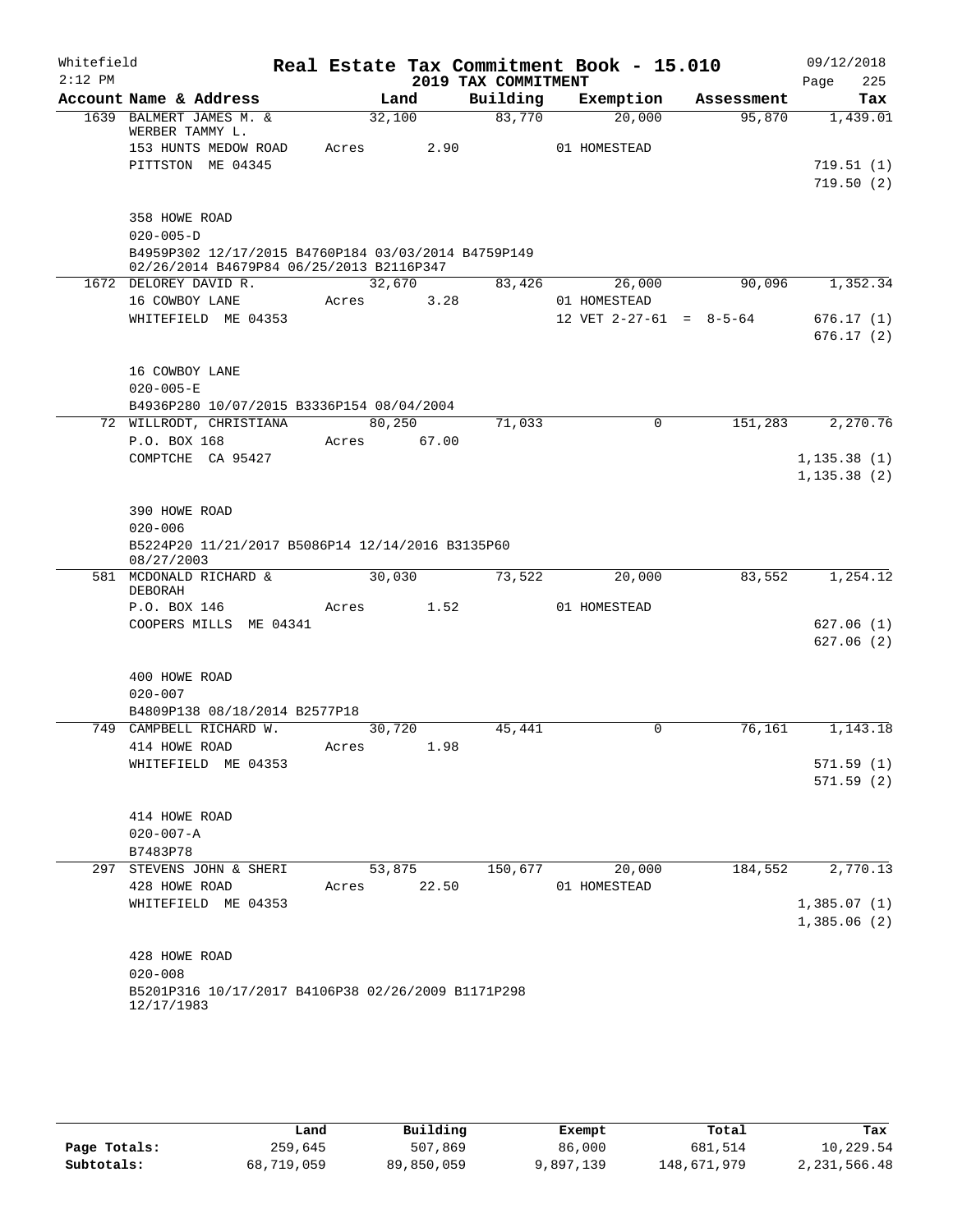| Whitefield<br>$2:12$ PM |                                |             |                                 | Real Estate Tax Commitment Book - 15.010 |            | 09/12/2018<br>226     |
|-------------------------|--------------------------------|-------------|---------------------------------|------------------------------------------|------------|-----------------------|
|                         | Account Name & Address         | Land        | 2019 TAX COMMITMENT<br>Building | Exemption                                | Assessment | Page<br>Tax           |
|                         | 89 SPENCER, STEPHEN W.         | 30, 330     | $\Omega$                        | $\Omega$                                 | 30,330     | 455.25                |
|                         | SEIGARS, LIBBEY A.             | Acres 1.72  |                                 |                                          |            |                       |
|                         | 442 HOWE ROAD                  |             |                                 |                                          |            | 227.63(1)             |
|                         | WHITEFIELD ME 04353            |             |                                 |                                          |            | 227.62(2)             |
|                         |                                |             |                                 |                                          |            |                       |
|                         | 450 HOWE ROAD                  |             |                                 |                                          |            |                       |
|                         | $020 - 009 - A$                |             |                                 |                                          |            |                       |
|                         | B5030P270 06/29/2016           |             |                                 |                                          |            |                       |
|                         | 188 SEIGARS, LIBBEY A. &       | 30,960      | 65,886                          | 20,000                                   | 76,846     | 1,153.46              |
|                         | SPENCER, STEVEN W.             |             |                                 |                                          |            |                       |
|                         | 442 HOWE ROAD                  | Acres 2.14  |                                 | 01 HOMESTEAD                             |            |                       |
|                         | WHITEFIELD ME 04353            |             |                                 |                                          |            | 576.73(1)             |
|                         |                                |             |                                 |                                          |            | 576.73(2)             |
|                         |                                |             |                                 |                                          |            |                       |
|                         | 442 HOWE ROAD                  |             |                                 |                                          |            |                       |
|                         | $020 - 009 - C$                |             |                                 |                                          |            |                       |
|                         | B3491P176 05/26/2005           |             |                                 |                                          |            |                       |
|                         | 1136 BARON, SHANNON M.P.       | 30,285      | 99,028                          | 20,000                                   | 109,313    | 1,640.79              |
|                         | MULLENS, WAYNE                 | Acres 1.69  |                                 | 01 HOMESTEAD                             |            |                       |
|                         | 458 HOWE ROAD                  |             |                                 |                                          |            | 820.40 (1)            |
|                         | WHITEFIELD ME 04353            |             |                                 |                                          |            | 820.39(2)             |
|                         | 458 HOWE ROAD                  |             |                                 |                                          |            |                       |
|                         | $020 - 009 - D$                |             |                                 |                                          |            |                       |
|                         | B5000P186 04/20/2016 B2853P77  |             |                                 |                                          |            |                       |
|                         | 1073 EDWARDS MICHAEL P. &      | 30,315      | 107,871                         | $\mathbf{0}$                             | 138,186    | $\overline{2,074.17}$ |
|                         | CARMEN C.                      |             |                                 |                                          |            |                       |
|                         | P. O. BOX 228                  | Acres 1.71  |                                 |                                          |            |                       |
|                         | COOPERS MILLS ME 04341         |             |                                 |                                          |            | 1,037.09(1)           |
|                         |                                |             |                                 |                                          |            | 1,037.08(2)           |
|                         |                                |             |                                 |                                          |            |                       |
|                         | 17 ASHFORD LANE                |             |                                 |                                          |            |                       |
|                         | $020 - 010$                    |             |                                 |                                          |            |                       |
|                         | B4085P229 01/06/2009           |             |                                 |                                          |            |                       |
|                         | 1716 CARTLIDGE JACQUELINE M.   | 32,595      |                                 | 63,587<br>20,000                         | 76,182     | 1,143.49              |
|                         | 12 ASHFORD LANE                | Acres 3.23  |                                 | 01 HOMESTEAD                             |            |                       |
|                         | WHITEFIELD ME 04353            |             |                                 |                                          |            | 571.75(1)             |
|                         |                                |             |                                 |                                          |            | 571.74(2)             |
|                         |                                |             |                                 |                                          |            |                       |
|                         | 12 ASHFORD LANE                |             |                                 |                                          |            |                       |
|                         | $020 - 010 - A$                |             |                                 |                                          |            |                       |
|                         | B3142P82 09/02/2003            |             |                                 |                                          |            |                       |
|                         | 1835 CLARK DAVID S.            | 48,105      | $\Omega$                        | $\Omega$                                 | 48,105     | 722.06                |
|                         | 151 MAIN STREET                | Acres 36.70 |                                 |                                          |            |                       |
|                         | WHITEFIELD ME 04353            |             |                                 |                                          |            | 361.03(1)             |
|                         |                                |             |                                 |                                          |            | 361.03(2)             |
|                         | HOWE ROAD                      |             |                                 |                                          |            |                       |
|                         | $020 - 010 - C$                |             |                                 |                                          |            |                       |
|                         | B4737P136 11/27/2013 B1677P229 |             |                                 |                                          |            |                       |

|              | Land       | Building   | Exempt    | Total       | Tax          |
|--------------|------------|------------|-----------|-------------|--------------|
| Page Totals: | 202,590    | 336,372    | 60,000    | 478,962     | 7,189.22     |
| Subtotals:   | 68,921,649 | 90,186,431 | 9,957,139 | 149,150,941 | 2,238,755.70 |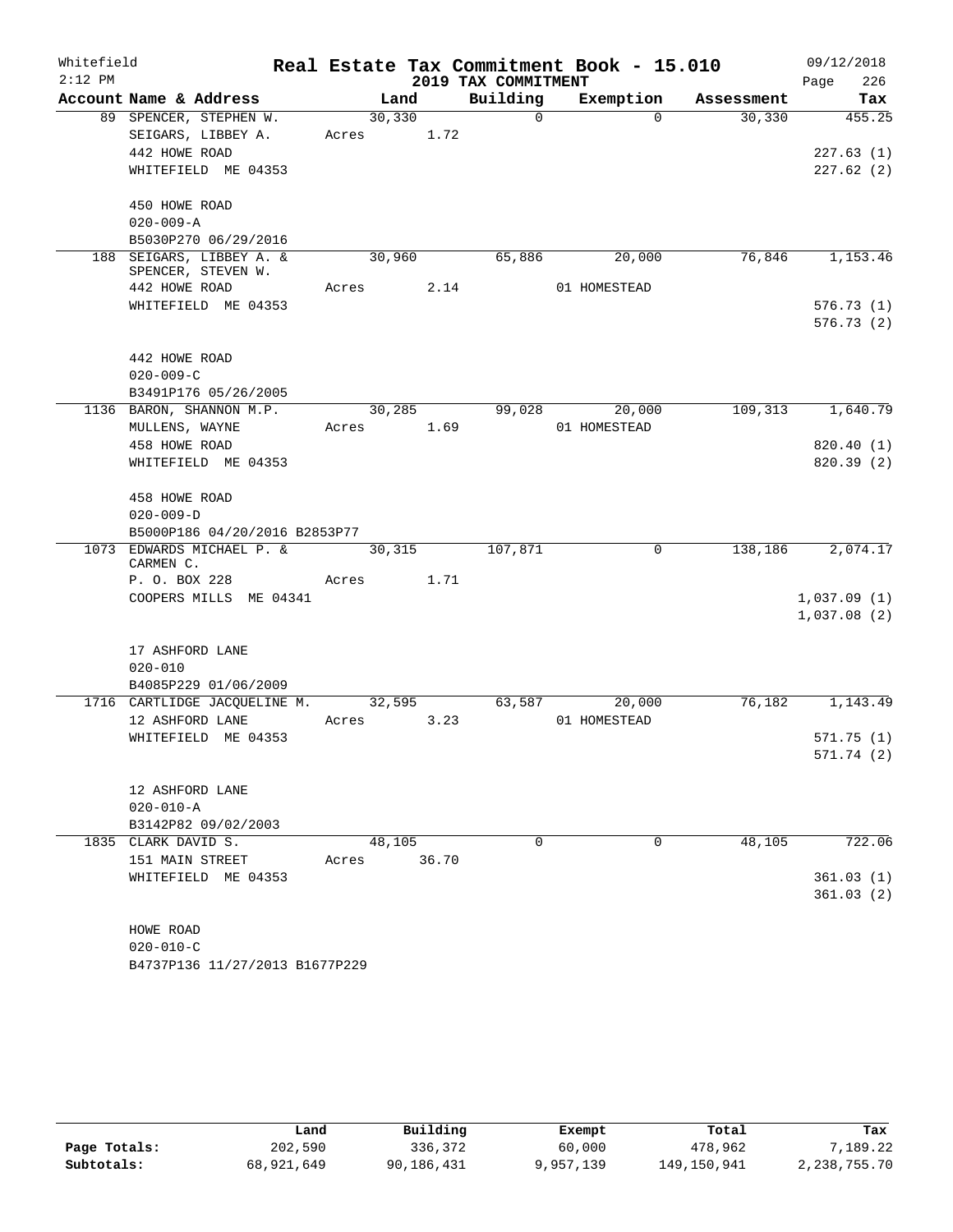| Whitefield |                                                                   |       |        |     |      | Real Estate Tax Commitment Book - 15.010 |           |             |            | 09/12/2018                 |
|------------|-------------------------------------------------------------------|-------|--------|-----|------|------------------------------------------|-----------|-------------|------------|----------------------------|
| $2:12$ PM  |                                                                   |       |        |     |      | 2019 TAX COMMITMENT                      |           |             |            | 227<br>Page                |
|            | Account Name & Address                                            |       | Land   |     |      | Building                                 | Exemption |             | Assessment | Tax                        |
|            | 1893 AMES, NICKOLAS B.                                            |       | 30,645 |     |      | 32,061                                   |           | $\Omega$    | 62,706     | 941.22                     |
|            | WITWICKI, LINDSAY M.<br>54 GIBBS ROAD                             | Acres |        |     | 1.93 |                                          |           |             |            |                            |
|            | WISCASSETT ME 04578                                               |       |        |     |      |                                          |           |             |            | 470.61(1)<br>470.61(2)     |
|            |                                                                   |       |        |     |      |                                          |           |             |            |                            |
|            | 464 HOWE ROAD                                                     |       |        |     |      |                                          |           |             |            |                            |
|            | $020 - 010 - C - 1$                                               |       |        |     |      |                                          |           |             |            |                            |
|            | B5008P318 05/16/2016 B4843P260 12/04/2014 B4737P139               |       |        |     |      |                                          |           |             |            |                            |
|            | 11/27/2013                                                        |       |        |     |      |                                          |           |             |            |                            |
|            | 604 MARTINELLI, BENJAMIN C.                                       |       | 36,575 |     |      | 156,176                                  |           | 0           | 192,751    | 2,893.19                   |
|            | 1101 KUKULU ST. UNIT 10 Acres                                     |       |        |     | 2.55 |                                          |           |             |            |                            |
|            | KAPOLEI HI 96707                                                  |       |        |     |      |                                          |           |             |            | 1,446.60(1)<br>1,446.59(2) |
|            |                                                                   |       |        |     |      |                                          |           |             |            |                            |
|            | 81 FOX FARM LANE                                                  |       |        |     |      |                                          |           |             |            |                            |
|            | $020 - 011 - A$                                                   |       |        |     |      |                                          |           |             |            |                            |
|            | B5115P218 03/20/2017 B5115P216 03/09/2017 B4414P12                |       |        |     |      |                                          |           |             |            |                            |
|            | 06/29/2011 B2424P128                                              |       |        |     |      |                                          |           |             |            |                            |
|            | 813 COATES KELLIE A. &                                            |       | 38,750 |     |      | 142,441                                  |           | 0           | 181,191    | 2,719.68                   |
|            | CHRISTOPHER A.<br>104 FOX FARM LANE                               | Acres |        |     | 4.00 |                                          |           |             |            |                            |
|            | WHITEFIELD ME 04353                                               |       |        |     |      |                                          |           |             |            | 1,359.84(1)                |
|            |                                                                   |       |        |     |      |                                          |           |             |            | 1,359.84(2)                |
|            |                                                                   |       |        |     |      |                                          |           |             |            |                            |
|            | 104 FOX FARM LANE                                                 |       |        |     |      |                                          |           |             |            |                            |
|            | $020 - 011 - B$                                                   |       |        |     |      |                                          |           |             |            |                            |
|            | B4784P101 05/30/2014 B4784P99 05/30/2014 B2542P285                |       |        |     |      |                                          |           |             |            |                            |
|            | 742 HINES JAMES W. &<br>GRETCHEN L. MORROW                        |       | 36,200 |     |      | 236,589                                  |           | 0           | 272,789    | 4,094.56                   |
|            | 71 FOX FARM LANE                                                  | Acres |        |     | 2.30 |                                          |           |             |            |                            |
|            | WHITEFIELD ME 04353                                               |       |        |     |      |                                          |           |             |            | 2,047.28(1)                |
|            |                                                                   |       |        |     |      |                                          |           |             |            | 2,047.28(2)                |
|            |                                                                   |       |        |     |      |                                          |           |             |            |                            |
|            | 71 FOX FARM LANE                                                  |       |        |     |      |                                          |           |             |            |                            |
|            | $020 - 011 - C$                                                   |       |        |     |      |                                          |           |             |            |                            |
|            | B4264P127 03/31/2010 B3807P170 01/31/2007 B2424P334<br>01/14/1999 |       |        |     |      |                                          |           |             |            |                            |
|            | 1171 WINSLOW JEFFREY G. &                                         |       |        | 375 |      | $\mathbf 0$                              |           | $\mathbf 0$ | 375        | 5.63                       |
|            | CHRISTINE                                                         |       |        |     |      |                                          |           |             |            |                            |
|            | 47 MOLSAM ROAD                                                    | Acres |        |     | 0.25 |                                          |           |             |            |                            |
|            | WINDSOR ME 04363                                                  |       |        |     |      |                                          |           |             |            | 2.82(1)                    |
|            |                                                                   |       |        |     |      |                                          |           |             |            | 2.81(2)                    |
|            |                                                                   |       |        |     |      |                                          |           |             |            |                            |
|            | ON WINDSOR LINE<br>$020 - 012$                                    |       |        |     |      |                                          |           |             |            |                            |
|            | B5335P244                                                         |       |        |     |      |                                          |           |             |            |                            |
|            | 1051 COLE MARY & KEVAN A.                                         |       |        | 960 |      | $\Omega$                                 |           | $\Omega$    | 960        | 14.41                      |
|            | 6420 SEVENTY SECOND                                               | Acres |        |     | 0.64 |                                          |           |             |            |                            |
|            | STREET                                                            |       |        |     |      |                                          |           |             |            |                            |
|            | APT. 104                                                          |       |        |     |      |                                          |           |             |            | 7.21(1)                    |
|            | TULSA OK 74136                                                    |       |        |     |      |                                          |           |             |            | 7.20(2)                    |
|            |                                                                   |       |        |     |      |                                          |           |             |            |                            |
|            | VIGUE ROAD<br>$020 - 013$                                         |       |        |     |      |                                          |           |             |            |                            |
|            | B3894P208 08/09/2007                                              |       |        |     |      |                                          |           |             |            |                            |
|            |                                                                   |       |        |     |      |                                          |           |             |            |                            |

|              | Land       | Building   | Exempt    | Total       | Tax          |
|--------------|------------|------------|-----------|-------------|--------------|
| Page Totals: | 143,505    | 567,267    |           | 710,772     | 10,668.69    |
| Subtotals:   | 69,065,154 | 90,753,698 | 9,957,139 | 149,861,713 | 2,249,424.39 |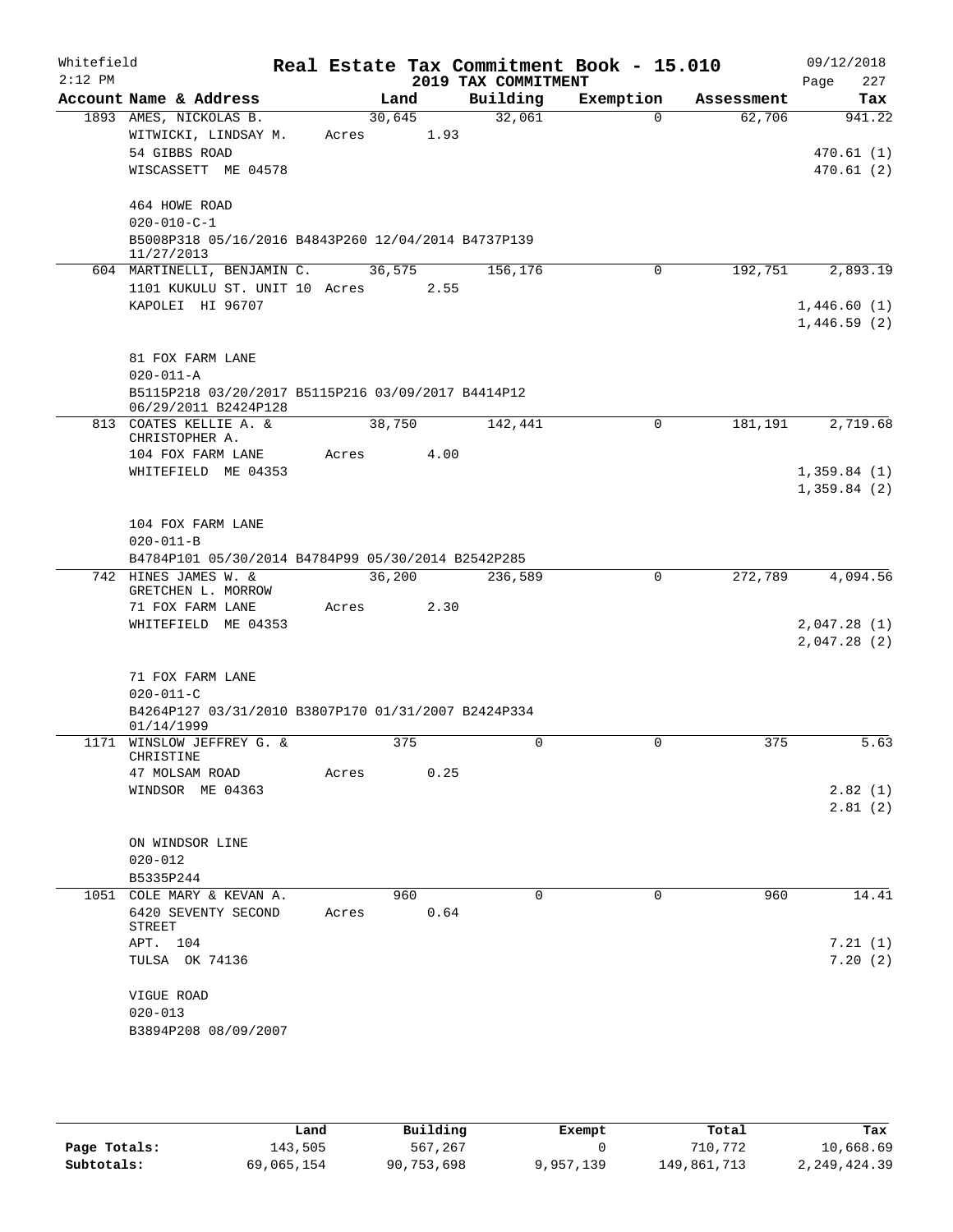| Whitefield<br>$2:12$ PM |                                                   |            |       |            | Real Estate Tax Commitment Book - 15.010 |                  |          |             | 09/12/2018         |
|-------------------------|---------------------------------------------------|------------|-------|------------|------------------------------------------|------------------|----------|-------------|--------------------|
|                         | Account Name & Address                            |            |       | Land       | 2019 TAX COMMITMENT<br>Building          | Exemption        |          | Assessment  | Page<br>228<br>Tax |
|                         | 891 CLEAVES RHONDA R.                             |            |       | 37,630     | 6,981                                    |                  | $\Omega$ | 44,611      | 669.61             |
|                         | P.O. BOX 46                                       |            | Acres | 40.20      |                                          |                  |          |             |                    |
|                         | COOPERS MILLS ME 04341                            |            |       |            |                                          |                  |          |             | 334.81(1)          |
|                         |                                                   |            |       |            |                                          |                  |          |             | 334.80 (2)         |
|                         |                                                   |            |       |            |                                          |                  |          |             |                    |
|                         | VIGUE ROAD                                        |            |       |            |                                          |                  |          |             |                    |
|                         | $020 - 014$                                       |            |       |            |                                          |                  |          |             |                    |
|                         | B3128P15                                          |            |       |            |                                          |                  |          |             |                    |
|                         | 69 CLEAVES BRIAN G &                              |            |       | 33,750     | 107,306                                  |                  | 26,000   | 115,056     | 1,726.99           |
|                         | RHONDA                                            |            |       |            |                                          |                  |          |             |                    |
|                         | PO BOX 46                                         |            | Acres | 4.00       |                                          | 05 VET EXEMPTION |          |             |                    |
|                         | COOPERS MILLS ME 04341                            |            |       |            |                                          | 01 HOMESTEAD     |          |             | 863.50(1)          |
|                         |                                                   |            |       |            |                                          |                  |          |             | 863.49(2)          |
|                         |                                                   |            |       |            |                                          |                  |          |             |                    |
|                         | 681 VIGUE ROAD                                    |            |       |            |                                          |                  |          |             |                    |
|                         | $020 - 014 - A$                                   |            |       |            |                                          |                  |          |             |                    |
|                         | B1233P283                                         |            |       |            |                                          |                  |          |             |                    |
|                         | 1305 GLIDDEN LYNN ELEANOR                         |            |       | 31,950     | 118,726                                  |                  | 20,000   | 130,676     | 1,961.45           |
|                         | 645 VIGUE ROAD                                    |            | Acres | 2.80       |                                          | 01 HOMESTEAD     |          |             |                    |
|                         | WHITEFIELD ME 04353                               |            |       |            |                                          |                  |          |             | 980.73 (1)         |
|                         |                                                   |            |       |            |                                          |                  |          |             | 980.72 (2)         |
|                         |                                                   |            |       |            |                                          |                  |          |             |                    |
|                         | 645 VIGUE ROAD                                    |            |       |            |                                          |                  |          |             |                    |
|                         | $020 - 014 - B$                                   |            |       |            |                                          |                  |          |             |                    |
|                         | B4696P1 08/05/2013 B4695P311 08/05/2013 B2327P340 |            |       |            |                                          |                  |          |             |                    |
|                         | 543 REILLY MATTHEW A. &                           |            |       | 68,250     | $\Omega$                                 |                  | $\Omega$ | 68, 250     | 1,024.43           |
|                         | <b>JAMES</b>                                      |            |       |            |                                          |                  |          |             |                    |
|                         | 7 GUINEVERE CIRCLE                                |            | Acres | 63.00      |                                          |                  |          |             |                    |
|                         | SHREWSBURY MA 01545                               |            |       |            |                                          |                  |          |             | 512.22(1)          |
|                         |                                                   |            |       |            |                                          |                  |          |             | 512.21(2)          |
|                         |                                                   |            |       |            |                                          |                  |          |             |                    |
|                         | VIGUE ROAD                                        |            |       |            |                                          |                  |          |             |                    |
|                         | $020 - 015$                                       |            |       |            |                                          |                  |          |             |                    |
|                         | 770 MIDCOAST CONSERVANCY                          |            |       | 66,750     | 0                                        |                  | 0        | 66,750      | 1,001.92           |
|                         | PO BOX 289                                        |            | Acres | 60.00      |                                          |                  |          |             |                    |
|                         | WISCASSET ME 04578                                |            |       |            |                                          |                  |          |             | 500.96(1)          |
|                         |                                                   |            |       |            |                                          |                  |          |             | 500.96(2)          |
|                         |                                                   |            |       |            |                                          |                  |          |             |                    |
|                         | VIGUE ROAD                                        |            |       |            |                                          |                  |          |             |                    |
|                         | $020 - 016$                                       |            |       |            |                                          |                  |          |             |                    |
|                         | B4219P169 11/04/2009 B2968P246                    |            |       |            |                                          |                  |          |             |                    |
|                         | 722 NEWCOMBE PHILIP J.                            |            |       | 38,250     | $\Omega$                                 |                  | 0        | 38,250      | 574.13             |
|                         | 127 HOWE ROAD                                     |            | Acres | 15.00      |                                          |                  |          |             |                    |
|                         | WHITEFIELD ME 04353                               |            |       |            |                                          |                  |          |             | 287.07(1)          |
|                         |                                                   |            |       |            |                                          |                  |          |             | 287.06 (2)         |
|                         |                                                   |            |       |            |                                          |                  |          |             |                    |
|                         |                                                   |            |       |            |                                          |                  |          |             |                    |
|                         | AUGUSTA-ROCKLAND ROAD                             |            |       |            |                                          |                  |          |             |                    |
|                         | $020 - 017$                                       |            |       |            |                                          |                  |          |             |                    |
|                         | B2600P124                                         |            |       |            |                                          |                  |          |             |                    |
| 1039                    | SEIGARS LIBBEY & GLORIA                           |            |       | 25,250     | 0                                        |                  | 0        | 25,250      | 379.00             |
|                         | 442 HOWE ROAD                                     |            | Acres | 5.00       |                                          |                  |          |             |                    |
|                         | WHITEFIELD ME 04353                               |            |       |            |                                          |                  |          |             | 189.50(1)          |
|                         |                                                   |            |       |            |                                          |                  |          |             | 189.50 (2)         |
|                         |                                                   |            |       |            |                                          |                  |          |             |                    |
|                         | HOWE ROAD                                         |            |       |            |                                          |                  |          |             |                    |
|                         | $020 - 018$                                       |            |       |            |                                          |                  |          |             |                    |
|                         | B1520P293                                         |            |       |            |                                          |                  |          |             |                    |
|                         |                                                   |            |       |            |                                          |                  |          |             |                    |
|                         |                                                   | Land       |       | Building   |                                          | Exempt           |          | Total       | Tax                |
| Page Totals:            |                                                   | 301,830    |       | 233,013    |                                          | 46,000           |          | 488,843     | 7,337.53           |
| Subtotals:              |                                                   | 69,366,984 |       | 90,986,711 |                                          | 10,003,139       |          | 150,350,556 | 2, 256, 761.92     |
|                         |                                                   |            |       |            |                                          |                  |          |             |                    |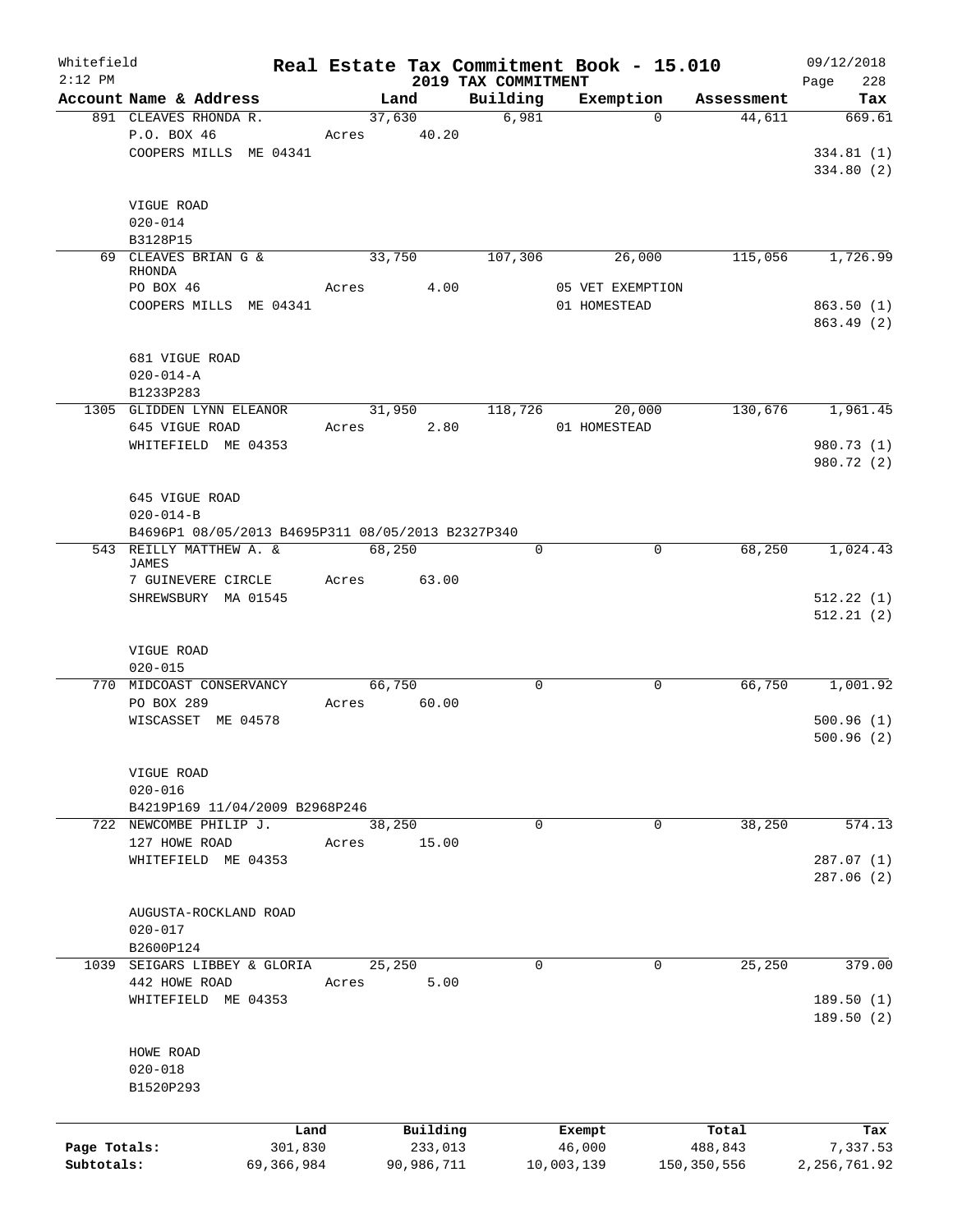| Whitefield |                                                      |        |       |                     | Real Estate Tax Commitment Book - 15.010 |            | 09/12/2018             |
|------------|------------------------------------------------------|--------|-------|---------------------|------------------------------------------|------------|------------------------|
| $2:12$ PM  |                                                      |        |       | 2019 TAX COMMITMENT |                                          |            | 229<br>Page            |
|            | Account Name & Address                               |        | Land  | Building            | Exemption                                | Assessment | Tax                    |
|            | 10 STEVENS JOHN & SHERI                              | 45,110 |       | $\mathbf 0$         | $\Omega$                                 | 45,110     | 677.10                 |
|            | 428 HOWE ROAD                                        | Acres  | 24.40 |                     |                                          |            |                        |
|            | WHITEFIELD ME 04353                                  |        |       |                     |                                          |            | 338.55(1)              |
|            |                                                      |        |       |                     |                                          |            | 338.55(2)              |
|            | HOWE ROAD                                            |        |       |                     |                                          |            |                        |
|            | $020 - 019$                                          |        |       |                     |                                          |            |                        |
|            | B5201P315 10/17/2017 B1561P171                       |        |       |                     |                                          |            |                        |
|            | 747 KIMBALL MICHAEL A. &                             | 1,305  |       | $\Omega$            | 0                                        | 1,305      | 19.59                  |
|            | GLENNA                                               |        |       |                     |                                          |            |                        |
|            | P.O. BOX 356                                         | Acres  | 0.87  |                     |                                          |            |                        |
|            | CAPE NEDDICK ME 03902                                |        |       |                     |                                          |            | 9.80(1)                |
|            |                                                      |        |       |                     |                                          |            | 9.79(2)                |
|            |                                                      |        |       |                     |                                          |            |                        |
|            | HOWE ROAD                                            |        |       |                     |                                          |            |                        |
|            | $020 - 020$                                          |        |       |                     |                                          |            |                        |
|            | 141 WILLRODT, CHRISTIANA                             | 47,060 |       | 0                   | $\mathbf 0$                              | 47,060     | 706.37                 |
|            | P.O. BOX 168<br>COMPTCHE CA 95427                    | Acres  | 27.40 |                     |                                          |            |                        |
|            |                                                      |        |       |                     |                                          |            | 353.19(1)<br>353.18(2) |
|            |                                                      |        |       |                     |                                          |            |                        |
|            | HOWE ROAD                                            |        |       |                     |                                          |            |                        |
|            | $020 - 021$                                          |        |       |                     |                                          |            |                        |
|            | B5224P020 11/21/2017 B5086P14 12/14/2016 B3135P60    |        |       |                     |                                          |            |                        |
|            | 841 WEEKS TIMOTHY &                                  | 62,527 |       | 137,533             | $\mathbf 0$                              | 200,060    | 3,002.90               |
|            | <b>JENNIFER</b>                                      |        |       |                     |                                          |            |                        |
|            | 375 HOWE ROAD                                        | Acres  | 35.81 |                     |                                          |            |                        |
|            | WHITEFIELD ME 04353                                  |        |       |                     |                                          |            | 1,501.45(1)            |
|            |                                                      |        |       |                     |                                          |            | 1,501.45(2)            |
|            |                                                      |        |       |                     |                                          |            |                        |
|            | 375 HOWE ROAD<br>$020 - 022$                         |        |       |                     |                                          |            |                        |
|            | B4751P286 01/23/2014 B4751P283 01/23/2014 B4747P140  |        |       |                     |                                          |            |                        |
|            | 01/03/2014 B4747P136 01/03/2014 B4747P132 01/03/2014 |        |       |                     |                                          |            |                        |
|            | B4747P129 01/03/2014 B4626P290 02/06/2013 B2669P111  |        |       |                     |                                          |            |                        |
|            | 1642 SCHOENDORF LOUIS                                | 33,240 |       | 91,034              | $\Omega$                                 | 124,274    | 1,865.35               |
|            | 355 HOWE ROAD                                        | Acres  | 3.66  |                     |                                          |            |                        |
|            | WHITEFIELD ME 04353                                  |        |       |                     |                                          |            | 932.68(1)              |
|            |                                                      |        |       |                     |                                          |            | 932.67(2)              |
|            | 355 HOWE ROAD                                        |        |       |                     |                                          |            |                        |
|            | $020 - 022 - A$                                      |        |       |                     |                                          |            |                        |
|            | B4841P62 11/25/2014 B4808P274 08/15/2014 B2669P111   |        |       |                     |                                          |            |                        |
|            | 196 STULTZ MARK L.                                   | 30,480 |       | 134,911             | 0                                        | 165,391    | 2,482.52               |
|            | 333 HOWE ROAD                                        | Acres  | 1.82  |                     |                                          |            |                        |
|            | WHITEFIELD ME 04353                                  |        |       |                     |                                          |            | 1, 241.26(1)           |
|            |                                                      |        |       |                     |                                          |            | 1, 241.26 (2)          |
|            |                                                      |        |       |                     |                                          |            |                        |
|            | 333 HOWE ROAD                                        |        |       |                     |                                          |            |                        |
|            | $020 - 022 - B$                                      |        |       |                     |                                          |            |                        |
|            | B2704P200                                            |        |       |                     |                                          |            |                        |

|              | Land       | Building   | Exempt     | Total       | Tax             |
|--------------|------------|------------|------------|-------------|-----------------|
| Page Totals: | 219,722    | 363,478    |            | 583,200     | 8,753.83        |
| Subtotals:   | 69,586,706 | 91,350,189 | 10,003,139 | 150,933,756 | 2, 265, 515. 75 |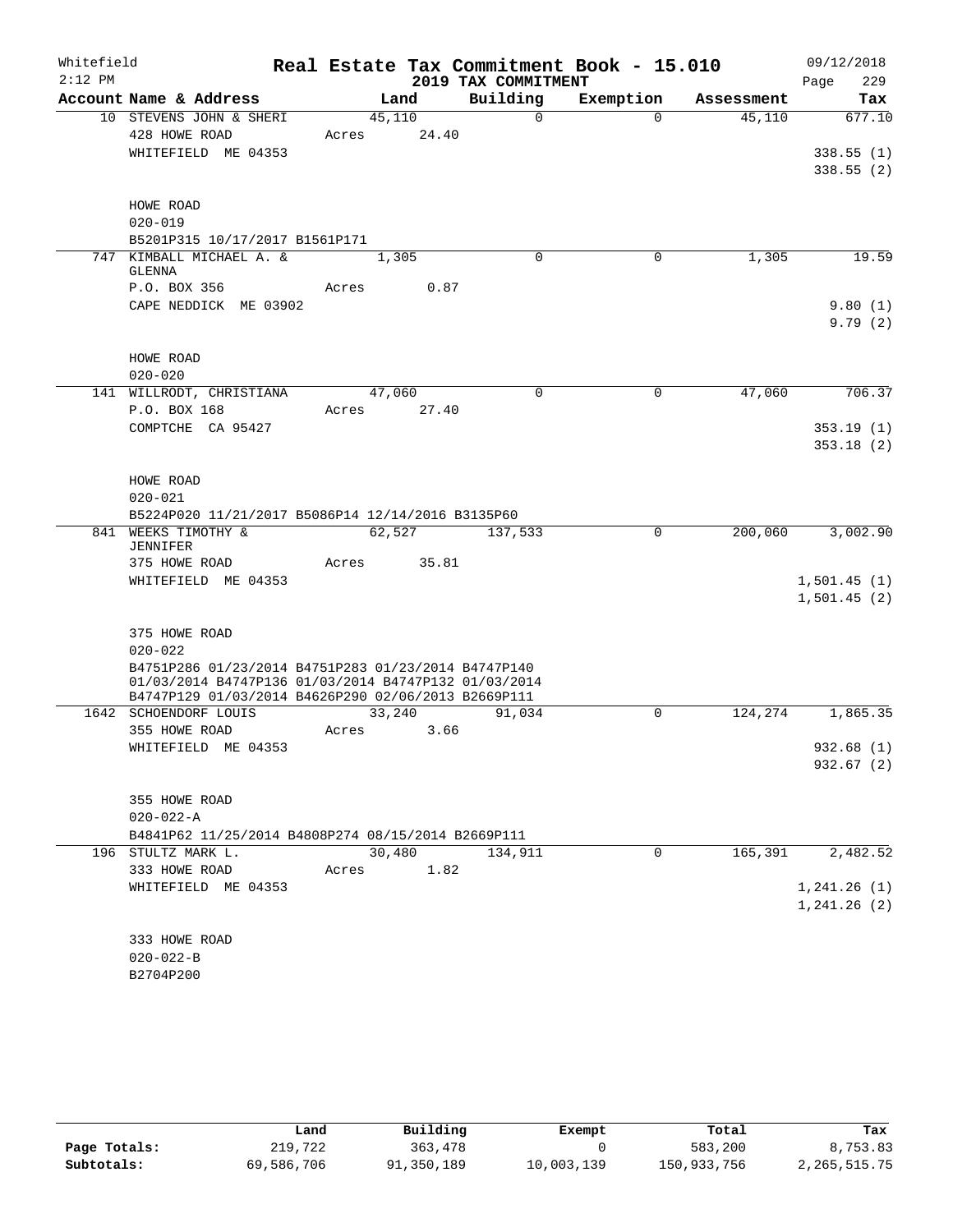| Whitefield<br>$2:12$ PM |                                                   |       |        |       | 2019 TAX COMMITMENT | Real Estate Tax Commitment Book - 15.010 |            | 09/12/2018<br>Page<br>230 |
|-------------------------|---------------------------------------------------|-------|--------|-------|---------------------|------------------------------------------|------------|---------------------------|
|                         | Account Name & Address                            |       | Land   |       | Building            | Exemption                                | Assessment | Tax                       |
|                         | 116 LEACH JEFFREY S. &                            |       | 30,000 |       | 160,456             | 26,000                                   | 164,456    | 2,468.48                  |
|                         | JACQUELINE M.                                     |       |        |       |                     |                                          |            |                           |
|                         | 361 HOWE ROAD                                     | Acres |        | 1.50  |                     | 01 HOMESTEAD                             |            |                           |
|                         | WHITEFIELD ME 04353                               |       |        |       |                     | 05 VET EXEMPTION                         |            | 1, 234.24 (1)             |
|                         |                                                   |       |        |       |                     |                                          |            | 1,234.24(2)               |
|                         |                                                   |       |        |       |                     |                                          |            |                           |
|                         | 361 HOWE ROAD                                     |       |        |       |                     |                                          |            |                           |
|                         | $020 - 022 - C$                                   |       |        |       |                     |                                          |            |                           |
|                         | B3333P45 07/15/2004                               |       |        |       |                     |                                          |            |                           |
|                         | 728 CUTHBERTSON LEE                               |       | 40,250 |       | $\Omega$            | 0                                        | 40,250     | 604.15                    |
|                         | CUTHBERTSON VICTORIA R. Acres                     |       |        | 17.50 |                     |                                          |            |                           |
|                         | 88 OAK GROVE ROAD                                 |       |        |       |                     |                                          |            | 302.08(1)                 |
|                         | VASSALBORO ME 04989                               |       |        |       |                     |                                          |            | 302.07(2)                 |
|                         |                                                   |       |        |       |                     |                                          |            |                           |
|                         | HOWE ROAD                                         |       |        |       |                     |                                          |            |                           |
|                         | $020 - 023$                                       |       |        |       |                     |                                          |            |                           |
|                         | B5218P21 12/05/2017 B2182P2                       |       |        |       |                     |                                          |            |                           |
|                         | 1497 PANOSIAN MICHAEL G. &<br>APRIL               |       | 33,825 |       | 147,742             | 26,000                                   | 155, 567   | 2,335.06                  |
|                         | 293 HOWE ROAD                                     | Acres |        | 4.05  |                     | 01 HOMESTEAD                             |            |                           |
|                         | WHITEFIELD ME 04353                               |       |        |       |                     | 07 NMR VET & WIDOW                       |            | 1, 167.53(1)              |
|                         |                                                   |       |        |       |                     |                                          |            | 1, 167.53(2)              |
|                         |                                                   |       |        |       |                     |                                          |            |                           |
|                         | 293 HOWE ROAD                                     |       |        |       |                     |                                          |            |                           |
|                         | $020 - 023 - A$                                   |       |        |       |                     |                                          |            |                           |
|                         | B4758P244 02/21/2014 B1264P146                    |       |        |       |                     |                                          |            |                           |
|                         | 52 LEE DONNA                                      |       | 49,186 |       | 83,620              | 20,000                                   | 112,806    | 1,693.22                  |
|                         | 311 HOWE ROAD                                     | Acres |        | 16.17 |                     | 01 HOMESTEAD                             |            |                           |
|                         | WHITEFIELD ME 04353                               |       |        |       |                     |                                          |            | 846.61 (1)                |
|                         |                                                   |       |        |       |                     |                                          |            | 846.61(2)                 |
|                         |                                                   |       |        |       |                     |                                          |            |                           |
|                         | 311 HOWE ROAD                                     |       |        |       |                     |                                          |            |                           |
|                         | $020 - 023 - B$                                   |       |        |       |                     |                                          |            |                           |
|                         | B5004P51 05/10/2016 B4457P148 11/08/2011 B4056P68 |       |        |       |                     |                                          |            |                           |
|                         | 08/30/2008 B2186P301                              |       |        |       |                     |                                          |            |                           |
|                         | 612 CROXFORD SHARON V. &                          |       | 31,950 |       | 76,708              | 20,000                                   | 88,658     | 1,330.76                  |
|                         | ROBERT ENOS                                       |       |        |       |                     |                                          |            |                           |
|                         | 301 HOWE ROAD                                     | Acres |        | 2.80  |                     | 01 HOMESTEAD                             |            |                           |
|                         | WHITEFIELD ME 04353                               |       |        |       |                     |                                          |            | 665.38 (1)                |
|                         |                                                   |       |        |       |                     |                                          |            | 665.38(2)                 |
|                         |                                                   |       |        |       |                     |                                          |            |                           |
|                         | 301 HOWE ROAD                                     |       |        |       |                     |                                          |            |                           |
|                         | $020 - 024$                                       |       |        |       |                     |                                          |            |                           |
|                         | B4415P253 07/06/2011 B1014P254 11/09/1979 B671P7  |       |        |       |                     |                                          |            |                           |
|                         | 06/18/1970                                        |       |        |       |                     |                                          |            |                           |
|                         | 187 COONS KERRY                                   |       | 27,910 |       | $\Omega$            | $\Omega$                                 | 27,910     | 418.93                    |
|                         | 241 HIGHLAND AVENUE,                              | Acres |        | 3.44  |                     |                                          |            |                           |
|                         | APT. 3B                                           |       |        |       |                     |                                          |            |                           |
|                         | GARDINER ME 04345                                 |       |        |       |                     |                                          |            | 209.47 (1)                |
|                         |                                                   |       |        |       |                     |                                          |            | 209.46(2)                 |
|                         |                                                   |       |        |       |                     |                                          |            |                           |
|                         | HOWE ROAD                                         |       |        |       |                     |                                          |            |                           |
|                         | $020 - 025$                                       |       |        |       |                     |                                          |            |                           |
|                         | B3762P284 10/18/2006                              |       |        |       |                     |                                          |            |                           |
|                         |                                                   |       |        |       |                     |                                          |            |                           |

|              | Land       | Building   | Exempt     | Total       | Tax             |
|--------------|------------|------------|------------|-------------|-----------------|
| Page Totals: | 213,121    | 468,526    | 92,000     | 589,647     | 8,850.60        |
| Subtotals:   | 69,799,827 | 91,818,715 | 10,095,139 | 151,523,403 | 2, 274, 366. 35 |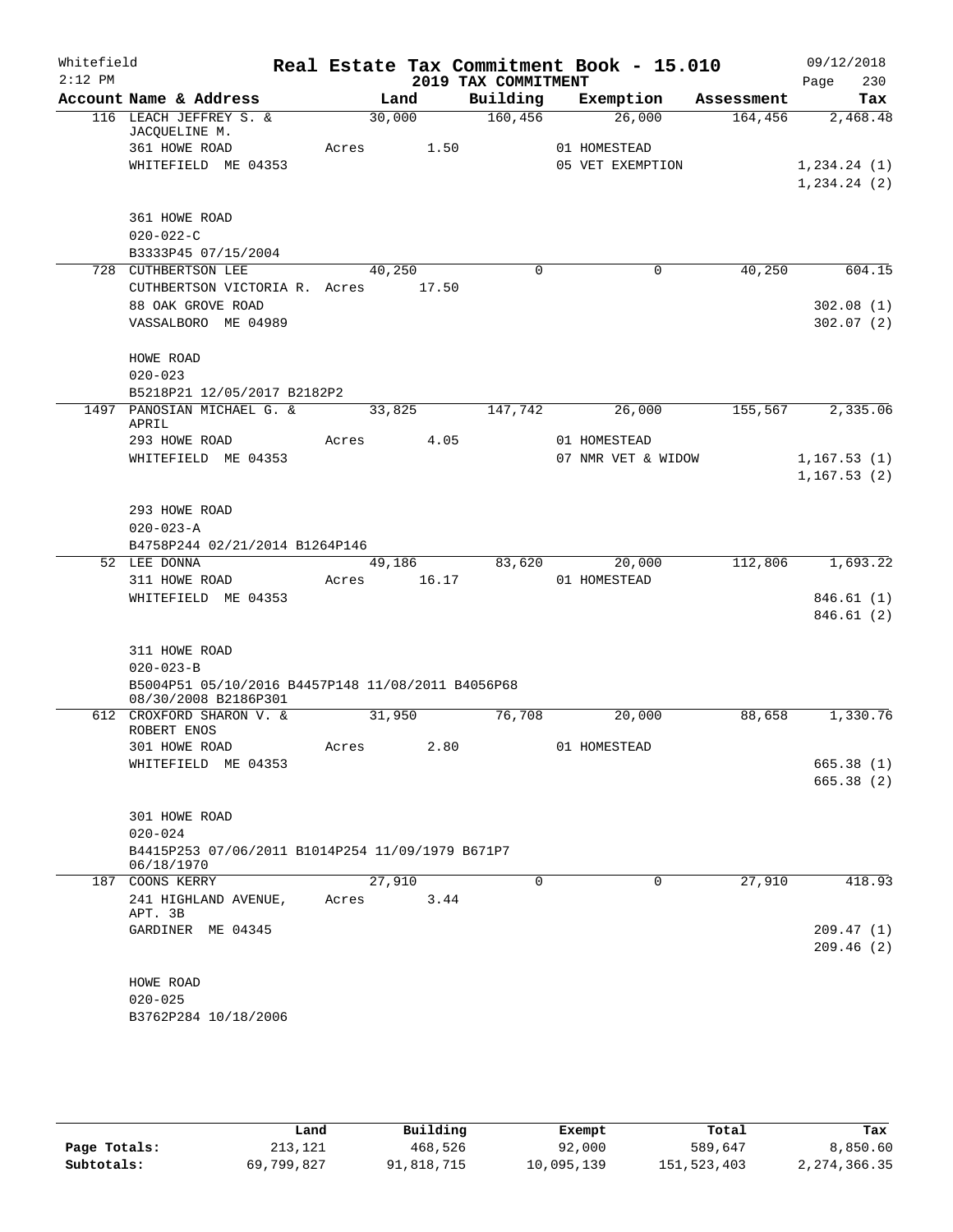| Whitefield<br>$2:12$ PM |                                                                                                  |       |                | 2019 TAX COMMITMENT | Real Estate Tax Commitment Book - 15.010 |            | 09/12/2018<br>231<br>Page          |
|-------------------------|--------------------------------------------------------------------------------------------------|-------|----------------|---------------------|------------------------------------------|------------|------------------------------------|
|                         | Account Name & Address                                                                           |       | Land           | Building            | Exemption                                | Assessment | Tax                                |
|                         | 1714 MORROW RYAN J. &<br>JENNIFER L. WILSON<br>279 HOWE ROAD<br>WHITEFIELD ME 04353              | Acres | 30,750<br>2.00 | 92, 313             | $\Omega$                                 | 123,063    | 1,847.18<br>923.59(1)<br>923.59(2) |
|                         | 279 HOWE ROAD<br>$020 - 025 - A$<br>B4229P125 12/03/2009 B3225P183 01/08/2004                    |       |                |                     |                                          |            |                                    |
|                         | 476 MAGUIRE MARIE E. &<br>PHILIP G.                                                              |       | 62,050         | 270,607             | 0                                        | 332,657    | 4,993.18                           |
|                         | 11 MAYFLOWER DRIVE<br>MANSFIELD MA 02048                                                         | Acres | 15.00          |                     |                                          |            | 2,496.59(1)<br>2,496.59(2)         |
|                         | 237 HOWE ROAD<br>$020 - 026$<br>B2664P235                                                        |       |                |                     |                                          |            |                                    |
|                         | 857 SPROUL STANLEY &<br><b>CYNTHIA</b>                                                           |       | 30,900         | 88,810              | 20,000                                   | 99,710     | 1,496.65                           |
|                         | 269 HOWE ROAD<br>WHITEFIELD ME 04353                                                             | Acres | 2.10           |                     | 01 HOMESTEAD                             |            | 748.33 (1)<br>748.32 (2)           |
|                         | 269 HOWE ROAD<br>$020 - 026 - B$<br>B2597P82                                                     |       |                |                     |                                          |            |                                    |
|                         | 396 LEDOGAR KATE                                                                                 |       | 35,645         | $\mathbf 0$         | $\mathsf{O}$                             | 35,645     | 535.03                             |
|                         | 33 TRULL STREET<br>SOMERVILLE MA 02145                                                           | Acres | 13.30          |                     |                                          |            | 267.52(1)<br>267.51(2)             |
|                         | 428 MILLS ROAD<br>$020 - 027$<br>B3945P262 12/10/2007                                            |       |                |                     |                                          |            |                                    |
|                         | 1195 MIETE JON A.                                                                                |       | 31,575         | 44,920              | 6,000                                    | 70,495     | 1,058.13                           |
|                         | 428 MILLS ROAD<br>WHITEFIELD ME 04353                                                            | Acres | 2.55           |                     | 05 VET EXEMPTION                         |            | 529.07 (1)<br>529.06(2)            |
|                         | 428 MILLS ROAD<br>$020 - 027 - A$<br>B5140P287 05/09/2017 B4421P26 07/19/2011 B4034P99           |       |                |                     |                                          |            |                                    |
|                         | 07/13/2008                                                                                       |       |                |                     |                                          |            |                                    |
|                         | 644 BANK OF AMERICA, N.A.<br>C/O- CARRINGTON<br>MORTGAGE SERVICES, LLC<br>1600 SOUTH DOUGLASS    | Acres | 30,705<br>1.97 | 112,493             | 0                                        | 143,198    | 2,149.40<br>1,074.70(1)            |
|                         | <b>ROAD</b>                                                                                      |       |                |                     |                                          |            |                                    |
|                         | SUITE 200-A<br>ANAHEIM CA 92806<br>420 MILLS ROAD<br>$020 - 027 - A - 1$<br>B5142P279 06/08/2017 |       |                |                     |                                          |            | 1,074.70(2)                        |

|              | Land       | Building   | Exempt       | Total       | Tax          |
|--------------|------------|------------|--------------|-------------|--------------|
| Page Totals: | 221,625    | 609,143    | 26,000       | 804,768     | 12,079.57    |
| Subtotals:   | 70,021,452 | 92,427,858 | 10, 121, 139 | 152,328,171 | 2,286,445.92 |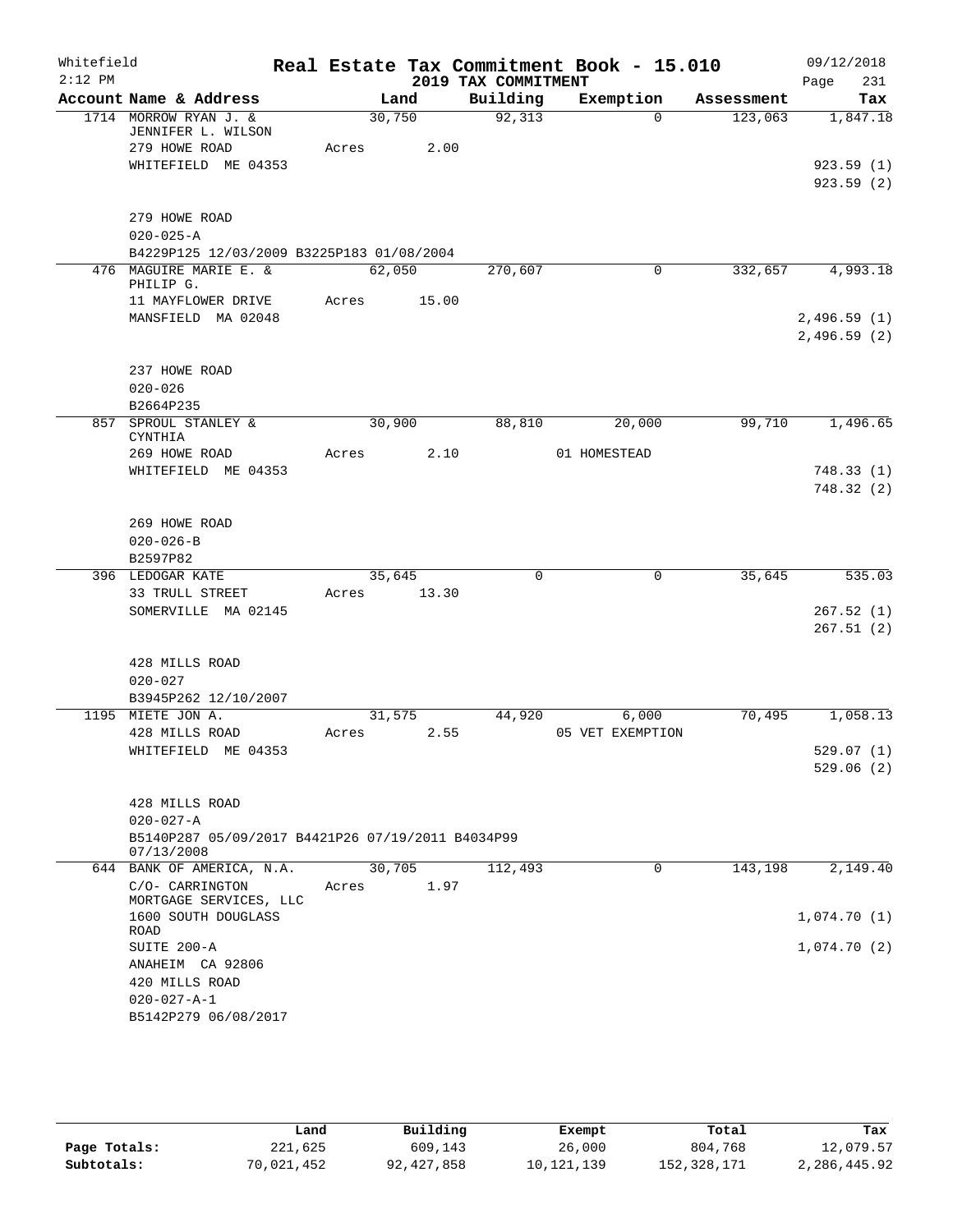| Whitefield |                                                                                       |            |        |                     | Real Estate Tax Commitment Book - 15.010 |         | 09/12/2018             |
|------------|---------------------------------------------------------------------------------------|------------|--------|---------------------|------------------------------------------|---------|------------------------|
| $2:12$ PM  | Account Name & Address                                                                | Land       |        | 2019 TAX COMMITMENT | Building Exemption Assessment            |         | 232<br>Page<br>Tax     |
|            | 1415 YOUNG STEVEN E. & CAROL                                                          |            | 30,750 | 162,567             | 26,000                                   | 167,317 | 2,511.43               |
|            | 9 TRESTLE LANE                                                                        | Acres      | 2.00   |                     | 01 HOMESTEAD                             |         |                        |
|            | WHITEFIELD ME 04353                                                                   |            |        |                     | 05 VET EXEMPTION                         |         | 1, 255.72(1)           |
|            |                                                                                       |            |        |                     |                                          |         | 1, 255.71(2)           |
|            | 9 TRESTLE LANE                                                                        |            |        |                     |                                          |         |                        |
|            | $020 - 027 - B$                                                                       |            |        |                     |                                          |         |                        |
|            | B1682P306                                                                             |            |        |                     |                                          |         |                        |
|            | 753 MATHEWS JACOB N. &<br>JESSICA J.                                                  | 31,065     |        | 97,909              | 20,000                                   | 108,974 | 1,635.70               |
|            | 434 MILLS ROAD                                                                        | Acres 2.21 |        |                     | 01 HOMESTEAD                             |         |                        |
|            | WHITEFIELD ME 04353                                                                   |            |        |                     |                                          |         | 817.85(1)<br>817.85(2) |
|            | 434 MILLS ROAD<br>$020 - 028$                                                         |            |        |                     |                                          |         |                        |
|            | B4824P34 10/02/2014 B3590P1 11/14/2005                                                |            |        |                     |                                          |         |                        |
|            | 1383 PETERS FAMILY TRUST                                                              | 31,650     |        | $\mathbf 0$         | $\mathbf 0$                              | 31,650  | 475.07                 |
|            | WALTER TODD & MARGOT<br>ELIZABETH PETERS<br>TRUSTEES                                  | Acres      | 13.00  |                     |                                          |         |                        |
|            | PO BOX 33                                                                             |            |        |                     |                                          |         | 237.54(1)              |
|            | WHITEFIELD ME 04353                                                                   |            |        |                     |                                          |         | 237.53(2)              |
|            | MILLS ROAD                                                                            |            |        |                     |                                          |         |                        |
|            | $020 - 029$                                                                           |            |        |                     |                                          |         |                        |
|            | B4657P129 05/02/2013 B4657P54 05/02/2013 B4459P163<br>11/15/2011 B3629P102 01/23/2006 |            |        |                     |                                          |         |                        |
|            | 1717 FARRELL JOHN J.                                                                  | 31,245     |        | 57,525              | $\mathbf 0$                              | 88,770  | 1,332.44               |
|            | 442 MILLS ROAD                                                                        | Acres 2.33 |        |                     |                                          |         |                        |
|            | WHITEFIELD ME 04353                                                                   |            |        |                     |                                          |         | 666.22(1)              |
|            |                                                                                       |            |        |                     |                                          |         | 666.22(2)              |
|            | 442 MILLS ROAD                                                                        |            |        |                     |                                          |         |                        |
|            | $020 - 029 - A$                                                                       |            |        |                     |                                          |         |                        |
|            | B4560P311 08/16/2012 B3077P15 06/09/2003                                              | 30,750     |        |                     | $\Omega$                                 |         |                        |
|            | 1861 RIDEOUT TED & SARAH<br>452 MILLS ROAD                                            |            |        | 44,675              |                                          | 75,425  | 1,132.13               |
|            | WHITEFIELD ME 04353                                                                   | Acres      | 2.00   |                     |                                          |         | 566.07(1)              |
|            |                                                                                       |            |        |                     |                                          |         | 566.06(2)              |
|            |                                                                                       |            |        |                     |                                          |         |                        |
|            | 452 MILLS ROAD                                                                        |            |        |                     |                                          |         |                        |
|            | $020 - 029 - B$                                                                       |            |        |                     |                                          |         |                        |
|            | B4275P121 05/10/2010                                                                  |            |        |                     |                                          |         |                        |
|            | 1201 DONAHUE, CHARLENE P                                                              | 45,970     |        | 114,482             | 20,000                                   | 140,452 | 2,108.18               |
|            | MASON, BRIAN S                                                                        | Acres      | 18.40  |                     | 01 HOMESTEAD                             |         |                        |
|            | 460 MILLS ROAD                                                                        |            |        |                     |                                          |         | 1,054.09(1)            |
|            | WHITEFIELD ME 04353                                                                   |            |        |                     |                                          |         | 1,054.09(2)            |
|            | 460 MILLS ROAD                                                                        |            |        |                     |                                          |         |                        |
|            | $020 - 030$                                                                           |            |        |                     |                                          |         |                        |
|            | B5175P21 08/23/2017                                                                   |            |        |                     |                                          |         |                        |

|              | Land       | Building   | Exempt     | Total       | Tax          |
|--------------|------------|------------|------------|-------------|--------------|
| Page Totals: | 201,430    | 477.158    | 66,000     | 612,588     | 9,194.95     |
| Subtotals:   | 70,222,882 | 92,905,016 | 10,187,139 | 152,940,759 | 2,295,640.87 |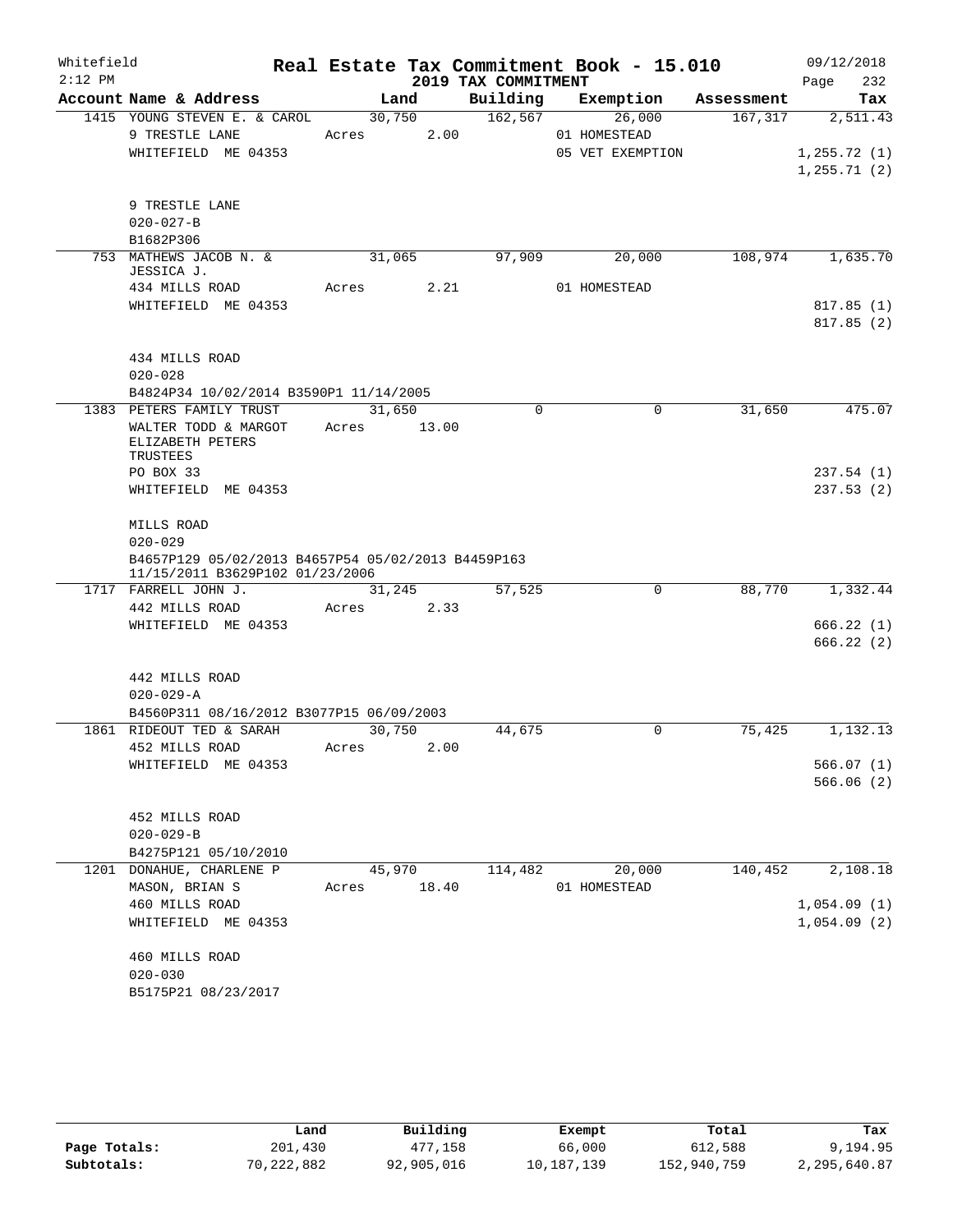| Whitefield |                                       |       |             |                     | Real Estate Tax Commitment Book - 15.010 |         | 09/12/2018       |
|------------|---------------------------------------|-------|-------------|---------------------|------------------------------------------|---------|------------------|
| $2:12$ PM  |                                       |       |             | 2019 TAX COMMITMENT |                                          |         | Page<br>233      |
|            | Account Name & Address                |       |             |                     | Land Building Exemption Assessment       |         | Tax              |
|            | 1596 ROUSSEAU CHRISTY A.              |       |             | $30,000$ $78,445$   | 20,000                                   |         | 88,445 1,327.56  |
|            | 472 MILLS ROAD                        |       | Acres 0.69  |                     | 01 HOMESTEAD                             |         |                  |
|            | WHITEFIELD ME 04353                   |       |             |                     |                                          |         | 663.78(1)        |
|            |                                       |       |             |                     |                                          |         | 663.78 (2)       |
|            |                                       |       |             |                     |                                          |         |                  |
|            | 472 MILLS ROAD<br>$020 - 031$         |       |             |                     |                                          |         |                  |
|            | B4839P51 11/19/2014 B2607P4           |       |             |                     |                                          |         |                  |
|            | 1300 TONDREAU RAYMOND R. &            |       |             | 30,000 68,654       | 20,000                                   |         | 78,654 1,180.60  |
|            | SONYA                                 |       |             |                     |                                          |         |                  |
|            | 480 MILLS ROAD Acres 1.20             |       |             |                     | 01 HOMESTEAD                             |         |                  |
|            | WHITEFIELD ME 04353                   |       |             |                     |                                          |         | 590.30(1)        |
|            |                                       |       |             |                     |                                          |         | 590.30(2)        |
|            |                                       |       |             |                     |                                          |         |                  |
|            | 480 MILLS ROAD                        |       |             |                     |                                          |         |                  |
|            | $020 - 032$                           |       |             |                     |                                          |         |                  |
|            | B1470P264<br>1185 HENDSBEE JR. GEORGE |       |             |                     | $62,741$ $119,781$ $20,000$              |         | 162,522 2,439.46 |
|            | 516 MILLS ROAD                        |       | Acres 36.14 |                     | 01 HOMESTEAD                             |         |                  |
|            | WHITEFIELD ME 04353                   |       |             |                     |                                          |         | 1, 219.73(1)     |
|            |                                       |       |             |                     |                                          |         | 1,219.73(2)      |
|            |                                       |       |             |                     |                                          |         |                  |
|            | 516 MILLS ROAD                        |       |             |                     |                                          |         |                  |
|            | $020 - 033$                           |       |             |                     |                                          |         |                  |
|            | B1119P132                             |       |             |                     |                                          |         |                  |
|            | 1579 PATRIE TAMRA L.                  |       |             |                     | 30,570 79,586 20,000                     |         | 90,156 1,353.24  |
|            | 542 MILLS ROAD                        |       | Acres 1.88  |                     | 01 HOMESTEAD                             |         |                  |
|            | WHITEFIELD ME 04353                   |       |             |                     |                                          |         | 676.62(1)        |
|            |                                       |       |             |                     |                                          |         | 676.62(2)        |
|            | 542 MILLS ROAD                        |       |             |                     |                                          |         |                  |
|            | $020 - 033 - B$                       |       |             |                     |                                          |         |                  |
|            | B2256P154                             |       |             |                     |                                          |         |                  |
|            | 457 GAGNE CHRISTINE J.                |       |             |                     | 30,750 159,968 20,000                    |         | 170,718 2,562.48 |
|            | 532 MILLS ROAD                        |       | Acres 2.00  |                     | 01 HOMESTEAD                             |         |                  |
|            | WHITEFIELD ME 04353                   |       |             |                     |                                          |         | 1,281.24(1)      |
|            |                                       |       |             |                     |                                          |         | 1,281.24(2)      |
|            |                                       |       |             |                     |                                          |         |                  |
|            | 532 MILLS ROAD                        |       |             |                     |                                          |         |                  |
|            | $020 - 033 - C$                       |       |             |                     |                                          |         |                  |
|            | B2419P155                             |       |             |                     |                                          |         |                  |
| 429        | TUPPER ROBERT P. &<br>VASSAR          |       | 37,330      | 125,400             | 20,000                                   | 142,730 | 2,142.38         |
|            | 586 MILLS ROAD                        | Acres | 7.60        |                     | 01 HOMESTEAD                             |         |                  |
|            | WHITEFIELD ME 04353                   |       |             |                     |                                          |         | 1,071.19(1)      |
|            |                                       |       |             |                     |                                          |         | 1,071.19(2)      |
|            |                                       |       |             |                     |                                          |         |                  |
|            | 586 MILLS ROAD                        |       |             |                     |                                          |         |                  |
|            | $020 - 034$                           |       |             |                     |                                          |         |                  |
|            | B1573P42                              |       |             |                     |                                          |         |                  |

|              | Land       | Building   | Exempt     | Total       | Tax          |
|--------------|------------|------------|------------|-------------|--------------|
| Page Totals: | 221,391    | 631,834    | 120,000    | 733,225     | 11,005.72    |
| Subtotals:   | 70,444,273 | 93,536,850 | 10,307,139 | 153,673,984 | 2,306,646.59 |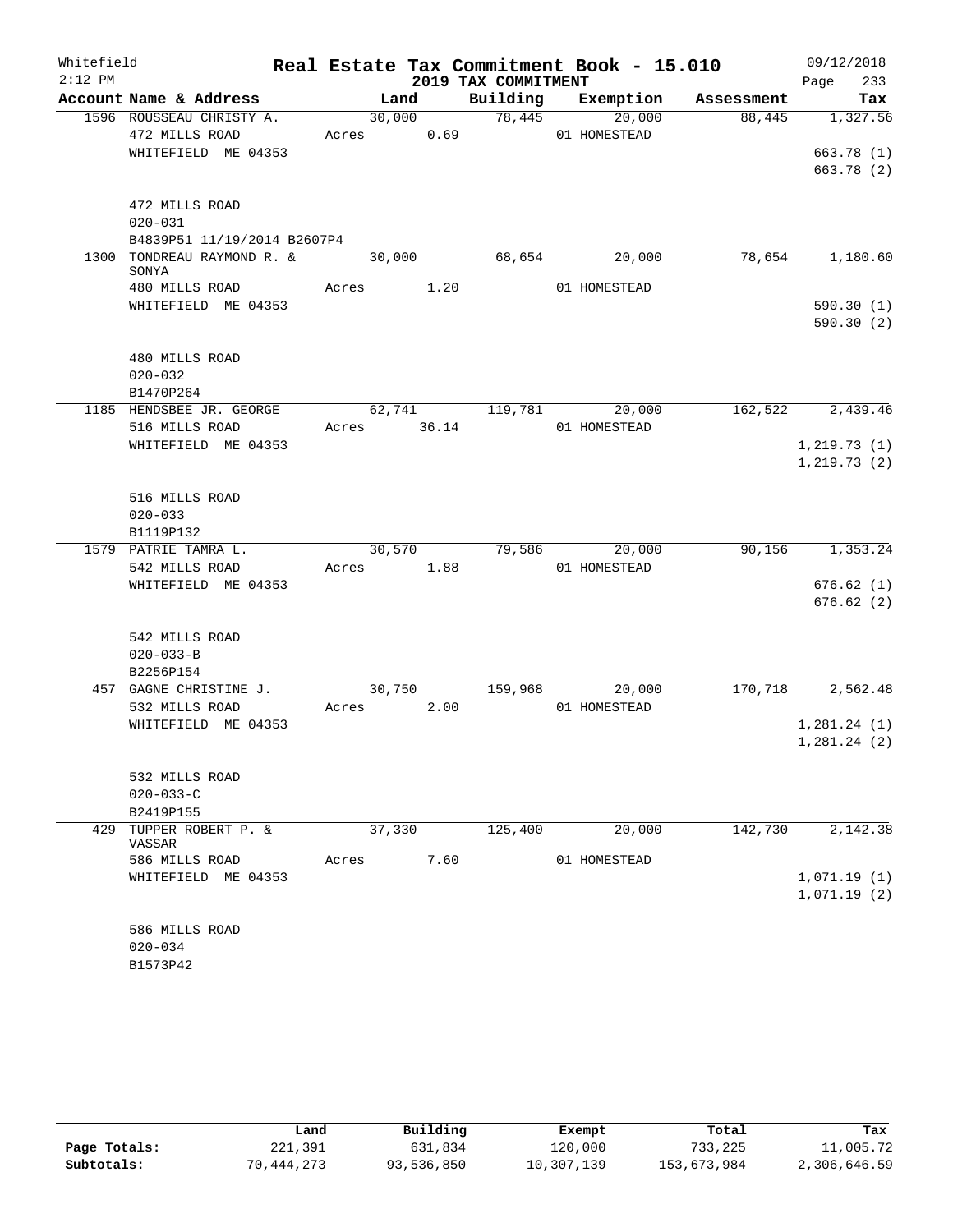| Whitefield<br>$2:12$ PM |                                                                                                             |            |             |                |                                 | Real Estate Tax Commitment Book - 15.010 |             | 09/12/2018                 |
|-------------------------|-------------------------------------------------------------------------------------------------------------|------------|-------------|----------------|---------------------------------|------------------------------------------|-------------|----------------------------|
|                         | Account Name & Address                                                                                      |            |             | Land           | 2019 TAX COMMITMENT<br>Building | Exemption                                | Assessment  | Page<br>234<br>Tax         |
|                         | 1225 TUPPER ROBERT P. &<br>VASSAR                                                                           |            |             | 1,185          | 0                               | $\Omega$                                 | 1,185       | 17.79                      |
|                         | 586 MILLS ROAD                                                                                              |            | Acres 0.79  |                |                                 |                                          |             |                            |
|                         | WHITEFIELD ME 04353                                                                                         |            |             |                |                                 |                                          |             | 8.90(1)<br>8.89(2)         |
|                         |                                                                                                             |            |             |                |                                 |                                          |             |                            |
|                         | MILLS ROAD<br>$020 - 034 - A$                                                                               |            |             |                |                                 |                                          |             |                            |
|                         | B1672P300                                                                                                   |            |             |                |                                 |                                          |             |                            |
|                         | 80 RYAN, COLLEEN ELIZABETH 65,302 183,833                                                                   |            |             |                |                                 | 0                                        | 249,135     | 3,739.52                   |
|                         | 554 MILLS ROAD                                                                                              |            | Acres 40.08 |                |                                 |                                          |             |                            |
|                         | 6 ADAMS ROAD N.<br>BROOKFIELD MA 01535                                                                      |            |             |                |                                 |                                          |             | 1,869.76(1)                |
|                         | WHITEFIELD ME 04353                                                                                         |            |             |                |                                 |                                          |             | 1,869.76(2)                |
|                         | 554 MILLS ROAD                                                                                              |            |             |                |                                 |                                          |             |                            |
|                         | $020 - 035$                                                                                                 |            |             |                |                                 |                                          |             |                            |
|                         | B5000P93 04/05/2016 B862P67                                                                                 |            |             |                |                                 |                                          |             | 81,465 1,222.79            |
|                         | 853 HANSON WALTER K.<br>600 MILLS ROAD                                                                      |            | Acres       | 31,230<br>2.32 |                                 | 70,235<br>20,000<br>01 HOMESTEAD         |             |                            |
|                         | WHITEFIELD ME 04353                                                                                         |            |             |                |                                 |                                          |             | 611.40(1)                  |
|                         |                                                                                                             |            |             |                |                                 |                                          |             | 611.39(2)                  |
|                         | 600 MILLS ROAD                                                                                              |            |             |                |                                 |                                          |             |                            |
|                         | $020 - 035 - A$                                                                                             |            |             |                |                                 |                                          |             |                            |
|                         | 912 HANSON, WALTER K.                                                                                       |            |             | 22,850         | 1,257                           | 0                                        | 24,107      | 361.85                     |
|                         | 600 MILLS ROAD                                                                                              |            | Acres       | 3.40           |                                 |                                          |             |                            |
|                         | WHITEFIELD ME 04353                                                                                         |            |             |                |                                 |                                          |             | 180.93(1)                  |
|                         |                                                                                                             |            |             |                |                                 |                                          |             | 180.92(2)                  |
|                         | MILLS ROAD                                                                                                  |            |             |                |                                 |                                          |             |                            |
|                         | $020 - 036$                                                                                                 |            |             |                |                                 |                                          |             |                            |
|                         | B4465P90 11/30/2011 B862P67                                                                                 |            |             |                |                                 |                                          |             |                            |
|                         | 846 MILLER, MOSE H.<br>MILLER, CLARA A.                                                                     |            | 43,100      |                | $\Omega$                        | 0                                        | 43,100      | 646.93                     |
|                         | 4797 COUNTY ROUTE 10                                                                                        |            | Acres       | 29.00          |                                 |                                          |             | 323.47(1)                  |
|                         | HUEVELTON NY 13654                                                                                          |            |             |                |                                 |                                          |             | 323.46(2)                  |
|                         |                                                                                                             |            |             |                |                                 |                                          |             |                            |
|                         | NOYES LANE                                                                                                  |            |             |                |                                 |                                          |             |                            |
|                         | $020 - 037$                                                                                                 |            |             |                |                                 |                                          |             |                            |
|                         | B5065P299 10/15/2016 B5057P229 09/28/2016 B5057P227<br>09/28/2016 B3999P288 05/05/2008 B3832P103 04/03/2007 |            |             |                |                                 |                                          |             |                            |
|                         | 1902 KNOX, VIOLET                                                                                           |            | 35,250      |                | 5,823                           | $\Omega$                                 | 41,073      | 616.51                     |
|                         | P.O. BOX 114                                                                                                |            | Acres       | 5.00           |                                 |                                          |             |                            |
|                         | COOPERS MILLS ME 04341                                                                                      |            |             |                |                                 |                                          |             | 308.26(1)                  |
|                         |                                                                                                             |            |             |                |                                 |                                          |             | 308.25(2)                  |
|                         | 41 NOYES LANE                                                                                               |            |             |                |                                 |                                          |             |                            |
|                         | $020 - 037 - 1$                                                                                             |            |             |                |                                 |                                          |             |                            |
|                         | B5065P299 10/15/2016                                                                                        |            |             |                |                                 |                                          |             |                            |
|                         | 1182 PINKHAM HENRY D. JR.                                                                                   |            | 65,210      |                | 91,685                          | 20,000                                   | 136,895     | 2,054.79                   |
|                         | 589 MILLS ROAD                                                                                              |            | Acres       | 47.63          |                                 | 01 HOMESTEAD                             |             |                            |
|                         | WHITEFIELD ME 04353                                                                                         |            |             |                |                                 |                                          |             | 1,027.40(1)<br>1,027.39(2) |
|                         |                                                                                                             |            |             |                |                                 |                                          |             |                            |
|                         | 589 MILLS ROAD                                                                                              |            |             |                |                                 |                                          |             |                            |
|                         | $020 - 039$                                                                                                 |            |             |                |                                 |                                          |             |                            |
|                         | B2228P168                                                                                                   |            |             |                |                                 |                                          |             |                            |
|                         |                                                                                                             | Land       |             | Building       |                                 | Exempt                                   | Total       | Tax                        |
| Page Totals:            |                                                                                                             | 264,127    |             | 352,833        |                                 | 40,000                                   | 576,960     | 8,660.18                   |
| Subtotals:              |                                                                                                             | 70,708,400 |             | 93,889,683     |                                 | 10, 347, 139                             | 154,250,944 | 2, 315, 306.77             |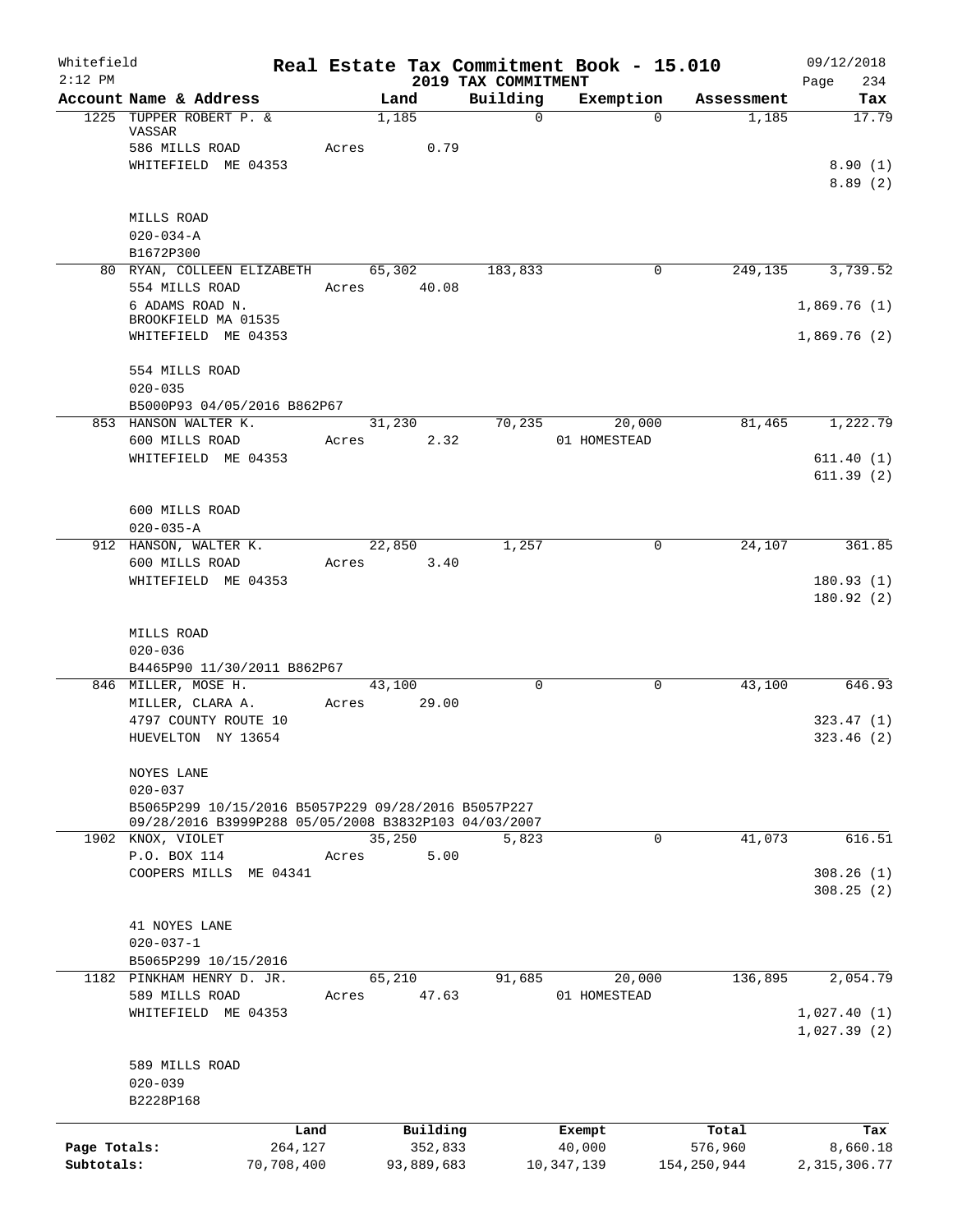| Whitefield |                                                     |       |             |                     | Real Estate Tax Commitment Book - 15.010 |            | 09/12/2018             |
|------------|-----------------------------------------------------|-------|-------------|---------------------|------------------------------------------|------------|------------------------|
| $2:12$ PM  |                                                     |       |             | 2019 TAX COMMITMENT |                                          |            | Page<br>235            |
|            | Account Name & Address                              |       | Land        | Building            | Exemption                                | Assessment | Tax                    |
|            | 329 CIVITTOLO MARC P. &<br>JANNA A.                 |       | 30,690      | 81,220              | $\Omega$                                 | 111,910    | 1,679.77               |
|            | 577 MILLS ROAD                                      |       | Acres 1.96  |                     |                                          |            |                        |
|            | WHITEFIELD ME 04353                                 |       |             |                     |                                          |            | 839.89 (1)             |
|            |                                                     |       |             |                     |                                          |            | 839.88 (2)             |
|            |                                                     |       |             |                     |                                          |            |                        |
|            | 577 MILLS ROAD                                      |       |             |                     |                                          |            |                        |
|            | $020 - 039 - A$                                     |       |             |                     |                                          |            |                        |
|            | B4032P50 04/18/2008 B2572P203                       |       |             |                     |                                          |            |                        |
|            | 536 BALDIGA, KIMBERLY R                             |       | 32,475      | 70,797              | $\mathbf 0$                              |            | 103,272 1,550.11       |
|            | 19B ABBY LANE                                       |       | Acres 3.15  |                     |                                          |            |                        |
|            | WHITEFIELD ME 04353                                 |       |             |                     |                                          |            | 775.06(1)              |
|            |                                                     |       |             |                     |                                          |            | 775.05(2)              |
|            | 19 ABBY LANE                                        |       |             |                     |                                          |            |                        |
|            | $020 - 039 - B$                                     |       |             |                     |                                          |            |                        |
|            | B5215P48 12/19/2017 B3395P239 10/21/2003            |       |             |                     |                                          |            |                        |
|            | 485 HARTLEY STEVEN J.                               |       | 34,080      |                     | 221,203 20,000                           |            | 235, 283 3, 531.60     |
|            | 23 ABBY LANE                                        |       | Acres 4.22  |                     | 01 HOMESTEAD                             |            |                        |
|            | WHITEFIELD ME 04353                                 |       |             |                     |                                          |            | 1,765.80(1)            |
|            |                                                     |       |             |                     |                                          |            | 1,765.80(2)            |
|            |                                                     |       |             |                     |                                          |            |                        |
|            | 23 ABBY LANE                                        |       |             |                     |                                          |            |                        |
|            | $020 - 039 - C$                                     |       |             |                     |                                          |            |                        |
|            | B4698P263 08/13/2013 B4669P103 05/31/2013 B2559P318 |       |             |                     |                                          |            |                        |
|            | 643 KOPP FRANKLIN H. &<br>ALICE                     |       | 33,000      | 107,818             | $\frac{26,000}{ }$                       |            | 114,818 1,723.42       |
|            | 543 MILLS ROAD                                      | Acres |             | 3.50                | 01 HOMESTEAD                             |            |                        |
|            | WHITEFIELD ME 04353                                 |       |             |                     | 07 NMR VET & WIDOW                       |            | 861.71 (1)             |
|            |                                                     |       |             |                     |                                          |            | 861.71(2)              |
|            |                                                     |       |             |                     |                                          |            |                        |
|            | 543 MILLS ROAD                                      |       |             |                     |                                          |            |                        |
|            | $020 - 040$                                         |       |             |                     |                                          |            |                        |
|            | B1023P277                                           |       |             |                     |                                          |            |                        |
|            | 13 HENDSBEE JR. GEORGE                              |       | 68,840      | 13,741              | $\mathbf 0$                              |            | 82,581 1,239.54        |
|            | 516 MILLS ROAD                                      |       | Acres 74.18 |                     |                                          |            |                        |
|            | WHITEFIELD ME 04353                                 |       |             |                     |                                          |            | 619.77(1)<br>619.77(2) |
|            |                                                     |       |             |                     |                                          |            |                        |
|            | 515 MILLS ROAD                                      |       |             |                     |                                          |            |                        |
|            | $020 - 041$                                         |       |             |                     |                                          |            |                        |
|            | B1119P132                                           |       |             |                     |                                          |            |                        |
|            | 761 DOWDY PHILLIP J. &                              |       | 36,530      | 138,218             | 20,000                                   | 154,748    | 2,322.77               |
|            | JENNIFER L.                                         |       |             |                     |                                          |            |                        |
|            | 489 MILLS ROAD                                      | Acres |             | 6.60                | 01 HOMESTEAD                             |            |                        |
|            | WHITEFIELD ME 04353                                 |       |             |                     |                                          |            | 1,161.39(1)            |
|            |                                                     |       |             |                     |                                          |            | 1,161.38(2)            |
|            |                                                     |       |             |                     |                                          |            |                        |
|            | 489 MILLS ROAD<br>$020 - 042$                       |       |             |                     |                                          |            |                        |
|            | B4104P11 02/24/2009 B3560P88 09/25/2005             |       |             |                     |                                          |            |                        |
|            |                                                     |       |             |                     |                                          |            |                        |

|              | Land       | Building   | Exempt       | Total       | Tax          |
|--------------|------------|------------|--------------|-------------|--------------|
| Page Totals: | 235,615    | 632,997    | 66,000       | 802,612     | 12,047.21    |
| Subtotals:   | 70,944,015 | 94,522,680 | 10, 413, 139 | 155,053,556 | 2,327,353.98 |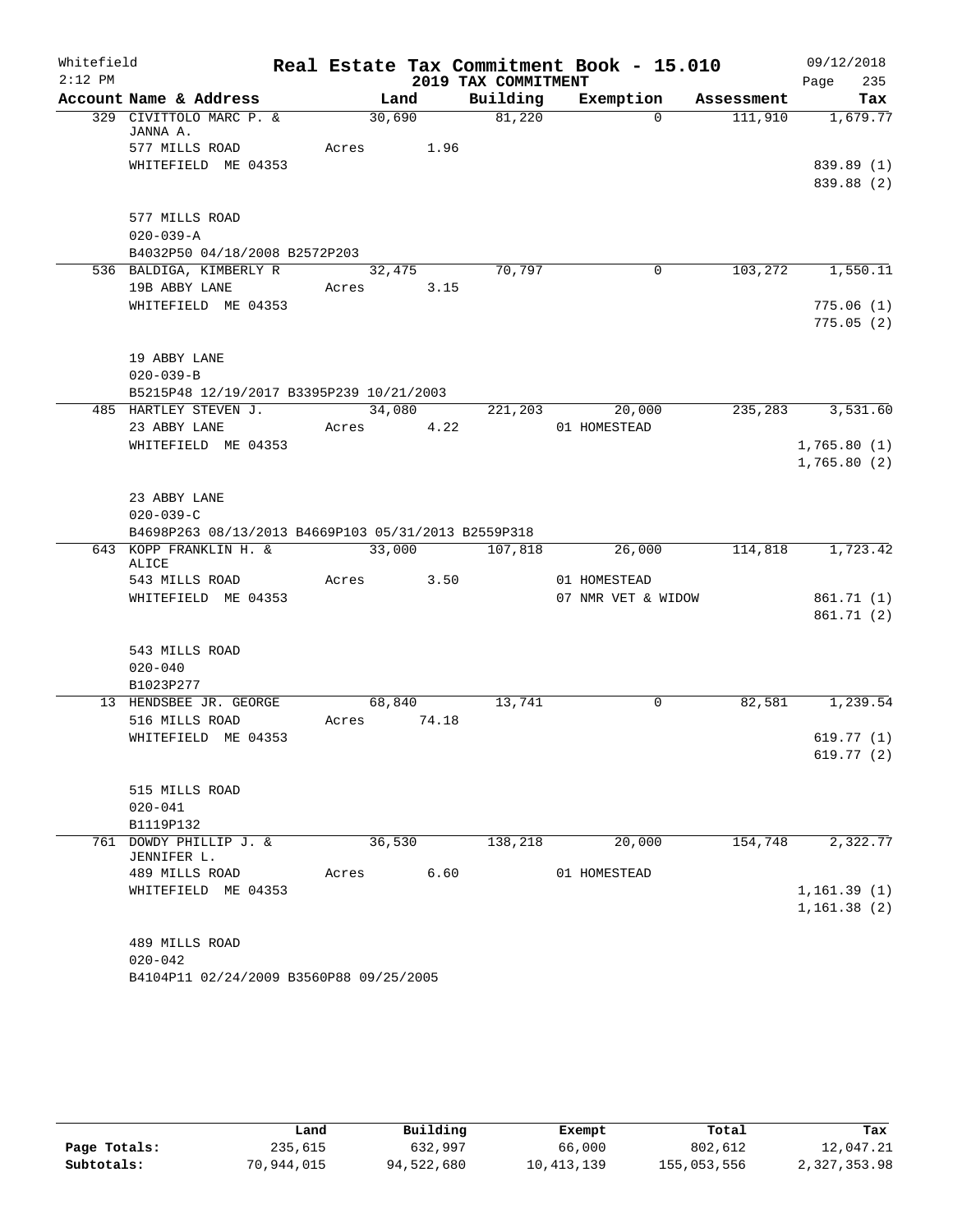| Whitefield<br>$2:12$ PM |                                                      |                      |       | 2019 TAX COMMITMENT | Real Estate Tax Commitment Book - 15.010 |            | 09/12/2018<br>236<br>Page  |
|-------------------------|------------------------------------------------------|----------------------|-------|---------------------|------------------------------------------|------------|----------------------------|
|                         | Account Name & Address                               |                      | Land  | Building            | Exemption                                | Assessment | Tax                        |
|                         | 628 SULLIVAN LORETTA ESTATE<br>OF                    | 58,050               |       | 82,695              | $\Omega$                                 | 140,745    | 2,112.58                   |
|                         | D. MICHAEL SULLIVAN,<br>PERS. REP.<br>477 MILLS ROAD | Acres                | 10.00 |                     |                                          |            | 1,056.29(1)                |
|                         | WHITEFIELD ME 04353                                  |                      |       |                     |                                          |            | 1,056.29(2)                |
|                         | 477 MILLS ROAD<br>$020 - 043$                        |                      |       |                     |                                          |            |                            |
|                         | B2664P40                                             |                      |       |                     |                                          |            |                            |
|                         | 500 DONAHUE, CHARLENE P<br>MASON, BRIAN S            | 28,450<br>Acres      | 9.00  | $\mathbf 0$         | $\mathbf 0$                              | 28,450     | 427.03                     |
|                         | 460 MILLS ROAD                                       |                      |       |                     |                                          |            | 213.52(1)                  |
|                         | WHITEFIELD ME 04353                                  |                      |       |                     |                                          |            | 213.51(2)                  |
|                         | MILLS ROAD<br>$020 - 044$                            |                      |       |                     |                                          |            |                            |
|                         | B5175P21 08/23/2017                                  |                      |       |                     |                                          |            |                            |
| 140                     | MONSEN SCOTT, ARTHUR<br>III,                         | 33,442               |       | $\mathbf 0$         | 0                                        | 33,442     | 501.96                     |
|                         | PHILIP & JENNIFER                                    | Acres                | 15.24 |                     |                                          |            |                            |
|                         | 506 BANTON ROAD                                      |                      |       |                     |                                          |            | 250.98(1)                  |
|                         | PALERMO ME 04354                                     |                      |       |                     |                                          |            | 250.98(2)                  |
|                         | COOKSON LANE                                         |                      |       |                     |                                          |            |                            |
|                         | $020 - 045$                                          |                      |       |                     |                                          |            |                            |
|                         | B1297P216                                            |                      |       |                     |                                          |            |                            |
|                         | 882 MONSEN JR. ARTHUR                                | 26,242<br>Acres 6.24 |       | $\mathbf 0$         | 0                                        | 26,242     | 393.89                     |
|                         | 140 INGRAHAM ROAD<br>WEEKS MILLS ME 04358            |                      |       |                     |                                          |            | 196.95(1)                  |
|                         |                                                      |                      |       |                     |                                          |            | 196.94(2)                  |
|                         | COOKSON LANE                                         |                      |       |                     |                                          |            |                            |
|                         | $020 - 045 - A$                                      |                      |       |                     |                                          |            |                            |
|                         | B1186P289<br>498 GOMES MATTHEW D. &                  | 33,000               |       | 150,569             | 20,000                                   | 163,569    | 2,455.17                   |
|                         | LESLIE                                               |                      |       |                     |                                          |            |                            |
|                         | 453 MILLS ROAD                                       | Acres                | 3.50  |                     | 01 HOMESTEAD                             |            |                            |
|                         | WHITEFIELD ME 04353                                  |                      |       |                     |                                          |            | 1,227.59(1)<br>1,227.58(2) |
|                         | 453 MILLS ROAD                                       |                      |       |                     |                                          |            |                            |
|                         | $020 - 045 - B$                                      |                      |       |                     |                                          |            |                            |
|                         | B2168P220                                            |                      |       |                     |                                          |            |                            |
|                         | 356 LACKEY TIMOTHY C. &<br>HEIDI E.                  | 42,386               |       | 200,384             | 20,000                                   | 222,770    | 3,343.78                   |
|                         | 110 COOKSON LANE                                     | Acres                | 13.92 |                     | 01 HOMESTEAD                             |            |                            |
|                         | WHITEFIELD ME 04353                                  |                      |       |                     |                                          |            | 1,671.89(1)<br>1,671.89(2) |
|                         | 110 COOKSON LANE                                     |                      |       |                     |                                          |            |                            |
|                         | $020 - 046$                                          |                      |       |                     |                                          |            |                            |
|                         | B3461P207 04/05/2005                                 |                      |       |                     |                                          |            |                            |

|              | Land       | Building   | Exempt     | Total       | Tax          |
|--------------|------------|------------|------------|-------------|--------------|
| Page Totals: | 221,570    | 433,648    | 40,000     | 615,218     | 9,234.41     |
| Subtotals:   | 71,165,585 | 94,956,328 | 10,453,139 | 155,668,774 | 2,336,588.39 |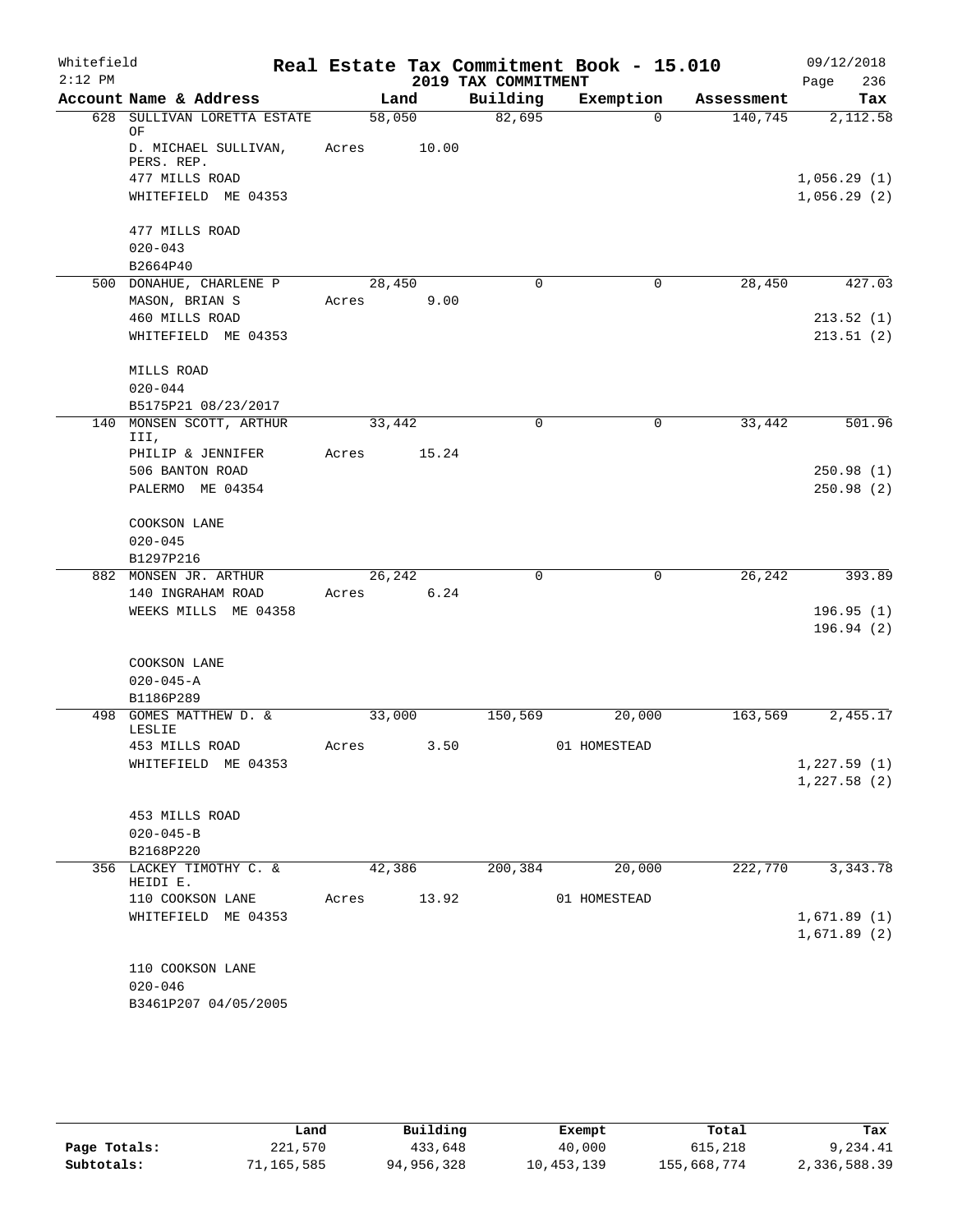| Whitefield |                                           |       |        |             |                     | Real Estate Tax Commitment Book - 15.010 |                               | 09/12/2018      |
|------------|-------------------------------------------|-------|--------|-------------|---------------------|------------------------------------------|-------------------------------|-----------------|
| $2:12$ PM  |                                           |       |        |             | 2019 TAX COMMITMENT |                                          |                               | 237<br>Page     |
|            | Account Name & Address                    |       |        | Land        |                     |                                          | Building Exemption Assessment | Tax             |
|            | 1743 PADGETT JAMES H.                     |       |        | 40,050      | 191,906             | $\overline{20,000}$                      | 211,956                       | 3,181.46        |
|            | 102 COOKSON LANE                          |       |        | Acres 11.00 |                     | 01 HOMESTEAD                             |                               |                 |
|            | WHITEFIELD ME 04353                       |       |        |             |                     |                                          |                               | 1,590.73(1)     |
|            |                                           |       |        |             |                     |                                          |                               | 1,590.73(2)     |
|            |                                           |       |        |             |                     |                                          |                               |                 |
|            | 102 COOKSON LANE<br>$020 - 046 - A$       |       |        |             |                     |                                          |                               |                 |
|            | B4778P181 05/12/2014 B3447P221 03/04/2005 |       |        |             |                     |                                          |                               |                 |
|            | 305 FLANAGAN MARGARET A.                  |       |        | 39,090      | 119,575             | 20,000                                   | 138,665                       | 2,081.36        |
|            | FLANAGAN MICHAEL E.                       |       |        | Acres 9.80  |                     | 01 HOMESTEAD                             |                               |                 |
|            | P.O. BOX 9                                |       |        |             |                     |                                          |                               | 1,040.68(1)     |
|            | WHITEFIELD ME 04353                       |       |        |             |                     |                                          |                               | 1,040.68(2)     |
|            |                                           |       |        |             |                     |                                          |                               |                 |
|            | 87 COOKSON LANE                           |       |        |             |                     |                                          |                               |                 |
|            | $020 - 047$                               |       |        |             |                     |                                          |                               |                 |
|            | B5169P225 08/11/2017 B2771P278            |       |        |             |                     |                                          |                               |                 |
| 620        | DOWLING JAMES &                           |       |        | 30,150      | 62,672              | 20,000                                   | 72,822                        | 1,093.06        |
|            | FLORENCE                                  |       |        |             |                     |                                          |                               |                 |
|            | 47 COOKSON LANE                           |       |        | Acres 1.60  |                     | 01 HOMESTEAD                             |                               |                 |
|            | WHITEFIELD ME 04353                       |       |        |             |                     |                                          |                               | 546.53(1)       |
|            |                                           |       |        |             |                     |                                          |                               | 546.53(2)       |
|            |                                           |       |        |             |                     |                                          |                               |                 |
|            | 47 COOKSON LANE                           |       |        |             |                     |                                          |                               |                 |
|            | $020 - 048$<br>B1290P354                  |       |        |             |                     |                                          |                               |                 |
|            | 1143 ALLEN JON C. & LORI                  |       |        | 25,600      |                     | 63,305 20,000                            |                               | 68,905 1,034.26 |
|            | 45 COOKSON LANE                           |       |        | Acres 1.90  |                     | 01 HOMESTEAD                             |                               |                 |
|            | WHITEFIELD ME 04353                       |       |        |             |                     |                                          |                               | 517.13(1)       |
|            |                                           |       |        |             |                     |                                          |                               | 517.13(2)       |
|            |                                           |       |        |             |                     |                                          |                               |                 |
|            | 45 COOKSON LANE                           |       |        |             |                     |                                          |                               |                 |
|            | $020 - 048 - 001$                         |       |        |             |                     |                                          |                               |                 |
|            | B4886P99 05/15/2015 B2053P299             |       |        |             |                     |                                          |                               |                 |
|            | 1441 ENGSTROM KRAIG SR.                   |       |        | 30,000      | 53,551              | 20,000                                   | 63,551                        | 953.90          |
|            | PAULA &                                   |       |        |             |                     |                                          |                               |                 |
|            | * KRAIG JR.                               |       |        | Acres 1.50  |                     | 01 HOMESTEAD                             |                               |                 |
|            | 39 COOKSON LANE                           |       |        |             |                     |                                          |                               | 476.95(1)       |
|            | WHITEFIELD ME 04353                       |       |        |             |                     |                                          |                               | 476.95 (2)      |
|            |                                           |       |        |             |                     |                                          |                               |                 |
|            | 39 COOKSON LANE                           |       |        |             |                     |                                          |                               |                 |
|            | $020 - 048 - A$<br>B3528P43 07/29/2005    |       |        |             |                     |                                          |                               |                 |
| 1251       | CUNNINGHAM LILLIAN M.                     |       | 47,250 |             | 76,486              | 20,000                                   | 103,736                       | 1,557.08        |
|            | & PAUL A.                                 |       |        |             |                     |                                          |                               |                 |
|            | 417 MILLS ROAD                            | Acres |        | 20.00       |                     | 01 HOMESTEAD                             |                               |                 |
|            | WHITEFIELD ME 04353                       |       |        |             |                     |                                          |                               | 778.54 (1)      |
|            |                                           |       |        |             |                     |                                          |                               | 778.54(2)       |
|            |                                           |       |        |             |                     |                                          |                               |                 |
|            | 417 MILLS ROAD                            |       |        |             |                     |                                          |                               |                 |
|            | $020 - 049$                               |       |        |             |                     |                                          |                               |                 |

B4247P189 05/05/2010 B1744P186 B1483P118 06/30/1988

|              | Land       | Building   | Exempt     | Total       | Tax          |
|--------------|------------|------------|------------|-------------|--------------|
| Page Totals: | 212,140    | 567,495    | 120,000    | 659,635     | 9,901.12     |
| Subtotals:   | 71,377,725 | 95,523,823 | 10,573,139 | 156,328,409 | 2,346,489.51 |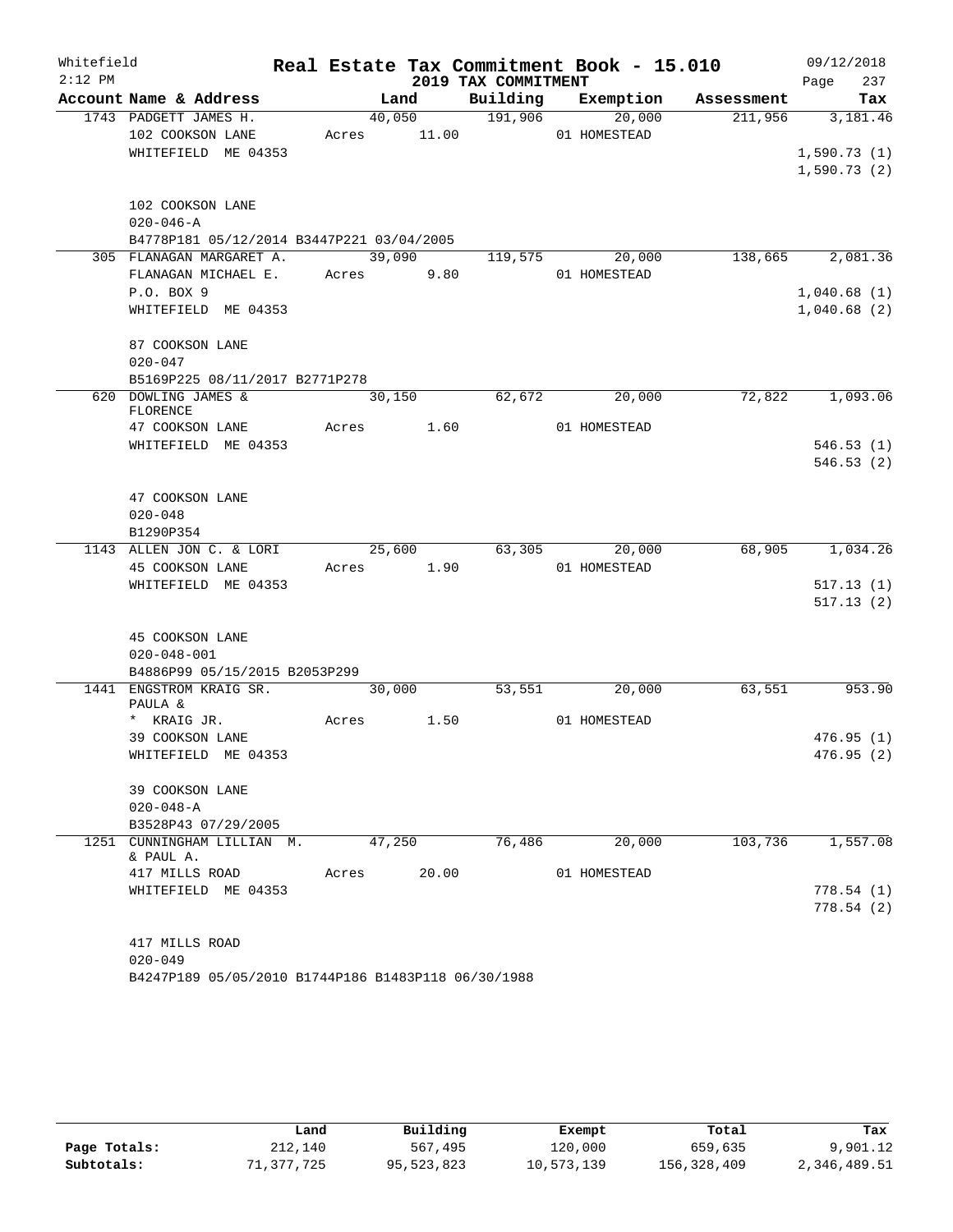| Whitefield   |                                           |                 |       |                     | Real Estate Tax Commitment Book - 15.010 |                  |                  |                  | 09/12/2018             |
|--------------|-------------------------------------------|-----------------|-------|---------------------|------------------------------------------|------------------|------------------|------------------|------------------------|
| $2:12$ PM    | Account Name & Address                    |                 |       | Land                | 2019 TAX COMMITMENT<br>Building          |                  | Exemption        | Assessment       | Page<br>238<br>Tax     |
|              | 401 ROGERS L. JAMES &<br>CECELIA          |                 |       | 30,600              | 4,945                                    |                  | $\Omega$         | 35,545           | 533.53                 |
|              | 3 COOKSON LANE                            |                 | Acres | 1.90                |                                          |                  |                  |                  |                        |
|              | WHITEFIELD ME 04353                       |                 |       |                     |                                          |                  |                  |                  | 266.77(1)<br>266.76(2) |
|              | 3 COOKSON LANE                            |                 |       |                     |                                          |                  |                  |                  |                        |
|              | $020 - 049 - A$                           |                 |       |                     |                                          |                  |                  |                  |                        |
|              | 1875 COLBY MEAGAN M.                      |                 |       | $\Omega$            | 54,424                                   |                  | $\mathbf 0$      | 54,424           | 816.90                 |
|              | 3 COOKSON LANE                            |                 |       |                     |                                          |                  |                  |                  |                        |
|              | WHITEFIELD ME 04353                       |                 |       |                     |                                          |                  |                  |                  | 408.45(1)<br>408.45(2) |
|              |                                           |                 |       |                     |                                          |                  |                  |                  |                        |
|              | 3 COOKSON LANE                            |                 |       |                     |                                          |                  |                  |                  |                        |
|              | $020 - 049 - A - ON$                      |                 |       |                     |                                          |                  |                  |                  |                        |
|              | 1647 MARCACCIO MARY-ANN                   |                 |       | 30,825              | 23,051                                   |                  | 20,000           | 33,876           | 508.48                 |
|              | 65 COOKSON LANE                           |                 | Acres | 2.05                |                                          |                  | 01 HOMESTEAD     |                  |                        |
|              | WHITEFIELD ME 04353                       |                 |       |                     |                                          |                  |                  |                  | 254.24(1)<br>254.24(2) |
|              | 65 COOKSON LANE                           |                 |       |                     |                                          |                  |                  |                  |                        |
|              | $020 - 049 - B$                           |                 |       |                     |                                          |                  |                  |                  |                        |
|              | B3717P285 08/07/2006 B2766P175 11/04/2004 |                 |       |                     |                                          |                  |                  |                  |                        |
|              | 521 ROGERS L. JAMES &                     |                 |       | 31,200              | 111,519                                  |                  | 20,000           | 122,719          | 1,842.01               |
|              | CECELIA<br>3 COOKSON LANE                 |                 | Acres |                     | 2.30                                     |                  | 01 HOMESTEAD     |                  |                        |
|              | WHITEFIELD ME 04353                       |                 |       |                     |                                          |                  |                  |                  | 921.01(1)              |
|              |                                           |                 |       |                     |                                          |                  |                  |                  | 921.00(2)              |
|              | 13 COOKSON LANE                           |                 |       |                     |                                          |                  |                  |                  |                        |
|              | $020 - 049 - C$                           |                 |       |                     |                                          |                  |                  |                  |                        |
|              | B1576P320                                 |                 |       |                     |                                          |                  |                  |                  |                        |
| 1443         | WATSON MAXINE                             |                 |       | 30,300              | 84,064                                   |                  | 26,000           | 88,364           | 1,326.34               |
|              | 31 COOKSON LANE                           |                 | Acres | 1.70                |                                          |                  | 01 HOMESTEAD     |                  |                        |
|              | WHITEFIELD ME 04353                       |                 |       |                     |                                          |                  | 05 VET EXEMPTION |                  | 663.17(1)              |
|              |                                           |                 |       |                     |                                          |                  |                  |                  | 663.17(2)              |
|              | 31 COOKSON LANE                           |                 |       |                     |                                          |                  |                  |                  |                        |
|              | $020 - 049 - D$                           |                 |       |                     |                                          |                  |                  |                  |                        |
|              | B1277P14 11/27/1985                       |                 |       |                     |                                          |                  |                  |                  |                        |
| 1188         | GALLAGHER DAVID                           |                 |       | 30,975              | 61,090                                   |                  | 0                | 92,065           | 1,381.90               |
|              | 59 COOKSON LANE                           |                 | Acres | 2.15                |                                          |                  |                  |                  |                        |
|              | WHITEFIELD ME 04353                       |                 |       |                     |                                          |                  |                  |                  | 690.95(1)<br>690.95(2) |
|              |                                           |                 |       |                     |                                          |                  |                  |                  |                        |
|              | 59 COOKSON LANE                           |                 |       |                     |                                          |                  |                  |                  |                        |
|              | $020 - 049 - E$<br>B1291P1                |                 |       |                     |                                          |                  |                  |                  |                        |
| 1144         | <b>BAIRD THOMAS HEIRS</b>                 |                 |       | 30,780              | 39,433                                   |                  | 0                | 70,213           | 1,053.90               |
|              | C/O WILLIAM R BAIRD,                      |                 | Acres | 2.02                |                                          |                  |                  |                  |                        |
|              | PER. REP.<br>16 WOOD LANE                 |                 |       |                     |                                          |                  |                  |                  | 526.95(1)              |
|              | WHITEFIELD ME 04353                       |                 |       |                     |                                          |                  |                  |                  | 526.95(2)              |
|              | 16 WOOD LANE                              |                 |       |                     |                                          |                  |                  |                  |                        |
|              | $020 - 049 - F$                           |                 |       |                     |                                          |                  |                  |                  |                        |
|              | B4558P36 08/10/2012 B2193P198             |                 |       |                     |                                          |                  |                  |                  |                        |
|              |                                           |                 |       |                     |                                          |                  |                  |                  |                        |
| Page Totals: |                                           | Land<br>184,680 |       | Building<br>378,526 |                                          | Exempt<br>66,000 |                  | Total<br>497,206 | Tax<br>7,463.06        |
| Subtotals:   |                                           | 71,562,405      |       | 95,902,349          |                                          | 10,639,139       |                  | 156,825,615      | 2,353,952.57           |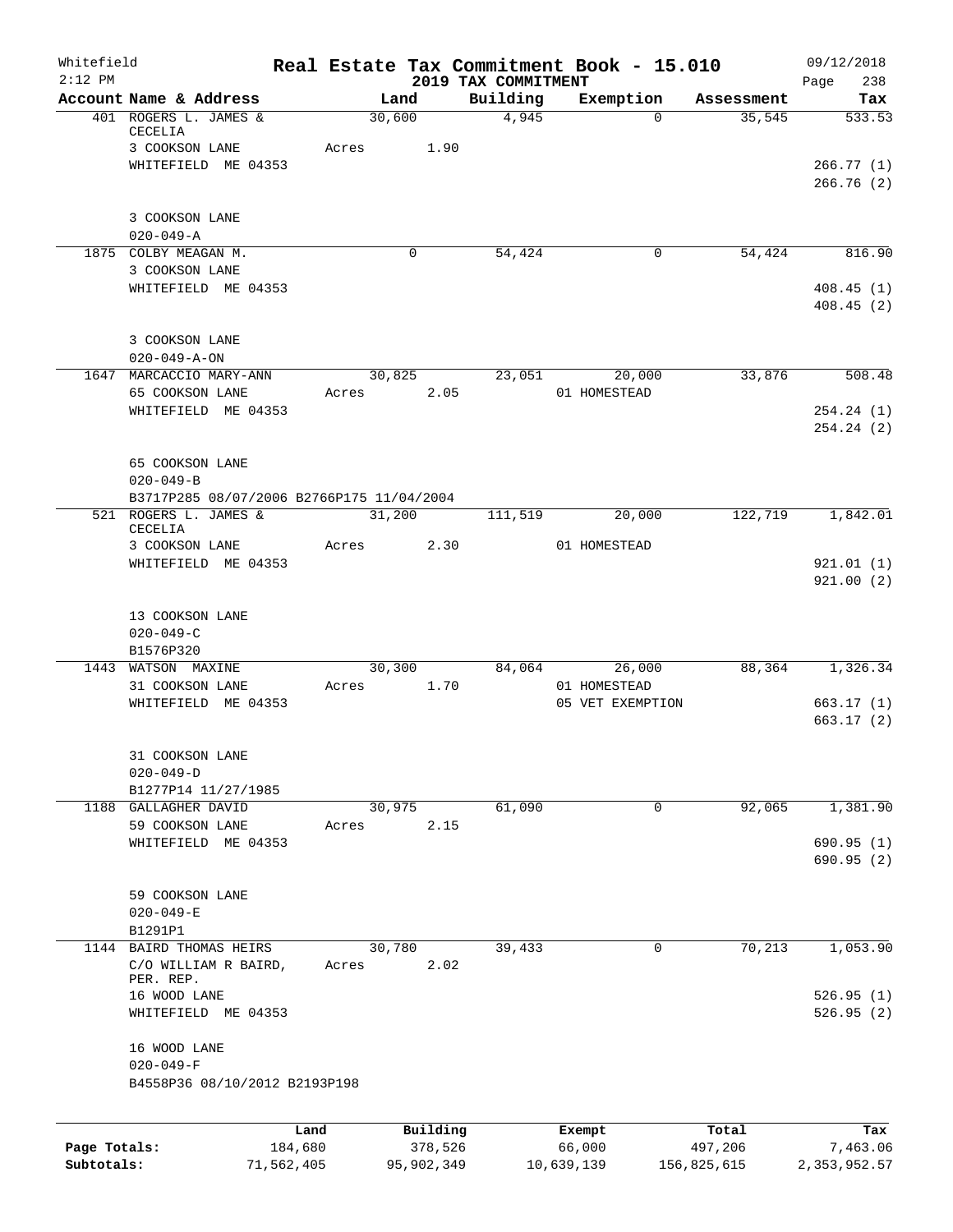| Whitefield<br>$2:12$ PM |                                                                                                                                   |       |        |      | Real Estate Tax Commitment Book - 15.010 |              |           |            | 09/12/2018  |
|-------------------------|-----------------------------------------------------------------------------------------------------------------------------------|-------|--------|------|------------------------------------------|--------------|-----------|------------|-------------|
|                         | Account Name & Address                                                                                                            |       |        |      | 2019 TAX COMMITMENT<br>Building          |              |           |            | 239<br>Page |
|                         | 676 SCHENA SUSAN A. &                                                                                                             |       | Land   |      |                                          |              | Exemption | Assessment | Tax         |
|                         | ROBERT A.                                                                                                                         |       | 31,740 |      | 117,255                                  |              | 20,000    | 128,995    | 1,936.21    |
|                         | 24 WOOD LANE                                                                                                                      | Acres |        | 2.66 |                                          | 01 HOMESTEAD |           |            |             |
|                         | WHITEFIELD ME 04353                                                                                                               |       |        |      |                                          |              |           |            | 968.11(1)   |
|                         |                                                                                                                                   |       |        |      |                                          |              |           |            | 968.10(2)   |
|                         |                                                                                                                                   |       |        |      |                                          |              |           |            |             |
|                         | 24 WOOD LANE                                                                                                                      |       |        |      |                                          |              |           |            |             |
|                         | $020 - 049 - G$                                                                                                                   |       |        |      |                                          |              |           |            |             |
|                         | B3052P87                                                                                                                          |       |        |      |                                          |              |           |            |             |
|                         | 259 GALLAGHER EARL                                                                                                                |       | 23,420 |      | $\Omega$                                 |              | 0         | 23,420     | 351.53      |
|                         | 410 SOMERVILLE ROAD                                                                                                               | Acres |        | 3.78 |                                          |              |           |            |             |
|                         | SOMERVILLE ME 04348                                                                                                               |       |        |      |                                          |              |           |            | 175.77(1)   |
|                         |                                                                                                                                   |       |        |      |                                          |              |           |            | 175.76(2)   |
|                         |                                                                                                                                   |       |        |      |                                          |              |           |            |             |
|                         | WOOD LANE                                                                                                                         |       |        |      |                                          |              |           |            |             |
|                         | $020 - 049 - H$                                                                                                                   |       |        |      |                                          |              |           |            |             |
|                         | B2180P316                                                                                                                         |       |        |      |                                          |              |           |            |             |
|                         | 1141 GEORGES PHILIP                                                                                                               |       | 30,675 |      | 8,130                                    |              | 20,000    | 18,805     | 282.26      |
|                         | 27 WOOD LANE                                                                                                                      | Acres |        | 1.95 |                                          | 01 HOMESTEAD |           |            |             |
|                         | WHITEFIELD ME 04353                                                                                                               |       |        |      |                                          |              |           |            | 141.13(1)   |
|                         |                                                                                                                                   |       |        |      |                                          |              |           |            | 141.13(2)   |
|                         |                                                                                                                                   |       |        |      |                                          |              |           |            |             |
|                         | 27 WOOD LANE                                                                                                                      |       |        |      |                                          |              |           |            |             |
|                         | $020 - 049 - I$                                                                                                                   |       |        |      |                                          |              |           |            |             |
|                         | B4756P317 02/13/2014 B4307P210 05/17/2010 B4161P79<br>06/18/2009 B4154P254 06/09/2009 B3670P60 12/16/2005<br>B3415P273 12/20/2004 |       |        |      |                                          |              |           |            |             |
|                         | 1741 LIPSKY BRIAN & RENEE                                                                                                         |       | 30,090 |      | 29,132                                   |              | 20,000    | 39,222     | 588.72      |
|                         | 29 WOOD LANE                                                                                                                      | Acres |        | 1.56 |                                          | 01 HOMESTEAD |           |            |             |
|                         | WHITEFIELD ME 04353                                                                                                               |       |        |      |                                          |              |           |            | 294.36(1)   |
|                         |                                                                                                                                   |       |        |      |                                          |              |           |            | 294.36(2)   |
|                         |                                                                                                                                   |       |        |      |                                          |              |           |            |             |
|                         | 29 WOOD LANE                                                                                                                      |       |        |      |                                          |              |           |            |             |
|                         | $020 - 049 - J$                                                                                                                   |       |        |      |                                          |              |           |            |             |
|                         | B4652P120 04/19/2013 B3415P273 12/20/2004                                                                                         |       |        |      |                                          |              |           |            |             |
|                         | 668 SENTER, ROGER O.                                                                                                              |       | 32,550 |      | 2,276                                    |              | 0         | 34,826     | 522.74      |
|                         | 76 HOWE ROAD                                                                                                                      | Acres |        | 3.20 |                                          |              |           |            |             |
|                         | WHITEFIELD ME 04353                                                                                                               |       |        |      |                                          |              |           |            | 261.37(1)   |
|                         |                                                                                                                                   |       |        |      |                                          |              |           |            | 261.37(2)   |
|                         |                                                                                                                                   |       |        |      |                                          |              |           |            |             |
|                         | 76 HOWE ROAD                                                                                                                      |       |        |      |                                          |              |           |            |             |
|                         | $020 - 050$                                                                                                                       |       |        |      |                                          |              |           |            |             |
|                         | B5006P314 04/29/2016 B5003P48 05/06/2016 B4886P100                                                                                |       |        |      |                                          |              |           |            |             |
|                         | 05/15/2015 B3509P125 05/07/2005                                                                                                   |       |        |      |                                          |              |           |            |             |
|                         | 1478 NEWCOMBE PHILLIP J.                                                                                                          |       | 31,875 |      | 65,253                                   |              | 0         | 97,128     | 1,457.89    |
|                         | NEWCOMBE DARLENE S.                                                                                                               | Acres |        | 2.75 |                                          |              |           |            |             |
|                         | 127 HOWE ROAD                                                                                                                     |       |        |      |                                          |              |           |            | 728.95(1)   |
|                         | WHITEFIELD ME 04353                                                                                                               |       |        |      |                                          |              |           |            | 728.94(2)   |
|                         |                                                                                                                                   |       |        |      |                                          |              |           |            |             |
|                         | 88 HOWE ROAD                                                                                                                      |       |        |      |                                          |              |           |            |             |
|                         | $020 - 050 - A$                                                                                                                   |       |        |      |                                          |              |           |            |             |
|                         | B4625P175 02/04/2013 B4614P22 01/03/2013 B2321P263                                                                                |       |        |      |                                          |              |           |            |             |

|              | Land       | Building   | Exempt     | Total       | Tax          |
|--------------|------------|------------|------------|-------------|--------------|
| Page Totals: | 180,350    | 222,046    | 60,000     | 342,396     | 5,139.35     |
| Subtotals:   | 71,742,755 | 96,124,395 | 10,699,139 | 157,168,011 | 2,359,091.92 |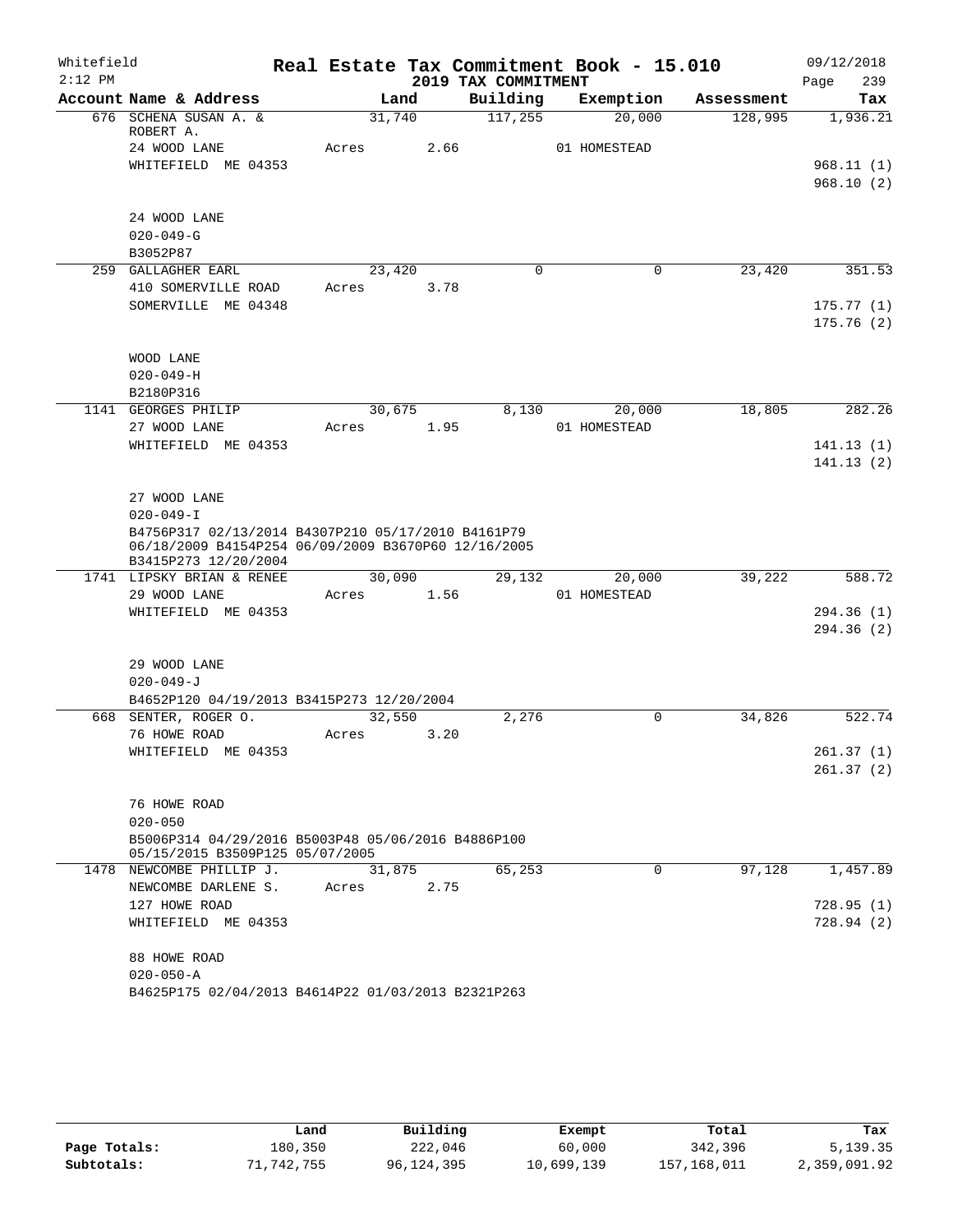| Whitefield |                               |                                                  |            |                |      |                     | Real Estate Tax Commitment Book - 15.010 |             |                       | 09/12/2018        |        |
|------------|-------------------------------|--------------------------------------------------|------------|----------------|------|---------------------|------------------------------------------|-------------|-----------------------|-------------------|--------|
| $2:12$ PM  |                               |                                                  |            |                |      | 2019 TAX COMMITMENT |                                          |             |                       | Page              | 240    |
|            |                               | Account Name & Address<br>71 BRANN WAYNE & CAROL |            | Land<br>34,500 |      | 93,575              | Building Exemption                       | 20,000      | Assessment<br>108,075 | 1,622.21          | Tax    |
|            | 473 HOWE RORAD                |                                                  | Acres 4.50 |                |      |                     | 01 HOMESTEAD                             |             |                       |                   |        |
|            |                               | WHITEFIELD ME 04353                              |            |                |      |                     |                                          |             |                       | 811.11(1)         |        |
|            |                               |                                                  |            |                |      |                     |                                          |             |                       | 811.10(2)         |        |
|            |                               |                                                  |            |                |      |                     |                                          |             |                       |                   |        |
|            | 473 HOWE ROAD                 |                                                  |            |                |      |                     |                                          |             |                       |                   |        |
|            | $021 - 001$                   |                                                  |            |                |      |                     |                                          |             |                       |                   |        |
|            | JUDITH                        | 1194 JOSLYN RAYMOND E &                          |            | 30,000         |      | 21,913              |                                          | 0           | 51,913                |                   | 779.21 |
|            |                               | 43 JOSLYN ROAD                                   | Acres 0.16 |                |      |                     |                                          |             |                       |                   |        |
|            |                               | WINDSOR ME 04363                                 |            |                |      |                     |                                          |             |                       | 389.61 (1)        |        |
|            |                               |                                                  |            |                |      |                     |                                          |             |                       | 389.60 (2)        |        |
|            |                               |                                                  |            |                |      |                     |                                          |             |                       |                   |        |
|            |                               | 190 ROCKLAND ROAD                                |            |                |      |                     |                                          |             |                       |                   |        |
|            | $021 - 004$                   |                                                  |            |                |      |                     |                                          |             |                       |                   |        |
|            | B1385P205<br>767 USDA - RURAL |                                                  |            |                |      | 50,184              |                                          | 0           | 80,934                | 1,214.82          |        |
|            | DEVELOPMENT                   |                                                  |            | 30,750         |      |                     |                                          |             |                       |                   |        |
|            |                               | C/O CUSTOMER SERVICE Acres                       |            |                | 2.00 |                     |                                          |             |                       |                   |        |
|            | DEPT.                         |                                                  |            |                |      |                     |                                          |             |                       |                   |        |
|            | PO BOX 66889                  |                                                  |            |                |      |                     |                                          |             |                       | 607.41(1)         |        |
|            |                               | ST. LOUIS MO 63166                               |            |                |      |                     |                                          |             |                       | 607.41(2)         |        |
|            |                               | 194 ROCKLAND ROAD                                |            |                |      |                     |                                          |             |                       |                   |        |
|            | $021 - 005$                   |                                                  |            |                |      |                     |                                          |             |                       |                   |        |
|            |                               | B4977P270 02/12/2016 B2261P239                   |            |                |      |                     |                                          |             |                       |                   |        |
|            |                               | 925 MCLELLAN, SHAWN                              |            | 30,150         |      | 104,512             |                                          | $\mathbf 0$ |                       | 134,662 2,021.28  |        |
|            | 474 HOWE ROAD                 |                                                  | Acres 1.60 |                |      |                     |                                          |             |                       |                   |        |
|            |                               | WHITEFIELD ME 04353                              |            |                |      |                     |                                          |             |                       | 1,010.64(1)       |        |
|            |                               |                                                  |            |                |      |                     |                                          |             |                       | 1,010.64(2)       |        |
|            | 474 HOWE ROAD                 |                                                  |            |                |      |                     |                                          |             |                       |                   |        |
|            | $021 - 005 - A$               |                                                  |            |                |      |                     |                                          |             |                       |                   |        |
|            |                               | B5128P46 03/31/2017 B4028P297 07/15/2008         |            |                |      |                     |                                          |             |                       |                   |        |
|            | 1157 MICHAUD GARY R.          |                                                  |            | 30,000         |      | 65,224              |                                          | 20,000      |                       | $75,224$ 1,129.11 |        |
|            | 480 HOWE ROAD                 |                                                  | Acres      |                | 1.50 |                     | 01 HOMESTEAD                             |             |                       |                   |        |
|            |                               | WHITEFIELD ME 04353                              |            |                |      |                     |                                          |             |                       | 564.56(1)         |        |
|            |                               |                                                  |            |                |      |                     |                                          |             |                       | 564.55 (2)        |        |
|            |                               |                                                  |            |                |      |                     |                                          |             |                       |                   |        |
|            | 480 HOWE ROAD                 |                                                  |            |                |      |                     |                                          |             |                       |                   |        |
|            | $021 - 005 - B$               |                                                  |            |                |      |                     |                                          |             |                       |                   |        |
|            | B3157P171                     |                                                  |            |                |      |                     |                                          | 0           | 295,771               |                   |        |
|            | & PAULA A.                    | 1044 CUTHBERTSON MICHAEL W.                      |            | 34,125         |      | 261,646             |                                          |             |                       | 4,439.52          |        |
|            | 288 HOWE ROAD                 |                                                  | Acres      |                | 4.25 |                     |                                          |             |                       |                   |        |
|            |                               | WHITEFIELD ME 04353                              |            |                |      |                     |                                          |             |                       | 2,219.76(1)       |        |
|            |                               |                                                  |            |                |      |                     |                                          |             |                       | 2,219.76(2)       |        |
|            |                               |                                                  |            |                |      |                     |                                          |             |                       |                   |        |
|            |                               | 208 ROCKLAND ROAD                                |            |                |      |                     |                                          |             |                       |                   |        |
|            | $021 - 006$                   |                                                  |            |                |      |                     |                                          |             |                       |                   |        |
|            |                               | B3700P251 06/30/2006                             |            |                |      |                     |                                          |             |                       |                   |        |

|              | Land       | Building   | Exempt     | Total       | Tax          |
|--------------|------------|------------|------------|-------------|--------------|
| Page Totals: | 189,525    | 597,054    | 40,000     | 746,579     | 11,206.15    |
| Subtotals:   | 71,932,280 | 96,721,449 | 10,739,139 | 157,914,590 | 2,370,298.07 |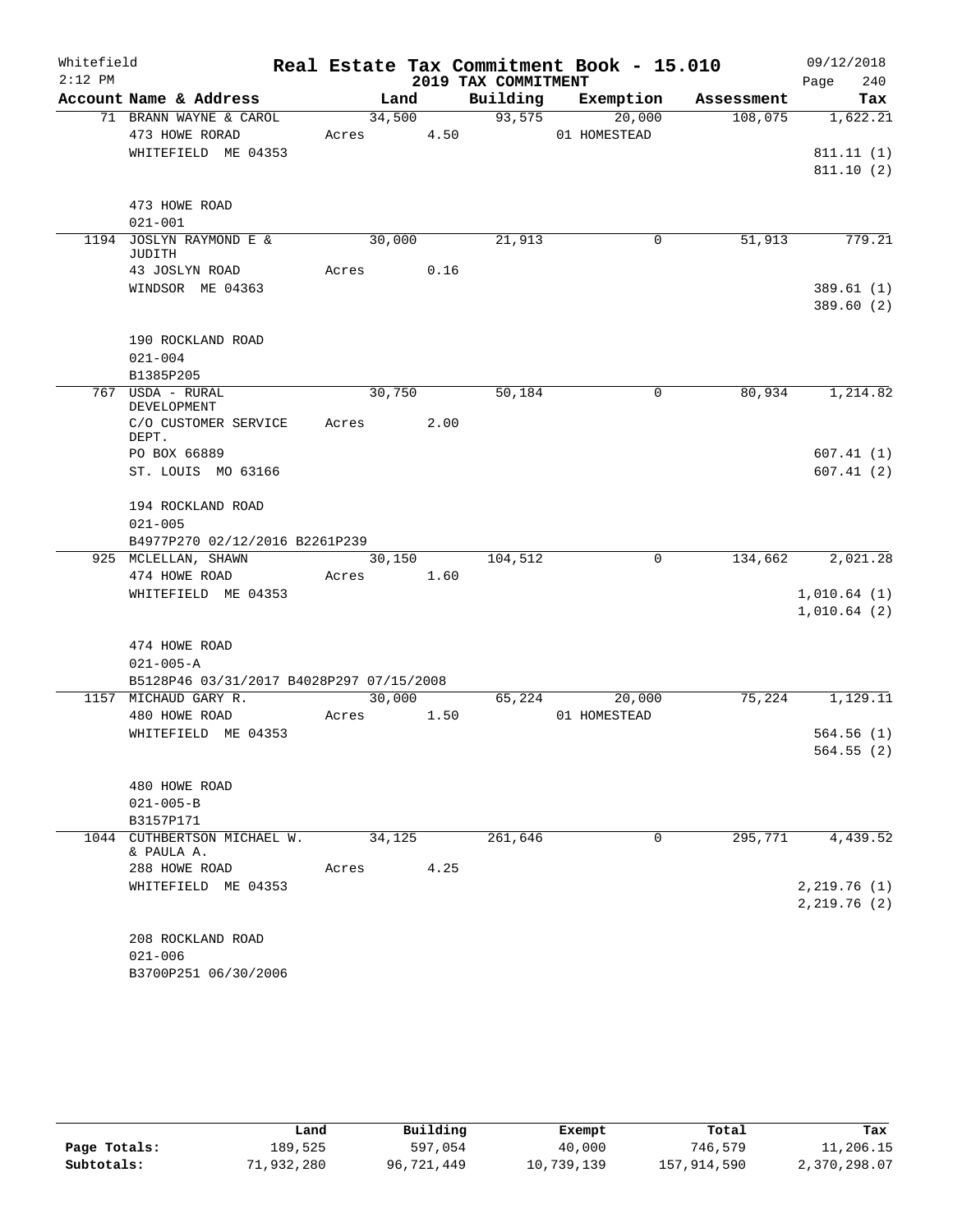| Whitefield<br>$2:12$ PM |                                                                                             |            |        | 2019 TAX COMMITMENT | Real Estate Tax Commitment Book - 15.010 |            | 09/12/2018<br>241<br>Page  |
|-------------------------|---------------------------------------------------------------------------------------------|------------|--------|---------------------|------------------------------------------|------------|----------------------------|
|                         | Account Name & Address                                                                      |            | Land   | Building            | Exemption                                | Assessment | Tax                        |
|                         | 955 DROLET BETHANY & ROGER<br>М.                                                            |            | 49,317 | 170,956             | 20,000                                   | 200, 273   | 3,006.10                   |
|                         | 230 ROCKLAND ROAD<br>WHITEFIELD ME 04353                                                    | Acres      | 23.18  |                     | 01 HOMESTEAD                             |            | 1,503.05(1)<br>1,503.05(2) |
|                         | 230 ROCKLAND ROAD<br>$021 - 007$<br>B4412P23 06/24/2011 B2884P82                            |            |        |                     |                                          |            |                            |
|                         | 97 CUTHBERTSON MICHAEL W.                                                                   |            | 37,346 | 24,167              | $\overline{0}$                           | 61,513     | 923.31                     |
|                         | & PAULA A.<br>288 HOWE ROAD<br>WHITEFIELD ME 04353                                          | Acres 7.62 |        |                     |                                          |            | 461.66(1)<br>461.65(2)     |
|                         | 224 ROCKLAND ROAD<br>$021 - 007 - A$<br>B4289P203 06/23/2010 B4251P174 02/17/2010 B1496P106 |            |        |                     |                                          |            |                            |
|                         | 674 YORK WALTER ESTATE OF                                                                   |            | 630    | $\Omega$            | $\Omega$                                 | 630        | 9.46                       |
|                         | C/O BRIAN YORK, PERS. Acres 0.42<br>REP.                                                    |            |        |                     |                                          |            |                            |
|                         | P.O. BOX 152                                                                                |            |        |                     |                                          |            | 4.73(1)                    |
|                         | SO. CHINA ME 04358                                                                          |            |        |                     |                                          |            | 4.73(2)                    |
|                         | 124 MAIN STREET                                                                             |            |        |                     |                                          |            |                            |
|                         | $021 - 008$                                                                                 |            |        |                     |                                          |            |                            |
|                         | B3906P316 09/10/2007                                                                        |            |        |                     |                                          |            |                            |
|                         | 256 MAINVILLE SIDNEY &<br><b>BONNIE</b>                                                     |            | 30,000 | 79,957              | 20,000                                   | 89,957     | 1,350.25                   |
|                         | PO BOX 235                                                                                  | Acres      | 0.80   |                     | 01 HOMESTEAD                             |            |                            |
|                         | COOPERS MILLS ME 04341                                                                      |            |        |                     |                                          |            | 675.13(1)<br>675.12(2)     |
|                         | 192 MAIN STREET                                                                             |            |        |                     |                                          |            |                            |
|                         | $021 - 009$                                                                                 |            |        |                     |                                          |            |                            |
|                         | B1487P307                                                                                   |            |        |                     |                                          |            |                            |
|                         | 406 KING ERIN                                                                               |            | 600    | $\mathbf 0$         | $\mathbf 0$                              | 600        | 9.01                       |
|                         | 502 HOWE ROAD<br>WHITEFIELD ME 04353                                                        | Acres      | 0.40   |                     |                                          |            | 4.51(1)                    |
|                         |                                                                                             |            |        |                     |                                          |            | 4.50(2)                    |
|                         | 124 MAIN STREET<br>$021 - 010$                                                              |            |        |                     |                                          |            |                            |
|                         | B5120P147 04/04/2017                                                                        |            |        |                     |                                          |            |                            |
|                         | 802 KING ERIN                                                                               | 60,000     |        | 269,375             | 0                                        | 329,375    | 4,943.92                   |
|                         | 502 HOWE ROAD<br>WHITEFIELD ME 04353                                                        | Acres      | 1.50   |                     |                                          |            |                            |
|                         |                                                                                             |            |        |                     |                                          |            | 2,471.96(1)<br>2,471.96(2) |
|                         | 184 MAIN STREET                                                                             |            |        |                     |                                          |            |                            |
|                         | $021 - 011$                                                                                 |            |        |                     |                                          |            |                            |
|                         | B5120P147 04/04/2017                                                                        |            |        |                     |                                          |            |                            |

|              | Land       | Building   | Exempt     | Total       | Tax          |
|--------------|------------|------------|------------|-------------|--------------|
| Page Totals: | .77,893    | 544,455    | 40,000     | 682,348     | 10,242.05    |
| Subtotals:   | 72,110,173 | 97,265,904 | 10,779,139 | 158,596,938 | 2,380,540.12 |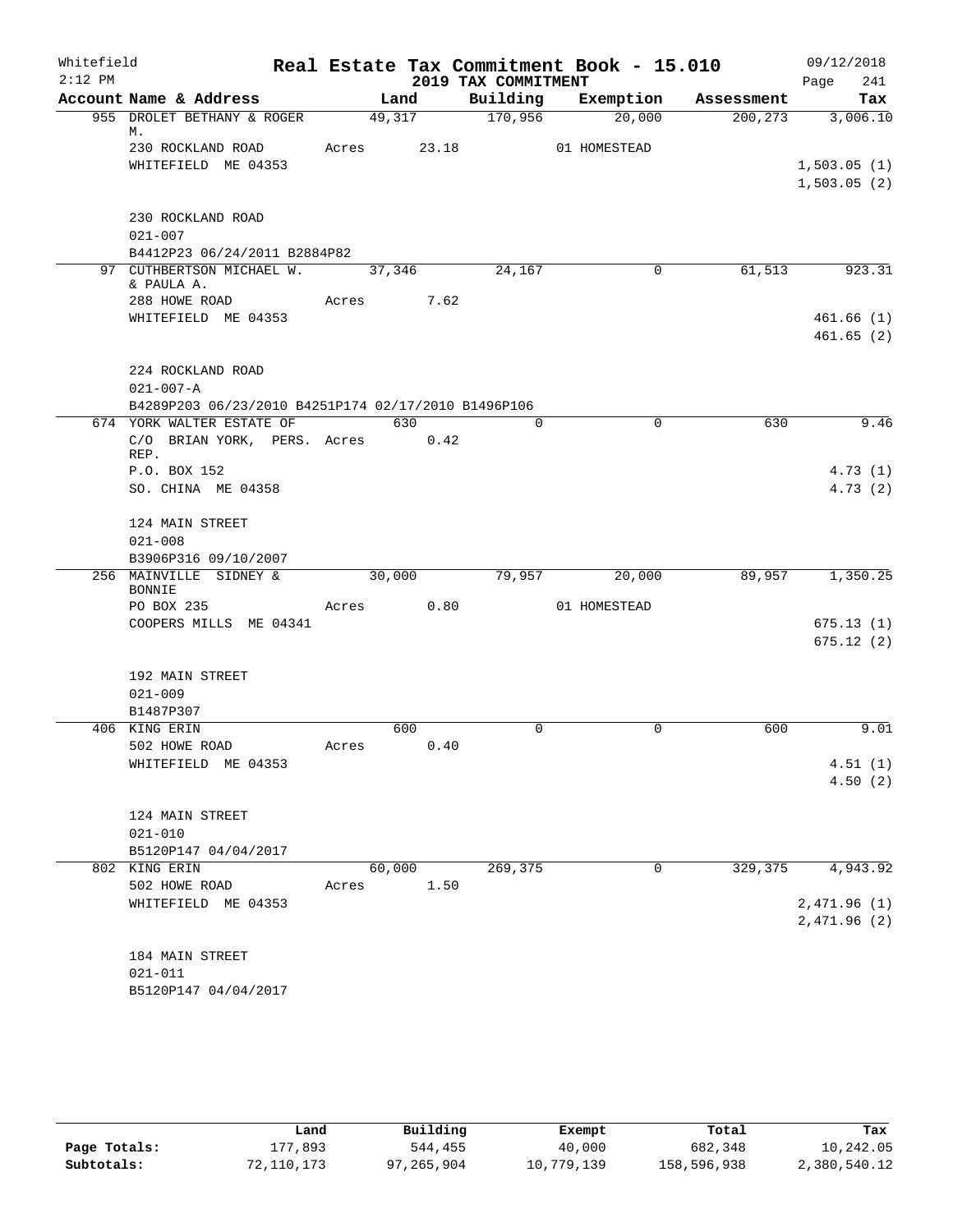| Whitefield<br>$2:12$ PM    |                                                         |       |                       |                                 | Real Estate Tax Commitment Book - 15.010 |                          | 09/12/2018                 |
|----------------------------|---------------------------------------------------------|-------|-----------------------|---------------------------------|------------------------------------------|--------------------------|----------------------------|
|                            | Account Name & Address                                  |       | Land                  | 2019 TAX COMMITMENT<br>Building | Exemption                                | Assessment               | Page<br>242<br>Tax         |
|                            | 509 GAUVIN WILLIAM A. &<br>FRANCES A.<br>29 MAIN STREET | Acres | 30,000<br>1.20        | $\mathbf 0$                     | $\Omega$                                 | 30,000                   | 450.30                     |
|                            | WHITEFIELD ME 04353                                     |       |                       |                                 |                                          |                          | 225.15(1)<br>225.15(2)     |
|                            | 168 MAIN STREET<br>$021 - 012$                          |       |                       |                                 |                                          |                          |                            |
|                            | B2669P252 04/18/2001<br>391 COLBY JERRE                 |       | 375                   | $\Omega$                        | 0                                        | 375                      | 5.63                       |
|                            | 219 MAIN STREET                                         | Acres | 0.25                  |                                 |                                          |                          |                            |
|                            | WINDSOR ME 04363                                        |       |                       |                                 |                                          |                          | 2.82(1)<br>2.81(2)         |
|                            | <b>MAIN STREET</b><br>$021 - 013$                       |       |                       |                                 |                                          |                          |                            |
|                            | 902 BARON SHANNON M.P.                                  |       | 30,000                | 95,716                          | $\mathbf 0$                              | 125,716                  | 1,887.00                   |
|                            | 458 HOWE ROAD<br>WHITEFIELD ME 04353                    | Acres | 0.98                  |                                 |                                          |                          | 943.50(1)<br>943.50(2)     |
|                            | 187 MAIN STREET<br>$021 - 015$                          |       |                       |                                 |                                          |                          |                            |
|                            | B3566P73 09/30/2005                                     |       |                       |                                 |                                          |                          |                            |
|                            | 1173 GOODRIDGE MARK R. &<br>SUSAN<br>PO BOX 117         | Acres | 30,000<br>0.25        | 117,217                         | 26,000<br>01 HOMESTEAD                   | 121,217                  | 1,819.47                   |
|                            | COOPERS MILLS ME 04341                                  |       |                       |                                 | 05 VET EXEMPTION                         |                          | 909.74(1)<br>909.73(2)     |
|                            | 177 MAIN STREET<br>$021 - 016$                          |       |                       |                                 |                                          |                          |                            |
|                            | 61 FRIEL DENNIS E.,<br>CHARLOTTE J.                     |       | 45,000                | 99,022                          | 20,000                                   | 124,022                  | 1,861.57                   |
|                            | & IAM E.                                                | Acres | 1.50                  |                                 | 01 HOMESTEAD                             |                          |                            |
|                            | 171 MAIN STREET<br>WHITEFIELD ME 04353                  |       |                       |                                 |                                          |                          | 930.79(1)<br>930.78 (2)    |
|                            | 171 MAIN STREET<br>$021 - 017$                          |       |                       |                                 |                                          |                          |                            |
|                            | B2733P89 09/18/2001<br>1453 SMITH RONALD A. &           |       | 30,000                | 131,268                         | 20,000                                   | 141,268                  | 2,120.43                   |
|                            | KATHERINE                                               |       |                       |                                 |                                          |                          |                            |
|                            | PO B0X 162                                              | Acres | 1.00                  |                                 | 01 HOMESTEAD                             |                          |                            |
|                            | COOPERS MILLS ME 04341                                  |       |                       |                                 |                                          |                          | 1,060.22(1)<br>1,060.21(2) |
|                            | 159 MAIN STREET<br>$021 - 018$                          |       |                       |                                 |                                          |                          |                            |
|                            | B1395P83                                                |       |                       |                                 |                                          |                          |                            |
|                            | 388 CLARK DAVID S. & SHARON<br>L.                       |       | 30,000                | 133,990                         | 20,000                                   | 143,990                  | 2,161.29                   |
|                            | 151 MAIN STREET<br>WHITEFIELD ME 04353                  | Acres | 1.40                  |                                 | 01 HOMESTEAD                             |                          | 1,080.65(1)<br>1,080.64(2) |
|                            | 151 MAIN STREET<br>$021 - 019$<br>B2108P180             |       |                       |                                 |                                          |                          |                            |
|                            | Land                                                    |       | Building              |                                 | Exempt                                   | Total                    | Tax                        |
| Page Totals:<br>Subtotals: | 195,375<br>72,305,548                                   |       | 577,213<br>97,843,117 |                                 | 86,000<br>10,865,139                     | 686,588<br>159, 283, 526 | 10,305.69<br>2,390,845.81  |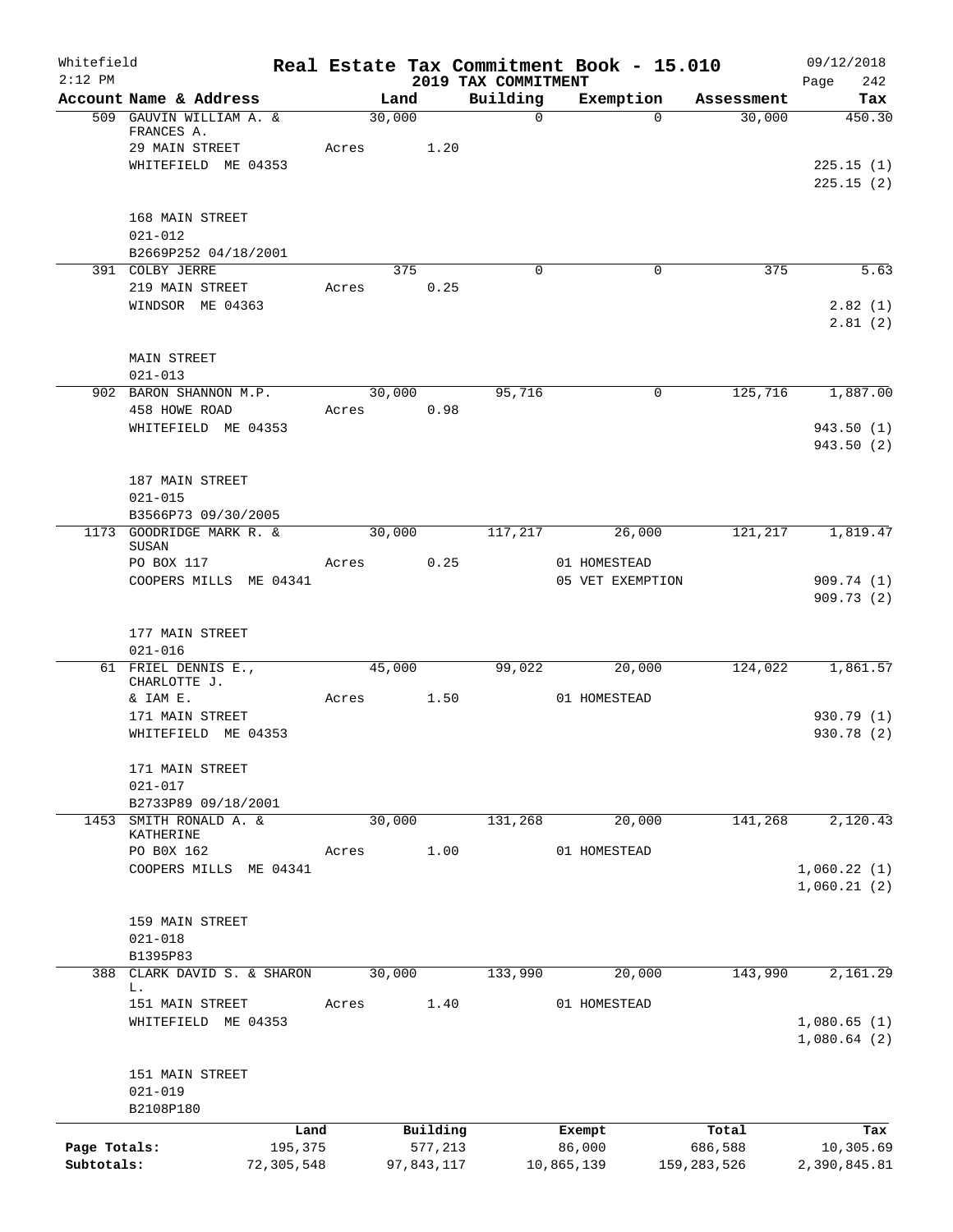| Whitefield<br>$2:12$ PM |                                                                 |            |        | 2019 TAX COMMITMENT | Real Estate Tax Commitment Book - 15.010 |         | 09/12/2018<br>243<br>Page |
|-------------------------|-----------------------------------------------------------------|------------|--------|---------------------|------------------------------------------|---------|---------------------------|
|                         | Account Name & Address                                          | Land       |        |                     | Building Exemption Assessment            |         | Tax                       |
|                         | 342 BUNKER HILLBURN C. &<br>LENORA                              | 30,000     |        | 50,037              | 26,000                                   | 54,037  | 811.10                    |
|                         | 90 MAIN STREET                                                  | Acres 0.38 |        |                     | 01 HOMESTEAD                             |         |                           |
|                         | WHITEFIELD ME 04353                                             |            |        |                     | 05 VET EXEMPTION                         |         | 405.55(1)                 |
|                         |                                                                 |            |        |                     |                                          |         | 405.55(2)                 |
|                         | 90 MAIN STREET                                                  |            |        |                     |                                          |         |                           |
|                         | $022 - 003$                                                     |            |        |                     |                                          |         |                           |
|                         | B1457P188                                                       |            |        |                     |                                          |         |                           |
|                         | 195 IHW REAL ESTATE, LLC 30,105                                 |            |        | 27,045              | $\overline{0}$                           | 57,150  | 857.82                    |
|                         | 184 COOPERS MILLS ROAD Acres 1.57                               |            |        |                     |                                          |         |                           |
|                         | WINDSOR ME 04363                                                |            |        |                     |                                          |         | 428.91(1)                 |
|                         |                                                                 |            |        |                     |                                          |         | 428.91(2)                 |
|                         | 107 ROCKLAND ROAD                                               |            |        |                     |                                          |         |                           |
|                         | $022 - 004$                                                     |            |        |                     |                                          |         |                           |
|                         | B5158P161 07/20/2017 B4611P174 12/28/2012 B85P200               |            |        |                     |                                          |         |                           |
|                         | 1715 BLACK TREE REAL ESTATE                                     |            | 30,300 | 96,733              | $\mathbf 0$                              |         | 127,033 1,906.77          |
|                         | 9072 SILVER LAKE DRIVE Acres 1.70                               |            |        |                     |                                          |         |                           |
|                         | CEDAR HILLS UT 84062                                            |            |        |                     |                                          |         | 953.39(1)                 |
|                         |                                                                 |            |        |                     |                                          |         | 953.38 (2)                |
|                         | 94 MAIN STREET                                                  |            |        |                     |                                          |         |                           |
|                         | $022 - 004 - B$                                                 |            |        |                     |                                          |         |                           |
|                         | B4465P297 12/01/2011 B3914P273 09/13/2007 B3219P131             |            |        |                     |                                          |         |                           |
|                         | 1461 PIGNATELLO SEAN &<br>LAUREN                                | 37,400     |        | $\frac{159,766}{ }$ | 20,000                                   |         | 177,166 2,659.26          |
|                         | P.O. BOX 24                                                     | Acres 3.10 |        |                     | 01 HOMESTEAD                             |         |                           |
|                         | COOPERS MILLS ME 04341                                          |            |        |                     |                                          |         | 1,329.63(1)               |
|                         |                                                                 |            |        |                     |                                          |         | 1,329.63(2)               |
|                         | 98 MAIN STREET                                                  |            |        |                     |                                          |         |                           |
|                         | $022 - 005$                                                     |            |        |                     |                                          |         |                           |
|                         | B2828P185                                                       |            |        |                     |                                          |         |                           |
|                         | 1625 PIGNATELLO SEAN &<br>LAUREN                                | 6,305      |        | $\mathbf 0$         | $\mathbf 0$                              | 6,305   | 94.64                     |
|                         | P.O. BOX 24                                                     | Acres      | 0.87   |                     |                                          |         |                           |
|                         | COOPERS MILLS ME 04341                                          |            |        |                     |                                          |         | 47.32 (1)                 |
|                         |                                                                 |            |        |                     |                                          |         | 47.32 (2)                 |
|                         | <b>MAIN STREET</b>                                              |            |        |                     |                                          |         |                           |
|                         | $022 - 007$                                                     |            |        |                     |                                          |         |                           |
|                         | B2828P185                                                       |            |        |                     |                                          |         |                           |
|                         | 332 MARTIN RYAN F.                                              | 35,000     |        | 128,357             | $\Omega$                                 | 163,357 | 2,451.99                  |
|                         | 81 WILLOUGHBY AVENUE                                            | Acres      | 1.50   |                     |                                          |         |                           |
|                         | BROOKLYN NY 11205                                               |            |        |                     |                                          |         | 1,226.00(1)               |
|                         |                                                                 |            |        |                     |                                          |         | 1,225.99(2)               |
|                         |                                                                 |            |        |                     |                                          |         |                           |
|                         | 110 MAIN STREET                                                 |            |        |                     |                                          |         |                           |
|                         | $022 - 008$                                                     |            |        |                     |                                          |         |                           |
|                         | B4911P230 07/28/2015 B4720P32 10/07/2013 B4040P80<br>08/08/2008 |            |        |                     |                                          |         |                           |

|              | Land       | Building   | Exempt     | Total       | Tax          |
|--------------|------------|------------|------------|-------------|--------------|
| Page Totals: | 169.110    | 461,938    | 46,000     | 585,048     | 8,781.58     |
| Subtotals:   | 72,474,658 | 98,305,055 | 10,911,139 | 159,868,574 | 2,399,627.39 |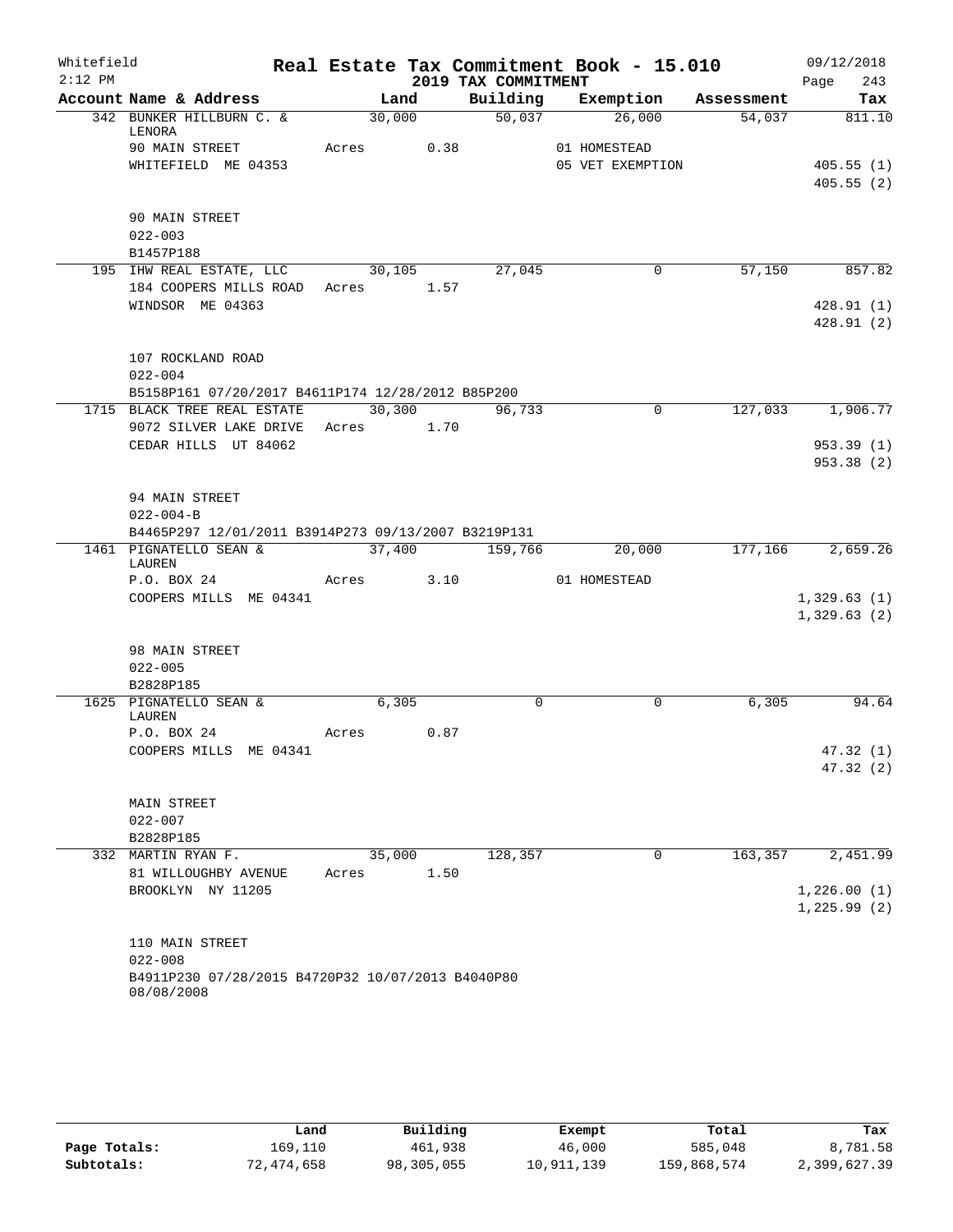| Whitefield<br>$2:12$ PM |                                                                                      |        |        | 2019 TAX COMMITMENT | Real Estate Tax Commitment Book - 15.010 |            | 09/12/2018<br>244<br>Page |
|-------------------------|--------------------------------------------------------------------------------------|--------|--------|---------------------|------------------------------------------|------------|---------------------------|
|                         | Account Name & Address                                                               |        | Land   | Building            | Exemption                                | Assessment | Tax                       |
|                         | 936 GRIFFIN JAMES L.                                                                 | 35,000 |        | 55,846              | 0                                        | 90,846     | 1,363.60                  |
|                         | 460 COOPERS MILLS ROAD                                                               | Acres  | 0.71   |                     |                                          |            |                           |
|                         | WINSOR ME 04363                                                                      |        |        |                     |                                          |            | 681.80(1)                 |
|                         |                                                                                      |        |        |                     |                                          |            | 681.80(2)                 |
|                         | 114 MAIN STREET                                                                      |        |        |                     |                                          |            |                           |
|                         | $022 - 009$                                                                          |        |        |                     |                                          |            |                           |
|                         | B5242P133 03/28/2018                                                                 |        |        |                     |                                          |            |                           |
| 1106                    | WRIGHT NEIL A. &<br>CHELSEE M.                                                       | 35,000 |        | 108,061             | 0                                        | 143,061    | 2,147.35                  |
|                         | 120 MAIN STREET                                                                      | Acres  | 0.87   |                     |                                          |            |                           |
|                         | WHITEFIELD ME 04353                                                                  |        |        |                     |                                          |            | 1,073.68(1)               |
|                         |                                                                                      |        |        |                     |                                          |            | 1,073.67(2)               |
|                         | 120 MAIN STREET                                                                      |        |        |                     |                                          |            |                           |
|                         | $022 - 010$                                                                          |        |        |                     |                                          |            |                           |
|                         | B4791P243 06/23/2014 B4783P53 05/29/2014 B4783P52<br>05/29/2014 B4597P203 11/26/2012 |        |        |                     |                                          |            |                           |
|                         | 1503 BERRY, JEFFREY D.                                                               | 35,000 |        | 112,026             | 0                                        | 147,026    | 2,206.86                  |
|                         | 124 MAIN STREET                                                                      | Acres  | 1.10   |                     |                                          |            |                           |
|                         | WHITEFIELD ME 04353                                                                  |        |        |                     |                                          |            | 1, 103.43(1)              |
|                         |                                                                                      |        |        |                     |                                          |            | 1, 103.43(2)              |
|                         | 124 MAIN STREET                                                                      |        |        |                     |                                          |            |                           |
|                         | $022 - 011$                                                                          |        |        |                     |                                          |            |                           |
|                         | B5008P62 05/23/2016 B4833P186 10/31/2014 B476P445                                    |        |        |                     |                                          |            |                           |
|                         | 1205 RUSSELL BEVERLY L.                                                              |        | 20,000 | 83,804              | 0                                        | 103,804    | 1,558.10                  |
|                         | 40 LEAVITT ROAD                                                                      | Acres  | 0.23   |                     |                                          |            |                           |
|                         | AUGUSTA ME 04330                                                                     |        |        |                     |                                          |            | 779.05(1)                 |
|                         |                                                                                      |        |        |                     |                                          |            | 779.05(2)                 |
|                         | 128 MAIN STREET                                                                      |        |        |                     |                                          |            |                           |
|                         | $022 - 012$                                                                          |        |        |                     |                                          |            |                           |
|                         | B2705P212                                                                            |        |        |                     |                                          |            |                           |
|                         | 1045 COUNTRY MANOR                                                                   | 76,562 |        | 467,826             | 0                                        | 544,388    | 8,171.26                  |
|                         | <b>ASSOCIATES</b>                                                                    |        |        |                     |                                          |            |                           |
|                         | P.O. BOX 209                                                                         | Acres  | 8.14   |                     |                                          |            |                           |
|                         | COOPERS MILLS ME 04341                                                               |        |        |                     |                                          |            | 4,085.63(1)               |
|                         |                                                                                      |        |        |                     |                                          |            | 4,085.63(2)               |
|                         | 132 MAIN STREET                                                                      |        |        |                     |                                          |            |                           |
|                         | $022 - 013$                                                                          |        |        |                     |                                          |            |                           |
|                         | B1540P85                                                                             |        |        |                     |                                          |            |                           |
| 920                     | DEMERS RONALD J. &<br>SUSAN                                                          | 30,000 |        | 25, 283             | 20,000                                   | 35,283     | 529.60                    |
|                         | 141 MAIN STREET                                                                      | Acres  | 0.19   |                     | 01 HOMESTEAD                             |            |                           |
|                         | WHITEFIELD ME 04353                                                                  |        |        |                     |                                          |            | 264.80(1)                 |
|                         |                                                                                      |        |        |                     |                                          |            | 264.80(2)                 |
|                         | 141 MAIN STREET                                                                      |        |        |                     |                                          |            |                           |
|                         | $022 - 014$                                                                          |        |        |                     |                                          |            |                           |
|                         | B1686P139                                                                            |        |        |                     |                                          |            |                           |
|                         |                                                                                      |        |        |                     |                                          |            |                           |

|              | Land       | Building   | Exempt     | Total       | Tax          |
|--------------|------------|------------|------------|-------------|--------------|
| Page Totals: | 231,562    | 852,846    | 20,000     | 1,064,408   | 15,976.77    |
| Subtotals:   | 72,706,220 | 99,157,901 | 10,931,139 | 160,932,982 | 2,415,604.16 |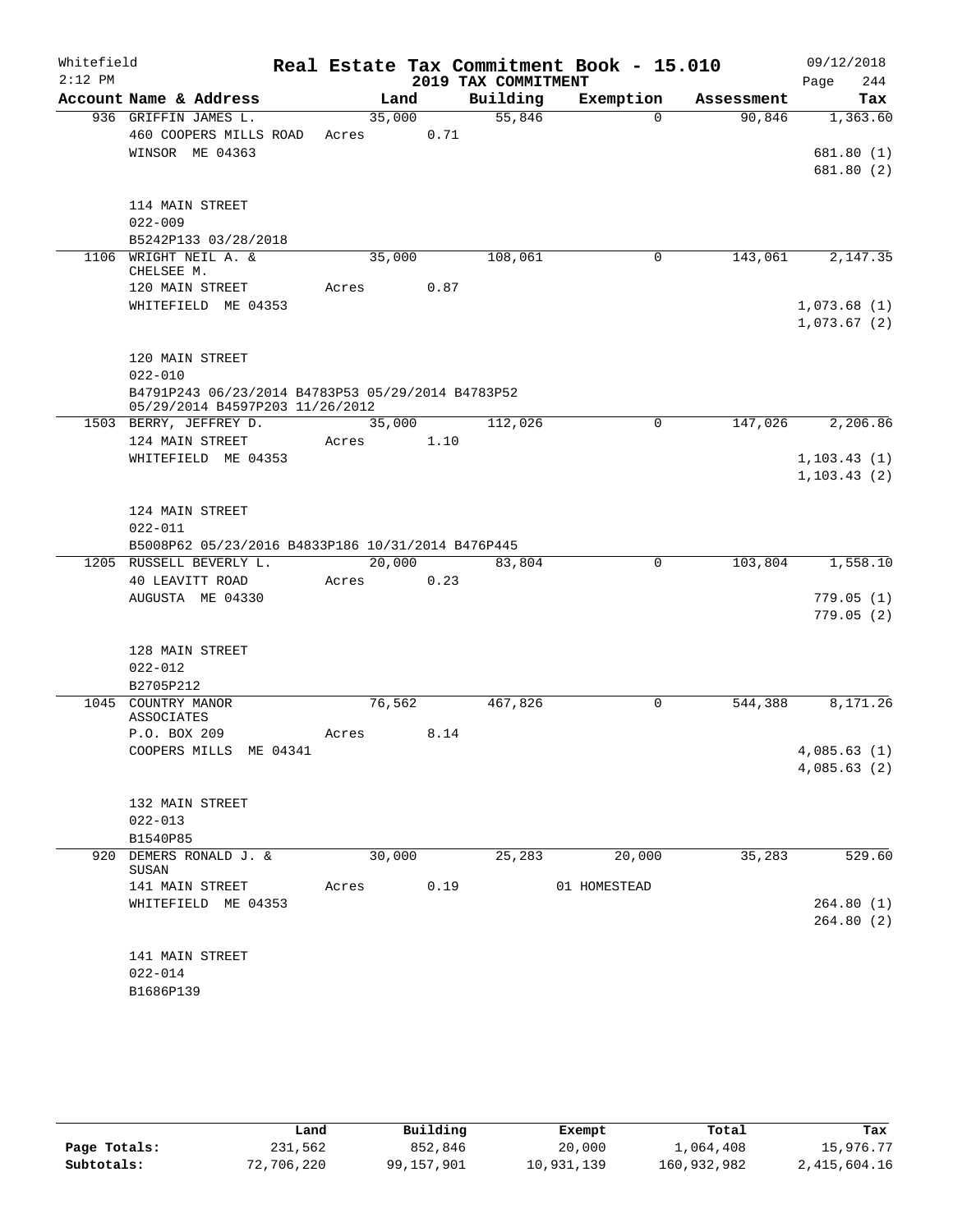| Whitefield |                                                   |            |        |                     | Real Estate Tax Commitment Book - 15.010 |                  | 09/12/2018  |            |
|------------|---------------------------------------------------|------------|--------|---------------------|------------------------------------------|------------------|-------------|------------|
| $2:12$ PM  |                                                   |            |        | 2019 TAX COMMITMENT |                                          |                  | Page        | 245        |
|            | Account Name & Address                            |            | Land   |                     | Building Exemption                       | Assessment       |             | Tax        |
|            | 1587 BIRCH, HERBERT WILLIAM<br>ESTATE OF          |            | 20,000 | 15,054              | $\Omega$                                 | 35,054           |             | 526.16     |
|            | C/o CAROL ANNE BIRCH<br>(P.R.)                    | Acres 0.23 |        |                     |                                          |                  |             |            |
|            | PO BOX 89                                         |            |        |                     |                                          |                  |             | 263.08(1)  |
|            | COOPERS MILLS ME 04341                            |            |        |                     |                                          |                  |             | 263.08(2)  |
|            | 139 MAIN STREET                                   |            |        |                     |                                          |                  |             |            |
|            | $022 - 015$                                       |            |        |                     |                                          |                  |             |            |
|            | B5187P216 08/17/2017                              |            |        |                     |                                          |                  |             |            |
|            | 799 MERWIN MARK A. & SANDRA<br>L.                 |            | 30,000 | 85,582              | $\mathbf 0$                              | 115,582          |             | 1,734.89   |
|            | P.O. BOX 55                                       | Acres 0.27 |        |                     |                                          |                  |             |            |
|            | 31 EAST POND ROAD                                 |            |        |                     |                                          |                  |             | 867.45(1)  |
|            | JEFFERSON ME 04348--                              |            |        |                     |                                          |                  |             | 867.44 (2) |
|            | 133 MAIN STREET                                   |            |        |                     |                                          |                  |             |            |
|            | $022 - 016$                                       |            |        |                     |                                          |                  |             |            |
|            | 754 VICKERS ELLEN GOODRIDGE 30,000                |            |        | 87,566              | $\overline{0}$                           | 117,566 1,764.67 |             |            |
|            | PO BOX 241                                        | Acres 0.46 |        |                     |                                          |                  |             |            |
|            | COOPERS MILLS ME 04341                            |            |        |                     |                                          |                  |             | 882.34 (1) |
|            |                                                   |            |        |                     |                                          |                  |             | 882.33 (2) |
|            | 129 MAIN STREET                                   |            |        |                     |                                          |                  |             |            |
|            | $022 - 017$                                       |            |        |                     |                                          |                  |             |            |
|            | B4899P249 06/24/2015 B2570P164                    |            |        |                     |                                          |                  |             |            |
|            | 426 BIRCH, HERBERT WILLIAM 48,050                 |            |        | 156,232             | $\mathsf{O}$                             | 204,282          |             | 3,066.27   |
|            | ESTATE OF                                         |            |        |                     |                                          |                  |             |            |
|            | C/o CAROL ANNE BIRCH Acres<br>(P.R.)              |            | 21.00  |                     |                                          |                  |             |            |
|            | PO BOX 89                                         |            |        |                     |                                          |                  | 1,533.14(1) |            |
|            | COOPERS MILLS ME 04341                            |            |        |                     |                                          |                  | 1,533.13(2) |            |
|            |                                                   |            |        |                     |                                          |                  |             |            |
|            | 125 MAIN STREET                                   |            |        |                     |                                          |                  |             |            |
|            | $022 - 018$                                       |            |        |                     |                                          |                  |             |            |
|            | B5187P216 08/17/2017<br>44 VAUGHAN HARRIET F. &   | 30,000     |        | 13,611              | 0                                        | 43,611           |             | 654.60     |
|            | CHARLES M.                                        |            |        |                     |                                          |                  |             |            |
|            | P O BOX 345                                       | Acres      | 1.00   |                     |                                          |                  |             |            |
|            | COOPERS MILLS ME 04341                            |            |        |                     |                                          |                  |             | 327.30(1)  |
|            |                                                   |            |        |                     |                                          |                  |             | 327.30(2)  |
|            | 18 WINDSOR ROAD                                   |            |        |                     |                                          |                  |             |            |
|            | $022 - 019$                                       |            |        |                     |                                          |                  |             |            |
|            | B4285P37 06/11/2010                               |            |        |                     |                                          |                  |             |            |
|            | 840 VAUGHAN CHARLES M. &                          | 30,000     |        | 58,112              | 0                                        | 88,112           |             | 1,322.56   |
|            | HARRIET F.                                        |            |        |                     |                                          |                  |             |            |
|            | P. O. BOX 345                                     | Acres      | 1.00   |                     |                                          |                  |             |            |
|            | COOPERS MILLS ME 04341                            |            |        |                     |                                          |                  |             | 661.28(1)  |
|            |                                                   |            |        |                     |                                          |                  |             | 661.28(2)  |
|            | 119 MAIN STREET                                   |            |        |                     |                                          |                  |             |            |
|            | $022 - 019 - A$                                   |            |        |                     |                                          |                  |             |            |
|            | B4285P37 06/09/2010 B3655P180 03/31/2006 B3554P25 |            |        |                     |                                          |                  |             |            |
|            | 09/19/2005                                        |            |        |                     |                                          |                  |             |            |

|              | Land       | Building   | Exempt     | Total       | Tax          |
|--------------|------------|------------|------------|-------------|--------------|
| Page Totals: | 188,050    | 416,157    |            | 604,207     | 9,069.15     |
| Subtotals:   | 72,894,270 | 99,574,058 | 10,931,139 | 161,537,189 | 2,424,673.31 |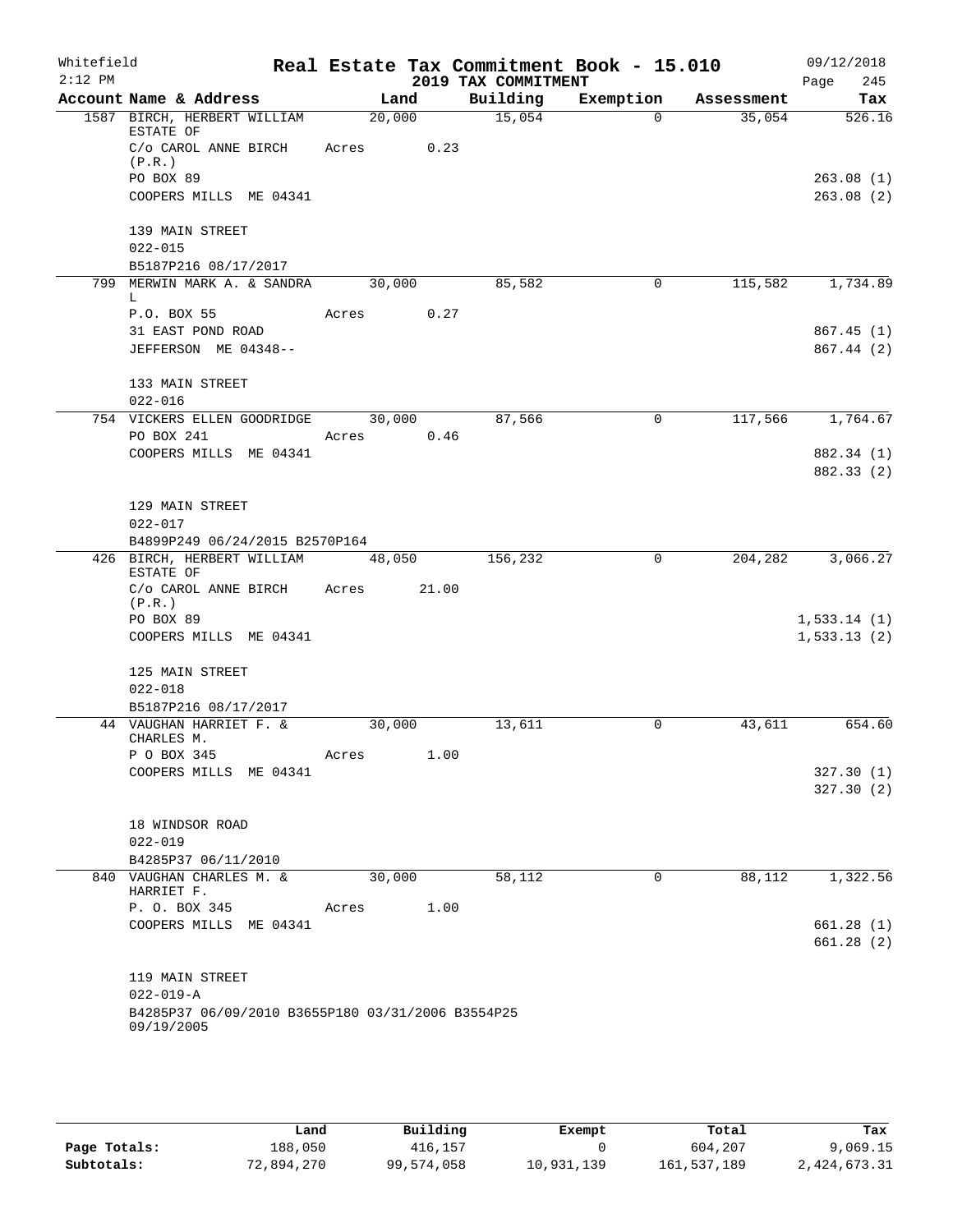| Whitefield |                                                                                                                                                       |       |        |                     | Real Estate Tax Commitment Book - 15.010 |            | 09/12/2018  |
|------------|-------------------------------------------------------------------------------------------------------------------------------------------------------|-------|--------|---------------------|------------------------------------------|------------|-------------|
| $2:12$ PM  |                                                                                                                                                       |       |        | 2019 TAX COMMITMENT |                                          |            | 246<br>Page |
|            | Account Name & Address                                                                                                                                |       | Land   | Building            | Exemption                                | Assessment | Tax         |
|            | 743 TERNIG JEFFREY                                                                                                                                    |       | 30,000 | 86,195              | $\Omega$                                 | 116, 195   | 1,744.09    |
|            | 10 BIRCH LANE<br>WHITEFIELD ME 04353                                                                                                                  | Acres | 1.50   |                     |                                          |            | 872.05(1)   |
|            |                                                                                                                                                       |       |        |                     |                                          |            | 872.04 (2)  |
|            | 10 BIRCH LANE                                                                                                                                         |       |        |                     |                                          |            |             |
|            | $022 - 020$                                                                                                                                           |       |        |                     |                                          |            |             |
|            | B3663P267 04/17/2006 B3266P297 03/26/2004                                                                                                             |       |        |                     |                                          |            |             |
|            | 1165 BIRCH, HERBERT WILLIAM                                                                                                                           |       | 975    | $\Omega$            | $\mathbf 0$                              | 975        | 14.63       |
|            | C/o CAROL ANNE BIRCH<br>(P.R.)                                                                                                                        | Acres | 0.65   |                     |                                          |            |             |
|            | P.O. BOX 89                                                                                                                                           |       |        |                     |                                          |            | 7.32(1)     |
|            | COOPERS MILLS ME 04341                                                                                                                                |       |        |                     |                                          |            | 7.31(2)     |
|            | WINDSOR ROAD                                                                                                                                          |       |        |                     |                                          |            |             |
|            | $022 - 021$                                                                                                                                           |       |        |                     |                                          |            |             |
|            | B5187P216 08/17/2017<br>835 GROTTON EVELINA J. &<br>MICHAEL S.                                                                                        |       | 37,775 | 14,302              | 0                                        | 52,077     | 781.68      |
|            | P.O. BOX 186                                                                                                                                          | Acres | 3.35   |                     |                                          |            |             |
|            | COOPERS MILLS ME 04341                                                                                                                                |       |        |                     |                                          |            | 390.84 (1)  |
|            |                                                                                                                                                       |       |        |                     |                                          |            | 390.84 (2)  |
|            | 37 WINDSOR ROAD                                                                                                                                       |       |        |                     |                                          |            |             |
|            | $022 - 022$                                                                                                                                           |       |        |                     |                                          |            |             |
|            | B2508P89                                                                                                                                              |       |        |                     |                                          |            |             |
|            | 759 CHOATE DIANA L.                                                                                                                                   |       | 30,000 | 87,328              | 20,000                                   | 97,328     | 1,460.89    |
|            | 31 WINDSOR ROAD                                                                                                                                       | Acres | 0.35   |                     | 01 HOMESTEAD                             |            |             |
|            | WHITEFIELD ME 04353                                                                                                                                   |       |        |                     |                                          |            | 730.45(1)   |
|            |                                                                                                                                                       |       |        |                     |                                          |            | 730.44(2)   |
|            | 31 WINDSOR ROAD                                                                                                                                       |       |        |                     |                                          |            |             |
|            | $022 - 023$                                                                                                                                           |       |        |                     |                                          |            |             |
|            | B2418P210                                                                                                                                             |       |        |                     |                                          |            |             |
|            | 607 RZYCKI WOJCIECH                                                                                                                                   |       | 30,000 | 85,382              | 0                                        | 115,382    | 1,731.88    |
|            | 195 BIRCH POINT ROAD                                                                                                                                  | Acres | 0.84   |                     |                                          |            |             |
|            | WISCASSET ME 04578                                                                                                                                    |       |        |                     |                                          |            | 865.94(1)   |
|            |                                                                                                                                                       |       |        |                     |                                          |            | 865.94 (2)  |
|            | 25 WINDSOR ROAD                                                                                                                                       |       |        |                     |                                          |            |             |
|            | $022 - 024$                                                                                                                                           |       |        |                     |                                          |            |             |
|            | B4906P278 07/13/2015 B4874P153 04/07/2015 B4853P289<br>01/12/2015 B4769P305 04/09/2014 B4476P219 12/29/2011<br>B4218P4 10/30/2009 B3308P70 06/15/2004 |       |        |                     |                                          |            |             |
|            | 215 LACASSE ROBERT V. &<br>NANCY                                                                                                                      |       | 30,000 | 93,951              | 20,000                                   | 103,951    | 1,560.30    |
|            | 17 WINDSOR ROAD                                                                                                                                       | Acres | 1.00   |                     | 01 HOMESTEAD                             |            |             |
|            | WHITEFIELD ME 04353                                                                                                                                   |       |        |                     |                                          |            | 780.15 (1)  |
|            |                                                                                                                                                       |       |        |                     |                                          |            | 780.15(2)   |
|            | 17 WINDSOR ROAD                                                                                                                                       |       |        |                     |                                          |            |             |
|            | $022 - 025$                                                                                                                                           |       |        |                     |                                          |            |             |
|            |                                                                                                                                                       |       |        |                     |                                          |            |             |

|              | Land       | Building   | Exempt     | Total       | Tax          |
|--------------|------------|------------|------------|-------------|--------------|
| Page Totals: | 158,750    | 367,158    | 40,000     | 485,908     | , 293.47     |
| Subtotals:   | 73,053,020 | 99,941,216 | 10,971,139 | 162,023,097 | 2,431,966.78 |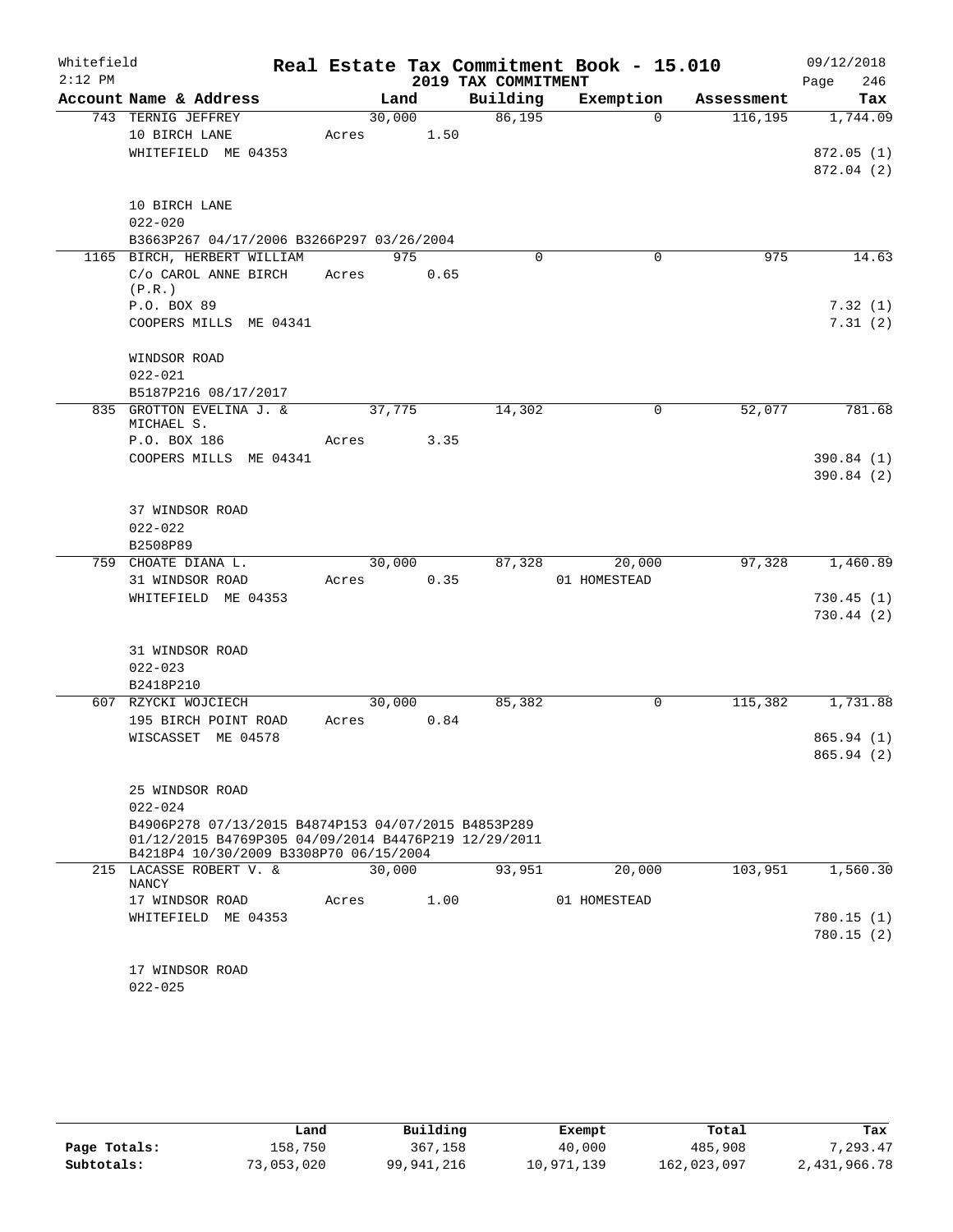| Whitefield   |                                                       |              |       |            |             |                                 | Real Estate Tax Commitment Book - 15.010 |             | 09/12/2018         |
|--------------|-------------------------------------------------------|--------------|-------|------------|-------------|---------------------------------|------------------------------------------|-------------|--------------------|
| $2:12$ PM    | Account Name & Address                                |              |       | Land       |             | 2019 TAX COMMITMENT<br>Building | Exemption                                | Assessment  | Page<br>247<br>Tax |
|              | 474 BINEAU MARJORIE O.                                |              |       |            | 30,600      | 109,511                         | 20,000                                   | 120,111     | 1,802.87           |
|              | PO BOX 100                                            |              |       | Acres 1.90 |             |                                 | 01 HOMESTEAD                             |             |                    |
|              | COOPERS MILLS ME 04341                                |              |       |            |             |                                 |                                          |             | 901.44(1)          |
|              |                                                       |              |       |            |             |                                 |                                          |             | 901.43(2)          |
|              |                                                       |              |       |            |             |                                 |                                          |             |                    |
|              | 113 MAIN STREET                                       |              |       |            |             |                                 |                                          |             |                    |
|              | $022 - 026$                                           |              |       |            |             |                                 |                                          |             |                    |
|              | B1418P122                                             |              |       |            |             |                                 |                                          |             |                    |
|              | 392 WHITEHOUSE JEREMY H.                              |              |       | 30,000     |             | 24,992                          | 0                                        | 54,992      | 825.43             |
|              | 9 PLUMMER STREET                                      |              |       | Acres      | 0.22        |                                 |                                          |             |                    |
|              | #1                                                    |              |       |            |             |                                 |                                          |             | 412.72 (1)         |
|              | GARDINER ME 04345                                     |              |       |            |             |                                 |                                          |             | 412.71 (2)         |
|              |                                                       |              |       |            |             |                                 |                                          |             |                    |
|              | 111 MAIN STREET                                       |              |       |            |             |                                 |                                          |             |                    |
|              | $022 - 027$                                           |              |       |            |             |                                 |                                          |             |                    |
|              | B3828P319 01/31/2007                                  |              |       |            |             |                                 |                                          |             |                    |
|              | 137 WHITEHOUSE CURT W.                                |              |       | 40,810     |             |                                 | 62,715<br>26,000                         | 77,525      | 1,163.65           |
|              | P.O. BOX 61                                           |              |       | Acres      | 5.70        |                                 | 01 HOMESTEAD                             |             |                    |
|              | COOPERS MILLS ME 04341                                |              |       |            |             |                                 | 05 VET EXEMPTION                         |             | 581.83(1)          |
|              |                                                       |              |       |            |             |                                 |                                          |             | 581.82(2)          |
|              | 107 MAIN STREET                                       |              |       |            |             |                                 |                                          |             |                    |
|              | $022 - 028$                                           |              |       |            |             |                                 |                                          |             |                    |
|              | B4819P123 09/18/2014 B2261P1                          |              |       |            |             |                                 |                                          |             |                    |
|              | 1376 WHITEHOUSE JEREMY H.                             |              |       | 30,000     |             | 24,079                          | 0                                        | 54,079      | 811.73             |
|              | 9 PLUMMER STREET                                      |              |       | Acres 0.07 |             |                                 |                                          |             |                    |
|              | #1                                                    |              |       |            |             |                                 |                                          |             | 405.87(1)          |
|              | GARDINER ME 04345                                     |              |       |            |             |                                 |                                          |             | 405.86(2)          |
|              |                                                       |              |       |            |             |                                 |                                          |             |                    |
|              | 105 MAIN STREET                                       |              |       |            |             |                                 |                                          |             |                    |
|              | $022 - 029$                                           |              |       |            |             |                                 |                                          |             |                    |
|              | B3828P319 01/31/2007                                  |              |       |            |             |                                 |                                          |             |                    |
|              | 718 HUNTLEY BRIAN D.                                  |              |       | 7,600      |             | 0                               | 0                                        | 7,600       | 114.08             |
|              | P.O. BOX 145                                          |              |       | Acres 1.90 |             |                                 |                                          |             |                    |
|              | COOPERS MILLS ME 04341                                |              |       |            |             |                                 |                                          |             | 57.04(1)           |
|              |                                                       |              |       |            |             |                                 |                                          |             | 57.04(2)           |
|              |                                                       |              |       |            |             |                                 |                                          |             |                    |
|              | <b>BASIN LANE</b>                                     |              |       |            |             |                                 |                                          |             |                    |
|              | $022 - 032$                                           |              |       |            |             |                                 |                                          |             |                    |
|              | B4352P58 12/14/2010 B1399P342<br>585 JOSLYN BROOKE A. |              |       | 30,000     |             |                                 |                                          |             | 2,404.75           |
|              | 81 WILLOUGHBY AVE                                     |              |       |            | 0.66        | 130,210                         | 0                                        | 160,210     |                    |
|              | BROOKLYN NY 11205                                     |              | Acres |            |             |                                 |                                          |             | 1, 202.38(1)       |
|              |                                                       |              |       |            |             |                                 |                                          |             | 1, 202.37(2)       |
|              |                                                       |              |       |            |             |                                 |                                          |             |                    |
|              | 97 MAIN STREET                                        |              |       |            |             |                                 |                                          |             |                    |
|              | $022 - 033$                                           |              |       |            |             |                                 |                                          |             |                    |
|              | B5158P286 07/20/2017                                  |              |       |            |             |                                 |                                          |             |                    |
|              | 460 MARTINELLI, BENJAMIN C                            |              |       | 30,000     |             | 127,500                         | 0                                        | 157,500     | 2,364.07           |
|              | 81 FOX FARM ROAD                                      |              | Acres |            | 0.25        |                                 |                                          |             |                    |
|              | WHITEFIELD ME 04343                                   |              |       |            |             |                                 |                                          |             | 1,182.04(1)        |
|              |                                                       |              |       |            |             |                                 |                                          |             | 1,182.03(2)        |
|              |                                                       |              |       |            |             |                                 |                                          |             |                    |
|              | 95 MAIN STREET                                        |              |       |            |             |                                 |                                          |             |                    |
|              | $022 - 034$                                           |              |       |            |             |                                 |                                          |             |                    |
|              | B5208P6 11/30/2017                                    |              |       |            |             |                                 |                                          |             |                    |
|              |                                                       |              |       |            |             |                                 |                                          |             |                    |
|              |                                                       | Land         |       |            | Building    |                                 | Exempt                                   | Total       | Tax                |
| Page Totals: |                                                       | 199,010      |       |            | 479,007     |                                 | 46,000                                   | 632,017     | 9,486.58           |
| Subtotals:   |                                                       | 73, 252, 030 |       |            | 100,420,223 |                                 | 11,017,139                               | 162,655,114 | 2,441,453.36       |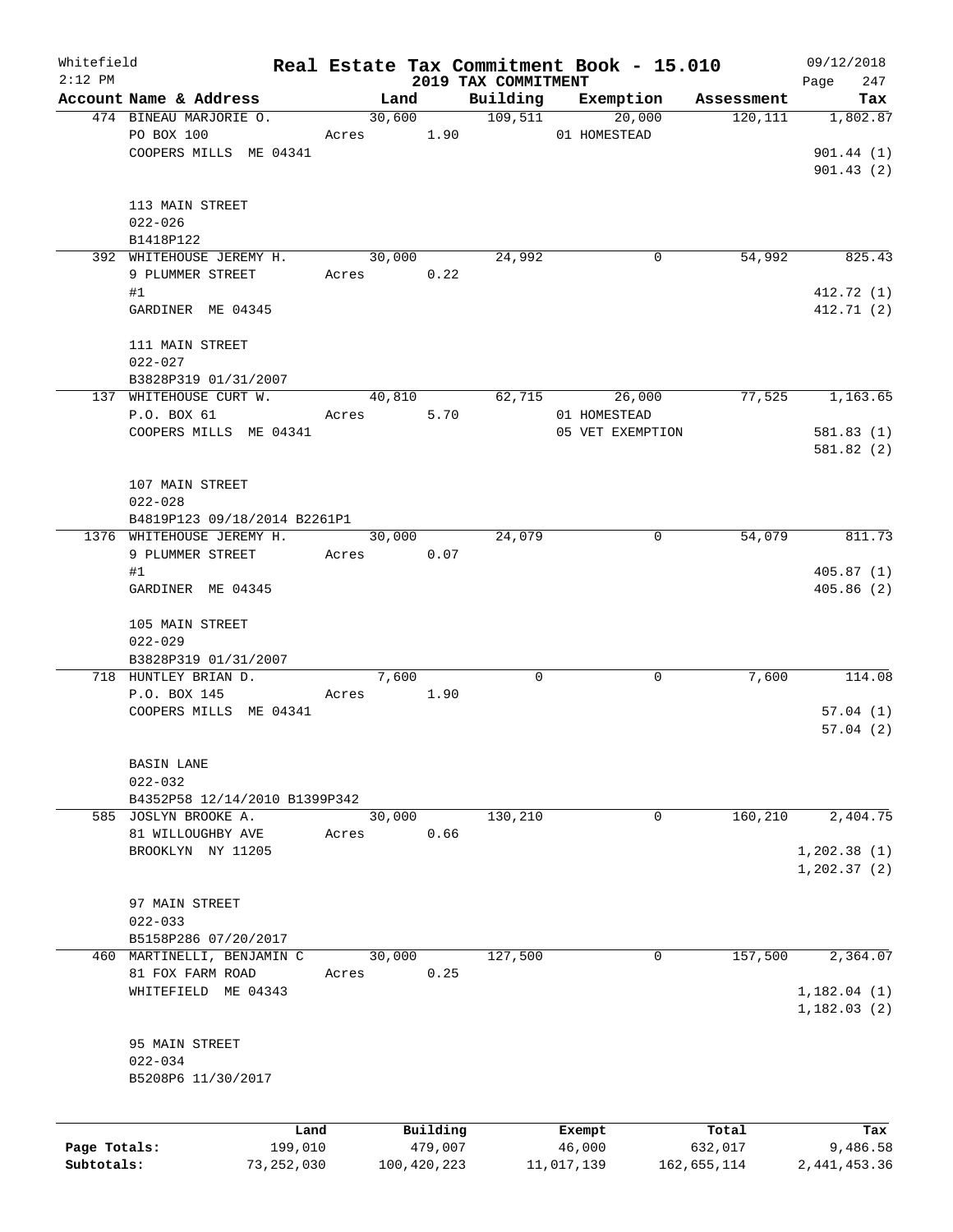| Whitefield |                                                       |             |        |                     | Real Estate Tax Commitment Book - 15.010 |            | 09/12/2018             |
|------------|-------------------------------------------------------|-------------|--------|---------------------|------------------------------------------|------------|------------------------|
| $2:12$ PM  |                                                       |             |        | 2019 TAX COMMITMENT |                                          |            | 248<br>Page            |
|            | Account Name & Address                                |             | Land   | Building            | Exemption                                | Assessment | Tax                    |
|            | 107 LIBBY, JERRY & MARY                               |             | 48,095 | 45,800              | $\Omega$                                 | 93,895     | 1,409.36               |
|            | 89 MAIN STREET                                        | Acres 21.30 |        |                     |                                          |            |                        |
|            | WHITEFIELD ME 04353                                   |             |        |                     |                                          |            | 704.68(1)<br>704.68(2) |
|            |                                                       |             |        |                     |                                          |            |                        |
|            | 89 MAIN STREET                                        |             |        |                     |                                          |            |                        |
|            | $022 - 035$                                           |             |        |                     |                                          |            |                        |
|            | B4927P45 09/10/2015 B4033P93 07/29/2008               |             |        |                     |                                          |            |                        |
|            | 877 PIGNATELLO LAUREN M. &                            | 31,500      |        | 2,588               | 0                                        | 34,088     | 511.66                 |
|            | SEAN M.                                               |             |        |                     |                                          |            |                        |
|            | P.O. BOX 24                                           | Acres 2.50  |        |                     |                                          |            |                        |
|            | COOPERS MILLS ME 04341                                |             |        |                     |                                          |            | 255.83(1)              |
|            |                                                       |             |        |                     |                                          |            | 255.83(2)              |
|            | MAIN STREET                                           |             |        |                     |                                          |            |                        |
|            | $022 - 035 - A$                                       |             |        |                     |                                          |            |                        |
|            | B4180P250 07/24/2009                                  |             |        |                     |                                          |            |                        |
|            | 346 MASON DAVID J. & SARAH                            | 30,000      |        | 53,837              | 0                                        | 83,837     | 1,258.39               |
|            | M. KRAMER                                             |             |        |                     |                                          |            |                        |
|            | 79 MAIN STREET                                        | Acres 0.98  |        |                     |                                          |            |                        |
|            | WHITEFIELD ME 04353                                   |             |        |                     |                                          |            | 629.20(1)              |
|            |                                                       |             |        |                     |                                          |            | 629.19(2)              |
|            | 79 MAIN STREET                                        |             |        |                     |                                          |            |                        |
|            | $022 - 036$                                           |             |        |                     |                                          |            |                        |
|            | B4334P214 11/23/2010 B3999P301 05/05/2008             |             |        |                     |                                          |            |                        |
|            | 865 GLIDDEN GEORGIA E. &                              | 30,345      |        | 105,529             | 6,000                                    | 129,874    | 1,949.41               |
|            | NEWELL R.E.                                           |             |        |                     |                                          |            |                        |
|            | P.O. BOX 37                                           | Acres 1.73  |        |                     | 05 VET EXEMPTION                         |            |                        |
|            | COOPERS MILLS ME 04341                                |             |        |                     |                                          |            | 974.71 (1)             |
|            |                                                       |             |        |                     |                                          |            | 974.70 (2)             |
|            | 75 MAIN STREET                                        |             |        |                     |                                          |            |                        |
|            | $022 - 037$                                           |             |        |                     |                                          |            |                        |
|            | B4446P166 10/07/2011 B2657P151                        |             |        |                     |                                          |            |                        |
|            | 610 HUNTLEY BRIAN D.                                  |             | 46,130 | 112,788             | 20,000                                   | 138,918    | 2,085.16               |
|            | P.O. BOX 145                                          | Acres       | 18.60  |                     | 01 HOMESTEAD                             |            |                        |
|            | COOPERS MILLS ME 04341                                |             |        |                     |                                          |            | 1,042.58(1)            |
|            |                                                       |             |        |                     |                                          |            | 1,042.58(2)            |
|            |                                                       |             |        |                     |                                          |            |                        |
|            | 63 MAIN STREET                                        |             |        |                     |                                          |            |                        |
|            | $022 - 038$                                           |             |        |                     |                                          |            |                        |
|            | B4352P58 12/14/2010 B1295P334<br>691 HUNTLEY BRIAN D. | 21,450      |        | $\Omega$            | $\Omega$                                 | 21,450     | 321.96                 |
|            | PO BOX 145                                            | Acres 23.00 |        |                     |                                          |            |                        |
|            | COOPERS MILLS ME 04341                                |             |        |                     |                                          |            | 160.98(1)              |
|            |                                                       |             |        |                     |                                          |            | 160.98(2)              |
|            |                                                       |             |        |                     |                                          |            |                        |
|            | <b>BASIN LANE</b>                                     |             |        |                     |                                          |            |                        |
|            | $022 - 040$                                           |             |        |                     |                                          |            |                        |
|            | B4352P58 12/14/2010 B1380P138                         |             |        |                     |                                          |            |                        |

|              | Land       | Building    | Exempt     | Total         | Tax          |
|--------------|------------|-------------|------------|---------------|--------------|
| Page Totals: | 207,520    | 320,542     | 26,000     | 502,062       | 7,535.94     |
| Subtotals:   | 73,459,550 | 100,740,765 | 11,043,139 | 163, 157, 176 | 2,448,989.30 |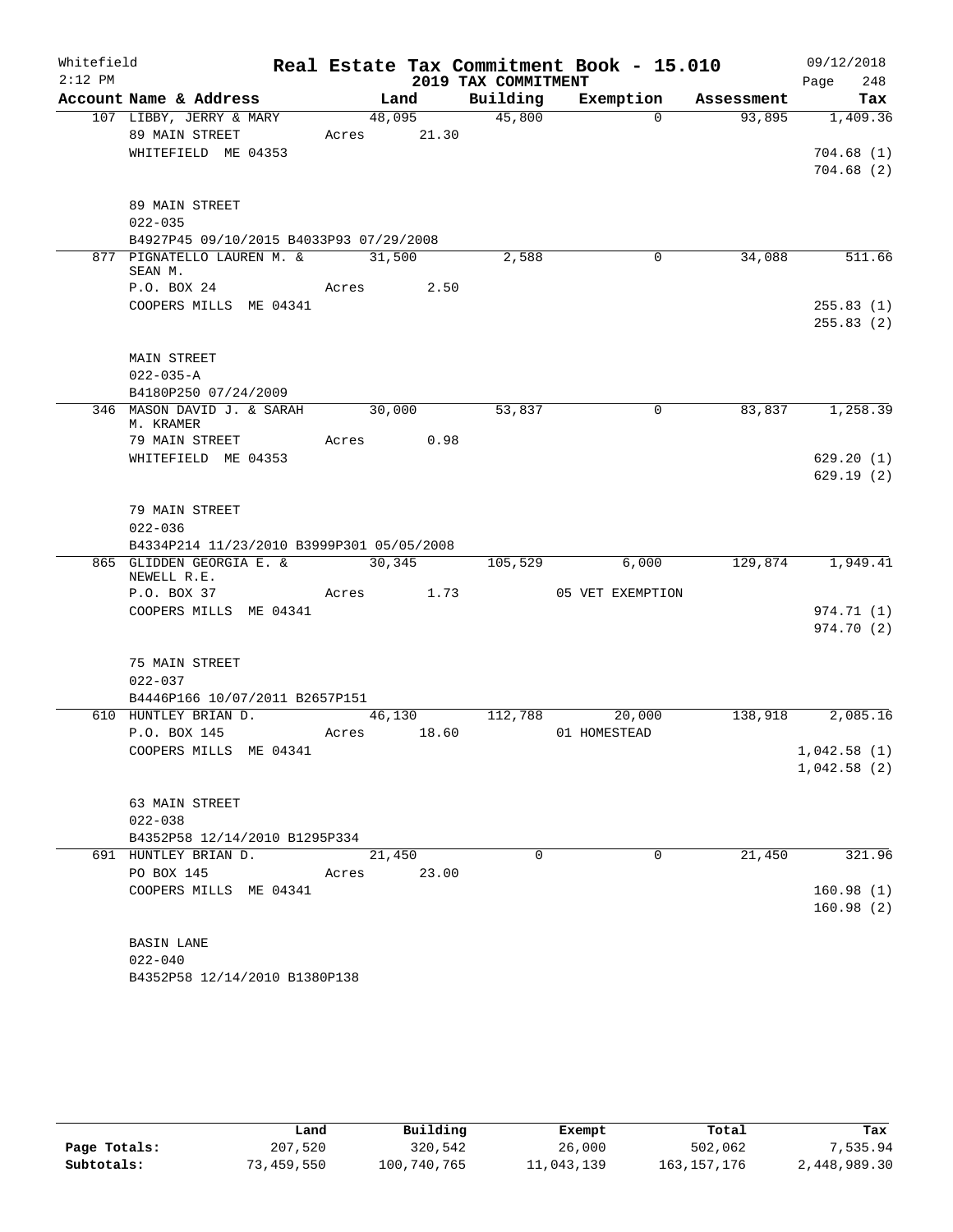| Whitefield |                                                                                                                                     |                |                      | Real Estate Tax Commitment Book - 15.010 |            | 09/12/2018       |
|------------|-------------------------------------------------------------------------------------------------------------------------------------|----------------|----------------------|------------------------------------------|------------|------------------|
| $2:12$ PM  | Account Name & Address                                                                                                              |                | 2019 TAX COMMITMENT  | Exemption                                | Assessment | 249<br>Page      |
|            | 1013 MITCHELL, LANCE                                                                                                                | Land<br>30,150 | Building<br>120, 385 | $\Omega$                                 | 150,535    | Tax<br>2, 259.53 |
|            | 28 SOMERVILLE ROAD                                                                                                                  | Acres          | 1.60                 |                                          |            |                  |
|            | WHITEFIELD ME 04353                                                                                                                 |                |                      |                                          |            | 1,129.77(1)      |
|            |                                                                                                                                     |                |                      |                                          |            | 1,129.76(2)      |
|            | 28 SOMERVILLE ROAD                                                                                                                  |                |                      |                                          |            |                  |
|            | $023 - 001$                                                                                                                         |                |                      |                                          |            |                  |
|            | B5086P245 12/15/2016 B5053P143 07/26/2016 B4995P163<br>04/06/2016 B4794P280 07/02/2014 B4773P172 04/25/2014<br>B3976P218 03/10/2008 |                |                      |                                          |            |                  |
|            | 1810 ROCKLAND SAVINGS BANK                                                                                                          | 20,150         | $\Omega$             | $\mathbf 0$                              | 20,150     | 302.45           |
|            | 582 MAIN ST                                                                                                                         | Acres          | 1.60                 |                                          |            |                  |
|            | ROCKLAND ME 04841                                                                                                                   |                |                      |                                          |            | 151.23(1)        |
|            |                                                                                                                                     |                |                      |                                          |            | 151.22(2)        |
|            | SOMERVILLE ROAD                                                                                                                     |                |                      |                                          |            |                  |
|            | $023 - 001 - A$                                                                                                                     |                |                      |                                          |            |                  |
|            | B5029P141 07/06/2016                                                                                                                |                |                      |                                          |            |                  |
| 725        | BROWN JOSEPH E.                                                                                                                     | 33,890         | 0                    | $\mathbf 0$                              | 33,890     | 508.69           |
|            | GORMAN EMILY V.                                                                                                                     | Acres<br>15.80 |                      |                                          |            |                  |
|            | 64 SOMERVILLE ROAD                                                                                                                  |                |                      |                                          |            | 254.35(1)        |
|            | JEFFERSON ME 04348                                                                                                                  |                |                      |                                          |            | 254.34 (2)       |
|            | SOMERVILLE ROAD                                                                                                                     |                |                      |                                          |            |                  |
|            | $023 - 002$                                                                                                                         |                |                      |                                          |            |                  |
|            | B4772P255 04/23/2014                                                                                                                |                |                      |                                          |            |                  |
|            | 63 KING GAIL R. & ROBERT<br>D.                                                                                                      | 65,890         | 86,369               | 20,000                                   | 132,259    | 1,985.21         |
|            | 624 MILLS ROAD, FRONT                                                                                                               | Acres          | 7.30                 | 01 HOMESTEAD                             |            |                  |
|            | WHITEFIELD ME 04353                                                                                                                 |                |                      |                                          |            | 992.61(1)        |
|            |                                                                                                                                     |                |                      |                                          |            | 992.60(2)        |
|            | 624 MILLS ROAD, FRONT                                                                                                               |                |                      |                                          |            |                  |
|            | $024 - 001$                                                                                                                         |                |                      |                                          |            |                  |
|            | B4710P261 09/13/2013 B1579P204                                                                                                      |                |                      |                                          |            |                  |
|            | 1427 BRANN LINDA                                                                                                                    | 43,890         | 6,097                | $\mathbf 0$                              | 49,987     | 750.30           |
|            | PO BOX 30                                                                                                                           | Acres          | 15.80                |                                          |            |                  |
|            | COOPERS MILLS ME 04341                                                                                                              |                |                      |                                          |            | 375.15(1)        |
|            |                                                                                                                                     |                |                      |                                          |            | 375.15(2)        |
|            | 636 MILLS ROAD                                                                                                                      |                |                      |                                          |            |                  |
|            | $024 - 002$                                                                                                                         |                |                      |                                          |            |                  |
|            | B860P145                                                                                                                            |                |                      |                                          |            |                  |
|            | 1296 BRANN LINDA L.                                                                                                                 | 30,000         |                      | 16,537 20,000                            | 26,537     | 398.32           |
|            | PO BOX 30                                                                                                                           | Acres 1.50     |                      | 01 HOMESTEAD                             |            |                  |
|            | COOPERS MILLS ME 04341                                                                                                              |                |                      |                                          |            | 199.16 (1)       |
|            |                                                                                                                                     |                |                      |                                          |            | 199.16(2)        |
|            | 638 MILLS ROAD                                                                                                                      |                |                      |                                          |            |                  |
|            | $024 - 003$                                                                                                                         |                |                      |                                          |            |                  |
|            | B2730P111 B2678P290 04/26/2001                                                                                                      |                |                      |                                          |            |                  |

|              | Land       | Building    | Exempt     | Total       | Tax          |
|--------------|------------|-------------|------------|-------------|--------------|
| Page Totals: | 223,970    | 229,388     | 40,000     | 413,358     | 6.204.50     |
| Subtotals:   | 73,683,520 | 100,970,153 | 11,083,139 | 163,570,534 | 2,455,193.80 |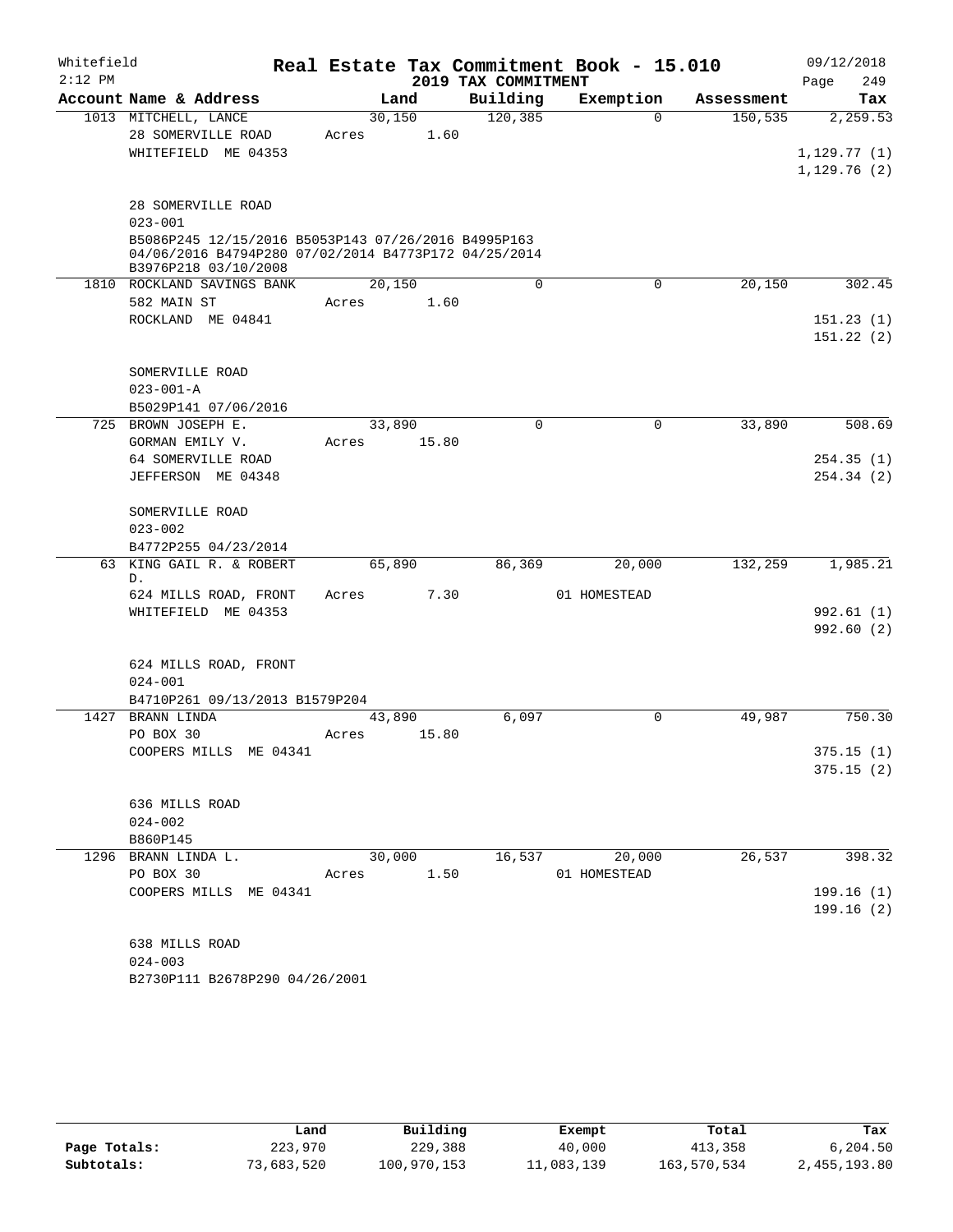| Whitefield   |                                                                     |            |            |        |               |                                 | Real Estate Tax Commitment Book - 15.010 |          |             |      | 09/12/2018   |
|--------------|---------------------------------------------------------------------|------------|------------|--------|---------------|---------------------------------|------------------------------------------|----------|-------------|------|--------------|
| $2:12$ PM    | Account Name & Address                                              |            |            | Land   |               | 2019 TAX COMMITMENT<br>Building | Exemption                                |          | Assessment  | Page | 250<br>Tax   |
|              | 538 MILLER, GREGORY J.                                              |            |            | 44,010 |               | 12,394                          |                                          | $\Omega$ | 56,404      |      | 846.62       |
|              | MILLER, DIANE M.                                                    |            | Acres 9.70 |        |               |                                 |                                          |          |             |      |              |
|              | 1915 99TH AVENUE NW                                                 |            |            |        |               |                                 |                                          |          |             |      | 423.31(1)    |
|              | COON RAPIDS MN 55433                                                |            |            |        |               |                                 |                                          |          |             |      | 423.31(2)    |
|              |                                                                     |            |            |        |               |                                 |                                          |          |             |      |              |
|              | 20 OTTER LANE                                                       |            |            |        |               |                                 |                                          |          |             |      |              |
|              | $024 - 004$                                                         |            |            |        |               |                                 |                                          |          |             |      |              |
|              | B5062P203 10/06/2016 B4076P97 11/17/2008<br>1344 WILSON CLIFFORD E. |            |            | 52,250 |               | 21,677                          | 20,000                                   |          | 53,927      |      | 809.44       |
|              | 19 HILLSIDE LANE                                                    |            | Acres      |        | 3.00          |                                 | 01 HOMESTEAD                             |          |             |      |              |
|              | WHITEFIELD ME 04353                                                 |            |            |        |               |                                 |                                          |          |             |      | 404.72 (1)   |
|              |                                                                     |            |            |        |               |                                 |                                          |          |             |      | 404.72 (2)   |
|              |                                                                     |            |            |        |               |                                 |                                          |          |             |      |              |
|              | 19 HILLSIDE LANE                                                    |            |            |        |               |                                 |                                          |          |             |      |              |
|              | $024 - 004 - A$                                                     |            |            |        |               |                                 |                                          |          |             |      |              |
|              | 1548 COLE, CHARLES DOUGLAS<br>602 MIDDLE STREET                     |            | Acres      | 46,275 | 2.35          | 32,223                          |                                          | $\Omega$ | 78,498      |      | 1,178.25     |
|              | BATH ME 04530                                                       |            |            |        |               |                                 |                                          |          |             |      | 589.13(1)    |
|              |                                                                     |            |            |        |               |                                 |                                          |          |             |      | 589.12(2)    |
|              |                                                                     |            |            |        |               |                                 |                                          |          |             |      |              |
|              | 1 OTTER LANE                                                        |            |            |        |               |                                 |                                          |          |             |      |              |
|              | $024 - 004 - B$                                                     |            |            |        |               |                                 |                                          |          |             |      |              |
|              | B5173P101 08/23/2017                                                |            |            |        |               |                                 |                                          |          |             |      |              |
|              | 1465 VEGA ELIZABETH & ERIC<br>PAETOW                                |            |            | 42,490 |               | 138,690                         | 20,000                                   |          | 161,180     |      | 2,419.31     |
|              | PO BOX 136                                                          |            | Acres      |        | 7.80          |                                 | 01 HOMESTEAD                             |          |             |      |              |
|              | COOPERS MILLS ME 04341                                              |            |            |        |               |                                 |                                          |          |             |      | 1,209.66(1)  |
|              |                                                                     |            |            |        |               |                                 |                                          |          |             |      | 1, 209.65(2) |
|              |                                                                     |            |            |        |               |                                 |                                          |          |             |      |              |
|              | <b>30 HILLSIDE LANE</b>                                             |            |            |        |               |                                 |                                          |          |             |      |              |
|              | $024 - 004 - C$<br>B2355P152                                        |            |            |        |               |                                 |                                          |          |             |      |              |
|              | 1007 BURMAN CHARLES H. &                                            |            |            | 30,978 |               | $\mathbf 0$                     |                                          | 0        | 30,978      |      | 464.98       |
|              | LORENE                                                              |            |            |        |               |                                 |                                          |          |             |      |              |
|              | P.O. BOX 232                                                        |            | Acres      |        | 5.91          |                                 |                                          |          |             |      |              |
|              | ORRINGTON ME 04474                                                  |            |            |        |               |                                 |                                          |          |             |      | 232.49(1)    |
|              |                                                                     |            |            |        |               |                                 |                                          |          |             |      | 232.49(2)    |
|              | ROCKLAND ROAD                                                       |            |            |        |               |                                 |                                          |          |             |      |              |
|              | $024 - 006$                                                         |            |            |        |               |                                 |                                          |          |             |      |              |
|              | 948 LIBBY L. JON                                                    |            |            | 30,750 |               | 57,871                          |                                          | 0        | 88,621      |      | 1,330.20     |
|              | 32 MAIN STREET                                                      |            | Acres      |        | 2.00          |                                 |                                          |          |             |      |              |
|              | WHITEFIELD ME 04353                                                 |            |            |        |               |                                 |                                          |          |             |      | 665.10(1)    |
|              |                                                                     |            |            |        |               |                                 |                                          |          |             |      | 665.10(2)    |
|              | 32 MAIN STREET                                                      |            |            |        |               |                                 |                                          |          |             |      |              |
|              | $024 - 007$                                                         |            |            |        |               |                                 |                                          |          |             |      |              |
|              | B2292P140                                                           |            |            |        |               |                                 |                                          |          |             |      |              |
| 95           | CLARK DANA E.                                                       |            |            | 31,500 |               | 19,269                          |                                          | 0        | 50,769      |      | 762.04       |
|              | 192 ATKINS ROAD                                                     |            | Acres      |        | 2.50          |                                 |                                          |          |             |      |              |
|              | JEFFERSON ME                                                        |            |            |        |               |                                 |                                          |          |             |      | 381.02 (1)   |
|              | 04348-3249                                                          |            |            |        |               |                                 |                                          |          |             |      | 381.02(2)    |
|              |                                                                     |            |            |        |               |                                 |                                          |          |             |      |              |
|              | 73 ROCKLAND ROAD                                                    |            |            |        |               |                                 |                                          |          |             |      |              |
|              | $024 - 007 - A$                                                     |            |            |        |               |                                 |                                          |          |             |      |              |
|              | B1890P11                                                            |            |            |        |               |                                 |                                          |          |             |      |              |
|              |                                                                     |            |            |        |               |                                 |                                          |          |             |      |              |
|              |                                                                     | Land       |            |        | Building      |                                 | Exempt                                   |          | Total       |      | Tax          |
| Page Totals: |                                                                     | 278,253    |            |        | 282,124       |                                 | 40,000                                   |          | 520,377     |      | 7,810.84     |
| Subtotals:   |                                                                     | 73,961,773 |            |        | 101, 252, 277 |                                 | 11, 123, 139                             |          | 164,090,911 |      | 2,463,004.64 |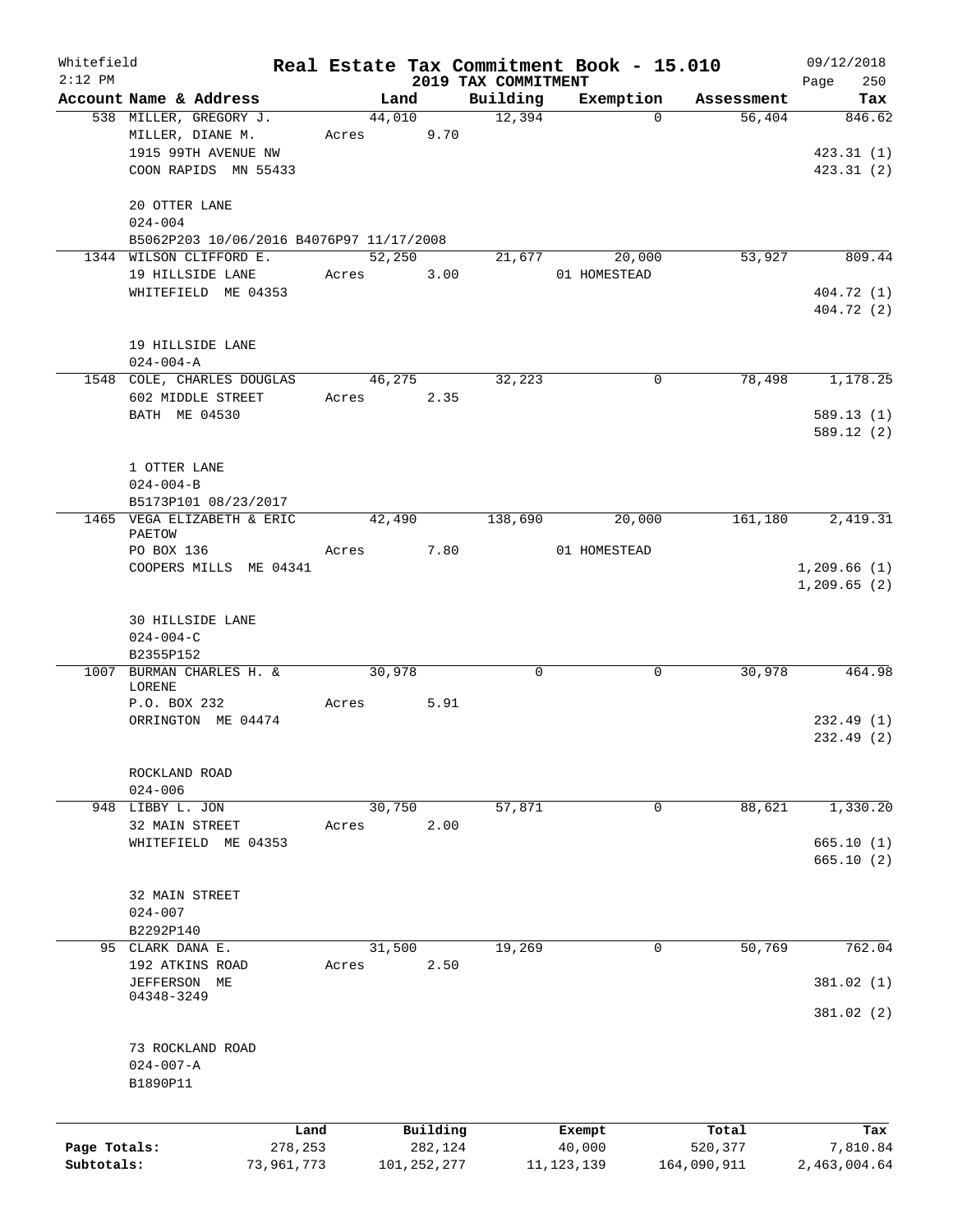| Whitefield                 |                                              |        |                        |                                 | Real Estate Tax Commitment Book - 15.010 |                        | 09/12/2018               |
|----------------------------|----------------------------------------------|--------|------------------------|---------------------------------|------------------------------------------|------------------------|--------------------------|
| $2:12$ PM                  | Account Name & Address                       |        | Land                   | 2019 TAX COMMITMENT<br>Building | Exemption                                | Assessment             | Page<br>251<br>Tax       |
|                            | 1676 VERIZON                                 |        | $\Omega$               | 58,311                          | $\Omega$                                 | 58,311                 | 875.25                   |
|                            | C/O PROPERTY TAX<br>DEPARTMENT               |        |                        |                                 |                                          |                        |                          |
|                            | P.O. BOX 152206                              |        |                        |                                 |                                          |                        | 437.63 (1)               |
|                            | IRVING TX 75015                              |        |                        |                                 |                                          |                        | 437.62 (2)               |
|                            | <b>40 MAIN STREET</b>                        |        |                        |                                 |                                          |                        |                          |
|                            | $024 - 007 - ON$                             |        |                        |                                 |                                          |                        |                          |
|                            | 667 HUNTLEY BRIAN D.<br>PO BOX 145           | Acres  | 20,000<br>1.50         | 2,324                           | 0                                        | 22,324                 | 335.08                   |
|                            | COOPERS MILLS ME 04341                       |        |                        |                                 |                                          |                        | 167.54(1)                |
|                            |                                              |        |                        |                                 |                                          |                        | 167.54(2)                |
|                            | <b>MAIN STREET</b><br>$024 - 008$            |        |                        |                                 |                                          |                        |                          |
|                            | B4352P58 12/14/2010 B1726P170                |        |                        |                                 |                                          |                        |                          |
|                            | 402 GAUVIN WILLIAM R. &<br>FRANCES A.        |        | 36,290                 | 46,804                          | $\mathbf 0$                              | 83,094                 | 1,247.24                 |
|                            | 29 MAIN STREET                               |        | 6.30<br>Acres          |                                 |                                          |                        |                          |
|                            | WHITEFIELD ME 04353                          |        |                        |                                 |                                          |                        | 623.62(1)                |
|                            |                                              |        |                        |                                 |                                          |                        | 623.62(2)                |
|                            | 29 MAIN STREET                               |        |                        |                                 |                                          |                        |                          |
|                            | $024 - 010$                                  |        |                        |                                 |                                          |                        |                          |
|                            | B3614P99 12/30/2005 B1504P1                  |        |                        |                                 |                                          |                        |                          |
|                            | 1654 BRANN ROBERT & FAITH                    |        | 47,210                 |                                 | 61,930<br>20,000                         | 89,140                 | 1,337.99                 |
|                            | PO BOX 32                                    |        | Acres 19.95            |                                 | 01 HOMESTEAD                             |                        |                          |
|                            | COOPERS MILLS ME 04341                       |        |                        |                                 |                                          |                        | 669.00(1)<br>668.99(2)   |
|                            | 18 NORTHEAST LANE<br>$025 - 001$<br>B868P270 |        |                        |                                 |                                          |                        |                          |
|                            | 1726 BRANN ROBERT A., JR. &<br>KRISTY J.     | 40,890 |                        | 23,382                          | 0                                        | 64,272                 | 964.72                   |
|                            | 18 NORTHEAST LANE                            | Acres  | 12.05                  |                                 |                                          |                        |                          |
|                            | WHITEFIELD ME 04353                          |        |                        |                                 |                                          |                        | 482.36 (1)               |
|                            |                                              |        |                        |                                 |                                          |                        | 482.36 (2)               |
|                            | 13 NORTHEAST LANE                            |        |                        |                                 |                                          |                        |                          |
|                            | $025 - 001 - A$                              |        |                        |                                 |                                          |                        |                          |
|                            | B3272P199 04/16/2004                         |        |                        |                                 |                                          |                        |                          |
|                            | 1327 NORTHRUP NATHAN O.                      |        | 2,100                  | $\Omega$                        | $\mathbf 0$                              | 2,100                  | 31.52                    |
|                            | 66 GOOSE HILL ROAD                           | Acres  | 1.40                   |                                 |                                          |                        |                          |
|                            | JEFFERSON ME 04348                           |        |                        |                                 |                                          |                        | 15.76(1)                 |
|                            |                                              |        |                        |                                 |                                          |                        | 15.76(2)                 |
|                            | AUGUSTA ROAD                                 |        |                        |                                 |                                          |                        |                          |
|                            | $025 - 002$                                  |        |                        |                                 |                                          |                        |                          |
|                            | B4918P66 08/14/2015                          |        |                        |                                 |                                          |                        |                          |
|                            | 1234 COOLEY ARTHUR B. &                      |        | 30,000                 | 93,241                          | 26,000                                   | 97,241                 | 1,459.59                 |
|                            | CAROL                                        |        |                        |                                 |                                          |                        |                          |
|                            | 18 ROCKLAND ROAD                             | Acres  | 1.00                   |                                 | 01 HOMESTEAD                             |                        |                          |
|                            | WHITEFIELD ME 04353                          |        |                        |                                 | 05 VET EXEMPTION                         |                        | 729.80(1)<br>729.79(2)   |
|                            |                                              |        |                        |                                 |                                          |                        |                          |
|                            | 18 ROCKLAND ROAD<br>$025 - 003$              |        |                        |                                 |                                          |                        |                          |
|                            |                                              |        |                        |                                 |                                          |                        |                          |
|                            |                                              | Land   | Building               |                                 | Exempt                                   | Total                  | Tax                      |
| Page Totals:<br>Subtotals: | 176,490<br>74, 138, 263                      |        | 285,992<br>101,538,269 |                                 | 46,000<br>11, 169, 139                   | 416,482<br>164,507,393 | 6,251.39<br>2,469,256.03 |
|                            |                                              |        |                        |                                 |                                          |                        |                          |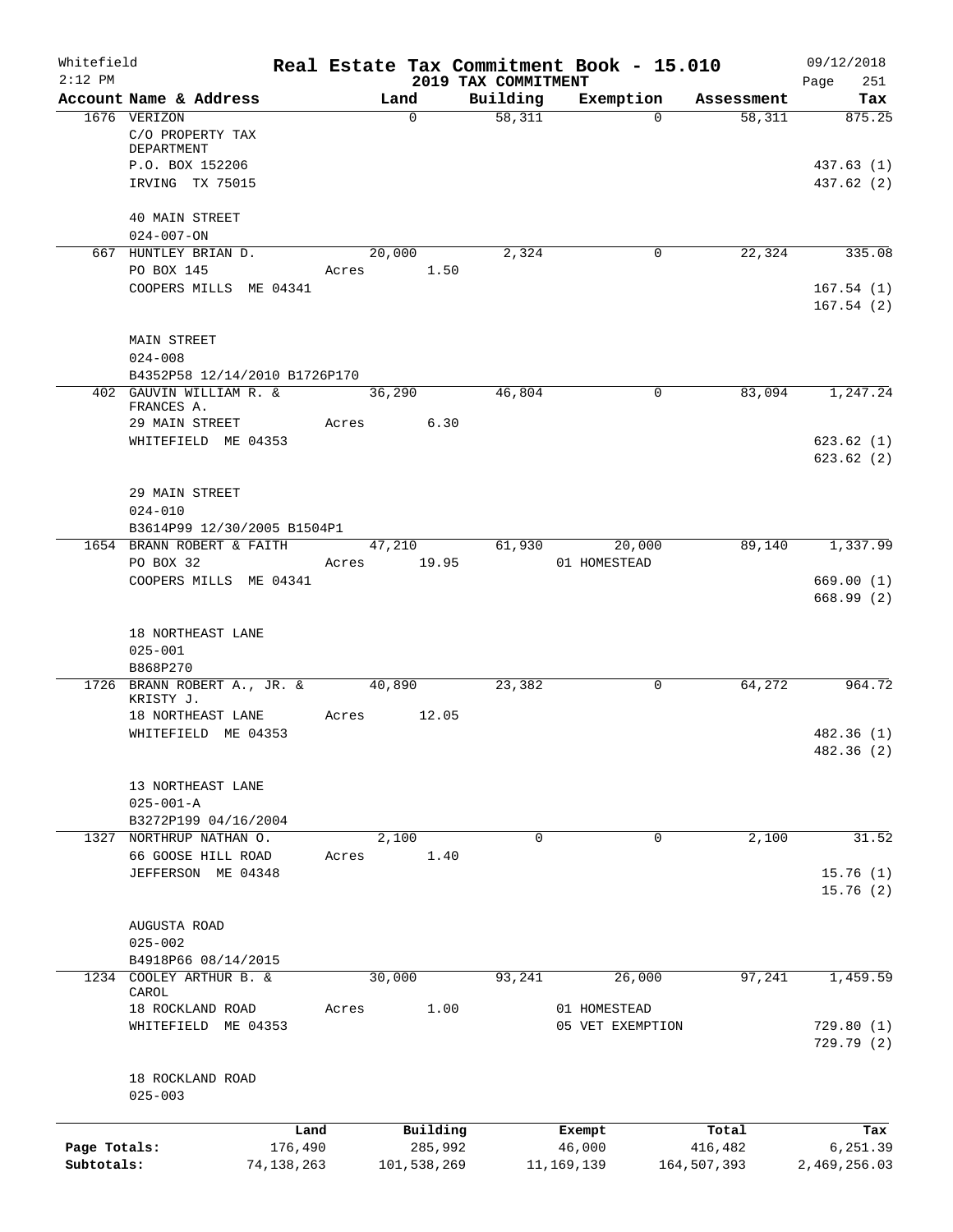| Whitefield<br>$2:12$ PM |                                                        |       |        |          | 2019 TAX COMMITMENT | Real Estate Tax Commitment Book - 15.010 |            | 09/12/2018<br>252      |
|-------------------------|--------------------------------------------------------|-------|--------|----------|---------------------|------------------------------------------|------------|------------------------|
|                         | Account Name & Address                                 |       | Land   |          | Building            | Exemption                                | Assessment | Page<br>Tax            |
|                         | 351 COOLEY ARTHUR B. &<br>CAROL B.<br>18 ROCKLAND ROAD | Acres | 255    | 0.17     | $\mathsf{O}$        | $\Omega$                                 | 255        | 3.83                   |
|                         | WHITEFIELD ME 04353                                    |       |        |          |                     |                                          |            | 1.92(1)<br>1.91(2)     |
|                         | ROCKLAND ROAD<br>$025 - 003 - A$<br>B2444P2            |       |        |          |                     |                                          |            |                        |
|                         | 477 GLIDDEN NEWELL R.E.                                |       | 210    |          | $\Omega$            | 0                                        | 210        | 3.15                   |
|                         | PO BOX 37                                              | Acres |        | 0.14     |                     |                                          |            |                        |
|                         | COOPERS MILLS ME 04341                                 |       |        |          |                     |                                          |            | 1.58(1)<br>1.57(2)     |
|                         | <b>MAIN STREET</b><br>$025 - 004$                      |       |        |          |                     |                                          |            |                        |
|                         | 101 GLIDDEN NEWELL R.E.                                |       | 615    |          | 0                   | $\mathbf 0$                              | 615        | 9.23                   |
|                         | PO BOX 37                                              | Acres |        | 0.41     |                     |                                          |            |                        |
|                         | COOPERS MILLS ME 04341                                 |       |        |          |                     |                                          |            | 4.62(1)                |
|                         |                                                        |       |        |          |                     |                                          |            | 4.61(2)                |
|                         | <b>MAIN STREET</b><br>$025 - 005$                      |       |        |          |                     |                                          |            |                        |
|                         | 1833 PEASLEE FOREST E. JR.                             |       | 11,800 |          | 70,744              | $\mathbf 0$                              | 82,544     | 1,238.99               |
|                         | 545 ROCKLAND ROAD                                      | Acres |        | 2.70     |                     |                                          |            |                        |
|                         | JEFFERSON ME 04348                                     |       |        |          |                     |                                          |            | 619.50(1)              |
|                         |                                                        |       |        |          |                     |                                          |            | 619.49(2)              |
|                         | <b>MAIN STREET</b>                                     |       |        |          |                     |                                          |            |                        |
|                         | $025 - 006$                                            |       |        |          |                     |                                          |            |                        |
|                         | B3676P155 05/04/2006<br>1828 ANDERSON PATRICIA S.      |       | 30,135 |          | 36,759              | $\mathsf{O}$                             | 66,894     | 1,004.08               |
|                         | ANDERSON ERIN E.                                       | Acres |        | 1.59     |                     |                                          |            |                        |
|                         | 67 S. HUNTS MEADOW ROAD                                |       |        |          |                     |                                          |            | 502.04(1)              |
|                         | WHITEFIELD ME 04353                                    |       |        |          |                     |                                          |            | 502.04(2)              |
|                         | 35 SOMERVILLE ROAD<br>$025 - 006 - 1$                  |       |        |          |                     |                                          |            |                        |
|                         | B5143P256 06/08/2017                                   |       |        |          |                     |                                          |            |                        |
|                         | 1829 PEASLEE FOREST E. JR.                             |       | 20,750 |          | 0                   | 0                                        | 20,750     | 311.46                 |
|                         | 545 ROCKLAND ROAD                                      | Acres |        | 2.00     |                     |                                          |            |                        |
|                         | JEFFERSON ME 04348                                     |       |        |          |                     |                                          |            | 155.73(1)<br>155.73(2) |
|                         |                                                        |       |        |          |                     |                                          |            |                        |
|                         | MAIN STREET                                            |       |        |          |                     |                                          |            |                        |
|                         | $025 - 006 - 2$                                        |       |        |          |                     |                                          |            |                        |
|                         | B3673P155 05/04/2006<br>1830 PEASLEE FOREST E. JR.     |       | 22,430 |          | $\Omega$            | $\mathbf 0$                              | 22,430     | 336.67                 |
|                         | 545 ROCKLAND ROAD                                      | Acres |        | 3.12     |                     |                                          |            |                        |
|                         | JEFFERSON ME 04.48                                     |       |        |          |                     |                                          |            | 168.34(1)              |
|                         |                                                        |       |        |          |                     |                                          |            | 168.33(2)              |
|                         | <b>MAIN STREET</b>                                     |       |        |          |                     |                                          |            |                        |
|                         | $025 - 006 - 3$                                        |       |        |          |                     |                                          |            |                        |
|                         | B3673P155 05/04/2006                                   |       |        |          |                     |                                          |            |                        |
|                         |                                                        |       |        |          |                     |                                          |            |                        |
|                         | Land                                                   |       |        | Building |                     | Exempt                                   | Total      | Tax                    |

|              | Land         | Building    | Exempt     | Total       | Tax          |
|--------------|--------------|-------------|------------|-------------|--------------|
| Page Totals: | 86,195       | 107,503     |            | 193,698     | 2,907.41     |
| Subtotals:   | 74, 224, 458 | 101,645,772 | 11,169,139 | 164,701,091 | 2,472,163.44 |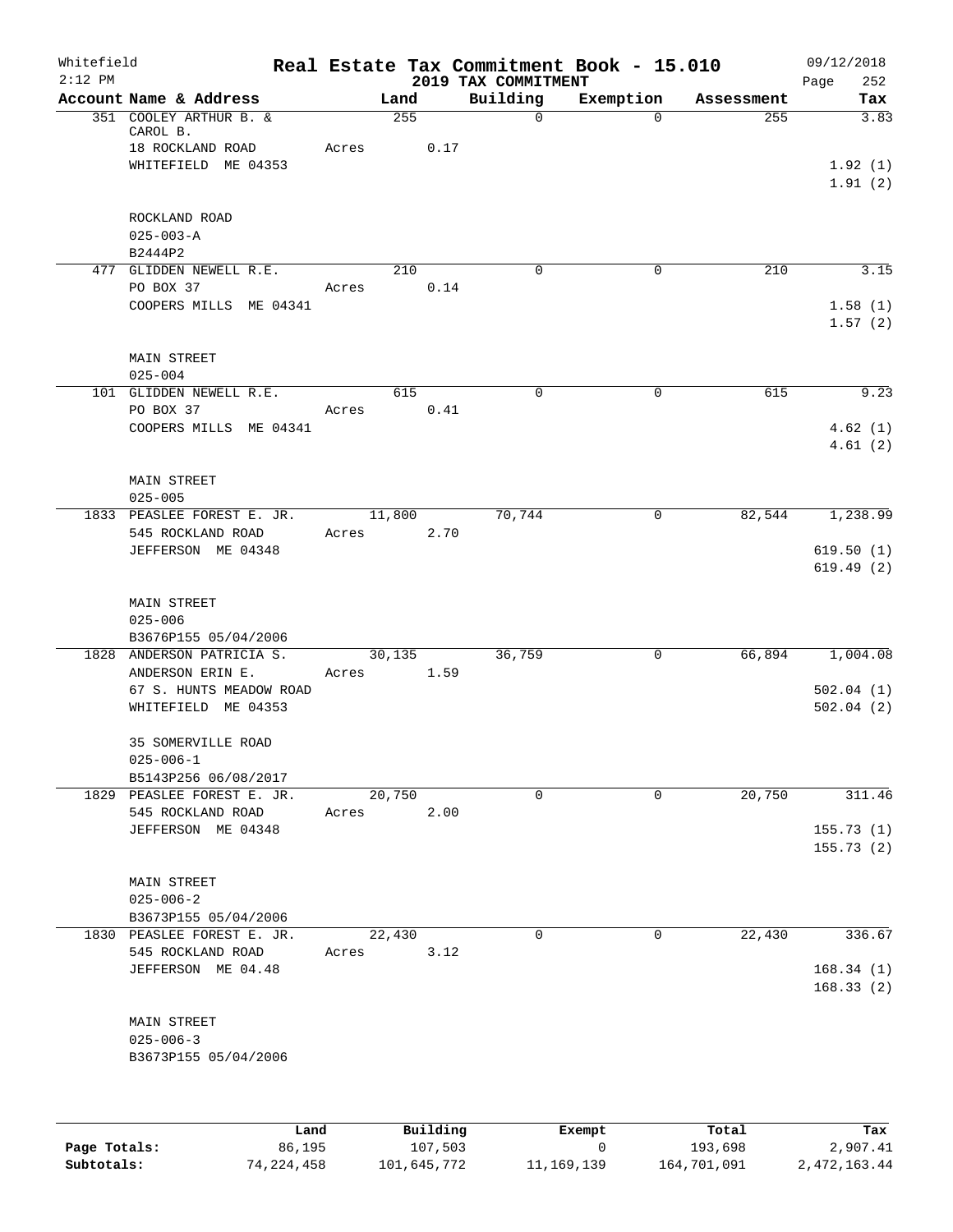| Whitefield   |                                                               |       |        |             |                     | Real Estate Tax Commitment Book - 15.010 |               | 09/12/2018   |
|--------------|---------------------------------------------------------------|-------|--------|-------------|---------------------|------------------------------------------|---------------|--------------|
| $2:12$ PM    |                                                               |       |        |             | 2019 TAX COMMITMENT |                                          |               | Page<br>253  |
|              | Account Name & Address                                        |       | Land   |             | Building            | Exemption                                | Assessment    | Tax          |
|              | 1832 PEASLEE FOREST E. JR.                                    |       | 20,090 |             | $\mathbf 0$         | $\Omega$                                 | 20,090        | 301.55       |
|              | 545 ROCKLAND ROAD                                             | Acres |        | 1.56        |                     |                                          |               |              |
|              | JEFFERSON ME 04348                                            |       |        |             |                     |                                          |               | 150.78(1)    |
|              |                                                               |       |        |             |                     |                                          |               | 150.77(2)    |
|              |                                                               |       |        |             |                     |                                          |               |              |
|              | MAIN STREET                                                   |       |        |             |                     |                                          |               |              |
|              | $025 - 006 - 4$                                               |       |        |             |                     |                                          |               |              |
|              | B3676P155 05/04/2006                                          |       |        |             |                     |                                          |               |              |
|              | 931 PEASLEE FOREST E JR                                       |       | 30,180 |             | 56,277              | 0                                        | 86,457        | 1,297.72     |
|              | 545 ROCKLAND ROAD                                             | Acres |        | 1.62        |                     |                                          |               |              |
|              | JEFFERSON ME 04348                                            |       |        |             |                     |                                          |               | 648.86(1)    |
|              |                                                               |       |        |             |                     |                                          |               | 648.86 (2)   |
|              |                                                               |       |        |             |                     |                                          |               |              |
|              | 3 MAIN STREET                                                 |       |        |             |                     |                                          |               |              |
|              | $025 - 006 - 5$                                               |       |        |             |                     |                                          |               |              |
|              | B3673P155 05/04/2006 B1917P157                                |       |        |             |                     |                                          |               |              |
|              | 859 GLIDDEN KERMIT D. &                                       |       | 30,000 |             | 55,107              | 20,000                                   | 65,107        | 977.26       |
|              | LAURIE A.                                                     |       |        |             |                     |                                          |               |              |
|              | PO BOX 232                                                    | Acres |        | 1.40        |                     | 01 HOMESTEAD                             |               |              |
|              | COOPERS MILLS ME 04341                                        |       |        |             |                     |                                          |               | 488.63(1)    |
|              |                                                               |       |        |             |                     |                                          |               | 488.63 (2)   |
|              |                                                               |       |        |             |                     |                                          |               |              |
|              | 14 SOMERVILLE ROAD                                            |       |        |             |                     |                                          |               |              |
|              | $025 - 007$                                                   |       |        |             |                     |                                          |               |              |
|              | B4110P242 03/10/2009 B1987P74                                 |       |        |             |                     |                                          |               |              |
|              | 963 MICHAUD, GERALD                                           |       | 30,750 |             | 60,596              | 0                                        | 91,346        | 1,371.10     |
|              | MICHAUD, AMBER                                                | Acres |        | 2.00        |                     |                                          |               |              |
|              | 61 JEFFERSON ROAD                                             |       |        |             |                     |                                          |               | 685.55(1)    |
|              | WHITEFIELD ME 04353                                           |       |        |             |                     |                                          |               | 685.55(2)    |
|              |                                                               |       |        |             |                     |                                          |               |              |
|              | 61 JEFFERSON ROAD                                             |       |        |             |                     |                                          |               |              |
|              | $026 - 001$                                                   |       |        |             |                     |                                          |               |              |
|              |                                                               |       |        |             |                     |                                          |               |              |
|              | B5067P139 10/19/2016 B3910P50 08/08/2007<br>686 FEYLER JENNIE |       | 33,750 |             | 18,237              | 26,000                                   | 25,987        | 390.06       |
|              |                                                               |       |        |             |                     |                                          |               |              |
|              | PO BOX 6                                                      | Acres |        | 4.00        |                     | 05 VET EXEMPTION<br>01 HOMESTEAD         |               |              |
|              | WHITEFIELD ME 04353                                           |       |        |             |                     |                                          |               | 195.03(1)    |
|              |                                                               |       |        |             |                     |                                          |               | 195.03(2)    |
|              |                                                               |       |        |             |                     |                                          |               |              |
|              | 43 JEFFERSON ROAD                                             |       |        |             |                     |                                          |               |              |
|              | $026 - 002$                                                   |       |        |             |                     |                                          |               |              |
|              | 855 FEYLER DWAYNE &                                           |       | 30,900 |             | 62,355              | 20,000                                   | 73,255        | 1,099.56     |
|              | LORRAINE                                                      |       |        |             |                     |                                          |               |              |
|              | P. O. BOX 6                                                   | Acres |        | 2.10        |                     | 01 HOMESTEAD                             |               |              |
|              | WHITEFIELD ME 04353                                           |       |        |             |                     |                                          |               | 549.78 (1)   |
|              |                                                               |       |        |             |                     |                                          |               | 549.78 (2)   |
|              |                                                               |       |        |             |                     |                                          |               |              |
|              | 33 JEFFERSON ROAD                                             |       |        |             |                     |                                          |               |              |
|              | $026 - 002 - A$                                               |       |        |             |                     |                                          |               |              |
|              | B1254P56                                                      |       |        |             |                     |                                          |               |              |
|              | 558 FIELDINGS OIL CO., INC                                    |       | 30,000 |             | 178,138             | 0                                        | 208,138       | 3,124.15     |
|              | 420 US ROUTE 1                                                | Acres |        | 1.40        |                     |                                          |               |              |
|              | SCARBOROUGH ME 04070                                          |       |        |             |                     |                                          |               | 1,562.08(1)  |
|              |                                                               |       |        |             |                     |                                          |               | 1,562.07(2)  |
|              |                                                               |       |        |             |                     |                                          |               |              |
|              | 6 EAST RIVER ROAD                                             |       |        |             |                     |                                          |               |              |
|              | $026 - 003$                                                   |       |        |             |                     |                                          |               |              |
|              | B4518P80 05/01/2012 B2264P49                                  |       |        |             |                     |                                          |               |              |
|              |                                                               |       |        |             |                     |                                          |               |              |
|              |                                                               |       |        |             |                     |                                          |               |              |
|              | Land                                                          |       |        | Building    |                     | Exempt                                   | Total         | Tax          |
| Page Totals: | 205,670                                                       |       |        | 430,710     |                     | 66,000                                   | 570,380       | 8,561.40     |
| Subtotals:   | 74,430,128                                                    |       |        | 102,076,482 |                     | 11, 235, 139                             | 165, 271, 471 | 2,480,724.84 |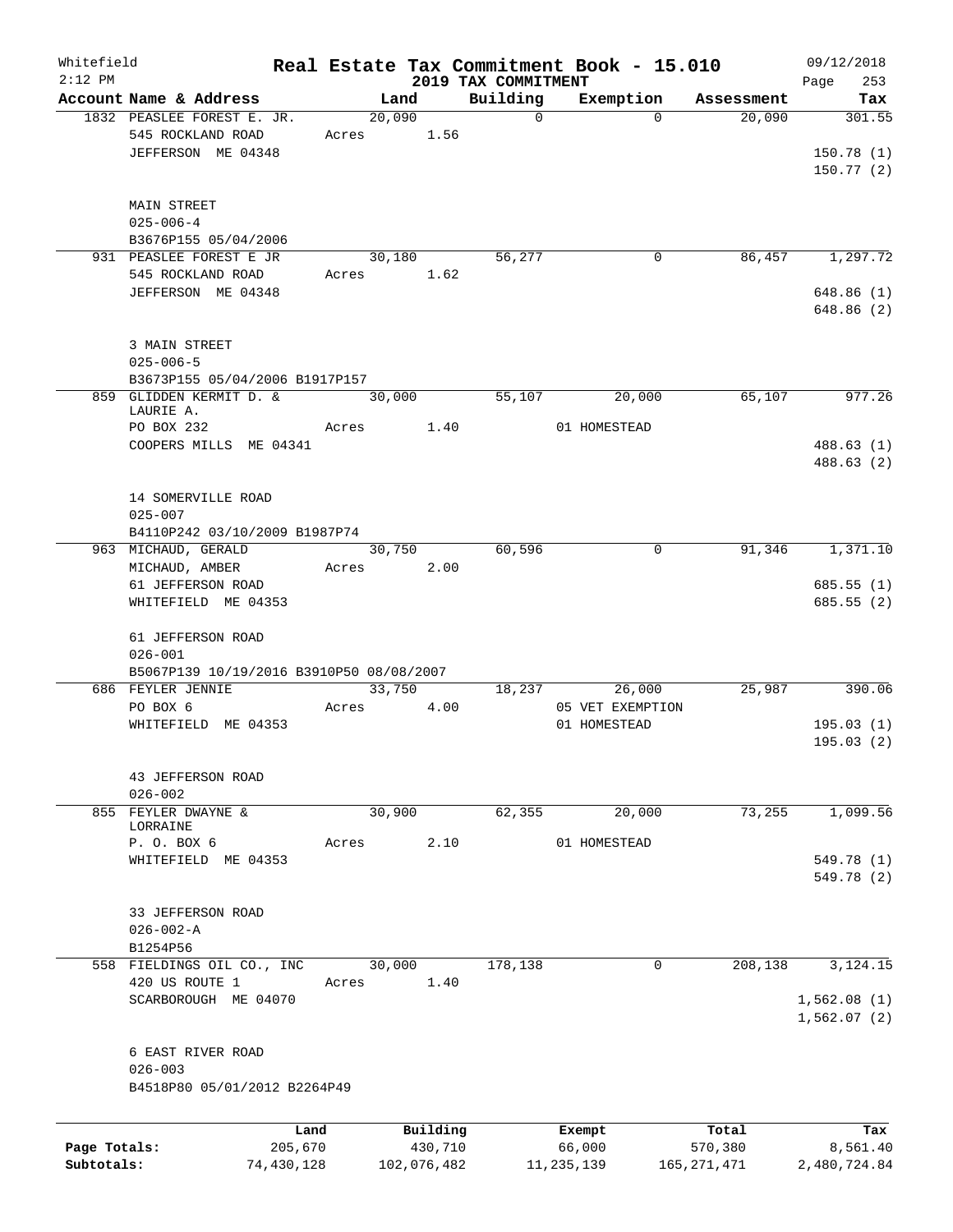| Whitefield<br>$2:12$ PM    |                                                                                                                     |                       |       |          |                        | 2019 TAX COMMITMENT | Real Estate Tax Commitment Book - 15.010 |                           | 09/12/2018<br>Page<br>254 |
|----------------------------|---------------------------------------------------------------------------------------------------------------------|-----------------------|-------|----------|------------------------|---------------------|------------------------------------------|---------------------------|---------------------------|
|                            | Account Name & Address                                                                                              |                       |       | Land     |                        | Building            | Exemption                                | Assessment                | Tax                       |
|                            | 1813 FIELDINGS OIL AND<br>PROPANE, INC<br>P. O. BOX 364                                                             |                       |       | $\Omega$ |                        | 137,118             | $\Omega$                                 | 137,118                   | 2,058.14                  |
|                            | SCARBOROUGH ME<br>04070-0364                                                                                        |                       |       |          |                        |                     |                                          |                           | 1,029.07(1)               |
|                            |                                                                                                                     |                       |       |          |                        |                     |                                          |                           | 1,029.07(2)               |
|                            | 6 EAST RIVER ROAD<br>$026 - 003 - ON$                                                                               |                       |       |          |                        |                     |                                          |                           |                           |
|                            | 1460 BOUCHER BRANDON<br>221 GRAND ARMY ROAD                                                                         |                       | Acres | 33,150   | 3.60                   | 25,118              | 0                                        | 58,268                    | 874.60                    |
|                            | WHITEFIELD ME 04353                                                                                                 |                       |       |          |                        |                     |                                          |                           | 437.30 (1)<br>437.30 (2)  |
|                            | 14 HILTON ROAD<br>$026 - 004$                                                                                       |                       |       |          |                        |                     |                                          |                           |                           |
|                            | B4775P1 04/30/2014 B4774P314 04/30/2014 B4769P188<br>04/08/2014 B4766P12 03/24/2014 B2182P59 B474P315<br>04/30/2014 |                       |       |          |                        |                     |                                          |                           |                           |
|                            | 1103 FENDERSON MARK<br>PO BOX 39                                                                                    |                       | Acres | 31,040   | 2.80                   | 200                 | 0                                        | 31,240                    | 468.91                    |
|                            | WHITEFIELD ME 04353                                                                                                 |                       |       |          |                        |                     |                                          |                           | 234.46 (1)<br>234.45 (2)  |
|                            | 5 HILTON ROAD<br>$026 - 005$                                                                                        |                       |       |          |                        |                     |                                          |                           |                           |
|                            | B2220P110                                                                                                           |                       |       |          |                        |                     |                                          |                           |                           |
|                            | 1352 BOWDEN GEORGE W., JR.<br>P.O. BOX 108                                                                          |                       | Acres | 30,000   | 1.00                   | 54,558              | 20,000<br>01 HOMESTEAD                   | 64,558                    | 969.02                    |
|                            | WHITEFIELD ME 04353                                                                                                 |                       |       |          |                        |                     |                                          |                           | 484.51 (1)<br>484.51 (2)  |
|                            | 9 EAST RIVER ROAD<br>$026 - 006$                                                                                    |                       |       |          |                        |                     |                                          |                           |                           |
| 229                        | B3288P13 05/17/2004<br>GOULD LEO JR & MILDRED                                                                       |                       |       |          |                        |                     |                                          | 62,338                    | 935.69                    |
|                            | 2 GRAND ARMY ROAD                                                                                                   |                       | Acres | 30,000   | 0.65                   | 58,338              | 26,000<br>01 HOMESTEAD                   |                           |                           |
|                            | WHITEFIELD ME 04353                                                                                                 |                       |       |          |                        |                     |                                          | 12 VET $2-27-61 = 8-5-64$ | 467.85(1)<br>467.84 (2)   |
|                            | 2 GRAND ARMY ROAD<br>$026 - 007$                                                                                    |                       |       |          |                        |                     |                                          |                           |                           |
| 1620                       | BAILEY RANDALL &<br>KIMBERLY                                                                                        |                       |       | 30,000   |                        | 108,064             | 20,000                                   | 118,064                   | 1,772.14                  |
|                            | 4 GRAND ARMY ROAD                                                                                                   |                       | Acres |          | 0.77                   |                     | 01 HOMESTEAD                             |                           |                           |
|                            | WHITEFIELD ME 04353                                                                                                 |                       |       |          |                        |                     |                                          |                           | 886.07 (1)<br>886.07 (2)  |
|                            | 4 GRAND ARMY ROAD<br>$026 - 008$                                                                                    |                       |       |          |                        |                     |                                          |                           |                           |
|                            | B2389P162                                                                                                           |                       |       |          |                        |                     |                                          |                           |                           |
|                            | 555 GALLANT DENNIS A.<br>P.O. BOX 232                                                                               |                       | Acres | 30,000   | 0.29                   | 81,775              | 20,000<br>01 HOMESTEAD                   | 91,775                    | 1,377.54                  |
|                            | WHITEFIELD ME 04353                                                                                                 |                       |       |          |                        |                     |                                          |                           | 688.77 (1)<br>688.77 (2)  |
|                            | 12 GRAND ARMY ROAD<br>$026 - 009$<br>B2607P173                                                                      |                       |       |          |                        |                     |                                          |                           |                           |
|                            |                                                                                                                     | Land                  |       |          | Building               |                     | Exempt                                   | Total                     | Tax                       |
| Page Totals:<br>Subtotals: |                                                                                                                     | 184,190<br>74,614,318 |       |          | 465,171<br>102,541,653 |                     | 86,000<br>11, 321, 139                   | 563,361<br>165,834,832    | 8,456.04<br>2,489,180.88  |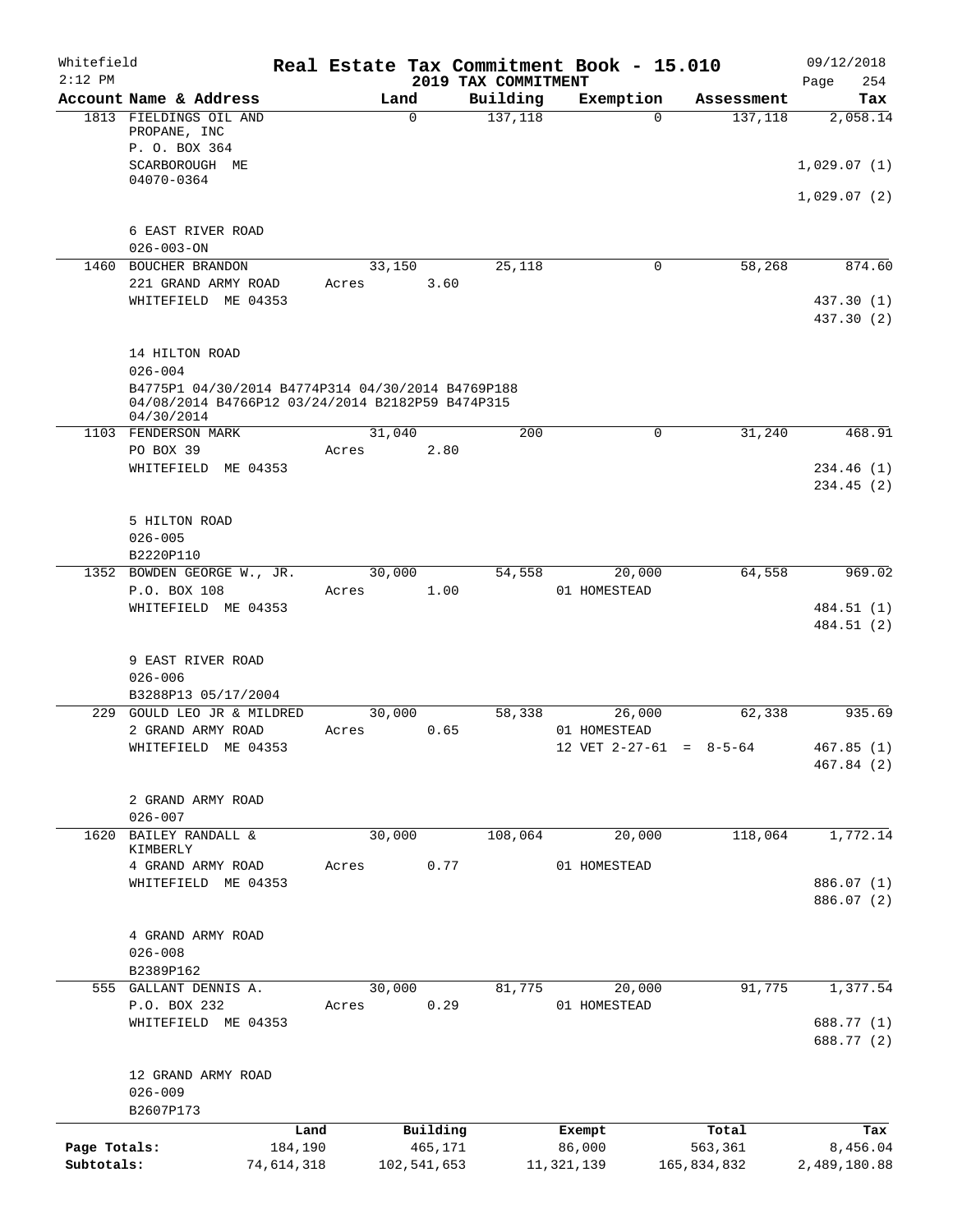| Whitefield<br>$2:12$ PM |                                                    |            |       |             | 2019 TAX COMMITMENT |                       | Real Estate Tax Commitment Book - 15.010 | 09/12/2018         |
|-------------------------|----------------------------------------------------|------------|-------|-------------|---------------------|-----------------------|------------------------------------------|--------------------|
|                         | Account Name & Address                             |            |       | Land        | Building            | Exemption             | Assessment                               | 255<br>Page<br>Tax |
|                         | 705 JONES JONI S.                                  |            |       | 30,000      | 80,637              | 20,000                | 90,637                                   | 1,360.46           |
|                         | P.O. BOX 19                                        |            |       | Acres 0.29  |                     | 01 HOMESTEAD          |                                          |                    |
|                         | WHITEFIELD ME 04353                                |            |       |             |                     |                       |                                          | 680.23(1)          |
|                         |                                                    |            |       |             |                     |                       |                                          | 680.23 (2)         |
|                         |                                                    |            |       |             |                     |                       |                                          |                    |
|                         | 14 GRAND ARMY ROAD                                 |            |       |             |                     |                       |                                          |                    |
|                         | $026 - 010$                                        |            |       |             |                     |                       |                                          |                    |
|                         | B2897P1                                            |            |       |             |                     |                       |                                          |                    |
|                         | 79 BELLEFLEUR CARLINE A.                           |            |       | 30,000      | 102, 132            | 20,000                | 112,132                                  | 1,683.10           |
|                         | PO BOX 163                                         |            | Acres | 0.61        |                     | 01 HOMESTEAD          |                                          |                    |
|                         |                                                    |            |       |             |                     |                       |                                          |                    |
|                         | WHITEFIELD ME 04353                                |            |       |             |                     |                       |                                          | 841.55(1)          |
|                         |                                                    |            |       |             |                     |                       |                                          | 841.55(2)          |
|                         |                                                    |            |       |             |                     |                       |                                          |                    |
|                         | 18 GRAND ARMY ROAD                                 |            |       |             |                     |                       |                                          |                    |
|                         | $026 - 011$                                        |            |       |             |                     |                       |                                          |                    |
|                         | B1488P6                                            |            |       |             |                     |                       |                                          |                    |
|                         | 575 BERRY ANDREW B. &<br>ELIZABETH A. MCLEAN       |            |       | 10,750      | $\mathbf 0$         |                       | 10,750<br>0                              | 161.36             |
|                         |                                                    |            |       |             |                     |                       |                                          |                    |
|                         | 55 GRAND ARMY ROAD                                 |            |       | Acres 0.50  |                     |                       |                                          |                    |
|                         | WHITEFIELD ME 04353                                |            |       |             |                     |                       |                                          | 80.68(1)           |
|                         |                                                    |            |       |             |                     |                       |                                          | 80.68(2)           |
|                         |                                                    |            |       |             |                     |                       |                                          |                    |
|                         | GRAND ARMY ROAD                                    |            |       |             |                     |                       |                                          |                    |
|                         | $026 - 014$                                        |            |       |             |                     |                       |                                          |                    |
|                         | B3389P215 11/04/2004                               |            |       |             |                     |                       |                                          |                    |
|                         | 152 CHASE TIMOTHY & MARTHA                         |            |       |             |                     | 43,642 233,612 26,000 | 251,254                                  | 3,771.32           |
|                         | P O BOX 78                                         |            |       | Acres 15.49 |                     | 01 HOMESTEAD          |                                          |                    |
|                         | WHITEFIELD ME 04353                                |            |       |             |                     | 05 VET EXEMPTION      |                                          | 1,885.66(1)        |
|                         |                                                    |            |       |             |                     |                       |                                          | 1,885.66(2)        |
|                         |                                                    |            |       |             |                     |                       |                                          |                    |
|                         | 23 GRAND ARMY ROAD                                 |            |       |             |                     |                       |                                          |                    |
|                         | $026 - 015$                                        |            |       |             |                     |                       |                                          |                    |
|                         | B4650P310 04/11/2013                               |            |       |             |                     |                       |                                          |                    |
|                         | 930 CHASE MATTHEW J.                               |            |       | 31,500      | 99,779              | 20,000                | 111,279                                  | 1,670.30           |
|                         | P.O. BOX 181                                       |            |       | Acres 2.50  |                     | 01 HOMESTEAD          |                                          |                    |
|                         | WHITEFIELD ME 04353                                |            |       |             |                     |                       |                                          | 835.15(1)          |
|                         |                                                    |            |       |             |                     |                       |                                          | 835.15(2)          |
|                         |                                                    |            |       |             |                     |                       |                                          |                    |
|                         | 11 PIPER ROAD                                      |            |       |             |                     |                       |                                          |                    |
|                         | $026 - 015 - A$                                    |            |       |             |                     |                       |                                          |                    |
|                         | B4815P172 09/05/2014 B4812P110 08/25/2014 B4720P75 |            |       |             |                     |                       |                                          |                    |
|                         | 10/07/2013 B4701P100 08/20/2013 B2354P318          |            |       |             |                     |                       |                                          |                    |
|                         | 404 KIERSTEAD JOHN T. &                            |            |       | 390         | $\Omega$            |                       | 390<br>$\Omega$                          | 5.85               |
|                         | JOAN                                               |            |       |             |                     |                       |                                          |                    |
|                         | P.O. BOX 171                                       |            | Acres | 0.26        |                     |                       |                                          |                    |
|                         | WHITEFIELD ME 04353                                |            |       |             |                     |                       |                                          | 2.93(1)            |
|                         |                                                    |            |       |             |                     |                       |                                          | 2.92(2)            |
|                         |                                                    |            |       |             |                     |                       |                                          |                    |
|                         | GRAND ARMY ROAD                                    |            |       |             |                     |                       |                                          |                    |
|                         | $026 - 016$                                        |            |       |             |                     |                       |                                          |                    |
|                         | 321 KIERSTEAD JOHN T. &                            |            |       | 30,000      | 123,010             |                       | 153,010<br>0                             | 2,296.68           |
|                         | <b>JOAN</b>                                        |            |       |             |                     |                       |                                          |                    |
|                         | P.O. BOX 171                                       |            | Acres | 0.30        |                     |                       |                                          |                    |
|                         | WHITEFIELD ME 04353                                |            |       |             |                     |                       |                                          | 1, 148.34(1)       |
|                         |                                                    |            |       |             |                     |                       |                                          | 1,148.34(2)        |
|                         |                                                    |            |       |             |                     |                       |                                          |                    |
|                         | 15 GRAND ARMY ROAD                                 |            |       |             |                     |                       |                                          |                    |
|                         | $026 - 017$                                        |            |       |             |                     |                       |                                          |                    |
|                         |                                                    |            |       |             |                     |                       |                                          |                    |
|                         |                                                    | Land       |       | Building    |                     | Exempt                | Total                                    | Tax                |
| Page Totals:            |                                                    | 176,282    |       | 639,170     |                     | 86,000                | 729,452                                  | 10,949.07          |
| Subtotals:              |                                                    | 74,790,600 |       | 103,180,823 |                     | 11,407,139            | 166,564,284                              | 2,500,129.95       |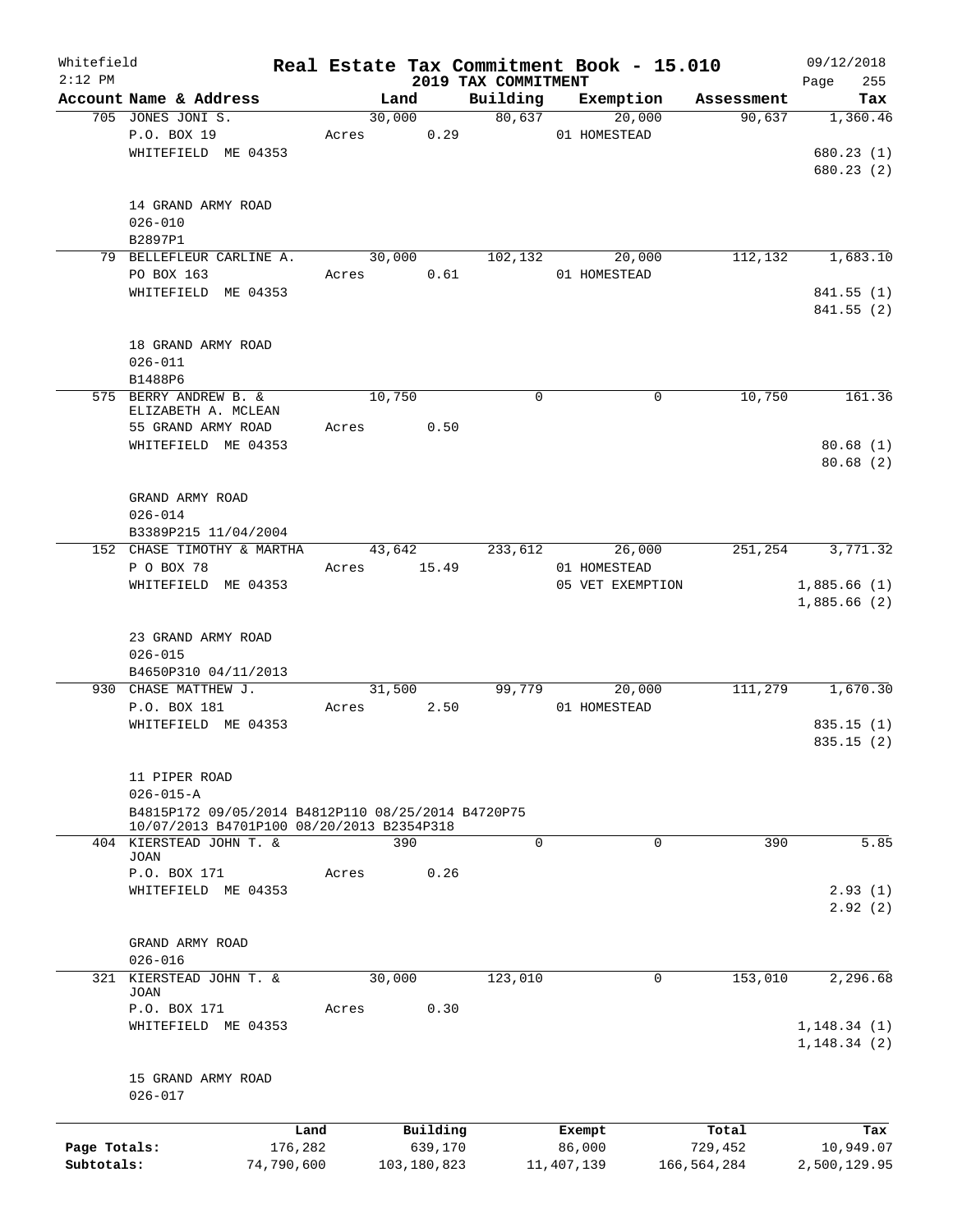| Whitefield |                                             |            |        | Real Estate Tax Commitment Book - 15.010 |              |                    |            | 09/12/2018                 |
|------------|---------------------------------------------|------------|--------|------------------------------------------|--------------|--------------------|------------|----------------------------|
| $2:12$ PM  |                                             |            |        | 2019 TAX COMMITMENT                      |              |                    |            | 256<br>Page                |
|            | Account Name & Address                      |            | Land   | Building Exemption                       |              |                    | Assessment | Tax                        |
|            | 681 BICKFORD JILL J.                        |            | 30,000 | 125,602                                  |              | 20,000             | 135,602    | 2,035.39                   |
|            | 11 GRAND ARMY ROAD                          | Acres 0.80 |        |                                          | 01 HOMESTEAD |                    |            |                            |
|            | WHITEFIELD ME 04353                         |            |        |                                          |              |                    |            | 1,017.70(1)<br>1,017.69(2) |
|            |                                             |            |        |                                          |              |                    |            |                            |
|            | 11 GRAND ARMY ROAD                          |            |        |                                          |              |                    |            |                            |
|            | $026 - 018$                                 |            |        |                                          |              |                    |            |                            |
|            | B1744P305                                   |            |        |                                          |              |                    | 22,661     |                            |
|            | 1297 THE GARAGE MAHAL, LLC.<br>8 MILLS ROAD | Acres 0.06 | 20,000 | 2,661                                    |              | 0                  |            | 340.14                     |
|            | WHITEFIELD ME 04353                         |            |        |                                          |              |                    |            | 170.07(1)                  |
|            |                                             |            |        |                                          |              |                    |            | 170.07(2)                  |
|            |                                             |            |        |                                          |              |                    |            |                            |
|            | 8 MILLS ROAD                                |            |        |                                          |              |                    |            |                            |
|            | $026 - 019$<br>B4996P6 04/15/2016 B1739P313 |            |        |                                          |              |                    |            |                            |
|            | 1396 GALVANI THOMAS &                       |            | 30,000 | 48,807                                   |              | 26,000             | 52,807     | 792.63                     |
|            | FRANCES/<br>* JULIKAY G.                    | Acres      | 0.40   |                                          | 01 HOMESTEAD |                    |            |                            |
|            | <b>DECARVALHO</b>                           |            |        |                                          |              |                    |            |                            |
|            | 20 MILLS ROAD                               |            |        |                                          |              | 07 NMR VET & WIDOW |            | 396.32(1)                  |
|            | WHITEFIELD ME 04353                         |            |        |                                          |              |                    |            | 396.31(2)                  |
|            | 20 MILLS ROAD                               |            |        |                                          |              |                    |            |                            |
|            | $026 - 021$                                 |            |        |                                          |              |                    |            |                            |
|            | B4414P57 06/30/2011 B981P52 11/30/1978      |            |        |                                          |              |                    |            |                            |
|            | 479 GALVANI THOMAS J. &<br>FRANCES H./      |            | 20,000 | $\mathbf 0$                              |              | $\mathbf 0$        | 20,000     | 300.20                     |
|            | * JULIKAY G.                                | Acres 0.52 |        |                                          |              |                    |            |                            |
|            | DECARVALHO                                  |            |        |                                          |              |                    |            |                            |
|            | 20 MILLS ROAD                               |            |        |                                          |              |                    |            | 150.10(1)                  |
|            | WHITEFIELD ME 04353                         |            |        |                                          |              |                    |            | 150.10(2)                  |
|            | MILLS ROAD                                  |            |        |                                          |              |                    |            |                            |
|            | $026 - 022$                                 |            |        |                                          |              |                    |            |                            |
|            | B4414P57 06/30/2011 B3277P49 04/29/2004     |            |        |                                          |              |                    |            |                            |
|            | 363 NORTHERN NEW ENGLAND                    | 20,000     |        | 226,604                                  |              | $\mathbf 0$        | 246,604    | 3,701.53                   |
|            | TELEPHONE<br>* OPERATIONS, LLC              | Acres      | 0.22   |                                          |              |                    |            |                            |
|            | 770 ELM STREET                              |            |        |                                          |              |                    |            | 1,850.77(1)                |
|            | MANCHESTER NH 03101                         |            |        |                                          |              |                    |            | 1,850.76(2)                |
|            | 32 MILLS ROAD                               |            |        |                                          |              |                    |            |                            |
|            | $026 - 023$                                 |            |        |                                          |              |                    |            |                            |
|            | B3985P49 03/31/2008                         |            |        |                                          |              |                    |            |                            |
| 217        | CLARK SHARON L.                             |            | 33,255 | 68,283                                   |              | 0                  | 101,538    | 1,524.09                   |
|            | 151 MAIN ST                                 | Acres      | 3.67   |                                          |              |                    |            |                            |
|            | WHITEFIELD ME 04353                         |            |        |                                          |              |                    |            | 762.05(1)                  |
|            |                                             |            |        |                                          |              |                    |            | 762.04(2)                  |
|            | 36 MILLS ROAD                               |            |        |                                          |              |                    |            |                            |
|            | $026 - 024$                                 |            |        |                                          |              |                    |            |                            |
|            | B1184P37                                    |            |        |                                          |              |                    |            |                            |
|            |                                             |            |        |                                          |              |                    |            |                            |

|              | Land       | Building    | Exempt       | Total         | Tax          |
|--------------|------------|-------------|--------------|---------------|--------------|
| Page Totals: | 153,255    | 471,957     | 46,000       | 579,212       | 8,693.98     |
| Subtotals:   | 74,943,855 | 103,652,780 | 11, 453, 139 | 167, 143, 496 | 2,508,823.93 |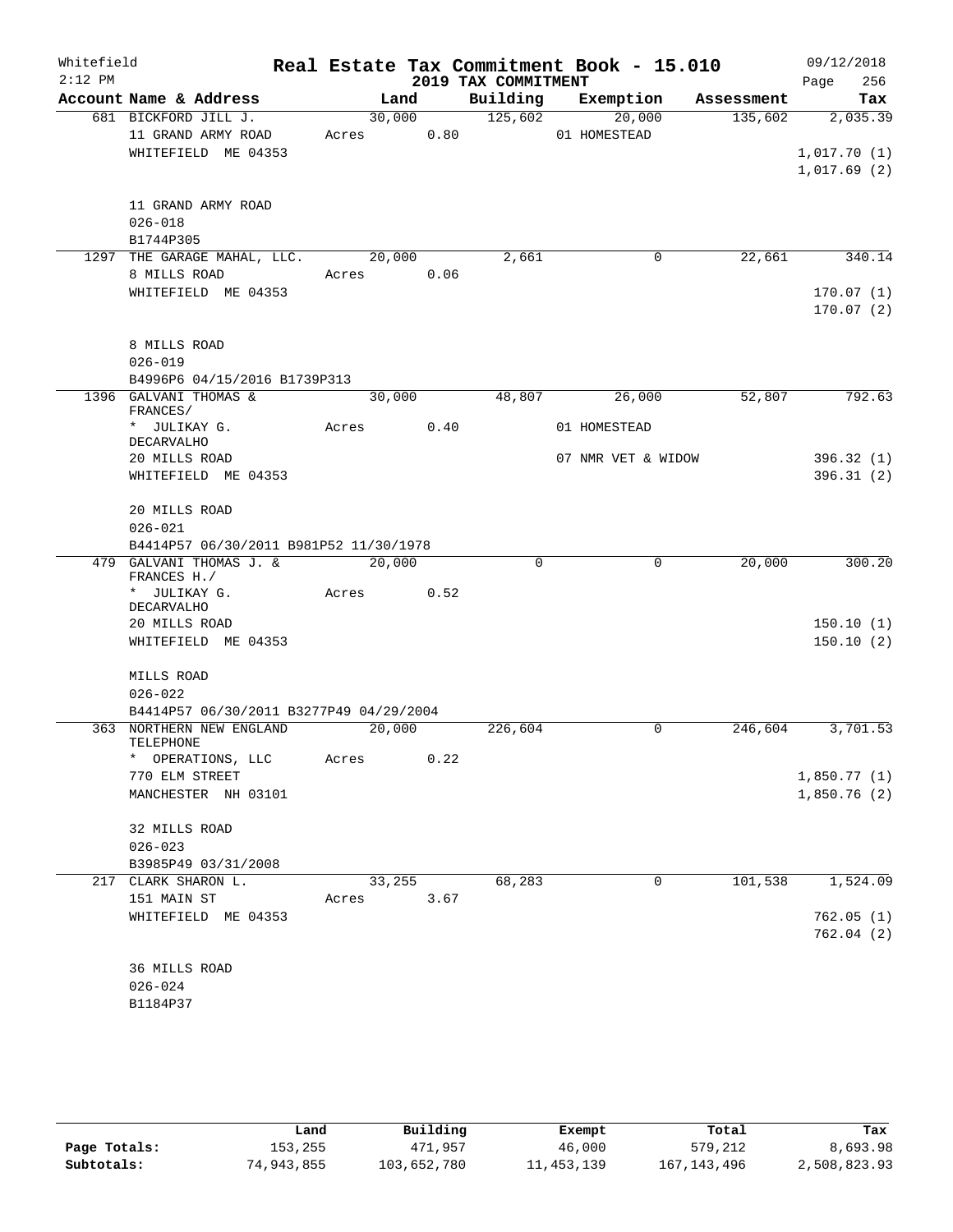| 2019 TAX COMMITMENT<br>257<br>Page<br>Account Name & Address<br>Building<br>Exemption<br>Land<br>Assessment<br>3,988<br>90 GRADY DANIEL M.<br>20,450<br>$\Omega$<br>24,438<br>158 BENNER LANE<br>1.80<br>Acres<br>WHITEFIELD ME 04353<br>65 PIPER ROAD<br>$026 - 026$<br>B4727P313 10/30/2013 B4509P86 04/04/2012 B4466P137<br>12/01/2011<br>23 SOULE TIMOTHY E. &<br>30,825<br>116,741<br>147,566<br>$\mathbf 0$<br>MEAGAN E.<br>41 PIPER ROAD<br>2.05<br>Acres<br>WHITEFIELD ME 04353<br>41 PIPER ROAD<br>$026 - 027$<br>B3392P67 11/08/2004<br>22, 175<br>1736 VIGUE GARY<br>22,175<br>$\Omega$<br>0<br>P.O. BOX 173<br>2.95<br>Acres<br>WHITEFIELD ME 04353<br>PIPER ROAD<br>$026 - 027 - A$<br>B4432P72 08/24/2011 B2054P306<br>350 MILLER, JOHN D.A.<br>110,346<br>0<br>155,020<br>44,674<br>MILLER, MALINDA J<br>16.78<br>Acres<br>123 EAST ROAD<br>HEUVELTON NY 13654<br>25 MILLS ROAD<br>$026 - 028$<br>B5203P174 11/16/2017<br>1149 ALESSANDRO CORPORATION<br>32,580<br>185,434<br>218,014<br>0<br>9 CENTRAL STREET, SUITE Acres<br>3.22<br>209<br>BANGOR ME 04401<br>17 MILLS ROAD<br>$026 - 028 - A$<br>B4060P105 10/08/2008<br>800<br>30,800<br>1306 ALESSANDRO CORPORATION<br>30,000<br>$\mathbf 0$<br>9 CENTRAL STREET, SUITE Acres<br>0.91<br>209<br>BANGOR ME 04401<br>9 MILLS ROAD<br>$026 - 028 - C$ | Whitefield |                      | Real Estate Tax Commitment Book - 15.010 |  | 09/12/2018 |
|-------------------------------------------------------------------------------------------------------------------------------------------------------------------------------------------------------------------------------------------------------------------------------------------------------------------------------------------------------------------------------------------------------------------------------------------------------------------------------------------------------------------------------------------------------------------------------------------------------------------------------------------------------------------------------------------------------------------------------------------------------------------------------------------------------------------------------------------------------------------------------------------------------------------------------------------------------------------------------------------------------------------------------------------------------------------------------------------------------------------------------------------------------------------------------------------------------------------------------------------------------------------------------------------------------------------------|------------|----------------------|------------------------------------------|--|------------|
| 366.81                                                                                                                                                                                                                                                                                                                                                                                                                                                                                                                                                                                                                                                                                                                                                                                                                                                                                                                                                                                                                                                                                                                                                                                                                                                                                                                  | $2:12$ PM  |                      |                                          |  |            |
| 183.41(1)<br>183.40(2)                                                                                                                                                                                                                                                                                                                                                                                                                                                                                                                                                                                                                                                                                                                                                                                                                                                                                                                                                                                                                                                                                                                                                                                                                                                                                                  |            |                      |                                          |  | Tax        |
|                                                                                                                                                                                                                                                                                                                                                                                                                                                                                                                                                                                                                                                                                                                                                                                                                                                                                                                                                                                                                                                                                                                                                                                                                                                                                                                         |            |                      |                                          |  |            |
|                                                                                                                                                                                                                                                                                                                                                                                                                                                                                                                                                                                                                                                                                                                                                                                                                                                                                                                                                                                                                                                                                                                                                                                                                                                                                                                         |            |                      |                                          |  |            |
|                                                                                                                                                                                                                                                                                                                                                                                                                                                                                                                                                                                                                                                                                                                                                                                                                                                                                                                                                                                                                                                                                                                                                                                                                                                                                                                         |            |                      |                                          |  |            |
|                                                                                                                                                                                                                                                                                                                                                                                                                                                                                                                                                                                                                                                                                                                                                                                                                                                                                                                                                                                                                                                                                                                                                                                                                                                                                                                         |            |                      |                                          |  |            |
|                                                                                                                                                                                                                                                                                                                                                                                                                                                                                                                                                                                                                                                                                                                                                                                                                                                                                                                                                                                                                                                                                                                                                                                                                                                                                                                         |            |                      |                                          |  |            |
| 2,214.97<br>1, 107.49(1)<br>1, 107.48(2)                                                                                                                                                                                                                                                                                                                                                                                                                                                                                                                                                                                                                                                                                                                                                                                                                                                                                                                                                                                                                                                                                                                                                                                                                                                                                |            |                      |                                          |  |            |
|                                                                                                                                                                                                                                                                                                                                                                                                                                                                                                                                                                                                                                                                                                                                                                                                                                                                                                                                                                                                                                                                                                                                                                                                                                                                                                                         |            |                      |                                          |  |            |
|                                                                                                                                                                                                                                                                                                                                                                                                                                                                                                                                                                                                                                                                                                                                                                                                                                                                                                                                                                                                                                                                                                                                                                                                                                                                                                                         |            |                      |                                          |  |            |
|                                                                                                                                                                                                                                                                                                                                                                                                                                                                                                                                                                                                                                                                                                                                                                                                                                                                                                                                                                                                                                                                                                                                                                                                                                                                                                                         |            |                      |                                          |  |            |
|                                                                                                                                                                                                                                                                                                                                                                                                                                                                                                                                                                                                                                                                                                                                                                                                                                                                                                                                                                                                                                                                                                                                                                                                                                                                                                                         |            |                      |                                          |  |            |
|                                                                                                                                                                                                                                                                                                                                                                                                                                                                                                                                                                                                                                                                                                                                                                                                                                                                                                                                                                                                                                                                                                                                                                                                                                                                                                                         |            |                      |                                          |  |            |
|                                                                                                                                                                                                                                                                                                                                                                                                                                                                                                                                                                                                                                                                                                                                                                                                                                                                                                                                                                                                                                                                                                                                                                                                                                                                                                                         |            |                      |                                          |  |            |
|                                                                                                                                                                                                                                                                                                                                                                                                                                                                                                                                                                                                                                                                                                                                                                                                                                                                                                                                                                                                                                                                                                                                                                                                                                                                                                                         |            |                      |                                          |  |            |
| 332.85<br>166.43(1)<br>166.42(2)<br>2,326.85<br>1, 163.43(1)<br>1, 163.42(2)<br>3,272.39<br>1,636.20(1)<br>1,636.19(2)<br>462.31<br>231.16(1)<br>231.15(2)                                                                                                                                                                                                                                                                                                                                                                                                                                                                                                                                                                                                                                                                                                                                                                                                                                                                                                                                                                                                                                                                                                                                                              |            |                      |                                          |  |            |
|                                                                                                                                                                                                                                                                                                                                                                                                                                                                                                                                                                                                                                                                                                                                                                                                                                                                                                                                                                                                                                                                                                                                                                                                                                                                                                                         |            |                      |                                          |  |            |
|                                                                                                                                                                                                                                                                                                                                                                                                                                                                                                                                                                                                                                                                                                                                                                                                                                                                                                                                                                                                                                                                                                                                                                                                                                                                                                                         |            |                      |                                          |  |            |
|                                                                                                                                                                                                                                                                                                                                                                                                                                                                                                                                                                                                                                                                                                                                                                                                                                                                                                                                                                                                                                                                                                                                                                                                                                                                                                                         |            |                      |                                          |  |            |
|                                                                                                                                                                                                                                                                                                                                                                                                                                                                                                                                                                                                                                                                                                                                                                                                                                                                                                                                                                                                                                                                                                                                                                                                                                                                                                                         |            |                      |                                          |  |            |
|                                                                                                                                                                                                                                                                                                                                                                                                                                                                                                                                                                                                                                                                                                                                                                                                                                                                                                                                                                                                                                                                                                                                                                                                                                                                                                                         |            |                      |                                          |  |            |
|                                                                                                                                                                                                                                                                                                                                                                                                                                                                                                                                                                                                                                                                                                                                                                                                                                                                                                                                                                                                                                                                                                                                                                                                                                                                                                                         |            |                      |                                          |  |            |
|                                                                                                                                                                                                                                                                                                                                                                                                                                                                                                                                                                                                                                                                                                                                                                                                                                                                                                                                                                                                                                                                                                                                                                                                                                                                                                                         |            |                      |                                          |  |            |
|                                                                                                                                                                                                                                                                                                                                                                                                                                                                                                                                                                                                                                                                                                                                                                                                                                                                                                                                                                                                                                                                                                                                                                                                                                                                                                                         |            |                      |                                          |  |            |
|                                                                                                                                                                                                                                                                                                                                                                                                                                                                                                                                                                                                                                                                                                                                                                                                                                                                                                                                                                                                                                                                                                                                                                                                                                                                                                                         |            |                      |                                          |  |            |
|                                                                                                                                                                                                                                                                                                                                                                                                                                                                                                                                                                                                                                                                                                                                                                                                                                                                                                                                                                                                                                                                                                                                                                                                                                                                                                                         |            |                      |                                          |  |            |
|                                                                                                                                                                                                                                                                                                                                                                                                                                                                                                                                                                                                                                                                                                                                                                                                                                                                                                                                                                                                                                                                                                                                                                                                                                                                                                                         |            |                      |                                          |  |            |
|                                                                                                                                                                                                                                                                                                                                                                                                                                                                                                                                                                                                                                                                                                                                                                                                                                                                                                                                                                                                                                                                                                                                                                                                                                                                                                                         |            |                      |                                          |  |            |
|                                                                                                                                                                                                                                                                                                                                                                                                                                                                                                                                                                                                                                                                                                                                                                                                                                                                                                                                                                                                                                                                                                                                                                                                                                                                                                                         |            |                      |                                          |  |            |
|                                                                                                                                                                                                                                                                                                                                                                                                                                                                                                                                                                                                                                                                                                                                                                                                                                                                                                                                                                                                                                                                                                                                                                                                                                                                                                                         |            |                      |                                          |  |            |
|                                                                                                                                                                                                                                                                                                                                                                                                                                                                                                                                                                                                                                                                                                                                                                                                                                                                                                                                                                                                                                                                                                                                                                                                                                                                                                                         |            |                      |                                          |  |            |
|                                                                                                                                                                                                                                                                                                                                                                                                                                                                                                                                                                                                                                                                                                                                                                                                                                                                                                                                                                                                                                                                                                                                                                                                                                                                                                                         |            |                      |                                          |  |            |
|                                                                                                                                                                                                                                                                                                                                                                                                                                                                                                                                                                                                                                                                                                                                                                                                                                                                                                                                                                                                                                                                                                                                                                                                                                                                                                                         |            |                      |                                          |  |            |
|                                                                                                                                                                                                                                                                                                                                                                                                                                                                                                                                                                                                                                                                                                                                                                                                                                                                                                                                                                                                                                                                                                                                                                                                                                                                                                                         |            |                      |                                          |  |            |
|                                                                                                                                                                                                                                                                                                                                                                                                                                                                                                                                                                                                                                                                                                                                                                                                                                                                                                                                                                                                                                                                                                                                                                                                                                                                                                                         |            |                      |                                          |  |            |
|                                                                                                                                                                                                                                                                                                                                                                                                                                                                                                                                                                                                                                                                                                                                                                                                                                                                                                                                                                                                                                                                                                                                                                                                                                                                                                                         |            |                      |                                          |  |            |
|                                                                                                                                                                                                                                                                                                                                                                                                                                                                                                                                                                                                                                                                                                                                                                                                                                                                                                                                                                                                                                                                                                                                                                                                                                                                                                                         |            |                      |                                          |  |            |
|                                                                                                                                                                                                                                                                                                                                                                                                                                                                                                                                                                                                                                                                                                                                                                                                                                                                                                                                                                                                                                                                                                                                                                                                                                                                                                                         |            |                      |                                          |  |            |
|                                                                                                                                                                                                                                                                                                                                                                                                                                                                                                                                                                                                                                                                                                                                                                                                                                                                                                                                                                                                                                                                                                                                                                                                                                                                                                                         |            |                      |                                          |  |            |
|                                                                                                                                                                                                                                                                                                                                                                                                                                                                                                                                                                                                                                                                                                                                                                                                                                                                                                                                                                                                                                                                                                                                                                                                                                                                                                                         |            |                      |                                          |  |            |
|                                                                                                                                                                                                                                                                                                                                                                                                                                                                                                                                                                                                                                                                                                                                                                                                                                                                                                                                                                                                                                                                                                                                                                                                                                                                                                                         |            |                      |                                          |  |            |
|                                                                                                                                                                                                                                                                                                                                                                                                                                                                                                                                                                                                                                                                                                                                                                                                                                                                                                                                                                                                                                                                                                                                                                                                                                                                                                                         |            |                      |                                          |  |            |
|                                                                                                                                                                                                                                                                                                                                                                                                                                                                                                                                                                                                                                                                                                                                                                                                                                                                                                                                                                                                                                                                                                                                                                                                                                                                                                                         |            |                      |                                          |  |            |
|                                                                                                                                                                                                                                                                                                                                                                                                                                                                                                                                                                                                                                                                                                                                                                                                                                                                                                                                                                                                                                                                                                                                                                                                                                                                                                                         |            |                      |                                          |  |            |
|                                                                                                                                                                                                                                                                                                                                                                                                                                                                                                                                                                                                                                                                                                                                                                                                                                                                                                                                                                                                                                                                                                                                                                                                                                                                                                                         |            | B4060P105 10/08/2008 |                                          |  |            |

|              | Land       | Building    | Exempt       | Total       | Tax          |
|--------------|------------|-------------|--------------|-------------|--------------|
| Page Totals: | 180.704    | 417,309     |              | 598,013     | 8,976.18     |
| Subtotals:   | 75,124,559 | 104,070,089 | 11, 453, 139 | 167,741,509 | 2,517,800.11 |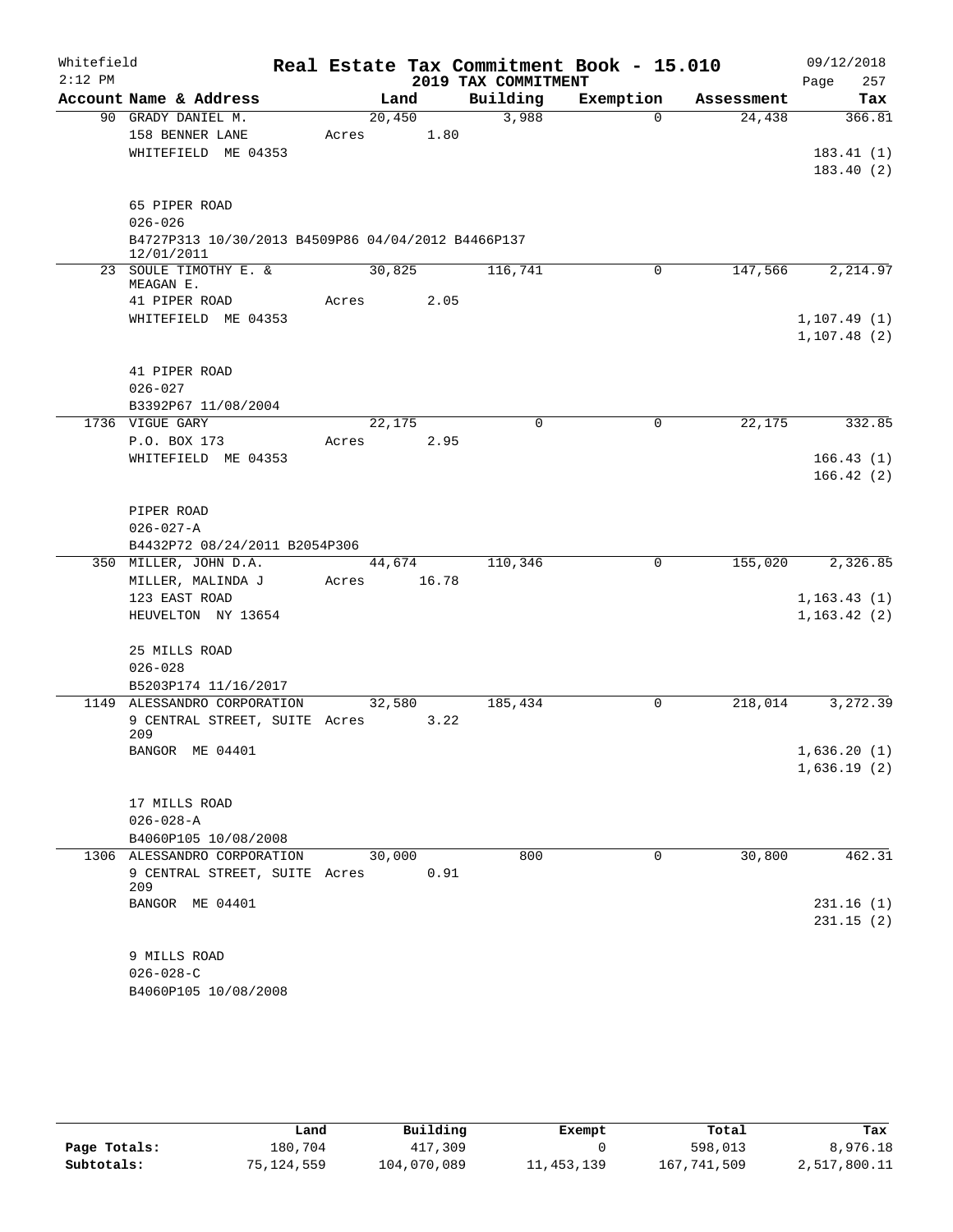| Whitefield |                                                    |        |        |                     | Real Estate Tax Commitment Book - 15.010 |            | 09/12/2018                  |
|------------|----------------------------------------------------|--------|--------|---------------------|------------------------------------------|------------|-----------------------------|
| $2:12$ PM  |                                                    |        |        | 2019 TAX COMMITMENT |                                          |            | 258<br>Page                 |
|            | Account Name & Address                             |        | Land   | Building            | Exemption                                | Assessment | Tax                         |
|            | 1865 SMITH STEPHEN                                 | 20,045 |        | $\mathbf 0$         | $\Omega$                                 | 20,045     | 300.88                      |
|            | PO BOX 38                                          | Acres  | 1.53   |                     |                                          |            |                             |
|            | WHITEFIELD ME 04353                                |        |        |                     |                                          |            | 150.44(1)                   |
|            |                                                    |        |        |                     |                                          |            | 150.44(2)                   |
|            | MILLS ROAD                                         |        |        |                     |                                          |            |                             |
|            | $026 - 028 - E$                                    |        |        |                     |                                          |            |                             |
|            | B4523P225 05/15/2012 B4390P36 04/06/2011 B4349P68  |        |        |                     |                                          |            |                             |
|            | 12/06/2010                                         |        |        |                     |                                          |            |                             |
|            | 964 CROCKER STEVEN                                 |        | 30,000 | 195,272             | 0                                        | 225,272    | 3,381.33                    |
|            | P.O. BOX 98                                        | Acres  | 0.27   |                     |                                          |            |                             |
|            | WHITEFIELD ME 04353                                |        |        |                     |                                          |            | 1,690.67(1)                 |
|            |                                                    |        |        |                     |                                          |            | 1,690.66(2)                 |
|            |                                                    |        |        |                     |                                          |            |                             |
|            | 3 MILLS ROAD                                       |        |        |                     |                                          |            |                             |
|            | $026 - 029$<br>825 GOULD ARTHUR SR., CLARA         | 30,000 |        | 61,092              | 20,000                                   | 71,092     | 1,067.09                    |
|            | &.                                                 |        |        |                     |                                          |            |                             |
|            | * ARTHUR J. JR.                                    | Acres  | 1.40   |                     | 01 HOMESTEAD                             |            |                             |
|            | PO BOX 54                                          |        |        |                     |                                          |            | 533.55(1)                   |
|            | WHITEFIELD ME 04353                                |        |        |                     |                                          |            | 533.54(2)                   |
|            |                                                    |        |        |                     |                                          |            |                             |
|            | 6 JEFFERSON ROAD                                   |        |        |                     |                                          |            |                             |
|            | $026 - 030$                                        |        |        |                     |                                          |            |                             |
|            | B1661P326                                          |        |        |                     |                                          |            |                             |
| 1257       | SMITH STEPHEN<br>PO BOX 38                         | 20,000 |        | $\mathbf 0$         | $\mathbf 0$                              | 20,000     | 300.20                      |
|            | WHITEFIELD ME 04353                                | Acres  | 0.92   |                     |                                          |            | 150.10(1)                   |
|            |                                                    |        |        |                     |                                          |            | 150.10(2)                   |
|            |                                                    |        |        |                     |                                          |            |                             |
|            | JEFFERSON ROAD                                     |        |        |                     |                                          |            |                             |
|            | $026 - 031$                                        |        |        |                     |                                          |            |                             |
|            | B4523P225 05/15/2012 B4390P36 04/06/2011 B2601P133 |        |        |                     |                                          |            |                             |
|            | 915 POST OFFICE EQUITIES,                          | 30,000 |        | 257,745             | $\mathbf 0$                              | 287,745    | 4,319.05                    |
|            | LLC                                                |        |        |                     |                                          |            |                             |
|            | 885 3RD AVE STE 1904<br>NEW YORK NY 10022          | Acres  | 0.69   |                     |                                          |            |                             |
|            |                                                    |        |        |                     |                                          |            | 2, 159.53(1)<br>2,159.52(2) |
|            |                                                    |        |        |                     |                                          |            |                             |
|            | 32 JEFFERSON ROAD                                  |        |        |                     |                                          |            |                             |
|            | $026 - 032$                                        |        |        |                     |                                          |            |                             |
|            | B5032P52 04/11/2016 B3579P226 10/28/2005           |        |        |                     |                                          |            |                             |
|            | 809 JACKSON, CARLA M.                              |        | 30,600 | 59,107              | $\mathbf 0$                              | 89,707     | 1,346.50                    |
|            | 34 HENRY LANE                                      | Acres  | 1.90   |                     |                                          |            |                             |
|            | WHITEFIELD ME 04353                                |        |        |                     |                                          |            | 673.25(1)                   |
|            |                                                    |        |        |                     |                                          |            | 673.25(2)                   |
|            |                                                    |        |        |                     |                                          |            |                             |
|            | 42 JEFFERSON ROAD                                  |        |        |                     |                                          |            |                             |
|            | $026 - 033$                                        |        |        |                     |                                          |            |                             |
|            | B5172P100 08/22/2017                               |        |        |                     |                                          |            |                             |

|              | Land       | Building    | Exempt       | Total         | Tax          |
|--------------|------------|-------------|--------------|---------------|--------------|
| Page Totals: | 160.645    | 573,216     | 20,000       | 713,861       | 10,715.05    |
| Subtotals:   | 75,285,204 | 104,643,305 | 11, 473, 139 | 168, 455, 370 | 2,528,515.16 |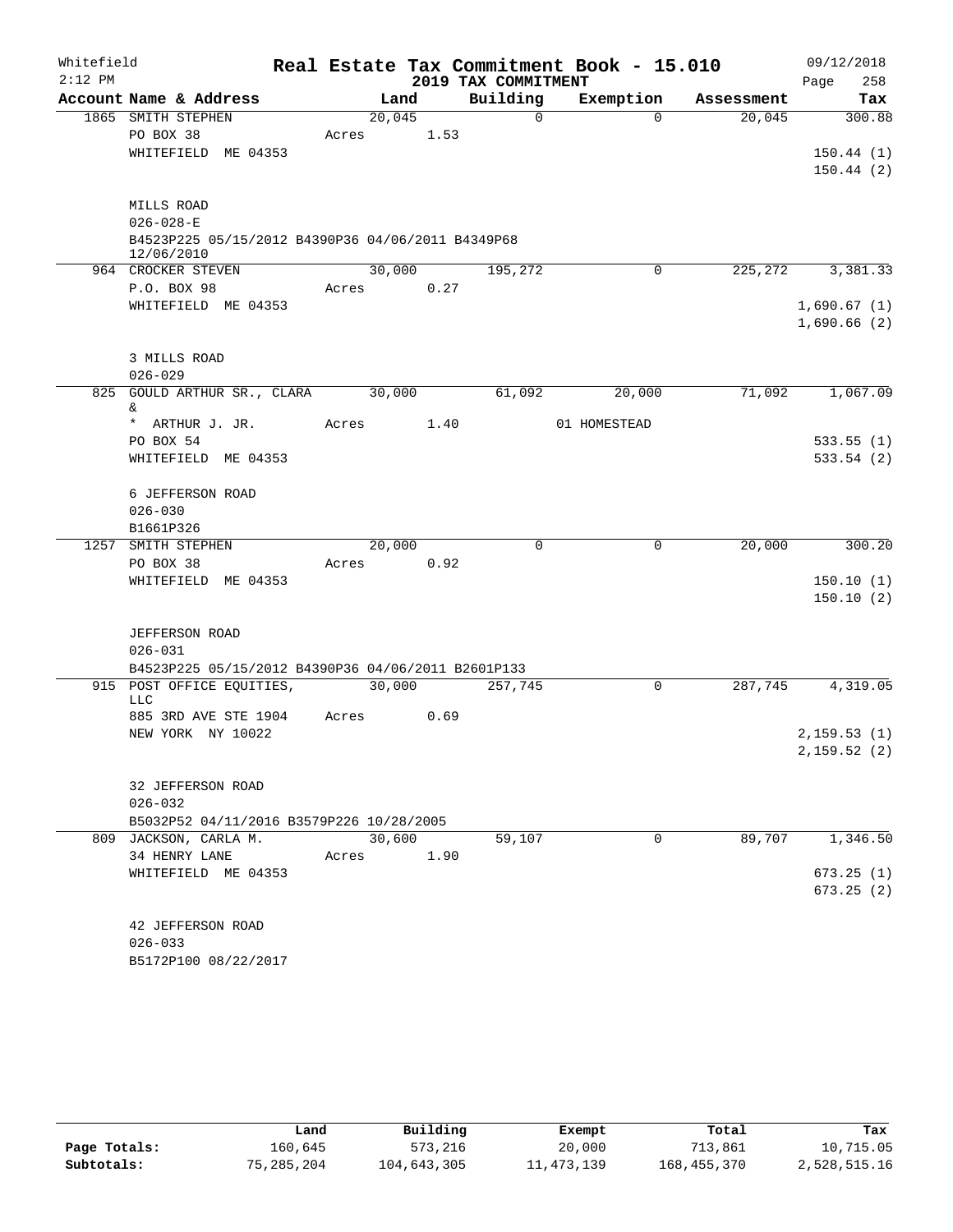| Whitefield<br>$2:12$ PM |                                                                 |       |        | 2019 TAX COMMITMENT | Real Estate Tax Commitment Book - 15.010 |            | 09/12/2018<br>259<br>Page    |
|-------------------------|-----------------------------------------------------------------|-------|--------|---------------------|------------------------------------------|------------|------------------------------|
|                         | Account Name & Address                                          |       | Land   | Building            | Exemption                                | Assessment | Tax                          |
|                         | 108 BURNS, DANIEL T.                                            |       | 37,970 | 183,490             | 20,000                                   | 201,460    | 3,023.91                     |
|                         | (TRUSTEE)<br>BURNS, DOROTHY L.                                  | Acres | 11.90  |                     | 01 HOMESTEAD                             |            |                              |
|                         | (TRUSTEE)                                                       |       |        |                     |                                          |            |                              |
|                         | 52 JEFFERSON ROAD<br>WHITEFIELD ME 04353                        |       |        |                     |                                          |            | 1, 511.96(1)<br>1, 511.95(2) |
|                         |                                                                 |       |        |                     |                                          |            |                              |
|                         | 52 JEFFERSON ROAD                                               |       |        |                     |                                          |            |                              |
|                         | $026 - 034$                                                     |       |        |                     |                                          |            |                              |
|                         | B5028P187 02/11/2016<br>760 CADWALLADER JOHN R. III             |       | 32,040 | 83,259              | $\mathbf 0$                              | 115,299    | 1,730.64                     |
|                         | 203 MARSTON ROAD                                                | Acres | 2.86   |                     |                                          |            |                              |
|                         | RICHMOND ME 04357                                               |       |        |                     |                                          |            | 865.32 (1)                   |
|                         |                                                                 |       |        |                     |                                          |            | 865.32(2)                    |
|                         | 93 HILTON ROAD                                                  |       |        |                     |                                          |            |                              |
|                         | $027 - 001$                                                     |       |        |                     |                                          |            |                              |
|                         | B4977P58 02/10/2016 B4226P291 10/25/2009 B3924P64<br>10/19/2007 |       |        |                     |                                          |            |                              |
|                         | 433 DUNCAN HELENE                                               |       | 36,154 | 109,176             | 26,000                                   | 119,330    | 1,791.14                     |
|                         | 67 HILTON ROAD                                                  | Acres | 6.13   |                     | 01 HOMESTEAD                             |            |                              |
|                         | WHITEFIELD ME 04353                                             |       |        |                     | 05 VET EXEMPTION                         |            | 895.57 (1)                   |
|                         |                                                                 |       |        |                     |                                          |            | 895.57 (2)                   |
|                         | 67 HILTON ROAD                                                  |       |        |                     |                                          |            |                              |
|                         | $027 - 002$                                                     |       |        |                     |                                          |            |                              |
|                         | B760P27                                                         |       |        |                     |                                          |            |                              |
| 1765                    | SHAW DAVID E. &<br>MICHELLE M.                                  |       | 32,475 | 196,461             | 20,000                                   | 208,936    | 3,136.13                     |
|                         | * DUNCAN-SHAW                                                   | Acres | 3.15   |                     | 01 HOMESTEAD                             |            |                              |
|                         | 81 HILTON ROAD                                                  |       |        |                     |                                          |            | 1,568.07(1)                  |
|                         | WHITEFIELD ME 04353                                             |       |        |                     |                                          |            | 1,568.06(2)                  |
|                         | 81 HILTON ROAD                                                  |       |        |                     |                                          |            |                              |
|                         | $027 - 002 - A$                                                 |       |        |                     |                                          |            |                              |
|                         | B3669P161 05/02/2006                                            |       |        |                     |                                          |            |                              |
|                         | 347 PEZZOLESI DAVID &<br><b>ANNETTE</b>                         |       | 20,000 | 17,946              | $\mathbf 0$                              | 37,946     | 569.57                       |
|                         | P.O. BOX 512                                                    | Acres | 0.45   |                     |                                          |            |                              |
|                         | ASHBURNHAM MA 01430                                             |       |        |                     |                                          |            | 284.79 (1)                   |
|                         |                                                                 |       |        |                     |                                          |            | 284.78 (2)                   |
|                         | 61 HILTON ROAD                                                  |       |        |                     |                                          |            |                              |
|                         | $027 - 003$                                                     |       |        |                     |                                          |            |                              |
|                         | B1650P287                                                       |       |        |                     |                                          |            |                              |
|                         | 1239 BLAIR SALLY A. & TERRY                                     |       | 64,450 | 129,672             | 20,000                                   | 174,122    | 2,613.57                     |
|                         | L.                                                              |       |        |                     |                                          |            |                              |
|                         | 47 HILTON ROAD                                                  | Acres | 18.00  |                     | 01 HOMESTEAD                             |            |                              |
|                         | WHITEFIELD ME 04353                                             |       |        |                     |                                          |            | 1,306.79(1)                  |
|                         |                                                                 |       |        |                     |                                          |            | 1,306.78(2)                  |
|                         | 47 HILTON ROAD                                                  |       |        |                     |                                          |            |                              |
|                         | $027 - 004$                                                     |       |        |                     |                                          |            |                              |
|                         | B1510P26                                                        |       |        |                     |                                          |            |                              |
|                         |                                                                 |       |        |                     |                                          |            |                              |
|                         |                                                                 |       |        |                     |                                          |            |                              |

|              | Land       | Building      | Exempt     | Total         | Tax          |
|--------------|------------|---------------|------------|---------------|--------------|
| Page Totals: | 223,089    | 720,004       | 86,000     | 857,093       | 12,864.96    |
| Subtotals:   | 75,508,293 | 105, 363, 309 | 11,559,139 | 169, 312, 463 | 2,541,380.12 |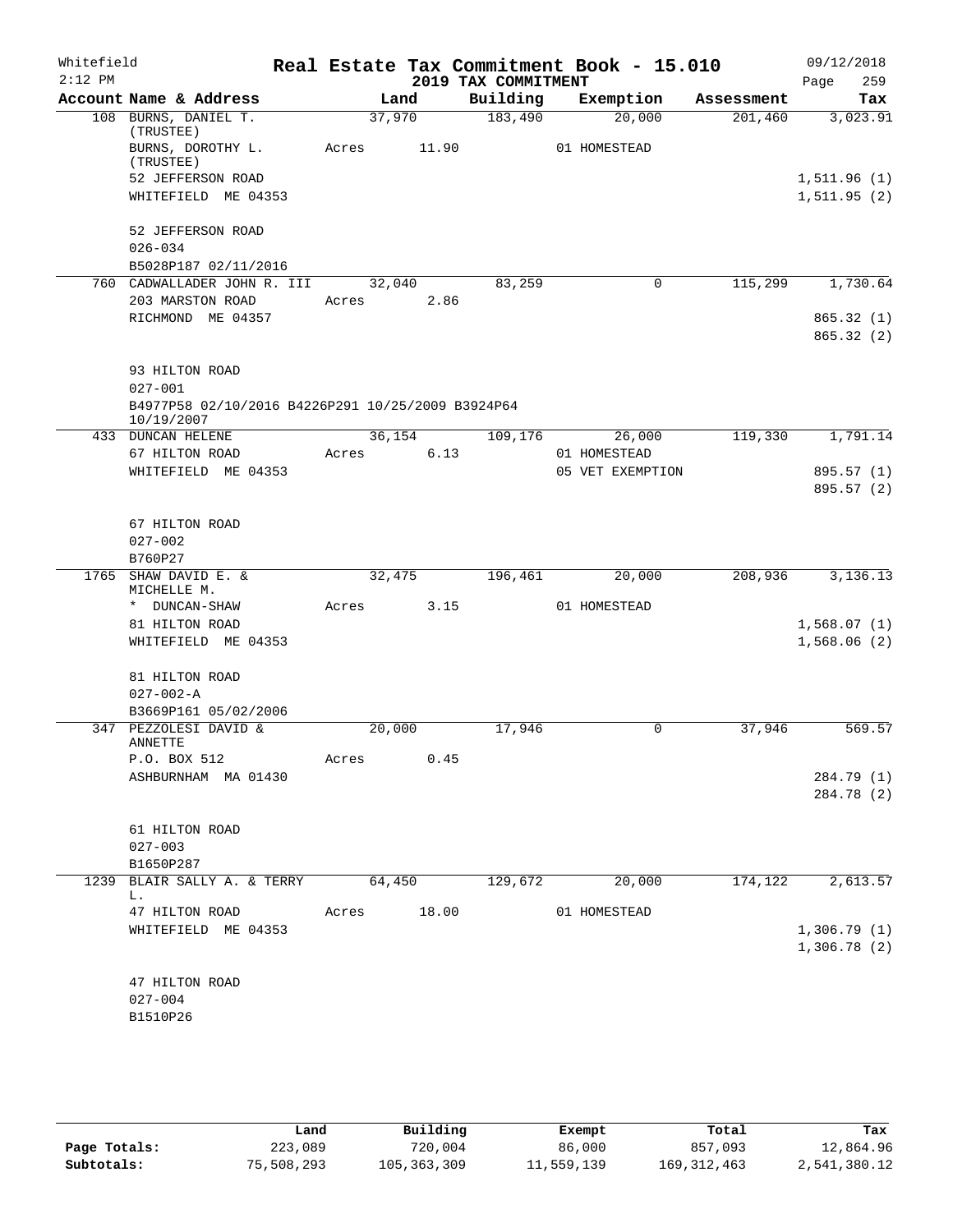| Whitefield                 |                                                                   |                       |            |                        |                                 | Real Estate Tax Commitment Book - 15.010 |                        | 09/12/2018         |
|----------------------------|-------------------------------------------------------------------|-----------------------|------------|------------------------|---------------------------------|------------------------------------------|------------------------|--------------------|
| $2:12$ PM                  | Account Name & Address                                            |                       |            | Land                   | 2019 TAX COMMITMENT<br>Building | Exemption                                | Assessment             | 260<br>Page<br>Tax |
|                            | 1695 BLAIR TERRY L. JR                                            |                       |            | 30,075                 | 96,819                          | $\Omega$                                 | 126,894                | 1,904.68           |
|                            | 23 HILTON ROAD                                                    |                       | Acres 1.55 |                        |                                 |                                          |                        |                    |
|                            | WHITEFIELD ME 04353                                               |                       |            |                        |                                 |                                          |                        | 952.34(1)          |
|                            |                                                                   |                       |            |                        |                                 |                                          |                        | 952.34(2)          |
|                            | 23 HILTON ROAD                                                    |                       |            |                        |                                 |                                          |                        |                    |
|                            | $027 - 004 - A$                                                   |                       |            |                        |                                 |                                          |                        |                    |
|                            | B4750P282 01/17/2014 B4623P272 01/30/2013 B3022P255               |                       |            |                        |                                 |                                          |                        |                    |
|                            | 65 FENDERSON MARK                                                 |                       |            | 2,100                  | $\Omega$                        | 0                                        | 2,100                  | 31.52              |
|                            | P.O BOX 39                                                        |                       |            | Acres 1.40             |                                 |                                          |                        |                    |
|                            | WHITEFIELD ME 04353                                               |                       |            |                        |                                 |                                          |                        | 15.76(1)           |
|                            |                                                                   |                       |            |                        |                                 |                                          |                        | 15.76(2)           |
|                            |                                                                   |                       |            |                        |                                 |                                          |                        |                    |
|                            | HILTON ROAD<br>$027 - 006$                                        |                       |            |                        |                                 |                                          |                        |                    |
|                            | B4813P152 08/29/2014 B3734P276 04/06/2005                         |                       |            |                        |                                 |                                          |                        |                    |
|                            | 1632 CUMMINGS TODD                                                |                       |            | 30,600                 | 156,473                         | 20,000                                   | 167,073                | 2,507.77           |
|                            | 34 EAST RIVER ROAD                                                |                       |            | Acres 1.90             |                                 | 01 HOMESTEAD                             |                        |                    |
|                            | WHITEFIELD ME 04353                                               |                       |            |                        |                                 |                                          |                        | 1, 253.89(1)       |
|                            |                                                                   |                       |            |                        |                                 |                                          |                        | 1, 253.88 (2)      |
|                            |                                                                   |                       |            |                        |                                 |                                          |                        |                    |
|                            | 34 EAST RIVER ROAD                                                |                       |            |                        |                                 |                                          |                        |                    |
|                            | $027 - 007$                                                       |                       |            |                        |                                 |                                          |                        |                    |
|                            | B4405P146 06/06/2011 B1926P135                                    |                       |            |                        |                                 |                                          |                        |                    |
|                            | 1375 BLAIR TERRY L. & SALLY                                       |                       |            | 30,210                 | 11,366                          | $\mathbf 0$                              | 41,576                 | 624.06             |
|                            | Α.                                                                |                       |            |                        |                                 |                                          |                        |                    |
|                            | 47 HILTON ROAD                                                    |                       | Acres      | 1.64                   |                                 |                                          |                        |                    |
|                            | WHITEFIELD ME 04353                                               |                       |            |                        |                                 |                                          |                        | 312.03(1)          |
|                            |                                                                   |                       |            |                        |                                 |                                          |                        | 312.03(2)          |
|                            | 42 EAST RIVER ROAD                                                |                       |            |                        |                                 |                                          |                        |                    |
|                            | $027 - 008$                                                       |                       |            |                        |                                 |                                          |                        |                    |
|                            | B3684P263 06/05/2006                                              |                       |            |                        |                                 |                                          |                        |                    |
|                            | 339 BROWN DAVID R. & LOIS                                         |                       |            | 31,215                 | 18,265                          | 0                                        | 49,480                 | 742.69             |
|                            | $\mathsf{C}$ .                                                    |                       |            |                        |                                 |                                          |                        |                    |
|                            | PO BOX 28                                                         |                       | Acres      | 2.31                   |                                 |                                          |                        |                    |
|                            | WHITEFIELD ME 04353                                               |                       |            |                        |                                 |                                          |                        | 371.35(1)          |
|                            |                                                                   |                       |            |                        |                                 |                                          |                        | 371.34 (2)         |
|                            |                                                                   |                       |            |                        |                                 |                                          |                        |                    |
|                            | 64 EAST RIVER ROAD                                                |                       |            |                        |                                 |                                          |                        |                    |
|                            | $027 - 009$<br>B4858P75 02/03/2015 B3709P171 07/14/2006 B1039P152 |                       |            |                        |                                 |                                          |                        |                    |
| 1108                       | MCCORMICK SEAN & LESLIE                                           |                       |            | 30,600                 | 136,183                         | 20,000                                   | 146,783                | 2, 203.21          |
|                            | 80 EAST RIVER ROAD                                                |                       | Acres      | 1.90                   |                                 | 01 HOMESTEAD                             |                        |                    |
|                            | WHITEFIELD ME 04353                                               |                       |            |                        |                                 |                                          |                        | 1, 101.61(1)       |
|                            |                                                                   |                       |            |                        |                                 |                                          |                        | 1,101.60(2)        |
|                            |                                                                   |                       |            |                        |                                 |                                          |                        |                    |
|                            | 80 EAST RIVER ROAD                                                |                       |            |                        |                                 |                                          |                        |                    |
|                            | $027 - 010$                                                       |                       |            |                        |                                 |                                          |                        |                    |
|                            | B2362P176                                                         |                       |            |                        |                                 |                                          |                        |                    |
| 546                        | WHITMORE RUBY D.                                                  |                       |            | 32,250                 | 8,080                           | 24,000                                   | 16,330                 | 245.11             |
|                            | 20 HILTON ROAD                                                    |                       | Acres      | 3.00                   |                                 | 01 HOMESTEAD                             |                        |                    |
|                            | WHITEFIELD ME 04353                                               |                       |            |                        |                                 | 04 BLIND                                 |                        | 122.56(1)          |
|                            |                                                                   |                       |            |                        |                                 |                                          |                        | 122.55(2)          |
|                            |                                                                   |                       |            |                        |                                 |                                          |                        |                    |
|                            | 20 HILTON ROAD<br>$027 - 012$                                     |                       |            |                        |                                 |                                          |                        |                    |
|                            | B1615P252                                                         |                       |            |                        |                                 |                                          |                        |                    |
|                            |                                                                   |                       |            |                        |                                 |                                          |                        |                    |
|                            |                                                                   | Land                  |            | Building               |                                 | Exempt                                   | Total                  | Tax                |
| Page Totals:<br>Subtotals: |                                                                   | 187,050<br>75,695,343 |            | 427,186<br>105,790,495 |                                 | 64,000<br>11,623,139                     | 550,236<br>169,862,699 | 8,259.04           |
|                            |                                                                   |                       |            |                        |                                 |                                          |                        | 2,549,639.16       |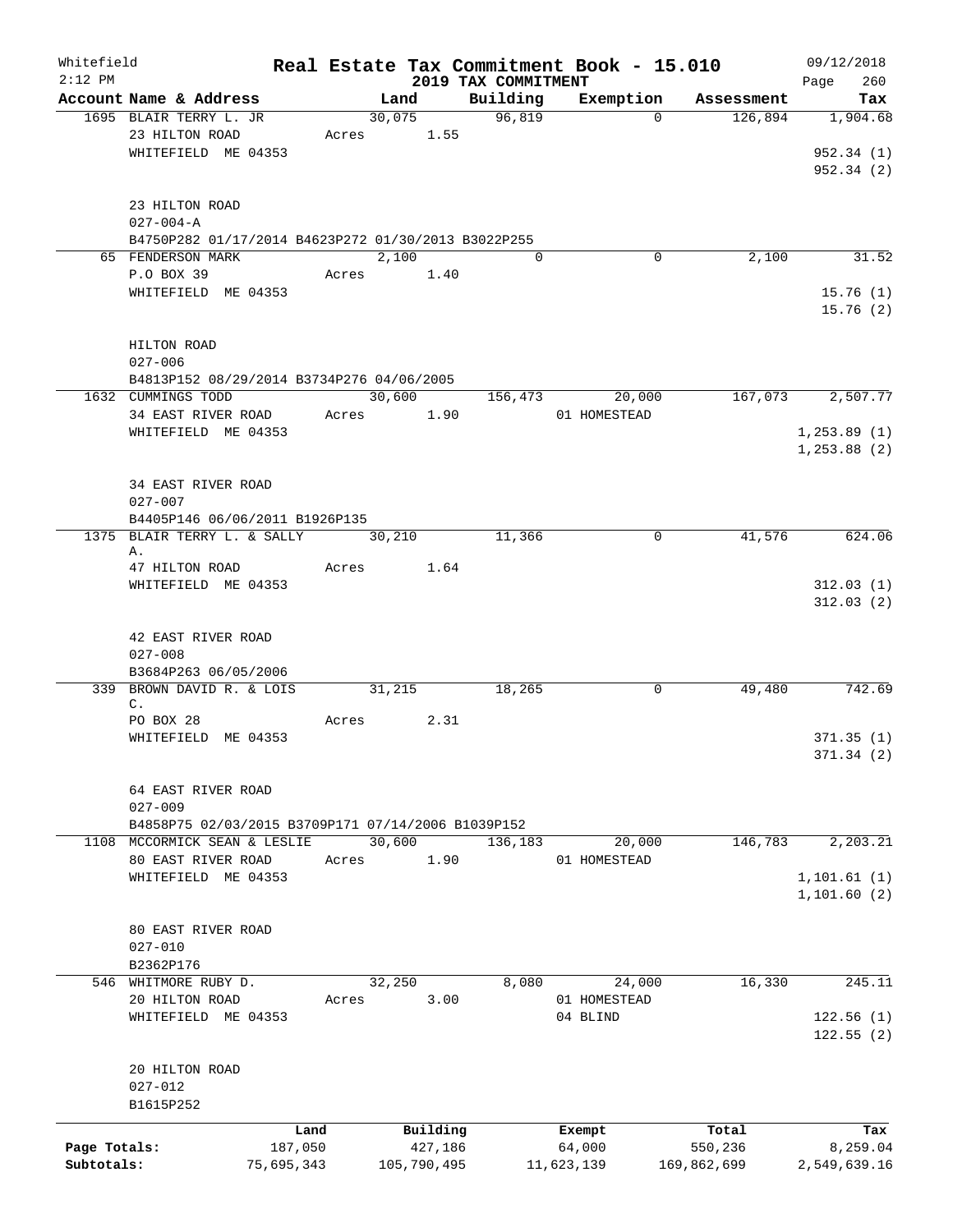| Whitefield<br>$2:12$ PM |                                                                                                 |       |        |       | 2019 TAX COMMITMENT | Real Estate Tax Commitment Book - 15.010 |            | 09/12/2018             |
|-------------------------|-------------------------------------------------------------------------------------------------|-------|--------|-------|---------------------|------------------------------------------|------------|------------------------|
|                         | Account Name & Address                                                                          |       | Land   |       | Building            | Exemption                                | Assessment | Page<br>261<br>Tax     |
|                         | 440 BOWDEN BRADLEY L. &                                                                         |       | 30,000 |       | 41,433              | 20,000                                   | 51,433     | 772.01                 |
|                         | SHARI                                                                                           |       |        |       |                     |                                          |            |                        |
|                         | PO BOX 91                                                                                       | Acres |        | 1.10  |                     | 01 HOMESTEAD                             |            |                        |
|                         | WHITEFIELD ME 04353                                                                             |       |        |       |                     |                                          |            | 386.01(1)<br>386.00(2) |
|                         |                                                                                                 |       |        |       |                     |                                          |            |                        |
|                         | 28 HILTON ROAD                                                                                  |       |        |       |                     |                                          |            |                        |
|                         | $027 - 013$                                                                                     |       |        |       |                     |                                          |            |                        |
|                         | B3957P306 01/15/2008 B1548P63                                                                   |       |        |       |                     |                                          |            |                        |
|                         | 292 EMERY MICHAEL &<br><b>JEANNINE</b>                                                          |       | 30,750 |       | 137,934             | 20,000                                   | 148,684    | 2, 231.75              |
|                         | 42 HILTON ROAD                                                                                  | Acres |        | 2.00  |                     | 01 HOMESTEAD                             |            |                        |
|                         | WHITEFIELD ME 04353                                                                             |       |        |       |                     |                                          |            | 1, 115.88(1)           |
|                         |                                                                                                 |       |        |       |                     |                                          |            | 1, 115.87(2)           |
|                         | 42 HILTON ROAD                                                                                  |       |        |       |                     |                                          |            |                        |
|                         | $027 - 014$                                                                                     |       |        |       |                     |                                          |            |                        |
|                         | B4315P68 09/10/2010 B2921P229                                                                   |       |        |       |                     |                                          |            |                        |
|                         | 1590 MCLENNAN ERICA S. &<br>ADAM P.                                                             |       | 40,850 |       | 10,801              | 0                                        | 51,651     | 775.28                 |
|                         | 3915 SOLDIERFISH STREET Acres                                                                   |       |        | 12.00 |                     |                                          |            |                        |
|                         | WALDORF MD 20605                                                                                |       |        |       |                     |                                          |            | 387.64(1)              |
|                         |                                                                                                 |       |        |       |                     |                                          |            | 387.64 (2)             |
|                         |                                                                                                 |       |        |       |                     |                                          |            |                        |
|                         | 62 HILTON ROAD<br>$027 - 015$                                                                   |       |        |       |                     |                                          |            |                        |
|                         | B4814P222 09/03/2014 B4693P212 07/31/2013 B4693P201<br>07/31/2013 B4685P96 07/10/2013 B2707P139 |       |        |       |                     |                                          |            |                        |
|                         | 151 WALTZ, ALEX P                                                                               |       | 36,354 |       | 115,665             | 0                                        | 152,019    | 2,281.81               |
|                         | 38 SPLIT ROCK ROAD                                                                              | Acres |        | 6.38  |                     |                                          |            |                        |
|                         | WALPOLE ME 04573                                                                                |       |        |       |                     |                                          |            | 1, 140.91(1)           |
|                         |                                                                                                 |       |        |       |                     |                                          |            | 1, 140.90(2)           |
|                         | 79 JEFFERSON ROAD                                                                               |       |        |       |                     |                                          |            |                        |
|                         | $027 - 016$                                                                                     |       |        |       |                     |                                          |            |                        |
|                         | B5176P69 09/06/2017                                                                             |       |        |       |                     |                                          |            |                        |
|                         | 929 SWEET PATRICIA D. &                                                                         |       | 35,650 |       | 131,966             | 20,000                                   | 147,616    | 2, 215.72              |
|                         | CHARLES                                                                                         |       |        |       |                     |                                          |            |                        |
|                         | 65 JEFFERSON ROAD                                                                               | Acres |        | 5.50  |                     | 01 HOMESTEAD                             |            |                        |
|                         | WHITEFIELD ME 04353                                                                             |       |        |       |                     |                                          |            | 1,107.86(1)            |
|                         |                                                                                                 |       |        |       |                     |                                          |            | 1,107.86(2)            |
|                         | 65 JEFFERSON ROAD                                                                               |       |        |       |                     |                                          |            |                        |
|                         | $027 - 016 - A$                                                                                 |       |        |       |                     |                                          |            |                        |
|                         | B1313P19                                                                                        |       |        |       |                     |                                          |            |                        |
| 437                     | RUBIN ROBERT J. &                                                                               |       | 40,000 |       | 111,751             | 0                                        | 151,751    | 2,277.78               |
|                         | CHERYL B. AYER                                                                                  |       |        |       |                     |                                          |            |                        |
|                         | 28 EASTWARD ROAD                                                                                | Acres |        | 1.40  |                     |                                          |            |                        |
|                         | ROCKPORT ME 04856                                                                               |       |        |       |                     |                                          |            | 1,138.89(1)            |
|                         |                                                                                                 |       |        |       |                     |                                          |            | 1,138.89(2)            |
|                         |                                                                                                 |       |        |       |                     |                                          |            |                        |
|                         | 111 CLARY LAKE LANE<br>$028 - 001$                                                              |       |        |       |                     |                                          |            |                        |
|                         | B3352P154 08/26/2004                                                                            |       |        |       |                     |                                          |            |                        |
|                         |                                                                                                 |       |        |       |                     |                                          |            |                        |
|                         |                                                                                                 |       |        |       |                     |                                          |            |                        |

|              | Land       | Building    | Exempt     | Total       | Tax          |
|--------------|------------|-------------|------------|-------------|--------------|
| Page Totals: | 213,604    | 549,550     | 60,000     | 703,154     | 10,554.35    |
| Subtotals:   | 75,908,947 | 106,340,045 | 11,683,139 | 170,565,853 | 2,560,193.51 |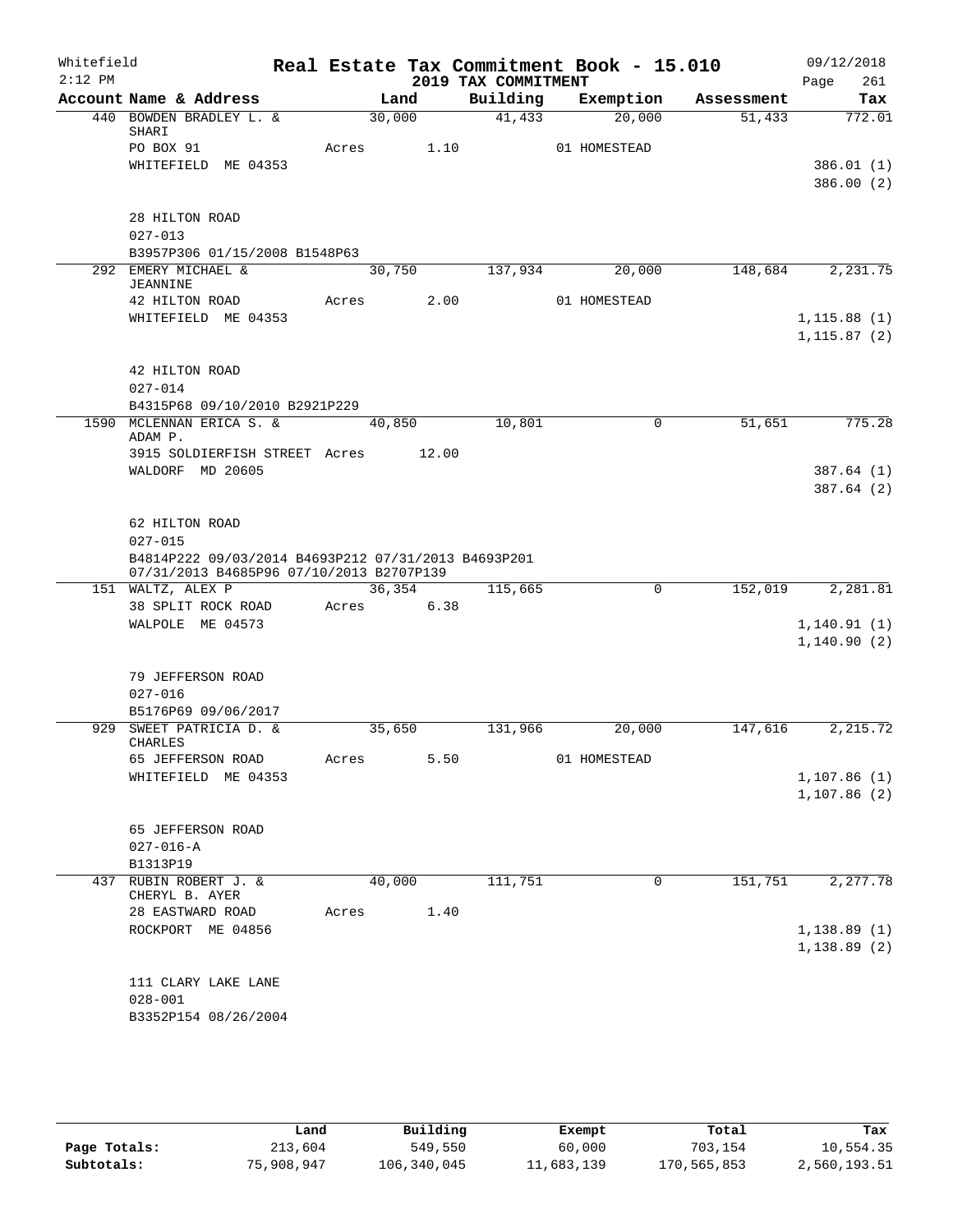| Whitefield |                                                                  |       |        |                     | Real Estate Tax Commitment Book - 15.010 |                      | 09/12/2018             |
|------------|------------------------------------------------------------------|-------|--------|---------------------|------------------------------------------|----------------------|------------------------|
| $2:12$ PM  | Account Name & Address                                           |       | Land   | 2019 TAX COMMITMENT | Exemption                                |                      | 262<br>Page            |
|            | 142 HILLSTROM DAVID S. &                                         |       | 35,000 | Building<br>53,355  | $\Omega$                                 | Assessment<br>88,355 | Tax<br>1,326.21        |
|            | GAIL A.                                                          |       |        |                     |                                          |                      |                        |
|            | 81 NORTHERN AVENUE                                               | Acres | 0.90   |                     |                                          |                      |                        |
|            | FARMINGDALE ME 04344                                             |       |        |                     |                                          |                      | 663.11(1)              |
|            |                                                                  |       |        |                     |                                          |                      | 663.10(2)              |
|            |                                                                  |       |        |                     |                                          |                      |                        |
|            | 110 CLARY LAKE LANE                                              |       |        |                     |                                          |                      |                        |
|            | $028 - 002$                                                      |       |        |                     |                                          |                      |                        |
|            | B4902P144 06/30/2015 B4837P205 11/14/2014 B610P460<br>06/21/1965 |       |        |                     |                                          |                      |                        |
|            | 884 HARKINS TIMOTHY II                                           |       | 30,000 | 52,263              | 20,000                                   | 62,263               | 934.57                 |
|            | P. O. BOX 93                                                     | Acres | 0.92   |                     | 01 HOMESTEAD                             |                      |                        |
|            | WHITEFIELD ME 04353                                              |       |        |                     |                                          |                      | 467.29(1)              |
|            |                                                                  |       |        |                     |                                          |                      | 467.28 (2)             |
|            |                                                                  |       |        |                     |                                          |                      |                        |
|            | 104 CLARY LAKE LANE                                              |       |        |                     |                                          |                      |                        |
|            | $028 - 002 - A$                                                  |       |        |                     |                                          |                      |                        |
|            | B4716P38 09/26/2013 B1632P126<br>16 ANDERSEN WILLIAM H.,         |       | 35,000 | 21,535              | $\mathbf 0$                              | 56,535               | 848.59                 |
|            | ANDERSEN CHARLENE &                                              |       |        |                     |                                          |                      |                        |
|            | DUDLEY PENILYN                                                   | Acres | 0.61   |                     |                                          |                      |                        |
|            | 19 PIMLICO POND ROAD                                             |       |        |                     |                                          |                      | 424.30(1)              |
|            | FORESTDALE MA 02644                                              |       |        |                     |                                          |                      | 424.29(2)              |
|            |                                                                  |       |        |                     |                                          |                      |                        |
|            | HORNPOUT LANE                                                    |       |        |                     |                                          |                      |                        |
|            | $028 - 003$                                                      |       |        |                     |                                          |                      |                        |
|            | B4804P65 07/30/2014<br>1532 ANDERSON CHARLENE                    |       | 35,000 | 39,781              | $\mathbf 0$                              | 74,781               | 1,122.46               |
|            | C/O WILLIAM ANDERSON                                             | Acres | 0.61   |                     |                                          |                      |                        |
|            | 19 PIMILICO POND ROAD                                            |       |        |                     |                                          |                      | 561.23(1)              |
|            | FORESTDALE MA 02641                                              |       |        |                     |                                          |                      | 561.23(2)              |
|            |                                                                  |       |        |                     |                                          |                      |                        |
|            | HORNPOUT LANE                                                    |       |        |                     |                                          |                      |                        |
|            | $028 - 004$                                                      |       |        |                     |                                          |                      |                        |
|            | B1565P240                                                        |       |        |                     |                                          |                      |                        |
|            | 1166 DONOVAN WILLIAM J. II &<br>JANET                            |       | 35,000 | 40,885              | 0                                        | 75,885               | 1,139.03               |
|            | PO BOX 821                                                       | Acres | 0.41   |                     |                                          |                      |                        |
|            | GARDINER ME 04345                                                |       |        |                     |                                          |                      | 569.52 (1)             |
|            |                                                                  |       |        |                     |                                          |                      | 569.51(2)              |
|            |                                                                  |       |        |                     |                                          |                      |                        |
|            | 13 HORNPOUT LANE                                                 |       |        |                     |                                          |                      |                        |
|            | $028 - 005$                                                      |       |        |                     |                                          |                      |                        |
|            | B1255P50                                                         |       |        |                     |                                          |                      |                        |
|            | 1394 FRIZZELL GORDON                                             |       | 40,000 | 80,250              | 0                                        | 120,250              | 1,804.95               |
|            | PO BOX 217                                                       | Acres | 0.34   |                     |                                          |                      |                        |
|            | EDGECOMB ME 04556                                                |       |        |                     |                                          |                      | 902.48(1)<br>902.47(2) |
|            |                                                                  |       |        |                     |                                          |                      |                        |
|            | 26 HORNPOUT LANE                                                 |       |        |                     |                                          |                      |                        |
|            | $028 - 006$                                                      |       |        |                     |                                          |                      |                        |
|            | B3603P145 12/09/2005                                             |       |        |                     |                                          |                      |                        |
|            |                                                                  |       |        |                     |                                          |                      |                        |

|              | Land       | Building    | Exempt     | Total       | Tax          |
|--------------|------------|-------------|------------|-------------|--------------|
| Page Totals: | 210,000    | 288,069     | 20,000     | 478,069     | 7,175.81     |
| Subtotals:   | 76,118,947 | 106,628,114 | 11,703,139 | 171,043,922 | 2,567,369.32 |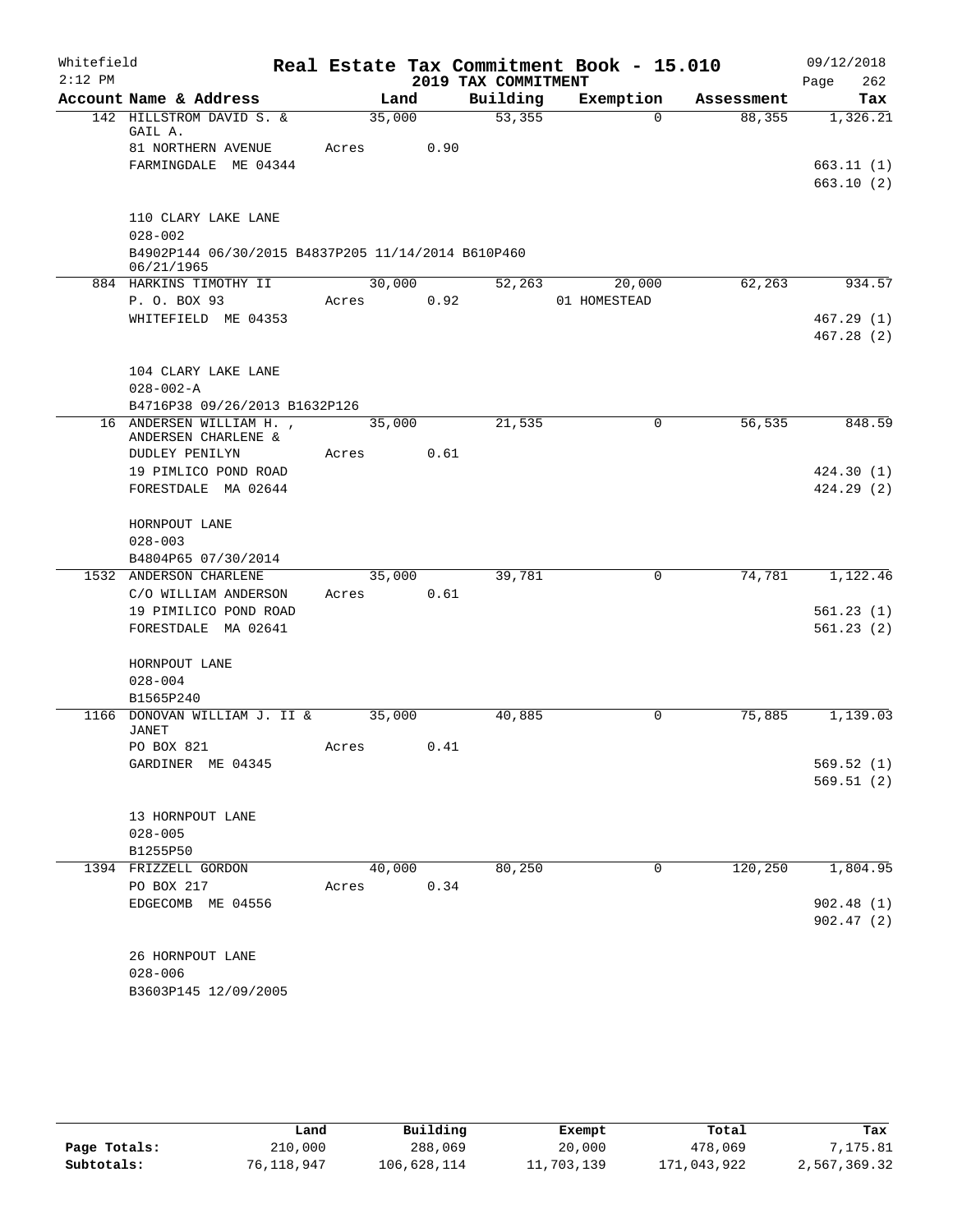| Whitefield   |                                |            |       |                |       |                     | Real Estate Tax Commitment Book - 15.010 |             | 09/12/2018      |
|--------------|--------------------------------|------------|-------|----------------|-------|---------------------|------------------------------------------|-------------|-----------------|
| $2:12$ PM    | Account Name & Address         |            |       |                |       | 2019 TAX COMMITMENT |                                          | Assessment  | 263<br>Page     |
|              | 1345 CRUMMETT THURLOW E        |            |       | Land<br>35,000 |       | Building<br>115,500 | Exemption<br>$\Omega$                    | 150, 500    | Tax<br>2,259.00 |
|              | STUTZER, KAREN                 |            | Acres |                | 0.38  |                     |                                          |             |                 |
|              | 5 VALLEY VIEW CT.              |            |       |                |       |                     |                                          |             | 1, 129.50(1)    |
|              | NEWTON NJ 07860                |            |       |                |       |                     |                                          |             | 1,129.50(2)     |
|              |                                |            |       |                |       |                     |                                          |             |                 |
|              | 21 HORNPOUT LANE               |            |       |                |       |                     |                                          |             |                 |
|              | $028 - 007$                    |            |       |                |       |                     |                                          |             |                 |
|              | B5188P270 09/18/2017           |            |       |                |       |                     |                                          |             |                 |
|              | 1041 BARNSTEIN JOHN & SHEILA   |            |       | 35,000         |       | 13,965              | 0                                        | 48,965      | 734.96          |
|              | P.O. BOX 5                     |            | Acres |                | 0.26  |                     |                                          |             |                 |
|              | WARREN ME 04864                |            |       |                |       |                     |                                          |             | 367.48(1)       |
|              |                                |            |       |                |       |                     |                                          |             | 367.48(2)       |
|              |                                |            |       |                |       |                     |                                          |             |                 |
|              | 35 HORNPOUT LANE               |            |       |                |       |                     |                                          |             |                 |
|              | $028 - 008$                    |            |       |                |       |                     |                                          |             |                 |
|              | B2375P253                      |            |       |                |       |                     |                                          |             |                 |
|              | 625 GOLDBERG ELEANOR J.        |            |       | 43,345         |       | 95,244              | 0                                        | 138,589     | 2,080.22        |
|              | 146 WHITNEY AVENUE             |            | Acres |                | 3.73  |                     |                                          |             |                 |
|              | PORTLAND ME 04102              |            |       |                |       |                     |                                          |             | 1,040.11(1)     |
|              |                                |            |       |                |       |                     |                                          |             | 1,040.11(2)     |
|              | 39 HORNPOUT LANE               |            |       |                |       |                     |                                          |             |                 |
|              | $028 - 009$                    |            |       |                |       |                     |                                          |             |                 |
|              | 115 FERGUSSON SARA J.          |            |       | 43,000         |       | 12,838              | 0                                        | 55,838      | 838.13          |
|              | * FERGUSSON GEORGE             |            | Acres |                | 3.50  |                     |                                          |             |                 |
|              | 341 JEFFERSON ROAD             |            |       |                |       |                     |                                          |             | 419.07(1)       |
|              | WHITEFIELD ME 04353            |            |       |                |       |                     |                                          |             | 419.06(2)       |
|              |                                |            |       |                |       |                     |                                          |             |                 |
|              | 342 JEFFERSON ROAD             |            |       |                |       |                     |                                          |             |                 |
|              | $029 - 001$                    |            |       |                |       |                     |                                          |             |                 |
|              | B1462P23                       |            |       |                |       |                     |                                          |             |                 |
|              | 831 FERGUSSON GEORGE S &       |            |       | 40,000         |       | 98,728              | 20,000                                   | 118,728     | 1,782.11        |
|              | MARGARET ANNE                  |            |       |                |       |                     |                                          |             |                 |
|              | 326 JEFFERSON ROAD             |            | Acres |                | 0.86  |                     | 01 HOMESTEAD                             |             |                 |
|              | WHITEFIELD ME 04353            |            |       |                |       |                     |                                          |             | 891.06 (1)      |
|              |                                |            |       |                |       |                     |                                          |             | 891.05 (2)      |
|              | 326 JEFFERSON ROAD             |            |       |                |       |                     |                                          |             |                 |
|              | $029 - 001 - A$                |            |       |                |       |                     |                                          |             |                 |
|              | B4989P255 03/25/2016 B1573P330 |            |       |                |       |                     |                                          |             |                 |
|              | 1411 VIGUE, THOMAS             |            |       | 40,000         |       | 79,687              | 0                                        | 119,687     | 1,796.50        |
|              | P.O. BOX 173                   |            | Acres |                | 1.15  |                     |                                          |             |                 |
|              | WHITEFIELD ME 04353            |            |       |                |       |                     |                                          |             | 898.25 (1)      |
|              |                                |            |       |                |       |                     |                                          |             | 898.25 (2)      |
|              |                                |            |       |                |       |                     |                                          |             |                 |
|              | 318 JEFFERSON ROAD             |            |       |                |       |                     |                                          |             |                 |
|              | $029 - 002$                    |            |       |                |       |                     |                                          |             |                 |
|              | B4951P90 11/19/2015 B2570P203  |            |       |                |       |                     |                                          |             |                 |
|              | 1276 JORDAN DOUGLAS J. &       |            |       | 44,986         |       | 2,236               | 0                                        | 47,222      | 708.80          |
|              | JULIA A.<br>PO BOX 223         |            | Acres |                | 17.17 |                     |                                          |             |                 |
|              | WHITEFIELD ME 04353            |            |       |                |       |                     |                                          |             | 354.40(1)       |
|              |                                |            |       |                |       |                     |                                          |             | 354.40(2)       |
|              |                                |            |       |                |       |                     |                                          |             |                 |
|              | <b>JEFFERSON ROAD</b>          |            |       |                |       |                     |                                          |             |                 |
|              | $029 - 003$                    |            |       |                |       |                     |                                          |             |                 |
|              | B2512P103 10/28/1999           |            |       |                |       |                     |                                          |             |                 |
|              |                                |            |       |                |       |                     |                                          |             |                 |
|              |                                | Land       |       | Building       |       |                     | Exempt                                   | Total       | Tax             |
| Page Totals: |                                | 281,331    |       | 418,198        |       |                     | 20,000                                   | 679,529     | 10,199.72       |
| Subtotals:   |                                | 76,400,278 |       | 107,046,312    |       |                     | 11,723,139                               | 171,723,451 | 2,577,569.04    |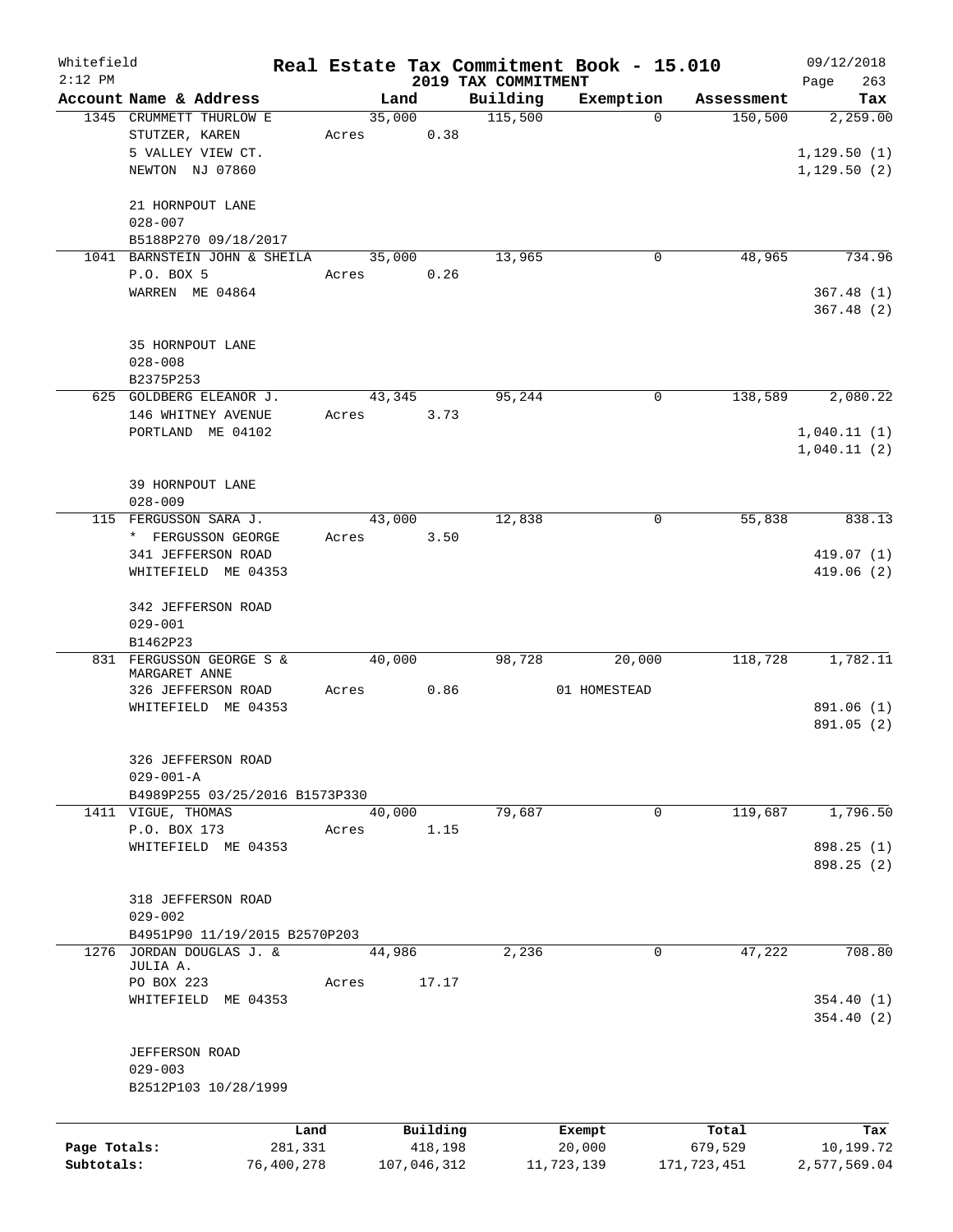| 2019 TAX COMMITMENT<br>Account Name & Address<br>Building<br>Exemption<br>Land<br>Assessment<br>Tax<br>90, 360<br>1172 PRESCOTT LARRY &<br>35,000<br>125,360<br>$\Omega$<br>SANDRA, TRUST<br>TRUSTEE, CLARY LAKE<br>0.30<br>Acres<br>REALTY<br>17 KINGS ROAD<br>YORK ME 03909<br>23 PICKEREL LANE<br>$029 - 004$<br>B2517P146 11/15/1999<br>165 POTTER MICHAEL & GAIL<br>40,000<br>26,096<br>66,096<br>0<br>PRATT<br>264 STARBIRD CORNER<br>0.17<br>Acres<br>ROAD<br>BOWDOIN ME 04287<br>25 PICKEREL LANE<br>$029 - 005$<br>B3970P82 02/25/2008<br>1024 SHAW ERNEST D. &<br>33,092<br>68,092<br>35,000<br>0<br>* GINGROW-SHAW MARY M. Acres<br>0.25<br>865 SO. BELFAST AVENUE<br>AUGUSTA ME 04330<br>31 PICKEREL LANE<br>$029 - 006$<br>B2384P135 09/25/1998<br>924 ROLLINS RONALD<br>35,000<br>53,412<br>88,412<br>$\mathbf 0$<br>386 MILLS ROAD<br>0.10<br>Acres<br>WHITEFIELD ME 04353<br>15 BASS LANE<br>$029 - 007$<br>B5151P286 06/20/2017<br>692 VITI STEPHEN F.<br>40,000<br>59,227<br>0<br>99,227<br>1,489.40<br>17 BASS LN.<br>0.14<br>Acres<br>WHITEFIELD ME 04353<br>17 BASS LANE<br>$029 - 008$<br>B2112P40<br>40,000<br>95,936<br>135,936<br>267 PRESCOTT EZELDA P.<br>0<br>TRUST<br>0.36<br>400 MILLS ROAD<br>Acres<br>WHITEFIELD ME 04353<br>68 PLEASANT POND LANE<br>$029 - 009$<br>B2862P282 | Whitefield |  |  | Real Estate Tax Commitment Book - 15.010 | 09/12/2018  |
|----------------------------------------------------------------------------------------------------------------------------------------------------------------------------------------------------------------------------------------------------------------------------------------------------------------------------------------------------------------------------------------------------------------------------------------------------------------------------------------------------------------------------------------------------------------------------------------------------------------------------------------------------------------------------------------------------------------------------------------------------------------------------------------------------------------------------------------------------------------------------------------------------------------------------------------------------------------------------------------------------------------------------------------------------------------------------------------------------------------------------------------------------------------------------------------------------------------------------------------------------------------------------------------------------------------|------------|--|--|------------------------------------------|-------------|
| 1,881.65<br>940.83(1)<br>940.82(2)<br>992.10<br>496.05(1)<br>496.05 (2)<br>1,022.06<br>511.03(1)<br>511.03(2)<br>1,327.06<br>663.53(1)<br>663.53(2)<br>744.70 (2)<br>2,040.40<br>1,020.20(1)<br>1,020.20(2)                                                                                                                                                                                                                                                                                                                                                                                                                                                                                                                                                                                                                                                                                                                                                                                                                                                                                                                                                                                                                                                                                                    | $2:12$ PM  |  |  |                                          | 264<br>Page |
|                                                                                                                                                                                                                                                                                                                                                                                                                                                                                                                                                                                                                                                                                                                                                                                                                                                                                                                                                                                                                                                                                                                                                                                                                                                                                                                |            |  |  |                                          |             |
|                                                                                                                                                                                                                                                                                                                                                                                                                                                                                                                                                                                                                                                                                                                                                                                                                                                                                                                                                                                                                                                                                                                                                                                                                                                                                                                |            |  |  |                                          |             |
|                                                                                                                                                                                                                                                                                                                                                                                                                                                                                                                                                                                                                                                                                                                                                                                                                                                                                                                                                                                                                                                                                                                                                                                                                                                                                                                |            |  |  |                                          |             |
|                                                                                                                                                                                                                                                                                                                                                                                                                                                                                                                                                                                                                                                                                                                                                                                                                                                                                                                                                                                                                                                                                                                                                                                                                                                                                                                |            |  |  |                                          |             |
|                                                                                                                                                                                                                                                                                                                                                                                                                                                                                                                                                                                                                                                                                                                                                                                                                                                                                                                                                                                                                                                                                                                                                                                                                                                                                                                |            |  |  |                                          |             |
|                                                                                                                                                                                                                                                                                                                                                                                                                                                                                                                                                                                                                                                                                                                                                                                                                                                                                                                                                                                                                                                                                                                                                                                                                                                                                                                |            |  |  |                                          |             |
|                                                                                                                                                                                                                                                                                                                                                                                                                                                                                                                                                                                                                                                                                                                                                                                                                                                                                                                                                                                                                                                                                                                                                                                                                                                                                                                |            |  |  |                                          |             |
|                                                                                                                                                                                                                                                                                                                                                                                                                                                                                                                                                                                                                                                                                                                                                                                                                                                                                                                                                                                                                                                                                                                                                                                                                                                                                                                |            |  |  |                                          |             |
| 744.70 (1)                                                                                                                                                                                                                                                                                                                                                                                                                                                                                                                                                                                                                                                                                                                                                                                                                                                                                                                                                                                                                                                                                                                                                                                                                                                                                                     |            |  |  |                                          |             |
|                                                                                                                                                                                                                                                                                                                                                                                                                                                                                                                                                                                                                                                                                                                                                                                                                                                                                                                                                                                                                                                                                                                                                                                                                                                                                                                |            |  |  |                                          |             |
|                                                                                                                                                                                                                                                                                                                                                                                                                                                                                                                                                                                                                                                                                                                                                                                                                                                                                                                                                                                                                                                                                                                                                                                                                                                                                                                |            |  |  |                                          |             |
|                                                                                                                                                                                                                                                                                                                                                                                                                                                                                                                                                                                                                                                                                                                                                                                                                                                                                                                                                                                                                                                                                                                                                                                                                                                                                                                |            |  |  |                                          |             |
|                                                                                                                                                                                                                                                                                                                                                                                                                                                                                                                                                                                                                                                                                                                                                                                                                                                                                                                                                                                                                                                                                                                                                                                                                                                                                                                |            |  |  |                                          |             |
|                                                                                                                                                                                                                                                                                                                                                                                                                                                                                                                                                                                                                                                                                                                                                                                                                                                                                                                                                                                                                                                                                                                                                                                                                                                                                                                |            |  |  |                                          |             |
|                                                                                                                                                                                                                                                                                                                                                                                                                                                                                                                                                                                                                                                                                                                                                                                                                                                                                                                                                                                                                                                                                                                                                                                                                                                                                                                |            |  |  |                                          |             |
|                                                                                                                                                                                                                                                                                                                                                                                                                                                                                                                                                                                                                                                                                                                                                                                                                                                                                                                                                                                                                                                                                                                                                                                                                                                                                                                |            |  |  |                                          |             |
|                                                                                                                                                                                                                                                                                                                                                                                                                                                                                                                                                                                                                                                                                                                                                                                                                                                                                                                                                                                                                                                                                                                                                                                                                                                                                                                |            |  |  |                                          |             |
|                                                                                                                                                                                                                                                                                                                                                                                                                                                                                                                                                                                                                                                                                                                                                                                                                                                                                                                                                                                                                                                                                                                                                                                                                                                                                                                |            |  |  |                                          |             |
|                                                                                                                                                                                                                                                                                                                                                                                                                                                                                                                                                                                                                                                                                                                                                                                                                                                                                                                                                                                                                                                                                                                                                                                                                                                                                                                |            |  |  |                                          |             |
|                                                                                                                                                                                                                                                                                                                                                                                                                                                                                                                                                                                                                                                                                                                                                                                                                                                                                                                                                                                                                                                                                                                                                                                                                                                                                                                |            |  |  |                                          |             |
|                                                                                                                                                                                                                                                                                                                                                                                                                                                                                                                                                                                                                                                                                                                                                                                                                                                                                                                                                                                                                                                                                                                                                                                                                                                                                                                |            |  |  |                                          |             |
|                                                                                                                                                                                                                                                                                                                                                                                                                                                                                                                                                                                                                                                                                                                                                                                                                                                                                                                                                                                                                                                                                                                                                                                                                                                                                                                |            |  |  |                                          |             |
|                                                                                                                                                                                                                                                                                                                                                                                                                                                                                                                                                                                                                                                                                                                                                                                                                                                                                                                                                                                                                                                                                                                                                                                                                                                                                                                |            |  |  |                                          |             |
|                                                                                                                                                                                                                                                                                                                                                                                                                                                                                                                                                                                                                                                                                                                                                                                                                                                                                                                                                                                                                                                                                                                                                                                                                                                                                                                |            |  |  |                                          |             |
|                                                                                                                                                                                                                                                                                                                                                                                                                                                                                                                                                                                                                                                                                                                                                                                                                                                                                                                                                                                                                                                                                                                                                                                                                                                                                                                |            |  |  |                                          |             |
|                                                                                                                                                                                                                                                                                                                                                                                                                                                                                                                                                                                                                                                                                                                                                                                                                                                                                                                                                                                                                                                                                                                                                                                                                                                                                                                |            |  |  |                                          |             |
|                                                                                                                                                                                                                                                                                                                                                                                                                                                                                                                                                                                                                                                                                                                                                                                                                                                                                                                                                                                                                                                                                                                                                                                                                                                                                                                |            |  |  |                                          |             |
|                                                                                                                                                                                                                                                                                                                                                                                                                                                                                                                                                                                                                                                                                                                                                                                                                                                                                                                                                                                                                                                                                                                                                                                                                                                                                                                |            |  |  |                                          |             |
|                                                                                                                                                                                                                                                                                                                                                                                                                                                                                                                                                                                                                                                                                                                                                                                                                                                                                                                                                                                                                                                                                                                                                                                                                                                                                                                |            |  |  |                                          |             |
|                                                                                                                                                                                                                                                                                                                                                                                                                                                                                                                                                                                                                                                                                                                                                                                                                                                                                                                                                                                                                                                                                                                                                                                                                                                                                                                |            |  |  |                                          |             |
|                                                                                                                                                                                                                                                                                                                                                                                                                                                                                                                                                                                                                                                                                                                                                                                                                                                                                                                                                                                                                                                                                                                                                                                                                                                                                                                |            |  |  |                                          |             |
|                                                                                                                                                                                                                                                                                                                                                                                                                                                                                                                                                                                                                                                                                                                                                                                                                                                                                                                                                                                                                                                                                                                                                                                                                                                                                                                |            |  |  |                                          |             |
|                                                                                                                                                                                                                                                                                                                                                                                                                                                                                                                                                                                                                                                                                                                                                                                                                                                                                                                                                                                                                                                                                                                                                                                                                                                                                                                |            |  |  |                                          |             |
|                                                                                                                                                                                                                                                                                                                                                                                                                                                                                                                                                                                                                                                                                                                                                                                                                                                                                                                                                                                                                                                                                                                                                                                                                                                                                                                |            |  |  |                                          |             |
|                                                                                                                                                                                                                                                                                                                                                                                                                                                                                                                                                                                                                                                                                                                                                                                                                                                                                                                                                                                                                                                                                                                                                                                                                                                                                                                |            |  |  |                                          |             |
|                                                                                                                                                                                                                                                                                                                                                                                                                                                                                                                                                                                                                                                                                                                                                                                                                                                                                                                                                                                                                                                                                                                                                                                                                                                                                                                |            |  |  |                                          |             |
|                                                                                                                                                                                                                                                                                                                                                                                                                                                                                                                                                                                                                                                                                                                                                                                                                                                                                                                                                                                                                                                                                                                                                                                                                                                                                                                |            |  |  |                                          |             |
|                                                                                                                                                                                                                                                                                                                                                                                                                                                                                                                                                                                                                                                                                                                                                                                                                                                                                                                                                                                                                                                                                                                                                                                                                                                                                                                |            |  |  |                                          |             |
|                                                                                                                                                                                                                                                                                                                                                                                                                                                                                                                                                                                                                                                                                                                                                                                                                                                                                                                                                                                                                                                                                                                                                                                                                                                                                                                |            |  |  |                                          |             |
|                                                                                                                                                                                                                                                                                                                                                                                                                                                                                                                                                                                                                                                                                                                                                                                                                                                                                                                                                                                                                                                                                                                                                                                                                                                                                                                |            |  |  |                                          |             |
|                                                                                                                                                                                                                                                                                                                                                                                                                                                                                                                                                                                                                                                                                                                                                                                                                                                                                                                                                                                                                                                                                                                                                                                                                                                                                                                |            |  |  |                                          |             |
|                                                                                                                                                                                                                                                                                                                                                                                                                                                                                                                                                                                                                                                                                                                                                                                                                                                                                                                                                                                                                                                                                                                                                                                                                                                                                                                |            |  |  |                                          |             |
|                                                                                                                                                                                                                                                                                                                                                                                                                                                                                                                                                                                                                                                                                                                                                                                                                                                                                                                                                                                                                                                                                                                                                                                                                                                                                                                |            |  |  |                                          |             |
|                                                                                                                                                                                                                                                                                                                                                                                                                                                                                                                                                                                                                                                                                                                                                                                                                                                                                                                                                                                                                                                                                                                                                                                                                                                                                                                |            |  |  |                                          |             |
|                                                                                                                                                                                                                                                                                                                                                                                                                                                                                                                                                                                                                                                                                                                                                                                                                                                                                                                                                                                                                                                                                                                                                                                                                                                                                                                |            |  |  |                                          |             |
|                                                                                                                                                                                                                                                                                                                                                                                                                                                                                                                                                                                                                                                                                                                                                                                                                                                                                                                                                                                                                                                                                                                                                                                                                                                                                                                |            |  |  |                                          |             |

|              | Land       | Building    | Exempt     | Total       | Tax          |
|--------------|------------|-------------|------------|-------------|--------------|
| Page Totals: | 225,000    | 358,123     |            | 583,123     | 8,752.67     |
| Subtotals:   | 76,625,278 | 107,404,435 | 11,723,139 | 172,306,574 | 2,586,321.71 |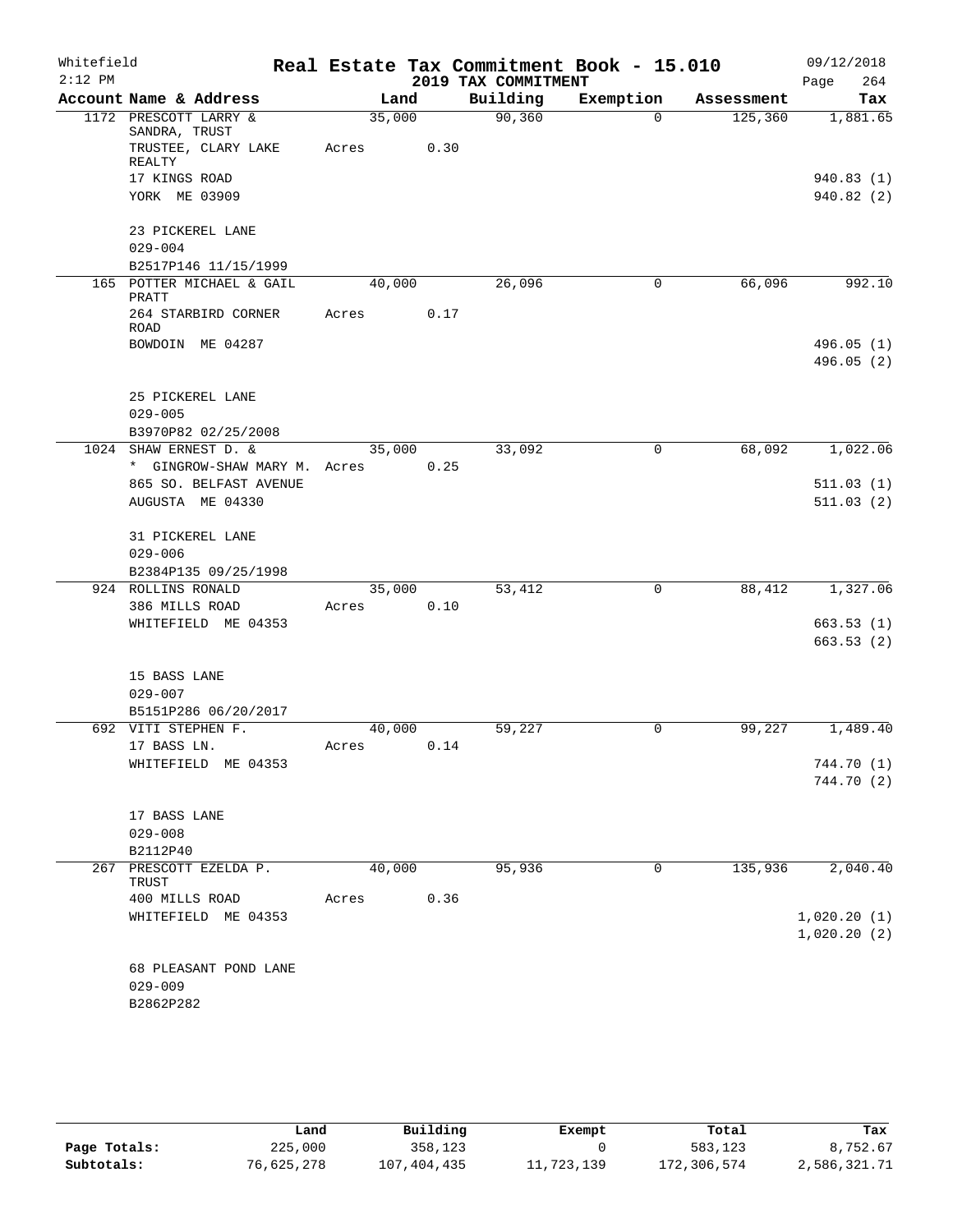| Whitefield<br>$2:12$ PM |                                                                                                       |       |             |                     | 2019 TAX COMMITMENT | Real Estate Tax Commitment Book - 15.010 |                  | 09/12/2018<br>265<br>Page |
|-------------------------|-------------------------------------------------------------------------------------------------------|-------|-------------|---------------------|---------------------|------------------------------------------|------------------|---------------------------|
|                         | Account Name & Address                                                                                |       | Land        |                     | Building            | Exemption                                | Assessment       | Tax                       |
|                         | 421 ROLLINS RONALD W.<br>386 MILLS ROAD                                                               | Acres | 35,000      | 0.08                | 85,560              | $\Omega$                                 | 120,560          | 1,809.61                  |
|                         | WHITEFIELD ME 04353                                                                                   |       |             |                     |                     |                                          |                  | 904.81(1)<br>904.80(2)    |
|                         | 60 PLEASANT POND LANE<br>$029 - 010$                                                                  |       |             |                     |                     |                                          |                  |                           |
|                         | 1539 GIUFFRIDA STEPHEN<br>112 PITTSTON ROAD                                                           | Acres | 33,450      | 3.80                | 56,495              | 20,000<br>01 HOMESTEAD                   | 69,945           | 1,049.87                  |
|                         | WHITEFIELD ME 04353                                                                                   |       |             |                     |                     |                                          |                  | 524.94(1)<br>524.93(2)    |
|                         | 112 PITTSTON ROAD<br>$030 - 001$                                                                      |       |             |                     |                     |                                          |                  |                           |
|                         | 554 MECK W. LAWRENCE &<br>EDITH M.                                                                    |       | 20,000      |                     | $\Omega$            | $\mathbf 0$                              | 20,000           | 300.20                    |
|                         | 980 MANOR LANE<br>SOUTHAMPTON PA 18966                                                                | Acres |             | 0.53                |                     |                                          |                  | 150.10(1)<br>150.10(2)    |
|                         | 152 PITTSTON ROAD<br>$030 - 002$<br>B2088P276                                                         |       |             |                     |                     |                                          |                  |                           |
|                         | 475 JACKSON DAVID W.                                                                                  |       | 30,000      |                     | 10,550              | $\mathbf 0$                              | 40,550           | 608.66                    |
|                         | 147 PITTSTON ROAD<br>WHITEFIELD ME 04353                                                              | Acres |             | 0.74                |                     |                                          |                  | 304.33(1)<br>304.33(2)    |
|                         | 147 PITTSTON ROAD<br>$030 - 003$<br>B4690P118 07/24/2013 B4686P288 07/16/2013 B4039P162<br>08/09/2008 |       |             |                     |                     |                                          |                  |                           |
|                         | 1594 DANCER JOHN & FRED<br>SCOTT                                                                      |       | 270         |                     | 0                   | $\mathsf{O}$                             | 270              | 4.05                      |
|                         | C/O FRED SCOTT                                                                                        | Acres |             | 0.18                |                     |                                          |                  |                           |
|                         | 22 VILLAGE VIEW LANE<br>WHITEFIELD ME 04353                                                           |       |             |                     |                     |                                          |                  | 2.03(1)<br>2.02(2)        |
|                         | PITTSTON ROAD<br>$030 - 005$                                                                          |       |             |                     |                     |                                          |                  |                           |
|                         | 224 PRESBY ELIZABETH S. &<br>PETER L.                                                                 |       | 20,000      |                     | $\Omega$            | 0                                        | 20,000           | 300.20                    |
|                         | 432 WISCASSET ROAD                                                                                    | Acres |             | 0.37                |                     |                                          |                  |                           |
|                         | WHITEFIELD ME 04353                                                                                   |       |             |                     |                     |                                          |                  | 150.10(1)<br>150.10(2)    |
|                         | VILLAGE VIEW LANE<br>$030 - 006$                                                                      |       |             |                     |                     |                                          |                  |                           |
|                         | B4442P290 09/12/2011 B801P65 B719P154 01/15/1972                                                      |       |             |                     |                     |                                          |                  |                           |
| 119                     | SCOTT LYDIA B. &<br>ELIZABETH S. PRESBY                                                               |       | 30,000      |                     | 93,243              | 20,000                                   | 103,243          | 1,549.68                  |
|                         | 22 VILLAGE VIEW LANE<br>WHITEFIELD ME 04353                                                           | Acres |             | 1.00                |                     | 01 HOMESTEAD                             |                  | 774.84(1)<br>774.84(2)    |
|                         | 22 VILLAGE VIEW LANE<br>$030 - 007$                                                                   |       |             |                     |                     |                                          |                  |                           |
|                         | B4443P119 09/28/2011 B1803P145 08/06/1992                                                             |       |             |                     |                     |                                          |                  |                           |
| Page Totals:            | 168,720                                                                                               | Land  |             | Building<br>245,848 |                     | Exempt<br>40,000                         | Total<br>374,568 | Tax<br>5,622.27           |
| Subtotals:              | 76,793,998                                                                                            |       | 107,650,283 |                     |                     | 11,763,139                               | 172,681,142      | 2,591,943.98              |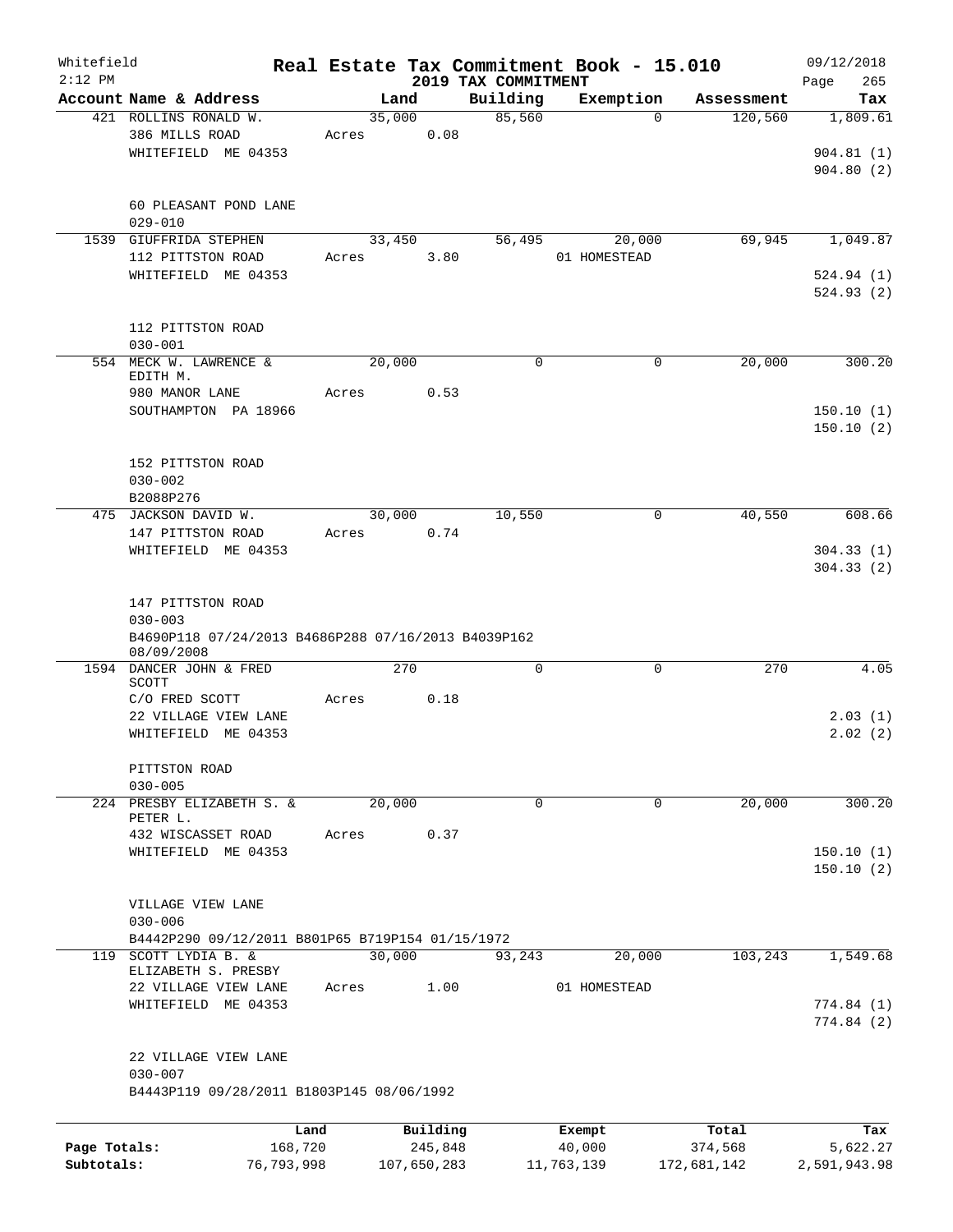| Whitefield<br>$2:12$ PM |                                                     |        |             | 2019 TAX COMMITMENT | Real Estate Tax Commitment Book - 15.010 |                               | 09/12/2018<br>266<br>Page  |
|-------------------------|-----------------------------------------------------|--------|-------------|---------------------|------------------------------------------|-------------------------------|----------------------------|
|                         | Account Name & Address                              |        | Land        |                     |                                          | Building Exemption Assessment | Tax                        |
|                         | 466 BOURQUE STEPHEN & LOIS                          | 30,000 |             | 71,896              | 20,000                                   | 81,896                        | 1,229.26                   |
|                         | P.O. BOX 57                                         |        | Acres 1.50  |                     | 01 HOMESTEAD                             |                               |                            |
|                         | WHITEFIELD ME 04353                                 |        |             |                     |                                          |                               | 614.63(1)                  |
|                         |                                                     |        |             |                     |                                          |                               | 614.63(2)                  |
|                         | 15 VILLAGE VIEW LANE                                |        |             |                     |                                          |                               |                            |
|                         | $030 - 008$                                         |        |             |                     |                                          |                               |                            |
|                         | 1098 RUSSELL LYNNETTE R. &                          |        | 31,200      | 57,545              | 0                                        | 88,745                        | 1,332.06                   |
|                         | * DANIEL R. CONROY                                  |        | Acres 2.30  |                     |                                          |                               |                            |
|                         | 129 PITTSTON ROAD                                   |        |             |                     |                                          |                               | 666.03(1)                  |
|                         | WHITEFIELD ME 04353                                 |        |             |                     |                                          |                               | 666.03(2)                  |
|                         | 129 PITTSTON ROAD                                   |        |             |                     |                                          |                               |                            |
|                         | $030 - 009$                                         |        |             |                     |                                          |                               |                            |
|                         | B3659P123 04/07/2006                                |        |             |                     |                                          |                               |                            |
|                         | 1629 DANCER HELLEN                                  |        | 26,690      | $\Omega$            | $\mathbf 0$                              | 26,690                        | 400.62                     |
|                         | P.O. BOX 234                                        |        | Acres 6.80  |                     |                                          |                               |                            |
|                         | WHITEFIELD ME 04353                                 |        |             |                     |                                          |                               | 200.31(1)                  |
|                         |                                                     |        |             |                     |                                          |                               | 200.31(2)                  |
|                         | PITTSTON ROAD                                       |        |             |                     |                                          |                               |                            |
|                         | $030 - 011$                                         |        |             |                     |                                          |                               |                            |
|                         | B465P579 05/02/1946                                 |        |             |                     |                                          |                               |                            |
|                         | 1341 HATCH KENNETH L. III                           |        | 40,490      | 139,386             | 0                                        | 179,876                       | 2,699.94                   |
|                         | 44 CHAMBERLAIN BROOK<br>LANE                        |        | Acres 11.55 |                     |                                          |                               |                            |
|                         | WHITEFIELD ME 04353                                 |        |             |                     |                                          |                               | 1,349.97(1)                |
|                         |                                                     |        |             |                     |                                          |                               | 1,349.97(2)                |
|                         |                                                     |        |             |                     |                                          |                               |                            |
|                         | 44 CHAMBERLAIN BROOK<br>LANE                        |        |             |                     |                                          |                               |                            |
|                         | $030 - 012$                                         |        |             |                     |                                          |                               |                            |
|                         | B3475P306 05/02/2005                                |        |             |                     |                                          |                               |                            |
|                         | 482 LAFLAMME ROLAND R. &                            |        | 32,250      | 145,968             | 0                                        | 178,218                       | 2,675.05                   |
|                         | SUSAN                                               |        |             |                     |                                          |                               |                            |
|                         | 63 PITTSTON ROAD<br>WHITEFIELD ME 04353             | Acres  | 3.00        |                     |                                          |                               |                            |
|                         |                                                     |        |             |                     |                                          |                               | 1,337.53(1)<br>1,337.52(2) |
|                         |                                                     |        |             |                     |                                          |                               |                            |
|                         | 63 PITTSTON ROAD                                    |        |             |                     |                                          |                               |                            |
|                         | $030 - 012 - A$                                     |        |             |                     |                                          |                               |                            |
|                         | B2395P319                                           |        |             |                     |                                          |                               |                            |
|                         | 41 HATCH KENNETH L. III                             |        | 31,875      | 143,602             | 0                                        | 175,477                       | 2,633.91                   |
|                         | 44 CHAMBERLAIN BROOK<br>LANE                        | Acres  | 2.75        |                     |                                          |                               |                            |
|                         | WHITEFIELD ME 04353                                 |        |             |                     |                                          |                               | 1,316.96(1)                |
|                         |                                                     |        |             |                     |                                          |                               | 1,316.95(2)                |
|                         |                                                     |        |             |                     |                                          |                               |                            |
|                         | 22 CHAMBERLAIN BROOK<br>LANE                        |        |             |                     |                                          |                               |                            |
|                         | $030 - 012 - B$                                     |        |             |                     |                                          |                               |                            |
|                         | B4767P135 03/28/2014 B3495P130 B2994P231 01/02/2003 |        |             |                     |                                          |                               |                            |
|                         | B1857P29 03/04/1993                                 |        |             |                     |                                          |                               |                            |

|              | Land       | Building    | Exempt     | Total       | Tax          |
|--------------|------------|-------------|------------|-------------|--------------|
| Page Totals: | 192,505    | 558,397     | 20,000     | 730,902     | 10,970.84    |
| Subtotals:   | 76,986,503 | 108,208,680 | 11,783,139 | 173,412,044 | 2,602,914.82 |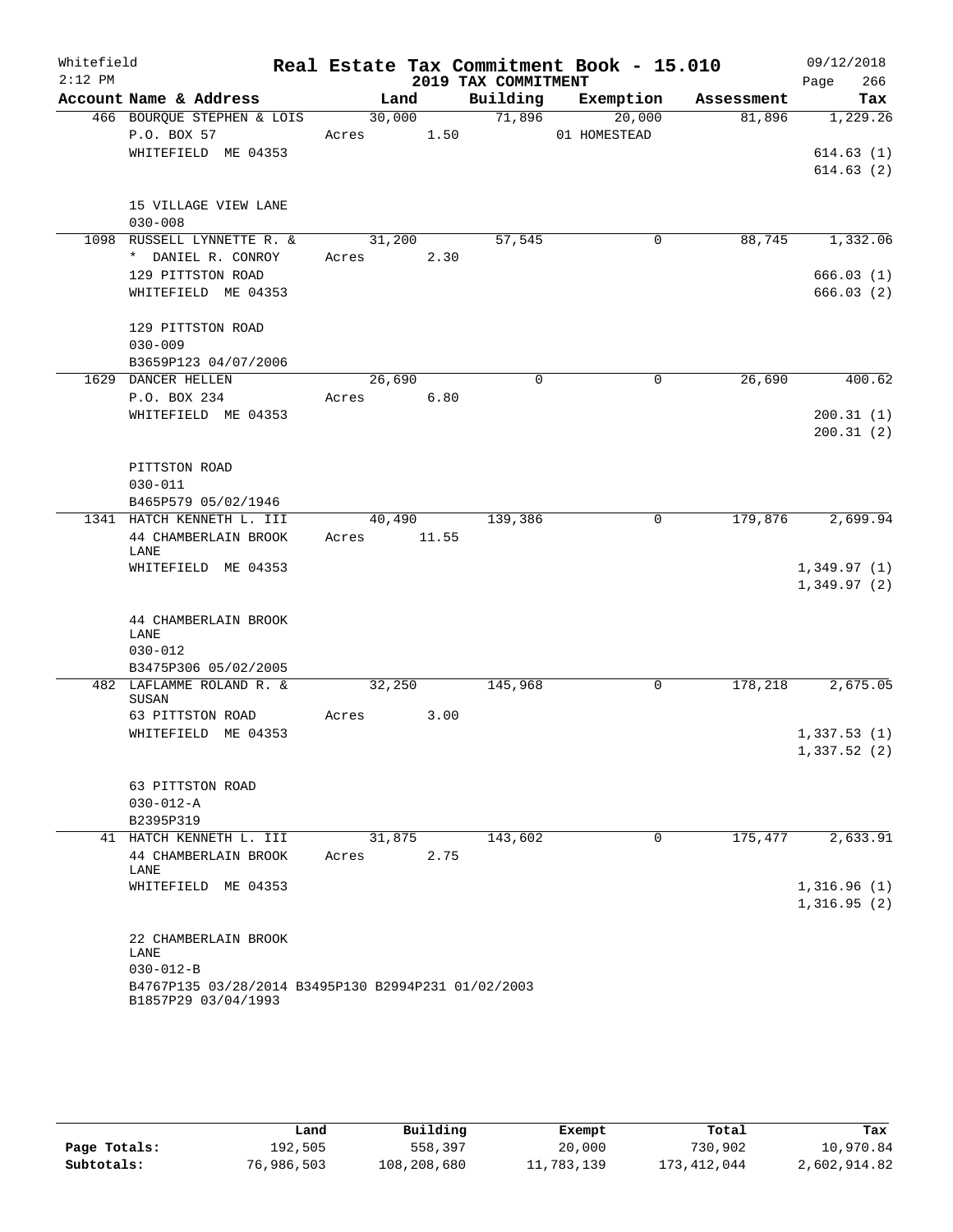| Whitefield<br>$2:12$ PM |                                                   |        |                 |                     | Real Estate Tax Commitment Book - 15.010 |            | 09/12/2018  |
|-------------------------|---------------------------------------------------|--------|-----------------|---------------------|------------------------------------------|------------|-------------|
|                         | Account Name & Address                            |        | Land            | 2019 TAX COMMITMENT |                                          |            | 267<br>Page |
|                         | 1221 DUMONT SHAWN W.                              |        |                 | Building            | Exemption<br>$\Omega$                    | Assessment | Tax         |
|                         | 41 PITTSTON ROAD                                  | Acres  | 30, 345<br>1.73 | 25,172              |                                          | 55,517     | 833.31      |
|                         | WHITEFIELD ME 04353                               |        |                 |                     |                                          |            | 416.66(1)   |
|                         |                                                   |        |                 |                     |                                          |            | 416.65(2)   |
|                         | 41 PITTSTON ROAD                                  |        |                 |                     |                                          |            |             |
|                         | $030 - 013$                                       |        |                 |                     |                                          |            |             |
|                         | B4233P268 12/16/2009 B1768P104                    |        |                 |                     |                                          |            |             |
|                         | 368 GREGOIRE BETH M.                              |        | 31,815          | 48,912              | 20,000                                   | 60,727     | 911.51      |
|                         | 47 PITTSTON ROAD                                  | Acres  | 2.71            |                     | 01 HOMESTEAD                             |            |             |
|                         | WHITEFIELD ME 04353                               |        |                 |                     |                                          |            | 455.76(1)   |
|                         |                                                   |        |                 |                     |                                          |            | 455.75(2)   |
|                         | 47 PITTSTON ROAD                                  |        |                 |                     |                                          |            |             |
|                         | $030 - 013 - A$                                   |        |                 |                     |                                          |            |             |
|                         | B5235P255 02/07/2018 B1915P169                    |        |                 |                     |                                          |            |             |
|                         | 854 SHEAFFER JOHNNA E. H.                         |        | 1,350           | $\Omega$            | $\Omega$                                 | 1,350      | 20.26       |
|                         | 71 PINE CREST LANE                                | Acres  | 0.90            |                     |                                          |            |             |
|                         | WHITEFIELD ME 04353                               |        |                 |                     |                                          |            | 10.13(1)    |
|                         |                                                   |        |                 |                     |                                          |            | 10.13(2)    |
|                         | PITTSTON ROAD                                     |        |                 |                     |                                          |            |             |
|                         | $030 - 013 - A - 1$                               |        |                 |                     |                                          |            |             |
|                         | B4222P210 11/16/2009 B2074P192                    |        |                 |                     |                                          |            |             |
|                         | 1083 GREGOIRE NORMAND R. SR<br>& BETH M.          | 30,000 |                 | 25,916              | $\mathbf 0$                              | 55,916     | 839.30      |
|                         | 47 PITTSTON ROAD                                  | Acres  | 1.37            |                     |                                          |            |             |
|                         | WHITEFIELD ME 04353                               |        |                 |                     |                                          |            | 419.65(1)   |
|                         |                                                   |        |                 |                     |                                          |            | 419.65(2)   |
|                         | 50 PITTSTON ROAD                                  |        |                 |                     |                                          |            |             |
|                         | $030 - 014$                                       |        |                 |                     |                                          |            |             |
|                         | B4479P15 01/05/2012 B4472P191 12/20/2011 B2611P10 |        |                 |                     |                                          |            |             |
|                         | 717 HALL JR. GEORGE W. &                          |        | 120             | 0                   | $\mathbf 0$                              | 120        | 1.80        |
|                         | HAROLD PAICOPOLOS                                 | Acres  | 0.08            |                     |                                          |            |             |
|                         | 822 TOWNHOUSE ROAD                                |        |                 |                     |                                          |            | 0.90(1)     |
|                         | WHITEFIELD ME 04353                               |        |                 |                     |                                          |            | 0.90(2)     |
|                         | PITTSTON ROAD                                     |        |                 |                     |                                          |            |             |
|                         | $030 - 015$                                       |        |                 |                     |                                          |            |             |
|                         | B1572P148                                         |        |                 |                     |                                          |            |             |
|                         | 952 LAFLAMME ROLAND R. &<br>SUSAN                 | 23,000 |                 | $\Omega$            | $\mathbf 0$                              | 23,000     | 345.23      |
|                         | 63 PITTSTON ROAD                                  | Acres  | 3.50            |                     |                                          |            |             |
|                         | WHITEFIELD ME 04353                               |        |                 |                     |                                          |            | 172.62(1)   |
|                         |                                                   |        |                 |                     |                                          |            | 172.61(2)   |
|                         | PITTSTON ROAD                                     |        |                 |                     |                                          |            |             |
|                         | $030 - 016$                                       |        |                 |                     |                                          |            |             |
|                         | B2395P319                                         |        |                 |                     |                                          |            |             |

|              | Land       | Building    | Exempt     | Total       | Tax          |
|--------------|------------|-------------|------------|-------------|--------------|
| Page Totals: | 116,630    | 100,000     | 20,000     | 196,630     | 2,951.41     |
| Subtotals:   | 77,103,133 | 108,308,680 | 11,803,139 | 173,608,674 | 2,605,866.23 |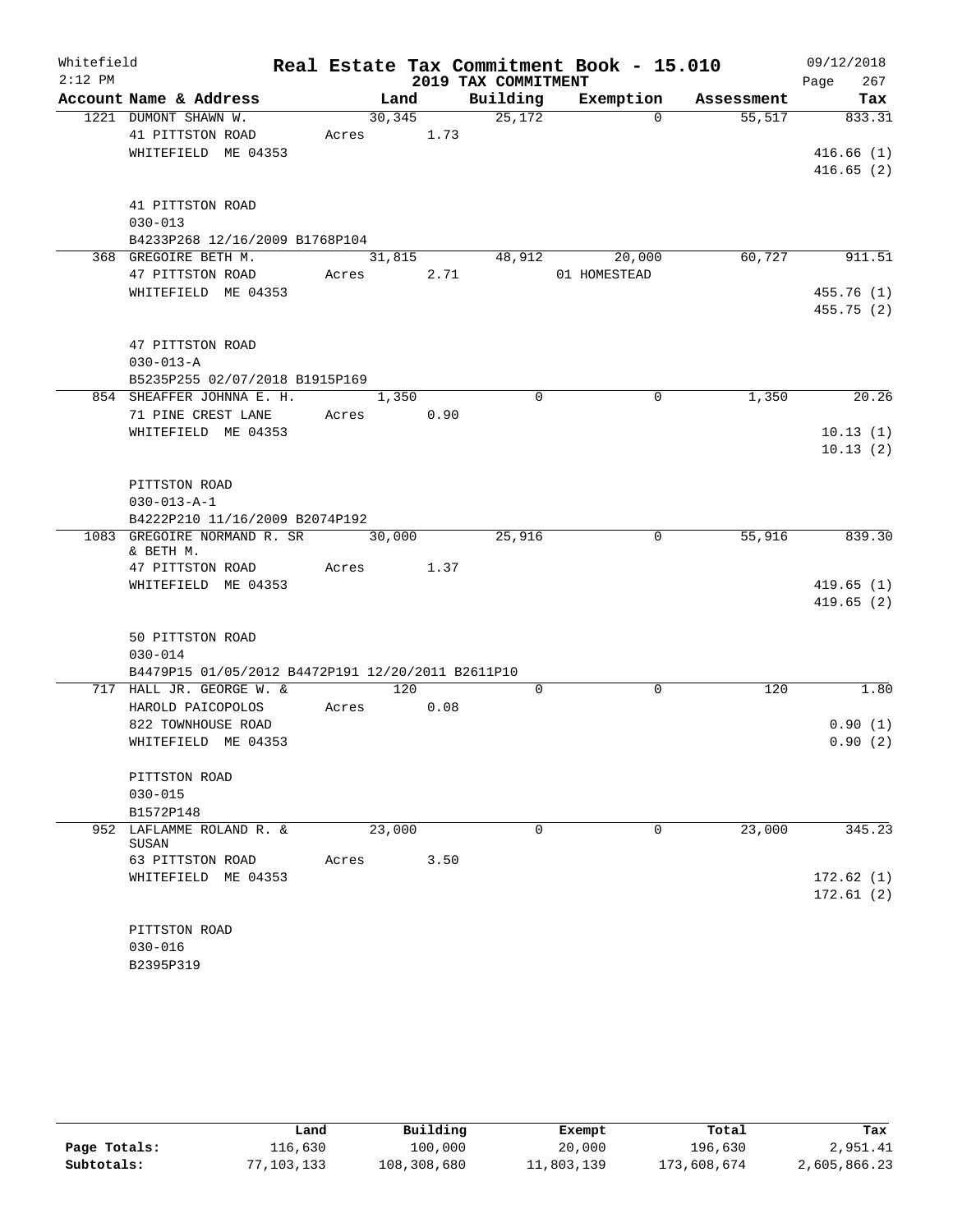| Whitefield |                                                         |       |                 |                     | Real Estate Tax Commitment Book - 15.010 |            | 09/12/2018              |
|------------|---------------------------------------------------------|-------|-----------------|---------------------|------------------------------------------|------------|-------------------------|
| $2:12$ PM  |                                                         |       |                 | 2019 TAX COMMITMENT |                                          |            | 268<br>Page             |
|            | Account Name & Address                                  |       | Land            | Building            | Exemption                                | Assessment | Tax                     |
|            | 866 RANDALL FAMILY<br>REVOCABLE TRUST<br>211 ANNA DRIVE | Acres | 39,962<br>10.89 | 237,018             | $\Omega$                                 | 276,980    | 4,157.47                |
|            | EAST BRIDGEWATER<br>МA<br>02333                         |       |                 |                     |                                          |            | 2,078.74(1)             |
|            |                                                         |       |                 |                     |                                          |            | 2,078.73(2)             |
|            | 12 CROCKER AVENUE NORTH<br>$030 - 017$                  |       |                 |                     |                                          |            |                         |
|            | B5230P21 02/10/2018 B2850P3<br>223 POLHEMUS JOHN W. &   |       | 33,250          | 0                   | $\mathbf 0$                              | 33,250     | 499.08                  |
|            | MERCY R.                                                |       |                 |                     |                                          |            |                         |
|            | 32 WISCASSET ROAD                                       | Acres | 15.00           |                     |                                          |            |                         |
|            | WHITEFIELD ME 04353                                     |       |                 |                     |                                          |            | 249.54 (1)              |
|            |                                                         |       |                 |                     |                                          |            | 249.54 (2)              |
|            | WISCASSET ROAD                                          |       |                 |                     |                                          |            |                         |
|            | $031 - 001$                                             |       |                 |                     |                                          |            |                         |
|            | B4972P256 01/26/2016<br>1585 MURCH LEE H.               |       | 30,000          | 14,461              | 20,000                                   | 24,461     | 367.16                  |
|            | 11 WISCASSET ROAD                                       | Acres | 1.00            |                     | 01 HOMESTEAD                             |            |                         |
|            | WHITEFIELD ME 04353                                     |       |                 |                     |                                          |            | 183.58(1)               |
|            |                                                         |       |                 |                     |                                          |            | 183.58(2)               |
|            |                                                         |       |                 |                     |                                          |            |                         |
|            | 11 WISCASSET ROAD                                       |       |                 |                     |                                          |            |                         |
|            | $031 - 002$                                             |       |                 |                     |                                          |            |                         |
|            | 1470 STAPLES LYMAN                                      |       | 32,850          | 65,654              | 0                                        | 98,504     | 1,478.55                |
|            | 7 WISCASSET ROAD                                        | Acres | 3.40            |                     |                                          |            |                         |
|            | WHITEFIELD ME 04353                                     |       |                 |                     |                                          |            | 739.28(1)               |
|            |                                                         |       |                 |                     |                                          |            | 739.27 (2)              |
|            | 7 WISCASSET ROAD                                        |       |                 |                     |                                          |            |                         |
|            | $031 - 003$                                             |       |                 |                     |                                          |            |                         |
|            | <b>B31P3</b>                                            |       |                 |                     |                                          |            |                         |
|            | 746 MITCHELL, CHRISTOPHER                               |       | 30,000          | 97,168              | 0                                        | 127,168    | 1,908.79                |
|            | J.                                                      |       |                 |                     |                                          |            |                         |
|            | 20 PITTSTON ROAD                                        | Acres | 0.73            |                     |                                          |            |                         |
|            | WHITEFIELD ME 04353                                     |       |                 |                     |                                          |            | 954.40(1)<br>954.39 (2) |
|            |                                                         |       |                 |                     |                                          |            |                         |
|            | 20 PITTSTON ROAD                                        |       |                 |                     |                                          |            |                         |
|            | $031 - 004$                                             |       |                 |                     |                                          |            |                         |
|            | B5110P253 03/06/2017 B4825P294 10/08/2014 B1578P263     |       |                 |                     |                                          |            |                         |
|            | 345 BARTER ERNEST & EILEEN                              |       | 30,750          | 68,080              | 0                                        | 98,830     | 1,483.44                |
|            | 30 PITTSTON ROAD                                        | Acres | 2.00            |                     |                                          |            |                         |
|            | WHITEFIELD ME 04353                                     |       |                 |                     |                                          |            | 741.72 (1)              |
|            |                                                         |       |                 |                     |                                          |            | 741.72 (2)              |
|            |                                                         |       |                 |                     |                                          |            |                         |
|            | 30 PITTSTON ROAD                                        |       |                 |                     |                                          |            |                         |
|            | $031 - 005$                                             |       |                 |                     |                                          |            |                         |
|            | B3325P144 07/02/2004                                    |       |                 |                     |                                          |            |                         |

|              | Land       | Building    | Exempt     | Total         | Tax          |
|--------------|------------|-------------|------------|---------------|--------------|
| Page Totals: | 196.812    | 482,381     | 20,000     | 659,193       | 9,894.49     |
| Subtotals:   | 77,299,945 | 108,791,061 | 11,823,139 | 174, 267, 867 | 2,615,760.72 |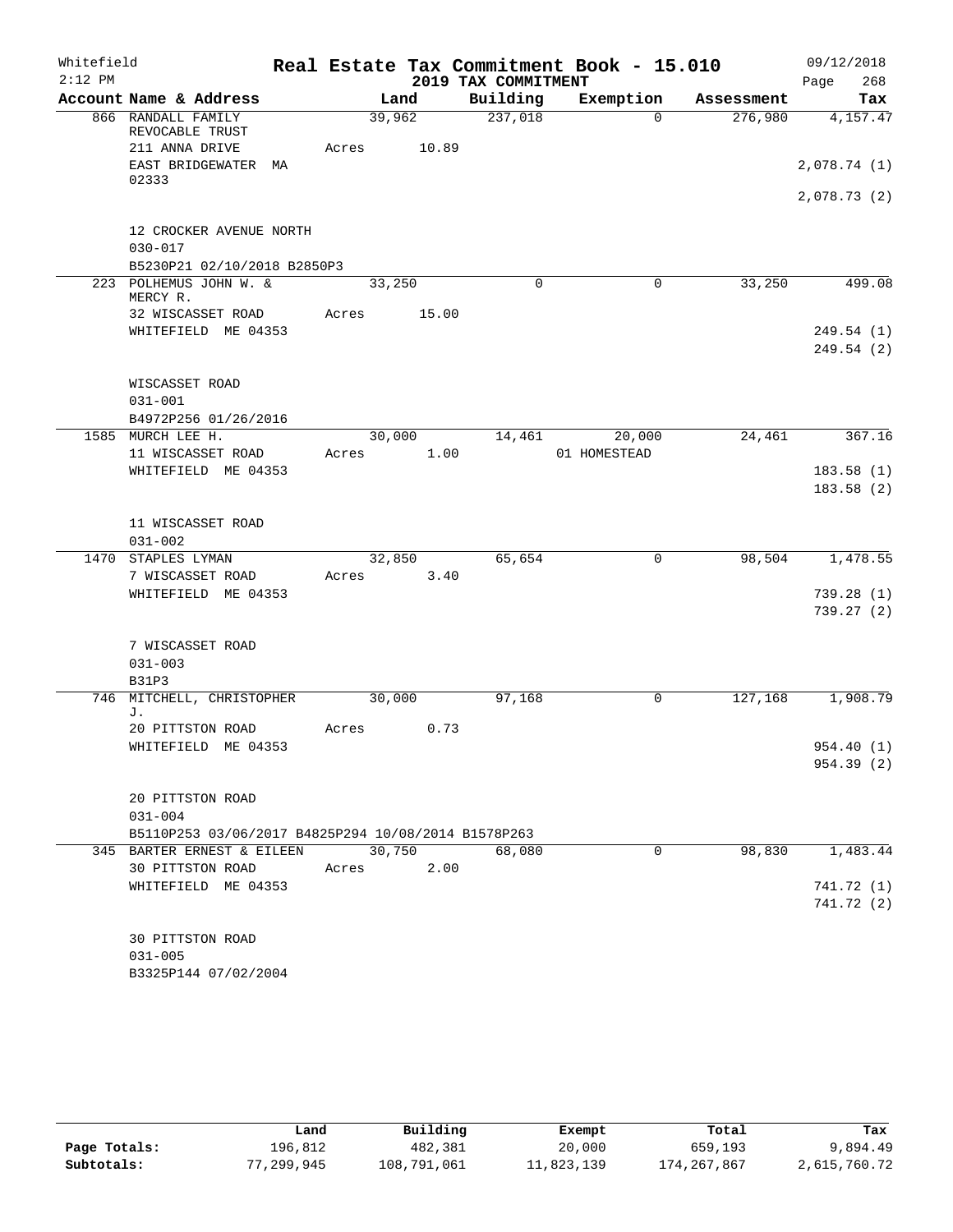| Whitefield |                                                        |       |            |                     | Real Estate Tax Commitment Book - 15.010 |                      | 09/12/2018       |
|------------|--------------------------------------------------------|-------|------------|---------------------|------------------------------------------|----------------------|------------------|
| $2:12$ PM  |                                                        |       |            | 2019 TAX COMMITMENT |                                          |                      | 269<br>Page      |
|            | Account Name & Address<br>1217 BRYANT DAVID S. & NANCY |       | Land       | Building            | 20,000                                   | Exemption Assessment | Tax              |
|            | К.                                                     |       | 30,000     | 156,634             |                                          | 166,634              | 2,501.18         |
|            | 36 PITTSTON ROAD                                       |       | Acres 0.75 |                     | 01 HOMESTEAD                             |                      |                  |
|            | WHITEFIELD ME 04353                                    |       |            |                     |                                          |                      | 1, 250.59(1)     |
|            |                                                        |       |            |                     |                                          |                      | 1, 250.59(2)     |
|            |                                                        |       |            |                     |                                          |                      |                  |
|            | 36 PITTSTON ROAD<br>$031 - 006$                        |       |            |                     |                                          |                      |                  |
|            | B1744P133                                              |       |            |                     |                                          |                      |                  |
|            | 1131 BRYANT GLENICE F. &                               |       | 35,100     | 160,362             | $\mathbf 0$                              |                      | 195,462 2,933.88 |
|            | DAVID HEIRS                                            |       |            |                     |                                          |                      |                  |
|            | 35 PITTSTON ROAD                                       |       | Acres 4.90 |                     |                                          |                      |                  |
|            | WHITEFIELD ME 04353                                    |       |            |                     |                                          |                      | 1,466.94(1)      |
|            |                                                        |       |            |                     |                                          |                      | 1,466.94(2)      |
|            | 35 PITTSTON ROAD                                       |       |            |                     |                                          |                      |                  |
|            | $031 - 007$                                            |       |            |                     |                                          |                      |                  |
|            | B1943P7                                                |       |            |                     |                                          |                      |                  |
|            | 990 PRENTICE CORA                                      |       | 39,950     | 106,872             | 20,000                                   | 126,822              | 1,903.60         |
|            | 910 TOWNHOUSE ROAD                                     |       | Acres 4.80 |                     | 01 HOMESTEAD                             |                      |                  |
|            | WHITEFIELD ME 04353                                    |       |            |                     |                                          |                      | 951.80(1)        |
|            |                                                        |       |            |                     |                                          |                      | 951.80(2)        |
|            |                                                        |       |            |                     |                                          |                      |                  |
|            | 910 TOWNHOUSE ROAD<br>$031 - 011$                      |       |            |                     |                                          |                      |                  |
|            | B4897P103 06/17/2015 B2020P259                         |       |            |                     |                                          |                      |                  |
|            | 59 BRANN JAMES M. & SYLVIA                             |       | 35,000     | 63,229              | 20,000                                   | 78,229               | 1,174.22         |
|            | М.                                                     |       |            |                     |                                          |                      |                  |
|            | 3 PITTSTON ROAD                                        |       | Acres 0.62 |                     | 01 HOMESTEAD                             |                      |                  |
|            | WHITEFIELD ME 04353                                    |       |            |                     |                                          |                      | 587.11(1)        |
|            |                                                        |       |            |                     |                                          |                      | 587.11(2)        |
|            | 3 PITTSTON ROAD                                        |       |            |                     |                                          |                      |                  |
|            | $031 - 012$                                            |       |            |                     |                                          |                      |                  |
|            | B1366P67                                               |       |            |                     |                                          |                      |                  |
|            | 1491 LINCOLN, DIANE M.,                                |       | 35,000     | 66,950              | 0                                        | 101,950              | 1,530.27         |
|            | LINCOLN, GARY J.                                       |       |            |                     |                                          |                      |                  |
|            | LINCOLN, JERRY A.<br>525 HEATH ROAD                    | Acres | 0.56       |                     |                                          |                      | 765.14(1)        |
|            | WHITEFIELD ME 04353                                    |       |            |                     |                                          |                      | 765.13(2)        |
|            |                                                        |       |            |                     |                                          |                      |                  |
|            | 921 EAST RIVER ROAD                                    |       |            |                     |                                          |                      |                  |
|            | $031 - 014$                                            |       |            |                     |                                          |                      |                  |
|            | B5061P112 09/26/2016                                   |       |            |                     |                                          |                      |                  |
|            | 216 BOURGOIN MARC A.                                   |       | 35,000     | 94,232              | 0                                        | 129,232              | 1,939.77         |
|            | C/O NEW ENGLAND CREDIT<br>SERV.                        | Acres | 0.64       |                     |                                          |                      |                  |
|            | 32 CHESTNUT STREET                                     |       |            |                     |                                          |                      | 969.89(1)        |
|            | LEWISTON ME 04240                                      |       |            |                     |                                          |                      | 969.88(2)        |
|            |                                                        |       |            |                     |                                          |                      |                  |
|            | 10 WISCASSET ROAD                                      |       |            |                     |                                          |                      |                  |
|            | $031 - 017$                                            |       |            |                     |                                          |                      |                  |
|            | B2538P282                                              |       |            |                     |                                          |                      |                  |

|              | Land       | Building    | Exempt     | Total       | Tax          |
|--------------|------------|-------------|------------|-------------|--------------|
| Page Totals: | 210,050    | 648,279     | 60,000     | 798,329     | 11,982.92    |
| Subtotals:   | 77,509,995 | 109,439,340 | 11,883,139 | 175,066,196 | 2,627,743.64 |